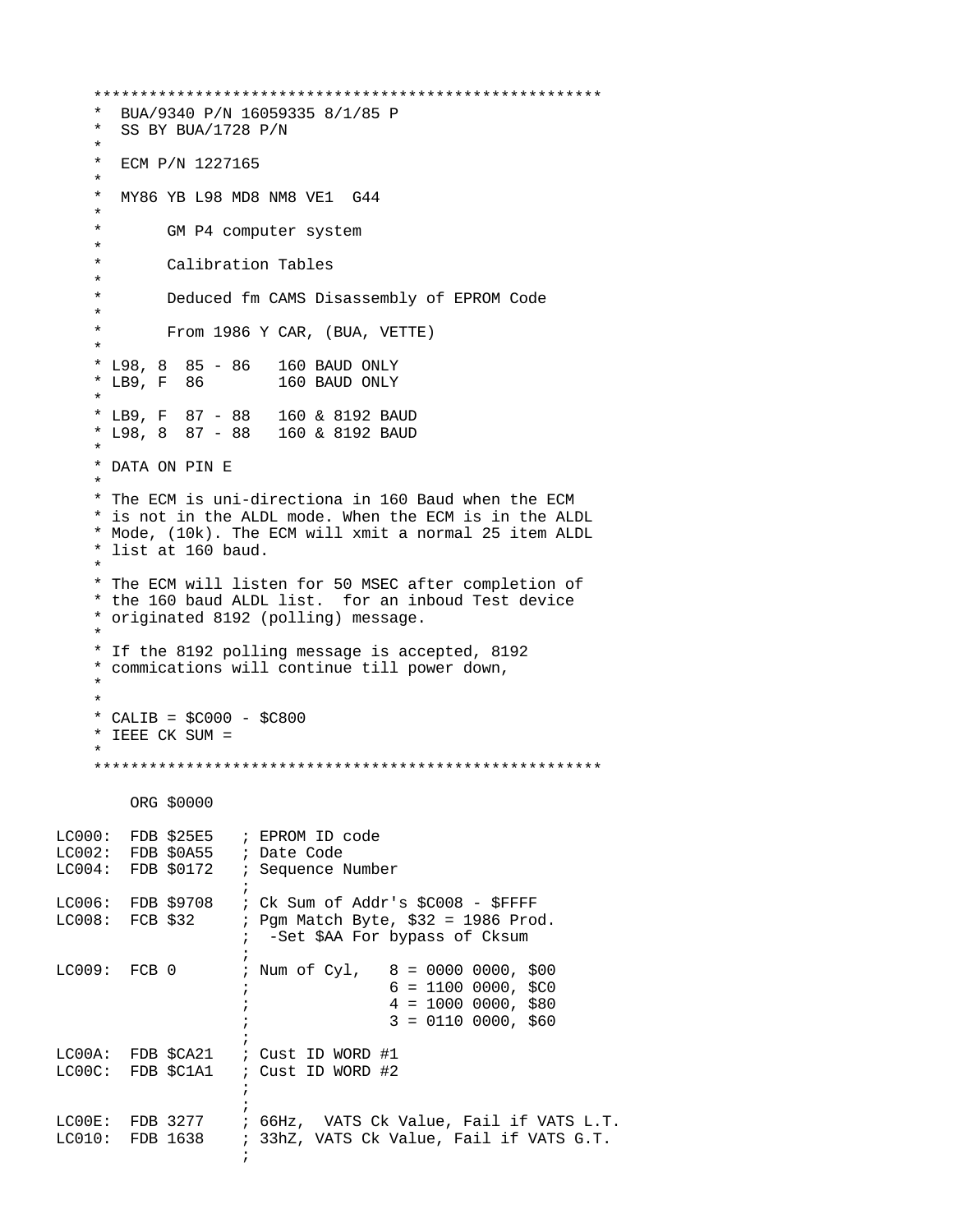|            |                                               |                          | LC012: FDB \$0385 ; If Ign off => this, turn off MPU                                                                                                          |
|------------|-----------------------------------------------|--------------------------|---------------------------------------------------------------------------------------------------------------------------------------------------------------|
|            | $LC014:$ FCB $$B4$                            |                          | ; 1011 0100 Air Fuel Opt Word 1, (\$B4)                                                                                                                       |
|            |                                               | $\ddot{ }$<br>$\ddot{i}$ | ; b7 = Use Filter for Air flow<br>$:$ b6 = Use TCC for Shft Lamp Cnt'l<br><i>i</i> b5 = Req Clsed Lp for Can Purge<br>$ib4 = VATS$ Enable                     |
|            |                                               |                          | ; $b3 =$<br>; b2 = Analog MAF Meter in use (vs FM DIGITAL)<br>; b1 = Single Fire Mode<br>; b0 = Manual Xmission                                               |
|            |                                               |                          | LC015: FCB \$04 ; 0000 0100 2nd AIr Flow Mode Word, (\$04)                                                                                                    |
|            |                                               |                          | ; $b7 =$<br>$;$ b6 =<br>; $b5 =$<br>; b4 =                                                                                                                    |
|            |                                               | i.                       | $ib3 =$<br>$ib2 =$<br>$i$ b1 = 1 = 2 AIR valves, 0 = 1 valve<br>; b0 =                                                                                        |
|            | $LC016:$ FCB \$62                             |                          | ; 3rd AIr Flow Mode Word, 0110 0010                                                                                                                           |
|            |                                               |                          | ; $b7 =$<br>; b6 = Calc Base Inj PW, not Tbl<br>; b5 = Int Reset when B.Lrn cell Chnge<br>; $b4 =$                                                            |
|            |                                               |                          | ; $b3 =$<br>; b2 =<br>; b1 = Reset Corr/init of Auto Enrich<br>; b0 =                                                                                         |
|            | $LC017:$ FCB \$00                             |                          | ; --------<br>; 4th AIr Flow Mode Word, 0000 0000                                                                                                             |
|            |                                               |                          | $i$ b7 = Use TCC out to Cnt'l A/C Clutch<br>; b6 = Use Pwr Steer Pressure Sw<br>$i$ b5 = N.O. Cooling Fan Req input<br>; b4 = TCC lk'ed Hwy Mode Spark Ck On. |
|            |                                               |                          | $ib3 = If CCP Chg, force Int to 128$<br>; b2 = 4th Gear Hwy Mode Spark Adv on<br>$ib1 =$                                                                      |
|            |                                               |                          | ; b0 = Use Ld Val for BLM not dispflow                                                                                                                        |
|            |                                               |                          |                                                                                                                                                               |
| *          | Spark param'a, (EST)<br>* TYPE 32 ECM P/N 122 |                          |                                                                                                                                                               |
| LC018:     | FDB 3277<br>LC01A: FCB 8<br>LC01B: FCB 32     |                          | ; Start up RPM<br>$: 12.5$ mS LP'S RPM must be up, $(8 \text{ Lp's})$<br>; If Diff Ld Val > Use Max Dwell                                                     |
| LC01C: FCB |                                               | 17                       | ; Advance Ref, (5.9 Deg), (Val/2.844)                                                                                                                         |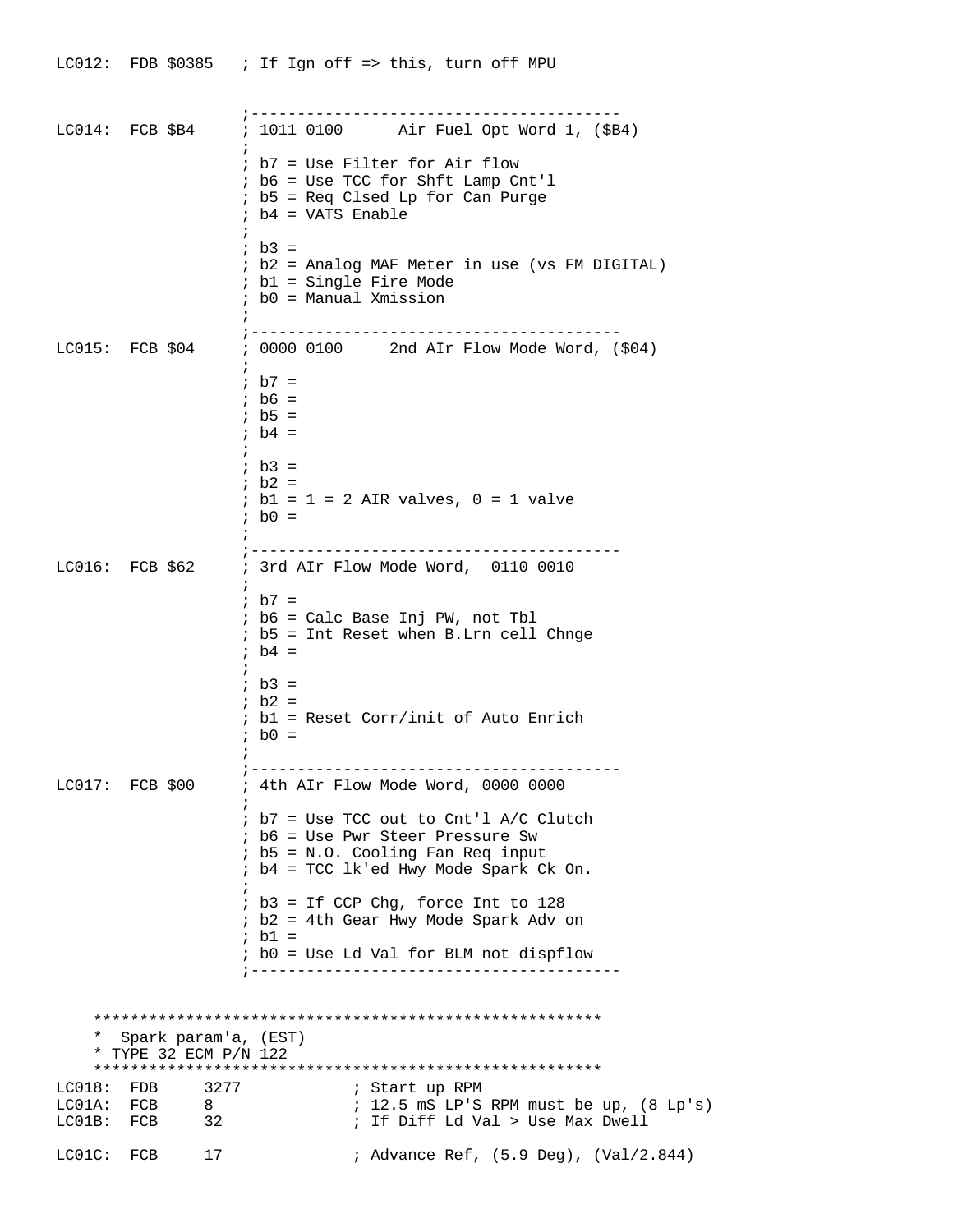|                                          |                                                                                            |                                                                                                                                   |             | ; Initial advance -- 6 deg                                                                      |
|------------------------------------------|--------------------------------------------------------------------------------------------|-----------------------------------------------------------------------------------------------------------------------------------|-------------|-------------------------------------------------------------------------------------------------|
|                                          | LC01D: FCB                                                                                 | 13                                                                                                                                |             | ; 198.28 usec Time Corr to S.A.<br>$: -$ (Val * 15.26) (spark delay)                            |
|                                          | LC01E: FDB                                                                                 | 0119                                                                                                                              |             | ; 42 DEG Max S.A., (Rel to lead)                                                                |
| LC020:<br>LC024: FCB                     | FDB<br>LC022: FDB                                                                          | 65525<br>57<br>23                                                                                                                 |             | ; 3.5 Deg Max S.A. Retard<br>; Fixed S.A. For Diag, (20 Deg)<br>; 8 Deg Add S.A. for ALDL       |
|                                          | $\ddot{i}$<br>$\ddot{i}$                                                                   | ; >> STALL SAVER PARAMS <<<br>; NUM = $ARG/12.5$ For all RPM args                                                                 |             |                                                                                                 |
| LC025:<br>$LCO26:$ $FCB$<br>$LC027:$ FCB | FCB                                                                                        | 32<br>$\frac{36}{44}$                                                                                                             |             | ; Stall Saver Lo 1mt, (400 RPM)<br>; Stall Saver Lmt, (450 RPM)<br>; Stall Saver Lmt, (550 RPM) |
| $LC028:$ FCB                             |                                                                                            | 44                                                                                                                                |             | ; If RPM > Disable Stall Saver S.A.                                                             |
| $LC029:$ FCB                             |                                                                                            | 2                                                                                                                                 |             | ; Add To SABLND ****                                                                            |
|                                          | $\ddot{i}$<br>$\ddot{i}$                                                                   | ; Hot Restart Spark Params                                                                                                        |             |                                                                                                 |
| LC02A: FCB                               |                                                                                            | 113                                                                                                                               |             | ; If Cool > 54.7C (129 F) DISABLE HOT RESTART,<br>; Num = $(\text{temp } C + 40)$ * $(256/192)$ |
| $LCO2B:$ FCB                             |                                                                                            | 28                                                                                                                                | $\ddot{i}$  | $:$ HOT RETARD, $(9.8$ Deg)<br>; Num = temp * $(256/192)$                                       |
| LC02C                                    | FCB                                                                                        | 113                                                                                                                               | $\ddot{i}$  | ; DISABLE IF COOL => $54.7c$<br>; Num = $(\text{temp } C + 40)$ * $(256/192)$                   |
|                                          | $\ddot{i}$<br>$\ddot{i}$                                                                   | ; Disable cold S.A.                                                                                                               |             |                                                                                                 |
| $LCO2D:$ FCB                             |                                                                                            | 27                                                                                                                                |             | ; If cool diff fm start > 20c<br>; Num = temp $C * (256/192)$                                   |
|                                          | i<br>$\ddot{i}$<br>÷,<br>$\ddot{ }$<br>$\ddot{ }$<br>; 12 x 12<br>$\ddot{i}$<br>ORG \$002E | MAIN SPARK ADV VS LD VS RPM<br>Dissassemby of BUA<br>$09 - 03 - 1994, 13:39:24$<br>; TBL = SPK * $(256/90)$<br>; ---------------- |             | ---------------------                                                                           |
| LC02E                                    |                                                                                            | FCB 0 ; Min RPM Val                                                                                                               |             |                                                                                                 |
|                                          | FCB 32<br>FCB 12                                                                           | ; ------------------------                                                                                                        | ; COL'S/ROW | ; Min LD VALUE Value                                                                            |
|                                          | ; 400 RPM<br>$\ddot{i}$                                                                    |                                                                                                                                   |             | SPK ADV LD VAL                                                                                  |
|                                          | FCB<br>FCB                                                                                 | $57$ ; 20.0<br>FCB 57 <i>i</i> 20.0<br>57<br>7.20.0                                                                               |             | 32.0<br>48.0<br>64.0<br>80.0                                                                    |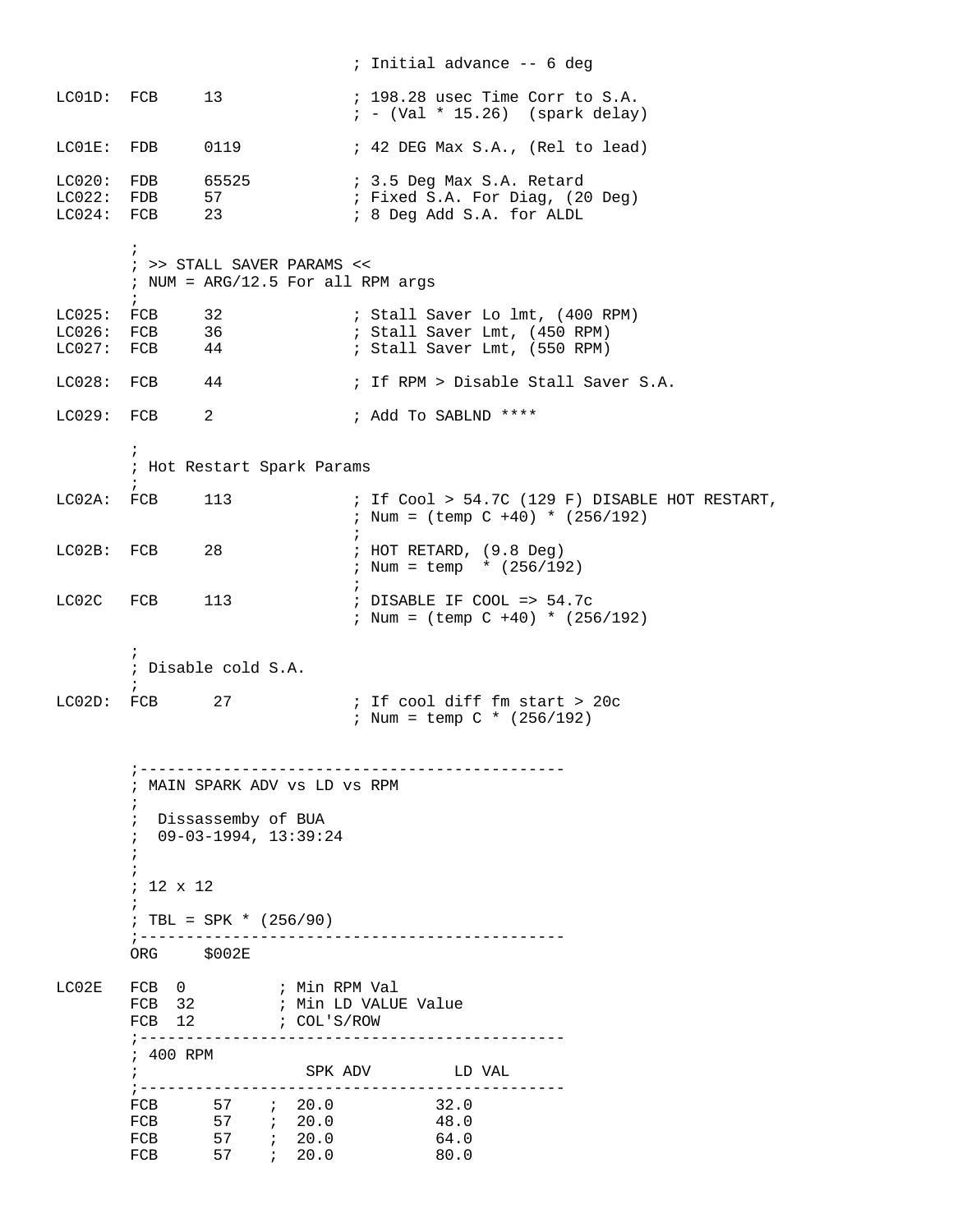| FCB                                   | 57                              | $\mathcal{L}$                         | 20.0                                                                                                         |         | 96.0           |        |
|---------------------------------------|---------------------------------|---------------------------------------|--------------------------------------------------------------------------------------------------------------|---------|----------------|--------|
| FCB                                   | $57$ ; 20.0                     |                                       |                                                                                                              |         | 112.0          |        |
| FCB                                   | 57 ; 20.0<br>57                 |                                       | 20.0                                                                                                         |         | 128.0          |        |
| FCB<br>FCB                            | 57                              | $\mathcal{L}$<br>$\ddot{i}$           | 20.0                                                                                                         |         | 144.0<br>160.0 |        |
| FCB                                   | $57$ ; 20.0                     |                                       |                                                                                                              |         | 176.0          |        |
|                                       |                                 |                                       |                                                                                                              |         | 192.0          |        |
| FCB 57 <i>i</i> 20.0                  |                                 |                                       |                                                                                                              |         | 208.0          |        |
| ; ------------------------            |                                 |                                       |                                                                                                              |         | __________     |        |
| ; 600 RPM<br>$\mathbf{i}$             |                                 |                                       |                                                                                                              |         |                |        |
|                                       |                                 |                                       |                                                                                                              |         | SPK ADV LD VAL |        |
| FCB                                   | 57 ; 20.0                       |                                       |                                                                                                              |         | 32.0           |        |
| FCB                                   | $57$ ; $20.0$                   |                                       |                                                                                                              |         | 48.0           |        |
| FCB                                   | 57                              |                                       | 720.0                                                                                                        |         | 64.0           |        |
| FCB                                   | $57$ ; 20.0                     |                                       |                                                                                                              |         | 80.0           |        |
| FCB                                   | $57$ ; 20.0                     |                                       |                                                                                                              |         | 96.0           |        |
| FCB                                   | 57 ; 20.0                       |                                       |                                                                                                              |         | 112.0          |        |
| FCB<br>FCB                            | $57$ ; $20.0$<br>$57$ ; $20.0$  |                                       |                                                                                                              |         | 128.0<br>144.0 |        |
| FCB                                   | $57$ ; 20.0                     |                                       |                                                                                                              |         | 160.0          |        |
|                                       |                                 |                                       |                                                                                                              |         | 176.0          |        |
|                                       |                                 |                                       |                                                                                                              |         | 192.0          |        |
|                                       |                                 |                                       |                                                                                                              |         | 208.0          |        |
| ; ----------------------------------- |                                 |                                       |                                                                                                              |         |                |        |
| ; 800 RPM<br>$\ddot{i}$               |                                 |                                       |                                                                                                              | SPK ADV | LD VAL         |        |
| $\frac{1}{2}$ - - - - -               |                                 |                                       |                                                                                                              |         |                |        |
| FCB                                   | $77$ ; $27.1$                   |                                       |                                                                                                              |         | 32.0           |        |
| FCB                                   | 77                              |                                       | : 27.1                                                                                                       |         | 48.0           |        |
| FCB                                   |                                 |                                       | 77 : 27.1                                                                                                    |         | 64.0           |        |
| FCB                                   |                                 |                                       | 77 : 27.1                                                                                                    |         | 80.0           |        |
| FCB                                   |                                 |                                       | 77 : 27.1                                                                                                    |         | 96.0           |        |
| FCB                                   | 70                              | $\mathcal{L}(\mathcal{E})$            | 24.6<br>722.9                                                                                                |         | 112.0          |        |
| FCB<br>FCB                            | 65<br>$65$ ; 22.9               |                                       |                                                                                                              |         | 128.0<br>144.0 |        |
| FCB 63 ; 22.2                         |                                 |                                       |                                                                                                              |         | 160.0          |        |
| FCB                                   |                                 |                                       |                                                                                                              |         | 176.0          |        |
| FCB                                   | 59                              |                                       | $7^{1}$ 20.7                                                                                                 |         | 192.0          |        |
| FCB                                   | 59 ; 20.7                       |                                       |                                                                                                              |         | 208.0          |        |
| ; ------------------<br>; 1000 RPM    |                                 |                                       |                                                                                                              |         |                |        |
| i                                     |                                 |                                       |                                                                                                              | SPK ADV |                | LD VAL |
| ; -------                             |                                 |                                       |                                                                                                              |         |                |        |
| FCB                                   | 80                              | $\ddot{i}$                            | 28.1                                                                                                         |         | 32.0           |        |
| FCB                                   | 80                              | $\ddot{i}$                            | 28.1                                                                                                         |         | 48.0           |        |
| FCB                                   | 80 ;                            |                                       | 28.1                                                                                                         |         | 64.0           |        |
| FCB                                   | 80 —                            | $\cdot$ ;                             | 28.1                                                                                                         |         | 80.0           |        |
| FCB                                   | 80                              | $\overrightarrow{ }$                  | 28.1                                                                                                         |         | 96.0           |        |
| FCB                                   | 73                              | $\cdot$ ;<br>$\overline{\phantom{a}}$ | 25.7<br>22.9                                                                                                 |         | 112.0          |        |
| FCB<br>FCB                            | 65<br>65 ;                      |                                       | 22.9                                                                                                         |         | 128.0<br>144.0 |        |
| FCB                                   | 65 ; 22.9                       |                                       |                                                                                                              |         | 160.0          |        |
| FCB                                   | 59                              |                                       | $7 \t 20.7$                                                                                                  |         | 176.0          |        |
| FCB                                   | 59                              |                                       | $\begin{array}{cc} \begin{array}{cc} \cdot & \cdot & \cdot \\ \cdot & \cdot & \cdot \end{array} \end{array}$ |         | 192.0          |        |
| FCB                                   | 59                              |                                       | $7^{120.7}$                                                                                                  |         | 208.0          |        |
|                                       | . _ _ _ _ _ _ _ _ _ _ _ _ _ _ _ |                                       |                                                                                                              |         |                |        |
| ; 1200 RPM                            |                                 |                                       |                                                                                                              |         |                |        |
| $\ddot{i}$<br>$\ddot{i}$              |                                 |                                       |                                                                                                              | SPK ADV | LD VAL         |        |
| ; -----------------------             |                                 |                                       |                                                                                                              |         |                |        |
|                                       |                                 |                                       |                                                                                                              |         | 32.0           |        |
| FCB                                   | 85 ; 29.9                       |                                       |                                                                                                              |         | 48.0           |        |
| FCB                                   | 85                              |                                       | 729.9                                                                                                        |         | 64.0           |        |
| FCB<br>FCB                            | 85                              | $\cdot$                               | 29.9<br>729.9                                                                                                |         | 80.0           |        |
|                                       | 85                              |                                       |                                                                                                              |         | 96.0           |        |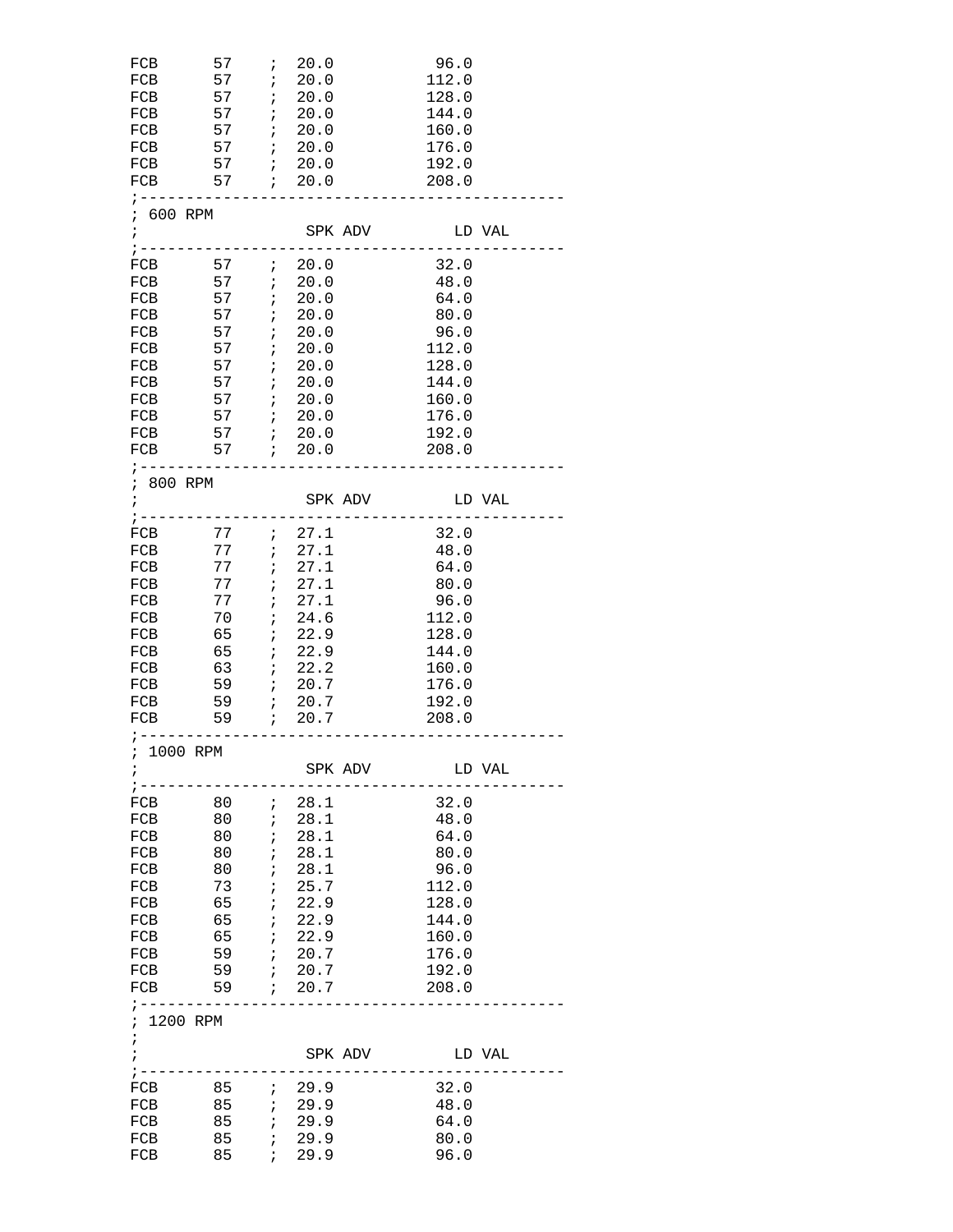| FCB                           | 78                       | $\mathcal{L}$            | 27.4                                                         |                                      | 112.0       |        |
|-------------------------------|--------------------------|--------------------------|--------------------------------------------------------------|--------------------------------------|-------------|--------|
| FCB                           | 70 ; 24.6                |                          |                                                              |                                      | 128.0       |        |
| FCB 70 <i>i</i> 24.6          |                          |                          |                                                              |                                      | 144.0       |        |
| FCB                           | 70                       |                          | $\begin{array}{cc} ; & 24.6 \\ ; & 21.1 \end{array}$         |                                      | 160.0       |        |
| FCB                           | 60                       |                          |                                                              |                                      | 176.0       |        |
| FCB                           | $60$ ; $21.1$            |                          |                                                              |                                      | 192.0       |        |
| FCB 60 <i>i</i> 21.1          |                          |                          |                                                              |                                      | 208.0       |        |
| $7 - - - - - - - - - -$       |                          |                          |                                                              |                                      |             |        |
| ; 1400 RPM                    |                          |                          |                                                              |                                      |             |        |
| $\mathbf{i}$                  |                          |                          |                                                              | SPK ADV                              | LD VAL      |        |
|                               | -------------------      |                          |                                                              |                                      | __________. |        |
| FCB                           | 88 ; 30.9                |                          |                                                              |                                      | 32.0        |        |
|                               |                          |                          |                                                              |                                      | 48.0        |        |
| FCB                           | 88                       |                          |                                                              |                                      | 64.0        |        |
| FCB                           | 88                       |                          | $\begin{array}{cc} ; & 30.9 \\ ; & 30.9 \end{array}$         |                                      | 80.0        |        |
| FCB                           |                          |                          |                                                              |                                      | 96.0        |        |
| FCB 81 ; 28.5                 |                          |                          |                                                              |                                      | 112.0       |        |
|                               |                          |                          |                                                              |                                      |             |        |
| FCB                           | 73 <i>i</i> 25.7         |                          |                                                              |                                      | 128.0       |        |
| FCB                           |                          |                          |                                                              |                                      | 144.0       |        |
| FCB                           |                          |                          |                                                              |                                      | 160.0       |        |
| FCB                           | 65 ; 22.9                |                          |                                                              |                                      | 176.0       |        |
| FCB 65 ; 22.9                 |                          |                          |                                                              |                                      | 192.0       |        |
| FCB 65 <i>i</i> 22.9          |                          |                          |                                                              |                                      | 208.0       |        |
|                               |                          |                          |                                                              | ; ---------------------------------- |             |        |
| ; 1600 RPM                    |                          |                          |                                                              |                                      |             |        |
| $\mathbf{r}$                  |                          |                          |                                                              | SPK ADV                              | LD VAL      |        |
| ;------------------------     |                          |                          |                                                              |                                      |             |        |
| FCB 102 <i>i</i> 35.9         |                          |                          |                                                              |                                      | 32.0        |        |
| FCB                           |                          |                          |                                                              |                                      | 48.0        |        |
| FCB                           | 102 ; 35.9<br>101 ; 35.5 |                          |                                                              |                                      | 64.0        |        |
| FCB                           | $98$ ; $34.5$            |                          |                                                              |                                      | 80.0        |        |
| FCB                           | $96$ ; $33.8$            |                          |                                                              |                                      | 96.0        |        |
| FCB                           | 94 ; 33.1                |                          |                                                              |                                      | 112.0       |        |
|                               |                          |                          |                                                              |                                      |             |        |
| FCB                           | 91                       |                          | 32.0<br>$\begin{array}{cc} ; & 32.0 \\ ; & 30.9 \end{array}$ |                                      | 128.0       |        |
| FCB                           | 88                       |                          |                                                              |                                      | 144.0       |        |
| FCB                           | $77$ ; $27.1$            |                          |                                                              |                                      | 160.0       |        |
| FCB 70 ; 24.6                 |                          |                          |                                                              |                                      | 176.0       |        |
| FCB 70 ; 24.6                 |                          |                          |                                                              |                                      | 192.0       |        |
| FCB                           |                          |                          |                                                              |                                      | 208.0       |        |
| ;-------------------------    |                          |                          |                                                              |                                      |             |        |
| ; 1800 RPM                    |                          |                          |                                                              |                                      |             |        |
| $\mathbf{r}$                  |                          |                          |                                                              | SPK ADV                              |             | LD VAL |
|                               |                          |                          |                                                              |                                      |             |        |
| FCB                           | 106                      | $\cdot$                  | 37.3                                                         |                                      | 32.0        |        |
| FCB                           | 106                      | $\ddot{i}$               | 37.3                                                         |                                      | 48.0        |        |
| FCB                           | 105                      | $\ddot{i}$               | 36.9                                                         |                                      | 64.0        |        |
| FCB                           | 102                      | $\cdot$                  | 35.9                                                         |                                      | 80.0        |        |
| FCB                           | 100                      | $\cdot$                  | 35.2                                                         |                                      | 96.0        |        |
| FCB                           | 98                       | $\ddot{\phantom{0}}$     | 34.5                                                         |                                      | 112.0       |        |
|                               | 93                       | $\cdot$                  | 32.7                                                         |                                      | 128.0       |        |
| FCB                           |                          |                          |                                                              |                                      |             |        |
| FCB                           | 91                       | $\cdot$                  | 32.0                                                         |                                      | 144.0       |        |
| FCB                           | 81 —                     | $\cdot$                  | 28.5                                                         |                                      | 160.0       |        |
| FCB                           | 73                       | $\cdot$                  | 25.7                                                         |                                      | 176.0       |        |
| FCB                           | 73                       | $\ddot{i}$               | 25.7                                                         |                                      | 192.0       |        |
| FCB                           | 73                       |                          | 7.25.7                                                       |                                      | 208.0       |        |
|                               |                          |                          |                                                              |                                      |             |        |
| ; 2000 RPM                    |                          |                          |                                                              |                                      |             |        |
| $\ddot{i}$                    |                          |                          |                                                              | SPK ADV                              |             | LD VAL |
| $\frac{1}{2}$ - - - - - - - - | ---------------          |                          |                                                              |                                      |             |        |
| FCB                           | 109 <i>i</i>             |                          | 38.3                                                         |                                      | 32.0        |        |
| FCB                           | 109                      | $\ddot{i}$               | 38.3                                                         |                                      | 48.0        |        |
| FCB                           | 108                      | $\cdot$                  | 38.0                                                         |                                      | 64.0        |        |
| FCB                           | 104                      | $\overline{\phantom{a}}$ | 36.6                                                         |                                      | 80.0        |        |
| FCB                           | 102                      | $\ddot{i}$               | 35.9                                                         |                                      | 96.0        |        |
|                               |                          |                          |                                                              |                                      |             |        |
| FCB                           | 99                       | $\ddot{i}$               | 34.8                                                         |                                      | 112.0       |        |
| FCB                           | 95                       | $\ddot{i}$               | 33.4                                                         |                                      | 128.0       |        |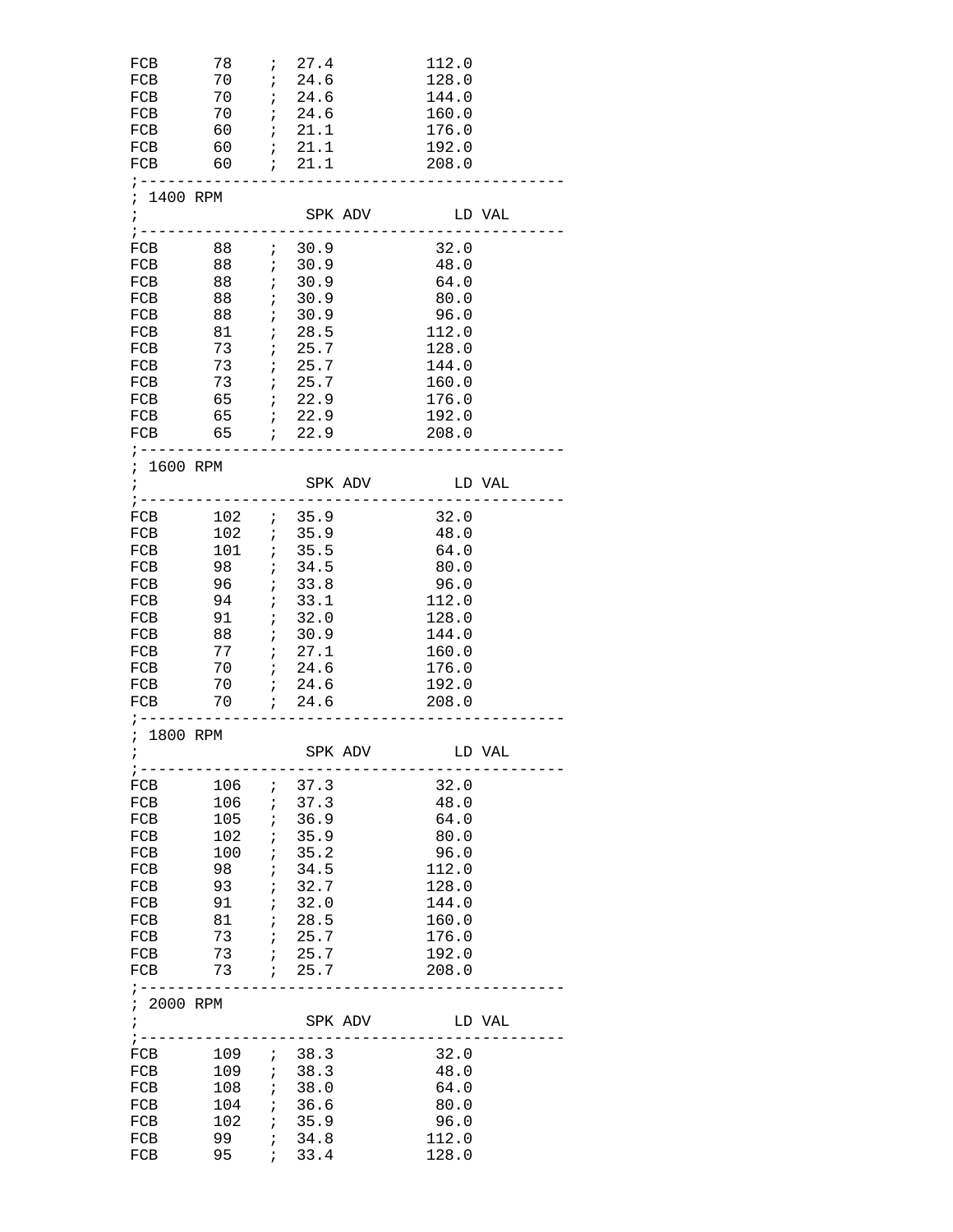| FCB<br>FCB                                           | $93$ ; $32.7$<br>FCB 85 <i>i</i> 29.9<br>FCB 75 <i>i</i> 26.4<br>$75$ ; $26.4$                                                      |               |                                                      |         | 144.0<br>160.0<br>176.0<br>192.0                                |  |
|------------------------------------------------------|-------------------------------------------------------------------------------------------------------------------------------------|---------------|------------------------------------------------------|---------|-----------------------------------------------------------------|--|
| FCB<br>; 2200 RPM                                    | 75 ; 26.4<br>;--------------------------                                                                                            |               |                                                      |         | 208.0                                                           |  |
| $\mathbf{r}$                                         |                                                                                                                                     |               |                                                      |         | SPK ADV LD VAL                                                  |  |
| FCB<br>FCB                                           | $112$ ; 39.4<br>$112$ ; 39.4<br>FCB 111 ; 39.0<br>FCB 105 <i>i</i> 36.9                                                             |               |                                                      |         | 32.0<br>48.0<br>64.0<br>80.0                                    |  |
| FCB<br>FCB<br>FCB                                    | FCB 94 ; 33.1                                                                                                                       |               |                                                      |         | 96.0<br>112.0<br>128.0<br>144.0<br>160.0                        |  |
| FCB<br>FCB                                           | ;----------------------------                                                                                                       |               |                                                      |         | 176.0<br>192.0<br>208.0                                         |  |
| ; 2400 RPM                                           |                                                                                                                                     |               |                                                      |         |                                                                 |  |
| FCB<br>FCB                                           | $116$ ; $40.8$<br>FCB 116 ; 40.8<br>FCB 114 ; 40.1                                                                                  |               |                                                      |         | 32.0<br>48.0<br>64.0<br>80.0                                    |  |
| FCB<br>FCB<br>FCB                                    | 108 ; 38.0<br>105 ; 36.9<br>$102$ ; 35.9<br>FCB 100 ; 35.2<br>$97$ ; $34.1$                                                         |               |                                                      |         | 96.0<br>112.0<br>128.0<br>144.0                                 |  |
| FCB<br>FCB<br>FCB                                    | $81$ ; 28.5                                                                                                                         |               |                                                      |         | 160.0<br>176.0<br>192.0<br>208.0                                |  |
| $7 - - - - - - -$<br>; 2800 RPM<br>$\ddot{i}$        |                                                                                                                                     |               |                                                      | SPK ADV | LD VAL<br>;-------------------------------------                |  |
| FCB<br>FCB<br>FCB<br>FCB                             | $120$ ; $42.2$<br>$116$ ; $40.8$<br>115<br>$108$ ; 38.0                                                                             | $\cdot$ ;     | 40.4                                                 |         | FCB 120 <i>i</i> 42.2 32.0<br>48.0<br>64.0<br>80.0<br>96.0      |  |
| FCB<br>FCB<br>FCB<br>FCB<br>FCB<br>FCB               | 108 ; 38.0<br>$100$ ; $35.2$<br>97<br>94<br>$85$ ; 29.9<br>85 ; 29.9                                                                | $\frac{i}{i}$ | 34.1<br>33.1                                         |         | 112.0<br>128.0<br>144.0<br>160.0<br>176.0<br>192.0<br>208.0     |  |
| ; 3200 RPM<br>$\ddot{i}$                             | ;--------------------------                                                                                                         |               |                                                      | SPK ADV | ---------<br>LD VAL                                             |  |
| FCB<br>FCB<br>FCB<br>FCB<br>FCB<br>FCB<br>FCB<br>FCB | $134$ ; $47.1$<br>$\begin{array}{cccc} 134 & & ; & 47.1 \\ 125 & & ; & 44.0 \end{array}$<br>$122$ ; 42.9<br>108 ; 38.0<br>100<br>97 |               | $\begin{array}{cc} ; & 35.2 \\ ; & 34.1 \end{array}$ |         | 32.0<br>48.0<br>64.0<br>80.0<br>96.0<br>112.0<br>128.0<br>144.0 |  |
| FCB                                                  | 94                                                                                                                                  |               | 7.33.1                                               |         | 160.0                                                           |  |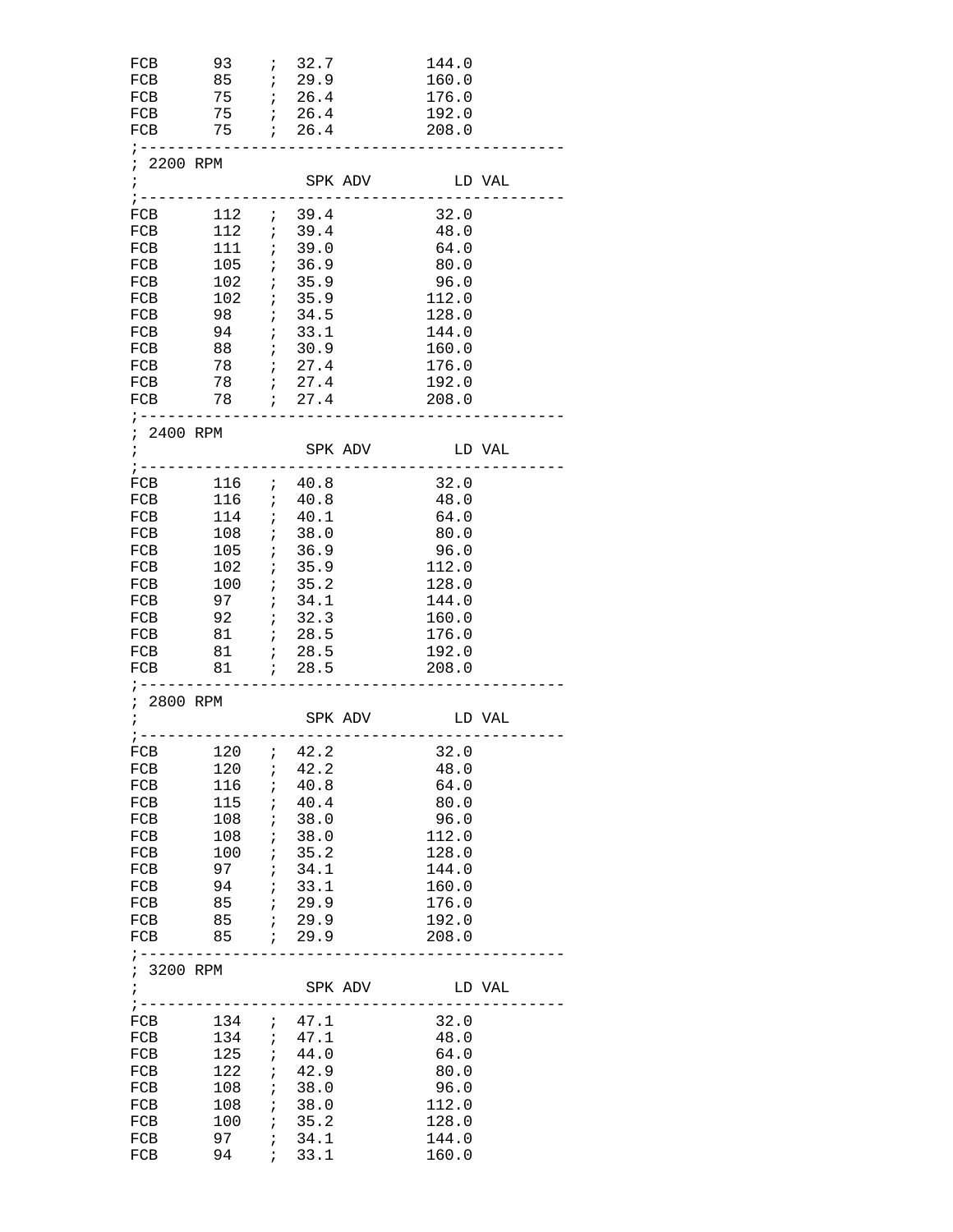| FCB                         | $85$ ; 29.9                                                                           |                      |                |         | 176.0          |  |
|-----------------------------|---------------------------------------------------------------------------------------|----------------------|----------------|---------|----------------|--|
|                             |                                                                                       |                      |                |         | 192.0          |  |
|                             |                                                                                       |                      |                |         | 208.0          |  |
|                             | ;----------------------------------                                                   |                      |                |         |                |  |
| ; 3600 RPM                  |                                                                                       |                      |                |         |                |  |
| $\ddot{i}$                  |                                                                                       |                      |                | SPK ADV | LD VAL         |  |
|                             |                                                                                       |                      |                |         |                |  |
|                             | FCB 134 ; 47.1                                                                        |                      |                |         | 32.0           |  |
| FCB                         |                                                                                       |                      |                |         | 48.0           |  |
| FCB                         | $134$ ; $47.1$<br>$122$ ; $45.4$<br>$129$ ; $45.4$                                    |                      |                |         | 64.0           |  |
|                             | $129$ ; $45.4$                                                                        |                      |                |         | 80.0           |  |
| FCB                         |                                                                                       |                      |                |         |                |  |
|                             | FCB 114 ; 40.1                                                                        |                      |                |         | 96.0           |  |
|                             | FCB 108 <i>i</i> 38.0                                                                 |                      |                |         | 112.0          |  |
| FCB                         | $\begin{array}{ccccc} 101 & & ; & 35.5 \\ 97 & & ; & 34.1 \end{array}$                |                      |                |         | 128.0          |  |
| FCB                         | 97                                                                                    |                      | 34.1           |         | 144.0          |  |
| FCB                         | $94$ ; $33.1$                                                                         |                      |                |         | 160.0          |  |
|                             |                                                                                       |                      |                |         | 176.0          |  |
|                             | FCB 85 <i>i</i> 29.9                                                                  |                      |                |         | 192.0          |  |
|                             |                                                                                       |                      |                |         |                |  |
|                             | ;----------------------------------                                                   |                      |                |         |                |  |
|                             |                                                                                       |                      |                |         |                |  |
| ; 4000 RPM                  |                                                                                       |                      |                |         |                |  |
| $\mathcal{L} = \mathcal{L}$ |                                                                                       |                      |                |         | SPK ADV LD VAL |  |
|                             |                                                                                       |                      |                |         |                |  |
| FCB                         |                                                                                       |                      |                |         | 32.0           |  |
| FCB                         |                                                                                       |                      |                |         | 48.0           |  |
| FCB                         | $\begin{array}{ccccc} 134 & ; & 47.1 \\ 134 & ; & 47.1 \\ 129 & ; & 45.4 \end{array}$ |                      |                |         | 64.0           |  |
|                             | FCB 129 ; 45.4                                                                        |                      |                |         | 80.0           |  |
|                             | FCB 129 ; 45.4                                                                        |                      |                |         | 96.0           |  |
| FCB                         |                                                                                       |                      |                |         | 112.0          |  |
| FCB                         | 117 ; 41.1<br>106 ; 37.3                                                              |                      |                |         | 128.0          |  |
|                             | 97 : 34.1                                                                             |                      |                |         |                |  |
| FCB                         |                                                                                       |                      |                |         | 144.0          |  |
|                             | FCB 94 ; 33.1                                                                         |                      |                |         | 160.0          |  |
|                             |                                                                                       |                      |                |         | 176.0          |  |
| FCB                         |                                                                                       |                      |                |         | 192.0          |  |
| FCB                         |                                                                                       |                      |                |         | 208.0          |  |
|                             | ; ------------                                                                        |                      |                |         |                |  |
| ; 4400 RPM                  |                                                                                       |                      |                |         |                |  |
| $\ddot{i}$                  |                                                                                       |                      |                |         | SPK ADV LD VAL |  |
|                             |                                                                                       |                      |                |         |                |  |
| FCB                         | $134$ ; $47.1$                                                                        |                      |                |         | 32.0           |  |
| FCB                         | 134 : 47.1                                                                            |                      |                |         | 48.0           |  |
|                             |                                                                                       |                      |                |         |                |  |
|                             | FCB 129 <i>i</i> 45.4                                                                 |                      |                |         | 64.0           |  |
| FCB                         |                                                                                       |                      | $129$ ; $45.4$ |         | 80.0           |  |
| FCB                         | $129$ ; $45.4$                                                                        |                      |                |         | 96.0           |  |
| FCB                         | 117                                                                                   | $\cdot$ ;            | 41.1           |         | 112.0          |  |
| FCB                         | 106                                                                                   |                      | 1, 37.3        |         | 128.0          |  |
| FCB                         | $106$ ; 37.3                                                                          |                      |                |         | 144.0          |  |
| FCB                         | $94$ ; $33.1$                                                                         |                      |                |         | 160.0          |  |
| FCB                         |                                                                                       |                      |                |         | 176.0          |  |
| FCB                         |                                                                                       |                      |                |         | 192.0          |  |
|                             |                                                                                       |                      |                |         | 208.0          |  |
| FCB                         | ;--------------------------                                                           |                      |                |         |                |  |
|                             |                                                                                       |                      |                |         |                |  |
| ; 4800 RPM                  |                                                                                       |                      |                |         |                |  |
| $\ddot{i}$                  |                                                                                       |                      |                | SPK ADV | LD VAL         |  |
|                             |                                                                                       |                      |                |         |                |  |
| FCB                         | $134$ ; $47.1$                                                                        |                      |                |         | 32.0           |  |
| FCB                         | $134$ ; $47.1$                                                                        |                      |                |         | 48.0           |  |
| FCB                         | $129$ ; $45.4$                                                                        |                      |                |         | 64.0           |  |
| FCB                         |                                                                                       |                      | 45.4           |         | 80.0           |  |
|                             | $129$ ;                                                                               |                      |                |         |                |  |
| FCB                         | 129                                                                                   | $\cdot$ ;            | 45.4           |         | 96.0           |  |
| FCB                         |                                                                                       |                      | $117$ ; $41.1$ |         | 112.0          |  |
| FCB                         |                                                                                       |                      | $106$ ; 37.3   |         | 128.0          |  |
| FCB                         |                                                                                       |                      | $106$ ; 37.3   |         | 144.0          |  |
| FCB                         | 94                                                                                    | $\overrightarrow{i}$ | 33.1           |         | 160.0          |  |
| FCB                         | 92                                                                                    | $\cdot$ ;            | 32.3           |         | 176.0          |  |
| FCB                         | 92                                                                                    |                      | 7.32.3         |         | 192.0          |  |
|                             |                                                                                       |                      |                |         |                |  |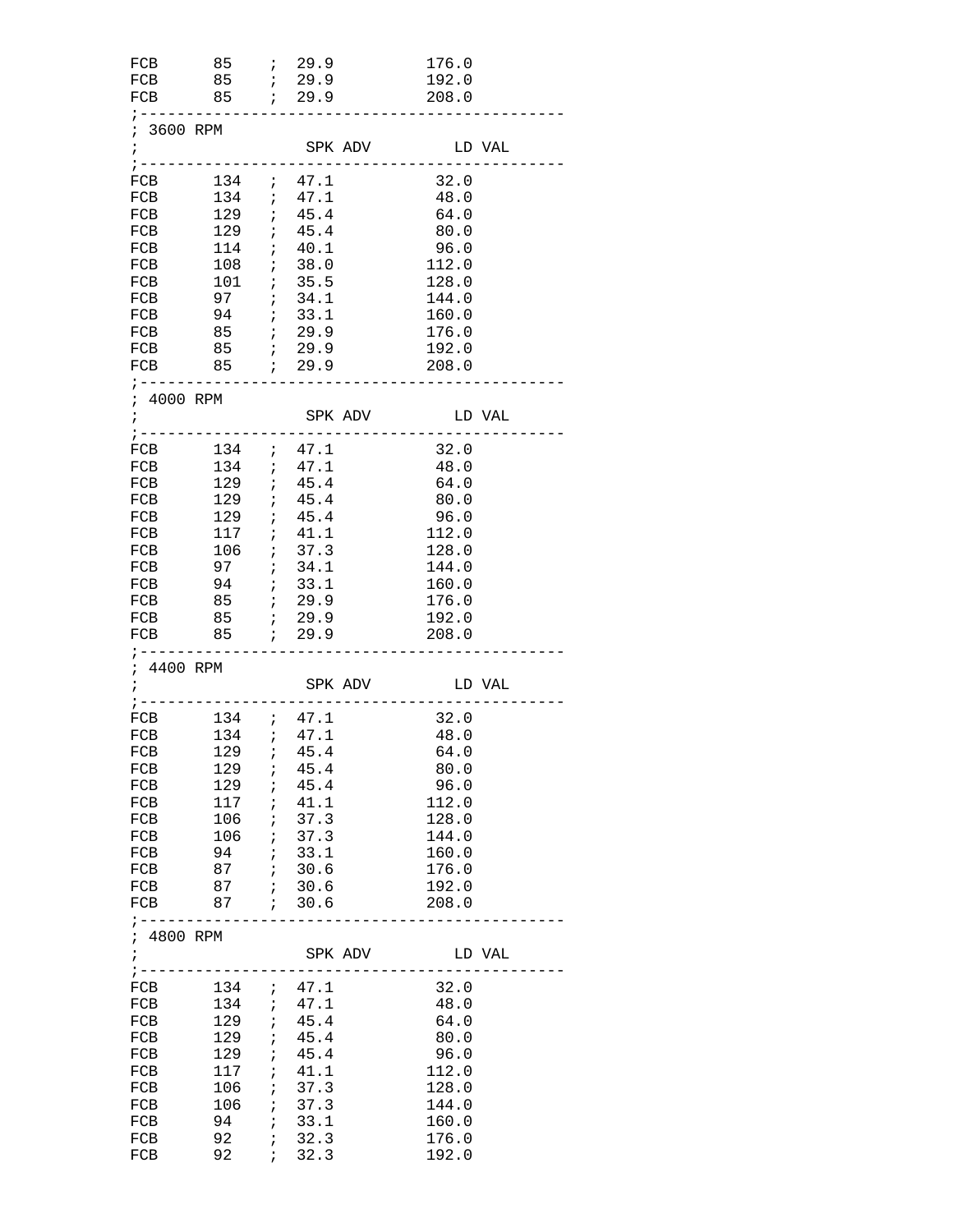|  |  | -------------------------- |  |  | ___ |
|--|--|----------------------------|--|--|-----|

 ;---------------------------------------------- ; COOLANT ADVANCE CORRECTION vs LOAD VAL vs COO  $\mathcal{L}^{\text{max}}$  ; Dissassemby of BUA, blocks = 12 ; 02-05-1995, 11:02:07  $\mathcal{L}^{\text{max}}$  ; TBL = (SPK ADV + BIAS) \* (256/90 ) ;---------------------------------------------- ORG \$00FD ;  $\mathcal{L}^{\text{max}}$ LC0FD: FCB 57 ; 20 DEG SA, COOL TBL BIAS  $\mathcal{L}^{\text{max}}$ LCOFE: FCB  $0$  ; Ld selector  $0 = LV8$  $4$  = LVALT  $\mathcal{L}^{\text{max}}$ LC $0$ FF: FCB 32 ; Min COOL Val,  $(-16 C)$  FCB 32 ; Min LD VAL Value FCB 9 ; COL'S/ROW ;---------------------------------------------- ; -16 Deg c COOL ; spk adv LV8 ;---------------------------------------------- FCB 81 ; 8.5 32.0 FCB 81 ; 8.5 48.0 FCB 81 ; 8.5 64.0 FCB 81 ; 8.5 80.0 FCB 81 ; 8.5 96.0 FCB 81 ; 8.5 112.0 FCB 81 ; 8.5 128.0 FCB 85 ; 9.9 144.0 FCB 85 ; 9.9 160.0 ;---------------------------------------------- ; -4 Deg c COOL ; spk adv LV8 ;---------------------------------------------- FCB 81 *i* 8.5 32.0 FCB 81 ; 8.5 48.0 FCB 81 ; 8.5 64.0 FCB 81 ; 8.5 80.0 FCB 81 ; 8.5 96.0 FCB 81 ; 8.5 112.0 FCB 81 ; 8.5 128.0 FCB 85 ; 9.9 144.0 FCB 81 ; 8.5 80.0<br>
FCB 81 ; 8.5 96.0<br>
FCB 81 ; 8.5 112.0<br>
FCB 81 ; 8.5 128.0<br>
FCB 85 ; 9.9 144.0<br>
FCB 85 ; 9.9 160.0 ;---------------------------------------------- ; 8 Deg c COOL ; spk adv LV8 ;---------------------------------------------- FCB 68 *i* 3.9 32.0 FCB 68 *i* 3.9 48.0 FCB 68 *i* 3.9 64.0 FCB 68 *i* 3.9 80.0 FCB 68 *i* 3.9 96.0 FCB 68 *i* 3.9 112.0 FCB 68 *i* 3.9 128.0 FCB 68 *i* 3.9 144.0 FCB 68 ; 3.9 144.0<br>FCB 68 ; 3.9 160.0 ;---------------------------------------------- ; 20 Deg c COOL ; spk adv LV8 ;----------------------------------------------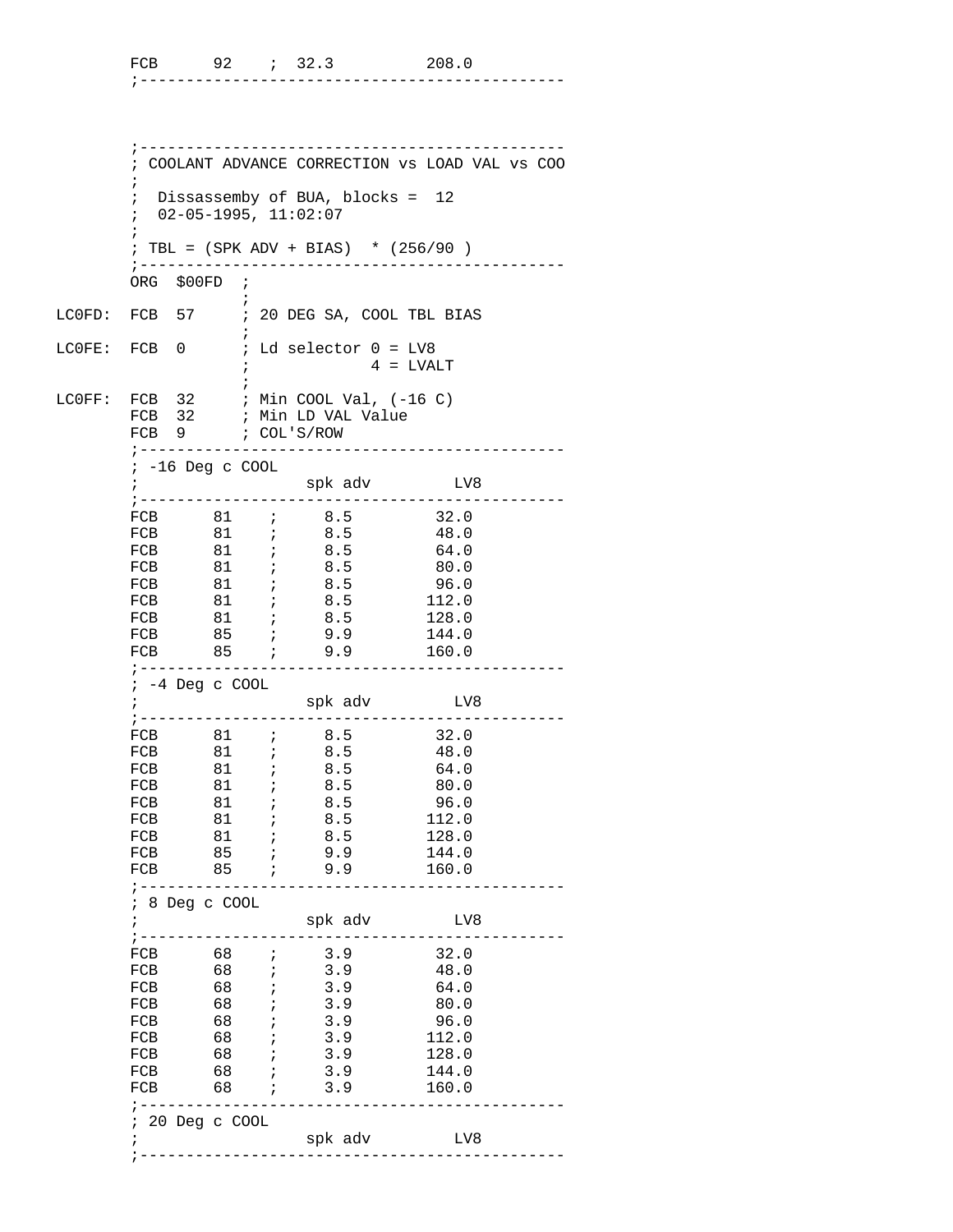| FCB<br>FCB<br>FCB<br>FCB<br>FCB<br>FCB<br>FCB<br>FCB                                    | 57<br>57 <i>i</i><br>$57$ ;<br>57<br>57<br>$\overline{a}$<br>57<br>$57$ ;<br>$71$ ; 5.0                       | $\cdot$ ;<br>$\overrightarrow{r}$<br>$\cdot$ ;             | 0.0<br>0.0<br>0.0<br>0.0<br>0.0<br>0.0<br>0.0<br>$71$ ; 5.0             | 32.0<br>48.0<br>64.0<br>80.0<br>96.0<br>112.0<br>128.0<br>144.0<br>160.0 |
|-----------------------------------------------------------------------------------------|---------------------------------------------------------------------------------------------------------------|------------------------------------------------------------|-------------------------------------------------------------------------|--------------------------------------------------------------------------|
| ; 32 Deg c COOL<br>$\ddot{ }$                                                           |                                                                                                               |                                                            | spk adv                                                                 | LV8                                                                      |
| $: --- -$<br>FCB<br>FCB<br>FCB<br>FCB<br>FCB<br>FCB<br>FCB<br>FCB<br>FCB                | 57<br>57<br>$57$ ;<br>57 <i>i</i><br>$57$ ;<br>$\frac{57}{2}$ ;<br>57<br>$71$ ;<br>$71$ ; 5.0<br>------------ | $\mathbf{r}$<br>$\ddot{i}$<br>$\ddot{i}$                   | 0.0<br>0.0<br>0.0<br>0.0<br>0.0<br>0.0<br>0.0<br>5.0                    | 32.0<br>48.0<br>64.0<br>80.0<br>96.0<br>112.0<br>128.0<br>144.0<br>160.0 |
| ; 44 Deg c COOL<br>$\ddot{i}$<br>$\frac{1}{2}$ - - - - - - - - -                        |                                                                                                               |                                                            | spk adv                                                                 | LV8                                                                      |
| FCB<br>FCB<br>FCB<br>FCB<br>FCB<br>FCB<br>FCB<br>FCB<br>FCB<br>; .                      | 57<br>57<br>57<br>$57$ ;<br>57 ; 0.0<br>57 ; 0.0<br>$71$ ;<br>$71$ ;                                          | $\mathcal{L}^{\mathcal{L}}$<br>$\ddot{i}$                  | $\ddot{i}$ 0.0<br>57 ; 0.0<br>$0.0$<br>0.0<br>$0.0$<br>$5.0$<br>5.0     | 32.0<br>48.0<br>64.0<br>80.0<br>96.0<br>112.0<br>128.0<br>144.0<br>160.0 |
| ; 56 Deg c COOL<br>$\frac{1}{2}$ - - - - -                                              |                                                                                                               |                                                            | spk adv                                                                 | LV8                                                                      |
| FCB<br>FCB<br>FCB<br>FCB<br>FCB<br>FCB<br>FCB<br>FCB<br>FCB<br>; ---------------------- | 57<br>57<br>$57$ ;<br>$\frac{57}{7}$<br>57<br>$57$ ;<br>$57$ ;                                                | $\ddot{i}$<br>$\mathcal{L} = \mathcal{L}$<br>$\frac{i}{i}$ | 0.0<br>0.0<br>57 ; 0.0<br>0.0<br>0.0<br>0.0<br>0.0<br>$57$ ; 0.0<br>0.0 | 32.0<br>48.0<br>64.0<br>80.0<br>96.0<br>112.0<br>128.0<br>144.0<br>160.0 |
| ; 68 Deg c COOL<br>$\ddot{i}$                                                           |                                                                                                               |                                                            | spk adv<br>------------                                                 | LV8                                                                      |
| FCB 57 <i>i</i> 0.0<br>FCB<br>FCB<br>FCB<br>FCB 57 ; 0.0<br>FCB<br>FCB                  | $57$ ;<br>$57$ ;<br>$57$ ;<br>$57$ ;                                                                          |                                                            | 0.0<br>57 ; 0.0<br>$0.0$<br>0.0<br>0.0                                  | 32.0<br>48.0<br>64.0<br>80.0<br>96.0<br>112.0<br>128.0<br>144.0<br>160.0 |
| FCB<br>FCB<br>; ---------------                                                         |                                                                                                               |                                                            |                                                                         |                                                                          |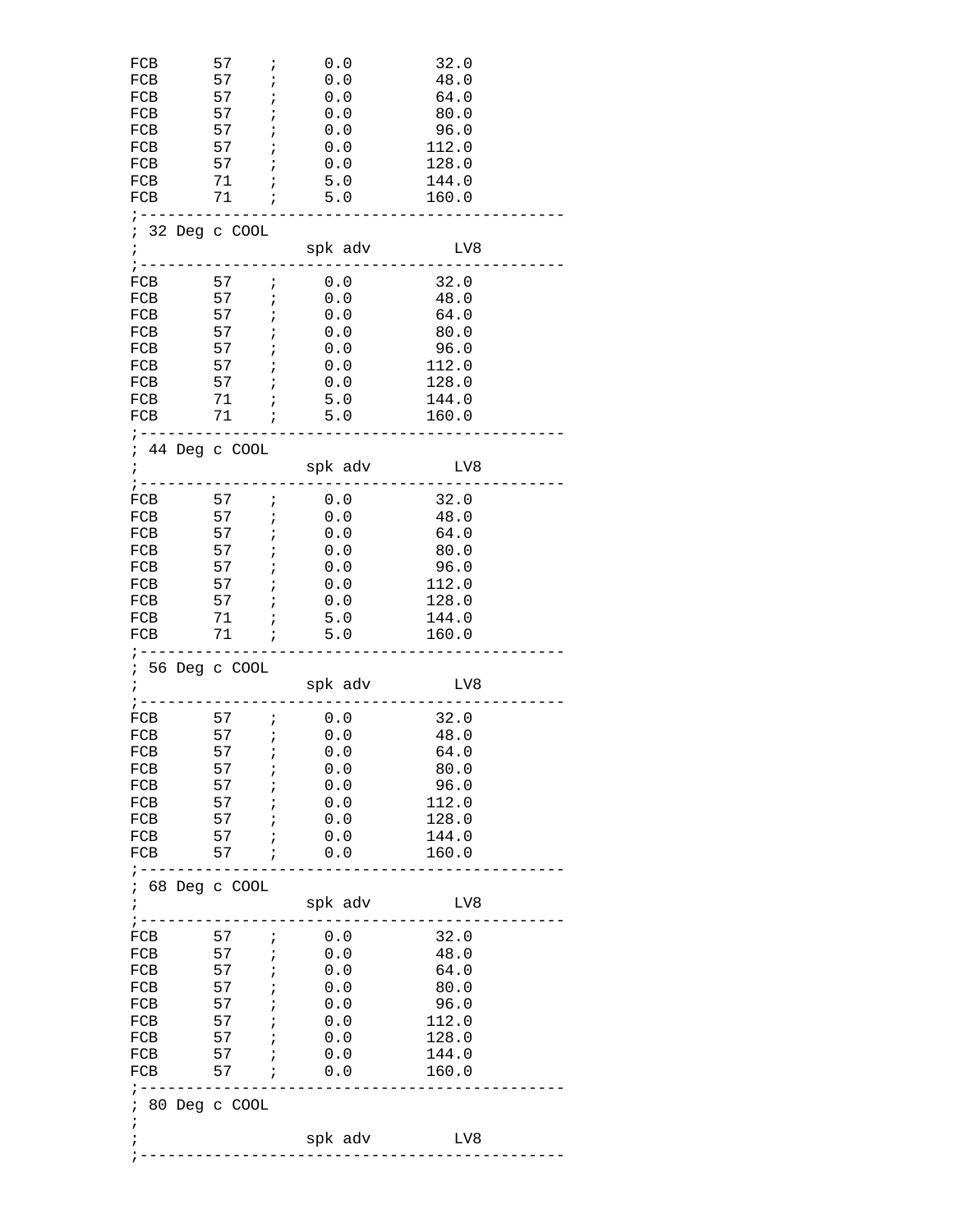| FCB<br>FCB<br>FCB<br>FCB<br>FCB                      | 57<br>57<br>$57$ ;<br>57 <i>;</i><br>57 ;                                                                                                        | $\mathbf{r}$<br>$\mathbf{i}$ | 0.0<br>0.0<br>0.0<br>0.0<br>0.0                                                                            | 32.0<br>48.0<br>64.0<br>80.0<br>96.0                                     |  |
|------------------------------------------------------|--------------------------------------------------------------------------------------------------------------------------------------------------|------------------------------|------------------------------------------------------------------------------------------------------------|--------------------------------------------------------------------------|--|
| FCB<br>FCB                                           | $57$ ;<br>$57$ ; 0.0<br>FCB 57 <i>i</i> 0.0<br>; ---------------                                                                                 |                              | 0.0<br>FCB 57 <i>i</i> 0.0                                                                                 | 112.0<br>128.0<br>144.0<br>160.0                                         |  |
| $\ddot{ }$                                           | ; 92 Deg c COOL                                                                                                                                  |                              | spk adv                                                                                                    | LV8                                                                      |  |
| $7 - - - - - - -$<br>FCB<br>FCB<br>FCB<br>FCB<br>FCB | FCB 57 ; 0.0<br>FCB 57 ; 0.0<br>57 <i>;</i><br>57 ;<br>FCB 57 ; 0.0                                                                              |                              | 57 $\;$ ; 0.0<br>$\begin{array}{c} 0\ . \ 0\ . \ 0\ \end{array}$                                           | 32.0<br>48.0<br>64.0<br>80.0<br>96.0<br>112.0<br>128.0<br>144.0          |  |
| $\ddot{i}$                                           | ; -------------<br>; 104 Deg c COOL                                                                                                              |                              | FCB 57 ; 0.0<br>spk adv<br>-------------                                                                   | 160.0<br>LV8                                                             |  |
| FCB<br>FCB<br>FCB<br>FCB<br>FCB                      | ; -------------<br>FCB 57 <i>i</i> 0.0<br>57 <i>;</i><br>57 <i>;</i><br>$FCB$ 57 ;<br>FCB 57 ; 0.0<br>$57$ ;<br>$57$ ;<br>; -------------------- |                              | FCB 57 <i>i</i> 0.0<br>$\begin{array}{c} 0\,. \,0\ 0\,. \,0\end{array}$<br>0.0<br>0.0<br>0.0<br>$57$ ; 0.0 | 32.0<br>48.0<br>64.0<br>80.0<br>96.0<br>112.0<br>128.0<br>144.0<br>160.0 |  |
| $\mathbf{i}$                                         | ; 116 Deg c COOL                                                                                                                                 |                              | spk adv LV8<br>-----------------------                                                                     |                                                                          |  |
| FCB<br>FCB<br>FCB<br>FCB                             | $57$ ; 0.0<br>$57$ ; 0.0<br>$FCB$ 51 ;<br>FCB 46 ;<br>FCB 40 ;                                                                                   |                              | 57 ; 0.0<br>$-2.1$<br>$-3.8$<br>$-5.9$<br>FCB 40 ; -5.9 128.0<br>FCB 40 ; -5.9 144.0<br>FCB $40$ ; $-5.9$  | 32.0<br>48.0<br>64.0<br>80.0<br>96.0<br>112.0<br>160.0                   |  |
| $\mathbf{r}$<br>$\ddot{i}$<br>$\ddot{ }$             | ; TYPE 32, BUA<br>ORG \$016E                                                                                                                     |                              | HIGHWAY MODE SPARK CONTROL<br>ADVANCE vs LD8 LOAD                                                          |                                                                          |  |
|                                                      |                                                                                                                                                  |                              | ; hi-way mode spark                                                                                        | LC16E: FCB 133 $\qquad$ ; If Coolant <= 60c, (140f), disable             |  |
|                                                      | $\ddot{ }$<br>$\ddot{i}$                                                                                                                         |                              |                                                                                                            |                                                                          |  |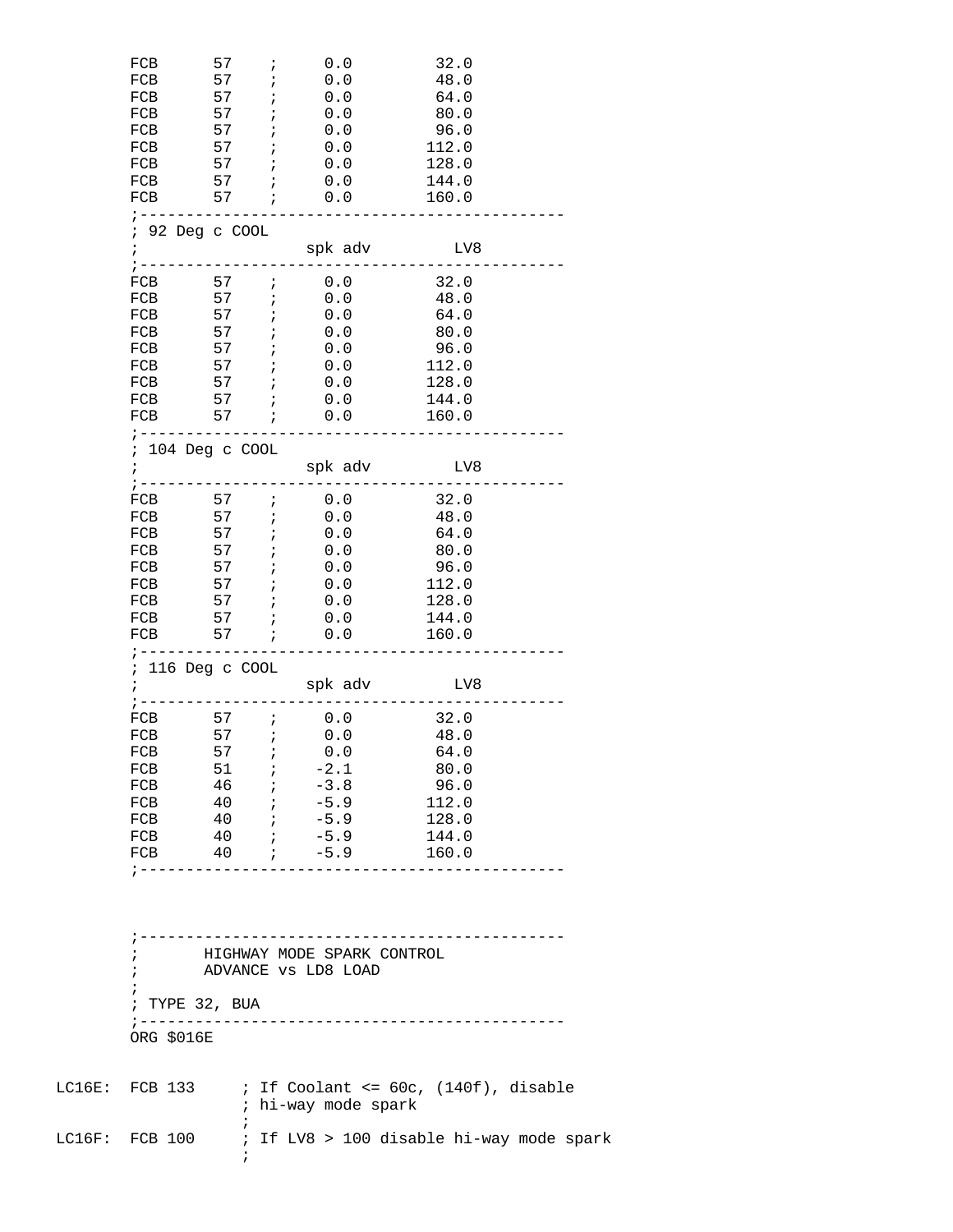LC170: FCB 254 ; If RPM is less than 6350 RPM then ; disable hi-way mode spark  $\mathcal{L}^{\text{max}}$  is a set of the set of the set of the set of the set of the set of the set of the set of the set of the set of the set of the set of the set of the set of the set of the set of the set of the set of the set LC171: FCB 10 ; Enable hi-way mode spark if > 10 Sec

 ;------------------------------------------------------ ; HIGHWAY MODE SPARK ADVANCE vs LOAD VALUE  $\mathcal{L}^{\text{max}}_{\text{max}}$  $\mathcal{L}^{\text{max}}$ ; TBL = SA  $*$  (256/90) ;---------------------------------------------- ; DEG SA LD VAL  $\begin{tabular}{lllllll} \multicolumn{2}{l}{{\bf L}{\bf C172}: & $\text{FCB}$ & $\text{28}$ & & $\text{ $i$ $10}$ & & $\text{32}$ \\ & $\text{FCB}$ & $\text{28}$ & & $\text{ $i$ $10}$ & & $\text{48}$ \\ \end{tabular}$ LC172: FCB 28 ; 10 32 FCB 28 ; 10 48 FCB 28 ; 10 64 FCB 28 ; 10 80 FCB 28 *i* 10 96 FCB 23 ; 10 112 FCB 8 *i* 3 128 FCB 0 *;* 0 144 ;----------------------------------------------

|           | $\ddot{i}$ |                                   |                             | START UP SPARK ADVANCE VS COOLANT TEMP |
|-----------|------------|-----------------------------------|-----------------------------|----------------------------------------|
|           |            |                                   |                             |                                        |
|           |            |                                   |                             |                                        |
|           |            |                                   | ; TBL = SA deg * $(256/90)$ |                                        |
|           |            |                                   |                             |                                        |
|           |            |                                   |                             | ORG \$017A ; DEG SPK Deg C COOL        |
|           |            |                                   |                             |                                        |
| LC17A     |            | FCB 28 <i>i</i> 10                |                             | $-40$                                  |
| LC17B     |            | FCB 28 <i>i</i> 10                |                             | $-28$                                  |
| LC17C     | FCB        | 28 ; 10                           |                             | $-16$                                  |
| LC17D FCB |            | 28 <i>i</i>                       | 10                          | $-4$                                   |
| LC17E     | FCB        | 28 <i>i</i>                       | 10                          | $\sim$ 8                               |
| LC17F FCB |            | 28 <i>i</i>                       | 10                          | 20                                     |
| LC180     | FCB        | 28 <i>i</i>                       | 10                          | 32                                     |
| LC181     | FCB        | 28<br>$\mathcal{L} = \mathcal{L}$ | 10                          | 44                                     |
| LC182     | FCB        | 28 <i>i</i>                       | 10                          | 56                                     |
| LC183     |            | FCB $28$ ;                        | 10                          | 68                                     |
| LC184     | FCB        | 28 <i>i</i>                       | 10                          | 80                                     |
| LC185     | FCB        | 28 <i>i</i>                       | 10                          | 92                                     |
| LC186     |            | FCB 28 <i>i</i> 10                |                             | 104                                    |
|           |            | LC187 FCB 28 <i>;</i>             | 10                          | 116                                    |
|           |            |                                   |                             |                                        |

 ;---------------------------------------------- ; START UP SPARK ADVANCE DECAY DELAY vs STARTUP COOL  $\mathcal{L}^{\text{max}}$  ; Dissassemby of BUA, LINES = 14 ; 09-14-1994, 10:09:39  $\mathcal{L}^{\text{max}}$  ; Table value = INJECTS  $\mathcal{L}^{\text{max}}_{\text{max}}$  $\div$  TBL = VAL/LC188 ;---------------------------------------------- ORG \$0188 ;  $\mathcal{L}^{\text{max}}$  is a set of the set of the set of the set of the set of the set of the set of the set of the set of the set of the set of the set of the set of the set of the set of the set of the set of the set of the set LC188: FDB 0256 ; Mult for tbl, ; (NUM =  $ARG * 256$ )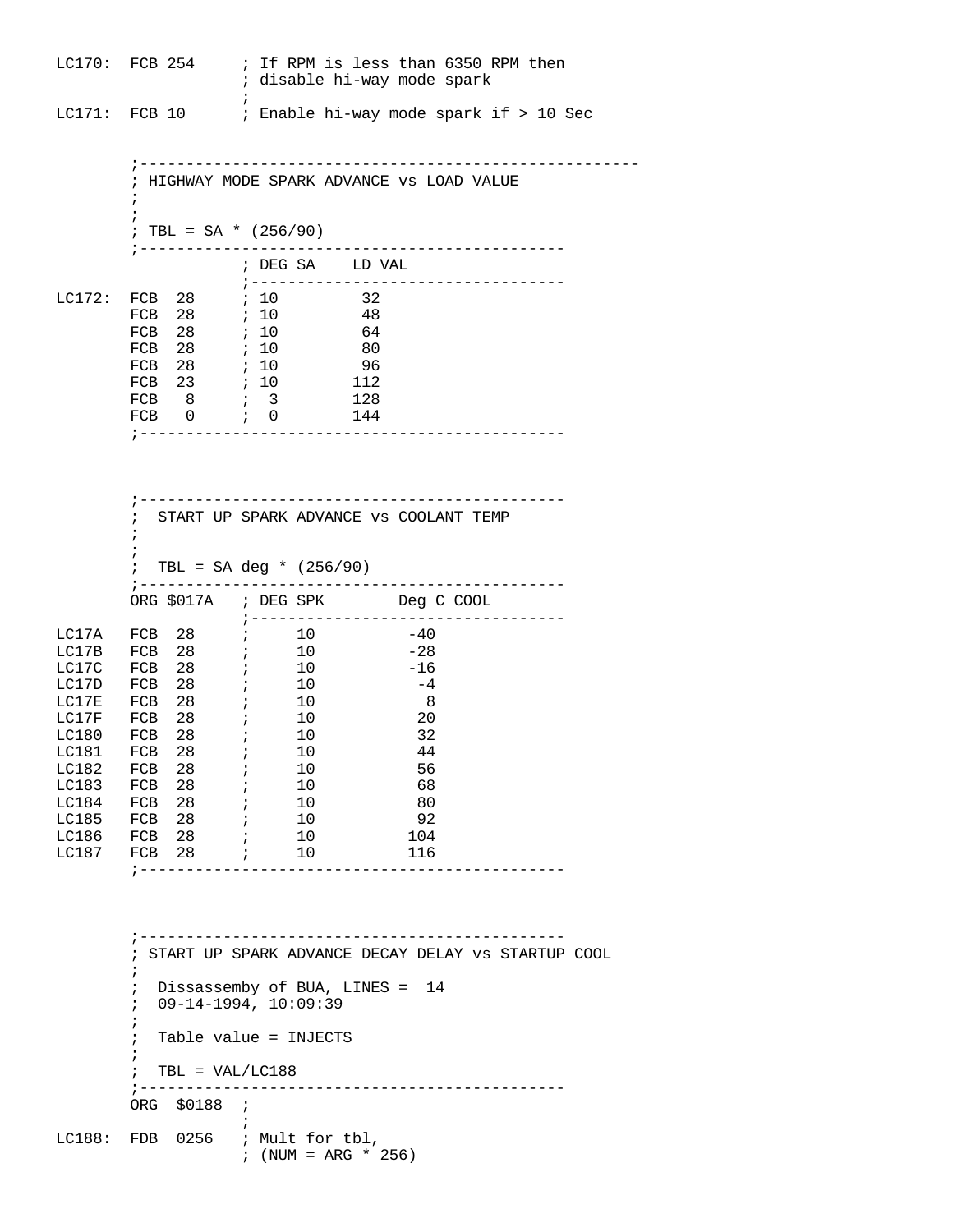|        |                                                                                                                                                                                                                                                                                                                            | $\ddot{ }$<br>; DECAY DLY DEG c S/U COOL                                                                                                                                                                                                                      |
|--------|----------------------------------------------------------------------------------------------------------------------------------------------------------------------------------------------------------------------------------------------------------------------------------------------------------------------------|---------------------------------------------------------------------------------------------------------------------------------------------------------------------------------------------------------------------------------------------------------------|
|        | FCB 100<br>FCB 100<br>FCB 100<br>FCB 100 ; 25,600<br>FCB 100<br>FCB 100<br>FCB 100<br>FCB 80<br>FCB 40                                                                                                                                                                                                                     | ; -----------------------------------<br>$725,600 -28$<br>; 25,600<br>-16<br>725,600<br>$-4$<br>$\overline{\phantom{0}}$<br>32<br>725,600<br>7, 25, 600<br>-44<br>56<br>; 25,600<br>$725,600$ 68<br>92<br>725,600<br>104<br>;-------------------------------- |
|        | $\ddot{i}$<br>$\ddot{i}$<br>$:$ TBL = INJECTS                                                                                                                                                                                                                                                                              | ; START UP SPARK ADVANCE DECAY TIME VS STARTUP COOL                                                                                                                                                                                                           |
|        |                                                                                                                                                                                                                                                                                                                            | ; ---------------------------<br>- - - - - - -<br>ORG \$0198 ; INJ'S DEG C S/U COOL                                                                                                                                                                           |
| LC198: | $FCB$ 1<br>FCB <sub>1</sub><br>FCB <sub>1</sub><br>FCB <sub>1</sub><br>$\overline{\phantom{a}}$<br>FCB <sub>1</sub><br>FCB<br>$\mathbf{1}$<br>$\overline{1}$<br>FCB<br>FCB<br>1<br>FCB <sub>1</sub><br>FCB <sub>1</sub><br>FCB <sub>1</sub><br>$\mathbf{1}$<br>FCB<br>FCB <sub>1</sub><br>FCB <sub>1</sub><br>$\mathbf{r}$ | ;-----------------------------------<br>$-40$<br>i.<br>$-28$<br>$\ddot{i}$<br>$-16$<br>$\cdot$ ;<br>$-4$<br>- 8<br>$\cdot$<br>20<br>÷<br>32<br>$\cdot$<br>44<br>÷<br>56<br>÷<br>68<br>÷<br>80<br>92<br>$\ddot{i}$<br>104<br>116                               |
|        | FCB 0<br>$FCB$ 0<br>$FCB$ 0<br>$FCB$ 0                                                                                                                                                                                                                                                                                     |                                                                                                                                                                                                                                                               |
|        | $\star$<br>ORG \$01AA                                                                                                                                                                                                                                                                                                      | * PROM TEST WORD 1 FOR ERR CODE 51<br>Set ERR code 51 if N.E. $(555)$                                                                                                                                                                                         |
|        |                                                                                                                                                                                                                                                                                                                            | LC1AA: FCB \$55 ; EPROM TEST WD 1                                                                                                                                                                                                                             |

 ;---------------------------------------------- ; STARTUP SPK ADV DECAY VS STARTUP COOLANT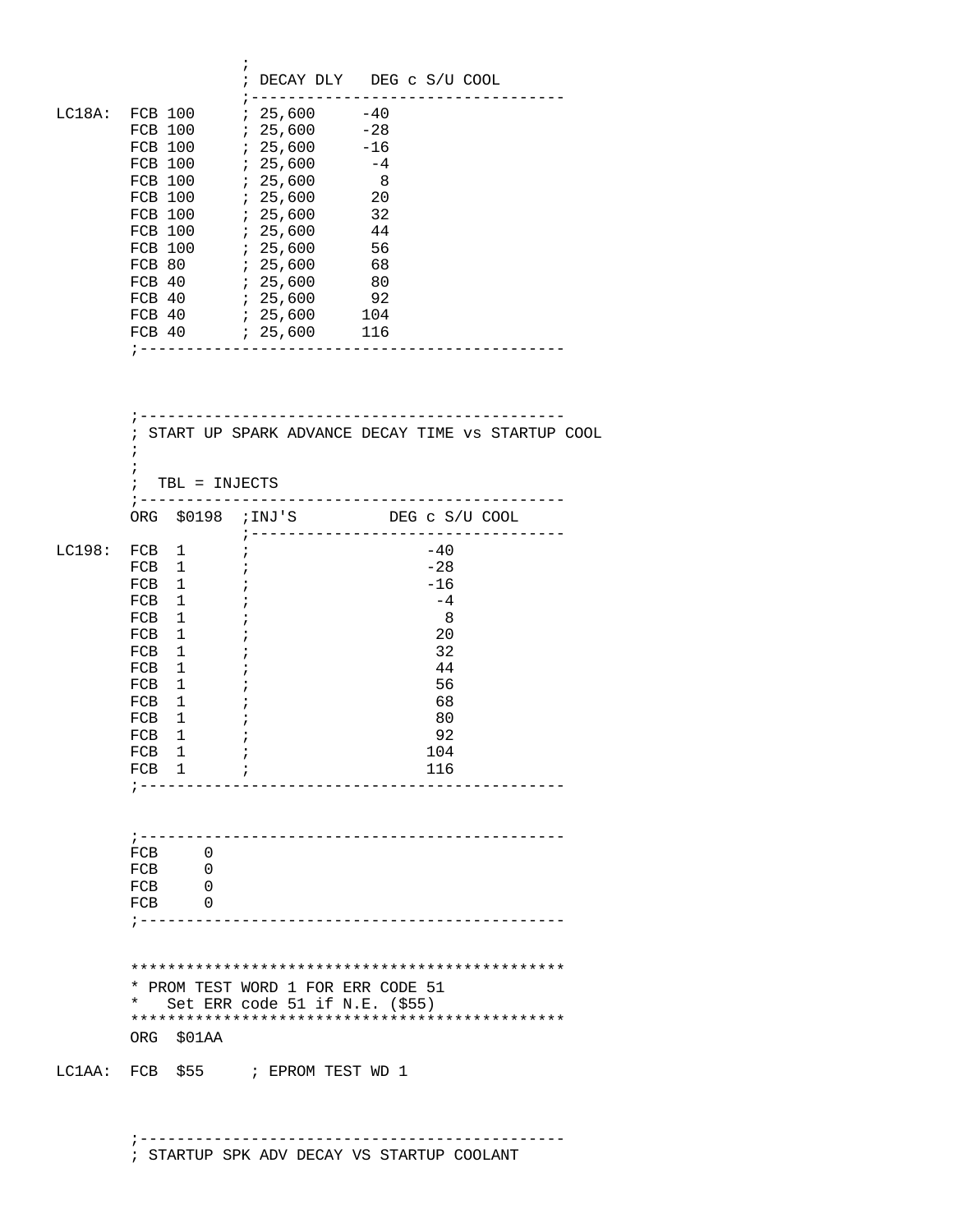|        | $: TBL =$                                                                                                                                                                                                                        |                                                                                                                                                                                                                                                 |
|--------|----------------------------------------------------------------------------------------------------------------------------------------------------------------------------------------------------------------------------------|-------------------------------------------------------------------------------------------------------------------------------------------------------------------------------------------------------------------------------------------------|
|        | ORG \$01AB ;                                                                                                                                                                                                                     | Deg c COOL<br>; -------------------------                                                                                                                                                                                                       |
|        | FCB 128 ;<br>FCB 128 ;<br>FCB 128<br>FCB 128<br>FCB 128<br>FCB 128 ;<br>FCB 128 ;<br>FCB $128$ ;<br>$\begin{tabular}{llll} FCB & 128 & & & & \text{\textit{7}}\\ FCB & 128 & & & \text{\textit{7}}\\ \end{tabular}$<br>FCB 128 ; | LC1AB: FCB 128 : 1.4 Degrees -40<br>FCB 128 : -28<br>$-16$<br>$-4$<br>- 8<br>$\overline{\phantom{a}}$<br>20<br>$\cdot$ ;<br>32<br>$\cdot$ ;<br>44<br>56<br>68<br>80<br>92<br>104<br>FCB 255 <i>i</i> 2.8<br>116<br>;--------------------------- |
|        |                                                                                                                                                                                                                                  | LC1B9: FCB 52 $\qquad$ ; If filtered RPM/12.5 = > 650 RPM then KNOCK is on<br><i>;</i> Table value = Arg * $(256/12.5)$                                                                                                                         |
|        |                                                                                                                                                                                                                                  | $LClBA:$ FCB 2 $\qquad$ ; If filtered MPH = > 2 than Then enble KNOCK                                                                                                                                                                           |
|        |                                                                                                                                                                                                                                  | LC1BB: FCB 114 : 25.3 deg Max allowable KNOCK Retard when not in WOT<br>$: Table value = Arg * (256/45)$                                                                                                                                        |
|        |                                                                                                                                                                                                                                  | LC1BC: FCB 142 ; If COOLANT < 66.5C THEN DISABLE KNOCK<br>; Table value = $(\text{Arg}+40)$ * $(256/192)$                                                                                                                                       |
|        |                                                                                                                                                                                                                                  | LC1BD: FCB 53 ; If delta COOL since start up G.T. arg ENABLE KNOCK<br>; Table value = $Arg * (256/192)$                                                                                                                                         |
|        | i.<br>ORG \$01BE ; Deg                                                                                                                                                                                                           | ; KNOCK ATACK RATE VS RPM<br>; TBL = ATTACK RATE IN (Deg/msec) $/0.0225$<br>RPM                                                                                                                                                                 |
|        | LC1BE: FCB 7 ; 0.158<br>FCB 16 <i>i</i> 0.360                                                                                                                                                                                    | ; --------------------<br>400<br>3200<br>4800                                                                                                                                                                                                   |
|        | $\ddot{i}$<br>$\ddot{i}$<br>ORG $$01C3$ ; PCT                                                                                                                                                                                    | ; KNOCK PCT. RECOVERY RATE VS RPM<br>Table values attack rate in PCT.<br>RECOVERY/SEC * 256/500<br>RPM                                                                                                                                          |
| LC1C3: |                                                                                                                                                                                                                                  | 400<br>1200<br>2000                                                                                                                                                                                                                             |

 $\mathcal{L}^{\text{max}}$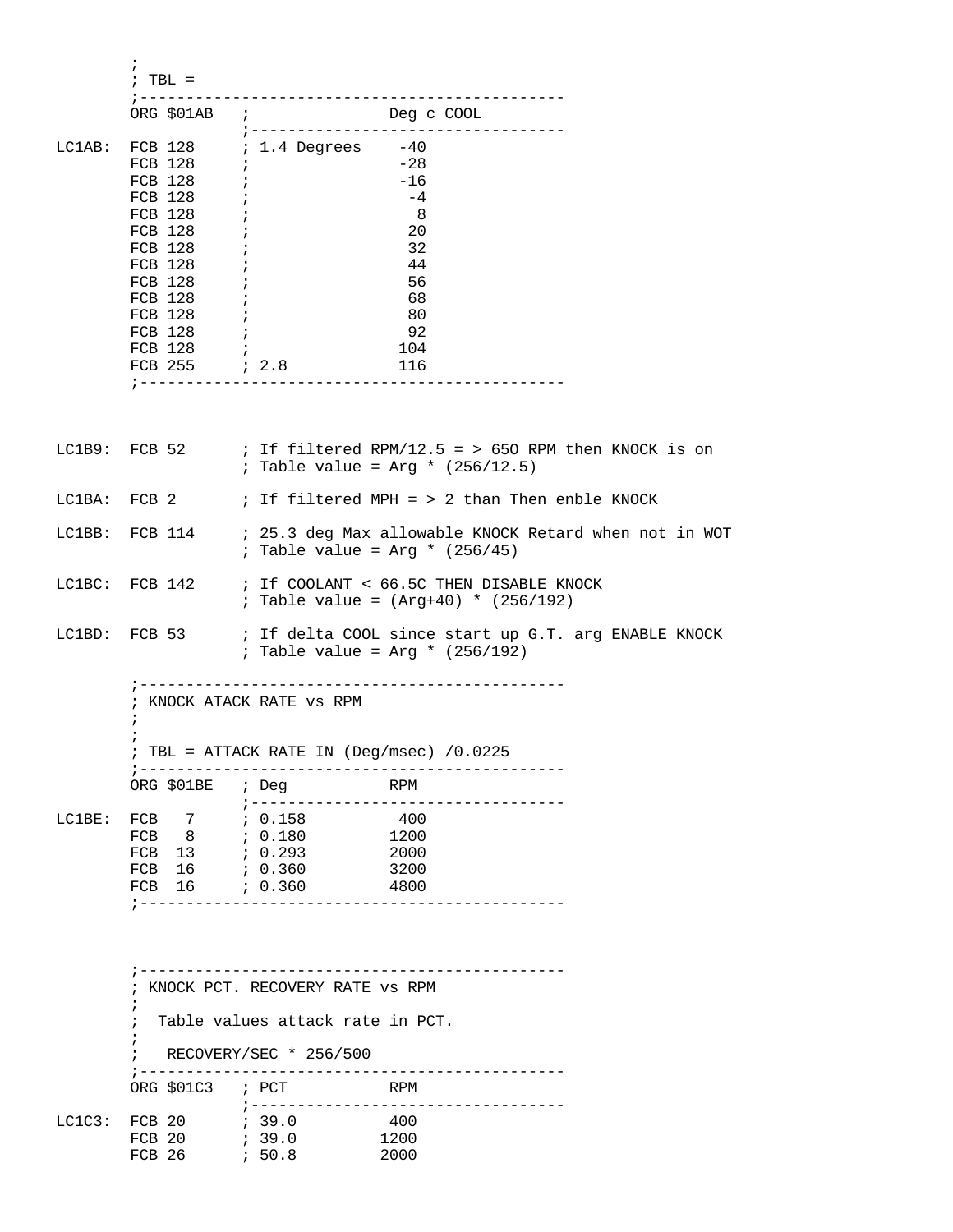|                                  | FCB 31<br>; --------                                                                                                                  | 60.5                                                                                                                                                                                                                        | 3200<br>4800                                                                                                                                                                                                                                                                                         |                     |
|----------------------------------|---------------------------------------------------------------------------------------------------------------------------------------|-----------------------------------------------------------------------------------------------------------------------------------------------------------------------------------------------------------------------------|------------------------------------------------------------------------------------------------------------------------------------------------------------------------------------------------------------------------------------------------------------------------------------------------------|---------------------|
|                                  | $\ddot{ }$<br>$\ddot{i}$<br>$\ddot{ }$                                                                                                | ; MAX KNOCK RETARD WHEN IN WOT VS RPM<br>Dissassemby of BUA, LINES = 8<br>$09 - 14 - 1994, 10:27:25$<br>TBL = $5.688$ * DEG RETARD                                                                                          |                                                                                                                                                                                                                                                                                                      |                     |
|                                  | $7 - - - - - - - - -$                                                                                                                 | ORG \$01C8 ; DEG RETARD RPM                                                                                                                                                                                                 |                                                                                                                                                                                                                                                                                                      |                     |
| LC1C8<br>LC1C9<br>LC1CE<br>LC1CF | FCB 108<br>FCB 77<br>LC1CA FCB 65<br>LC1CB FCB 77<br>LC1CC FCB 51<br>$\mathcal{L}$<br>LC1CD FCB 34<br>FCB 34<br>FCB 34<br>; --------- | ; -----------------<br>$\frac{19}{1}$<br>$\begin{array}{cc} ; & & 14 \\ ; & & 11 \end{array}$<br>14<br>$\cdot$ ;<br>$\overline{9}$<br>$\mathbf{r}$<br>6<br>$6\overline{6}$<br>$\mathcal{L}^{\mathcal{L}}$<br>6              | - 800<br>1600<br>2400<br>3200<br>4000<br>- 4800<br>5600<br>6400<br>-----------                                                                                                                                                                                                                       |                     |
|                                  | *<br>$\star$                                                                                                                          | >>> END OF IGNITION TABLES <<<                                                                                                                                                                                              |                                                                                                                                                                                                                                                                                                      |                     |
|                                  | $^\star$<br>$\star$<br>* BUA, TYPE 32, (MY86)<br>*<br>ORG $$01D0$ ;                                                                   | General Params.                                                                                                                                                                                                             | >>>DIAGNOSTIC PARAMS <<<                                                                                                                                                                                                                                                                             |                     |
|                                  |                                                                                                                                       | $b$ $0$ = ERR Code 23<br>$\ddot{ }$<br>$; b 1 = ERR Code 22$<br>$b$ 2 = ERR Code 21<br>$\ddot{ }$<br>b 3 = ERR Code 16<br>$\ddot{i}$<br>$\ddot{i}$<br>$ib 6 = ERR Code 13$<br>$b$ 7 = ERR Code 12<br>÷                      | ; -----------------------------------<br>LC1D0: FCB \$F7 ; 1111 0111, Mask For Mal Funct flq 1<br>; b 0 Disables ERR Recognition<br>MAT Sensor low<br>TPS low<br>TPS High<br>Not used<br>b 4 = ERR Code 15 Cool Sensor Low Temp<br>$\frac{1}{2}$ b 5 = ERR Code 14 Cool Sensor Hi Temp<br>Oxy Sensor | No Ref pulse (Dist) |
|                                  | LC1D1: FCB \$CE                                                                                                                       | ;---------------------<br>$\ddot{i}$<br>$b$ 0 = ERR Code 35<br>$\ddot{ }$<br>$ib 1 = ERR Code 34$<br>$\ddot{ }$<br>$\cdot$<br>$b$ 4 = ERR Code 31<br>$ib 5 = ERR Code 26$<br>$; b 6 = ERR Code 25$<br>$; b 7 = ERR Code 24$ | ; 1100 1110, Mask for ERR flag 2<br>M/A<br>MAF Sensor low<br>: b 2 = ERR Code 33 MAF Sensor high<br>$b$ 3 = ERR Code 32 EGR Diag<br>MAT Sensor High<br>VSS                                                                                                                                           |                     |

;-----------------------------------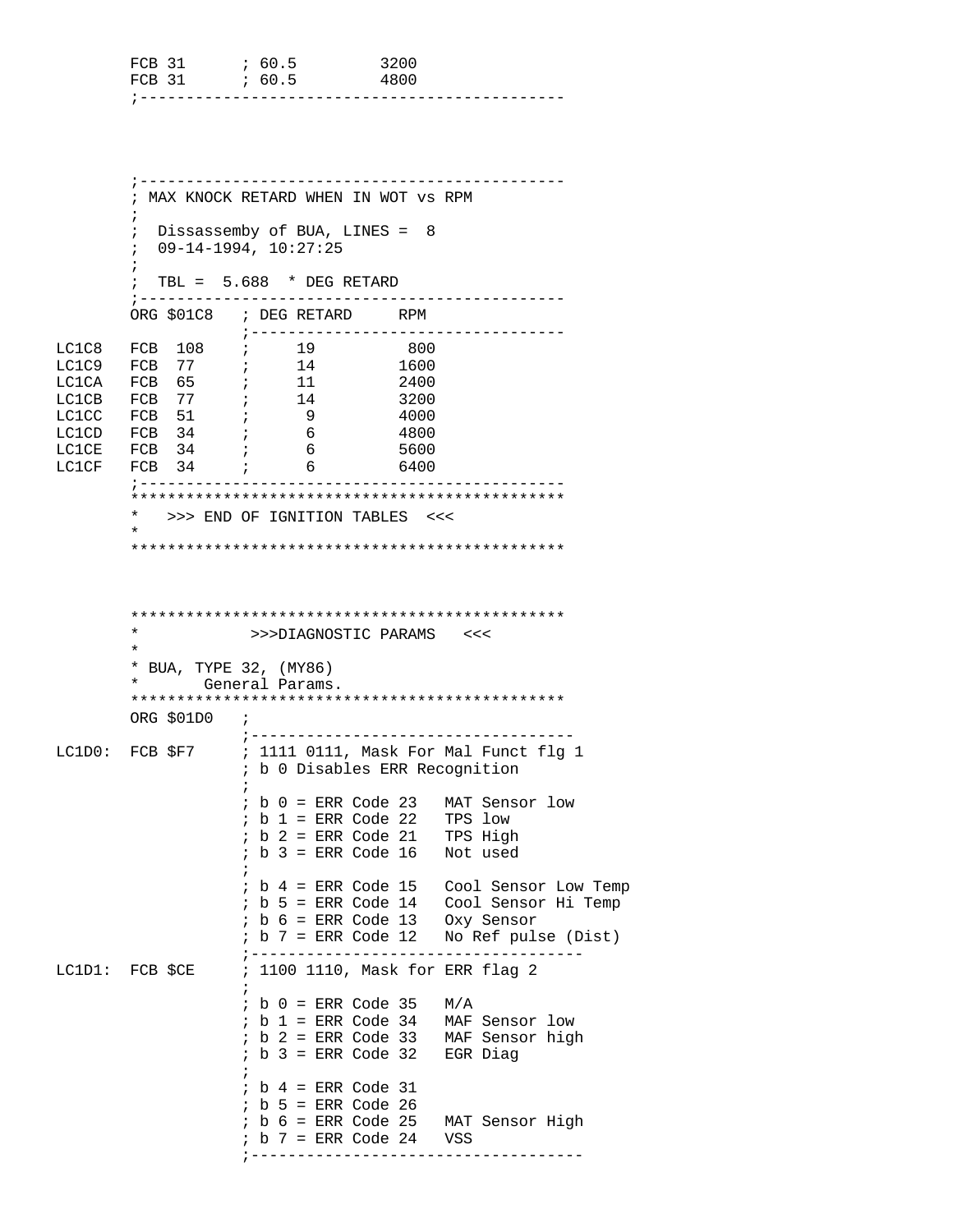|               |            |    | $i$ b $0$ = ERR Code 51 Prom Error<br><i>i</i> b 1 = ERR Code 46 VATS Fail<br><i>i</i> b 2 = ERR Code 45 o2 Sensor Rich<br><i>i</i> b 3 = ERR Code 44 o2 Sensor Lean |
|---------------|------------|----|----------------------------------------------------------------------------------------------------------------------------------------------------------------------|
|               |            |    | $; b 4 = ERR Code 43$ KNOCK Fail                                                                                                                                     |
|               |            |    | LC1D3: FCB \$E0 ; 1110 0000, Mask for ERR flg 4                                                                                                                      |
|               |            |    | $; b 0 = ERR Code 63$<br>$; b 1 = ERR Code 62$<br>$; b 2 = ERR Code 61$<br>$; b 3 = ERR Code 56$                                                                     |
|               |            |    | % i b 4 = ERR Code 55 ADU Error<br>i b 5 = ERR Code 54 Fuel pump Voltage<br>i b 6 = ERR Code 53 Over voltage<br>$: b 7 = ERR Code 52$ Missing Cal Pack               |
|               |            |    | LC1D4: FCB \$00 ; 0000 0000, Mask for ERR flg 5                                                                                                                      |
|               |            |    | $ib$ 0 = ERR Code<br>$; b 1 = ERR Code$<br>$ib$ 2 = ERR Code<br>$ib$ 3 = ERR Code                                                                                    |
|               |            |    | $ib$ 4 = ERR Code<br>$ib 5 = ERR Code$<br>$ib 6 = ERR Code$<br>$; b 7 = ERR Code$                                                                                    |
|               |            |    |                                                                                                                                                                      |
|               |            |    | LC1D5: FCB 50 : 50, SUCESSIVE PWR UP'S W/O ERROR                                                                                                                     |
| LC1D6: FCB 10 |            |    | ; 1 Sec ERR funct LOGGING FILTER CONSTANT #1<br>; Num + Arg * 10                                                                                                     |
|               |            | ÷. | LC1D7: FCB 50 : 5 Sec ERR funct LOGGING FILTER CONSTANT #2<br>; Num = $Arg * 10$                                                                                     |
|               |            |    | LC1D8: FCB 100 ; 10 Sec ERR funct LOGGING FILTER CONSTANT #3<br>; Num = $Arg * 10$                                                                                   |
|               |            |    | LC1D9: FCB 120 : 12 Sec ERR funct LOGGING FILTER CONSTANT #4<br>; Num = $Arg * 10$                                                                                   |
|               |            |    |                                                                                                                                                                      |
|               |            |    |                                                                                                                                                                      |
|               |            |    | ERR # 13 Params<br>>> o2 sensor <<                                                                                                                                   |
|               | ORG \$01DB |    |                                                                                                                                                                      |
|               |            |    | LC1DB: FCB $146$ ; Coolant lo limit. >= 70C, (157f)<br>; CALIB = $(\text{deg } c - 40)$ * $(256/192)$                                                                |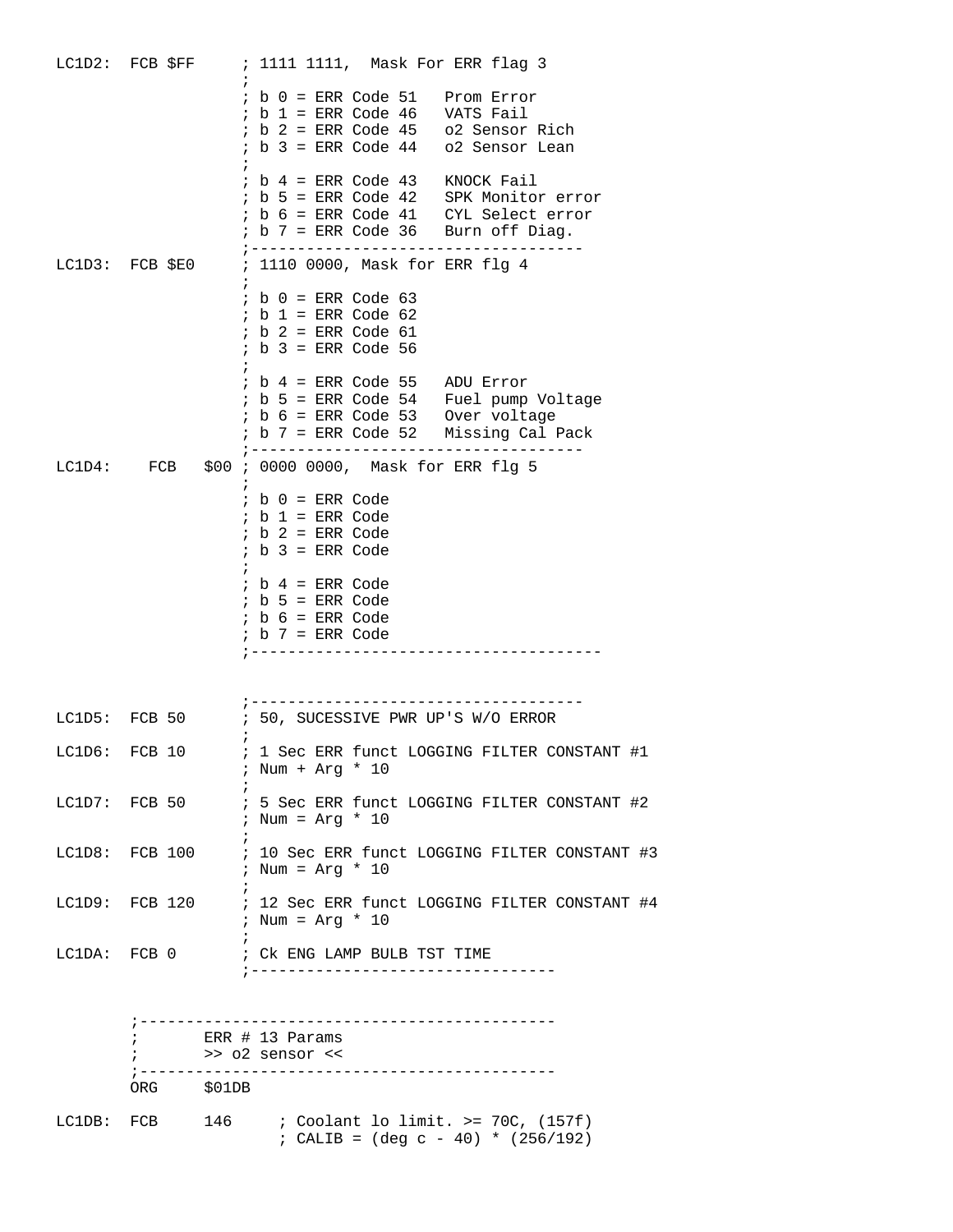| LC1DC: FCB |     | 60 —                                                  | ; If eng run time < 30 Sec, disable ERR 13<br>$: CALIB = sec / 2$                                          |
|------------|-----|-------------------------------------------------------|------------------------------------------------------------------------------------------------------------|
| LC1DD: FCB |     |                                                       | 79 : If o2 volts <= 350 Mvdc, ERR 13<br>$: CALIB = vdc * 226$                                              |
| LC1DE: FCB |     |                                                       | 124 : If o2 volts > 548 Mvdc, ERR 13<br>$: CALIB = vdc * 226$                                              |
| LC1DF: FCB |     |                                                       | 13 / 5% TPS Min for ERR 13<br>; CALIB = TPS * $2.56$                                                       |
| LC1E0: FCB |     |                                                       | 30 : 15 Sec TPS Min time limit for ERR 13<br>$: CALIB = Sec / 2$                                           |
|            |     | $\mathcal{L}$ ERR # 14 Params<br>>> Cool sensor Hi << |                                                                                                            |
|            |     | ORG \$01E1                                            |                                                                                                            |
| LC1E1: FCB |     |                                                       | 227 : If cool 130c, $(266f)$ < then Disable #14<br>; CALIB = $(\text{deg } c + 40) * 256/192$              |
|            |     | $\frac{1}{2}$ ERR # 14/15 Params                      | >> Cool sensor Hi/Lo <<                                                                                    |
|            |     | ORG \$01E2                                            |                                                                                                            |
| LC1E2: FCB |     |                                                       | 135 / 61c, (142f), Cool Temp for default #14/15<br>; CALIB = $(\text{deg } c + 40)$ * $(256/192)$          |
|            |     |                                                       | LC1E3: FDB 0000 ; If Eng run 0 Sec Disable #15                                                             |
|            |     | ERR $#$ 15 Params<br>>> Cool sensor Low <<            | ---------------------------------                                                                          |
|            | ORG | \$01E5                                                |                                                                                                            |
|            |     |                                                       | LC1E5: FCB $250$ ; IF TPS A/D <= disable ERR #15<br>; TBL4 ADCOOL4K                                        |
|            |     | ; ERR #21 Params<br>>> TPS sensor Hi <<               | -------------------------------------                                                                      |
|            |     | ORG \$01E6                                            |                                                                                                            |
|            |     |                                                       | LC1E6: FCB $246$ ; IF TPS A/D > set ERR #21<br>LC1E7: FCB $128$ ; If TPS <= 50% disable #21                |
|            |     |                                                       | LC1E8: FCB 20 : 20 Sec's Time req for ERR #21<br>LC1E9: FCB 12 : If Air Flow >= 12 gm?sec, disable ERR #21 |
|            |     | ERR $\#$ 21/22 Params<br>>> TPS sensor Hi/Lo <<       |                                                                                                            |
|            |     | ORG \$01EA                                            |                                                                                                            |
|            |     |                                                       | LC1EA: FCB 48 ; Use as default A/D value for<br>$: TPS$ if ERR #21                                         |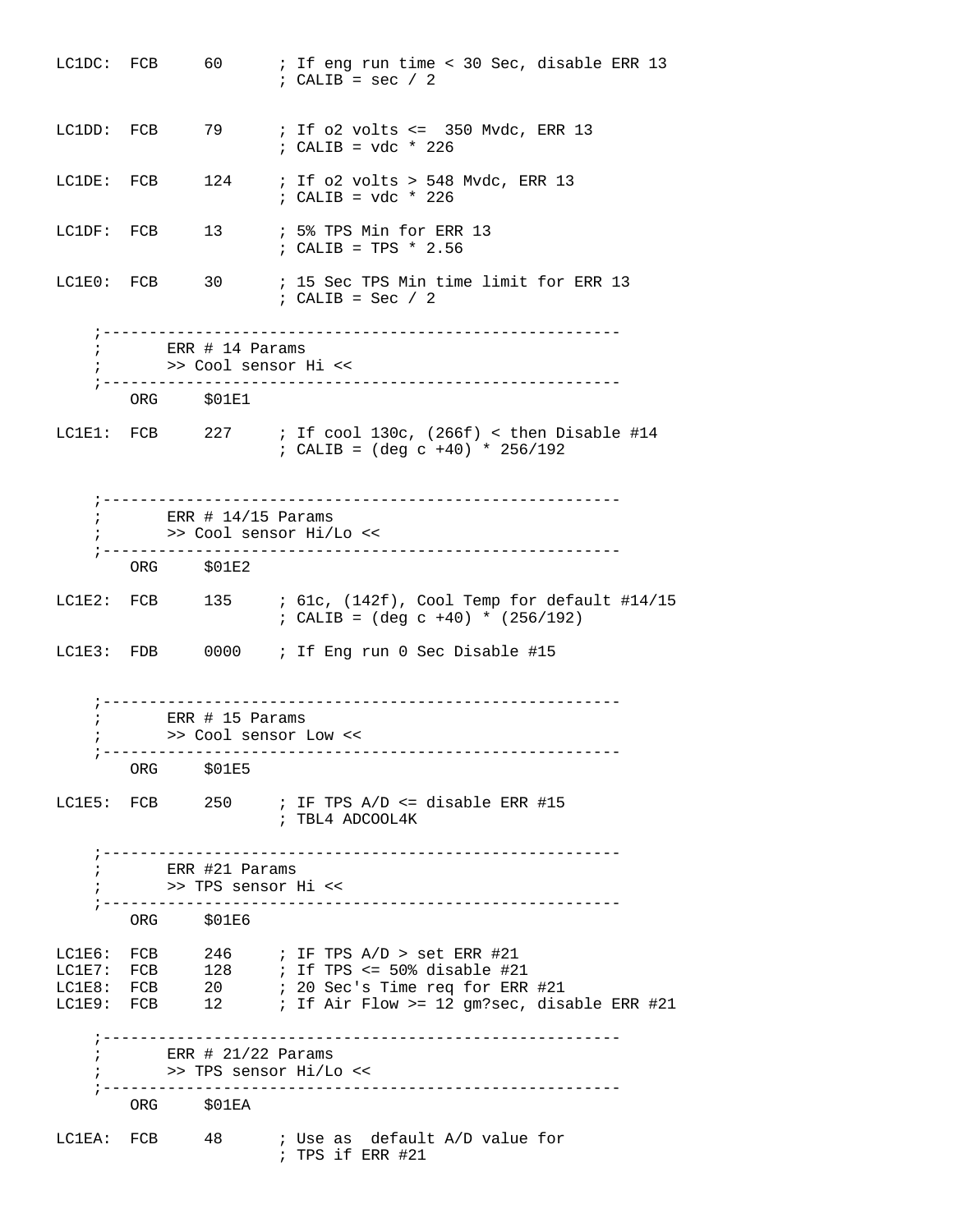|                          | >> TPS sensor Lo <<                                          |                                                                                                           |
|--------------------------|--------------------------------------------------------------|-----------------------------------------------------------------------------------------------------------|
|                          | ORG \$01EB                                                   |                                                                                                           |
|                          |                                                              | LC1EB: FCB $12$ ; If TPS A/D >= 12 then disable ERR #22                                                   |
|                          | ; >> MAT sensor lo <<                                        |                                                                                                           |
|                          | ORG \$01EC                                                   |                                                                                                           |
|                          |                                                              | LC1EC: FCB 4 ; If MAT < Enable ERR 23<br>; TBL3, A/D MAT INV                                              |
|                          |                                                              | LC1ED: FCB 120 : 12 Sec req for ERR #23                                                                   |
|                          | $\frac{1}{2}$ ERR # 23/25 Params<br>; >> MAT sensor lo/Hi << |                                                                                                           |
|                          | ORG \$01EE                                                   |                                                                                                           |
|                          |                                                              | LC1EE: FDB 0240 : if Eng Run time <= 120 SEC<br>$:$ disable ERR #23 & ERR #25                             |
| LC1F0: FCB<br>LC1F1: FCB | $1 \quad \Box$<br>29                                         | $: 1$ MPH MIN TO ENABLE ERR 23/25<br>; If ERR #25 Use as Default<br>; for MAT, (Deg C)<br>;TBL3, ADMATINV |
|                          | $\frac{1}{10}$ ERR # 24 Params                               |                                                                                                           |
|                          | ; >> Vss Sensor <<                                           |                                                                                                           |
|                          | ORG \$01F2                                                   |                                                                                                           |
| LC1F3: FCB               | 40                                                           | LC1F2: FCB $\qquad$ 3 $\qquad$ ; If > 3 MPH then disable ERR 24<br>; If <= 1000 RPM, Disable ERR #24      |
| LC1F4: FCB               | 240                                                          | ; TBL1, NTRPM<br>; If RPM > 6000 then disable ERR 24                                                      |
|                          |                                                              | ; TBL1, NTRPM                                                                                             |
| LC1F5: FCB               | 5                                                            | ; If => 2% TPS then Disable ERR 24<br>; CALIB = Arg * 2.56, $(1.93)$                                      |
| LC1F6: FCB               | 26 — 1                                                       | ; If LV8 >= 26, Disable ERR 24                                                                            |
|                          |                                                              | LC1F7: FCB 2 / 2 Sec's TIMER for ERR 24                                                                   |
|                          | $\frac{1}{100}$ ERR # 25 Params<br>>> MAT sensor Hi <<       |                                                                                                           |
|                          | ORG \$01F8                                                   |                                                                                                           |
| LC1F8: FCB               |                                                              | 243 : If MAT > then Enable ERR 25<br>; TBL3, ADMATINV                                                     |
| LC1F9: FCB               | 120                                                          | ; 12 Sec's req for ERR 25                                                                                 |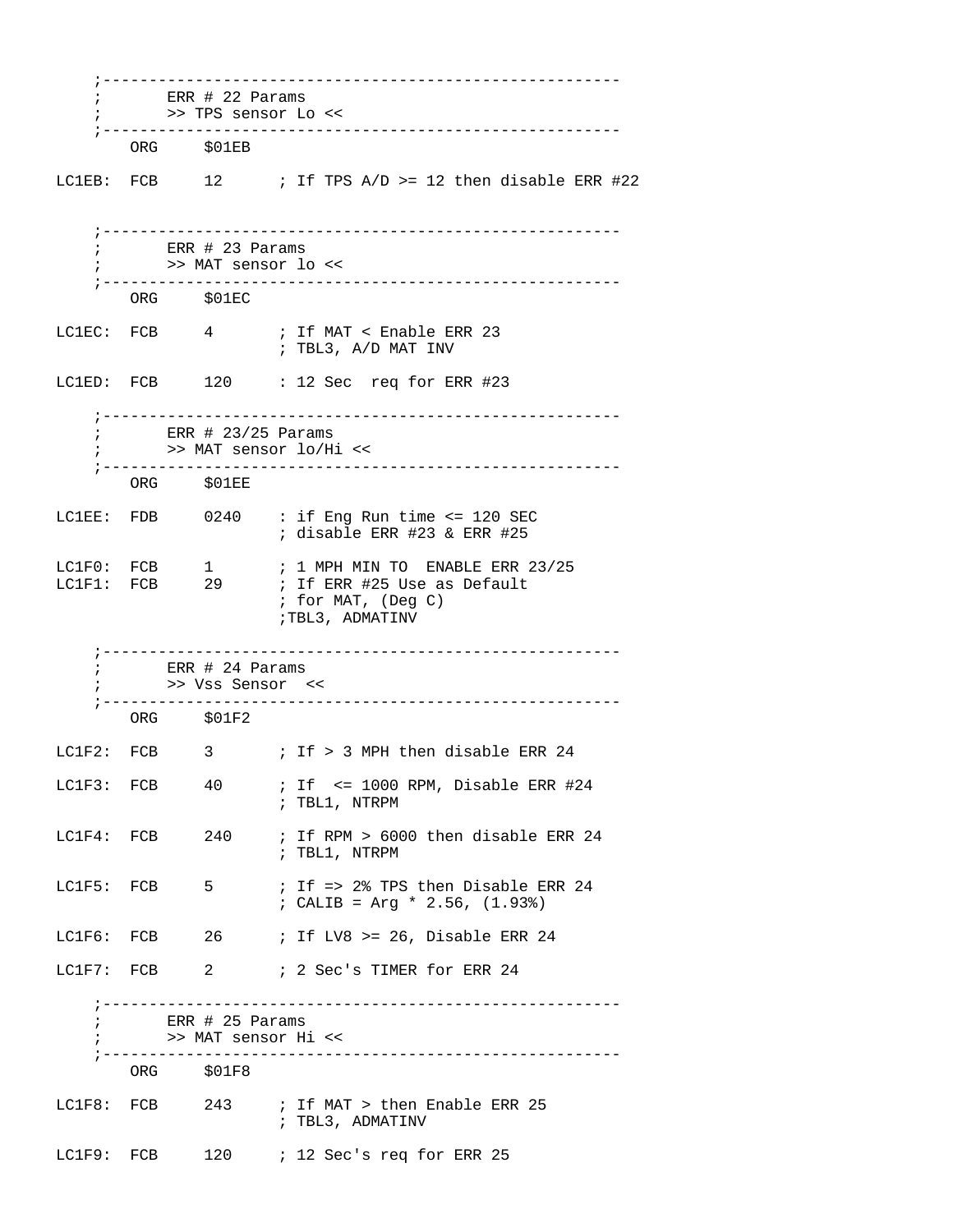| $\ddot{i}$    | ERR # 32 Params<br>>> EGR Diag <<      |                                                                                                                       |
|---------------|----------------------------------------|-----------------------------------------------------------------------------------------------------------------------|
|               | ORG \$01FA                             |                                                                                                                       |
|               |                                        | LC1FA: FCB $94$ ; If COOL >= 30.5c, (87f), Skip<br>; Strt up ERR #32<br>; CALIB = $(\text{deg } c + 40)$ * $(256/19)$ |
|               |                                        | LC1FB: FCB $128$ ; If LV8 > 128 then Skip #32                                                                         |
| LC1FC: FCB    |                                        | 173 : If Cool < 89.8c, (194f),<br>; Disable ERR #32<br>; CALIB = $(\text{deg } c + 40)$ * $(256/192)$                 |
| LC1FD: FCB    |                                        | 133 : If EGR DC < 51.9%, skip ERR #32<br>$:$ CALIB = EGR DC * 2.56                                                    |
|               |                                        | LC1FE: FCB $77$ ; If TPS > 30% than Skip #32<br>$: CALIB = Arg * 2.56$                                                |
|               |                                        | LC1FF: FCB $15$ ; If TPS < 5.8%, Skip ERR #32<br>$: CALIB = Arg * 2.56$                                               |
|               |                                        | LC200: FDB $2560$ ; Log ERR #32 if tmr > 2560 CNT'S                                                                   |
|               | LC202: FCB 1                           | ; Inc ERR #32 tmr this amt<br>; every 100 Msec.                                                                       |
| $\mathbf{i}$  | ERR # 33 Params<br>>> MAF Sensor Hi << |                                                                                                                       |
|               | ORG \$0003                             |                                                                                                                       |
|               |                                        | LC203: FCB 38 ; If TPS >= $14.8$ %, set ERR #34<br>$: CALIB = Arg * 2.56$                                             |
|               |                                        | LC204: FCB $45$ ; If Air Flow <= 45 gms/sec<br>; disable ERR #33                                                      |
| LC205: FCB    |                                        | 96 ; If > 0.6 Sec, Set code #33<br>; CALIB + Arg * 160                                                                |
|               |                                        | LC206: FCB 8 7 800 Msec ERR 34 Min time req.<br>$: CALIB = Arg * 10$                                                  |
|               |                                        | LC207: FCB $128$ ; If RPM > Disable #33<br>; $RPM/25$                                                                 |
| $LC208:$ FCB  |                                        | 100 : 10.0 VDC PUMP VDC FOR ERR 33 ENABLE                                                                             |
| $\mathcal{L}$ | ERR # 34 Params                        |                                                                                                                       |
|               | >> MAF Sensor Lo <<                    | ------------------------------                                                                                        |
|               |                                        | LC209: FCB 40 ; 6.4 SEC'S, MIN TIME W/O SIGNAL, (IF FM DIG MAF)<br>$i$ CALIB = Arg/6.25                               |
| LC20A: FDB    |                                        | 55 : IF Analog CTS * 7 or PP2DLT < 55<br>$:$ Set ERR $:$ 34.                                                          |
|               |                                        | LC20C: FCB $2$ ; ERR #43, 0.2 Sec Min time req.                                                                       |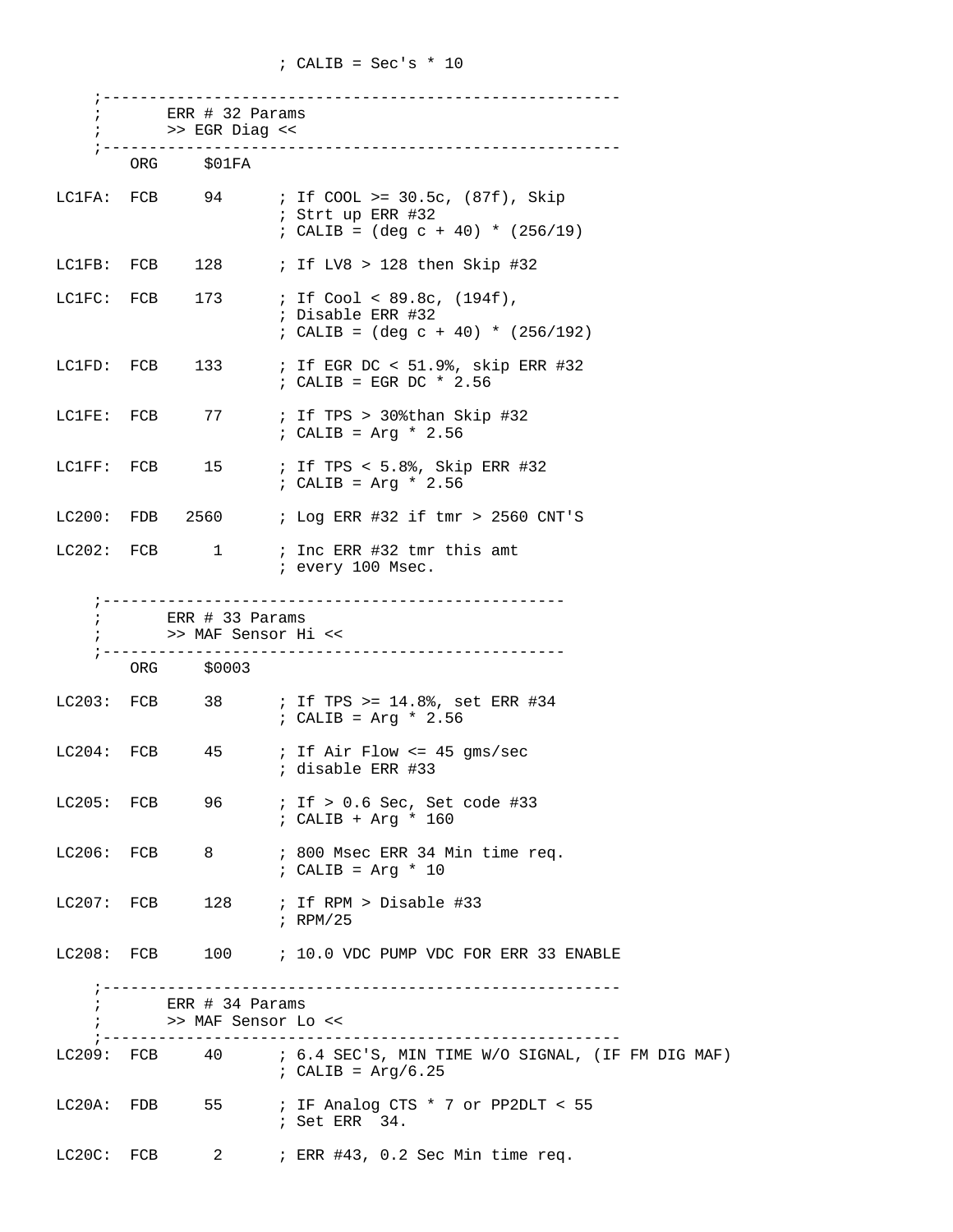|                                        |              |                                                | ; CALIB + Arq $*$ 10                                                                     |
|----------------------------------------|--------------|------------------------------------------------|------------------------------------------------------------------------------------------|
|                                        |              |                                                | LC20D: FCB 24 ; If RPM > 600, Ck ERR #34                                                 |
|                                        | LC20E: FCB   |                                                | 16 : If TPS > 6.25%, Ck ERR #34<br>; CALIB = $Arg * 2.56$ ,                              |
| LC20F: FCB                             |              |                                                | 0 ; If LV8 >= 0, Ck ERR #34<br>LC210: FCB 130 ; If LV8 <= 130, Ck ERR #34                |
|                                        |              |                                                | LC211: FDB 85 ; IF Analog CTS * 7 or<br>$:$ PP2DLT <, enab ERR #34                       |
| $\mathcal{L}$                          | $\mathbf{i}$ | ERR # 33/34 Params<br>; ---------------------- | >> MAF Sensor Hi/Lo <<<br>-------------------------                                      |
|                                        |              |                                                | LC213: FCB 167 ; If TPS > 65.2%, then use for MAF Default<br>; CALIB = $Arg * 2.56$      |
|                                        |              |                                                | LC214: FCB 21 ; Gms/sec Scale factor<br>; gms/sec/IAC Count<br>$:$ CALIB = Arg * 256     |
|                                        |              |                                                | LC215: FDB 1024 ; 4 Gms/Sec default air flow offset<br>$i$ CALIB = Arg * 256             |
| $\ddot{i}$<br>$\ddot{i}$<br>$\ddot{i}$ |              | ORG \$0217                                     | DEFAULT AIR FLOW OFFSET PER PCT TPS VS RPM<br>Value = $Gms/Sec * 100~pot, (Offset)$      |
|                                        |              |                                                |                                                                                          |
|                                        |              |                                                | LC217: FCB 8 ; Table Value<br>$\cdot$ :<br>; $Gms/Sec$<br><b>Example 18 RPM</b>          |
|                                        | FCB          |                                                | $30$ ; 0.30<br>400                                                                       |
|                                        | FCB          |                                                |                                                                                          |
|                                        | FCB          | $110$ ; $1.10$                                 | 1200<br>1600                                                                             |
|                                        |              | FCB 135 ; 1.35<br>FCB 150 ; 1.50               | 2000                                                                                     |
|                                        |              | FCB 150 <i>i</i> 1.50<br>FCB 175 <i>i</i> 1.75 | 2400                                                                                     |
|                                        |              | FCB 210 ; 2.10                                 | 3200                                                                                     |
|                                        |              | FCB 225 <i>i</i> 2.25                          | 4000<br>FCB 230 <i>i</i> 2.30<br>4800                                                    |
|                                        |              |                                                |                                                                                          |
|                                        |              | ERR # 36 Params                                | >> MAF Burn off Diag <<                                                                  |
|                                        |              |                                                | LC221: FCB 3 ; 0.3 Second Dly prior to Burn off<br>$: CAL = Arg * 10$                    |
|                                        |              |                                                | LC222: FCB 6 6 6 6 fails req for ERR #36 If HLM air meter                                |
|                                        |              |                                                | LC223: FCB $\qquad$ 95 $\qquad$ ; 1.90 VDC, Fail B/O test if HLM A/D GT 1.90 VDC         |
|                                        |              |                                                | LC224: FCB $20$ ; Fail B/O test if A/D < 400 mvdc<br>----------------------------------- |
|                                        |              |                                                |                                                                                          |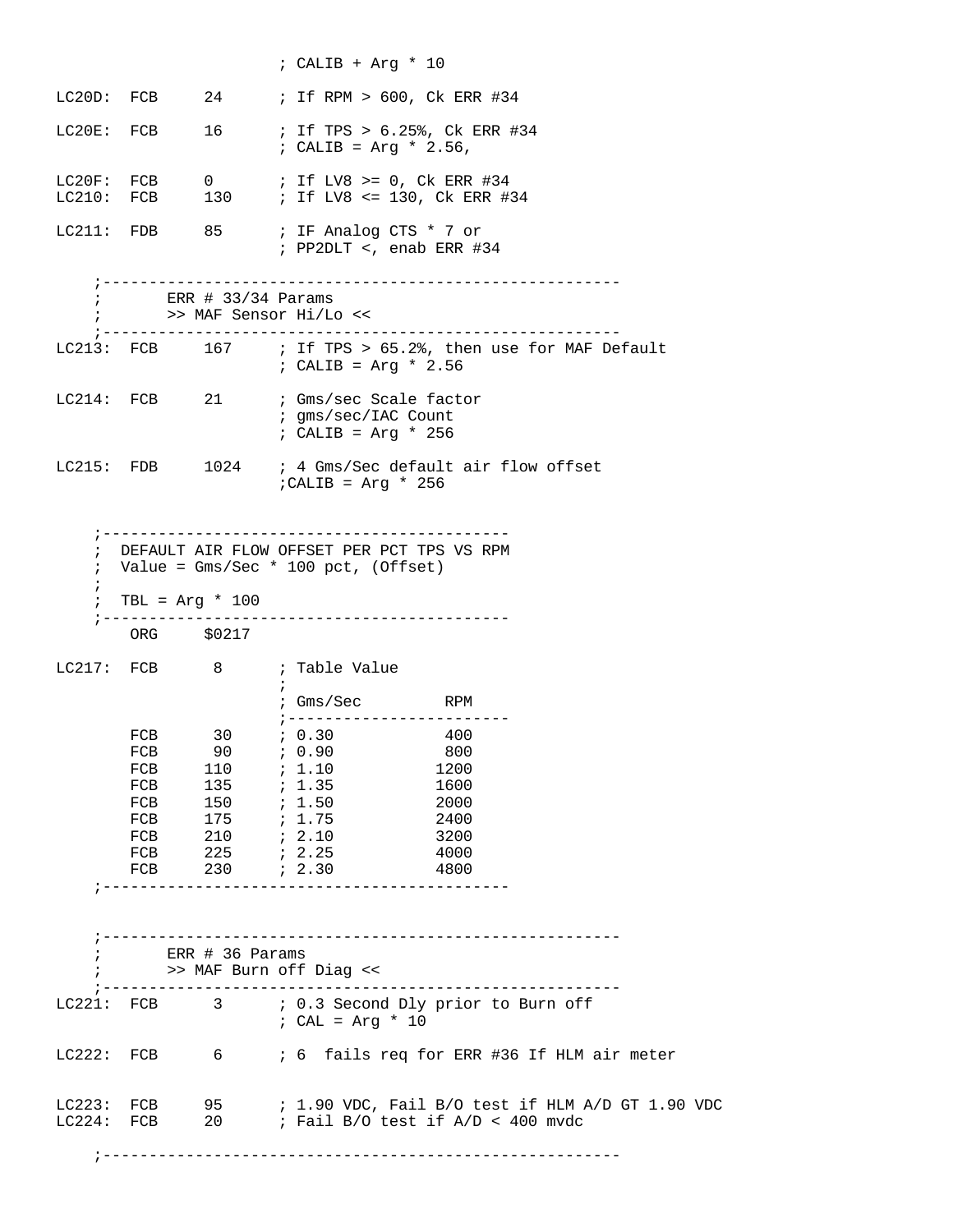| $\ddot{ }$<br>÷.     | $ERR$ # 41 Params<br>>> Cyl Sel error <<               |                                                                                                                          |
|----------------------|--------------------------------------------------------|--------------------------------------------------------------------------------------------------------------------------|
|                      |                                                        | ----------------<br>LC225: FCB 0 ; Fuel mode<br>$: 24 = TBI$<br>$: 16 = 4$ Cyl PFI<br>$8 = 6$ Cyl PFI<br>$0 = 8$ Cyl PFI |
| $\ddot{i}$           | ERR # 42 Params                                        |                                                                                                                          |
|                      |                                                        | >> EST monitor error <<                                                                                                  |
|                      |                                                        | $LC226: FCB$ 4 ; RPM, tbl1, ntrpm<br>;TBL1 NTRPM                                                                         |
|                      |                                                        | LC227: FCB 2 ; If SPK toggled, (PA1 cnt's)<br>$:$ >= 2 times, prior to eng run set ERR #42                               |
| LC228: FCB 64        |                                                        | ;1048.6 msec ERR 42 treshold,                                                                                            |
|                      | ; ERR # 43 Params<br>>> KNOCK fail <<                  |                                                                                                                          |
|                      |                                                        | LC229: FCB 235 ; If KNOCK low time > 3.67 Sec, Enab ERR #43<br>: CALIB = $Arg * 64$                                      |
| LC22A: FCB           | 45                                                     | ; If ERR 43, then KNOCK retard 7.9 Deg<br>; CALIB = Deg * $256/45$                                                       |
| LC22B: FCB           | 57 — 17                                                | ; Add 10 Deg Sprk Adv for #43 test<br>; CALIB = Deg * $256/45$                                                           |
| LC22C: FCB           | 173                                                    | ; 90C, (194) MIN COOL TO ENABLE ERR 43<br>; CALIB = $(Deg C + 40) * 256/192$                                             |
|                      |                                                        | LC22D: FCB $170$ ; If LV < 170, Disable ERR 43                                                                           |
| ; ----<br>$\ddot{ }$ | ERR $#$ 44 Params<br>>> 02 Sensor lean <<              | ------------------------------                                                                                           |
|                      |                                                        | LC22E: FCB $45$ ; If 02 Sensor >= 0.19v, then disable #44<br>$: CALIB = Arg * 226$                                       |
|                      |                                                        | LC22F: FCB 20 ; 20 Seconds to set #44                                                                                    |
|                      | $\frac{1}{10}$ ERR # 45 Params<br>>> o2 Sensor rich << |                                                                                                                          |
|                      |                                                        | LC230: FCB $158$ ; If o2 Sensor >= 0.699v, disable ERR #45<br>$: CALIB = Arg * 226$                                      |
|                      |                                                        | LC231: FCB 50 ; 50 Seconds to set ERR                                                                                    |
| LC232: FCB           |                                                        | 5 : If TPS > 1.95%, enab ERR #45<br>: CALIB = $Arg * 2.56$                                                               |
| $LC233:$ $FCB$       | $00\,$                                                 | ; If TPS < 0%, enab ERR #45<br>; CALIB = TPS% * 2.56                                                                     |
|                      |                                                        |                                                                                                                          |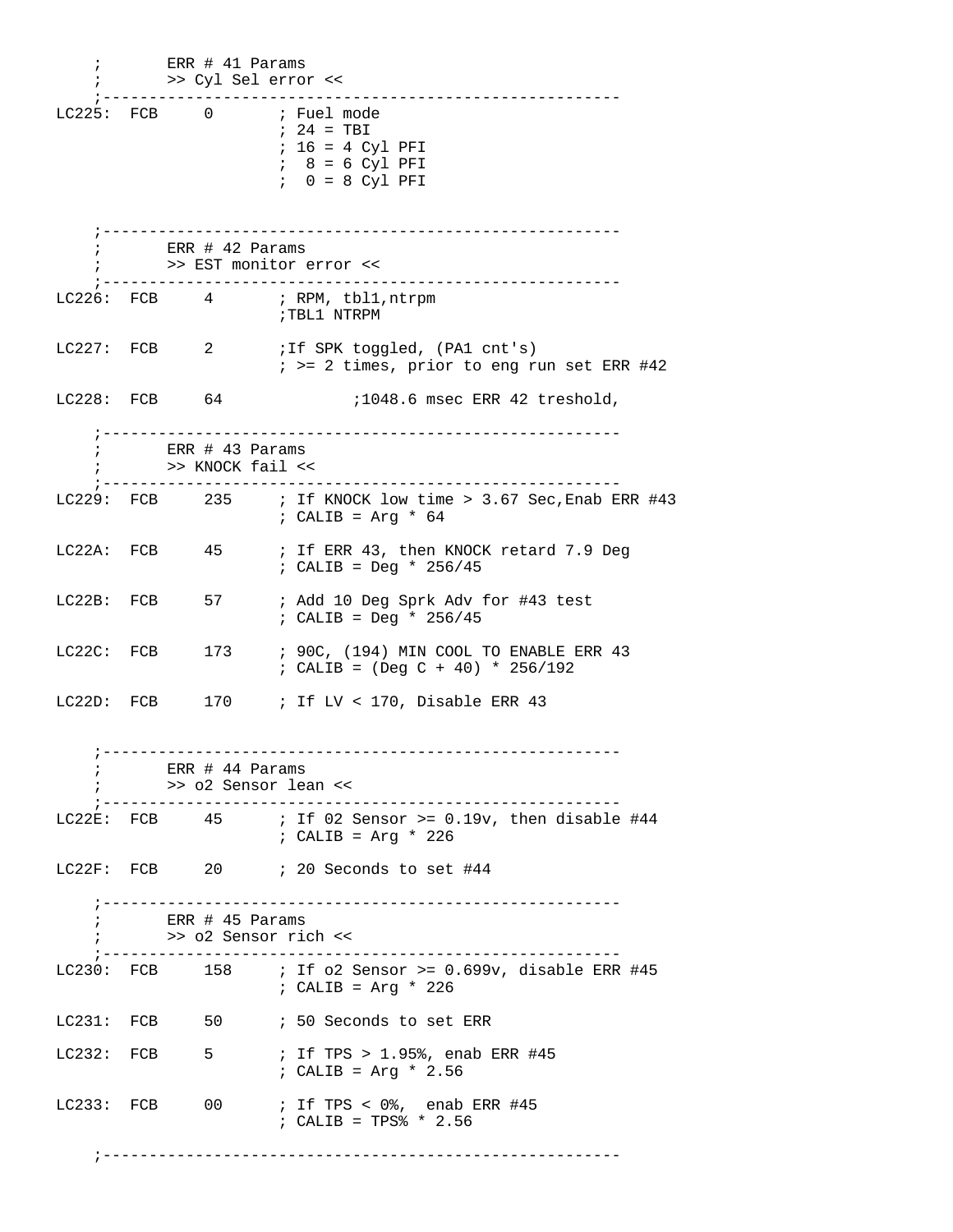| $\ddot{i}$ |                              | ERR # 54 Params<br>CALIB = $Arg * 10$ | >> Fuel Pump voltage <<                                                                                 |
|------------|------------------------------|---------------------------------------|---------------------------------------------------------------------------------------------------------|
|            |                              |                                       | LC234: FCB 15 ; 1.5 SEC'S MIN FOR ERR 54                                                                |
|            |                              |                                       | LC235: FCB 20 ; 2.0 VDC MIN PUMP VOLTS FOR ERR #54<br>LC236: FCB 20 ; 2.0 VDC MIN PUMP VOLTS FOR ERR 54 |
|            |                              | ;--------------------                 | LC237: FCB 20 : 2.0 VDC MIN IGN VOLTAGE FOR ERR 54                                                      |
|            |                              |                                       |                                                                                                         |
| $\star$    |                              |                                       | * >>> EGR QUAILIFICATIONS <<<                                                                           |
| $^\star$   |                              | * BUA, ECM TYPE \$32                  |                                                                                                         |
|            |                              |                                       |                                                                                                         |
|            |                              | ORG \$0238                            |                                                                                                         |
|            |                              |                                       | LC238: FCB $\qquad$ 5 $\qquad$ ; Enable EGR if TPS > 1.95%, (If EGR DC <> 0)<br>$: CALIB = Arg * 2.56$  |
|            | LC239: FCB 8                 |                                       | ; Enable EGR if TPS > 3.13%, (if EGR DC = 0)<br>$: CALIB = Arg * 2.56$                                  |
|            |                              |                                       | LC23A: FCB 30 : If MAT < then disable EGR<br>;-------------------------------------                     |
| $\ddot{i}$ | $7 - - - - -$                | ORG \$023B                            | ; Tbl Val(DC) = CALIB * $(256/100)$                                                                     |
|            | LC23B: FCB                   |                                       | 32 : Min Min Val for RPM                                                                                |
|            | FCB                          |                                       | 32 <i>;</i> LV8 Min                                                                                     |
|            | FCB                          |                                       |                                                                                                         |
|            |                              | 800 RPM<br>; ------------------       |                                                                                                         |
|            |                              |                                       | FCB 255 ; LV 32, DC =99.6%                                                                              |
|            |                              | FCB 255                               | ; LV 48                                                                                                 |
|            | FCB                          | 255                                   | ; LV 64                                                                                                 |
|            | FCB<br>FCB                   | 255<br>255                            | ; LV 80<br>; LV 96                                                                                      |
|            | FCB                          | 255                                   | ; LV 112                                                                                                |
|            |                              |                                       | FCB 255 <i>i</i> LV 128                                                                                 |
|            |                              |                                       | FCB 255 ; LV 144                                                                                        |
|            | FCB<br>$7 - - - - - - - - -$ |                                       | 255 <i>i</i> LV 160                                                                                     |
|            | $\ddot{i}$                   | 1200 RPM                              |                                                                                                         |
|            |                              |                                       | ; ----------------------------                                                                          |
|            | FCB                          | FCB 255 <i>i</i> LV 32                |                                                                                                         |
|            | FCB                          |                                       |                                                                                                         |
|            | FCB                          |                                       | $255$ ; LV 80                                                                                           |
|            | FCB                          |                                       | 255 <i>;</i> LV 96                                                                                      |
|            | FCB                          |                                       | $255$ ; LV 112                                                                                          |
|            | FCB<br>FCB                   |                                       | 255 <i>ILV</i> 128<br>255 <i>ILV</i> 144                                                                |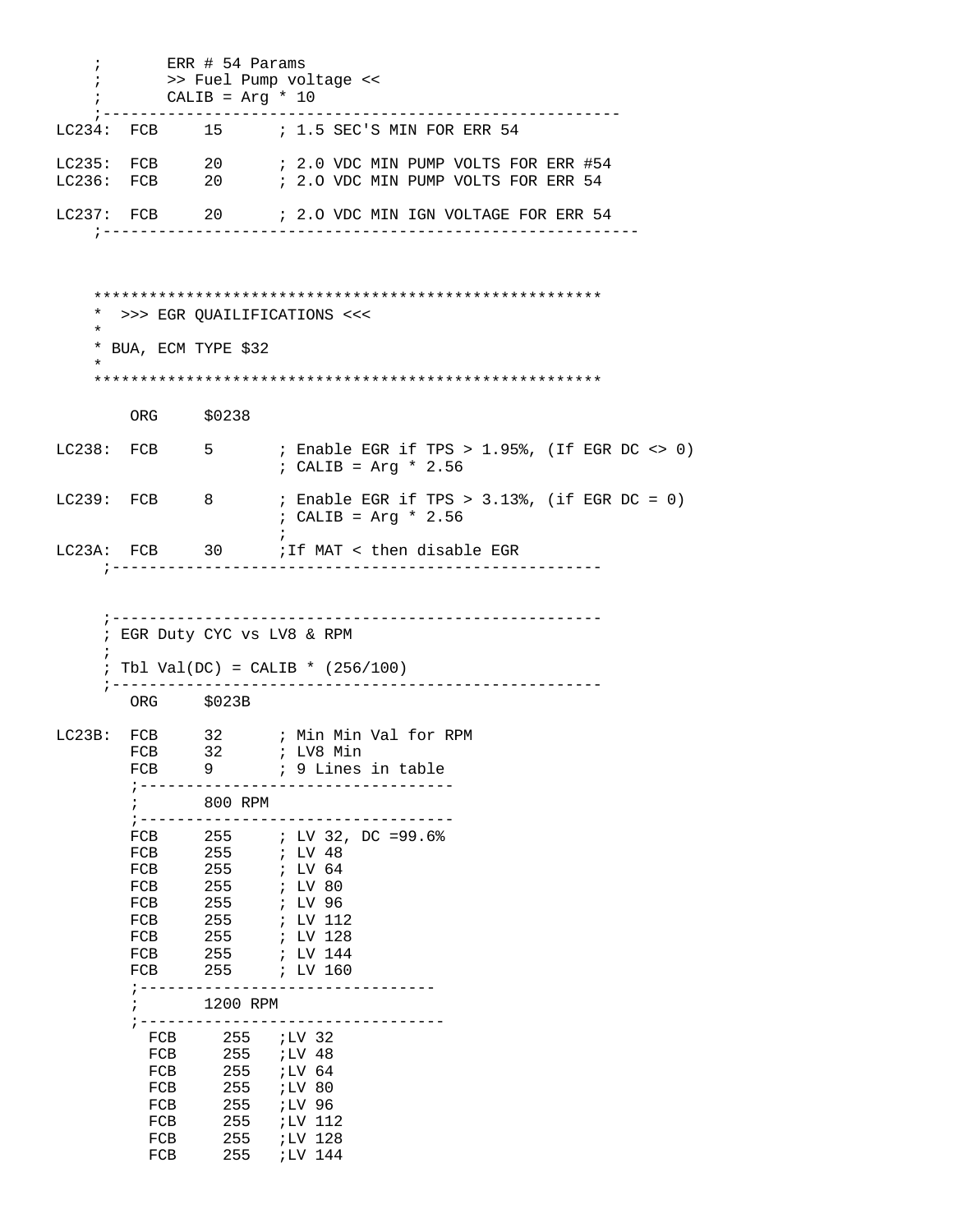|                          |                                                                   |                                                        | FCB 255 ;LV 160                                    |                                                                                              |  |
|--------------------------|-------------------------------------------------------------------|--------------------------------------------------------|----------------------------------------------------|----------------------------------------------------------------------------------------------|--|
|                          | $\ddot{i}$                                                        | --------------<br>1600 RPM                             |                                                    |                                                                                              |  |
|                          |                                                                   | FCB 255 <i>i</i> LV 32                                 | ; -------------------------------                  |                                                                                              |  |
|                          |                                                                   | FCB 255 <i>;</i> LV 48<br>FCB 255 <i>;</i> LV 64       |                                                    |                                                                                              |  |
|                          |                                                                   | FCB 255 ;LV 80                                         |                                                    |                                                                                              |  |
|                          |                                                                   | FCB 255 ;LV 96                                         | FCB 255 <i>iLV</i> 112                             |                                                                                              |  |
|                          |                                                                   |                                                        |                                                    |                                                                                              |  |
|                          |                                                                   |                                                        | FCB 255 <i>;</i> LV 128<br>FCB 255 <i>;</i> LV 144 |                                                                                              |  |
|                          | FCB                                                               |                                                        | 255 <i>;LV</i> 160                                 |                                                                                              |  |
|                          |                                                                   | 2000 RPM                                               | -------------------------------                    |                                                                                              |  |
|                          |                                                                   | FCB 255 ;LV 32                                         | ; ------------------------------                   |                                                                                              |  |
|                          |                                                                   | FCB 255 ;LV 48                                         |                                                    |                                                                                              |  |
|                          |                                                                   | FCB 255 ;LV 64                                         |                                                    |                                                                                              |  |
|                          |                                                                   | FCB 255 <i>i</i> LV 80                                 |                                                    |                                                                                              |  |
|                          |                                                                   |                                                        | FCB 255 <i>i</i> LV 96<br>FCB 255 <i>i</i> LV 112  |                                                                                              |  |
|                          | FCB                                                               |                                                        | 255 <i>;LV</i> 128                                 |                                                                                              |  |
|                          |                                                                   |                                                        | FCB 255 ;LV 144                                    |                                                                                              |  |
|                          |                                                                   |                                                        | FCB 255 ;LV 160                                    |                                                                                              |  |
|                          |                                                                   |                                                        |                                                    | ---------------------------------                                                            |  |
| $\ddot{i}$<br>$\ddot{ }$ | ; Gain vs Coolant Temp.<br>TABLE VAL = $Mult * 128$<br>ORG \$0262 |                                                        | ---------------------------                        |                                                                                              |  |
|                          |                                                                   |                                                        | MULT COOL                                          |                                                                                              |  |
| LC262:                   | $FCB$ 0 $\qquad$ 0                                                |                                                        | -----------------------------------                | 8 <sup>8</sup>                                                                               |  |
|                          | FCB                                                               | $\mathbf{0}$                                           | ; 0                                                | 20                                                                                           |  |
|                          |                                                                   | $FCB$ 0 $\qquad$ 0                                     |                                                    | 32                                                                                           |  |
|                          |                                                                   | FCB $0$ ; 0                                            |                                                    | -44                                                                                          |  |
|                          | ${\rm FCB}$<br>FCB                                                | $\begin{array}{cc} 128 & ; 1 \end{array}$<br>$128$ ; 1 |                                                    | -56<br>68                                                                                    |  |
|                          | FCB                                                               | $128$ ; 1                                              |                                                    | 80                                                                                           |  |
|                          |                                                                   |                                                        |                                                    |                                                                                              |  |
|                          |                                                                   |                                                        |                                                    |                                                                                              |  |
| $^\star$                 |                                                                   |                                                        | >>>> Can Purge Param's <<<<                        |                                                                                              |  |
| $\star$                  |                                                                   |                                                        |                                                    |                                                                                              |  |
|                          | ORG                                                               | \$0269                                                 |                                                    |                                                                                              |  |
| LC269:                   | FCB                                                               |                                                        |                                                    | 80 > 7 If Eng time > 80 sec then disable CCP                                                 |  |
|                          |                                                                   |                                                        |                                                    | LC26A: FCB $147$ ; Disable CCP if Cool < 70.3c, (158.4f)<br>$: cal = (Deg c + 40) * 256/192$ |  |
|                          |                                                                   | ; CCP off to on Params                                 | ; ----------------------                           |                                                                                              |  |
|                          |                                                                   |                                                        | ; ----------------------                           |                                                                                              |  |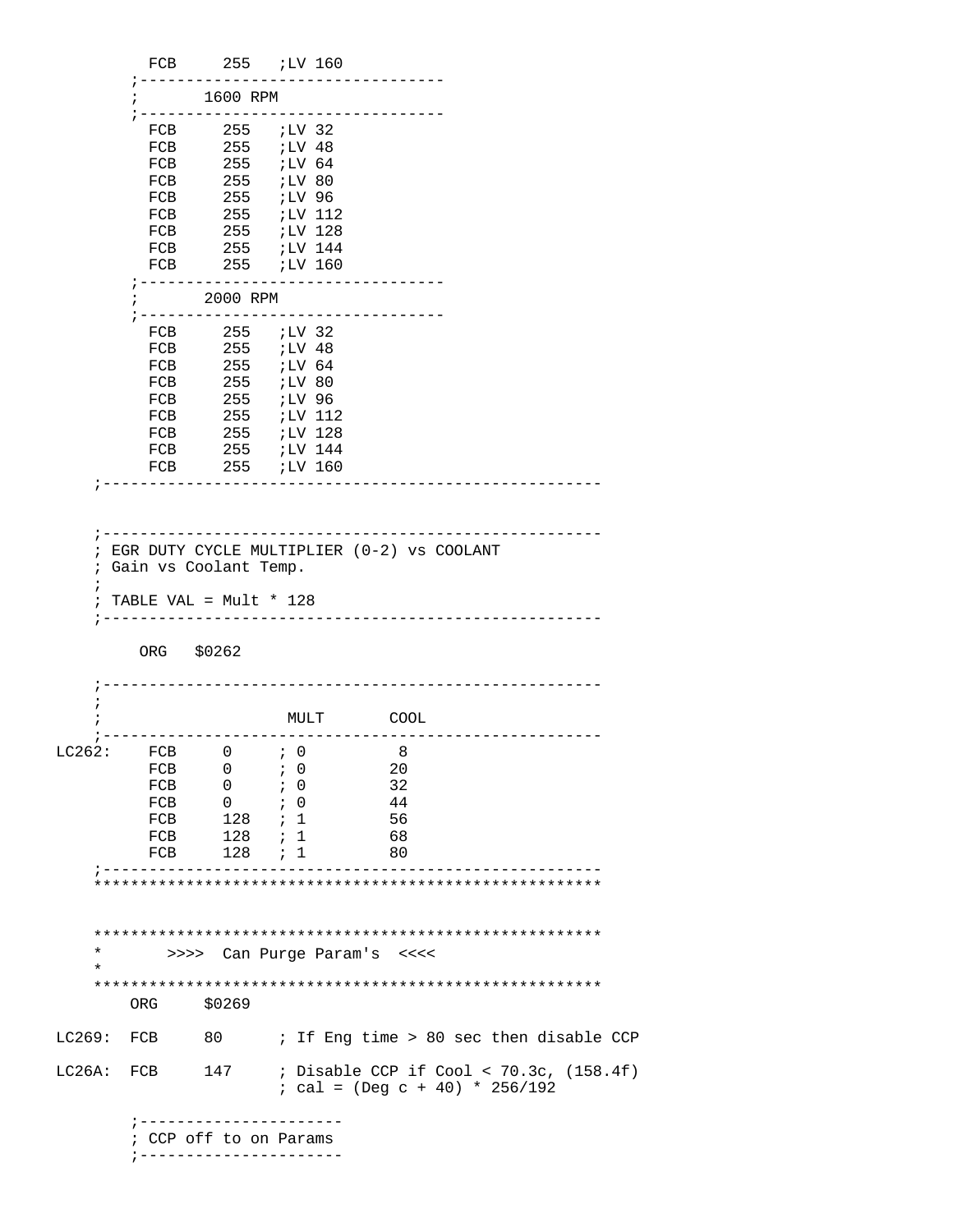LC26B: FCB 16 ; Enable CCP if >= 5 MPH  $;$  CALIB = Arg \* (16/5) LC26C: FCB  $10$  ; If TPS > = 3.9% then enable CCP ; CALIB = Arg \* 2.56 LC26D: FCB 0 ; If Air flow > 0 then enable CCP ;---------------------- ; CCP on to off params  $\mathcal{L}^{\text{max}}$  ;---------------------- LC26E: FCB 10 ; If < 3.12 MPH Disable CCP ; CALIB = Arg \* (16/5) LC26F: FCB 5 ; If TPS < 1.95% then Disable purge ; CALIB = Arg \* 2.56 LC270: FCB 0 ; If Flow > 0 don't disable CCP ; Gms/Sec LC271: FCB 32 ; Filter Coef for CCP D.C. ;------------------------------------------------------ ;------------------------------------------------------ ; CCP Duty Cycle vs MAF, Gms/Sec  $\mathcal{L}$  $:$  Table Value =  $$DC * 2.56$  ;------------------------------------------------------ ORG \$0272 LC272: FCB 8 ; 9 Lines in tbl ;------------------------------------------------------  $\mathbf{i}$  ; %DC AIR FLOW, Gms/Sec ;------------------------------------------------------ FCB 16 ; 6 0 FCB 32 *i* 13 4 FCB 48 *i* 19 8 FCB 80 *;* 31 12 FCB 160 *;* 63 16 FCB 208 *;* 81 20 FCB 255 *;* 100 24 FCB 255 *;* 100 28 FCB 255 *i* 100 32 ;------------------------------------------------------ ;------------------------------------------------------ ; CCP Duty Cycle Gain Vs Load Value ; ; Tble Value = Factor \* 128 ;------------------------------------------------------ ORG \$027B LC27B FCB 8 ; 9 LINE TBL ;-------------------------------------------------- ;------------------------------------------------------ ; ; GAIN LD VAL ;------------------------------------------------------ LC27C: FCB 128 *i* 1 32 FCB 128 *i* 1 64 FCB 128 *i* 1 96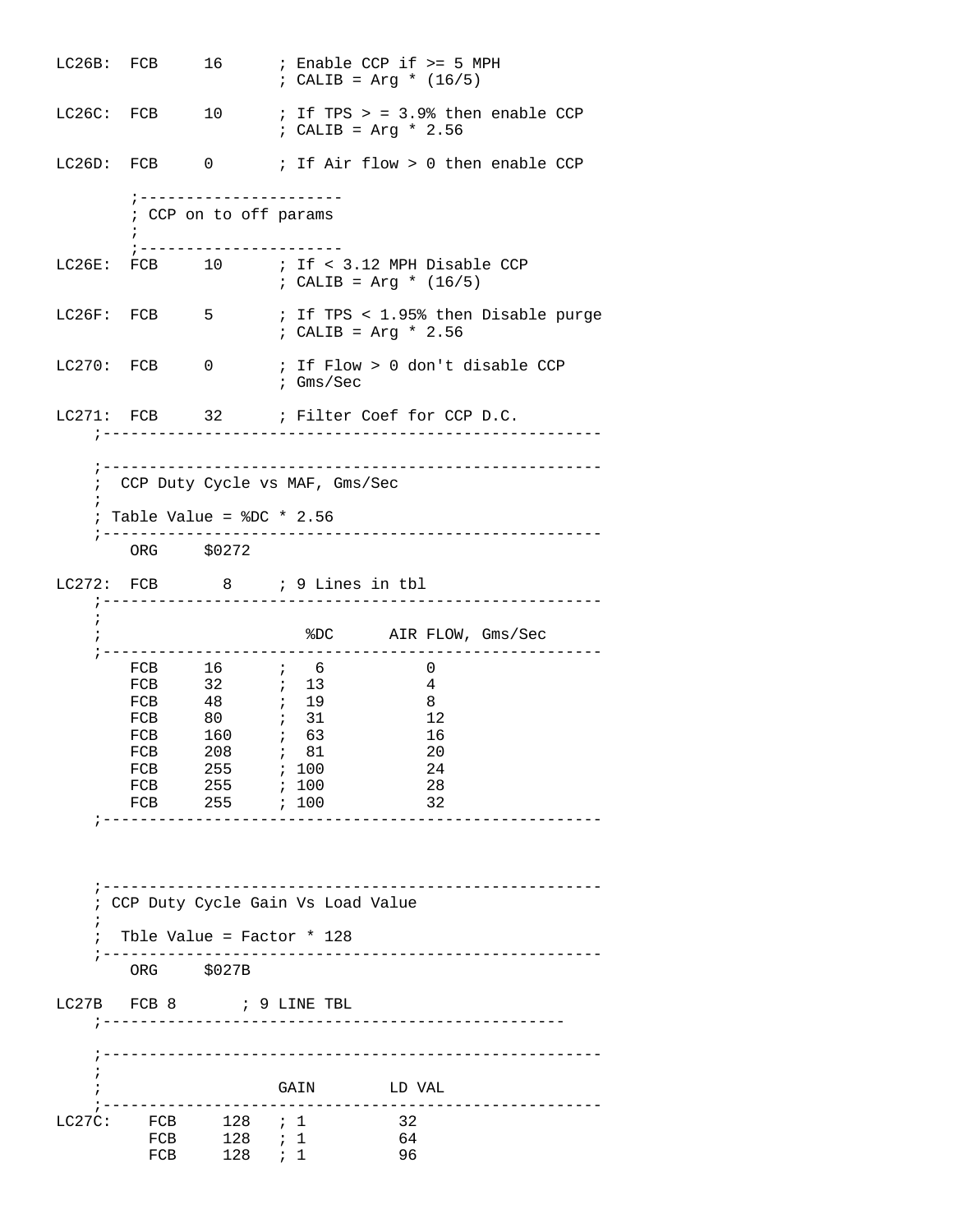|              | FCB<br>FCB<br>FCB          | 128 ; 1<br>$128$ ; 1<br>FCB 128 <i>i</i> 1<br>FCB 128 <i>i</i> 1<br>$128$ ; 1 | 128<br>160<br>192<br>224<br>256                                                   |
|--------------|----------------------------|-------------------------------------------------------------------------------|-----------------------------------------------------------------------------------|
|              | * ECM TYPE \$32<br>* 700R4 |                                                                               | * TRANSMISSION CONTROL DATA & PARAM's                                             |
|              | ORG                        | \$0284                                                                        |                                                                                   |
|              | LC284: FCB                 | 255                                                                           | ; SPEED FILTER COEF, (0.996)<br>; CALIB = ARG $*$ 256                             |
| LC285: FCB   |                            | 120<br>$\ddot{i}$                                                             | ; 50C, (122F), COOL TRESH FOR LOCK/UP SHFT ENAB<br>; CALIB = $(ARG+40) * 256/192$ |
|              | LC286: FCB<br>$LC287:$ FCB | 41<br>35                                                                      | ; 1st GEAR DIRECT N/V RATIO<br>; 1st GEAR O.D. N/V RATIO                          |
| LC289: FCB   | LC288: FCB 30              | 35                                                                            | ; MIN 4th GEAR N/V RATIO<br>; MAX 4th GEAR N/V RATIO                              |
| LC28A: FCB   |                            | 8                                                                             | ; 0.8 SEC, 4TH GEAR N/V TIMER<br>; CALIB = ARG * 10, $(8/10$ SEC)                 |
| LC28B: FCB   |                            | 255<br>$\ddot{i}$                                                             | ; LOOK AHEAD 1ST GEAR TPS, (100%)                                                 |
| LC28C: FCB   |                            | 0                                                                             | ; UP SHIFT/LOCK DELAY<br>; CALIB = ARG $*$ 10, (SEC)                              |
| LC28D: FCB   |                            | 0                                                                             | ; 1ST GEAR DELAY TIMER<br>; CALIB = ARG $*$ 10, (SEC)                             |
| LC28E:       | FCB                        | 3<br>$\ddot{ }$                                                               | ; HYST FOR %TCC<br>; CALIB = ARG * $2.56$                                         |
|              | LC28F: FCB                 | 32                                                                            | ; RD SPEED COAST, (32 MPH)                                                        |
|              | LC290: FCB                 | 8<br>$\ddot{i}$                                                               | ; LOW MPH COAST TPS = $3.125\%$<br>; CALIB = ARG * 2.56, (TPS $)$ )               |
| LC291: FCB   |                            | 0                                                                             | ; HI MPH COAST TPS<br>; CALIB = ARG * 10, $(TPS % )$                              |
|              | LC292: FCB                 | 255                                                                           | ; KICK DN PREVENT (SHFTER SW)<br>; CALIB = ARG / 25, $(6375$ RPM)                 |
| LC293: FCB   |                            |                                                                               | 128 : KICK DN/UNLOCK TPS<br>; CALIB = $ARG/25$ , (3200 RPM)                       |
| LC294: FCB   |                            | 128                                                                           | ; KICK DN/UNLOCK TPS PREV'NT RPM<br>; CALIB = $ARG/25$ , (3200 RPM)               |
|              | LC295: FCB                 | 60 —                                                                          | ; MIN VSS, (60 MPH) FOR FORCE UPSHIFT                                             |
| LC296: FCB   |                            | $\mathsf{O}$                                                                  | ; 0 SEC'S, HI TO LO GEAR LOCK<br>; CALIB = ARG $*$ 10, (SEC'S)                    |
| $LC297:$ FCB |                            | 26                                                                            | ; BIAS TO LOCK ENAB THRESH, (26 MPH)                                              |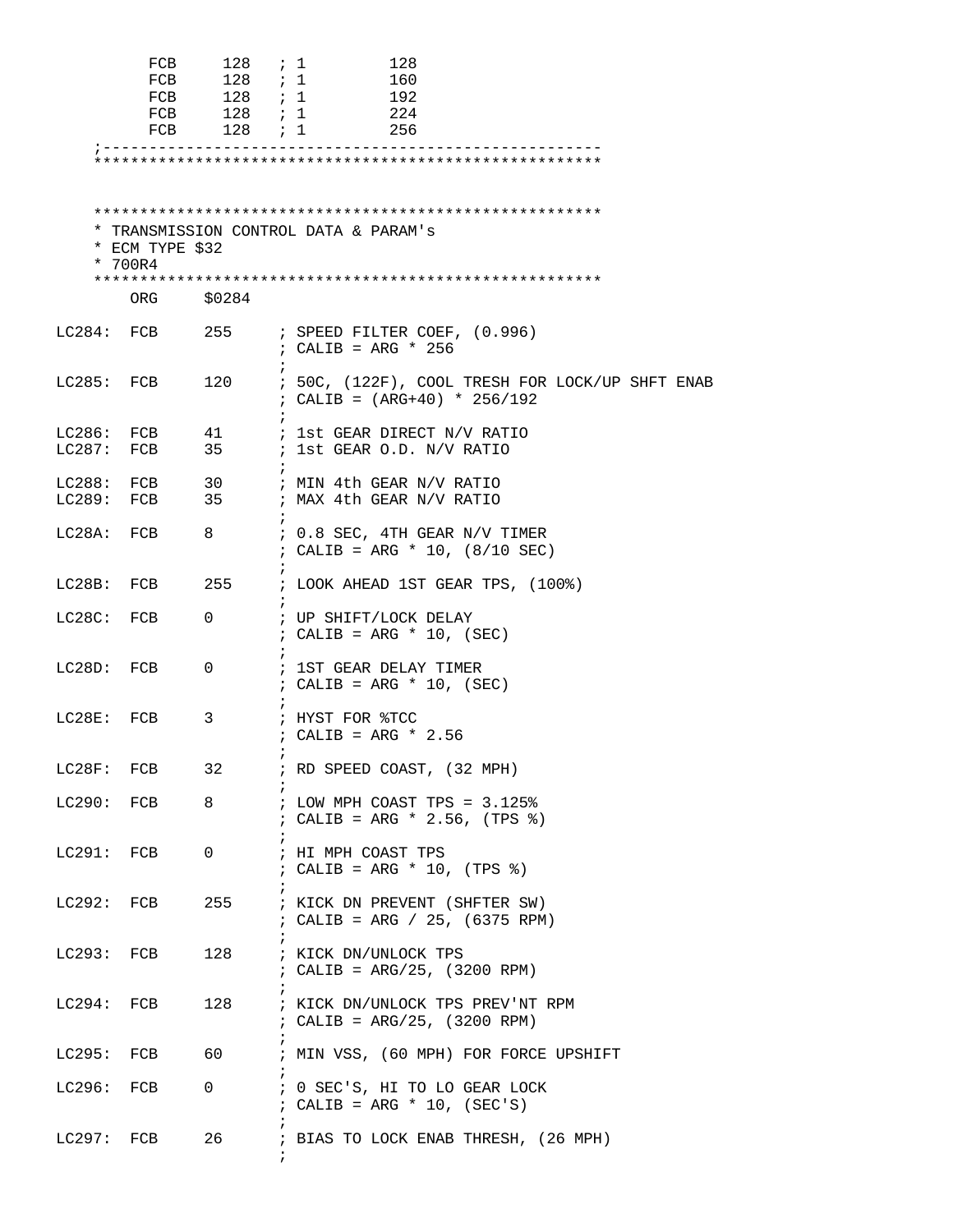|            |              |                                            | LC298: FCB $255$ ; NO PASSBY L/U IF TPS < 99.6%<br>$: CALIB = ARG * 2.56$                                                          |
|------------|--------------|--------------------------------------------|------------------------------------------------------------------------------------------------------------------------------------|
|            |              |                                            | LC299: FCB $28$ ; NO PASS BY L/U IF =< 28 MPH                                                                                      |
|            | $\ddot{i}$   |                                            | ; PASS BY RPH HYST PAIR                                                                                                            |
|            |              |                                            | LC29A: FCB $32$ ; NO PASS BY L/U IF > 800 RPM<br>LC29B: FCB $255$ ; NO PASS BY L/U IF RPM < 6375<br>; $CAL = ARG/25$<br>$\ddot{i}$ |
|            |              |                                            | LC29C: FDB 65535 ; 819 SEC DLY PRIOR TO PASSBY/LOCKUP<br>; CALIB = ARG $*$ 80                                                      |
|            |              |                                            | LC29E: FDB 0240 ; KEEP TCC LK'ED UP FOR PASSBY 30 SEC<br>; CAL = ARG $*$ 80                                                        |
| $\ddot{ }$ | ; 12 ENTRIES | ; % OF FULL LOAD * 2.56<br>ORG \$02A0      | ; MANUAL $-$ 1ST GEAR DNSHFT<br>; AUTO TRANS - NON 4TH GEAR UNLOCK                                                                 |
|            |              |                                            | $LC2A0: FCB$ 14 ; 14 MPH, UNLOCK 1ST(MAN), LO GR (AUTO)                                                                            |
| $\ddot{i}$ |              |                                            | %FULL LD MPH                                                                                                                       |
|            |              | LC2A1: FCB 59 <i>i</i> 23                  | 12                                                                                                                                 |
|            |              | FCB 72 <i>i</i> 28<br>FCB 92 <i>i</i> 35   | 20<br>28                                                                                                                           |
|            |              | FCB 128 <i>i</i> 50                        | 36                                                                                                                                 |
|            |              | FCB 166 <i>i</i> 65<br>FCB 218 <i>i</i> 85 | 44<br>52                                                                                                                           |
|            |              | FCB 236 <i>i</i> 92                        | - 60                                                                                                                               |
|            | FCB          |                                            | $255$ ; 100<br>68                                                                                                                  |
|            | FCB          | FCB 255 <i>i</i> 100                       | 76<br>84<br>$255$ $\;$ $\;$ $\;$ 100                                                                                               |
|            | FCB          |                                            | $255$ ; 100<br>92                                                                                                                  |
|            | FCB          | $255$ ; 100                                | 100<br>;------------------------------------                                                                                       |
|            |              |                                            |                                                                                                                                    |
|            |              |                                            | Manual - 1st gear Up shift                                                                                                         |
|            |              |                                            | Auto Trans - Non 4th Gear lock                                                                                                     |
|            |              |                                            | % Of Full Load * 2.56                                                                                                              |
|            | ORG \$02AE   |                                            |                                                                                                                                    |
|            |              |                                            |                                                                                                                                    |
|            |              |                                            | LC2AD: FCB 15 ; UNLOCK AT 15 MPH 1ST MAN & LOW GRS MAN                                                                             |
|            |              |                                            |                                                                                                                                    |
|            |              |                                            |                                                                                                                                    |
| ï          |              |                                            | %FULL LD MPH                                                                                                                       |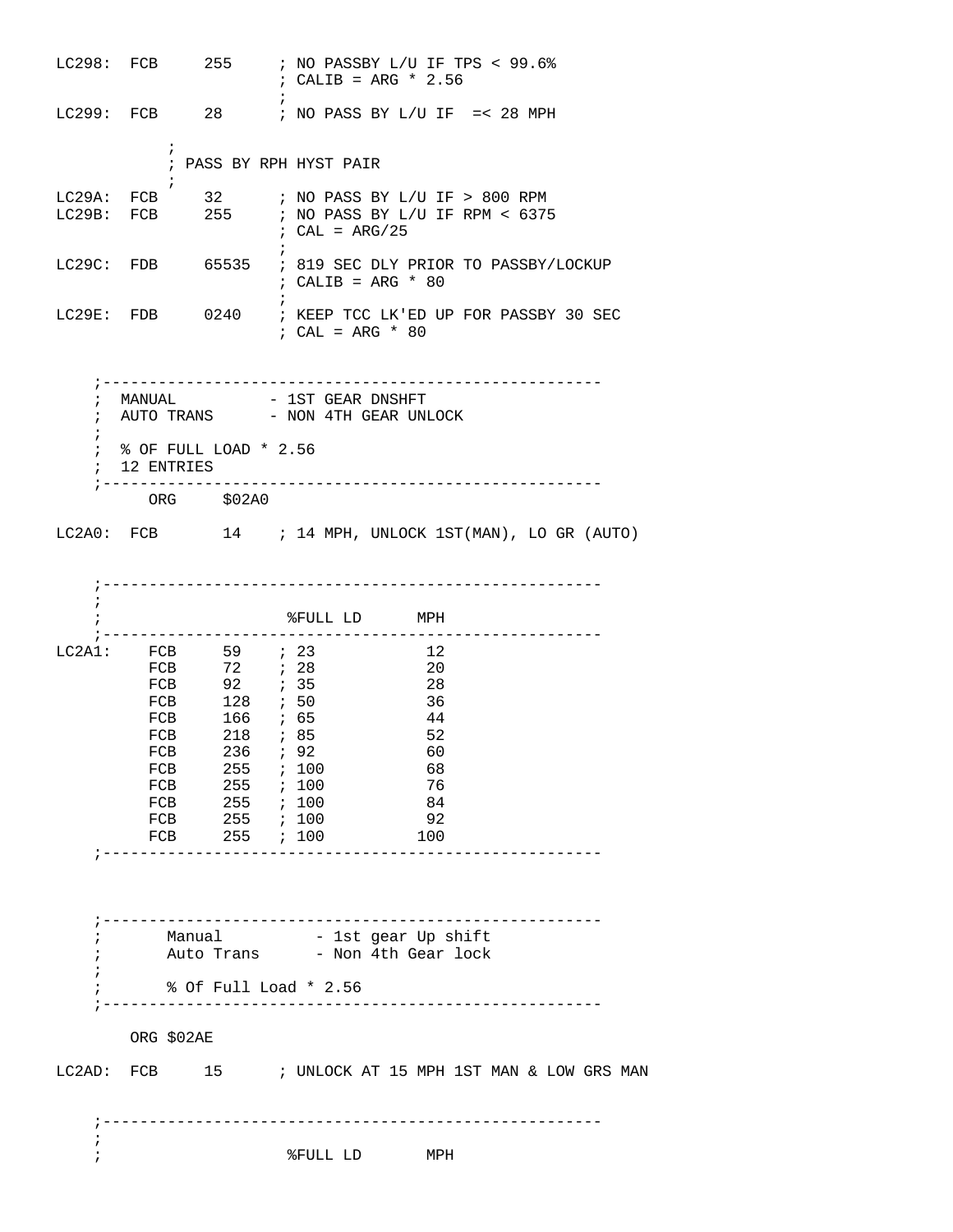| LC2AE:     | FCB 51 <i>i</i> 20                                         |                                    |                        |  | 12  |  |  |  |
|------------|------------------------------------------------------------|------------------------------------|------------------------|--|-----|--|--|--|
|            |                                                            |                                    |                        |  | 20  |  |  |  |
|            | FCB 59 ; 23<br>FCB 67 ; 26                                 |                                    |                        |  | 28  |  |  |  |
|            | FCB 87 ; 34                                                |                                    |                        |  | 36  |  |  |  |
|            | FCB 115 <i>i</i> 45                                        |                                    |                        |  | 44  |  |  |  |
|            | FCB                                                        | 166 ; 65                           |                        |  | 52  |  |  |  |
|            | FCB                                                        |                                    |                        |  | 60  |  |  |  |
|            | FCB                                                        | $210$ ; 82<br>$210$ ; 82           |                        |  | 68  |  |  |  |
|            | FCB 210 ; 82                                               |                                    |                        |  | 76  |  |  |  |
|            | FCB 210 <i>i</i> 82                                        |                                    |                        |  | 84  |  |  |  |
|            |                                                            |                                    |                        |  | 92  |  |  |  |
|            | FCB 210 <i>i</i> 82                                        |                                    |                        |  | 100 |  |  |  |
|            | FCB 210 <i>i</i> 82<br>;---------------------------------- |                                    |                        |  |     |  |  |  |
|            | LC2BA: FCB 14 ; Unlock 14 MPH Hi gr Auto & Non 1st Man     |                                    |                        |  |     |  |  |  |
|            |                                                            |                                    |                        |  |     |  |  |  |
|            |                                                            |                                    |                        |  |     |  |  |  |
|            | ; MANUAL                                                   | - 1ST GEAR DNSHIFT                 |                        |  |     |  |  |  |
|            | $:$ AUTO TRANS $-$ 4TH GEAR UNLOCK                         |                                    |                        |  |     |  |  |  |
| $\ddot{i}$ |                                                            |                                    |                        |  |     |  |  |  |
|            | ; % OF FULL LOAD * 2.56                                    |                                    |                        |  |     |  |  |  |
|            |                                                            |                                    |                        |  |     |  |  |  |
|            | ORG \$02BB                                                 |                                    |                        |  |     |  |  |  |
|            |                                                            |                                    |                        |  |     |  |  |  |
|            |                                                            |                                    |                        |  |     |  |  |  |
| $\ddot{i}$ |                                                            |                                    |                        |  |     |  |  |  |
|            |                                                            |                                    | %FULL LD MPH           |  |     |  |  |  |
|            |                                                            |                                    |                        |  |     |  |  |  |
|            | LC2BB: FCB 255 <i>i</i> 100                                |                                    |                        |  | 12  |  |  |  |
|            | FCB 113 <i>i</i> 44                                        |                                    |                        |  | 20  |  |  |  |
|            | FCB                                                        |                                    |                        |  | 28  |  |  |  |
|            | FCB                                                        | 141 <i>;</i> 55<br>172 <i>;</i> 67 |                        |  | 36  |  |  |  |
|            | FCB 200 ; 78                                               |                                    |                        |  | 44  |  |  |  |
|            | FCB 225 <i>i</i> 88                                        |                                    |                        |  | 52  |  |  |  |
|            | FCB                                                        | 255 ; 100                          |                        |  | 60  |  |  |  |
|            | FCB                                                        |                                    |                        |  | 68  |  |  |  |
|            | FCB                                                        |                                    |                        |  | 76  |  |  |  |
|            | FCB 255 ; 100                                              |                                    |                        |  | 84  |  |  |  |
|            | FCB 255 ; 100                                              |                                    |                        |  | 92  |  |  |  |
|            | FCB 255 <i>i</i> 100                                       |                                    |                        |  | 100 |  |  |  |
|            |                                                            |                                    | ---------------------- |  |     |  |  |  |
|            |                                                            |                                    |                        |  |     |  |  |  |
|            |                                                            |                                    |                        |  |     |  |  |  |
|            |                                                            |                                    |                        |  |     |  |  |  |
|            |                                                            |                                    |                        |  |     |  |  |  |
| i          | MANUAL<br>: AUTO TRANS - 4TH GEAR LOCK                     |                                    | - 4TH GEAR UP SHIFT    |  |     |  |  |  |
| $\ddot{ }$ |                                                            |                                    |                        |  |     |  |  |  |
|            | ; TBLE VAL = PCT FULL LD * $(256/100)$                     |                                    |                        |  |     |  |  |  |
|            | ; ------------                                             |                                    |                        |  |     |  |  |  |
|            | ORG \$02C7                                                 |                                    |                        |  |     |  |  |  |
|            |                                                            |                                    |                        |  |     |  |  |  |
|            | LC2C7: FCB 15 ; 15 MPH MIN LK HI GEAR AUTO & NON 1ST MAN   |                                    |                        |  |     |  |  |  |
|            |                                                            |                                    |                        |  |     |  |  |  |
|            |                                                            |                                    |                        |  |     |  |  |  |
| i          |                                                            |                                    |                        |  |     |  |  |  |
| $\ddot{i}$ |                                                            |                                    | %TPS                   |  | MPH |  |  |  |
|            |                                                            |                                    |                        |  |     |  |  |  |
|            | $LC2C8:$ $FCB$                                             | $00$ ; 0                           |                        |  | 12  |  |  |  |
|            |                                                            |                                    |                        |  | 20  |  |  |  |
|            | FCB 77 <i>i</i> 30<br>FCB 105 <i>i</i> 41                  |                                    |                        |  | 28  |  |  |  |
|            | FCB 136 <i>i</i> 53                                        |                                    |                        |  | 36  |  |  |  |
|            | FCB 174 <i>i</i> 68                                        |                                    |                        |  | 44  |  |  |  |
|            |                                                            |                                    |                        |  |     |  |  |  |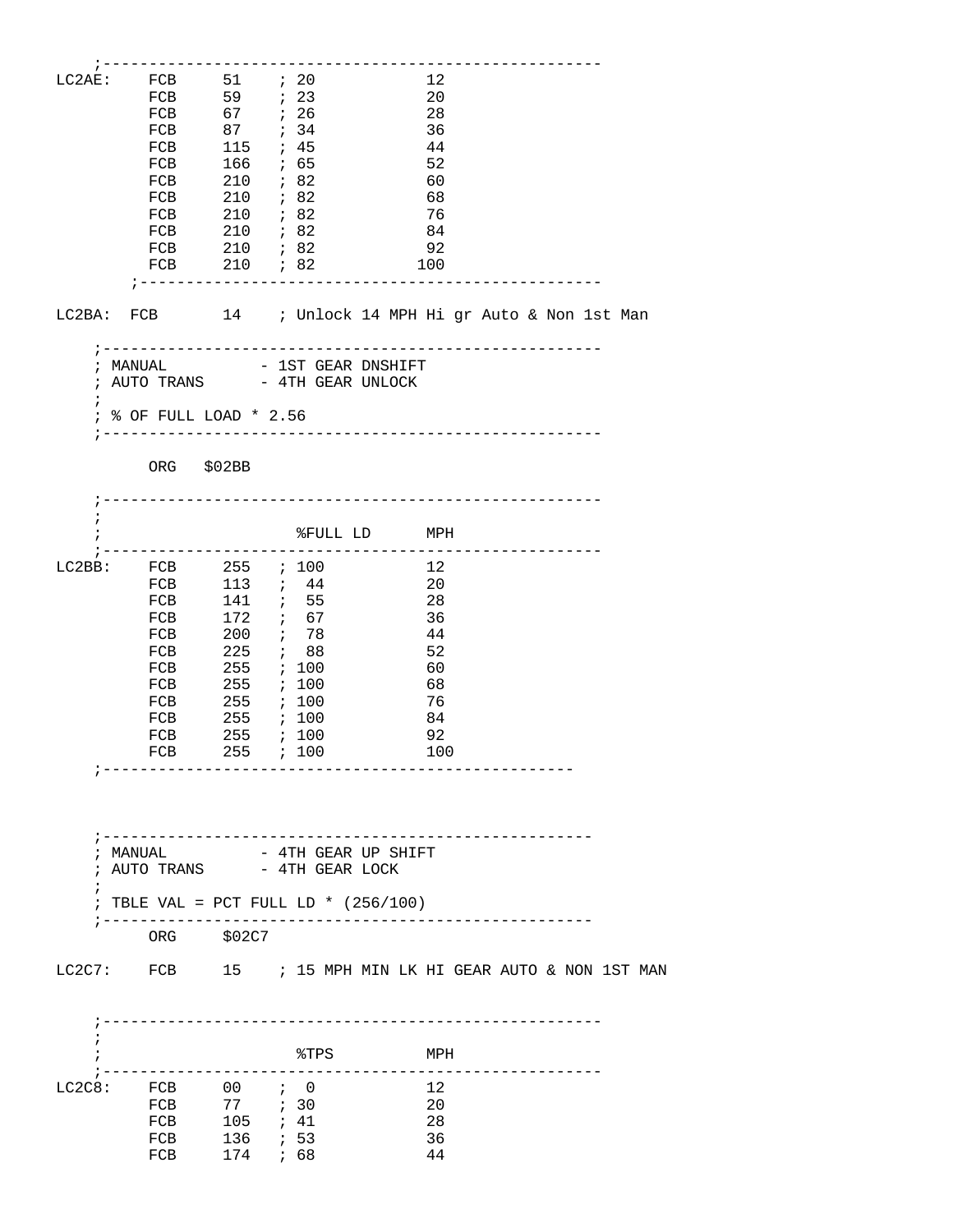|                          | FCB<br>FCB                                                                       | FCB 215 <i>i</i> 84<br>FCB 255 ;100<br>FCB 255 ;100<br>FCB 255 <i>i</i> 100<br>255 ;100<br>255 i100<br>FCB 255 ;100 |                                  | 52<br>60<br>- 68<br>76<br>84<br>- 92<br>100                                                                                        |  |
|--------------------------|----------------------------------------------------------------------------------|---------------------------------------------------------------------------------------------------------------------|----------------------------------|------------------------------------------------------------------------------------------------------------------------------------|--|
| *<br>$\star$             |                                                                                  |                                                                                                                     |                                  | Check CARS LIGHT TABLE & CALIB'S                                                                                                   |  |
|                          | ORG \$02D4                                                                       |                                                                                                                     |                                  |                                                                                                                                    |  |
|                          |                                                                                  |                                                                                                                     |                                  | LC2D4: FCB 120 ; 50C, (122F) COOL TEMP FOR ENG LITE ENABLE<br>; CALIB = $(TEMP C + 40) * (256/192)$                                |  |
|                          |                                                                                  |                                                                                                                     |                                  | LC2D5: FCB $40$ ; 40 MPH LIMIT FOR LITE ENAB<br>LC2D6: FCB 00 ; 0% TPS MIN LIMIT FOR LITE<br>LC2D7: FCB 00 ; 0 LV8 MIN FOR LITE ON |  |
|                          | $\ddot{i}$<br>; 2 line tbl<br>$\ddot{ }$                                         |                                                                                                                     |                                  |                                                                                                                                    |  |
|                          |                                                                                  |                                                                                                                     |                                  | LC2D8: FCB 56 ; 1400 RPM/25 Thres for lite<br>LC2D9: FCB 208 ; 5200 RPM/25, force lite on                                          |  |
| $\ddot{i}$<br>$\ddot{i}$ | ; SHIFT Lite on Table, TPS VS RPM<br>$:$ % TPS * (256/100)                       |                                                                                                                     |                                  | --------------------------<br>----------------                                                                                     |  |
|                          |                                                                                  | EQU \$02DA                                                                                                          |                                  | --------------------------                                                                                                         |  |
| $\ddot{i}$<br>÷          |                                                                                  |                                                                                                                     | %TPS                             | RPM                                                                                                                                |  |
| LC2DA:                   | FCB<br>FCB<br>FCB<br>FCB<br>FCB<br>FCB<br>FCB                                    | 13<br>46 ; 18<br>118<br>192 ; 75<br>$255$ ; 100<br>$255$ $i100$                                                     | $\ddot{i}$ 5<br>7.46<br>192 ; 75 | 800<br>1600<br>2400<br>3200<br>4000<br>4800<br>5600                                                                                |  |
|                          | $\ddot{ }$<br>; 2 line tbl<br>$\ddot{ }$                                         |                                                                                                                     |                                  |                                                                                                                                    |  |
|                          | LC2E1: FCB                                                                       |                                                                                                                     |                                  | LC2E2: FCB 204 ; Force lite Off, 5100 RPM/25                                                                                       |  |
| $\ddot{i}$               | ; SHIFT Lite Off Table, %TPS vs RPM<br>Table Val = $\frac{1}{2}$ TPS * (256/100) |                                                                                                                     |                                  |                                                                                                                                    |  |
|                          |                                                                                  | EQU \$02E3                                                                                                          |                                  | --------------------------------------                                                                                             |  |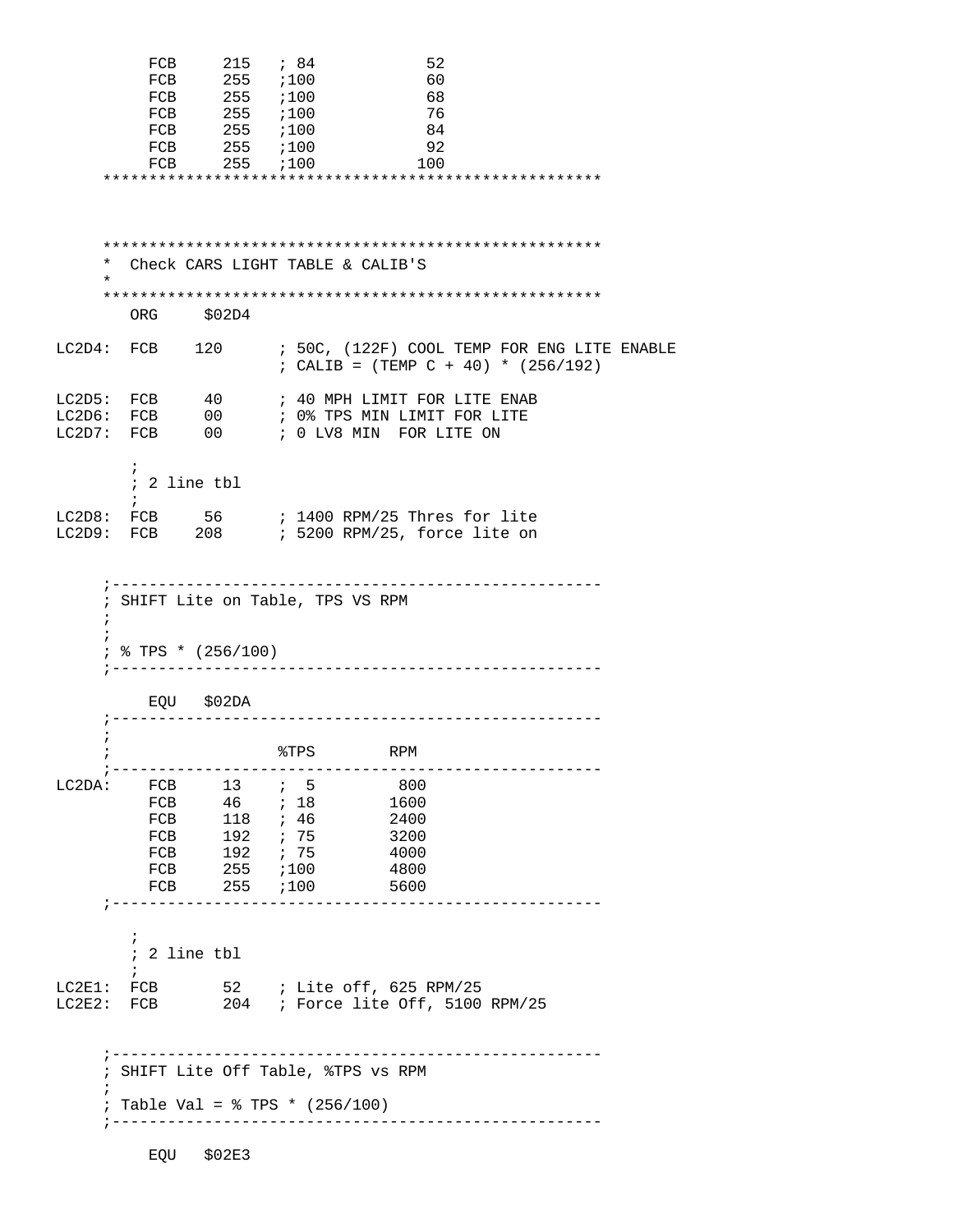|            |                          |                            | %TPS                                               | RPM                                         |  |
|------------|--------------------------|----------------------------|----------------------------------------------------|---------------------------------------------|--|
| LC2E3:     | FCB                      | $18$ ; 7                   |                                                    | 800                                         |  |
|            | FCB                      |                            |                                                    | 1600                                        |  |
|            |                          | FCB 123 ; 48               |                                                    | 2400                                        |  |
|            |                          | FCB 197 ; 77               |                                                    | 3200                                        |  |
|            |                          | FCB 197                    | 77                                                 | 4000                                        |  |
|            | FCB                      | $255$ ; 100                |                                                    | 4800                                        |  |
|            | FCB<br>---------         | $255$ $i100$<br>---------- |                                                    | 5600                                        |  |
|            |                          |                            |                                                    |                                             |  |
|            |                          |                            | ; CALIB = Arg                                      | LC2EA: FCB 2 ; E Lite on delay Mult         |  |
| $\ddot{i}$ |                          |                            | Eng Lite on Modifier Delay vs TPS                  |                                             |  |
|            |                          |                            | Tbl Val = Sec $*$ 10/delay mult                    |                                             |  |
| LC2EA:     |                          |                            | $:$ CALIB = Arg<br>------------------------------- | FCB 2 ; E Lite on delay Mult                |  |
|            |                          | SEC'S                      |                                                    | $\texttt{\$TPS}$                            |  |
| $LC2EB$ :  |                          | FCB 150 <i>i</i> 30        |                                                    | 0.0                                         |  |
|            |                          | FCB 150 ; 30               |                                                    | 12.5                                        |  |
|            |                          | FCB 150 ; 30               |                                                    | 25.0                                        |  |
|            |                          | FCB 150 <i>i</i> 30        |                                                    | 37.5                                        |  |
|            |                          | FCB 150 <i>i</i> 30        |                                                    | 50.0                                        |  |
|            |                          |                            |                                                    |                                             |  |
| *          |                          |                            | >>> Cooling Fan Tables & Params <<<                |                                             |  |
| *          |                          |                            |                                                    |                                             |  |
| $\ast$     | TYPE \$32 ECM            |                            |                                                    |                                             |  |
|            |                          |                            |                                                    |                                             |  |
| LC2F0: FCB |                          | 35                         |                                                    | ; Fan D.C. = if MPH > 35 & A/C Press Hi     |  |
| $LC2F1$ :  | FCB                      | 11                         |                                                    | ; Use $A/C$ If $> 11$ MPH                   |  |
| LC2F2:     | FCB<br>;<br>i.           | 75                         | $:$ Cal = Arg * 5                                  | ; 15 Sec, Min Fan On Time                   |  |
| LC2F3:     | $\ddot{i}$<br>FCB        | 255                        | ; Cal = Arg * 2.56                                 | ; Fan 99.6% D.C. If A/C Pres ^ & MPH <      |  |
|            | $\ddot{i}$<br>$\ddot{i}$ | ; FAN 1 ON 107c            | $: Cal = (deg c + 40) * (256/192)$                 |                                             |  |
| LC2F4:     | FCB                      | 197                        | $i \& A/C$ on $\&$ FAN OFF                         | ; Fan D.C. = tbl if Cool >= $107c$ , (226f) |  |
|            | $\ddot{ }$               |                            |                                                    |                                             |  |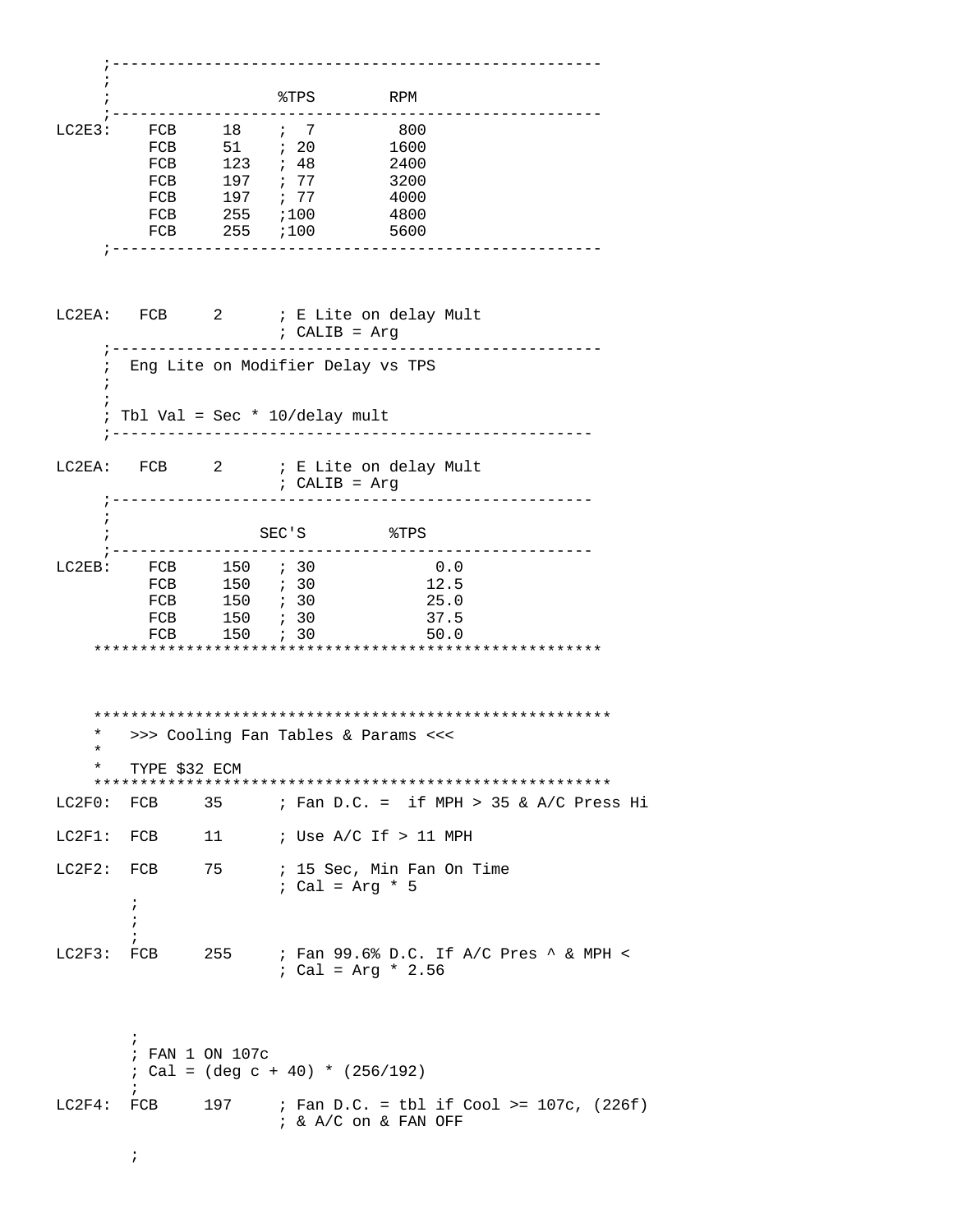; FAN 2 OFF, 105c  $\mathcal{L}^{\text{max}}$ LC2F5: FCB 193 ; Fan D.C. = tbl if Cool >= 104.7c, (220.5f) ; & A/C on & FAN on ; ; FAN 2 ON, 115c  $;$  Cal = (deg c + 40) \* (256/192)  $\mathcal{L}^{\text{max}}$ LC2F6: FCB 207 ; Fan D.C. = tbl if Cool >= 115.2c, (239.5f) ; & A/C off & FAN off  $\mathcal{L}^{\text{max}}$  ; FAN 1 OFF 110c  $\mathcal{L}^{\text{max}}$ LC2F7: FCB 200 ; Fan D.C. = tbl if Cool >=  $110c$ , (230f) ; A/C off & FAN on ; Cal = (Arg + 40) \* 256/192, (Deg C) ;--------------------------------------------- ; Fan Duty Cycle D.C. vs Coolant Temp  $\mathcal{L}^{\text{max}}$  ; Tbl Val = %D.C. \* (256/100) ;--------------------------------------------- LC2F8: FCB 255 ;100% DC, 80 Deg C FCB 255 *;* 92 FCB 255 *;* 104 FCB 255 *;* 116 FCB 255 *;* 128 FCB 255 *;* 140 FCB 255 *;* 152 C \*\*\*\*\*\*\*\*\*\*\*\*\*\*\*\*\*\*\*\*\*\*\*\*\*\*\*\*\*\*\*\*\*\*\*\*\*\*\*\*\*\*\*\*\*\*\*\*\*\*\* \*\*\*\*\*\*\*\*\*\*\*\*\*\*\*\*\*\*\*\*\*\*\*\*\*\*\*\*\*\*\*\*\*\*\*\*\*\*\*\*\*\*\*\*\*\*\*\*\*\*\* \* >>> Air Injection Managment Tables & Param's <<<  $\star$  \*\*\*\*\*\*\*\*\*\*\*\*\*\*\*\*\*\*\*\*\*\*\*\*\*\*\*\*\*\*\*\*\*\*\*\*\*\*\*\*\*\*\*\*\*\*\*\*\*\*\* LC2FF: FCB 00 ; Max Air to ports if in Pwr Enrich ; If In WOT >= then divert Air, (Sec)  $\mathcal{L}$  ; and the state  $\mathcal{L}$  is the state of  $\mathcal{L}$ LC300: FCB 10 ; Divert if If RPM Cont > \_\_\_\_ > 10 SEC ; Cal = Arg \* 10, (1 Sec)  $\mathcal{L}$  ; and the contract of  $\mathcal{L}$ LC301: FCB  $170$  ; If Filtered o2 > 0.752 vdc for  $\_\_$  ; Then divert ; Cal = Arg \* 226 LC302: FCB 56 ; If Filtered o2 0.247 vdc & in closed loop ; > Then divert ; Cal = Arg \* 226  $\mathcal{L}$  ; and the state  $\mathcal{L}$  is the state of  $\mathcal{L}$ LC303: FDB 200 ; 20 sec Rich or Lean o2 Divert timer ; Cal = Arg \* 10  $\mathcal{L}$  ; and the contract of  $\mathcal{L}$ LC305: FCB 160 ; Divert if cont > 4000 RPM & time >  $\mathcal{L}$  ; and the state  $\mathcal{L}$  is the state of  $\mathcal{L}$ LC306: FCB 10 ; Enable air to conv If > 1 SEC since ; last neg delta LV8 > is <  $\mathcal{L}$  ; and the contract of  $\mathcal{L}$ LC307: FCB 25 ; If LV8 < 25 then Divert<br>
LC308: FCB 100 ; If LV8 > 100 & MPH > D:<br>
IC300: TCP 10 LC308: FCB 100 ; If LV8 > 100 & MPH > Divert Air<br>
LC309: FCB 60 ; If > 60 MPH & LV8 > then divert  $;$  If > 60 MPH & LV8 > then divert  $\mathcal{L}$  ; and the contract of  $\mathcal{L}$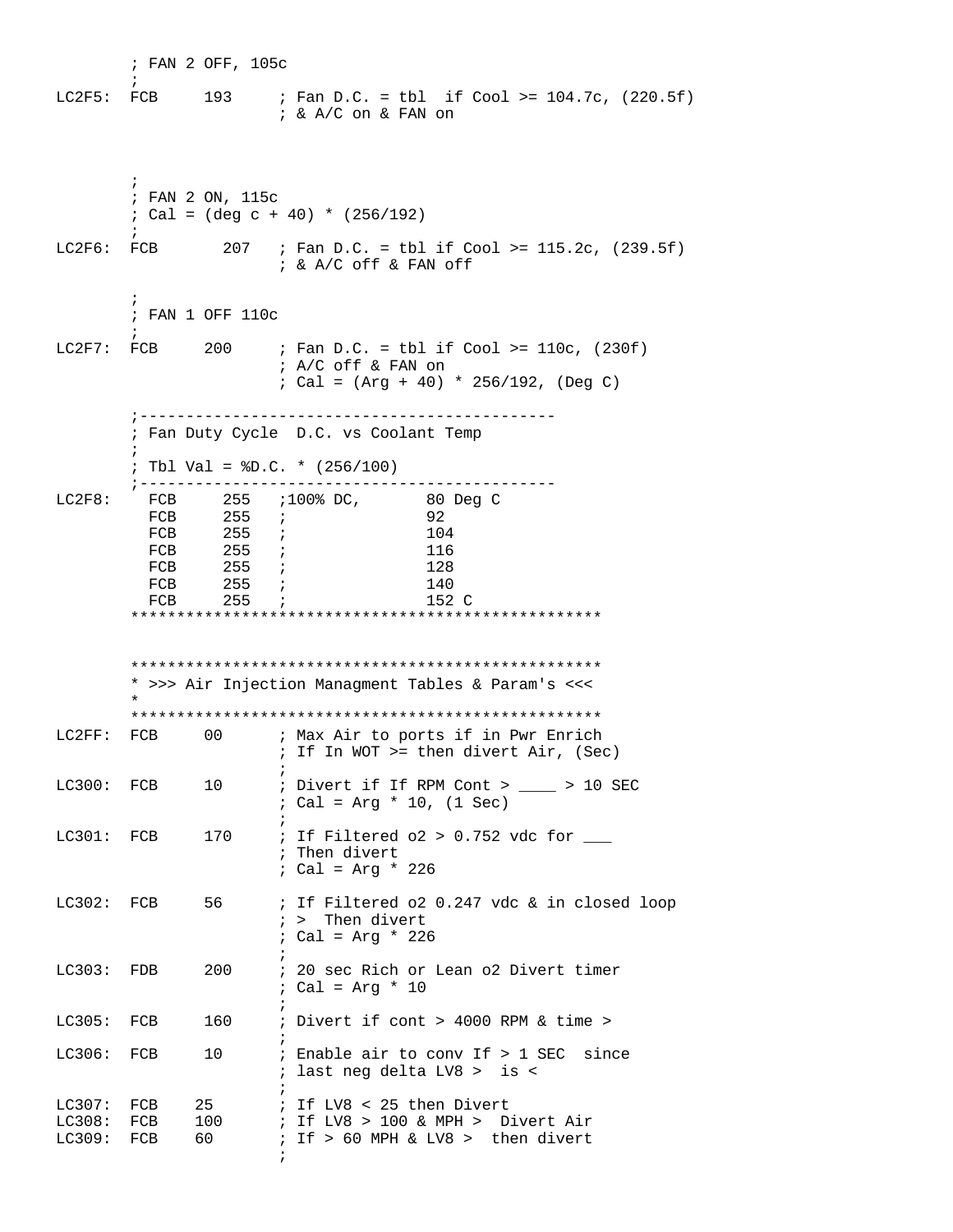|            | LC30A: FCB               | 64                                    |                                                             | ; Enable air to conv if in open lp<br>$: 200$ Msec Drop in LV8 < 64                      |  |
|------------|--------------------------|---------------------------------------|-------------------------------------------------------------|------------------------------------------------------------------------------------------|--|
|            |                          | LC30B: FCB 73                         |                                                             | ; If $Cool < 14c$ , $(58.5f)$ then divert<br>$:$ Cal = (Arg + 40) * 256/192              |  |
|            |                          | LC30C: FCB 254                        | ; closed loop then Divert<br>: Cal = Arg * 10               | ; If in Open Lp => 25.4 Sec after                                                        |  |
|            |                          |                                       |                                                             |                                                                                          |  |
|            |                          |                                       |                                                             |                                                                                          |  |
|            |                          |                                       | ; >>> Delta TPS Accel Enrichment <<<<br>Tables & params     |                                                                                          |  |
|            |                          |                                       | ; Cal = Arg * 256                                           | LC30D: FCB $32$ ; 0.125, Trans TPS filter coef.                                          |  |
| LC30E: FCB |                          | 10                                    | $:$ Cal = Arg * 2.56                                        | ; 3.9% Min Diff TPS for Pwr Enrichment                                                   |  |
| LC30F: FCB |                          | 10                                    | ; Cal = $msec * 2.56$                                       | ; 0 Async Accel Enrich if Neg Diff TPS > 3.9%                                            |  |
|            |                          |                                       | $:$ Cal = msec * 65.536                                     | LC310: FDB 0111 : 1.69 msec Min Async Pulse Width                                        |  |
|            |                          |                                       |                                                             | LC312: FDB 0364 ; 5.5 msec Max Async Pulse Width<br>$:$ Cal = msec * 65.536, (5.55 Msec) |  |
|            |                          | LC314: FCB 2                          |                                                             | ; Cal of Injects in fuel limiting                                                        |  |
|            |                          |                                       |                                                             |                                                                                          |  |
|            | $\ddot{ }$<br>$\ddot{i}$ | ; TBL = FACTOR $* 64$                 | $:$ ACCEL ENRICHMENT FACTOR $\textdegree$ BPW INJ (0-4)     |                                                                                          |  |
|            |                          |                                       |                                                             |                                                                                          |  |
|            |                          |                                       | LC315: FCB 32 ; 0.5, 1 A.E. Pulses<br>FCB 32 <i>i</i> 0.5 2 |                                                                                          |  |
|            |                          | FCB 32 ; 0.5                          | 3                                                           |                                                                                          |  |
|            |                          |                                       | FCB 32 <i>i</i> 0.5 4                                       |                                                                                          |  |
|            |                          | FCB 32 <i>i</i> 0.5                   | - 5                                                         |                                                                                          |  |
|            | FCB                      | 32                                    | 6<br>; 0.5<br>- 7                                           |                                                                                          |  |
|            | FCB                      |                                       | FCB $32 : 0.5$<br>$32$ ; 0.5<br>$\overline{\phantom{a}}$ 8  |                                                                                          |  |
|            | $\ddot{i}$<br>$\ddot{i}$ |                                       | Number of Pulses Coolant<br>TBL = Number of Pulses          |                                                                                          |  |
| LC31D:     |                          |                                       | FCB 8 ; Num of Entries in table                             |                                                                                          |  |
|            |                          |                                       |                                                             | -------------------------------------                                                    |  |
|            |                          |                                       | PULSES Deg c COOL                                           |                                                                                          |  |
|            |                          | FCB $12$ ; $12$                       |                                                             | $-40$                                                                                    |  |
|            |                          | FCB 12 <i>i</i> 12<br>FCB $12$ ; $12$ |                                                             | $-16$<br>8                                                                               |  |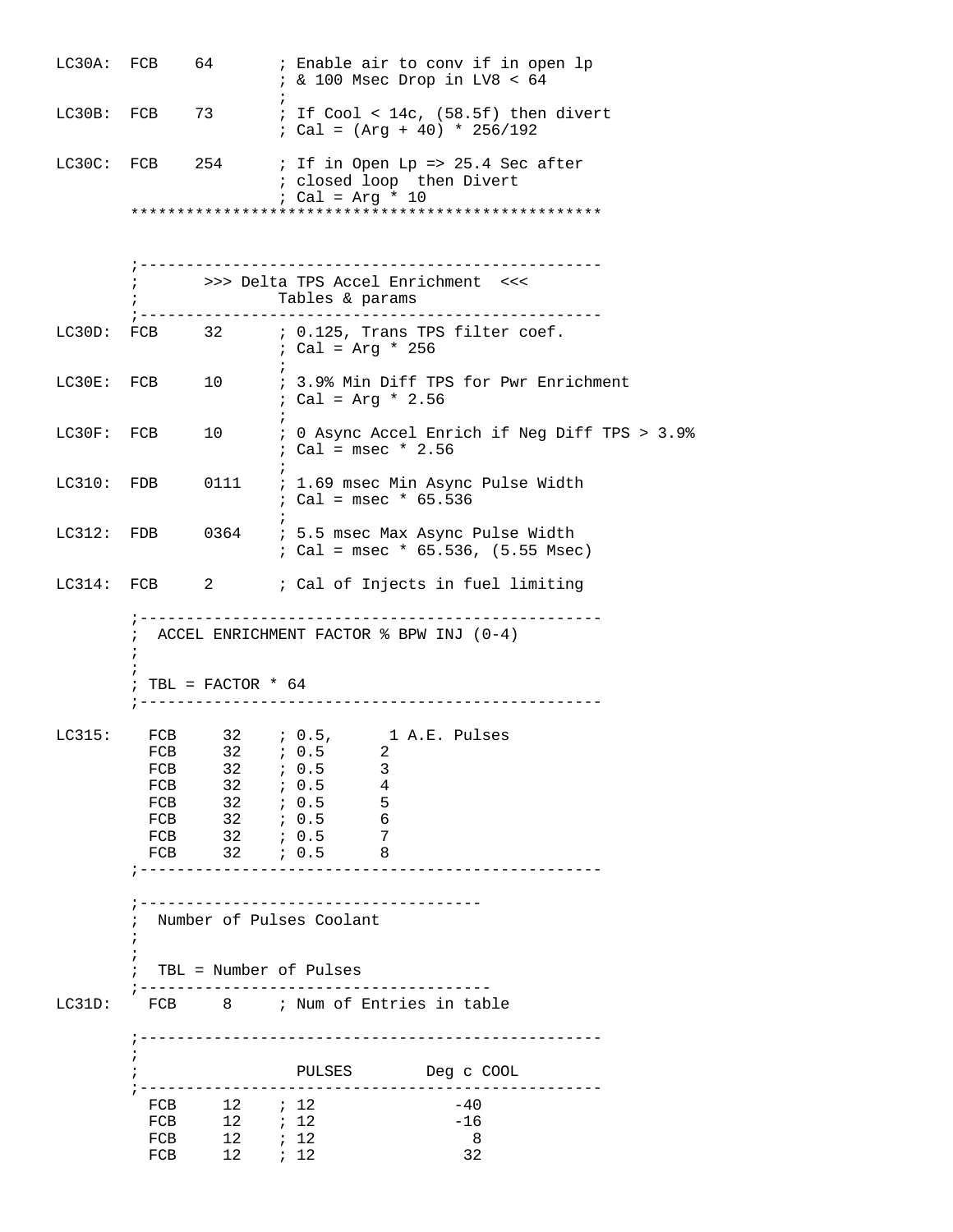|                                        | FCB<br>FCB                      | $\begin{array}{ccccc}\n12 & & & \vdots & 12 \\ 12 & & & \vdots & 12\n\end{array}$<br>FCB 12 ; 12<br>FCB 12 <i>i</i> 12<br>FCB 12 <i>i</i> 12 |                                                                                                           | - 56<br>80<br>104<br>128<br>152                                                                                                     |  |
|----------------------------------------|---------------------------------|----------------------------------------------------------------------------------------------------------------------------------------------|-----------------------------------------------------------------------------------------------------------|-------------------------------------------------------------------------------------------------------------------------------------|--|
|                                        | $\mathbf{r}$                    | $: TBL = Factor * 128$                                                                                                                       | ; Async Factor vs COOLANT<br>; 8 LINE TBL, BUA TYOE \$32 ECM                                              |                                                                                                                                     |  |
|                                        |                                 |                                                                                                                                              |                                                                                                           | LC327: FCB $8$ ; NUM OF ENTRIES IN TABLE                                                                                            |  |
|                                        |                                 |                                                                                                                                              | $\ddot{ }$                                                                                                | ; MULT Deg C                                                                                                                        |  |
|                                        | FCB<br>FCB<br>FCB<br>FCB<br>FCB | $\begin{array}{c} 128 \\ 128 \end{array}$                                                                                                    | $128$ ; 1.00<br>7.1.00<br>; 1.00<br>FCB 128 <i>i</i> 1.00<br>FCB 96 <i>i</i> 0.75<br>FCB 64 <i>i</i> 0.50 | ;-------------------------<br>FCB $128$ ; 1.00, $-40$<br>$-16$<br>8<br>32<br>56<br>80<br>104<br>128<br>152 C                        |  |
|                                        | i.                              |                                                                                                                                              |                                                                                                           | FUEL Limiting Factor vs Coolant<br>Bits 0 - 3 Are after Next Inject<br>Bits 4 - 7 Trigger To Next inject                            |  |
| LC331:                                 | FCB<br>FCB                      | FCB 217 <i>;</i> 217<br>FCB 217 ; 217<br>FCB 217 ; 217<br>$217$ ; $217$                                                                      | FCB 217 ; 217<br>169 ; 169<br>FCB 169 ; 169                                                               | -40 Deg C<br>$-16$<br>- 8<br>32<br>56<br>80<br>104<br>FCB 169 ; 169 128 C                                                           |  |
|                                        | $\mathbf{r}$ and $\mathbf{r}$   |                                                                                                                                              | Tables & param's                                                                                          | Differental Accel Enrichment<br>;-------------------------------------                                                              |  |
|                                        |                                 |                                                                                                                                              |                                                                                                           | LC339: FCB 1 : Loops between Filtering of Ld Vals, (sec)<br>LC33A: FCB $\qquad$ 32 $\qquad$ ; Transient Ld Val Filter coef, (0.125) |  |
|                                        |                                 |                                                                                                                                              |                                                                                                           | LC33B: FCB 128 ; Init Ld Val Filter constant                                                                                        |  |
|                                        |                                 |                                                                                                                                              |                                                                                                           | LC33C: FCB 20 ; Min Delta LV8 for Acel enrich                                                                                       |  |
| $\ddot{ }$<br>$\ddot{i}$<br>$\ddot{i}$ | TBL = $Mult * 128$              |                                                                                                                                              | ; LV8 AE FACTOR VS DELTA LV8<br>; DELTA LV8 ABOVE MINIMUM (LC33C)                                         |                                                                                                                                     |  |
|                                        | ; ___________________           |                                                                                                                                              |                                                                                                           | LC33D: FCB 4 ; Num of lines in table -1                                                                                             |  |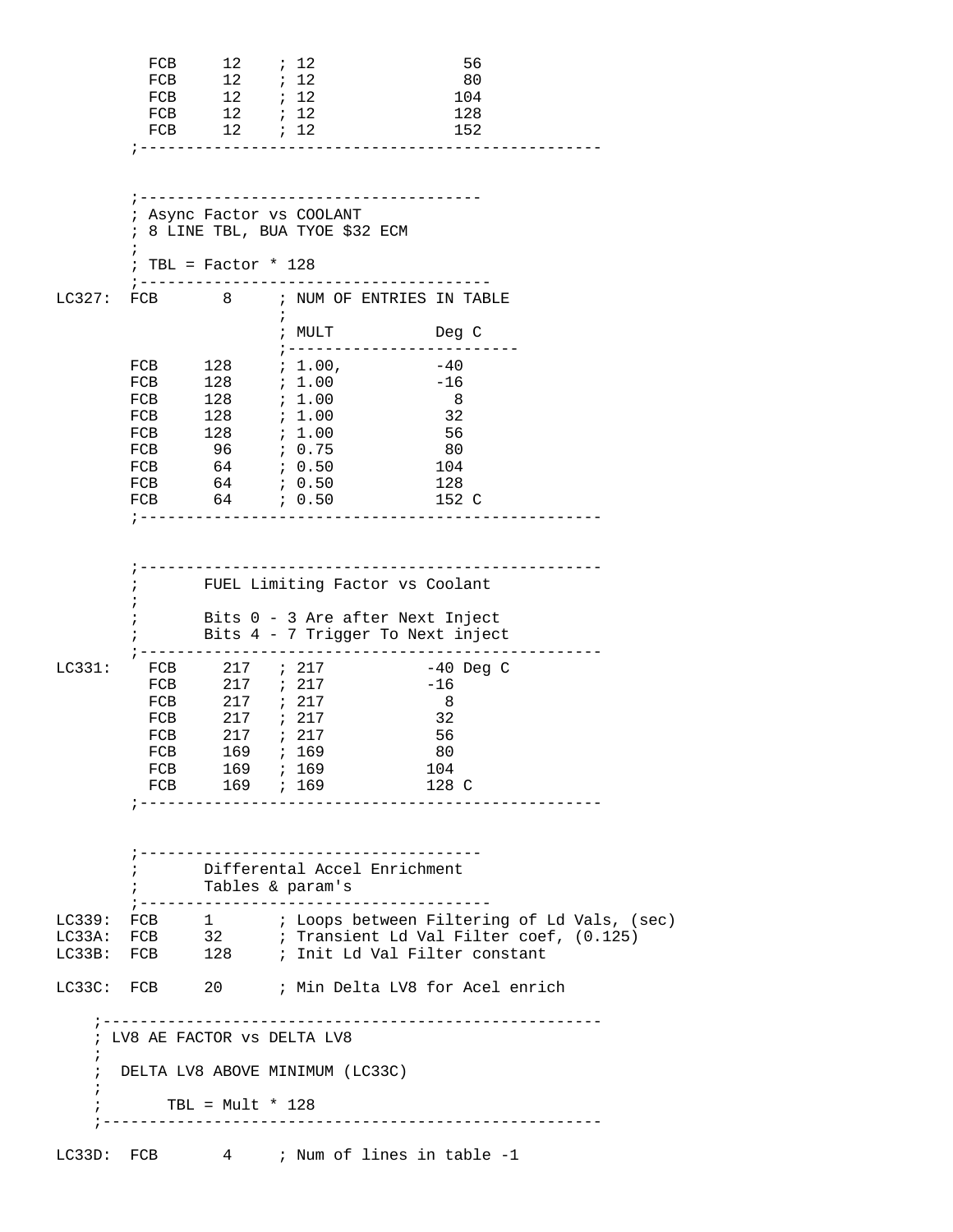;------------------------------------------------------ ; ; MULT Diff ld VAL  $\begin{tabular}{lllllllll} $r$ & $r$ & $r$ & $r$ & $r$ & $r$ & $r$ & $r$ & $r$ \\ \hline $FCB$ & $32$ & $; 0.25$ & $64$ & $r$ & $64$ & $r$ & $610$ & $128$ & $64$ & $r$ & $650$ & $660$ & $670$ & $680$ & $670$ & $680$ & $670$ & $680$ & $680$ & $680$ & $690$ & $680$ & $690$ & $690$ & $690$ & $690$ & $690$ & $690$ & $690$ FCB 32 *i* 0.25 0 FCB 32 *i* 0.25 64 FCB 40 ; 0.31 128 FCB 52 *i* 0.40 192 FCB 52 *i* 0.40 256 ;------------------------------------------------------ ;------------------------------------------------------ ; Coolant Multilpier vs Coolant Temp.  $\mathcal{L}$  ; ; Tbl Value = Mult \* 128 ;------------------------------------------------------ LC343: FCB 8 ; Num of lines in table -1 ;------------------------------------------------------ ; ; MULT COOL Deg C ;------------------------------------------------------ FCB 45 ; 0.35 -40 Deg C FCB  $45$  ; 0.35  $-16$ FCB 45 *i* 0.35 8 FCB 45 *i* 0.35 32 FCB 19 *;* 0.14 56 FCB 6 *i* 0.04 80 FCB 0  $: 0,00$  104 FCB 0  $\,$  ; 0.00 128 FCB 0  $; 0,00$  152 ;------------------------------------------------------ ;------------------------------------------------------ ; ACCEL ENRICH DECAY FACTOR VS COOLANT TEMP.  $\mathcal{L}$  ; TABLE VALUE + DIFF LD VAL PCT'AGE PER INJECT  $\mathbf{i}$ ; TBL VAL =  $CHG * (256/100)$  ;------------------------------------------------------ LC34D: FCB 8 ; Num of lines in table -1 ;------------------------------------------------------ ; ; https://www.facture.com/degitations/sections/sections/sections/sections/sections/sections/sections/sections/ ;------------------------------------------------------ FCB 64 ; 25 -40 Deg C  $FCB$  64 ; 25 -16 FCB 44 ; 17 8 FCB 44 ; 17 32 FCB 64 *;* 25 56 FCB 102 ; 40 80 FCB 128 *;* 50 104 FCB 153 *;* 60 128 FCB 153 *;* 60 152 \*\*\*\*\*\*\*\*\*\*\*\*\*\*\*\*\*\*\*\*\*\*\*\*\*\*\*\*\*\*\*\*\*\*\*\*\*\*\*\*\*\*\*\*\*\*\*\*\*\*\*\*\*\*\* \*\*\*\*\*\*\*\*\*\*\*\*\*\*\*\*\*\*\*\*\*\*\*\*\*\*\*\*\*\*\*\*\*\*\*\*\*\*\*\*\*\*\*\*\*\*\*\*\*\*\*\*\*\*\*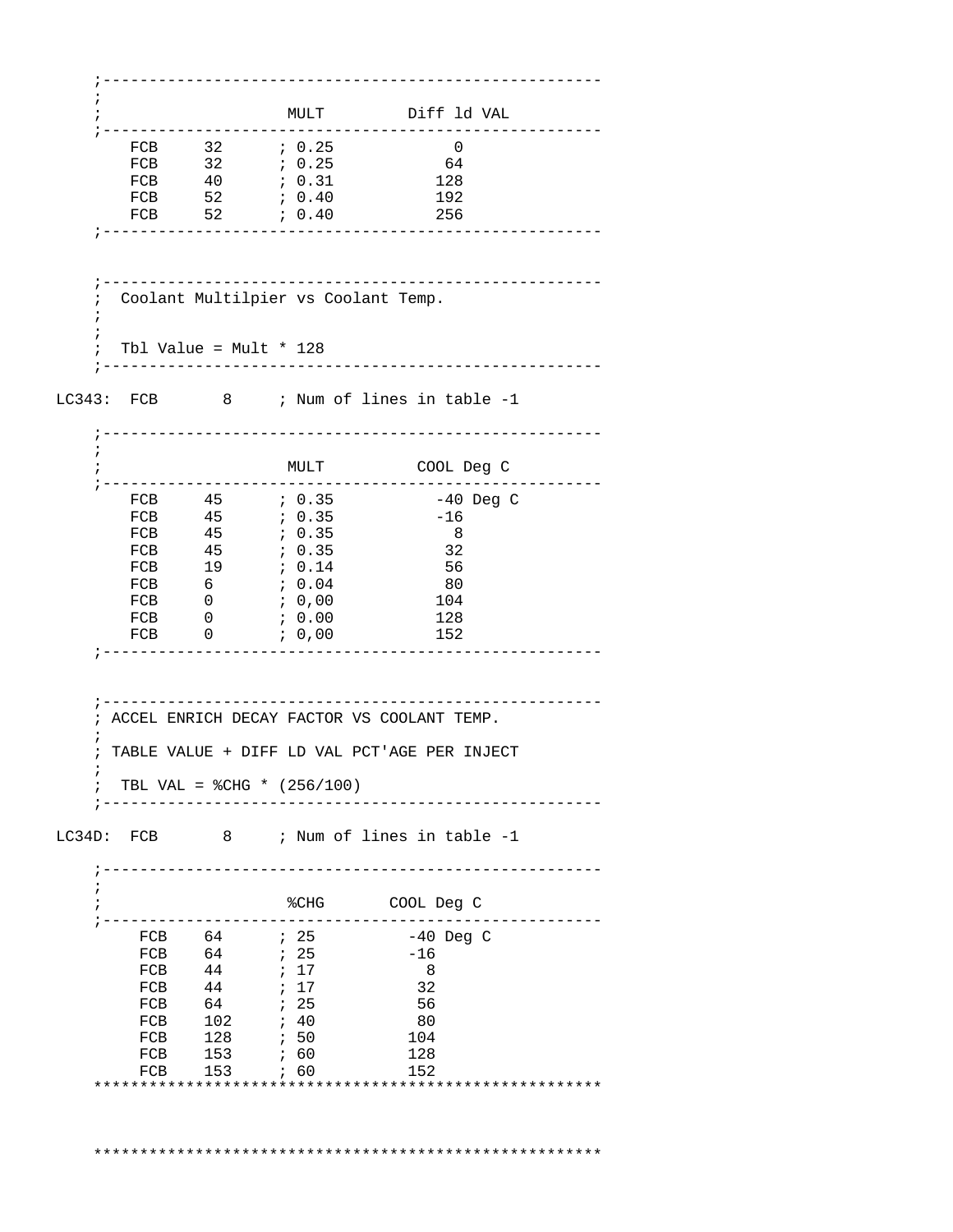| $\star$                  |                    |                                                                                                                                                                                                                                          |                                                                                  | >>> Cranking Tables & Param's <<<                              |
|--------------------------|--------------------|------------------------------------------------------------------------------------------------------------------------------------------------------------------------------------------------------------------------------------------|----------------------------------------------------------------------------------|----------------------------------------------------------------|
| $\ast$                   |                    |                                                                                                                                                                                                                                          |                                                                                  |                                                                |
|                          |                    |                                                                                                                                                                                                                                          |                                                                                  | LC357: FDB \$0000 ; DRP VAL If Crank RPM < then use this       |
|                          |                    |                                                                                                                                                                                                                                          | : CALIB = Arg * 256                                                              | LC359: FCB 128 ; Crank RPM Coef, (0.5)                         |
|                          | LC35A: FCB 0       |                                                                                                                                                                                                                                          |                                                                                  | ; IF FF CNTR > 0 & enr running then<br>; skip crank fuel logic |
|                          |                    |                                                                                                                                                                                                                                          |                                                                                  |                                                                |
| $\ddot{ }$               |                    |                                                                                                                                                                                                                                          | ; CRANK FUEL MULTIPLIER VS RPM                                                   |                                                                |
| $\ddot{i}$               |                    |                                                                                                                                                                                                                                          |                                                                                  |                                                                |
|                          | ; TBL = Mult * 256 |                                                                                                                                                                                                                                          |                                                                                  |                                                                |
|                          |                    | ORG \$035B                                                                                                                                                                                                                               |                                                                                  |                                                                |
|                          |                    |                                                                                                                                                                                                                                          | -----------------------                                                          |                                                                |
| i.                       |                    |                                                                                                                                                                                                                                          | MULT RPM                                                                         |                                                                |
|                          |                    | LC35B: $FCB$ 0 ; 0                                                                                                                                                                                                                       |                                                                                  | $\overline{0}$                                                 |
|                          | FCB                | $\begin{tabular}{lllllll} \multicolumn{2}{c}{\text{FCB}} & & 0 & & \mbox{\em\it i} & 0 \\ \multicolumn{2}{c}{\text{FCB}} & & 0 & & \mbox{\em\it i} & 0 \\ \multicolumn{2}{c}{\text{FCB}} & & 0 & & \mbox{\em\it i} & 0 \\ \end{tabular}$ | $\cdot$ 0                                                                        | 50                                                             |
|                          |                    |                                                                                                                                                                                                                                          |                                                                                  | 100                                                            |
|                          |                    | $FCB$ 0 $\rightarrow$ 0                                                                                                                                                                                                                  |                                                                                  | 150                                                            |
|                          |                    | $\begin{matrix} \text{FCB} & \hspace{1.5cm} 0 & \hspace{1.5cm} \end{matrix} \hspace{1.5cm} \begin{matrix} \hspace{1.5cm} 0 \hspace{1.5cm} \end{matrix}$<br>$\overline{0}$                                                                | $\begin{matrix}1\\0\end{matrix}$                                                 | 200<br>250                                                     |
|                          | FCB<br>FCB         | $\overline{0}$                                                                                                                                                                                                                           | $\cdot$ 0                                                                        | 300                                                            |
|                          | FCB                | $0 \qquad ; \qquad 0$                                                                                                                                                                                                                    |                                                                                  | 350                                                            |
|                          | FCB                | $0 \qquad ; \qquad 0$                                                                                                                                                                                                                    |                                                                                  | 400                                                            |
|                          | FCB                | $0 \qquad ; \quad 0$                                                                                                                                                                                                                     |                                                                                  | 450                                                            |
|                          |                    | $FCB$ 0                                                                                                                                                                                                                                  | $\ddot{i}$ 0<br>$\ddot{i}$ 0                                                     | 500                                                            |
|                          | FCB                | $\overline{0}$<br>$FCB$ 0                                                                                                                                                                                                                | $\ddot{i}$ 0                                                                     | 550<br>600                                                     |
|                          |                    | FCB 0 <i>i</i> 0                                                                                                                                                                                                                         |                                                                                  | 650                                                            |
|                          |                    | FCB $0$ ; 0                                                                                                                                                                                                                              |                                                                                  | 700                                                            |
|                          | FCB                | $\overline{0}$                                                                                                                                                                                                                           | $\ddot{i}$ 0                                                                     | 750                                                            |
|                          | FCB                | $\overline{0}$                                                                                                                                                                                                                           | $\cdot$ ; 0<br>----------------------------------                                | 800                                                            |
|                          |                    |                                                                                                                                                                                                                                          |                                                                                  |                                                                |
|                          |                    |                                                                                                                                                                                                                                          | ----------------------------------                                               |                                                                |
| $\ddot{ }$<br>$\ddot{ }$ |                    |                                                                                                                                                                                                                                          | CRANK FUEL VS COOLANT Temp.                                                      |                                                                |
| $\ddot{ }$               |                    |                                                                                                                                                                                                                                          |                                                                                  |                                                                |
| $\ddot{i}$               |                    |                                                                                                                                                                                                                                          | Table = Msec * $(65.536 * 256) / LC36C$<br>;------------------------------------ | ------------------                                             |
|                          |                    |                                                                                                                                                                                                                                          |                                                                                  | LC36C: FDB 6554 ; Scale Factor for Max Crk P.W.                |
|                          |                    |                                                                                                                                                                                                                                          | -----------------------                                                          |                                                                |
| $\cdot$                  |                    |                                                                                                                                                                                                                                          |                                                                                  | MSEC PW COOL Deg c                                             |
|                          |                    |                                                                                                                                                                                                                                          |                                                                                  |                                                                |
|                          |                    |                                                                                                                                                                                                                                          | LC36E: FCB 230 ; 89.8                                                            | $-40$                                                          |
|                          |                    |                                                                                                                                                                                                                                          | FCB 205 <i>i</i> 80.0                                                            | $-28$                                                          |
|                          |                    |                                                                                                                                                                                                                                          | ; 19.9                                                                           | -16<br>$-4$                                                    |
|                          | FCB 51<br>FCB 33   | 33                                                                                                                                                                                                                                       | ; 12.9                                                                           | 8                                                              |
|                          | FCB                | 23                                                                                                                                                                                                                                       | 6.9                                                                              | 20                                                             |
|                          | FCB                |                                                                                                                                                                                                                                          | $20$ ; 7.8                                                                       | 32                                                             |
|                          | FCB                | 19                                                                                                                                                                                                                                       | 7.4                                                                              | 44                                                             |
|                          | FCB                | 18<br>17                                                                                                                                                                                                                                 | ; 7.0<br>6.6                                                                     | 56<br>68                                                       |
|                          | FCB                |                                                                                                                                                                                                                                          |                                                                                  |                                                                |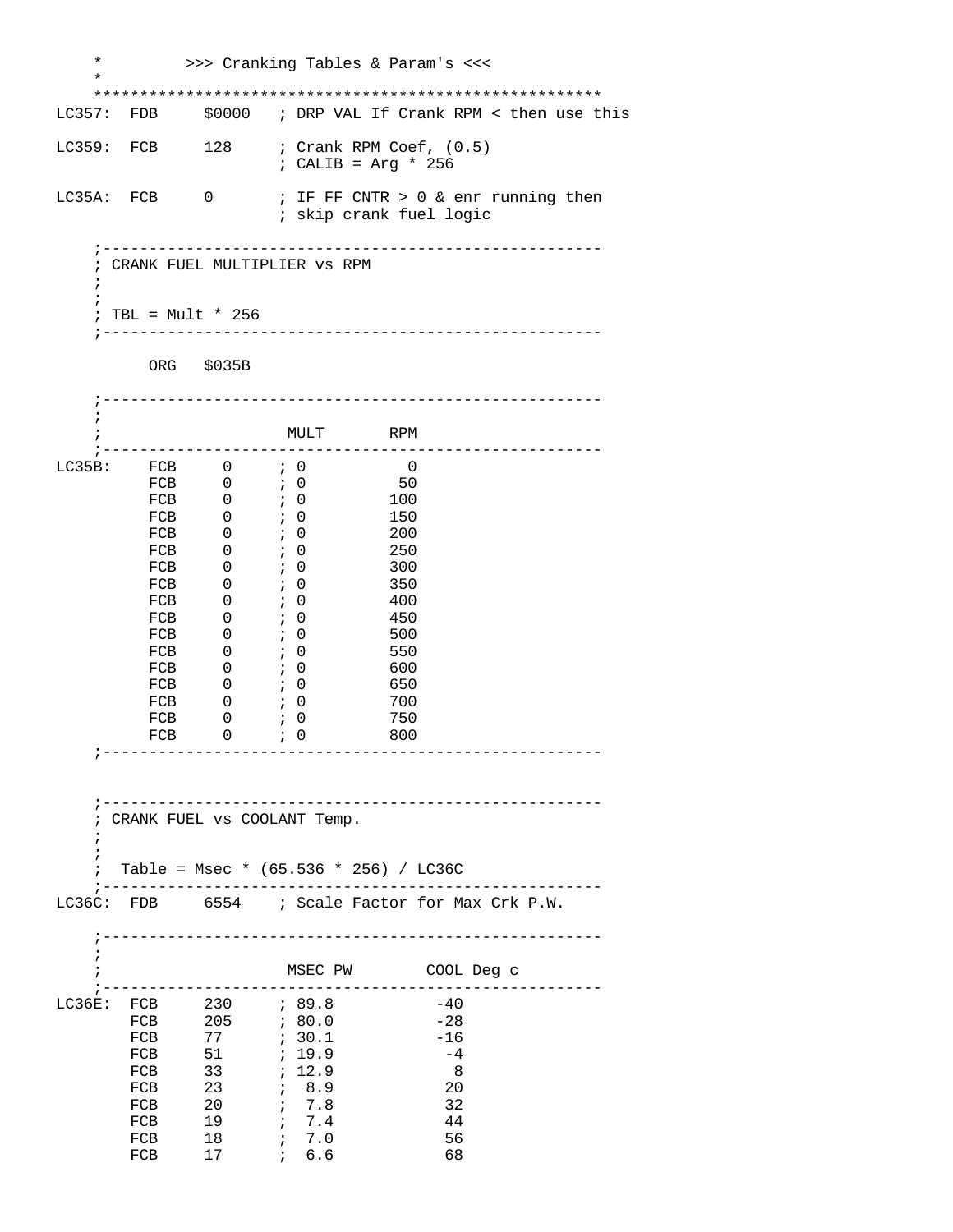|                          | FCB<br>FCB<br>FCB<br>FCB                                                                                                                          | 14<br>12<br>16<br>20                                                                                                                                                                                                                  | $\ddot{i}$ 5.5<br>$\ddot{i}$ 4.7<br>$\ddot{i}$ 6.3<br>7.8<br>;-------------------------------                                                                                                                              | - 80<br>92<br>104<br>115                                           |                                                       |
|--------------------------|---------------------------------------------------------------------------------------------------------------------------------------------------|---------------------------------------------------------------------------------------------------------------------------------------------------------------------------------------------------------------------------------------|----------------------------------------------------------------------------------------------------------------------------------------------------------------------------------------------------------------------------|--------------------------------------------------------------------|-------------------------------------------------------|
|                          |                                                                                                                                                   |                                                                                                                                                                                                                                       | LC37C: FDB 0032 ; 32 Sec Min eng run time to reset                                                                                                                                                                         |                                                                    | LC37E: FCB 197 ; Min TPS 76.9% limit to reset pls ctr |
| $\ddot{i}$<br>$\ddot{i}$ | ; Tbl = Mult * $256$<br>$\, \, \frac{1}{2} \, - \, - \, - \, - \, - \, - \, - \, - \,$                                                            | ORG \$037F                                                                                                                                                                                                                            | ; CRANK FUEL PW MULT VS DRP'S                                                                                                                                                                                              | -------------------------------                                    |                                                       |
| $\ddot{i}$<br>$\ddot{i}$ |                                                                                                                                                   |                                                                                                                                                                                                                                       | MULT DRP'S                                                                                                                                                                                                                 |                                                                    |                                                       |
| $\ddot{i}$               | LC37F: FCB<br>FCB<br>FCB<br>FCB<br>FCB<br>FCB<br>FCB<br>FCB<br>FCB<br>FCB<br>FCB<br>FCB<br>FCB<br>FCB<br>FCB<br>$_{\rm FCB}$<br>$7 - - - - - - -$ | $255$ ; 1<br>255 ; 1<br>$255$ ; 1<br>$255$ ; 1<br>$255$ ; 1<br>255<br>255<br>$255$ ; 1<br>$255$ ; 1<br>$255$ ; 1<br>255<br>$\begin{array}{ccc} -5 & 7 & 7 \\ 255 & 7 & 1 \end{array}$<br>$255$ ; 1<br>$255$ ; 1<br>FCB 255 <i>i</i> 1 | $255$ ; 1<br>$\overline{0}$<br>$_{\rm 8}$<br>16<br>24<br>32<br>- 40<br>$\cdot$ 1<br>48<br>; 1<br>56<br>64<br>72<br>- 80<br>$\cdot$ 1<br>- 88<br>96<br>$255$ ; 1<br>104<br>112<br>120<br>128<br>Crank Fuel PW Mult vs TPS % |                                                                    |                                                       |
| $\ddot{i}$               |                                                                                                                                                   | Table = $Mult * 64$                                                                                                                                                                                                                   |                                                                                                                                                                                                                            |                                                                    |                                                       |
|                          |                                                                                                                                                   |                                                                                                                                                                                                                                       | LC390: FCB 8 ;Num of lines in table -1                                                                                                                                                                                     |                                                                    |                                                       |
|                          |                                                                                                                                                   |                                                                                                                                                                                                                                       | MULT                                                                                                                                                                                                                       | $\STPS$                                                            |                                                       |
|                          | FCB<br>FCB<br>FCB<br>FCB<br>FCB<br>FCB<br>FCB<br>FCB                                                                                              | 89<br>97<br>106<br>0<br>$\mathbf{0}$                                                                                                                                                                                                  | FCB 64 ; 1.000<br>7.390<br>: 1.515<br>; 1.656<br>$115$ ; 1.796<br>, 0.000<br>70.000                                                                                                                                        | 0.0<br>12.5<br>25.0<br>37.5<br>50.0<br>62.5<br>75.0<br>87.5<br>100 | Un-flood                                              |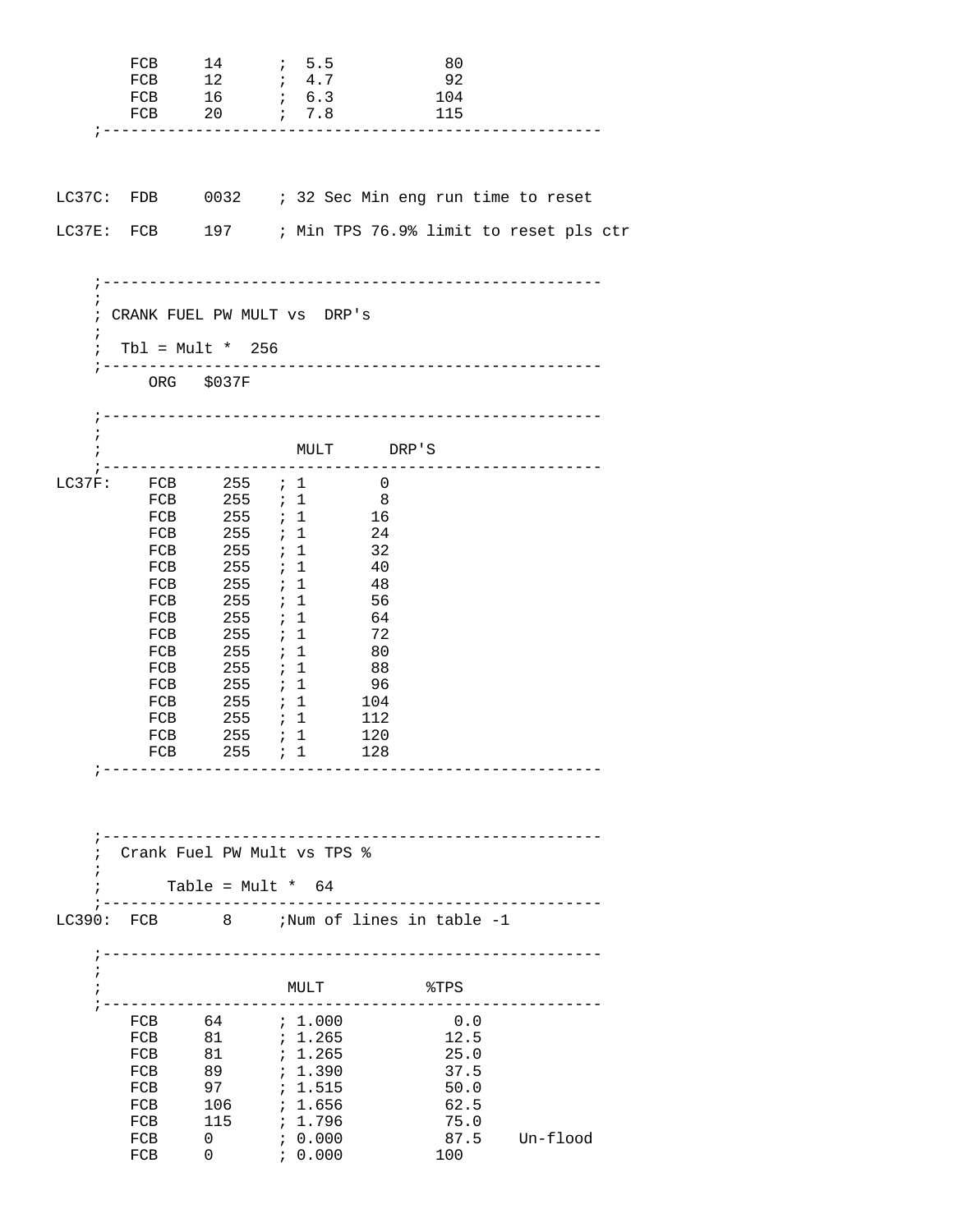\*\*\*\*\*\*\*\*\*\*\*\*\*\*\*\*\*\*\*\*\*\*\*\*\*\*\*\*\*\*\*\*\*\*\*\*\*\*\*\*\*\*\*\*\*\*\*\*\*\*\*\*\*\*\* \* >>> Fuel/Air Tables & Params <<< \* \*\*\*\*\*\*\*\*\*\*\*\*\*\*\*\*\*\*\*\*\*\*\*\*\*\*\*\*\*\*\*\*\*\*\*\*\*\*\*\*\*\*\*\*\*\*\*\*\*\*\*\*\*\*\* LC39A: FCB 112 ; Throt Hi - Throt Lo LC39B: FCB 35  $i$  13.7% Min TPS Throttle Posit : CALIB = Arg \* 2.56<br>
LC39C: FCB 1 : Filt coef Low TPS,  $i$  Filt coef Low TPS,  $(0.0039)$ LC39D: FCB 16 ; Cool Temp Coef, (0.0625) ; CALIB = Arg \* 256 \*\*\*\*\*\*\*\*\*\*\*\*\*\*\*\*\*\*\*\* \* o2 SENSOR PARAMS \*\*\*\*\*\*\*\*\*\*\*\*\*\*\*\*\*\*\*\* LC39E: FCB 240 ; o2 Sens 12.5 Msec COEF, (0.9375) ; CALIB = Arg \* 256  $\mathcal{L}$  ; and the state  $\mathcal{L}$  is the state of  $\mathcal{L}$ LC39F: FCB 5 ; o2 Sens 100 Msec coef, (0.0195) ; CALIB = Arg \* 256  $\mathcal{L}$  ; and the contract of  $\mathcal{L}$ LC3A0: FCB 102 ; 12.5 msec o2 Filter init val ; WHEN ENG NOT RUNNING, (0.398 VDC) ; CALIB = Arg \* 256  $\mathcal{L}^{\text{max}}$  ; Fuel Output Param's  $\mathcal{L}^{\text{max}}$ LC3A1: FDB 0111 ; 1.693 msec Min Base PW ; CALIB = Arg \* 65.536 LC3A3: FDB 0111 ; 1.693 msec Default Pulse Width ; CALIB = Arg \* 65.536 LC3A5: FCB 255 ; SHUT OFF ALL FUEL if > 255 MPH ; CALIB = Arg = Table LC3A6: FDB 0098 ; SHUT OFF ALL FUEL IF => RPM ; & MPH => ; CALIB = Arg 65536 \* 120/(Arg \* Num Cyl) LC3A8: FCB 254 ; ENAB FUEL IF < 254 MPH LC3A9: FDB 103 ; ENAB FUEL IF RPM < ; CALIB = Arg \$FFFF \* 120/Arg \* Num Cyl ;------------------------------------------------------ ; Inj Offset Vs Batt Volts ; Measured At Pump ; ; TBL = Msec \* 32.768 Msec ;------------------------------------------------------ ORG \$03AB ;------------------------------------------------------ ; ; https://www.mise.com/mise.com/mise.com/mise.com/mise.com/mise.com/mise.com/mise.com/mise.com/mise.com/mise.com/mise.com/mise.com/mise.com/mise.com/mise.com/mise.com/mise.com/mise.com/mise.com/mise.com/mise.com/mise.com/m ;------------------------------------------------------ LC3AB: FCB 21 *;* 6.90 0.0 FCB 21 ; 6.90 1.6 FCB 21 *i* 6.90 3.2

;------------------------------------------------------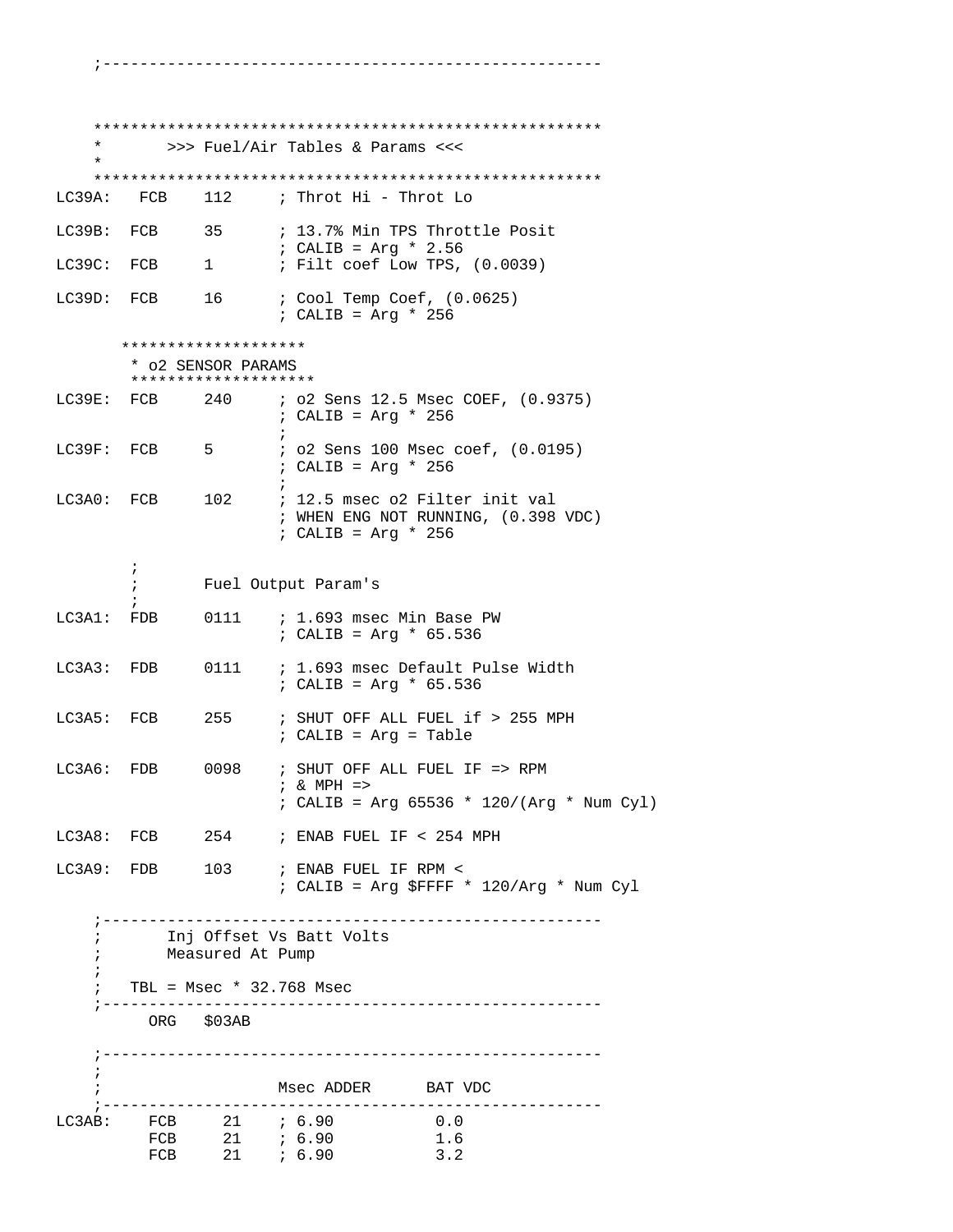|            | FCB<br>FCB<br>FCB | 227<br>FCB<br>FCB 95 <i>i</i> 1.20<br>$59$ ;<br>41<br>FCB 30<br>FCB 21 ; 0.336<br>$FCB$ 16 ;<br>$\begin{tabular}{llllll} \textbf{FCB} & & 11 & & $i$ \\ \textbf{FCB} & & 10 & & $i$ \\ \textbf{FCB} & & 8 & & $i$ \\ \end{tabular}$<br>FCB 7 ; 0.152<br>$FCB$ 6 ;<br>$FCB$ 5 ;<br>------------------------------------- | ; 2.89<br>$227$ ; 2.89<br>$\mathbf{r}$<br>$\ddot{i}$                                                       |                                                                                   | 4.8<br>6.4<br>8.0<br>9.6<br>11.2<br>12.8<br>14.4<br>16.0<br>17.6<br>19.2<br>20.8<br>22.4<br>24.0<br>25.5 VDC |                                                                                    |  |
|------------|-------------------|-------------------------------------------------------------------------------------------------------------------------------------------------------------------------------------------------------------------------------------------------------------------------------------------------------------------------|------------------------------------------------------------------------------------------------------------|-----------------------------------------------------------------------------------|--------------------------------------------------------------------------------------------------------------|------------------------------------------------------------------------------------|--|
| ÷          |                   | Inj Offset for Small PW's vs Base PW                                                                                                                                                                                                                                                                                    |                                                                                                            | ______________________________                                                    |                                                                                                              |                                                                                    |  |
| $\ddot{i}$ |                   | TBL = $Msec * 65.536 Msec$                                                                                                                                                                                                                                                                                              |                                                                                                            |                                                                                   |                                                                                                              |                                                                                    |  |
|            | FCB<br>FCB        | LC3BC: FCB 18 ; 0.198 msec 0.488 msec<br>$FCB$ 10<br>FCB 8<br>FCB 5<br>$FCB$ 3<br>$\overline{\mathbf{0}}$<br>$FCB$ 0<br>FCB 0<br>FCB 0<br>$FCB$ 0<br>$\overline{\phantom{0}}$<br>FCB 0                                                                                                                                  | 7.0.076<br>0.046<br>0.015<br>0.000<br>70.000<br>, 0.000<br>0.000<br>6.000<br>7.0.000<br>; 0.000<br>7.0.000 | _____________________                                                             | 1.220<br>1.460<br>1.780<br>2.197<br>2.440<br>2.685<br>2.929<br>3.170<br>3.410<br>3.660<br>3.900              |                                                                                    |  |
| ¥          |                   | >>> Open Loop Fuel Tables & Param's <<<                                                                                                                                                                                                                                                                                 |                                                                                                            |                                                                                   |                                                                                                              |                                                                                    |  |
| ¥<br>*     | ORG \$S3CB        |                                                                                                                                                                                                                                                                                                                         |                                                                                                            |                                                                                   |                                                                                                              |                                                                                    |  |
|            |                   | LC3CB: FDB 0445 ; Stoch Ratio                                                                                                                                                                                                                                                                                           |                                                                                                            |                                                                                   |                                                                                                              | ; CALIB = $6553.6/Arg$ , $(14.727:1)$                                              |  |
|            |                   | LC3CD: FDB 0735 ; Table LU Multiplier                                                                                                                                                                                                                                                                                   |                                                                                                            | $: 65536/(7235) * 5)$                                                             |                                                                                                              |                                                                                    |  |
|            | ; INJ FLOW RATE   | ; 23#/HR INJECTORS<br>; Double Fire $\#/h = 10158.8/\text{cal val}$<br>; Single Fire $\#/h = 20317.6/cal$ val                                                                                                                                                                                                           |                                                                                                            | ----------------------                                                            |                                                                                                              |                                                                                    |  |
|            |                   | LC3CF: FDB 0441                                                                                                                                                                                                                                                                                                         | $\ddot{i}$                                                                                                 | ; cal = Sec/gm * $(256 * 5)$<br>: 0.344/sec/g,<br>$(1/0.344/sec/g) = 2.902 g/sec$ |                                                                                                              | ; Double Fire Prod of Inj Flow rate                                                |  |
|            | LC3D1: FDB        | 0882                                                                                                                                                                                                                                                                                                                    |                                                                                                            | $: cal = Sec/gm * (256 * 10)$                                                     |                                                                                                              | $: 2.902$ g/sec * 3.6 = 10.448 kg/hr, (23#)<br>; Single Fire Prod of Inj Flow rate |  |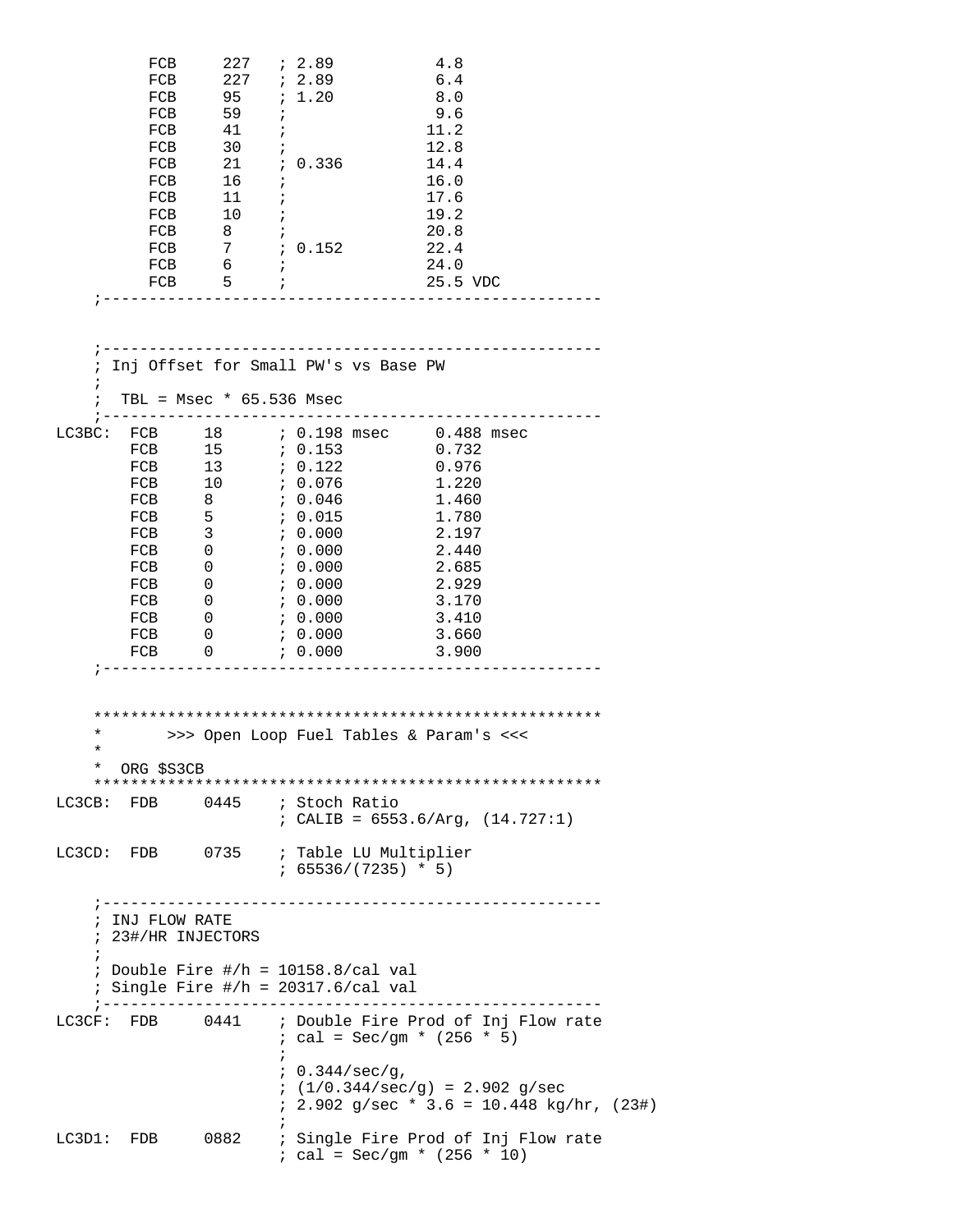;------------------------------------------------------ ; OPEN LOOP A/F Pct Chg vs LD VALUE ; TYPE \$32 ECM MY 86 ; ; Dissassemby of BUA LINES = 17 ; 09-23-1994, 09:32:07 ; ; TBL = 2.56 \* PCT CHG TO AFR ;------------------------------------------------------ ORG \$03D3 ;------------------------------------------------------ ; ; PCT CHG TO AFR LD VAL ;------------------------------------------------------ LC3D3 FCB 0 ; 0.0 0 LC3D4 FCB 0 ; 0.0 16 LC3D5 FCB 0 ; 0.0 32 LC3D6 FCB 0 ; 0.0 48 LC3D7 FCB 0 ; 0.0 64 LC3D8 FCB 3 ; 1.2 80 LC3D9 FCB 8 ; 3.1 96  $LC3DA$  FCB 8 ; 3.1 112  $LC3DB$  FCB 13 ; 5.1 128 LC3DC FCB 18 ; 7.0 144 LC3DD FCB 23 ; 9.0 160 LC3DE FCB 23 ; 9.0 176 LC3DF FCB 23 ; 9.0 192 LC3E0 FCB 23 ; 9.0 208 LC3E1 FCB 23 ; 9.0 224 LC3E2 FCB 23 ; 9.0 240 LC3E2 FCB 23 ; 9.0 240<br>
LC3E3 FCB 23 ; 9.0 256 ;-------------------------------------------------- ;--------------------------------------------------

;------------------------------------------------------

 ; START UP ENRICH vs COOL ; ; Dissassemby of BUA, LINES = 14 ; 09-23-1994, 09:26:54 ; ; TBL = 2.56 \* PCT CHG ;-------------------------------------------------- ORG \$03E4 ;-------------------------------------------------- ; ; PCT CHG Deg c COOL ;-------------------------------------------------- LC3E4 FCB 235 ; 91.8 -40.0<br>
LC3E5 FCB 215 ; 84.0 -28.0 LC3E5 FCB 215 ; 84.0 -28.0<br>LC3E6 FCB 194 ; 75.8 -16.0 LC3E6 FCB 194 ; 75.8 LC3E7 FCB 171 ; 66.8 -4.0 LC3E8 FCB 115 ; 44.9 8.0  $LC3E9$  FCB 36 ; 14.1 20.0  $LC3EA$  FCB 36 ; 14.1 32.0  $LC3EB$  FCB 36 ; 14.1 44.0  $LC3EC$  FCB 36 ; 14.1 56.0  $LC3ED$  FCB 26 ; 10.2 68.0  $LC3EE$  FCB 26 ; 10.2 80.0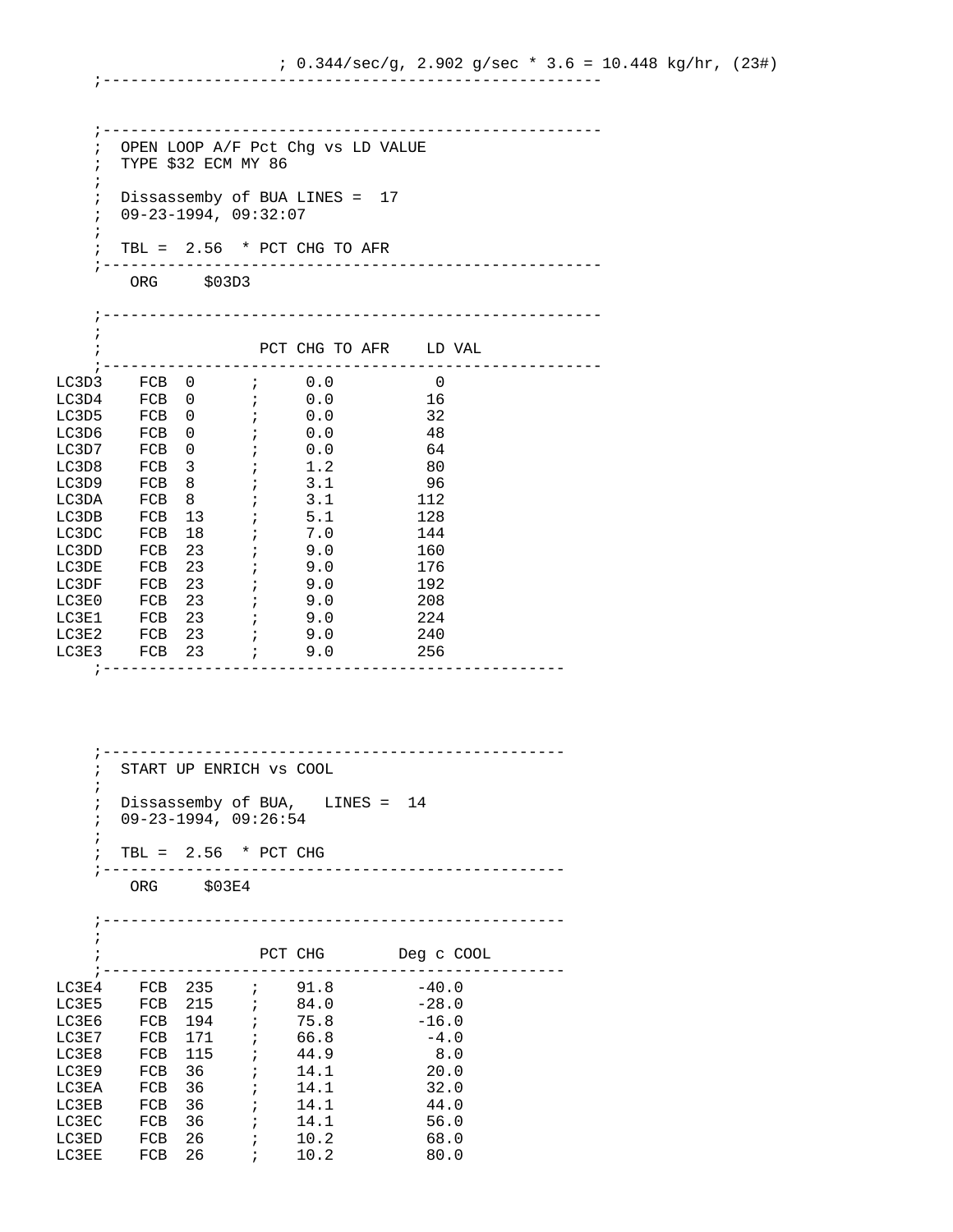| LC3EF<br>LC3F0 | FCB<br>FCB 26 | 26<br>$\mathcal{L}^{\mathcal{L}}$<br>$\ddot{i}$ | 10.2<br>10.2                           | 92.0<br>104.0                                   |
|----------------|---------------|-------------------------------------------------|----------------------------------------|-------------------------------------------------|
| LC3F1          | FCB 26        |                                                 | 10.2<br>$\mathcal{L}$                  | 116.0                                           |
|                |               |                                                 |                                        |                                                 |
|                |               |                                                 |                                        |                                                 |
|                |               |                                                 |                                        |                                                 |
| i              |               |                                                 |                                        | Start up Enrich Decay vs Cool Temp.             |
|                |               |                                                 |                                        |                                                 |
| $\ddot{ }$     |               | Tbl Val = Num of Injects<br>_________________   |                                        |                                                 |
|                |               |                                                 |                                        | LC3F2: FDB 512 ; Scale factor for Table, (2)    |
|                |               | $LC3F4:$ $FCB$ 175                              | $\mathbf{i}$ and $\mathbf{j}$          | $-40$ ,                                         |
|                | FCB           | 158                                             | $\mathbf{i}$                           | -28                                             |
|                | FCB           | 140                                             | $\mathbf{i}$                           | $-16$                                           |
|                | FCB<br>FCB    | 140<br>140                                      | $\ddot{i}$<br>$\ddot{ }$               | $-4$<br>- 8                                     |
|                |               | FCB 127                                         | i.                                     | 20                                              |
|                | FCB           | 120                                             | $\ddot{i}$                             | 32                                              |
|                | FCB           |                                                 |                                        | 44                                              |
|                | FCB           | 100<br>80                                       | $\ddot{i}$                             | 56                                              |
|                | FCB           | 73                                              | $\ddot{i}$                             | - 68                                            |
|                |               | $FCB$ 67 ;                                      |                                        | - 80                                            |
|                |               | FCB $67$ ;                                      |                                        | 92                                              |
|                | FCB           | $67$ ;                                          |                                        | 104                                             |
|                | FCB           | 67 <i>i</i>                                     |                                        | 116<br>---------------------------------        |
|                |               | Tbl Val = Num of Injects                        |                                        |                                                 |
| LC402:         |               |                                                 |                                        | FCB 23 ; -40 Deg C                              |
|                |               | $23$ ;                                          |                                        | FCB 23 ; -28. Injects                           |
|                | FCB<br>FCB    | 23                                              | $\mathcal{L} = \mathcal{L}$            | $-16$<br>-4                                     |
|                | FCB           | 23                                              |                                        | 8 <sup>8</sup>                                  |
|                | FCB           | 21                                              | $\ddot{i}$                             | 20                                              |
|                | FCB           | 20                                              |                                        | 32                                              |
|                | FCB           | 16                                              |                                        | 44                                              |
|                | FCB           | 13                                              |                                        | 56                                              |
|                | FCB           | 12                                              |                                        | 68                                              |
|                | FCB<br>FCB    | 11<br>11                                        | $\ddot{i}$                             | 80<br>92                                        |
|                |               | $FCB$ 11 ;                                      |                                        | 104                                             |
|                |               | $FCB$ 11 ;                                      |                                        | 116                                             |
|                |               |                                                 |                                        | --------------------------------                |
|                |               |                                                 |                                        |                                                 |
|                |               |                                                 |                                        |                                                 |
| ï              |               |                                                 |                                        | Start up Enrich Decay amt Vs Start up Cool Temp |
| $\cdot$        |               |                                                 |                                        |                                                 |
| $\ddot{i}$     |               | Tbl Val = Pct Chg * $655.36$                    |                                        |                                                 |
| LC410:         | FCB           | ---------------------------<br>$252$ ; $-40$    |                                        |                                                 |
|                | FCB           |                                                 | $252$ ; $-28$                          |                                                 |
|                | FCB           |                                                 | $-16$                                  |                                                 |
|                | FCB           |                                                 | 252 ;<br>252 ;<br>$-4$                 |                                                 |
|                | FCB           | 252                                             | $\overline{\phantom{0}}$<br>$\ddot{i}$ |                                                 |
|                | FCB           |                                                 | $252$ ; 20                             |                                                 |
|                | FCB           | 252                                             | $\frac{1}{2}$ 32                       |                                                 |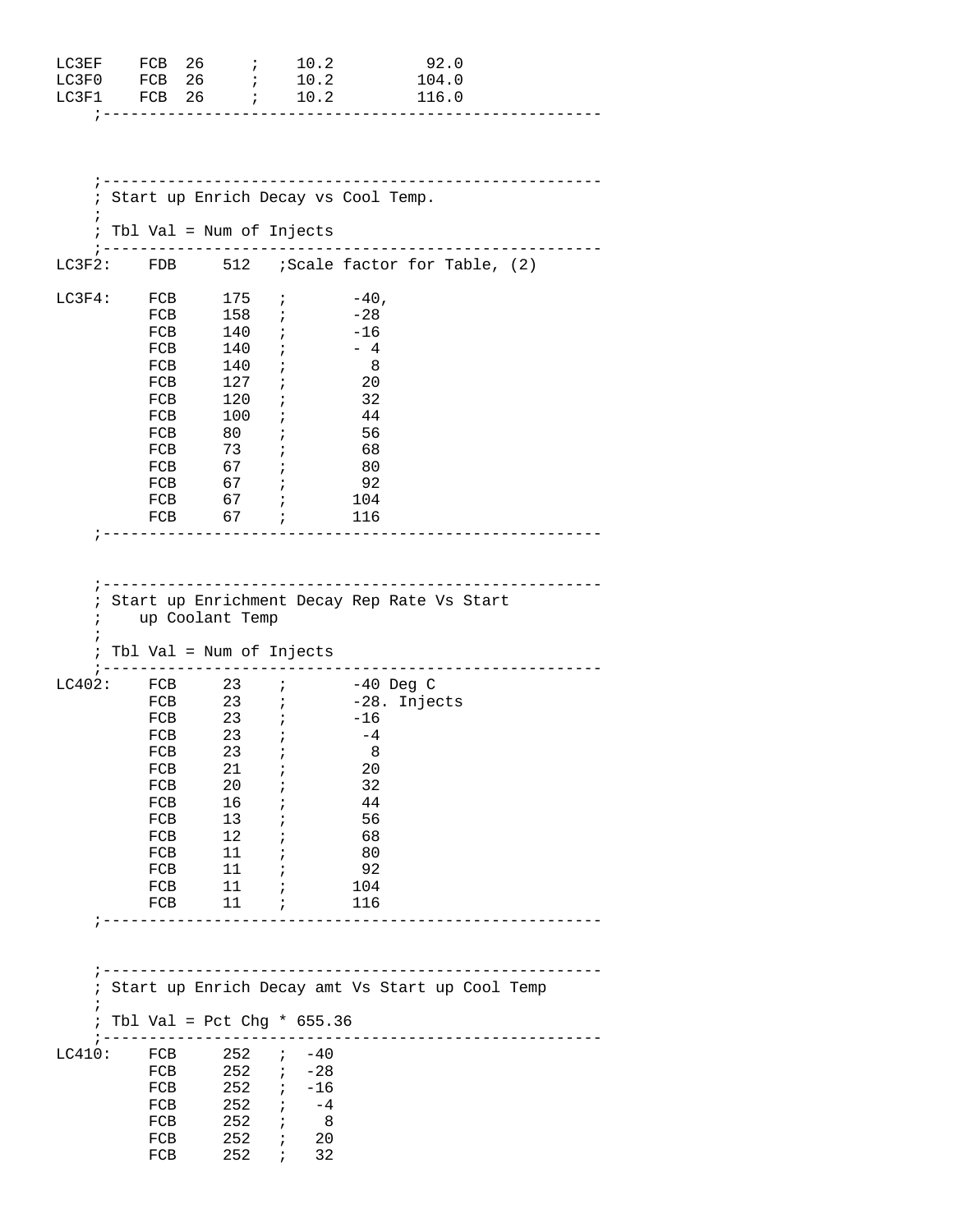| FCB        |     | $151$ ; | 44            |  |  |
|------------|-----|---------|---------------|--|--|
| FCB        |     |         | $151$ ; 56    |  |  |
| FCB        | 151 |         | 68 - 7        |  |  |
| <b>FCB</b> | 151 |         | 60 - 1        |  |  |
| FCB        |     |         | $151$ ; 92    |  |  |
| FCB        |     |         | $151$ ; $104$ |  |  |
| FCB        |     |         | $151$ ; $116$ |  |  |
|            |     |         |               |  |  |
|            |     |         |               |  |  |

 ;-------------------------------------------------- ; OPEN LOOP A/F % CHANGE VS COOL TEMP ; ; Dissassemby of BUA, LINES = 14 ; 09-23-1994, 09:36:15  $\mathcal{L}$  $\div$  TBL = 2.56  $*$  %CHG TO AFR + BIAS ;-------------------------------------------------- ORG \$041E LC41E: FCB 221 ; Open Lp AFR Bias to Set up Lean Lmt  $\mathcal{L}^{\text{max}}$  $;$  AFR = 20:1 EXAMPLE ; 14.7 \* 256 = 189 ;-------------------------------------------------- ; ; %CHG TO AFR Deg c COOL ;-------------------------------------------------- LC41F FCB 89  $i$  34.8  $-40.0$ LC420 FCB 68  $i$  26.6  $-28.0$ LC421 FCB  $64$  ; 25.0  $-16.0$ LC422 FCB 53  $i$  20.7  $-4.0$ LC423 FCB 49 ; 19.1 8.0  $LC424$  FCB 35 ; 13.7 20.0 LC425 FCB  $25$  ; 9.8 32.0 LC426 FCB  $25$  ; 9.8 44.0 LC427 FCB  $25$  ; 9.8 56.0  $LC428$  FCB  $25$  ; 9.8 68.0 LC429 FCB  $25$  ; 9.8 80.0  $LCA2A$  FCB  $25$  ; 9.8 92.0  $LCA2B$  FCB  $25$  ; 9.8 104.0 LC42C FCB  $25$  ; 9.8 116.0 ;-------------------------------------------------- ;------------------------------------------------------ ; Dissassemby of BUA.BIN ; Base fuel injection PW's vs LOAD ; ; 07-22-1989 12:28:30 ; ; BPINJ/5 = 89 \* INJ BC \* LV8 / ( 1024 \* LV SCALAR) ;  $: TBL = Msec * (65536/5)$  ; TBL = 13.1072 \* PW Msec ;------------------------------------------------------ LC42D: FCB 0 7 7 80w min, RPM FCB 0 ; Min LV8 Value FCB 17 ; Num ROWS/BLK ;---------------------------------------------------- ; 0 RPM Msec. ;----------------------------------------------------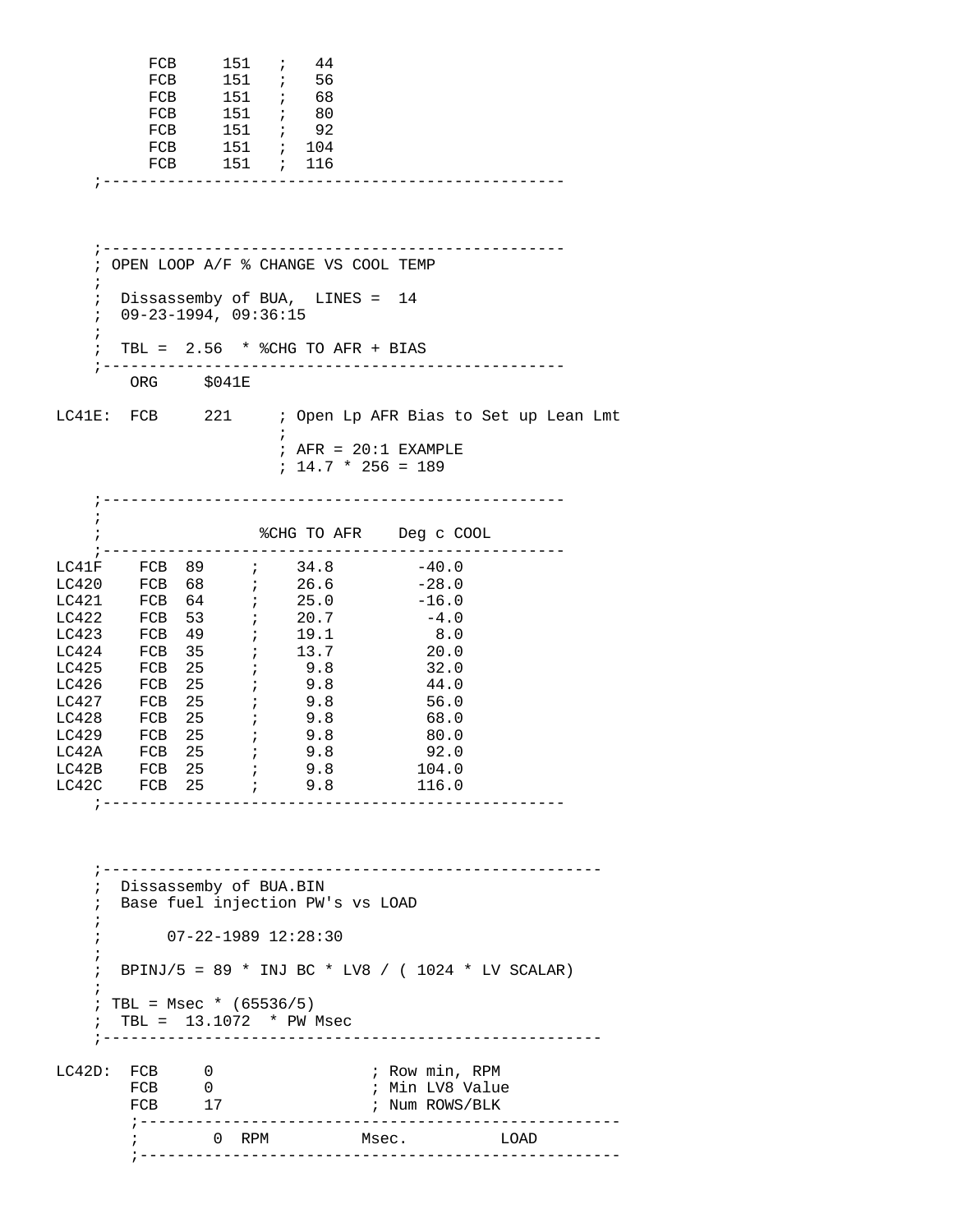| FCB<br>FCB<br>FCB<br>FCB<br>FCB<br>FCB<br>FCB<br>FCB<br>FCB<br>FCB<br>FCB<br>FCB<br>FCB<br>FCB<br>FCB<br>FCB<br>FCB<br>$7 - - - - - - - -$                          | 0<br>8<br>15<br>23<br>31<br>38<br>46<br>54<br>61<br>69<br>77<br>84<br>92<br>100<br>107<br>115<br>123                            | $\ddot{i}$<br>$\ddot{ }$<br>$\ddot{i}$<br>$\ddot{i}$<br>$\ddot{i}$<br>$\ddot{ }$ | 0.0<br>; 0.6<br>1.1<br>1.8<br>2.4<br>72.9<br>13.5<br>4.1<br>; 4.7<br>5.3<br>; 5.9<br>; 6.4<br>7.0<br>7.6<br>18.2<br>; 8.8<br>; 9.4<br>------------------------     |      | $LD = 0$<br>$LD = 16$<br>$LD = 32$<br>$LD = 48$<br>$LD = 64$<br>$LD = 80$<br>$LD = 96$ | $LD = 112$<br>$LD = 128$<br>$LD = 144$<br>$LD = 160$<br>$LD = 176$<br>$LD = 192$<br>$LD = 208$<br>$LD = 224$<br>$LD = 240$<br>$LD = 256$ |
|---------------------------------------------------------------------------------------------------------------------------------------------------------------------|---------------------------------------------------------------------------------------------------------------------------------|----------------------------------------------------------------------------------|--------------------------------------------------------------------------------------------------------------------------------------------------------------------|------|----------------------------------------------------------------------------------------|------------------------------------------------------------------------------------------------------------------------------------------|
| ; 400 RPM                                                                                                                                                           | $7 - - - - - - - - - -$                                                                                                         | Msec.<br>___________                                                             |                                                                                                                                                                    | LOAD |                                                                                        |                                                                                                                                          |
| FCB<br>FCB<br>FCB<br>FCB<br>FCB<br>FCB<br>FCB<br>FCB<br>FCB<br>FCB<br>FCB<br>FCB<br>FCB<br>FCB<br>FCB<br>FCB<br>FCB<br>$7 - - - - - - -$                            | 0<br>8<br>15<br>23<br>31<br>38<br>46<br>54<br>61<br>69<br>77<br>84<br>92<br>100<br>107<br>115<br>123                            | $\ddot{ }$<br>$\ddot{i}$<br>$\ddot{i}$<br>$\ddot{ }$                             | 70.0<br>7.0.6<br>; 1.1<br>1.8<br>72.4<br>72.9<br>7.3.5<br>4.1<br>; 4.7<br>5.3<br>; 5.9<br>; 6.4<br>7.0<br>7.6<br>18.2<br>78.8<br>; 9.4<br>------------------------ |      | $LD = 0$<br>$LD = 16$<br>$LD = 32$<br>$LD = 48$<br>$LD = 64$<br>$LD = 80$<br>$LD = 96$ | $LD = 112$<br>$LD = 128$<br>$LD = 144$<br>$LD = 160$<br>$LD = 176$<br>$LD = 192$<br>$LD = 208$<br>$LD = 224$<br>$LD = 240$<br>$LD = 256$ |
| ; 800                                                                                                                                                               | RPM<br>$:$ -----------                                                                                                          | Msec.<br>_______________                                                         |                                                                                                                                                                    | LOAD |                                                                                        |                                                                                                                                          |
| ${\rm FCB}$<br>${\rm FCB}$<br>8 <sup>8</sup><br>FCB<br>FCB<br>FCB<br>FCB<br>FCB<br>FCB<br>FCB<br>FCB<br>FCB<br>FCB<br>FCB<br>FCB<br>FCB<br>FCB<br>FCB<br>; -------- | 0<br>15<br>23<br>31<br>38<br>46<br>54<br>61<br>69<br>77<br>84<br>92<br>100<br>107<br>115<br>123<br>---------------------------- | $\ddot{i}$                                                                       | 70.0<br>6.6<br>; 1.1<br>; 1.8<br>72.4<br>72.9<br>; 3.5<br>4.1<br>; 4.7<br>; 5.3<br>; 5.9<br>; 6.4<br>7.0<br>7.6<br>18.2<br>18.8<br>; 9.4                           |      | $LD = 0$<br>$LD = 16$<br>$LD = 32$<br>$LD = 48$<br>$LD = 64$<br>$LD = 80$<br>$LD = 96$ | $LD = 112$<br>$LD = 128$<br>$LD = 144$<br>$LD = 160$<br>$LD = 176$<br>$LD = 192$<br>$LD = 208$<br>$LD = 224$<br>$LD = 240$<br>$LD = 256$ |
|                                                                                                                                                                     | ; 1200 RPM<br>;-------------------------------                                                                                  | Msec.                                                                            |                                                                                                                                                                    | LOAD |                                                                                        |                                                                                                                                          |
| FCB<br>FCB<br>FCB<br>FCB<br>FCB<br>FCB                                                                                                                              | 0<br>8<br>15<br>23<br>31<br>38                                                                                                  |                                                                                  | 7.0.0<br>7.0.6<br>; 1.1<br>; 1.8<br>72.4<br>72.9                                                                                                                   |      | $LD = 0$<br>$LD = 16$<br>$LD = 32$<br>$LD = 48$<br>$LD = 64$<br>$LD = 80$              |                                                                                                                                          |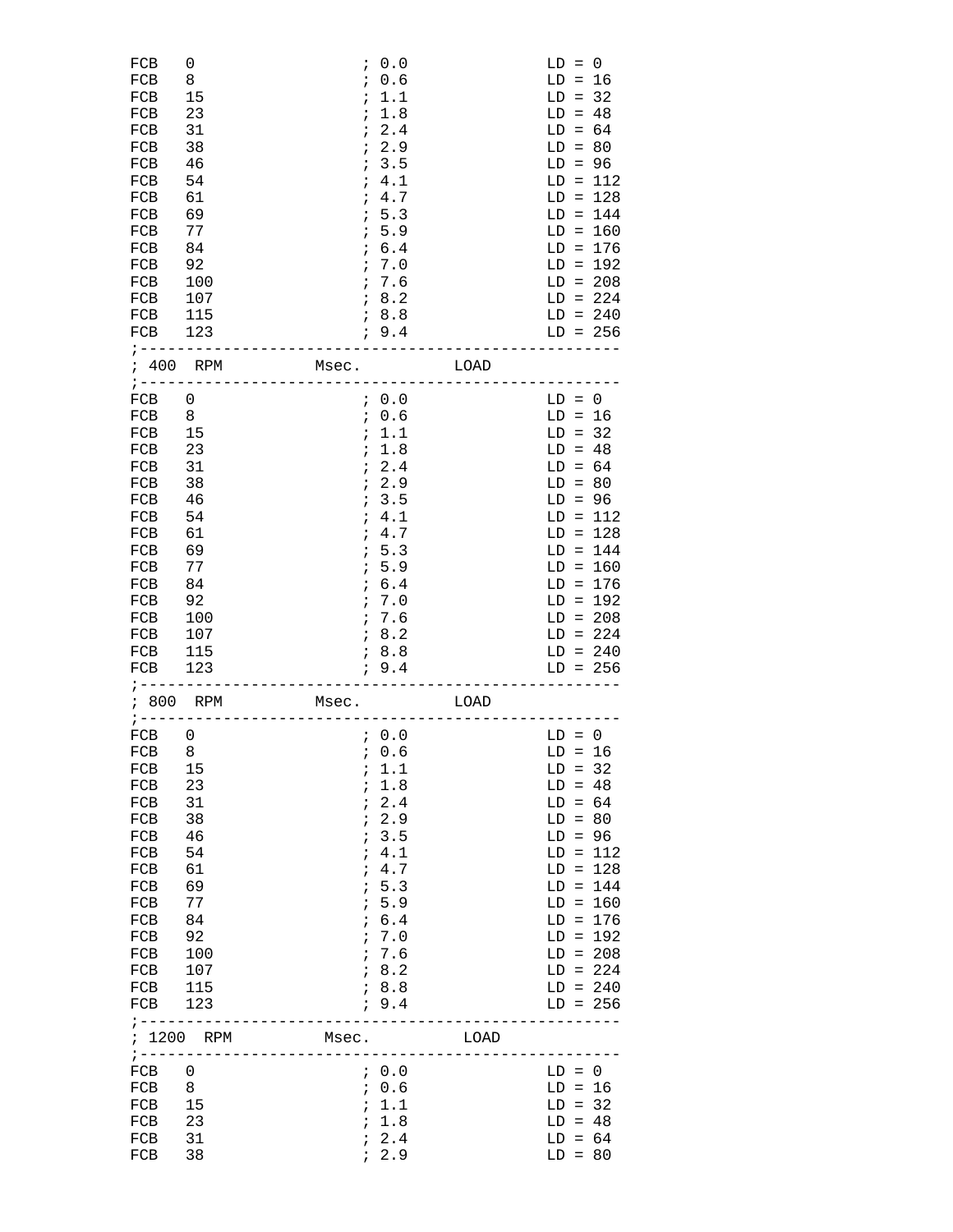| FCB<br>FCB<br>FCB<br>FCB<br>FCB<br>FCB<br>FCB<br>FCB<br>FCB<br>FCB<br>FCB                                                                            | 46<br>54<br>61<br>69<br>77<br>84<br>92<br>100<br>107<br>115<br>123<br>;-----------------------------------                                    |            | 7.3.5<br>; 4.1<br>; 4.7<br>1, 5.3<br>; 5.9<br>; 6.4<br>7.0<br>7.6<br>18.2<br>; 8.8<br>, 9.4                                                                   |      | $LD = 96$                                                                              | $LD = 112$<br>$LD = 128$<br>$LD = 144$<br>$LD = 160$<br>$LD = 176$<br>$LD = 192$<br>$LD = 208$<br>$LD = 224$<br>$LD = 240$<br>$LD = 256$ |
|------------------------------------------------------------------------------------------------------------------------------------------------------|-----------------------------------------------------------------------------------------------------------------------------------------------|------------|---------------------------------------------------------------------------------------------------------------------------------------------------------------|------|----------------------------------------------------------------------------------------|------------------------------------------------------------------------------------------------------------------------------------------|
|                                                                                                                                                      | ; 1600 RPM                                                                                                                                    |            | Msec. LOAD                                                                                                                                                    |      |                                                                                        |                                                                                                                                          |
| FCB<br>FCB<br>FCB<br>FCB<br>FCB<br>FCB<br>FCB<br>FCB<br>FCB<br>FCB<br>FCB<br>FCB<br>FCB<br>FCB<br>FCB<br>FCB<br>FCB                                  | 0<br>8<br>15<br>23<br>31<br>38<br>46<br>54<br>61<br>69<br>77<br>84<br>92<br>100<br>107<br>115<br>123<br>; ----------------------------------- | 7.9.4      | 70.0<br>7.0.6<br>; 1.1<br>; 1.8<br>72.4<br>7.2.9<br>7.3.5<br>; 4.1<br>7.4.7<br>1, 5.3<br>; 5.9<br>; 6.4<br>7.0<br>7.6<br>18.2<br>78.8                         |      | $LD = 0$<br>$LD = 16$<br>$LD = 32$<br>$LD = 48$<br>$LD = 64$<br>$LD = 80$<br>$LD = 96$ | $LD = 112$<br>$LD = 128$<br>$LD = 144$<br>$LD = 160$<br>$LD = 176$<br>$LD = 192$<br>$LD = 208$<br>$LD = 224$<br>$LD = 240$<br>$LD = 256$ |
|                                                                                                                                                      | ; 2000 RPM<br>;-----------------------------                                                                                                  |            | Msec. LOAD                                                                                                                                                    |      |                                                                                        |                                                                                                                                          |
| FCB<br>FCB<br>FCB<br>FCB<br>FCB<br>FCB<br>FCB<br>FCB<br>FCB<br>FCB<br>FCB<br>FCB<br>FCB<br>FCB<br>FCB<br>FCB<br>FCB<br>$\frac{1}{2}$ - - - - - - - - | 0<br>8<br>15<br>23<br>31<br>38<br>46<br>54<br>61<br>69<br>77<br>84<br>92<br>100<br>107<br>115<br>123<br>---------------                       |            | 70.0<br>7.0.6<br>; 1.1<br>; 1.8<br>72.4<br>72.9<br>; 3.5<br>4.1<br>7.4.7<br>; 5.3<br>; 5.9<br>; 6.4<br>7.0<br>7.6<br>; 8.2<br>; 8.8<br>; 9.4<br>$- - - - - -$ |      | $LD = 0$<br>$LD = 16$<br>$LD = 32$<br>$LD = 48$<br>$LD = 64$<br>$LD = 80$<br>$LD = 96$ | $LD = 112$<br>$LD = 128$<br>$LD = 144$<br>$LD = 160$<br>$LD = 176$<br>$LD = 192$<br>$LD = 208$<br>$LD = 224$<br>$LD = 240$<br>$LD = 256$ |
|                                                                                                                                                      | ; 2400 RPM<br>; ----------------                                                                                                              | Msec.      |                                                                                                                                                               | LOAD |                                                                                        |                                                                                                                                          |
| FCB<br>FCB<br>FCB<br>FCB<br>FCB<br>FCB<br>FCB<br>FCB<br>FCB<br>FCB<br>FCB<br>FCB                                                                     | 0<br>8<br>15<br>23<br>31<br>38<br>46<br>54<br>61<br>69<br>77<br>84                                                                            | $\ddot{i}$ | 7.0.0<br>; 0.6<br>; 1.1<br>; 1.8<br>72.4<br>72.9<br>; 3.5<br>; 4.1<br>; 4.7<br>; 5.3<br>5.9<br>; 6.4                                                          |      | $LD = 0$<br>$LD = 16$<br>$LD = 32$<br>$LD = 48$<br>$LD = 64$<br>$LD = 80$<br>$LD = 96$ | $LD = 112$<br>$LD = 128$<br>$LD = 144$<br>$LD = 160$<br>$LD = 176$                                                                       |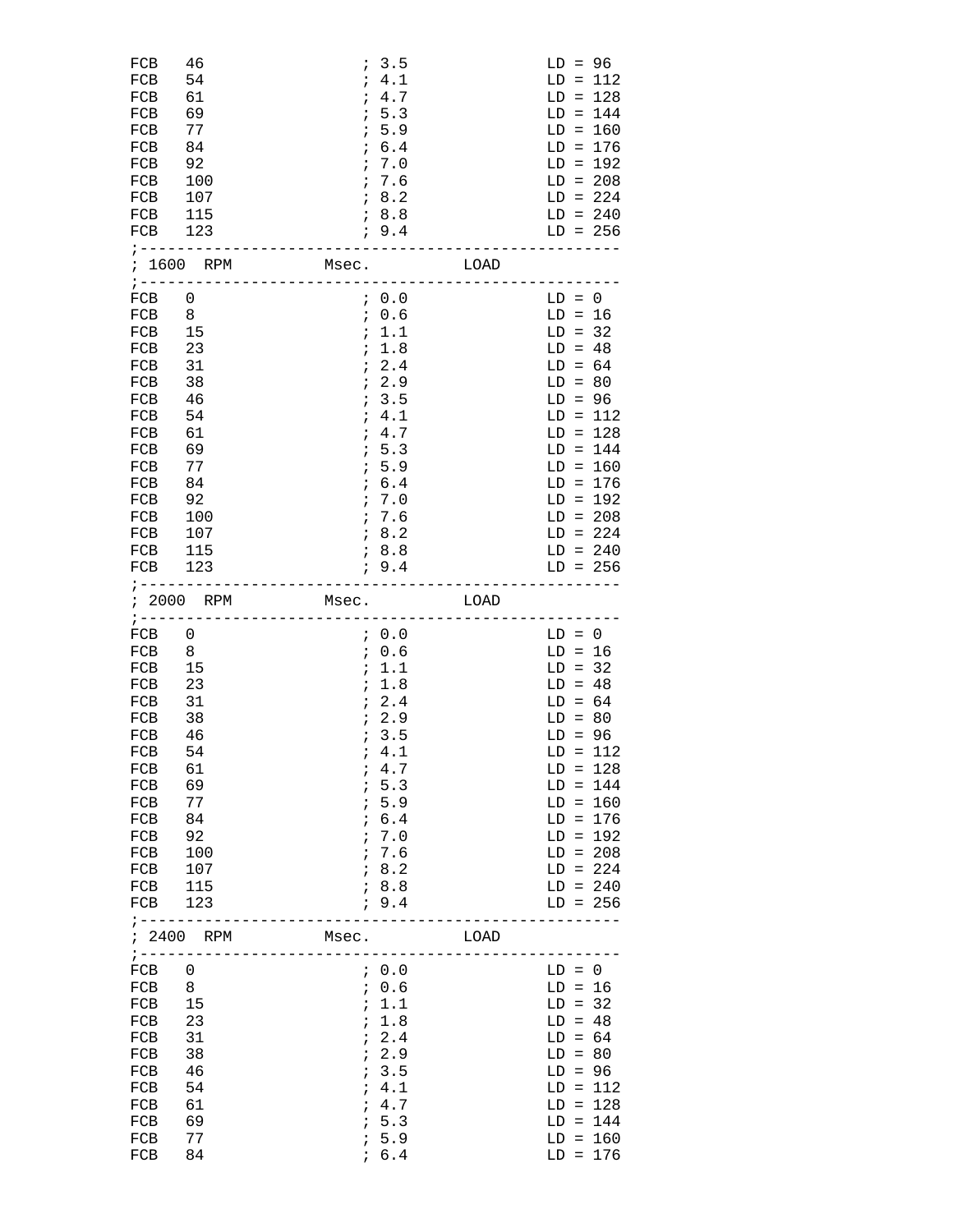| 92<br>100<br>107<br>115<br>123                                                                           |            |            |                                                                                                                                                                                                                                                                                                                                                                                                                                                                                    |                                                                                        | $LD = 192$<br>$LD = 208$<br>$LD = 224$<br>$LD = 240$<br>$LD = 256$                                                                       |
|----------------------------------------------------------------------------------------------------------|------------|------------|------------------------------------------------------------------------------------------------------------------------------------------------------------------------------------------------------------------------------------------------------------------------------------------------------------------------------------------------------------------------------------------------------------------------------------------------------------------------------------|----------------------------------------------------------------------------------------|------------------------------------------------------------------------------------------------------------------------------------------|
| ; 2800 RPM                                                                                               |            |            |                                                                                                                                                                                                                                                                                                                                                                                                                                                                                    |                                                                                        |                                                                                                                                          |
| 0<br>8<br>15<br>23<br>31<br>38<br>46<br>54<br>61<br>69<br>77<br>84<br>92<br>100<br>107<br>115<br>123     |            |            |                                                                                                                                                                                                                                                                                                                                                                                                                                                                                    | $LD = 0$<br>$LD = 16$<br>$LD = 32$<br>$LD = 48$<br>$LD = 64$<br>$LD = 80$<br>$LD = 96$ | $LD = 112$<br>$LD = 128$<br>$LD = 144$<br>$LD = 160$<br>$LD = 176$<br>$LD = 192$<br>$LD = 208$<br>$LD = 224$<br>$LD = 240$<br>$LD = 256$ |
| ; 3200 RPM                                                                                               |            |            |                                                                                                                                                                                                                                                                                                                                                                                                                                                                                    |                                                                                        |                                                                                                                                          |
| 0<br>8<br>15<br>23<br>31<br>38<br>46<br>54<br>61<br>69<br>77<br>84<br>92<br>100<br>107<br>FCB 115<br>123 | $\ddot{i}$ | 7.0<br>7.6 |                                                                                                                                                                                                                                                                                                                                                                                                                                                                                    | $LD = 0$<br>$LD = 16$<br>$LD = 32$<br>$LD = 48$<br>$LD = 64$<br>$LD = 80$<br>$LD = 96$ | $LD = 112$<br>$LD = 128$<br>$LD = 144$<br>$LD = 160$<br>$LD = 176$<br>$LD = 192$<br>$LD = 208$<br>$LD = 224$<br>$LD = 240$<br>$LD = 256$ |
| ; 3600 RPM                                                                                               |            |            |                                                                                                                                                                                                                                                                                                                                                                                                                                                                                    |                                                                                        |                                                                                                                                          |
| 0<br>8<br>15<br>23<br>31<br>38<br>46<br>54<br>61<br>69<br>77<br>84<br>92<br>100<br>107<br>115<br>123     |            |            |                                                                                                                                                                                                                                                                                                                                                                                                                                                                                    | $LD = 0$<br>$LD = 16$<br>$LD = 32$<br>$LD = 48$<br>$LD = 64$<br>$LD = 80$<br>$LD = 96$ | $LD = 112$<br>$LD = 128$<br>$LD = 144$<br>$LD = 160$<br>$LD = 176$<br>$LD = 192$<br>$LD = 208$<br>$LD = 224$<br>$LD = 240$<br>$LD = 256$ |
|                                                                                                          |            |            | 7.0<br>7.6<br>78.2<br>18.8<br>, 9.4<br>$\ddot{i}$ 0.0<br>7.0.6<br>; 1.1<br>; 1.8<br>72.4<br>7.2.9<br>7.3.5<br>; 4.1<br>; 4.7<br>1, 5.3<br>; 5.9<br>; 6.4<br>7.0<br>7.6<br>18.2<br>78.8<br>; 9.4<br>7.0.0<br>7.0.6<br>; 1.1<br>; 1.8<br>72.4<br>7.2.9<br>7.3.5<br>; 4.1<br>; 4.7<br>; 5.3<br>; 5.9<br>; 6.4<br>18.2<br>18.8<br>19.4<br>7.0.0<br>7.0.6<br>; 1.1<br>; 1.8<br>72.4<br>72.9<br>; 3.5<br>; 4.1<br>; 4.7<br>; 5.3<br>; 5.9<br>; 6.4<br>7.0<br>7.6<br>78.2<br>78.8<br>19.4 | Msec. LOAD<br>Msec. LOAD<br>Msec. LOAD<br>;-----------------------------------         | ; --------------                                                                                                                         |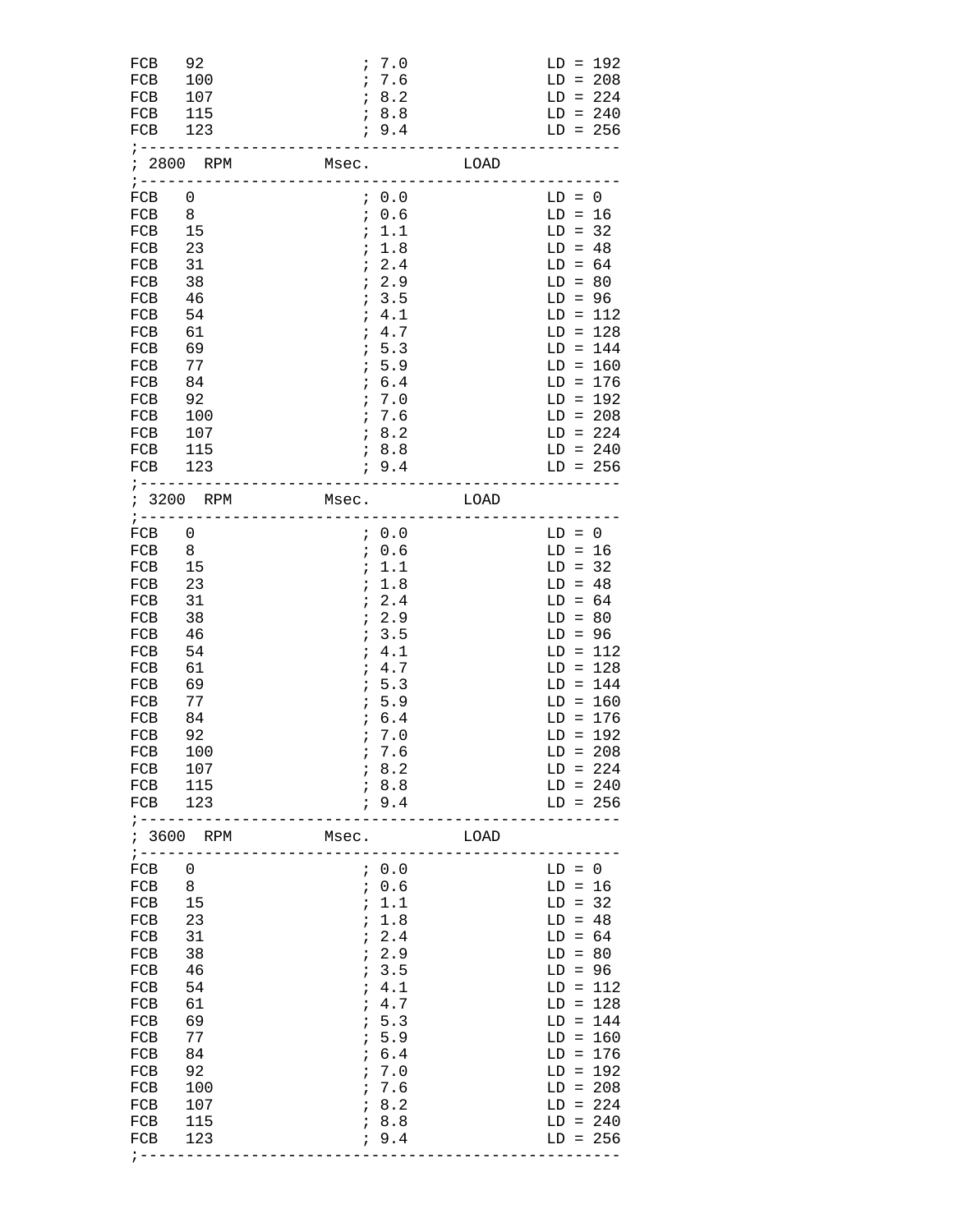| ; 4000                                                                                                                                          | RPM                                                                                                  | Msec.                                                                                                                                                                 | LOAD |                                                                                                                                                                                                                                    |
|-------------------------------------------------------------------------------------------------------------------------------------------------|------------------------------------------------------------------------------------------------------|-----------------------------------------------------------------------------------------------------------------------------------------------------------------------|------|------------------------------------------------------------------------------------------------------------------------------------------------------------------------------------------------------------------------------------|
| FCB<br>FCB<br>FCB<br>FCB<br>FCB<br>FCB<br>FCB<br>FCB<br>FCB<br>FCB<br>FCB<br>FCB<br>FCB<br>FCB<br>FCB<br>FCB<br>FCB                             | 0<br>8<br>15<br>23<br>31<br>38<br>46<br>54<br>61<br>69<br>77<br>84<br>92<br>100<br>107<br>115<br>123 | 0.0<br>7.6<br>; 1.1<br>; 1.8<br>$\mathbf{i}$<br>2.4<br>7.2.9<br>7.3.5<br>; 4.1<br>; 4.7<br>7.5.3<br>5.9<br>$\ddot{i}$<br>; 6.4<br>7.0<br>7.6<br>78.2<br>18.8<br>7.9.4 |      | $LD = 0$<br>$LD = 16$<br>$LD = 32$<br>$LD = 48$<br>$LD = 64$<br>$LD = 80$<br>$LD = 96$<br>$LD = 112$<br>$LD = 128$<br>$LD = 144$<br>$LD = 160$<br>$LD = 176$<br>$LD = 192$<br>$LD = 208$<br>$LD = 224$<br>$LD = 240$<br>$LD = 256$ |
| $7 - - - - - - -$                                                                                                                               | ; 4400 RPM                                                                                           | Msec.                                                                                                                                                                 | LOAD |                                                                                                                                                                                                                                    |
| FCB<br>FCB<br>FCB<br>FCB<br>FCB<br>FCB<br>FCB<br>FCB<br>FCB<br>FCB<br>FCB<br>FCB<br>FCB<br>FCB<br>FCB<br>FCB<br>FCB                             | 0<br>8<br>15<br>23<br>31<br>38<br>46<br>54<br>61<br>69<br>77<br>84<br>92<br>100<br>107<br>115<br>123 | 70.0<br>7.0.6<br>; 1.1<br>; 1.8<br>72.4<br>7.2.9<br>7.3.5<br>; 4.1<br>; 4.7<br>7.5.3<br>$\mathbf{i}$<br>5.9<br>; 6.4<br>7.0<br>7.6<br>78.2<br>78.8<br>; 9.4           |      | $LD = 0$<br>$LD = 16$<br>$LD = 32$<br>$LD = 48$<br>$LD = 64$<br>$LD = 80$<br>$LD = 96$<br>$LD = 112$<br>$LD = 128$<br>$LD = 144$<br>$LD = 160$<br>$LD = 176$<br>$LD = 192$<br>$LD = 208$<br>$LD = 224$<br>$LD = 240$<br>$LD = 256$ |
| ; ------                                                                                                                                        | ; 4800 RPM                                                                                           | Msec.                                                                                                                                                                 | LOAD |                                                                                                                                                                                                                                    |
| FCB<br>FCB<br>FCB<br>FCB<br>FCB<br>FCB<br>FCB<br>FCB<br>FCB<br>FCB<br><b>FCB</b><br>FCB<br>FCB<br>FCB<br>FCB<br>FCB<br>FCB<br>$1 - - - - - - -$ | 0<br>8<br>15<br>23<br>31<br>38<br>46<br>54<br>61<br>69<br>77<br>84<br>92<br>100<br>107<br>115<br>123 | 0.0<br>7.6<br>; 1.1<br>; 1.8<br>$\ddot{i}$<br>2.4<br>12.9<br>13.5<br>; 4.1<br>; 4.7<br>; 5.3<br>; 5.9<br>; 6.4<br>7.0<br>7.6<br>18.2<br>18.8<br>; 9.4                 |      | $LD = 0$<br>$LD = 16$<br>$LD = 32$<br>$LD = 48$<br>$LD = 64$<br>$LD = 80$<br>$LD = 96$<br>$LD = 112$<br>$LD = 128$<br>$LD = 144$<br>$LD = 160$<br>$LD = 176$<br>$LD = 192$<br>$LD = 208$<br>$LD = 224$<br>$LD = 240$<br>$LD = 256$ |
| $\frac{1}{2}$ - - - - - - - -                                                                                                                   | ; 5200 RPM                                                                                           | Msec.                                                                                                                                                                 | LOAD |                                                                                                                                                                                                                                    |
| FCB<br>FCB<br>FCB<br>FCB                                                                                                                        | 0<br>8<br>15<br>23                                                                                   | 7.0.0<br>7.0.6<br>; 1.1<br>; 1.8                                                                                                                                      |      | $LD = 0$<br>$LD = 16$<br>$LD = 32$<br>$LD = 48$                                                                                                                                                                                    |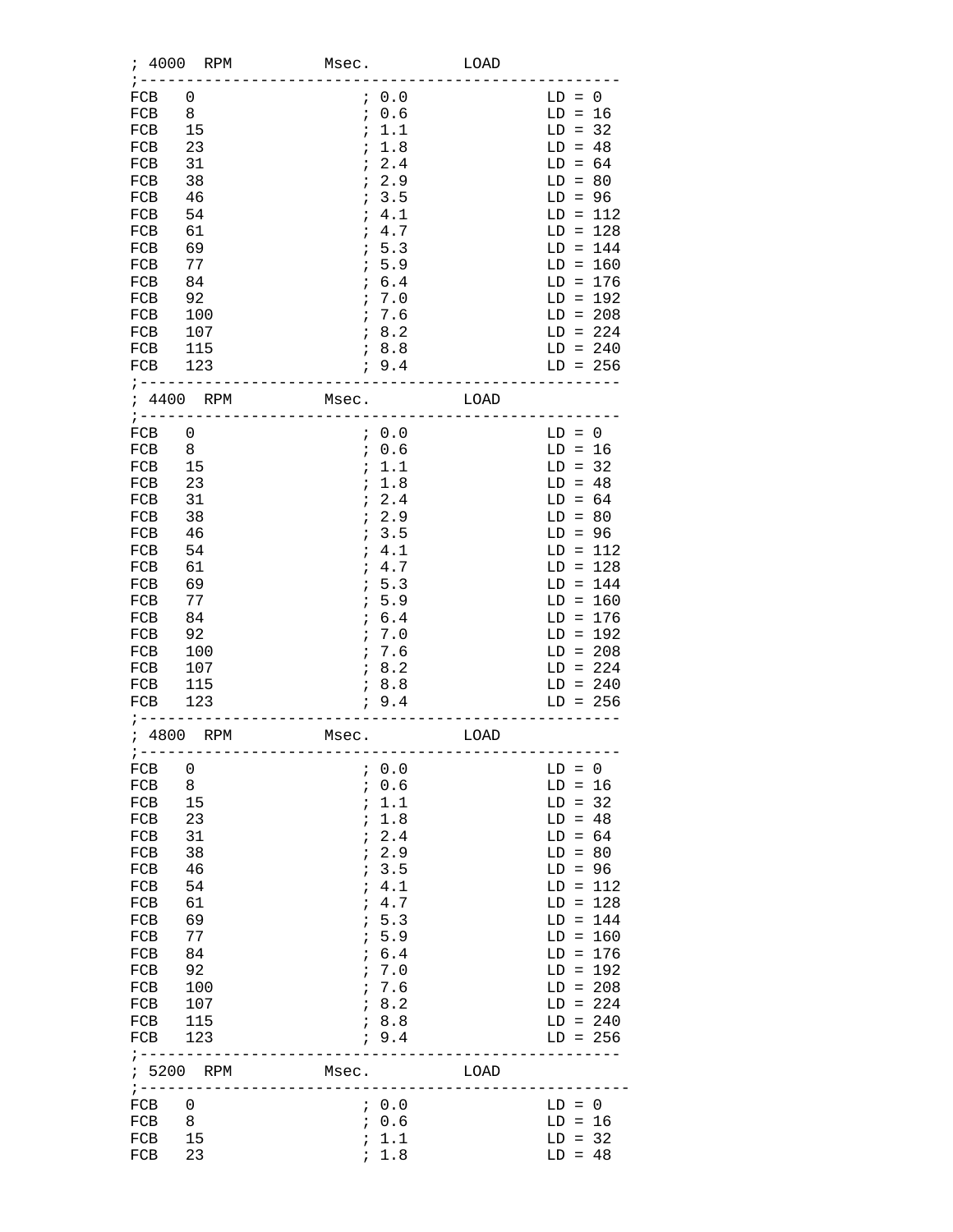| FCB<br>FCB<br>FCB<br>FCB<br>FCB<br>FCB<br>FCB<br>FCB<br>FCB<br>FCB<br>FCB<br>FCB<br>FCB 123                         | 31<br>38<br>46<br>54<br>61<br>69<br>77<br>84<br>92<br>100<br>107<br>115                              |       | 72.4<br>7.2.9<br>7.3.5<br>; 4.1<br>; 4.7<br>7.5.3<br>7.5.9<br>; 6.4<br>7.0<br>7.6<br>78.2<br>78.8<br>; 9.4                                      |      | $LD = 64$<br>$LD = 80$<br>$LD = 96$<br>$LD = 112$<br>$LD = 128$<br>$LD = 144$<br>$LD = 160$<br>$LD = 176$<br>$LD = 192$<br>$LD = 208$<br>$LD = 224$<br>$LD = 240$<br>$LD = 256$                                                    |
|---------------------------------------------------------------------------------------------------------------------|------------------------------------------------------------------------------------------------------|-------|-------------------------------------------------------------------------------------------------------------------------------------------------|------|------------------------------------------------------------------------------------------------------------------------------------------------------------------------------------------------------------------------------------|
| $7 - - - - - - - -$                                                                                                 | ; 5600 RPM<br>______________________                                                                 | Msec. |                                                                                                                                                 | LOAD |                                                                                                                                                                                                                                    |
| FCB<br>FCB<br>FCB<br>FCB<br>FCB<br>FCB<br>FCB<br>FCB<br>FCB<br>FCB<br>FCB<br>FCB<br>FCB<br>FCB<br>FCB<br>FCB<br>FCB | 0<br>8<br>15<br>23<br>31<br>38<br>46<br>54<br>61<br>69<br>77<br>84<br>92<br>100<br>107<br>115<br>123 |       | 7.0.0<br>7.0.6<br>7.1.1<br>; 1.8<br>72.4<br>7.2.9<br>7.3.5<br>; 4.1<br>; 4.7<br>; 5.3<br>1, 5.9<br>; 6.4<br>7.0<br>7.6<br>78.2<br>78.8<br>; 9.4 |      | $LD = 0$<br>$LD = 16$<br>$LD = 32$<br>$LD = 48$<br>$LD = 64$<br>$LD = 80$<br>$LD = 96$<br>$LD = 112$<br>$LD = 128$<br>$LD = 144$<br>$LD = 160$<br>$LD = 176$<br>$LD = 192$<br>$LD = 208$<br>$LD = 224$<br>$LD = 240$<br>$LD = 256$ |
|                                                                                                                     | ; 6000 RPM<br>;---------------------------                                                           | Msec. |                                                                                                                                                 | LOAD |                                                                                                                                                                                                                                    |
| FCB<br>FCB<br>FCB<br>FCB<br>FCB<br>FCB<br>FCB<br>FCB<br>FCB<br>FCB<br>FCB<br>FCB<br>FCB<br>FCB<br>FCB<br>FCB<br>FCB | 0<br>8<br>15<br>23<br>31<br>38<br>46<br>54<br>61<br>69<br>77<br>84<br>92<br>100<br>107<br>115<br>123 |       | 70.0<br>7.0.6<br>; 1.1<br>7.8<br>72.4<br>12.9<br>13.5<br>; 4.1<br>; 4.7<br>; 5.3<br>; 5.9<br>; 6.4<br>7.0<br>7.6<br>18.2<br>; 8.8<br>; 9.4      |      | $LD = 0$<br>$LD = 16$<br>$LD = 32$<br>$LD = 48$<br>$LD = 64$<br>$LD = 80$<br>$LD = 96$<br>$LD = 112$<br>$LD = 128$<br>$LD = 144$<br>$LD = 160$<br>$LD = 176$<br>$LD = 192$<br>$LD = 208$<br>$LD = 224$<br>$LD = 240$<br>$LD = 256$ |
| $7 - - - - - - -$                                                                                                   | ; 6400 RPM                                                                                           | Msec. |                                                                                                                                                 | LOAD |                                                                                                                                                                                                                                    |
| $1 - - - - - - - -$<br>FCB<br>FCB<br>FCB<br>FCB<br>FCB<br>FCB<br>FCB<br>FCB<br>FCB                                  | 0<br>8<br>15<br>23<br>31<br>38<br>46<br>54<br>61                                                     |       | 7.0.0<br>7.0.6<br>; 1.1<br>; 1.8<br>72.4<br>72.9<br>13.5<br>; 4.1<br>; 4.7                                                                      |      | $LD = 0$<br>$LD = 16$<br>$LD = 32$<br>$LD = 48$<br>$LD = 64$<br>$LD = 80$<br>$LD = 96$<br>$LD = 112$<br>$LD = 128$                                                                                                                 |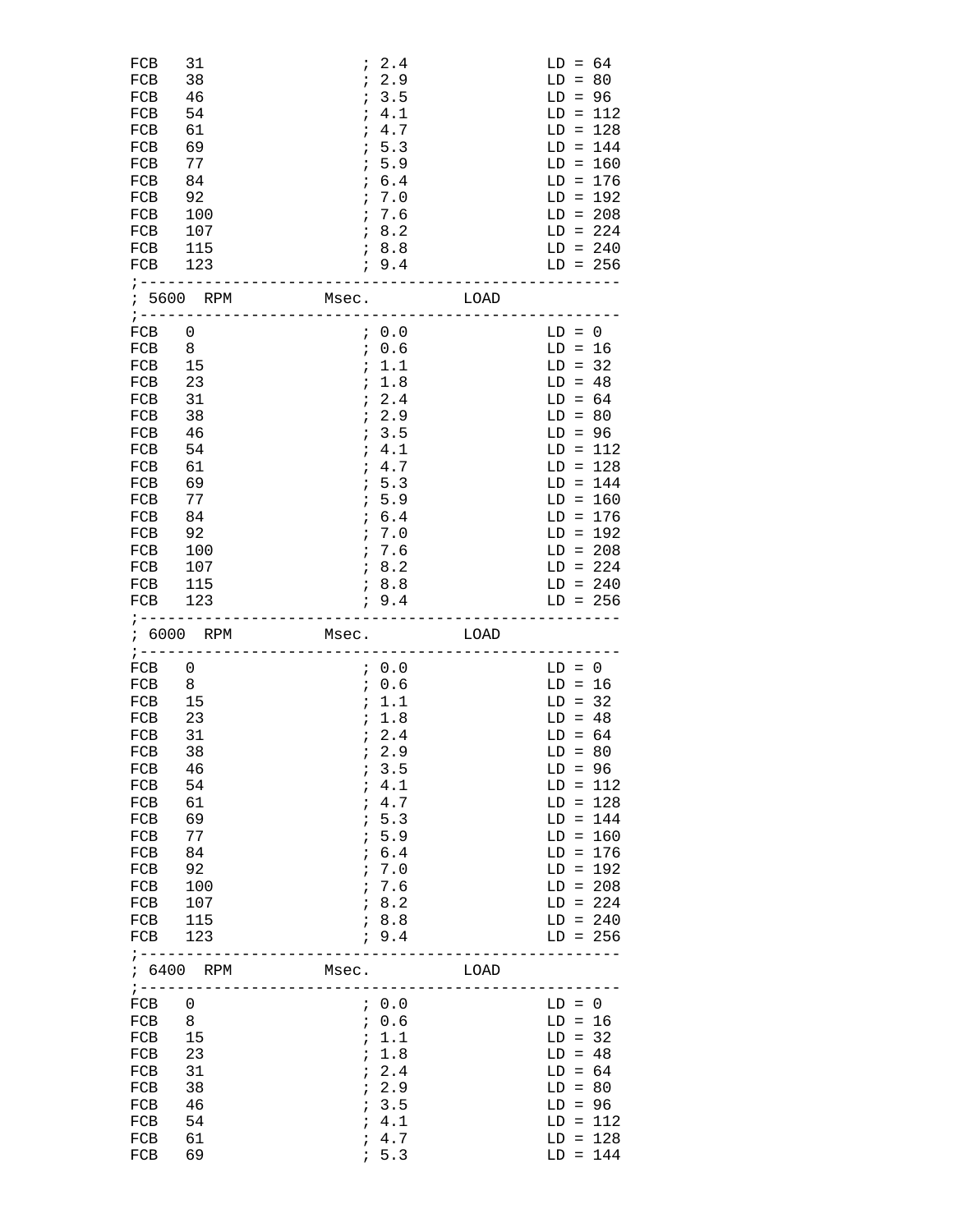|                          | FCB<br>FCB<br>FCB<br>FCB<br>FCB<br>FCB 115<br>FCB 123<br>$7 - - - - - -$ | 77<br>84<br>92<br>100<br>107                | 1, 5.9<br>; 6.4<br>; 7.0<br>7.6<br>78.2<br><i>i</i> 8.8<br>; 9.4                                                     | $LD = 160$<br>$LD = 176$<br>$LD = 192$<br>$LD = 208$<br>$LD = 224$<br>$LD = 240$<br>$LD = 256$<br>------------------------ |
|--------------------------|--------------------------------------------------------------------------|---------------------------------------------|----------------------------------------------------------------------------------------------------------------------|----------------------------------------------------------------------------------------------------------------------------|
|                          | *<br>$^\star$<br>*                                                       |                                             | Closed Loop QUAL'S                                                                                                   |                                                                                                                            |
| LC551:                   | FCB                                                                      |                                             | 107 : 40.7c, (104.4f) Min Temp for Closed Loop<br>; CALIB = $(\text{deg } c + 40)$ * $(256/192)$                     |                                                                                                                            |
| LC552: FCB               |                                                                          | 147                                         | ; CALIB = $(\text{deg } c + 40)$ * $(256/192)$                                                                       | ; Use Hot C Loop timer If Cool T >= 70.3c, (158.5f)                                                                        |
| LC553: FCB               |                                                                          | 73                                          | ; CALIB = $(\text{deg } c + 40)$ * $(256/192)$                                                                       | : Use Cold C Loop timer if Cool T <= $14.7c$ , (58.5f)                                                                     |
|                          | FCB                                                                      | $\overline{0}$                              | 7 3 3 3                                                                                                              |                                                                                                                            |
| $LC555:$ $FCB$           |                                                                          |                                             | \$AA ; Diag Prom test word 2<br>; Set Error 51 if N.E. \$AA                                                          |                                                                                                                            |
| LC556: FCB               |                                                                          | 150                                         | ; 75 SEC, Cold Closed Lp Timer<br>$:$ (SEC $*$ 2 Sec)                                                                |                                                                                                                            |
| $LC557:$ FCB             |                                                                          | 103                                         | ; 51.4 SEC, Warm Closed Lp Timer,<br>$:$ (SEC $*$ 2 Sec)                                                             |                                                                                                                            |
| LC558: FCB               |                                                                          | 25                                          | ; 12.5 SEC, Hot Closed Lp Timer<br>$; Arg, (SEC * 2)$                                                                |                                                                                                                            |
|                          | $\ddot{ }$                                                               | ; o2 RDY HYST PAIR<br>; $(CAL = vdc * 2260$ |                                                                                                                      |                                                                                                                            |
|                          | $\ddot{i}$                                                               |                                             | LC559: FCB $158$ ; If 02 Volts > 0.699 VDC then o2 ready<br>LC55A: FCB $45$ ; If $02 < 0.199$ VDC then $02$ is ready |                                                                                                                            |
|                          |                                                                          |                                             | LC55B: FCB 50 ; 10 Sec for 02 Max/Min<br>$: CALIB = (SEC/5 Sec)$                                                     |                                                                                                                            |
|                          |                                                                          |                                             | ; Closed Loop Fuel Cnt'l Param's                                                                                     |                                                                                                                            |
|                          | $\ddot{i}$<br>$\ddot{i}$                                                 |                                             | ; CLOSED Lp INTAGRATOR LIMITS                                                                                        |                                                                                                                            |
| LC55C: FCB<br>LC55D: FCB |                                                                          | 180                                         | 40 : Closed Lp Corr, Min INT Value<br>; Closed Lp Corr, Max INT Value                                                |                                                                                                                            |
| LC55E: FCB 3             |                                                                          |                                             | : Clsed Lp Idle TPS 1.17% Gain Factor<br>; CALIB = $tps * 2.56$                                                      |                                                                                                                            |
| LC55F: FCB               |                                                                          | 16                                          | ; 0.2 sec Added Corr To Int Dly At Idle<br>$: CALIB = Arg * 80$                                                      |                                                                                                                            |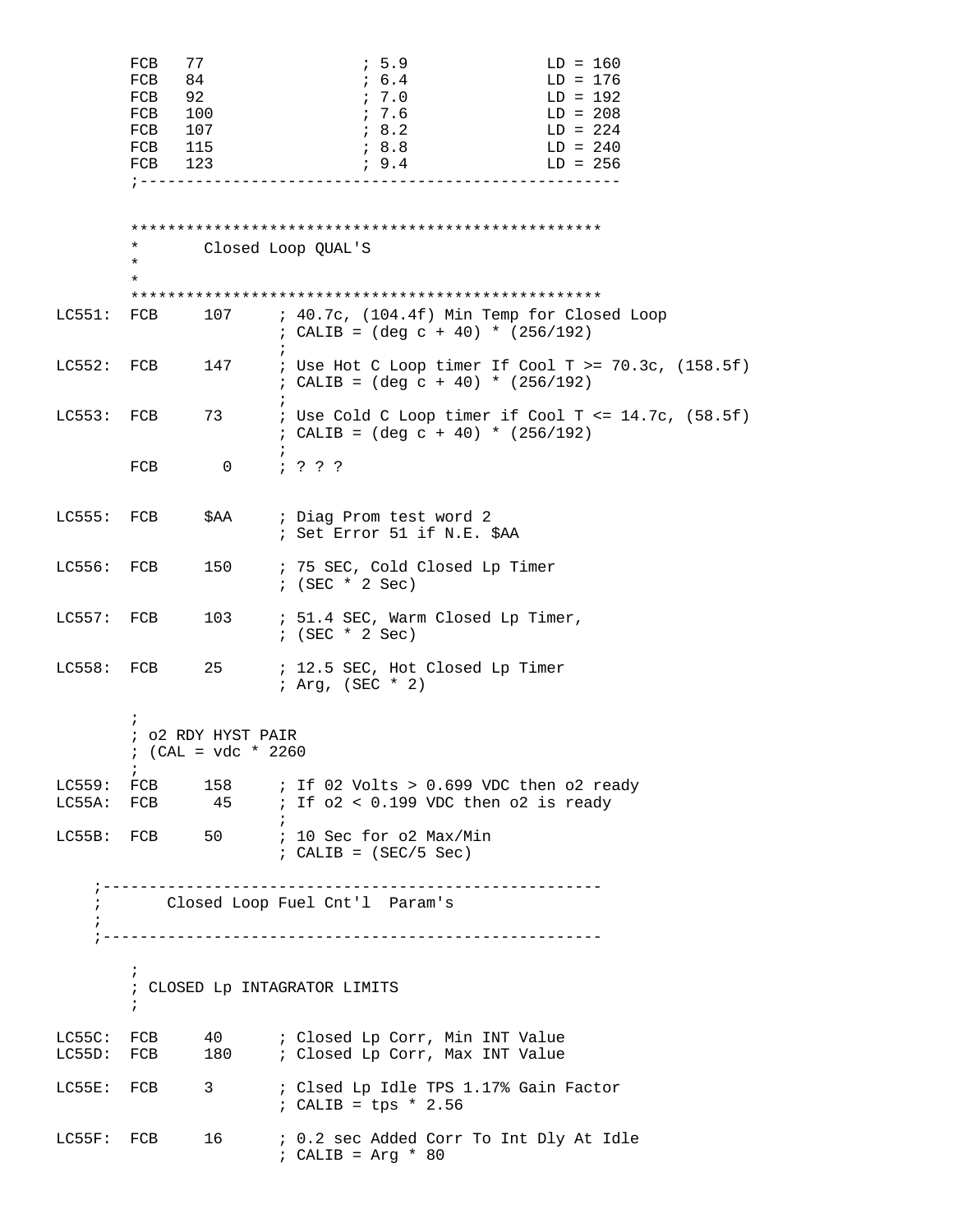|            | LC560: FCB     |                        |            | 160 : EECC Clsd Lp Gain factor<br>; CALIB = Arg * 256, $(0.625 \text{ Mult})$                          |  |
|------------|----------------|------------------------|------------|--------------------------------------------------------------------------------------------------------|--|
|            | LC561: FCB     |                        |            | 12 : Diff Value to Make up Rich/Lean Window<br>; for Fast o2, CALIB = Arg * 226, (.053 VDC)            |  |
| LC562: FCB |                | 23 and $\sim$          |            | ; Diff Value to Make up Rich/Lean Window<br>; When Air div, CALIB = Arg * 226, $(.102 \text{ VDC})$    |  |
| LC563: FCB |                | $4\degree$             |            | ; Min Error To Implement Int.<br>; CALIB = Arg * 226, $(.017 \text{ VDC})$                             |  |
|            | $LC564:$ FCB   |                        |            | 224 : Positive Error Gain Factor<br>; CALIB = Arg * 226, $(.991$ VDC)                                  |  |
|            | LC565: FCB     |                        |            | 154 : o2 Filter Constant when Coolant Tmp Low                                                          |  |
|            |                |                        |            | LC566: FCB 96 ; Cool Int Offset Int Gain<br>; Cal = $(\text{Arg} + 40) * 256/196$ , $(42.8 \text{ C})$ |  |
|            |                |                        |            | Upper 0 error for Slow 02 Vs Air flow                                                                  |  |
| $\ddot{i}$ |                |                        |            | Table value = Volts * 226                                                                              |  |
|            | $LC567:$ $FCB$ | 140i                   |            | . _ _ _ _ _ _ _ _ _ _ _ _ _<br>0 Gms/Sec                                                               |  |
|            |                | FCB 148 <i>i</i>       |            | 8                                                                                                      |  |
|            |                | FCB 152 ;<br>FCB 152 ; |            | 16<br>24                                                                                               |  |
|            |                | FCB 148 ;              |            | 32                                                                                                     |  |
|            |                | FCB 144 ;              |            | 40                                                                                                     |  |
|            |                | FCB 132 <i>i</i>       |            | 48                                                                                                     |  |
|            | FCB            | $128$ ;                |            | 56                                                                                                     |  |
|            |                | FCB $125$ ;            |            | 64                                                                                                     |  |
|            |                |                        |            | ; Lower 0 error for Slow 02 Vs Air flow                                                                |  |
| i.         |                |                        |            | Table value = Volts * 226                                                                              |  |
| LC570:     | FCB            | 120                    | $\ddot{i}$ | $0 \,$ Gms/Sec                                                                                         |  |
|            | FCB            | 128                    | $\ddot{i}$ | 8                                                                                                      |  |
|            | FCB            | 132                    | $\ddot{ }$ | 16                                                                                                     |  |
|            | FCB            | 132                    |            | 24                                                                                                     |  |
|            | FCB            | 128                    |            | 32                                                                                                     |  |
|            | FCB            | 124                    | $\cdot$ ;  | 40<br>48                                                                                               |  |
|            | FCB<br>FCB     | 112<br>$109$ ;         |            | 56                                                                                                     |  |
|            | FCB            | $106$ ;                |            | 64                                                                                                     |  |
|            |                |                        |            |                                                                                                        |  |
|            |                |                        |            | Fast o2 Rich/lean Treshold vs Air Flow                                                                 |  |
|            |                | ORG \$C579             |            | Table value = Volts * 226                                                                              |  |
|            |                |                        |            |                                                                                                        |  |
| LC579:     | FCB<br>FCB     | $130$ ;<br>$138$ ;     |            | $0 \,$ Gms/sec<br>8                                                                                    |  |
|            | FCB            | $142$ ;                |            | 16                                                                                                     |  |
|            | FCB            | $142$ ;                |            | 24                                                                                                     |  |
|            | FCB            | 138                    | $\cdot$ ;  | 32                                                                                                     |  |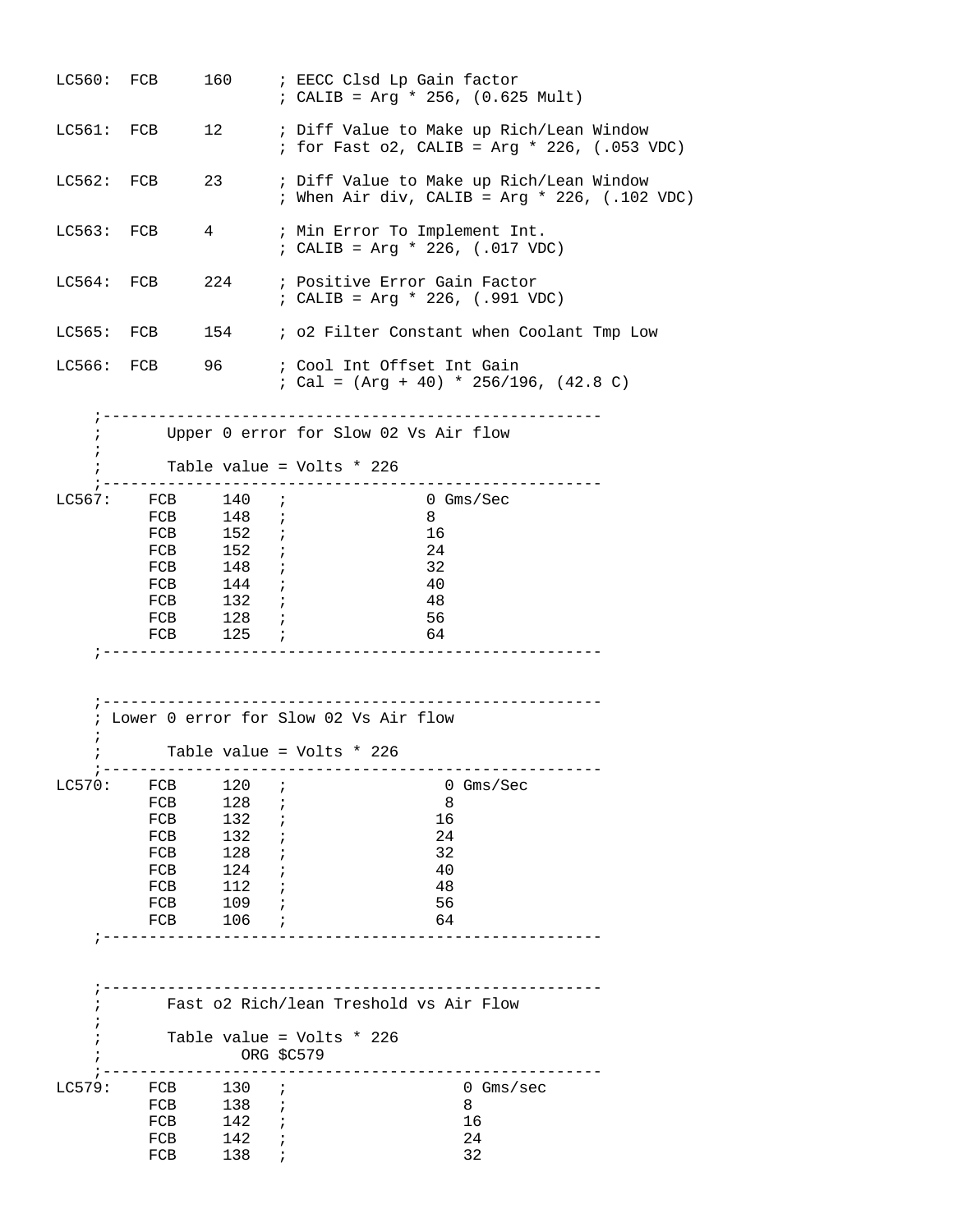|                               | FCB<br>FCB<br>FCB 120 ;<br>FCB 118 <i>i</i><br>-----------                                                                                                                   | 134 ;<br>122<br>--------                                                | $\cdot$                         |                                                                                                         | 40<br>48<br>56<br>64                                                      |
|-------------------------------|------------------------------------------------------------------------------------------------------------------------------------------------------------------------------|-------------------------------------------------------------------------|---------------------------------|---------------------------------------------------------------------------------------------------------|---------------------------------------------------------------------------|
| ;<br>$\ddot{i}$<br>$\ddot{i}$ | Integrator Delay Vs Air flow<br>$TBL = Sec's * 80$                                                                                                                           |                                                                         |                                 | -----------------------------------<br>------------                                                     |                                                                           |
|                               | ; -----------<br>LC582: FCB 32 ;<br>FCB 28 <i>i</i><br>${\rm FCB}$<br>FCB<br>FCB 20<br>FCB 18 <i>i</i><br>FCB 16 ;<br>$FCB$ 16 ;<br>FCB 12 <i>i</i><br>_____________________ | $\begin{array}{ccc} 24 & & \text{ } i \\ 22 & & \text{ } i \end{array}$ | $\cdot$                         |                                                                                                         | $0 \,$ Gms/Sec<br>8<br>16<br>24<br>32<br>40<br>48<br>56<br>64             |
| i<br>$\ddot{i}$<br>$\ddot{i}$ | Slow o2 Filter Coef Vs Air flow<br>TBL = $Mult * 256$                                                                                                                        |                                                                         |                                 |                                                                                                         |                                                                           |
|                               | LC58B: FCB 16 ;<br>$FCB$ 24<br>$FCB$ 32<br>FCB 36 ;<br>${\rm FCB}$<br>FCB<br>$FCB$ 44 ;<br>$FCB$ 44 ;<br>$FCB$ 44 ;                                                          | 40<br>$\overrightarrow{ }$<br>44                                        | $\cdot$<br>$\cdot$ ;<br>$\cdot$ |                                                                                                         | $0$ Gms/Sec<br>8<br>16<br>24<br>32<br>40<br>48<br>56<br>64                |
| $\ddot{ }$<br>$\ddot{i}$      | 02 Error Reduction Vs Air flow<br>Table value = Mult $(0-1) * 256$<br>; -------------                                                                                        |                                                                         |                                 |                                                                                                         |                                                                           |
|                               | LC594: FCB 200<br>FCB 224 <i>i</i><br>${\rm FCB}$<br>FCB<br>FCB 248 ;<br>FCB 255 <i>i</i><br>FCB 255 <i>i</i><br>FCB<br>FCB 255 ;<br>______________________                  | 236 ;<br>244 ;<br>$255$ ;                                               | $\ddot{i}$                      |                                                                                                         | $0 \text{ Gms}/\text{Sec}$<br>8<br>16<br>24<br>32<br>40<br>48<br>56<br>64 |
| ÷                             |                                                                                                                                                                              |                                                                         |                                 | ________________________________<br>Proportional Step Width Offset vs RPM<br>Table value = Sec's $* 80$ |                                                                           |
| LC59D:                        | FCB $20$ ; $400$ RPM<br>FCB                                                                                                                                                  | ---------                                                               |                                 | $- - - - - -$                                                                                           | ________________                                                          |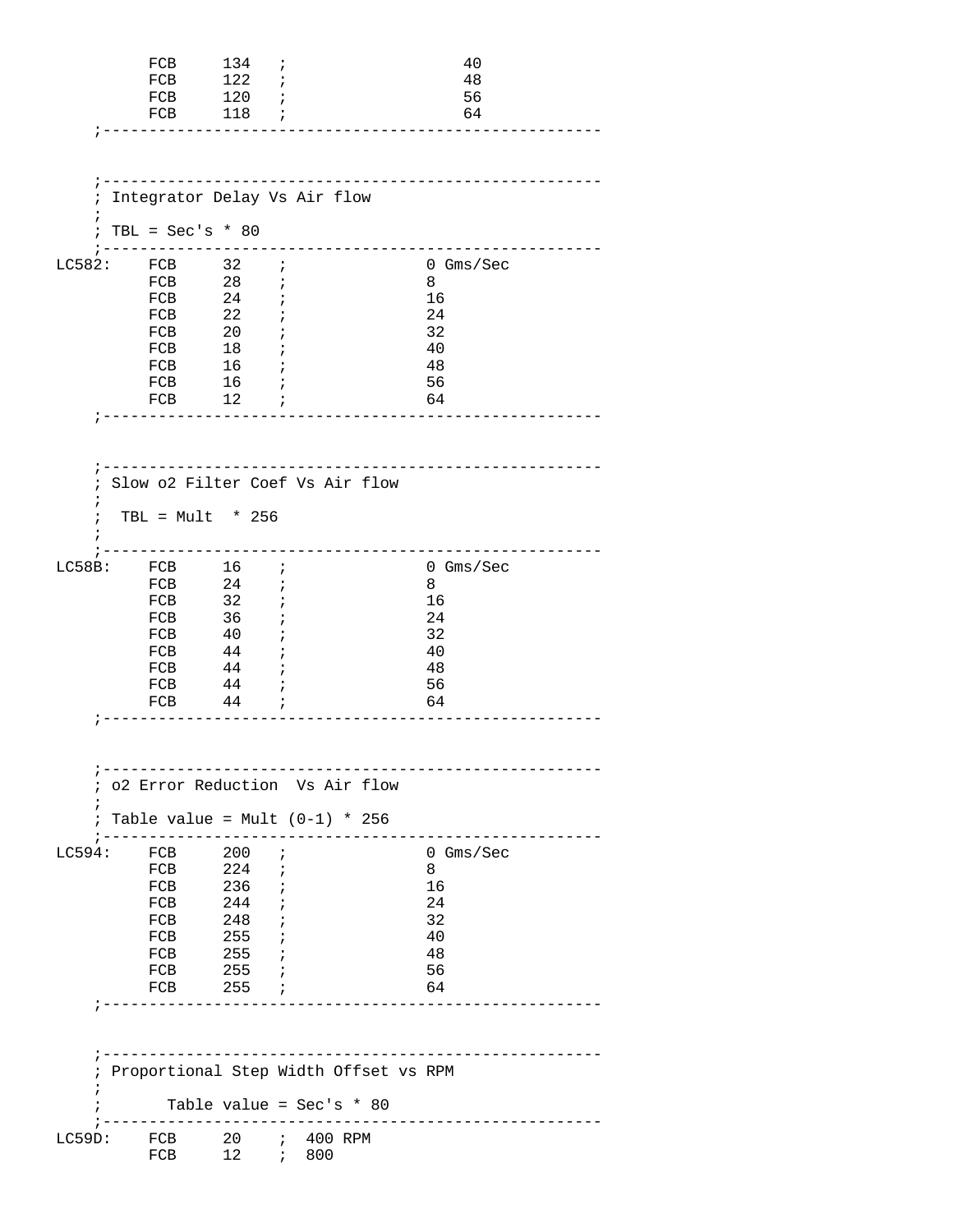|                               | FCB<br>FCB<br>FCB<br>FCB                                                                           |                                                                                                             | 8<br>$\overline{4}$<br>$\overline{3}$<br>$\overline{2}$                                                                                                |                                                                                                                                 | ; 1200<br>; 1600<br>; 2000<br>; 2400                                                                                                        |                                                               |                                                                                      |               |              |  |
|-------------------------------|----------------------------------------------------------------------------------------------------|-------------------------------------------------------------------------------------------------------------|--------------------------------------------------------------------------------------------------------------------------------------------------------|---------------------------------------------------------------------------------------------------------------------------------|---------------------------------------------------------------------------------------------------------------------------------------------|---------------------------------------------------------------|--------------------------------------------------------------------------------------|---------------|--------------|--|
| $\ddot{i}$<br>$\ddot{i}$      | TBL = BIN STEPS                                                                                    |                                                                                                             |                                                                                                                                                        |                                                                                                                                 | Proportional Step Size Vs Error                                                                                                             |                                                               |                                                                                      |               |              |  |
| LC5A3: FCB                    | FCB<br>FCB<br>FCB<br>FCB<br>FCB<br>FCB<br>FCB<br>FCB<br>FCB<br>FCB                                 | $\overline{\phantom{a}}$<br>$\overline{4}$                                                                  | $3 \qquad ; 3$<br>$\mathbf{3}$<br>$\mathbf{3}$<br>$\overline{a}$<br>$\overline{a}$<br>$\mathbf{3}$<br>FCB 7<br>$10 \qquad ; \quad 10$<br>12<br>16 ; 16 | $\mathfrak{z}$ 3<br>$\cdot$ 3<br>$\therefore$ 2<br>$\cdot$ $\cdot$ 2<br>$\cdot$ 2<br>$\mathfrak{z}$ 3<br>$7 \t4$<br>$\dot{z}$ 7 | ; 12                                                                                                                                        | 16<br>- 24<br>32<br>40<br>48<br>56<br>64<br>72<br>80<br>88    | $\overline{0}$<br>8                                                                  | Error counts  |              |  |
| $\ddot{i}$<br>÷<br>ï          |                                                                                                    |                                                                                                             |                                                                                                                                                        |                                                                                                                                 | -------------------------------<br>PROPORTIONAL STEP WIDTH Vs Error<br>Table value = $Sec's * 80$                                           |                                                               |                                                                                      |               |              |  |
| LC5AF:                        | $FCB$ 4<br>FCB<br>FCB<br>FCB<br>FCB<br>FCB<br>FCB<br>FCB<br>FCB<br>FCB<br>FCB<br>FCB               | $\overline{4}$<br>4<br>$\overline{4}$<br>12<br>24                                                           | $4\overline{4}$<br>8<br>32<br>64<br>128<br>$240$ ;                                                                                                     | $\cdot$<br>$\ddot{ }$<br>i<br>$\cdot$<br>$\cdot$                                                                                | ----------------------------                                                                                                                | 8<br>16<br>24<br>32<br>40<br>48<br>56<br>64<br>72<br>80<br>88 |                                                                                      | 0 Error (BIN) |              |  |
| i<br>$\ddot{ }$<br>$\ddot{i}$ | TBL = BIN VAL                                                                                      |                                                                                                             |                                                                                                                                                        |                                                                                                                                 | ; Rich/Lean Offset Vs Coolant Temp                                                                                                          |                                                               |                                                                                      |               |              |  |
| LF2C6                         | ------------<br>FCB 0<br>FCB<br>FCB<br>FCB<br>FCB<br>FCB<br>FCB<br>FCB<br>FCB<br>FCB<br>FCB<br>FCB | $\overline{0}$<br>$\overline{0}$<br>$\mathbf{0}$<br>$\overline{0}$<br>16<br>16<br>16<br>16<br>16<br>16<br>0 |                                                                                                                                                        | $\ddot{i}$<br>$\ddot{ }$<br>$\ddot{i}$<br>$\ddot{i}$<br>$\ddot{i}$<br>$\ddot{i}$                                                | $\mathbf{i}$ 0<br>0<br>$\mathbf{i}$<br>0<br>0<br>0<br>16<br>$\mathbf{i}$<br>16<br>$\mathbf{i}$<br>16<br>16<br>16<br>$\mathbf{i}$<br>16<br>0 |                                                               | $-40$ Deg C<br>$-28$<br>$-16$<br>$-4$<br>8<br>20<br>32<br>44<br>56<br>68<br>80<br>92 |               | ------------ |  |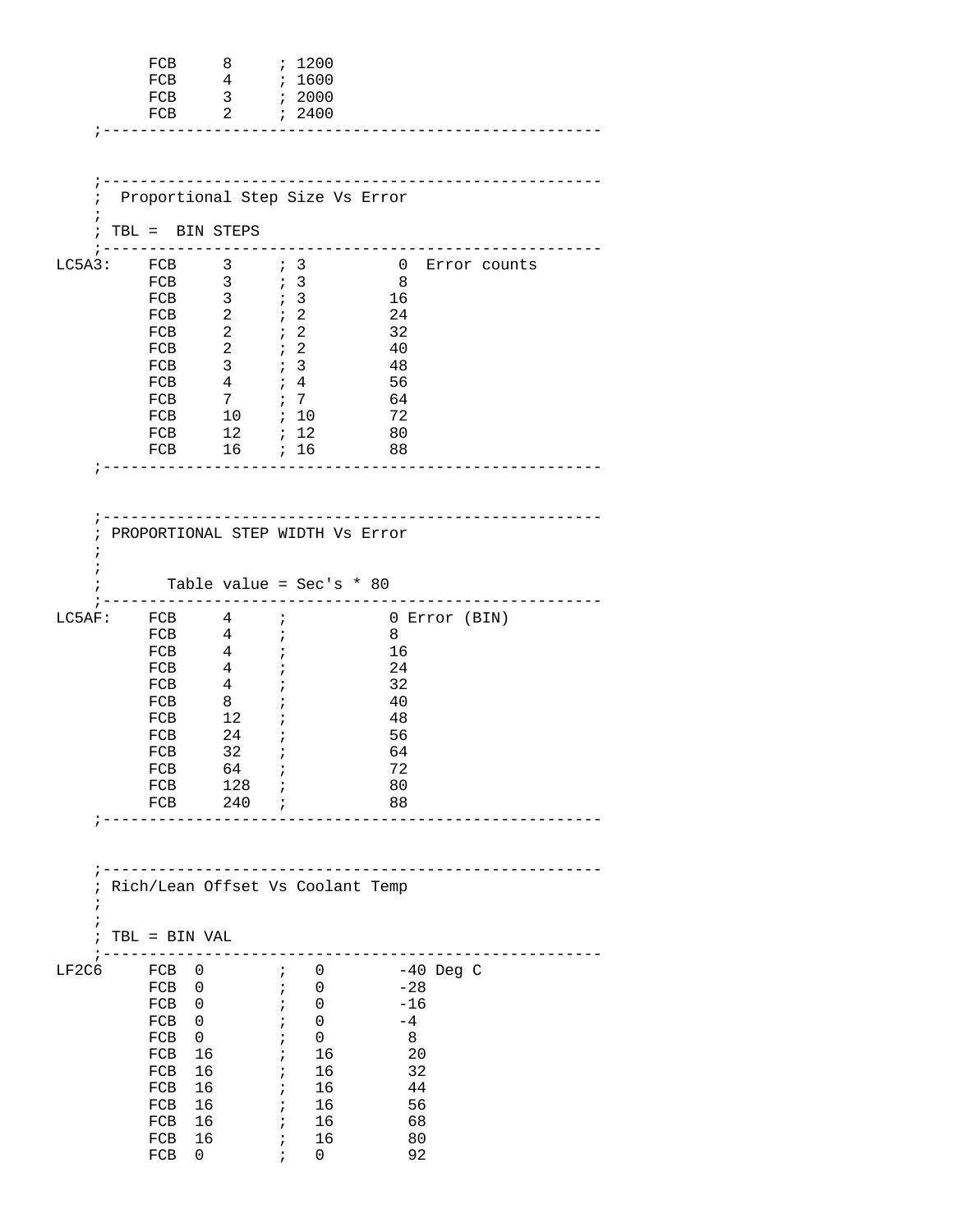|                      | FCB 0<br>FCB 0 |                              |              | $\mathfrak{z} = 0$<br>$\cdot$ ; 0 | 104<br>116                             |                                                             |  |
|----------------------|----------------|------------------------------|--------------|-----------------------------------|----------------------------------------|-------------------------------------------------------------|--|
|                      |                |                              |              |                                   |                                        |                                                             |  |
| ï                    |                | Integrator Delay Vs Error    |              |                                   | -------------------------------------- |                                                             |  |
| $\ddot{i}$           |                | $TBL = Multiplier (0 - 255)$ |              |                                   |                                        |                                                             |  |
| LC5C9:               | FCB            | 255                          |              |                                   | 0 Error                                |                                                             |  |
|                      | FCB            | 255                          | $\ddot{i}$   |                                   | 8                                      |                                                             |  |
|                      | FCB            | 255 i                        |              |                                   | 16                                     |                                                             |  |
|                      | FCB            | $255$ ;                      |              |                                   | 24                                     |                                                             |  |
|                      | FCB            | 128                          | $\cdot$ ;    |                                   | 32                                     |                                                             |  |
|                      | FCB            | 68                           | $\ddot{i}$   |                                   | - 40                                   |                                                             |  |
|                      | FCB            | 64                           | $\ddot{i}$   |                                   | -48                                    |                                                             |  |
|                      | FCB            | $64$ ;                       |              |                                   | 56                                     |                                                             |  |
|                      | FCB            | 64                           | $\mathbf{i}$ |                                   | 64                                     |                                                             |  |
|                      | FCB            | $64$ ;                       |              |                                   | 72                                     |                                                             |  |
|                      | FCB            | 64 ;                         |              |                                   | 80                                     |                                                             |  |
|                      | FCB            | $64$ ;                       |              |                                   | 88                                     |                                                             |  |
|                      |                |                              |              |                                   |                                        |                                                             |  |
| $^\star$<br>$^\star$ |                |                              |              |                                   | >>> Block Learn Tables & Param's <<<   |                                                             |  |
| $\star$              |                |                              |              |                                   |                                        |                                                             |  |
|                      |                |                              |              |                                   |                                        |                                                             |  |
|                      |                |                              |              |                                   |                                        |                                                             |  |
| LC5D5:               | FCB            | 28                           |              |                                   | ; BLM Cell Boundry, (700 RPM)          |                                                             |  |
| LC5D6:               | FCB            | 48                           |              |                                   | ; BLM Cell Boundry (1200 RPM)          |                                                             |  |
| $LC5D7$ :            | FCB            | 80 -                         |              |                                   | ; BLM Cell Boundry, (2000 RPM)         |                                                             |  |
|                      |                |                              | $\ddot{i}$   |                                   |                                        |                                                             |  |
| LC5D8:               | FCB            |                              |              |                                   |                                        | 12 : BLM Flow Cell Boundry, (12 Gms/Sec)                    |  |
| LC5D9:               | FCB            |                              |              |                                   |                                        | 22 : BLM Flow Cell Boundry, (22 Gms/Sec)                    |  |
| LC5DA:               | FCB            |                              |              |                                   |                                        | 34 : BLM Flow Cell Boundry, (34 Gms/Sec)                    |  |
| LC5DB:               | FCB            | 4                            | $\ddot{i}$   |                                   | ; BLM Hysteresis, (100 RPM RPM)        |                                                             |  |
|                      |                |                              |              |                                   |                                        |                                                             |  |
| LC5DC:               | FCB            | 2                            |              |                                   | ; BLM Hysteresis                       |                                                             |  |
|                      |                |                              |              |                                   | ; CALIB = $Arg$ , (2 * 25 Gms/Sec)     |                                                             |  |
|                      |                |                              |              |                                   |                                        |                                                             |  |
| LC5DD:               | FCB            | 120                          |              |                                   |                                        | ; If Coolant <= Disable BLM update                          |  |
|                      |                |                              |              |                                   |                                        | ; CALIB = $(\text{Arg} + 40) * 256/192$ , (50 C)            |  |
|                      |                |                              |              |                                   |                                        |                                                             |  |
| LC5DE:               | FCB            | 240                          |              |                                   |                                        | ; If Coolant >= Disable BLM update 140c, 284f               |  |
|                      |                |                              |              |                                   |                                        | ; CALIB = $(\text{Arg} + 40) * 256/192$ , $(140 \text{ C})$ |  |
|                      |                |                              |              |                                   |                                        |                                                             |  |
| LC5DF:               | FCB            | $\mathsf{O}$                 |              |                                   | ; If Ld Val < Disable BLM Update       |                                                             |  |
|                      |                |                              |              |                                   |                                        |                                                             |  |
| LC5E0:               | FCB            | 28                           |              |                                   | ; BLM Update Rate                      |                                                             |  |
|                      |                |                              |              |                                   | ; CALIB = Arg * 20 + 1, $(450$ MSec)   |                                                             |  |
|                      |                |                              |              |                                   | $: (50$ Msec/bit)                      |                                                             |  |
|                      |                |                              |              |                                   |                                        |                                                             |  |
|                      |                |                              |              |                                   |                                        |                                                             |  |
| $LC5E1$ :            | FCB            | $\overline{2}$               |              |                                   | ; 2, BLM Mult Update Amt               |                                                             |  |
|                      |                |                              |              |                                   |                                        |                                                             |  |
| LC5E2:               | FCB            | 160                          |              |                                   | ; Max Allowable BLM                    |                                                             |  |
| LC5E3:               | FCB            | 108                          |              |                                   | ; Min Allowable BLM                    |                                                             |  |
|                      |                |                              |              |                                   |                                        |                                                             |  |
| $LC5E4$ :            | FCB            | 5                            |              |                                   |                                        | ; If Clsd Lp int > 5, Enab BLM Update                       |  |
|                      |                |                              |              |                                   |                                        |                                                             |  |
| LC5E5:               | FCB            | 5                            |              |                                   |                                        | ; If Clsd Lp int < 5, Enab BLM Update                       |  |
|                      |                |                              |              |                                   |                                        |                                                             |  |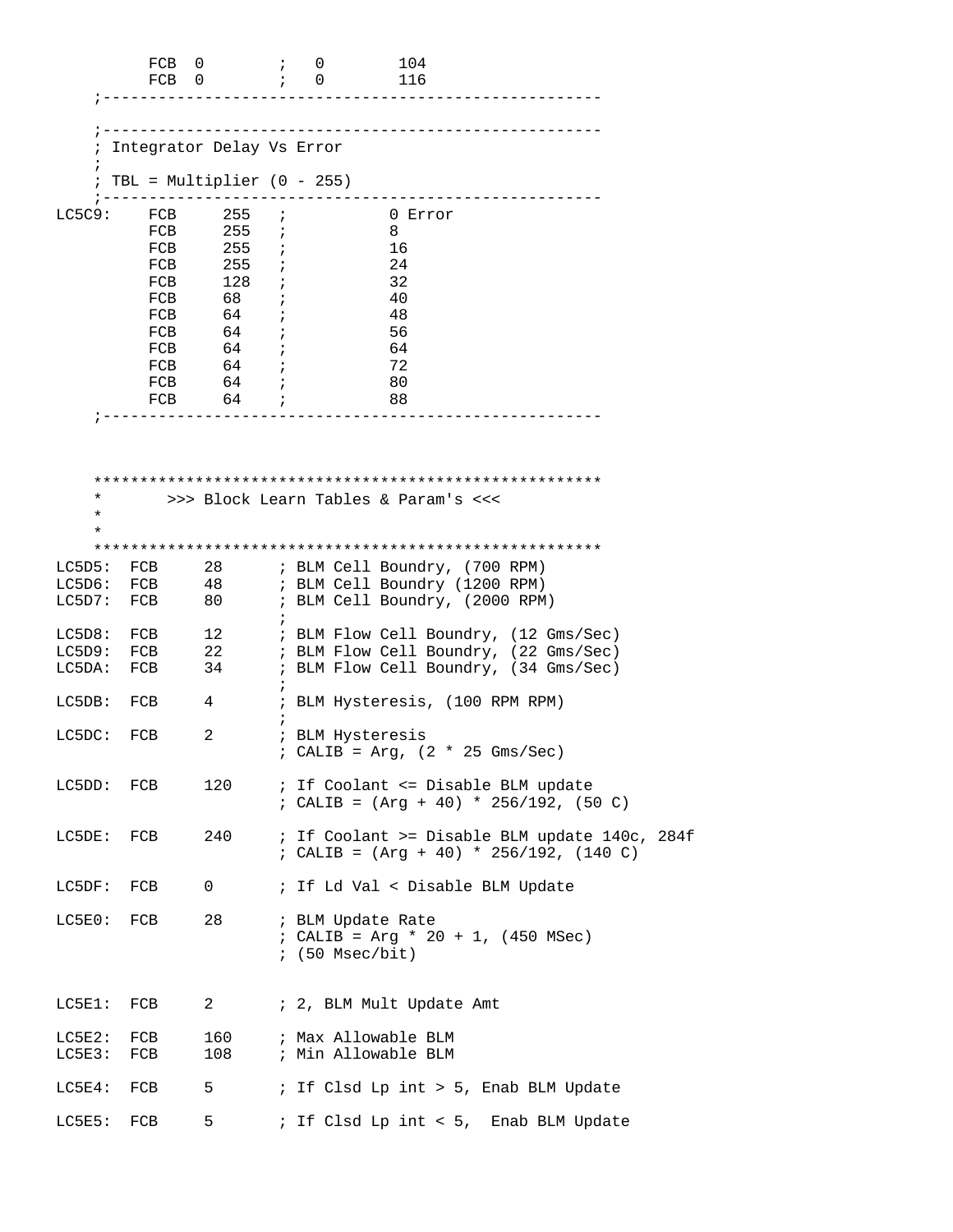\*\*\*\*\*\*\*\*\*\*\*\*\*\*\*\*\*\*\*\*\*\*\*\*\*\*\*\*\*\*\*\*\*\*\*\*\*\*\*\*\* \* Memory Stay Alive Tables & Param's \*  $*$  \$C5E6 \*\*\*\*\*\*\*\*\*\*\*\*\*\*\*\*\*\*\*\*\*\*\*\*\*\*\*\*\*\*\*\*\*\*\*\*\*\*\*\* LC5E6: FCB 118 ; Low Lmt for SAM Cell 0<br>LC5E7: FCB 150 ; High Lmt for SAM Cell 0 ; High Lmt for SAM Cell 0  $\mathcal{L}^{\text{max}}$  is a set of the set of the set of the set of the set of the set of the set of the set of the set of the set of the set of the set of the set of the set of the set of the set of the set of the set of the set LC5E8: FCB 118 : Low Lmt for other SAM Cell's LC5E9: FCB 150 ; High Lmt for other SAM Cell's  $\mathcal{L}^{\text{max}}$ LC5EA: FCB 0 ; Sam Cell A Number, Idle LC5EB: FCB 9 : SAM Cell B Number, Non Idle  $\mathcal{L}^{\text{max}}$  is a set of the set of the set of the set of the set of the set of the set of the set of the set of the set of the set of the set of the set of the set of the set of the set of the set of the set of the set LC5EC: FCB 75 ; Stop Cell O update when time up, 15 SEC'D ; CALIB = Arg \* 5, (75/5 Sec's)  $\mathcal{L}^{\text{max}}$ LC5ED: FCB 171 ; If Temp < 88c Then Skip SAM Update ; CALIB = (Arg + 40) \* 256/192, (88.25 C)  $\mathcal{L}^{\text{max}}$ LC5EE: FCB 187 ; If Temp > 100c Then Skip SAM Update ; CALIB = (Arg + 40) \* 256/192, (100.25 C)  $\mathcal{L}^{\text{max}}$  is a set of the set of the set of the set of the set of the set of the set of the set of the set of the set of the set of the set of the set of the set of the set of the set of the set of the set of the set LC5EF: FCB 16 ; SAM A Filter Coef. ; CALIB = Arg \* 256  $\mathcal{L}^{\text{max}}$ LC5F0: FCB 24 ; SAM B Filter Coef. ; CALIB = Arg \* 256 \*\*\*\*\*\*\*\*\*\*\*\*\*\*\*\*\*\*\*\*\*\*\*\*\*\*\*\*\*\*\*\*\*\*\*\*\*\*\*\*\*\*\*\*\*\*\*\*\*\*\*\*\*\*\* Decel Enleanment Param's \*  $$C5F1$  \*\*\*\*\*\*\*\*\*\*\*\*\*\*\*\*\*\*\*\*\*\*\*\*\*\*\*\*\*\*\*\*\*\*\*\*\*\*\*\*\*\*\*\*\*\*\*\*\*\*\*\*\*\*\* LC5F1: FCB 40 ; Enab Dcel Int Reset If Ld val <= ; CALIB = Arg  $\mathcal{L}$  ; and the contract of  $\mathcal{L}$ LC5F2: FCB 28 ; Enab Dcel Int Reset If RPM > ; CALIB = Arg/25, (700 RPM)  $\mathcal{L}$  ; and the contract of  $\mathcal{L}$ LC5F3: FCB 255 ; TPS Filter Coef ; CALIB = Arg \* 255  $\mathcal{L}^{\text{max}}$ LC5F4: FCB 240 ; Dif TPS% Threshold for Decle Enlean ; CALIB = Arg \* 2.56, (93%)  $\mathcal{L}$  ; and the contract of  $\mathcal{L}$ LC5F5: FCB 245 ; Diff Ld Val Thresh Of Decel Enlean ; CALIB = Arg  $\mathcal{L}^{\text{max}}$ LC5F6: FCB 0 ; Decel Enlean Time To maint. ; CALIB = Arg \* 80  $\mathcal{L}$  ; and the contract of  $\mathcal{L}$ LC5F7: FCB 0 ; Decel Enlean T/F Default ; CALIB = Arg  $\mathcal{L}$  ; and the contract of  $\mathcal{L}$ LC5F8: FCB 128 ; lmt Fuel factor ; CALIB = Arg \* 128, (0.9375)  $\mathcal{L}^{\text{max}}$ LC5F9: FCB 128 ; lmt Fuel factor ; CALIB = Arg \* 128, (0.9375) \*\*\*\*\*\*\*\*\*\*\*\*\*\*\*\*\*\*\*\*\*\*\*\*\*\*\*\*\*\*\*\*\*\*\*\*\*\*\*\*\*\*\*\*\*\*\*\*\*\*\*\*\*\*\* Decl Fuel cut off Tables & Param's \* \*\*\*\*\*\*\*\*\*\*\*\*\*\*\*\*\*\*\*\*\*\*\*\*\*\*\*\*\*\*\*\*\*\*\*\*\*\*\*\*\*\*\*\*\*\*\*\*\*\*\*\*\*\*\*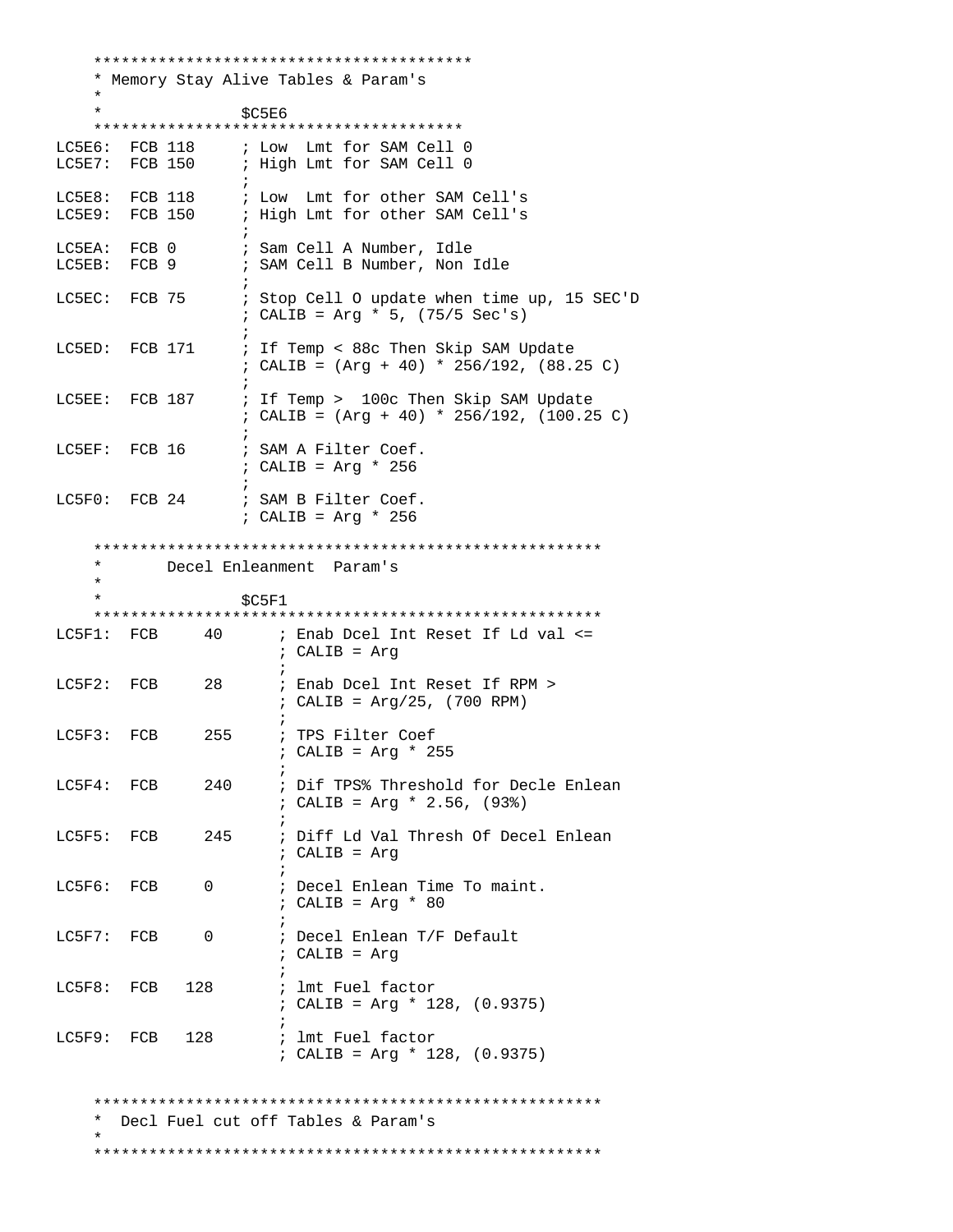| LC5FA: FCB   |                    | 48               | ; Decel Fuel C/O if > 1200 RPM Upper Hyst value<br>; CALIB = $Arg/25$         |  |  |  |  |
|--------------|--------------------|------------------|-------------------------------------------------------------------------------|--|--|--|--|
| LC5FB: FCB   |                    | 36               | ; Remain In C/O if > 900 RPM<br>; Lower hyst value<br>$: CALIB = Arg/25$      |  |  |  |  |
| LC5FC: FCB   |                    | 30               | ; Enab $C/O$ if Ld Val < 30<br>; Lower hyst value                             |  |  |  |  |
| LC5FD:       | FCB                | 40               | ; Stay in C/O if Ld Val <<br>; Upper Hyst value                               |  |  |  |  |
| LC5FE: FCB   |                    | 7                | ; Max RPM Decel In 12.5 Msec<br>; CALIB + Arg/12.5, (87.5 RPM)                |  |  |  |  |
| LC5FF:       | FCB                | 20               | ; C/O Cint Min time Lmt<br>; CALIB = Arg * 80, $(0.25 \text{ Sec})$           |  |  |  |  |
| LC600:       | FCB                | $\ddot{i}$<br>8  | ; If TPS < then Enab C/O<br>; CALIB = Arg * 2.56, $(3.125%)$                  |  |  |  |  |
| LCGO1: FCB   |                    | $\mathbf{0}$     | ; If Cool Temp < then Disab C/O<br>; CALIB = $(Arg + 40) * 256$ , $(Deg C)$   |  |  |  |  |
| LC602:       | FCB                | $\ddot{i}$<br>15 | ; If VSS $\le$ Disable C/O<br>; CALIB = $Arg$ , (15 MPH)                      |  |  |  |  |
| LC603: FCB   |                    | $\ddot{i}$<br>8  | ; 3.125% TPS, C/O Stall Saver TPS Default<br>; CALIB = ARG * 2.56, $(3.125%)$ |  |  |  |  |
| LC604:       | FCB                | 30               | ; 375 msec, C/O Stall Saver T/F TPS Duration<br>; CALIB = $Arg * 80$ ,        |  |  |  |  |
| LC605:       | FDB                | 0256             | ; 3.9 Msec, C/O Stall Saver PW<br>; CALIB = Arg * $65.536$                    |  |  |  |  |
| $LCG07:$ FCB |                    | $1 \quad \Box$   | ; CALIB of C/O Stall Saver Acel Enrich Pulses                                 |  |  |  |  |
| LC608:       | FDB                | 0511             | ; 6.38 Sec, Min Time Between Consec DEFCO'S<br>; CALIB = $Arg * 80$ ,         |  |  |  |  |
|              | LC60A: FCB         | 10               | ; 4%TPS, DFCO T/F TPS Default<br>: CALIB = $Arg *2.56$                        |  |  |  |  |
| $\star$      | * MY86 TYPE 32 ECM |                  | * PWR ENRICHMENT TABLES & PARAM'S                                             |  |  |  |  |
|              | LC60B: FCB         | 50 —             | ; IF Ld VAL > 50 ENAB PWR ENRICH<br>$;$ CAL = VAL                             |  |  |  |  |
|              | LC60C: FCB         | 10               | ; Ld VAL HYST FOR PWR ENRICH.<br>; CAL = VAL                                  |  |  |  |  |
|              | $L$ C60D: FCB 16   |                  | ; TPS HYST. DISABLE PWR ENRICH IF TPS <<br>; CAL = VAL * 2.56, $(6.25%)$      |  |  |  |  |
|              | ; -------------    |                  | ; Pwr Enrichment TPS Treshold vs RPM                                          |  |  |  |  |
|              |                    |                  | ; BUA, TYPE \$32, ECM P/N 1227165                                             |  |  |  |  |
| i.           |                    |                  |                                                                               |  |  |  |  |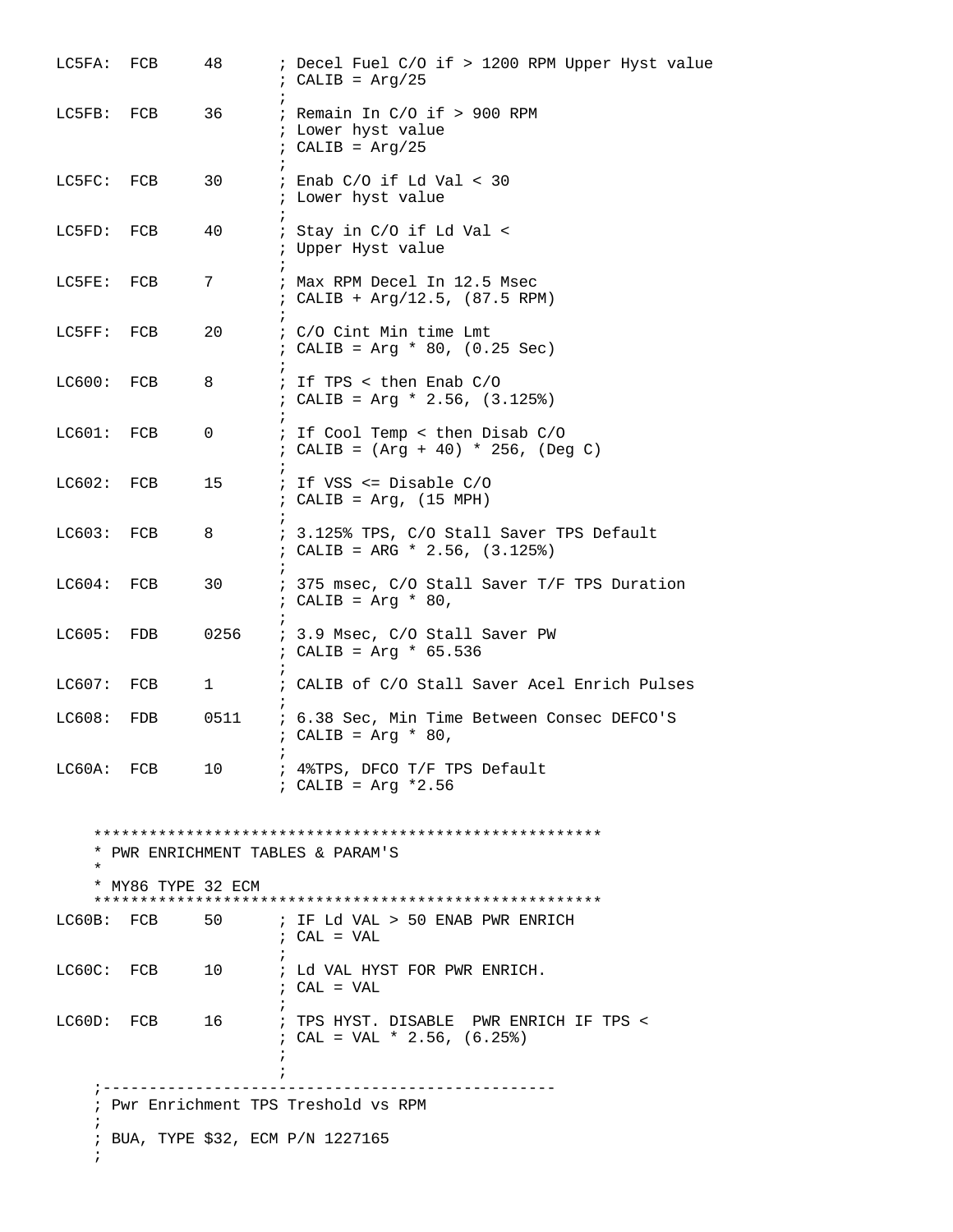; TBL = TPS% \* 2.56 ;-------------------------------------------------

ORG \$060E

|        |            |                                                 | __________________   |            |     |                                           |              |             |
|--------|------------|-------------------------------------------------|----------------------|------------|-----|-------------------------------------------|--------------|-------------|
|        |            |                                                 |                      |            |     |                                           |              |             |
|        |            |                                                 | \$TPS                |            |     | RPM                                       |              |             |
|        |            |                                                 | ------------         |            |     | -----                                     |              |             |
|        |            | LC60E: FCB 180 ; 70 400<br>FCB 180 ; 70 1200    |                      |            |     |                                           |              |             |
|        |            | ${\rm FCB}$                                     |                      |            |     |                                           |              |             |
|        |            | FCB                                             |                      |            |     | 2000<br>3200                              |              |             |
|        |            | FCB                                             | 180 ; 70             |            |     | 4800                                      |              |             |
|        |            |                                                 |                      |            |     |                                           |              |             |
|        |            |                                                 |                      |            |     |                                           |              |             |
|        |            |                                                 |                      |            |     |                                           |              |             |
|        |            |                                                 |                      |            |     | ; Pwr Enrichment Air/Fuel Pct Change      |              |             |
|        |            | ; vs Coolant Temperature                        |                      |            |     |                                           |              |             |
|        |            | TBL = Pct Change $*$ 2.56                       |                      |            |     |                                           |              |             |
|        |            |                                                 |                      |            |     | --------------------                      |              |             |
|        |            | LC613: FCB 8 ; 9 Line table                     |                      |            |     |                                           |              |             |
|        |            |                                                 |                      |            |     | --------------------------------------    |              |             |
|        | $\ddot{i}$ |                                                 |                      |            |     |                                           |              |             |
|        |            |                                                 |                      |            |     | %CHG Deg c COOL                           |              |             |
|        |            |                                                 | -------------------- |            |     |                                           |              |             |
|        |            | FCB 140 <i>i</i> 54.68                          |                      |            |     |                                           | $-40$ C      |             |
|        |            | FCB 125 ; 48.82                                 |                      |            |     |                                           | $-16$<br>- 8 |             |
|        |            | FCB 112 <i>i</i> 43.75<br>FCB 86 <i>i</i> 33.59 |                      |            |     |                                           | 32           |             |
|        |            |                                                 |                      |            |     |                                           |              | 56 (132.8f) |
|        |            |                                                 |                      |            |     |                                           | 80           |             |
|        |            | FCB                                             |                      |            |     |                                           | 104<br>128   |             |
|        |            | FCB                                             | 58 ; 22.66           |            |     |                                           |              | 152 (305f)  |
|        |            | ________________________                        |                      |            |     |                                           |              |             |
|        |            |                                                 |                      |            |     |                                           |              |             |
|        |            |                                                 |                      |            |     |                                           |              |             |
|        |            |                                                 |                      |            |     | Pwr Enrichment Air/Fuel Pct Change vs RPM |              |             |
|        |            |                                                 |                      |            |     |                                           |              |             |
|        |            | TBL = $(Pct Change * 1.28) + 128$               |                      |            |     |                                           |              |             |
|        |            |                                                 |                      |            |     |                                           |              |             |
| LC61D: |            | FCB                                             | 128                  |            | .0% | O RPM                                     |              |             |
|        |            | FCB                                             | 128                  | $\ddot{ }$ |     | 400                                       |              |             |
|        |            | FCB                                             | 128                  | i          |     | 800                                       |              |             |
|        |            | FCB                                             | 128<br>128           |            |     | 1200<br>1600                              |              |             |
|        |            | FCB<br>FCB                                      | 128                  |            |     | 2000                                      |              |             |
|        |            | FCB                                             | 128                  | i          |     | 2400                                      |              |             |
|        |            | FCB                                             | 128                  |            |     | 2800                                      |              |             |
|        |            | FCB                                             | 128                  |            |     | 3200                                      |              |             |
|        |            | FCB<br>FCB                                      | 128<br>128           |            |     | 3600<br>4000                              |              |             |
|        |            | FCB                                             | 128                  | i          |     | 4400                                      |              |             |
|        |            | FCB                                             | 128                  |            |     | 4800                                      |              |             |
|        |            | FCB                                             | 128                  |            |     | 5200                                      |              |             |
|        |            | FCB                                             | 128                  | i          |     | 5600                                      |              |             |
|        |            | FCB<br>FCB                                      | 128<br>128           |            |     | 6000<br>6400 RPM                          |              |             |
|        |            |                                                 |                      |            |     |                                           |              |             |
|        |            |                                                 |                      |            |     |                                           |              |             |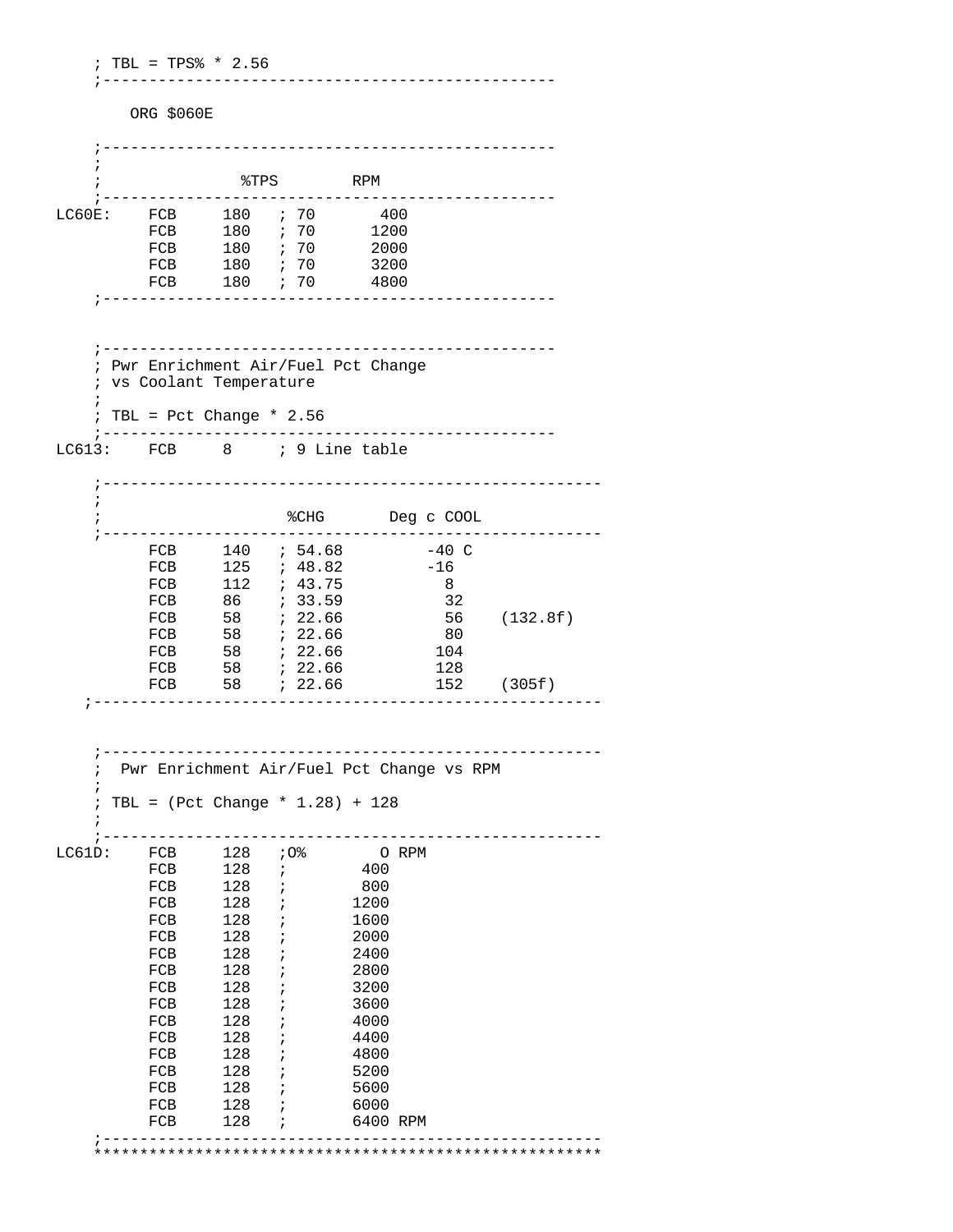| ; RPM 12.5 Msec Filter Coef, (0.5)                                           |
|------------------------------------------------------------------------------|
|                                                                              |
| ; Steps Added to Warm Park posit if<br>; hot restart spark retard is active. |
| ; Steps Added to Warm Park down if                                           |
|                                                                              |
|                                                                              |
|                                                                              |
|                                                                              |
|                                                                              |
|                                                                              |
|                                                                              |
|                                                                              |
|                                                                              |
|                                                                              |
|                                                                              |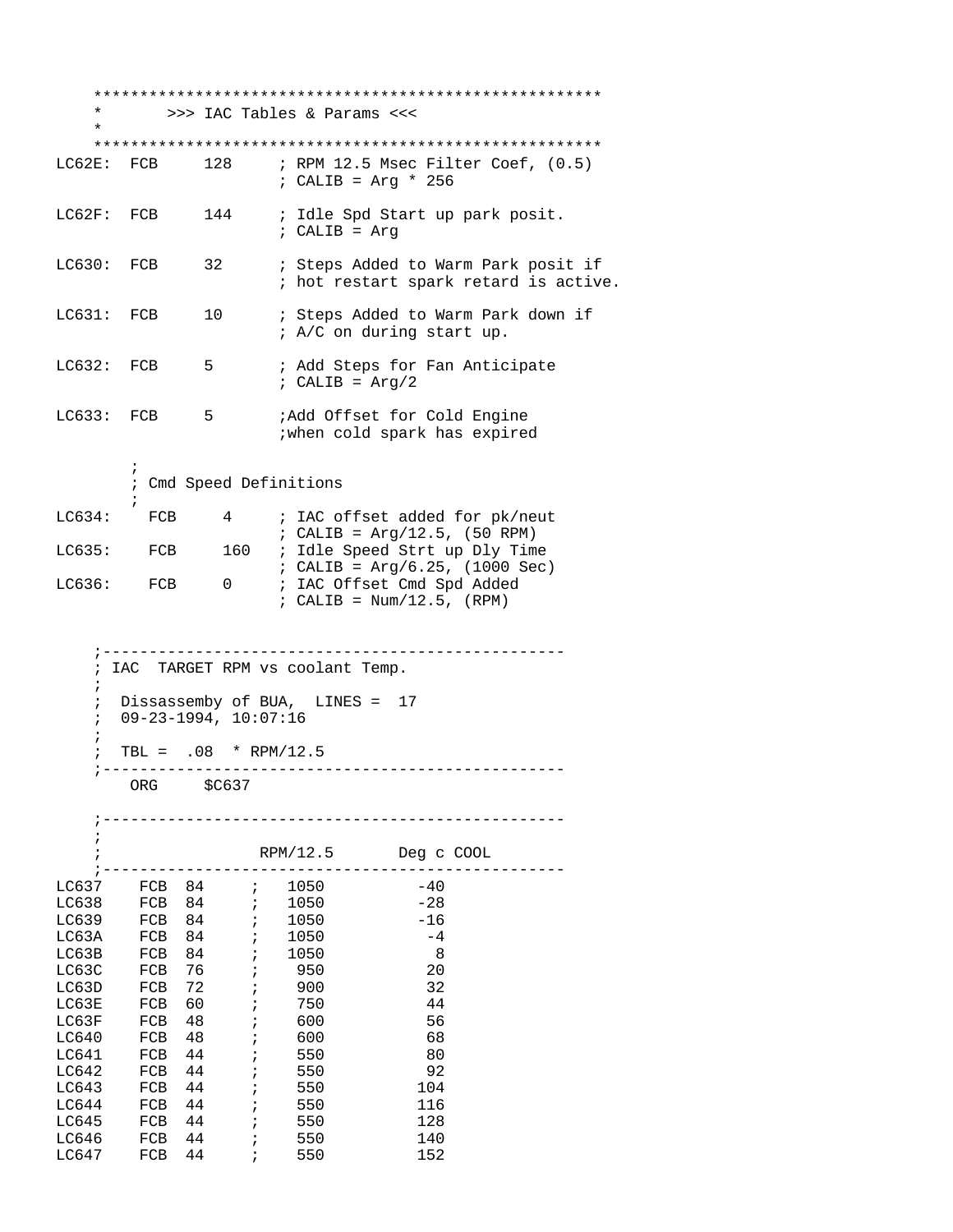;--------------------------------------------------

|                | ; ----------------------                      |                |                   | ; ---------------------------<br>; CMD Speed Cnt'l Deadband                                             |
|----------------|-----------------------------------------------|----------------|-------------------|---------------------------------------------------------------------------------------------------------|
|                |                                               |                |                   | LC648: FCB 6 ; Max RPM Error for deadband in Pk/Neut<br>; CALIB = $Arg/12.5$ , (75 RPM)                 |
|                |                                               |                |                   | LC649: FCB 4 ; Max RPM Error for deadband in drive<br>; CALIB = $Arg/12.5$ , (50 RPM)                   |
| LC64A: FCB     |                                               |                | $\mathbf{2}$      | ; Max RPM error for A/C & Min Motor Posit.<br>; Learning Dead Band, CALIB = $Arg * 12.5$<br>$(2.5$ RPM) |
|                |                                               |                |                   | ***********************************                                                                     |
|                |                                               |                |                   | PID ENABLE CONDITIONS<br>**********************************                                             |
| LC64B: FCB     |                                               | 3              |                   | ; Enab T/F if TPS% ><br>; CALIB = Arg * 2.56, $(1.17)$                                                  |
| LC64C: FCB     |                                               | $\overline{0}$ |                   | ; No store of new TPS if Diif<br>; fm old is <                                                          |
| LC64D: FCB     |                                               | 8 <sup>8</sup> |                   | ; No Decay till TPS >=<br>; CALIB = Arg * 2.56, $(3.125)$                                               |
| LC64E: FCB     |                                               |                |                   | $6$ ; Enab $C/L$ PID if MPH $\le$<br>; CALIB = Arg * $16/5$ , (1.8 MPH)                                 |
|                |                                               |                |                   | LC64F: FCB 4 ; 50 RPM, Min under spd error to enab PID<br>; Durring Xsission dly, CALIB = Arg/12.5      |
|                | ; ----------------<br>; Proportional Gains    |                |                   |                                                                                                         |
|                | $\ddot{ }$                                    |                |                   |                                                                                                         |
|                | ; -------------                               |                | ORG \$C650        | . _ _ _ _ _ _ _ _ _ _ _                                                                                 |
|                |                                               |                |                   | LC650: FCB 32 ; Undr Spd Error Proprt Gain<br>; CALIB = Arg * 256 * 12.5                                |
|                |                                               |                |                   | LC651: FCB 32 ; Over spd Error Proport Gain                                                             |
|                |                                               |                |                   | LC652: FCB 255 ; Min Under spd err to enab<br>; High Prop gain addition                                 |
| LC653: FCB     |                                               |                | $0 \qquad \qquad$ | ; High undr spd error prop gain add.                                                                    |
|                | ; ----------------------<br>; Derivitve Gains |                |                   |                                                                                                         |
|                | $\ddot{i}$                                    |                | ORG \$C654        |                                                                                                         |
| LC654:         | ; -----------                                 |                |                   | FCB 16 : Low gain for deriv term when RPM<br>; rate inc<br>; CALIB = (steps/rpm/sec) * 256 * 15.625     |
| $LC655:$ $FCB$ |                                               | 64             |                   | ; Steps Gain deric term when RPM Rate inc<br>; CALIB = (steps/rpm/sec) * 256 * 15.625                   |
| LC656:         | FCB                                           | 22             |                   | ; 343 RPM/Sec Min dec RPM rate to enable<br>; hi gain for direv term,<br>; CALIB = $(rpm/sec)/15.625$   |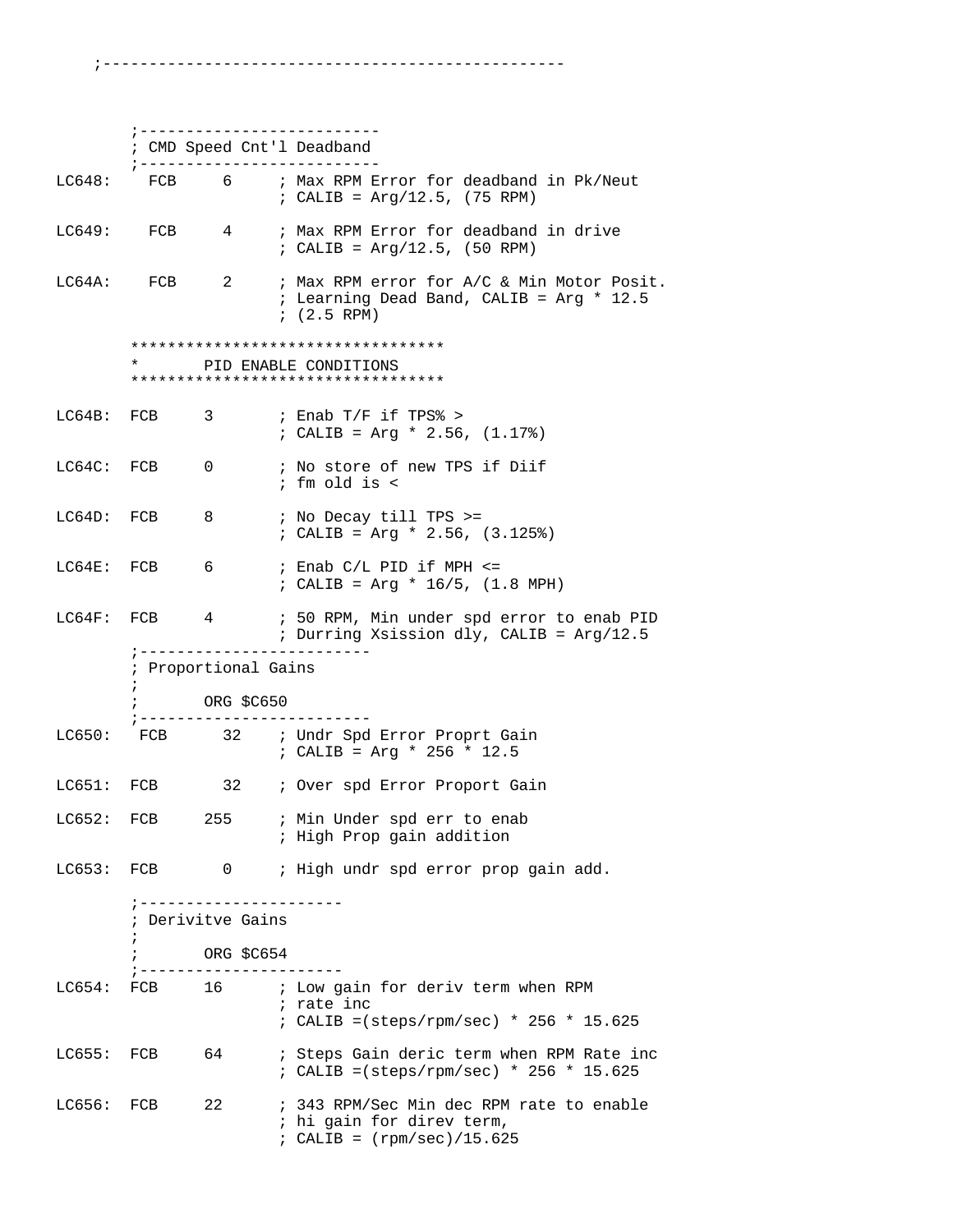LC657: FCB 255 ; Steps ; CALIB =(steps/rpm/sec) \* 256 \* 15.625 LC658: FCB 4 ; 50 RPM min umderspd error to enab hi ; proportional & hi deriv gain additions ;------------------------ ; Integral Gains  $\mathcal{L}^{\text{max}}$  ; ORG \$C659 ;----------------------- LC659: FCB 40 ; PK/NEUT intigrator gain if RPM ; error& rate out of dead bamds ; CALIB =(steps/rpm/sec) \* 256 \* 15.625 LC65A: FCB 40 ; ; CALIB =(steps/rpm/sec) \* 256 \* 15.625 LC65B: FCB 12 ; Pk/Neut, max RPM rate to intigrate w/KISITGN ; CALIB = (RPM/SEC)/15.625, (187.5 RPM/SEC) LC65C: FCB 12 ; Drive, max RPM rate to intigrate w/KISITGD ; CALIB = (RPM/SEC)/15.625, (187.5 RPM/SEC) ;------------------------------ ; Pk/Neut Scalling Gain  $\mathcal{L}^{\text{max}}$  ; ORG \$C65D ;------------------------------- LC65D: FCB 255 ; Pk/Neut, Mult for prop & deriv terms. ; CALIB = arg \* 256 ;------------------------------ ; TPS Follower gain's  $\mathcal{L}^{\text{max}}$  ; ORG \$C65E ;------------------------------ LC65E: FCB 5 ; 31.25 msec between T/F steps in PK/NUET ; CALIB =msec/6.25 LC65F: FCB 4 ; 25 msec between T/F steps in drive ; CALIB =msec/6.25 LC660: FCB 10 ; 1.953 msec/RPM addition vs MPH between T/F steps ; in Drive ; CALIB =msec \* (32/6.25) LC661: FCB 16 : 100 msec addition to time between T/F steps ; if in open loop IAC. ; CALIB =msec/6.25 LC662: FCB 192 ; 1.5 steps/% TPS throt follower slope gain LC663: FCB 75 ; 75 Steps T.F. max steps in drive. LC664: FCB 255 ; Pk/Neut T.F. mult to T.F. steps ; (NEUT STEPS)/(DRIVE STEPS) ;----------------------------

> ;---------------------------- ; A/C Learning Gain

 $\mathcal{L}^{\text{max}}$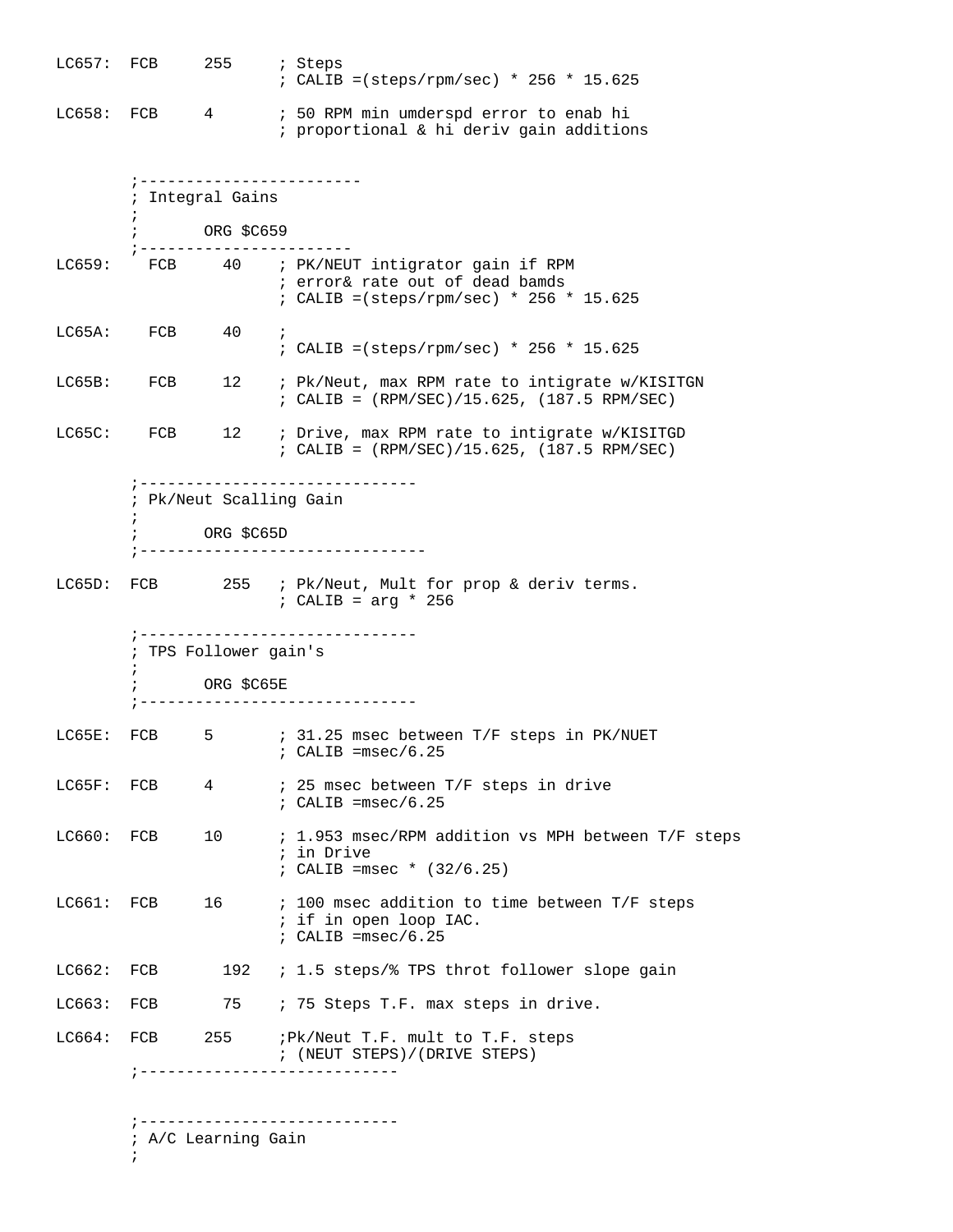|                  |            |                        | ;-----------------------------                                                                                              |
|------------------|------------|------------------------|-----------------------------------------------------------------------------------------------------------------------------|
| LC665:           |            |                        | FCB 20 ; STEPS, A/C DEFAULT                                                                                                 |
| LC666:           |            |                        | FCB 32 ; STEPS, MAX A/C LEARN STEPS                                                                                         |
|                  |            |                        |                                                                                                                             |
|                  |            |                        | ; STEPS, MAX PLUS A/C LEARN PWER OFF/ON CYCLE                                                                               |
|                  |            |                        |                                                                                                                             |
|                  |            |                        | LC669: FCB 20 : 400 MSEC MIN RPM ERR DEAD BAND TIME BEFORE<br>; LEARN ENABLE/DISABLE                                        |
|                  |            |                        | LC66A: FCB 128 ; STEPS, P/N NEUT GAIN FOR A/C LEARNED VAL<br>; (DRIVE STEPS)/(NEUT STEPS)<br>;----------------------------- |
|                  |            |                        |                                                                                                                             |
|                  | $\ddot{ }$ |                        | ; STEPPER MOTOR PARAMS'S                                                                                                    |
|                  | $\ddot{i}$ |                        | LC66B: FCB 32 ; QUANTIZER GAIN TO CONVERT ALGO OUT FROM LINEAR<br>; MOTOR GAINS TO STEPS<br>$: CALIB = GAIN * 256$          |
|                  |            |                        | LC66C: FCB 8 ; IDLE SPD INVERSE QUANT GAIN TO MAKE<br>; FARCTIONAL STPS                                                     |
|                  |            |                        |                                                                                                                             |
|                  |            |                        | ; A/C Clutch Tables & Param's                                                                                               |
|                  |            |                        | LC66D: FCB 255 ; IF TPS GT 99% DISABLE A/C<br>$:$ (MUST BE 99-16 TO RE-ENABLE)                                              |
| LC66E:           |            |                        | FCB 255 ; IF PLUS DIFF TPS GT 99%DISABLE A/C                                                                                |
| LC66F:           | FCB        | $\overline{0}$         | ; DISABLE A/C CLUTCH 0 SEC AFTER IF DIFF TPS                                                                                |
| LC670:<br>LC671: | FCB        |                        | 1 / SEC DELAY FOR CLUTCH ENGAGE<br>FCB 1 : 1 SEC DELAY FOR CLUTCH DIS-ENGAGE                                                |
|                  |            |                        | LC672: FCB 255 ; IF COOL GT 150 Deg c, DIS-ENGAGE CLUTCH                                                                    |
|                  |            | ; Transitional Delays  | ;-------------------------------                                                                                            |
|                  |            |                        | LC673: FCB 40 ; DISABLE CLSD LP PID FOR 800 Msec<br>; AFTER OPN LP DISABLE                                                  |
| LC674: FCB       |            | 30                     | ; DISABLE CLSD LP PID FOR 600 Msec<br>; AFTER TPS FOLLOWER DISABLE                                                          |
| LC675: FCB       |            |                        | 16 : DISABLE CLSD LP PID FOR 320 Msec<br>; AFTER NEUT DRIVE SHIFT                                                           |
| LC676: FCB       |            | 20                     | ; DISABLE CLSD LP PID FOR 400 Msec<br>; AFTER FAN ON                                                                        |
| $LCG77:$ FCB     |            |                        | 20 : DISABLE CLSD LP PID FOR 1000 Msec<br>; AFTER EXPIRATION OF COLD ENGINE SPARK                                           |
|                  |            |                        |                                                                                                                             |
|                  |            |                        |                                                                                                                             |
|                  |            | ; Low Integrator Gains |                                                                                                                             |
|                  |            |                        |                                                                                                                             |
|                  |            |                        |                                                                                                                             |

LC678: FCB 40 ; 40 STEPS PK/NEUT LO INT GAIN IF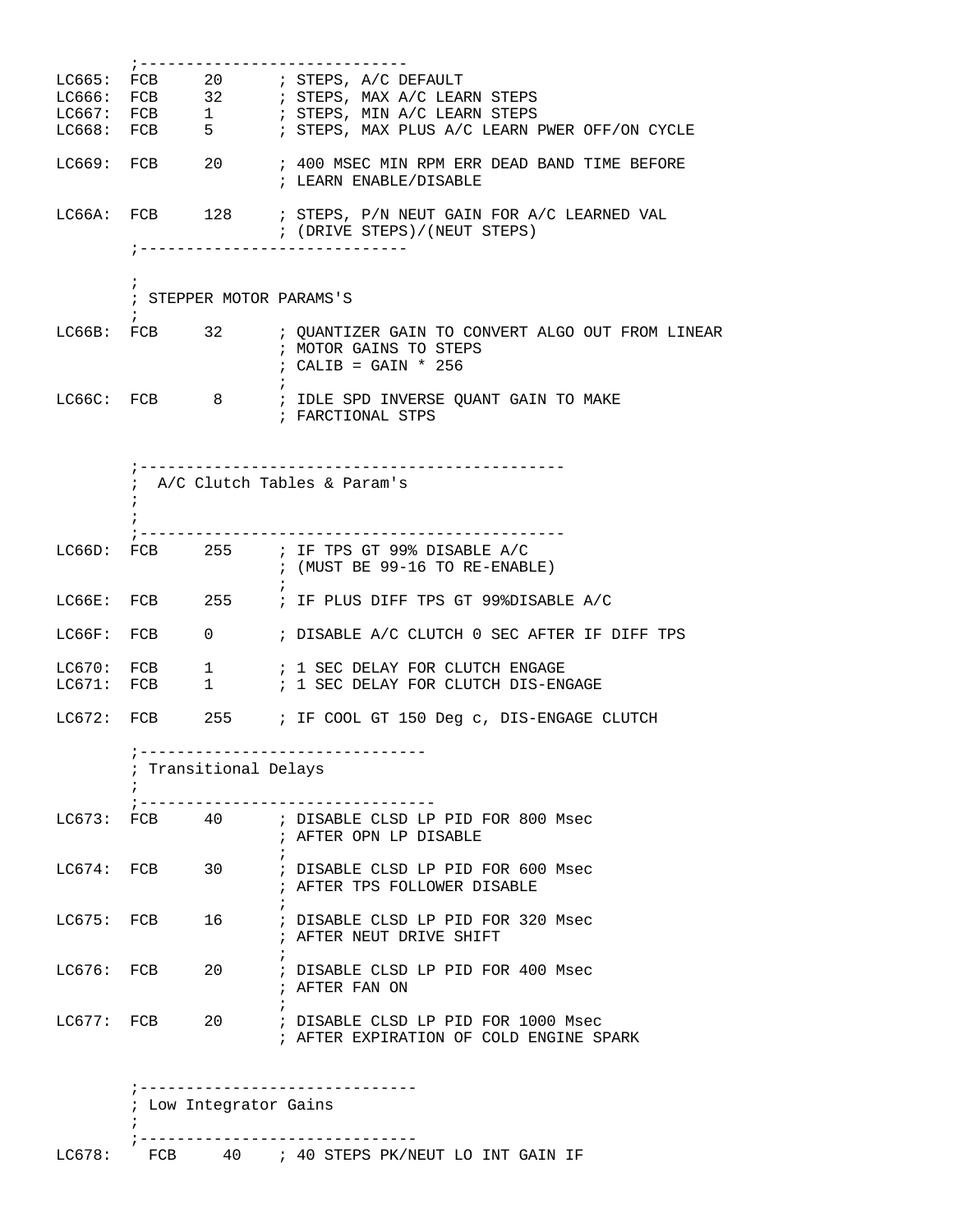; RPM ERR IN DEADBAND  $;$  CALB = (NUM \* 128 \* 12.5/.05)  $\mathcal{L}^{\text{max}}$ LC679: FCB 8 ; 40 STEPS, DRIVE LO INT GAIN IF ; RPM ERR IN DEADBAND  $;$  CALB = (NUM \* 128 \* 12.5/.05)  $\mathcal{L}^{\text{max}}$ LC67A: FCB 0 ; IF RPM ERROR LT 0 DISABLE & CLR INTEGRAL  $;$  CALIB = RPM/12.5  $\mathcal{L}$  ; and the contract of  $\mathcal{L}$  ;--------------------------- ; Motor Reset Param's  $\mathcal{L}^{\text{max}}$  ; ORG \$C67B ;--------------------------- LC67B: FCB 145 ; MAX IAC STEPS POSSIBLE  $\mathcal{L}^{\text{max}}$  ; RPM Rate Deadband  $\mathcal{L}^{\text{max}}$ LC67C: FCB  $16$   $i$  RPM/SEC MIN DIRVITIVE RATE  $;$  CALIB = RPM/SEC/15.625  $\mathcal{L}^{\text{max}}$  ; Clutch Anticipate  $\mathcal{L}^{\text{max}}$  $\mathcal{L}^{\text{max}}$  ; SKIP Pwr Steer Press Sw READ ; HYST PAIR  $\mathcal{L}^{\text{max}}$ LC67D: FCB 255 ; SKIP PS SW READ IF 100% TPS, UPPER VAL LC67E: FCB 255 ; SKIP PS SW READ IF 100% TPS, LOWER VAL LC67F: FCB 8 : SKIP PWR STEER PRESS SW READ IF => 8 MPH  $\mathcal{L}^{\text{max}}$  ; Pwr Steering Anticipate  $\mathcal{L}^{\text{max}}$ LC680: FCB 0 7 PWR STEER ANTIC STEPS LC681: FCB 0 6 ; PWR STEER ANTIC STEPS if A/C on  $\mathcal{L}^{\text{max}}$  ; MANUAL PARAM'S  $\mathcal{L}^{\text{max}}$ LC682: FCB 0 ; FLAG, '1' IF MANUAL VECH SELECTED ELSE '0' LC683: FCB 5 ; 5 STEPS ADDED TO T/F IN DRIVE &  $: 5$  STEPS ADDED TO T/F IN DRIVE & ; VECH IS MOVING (MPH>  $\mathcal{L}^{\text{max}}$  ; PID HOT SPARK RETARD PARAM'S  $\mathcal{L}^{\text{max}}$ LC684: FCB 25 ; LC685: FCB 24 ; ADD 300 RPM SPEED OFFSET IF HOT SPARK ; RETARD IS ACTIVE ;------------------------------------------------------ ; IAC Mult (0-1) vs Coolant temp ;  $\mathbf{i}$  ; TABLE VALUE = MULT \* 256 ;------------------------------------------------------ LC686: FCB 8 ; 9 Lines in Tbl. ;------------------------------------------------------ ;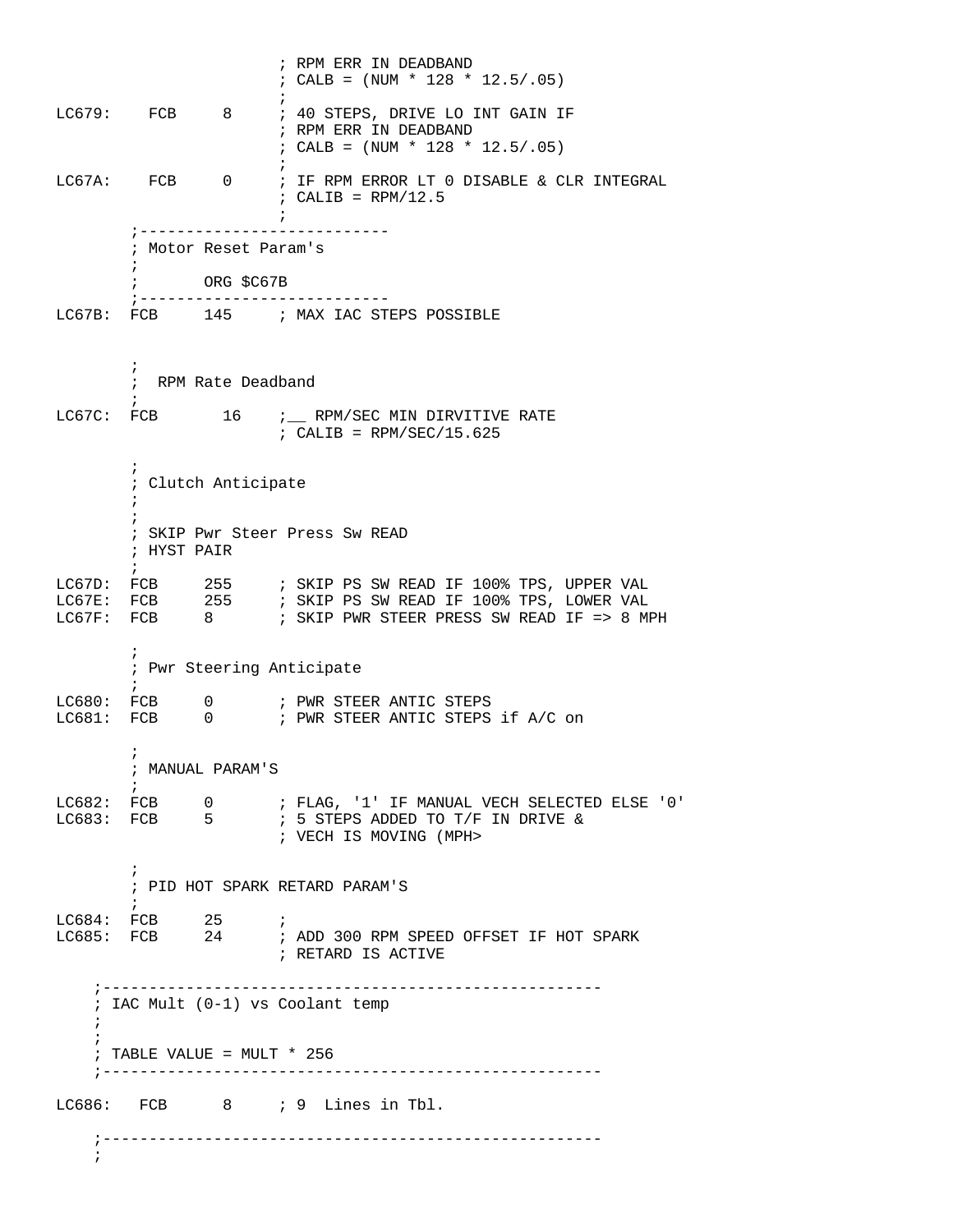| i                   |               |                                  |     |         | MULT                         |                                        | DEG C COOL                                    |  |
|---------------------|---------------|----------------------------------|-----|---------|------------------------------|----------------------------------------|-----------------------------------------------|--|
|                     |               | FCB                              | 204 |         | 70.80                        |                                        | $-40$                                         |  |
|                     |               | FCB                              |     |         | $204$ ; 0.80                 |                                        | $-16$                                         |  |
|                     |               | FCB                              | 230 |         | ; 0.90                       |                                        | - 8                                           |  |
|                     |               | FCB                              | 255 |         | ; 1.00                       |                                        | 32                                            |  |
|                     |               | FCB 255 ; 1.00                   |     |         |                              |                                        | - 56                                          |  |
|                     |               | FCB                              |     |         | $255$ ; 1.00                 |                                        | - 80                                          |  |
|                     |               | FCB                              |     |         |                              |                                        | 104                                           |  |
|                     |               | FCB                              |     |         | $255$ ; 1.00<br>$255$ ; 1.00 |                                        | 128                                           |  |
|                     |               |                                  |     |         | $255$ ; 1.00                 |                                        | 152                                           |  |
|                     |               | FCB<br>------------------------- |     |         |                              |                                        |                                               |  |
|                     |               |                                  |     |         |                              |                                        |                                               |  |
|                     |               |                                  |     |         |                              | -------------------------------------- |                                               |  |
| ÷                   |               | Warm Park Posit vs Coolant Temp  |     |         |                              |                                        |                                               |  |
|                     |               | TABLE = STEPS                    |     |         |                              |                                        |                                               |  |
|                     |               |                                  |     |         |                              |                                        |                                               |  |
|                     |               |                                  |     |         |                              |                                        |                                               |  |
|                     |               |                                  |     |         |                              |                                        |                                               |  |
|                     |               | ORG \$0690                       |     |         |                              |                                        |                                               |  |
| LC690:              |               |                                  |     |         |                              | FCB 8 ; 9 Lines in Tbl                 |                                               |  |
|                     |               |                                  |     |         |                              |                                        |                                               |  |
|                     |               |                                  |     |         |                              |                                        |                                               |  |
|                     |               |                                  |     |         |                              | DEG C COOL                             |                                               |  |
|                     |               | . _ _ _ _ _ _ _ .                |     |         |                              |                                        |                                               |  |
|                     |               | FCB                              |     | $145$ ; |                              | -40                                    |                                               |  |
|                     |               | FCB                              |     | $145$ ; |                              | -16                                    |                                               |  |
|                     |               | FCB 113 <i>i</i>                 |     |         |                              | $_{\rm 8}$                             |                                               |  |
|                     |               | FCB                              | 90  |         |                              | -32                                    |                                               |  |
|                     |               | FCB                              | 80  | $\cdot$ |                              | 56                                     |                                               |  |
|                     |               | FCB                              | 65  | $\cdot$ |                              | -80                                    |                                               |  |
|                     |               | FCB                              | 50  | $\cdot$ |                              | 104                                    |                                               |  |
|                     |               | FCB 50 <i>i</i>                  |     |         |                              | 128                                    |                                               |  |
|                     |               | FCB                              | 50  |         |                              | 152                                    |                                               |  |
|                     |               |                                  |     |         |                              |                                        |                                               |  |
|                     |               |                                  |     |         |                              |                                        |                                               |  |
|                     |               |                                  |     |         |                              |                                        |                                               |  |
|                     |               |                                  |     |         |                              |                                        |                                               |  |
| $^\star$            |               |                                  |     |         |                              | Mass Air Flow Tables & Param's         |                                               |  |
| $^\star$            |               |                                  |     |         |                              |                                        |                                               |  |
| $^\star$<br>$\star$ |               |                                  |     |         | DIGITAL MASS FLOW SENSOR     |                                        |                                               |  |
| $^\star$            |               |                                  |     |         |                              |                                        | 34 - 150 hZ                                   |  |
| $\star$             |               |                                  |     |         | Freq range                   |                                        |                                               |  |
| $^\star$            |               |                                  |     | Period  |                              |                                        | 927 - 437 counts                              |  |
| $^\star$            |               |                                  |     | Range   |                              |                                        | 1490 counts                                   |  |
| $\star$             |               |                                  |     |         |                              |                                        |                                               |  |
| $\star$             |               |                                  |     |         |                              |                                        | table $1 \t 0 - 511$ counts, $0 - 22$ qms/sec |  |
|                     |               |                                  |     |         |                              |                                        | table 2 512 - 767 counts, 22 - 48             |  |
| $^\star$            |               |                                  |     |         |                              |                                        | table 3 768 - 1023 counts, 48 - 82            |  |
| $^\star$            |               |                                  |     |         |                              |                                        | table 4 1024 - 1279 counts, 82 - 135          |  |
| $\star$             |               |                                  |     |         |                              |                                        | table 5 1280 - 1535 counts, 135 - 206         |  |
| $\star$             |               |                                  |     |         |                              |                                        | table 6 1536 - 1791 counts, 206 - 255         |  |
| $^\star$            |               |                                  |     |         |                              |                                        |                                               |  |
| $\star$             |               |                                  |     |         |                              |                                        |                                               |  |
|                     |               |                                  |     |         |                              |                                        |                                               |  |
|                     |               | ORG \$069A                       |     |         |                              |                                        |                                               |  |
|                     |               |                                  |     |         |                              |                                        |                                               |  |
|                     | LC69A: FCB 80 |                                  |     |         |                              | ; CAL = $arg + 64$ , (16)              | ; Ld VAR FOR SCALING LV8 SCALE FACTORS        |  |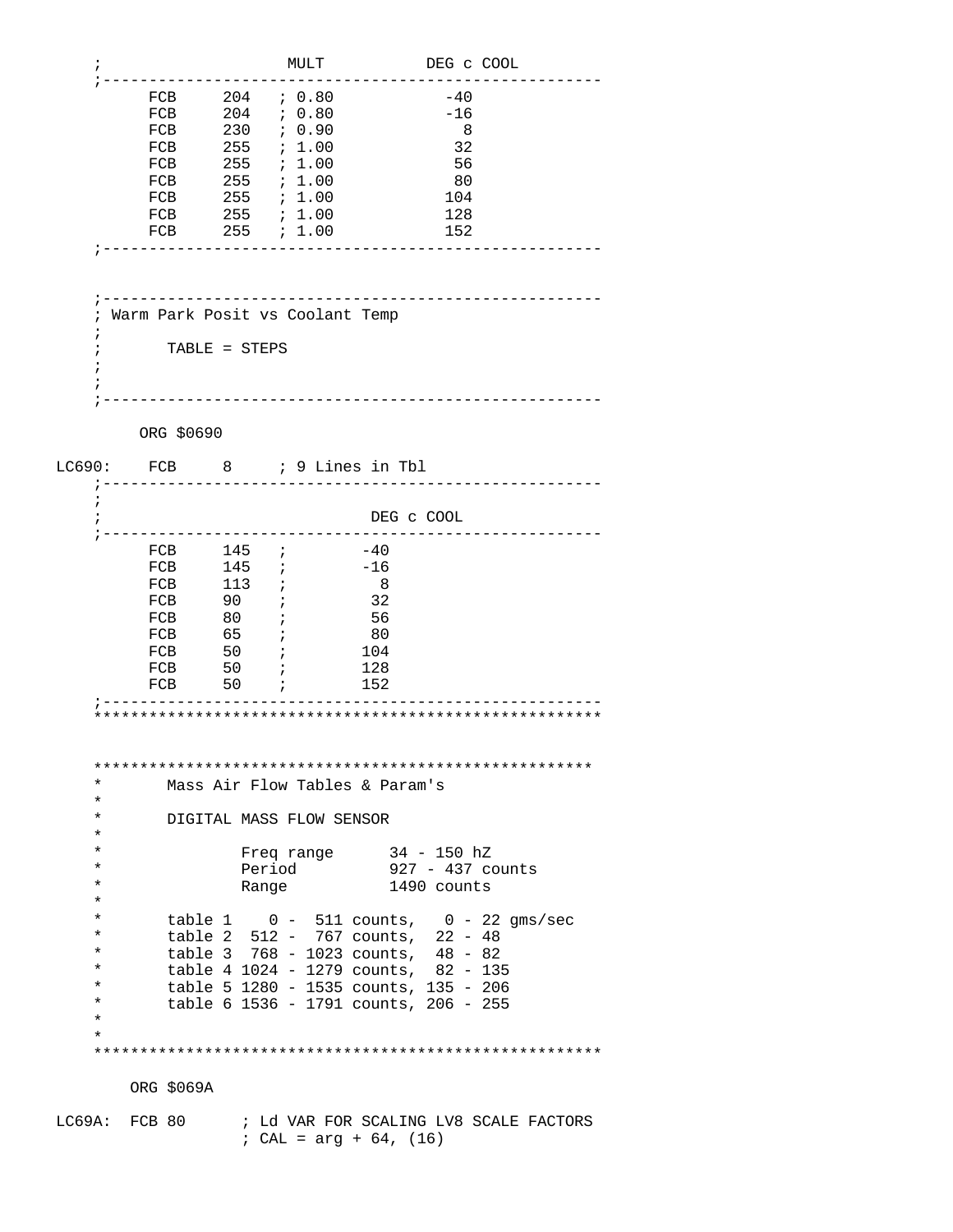|                                                             |                        |                                                                    | LC69B: FCB 10 ; 1 Sec MAF BURN OFF TIME.<br>LC69C: FCB 50 : 5 SEC MAF BURNOFF DELAY TIME FROM IGN OFF                                                                                     |                              |                                                    |  |
|-------------------------------------------------------------|------------------------|--------------------------------------------------------------------|-------------------------------------------------------------------------------------------------------------------------------------------------------------------------------------------|------------------------------|----------------------------------------------------|--|
|                                                             | ORG                    | \$069D                                                             |                                                                                                                                                                                           |                              |                                                    |  |
|                                                             |                        |                                                                    | ; Mass Air Flow TABLE 1                                                                                                                                                                   |                              |                                                    |  |
|                                                             |                        |                                                                    | $: TBL = gms/Sec * 11.1$                                                                                                                                                                  |                              |                                                    |  |
|                                                             |                        | LC69D: FCB 23 ; TABLE SCALAR<br>LC69E: FCB 8 $\qquad$ ; 9 LINE TBL |                                                                                                                                                                                           |                              |                                                    |  |
|                                                             |                        |                                                                    | ; gms/SeC BIN VDC #/HR<br>; ---------------------                                                                                                                                         |                              |                                                    |  |
| FCB<br>FCB<br>FCB<br>FCB<br>FCB                             | 36 ;<br>50 ;           | $0$ ; $0.0$<br>$3.2$<br>$4.5$                                      | $\begin{array}{ccc} 0 & 0.00 \ 64 & 0.18 \ 128 & 0.37 \end{array}$<br>69; 6.2 192 0.55 48<br>93; 8.4 256 0.73 65                                                                          |                              | $\overline{\phantom{0}}$<br>-25<br>35              |  |
| FCB<br>FCB<br>FCB<br>FCB                                    | 155i                   | 155 ; 14.0<br>197 ; 17.7                                           | 121 ; 10.9 320 0.91<br>384 1.10<br>448 1.28<br>248 ; 22.3 512 1.46 172<br>;---------------------------------                                                                              |                              | - 84<br>108<br>137                                 |  |
|                                                             |                        | $\ddot{i}$                                                         | ; Mass Air Flow TABLE 2<br>$: TBL = gms/Sec * 5.33$                                                                                                                                       |                              |                                                    |  |
|                                                             |                        | LC6A8: FCB 48 ; TABLE SCALAR<br>LC6A9: FCB 8 ; LINE TBL            | --------------------------------------                                                                                                                                                    |                              |                                                    |  |
|                                                             |                        |                                                                    | ; gms/SeC BIN VDC #/HR                                                                                                                                                                    |                              |                                                    |  |
| FCB<br>FCB<br>FCB<br>FCB<br>FCB<br>FCB<br>FCB<br>FCB<br>FCB | 133i<br>147 ;<br>217 ; | 25.0<br>27.6<br>40.7<br>237 : 44.5                                 | 119 ; 22.3 512 1.46<br>544<br>576<br>163; 30.6 608 1.74<br>182; 34.1 640 1.83 264<br>198; 37.1 672<br>704<br>736<br>254 <i>i</i> 47.7 768 2.19 368<br>;---------------------------------- | 1.55<br>1.65<br>2.01<br>2.10 | 172<br>193<br>213<br>236<br>1.92 287<br>314<br>343 |  |
|                                                             |                        | $\ddot{i}$                                                         | ; Mass Air Flow TABLE 3<br>$: TBL = gms/Sec * 3.08$                                                                                                                                       |                              |                                                    |  |
|                                                             |                        | LC6B3: FCB 83 ; TABLE SCALAR<br>LC6B4: FCB 8 ; 9 LINE TBL          |                                                                                                                                                                                           |                              |                                                    |  |
|                                                             |                        |                                                                    | -------------------------------------<br>; gms/SeC BIN VDC #/HR                                                                                                                           |                              |                                                    |  |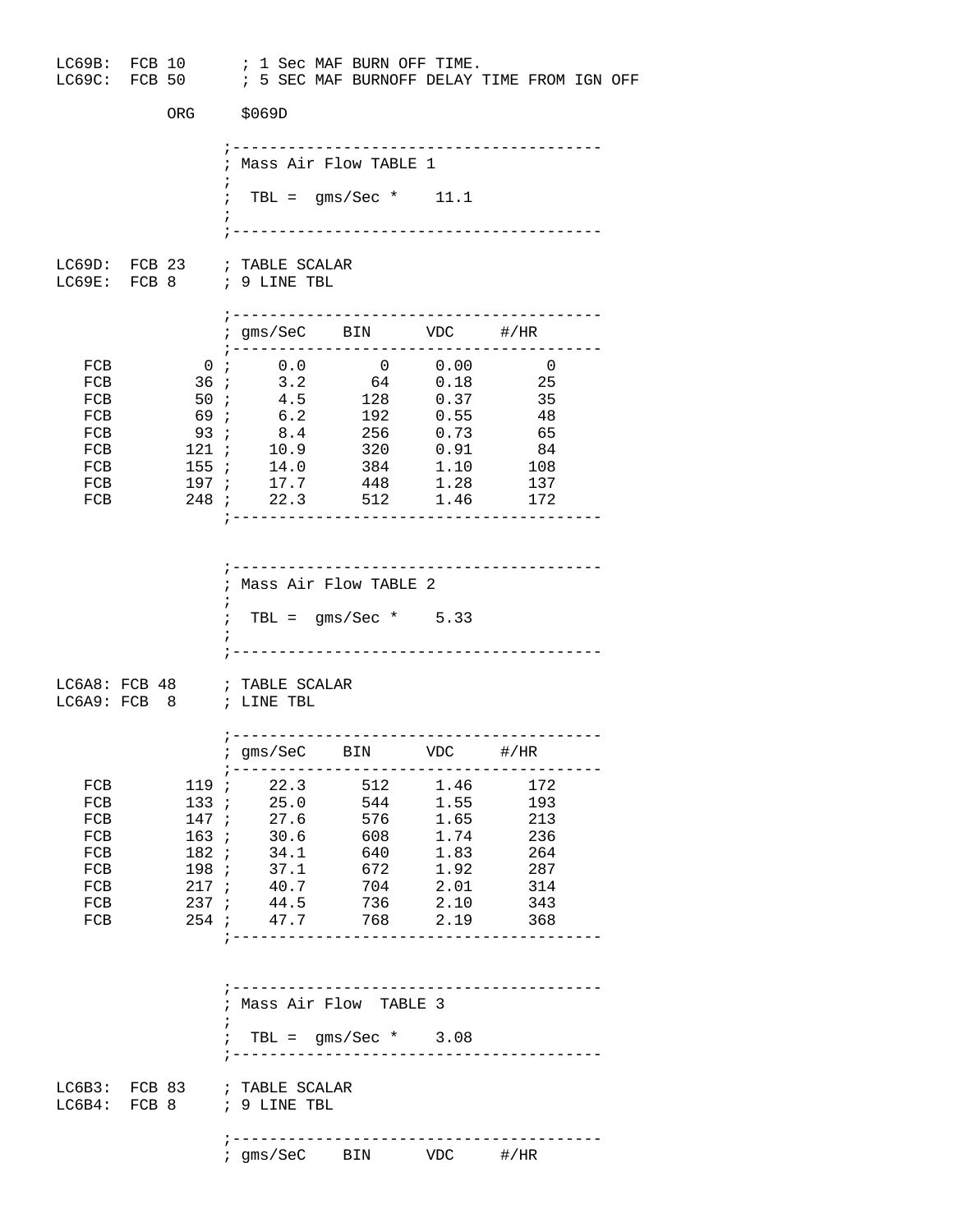|            |                  | ; -----------------------------------                                                                     |      |                                    |      |  |
|------------|------------------|-----------------------------------------------------------------------------------------------------------|------|------------------------------------|------|--|
| FCB        |                  | 147; 47.7 768 2.19 368                                                                                    |      |                                    |      |  |
| FCB        |                  | 158; 51.2 800 2.29                                                                                        |      |                                    | 395  |  |
| FCB        | 170 ;            | 55.1                                                                                                      | 832  | 2.38                               | 425  |  |
| FCB        | 182 ;            | 59.0                                                                                                      | 864  | 2.47                               | 455  |  |
| FCB        |                  | 195; 63.2                                                                                                 | 896  | 2.56                               | 488  |  |
| FCB        |                  | 209; 67.8 928 2.65 523                                                                                    |      |                                    |      |  |
| FCB        |                  | 223 <i>i</i> 72.3 960                                                                                     |      | 2.74                               | 558  |  |
| FCB        |                  | 238 <i>i</i> 77.2                                                                                         | 992  | 2.83                               | 596  |  |
| FCB        |                  | 253; 82.0 1024 2.93                                                                                       |      |                                    | 633  |  |
|            |                  | ; Mass Air Flow TABLE 4                                                                                   |      |                                    |      |  |
|            | ÷.<br>$\ddot{i}$ |                                                                                                           |      |                                    |      |  |
|            |                  | $\frac{1}{2}$ TBL = 1.90 $\star$ gms/Sec                                                                  |      |                                    |      |  |
|            |                  | LC6BE: FCB 135 ; TABLE SCALAR<br>LC6BF: FCB 8 ; 9 LINE TBL                                                |      |                                    |      |  |
|            |                  | ; gms/SeC BIN VDC #/HR                                                                                    |      |                                    |      |  |
| FCB        |                  | 156; 82.3 1024 2.93 635                                                                                   |      |                                    |      |  |
| FCB        |                  | 166; 87.5                                                                                                 |      | 1056 3.02 676                      |      |  |
| FCB        | 176 ;            | 92.8                                                                                                      | 1088 | 3.11                               | 716  |  |
| FCB        | 187 ;            | 98.6                                                                                                      | 1120 | 3.20                               | 761  |  |
| FCB        |                  | 198; 104.4                                                                                                | 1152 | 3.29                               | 806  |  |
| FCB        |                  | 210; 110.7                                                                                                |      | 1184 3.38 855                      |      |  |
| FCB        |                  | $222$ ; $117.1$                                                                                           | 1216 | 3.47                               | 903  |  |
| FCB        |                  | 237 : 125.0 1248                                                                                          |      | 3.57                               | 965  |  |
| FCB        |                  | 255 ; 134.5 1280 3.66 1038                                                                                |      |                                    |      |  |
|            | $\ddot{i}$       | ; --------------------------------<br>; Mass Air Flow TABLE 5<br>$\frac{1}{2}$ TBL = 1.24 $\star$ gms/Sec |      |                                    |      |  |
|            |                  | LC6C9: FCB 207 ; TABLE SCALAR<br>LC6CA: FCB 8 ; 9 LINE TBL<br>; --------------------------------          |      |                                    |      |  |
|            |                  | ; gms/SeC BIN VDC #/HR                                                                                    |      |                                    |      |  |
| FCB        |                  | 166 ; 134.2 1280 3.66 1036                                                                                |      |                                    |      |  |
| FCB        |                  | 176 ; 142.3 1312 3.75 1098                                                                                |      |                                    |      |  |
| FCB        |                  | 186 ; 150.4 1344<br>196 ; 158.5 1376                                                                      |      | $3.84$<br>$3.93$                   | 1161 |  |
| FCB        | 196 ;            |                                                                                                           |      |                                    | 1223 |  |
| FCB        |                  | 207; 167.4                                                                                                | 1408 | 4.02                               | 1292 |  |
| FCB        |                  | 219; 177.1                                                                                                |      | 1440 4.11                          | 1367 |  |
| FCB        |                  | 230 ; 186.0                                                                                               |      | 1472   4.21   1435                 |      |  |
| FCB<br>FCB |                  | 242 ; 195.7 1504<br>255 ; 206.2 1536 4.39 1591                                                            |      | 4.30 1510                          |      |  |
|            |                  |                                                                                                           |      | ---------------------------------- |      |  |
|            |                  | ; Mass Air Flow TABLE 6                                                                                   |      |                                    |      |  |
|            |                  | $\ddot{i}$                                                                                                |      |                                    |      |  |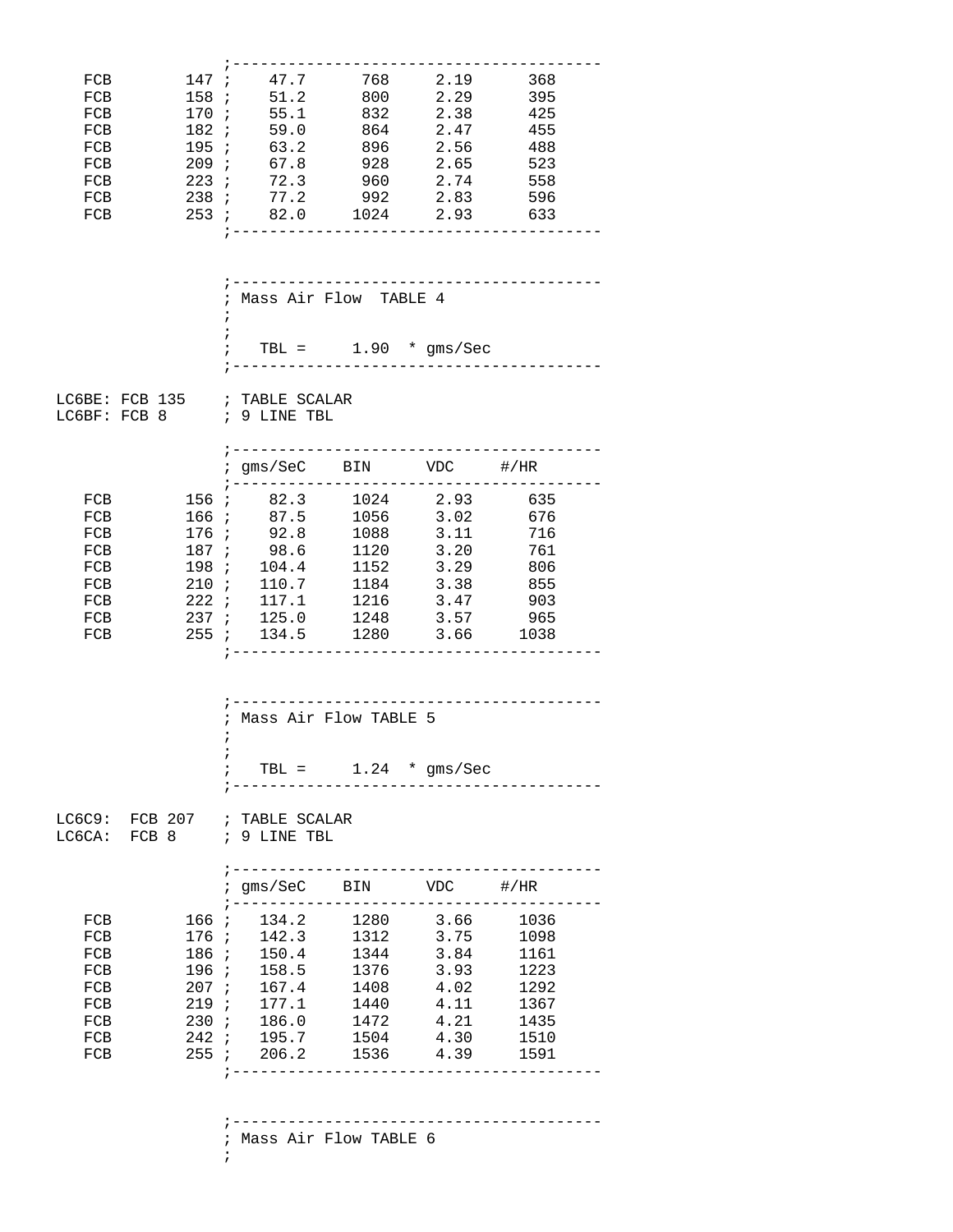|            |        | $\ddot{i}$<br>$\ddot{i}$ |                                                         | TBL = $1.00 * \text{gms}/\text{SEC}$ | ______________ |      |  |
|------------|--------|--------------------------|---------------------------------------------------------|--------------------------------------|----------------|------|--|
| $L$ C6D5:  |        |                          | LC6D4: FCB 255 ; TBL SCALAR<br>FCB $16$ ; $16$ LINE TBL |                                      |                |      |  |
|            |        |                          | ; gms/SeC BIN VDC #/HR                                  |                                      |                |      |  |
| FCB        | 207 ;  |                          |                                                         | 206.2 1536 4.39                      |                | 1591 |  |
| FCB        | 213i   |                          |                                                         | 212.2 1552 4.43                      |                | 1637 |  |
| FCB        | 219:   |                          |                                                         | 218.1 1568                           | 4.48           | 1684 |  |
| FCB        | 226i   |                          |                                                         | 225.1 1584                           | 4.53           | 1737 |  |
| FCB        | 233; j |                          | 232.1                                                   | 1600                                 | 4.57           | 1791 |  |
| FCB        | 240i   |                          |                                                         | 239.1 1616                           | 4.62           | 1845 |  |
| <b>FCB</b> | 248i   |                          | 247.0                                                   | 1632                                 | 4.66           | 1906 |  |
| FCB        | 255 i  |                          | 254.0                                                   | 1648                                 | 4.71           | 1960 |  |
| FCB        | 255 i  |                          | 254.0                                                   | 1664                                 | 4.75           | 1960 |  |
| FCB        | 255i   |                          | 254.0                                                   | 1680                                 | 4.80           | 1960 |  |
| FCB        | 255 i  |                          | 254.0                                                   | 1696 —                               | 4.85           | 1960 |  |
| FCB        | 255i   |                          | 254.0                                                   | 1712                                 | 4.89           | 1960 |  |
| FCB        | 255 i  |                          | 254.0                                                   | 1728                                 | 4.94           | 1960 |  |
| FCB        | 255i   |                          | 254.0                                                   | 1744                                 | 4.98           | 1960 |  |
| FCB        | 255i   |                          | 254.0                                                   | 1760                                 | 5.03           | 1960 |  |

 FCB 255 ; 254.0 1776 5.07 1960 FCB 255 ; 254.0 1792 5.12 1960

;----------------------------------------

|        |            |                                                                                                                                                          |       | Mass Flow Filter & Limits                                                              |  |
|--------|------------|----------------------------------------------------------------------------------------------------------------------------------------------------------|-------|----------------------------------------------------------------------------------------|--|
|        | ORG \$06E7 |                                                                                                                                                          |       |                                                                                        |  |
|        |            |                                                                                                                                                          |       | LC6E7: FCB 32 ; Mult for sliding filter                                                |  |
| LCE8:  |            |                                                                                                                                                          |       | FDB 2048 ; Min Out of MAF, (32 Hz)<br>; CALIB = $65536/hZ$                             |  |
|        |            |                                                                                                                                                          |       | LC6EA: FDB 0768 ; Min Allowable Flow, (3 gms/Sec)<br>; CALIB = $(gm/sec) * 256$        |  |
|        |            | Max Air Flow vs RPM<br>$: 17$ LINE, $0 \rightarrow 6400$ RPM<br>$: TBL = GramS/Sec$                                                                      |       | _____________________________                                                          |  |
|        |            | ORG \$06EC                                                                                                                                               |       |                                                                                        |  |
|        |            |                                                                                                                                                          |       | ; gms/sec RPM                                                                          |  |
| LC6EC: |            | FCB 23 <i>i</i> 23<br>FCB 23 ; 23<br>FCB 30 ; 30<br>FCB 48 <i>i</i> 48<br>FCB 68 <i>i</i> 68<br>FCB 89 ; 89<br>FCB 111 ; 111<br>FCB 141 ; 141<br>FCB 170 | ; 170 | $\overline{\phantom{0}}$<br>400<br>800<br>1200<br>1600<br>2000<br>2400<br>2800<br>3200 |  |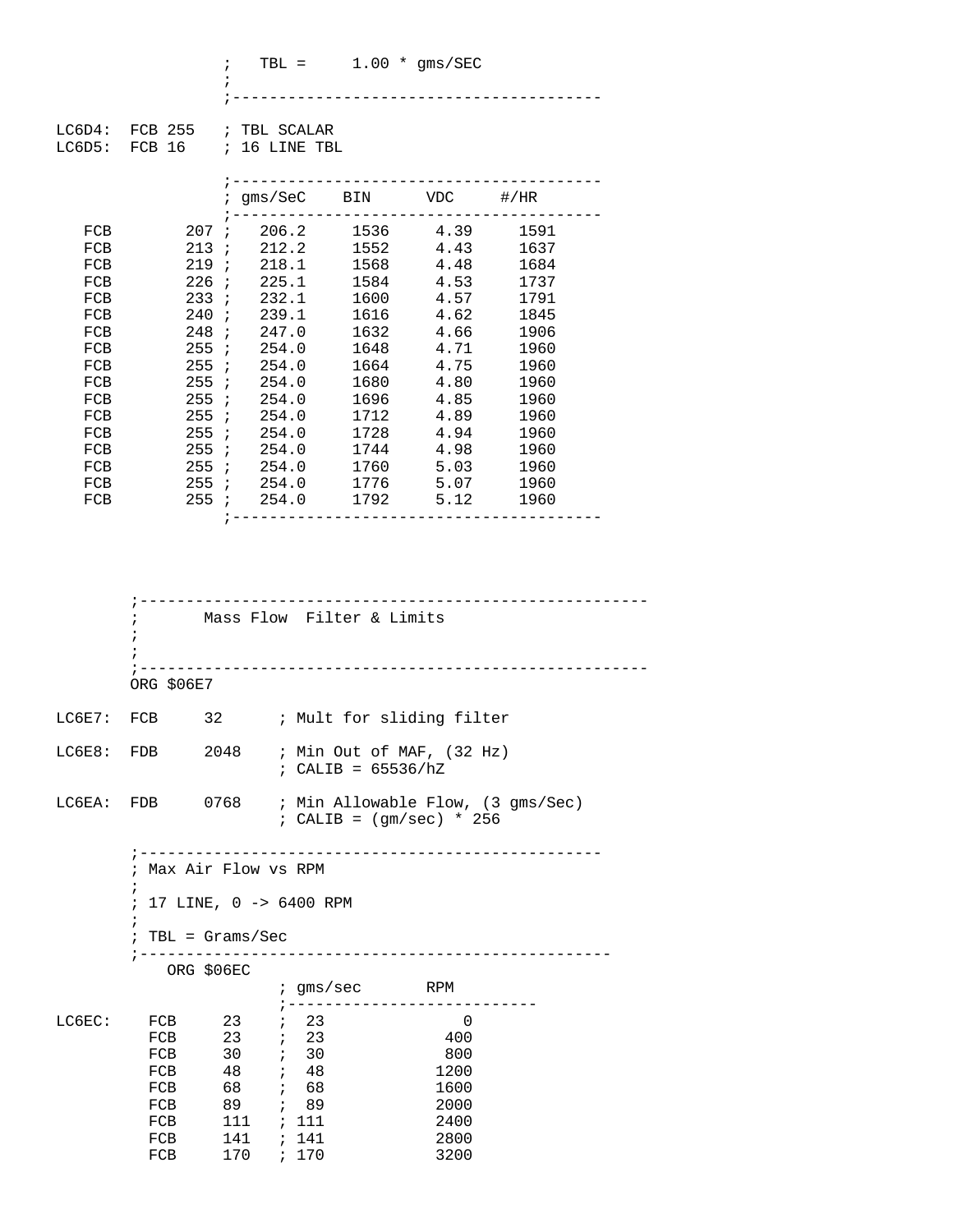FCB 200 ; 200 3600 FCB 220 ; 220 4000<br>FCB 236 ; 236 4400 FCB 236 ; 236 FCB 245 ; 245 4800 FCB 247 *;* 247 5200 FCB 247 ; 247 5600 FCB 247 ; 247 6000 FCB 255 *i* 255 6400 ;--------------------------------------------------- \*\*\*\*\*\*\*\*\*\*\*\*\*\*\*\*\*\*\*\*\*\*\*\*\*\*\*\*\*\*\*\*\*\*\*\*\*\*\*\*\*\*\*\*\*\*\*\*\*\* \* >>> Serial Data Tables & Params <<< \* \* MY 86 TYPE \$32, ECM P/N 1227165 \*\*\*\*\*\*\*\*\*\*\*\*\*\*\*\*\*\*\*\*\*\*\*\*\*\*\*\*\*\*\*\*\*\*\*\*\*\*\*\*\*\*\*\*\*\*\*\*\*\*\* ORG \$06FD LC6FD: FCB 4 ; Dis String length, (Bytes) ;-------------------------------------------------- ; DIS Addresses, Xmit  $\mathcal{L}^{\text{max}}$  ;-------------------------------------------------- LC6FE: FDB \$C009 ; Num O cyl Addr FDB \$011A ; Running total of fuel supplied Addr FDB \$011E ; Running total of Dist. Traveled Addr FDB \$C70C ; Gal's/Sec Scale Factor Addr FDB \$0000 ;<br>FDB \$0000 ; FDB \$0000 ;<br>FDB \$0000 ;  $$0000$ ; ;------------------------------------------------------ ;------------------------------------------------------ ; DISPLAY Fuel Rate Scale Factors ; ;------------------------------------------------------ LC70C: FCB 122 ; Gals/Hr Inj flow rate ; CALIB = Arg \* 32, (3.8125 G/Hr) \*\*\*\*\*\*\*\*\*\*\*\*\*\*\*\*\*\*\*\*\*\*\*\*\*\*\*\*\*\*\*\*\*\*\*\*\*\*\*\*\*\*\*\*\*\*\*\*\*\*\*\*\*\*\* \* 160 BAUD DIAGNOSTICS \* Table Of Addr's vs DATA \* \*\*\*\*\*\*\*\*\*\*\*\*\*\*\*\*\*\*\*\*\*\*\*\*\*\*\*\*\*\*\*\*\*\*\*\*\*\*\*\*\*\*\*\*\*\*\*\*\*\*\*\*\*\*\* ORG \$070D LC70D: FDB \$C000 ; LOC 2, PROM ID (16 bits)<br>FDB \$C001 ; LOC 3, MSB FDB \$C001 ; LOC 3, MSB FDB \$002C ; LOC 4, IAC Present Posit. FDB \$005D ; LOC 5, Coolant temp, (A/D)<br>FDB \$0065 ; LOC 6, Filtered MPH \$0065 ; LOC 6, Filtered MPH FDB \$0112 ; LOC 7, EGR D/C<br>FDB \$0057 ; LOC 8, RPM \$0057 ; LOC 8, RPM FDB \$0081 ; LOC 9, TPS (A/D) FDB \$00C6 ; LOC 10, Base FI Pulse Width FDB \$006F ; LOC 11, Filtered o2 Sig FDB \$0005 ; LOC 12, Err Flg #1, (Sensors0 ;--------------------------------- ; Bit 0 = ERR 23 MAT SENSOR LOW  $; 1 =$  ERR 22 TPS LOW  $; 2 = ERR 21 TPS HIGH$ ; 3 = ERR 16 NOT USED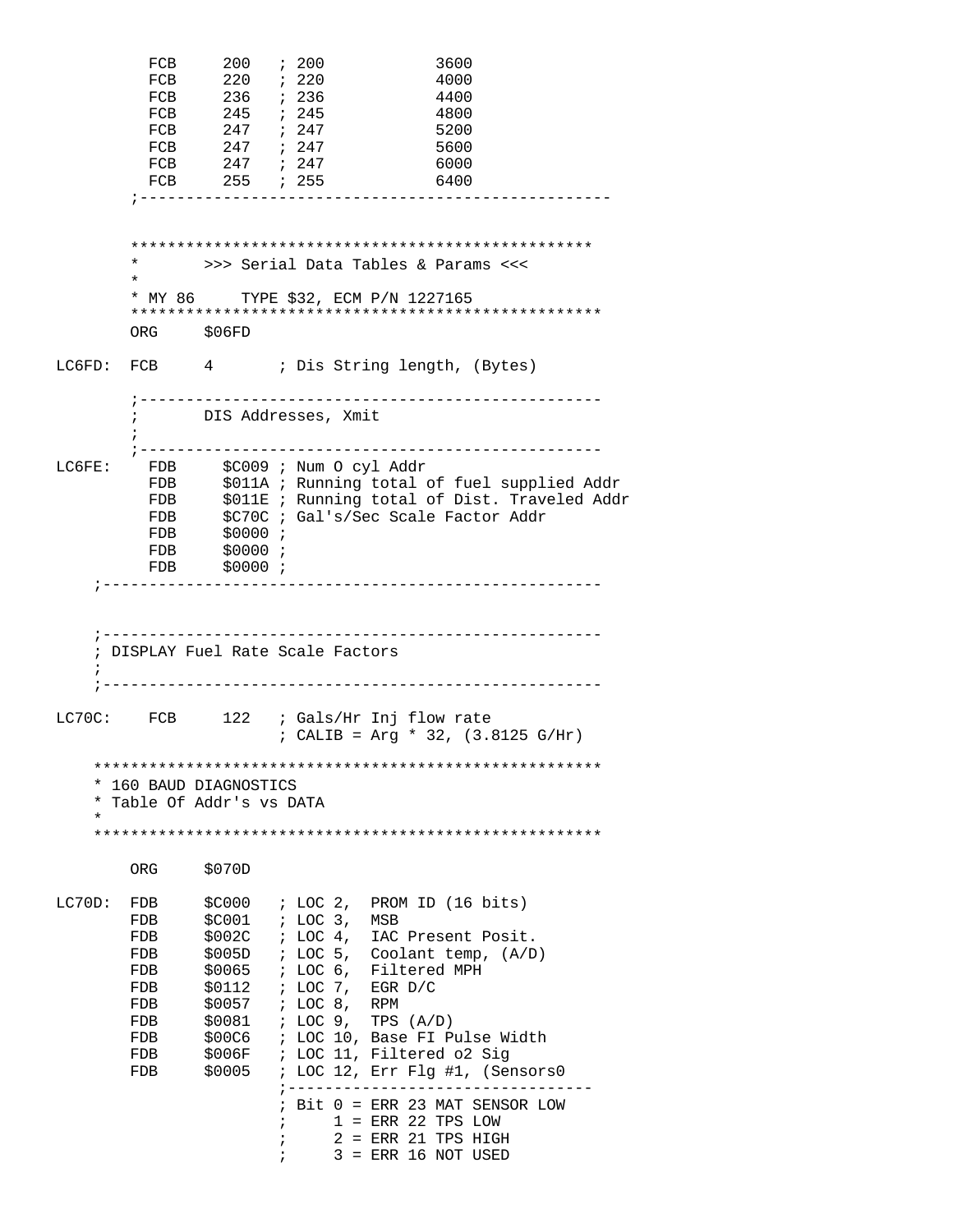$\mathcal{L}$  ; and the contract of  $\mathcal{L}$  ; 4 = ERR 15 COOL SENSOR LOW TEMP. ; 5 = ERR 14 COOL SENSOR HIGH TEMP. ; 6 = ERR 13 O2 SENSOR ; 7 = ERR 12 NO REF PULSES ;---------------------------------  $\mathcal{L}$  ; and the contract of  $\mathcal{L}$  FDB \$0006 ; LOC 13, Err Flg #2  $\mathcal{L}^{\text{max}}$  ; Bit 0 = ERR 35 NOT USED ; 1 = ERR 34 MAF SENSOR LOW ; 2 = ERR 33 MAF SENSOR HIGH  $;$  3 = ERR 32 EGR DIAG.  $\mathcal{L}$  ; and the state  $\mathcal{L}$  is the state of  $\mathcal{L}$  $; 4 = ERR 31 NOT USED$  $5$  = ERR 26 NOT USED ; 6 = ERR 25 MAT SENSOR HIGH  $7$  = ERR 24 VSS ;--------------------------------- ; LOC 14, Err Flg #3  $\mathcal{L}^{\text{max}}$  ; Bit 0 = ERR 51 PROM ERROR  $;$   $1$  = ERR 46 VATS FAILED  $; 2$  = ERR 45 02 SENSOR RICH  $; 3$  = ERR 44 O2 SENSOR LEAN  $\mathcal{L}$  ; and the contract of  $\mathcal{L}$  ; 4 = ERR 43 ESC FAILURE  $5$  = ERR 42 EST ERROR ; 6 = ERR 41 CYL SELECT ERROR  $7$  = ERR 36 BURNOFF DIAG. ;--------------------------------- ; LOC 15, Err Flg #4  $\mathcal{L}^{\text{max}}$  ; Bit 0 = ERR 63 NOT USED  $; 1 = ERR 62 NOT USED$  $; 2 = ERR 61 NOT USED$  $; 3 = ERR 56 NOT USED$  $\mathcal{L}$  ; and the state  $\mathcal{L}$  is the state of  $\mathcal{L}$  $; 4 = ERR 55 NOT USED$  ; 5 = ERR 54 FUEL PUMP VOLTAGE ; 6 = ERR 53 OVER VOLTAGE ; 7 = ERR 52 CAL PAC MISSING ;--------------------------------- FDB \$0044 ; 16, MAF Flow<br>FDB \$0060 ; 17, MAT ; 17, MAT FDB \$0037 ; 18, MCU Stat Flf, (Xmission etc) FDB \$00A1 ; 19, ECU PA3 Counter FDB \$00C0 ; 20, BLM Mult. FDB \$00F1 ; 21, Rich/Lean Counter FDB \$00EA ; 22, Decell Fuel Gms/Sec FDB \$00EB ; 23, LSB<br>FDB \$00D5 ; 24, Base FDB \$00D5 ; 24, Base PW (Last Inj), 16 bits FDB \$00D6 ; 25, LSB \*\*\*\*\*\*\*\*\*\*\*\*\*\*\*\*\*\*\*\*\*\*\*\*\*\*\*\*\*\*\*\*\*\*\*\*\*\*\*\*\*\*\*\*\*\*\*\*\*\*\*\*\*\*\*

 \*\*\*\*\*\*\*\*\*\*\*\*\*\*\*\*\*\*\*\*\*\*\*\*\*\*\*\*\*\*\*\*\*\*\*\*\*\*\*\*\*\*\*\*\*\*\*\*\*\*\*\*\*\*\* \* MODE 0, REVERT TO NORMAL MODE. \* \* ALDL DEVICE MUST REQUEST MODE 0 BY \* XMITING THE FOLLOWING MSG TO \* THE ECM: \*  $*$  MSG ID = \$80  $MSG$  LEN  $1+85$  = \$56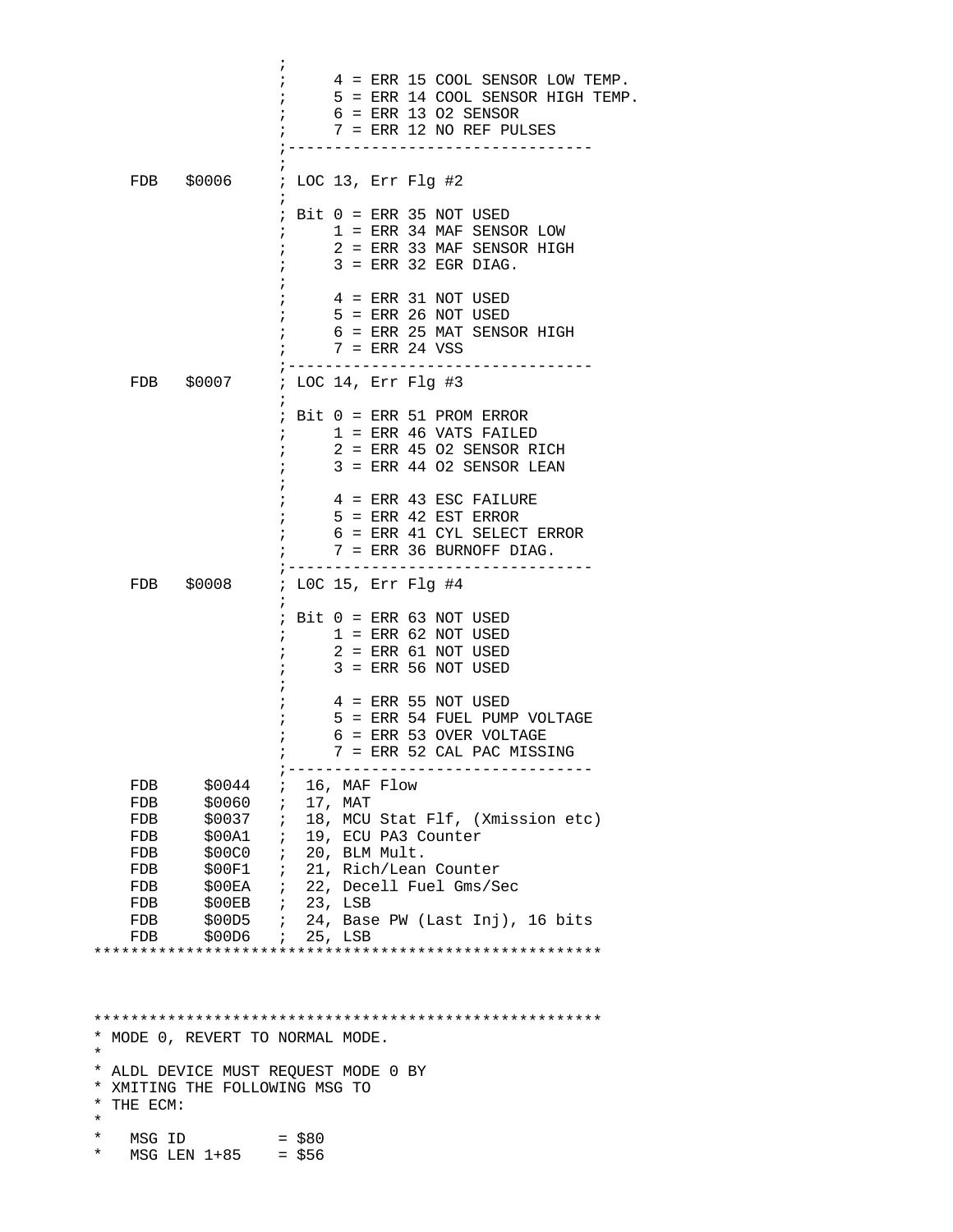```
* MODE = $00<br>
* CKSUM = $29
       CKSUM *
     * THE ECM WILL RESPOND WITH:
     *
* MSG ID = $80 * MSG LEN 64+85 = $95
* MODE = $00* CKSUM = $cc *
     *******************************************************
          ORG $073D 
LC73D: FDB $0000 ; Next Msg entry address
\mathcal{L} ; and the contract of \mathcal{L}FCB $80 ; DEVICE ID Code
\mathcal{L} ; and the contract of \mathcal{L}FCB $00 ; Option Flag Word
\mathcal{L} ; and the state \mathcal{L} is the state of \mathcal{L}FCB 1 ; Output Msg Length<br>FCB 1 ; Input Msg Length
                        ; Input Msg Length
\mathcal{L} ; and the contract of \mathcal{L}FDB $016F ; Addr of output cnt'l block, (1 Byte long)<br>FDB $0133 ; Addr of input cnt'l block, (29 bytes long
                 $0133 ; Addr of input cnt'l block, (29 bytes long)
     ;------------------------------------------------------
     ; ADDR'S OF DIFFERENT MODE BLOCKS 
\mathbf{i} ; Table Of Addr's vs DATA
\mathcal{L} ;------------------------------------------------------
          ORG $0747
LC747: FDB $C73D ; MSG CODE $80 Mode 0 Entries
         FDB $C751 ; MSG CODE $80 Mode 1 Entries
          FDB $C7D9 ; Msg Code $80 Mode 2 Entries 
          FDB $C7E3 ; Msg Code $80 Mode 3 Entries 
          FDB $C7ED ; Msg Code $80 Mode 4 Entries 
     ;------------------------------------------------------
     *******************************************************
     * MODE 1 FIXED DATA DATA STREAM
     * ALDL DEV MUST REQUEST MODE 1 BY
     * XMITING THE FOLLOWING MSG TO 
    * THE ECM:
 *
* MSG ID = $80 * MSG LEN 1+85 = $56
* MODE = $01* CKSUM = $29
     *
     * THE ECM WILL RESPOND WITH:
     *
    * MSG ID = $80<br>* MSC LEN 64+85 - $95
    * MSG LEN 64+85 = $95<br>* MODE = $01
       MODE* DATA BYTE 1 = \frac{1}{2}\sim .
\star* BATA BYTE 63 = $XX<br>* CKSUM = $cc
       {\tt CKSUM} *
     *******************************************************
LC751: FDB $0000 ; Nxt Msg Entry Addr
```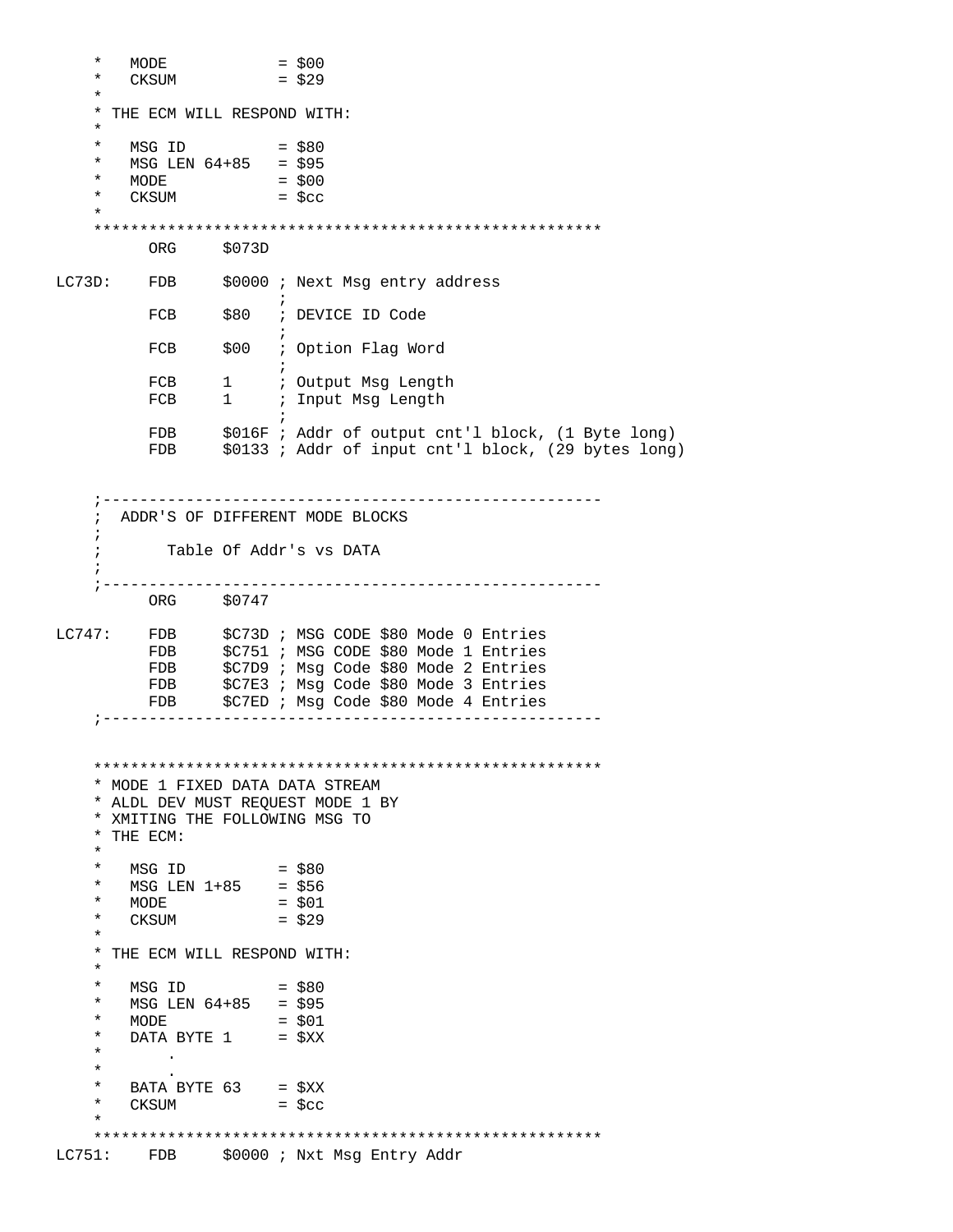|        | FCB        | \$80 ; DEVICE ID Code                                                                                                                                                                                                                                                                             |
|--------|------------|---------------------------------------------------------------------------------------------------------------------------------------------------------------------------------------------------------------------------------------------------------------------------------------------------|
|        | FCB        | $\ddot{ }$<br>\$80 ; RAM/ROM FLAG                                                                                                                                                                                                                                                                 |
|        | FCB<br>FCB | 64 : Output Msg Lenght<br>1 : Input Msg Length                                                                                                                                                                                                                                                    |
|        | FDB<br>FDB | \$016F ; Addr of Output Cnt'l Block<br>\$0133 ; Addr of Input Cnt'l Block                                                                                                                                                                                                                         |
| LC75B: | FDB<br>FDB | $\ddot{i}$<br>\$C000 ;1, PROM ID MSB<br>\$C001 ;2, PROM ID LSB                                                                                                                                                                                                                                    |
|        | FDB        | $\ddot{i}$<br>\$0005 ;3, Err Flg #1                                                                                                                                                                                                                                                               |
|        |            | $:$ Bit $0 =$ ERR 23 MAT SENSOR LOW<br>$1 =$ ERR 22 TPS LOW<br>$2$ = ERR 21 TPS HIGH<br>$3$ = ERR 16 NOT USED<br>4 = ERR 15 COOL SENSOR LOW TEMP.<br>$\ddot{i}$<br>5 = ERR 14 COOL SENSOR HIGH TEMP.<br>$\ddot{i}$<br>$6 =$ ERR 13 02 SENSOR<br>$7 =$ ERR 12 NO REF PULSES                        |
|        | FDB        | ; -----------<br>\$0006 ;4, Err Flg #2                                                                                                                                                                                                                                                            |
|        |            | $:$ Bit $0 =$ ERR 35 NOT USED<br>$1 = ERR$ 34 MAF SENSOR LOW<br>2 = ERR 33 MAF SENSOR HIGH<br>$\mathcal{L}$<br>$3$ = ERR 32 EGR DIAG.<br>4 = ERR 31 NOT USED<br>5 = ERR 26 NOT USED<br>6 = ERR 25 MAT SENSOR HIGH<br>$\mathcal{L}$<br>$7 =$ ERR 24 VSS                                            |
|        | FDB        | \$0007 ;5, Err Flq #3                                                                                                                                                                                                                                                                             |
|        |            | $:$ Bit $0 =$ ERR 51 PROM ERROR<br>$1$ = ERR 46 VATS FAILED<br>$\ddot{i}$<br>2 = ERR 45 O2 SENSOR RICH<br>$\ddot{i}$<br>$3$ = ERR 44 02 SENSOR LEAN<br>4 = ERR 43 ESC FAILURE<br>$5$ = ERR 42 EST ERROR<br>$\ddot{i}$<br>6 = ERR 41 CYL SELECT ERROR<br>$\mathcal{L}$<br>7 = ERR 36 BURNOFF DIAG. |
|        | FDB        | ; -----------<br>\$0008 % Frr Flg #4                                                                                                                                                                                                                                                              |
|        |            | $:$ Bit $0 =$ ERR 63 NOT USED<br>$1$ = ERR 62 NOT USED<br>$\mathbf{r}$<br>$2 = ERR 61 NOT USED$<br>$3 =$ ERR 56 NOT USED<br>$\mathbf{r}$<br>$4$ = ERR 55 NOT USED<br>5 = ERR 54 FUEL PUMP VOLTAGE<br>$\ddot{i}$<br>6 = ERR 53 OVER VOLTAGE<br>7 = ERR 52 CAL PAC MISSING                          |
|        | FDB        | \$0009 77, Err Flg #5                                                                                                                                                                                                                                                                             |
|        |            | $\ddot{i}$<br>$:$ Bit $0 = NOT$ USED<br>$1 = NOT USED$                                                                                                                                                                                                                                            |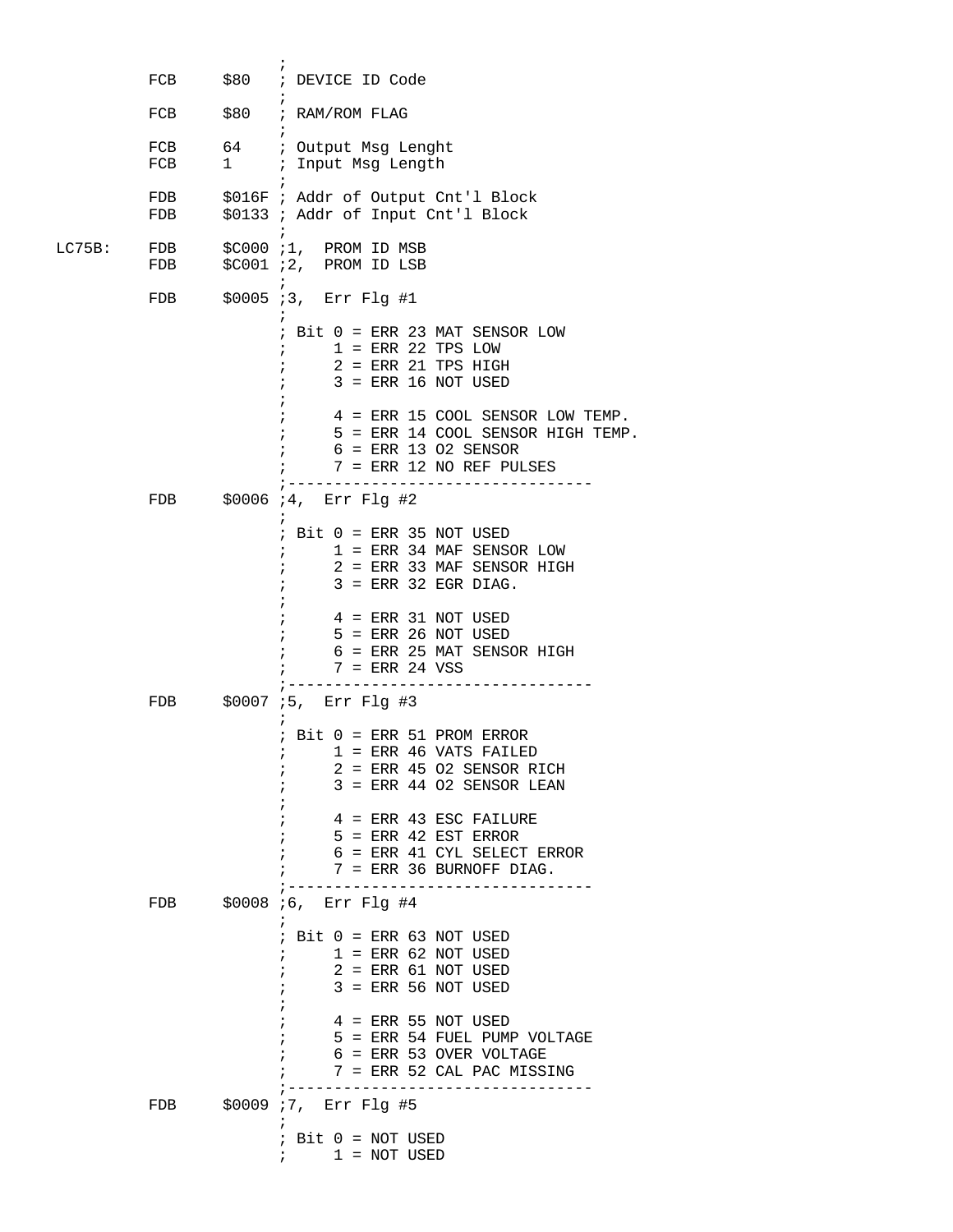$; 2 = NOT USED$  $; 3 = NOT USED$  $\mathcal{L}$  ; and the state  $\mathcal{L}$  is the state of  $\mathcal{L}$  $; 4 = NOT USED$  $;$   $5$  = ERR 66 NOT USED ; 6 = ERR 65 NOT USED  $7 =$  ERR 64 NOT USED ;---------------------------------  $\mathcal{L}$  ; and the state  $\mathcal{L}$  is the state of  $\mathcal{L}$  FDB \$005D ;8, Coolant, A/D FDB  $$005F$  ;9, Strt up Coolant, Deg C<br>FDB  $$0081$  ;10, TPS, A/D FDB \$0081 ;10, TPS, A/D<br>FDB \$0057 ;11, RPM, Var \$0057 ;11, RPM, Var  $\mathcal{L}^{\text{max}}$  FDB \$0095 ;12, Ref Period FDB \$0096 ;13, LSB  $\mathcal{L}$  ; and the contract of  $\mathcal{L}$  FDB \$0065 ;14, MPH Var for Disp. FDB \$0066 ;15, LSB  $\mathcal{L}$  ; and the contract of  $\mathcal{L}$  FDB \$008F ;16, N/V Ratio FDB \$006F ;17, o2 Filtered FDB \$00F1 ;18, ALDL Rich/Lean Counter FDB \$00C6 ;19, Base PW Correction FDB \$00C0 ;20, Blk Learn, Scaled FDB \$00BF ;21, Blk Learn FDB \$00C9 ;22, Clsd/Lp Int. FDB \$002C ;23, IAC Present Posit. FDB \$0101 ;24, IAC Step Dir Cmd FDB \$0102 ;25, Requested Idle Spd. FDB \$0063 ;26, Filtered Ld Val<br>FDB \$0064 ;27, LSB FDB \$0064 ; 27, LSB FDB \$0061 ;28, Raw Ld Val FDB \$0060 ;29, MAT Val FDB \$012B ;30, MAT Val, A/D FDB \$0112 ;31, EGR D.C. FDB \$0113 ;32, Can Prg D.C. FDB \$00F4 ;33, Fan D.C. FDB \$007E *;*34, Batt Vlts, A/D<br>FDB \$007F *;*35, Pump VDC \$007F ;35, Pump VDC  $\mathcal{L}^{\text{max}}$ FDB \$00EA ;36, Fuel Gms/Sec, 16 bits<br>FDB \$00EB ;37, LSB \$00EB ;37, LSB  $\mathcal{L}^{\text{max}}$  FDB \$00B6 ;38, UNLIMITED AIRFLOW, (MAF Diag)  $\mathcal{L}^{\text{max}}$  FDB \$0115 ;39, Tot Sprk Adv rel to TDC FDB \$0116 ;40, LSB  $\mathcal{L}$  ; and the state  $\mathcal{L}$  is the state of  $\mathcal{L}$  FDB \$009D ;41, Sprk Adv rel to TDC FDB \$009E ;42, LSB  $\mathcal{L}^{\text{max}}$  FDB \$00A1 ;43, ECU Cnt'r FDB \$00A5 ;44, Knock Retard  $\mathcal{L}^{\text{max}}$  FDB \$00D5 ;45, Base PW, Last Inject FDB \$00D6 ;46, LSB  $\mathcal{L}^{\text{max}}$ FDB \$00CE ;47, Total Air/Fuel Val FDB \$00CF ;48, LSB  $\mathcal{L}^{\text{max}}$  FDB \$011A ;49, Run tot Fuel Consumed FDB \$011B ;50, LSB  $\mathcal{L}^{\text{max}}$  FDB \$011E ;51, Run tot Dist Run, (.005mi/bit)  $\mathcal{L}$  ; and the contract of  $\mathcal{L}$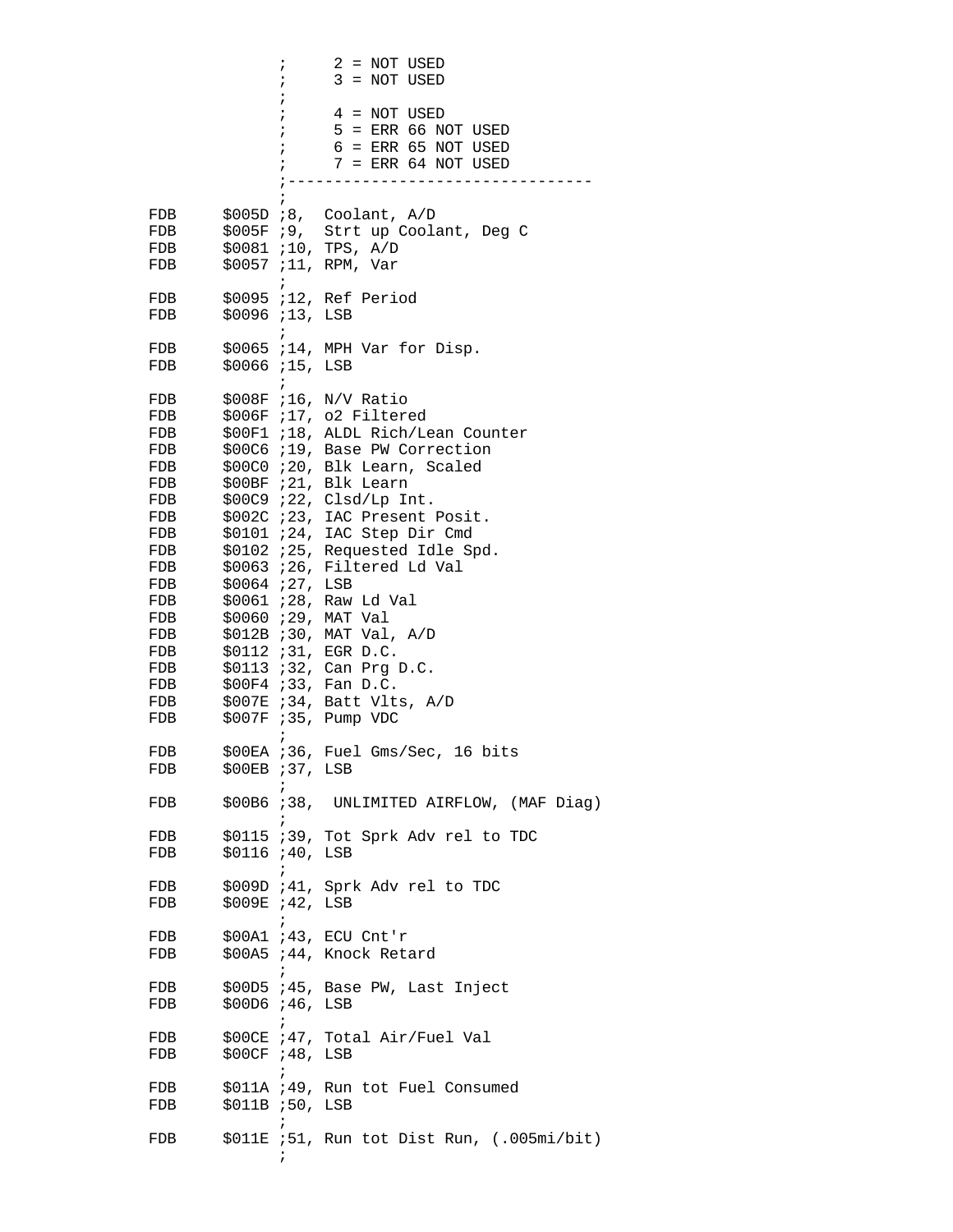FDB \$001A ;52, Eng Run Time, Sec<br>FDB \$001B ;53, LSB \$001B ;53, LSB  $\mathcal{L}$  ; and the state  $\mathcal{L}$  is the state of  $\mathcal{L}$  ;--------------------------------- FDB \$0035 ;54, Minor Lp mode word #2  $\mathcal{L}^{\text{max}}$  ; Bit 0 = 1= OVERDRIVE ON ; 0= OVERDRIVE OFF  $; 1 = ERR 14$  or 15 THIS STARTUP ; 2 = REF PULSES OCCURRED (6.25 MSEC CHECK) ; 3 = 1= ALDL MODE, 8192 LOCKED IN, & MODE 4  $\mathcal{L}$  ; and the contract of  $\mathcal{L}$  ; 4 = DIAGNOSTIC SWITCH IN DIAGNOSTIC POSITION ; 5 = DIAGNOSTIC SWITCH IN ALDL POSITION ; 6 = HIGH BAT. VOLT. , DISABLE SOLENOID DISCRETS  $7 =$  SHIFT LIGHT (1= ON, 0= OFF) ;---------------------------------  $$0037$  ;55, MPU Status wd, (Fan, P.S. etc)  $\mathcal{L}^{\text{max}}$  ; Bit 0 = PARK/NEUTRAL MODE  $;$   $1$  = NOT IN THIRD GEAR ; 2 = OVERDRIVE REQUEST ; 3 = EXCESSIVE POWER STEER PRES. ; , CLUTCH ANTICIPTE  $\mathcal{L}$  ; and the contract of  $\mathcal{L}$  ; 4 = EGR DIAGNOSTIC SWITCH CLOSED ; 5 = TCC LOCKED ; 6 = FAN REQUEST BIT  $7 = 0 = A/\tilde{C}$  REQUEST ;--------------------------------- FDB \$002E ;56, Mode wd  $\mathcal{L}^{\text{max}}$  ; Bit 0 = PARK/NEUTRAL (0 = DRIVE)  $; 1 = 3rd$  GEAR  $; 2 = 4th$  GEAR  $; 3 = POWER STEERING ( 1 = CRAMP)$  $\mathcal{L}$  ; and the contract of  $\mathcal{L}$  ; 4 = READ BUT NOT USED ; 5 = EGR DIAGNOSTIC  $6$  = FAN REQUEST <=> ACHP (A/C HI PRESSURE) ; 7 =AIR CONDITIONER ( 0 = A/CREQUESTED) ;--------------------------------- \$0034 ;57, Minor Lp wd #1  $\mathcal{L}^{\text{max}}$  $;$  Bit  $0 =$  ADVANCE FLAG (  $0 =$  ADV. ,  $1 =$  RTD) ; 1 = CHK ENGINE LIGHT DELAY FLAG ; 2 = INTERRUPT SERVICE EXECUTION EXCEED 6.25 MSEC ; 3 = FAN ON DISABLED BY PID  $\mathcal{L}$  ; and the state  $\mathcal{L}$  is the state of  $\mathcal{L}$  ; 4 = TCC ROAD SPEED 1st PULSE FLAG  $;$  5 = A/C CLUTCH FLAG (  $0=$  A/C CLUTCH ON) ; 6 = BYPASS CHECK ENABLE  $7 =$  ENGINE RUNNING FLAG ( 1= RUNNING)  $\mathcal{L}$  ; and the state  $\mathcal{L}$  is the state of  $\mathcal{L}$  ;--------------------------------- FDB \$0001 ;58, Non Vol Mem Mode wd  $\mathcal{L}^{\text{max}}$  ; Bit 0 = O2 SENSOR READY ; 1 = CLOSED LOOP TIMER TIMED OUT  $; 2 = NOT USED$  ; 3 = IMPROPER SHUTDOWN  $\mathcal{L}$  ; and the contract of  $\mathcal{L}$  $; 4 = NOT USED$  ; 5 = IAC KICKDOWN ENABLED ; 6 = KWARM KICKDOWN ENABLED  $7$  = ERR 42 FAILED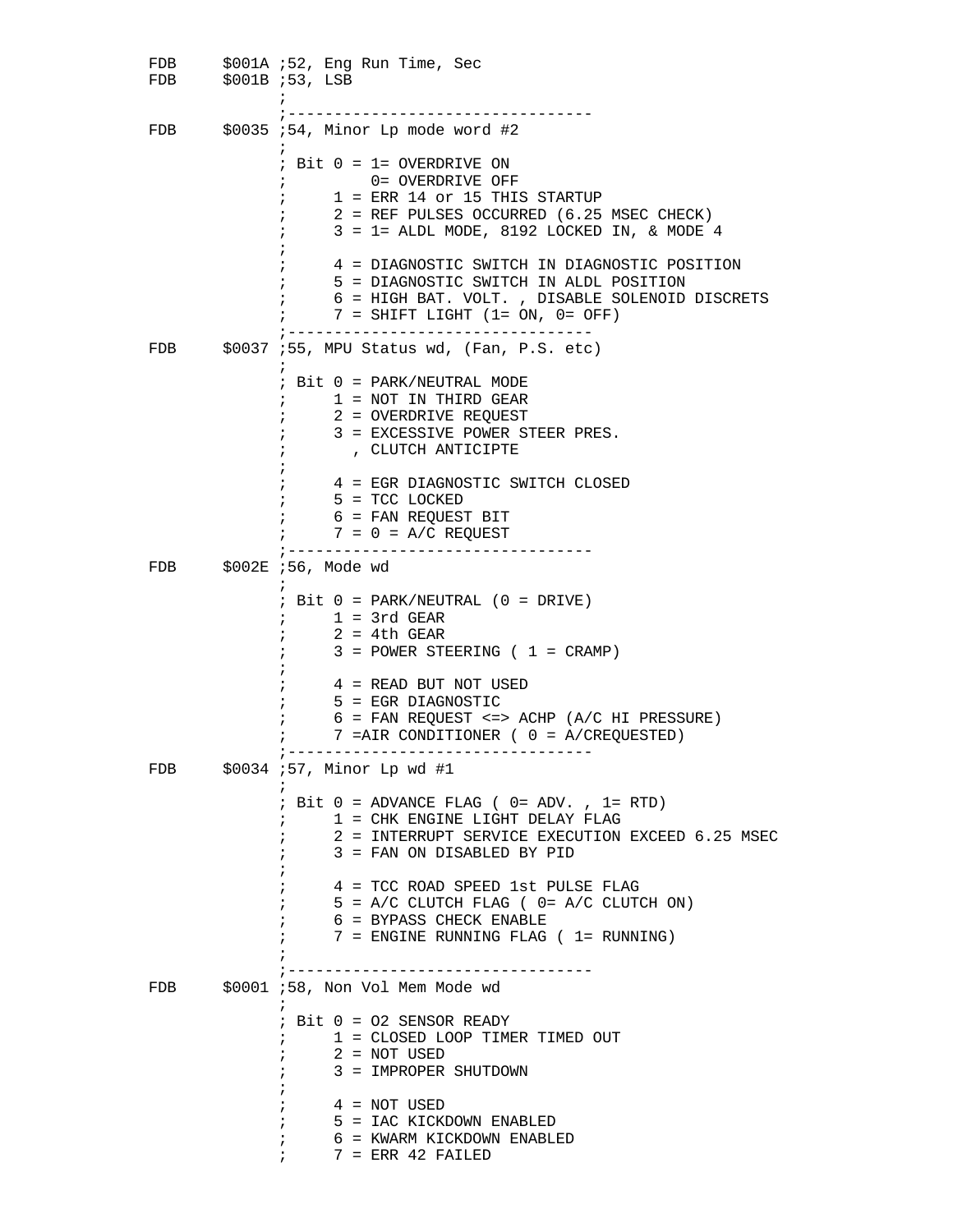$\mathcal{L}$  ; and the contract of  $\mathcal{L}$  ;--------------------------------- \$0004 ;59, MANUAL Xmission Mode wd  $\mathcal{L}^{\text{max}}$  ; Bit 0 = OVERDRIVE ON ; 1 = 1st GEAR DIRECT ; 2 = 1st GEAR LOOK-AHEAD OK  $; 3 = 4th$  GEAR  $\mathcal{L}$  ; and the state  $\mathcal{L}$  is the state of  $\mathcal{L}$  ; 4 = 1st GEAR OVERDRIVE ; 5 = DOWNSHIFT/OFF REQUEST ; 6 = UPSHIFT/ON REQUEST ; 7 = OVERDRIVE ACTIVE  $\mathcal{L}$  ; and the state  $\mathcal{L}$  is the state of  $\mathcal{L}$  ;--------------------------------- FDB \$003C ;60, ALCL Mode Wd.  $\mathcal{L}^{\text{max}}$  ; Bit 0 = ALDL RESET  $; 1 = NOT USED$  ; 2 = FIELD SERVICE MODE ; 3 = FIRST C/L PASS THRU FIELD SERVICE MODE DONE  $;$   $(1=$  DONE)  $\mathcal{L}$  ; and the state  $\mathcal{L}$  is the state of  $\mathcal{L}$  ; 4 = FIELD SERVICE. O2 TRANSITION ; 5 = ONE SECOND FLAG (SYMMETRICAL) ; 6 = 200 MSEC TOGGLE BIT FOR 2.5 HZ FSM FLASH RATE ; 7 = PULLUP RESISTOR FOR COOL ;--------------------------------- FDB \$003E ;61, Mjr Lp mode wd  $\mathcal{L}^{\text{max}}$  ; Bit 0 = 100 MSEC, OLD CCP PURGE ON FLAG (0= OFF) ; 1 = AIR CONTROLLED, 0= AIR DIVERTED ; 2 = AIR SWITCHED TO PORT  $; 3 = NOT USED$  $\mathcal{L}$  ; and the contract of  $\mathcal{L}$  ; 4 = SKIP BURNOFF DUE TO > 17 VOLTS THIS STARTUP  $5 = D.E. QSEC$  ; 6 = BURN OFF AIR METER ; 7 = DECEL ENLEANMENT  $\mathcal{L}$  ; and the contract of  $\mathcal{L}$  ;--------------------------------- \$0046 ;62, Serial Data Mode Word  $\mathcal{L}^{\text{max}}$  ; Bit 0 = EXPECTING FIRST 160 BAUD INTERRUPT ; 1 = EXPECTING SECOND 160 BAUD INTERRUPT ; 2 = IN 8192 MODE ; 3 = LOCKED IN 8192 MODE  $\mathcal{L}$  ; and the state  $\mathcal{L}$  is the state of  $\mathcal{L}$  $; 4 = NOT USED$  $;$   $5 = NOT$  USED  $6 = NOT USED$  ; 7 = NOT USED  $\mathcal{L}$  ; and the state  $\mathcal{L}$  is the state of  $\mathcal{L}$  ;--------------------------------- \$0044 ;63, Flg Word Fuel/Air Mode word  $\mathcal{L}^{\text{max}}$  ; Bit 0 = NOT USED ; 1 = LEARN CONTROL FLAG ; (1= ENABLE STORE, 0= DISABLE)  $; 2 = NOT USED$  $; 3 = NOT USED$  $\mathcal{L}$  ; and the contract of  $\mathcal{L}$  ; 4 = VSS FAILURE ; 5 = EECC SLOW O2 RICH/LEAN FLAG  $6 = RICH/LEM \; FLAG (1 = RICH , 0 = LEAN)$ ;  $7 = \text{CLOSED LOOP FLAG} (1 = \text{C/L} , 0 = \text{O/L})$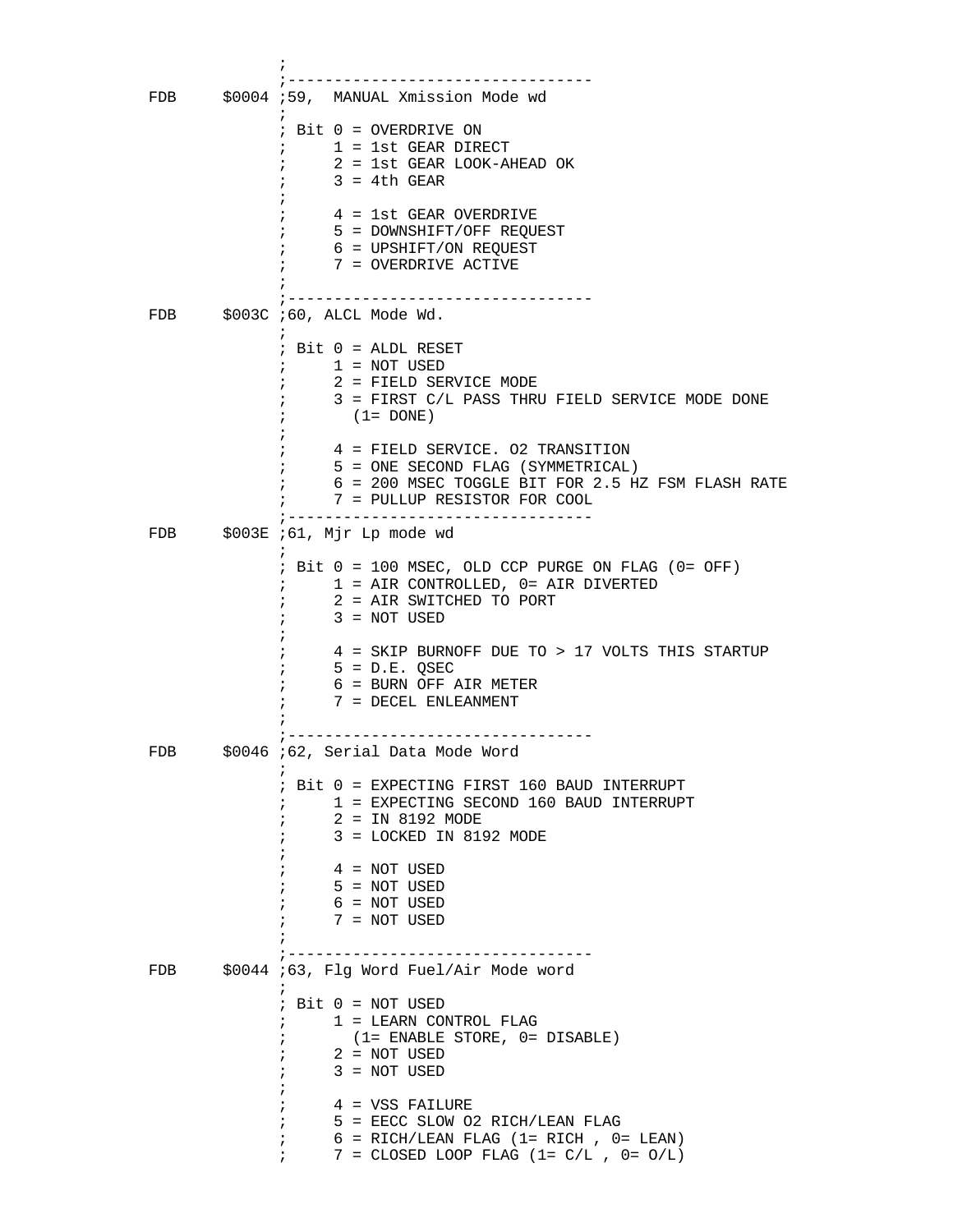```
 ;---------------------------------
```
## ;-----------------------------------------------------

```
 *******************************************************
     * MODE 2 SELECTABLE MEMORY DUMP
 *
     * ALDL DEV MUST REQUEST MODE 2 BY
     * XMITING THE FOLLOWING MSG TO 
     * THE ECM:
     *
* MSG ID = $80 * MSG LEN 3+85 = $58
    * MODE = $02<br>* crapt and med = $22
        START ADD MSB = $aa* START ADD LSB = $aa<br>* CKSUM = $cc
        {\tt CKSUM} *
     * THE ECM WILL RESPOND WITH:
 *
    * MSG ID = $80<br>* MSG LEN 65+85 = $96
        MSG LEN 65+85 = $96<br>MODE = $03
    * MODE = $03<br>* ADD CONT = $dd
    * ADD CONT *\sim .
\star .
    * ADD (+63) CONT = $dd<br>* CKSUM = $cc
        CKSUM = $cc *
     *******************************************************
             ORG $07D9 
LC7D9: FDB $0000 ; Nxt Msg Entry Addr<br>FCB $80 ; DEVICE Code
                  $80 ; DEVICE Code
          FCB $40 ; Option Flag Word
           FCB $40 ; ????<br>FCB 3 ; Input
                    3 ; Input Msg Length
          FDB $0150 ; Addr of Output Cnt'l Block<br>FDB $0133 ; Addr of Input Cnt'l Block
                  $0133 ; Addr of Input Cnt'l Block
     ;------------------------------------------------------
     *******************************************************
     * MODE 3 RAM DUMP 0 to 8 ADDRESSES
 * 
     * ALDL DEV MUST REQUEST MODE 3 BY
     * XMITING THE FOLLOWING MSG TO 
     * THE ECM:
 *
    * MSG ID = $80<br>* MSG LEN 2n+85 = $58
    * MSG LEN 2n+85 = $58<br>* MODE = $03
    * MODE<br>* ADD MSB
    * ADD MSB = $aa<br>* ADD LSB = $aa* ADD LSB = $aa\begin{matrix} \star \end{matrix} .
\star* ADD MSB = $aa<br>* ADD LSB = $aa
      ADD LSB
    * CKSUM = $cc *
     * THE ECM WILL RESPOND WITH:
```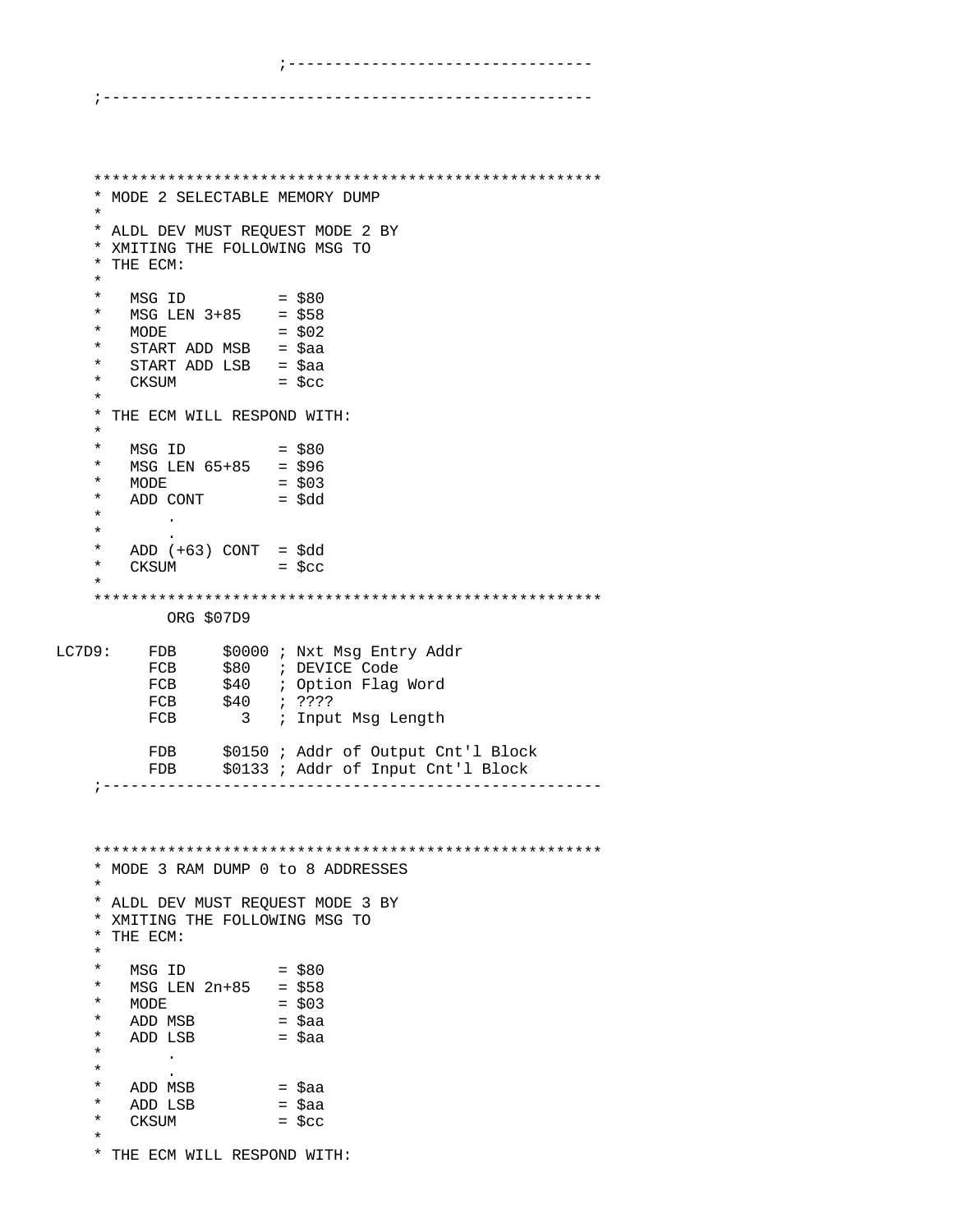| $^\star$ |                            |                   |         |                                                                          |
|----------|----------------------------|-------------------|---------|--------------------------------------------------------------------------|
| $\star$  | MSG ID                     |                   |         | $=$ \$80                                                                 |
| *        | $MSG$ LEN $n+1+85$ = $$nn$ |                   |         |                                                                          |
| *        | <b>MODE</b>                |                   |         | $=$ \$03                                                                 |
| *        | ADD CONT                   |                   |         | = \$dd                                                                   |
| *        | ADD CONT                   |                   |         | $=$ \$dd                                                                 |
| $^\star$ |                            |                   |         |                                                                          |
| $^\star$ | $\bullet$                  |                   |         |                                                                          |
| $^\star$ | ADD CONT                   |                   |         | = \$dd                                                                   |
| $^\star$ | ADD CONT                   |                   |         | = \$dd                                                                   |
| *        | CKSUM                      |                   |         | $=$ \$cc                                                                 |
| $\star$  |                            |                   |         |                                                                          |
| $\star$  |                            |                   |         |                                                                          |
|          |                            |                   |         |                                                                          |
|          | <b>ORG</b>                 | S07E3             |         |                                                                          |
| LC7E3:   | FDB                        |                   | ÷       | \$0000 ; Nxt Msg Entry Addr                                              |
|          | FCB                        |                   |         | \$80 ; DEVICE ID Code                                                    |
|          | FCB                        | \$40              | $\cdot$ | ; RAM/ROM Flag Word                                                      |
|          | FCB                        | $9 \quad \bullet$ |         | ; Output Msg Length                                                      |
|          | FCB                        | 17                |         | ; Input Msg Length                                                       |
|          | FDB<br>FDB                 |                   |         | \$0150 ; Addr of Output Cnt'l Bock<br>\$0133 ; Addr of Input Cnt'l Block |
|          |                            |                   |         | -----------                                                              |

 \*\*\*\*\*\*\*\*\*\*\*\*\*\*\*\*\*\*\*\*\*\*\*\*\*\*\*\*\*\*\*\*\*\*\*\*\*\*\*\*\*\*\*\*\*\*\*\*\*\*\*\*\*\*\* \* MODE 4 MODIFIER OP'S \* \* MODE 4 WILL MODIFY ECM OPERATION \* & XMIT THE CONTENTS OF RAM, \* (0 -> 8 LOC'S) AS REQUESTED \* \* ALDL DEV MUST REQUEST MODE 4 BY \* XMITING THE FOLLOWING MSG TO \* THE ECM: \*  $*$  MSG ID = \$80<br> $*$  MSG LEN 2n+1+10+85 = \$nn \* MSG LEN 2n+1+10+85 = \$nn<br>\* MODE = \$04  $*$  MODE = \$04<br>  $*$  CNTL WD 1 = \$cc CNTL WD 1  $\begin{matrix} \star \cr \star \cr \end{matrix}$  .  $\star$ \* CNTL WD 10 = \$cc<br>\* ADD 1 MSB = \$aa \* ADD 1 MSB = \$aa<br>\* ADD 1 LSB = \$aa  $*$  ADD 1 LSB  $*$  $\begin{array}{ccc} \star & & \cdot \\ \star & & \cdot \end{array}$  $\star$ \* ADD N MSB = \$aa<br>\* ADD N LSB = \$aa  $*$  ADD N LSB  $= $aa$ <br> $*$  CKSIIM  $= 5ca$  $CKSUM$  =  $$cc$  \* \* THE ECM WILL RESPOND WITH: \*  $*$  MSG ID = \$80<br> $*$  MSG LEN n+1+85 = \$nn \*  $MSG$  LEN  $n+1+85$ <br>\*  $MODE$  $*$  MODE =  $$04$ <br> $*$  ADD CONT =  $$d$ \* ADD CONT  $^\star$ 

 $\mathbf{r}$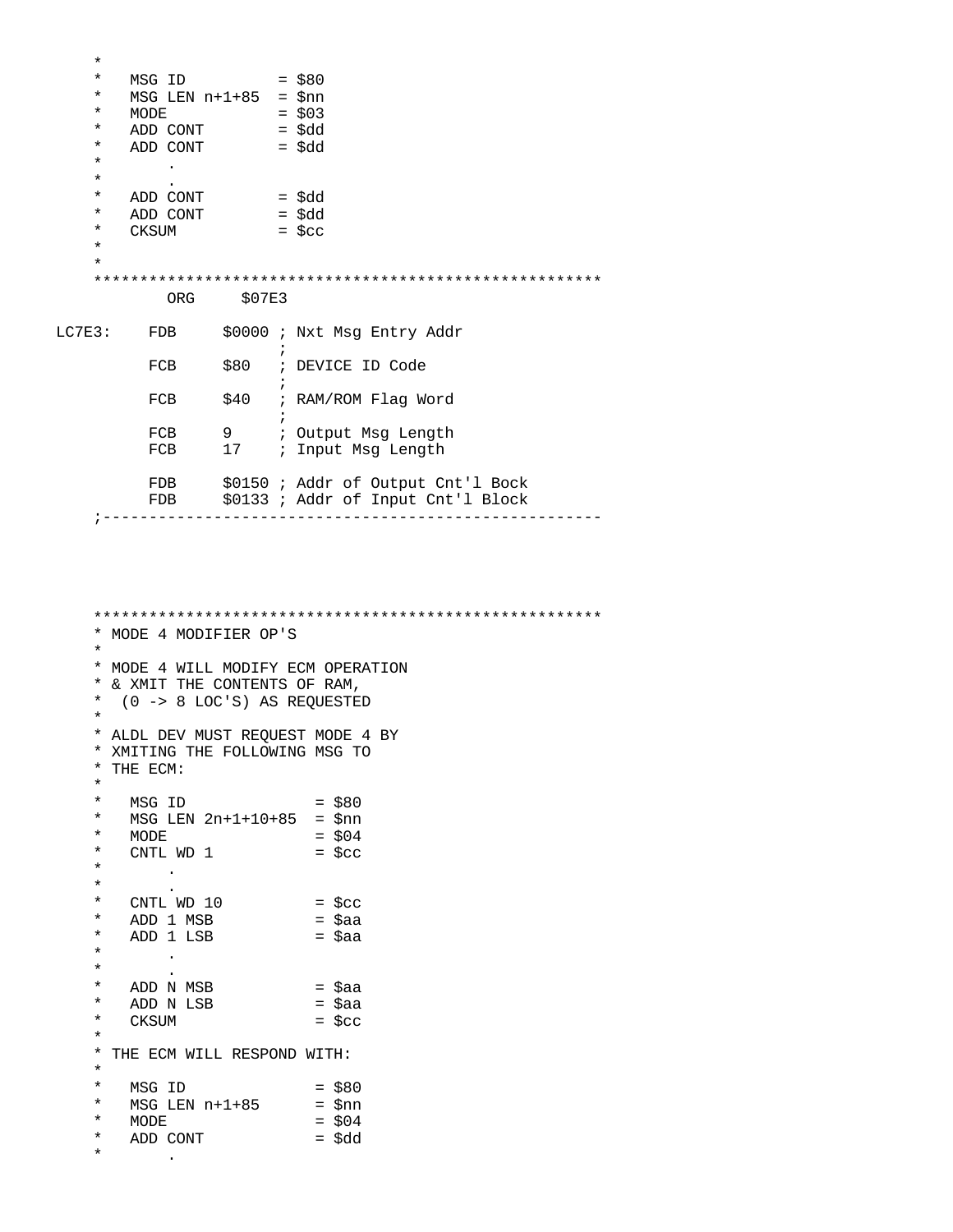| $^\star$<br>$^\star$<br>*<br>$^\star$<br>$^\star$<br>$\star$<br>LC7ED: | ADD CONT<br><b>CKSUM</b><br>ORG \$07ED<br>FDB<br>FCB<br>FCB                                                                                                          | $\ddot{i}$                                  | $=$ \$dd<br>$=$ \$cc<br>\$0000 ; Nxt Msg Entry Addr<br>\$80 ; DEVICE IDCode<br>\$40 ; RAM/ROM Flag Word                                                                                                            |                                                                          |
|------------------------------------------------------------------------|----------------------------------------------------------------------------------------------------------------------------------------------------------------------|---------------------------------------------|--------------------------------------------------------------------------------------------------------------------------------------------------------------------------------------------------------------------|--------------------------------------------------------------------------|
|                                                                        | FCB<br>FCB                                                                                                                                                           | 9                                           | ; Output Msg Length<br>27 : Input Msg Length                                                                                                                                                                       |                                                                          |
|                                                                        | FDB<br>FDB<br>; -----                                                                                                                                                |                                             |                                                                                                                                                                                                                    | \$0150 ; Addr of Output Cnt'l Bock<br>\$0133 ; Addr of Input Cnt'l Block |
|                                                                        | ORG                                                                                                                                                                  | \$07F7                                      |                                                                                                                                                                                                                    |                                                                          |
| LC7F7:                                                                 | FCB                                                                                                                                                                  | 30                                          | $: CALIB = SEC'S$                                                                                                                                                                                                  | ; If no Comm >= 30 Sec Force mode 0                                      |
| L07FF                                                                  | L07F8 FCB \$0<br>L07F9 FCB \$0<br>LO7FA FCB \$0<br>LO7FB FCB \$0<br>L07FC FCB \$0<br>L07FD FCB \$0<br>LO7FE FCB \$0<br>FCB<br>\$0                                    | $\cdot$<br>÷<br>$\cdot$<br>$\ddot{i}$       |                                                                                                                                                                                                                    |                                                                          |
| $\star$<br>END OF CALIB TABLES                                         |                                                                                                                                                                      |                                             |                                                                                                                                                                                                                    |                                                                          |
|                                                                        | $\star$<br>$\star$<br>$\star$<br>$\star$<br>$^\star$<br>$^\star$<br>$^\star$<br>$^\star$<br>$\ast$<br>$\ast$<br>* NON VOL RAM Locations<br>$\star$<br>$\star$<br>ORG | REV 8/1/95, WS<br>ECM P/N 1227165<br>\$C800 | BUA/9340 P/N 16059335 8/1/85 P<br>SS BY BUA/1728 P/N 1227165<br>MY86 YB L98 MD8 NM8 VE1 G44<br>GM P4 computer system<br>* RAM Locations \$0000 - \$00FF<br>* MPU Status Reg's \$3FFA<br>* MPU Control Reg's \$3FFC |                                                                          |
| LC800:                                                                 | LDS<br>JSR<br>LDAA                                                                                                                                                   | #501FF<br>LF3B5<br>#\$08                    |                                                                                                                                                                                                                    | ; Set Up Stack<br>; 11 Usec Delay<br>; 0000 1000, Bit 3                  |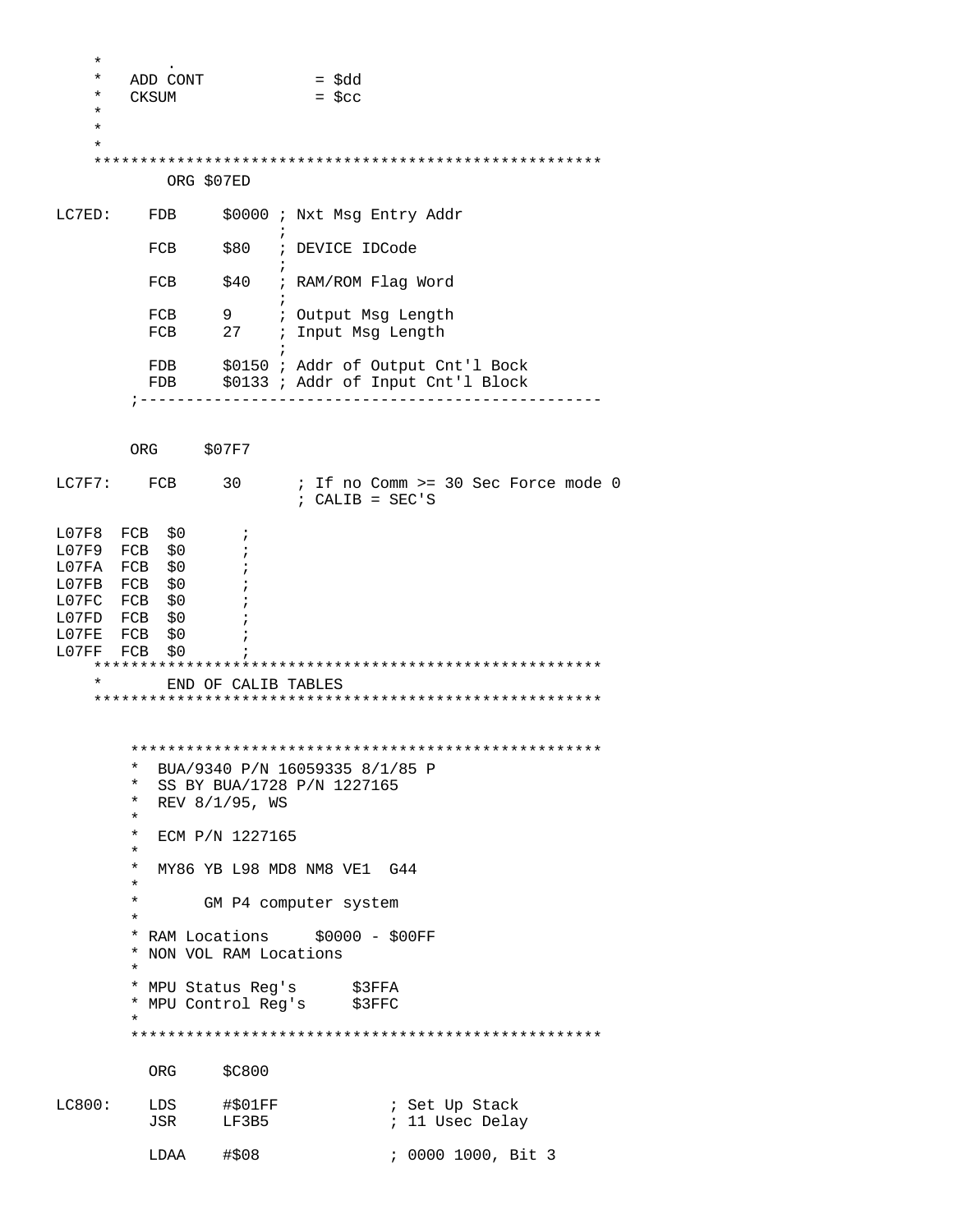STAA L5000 ; Set Log RAM to MPU  $\verb|LDX| + $0A \qquad ;$  BRCLR L0003,\$08,LC815 ; Mode Wd3, ERR 51 ; ... else LDX #\$02 ; 0000 0010 LC815 STX L3FFC ; MCU CSR  $\mathcal{L}^{\text{max}}_{\text{max}}$  ; Int RAM 3FC0 - 3FFA, 58 BYTES ?  $\mathcal{L}^{\text{max}}$  $\begin{array}{lll}\n\text{LDX} & & \text{#}\$3FC0 & & & \text{;} \\
\text{CLRA} & & & & \text{;} \\
\end{array}$ ; Clr D Reg CLRB  $\qquad \qquad ;$ LC81D  $STD$  0, X ; CLR RAM INX ; INX  $\qquad \qquad ;$  CPX #\$3FFA ; Done ? BNE LC81D ; Loop if not ; ... else \*\*\*\*\*\*\*\*\*\*\*\*\*\*\*\*\*\*\*\*\*\*\*\*\*\*\*\*\*\*\*\*\*\*\*\*\*\*\*\*\*\*\*\*\*\*\*\*\*\*\* Set up MPU Devices \* \*\*\*\*\*\*\*\*\*\*\*\*\*\*\*\*\*\*\*\*\*\*\*\*\*\*\*\*\*\*\*\*\*\*\*\*\*\*\*\*\*\*\*\*\*\*\*\*\*\*\* ;-------------------------------------------------- ; BIT 0 = SFO ; BIT 1 = SF1 ; SFO SF1 Frq Hz ; 0 0 542,288 ; 1 0 262,144 ; 0 1 131,072 ; 1 1 65,536 ; ; BIT 2 = SPO ; BIT 3 = SP1 ; SPO SP1 Frq Hz ; 0 0 542,288 ; 1 0 1,048,576 ; 0 1 1,572,864 ; 1 1 2,097,152  $;$  BIT 4 = ; BIT 5 = ; ; BIT  $6 = 0 = SI$ , ; 1 = PRP for Serial Input ; ; BIT 7 = Ready Bit  $\int$  0 = Init TX/Rx Bits ; 1 = Xmiter Ready For Next Byte ; Serial Cnt'l set this to 1 ; LDAA #\$8C ; 1000 1100 STAA \$4001 ; Set Prescaler Serial Port Val ;---------------------------------------------------------- ;---------------------------------------------------------- ; DDR REGESTER ;  $; 1 = INPUT$  ; 0 = OUTPUT ; LDAA #\$8F ; 1000 1111, STAA L4003 **;** Set DDR Direction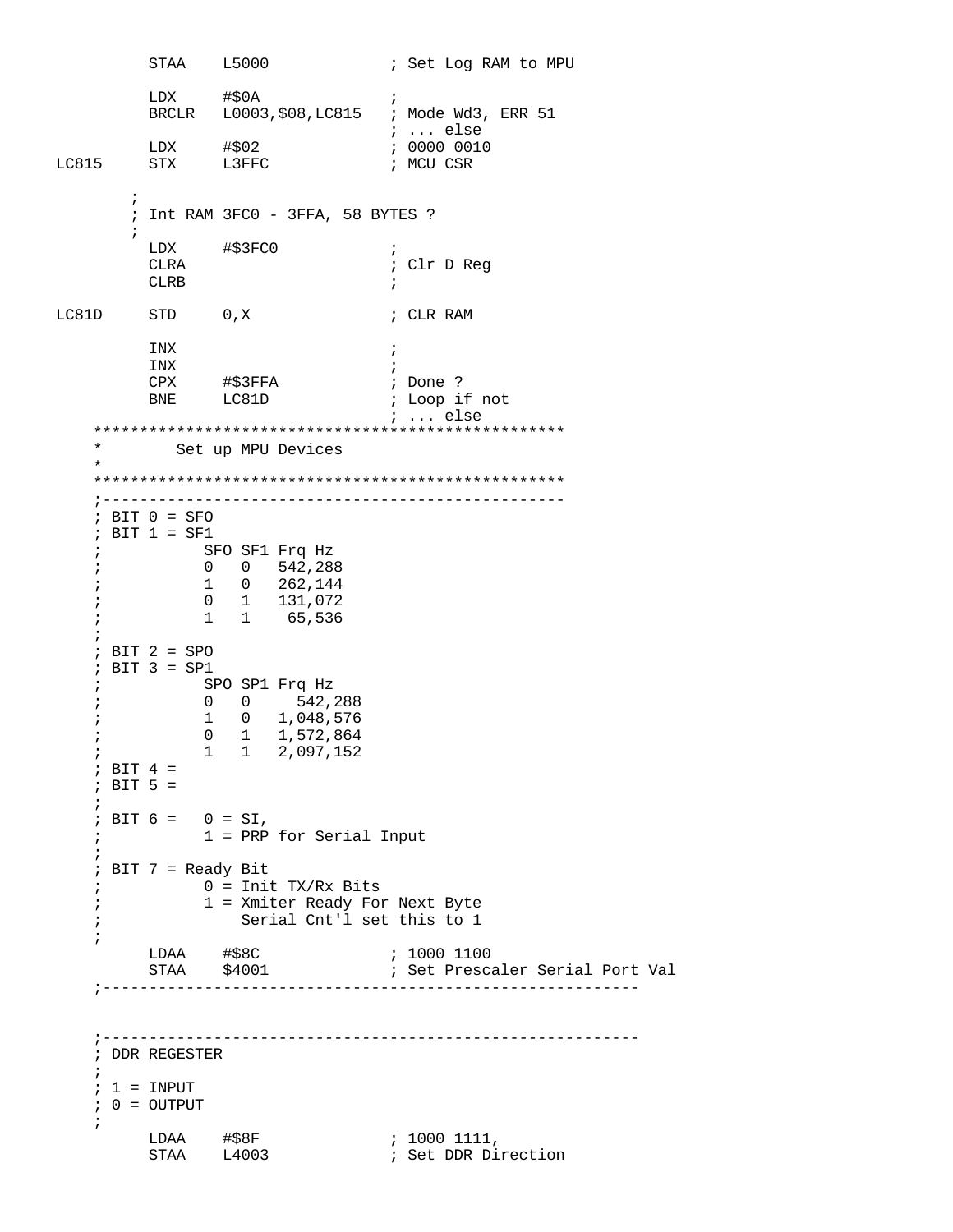```
 ;---------------------------------------------------------- 
   ; BIT 0 = Input is Sync fm RX 
   ; BIT 1 = Output to DO 1 or Tmr Cnt'l PW mod 
   ; BIT 2 = Output to DO 2 
   ; BIT 3 = Output to DO 3 
   ;
   ; BIT 4 = SSO 
   ; BIT 5 = SS1 
   ; SSO SS1 BAUD RATE 
   ; 1 0 8192 
   ; 0 1 1024 
   ; 1 1 256 
   ;
   ; BIT 6 = Match enab Bit 
   ; BIT 7 = Not Used 
   ;
LDAA #$90 ;1001 0000
 STAA L4004 ;Set Baud = 8192 
    ;---------------------------------------------------------- 
   ;
   ; Test A/D Operation 
   ;
LDAA \#$B0 ; A/D Ch TST Ch.
JSR LF1C3 \cdot ; To A/D routine
   ; 
   ; Clr RAM ? 
   ; RAM $01B2 - $002D, 185 BYTES 
   ; 
 LDX #$01B2 ; Last Used RAM Loc 
LC83D CLR 0,X ; Clear RAM
       DEX ; Bump Addr Down 
 CPX #$002D ; Done ? 
BNE LC83D ; If Not Loop
   ; 
   ; Enable SXR Chip 
   ; Par I/O 
   ; 
LDAA L4004 ; Get CSR
ORAA #$08 ; Set b3
STAA L4004 ; Wr Back
   ; 
   ; Serial I/O (SPI) Init 
   ; 
       LDX #$4002 ; Output Data Latch
       BSET 0, X, #4 ; SELECT FMD
       LDAA #$04 ; b2, EST ENABLE
       STAA L0030 : Save Status to NON VOL RAM
        JSR LF1F9 ; Xmit to Serial Data 
       BCLR 0, X, #4 ; De-select SPI
      STAA L0049 ; FACTORY TST FMD BYTE 1
    ;-------------------------------------
```
;----------------------------------------------------------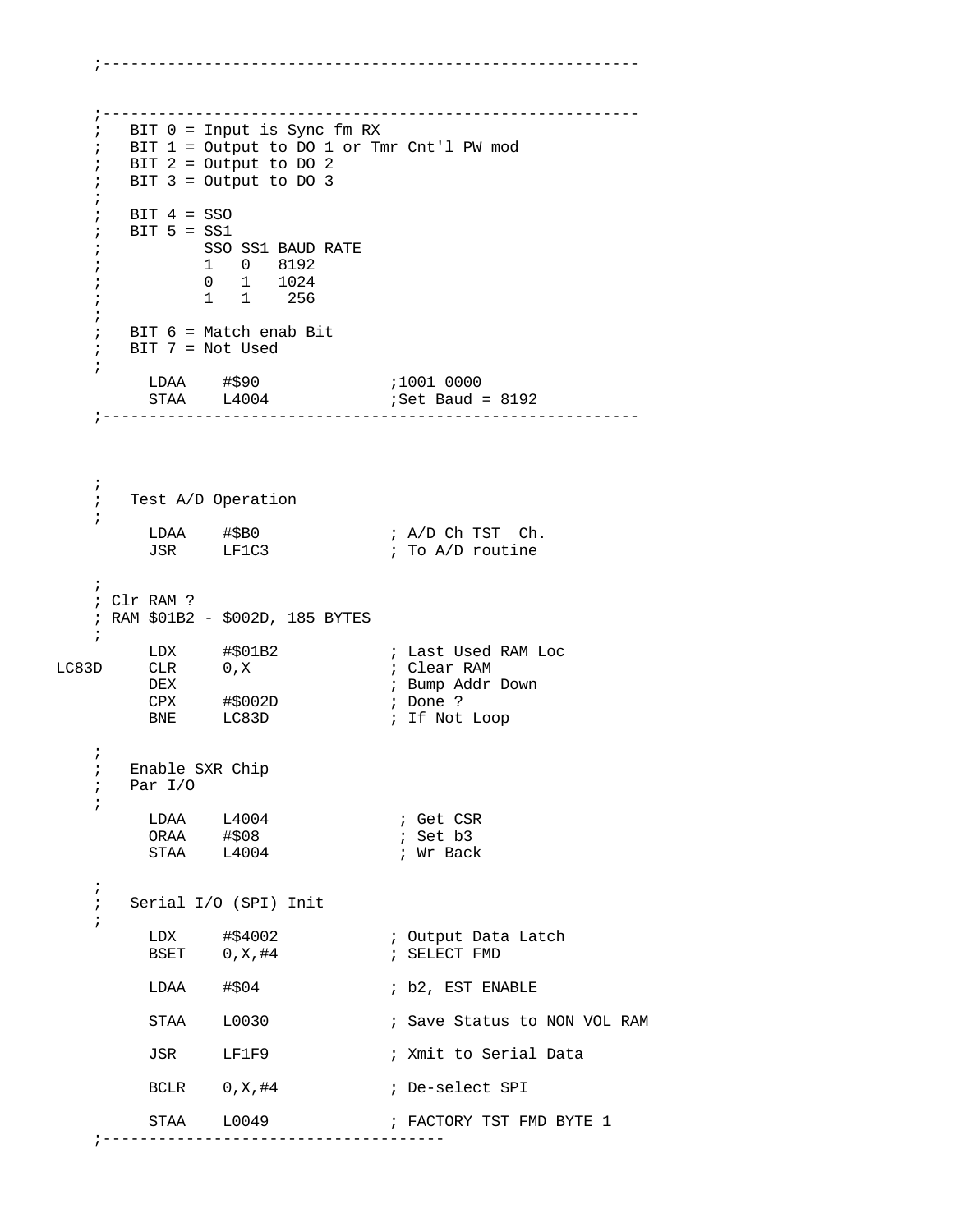```
 ; Check Socketed device 
     ; 
           LDX #$C008 ; 
           LDD #$3FF8 ; B Cnt'r Last H.U LF32E ; To Ck SUM 
           LDAA LC008 ; Get Stored CK SUM 
          CMPA #$AA ; IF its AN $AA Bypass<br>BEQ LC879 ; Xit & Clr ER #51 Flq
                                   ; Xit & Clr ER #51 Flg
           ; ... else
          CMPA #$32 ; Ck for correct EPROM<br>
BNE LC87E : If Not exit w/error
                                   ; If Not exit w/error
           ; ... else
                                   ; CK CK SUM VAL
          BNE LC87E ; Bad Ck Sum, Xit w/Error
LC879: BCLR L0047,$10 <br>LC879: BCLR L0047,$10 ; Clr Er #51 Flq
        BCLR L0047,$10
         BRA LC881 ; Exit Ck Sum test
LC87E: BSET L0047, $10 ; Set Err, (#51)
LC881: LDX #$FB1A ; Init MPU
          BRCLR L0003,$08,LC88B ; Mode Wd3, ERR 51 
          ; ... else
         LDX #$FB12 ; 64,274 
LC88B: STX L3FFC ; MCU CSR
\mathcal{L}^{\text{max}} ; A/D BATTERY VOLTAGE 
\mathcal{L}^{\text{max}}LDAA #$10                ; Set Up For Batt Volts, A/D CH1<br>JSR     LF1BE               ; To A/D
         JSR LF1BE<br>STAA L007E
                                   ; Batt Volts, (A/D)
           CMPA #100 ; 10 VDC 
          BCC LC8E2 : IF LT 10 VDC, EXIT via HU CHECK
         ; ... else<br>BSET 10040,#$20 ; set B5,
                                   i set B5, ERR 54A
                                     ; ... Force Default for Pump Volts 
\mathcal{L}^{\text{max}} ; CK FUEL PUMP VOLTAGE
\mathcal{L}^{\text{max}}JSR LE816 ; To Pump Subroutine
         \begin{tabular}{lllllllll} \texttt{LDAA} & \texttt{L007F} & & & \texttt{Pump VDC, (A/D)} \\ \texttt{CMPA} & \texttt{\#160} & & & \texttt{; 16.0 VDC} \end{tabular}CMPA #160<br>BCS LC8E2
                                   ; IF GT 16 VDC. EXIT via HU CHECK
                                    ; ... else
\mathcal{L}^{\text{max}} ; CK DIAG MODE STATUS
         ; (IF DIAG V gt 0.8V & lt 2V, SET FACT TEST)
\mathcal{L}^{\text{max}}LDAA #$70 ; A/D Ch 7 DIAG SW STATUS
          JSR LF1BE ; To A/D Subroutine
           CMPA #100 ; 2.0 VDC 
                LC8E2 \qquad ; IF GT 2.0 VDC, EXIT via HU CHECK
                                   ; ... se<br>; 800 Mvdc
          CMPA \#40
```
;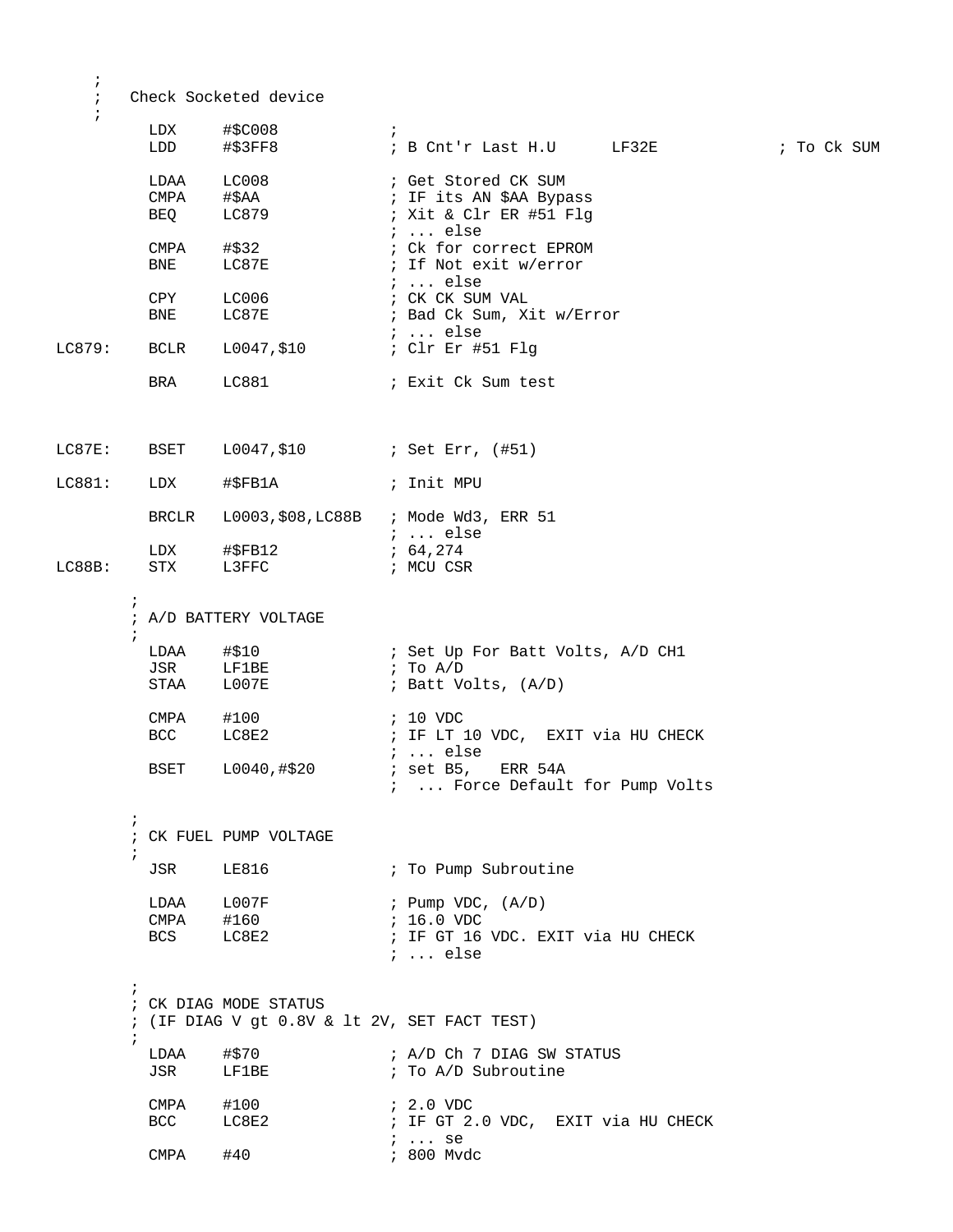BCS LC8E2 : IF LT 800 mvdc, EXIT via HU CHECK ; ... else BSET L0047,#\$80 ; Set b7, FACTORY Tst MODE. <---\*\*\* BSET L0031,#\$04 ; Enable SPK ;--------------------------------------------------  $\mathcal{L}^{\text{max}}$  ; DO GM IEEE SUM, \$C000 --> \$FFFF ; \$4000 IN LENGTH  $\mathcal{L}^{\text{max}}$ LDX #\$C000 7 START OF EPROM LDD #\$4000 ; LENGTH OF EPROM LDX #\$C000 ; START OF EPROM<br>LDD #\$4000 ; LENGTH OF EPROM<br>JSR LF32E ; To Ck Sum Subroutine STY L0173 ; IEEE CK SUM  $\mathcal{L}^{\text{max}}$  ; INIT IAC & IGN OFF TIMER  $\mathcal{L}^{\text{max}}$  $LDAA$   $\#204$  ; STAA L0179 ; IAC MOT STAA L0032 **;** IGN TIMER  $\mathcal{L}^{\text{max}}$  $\mathcal{L}^{\text{max}}$  $\mathcal{L}^{\text{max}}$ LDAA L0049 ; FACTORY TST FMD BYTE 1  $ANDA$  #\$03 ; b1 & b0, BNE LC8DF ; BR IF NOT b0 & b1 ; ... else LDX #\$0000 ;  $\verb|LDAA| + \SAA \qquad ;$  $LC8D7$   $STAA$   $0,X$  ; INX  $\qquad \qquad ;$  $CPX$  #\$002E ; BNE LC8D7 ;  ${\tt LC8DF} \qquad {\tt JMP} \qquad {\tt LC9E3} \qquad \qquad i \quad \ldots \ {\tt else}$ JMP LC9E3 ; ;-------------------------------------------------- ;-------------------------------------------------- ; CK IF HEADS UP PRESENT  $\mathcal{L}^{\text{max}}$  ;-------------------------------------------------- LC8E2 LDX L5800 ; H.U. ROM Addr<br>
CPX #\$7E58 ; HU ID CODE CPX #\$7E58 ; HU ID CODE ; BR IF NO HEADS UP ; ... else ; H.U. ROM Addr ;-------------------------------------------------- LC8ED JSR LF3A7 ; Call RAM ERR Wd's Ck Sum CPD L0018 ; Ck Sum OF Err Words BEQ LC90E ; BR IF Z ; ... else ;-------------------------------------------------- ; Init RAM (Non Vol)  $\mathcal{L}^{\text{max}}_{\text{max}}$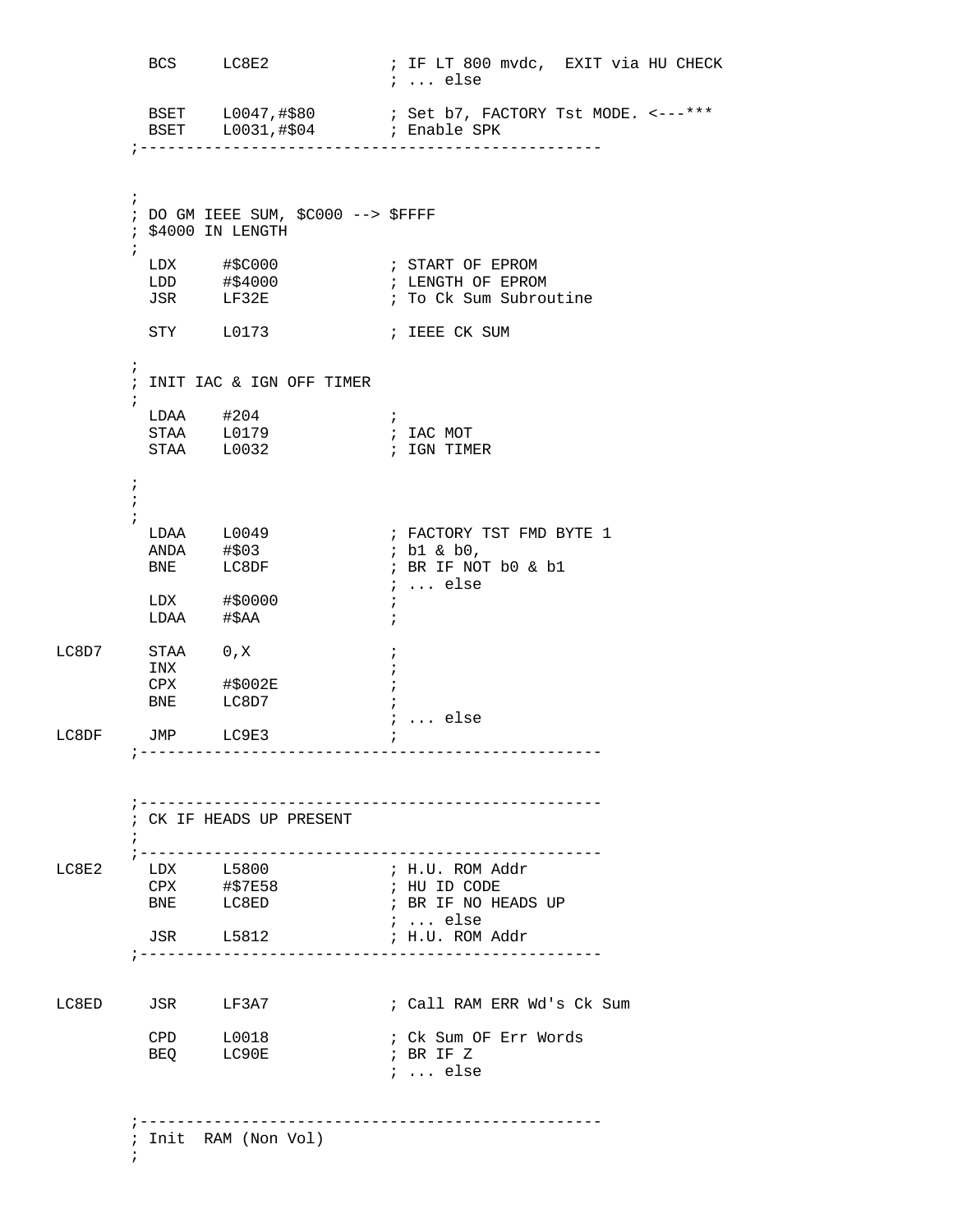```
\mathcal{L}^{\text{max}} ; CLR RAM, $002D -> $0000
       ;<br>LDX
 LDX #$002D ; POINT TO TOP ADDRESS 
        CLR 0,X ; CLEAR MEM LOCATION<br>DEX                                ; DECR ADDRESS POINT!
         DEX ; DECR ADDRESS POINTER 
                                ; TILL DONE
                                 ; ... else
\mathcal{L}^{\text{max}} ; DO ERR WD CKSUM
\mathcal{L}^{\text{max}} JSR LF3A7 ; Call NON VOL RAM ERR Wd's Ck Sum 
STD L0018 : Save Ck Sum OF Err Words
\mathcal{L}^{\text{max}} ; INIT BLM CELLS 
\mathcal{L}^{\text{max}}JSR LF434 ; To INIT BLM Init.
\mathcal{L}^{\text{max}} ; INIT IAC 
\mathcal{L}^{\text{max}} LDAA LC62F ; 144 IAC Idle Spd Start up park posit. 
STAA L002C : Save Strt up IAC Posit
        LDAA #$40 ; b6<br>STAA L003D ; Set
                                ; Set NV RAM Bad Flg
        ;--------------------------------------------------
        ;--------------------------------------------------
\mathcal{L}^{\text{max}}\mathcal{L}^{\text{max}} ;-------------------------------------------------- 
       LDAA L0047 ; MD WD
        BITA #$10 ; b4<br>BEQ LC93B ; BR
                             ; BR IF NOT b4,
          LDAA L0003 ; Get MD WD3
                                ; Set Err b3, ERR 51
          STAA L0003 ; 
         JSR LF498 ; Else Lite Ck Eng Lamp
          BSET L0007,#01 ; Err #3 Flg word 
          LDAA L0047 ;
ORAA #$10 ; Set b4
STAA L0047 ;
         JSR LF3A7 ; ERR Wd's Ck Sum<br>STD L0018 ; Save Ck Sum OF E
                                ; Save Ck Sum OF Err Words
         LDAA L0047 ;<br>
BMI LC93B ; BR IF
         BMI LC93B
\mathcal{L}^{\text{max}} ; CK DIAG SW STATUS 
\mathcal{L}^{\text{max}}LDAA \#570 ; A/D Ch 7 DIAG SW STATUS
JSR LF1BE \qquad ; To A/D Subroutine
```
;--------------------------------------------------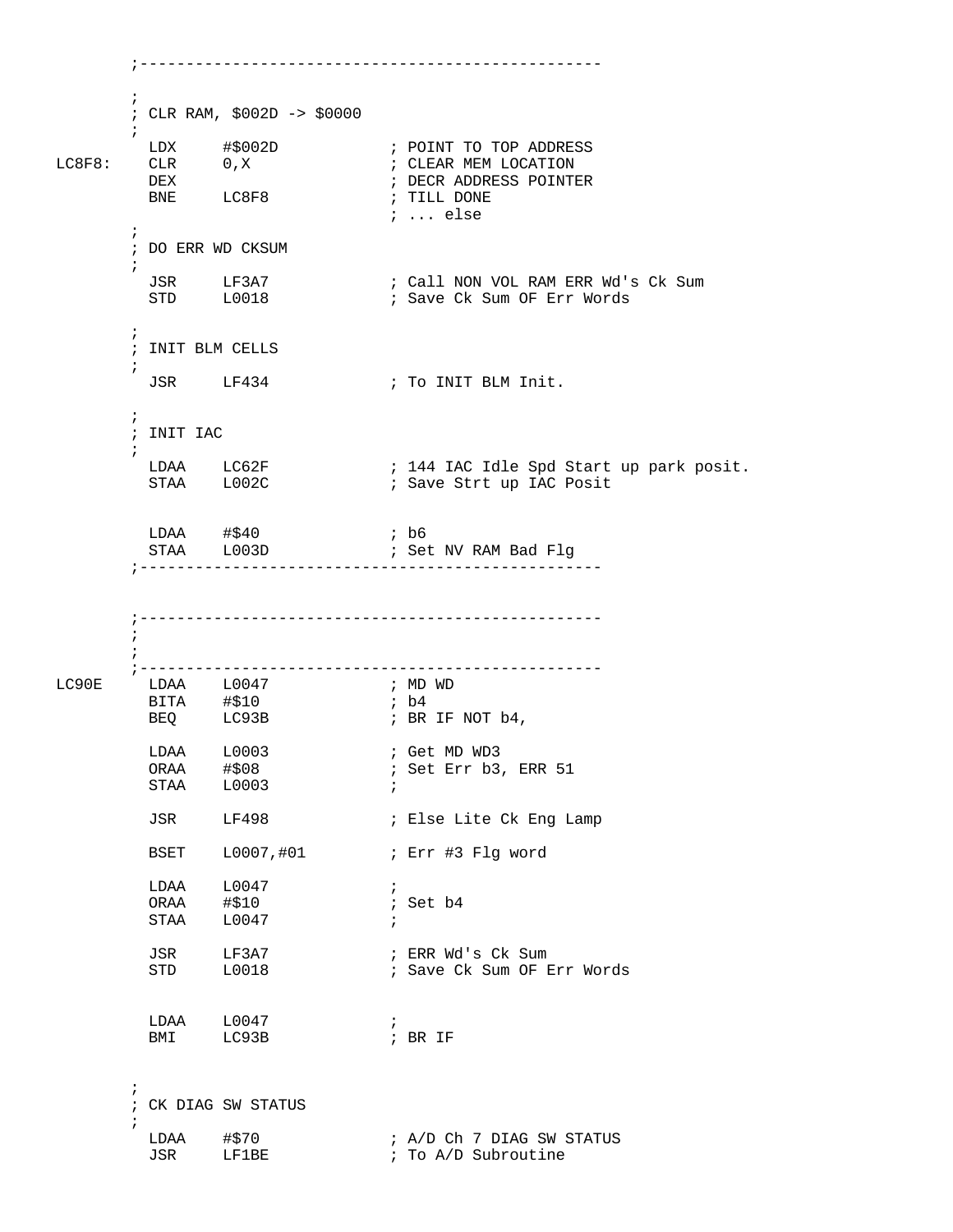CMPA #40 ;<br>BCS LC93B ; ; BR IF A/D RESULT L.T. 88 MVDC \*\*\*\*\*\*\*\*\*\*\*\*\*\*\*\*\*\*\*\*\*\*\*\*\*\*\*\*\*\*\*\*\*\*\*\*\*\*\*\*\*\*\*\*\*\*\*\*\*\*\*\*\*\*\* \* WAIT HERE FOR INTERUPT \* \*\*\*\*\*\*\*\*\*\*\*\*\*\*\*\*\*\*\*\*\*\*\*\*\*\*\*\*\*\*\*\*\*\*\*\*\*\*\*\*\*\*\*\*\*\*\*\*\*\*\*\*\*\*\* LC938: SWI ; BRA LC938 ; \*\*\*\*\*\*\*\*\*\*\*\*\*\*\*\*\*\*\*\*\*\*\*\*\*\*\*\*\*\*\*\*\*\*\*\*\*\*\*\*\*\*\*\*\*\*\*\*\*\*\*\*\*\*\* LC93B BSET L003C, \$80 ; SET b7 JSR LF3B6 ; TO SEG 6, Log RAM to MCU, Cool A/D BRSET L0001,\$08,LC96A ; BR IF b3, ; ... else ;-------------------------------------------------- ; LK UP Start up Enrich vs Cool Temp  $\mathcal{L}^{\text{max}}$  $\mathcal{L}^{\text{max}}$  ; Tbl Val = Pct Chg \* (256/100) ;-------------------------------------------------- LDAA L005B ; COOLANT CMPA #208<br>BLS LC94D ; BR IF COOL GT 115c ; ... else LDAA #208 ; USE 115c MAX FOR LK UP PSHA LDX #\$C3E4 ; INDEX START UP ENRICH Tbl JSR LF2C6 ; Call 2d Lk Up, (No Offset) CLRB ; STD L000E : SAVE START UP ENRICH %CHG ;-------------------------------------------------- ;-------------------------------------------------- ; LK UP Opn Lp AFR % Chg vs Cool Temp.  $\mathcal{L}^{\text{max}}$  ; Tbl = Pct Chg \* 2.56 + AF BIAS ;-------------------------------------------------- PULA ; GET COOL VAL FM STX PSHA  $\qquad \qquad ;$ LDX #\$C41F ; INDEX UP Opn Lp AFR % Chg Tbl<br>JSR LF2C6 ; 2d Lk Up, (No Offset)<br>STAA L00CD ; Cool Temp, AFP Person JSR LF2C6 ; 2d Lk Up, (No Offset) STAA LOOCD **i** Cool Temp, AFR Ratio ;-------------------------------------------------- ;-------------------------------------------------- ; LK UP Strt Up Spark Adv vs Cool Temp.  $\mathcal{L}^{\text{max}}$  $;$  TBL = SA deg \* (256/90) ;-------------------------------------------------- PULA ; GET COOL VAL FM STX ; Strt Up Spark Adv Tbl JSR LF2C6 ; 2d Lk Up, (No Offset) STAA L0013 ; Spark Adv (START UP)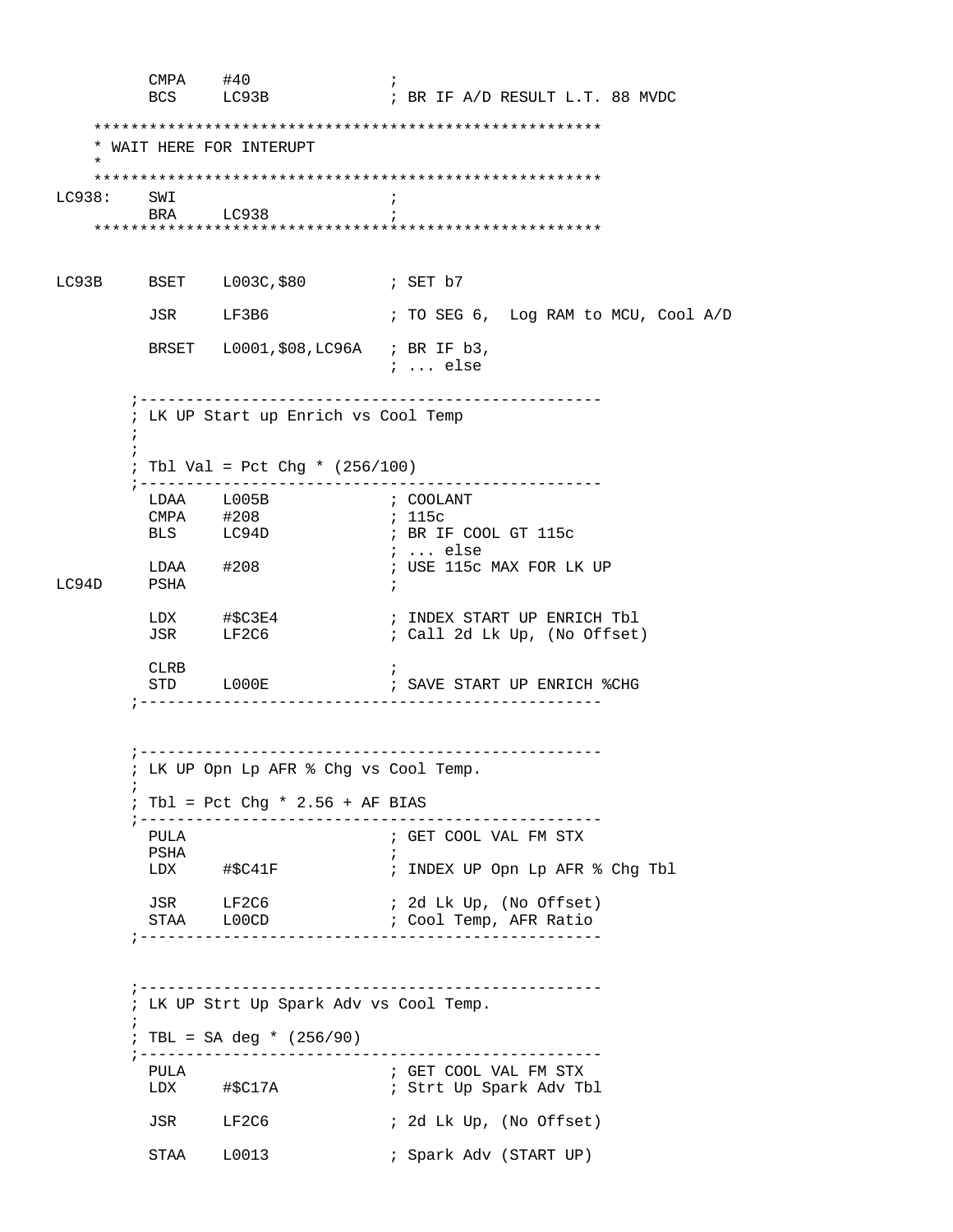|       | $\ddot{i}$<br>$\ddot{ }$ |                                                                 |                                                                                         |
|-------|--------------------------|-----------------------------------------------------------------|-----------------------------------------------------------------------------------------|
|       | LC96A LDAA L005D         |                                                                 | ; RESTART COOLANT                                                                       |
|       |                          | CMPA LC02C<br>BCS LC97A                                         | ; Hot Restart Hi Lmt, (54c)<br>; BR IF RESTART COOL LT 54c                              |
|       | STAB L0001               | $\begin{tabular}{ll} LDAB & L0001 \\ ORAB & #$40 \end{tabular}$ | ;  else<br>$\ddot{i}$<br>; SET b6<br>$\ddot{i}$                                         |
| LC97A | CMPA LC1FA<br>BCC LC990  |                                                                 | ; ERR # 32 Params, 31c QUAL<br>; BR IF COOL G.T. 31c<br>$i \ldots$ else                 |
|       |                          | LDX L001A<br>BNE LC990                                          | ; Eng Run Time (sec)<br>; BR IF $N/Z$<br>$i \ldots$ else                                |
|       | JSR LF1E0                |                                                                 | $\ddot{i}$                                                                              |
|       | BITA #\$20<br>BNE LC990  |                                                                 | $\ddot{i}$<br>; BR IF b5<br>$i \ldots$ else                                             |
|       |                          | LDAA L0041<br>ORAA #\$20                                        | ; DIAGNOSTIC MODE WD 3<br>; SET b5, EGR DIAG SW BAS AT START UP,<br>$i \ldots$ ERR 32   |
|       | STAA L0041               |                                                                 | ; DIAGNOSTIC MODE WD 3                                                                  |
| LC990 | LDAA LC3A0<br>STAA L006F | STAA L0071<br>STAA L0073                                        | ; o2 filter init val<br>; FILT 02 VDC<br>; FILT 02 VDC<br>; FILT 02 VDC                 |
|       | $\ddot{i}$               |                                                                 |                                                                                         |
|       | i                        | ; GET TPS A/D & PROCESS                                         |                                                                                         |
|       | LDAA<br>JSR              | #\$50<br>LF1BE                                                  | ; A/D Ch 5, (TPS Voltage)<br>; To A/D Subroutine                                        |
|       | STAA                     | L0081                                                           | ; TPS, $(A/D)$                                                                          |
|       | LDAA<br>STAA<br>JSR      | LC39B<br>L0086<br>LF35A                                         | ; Min TPS Posit<br>; Fltered low TPS, (A/D)<br>; To TPS Load Subroutine                 |
|       | LDAA<br>JSR              | LOO7E<br>LDE72                                                  | ; Batt Volts Value, (A/D)<br>; TO MAJOR LOOP SUNBOUTINE, Seg E<br>; W/BATTERY A/D VALUE |
|       | LDD<br>STD               | L3FC8<br>L00B2                                                  | ; SPK Period<br>; OLD PA2 CNT'R                                                         |
|       | LDD<br>STD               | LC3CB<br>L00CE                                                  | ; 445d, Get Stoch ratio<br>$;$ AFR                                                      |
|       | LDAA<br>BITA<br>BNE      | L0008<br>#\$01<br>LC9C0                                         | $\ddot{i}$<br>ib0<br>; BR IF b0                                                         |

;--------------------------------------------------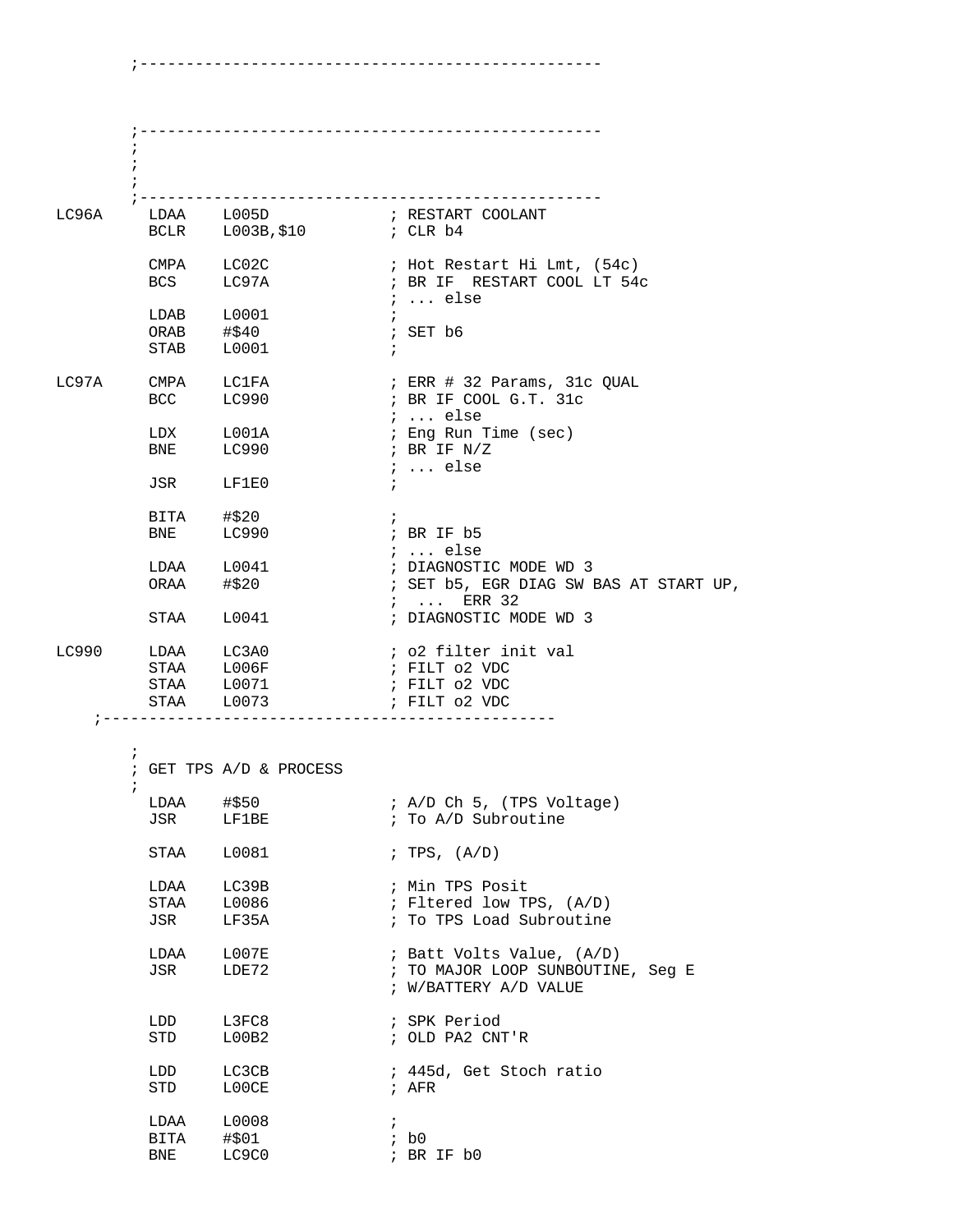|                                |                                       |                                                  | $i \ldots$ else                                                                                                 |
|--------------------------------|---------------------------------------|--------------------------------------------------|-----------------------------------------------------------------------------------------------------------------|
|                                | DECA                                  | STAA L0004                                       | ÷<br>; Xmish Mode word                                                                                          |
| LC9C0                          | JSR LFA58                             |                                                  | $\ddot{i}$                                                                                                      |
|                                | $LDAA$ #\$04<br>JSR LF4A8             |                                                  | $\ddot{i}$<br>$\ddot{i}$                                                                                        |
|                                | LDAA #\$0E<br>STAA L0000              |                                                  | $\ddot{i}$<br>$\ddot{i}$                                                                                        |
|                                | $LDAA$ #128                           | STAA L00C0<br>STAA L00C6<br>STAA L00C9           | $\ddot{i}$<br>; Blk Lrn Mult, Scaled 1<br>; Base PW Cls Lp Corr <----- *****<br>; Cls/Lp Int, Add Fuel if > 128 |
|                                | LDAA #\$19                            | STAA L018A                                       | $\ddot{i}$<br>; LOCATION OF NEXT ENTRY IN EPROM TBL                                                             |
|                                | $LDAA$ #160<br>STAA L0068             |                                                  | $\ddot{i}$<br>$\ddot{i}$                                                                                        |
|                                |                                       | LDAA LC62F<br>STAA L010C                         | ; 144, IDLE SPD START UP PARK POSIT.<br>$\ddot{i}$                                                              |
| $\ddot{i}$<br>$\ddot{i}$       |                                       |                                                  |                                                                                                                 |
| LC9E3                          |                                       | $LDAA$ $L4005$<br>ADDA #\$02<br>STAA L4006       | ; Free run Up Cnt'r<br>; ADD 2 CNT'S<br>; Match Reg                                                             |
|                                |                                       |                                                  | ; index TX/Rx CSR<br>; SET b0                                                                                   |
|                                | JMP LCCC6                             |                                                  |                                                                                                                 |
| *<br>$^\star$<br>*             | TYPE \$32, ECM P/N                    | IRQ1 SERVICE ROUTINE, CALLED FROM INT AT LFF2    |                                                                                                                 |
| $\ast$<br>$^\star$<br>*        |                                       | Executed every IRQ1<br>All Minor Loop done here: |                                                                                                                 |
| *<br>*<br>$^\star$<br>$^\star$ | Air/Fuel<br>SPK<br><b>IAC</b><br>Etc. |                                                  |                                                                                                                 |
| LC9F4:                         |                                       | LDX #\$4007                                      | ; index TX/Rx CSR                                                                                               |
| $\ddot{i}$                     |                                       | ; CK SCI RX STATUS, (8192 BAUD)                  |                                                                                                                 |
|                                | BRSET                                 | 1, X, #\$01, LCA67                               | ; BR IF b0<br>$i \ldots$ else                                                                                   |
|                                |                                       | BRCLR 0, X, #\$20, LCA0A                         | ; BR IF b5, If RX Int Not enab<br>$i \ldots$ else                                                               |
|                                | BRCLR                                 |                                                  | $1, X, \# $20, \text{LCA2B}$ ; BR IF NOT b5, If not RX Int<br>$\ldots$ else                                     |
|                                | BSET                                  | L0046, #\$08                                     | ; Set 8192 Baud                                                                                                 |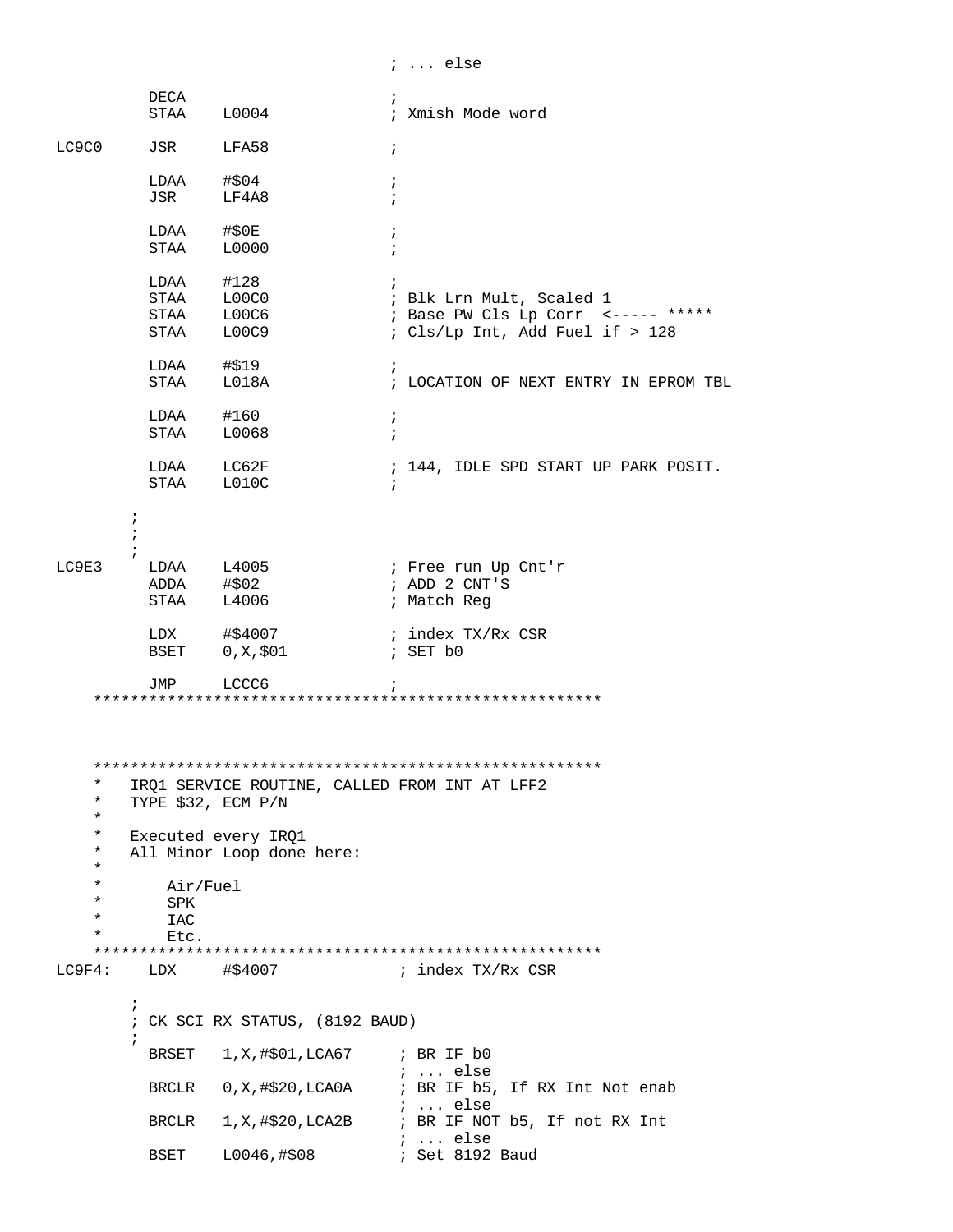JSR LFA91 ; SCI RX SUBROUTINE RTI  $\mathcal{L}^{\text{max}}$  ; CK SCI XMIT STATUS, (8192 BAUD)  $\mathcal{L}^{\text{max}}$ LCA0A: BRCLR 0, X, #\$80, LCA16 ; If Xmit not enab. ; ... else BRCLR 1, X, #\$80, LCA2B ; IF not Xmit Int.  ${\rm JSR} \qquad \quad {\rm LFBBB} \qquad \qquad \quad \ ; \ \ \ldots \ \ {\rm else}$ ; Xmit Handler RTI di provincia di controllato di controllato di controllato di controllato di controllato di controllato di controllato di controllato di controllato di controllato di controllato di controllato di controllato di control LCA16: BRCLR 0,X,#\$40,LCA2B ; If SCI Xmit Complete not Enab ; ... else BRCLR 1,X,#\$40,LCA2B ; If SCI Xmit not Complete  $\mathcal{L}^{\text{max}}$  ; Disable SCI Xmit Via SXR  $\mathcal{L}^{\text{max}}$ LDAA L4004 ; Par I/O CSR ANDA #\$F7 ; Disable Xmit Via SXR STAA L4004 ; Par I/O CSR  $\mathcal{L}^{\text{max}}$  ; Enab RX Int's  $\mathcal{L}^{\text{max}}$  LDAA #\$27 ; Enab RX Int's  $STAA$   $L4007$  ;  $TX/Rx$  CSR LCA2B: RTI ;------------------------------------------------- ;------------------------------------------------- LCA2C: LDAA L018C ; UP CNTS VAL WHEN 6.25 MSEC INT ADDA #143 ; STAA L4006 ; BCLR L0046, \$01 ; Clr 1st Int Expected Flg JSR LF880 ; TO 160 BAUD SERIAL RTI ;------------------------------------------------- ;------------------------------------------------- ; UP CNTS VAL WHEN 6.25 MSEC INT LCA3B: LDAA L018C<br>ADDA #205 STAA L4006 ; BCLR L0046, \$02 ; Clr 2nd Expected Int Flq LDAA #\$04 ; Set Ser Data Line Hi JSR LF4A8 ; BRCLR L0035,\$20,LCA66 ; BR IF NOT b5, (SW IN DIAG MODE)  $\begin{tabular}{lllll} \tt LDAA & L018A & & & & & \tt ; & \tt LOCATION \end{tabular}$ ; LOCATION OF NEXT ENTRY IN EPROM TBL CMPA #25 ;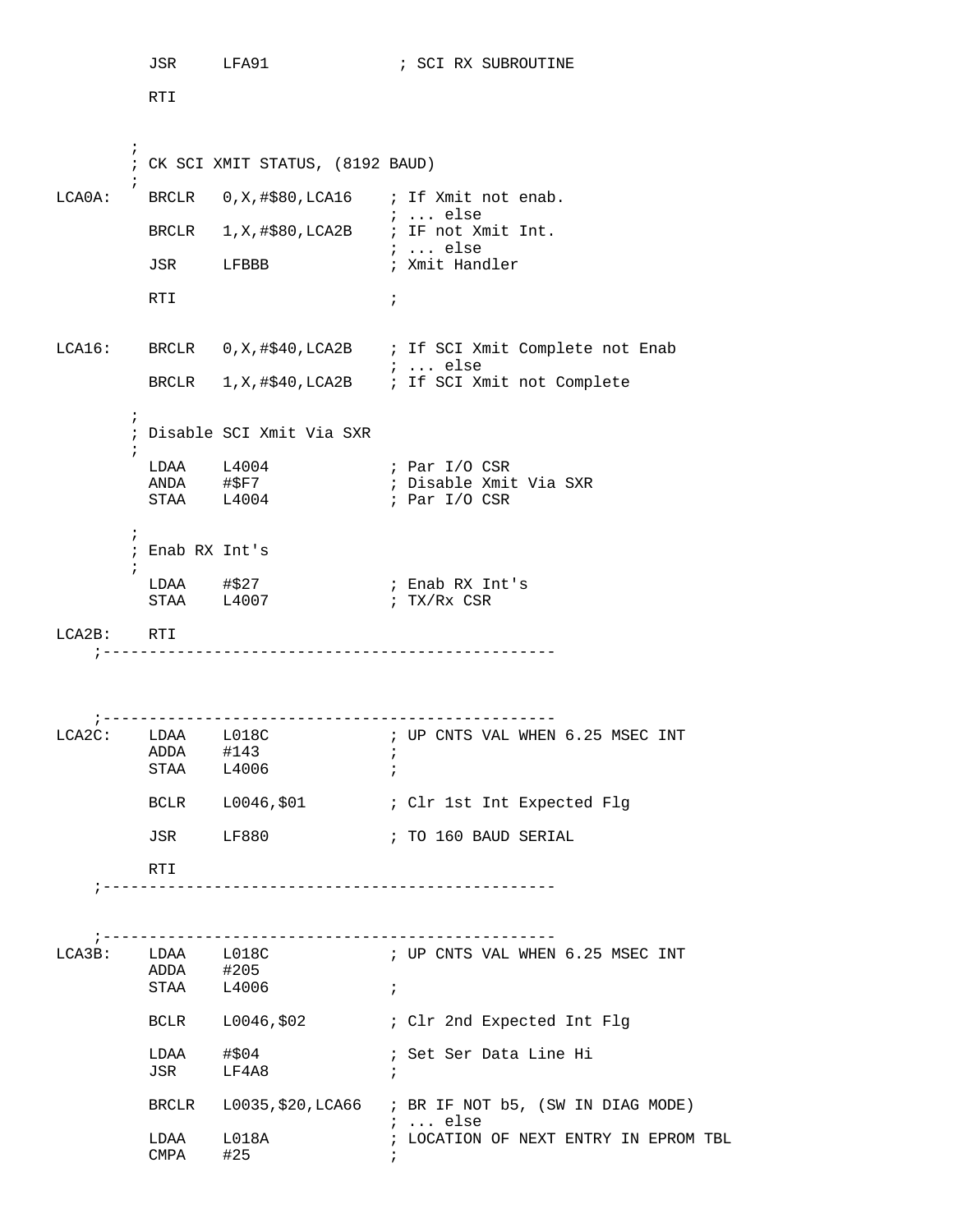|            | BNE LCA66       |                                      | $\ddot{i}$ |                                                                              |
|------------|-----------------|--------------------------------------|------------|------------------------------------------------------------------------------|
|            |                 | LDAA L0189                           |            | $i \ldots$ else<br>; ALCL NUM OF BITS TO TX                                  |
|            |                 | BNE LCA66                            |            | ; BR IF NZ                                                                   |
|            |                 |                                      |            | ;  else                                                                      |
|            |                 | LDAA #\$09<br>STAA L012E             |            | ; 450 Msec<br>; 50 Msec TIMER TO LOOK FOR 8192 BAUD                          |
|            |                 |                                      |            |                                                                              |
|            |                 | BSET L0046,4                         |            | ; SET b2                                                                     |
|            |                 | JSR LFA7A                            |            | ; Init 8192 Baud Ser Reg's                                                   |
| LCA66: RTI |                 |                                      | $\ddot{i}$ |                                                                              |
|            |                 |                                      |            |                                                                              |
|            |                 |                                      |            |                                                                              |
|            |                 |                                      |            |                                                                              |
|            |                 | 6.25 Msec Int Logic                  |            |                                                                              |
|            |                 |                                      |            |                                                                              |
|            |                 |                                      |            | LCA67: BRSET L0046, \$01, LCA2C ; BR IF b0, 1st Serial Data Input<br>;  else |
|            |                 |                                      |            | BRSET L0046, \$02, LCA3B ; BR IF b1, 2nd Serial Data Input                   |
|            |                 | BRCLR L0047, \$80, LCA76 ; BR IF b3, |            | ;  else                                                                      |
|            |                 |                                      |            | ;  else                                                                      |
|            |                 |                                      |            | JMP LFCA2 : To Factory test routine                                          |
|            | ; ------------- |                                      |            | --------------------------------                                             |
|            |                 |                                      |            |                                                                              |
|            |                 |                                      |            | LCA76: BRSET L0034, \$04, LCA86 ; If tmg error already flaged                |
|            |                 |                                      |            | $i \ldots$ else<br>BRCLR L0036, \$04, LCA86 ; IF NOT b2, (TMG ERROR CK FLG)  |
|            |                 |                                      |            | ;  else                                                                      |
|            |                 | $LDAA$ $L0000$<br>STAA L0119         |            | ; Fm NON VOL RAM                                                             |
|            |                 |                                      |            | ; Save Counter                                                               |
|            |                 |                                      |            | BSET L0034, \$04 : SET b2, Tmg error                                         |
|            |                 | LCA86: BSET L0036,\$04               |            | ; SET b2, (FLG FOR TMG ERR CHK)                                              |
|            | LDAB            | L4006                                |            | $7 - 5 - 12$                                                                 |
|            |                 | STAB L018C                           |            | ; UP CNTS VAL WHEN 6.25 MSEC INT                                             |
|            |                 |                                      |            |                                                                              |
|            |                 |                                      |            | BRCLR L0046, 4, LCAA4 ; If Not in 8192 Baud mode<br>$i$ else                 |
|            |                 | ADDB #205                            |            | ; Set Up for 6.25 Ms Int.                                                    |
|            |                 |                                      |            | BRSET L0046,8, LCAB3 ; If locked in 8192 Baud Mode                           |
|            | DEC             | L012E                                |            | $: $ else<br>; 50 Msec TIMER TI LOOK FOR 8192 BAUD                           |
|            | BNE             | LCAB3                                |            | ; BR IF Z                                                                    |
|            |                 |                                      |            | $i \ldots$ else                                                              |
|            |                 | BCLR L0046, \$04                     |            | ; Disable 8192 Baud mode                                                     |
|            | $LDAB$ $L4006$  |                                      |            | $7 - 5 - 12$                                                                 |
| LCAA4:     | ADDB            | #11                                  |            | ; Set up for 160 Ms Int, (160 Baud)                                          |
|            | BSET            | L0046,\$03                           |            | ; SET b0 & b1                                                                |
|            | LDAA            | #\$FB                                | $\ddot{ }$ |                                                                              |
|            | JSR             | LF49A                                |            | ; Set Serial line Low                                                        |
|            | $LDAA$ #\$01    |                                      | $\ddot{i}$ |                                                                              |
|            |                 | STAA L4007                           |            | ; Disable 8192 Baud Int's                                                    |
| LCAB3:     | STAB            | L4006                                |            | ; Save 160 Int time                                                          |
|            | CLI             |                                      |            | ; CLR & RESTORE INTERUPTS                                                    |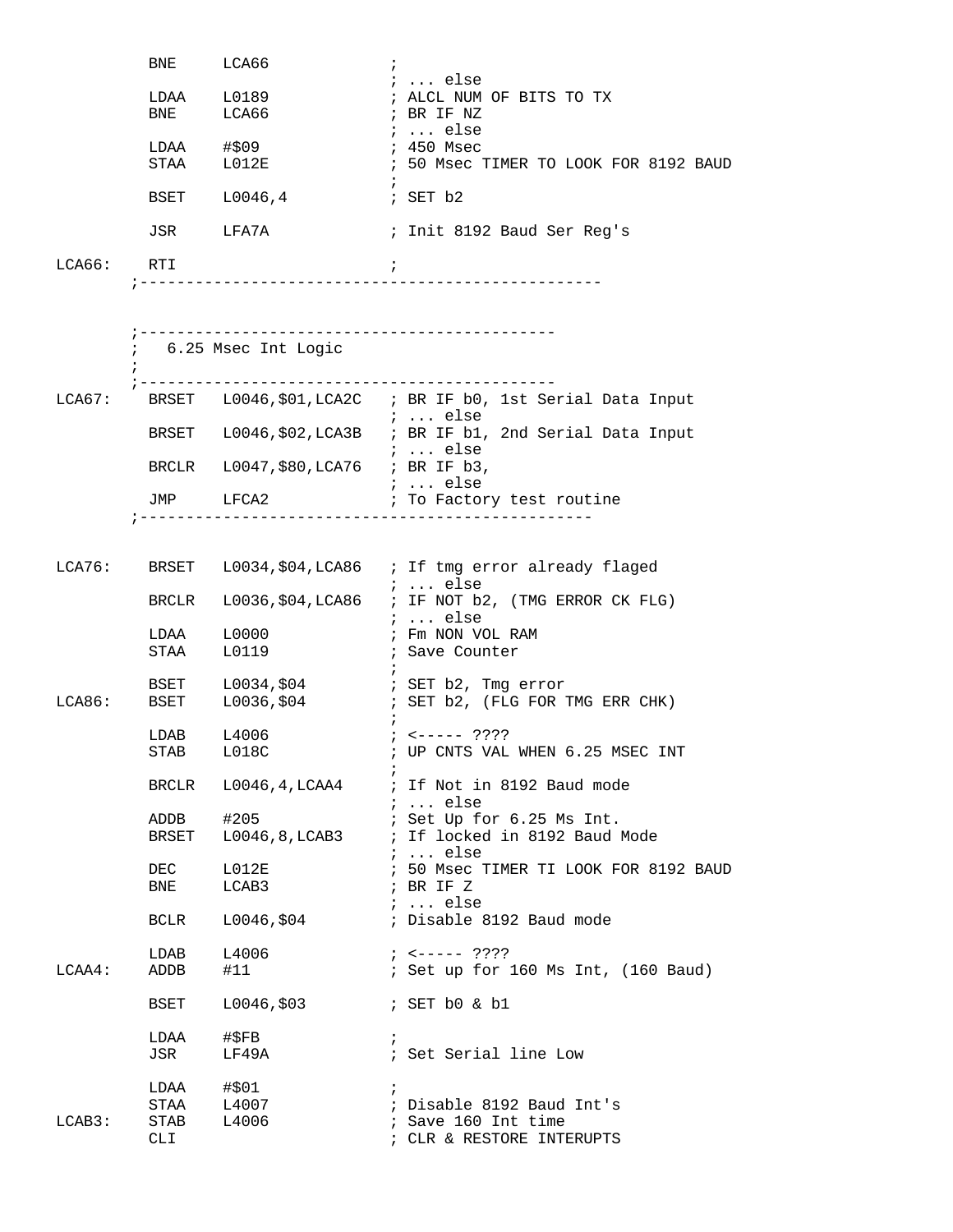```
\mathcal{L}^{\text{max}} ; TEST FOR VALID STX
\mathcal{L}^{\text{max}}TSX \qquad \qquad ; Save STX pointer
            LDS #$01FF ; RE-SET USR STX
             CPX #$01F7 ; Ck STX ptr VS Home Addr<br>
BEQ LCAC3 ; BR IF STX AT $01F7
                                             ; BR IF STX AT $01F7
            EXET LOO33,$01 ; ... else<br>BSET LOO33,$01 ; SET b0, 9
                                             ; SET b0, STACK FAIL
LCAC3: JSR LDEA4 ; Ck Vss Every 6.25 Ms
            LDD L3FFA ; Get MCU Status Reg. 
                                             ; Old MPU status reg
\mathcal{L}^{\text{max}} ; Set Ref Pulse, If it Happened in this Int period 
\mathcal{L}^{\text{max}}_{\text{max}}LDAB L0035 ; MNR LOOP MD WD 2
                                              ; b3, (DRP DURRING LAST 6.25 msec)<br>; BR IF NOT b3
             BEQ LCB15 ; BR IF NOT b3
                                              ; ... else<br>; SET b2
           ORAB \# $04 PSHB ; SAVE MD WD TO STX 
      ;--------------------------------------- 
      ; Cold Start Inj Elimination 
\mathcal{L} ;--------------------------------------- 
 LDX L001A ; Eng Run Time (sec) Fm NON VOL RAM
 CPX LC37C ; 32 Sec Min eng run time to reset
BHI LCAEA ; BR IF GT 32 Sec THRESH
                                             ; ... else<br>; TPS Ld Axis Var
            LDAB L0082<br>CMPB LC37E
                                             ; 77%, TPS Value
             BHI LCAEA : BR IF TPS LT 77%, (If Yes clear)
            \begin{tabular}{lllllll} \multicolumn{2}{l}{{\texttt{LDAB}}} & $\multicolumn{2}{c}{\texttt{LDAB}}$ & $\multicolumn{2}{c}{\texttt{LDAB}}$ & $\multicolumn{2}{c}{\texttt{LDAB}}$ & $\multicolumn{2}{c}{\texttt{LDAB}}$ & $\multicolumn{2}{c}{\texttt{LDAB}}$ & $\multicolumn{2}{c}{\texttt{LDAB}}$ & $\multicolumn{2}{c}{\texttt{LDAB}}$ & $\multicolumn{2}{c}{\texttt{LDAB}}$ & $\multicolumn{2}{c}{\texttt{LDAB}}$ & $\multicolumn{2}{c}{\texttt{LDAB}}$ & $\multicolumn{2}{c}{\texttt; GET the REF COUNTER<br>; INCR REF COUNT
INCB \qquad \qquad ; \qquad \text{INCR REF} COUNT
BPL LCAEB ; BR
                                               ; ... else
           BRA LCAEE ;
LCAEA: CLRB ; RESET COUNTER 
LCAEB: STAB L0118 ; SAVE NEW REF COUNTER 
LCAEE: PULB ; Restore Mode Word
             BRCLR L0030,$04,LCB07 ; BR IF NOT b2 
                                               ; ... else
              BRSET L009D,$80,LCB07 ; BR IF b7 
                                               ; ... else
             \begin{tabular}{lllllll} \texttt{LDAA} & \texttt{L012A} & & & & & \texttt{;} \\ \texttt{ADDA} & \texttt{LC029} & & & & \texttt{;} \end{tabular}ADDA LC029 : 2, SPK BLEND, Add to ????<br>BCC LCB04 : BR IF NO OVERFLOW
                     LCB04 ; BR IF NO OVERFLOW
                                             ; ... else<br>; USE MAX LMT
            LDAA \#255BCLR    L0036, $20    ; CLR    b5, BLEND SPARK
\begin{tabular}{lllll} \multicolumn{2}{l}{{\bf LCB04:}} & $\mbox{STAA}$ & $\mbox{LO12A}$ & & $\mbox{${\cal i}$} \end{tabular}
```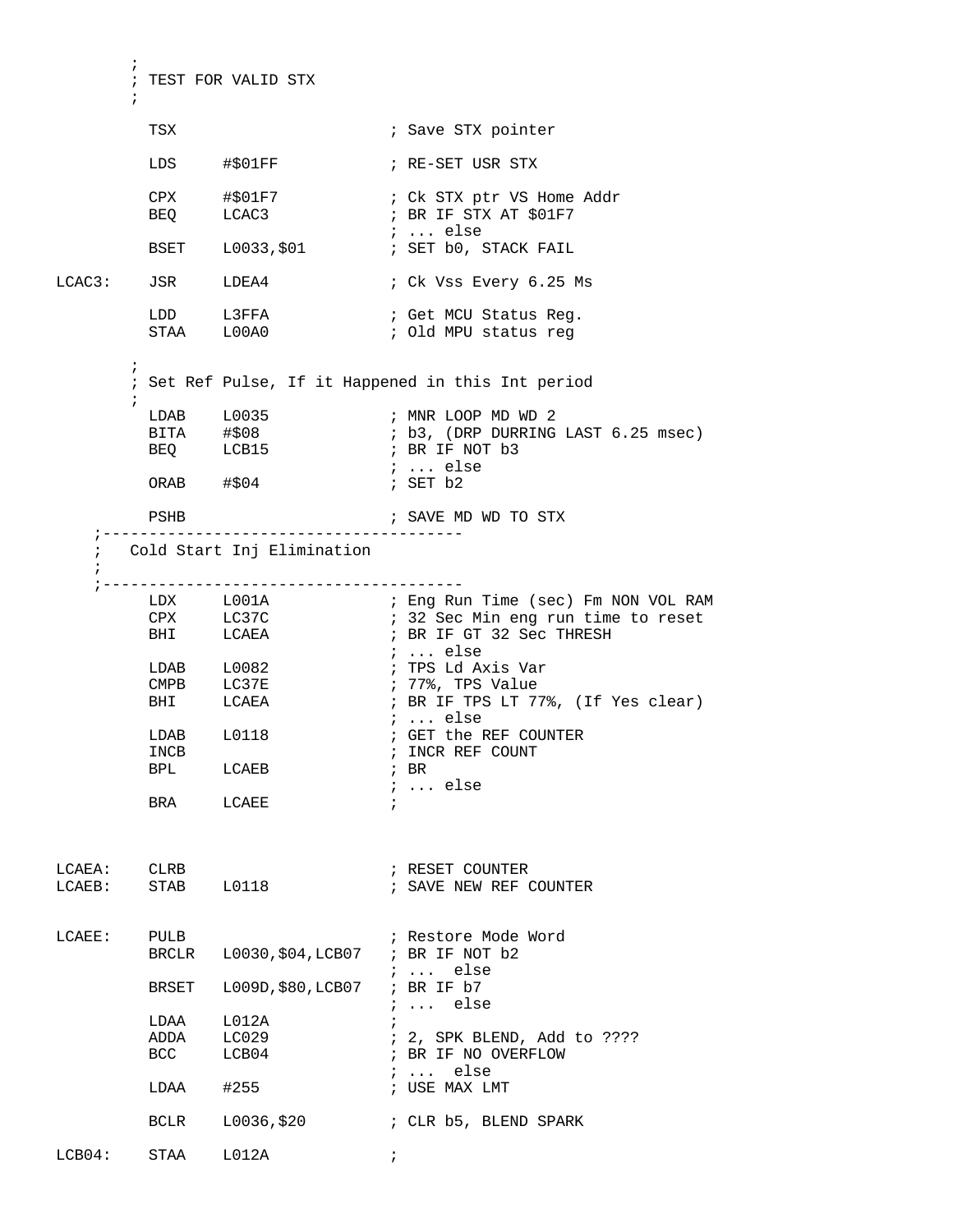LCB07: BRSET L003B,\$02,LCB15 ; BR IF b1 ; ... else BRSET L0034, \$80, LCB15 ; BR IF b7, ENG RUNNING ; ... else<br>; SET b1 BSET L003B,\$02 ; SET b1 CLR L0472 ; CLR TMR LCB15: LDAA L0033 ; BITA #\$10 <br>BEQ LCB1D ; BR IF NOT b4, Ig ; BR IF NOT b4, Ign OFF ; ... else ANDB #\$FB ; CLR b2, (DRP LAST 6.25 Msec)<br>LCB1D: STAB L0035 ; Reset Ref Pulse Indicator ; Reset Ref Pulse Indicator ;-------------------------------------------------- ; CHECK VATS  $\mathcal{L}^{\text{max}}$  ; TYPE #32 ECM P/N 1227165 ;-------------------------------------------------- BRSET L0003,\$20,LCB5A ; BR IF b5, VATS AREADY PASSED ; ... else  $\mathcal{L}^{\text{max}}$  ; CK IF VATS ENABLED  $\mathcal{L}^{\text{max}}$  $\begin{tabular}{lllllll} \texttt{LDAA} & $\color{red}$LC014 & & & & \texttt{; A/F OPTION WD #1} \\ \texttt{BITA} & $\color{red} \# \$ 10 & & & \texttt{; b4, VATS ON} \end{tabular}$ BITA #\$10<br>BEQ LCB4F ; BR If NOT VATS ENABLED, (ERR 46) ; ... else BSET L0007, \$02 ; Set b1, Err 3 Flg word, (VATS Fail) JSR LF3A7 ; UPDATE ERR Wd's Ck Sum STD L0018 : Save Ck Sum OF Err Words ;--------------------------------------------------  $\mathcal{L}^{\text{max}}$  $;$  CK VATS FREQ, (PERIOD) WINDOW (33 -> 66Hz) ; BUA, (MY 86 TYPE 32 ECM)  $\mathcal{L}^{\text{max}}$ LDD L3FF8 ; PA1 CLV ; DELAY, (clr over flow flg) SUBD L0121 **;** Old VATS PERIOD BEQ LCB5A  $\qquad$  ; If No PULSE ; ... else LDX L3FF8 ; PA1<br>STX 10121 STX L0121 ; Old VATS PSHB  $\qquad \qquad ;$ PSHA  $\qquad \qquad ;$  $\mathcal{L}^{\text{max}}$  ; CK VATS FREQUENCY LIMITS  $\mathcal{L}^{\text{max}}$ SUBD LC00E : 3277d, VATS Max Limit, 66Hz PULA ; PULB ; ; BR IF CNT'R LT VATS Max Limit subput to the subput of the subput of the subport of the subport of the subport of the subport of the subport <br>  $\ddot{r}$  is the subport of the subport of the subport of the subport of the subport of the subport of the subp SUBD LC010 ; 1638d, VATS Min Value, 33hz<br>BCS LCB5A ; BR IF CNT'R GT VATS Max Lim ; BR IF CNT'R GT VATS Max Limit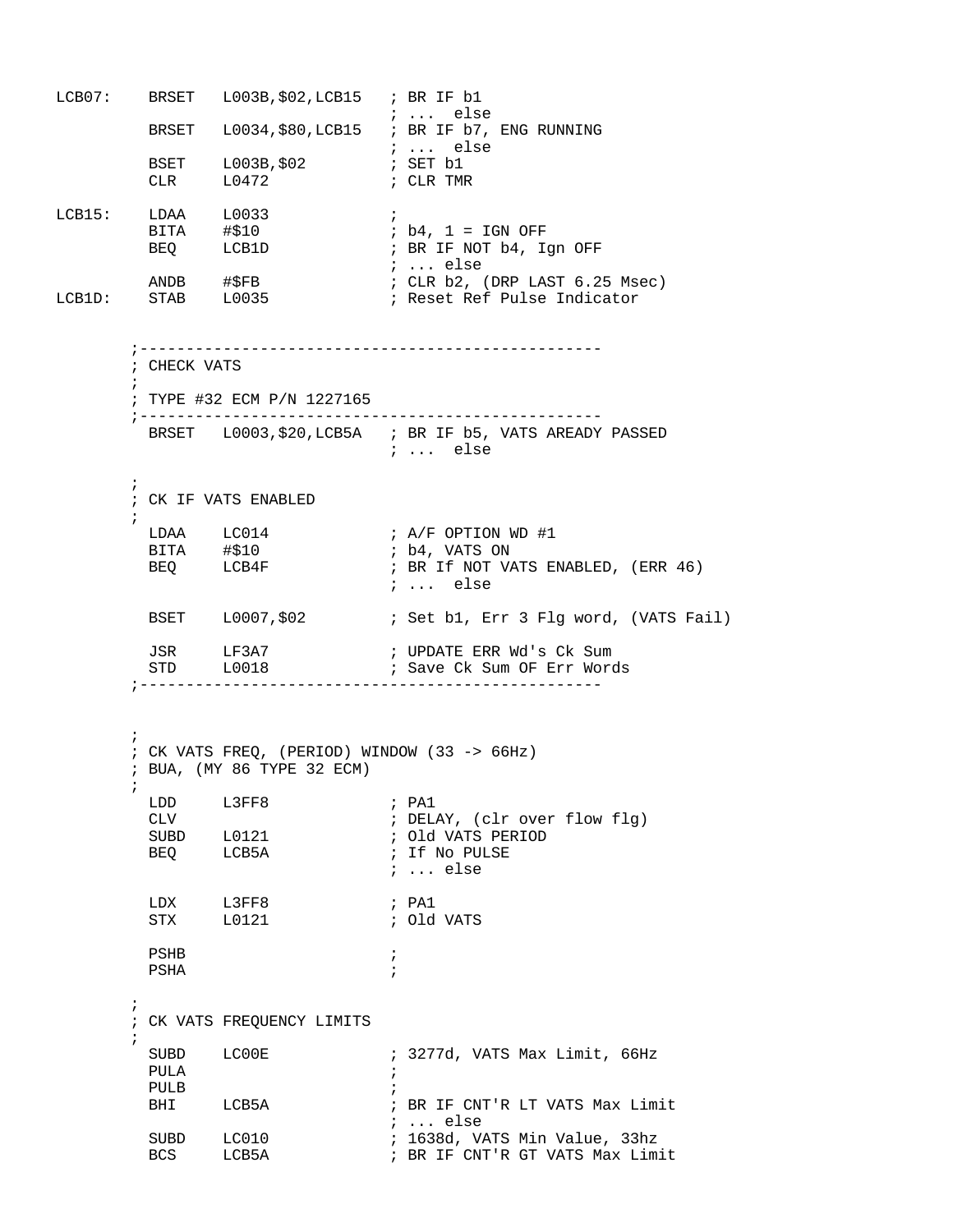LCB4F: BSET L0003, \$20 ; SET b5, Mode Wd3, VATS OK<br>BCLR L0007, \$02 ; CLR b1, Err #3 Flg word< ; CLR b1, Err #3 Flg word< (VATS OK) JSR LF3A7 ; UPDATE ERR Wd's Ck Sum<br>STD L0018 ; Save Ck Sum OF Err Word ; Save Ck Sum OF Err Words ;------------------------------------------------------ LCB5A: LDX L3FC0 ; Last 2 Ref Periods STX L0095 ; Current Minor LP Ref Period ;-------------------------------------------------- \*\*\*\*\*\*\*\*\*\*\*\*\*\*\*\*\*\*\*\*\*\*\*\*\*\*\*\*\*\*\*\*\*\*\*\*\*\*\*\*\*\*\*\*\*\*\*\*\*\*\* \* CK ALDL  $\star$  \* BUA, TYPE \$32, ECM P/N 1227165 \*\*\*\*\*\*\*\*\*\*\*\*\*\*\*\*\*\*\*\*\*\*\*\*\*\*\*\*\*\*\*\*\*\*\*\*\*\*\*\*\*\*\*\*\*\*\*\*\*\*\* ORG \$0B5F BRSET L0046,\$08,LCB67 ; BR If 8192 Mode in locked Mode ; ... else BRCLR L0035,\$20,LCBB4 ; BR If Not b5, DIAG SW IN in ALDL Mode ; ... else ;------------------------------ ; LOOK FOR ALDL MODE 4 ; (USE SERIAL DATA+1 ICB)  $\mathcal{L}^{\text{max}}$  ; (BUA TYPE 32)  $\mathcal{L}^{\text{max}}$  ;------------------------------ LDAA L0151 ; SERIAL DATA+1 ICB,  $CMPA$   $\# $04$  ; CHK FOR Mode 4 BNE LCBA4 ; NOT IN Mode 4 ; ... else BRSET L0035,\$08,LCBB4 ; BR IF b3, exit (PRIOR MODE 4) EXET LOO35,\$08 3... else<br>BSET LOO35,\$08 3. Set Mode ; Set Mode 4 Flg <----\*\*\*\* ;------------------------------ ; b6, RESET SYSTEM ERRORS ; (USE ALDL CWD 1, ICB+4) ; WD 3, b6 ;------------------------------ ; SERIAL DATA+4 ICB, ND 4 CNT'L WD 3, b6<br>; b6 LDAA L0154<br>BITA #\$40<br>BEQ LCB90 ; BR IF NOT b6 (CK IAC) ; ... else  $\mathcal{L}^{\text{max}}$  ; Clear Error Flag words  $\mathcal{L}^{\text{max}}$  CLR L0005 ; Err #1 Flg word CLR L0006 ; Err #2 Flq word CLR L0007 ; Err #3 Flg word ; Err #4 Flg word ; Err #5 Flg Word JSR LF3A7 ; ERR Wd's Ck Sum STD L0018 : Save Ck Sum OF Err Words

; ... else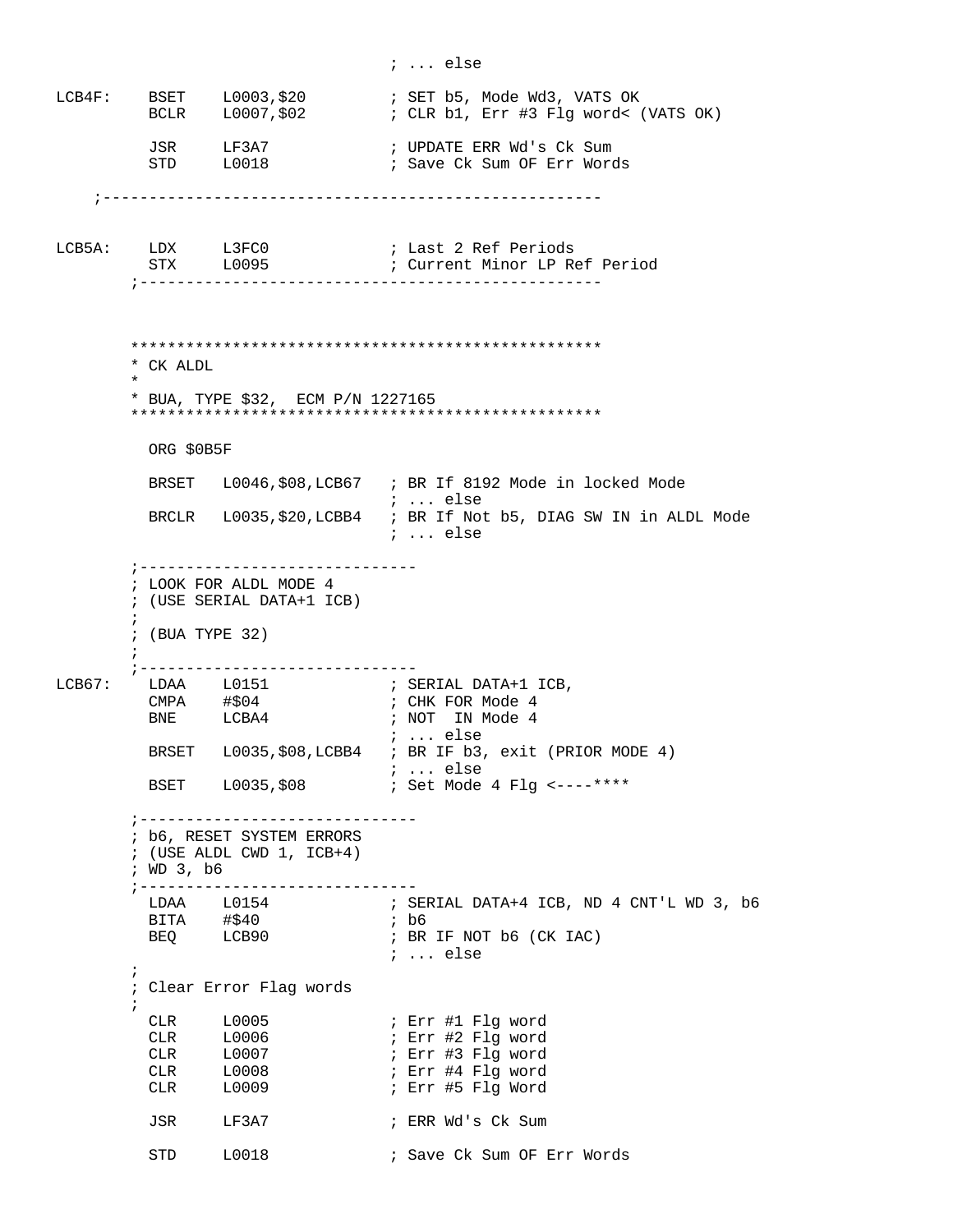;------------------------------- ; b5, RESET IAC TO MAX (255) ; WD 3, b5 ;------------------------------- ; b5, MD 4 CNT'L WD 3, b5<br>; BR IF NOT b5, BEQ LCB9B ; BR IF NOT b5, ; ... else BSET L00F3, \$04 ; SET b2, LDAB #255 ; MAX VALUE STAB L002C **;** IAC Present Posit ;------------------------------- ; b4, RESET BLM'S ; WD 3, b4 ;------------------------------- BITA #\$10 ; b4, MD 4 CNT'L WD 3, b4<br>BEQ LCBB4 ; BR IF NOT b3, EXIT ; BR IF NOT b3, EXIT ; ... else ; Go INIT BLM Init. BRA LCBB4 ; EXIT ;-------------------------------------------------- ; CK IF IN ALDL MODE 4 ; IF NOT IN MODE 4, CLR FLAGS  $\mathcal{L}^{\text{max}}$  $\mathcal{L}^{\text{max}}$  ;-------------------------------------------------- LCBA4: BRCLR L0035, \$08, LCBB4 ; BR IF NOT b3, ALDL MODE 4, EXIT ; ... else BCLR L0035,\$08 ; CLR b3, (MODE 4 FLG)<br>BCLR L0036,\$01 ; CLR b0, (SKP ERR 42) BCLR L0036,\$01 ; CLR b0, (SKP ERR 42 FOR STALL SVR BYPASS) BCLR L003F,\$01 ; CLR b0 CLR L00B4 ; SPK Fd Bk counter, (Err #42) ;-------------------------------------------------- LCBB4: LDAA L0000 *;* Minor Lp Counter ; Inc Minor Lp Counter ; If Loop Cnt 160 (16) ; If not  $160$ ,  $(16)$  ; ... else ; ... else<br>; ALCL MOD WD<br>. .. -; b5, Toggle 1 Sec Flg EDAB L003C ; ... CIDE<br>
EORB #\$20 ; ALCL MOD WD<br>
STAB L003C ; ALCL MOD WD ;-------------------------------------------------- ; ENG RUN TIME COUNTER  $\mathcal{L}^{\text{max}}_{\text{max}}$  ; Do not Inc time if eng not running ; Time in Sec's = 80 x .0125 ;-------------------------------------------------- LDAB L0034 ; Get Mode wd 1 BPL LCBCA ; BR IF ENG NOT RUNNING ; ... else LDX L001A ; Eng Run Time (sec) INX  $\qquad \qquad ;\quad \text{INC } \text{RUN } \text{TIME}$ STX L001A : Save Eng Run Time (sec) ;---------------------------------------------

;-------------------------------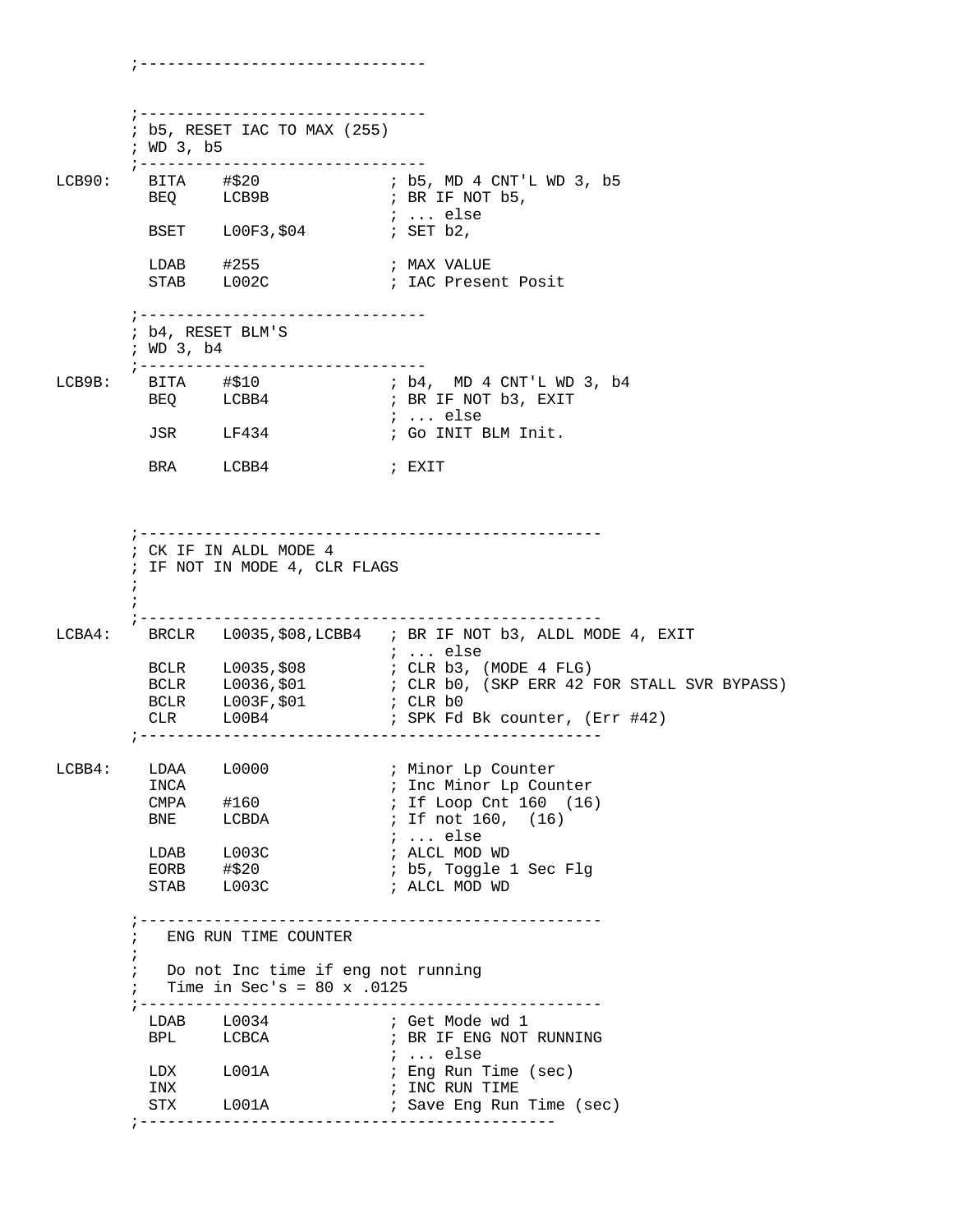|        |                                                | ; If no Comm >= 30 Sec Force mode 0<br>$:$ (TM'R VAL AT C7F7)<br>; -------------------            | ---------------------------                                                                                                                                                             |
|--------|------------------------------------------------|---------------------------------------------------------------------------------------------------|-----------------------------------------------------------------------------------------------------------------------------------------------------------------------------------------|
| LCBCA: | INCA                                           | LDAA L0171<br>STAA L0171<br>CMPA LC7F7<br>BLS LCBD9<br>CLR L0151                                  | ; SERIAL DATA TIME TO FORCE MODE 0<br>; Incr Ser Data time out timer<br>; NEW Ser DATA TIME VAL<br>; 30 SEC,<br>; BR TIME GT 30 SEC<br>$i \ldots$ else<br>; SERIAL DATA+1 ICB, (STATUS) |
|        | $\ddot{i}$<br>; FORCE MODE 0                   |                                                                                                   |                                                                                                                                                                                         |
|        | $\ddot{i}$<br>LCBD9: CLRA<br>LCBDA: STAA L0000 |                                                                                                   | ; Clr Minor loop counter<br>; Save Minor Lp Count                                                                                                                                       |
|        | SEI                                            | JSR LF1E0                                                                                         | ; TURN OFF INTERUPTS<br>; Reset the FMD chip                                                                                                                                            |
|        | JSR<br>STAA                                    | STAA L002E<br>LF1E5<br>L002F                                                                      | ; Save Results<br>; Read other, (Byte 2)<br>; Save 2nd FMD Byte                                                                                                                         |
|        | CLI<br>COMA<br>ANDA                            | LDX #\$D000<br>LDAA L002E<br>#\$DF                                                                | ; CLEAR & RESTORE INTERUPTS<br>; Set PW word to zero D.C.<br>; Get results<br>; Comp FMD bytes<br>; $CLR$ $b6$                                                                          |
|        | ABA                                            | $LDAB$ $L0037$<br>$ANDB$ $\#$ \$20                                                                | ; Get prior Value, MCU INPUT STATUS WD<br>; CLR ALL EXCEPT b5, (TCC LOCKED)<br>; Result to A reg                                                                                        |
|        |                                                | ; ----------------------<br>; CK AFR MODE WD 4<br>; Norm Open Fan set<br>; ---------------------- |                                                                                                                                                                                         |
|        |                                                | LDAB LC017<br>BITB #\$20<br>BEQ LCBFE<br>$EORA$ #\$40                                             | ; Get Fuel/Air Mode Wd 4<br>; b5, Norm Open Fan Req ?<br>$;$ BR IF not $b5,$<br>;  else<br>; If so Invert Bit 6                                                                         |
| LCBFE: | ROLB<br>BMI                                    | LCC03                                                                                             | $\ddot{i}$<br>; If PWR STEER SEL<br>$i \ldots$ else                                                                                                                                     |
| LCC03  | STAA                                           | ANDA #\$F7<br>L0037                                                                               | ; CLR b3, EXCESS PWR STEER ACTIVITY<br>; SAVE TO MCU INPUT STATUS WD                                                                                                                    |
|        | $\ddot{i}$<br>; CK A/C QUALS                   |                                                                                                   |                                                                                                                                                                                         |
|        | CMPA<br>BCS                                    | LDAA L0082<br>LC67D<br>LCC21                                                                      | ; TPS Ld Axis Var<br>$: 100\$ TPS,<br>; BR IF TPS LT THRESH<br>$i \ldots$ else                                                                                                          |
|        | $\texttt{CMPA}$<br><b>BCC</b>                  | LC67E<br>LCC21                                                                                    | $: 100$ % TPS<br>; BR IF TPS GT THRESH, (TO IAC LOOP)<br>$i \ldots$ else                                                                                                                |
|        | LDAA<br>CMPA<br>BHI                            | L0065<br>LC67F<br>LCC21                                                                           | ; Vss<br>$:8$ MPH<br>; SKIP PS SW READ IF > 8 MPH                                                                                                                                       |

 $\mathcal{L}^{\text{max}}$ 

; PWR STEER SW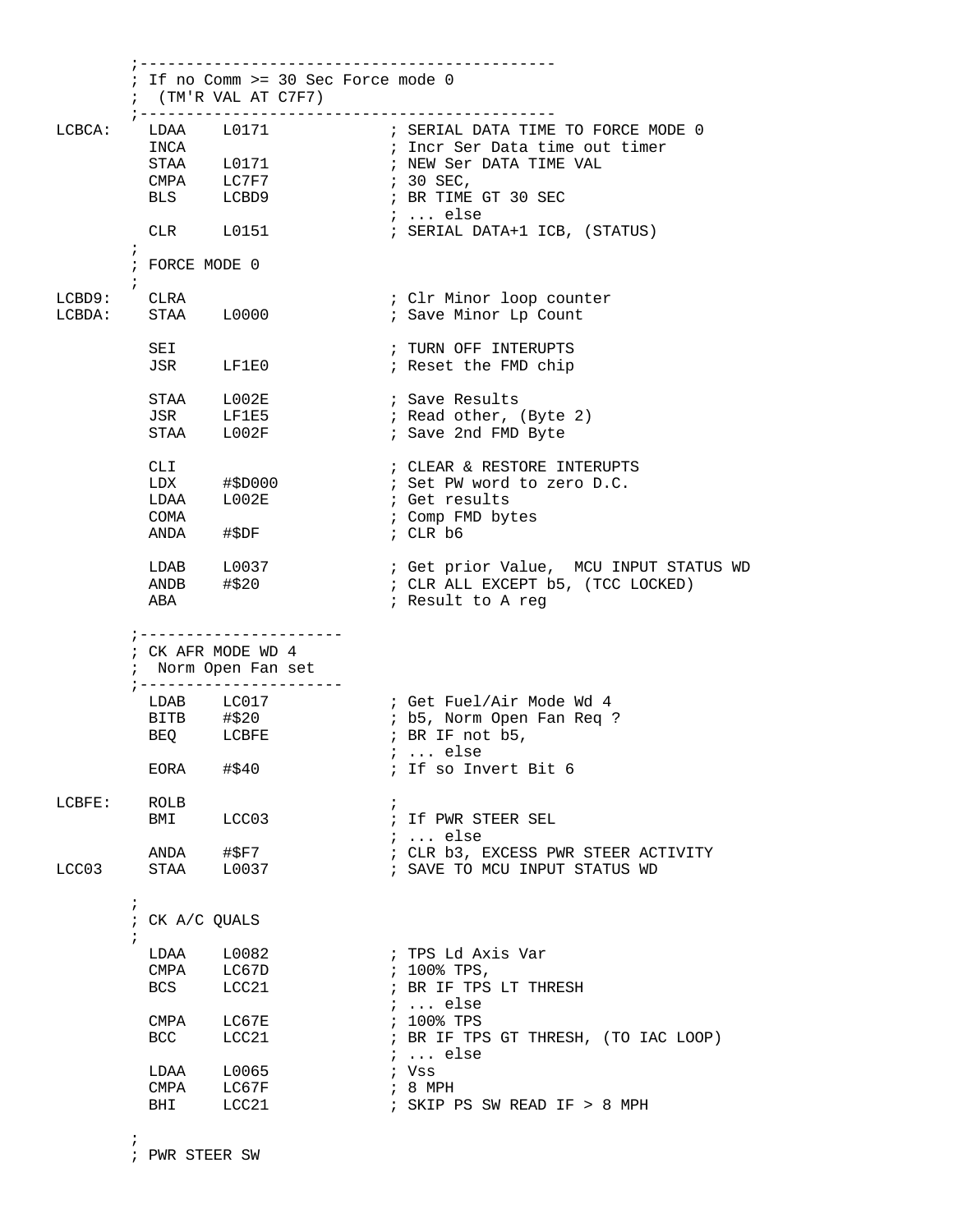$\mathcal{L}^{\text{max}}$  $\begin{array}{ccc}\n\text{LDAA} & \text{L002E} & \text{;} \\
\text{COMA} & \text{; INVER}\n\end{array}$ COMA<br>
ANDA #\$08<br>
ORAA L0037 ANDA #\$08 ; MASK, FOR b3, PWR STEER ORAA L0037 ; MCU INPUT STATUS WD STAA L0037 ; MCU INPUT STATUS WD ;------------------------------------------------------ ; Status Word L0037, (RAM) ; Bit  $; 0 1 = in Pk or Nuet$  $; 1 1 = Not in 3rd Gear or 0.D.$  ; 3 1 = Pwr Steering Pw Sw, (Hi Load) ; ; 4 1 = EGR Diag closed ; 5 1 = TCC ; 6 1 = Cooling Fan Request ; 7 1 = A/C Compressor not On ;------------------------------------------------------- LCC21 JSR LF4DF ; Do IAC 6.25 Ms Loop LDAA #\$50 ; A/D Ch 5, TPS Voltage) JSR LF1BE  $\qquad$  ; To A/D subroutine STAA L0081 ; Save TPS, (A/D) JSR LF35A ; To TPS Load Subroutine ; ; Transient TPS Filter ; LDX L00DD **;** Transient TPS LDAA L0082 ; TPS Ld Axis Var LDAB LC30D : 0.125, Trans TPS filter coef. JSR LF250 **;** FILTER ROUTINE STD L00DD ; Transient TPS ; ; KEEP TRACK of SERIAL DATA & AIRFLOW HERE  $\mathbf{i}$ LDAB L00B0 ; MAF Hi TMR (100Ms) ; Get mode wd 1<br>; IRQ ? LDAA L0034<br>BMI LCC65 BRSET L0033,\$10,LCC62 ; BR IF b4, IGN OFF  $\begin{tabular}{lllllll} \multicolumn{2}{l}{{\small\tt LDAA}} & $\;{\small\tt L007F}$ & & $\;{\small\tt $}:$ & $\;{\small\tt {e.lse}}$ \\ \multicolumn{2}{l}{{\small\tt LDAA}} & $\;{\small\tt L007F}$ & & $\;{\small\tt $}:$ & $\;{\small\tt {Pump\text{ }Volt}}$ \\ \end{tabular}$ LDAA L007F ; Pump Volts, (A/D)<br>CMPA LC208 ; 10 vdc, MIN FOR E<br>BLS LCC62 ; BR IF VOLTAGE GT  $; 10$  vdc, MIN FOR ERR 34 ; BR IF VOLTAGE GT 10 V<br>; ... else ; ... else CMPB LC205 : 600 Msec MIN QUAL TO SET HI MAF ERR 33 CMPB LC205 ; 600 Msec MIN QUAL TO SET HI MAF<br>BLS LCC58 ; BR IF MAF HI TIME G.T. 600 Msec ; ... else  $\begin{array}{lll}\n\text{LDAA} & \text{L003F} & & \text{;} \\
\text{ORAA} & \text{\#$80} & & \text{;}\n\end{array}$ ; SET b7, (MAF HI ERROR) STAA L003F ; BRA LCC65 ; LCC58: LDAA L00B6 ; Get Air Flow value CMPA LC204 ; If Air Flow <= 45 gms/sec disable ERR 33 BLS LCC62 **; BR IF AIR FLOW G.T. 45 gms/S**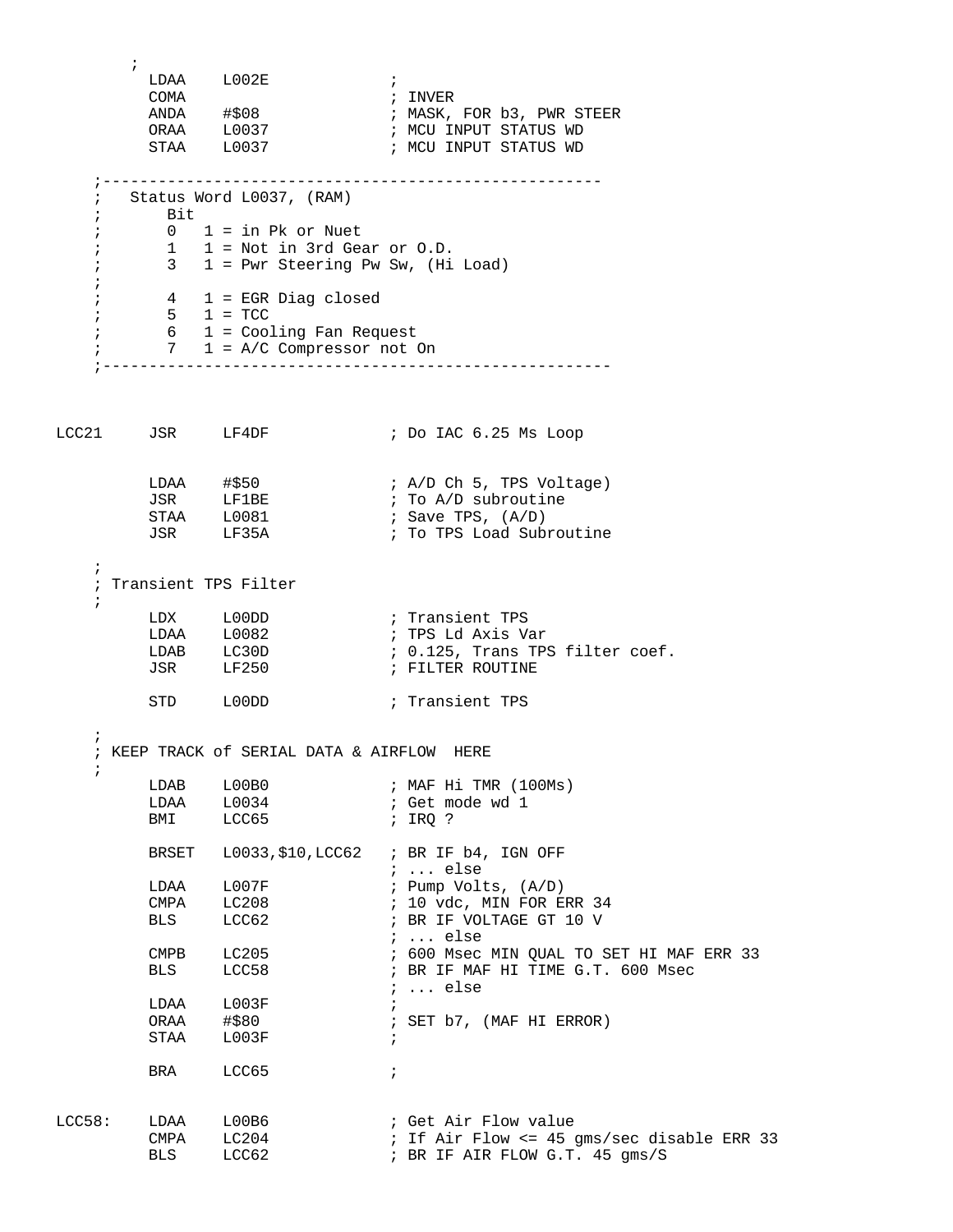; ... else<br>; INCR HI MAF TMR INCB  $\qquad \qquad ; \qquad \text{INCR} \qquad \text{H1} \qquad \text{MAF} \qquad \text{TMR}$ BRA LCC63 ;  $\frac{1}{2}$  CLR ERR 33, MAF HI TMR LCC63: STAB L00B0 ; ERR 33, MAP Hi TMR, (100Ms)  $\mathcal{L}^{\text{max}}$  ; CK EPROM ID BYTE  $\mathcal{L}^{\text{max}}$ LCC65: LDAB LC1AA ; Get EPROM ID CMPB  $\#$ \$55  $\qquad$  ; Is it \$55 BNE LCC95 : If not do BAD EPROM err LDAB LC555<br>CMPB #\$AA<br>BNE LCC95  $\text{CMPB}$  # $\text{SAA}$  ; Is It  $\text{SAA}$  ? BNE LCC95 : If not do BAD EPROM err ; ... else ;------------------------------------- ;On Even minor Loops Do: ; 1. Spark ; 2. O2 Sensor read  $\frac{2}{3}$ . Road Speed, Vss ;-------------------------------------- LDAA L0000 **;** Get Minor Lp counter RORA  $\qquad \qquad ;$ BCC LCC7B ; ; ... else LCC78 JMP LD6D1 ; Do Air Fuel On Odd Loops LCC7B BCLR L003B, \$08 ; CLR b3, MODE 4 BYPASS FUEL ;-------------------------------------------------- ; CK IF IN MODE 4 <----\*\*\*\*  $\mathcal{L}^{\text{max}}$  $\mathcal{L}^{\text{max}}$  ;-------------------------------------------------- BRCLR L0035,\$08,LCC87 ; BR IF NOT b3, MODE 4 ; ... else<br>; MD 4 CNTL WD 1 LDAA L0154 *;* MD 4 CNTL WD 1 BMI LCC8C ; ; ... else ;------------- ; TOGGLE COP ;------------- LCC87 JSR LF21A : Toggle COP 2 Each 6.25 Ms ; SPK Edge Constrant BRA LCC92 ; ;-------------------------------------------------- LCC8C BSET L003B, \$08 *;* SET b3 BSET L0036,\$01 ; SET b0, SKP ERR 42 FPR STALL .. ; SVR SPK BYPASS LCC92 JMP LCD05 ; Minor Lp  $\mathcal{L}^{\text{max}}$ ; Bad EPROM Set Error Routine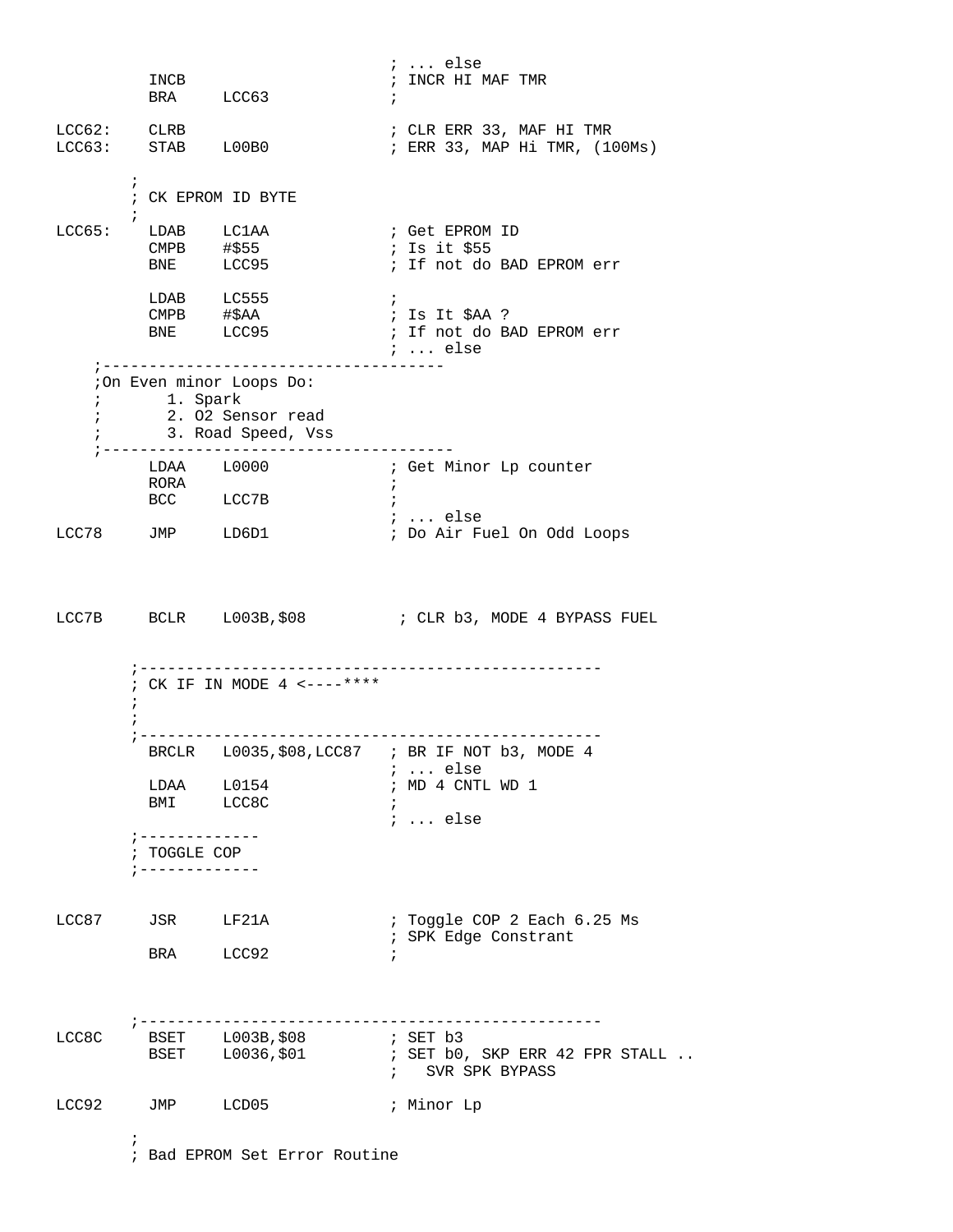$\mathcal{L}^{\text{max}}$  $\begin{tabular}{cc} & \texttt{;} \\ \texttt{LCC95} & & \texttt{BSET} & \texttt{L004E,1} \end{tabular}$ ; Err #51, NEW ERR 2 LDAA L0034 ; ;<br>; CLR b7, Eng Run Flg STAA L0034 ; ; Get COP 2 Flag<br>; SET b8 LDAA L003C<br>ORAA #\$80 STAA L003C ; ;------------------------------------------- ;If Bad EPROM Disable SPK, (even Loops) ; Don't tog COP 2, (Odd Loops) ;-------------------------------------------- LDAA L0000 ; Cont if EPROM bad RORA  $\qquad \qquad ;$ BCS LCC78 ; ; ... else JMP LD306 ; Go Disable SPK \*\*\*\*\*\*\*\*\*\*\*\*\*\*\*\*\*\*\*\*\*\*\*\*\*\*\*\*\*\*\*\*\*\*\*\*\*\*\*\*\*\*\*\*\*\*\*\*\*\*\* \*\*\*\*\*\*\*\*\*\*\*\*\*\*\*\*\*\*\*\*\*\*\*\*\*\*\*\*\*\*\*\*\*\*\*\*\*\*\*\*\*\*\*\*\*\*\*\*\*\*\* MAJOR LOOP SUBROUTINE \* Execute on 100 Msec \* \* \* \*\*\*\*\*\*\*\*\*\*\*\*\*\*\*\*\*\*\*\*\*\*\*\*\*\*\*\*\*\*\*\*\*\*\*\*\*\*\*\*\*\*\*\*\*\*\*\*\*\*\* LCCAC: LDAA L0000 ; Get Loop Cnt RORA ;<br>BCC LCCB6 ;<br>. ; EXEC MJR LOOP, SKIP COP ; ... else<br>; Set COP hi LDAA #\$FF ; Set COP hi STAA L400B ; Arm COP1 LCCB6: LDAB L0000 ; Get Loop Cnt<br>ANDB #\$0F ; 0000 1111 ANDB #\$0F ; 0000 1111 ; Point to Seg Addr Table ASLB<br>ABX ABX ; ADJ ADDRESS POINTER FOR PROPER SUB ADDR ; Get SEG ADDR ; Jump to SEG Addr pointed BCLR L0036, \$04 ; CLR b2, TIMIMG ERR CK FLG ;------------------------------------------------- ; CLEAR & RESTORE INTERUPTS LDX \$0110 ; BRA LCCCF ; ;-------------------------- ; Refill RAM ;-------------------------- LCCCC: LDX \$0110 ; Get RAM Addr.<br>
LCCCF: SEI ; TURN OFF INTE ; TURN OFF INTERUPTS  $\text{LDD} \hspace{1cm} 0 \text{ , } \text{X} \hspace{1.5cm} ;$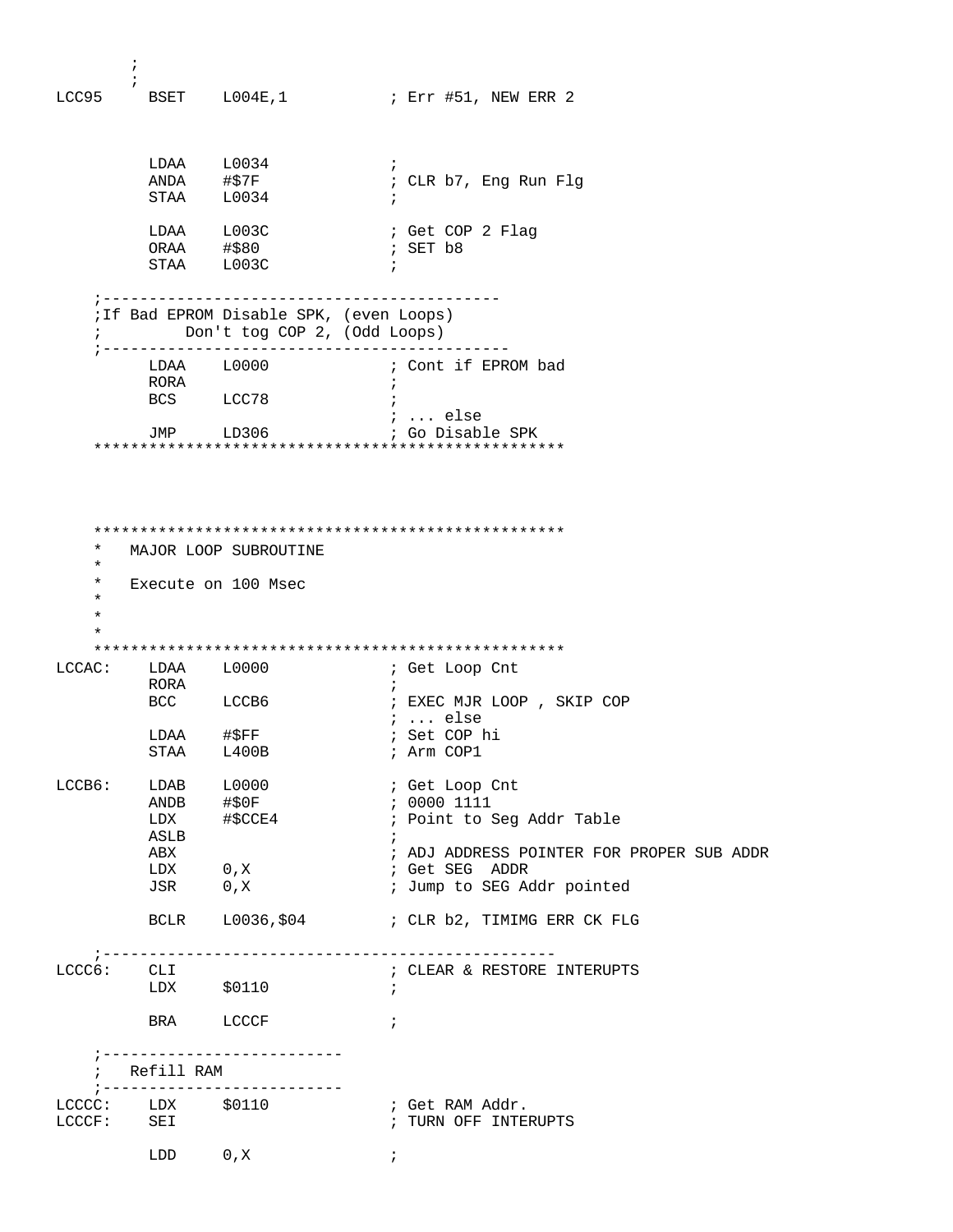STD 0, X ; REFILL HERE CLI  $\qquad \qquad ;$  CLEAR & RESTORE INTERUPTS DEX ; DECR ADDR POINTER DEX  $\qquad \qquad ; \quad (\text{TEWICE})$ STX L0110 ; Save At RAM Addr BPL LCCCC ; TILL DONE ; ... ; Top Of RAM ? STX L0110 : Save RAM Addr here BRA LCCCC ; Loop till Done ;----------------------------------- ; MAJOR LOOP SEGMENT TABLE ; TYPE \$8D, 122 ;----------------------------------- LCCE4: FDB \$CD04 ; SEG 0, Do nothing, exit w/RTS FDB \$EDA3 ; SEG 1, Output Bit Sig', (TCC, CCP etc) FDB \$E07F ; SEG 2, Vss Calc FDB \$EA28 ; SEG 3, Misc 100 Msec FDB \$F8F9 ; SEG 4, Log RAM to H.U. FDB \$ECEA ; SEG 5, A/C, Clsd Lp & Cool FAN FDB \$F3B6 ; SEG 6, Log RAM to MCU, Cool A/D FDB \$EA95 ; SEG 7, L.U. Coolant var's FDB \$CD04 ; SEG 8, Do Nothing, exit w/RTS FDB \$E34E ; SEG 9, Inj Air Managment FDB \$EB3A ; SEG A, Lk UP Man Air temp Var's FDB \$DEE5 ; SEG B, EGR FDB \$E75D ; SEG C, Can Purge FDB \$EF04 ; SEG D, Diagnostics FDB \$DE6D ; SEG E, TCC (A/D voltage convert) FDB \$EC23 ; SEG F, Fuel/Air Major Lp LCD04: RTS \*\*\*\*\*\*\*\*\*\*\*\*\*\*\*\*\*\*\*\*\*\*\*\*\*\*\*\*\*\*\*\*\*\*\*\*\*\*\*\*\*\*\*\*\*\*\*\*\*\*\*\*\*\*\* \*\*\*\*\*\*\*\*\*\*\*\*\*\*\*\*\*\*\*\*\*\*\*\*\*\*\*\*\*\*\*\*\*\*\*\*\*\*\*\*\*\*\*\*\*\*\*\*\*\*\*\*\*\*\* KNOCK (A Minor loop routne) \* EXECUTED EVERY OTHER IRQ1 \* \* All Ninor Lp functions Related to SPK & Rd Spd \*\*\*\*\*\*\*\*\*\*\*\*\*\*\*\*\*\*\*\*\*\*\*\*\*\*\*\*\*\*\*\*\*\*\*\*\*\*\*\*\*\*\*\*\*\*\*\*\*\*\*\*\*\*\*  $\begin{tabular}{lllllllll} \texttt{LCD05}: & \texttt{LDAA} & \texttt{L0035} & \texttt{; MD WD 2} \\ & \texttt{ANDA} & \texttt{\$04} & \texttt{; CLR b2,} \end{tabular}$ ANDA \$04 ; CLR b2, (DIAG SW IN DIAG MODE)<br>ORAA L0040 ; DIAGNOSTIC MODE WD 2 ORAA L0040 ; DIAGNOSTIC MODE WD 2 STAA L0040 ; DIAGNOSTIC MODE WD 2 ;------------------------------------------- ; LK UP Slow o2 Filter Coef Vs Air flow  $\mathcal{L}^{\text{max}}_{\text{max}}$  ; TBL = Mult \* 256 ;------------------------------------------- LDAA L00D2 ; Ld Val Limited AIR FLOW for Lk Up  $\#$ \$C58B  $\qquad$  ; TBL JSR LF2C6 ; 2d Lk Up, (No Offset) PSHA ; FILT COEF TO STX LDAA L005B ; COOLANT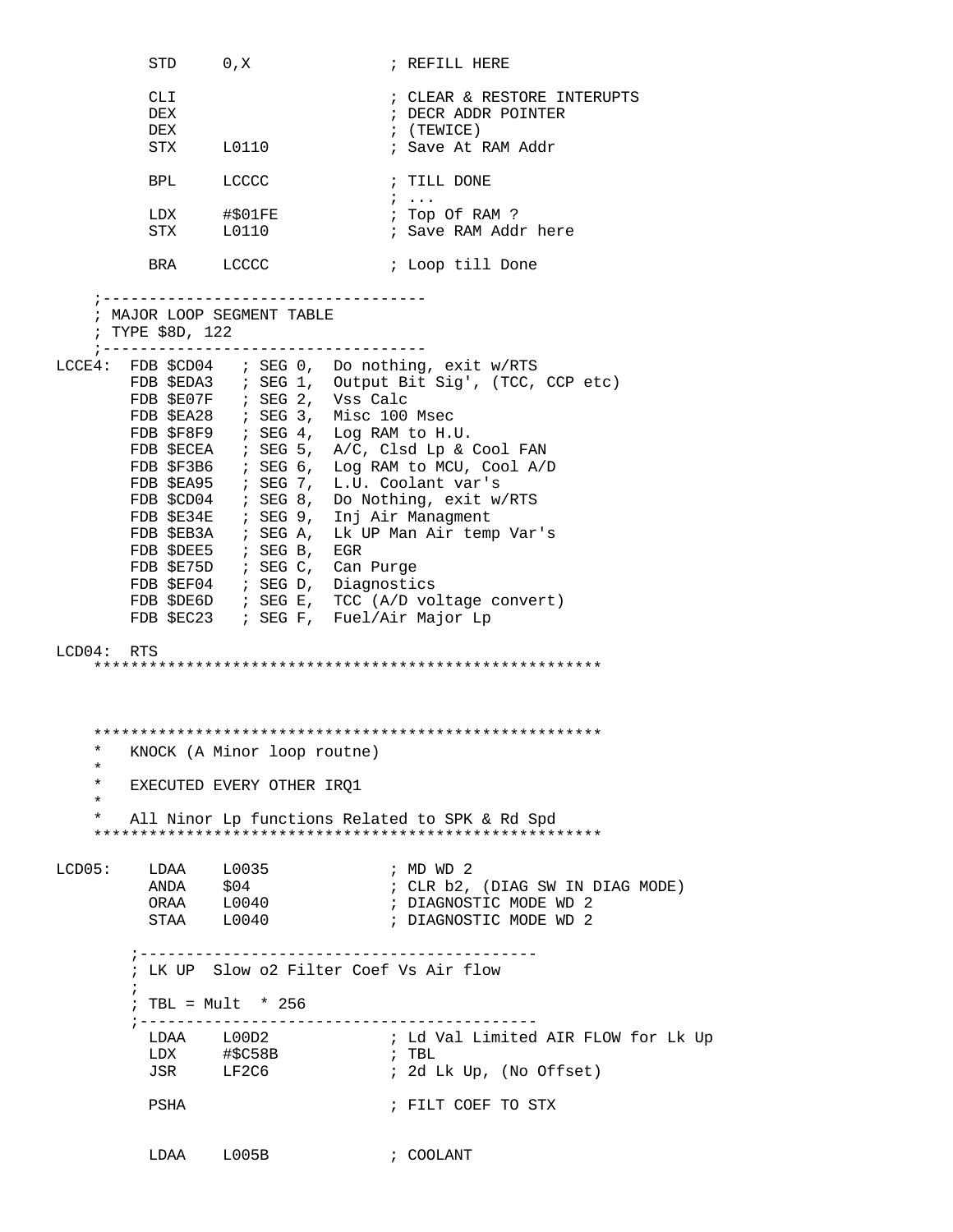|                          | LDAB        | LC565                         |            | ; Get cold o2 filter coef                         |
|--------------------------|-------------|-------------------------------|------------|---------------------------------------------------|
|                          | MUL         |                               | $\ddot{i}$ |                                                   |
|                          |             | ADDA L005B<br>BCC LCD22       |            | ; COOLANT<br>; IF NO OVERFLOW                     |
|                          |             |                               |            | $i \ldots$ else                                   |
|                          | LDAA        | #255                          |            | ; MAX VAL                                         |
| LCD22:                   | PULB        |                               |            | ; GET SLOW 02 vs FLOW RESULT FM STX               |
|                          | MUL         |                               | $\ddot{i}$ |                                                   |
|                          | TAB         |                               | $\ddot{i}$ |                                                   |
|                          |             | LDAA L006F                    |            | ; FILT 02 VDC                                     |
|                          |             | LDX L0071    i Mnr lp slo flt |            |                                                   |
|                          | JSR LF250   |                               |            | ; LAG FILTER ROUTINE                              |
|                          | STD L0071   |                               |            | ; SAVE FILTERED A/D o2 RESULT                     |
| $\ddot{ }$<br>$\ddot{i}$ |             | ; SPK 12.5 Msec Logic         |            |                                                   |
|                          |             |                               |            | BRCLR L0035, \$04, LCD4B ; Skp to LCD54 if no ref |
|                          |             |                               |            | $i$ - in last 12.5 msec                           |
|                          | LDD         | L3FC8                         |            | ; Get SPK Period                                  |
|                          | SUBD        | L00B2                         |            | ; OLD PA2 CNT'R, Sub Value after                  |
|                          |             |                               |            | ; Lst SPK Period                                  |
|                          | TSTA        |                               | $\ddot{i}$ |                                                   |
|                          | BNE         | LCD3F                         |            | ;  else                                           |
|                          | CMPB        | LC228                         | $\ddot{i}$ |                                                   |
|                          | <b>BLS</b>  | LCD47                         | $\ddot{i}$ |                                                   |
|                          |             |                               |            | ;  else                                           |
| LCD3F:                   | INC         | L00B4                         |            | ; SPK Fd Bk counter, (Err #42)                    |
|                          | BNE         | LCD47                         |            | ; BR IF NZ<br>$i \ldots$ else                     |
|                          | DEC         | L00B4                         |            | ; SPK Fd Bk counter, (Err #42)                    |
| LCD47:                   | ADDD        | L00B2                         |            | ; OLD PA2 CNT'R, SPK Period                       |
|                          | STD         | L00B2                         |            | ; OLD PA2 CNT'R, SPK Period                       |
|                          |             |                               |            |                                                   |
| LCD4B:                   | LDAA        | L0035                         |            | ; MINOR LP MD WD 2                                |
|                          | LDAB        | L0034                         | $\ddot{i}$ |                                                   |
|                          | BMI         | LCD5F                         | $\ddot{i}$ |                                                   |
|                          |             |                               |            | ;  else                                           |
|                          | LDX         | L0095                         |            | ; Current Minor LP Ref PERIOD                     |
|                          | CPX<br>BCS  | LC018<br>LCD5F                | $\ddot{i}$ | ; Ck Start up RPM Lmt                             |
|                          |             |                               |            | $i \ldots$ else                                   |
|                          | ANDA        | #\$FB                         |            | ; CLEAR b2, (DRP LAST 6.25 Msec)                  |
|                          | STAA        | L0035                         |            |                                                   |
|                          | <b>CLRA</b> |                               | $\ddot{i}$ |                                                   |
|                          |             |                               |            |                                                   |
|                          | BRA         | LCD8B                         | $\ddot{ }$ |                                                   |
|                          |             |                               |            |                                                   |
| LCD5F:                   | BITA        | \$04                          |            | ib2                                               |
|                          | BEQ         | LCDC1                         |            | ; BR IF NOT b2                                    |
|                          | ANDA        | $\sharp$ \$FB                 |            | $i \ldots$ else<br>; CLR b2, (DRP LAST 6.25 Msec) |
|                          |             |                               |            |                                                   |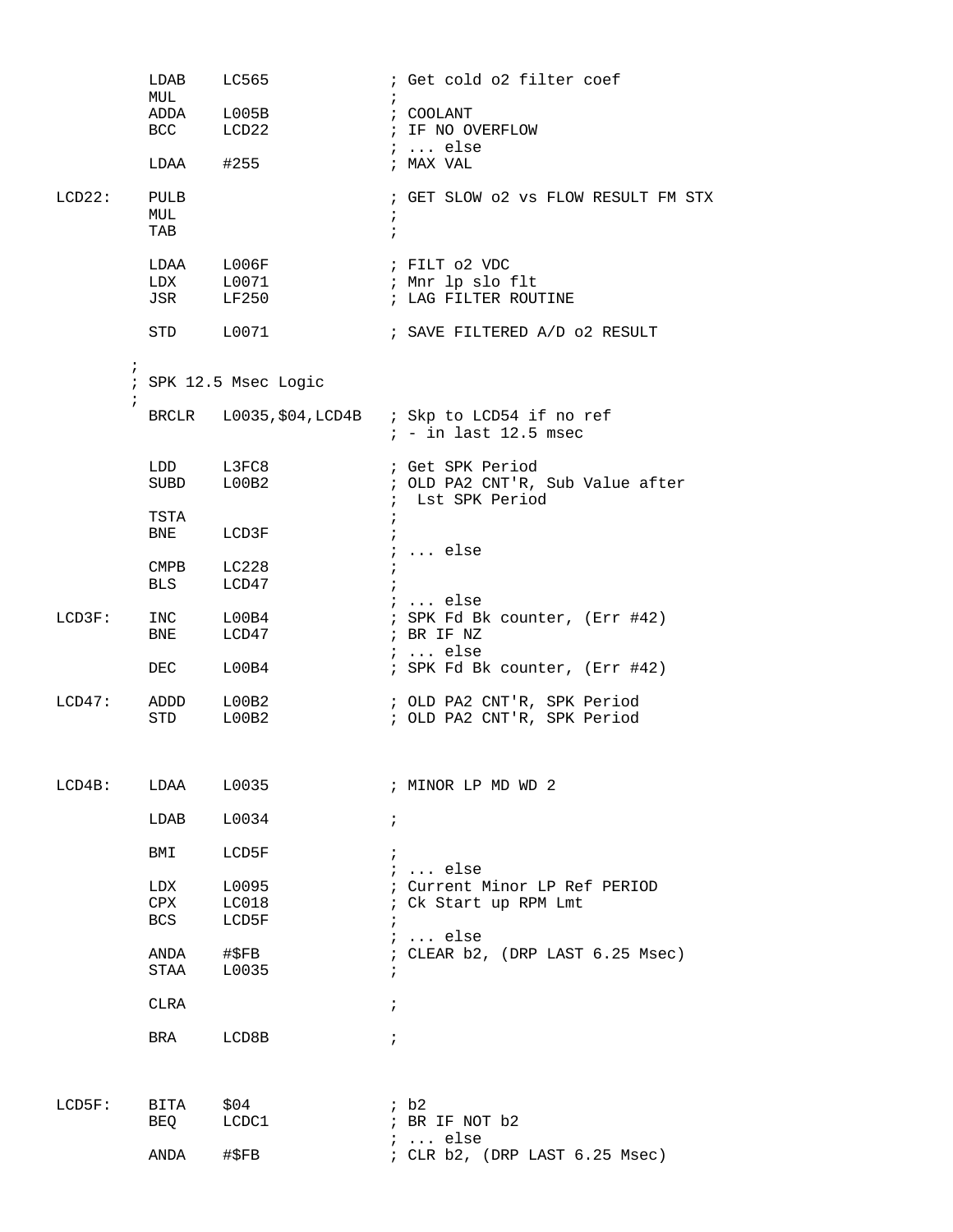|        |                                                                    | STAA L0035                                          | $\ddot{i}$                                           |                                                                                                                     |
|--------|--------------------------------------------------------------------|-----------------------------------------------------|------------------------------------------------------|---------------------------------------------------------------------------------------------------------------------|
|        |                                                                    |                                                     |                                                      | $i \ldots$ and                                                                                                      |
|        |                                                                    | ; CALC DYNAMIC DWELL<br>$: = (DYNAMIC DWELL/8) + 1$ |                                                      |                                                                                                                     |
|        | LSRD<br>LSRD<br>LSRD<br><b>COMA</b><br>COMB<br>CLRA<br><b>CLRB</b> | $LDD$ $L0099$<br>ADDD L0099<br>BPL LCD74            | $\ddot{ }$<br>$\ddot{i}$<br>$\ddot{i}$<br>$\ddot{ }$ | ; DYNAMIC DWELL<br>; Div by 8<br>; Dynamic Dwell<br>$i$ else<br>; USE ZERO                                          |
| LCD74: |                                                                    | STD L0099<br>; -------------------------            |                                                      | ; Dynamic Dwell                                                                                                     |
|        |                                                                    | CLR L009F                                           |                                                      | ; Num Of Minor Loops between Ref Pulse                                                                              |
|        |                                                                    | $LDAA$ $L0034$<br>BMI LCDDD                         | $\mathbf{i}$<br>$\mathcal{C}$ , BR IF                |                                                                                                                     |
|        |                                                                    | BEQ LCDD0                                           |                                                      | $i \ldots$ else<br>; b3, 2nd DRP (PERIOD VALID)<br>; BR IF NOT b3<br>$i$ else                                       |
|        |                                                                    | LDAA L0093                                          |                                                      | ; Cont'r for Eng Strt Up                                                                                            |
|        | CMPA                                                               | LC01A<br>BCC LCD8F                                  | ; BR IF<br>; else                                    | ; Num OF 12.5 Ms lps reguired<br>; for RPM to be abover limit                                                       |
| LCD8B: | INCA<br>STAA                                                       | L0093                                               | $\ddot{ }$                                           | ; Cntr for Eng Strt Up                                                                                              |
|        |                                                                    | BRA LCDD4                                           | $\ddot{i}$                                           |                                                                                                                     |
| LCD8F: |                                                                    | $LDAA$ $L0034$<br>$ORAA$ $\# $80$<br>STAA L0034     | $\ddot{i}$<br>$\ddot{i}$                             | ; SET b7, ENGINE RUNNING FLAG                                                                                       |
|        |                                                                    | BCLR L003B, \$02 ; CLR b1                           |                                                      |                                                                                                                     |
|        | $\ddot{i}$<br>$\ddot{ }$                                           | ; CK IF SINGLE FIRE MODE SEL                        |                                                      |                                                                                                                     |
|        |                                                                    |                                                     |                                                      | BITA #\$02<br>BEQ LCDA5<br>BEQ LCDA5<br>BR IF NOT b1. If MAF in<br>; BR IF NOT b1. If MAF in use<br>$i \ldots$ else |
|        |                                                                    |                                                     |                                                      | BSET L0039, \$80<br>; SET b7, (IN SINGLE FIRE)                                                                      |
|        | $\mathbf{r}$                                                       | ; MAF, (Hot Wire) Routines                          |                                                      |                                                                                                                     |
| LCDA5: |                                                                    |                                                     |                                                      | CLR L00B0 ; MAP Hi Cnt'r, (100 Ms)<br>BRSET L0033,\$10,LCDB9 ; BR IF b4, (1 = IGN OFF)<br>$: $ else                 |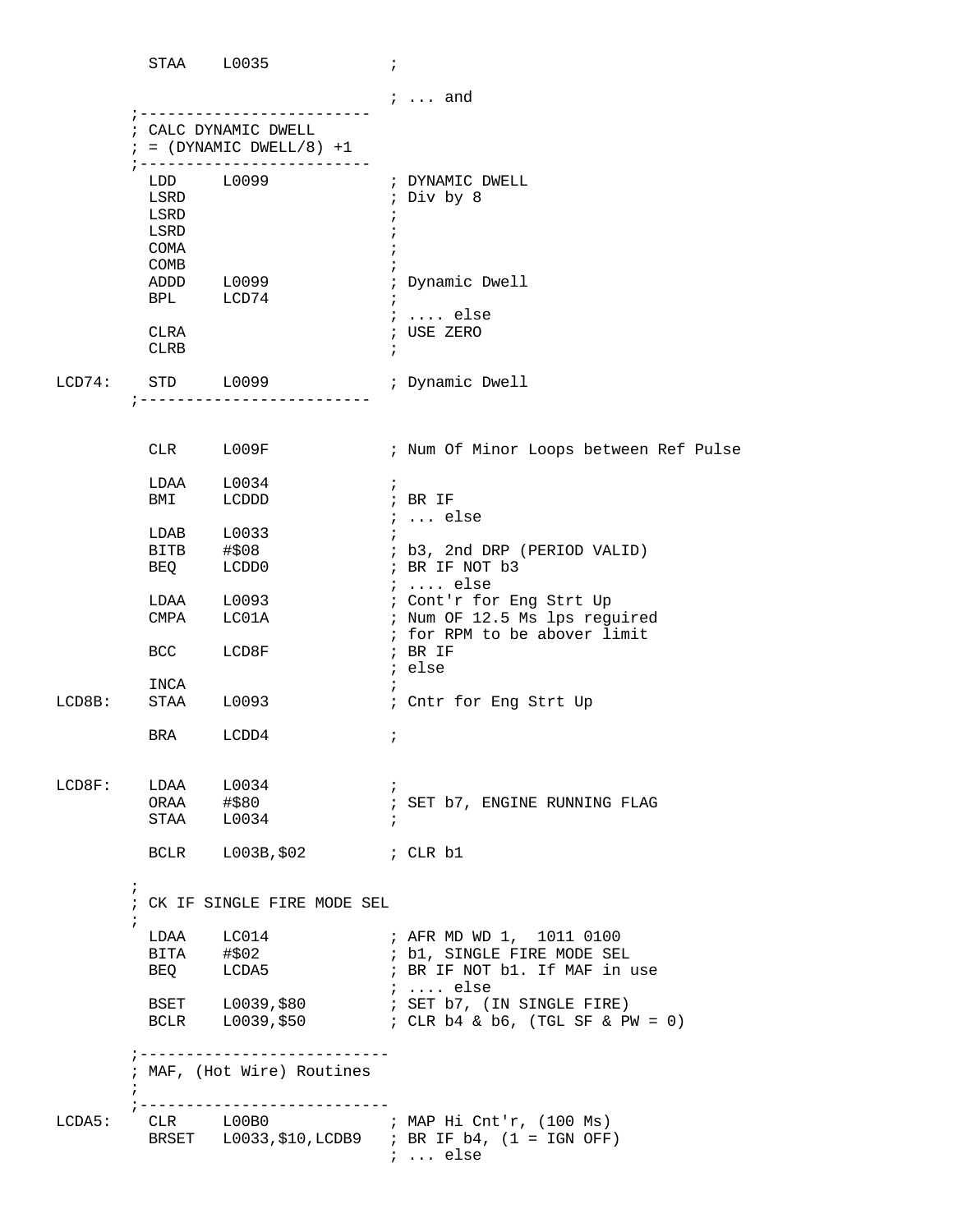|                      |                                        | LDX LOOEF<br>CPX LC211               |                          | ; Diff Val to calc Air Flow<br>; IF Analog VALS * 7 or<br>$i$ PP2DLT < 85, enab ERR #34 |
|----------------------|----------------------------------------|--------------------------------------|--------------------------|-----------------------------------------------------------------------------------------|
|                      | BCC LCDB9                              |                                      | $\mathcal{L}$            | $i \ldots$ else                                                                         |
|                      | LDAA L003F<br>ORAA #\$40               |                                      |                          |                                                                                         |
|                      | STAA L003F                             |                                      | $\ddot{i}$               | ; SET b6, ERR #34                                                                       |
| LCDB9:               | LDAA L0001<br>ORAA #\$08               |                                      | $\ddot{i}$               | ; SET b3                                                                                |
|                      | STAA L0001                             |                                      | $\ddot{i}$               |                                                                                         |
|                      | BRA LCDDD                              |                                      | $\ddot{i}$               |                                                                                         |
|                      | CMPA #23                               | $LCDC1:$ $LDAA$ $L009F$<br>BCS LCDD7 |                          | ; Num Of Minor Lp's between DRP'S<br>; 23 DRP'S ?<br>; BR IF L.T. 23 DRP'S              |
|                      |                                        | LDX #\$FFFF<br>STX L3FC0             | $\mathcal{F}$            | ; else<br>; Ref period Cnt'r,                                                           |
|                      | $\mathbf{i}$                           | ; WAIT FOR INTERUPT                  |                          |                                                                                         |
| LCDCD:               | SWI<br>BRA LCDCD                       |                                      | $\cdot$ ;                | ; LOOP HERE TILL INTERUPT                                                               |
|                      |                                        |                                      |                          |                                                                                         |
|                      | $\ddot{i}$                             | __________________                   |                          |                                                                                         |
| LCDD0:               | ORAB        #\$08<br>STAB        L0033 |                                      |                          | ; SET b3, 2nd DRP, (PERIOD VALID)<br>; MINOR LP MD WD 1                                 |
| $LCDD4:$ JMP $LD306$ |                                        |                                      | $\ddot{i}$<br>$\ddot{i}$ |                                                                                         |
| LCDD7:               | TSTB                                   |                                      | ï                        |                                                                                         |
|                      | <b>BPL</b>                             | LCDD4                                |                          |                                                                                         |
|                      | INCA<br>STAA                           | L009F                                |                          | ; BUMP UP COUNTER<br>; NUM Of MINOR LOOPS BETWEEN DRP'S                                 |
| LCDDD:               | LDAA<br>STAA                           | #0<br>L400C                          | $\ddot{ }$               |                                                                                         |
|                      | BSR                                    | LCDE6                                |                          |                                                                                         |
|                      | BRA                                    | LCDF6                                | $\ddot{i}$               |                                                                                         |
|                      | $\ddot{i}$<br>$\ddot{i}$               | ; CALC RPM VAL                       |                          |                                                                                         |
| LCDE6:               | LDX                                    | #0149                                |                          |                                                                                         |
|                      | LDAA<br>BNE                            | LC009<br>LCDF2                       |                          | ; Get Num of Cyl's, $(0 = 8$ CYL)<br>; BR IF NZ                                         |
|                      | LDD<br>BRA                             | L0095<br>LCDF5                       |                          | $i \ldots$ else<br>; Current Minor LP Ref Period fm MPU                                 |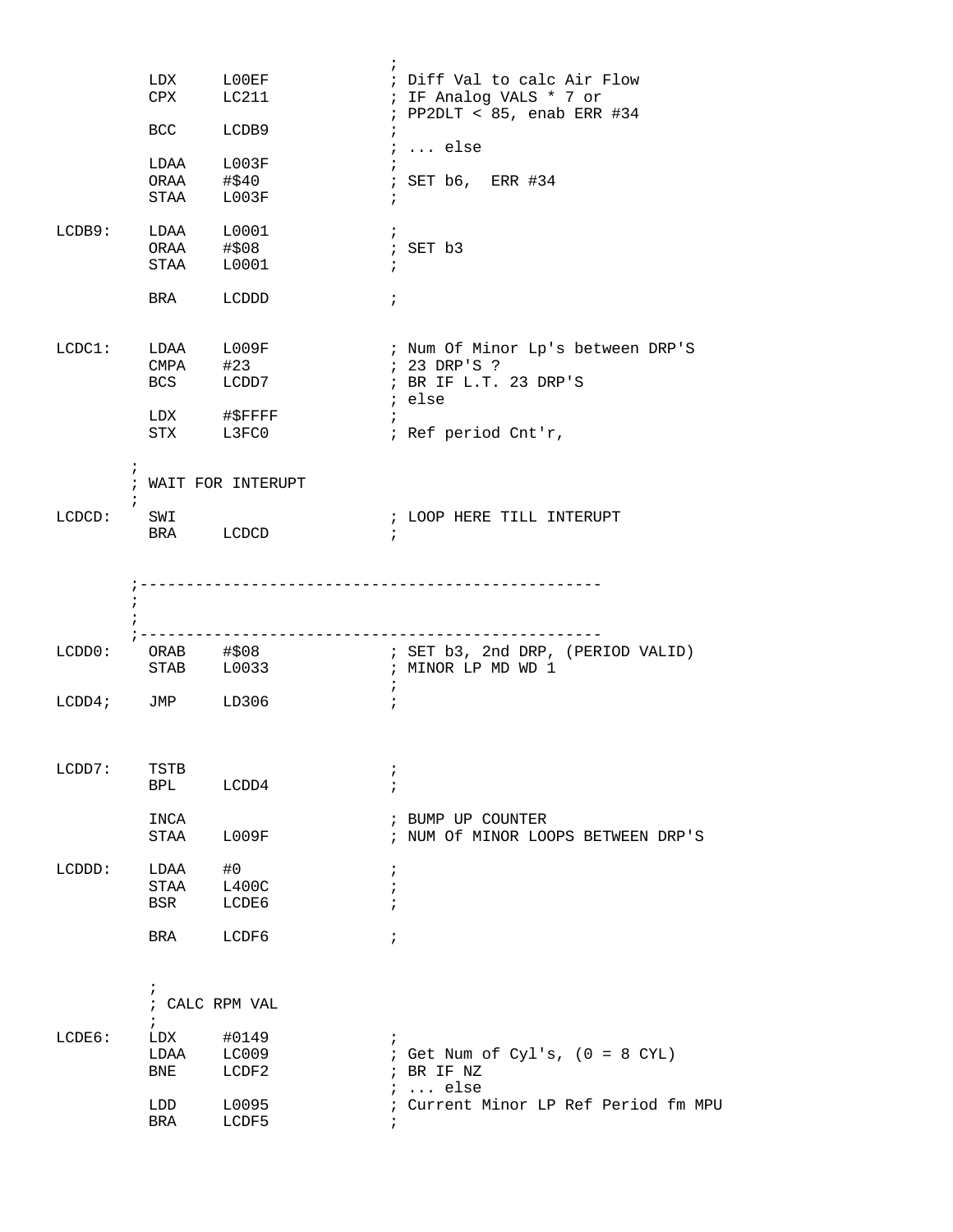| LCDF5: RTS |              |                                     | i.                                                                           |
|------------|--------------|-------------------------------------|------------------------------------------------------------------------------|
|            |              |                                     |                                                                              |
|            |              |                                     | LCDF6: STD L0468 : IM RAM, NUM OF 65.5Khz cnts between DRPs                  |
|            |              |                                     | ; between DRPs                                                               |
|            | $\ddot{ }$   |                                     | ; RPM, RPM P, RPM/25 & RPM/12.5                                              |
|            |              |                                     | $Q = (153.6/RPM RER) * 2 *8$                                                 |
|            |              | $:$ PER = $1/65.5$ Khz per bit      |                                                                              |
|            | PSHB         |                                     | $\cdot$                                                                      |
|            | PSHA         |                                     |                                                                              |
|            | ASLD<br>PSHB |                                     | ; SET DIVIDE OPER (x2)<br>÷                                                  |
|            | PSHA         |                                     | $\ddot{i}$                                                                   |
|            | PULX         |                                     | $: 15 * (512/25)$ or 153.6 * 2                                               |
|            |              | LDD #0307<br>JSR LF215              | ; TO F DIV SUBTOUTINE                                                        |
|            | PSHB<br>PSHA |                                     | $\ddot{ }$                                                                   |
|            |              | CMPA #96<br>BLS LCE14               | ; 2400 RPM<br>$\ddot{i}$                                                     |
|            |              |                                     | $i \ldots$ else                                                              |
|            | $\ddot{i}$   |                                     | ; ROUND Q & ADJ to HI RANGE (2400-4800)                                      |
|            | $\ddot{i}$   | ADDD #16512                         | $\ddot{i}$                                                                   |
|            |              | BCC LCE1B                           | ; IF IN HI RANGE RPM/25<br><i>;</i> else                                     |
|            |              | $LDAA$ #255                         | ; If > 4800 RPM limit to 4800, (255d)                                        |
|            |              | BRA LCE1B                           |                                                                              |
| LCE14:     | ASLD         |                                     | ; x2, (RPM.12.5)                                                             |
|            |              | SUBD #8064<br>BCC LCE1B             | $\ddot{i}$                                                                   |
|            |              |                                     | $\ddot{i}$<br>$i$ else                                                       |
|            | CLRA         |                                     | ; Else clear RPM                                                             |
|            |              | $: 0 \text{ CTS} = 400 \text{ RPM}$ | ;---------------------------------<br>$: (-400$ RPM $( $20) + 128$ to round) |
| LCE1B:     |              | ;----------------                   |                                                                              |
|            | PULA<br>PULB |                                     | $\ddot{i}$                                                                   |
|            | PSHB         |                                     | $\ddot{i}$<br>$\ddot{i}$                                                     |
|            | PSHA         |                                     |                                                                              |
|            |              | ADDD #128<br>BCC LCE28              | ; Round off<br>; if no overflow                                              |
|            |              |                                     | $i \ldots$ else                                                              |
|            | $LDAA$ #255  |                                     | ; limit to 255                                                               |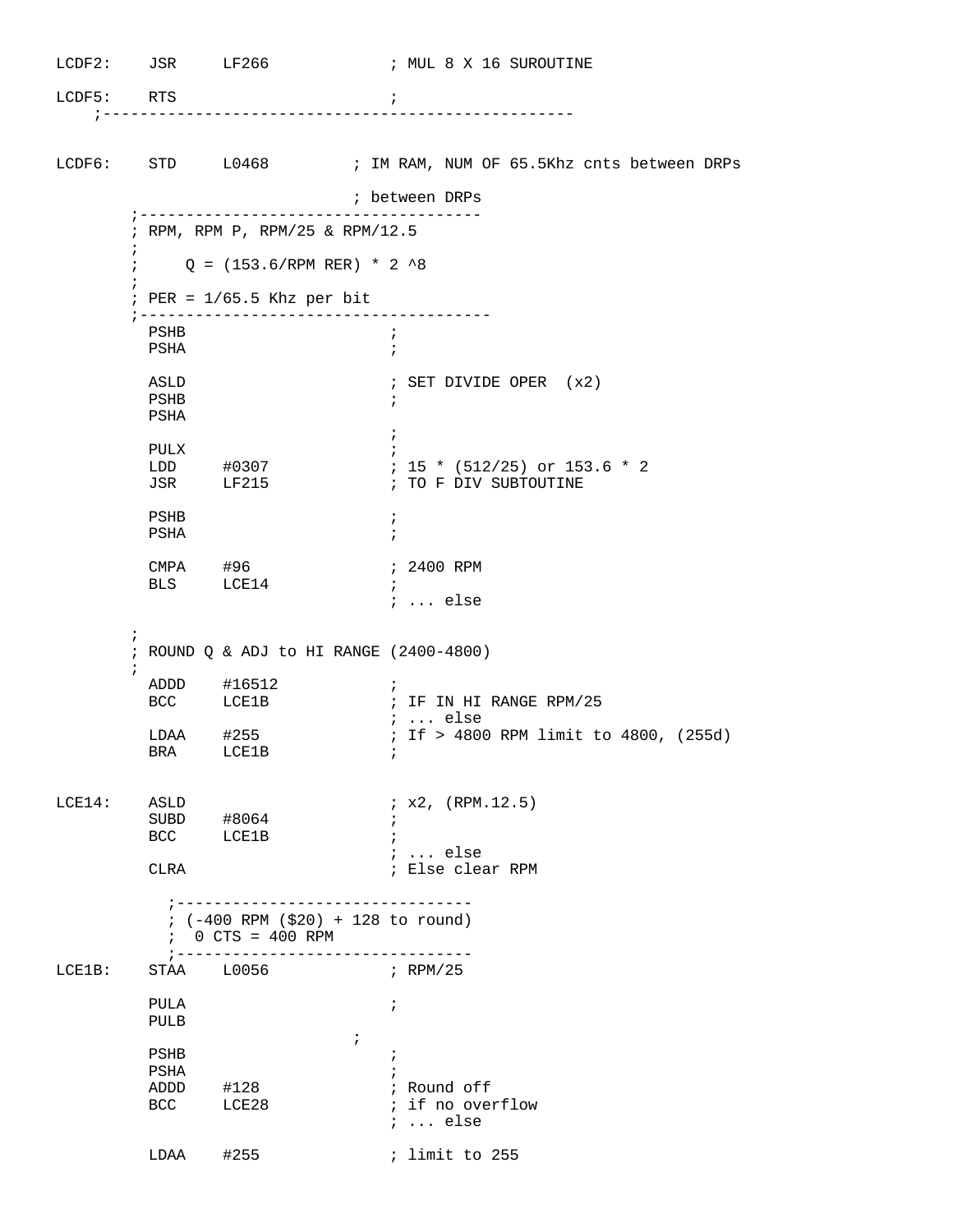|           | $LCE28:$ STAA $L0057$                  |                                                                 | ; $RPM/25$                                                                                      |
|-----------|----------------------------------------|-----------------------------------------------------------------|-------------------------------------------------------------------------------------------------|
|           |                                        | ; -----------------------<br>; MAKE UN-FILT RPM/12.5            |                                                                                                 |
|           | PULA<br>PULB<br>ASLD                   | ;-----------------------<br>BCS LCE34                           | $\mathbf{i}$<br>$\ddot{i}$<br>; x2<br>; IF OVERFLOW LIMIT TO 255, (3187 RPM)<br>$i \ldots$ else |
|           |                                        | ADDD #128<br>BCC LCE36                                          | $\ddot{i}$<br>$\ddot{i}$                                                                        |
|           | $LCE34: LDAA$ #255<br>LCE36: CLRB      |                                                                 | $i \ldots$ else<br>; USE MAX VAL, 3187 RPM<br>$\mathcal{L}$                                     |
|           |                                        | $LDX$ $L0058$<br>BEQ LCE41                                      | ; RPM/12.5, (UN-FILT)<br>; IF 0, EXIT                                                           |
|           |                                        | LDAB LC62E<br>JSR LF250                                         | $i \ldots$ else<br>; RPM 12.5 Msec IAC Filter Coef, (0.5)<br>; FILTER ROUTINE                   |
|           |                                        | LCE41: STD L0058 ; FILT RPM/12.5<br>; ------------------------- |                                                                                                 |
|           |                                        |                                                                 | i.                                                                                              |
|           |                                        | BRCLR L0001, \$80, LCE4C ; BR IF NOT b7                         | $\ldots$ else                                                                                   |
|           |                                        |                                                                 | BCLR L0036, \$03 ; b0 & b1, SKIP ERR 43 & IN STALL SVR                                          |
|           | <b>BRA</b>                             | LCEB3                                                           |                                                                                                 |
|           |                                        | LCE4C: CMPA LC025<br>BCS LCE5D                                  | ; Stall Svr Lmt, (400 RPM)<br>$\ddot{i}$                                                        |
|           |                                        | CMPA LC026<br>BCC LCE81                                         | $i$ else<br>; Stall Svr Lmt, (450 RPM)<br>$i \ldots$ else                                       |
|           | $\mathop{\mathrm{CMPB}}$<br><b>BLS</b> | LDAB L005A<br>LCO27<br>LCE81                                    | ; Stall Svr Lmt, (550 RPM)                                                                      |
| LCE5D:    | BRSET                                  |                                                                 | $i \ldots$ else<br>L0036, \$02, LCE7E ; b1, IN STALL SVR BYPASS SPK                             |
|           | CLR                                    | L00B4                                                           | ; SPK Fd Bk counter, (Err #42)                                                                  |
|           | LDD<br>ANDB<br>JSR<br>STD              | L3FFC<br>#\$EF<br>LF3B5<br>L3FFC                                | ; CPU CR<br>; CLR b4<br>; 11 Usec Delay<br>; CPU CR                                             |
|           | BCLR                                   | L0030,\$04                                                      | ; CLR b2, EST ENABLE BIT, OFF                                                                   |
|           | SEI<br>JSR<br>CLI                      | LF1E5                                                           | ; TURN OFF INTERUPTS<br>; FMD SERIAL BYTE READ<br>; CLR & RESTORE INTERUPTS                     |
|           | LDD<br>STD                             | L3FC8<br>L00B2                                                  | ; Get SPK Period, (PA2 CNT'R)<br>; OLD PA2 CNT'R, SPK Period                                    |
|           | LDAA                                   | L0058                                                           | ; RPM/12.5                                                                                      |
| $LCE7E$ : | BSET                                   | L0036,\$03                                                      | ; SET b1 & b0, STALL SAVER SPK FLAG                                                             |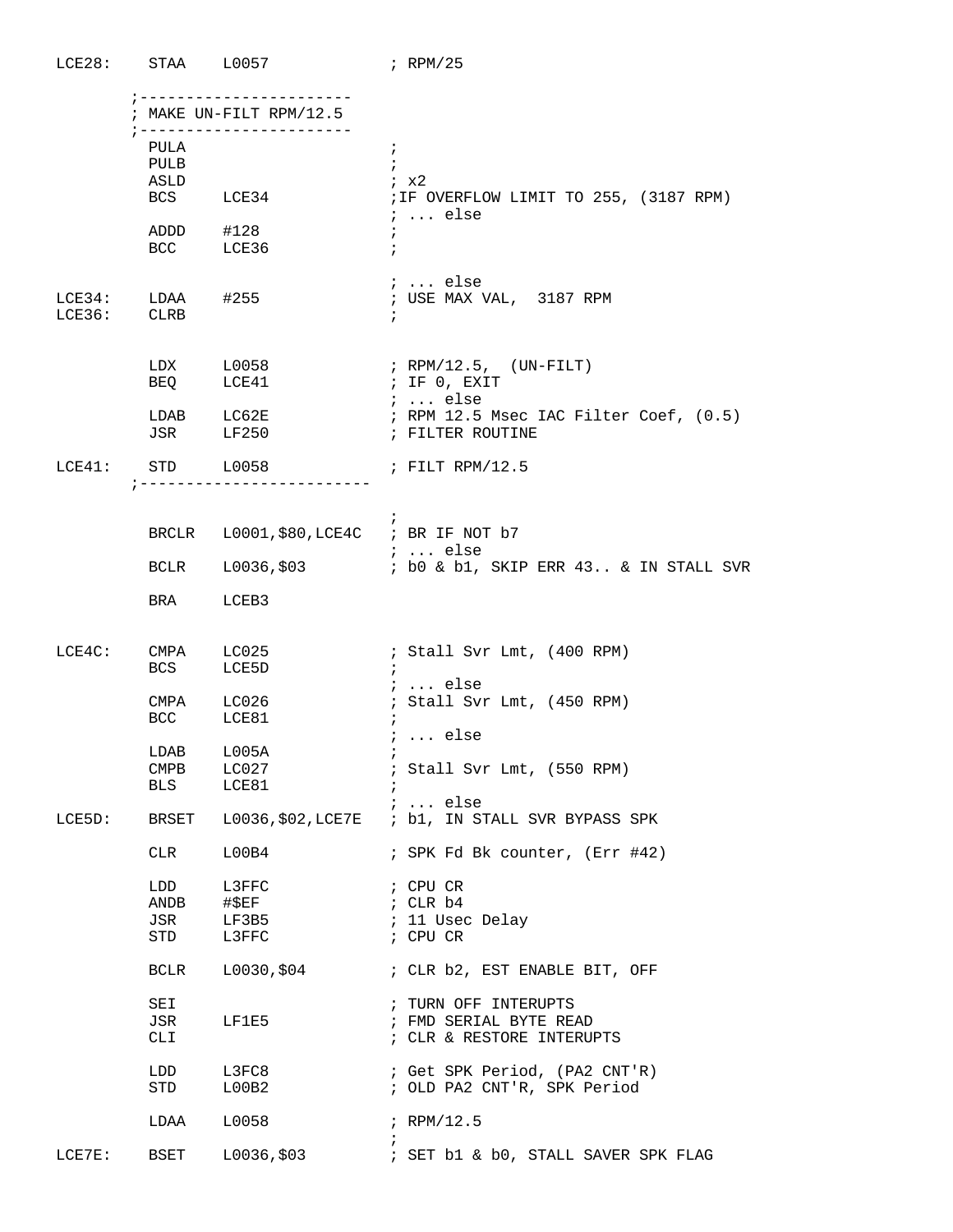```
\mathcal{L}^{\text{max}} ; NO STALL SAVER SA
         ;
LCE81: BRCLR L0036, $02, LCEB3 ; BR IF NOT b1, IN STALL SVR SPARK
                                      ; ... else 
\mathcal{L}^{\text{max}} ; Disable Stall SVR Lmt, (550 RPM) 
\mathcal{L}^{\text{max}}CMPA LC028 <br>BLS LCEB3 <br>BLS LCEB3 <br>BR IF RPM GT 550 RPM
                                    ; BR IF RPM GT 550 RPM
           ; ... else
                                  ; Clear Stall SVR SPARK FLAG, b0 & b1
                                    ; EST FB CNT'R, PREVENT ERR 42
\mathcal{L}^{\text{max}} ; ZERO VAL'S 
         ; EST DWELL, EST PULSE WIDTH
\mathcal{L}^{\text{max}}CLRA<br>CLRB
                                     ; ZERO VAL'S
                                     ; TO SPK Dwell Cnt'r<br>; 11 Usec Delay
          STD L3FDC<br>JSR LF3B5
                                  ; SPK Dwell Cnt'r<br>; 11 Usec Delay
          STD L3FE6<br>JSR LF3B5
                                 ; CURRENT EST FALL - LAST EST FALL
          STD L3FE8 ; CURRENT EST F<br>JSR LF3B5 ; 11 Usec Delay
          STD L3FF6 ; EST FALL CNT'R
           ; (Time From Ref to Fire IGN Cnt'r)
                                    ; 11 Usec Delay
          LDX L3FEC ; B Cnt'r last ref
 JSR LF3B5 ; 11 Usec Delay 
STX L3FE4 : B Cnt'r Bgn nxt Dwell
         *****************
         * Compute Dwell
         *****************
\mathcal{L}^{\text{max}} ; IF LOAD CHANGE DURRING LAST
         ; 25 msec > 10 Kpa SET DWELL 
         ; to $FFxx & Br to LCEC8 ...
         ;
LCEB3: LDAA #255<br>
LDAB L0063<br>
SUBB L0062
                                    ; FILTERED LD VALUE
                                    ; NORMILIZED LOAD, 25 Msec OLD
          BCS LCECO ; BR IF OLD G.T. NEW
                                      ; ... else 
          CMPB LC01B ; Ld Val vs Dwell Limit<br>BCC LCECB ; br if G.T.
          BCC LCECB
                                     ; ... else
         ;----------------------------------------
         ; IF DELTA RFPER > DYNAMIC DWELL
        : set DYNAMIC DWELL = -2 * DELTA REFPER
         ;----------------------------------------- 
LCEC0: LDD L0097 ; OLD REF PER<br>SUBD L0095 ; CURRENT MNR
          SUBD L0095 ; CURRENT MNR LOOP DRP PERIOD<br>ASLD : DIV by 2
                                     ; DIV by 2
```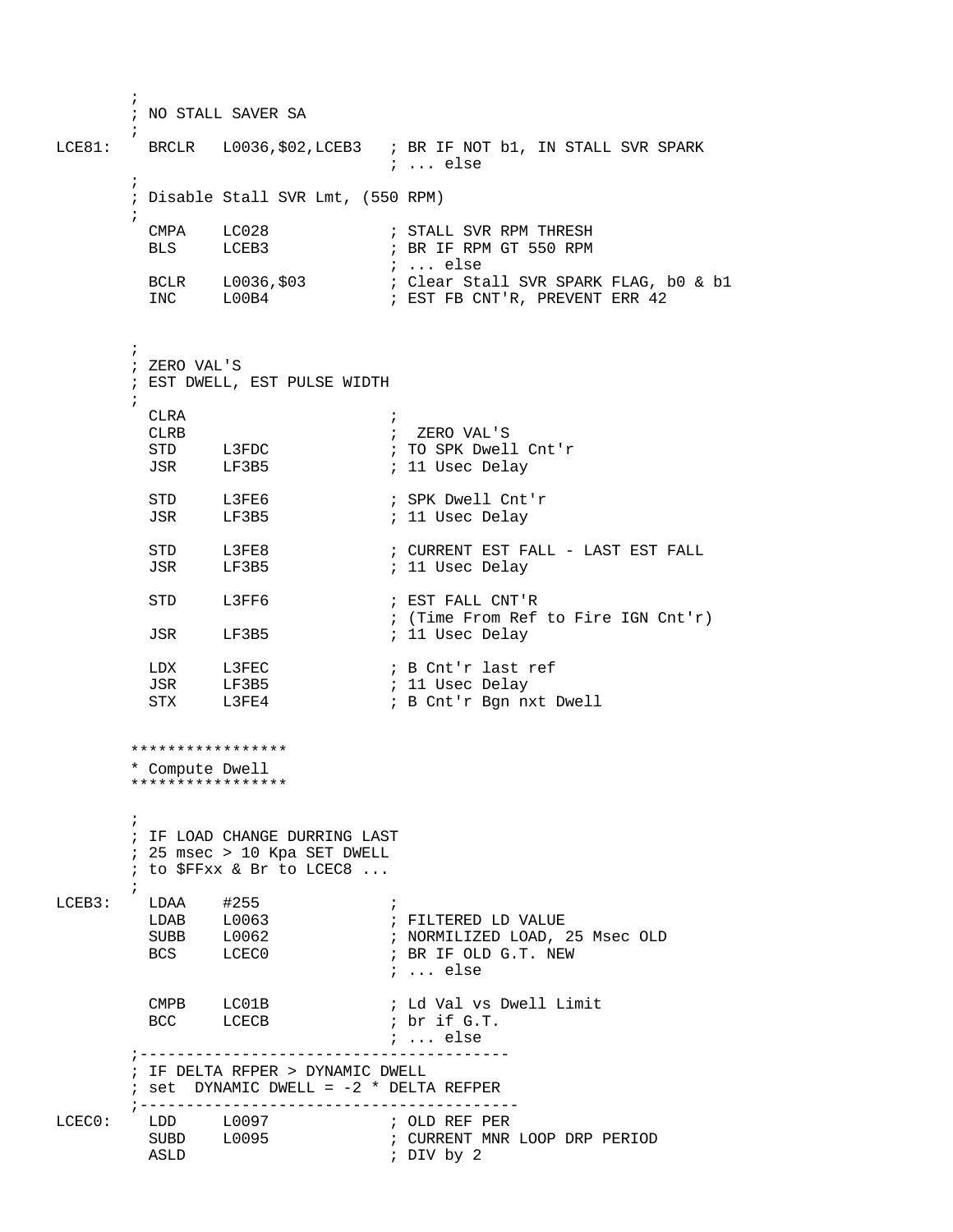SUBD L0099 ; DYNAMIC DWELL BMI LCECD ;  $LCECD$  ; ; ... else<br>; DYNAMIC DWELL ADDD L0099 **;** DYNAMIC DWELL LCECB: STD L0099 : DYNAMIC DWELL ;------------------------------ ; Limit DYNAMIC DWELL to ; REF PERIOD/8, (11 DEG FOR V8) ;------------------------------ LCECD: LDD L0095 ; Current Minor LP Ref Period Fm MPU<br>LSRD : DIV BY 8 LDD L0095<br>LSRD b **LSRD**  LSRD ;  $SUBD$   $L0099$ BCC LCEDA : Br if DYNAMIC DWELL > REFPER/8 ; ... else  $\mathcal{L}^{\text{max}}$  ; IF DYNAMIC DWELL > REFPER/8 set DYNAMIC DWELL to REFPER/8  $\mathcal{L}^{\text{max}}$  ADDD L0099 ; Dynamic Dwell ; SAVE NEW Dynamic Dwell LCEDA: LDD L0095 ; Current Minor LP Ref Period fm MPU<br>STD L0097 ; Last Minor LP Ref Period fm MPU ; Last Minor LP Ref Period fm MPU  $\begin{tabular}{lllllll} \texttt{LSRD} & & & & & ; & /2 \\ \texttt{SUBD} & & \#229 & & & & ; & 3.4 \\ \texttt{BCC} & & & \texttt{LCEE9} & & & & ; & \texttt{BR} \\ \end{tabular}$  $: 3.49$  Msec,  $(15.25$  Msec/bit) ; BR IF  $D$  G.T. 3.5 Msec, ; ... else<br>; ADD 4.697 Msec ADDD #0308 ; ADD 4.697 Msec BRA LCEF9  $\cdot$  EXIT via BATTERY COMP LCEE9: LSRD ; SUBD #0295 ; 4.5 Msec BCS LCEF4 ; BR IF D L.T. 4.5 Msec ; ... else ADDD #0382 ; ADD 5.825 Msec BRA LCEF9 ; EXIT via BATTERY COMP ;---------------------------  $; D = 1/4 * (D + 23.3$  msec) ;------------------------------<br>ADDD #1527 ; 23.3 Msec  $LCEF4:$  ADDD #1527  $\begin{array}{ccc} \text{LSRD} & \hspace{1.5cm} ; \hspace{1.5cm} / \hspace{1.5cm} 4 \end{array}$ **LSRD**  \*\*\*\*\*\*\*\*\*\*\*\*\*\*\*\*\*\*\*\*\*\*\*\*\*\*\*\*\*\*\*\* \* BATTERY VOLTAGE COMPENSATION \* \*\*\*\*\*\*\*\*\*\*\*\*\*\*\*\*\*\*\*\*\*\*\*\*\*\*\*\*\*\*\*\* PSHB ; PSHA ; LDAA #124 ; 12.4 VDC<br>SUBA L007E ; Batt Vol ; Batt Volts Value, (A/D) BCC LCF02 ; BR IF BAT V L.T. 12.4  $\begin{tabular}{lllllllllll} \multicolumn{2}{l}{{\small\textrm{\\ \hspace{1.5cm}}\mbox{}} & \multicolumn{2}{l}{\mbox{}} & \multicolumn{2}{l}{\mbox{}} & \multicolumn{2}{l}{\mbox{}} & \multicolumn{2}{l}{\mbox{}} & \multicolumn{2}{l}{\mbox{}} & \multicolumn{2}{l}{\mbox{}} & \multicolumn{2}{l}{\mbox{}} & \multicolumn{2}{l}{\mbox{}} & \multicolumn{2}{l}{\mbox{}} & \multicolumn{2}{l}{\mbox{}} & \multicolumn{2}{l}{\mbox{}} & \multicolumn{2}{l}{\m$ ; NEGITIVE RESULT  $\mathcal{L}^{\text{max}}$  ; LOW BATTERY DWELL ; If Batt < 12.4 VDC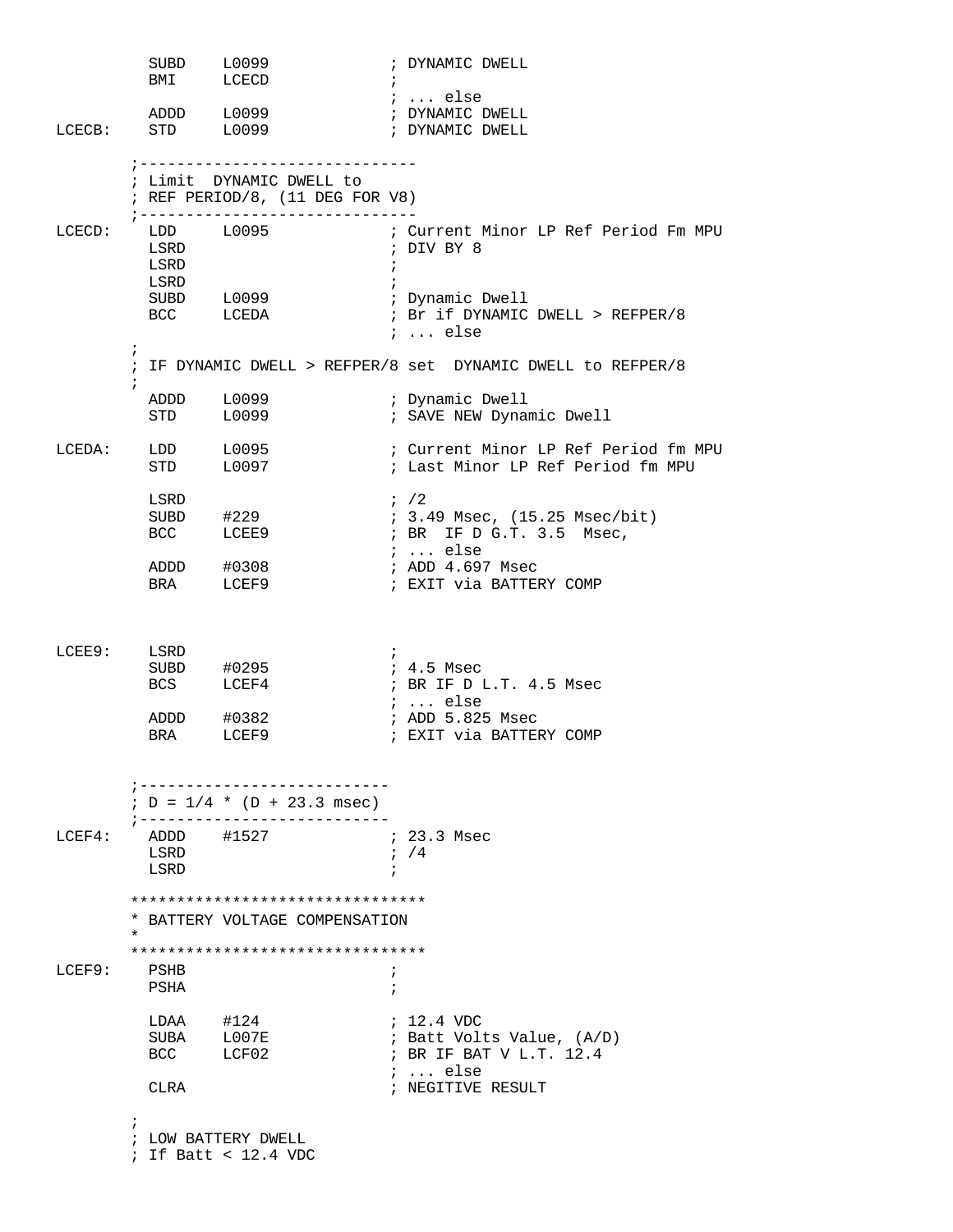| $LCF02$ :        | $\ddot{i}$<br>$LDAB$ $#04$<br>MUL<br>TSX | ADDD 0, X                                        | $\ddot{i}$<br>; 630 usec/Volt<br>$\mathbf{i}$<br>$\ddot{ }$                                                 |
|------------------|------------------------------------------|--------------------------------------------------|-------------------------------------------------------------------------------------------------------------|
|                  | PULX<br>STD                              | ADDD L0099<br>L009B                              | $\ddot{i}$<br>; Dynamic Dwell<br>; Dwell Cnts to MPU                                                        |
|                  |                                          | LDD L0095<br>SUBD #39<br>SUBD L009B<br>BCC LCF1A | ; Current Minor LP Ref Period fm MPU<br>$\cdot$ :<br>; Dwell Cnts to MPU<br>; BR IF NO UNDERFLOW<br>;  else |
|                  |                                          | ADDD L009B<br>STD L009B                          | ; Dwell Cnts to MPU, (15.25 Msec/BIT)<br>; Dwell Cnts to MPU, (15.25 Msec/BIT)                              |
|                  | $\ddot{i}$                               | ; CK PASSBY Lk Up QUALS                          |                                                                                                             |
|                  |                                          | ; (DISABELD BY QUAL VAL'S)                       |                                                                                                             |
| LCF1A:           |                                          | $LDX$ $L0125$<br>BNE LCF5A                       | ; TCC LK UP PASS BY TMR, (SEC * 80)<br>; BR IF NZ<br>$i \ldots$ else                                        |
|                  |                                          | LDAA L0082<br>CMPA LC298<br>BCS LCF44            | ; TPS Ld Axis Var<br>; No PASSBY Lk Up if TPS < 99.6%<br>; BR IF TPS L.T. 99.6%<br>$i \ldots$ else          |
|                  |                                          | LDAA L0065<br>CMPA LC299<br>BLS LCF44            | $\ddot{i}$<br>; No PASS BY Lk Up if RPM < 6375<br>; BR IF RPM G.T. 6375<br>$i \ldots$ else                  |
|                  | BHI                                      | CMPA LC29A<br>LCF44                              | ; No PASS BY Lk Up if > 800 RPM<br>; BR IF RPM L.T. 800<br>$i \ldots$ else                                  |
|                  |                                          | LDAA L0057<br>CMPA LC29B<br>BCS LCF44            | ; RPM/25<br>; NO PASS BY LK UP IF RPM < 6375<br>$\ddot{i}$<br>;  else                                       |
|                  | LDX                                      | L0123                                            | ; DLY TMR                                                                                                   |
|                  | CPX<br>BHI                               | LC29C<br>LCF4C                                   | ; 819 Sec DLY prior to PASBY LOCKUP<br>$\ddot{i}$<br>$i \ldots$ else                                        |
|                  | INX                                      |                                                  | ; INCR TCC LK UP PASS BY TMR                                                                                |
|                  | BRA                                      | LCF47                                            | $\ddot{i}$                                                                                                  |
| LCF44:<br>LCF47: | LDX<br>STX                               | #0<br>L0123                                      | ; CLR DLY TMR<br>; DLY TMR                                                                                  |
|                  | BRA                                      | LCF85                                            | $\ddot{i}$                                                                                                  |
| $LCF4C$ :        | LDX<br>STX                               | LC29E<br>L0125                                   | ; KEEP TCC LK'ED UP FOR PASSBY 30 SEC<br>; TCC LK'ED UP TMR                                                 |
|                  | LDX<br>STX                               | #0<br>L0123                                      | ; CLR DLY TMR<br>$\cdot$ ;                                                                                  |
|                  | BRA                                      | LCF60                                            | $\ddot{i}$                                                                                                  |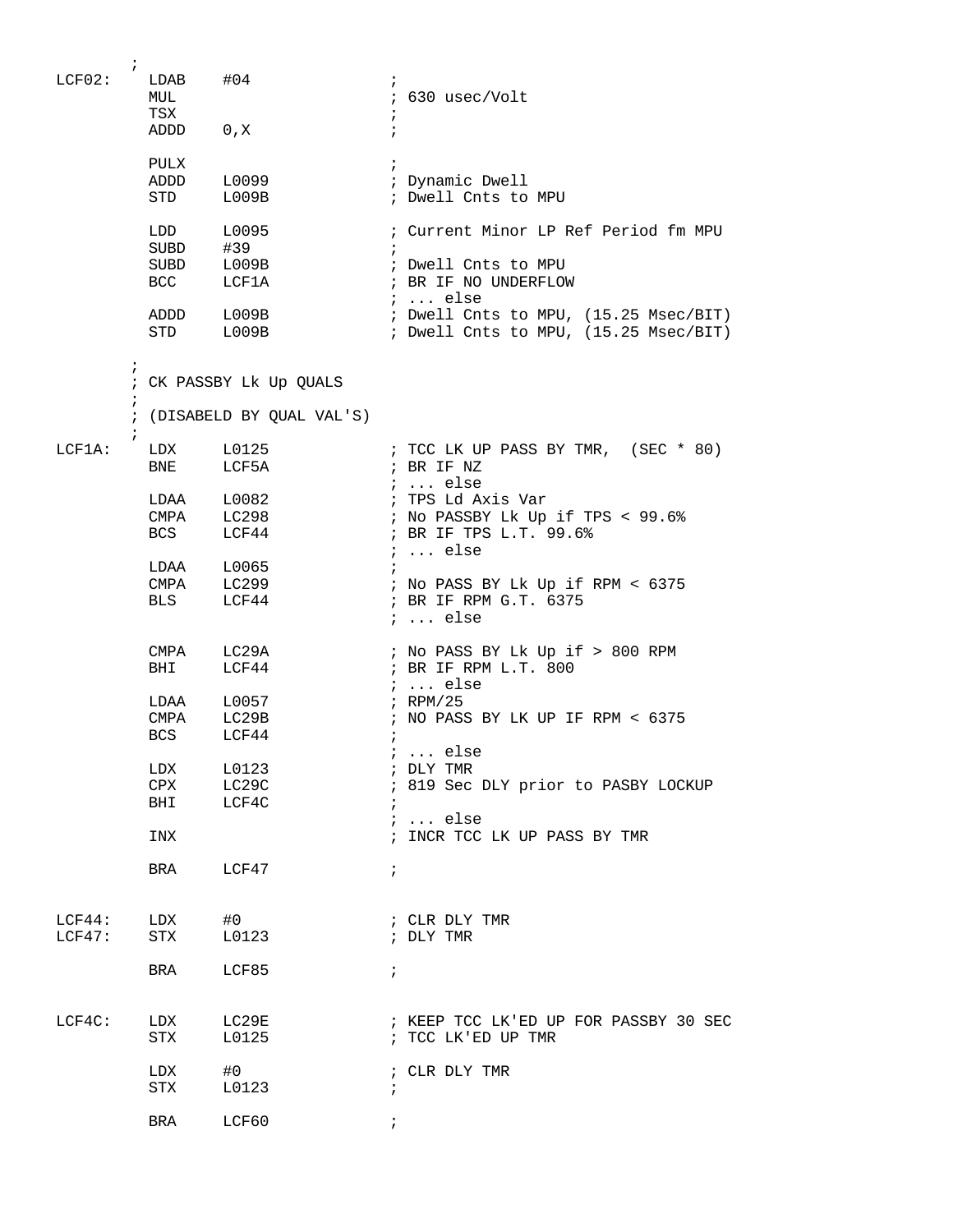| LCF5A:    | DEX<br><b>STX</b><br>BEQ                             | L0125<br>LCF7F                                                             | ; DEC TMR<br>; TCC LK'ED UP TMR<br>$\ddot{i}$                                                             |
|-----------|------------------------------------------------------|----------------------------------------------------------------------------|-----------------------------------------------------------------------------------------------------------|
| LCF60:    |                                                      | LDAA L007E<br>CMPA #171<br>BCC LCF85                                       | ; Batt Volts Value, (A/D)<br>; 17.1 VDC<br>; BR IF BATT GT 17.1 VDC<br>$i \ldots$ else                    |
|           | $\ddot{i}$                                           | ; CK AFR $MDWD 1 & 4$                                                      |                                                                                                           |
|           | $\ddot{ }$                                           |                                                                            | BRSET $3, X, $80, LCF85$ ; BR IF USE TCC OUT FOR A/C CN'T, (C017)<br>;  else                              |
|           |                                                      |                                                                            | BRSET 0, X, \$40, LCF85 ; BR IF USE PWR STEER SW SEL<br>$i \ldots$ else                                   |
|           | LDX<br>STX                                           | #\$DFFF<br>L3FD6                                                           | ; 57,343<br>; TCC PW Cnt'r                                                                                |
|           | BSET                                                 |                                                                            | BSET L0037, \$20 : SET b5, MCU INPUT STATUS WD, TCC<br>L0036, \$08 : SET b3, TCC LOCKED FOR PASS BY NOISE |
|           | <b>BRA</b>                                           | LCF85                                                                      | ; EXIT TO UP MAIN SPK LK UP                                                                               |
|           | LCF7F: BSET                                          |                                                                            | ; OD ACTIVE, OD ON                                                                                        |
|           |                                                      | BCLR L0036,\$08                                                            | ; CLR b3, TCC LOCKED FOR PASS BY NOISE                                                                    |
| LCF85:    | $\ast$<br>LDX                                        | * LK UP MAIN SPARK ADV vs LD vs RPM<br>* TBL = SPK * $(256/90)$<br>#\$C02E | ; POINT TO MIN SPK TBL                                                                                    |
|           | LDAA                                                 | L0001                                                                      | $\ddot{i}$                                                                                                |
|           | ASLA                                                 |                                                                            | $\cdot$                                                                                                   |
|           |                                                      | BMI LCFA7                                                                  | ; Br IF WARM Kickdown enabled<br>$i \ldots$ else                                                          |
|           | LDAB                                                 | L005B                                                                      | ; GET FILT COOLANT                                                                                        |
|           | CMPB<br>BCC                                          | LC02C<br>LCF9D                                                             | ; START UP COOLANT<br>; BR IF COOLANT GT 26c<br>$i$ else                                                  |
|           | SUBB<br>BCS                                          | ${\tt LOO5F}$<br>LCFA3                                                     | ; START UP COOL<br>; BR IF COOL LT L005F                                                                  |
|           | CMPB<br><b>BCS</b>                                   | $_{\tt LC02D}$<br>LCFA3                                                    | $i$ else<br>; Cool Diff Lmt Fm Tbl, $(20c)$                                                               |
| LCF9D:    | LDAA<br>ORAA<br>STAA                                 | L003B<br>#\$40<br>L003B                                                    | $i \ldots$ else<br>; SET b6, WARM KICK Dn REQ<br>$\ddot{i}$                                               |
| LCFA3:    | LDAB                                                 | #208                                                                       | ; Max LOAD AXIS ON 1st WARM PASS                                                                          |
|           | BRA                                                  | LCFAF                                                                      | $\ddot{i}$                                                                                                |
| $LCFA7$ : | LDAB<br>$\footnotesize{\mathsf{CMPB}}$<br><b>BLS</b> | L0063<br>#208<br>LCFAF                                                     | ; filtered ld value<br>; 208 gms/SEC MAX FOR LK UP<br>; BR IF LD VAL GT 208                               |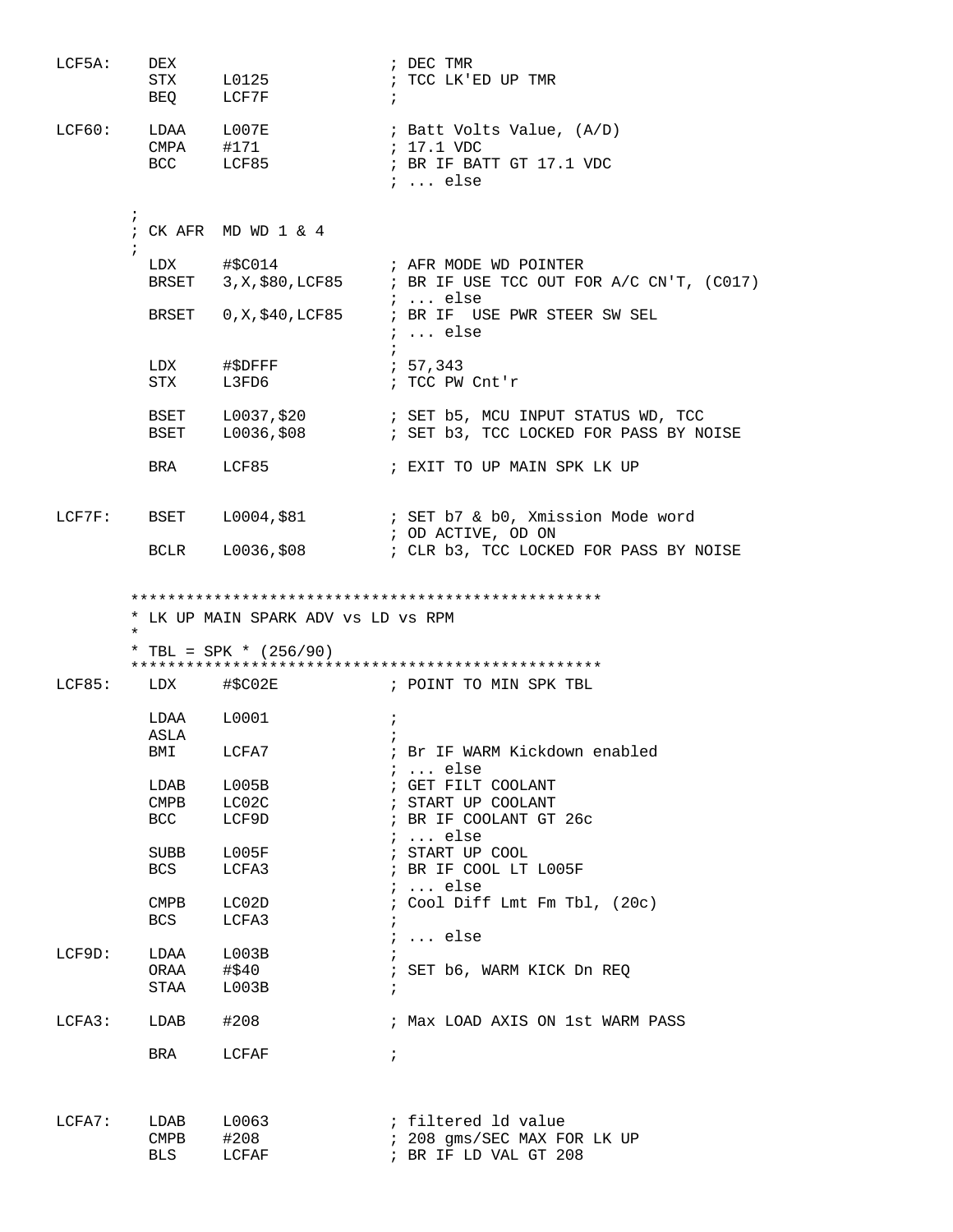|        |                         | $LDAB$ $\#208$                          | $i$ else<br>; USE MAX LD VAL                                                        |
|--------|-------------------------|-----------------------------------------|-------------------------------------------------------------------------------------|
|        |                         | LCFAF: LDAA L0056<br>JSR LF27C          | ; RPM/25<br>; 3d Lk Up Routine                                                      |
|        | PSHA                    | STAA L045D                              | ; SAVE HU SPK VAL<br>; SAVE MAIN SPK TO STX                                         |
|        | $\star$                 | * LK UP COOL COMP SPK ADV vs LD vs COOL |                                                                                     |
|        |                         | LDAA L005B<br>CMPA #208<br>BLS LCFC0    | ; COOLANT<br>; Limit COOL DEG FL to 115c<br>; BR IF COOL LT 115c                    |
|        |                         | $LDAA$ $\#208$<br>LCFC0: LDX #\$C0FE    | ;  else<br>; USE 115c AS MAX LK UP VAL<br>; POINT TO COOL COMP SPK LD SEL BYTE      |
|        |                         | LDAB L0063                              | ; FILTERED LD VALUE                                                                 |
|        | TST 0, X                | BNE LCFD1                               | ; CK LD SELECTOR BYTE (0 = LD VAL)<br>; BR IF NZ                                    |
|        |                         | CMPB #160<br>BLS LCFD4                  | $i \ldots$ else<br>; MAX LD VAL FOR LK UP<br>; IF LD LT 160                         |
|        |                         | $LDAB$ #160<br>BRA LCFD4                | $i \ldots$ else<br>; USE MAX LD VAL FOR LK UP                                       |
|        | LCFD1: LSRB<br>ADDB #32 |                                         | ; LD VAL/2<br>; MIN LD VAL FOR LK UP                                                |
|        | LCFD4: INX              | JSR LF27C                               | ; POINT TO TBL<br>; 3d Lk Up Routine                                                |
|        | PSHA                    | STAA L045E                              | ; SAVE HU COOL COMP SPK RESULT<br>; SAVECOOL COMP SPK TO STX                        |
|        |                         |                                         |                                                                                     |
|        | $\ddot{i}$<br>$;$ CK    |                                         |                                                                                     |
|        | $\ddot{i}$<br>LDAB      | LC017                                   | ; AFR MD WD 4                                                                       |
|        | LDAA<br>BITB<br>BEQ     | L0037<br>#\$10<br>LCFE9                 | ; MCU INPUT STATUS WD<br>; b4, EGR DIAG CLOSED<br>; BR IF NOT b4<br>$i \ldots$ else |
|        | BITA<br>BEQ             | #\$20<br>LD017                          | ; b5, N.O. Fan Req<br>; BR IF NOT b5<br>$i \ldots$ else                             |
| LCFE9: | BITB<br>BEQ             | #\$04<br>LCFF4                          | ; b2, 4th gr Hwy Mode Sprk Adv on<br>; BR IF NOT b2<br>$i \ldots$ else              |
|        | LDAA<br>CMPA<br>BHI     | L008F<br>LC288<br>LD017                 | ; N/V ratio<br>; Min 4th gr Val                                                     |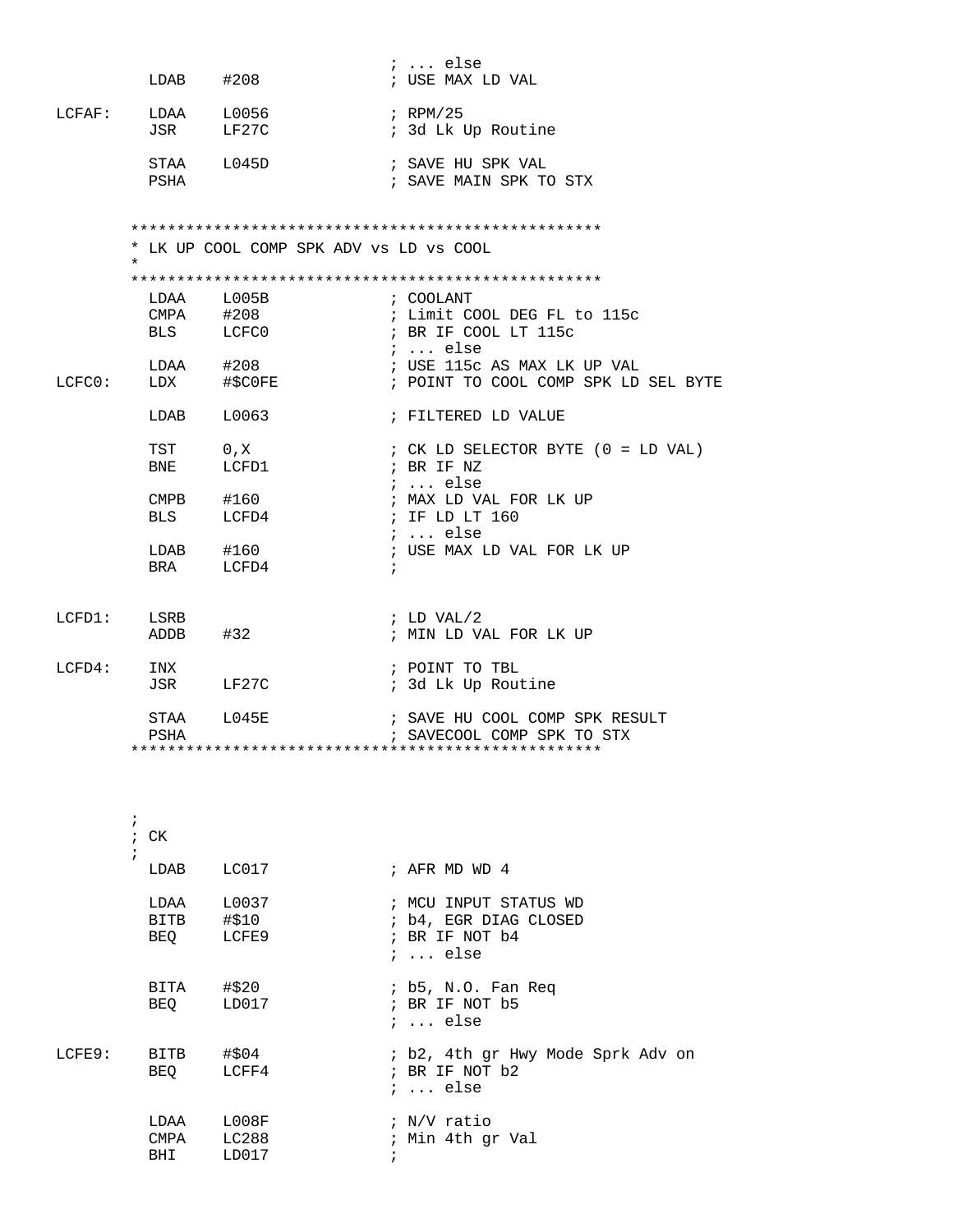|                       |               |                                                                                 |            | $i \ldots$ else                                  |
|-----------------------|---------------|---------------------------------------------------------------------------------|------------|--------------------------------------------------|
| LCFF4:                |               |                                                                                 |            | ; FILTERED LD VALUE                              |
|                       |               | LDAA L0063<br>CMPA LC16F                                                        |            | ; If LV8 > 100 disable hi-way mode spark         |
|                       |               | BHI LD017                                                                       |            | ; BE IF LD VAL LT 100                            |
|                       |               |                                                                                 |            | $i \ldots$ else                                  |
|                       |               |                                                                                 |            | ; COOLANT                                        |
|                       |               | LDAB L005B<br>CMPB LC16E                                                        |            | $:$ If Coolant <= 59.8c, (139.5f), disable       |
|                       |               | BLS LD017                                                                       |            | ; BR IF COOL GT THRESH                           |
|                       |               |                                                                                 |            | ;  else                                          |
|                       |               | LDAB L0056                                                                      |            | ; RPM/25                                         |
|                       |               | CMPB LC170<br>BCS LD017                                                         |            | ; If RPM is less than 6350 RPM, disable          |
|                       |               |                                                                                 | $\ddot{i}$ |                                                  |
|                       |               |                                                                                 |            | ;  else                                          |
|                       |               | LDAB L00A6                                                                      |            | ; Hiway Mode Spk Tmr                             |
|                       |               | CMPB LC171                                                                      |            | ; Enable hi-way mode spark if > 10 Sec           |
|                       | <b>BHI</b>    | LD01D                                                                           |            | ; BR IF TMR LT 10 SEC                            |
|                       |               |                                                                                 |            | $i \ldots$ else                                  |
|                       |               | LDAA L0000                                                                      |            | ; GET MJR LOOP CNTR                              |
|                       |               | BNE LD018                                                                       |            |                                                  |
|                       |               |                                                                                 |            | $i \ldots$ else                                  |
|                       | INCB          |                                                                                 |            | ; INCR TMR                                       |
|                       |               | BRA LD018                                                                       | $\cdot$    |                                                  |
|                       |               |                                                                                 |            |                                                  |
| LD017: CLRB           |               |                                                                                 |            | ; CLR TMR                                        |
| $LD018:$ STAB $L00A6$ |               |                                                                                 |            | ; Hiway Mode Spk Tmr                             |
|                       | CLRA          |                                                                                 | $\ddot{i}$ |                                                  |
|                       |               | BRA LD02B<br>$\mathcal{L} = \mathcal{L} \mathcal{L}$ . The set of $\mathcal{L}$ |            |                                                  |
|                       |               |                                                                                 |            |                                                  |
|                       |               |                                                                                 |            |                                                  |
|                       |               |                                                                                 |            | ; LK UP HIGHWAY MODE SPARK ADVANCE vs LV8 (load) |
|                       | $\mathcal{L}$ | ; TABLE VALUE = $SA * (256/90)$                                                 |            |                                                  |
| LD01D:                |               |                                                                                 |            | CMPA $#144$ $;$ MAX LD VAL FOR LK UP             |
|                       |               |                                                                                 |            | BLS LD023 <b>BR</b> IF LD VAL LT 144             |
|                       |               |                                                                                 |            | $i \ldots$ else                                  |
|                       | LDAA          | #144                                                                            |            | ; MAX LD VAL FOR LK UP                           |
| LD023:                | LDAB          | #32                                                                             |            | ; MIN LD VAL FOR LK UP                           |
|                       | LDX           | #\$C172                                                                         |            | ; ADDR OF TBL                                    |
|                       | JSR           | LF2B9                                                                           |            | ; 2D Lk Up                                       |
|                       |               |                                                                                 |            |                                                  |
| $LD02B$ :             | LDAB          | L003A                                                                           |            | ; HU DISPLAY MD WD                               |
|                       |               | ANDB #\$EF                                                                      |            | ; CLR b4                                         |
|                       | STAA          | L045F                                                                           |            | ; SAVE HU HIGHWAY MODE SPARK ADVANCE             |
|                       | PSHA          |                                                                                 |            | ; SAVE HIGHWAY MODE SPARK ADVANCE TO STX         |
|                       | BEQ           | LD037                                                                           |            | ; BR IF Z                                        |
|                       |               |                                                                                 |            | ;  else                                          |
|                       |               | ORAB #\$10                                                                      |            | ; SET b4                                         |
| LD037:                |               | STAB L003A                                                                      |            | ; HU DISPLAY MD WD                               |
|                       |               |                                                                                 |            |                                                  |
|                       |               |                                                                                 |            |                                                  |
|                       |               |                                                                                 |            |                                                  |
|                       |               |                                                                                 |            |                                                  |
|                       |               |                                                                                 |            |                                                  |
|                       |               | ; HOT RE-START RETARD                                                           |            |                                                  |
|                       |               |                                                                                 |            |                                                  |

; BR IF b5, (if IAC kick dn enab)

LDAA L0001 ;<br>BITA #\$20 ; b5

BITA #\$20<br>BNE LD04D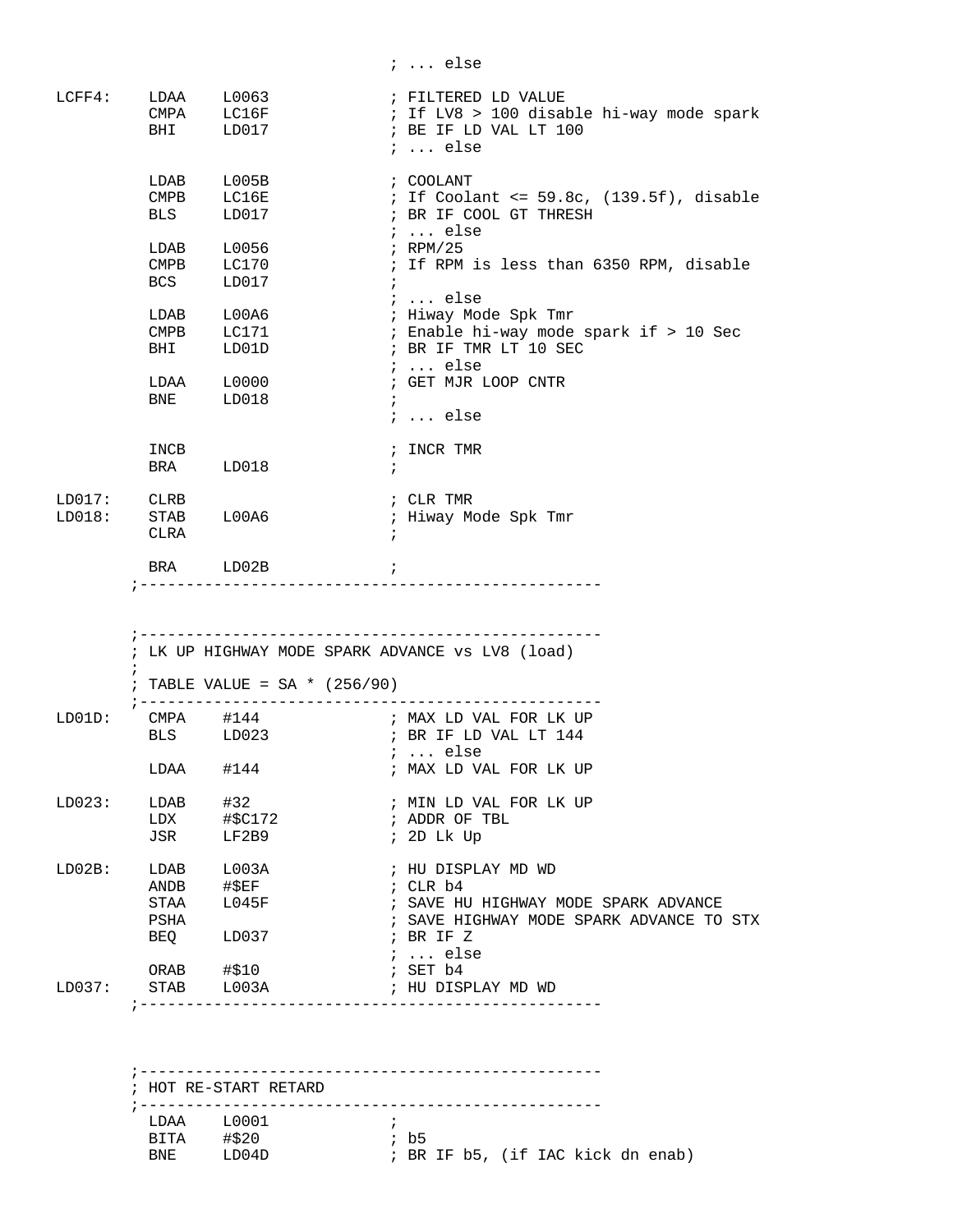| $LD04D$ :               | LDAB L005F<br>CMPB LC02A<br><b>BCS</b><br>LDAB<br><b>SUBB</b><br><b>BCS</b><br>CLRB<br>ORAA #\$20<br>STAA<br>BRA | LD04D<br>L001B<br>LC684<br>LD054<br>L0001<br>LD057 | $i \ldots$ else<br>; START UP COOL THRESH<br>; Low Lmt for Hot Restart, (54c)<br>$\ddot{ }$<br>$i \ldots$ else<br>$\ddot{i}$<br>$\ddot{i}$<br>25d, Hot Sprk Retard<br>$\ddot{i}$<br>$i \ldots$ else<br>$\ddot{ }$<br>; SET b5, IAC KICK DN ENABLE FLG<br>$\ddot{i}$<br>$\ddot{i}$ |
|-------------------------|------------------------------------------------------------------------------------------------------------------|----------------------------------------------------|-----------------------------------------------------------------------------------------------------------------------------------------------------------------------------------------------------------------------------------------------------------------------------------|
| $LD054:$ $LDAB$ $LC02B$ |                                                                                                                  |                                                    | ; Hot Restard Lmt fm Tbl, (9.8 Deg)                                                                                                                                                                                                                                               |
| LD057:                  | LDAA L003A<br>ANDA #\$DF<br>STAB                                                                                 | L0460                                              | ; HU DISPLAY MD WD<br>; CLEAR b5<br>$\ddot{i}$                                                                                                                                                                                                                                    |
|                         | PSHB<br>BEQ                                                                                                      | LD063                                              | $\ddot{i}$<br>$\ddot{i}$                                                                                                                                                                                                                                                          |
| LD063:                  | ORAA #\$20<br>STAA                                                                                               | L003A                                              | $5$ SET b5<br>; HU DISPLAY MD WD                                                                                                                                                                                                                                                  |
|                         | <b>CLRB</b>                                                                                                      |                                                    | $\ddot{i}$                                                                                                                                                                                                                                                                        |
|                         | LDAA L0035<br>BITA #\$10<br>BNE                                                                                  | LD088                                              | ; MNR LOOP MD WD 2<br>; b4, DIAG SW IN DIAG MODE<br>; BR IF b4                                                                                                                                                                                                                    |
|                         |                                                                                                                  | BRCLR L0030, \$04, LD088 ; BR IF NOT b2            | $i \ldots$ else                                                                                                                                                                                                                                                                   |
|                         | TSX<br>LDAA<br>BNE                                                                                               | 0, X<br>LD088                                      | $\ddot{i}$<br>$\ddot{i}$                                                                                                                                                                                                                                                          |
|                         | LDAA<br>BMI                                                                                                      | L0002<br>LD088                                     | ; Mode Wd1<br>÷                                                                                                                                                                                                                                                                   |
|                         | RORA<br>BCC                                                                                                      | LD08B                                              | $\ddot{ }$<br>$\mathbf{r}$                                                                                                                                                                                                                                                        |
|                         | LDAA<br>CMPA<br>BLS                                                                                              | L005B<br>LC22C<br>LD08B                            | COOLANT<br>$\ddot{ }$<br>i<br>$\ddot{i}$                                                                                                                                                                                                                                          |
|                         | LDAB<br>BRA                                                                                                      | LC22B<br>LD08B                                     | $\ddot{ }$<br>$\ddot{i}$                                                                                                                                                                                                                                                          |
| LD088<br>LD08B          | <b>BCLR</b><br>PSHB<br>CLRB                                                                                      | L0002,\$01                                         | ; CLR b0, ERR 43B TEST IN WORK<br>$\ddot{ }$<br>$\ddot{ }$                                                                                                                                                                                                                        |
|                         | LDAA<br>BITA<br>BEQ                                                                                              | L0035<br>#\$20<br>LD096                            | ; MNR LP MD WD 2<br>; b4, DIAG SW IN DIAG MODE<br>; BR IF NOT b5<br>$i \ldots$ else                                                                                                                                                                                               |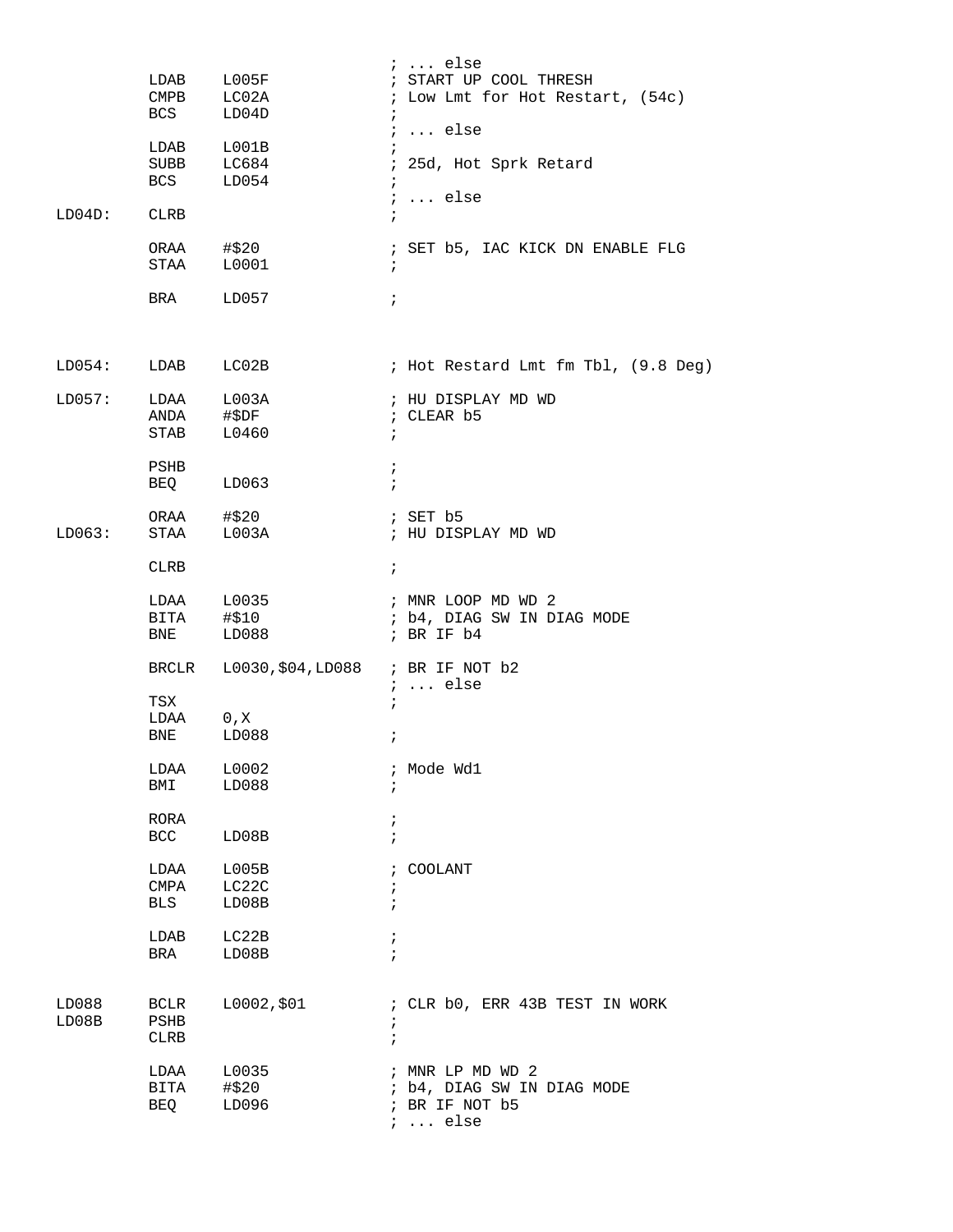|                                        | *                                           | * SUM THE SPARK ADVANCES                            |                                                                                      |
|----------------------------------------|---------------------------------------------|-----------------------------------------------------|--------------------------------------------------------------------------------------|
| LD096:                                 | LDAB<br>$LDX$ #0<br>ABX                     | LC024                                               | ; Added S.A. for ALDL Mode<br>; ZERO OUT SPK ADV ACCUM<br>i.                         |
|                                        | PULB<br>ABX                                 |                                                     | $\frac{1}{2}$ GET _____ SPK<br>; + KNOCK TEST SA                                     |
|                                        | PULA<br>PULB<br>ABX                         |                                                     | $\frac{1}{1}$ GET $\frac{1}{1}$ SPK<br>$\ddot{ }$<br>$\ddot{i}$                      |
|                                        | PULB<br>ABX                                 |                                                     | $;$ GET $\_\_$ SPK                                                                   |
|                                        | PULB<br>ABX                                 |                                                     | $:$ GET $\_\_\_$ SPK                                                                 |
|                                        | ABX                                         | LDAB L0013                                          | ; START UP SPARK ADVANCE<br>$\ddot{i}$                                               |
|                                        | PSHA<br>PSHX                                |                                                     | ; SAVE PARTIAL SUMMED SPK ADV TO STX                                                 |
|                                        | PULA<br>PULB<br>TSX<br>SBCA #0<br>SUBB 0, X | SUBB LCOFD<br>SBCA #\$0000                          | $\ddot{i}$<br>; SUB OFF 20 DEG, COOL COMP SPK BIAS<br>Ť<br>$\ddot{i}$                |
|                                        | INS                                         |                                                     | ; RESET STX                                                                          |
|                                        | STD                                         | L0115                                               | ; FINAL SPK ADV VALUE                                                                |
|                                        | ; MOD SPARK<br>; -------------              | ; CK IF HEADS UP CONNECTED<br>--------------------- |                                                                                      |
|                                        |                                             | LDX L0033<br>BPL LDOBF<br>JSR L5809                 | ; MINOR LOOP MD WD 1<br>; BR IF NO HEADS UP ON LINE<br>$i$ else<br>; TO HEADS UP     |
| $\ddot{i}$<br>$\ddot{i}$<br>$\ddot{i}$ |                                             | GET INITAL LEAD FM CAL                              |                                                                                      |
| $\ddot{i}$<br>LD0BF:                   | SBCA<br>STD                                 | SUBB LC01C<br>#0<br>L009D                           | ; IGN LEAD Value<br>; SPK ADV REL TO REF, (Unlim)                                    |
|                                        | LDD                                         | LC01E                                               | ; MAX S.A. Limit, Aprox 40 Deg                                                       |
|                                        | SUBD<br>BGT                                 | L009D<br>LD0D1                                      | ; SPK ADV REL TO REF, (Unlim)<br>; BR IF SPK G.T SPK LMT<br>$i \ldots$ else          |
| LDOD1:                                 | ADDD<br>STD<br>JSR                          | ${\tt LOO9D}$<br>${\tt LOO9D}$<br>LFA1E             | ; SPK ADV REL TO REF, (Unlim)<br>; SPK ADV REL TO REF, (Unlim)<br>; TPS ACCEL ENR ?? |
|                                        | LDD                                         | L3FCA                                               | ; Counter #3, 16.5 Khz                                                               |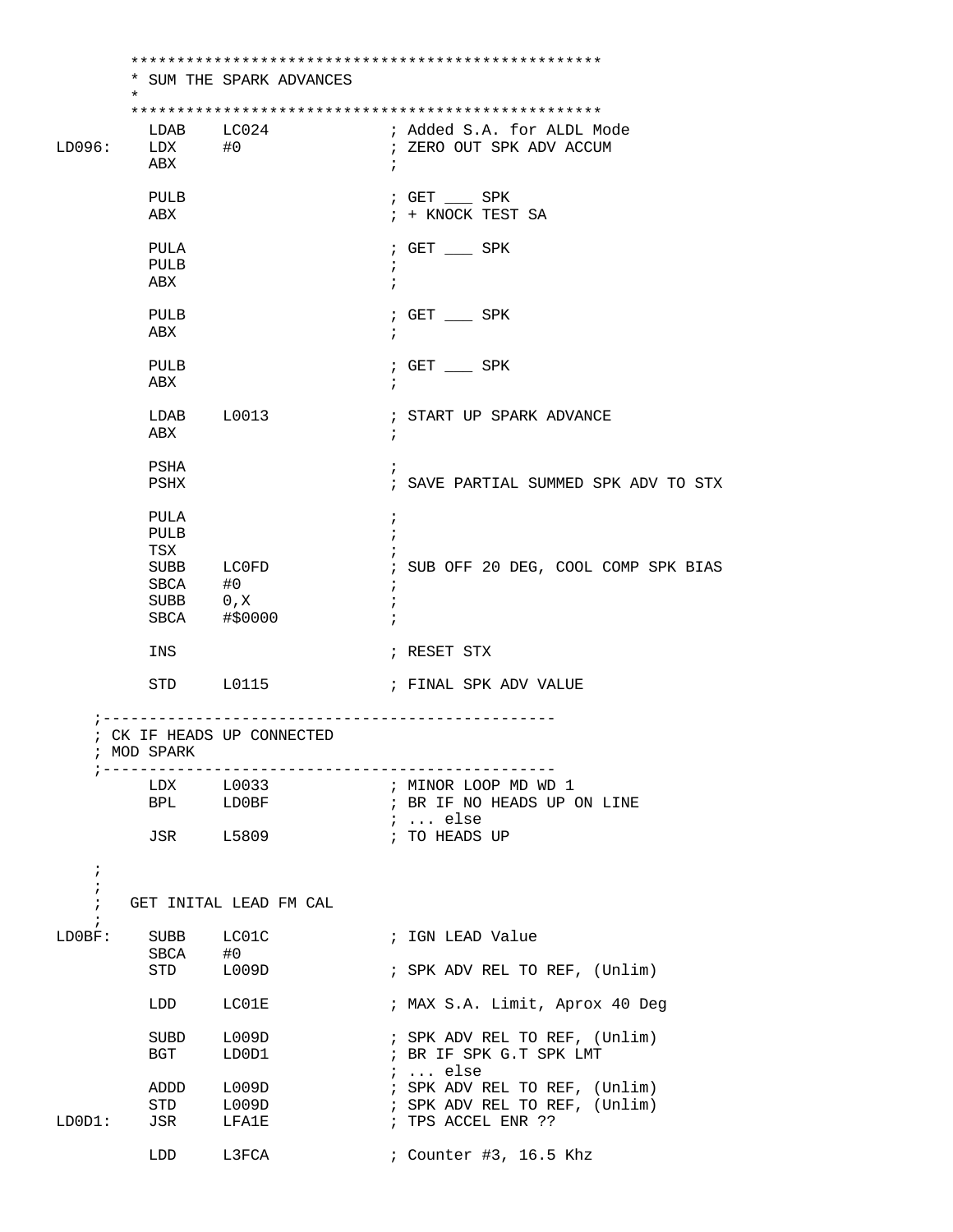|        |            | PSHB<br>PSHA                                              |                                           | $\ddot{ }$<br>$\ddot{i}$ |                                                                                                         |  |  |
|--------|------------|-----------------------------------------------------------|-------------------------------------------|--------------------------|---------------------------------------------------------------------------------------------------------|--|--|
|        |            | SUBD<br>TSTA                                              | L00A1                                     | $\ddot{i}$<br>$\ddot{i}$ |                                                                                                         |  |  |
|        |            | BEQ LDOEO                                                 |                                           | $\ddot{i}$               | $i$ else                                                                                                |  |  |
| LD0E0: |            | $LDAB$ $\#255$<br>PULX<br>PSHB                            |                                           | $\ddot{ }$<br>$\ddot{i}$ | ; USE MAX VAL                                                                                           |  |  |
|        |            | STX L00A1                                                 |                                           | $\ddot{i}$               |                                                                                                         |  |  |
|        |            | CLRA                                                      |                                           |                          | BRSET L0003, \$80, LD105 ; BR IF b7, KNOCK ENBLED BY DIFF COOL<br>$i \ldots$ else                       |  |  |
|        |            | LDAB L005B<br>CMPB LC1BD<br>BLS LD0F9                     | SUBB L005F<br>BLS LD0F9                   | $\ddot{i}$<br>$\cdot$    | ; COOLANT<br>; START UP COOL<br>; BR IF COOL G.T. START UP COOL<br>$i \ldots$ else                      |  |  |
|        |            |                                                           | BSET L0003,\$80                           |                          | ; SET b7, KNOCK ENBLED BY DIFF COOL                                                                     |  |  |
|        |            | BRA LD105                                                 |                                           | $\ddot{i}$               |                                                                                                         |  |  |
|        | $\ddot{i}$ |                                                           | ; CK KNOCK CONTROL QUAL'S                 |                          |                                                                                                         |  |  |
| LD0F9: |            | LDAB L005B                                                | CMPB LC1BC<br>BCC LD105                   |                          | ; COOLANT<br>; If COOLANT < 67c, DISABLE KNOCK<br>; BR IF COOL GT 67c                                   |  |  |
|        |            |                                                           | BCLR L0040,\$80<br>BRA LD157              | $\ddot{i}$               | $i \ldots$ else<br>; CLR b7, KNK ENABLED (BY COOLANT)                                                   |  |  |
|        |            |                                                           |                                           |                          | LD105: BSET L0040, \$80 (BET b7, KNK ENABLED (BY COOLANT)                                               |  |  |
|        |            |                                                           | $LDAB$ $L0058$<br>CMPB LC1B9<br>BCC LD116 |                          | $:$ FILT RPM/12/5<br>$:$ If RPM = > 650 RPM KNOCK is ENABLED<br>; BR IF RPM G.T. 650<br>$i \ldots$ else |  |  |
|        | $\ddot{ }$ | ; CK ERR #43 STATUS                                       |                                           |                          |                                                                                                         |  |  |
|        | ÷.         | LDAB L0065<br>$\footnotesize{\mathsf{CMPB}}$<br>BCS       | LC1BA<br>LD157                            | $\ddot{i}$<br>$\ddot{i}$ | ; If ERR 43, then KNOCK retard 8 Deg<br>$i \ldots$ else                                                 |  |  |
| LD116: |            | LDAA LC22A<br>LDAB L0002<br>BMI                           | LD157                                     | $\ddot{i}$               | ; If ERR 43, then KNOCK retard 8 Deg<br>: MDWD2<br>$i \ldots$ else                                      |  |  |
|        | $\ddot{i}$ | ; CK BATTERY                                              |                                           |                          |                                                                                                         |  |  |
|        | $\ddot{i}$ | LDAB L007E<br>$\footnotesize{\mathsf{CMPB}}$<br>BCS LD157 | #93                                       |                          | ; Batt Volts Value, (A/D)<br>$: 9.3$ VDC<br>; BR IF BATTERY L.T. 9.3 VDC<br>$i$ else                    |  |  |
|        |            | LDAB                                                      | L003B                                     | $\ddot{i}$               |                                                                                                         |  |  |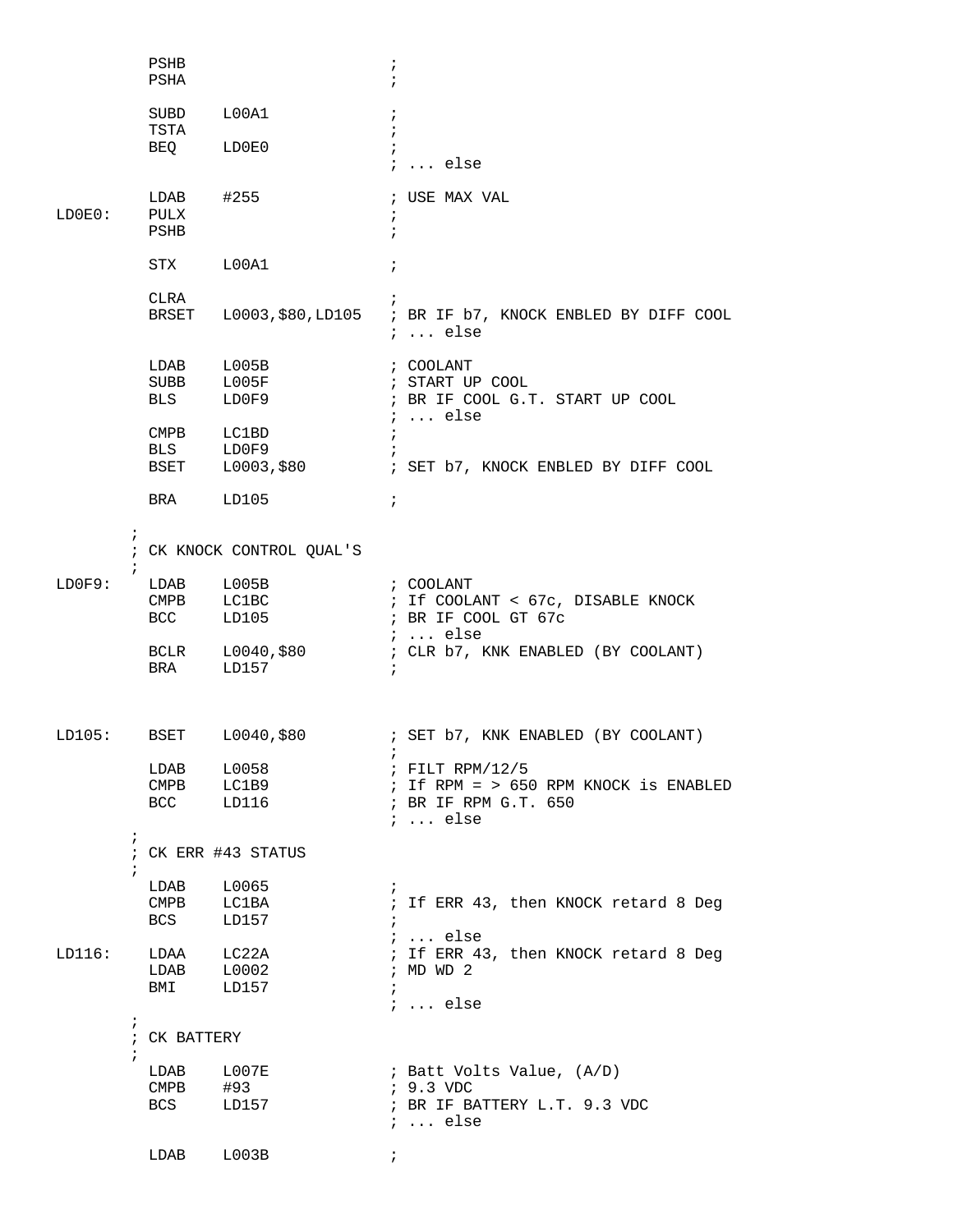|        |                        | BITB #\$20<br>BNE LD157                                           | $\cdot$ b5<br>; BR IF b5                                      |
|--------|------------------------|-------------------------------------------------------------------|---------------------------------------------------------------|
|        |                        |                                                                   | $i \ldots$ else                                               |
|        |                        | ; KNOCK ATACK RATE VS RPM                                         |                                                               |
|        |                        | ; TBL = ATTACK RATE IN Deg/MSEC $/0.0225$ ,<br>$: 400 - 4800$ RPM |                                                               |
|        |                        | LDAA L0056                                                        | $\mu$ RPM/25                                                  |
|        | LSRA<br>LSRA           |                                                                   | $i$ RPM/25/4                                                  |
|        |                        | LDX #\$C1BE                                                       | $\ddot{i}$<br>; Tbl Addr,                                     |
|        |                        | JSR LF2C6                                                         | ; - Diff Cool Temp G.T. Enab KNOCK<br>; 2d Lk Up, (No Offset) |
|        |                        |                                                                   |                                                               |
|        | PULB<br>PSHB           |                                                                   | ; GET KNOCK CNT FM STX<br>$\ddot{i}$                          |
|        | MUL                    |                                                                   | ; KNOCK CNT * ATACK RATE                                      |
|        | ASLD                   |                                                                   | ; MULT * 2                                                    |
|        |                        | ADDA L00A5<br>BCC LD13D                                           | ; SUM TO KNOCK RETARD<br>; $\dots$ else                       |
|        |                        |                                                                   | $i \ldots$ else                                               |
|        |                        | $LDAA$ #255                                                       | ; USE MAX VALUE                                               |
| LD13D: | PSHA                   |                                                                   | $\ddot{i}$                                                    |
|        |                        | LDAA LC1BB                                                        | ; 25.3 deg Max KNOCK Retard, (not in WOT)                     |
|        |                        | LDAB L0043                                                        | ; AF MODE WD                                                  |
|        |                        |                                                                   |                                                               |
|        |                        | BEQ LD152                                                         | ; BR IF NOT b5<br>$i$ else                                    |
|        |                        | ; Lk Up MAX KNOCK RETARD WHEN IN WOT VS RPM                       |                                                               |
|        |                        | TBL = Deg * $(256/45)$ 800 - 6400 RPM                             |                                                               |
|        |                        |                                                                   |                                                               |
|        |                        |                                                                   |                                                               |
|        | LSRA<br>LDAB           | #16                                                               | ; RPM $*$ 2<br>; Offset for Lk Up                             |
|        | JSR                    | LF2B9                                                             | ; 2d Lk Up                                                    |
| LD152: | PULB                   |                                                                   | $\ddot{i}$                                                    |
|        | CBA                    |                                                                   | ; COMP LK'ED UP RESULT to B reg                               |
|        | BCS                    | LD157                                                             | ; BR IF B G.T. K'ED UP RESULT<br>$:$ else                     |
|        | TBA                    |                                                                   | $\ddot{i}$                                                    |
|        | $\ddot{ }$<br>; RETARD |                                                                   |                                                               |
|        | $\mathbf{r}$           |                                                                   |                                                               |
| LD157: | STAA<br>LSRA           | L00A5                                                             | ; Retard for knock<br>$i$ RETARD/2                            |
|        | PSHA                   |                                                                   | $\ddot{i}$                                                    |
|        | LDAB                   | L0033                                                             | ; MINOR LOOP MD WD 1                                          |
|        | BPL                    | LD164                                                             | $\mathcal{L}$                                                 |
|        | LDAB                   | L004B                                                             | $:$ else<br>; HU SPK FLAGS                                    |
|        |                        |                                                                   |                                                               |
|        | RORB<br>BCS            | LD16D                                                             | i.                                                            |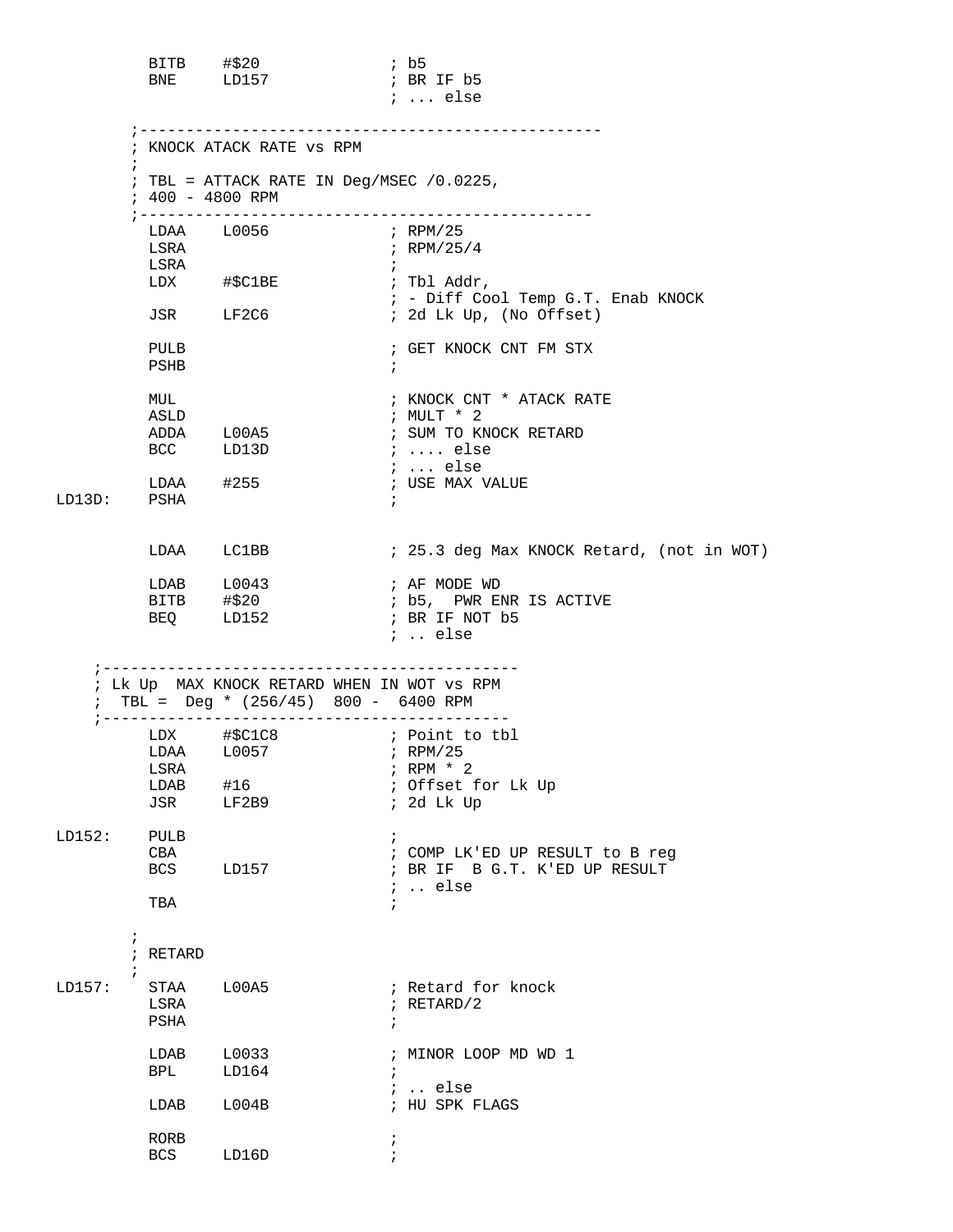| LD164:          | TSX                                                                                                                               | LDD L009D                                                             | $i$ else<br>; SPK ADV Rel to Ref, (Unlim)                                                               |  |  |  |  |
|-----------------|-----------------------------------------------------------------------------------------------------------------------------------|-----------------------------------------------------------------------|---------------------------------------------------------------------------------------------------------|--|--|--|--|
|                 | $\begin{tabular}{ll} \multicolumn{2}{l}{{\bf SUBB}} & 0 \thinspace , {\tt X} \\ {\bf SBCA} & \tt{\#0} \end{tabular}$<br>STD L009D |                                                                       | $\ddot{ }$                                                                                              |  |  |  |  |
| LD16D:          | PULA<br>$LDAA$ $L0002$<br>PULB<br>TSTB                                                                                            |                                                                       | $;$ MB WD $2$                                                                                           |  |  |  |  |
|                 | BEQ LD180<br>BITA #\$01<br>BEQ LD17C                                                                                              |                                                                       | $i \ldots$ else<br>$\ddot{i}$<br>$\ldots$ else                                                          |  |  |  |  |
|                 | ANDA #\$FE<br>ORAA #\$40                                                                                                          |                                                                       | $\ddot{i}$                                                                                              |  |  |  |  |
| LD17C           | STAA L0002                                                                                                                        | ANDA #\$7F                                                            | ; CLEAR b7, ERR 43 TEST FAIL THIS START<br>$\frac{1}{2}$ MD WD 2                                        |  |  |  |  |
|                 |                                                                                                                                   | ;----------------------------------<br>; DIAG 20 Deg SPK ADV          |                                                                                                         |  |  |  |  |
| LD180           | BPL LD189                                                                                                                         |                                                                       | $\cdot$ ;                                                                                               |  |  |  |  |
|                 |                                                                                                                                   | LDD LC022<br>STD L009D                                                | ; 20 Deg, Fixed S.A. For diagnostics<br>; Spk Adv Rel to Ref, (Unlim)                                   |  |  |  |  |
|                 |                                                                                                                                   | LIMIT SPARK RETARD                                                    |                                                                                                         |  |  |  |  |
|                 | ; ----------------<br>BLT LD192                                                                                                   | --------------                                                        | LD189: LDX LC020 : MAX Spk. RETARD 1IMIT FM tBL<br>CPX L009D : SPK ADV REL TO Ref, (Unlim)<br>$\cdot$ : |  |  |  |  |
|                 |                                                                                                                                   |                                                                       | ;  else<br>STX L009D $\overline{\hspace{1cm}}$ ; USE MAX LMT FOR Spk RTD                                |  |  |  |  |
| $\ddot{i}$<br>i | ; CNT'L WD , b5 $1 =$                                                                                                             | ; CK IF IN MODE 4 < ----*****<br>; CNT'L WD , b3 $1 =$ CONTROLING SPK | ---------------                                                                                         |  |  |  |  |
| LD192:          | $\mathbf{i}$                                                                                                                      |                                                                       | BRCLR L0035, \$08, LD1C8 ; BR IF NOT b3, MODE 4<br>;  else                                              |  |  |  |  |
|                 | ; CK MODE 4 CNT'L CWD 5, b3                                                                                                       |                                                                       |                                                                                                         |  |  |  |  |
|                 | LDAA L0158<br>BITA<br>BEQ LD1C8                                                                                                   | #\$08                                                                 | ; ALDL FUNCT MOD ENABLE WD<br>; b3<br>; Br IF NOT b3, NOT DOING SPL, (EXIT)<br>$i$ else                 |  |  |  |  |
| $\ddot{i}$      | : (MODE 4 CWD 8)                                                                                                                  | ; CK IF ALDL MODIFING SPARK                                           |                                                                                                         |  |  |  |  |
| $\mathcal{L}$   | LDAB L015B                                                                                                                        |                                                                       | ; ALDL SPK ADV, (MODE 4 WD 8, b4)                                                                       |  |  |  |  |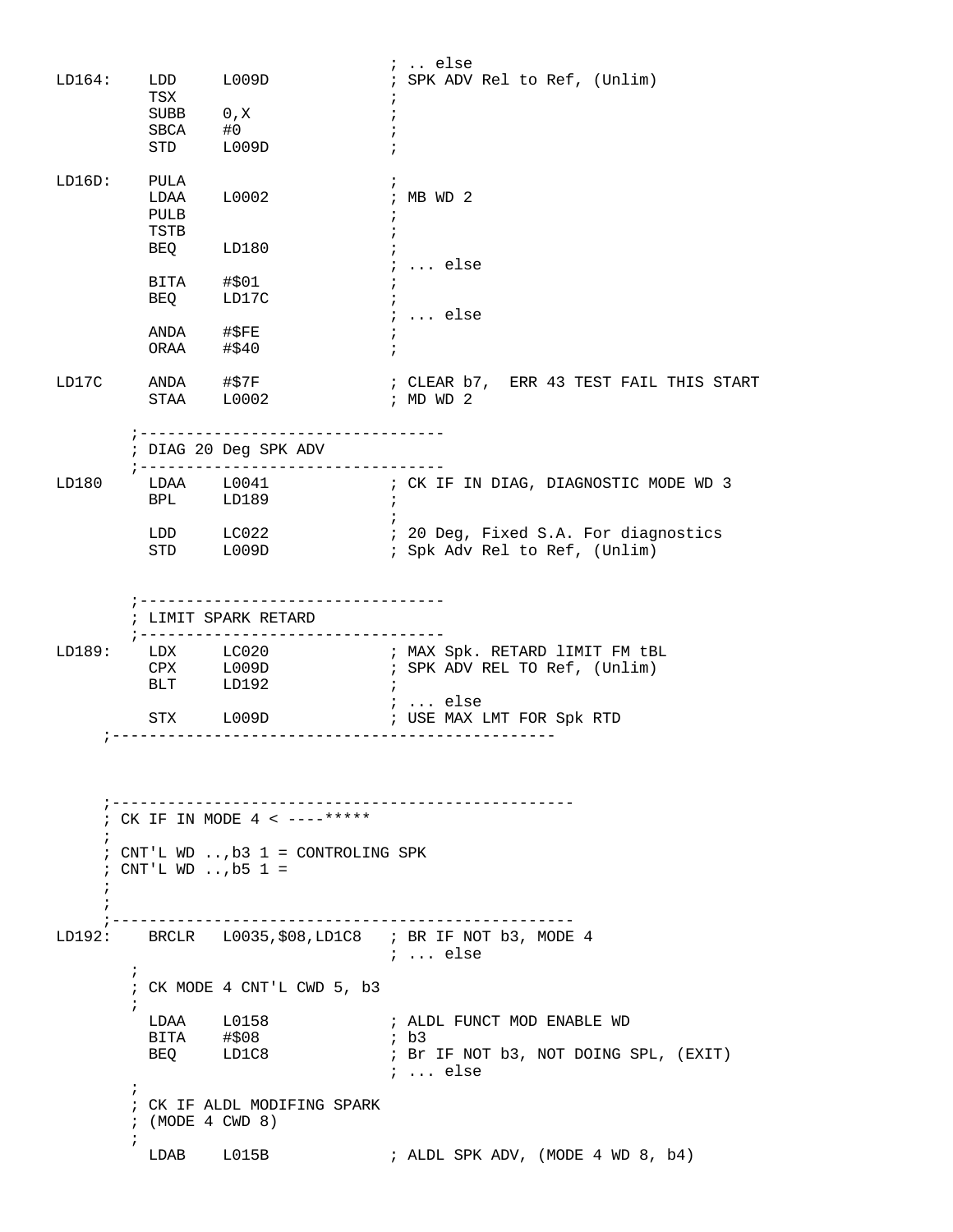|             | BITA #\$10<br><b>BNE</b>   | LD1B0                                              | ib4<br>; Br IF b4, CONTROLLING Spk                                                   |
|-------------|----------------------------|----------------------------------------------------|--------------------------------------------------------------------------------------|
|             |                            | BITA #\$20<br>BEQ LD1AD                            | $i \ldots$ else<br>; b5<br>; Br NOT b5, IF ADV SPARK                                 |
|             | NEGB                       | $LDAA$ #128                                        | $i \ldots$ else<br>$\ddot{i}$<br>$\ddot{i}$                                          |
|             |                            | BRA LD1C4                                          | ; Br IF IN RETARD SA                                                                 |
| LD1AD: CLRA |                            | BRA LD1C4                                          | $\ddot{ }$<br>; EXIT W/NO SPK MOD                                                    |
|             | $\ddot{i}$                 | ; CK IF ADD or RETARD SPK                          |                                                                                      |
| LD1B0:      | BITA #\$20                 | BNE LD1BD                                          | $\cdot$ b5<br>; BR IF b5, SUBTRACT SPARK ADVANCE                                     |
|             |                            |                                                    | $i$ else                                                                             |
|             | $\ddot{ }$<br>$\mathbf{i}$ | ; ADD SPARK ADVANCE                                |                                                                                      |
|             |                            | LDD L009D<br>ADDB L015B<br>ADCA #0111<br>BRA LD1C4 | ; SPK ADV REL TO REF, (Unlim)<br>; ALDL SPK ADV<br>; 40 deg ???<br>; GO SAVE SPK ADV |
|             | $\ddot{i}$                 | ; SUBTRACT SPARK ADVANCE                           |                                                                                      |
| LD1BD:      | $\ddot{ }$<br>SBCA #\$0    | LDD L009D<br>SUBB L015B                            | ; Spk Adv Rel to Ref, (Unlim)<br>; ALDL SPK ADV<br>$\ddot{i}$                        |
|             | $LD1C4:$ STD $L009D$       |                                                    | ; Spk Adv Rel to Ref, (Unlim)                                                        |
|             |                            | BRA LD1DB                                          | $\ddot{i}$                                                                           |
|             |                            |                                                    |                                                                                      |
| LD1C8:      |                            |                                                    | BRSET L0041, \$80, LD1DB ; BR IF b7, IN DIAGNOSTICS                                  |
|             | LDX<br>BMI                 | L009D<br>LD1DB                                     | $i \ldots$ else<br>; Spk Adv Rel to Ref, (Unlim)<br>; BR IF RETARD                   |
|             | PSHX<br>TSX<br>LDAA<br>JSR | L012A<br>LF266                                     | $\ddot{ }$<br>; SPK ADV BLEND MULT<br>; MUL 8 X 16 SUROUTINE                         |
|             | PULX<br>STD                | L009D                                              | $\ddot{i}$<br>; Spk Adv Rel to Ref, (Unlim)                                          |
| LD1DB:      | LDD<br>BMI                 | L009D<br>LD1E7                                     | ; Spk Adv Rel to Ref, (Unlim)<br>$\ddot{ }$                                          |
|             | LDAA<br>ANDA<br>STAA       | L0034<br>#\$FE<br>L0034                            | ; CLR b0, IF ADVANCE CLR ADV/RETARD FL                                               |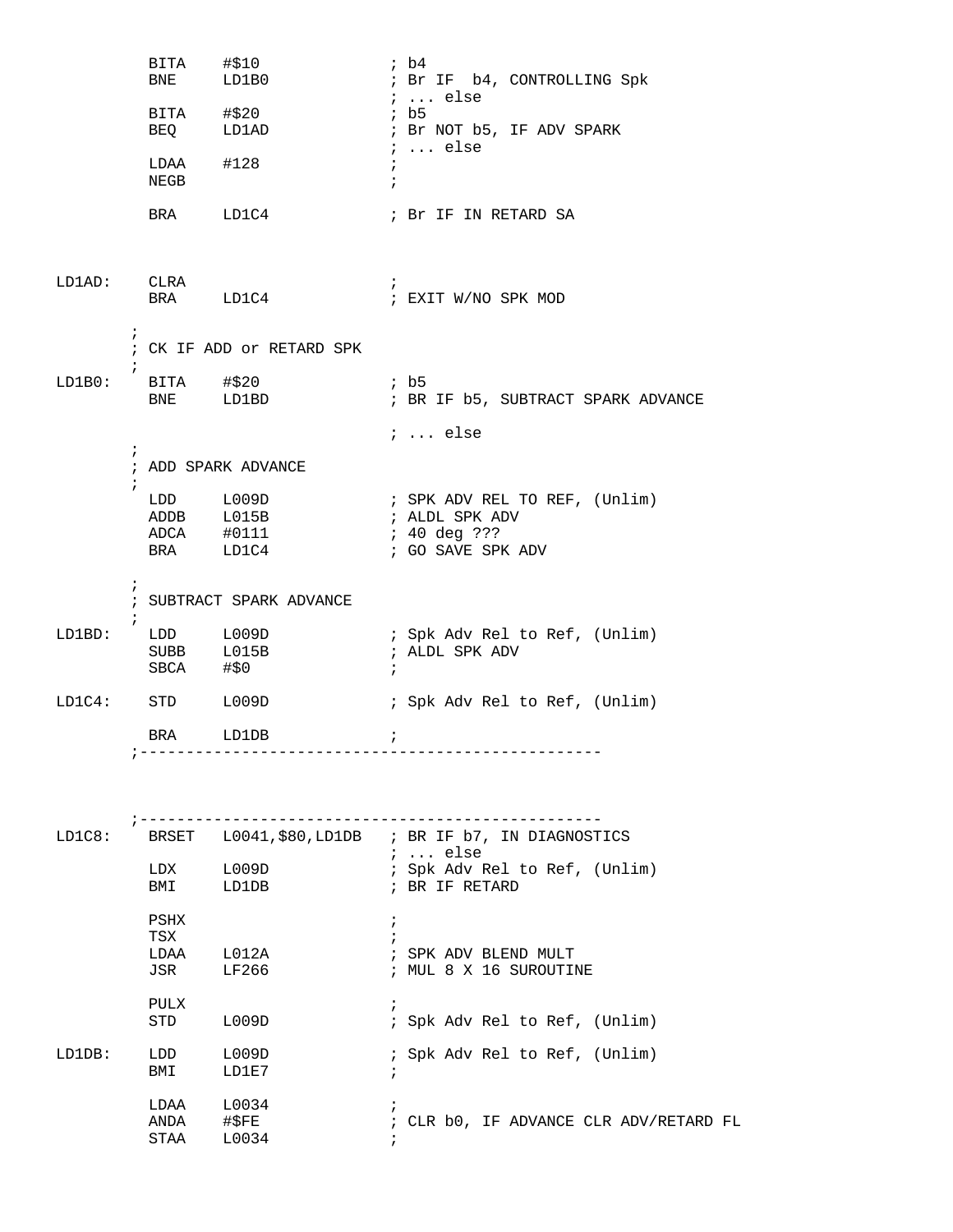|                                 | BRA LD1EE                                                |                                                                   | $\ddot{i}$                                                        |  |  |
|---------------------------------|----------------------------------------------------------|-------------------------------------------------------------------|-------------------------------------------------------------------|--|--|
| LD1E7: LDAA L0034<br>ORAA #\$01 | STAA L0034                                               |                                                                   | $\ddot{i}$<br>; SET b0, IF RETARD, (ADV/RETARD FLG)<br>$\ddot{i}$ |  |  |
| LD1EE:                          | NEGB<br>PSHB                                             |                                                                   | $\ddot{i}$                                                        |  |  |
| ÷                               | ; -----------<br>; CK HEADS UP                           | ; MAKE SPK ADV REL TO TDC                                         |                                                                   |  |  |
|                                 | ; -------                                                | BPL LD1F6                                                         | ----------------------<br>; BR IF NO HEADS UP<br>;  else          |  |  |
|                                 |                                                          | JSR L580F                                                         | ; TO HEADS UP <---------------                                    |  |  |
|                                 |                                                          |                                                                   |                                                                   |  |  |
|                                 |                                                          |                                                                   |                                                                   |  |  |
| $^\star$                        | * SPARK OUT ROUTINE                                      |                                                                   |                                                                   |  |  |
| $^\star$<br>*<br>$^\star$<br>*  |                                                          | EXECUTED EVERY OTHER 1ROI<br>ALL MNR LOOP SPARK FUNCTIONS and Vss |                                                                   |  |  |
|                                 |                                                          |                                                                   |                                                                   |  |  |
| LD1F6:                          | PULA<br>TSX                                              |                                                                   | $\ddot{i}$<br>$\ddot{i}$                                          |  |  |
|                                 |                                                          | JSR LF266                                                         | ; MUL 8 X 16 SUROUTINE                                            |  |  |
|                                 | PULX<br>PSHB<br>PSHA<br>TSX                              |                                                                   | $\ddot{ }$                                                        |  |  |
|                                 | LDAB L0034                                               |                                                                   | ; FLAG                                                            |  |  |
|                                 | RORB<br>BCS                                              | LD20C                                                             | i.<br>; TO SPK OUT ROUTINE<br>$i \ldots$ else                     |  |  |
|                                 | CLRA<br>CLRB                                             |                                                                   |                                                                   |  |  |
|                                 | SUBD<br>PULX                                             | 0, X                                                              |                                                                   |  |  |
|                                 | <b>BRA</b>                                               | LD20E                                                             | $\cdot$                                                           |  |  |
| LD20B:                          | RTS                                                      |                                                                   | $\ddot{i}$                                                        |  |  |
|                                 |                                                          |                                                                   |                                                                   |  |  |
|                                 | $\, \, \, \, \, - - - - - - -$<br>; SPARK OUTPUT ROUTINE |                                                                   |                                                                   |  |  |
| i                               |                                                          | ; BUA, TYPE \$32 ECM P/N 1227165                                  |                                                                   |  |  |
| LD20C:                          | PULB<br>PULB                                             |                                                                   | $\ddot{ }$<br>ï                                                   |  |  |
| LD20E:                          | SUBB<br>SBCA                                             | LC01D<br>#0                                                       | ; Time Corr for Spark, Aprox 200 usec                             |  |  |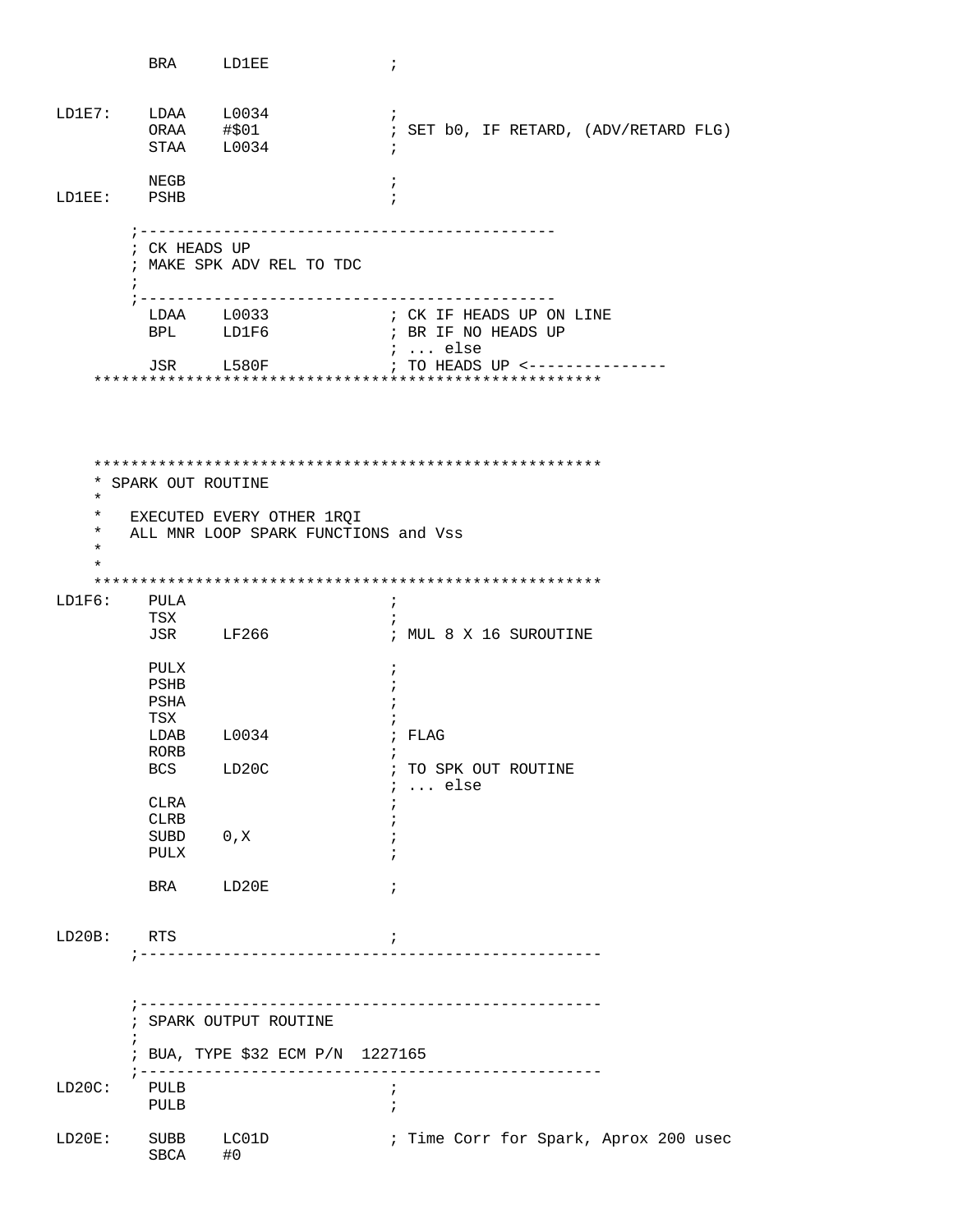|        | PSHB<br>PSHA                                           |                                                       | $\ddot{i}$<br>$\mathbf{r}$                                                    |  |
|--------|--------------------------------------------------------|-------------------------------------------------------|-------------------------------------------------------------------------------|--|
|        | TSX                                                    |                                                       | $\ddot{ }$                                                                    |  |
|        | ; DRP PERIOD/16                                        | ; ------------------------<br>LMT SPK ADV INCREASE TO |                                                                               |  |
|        | CLRA<br>CLRB                                           |                                                       | $\ddot{ }$<br>$\mathbf{r}$                                                    |  |
|        | LSRD<br>LSRD<br>LSRD<br>LSRD                           | SUBD L0095                                            | ; Current Minor LP Ref Period fm MPU<br>: TIME/16<br>$\ddot{i}$<br>$\ddot{i}$ |  |
|        | ADDD                                                   | ORAA #\$F0<br>L3FF6                                   | ; MASK FOR MSB<br>; Time Fm Ref to Fire IGN Cnt'r                             |  |
|        | SUBD 0, X<br>BMI                                       | LD243                                                 | $\ddot{ }$<br>$\ddot{i}$<br>$i$ else                                          |  |
|        | ADDD 0, X<br>STD                                       | 0, X                                                  | $\ddot{ }$<br>$\ddot{ }$                                                      |  |
|        | ASLD                                                   |                                                       | $\ddot{i}$                                                                    |  |
|        | LDD<br><b>BCC</b>                                      | L0095<br>LD23B                                        | ; Current Minor LP Ref Period<br>$\ddot{i}$<br>$i \ldots$ else                |  |
|        | COMA<br>COMB<br>ADDD<br>SUBD 0, X<br><b>BCC</b><br>BRA | #1<br>LD23F<br>LD243                                  | $i \ldots$ else                                                               |  |
| LD23B: | SUBD<br><b>BCC</b>                                     | 0, X<br>LD243                                         | $\cdot$<br>$\ddot{i}$                                                         |  |
| LD23F: | ADDD<br>STD                                            | 0, x<br>0, X                                          | $\ddot{ }$<br>$\ddot{i}$                                                      |  |
| LD243: | LDD<br>SUBD<br>BSR                                     | 0, X<br>L3FF6<br>LD20B                                | ÷<br>; TIME Fm Ref to Fire IGN Cnt'r<br>; SHORT DELAY                         |  |
|        | STD<br>BSR                                             | L3FE8<br>LD20B                                        | ; CURRENT SPK Fall Cnt'r<br>; SHORT DELAY                                     |  |
|        | ADDD<br>BSR                                            | L3FDC<br>LD20B                                        | ; SPK Dwell period cnt'r<br>; SHORT DELAY                                     |  |
|        | SUBD<br>STD                                            | L009B<br>L3FE6                                        | ; Dwell Cnt's to CPU<br>; SPK Dwell Cnt'r                                     |  |
|        | BSR                                                    | LD20B                                                 | ; SHORT DELAY                                                                 |  |
|        | LDD<br>STD<br>BSR                                      | L009B<br>L3FDC<br>LD20B                               | ; Dwell Cnts to MPU<br>; SPK Dwell period cnt'r<br>; SHORT DELAY              |  |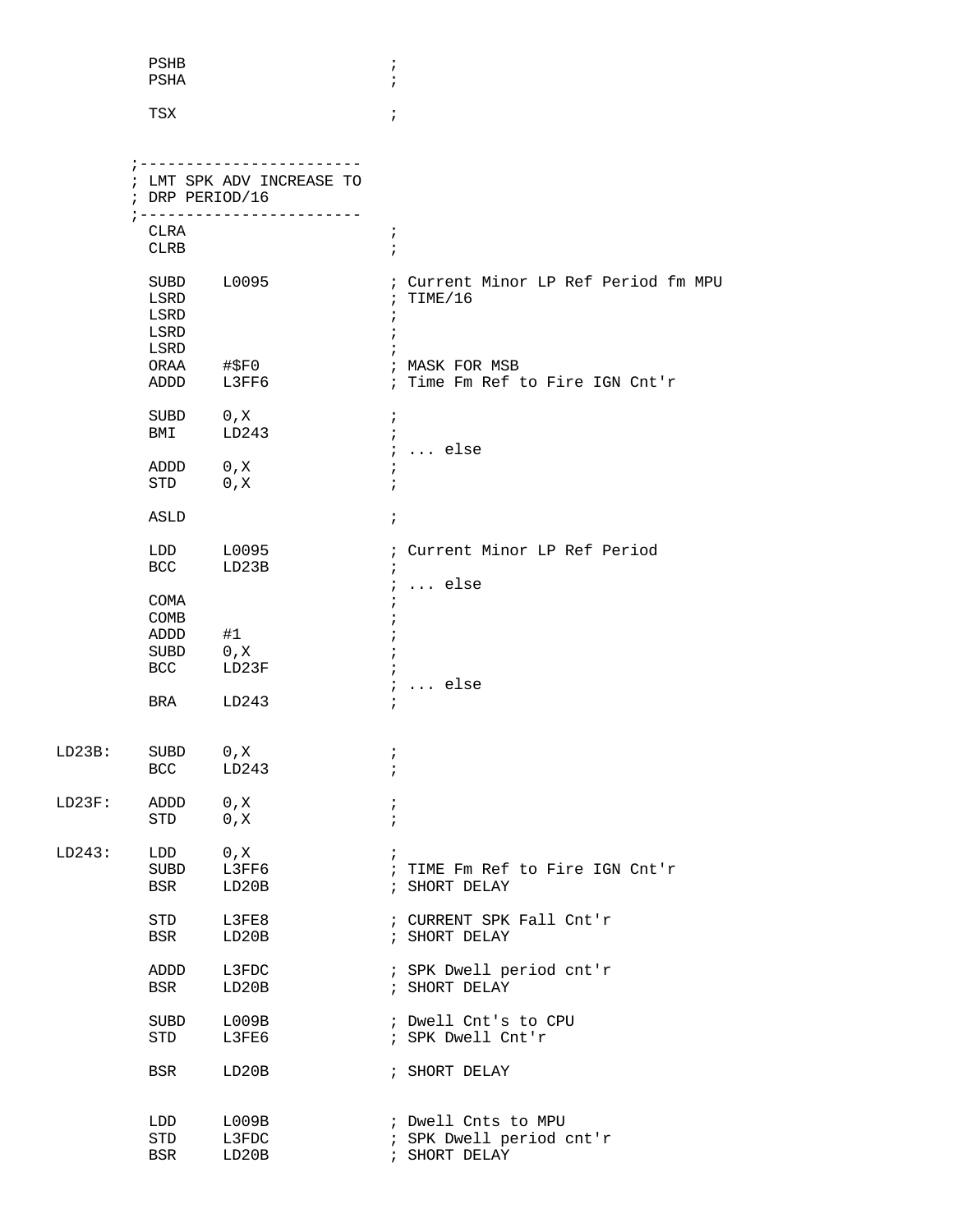|        | PULA               |                         | $\ddot{ }$                                 |  |
|--------|--------------------|-------------------------|--------------------------------------------|--|
|        | PULB               |                         |                                            |  |
|        |                    | STD L3FF6               | ; Time Fm Ref to Fire IGN Cnt'r            |  |
|        |                    | LDAA L0033              | ; MINOR LOOP MD WD 1                       |  |
|        |                    | BITA #\$08<br>BEQ LD2A4 | $: b3, 1st DRP BIT = 1 IF IST DRP Now$     |  |
|        |                    |                         | ; BR IF NOT b3, 1st DRP                    |  |
|        |                    | BITA #\$10<br>BNE LD295 | $\ddot{i}$                                 |  |
|        |                    |                         | ; BR IF b4<br>$i \ldots$ else              |  |
|        | $\ddot{ }$         |                         |                                            |  |
|        | ; $CK$ IF ERR $42$ |                         |                                            |  |
|        |                    | ; SPK MON EANBLED       |                                            |  |
|        |                    | LDAB LC1D2              | ; Mask For ERR flag 3                      |  |
|        |                    | BITB #\$20              | ; b5, SKP Monitor error                    |  |
|        |                    | BEQ LD295               | ; BR IF NOT b5                             |  |
|        |                    | $LDAB$ $L0034$          | $i \ldots$ else                            |  |
|        | ASLB               |                         |                                            |  |
|        |                    | BMI LD295               |                                            |  |
|        |                    |                         | $i \ldots$ else                            |  |
|        | ASLA<br>BMI        | LD28A                   | $\ddot{i}$                                 |  |
|        |                    |                         | $\ldots$ else                              |  |
|        |                    | $LDAB$ $L00B4$          | ; SPK Fd Bk counter, (Err #42)             |  |
|        | <b>CLR</b>         | L00B4                   | ; SPK Fd Bk counter, (Err #42)             |  |
|        | CMPB               | LC227                   | ; ERR #42 Param, If SPK toggled,           |  |
|        |                    |                         | $;$ (PA1 cnt's) >= 2 times,                |  |
|        |                    |                         | ; prior to eng run set ERR #42             |  |
|        | <b>BLS</b>         | LD292                   | ; BR IF LT 2 CNT'S<br>;  else              |  |
| LD28A: | BSET               |                         |                                            |  |
|        |                    |                         |                                            |  |
|        |                    | LDD L3FFC               | ; CPU CR                                   |  |
|        |                    | BRA LD2D7               | $\ddot{i}$                                 |  |
|        |                    |                         |                                            |  |
|        |                    |                         |                                            |  |
| LD292: |                    |                         |                                            |  |
| LD295: | LDX                | L3FEC                   | ; B Cnt'r last ref                         |  |
|        |                    | LDAB L0033              | ; MINOR LOOP MD WD 1                       |  |
|        |                    | ANDB #\$F7              | ; CLR b3, 1st DRP BIT, (VALID PERIOD)      |  |
|        | <b>STAB</b>        | L0033                   | $\ddot{ }$                                 |  |
|        | INCB               |                         | $\ddot{ }$                                 |  |
|        | INCB               |                         |                                            |  |
|        |                    | STX L3FE4               | ; B Cnt'r, Bgn nxt Dwell                   |  |
|        | INCB               |                         | $\ddot{ }$                                 |  |
| LD2A4: | MUL                |                         | $\ddot{i}$                                 |  |
|        |                    | LDD L3FFC<br>ORAB #\$10 | ; CPU CR<br>; SET b4                       |  |
|        |                    |                         |                                            |  |
|        | BRSET              |                         | L0030, \$04, LD2B7 ; BR IF b2, EST ENABLED |  |
|        |                    |                         | $i \ldots$ else                            |  |
|        | CLR                | L012A                   | ; SPK ADV BLEND MULT                       |  |
|        | <b>BSET</b>        | L0036,\$20              | ; SET b5, (BLEND SPK)                      |  |
|        | BSET               | L0030,\$04              | ; SET b2                                   |  |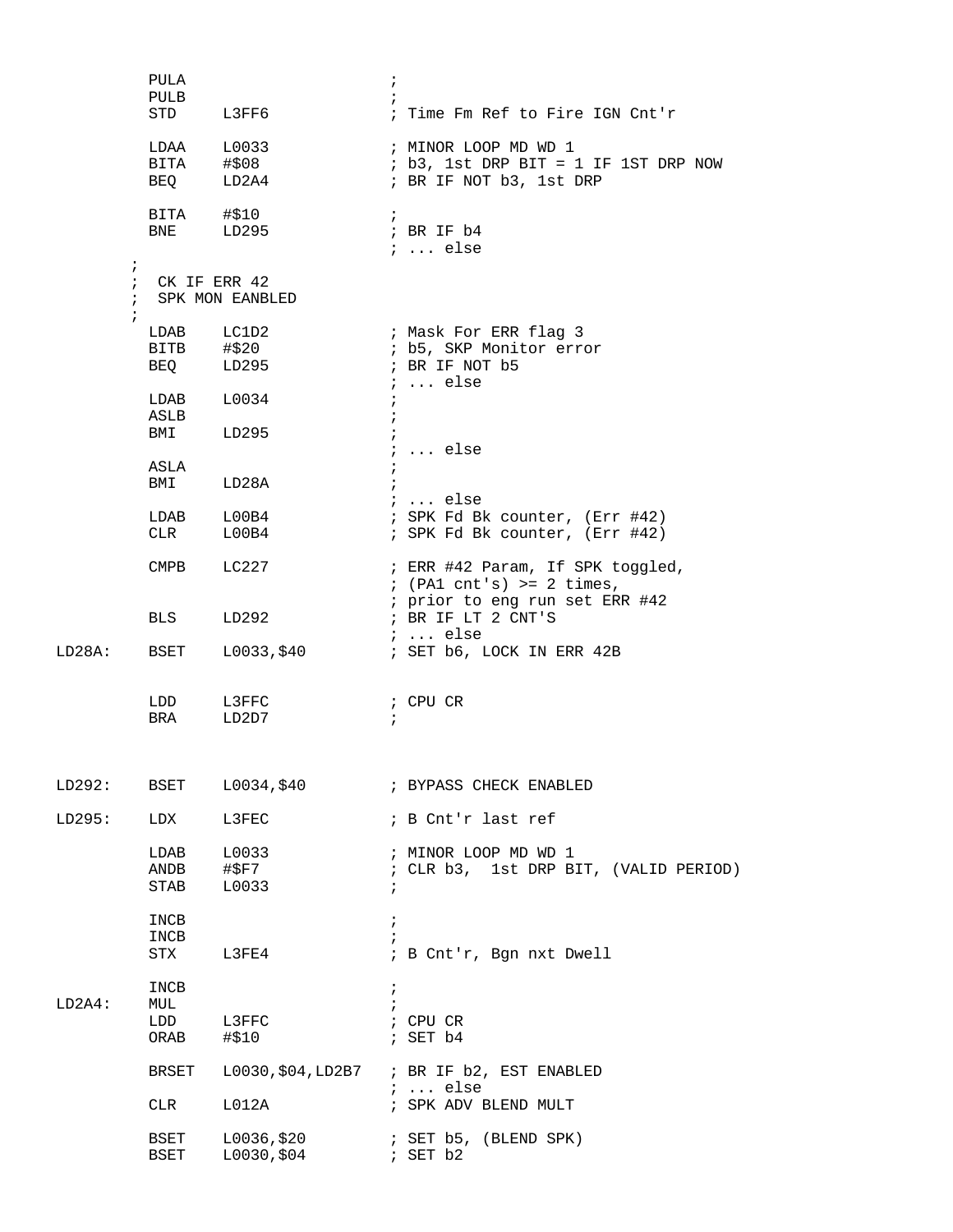| LD2B7:           |                           |                              |                          | BRSET L0036, \$02, LD2C0 ; BR IF b1, (IN STALL SVR SPK)<br>;  else |
|------------------|---------------------------|------------------------------|--------------------------|--------------------------------------------------------------------|
|                  | TST                       | L0001                        | $\ddot{i}$               |                                                                    |
|                  | <b>BPL</b>                | LD2DA                        |                          | ; TO CK MODE 4 ROUTINE<br>;  else                                  |
| LD2C0:           | <b>BCLR</b><br>ANDB #\$EF | L0030,\$04                   |                          | ; CLR b2                                                           |
|                  | BRCLR                     |                              |                          | L0036, \$01, LD2D7 ; BR IF NOT b0, (SKP ERR42 FOR STALL SVR)       |
|                  | PSHB                      |                              | $\ddot{i}$               | ;  else                                                            |
|                  | LDAB                      | L00B4                        |                          | ; SPK Fd Bk counter, (Err #42)                                     |
|                  | CMPB                      | LC227                        | $\ddot{i}$               |                                                                    |
|                  | PULB<br><b>BLS</b>        | LD2DA                        | $\ddot{i}$<br>$\ddot{i}$ |                                                                    |
|                  |                           |                              |                          |                                                                    |
|                  |                           | BSET L0001,\$80              | $\ddot{i}$               |                                                                    |
|                  | <b>BRA</b>                | LD2DA                        | $\cdot$ ;                |                                                                    |
|                  |                           |                              |                          |                                                                    |
|                  |                           | ; CK IF IN MODE 4 <----***** |                          |                                                                    |
|                  |                           | $:$ (MODE 4 MD WD 4, b3)     |                          |                                                                    |
|                  |                           |                              |                          |                                                                    |
|                  |                           |                              |                          | LD2DA: BRCLR L0035, \$08, LD301 ; BR IF NOT b3, MODE 4             |
|                  | PSHA                      |                              | $\ddot{i}$               | <i>i</i> else                                                      |
|                  |                           | $LDAA$ $L0154$               |                          | ; MODE 4 MD WD 4                                                   |
|                  | BITA #\$08                |                              |                          | ; b3                                                               |
|                  | BEQ                       | LD300                        |                          | ; BR IF NOT b3, EXIT                                               |
|                  |                           |                              |                          | ;  else                                                            |
|                  | ANDB #\$EF                |                              |                          | ; CLR b4                                                           |
|                  | <b>BCLR</b>               | ; CLR b2<br>L0030,\$04       |                          |                                                                    |
|                  | PULA                      |                              | $\ddot{i}$               |                                                                    |
|                  | PSHA                      |                              |                          |                                                                    |
|                  | STD L3FFC                 |                              |                          | ; CPU CR                                                           |
|                  | SEI                       |                              |                          | ; TURN OFF INTERUPTS                                               |
|                  |                           | JSR LF1E5                    |                          | ; SPI ROUTINE                                                      |
|                  | CLI                       |                              |                          | ; CLEAR & RESTORE INTERUPTS                                        |
|                  |                           | CLR L00B4                    |                          | ; SPK Fd Bk counter, (Err #42)                                     |
|                  |                           | BSET L0036,\$01              |                          | $;$ SET $b0$ ,                                                     |
|                  |                           |                              |                          | ; (SKIP ERR STALL SAVER SPK BYPASS)                                |
|                  | LDX L3FC8                 |                              |                          | ; SPK Period                                                       |
|                  |                           | STX L00B2                    |                          | ; OLD PA2 CNT'R                                                    |
| LD300: PULA      |                           |                              | $\cdot$ ;                |                                                                    |
|                  |                           |                              |                          |                                                                    |
| LD301: STD L3FFC |                           |                              |                          | ; CPU CR                                                           |
|                  | <b>BRA</b>                | LD365                        |                          |                                                                    |
|                  |                           |                              |                          |                                                                    |
|                  | * END OF SPK OUT          |                              |                          |                                                                    |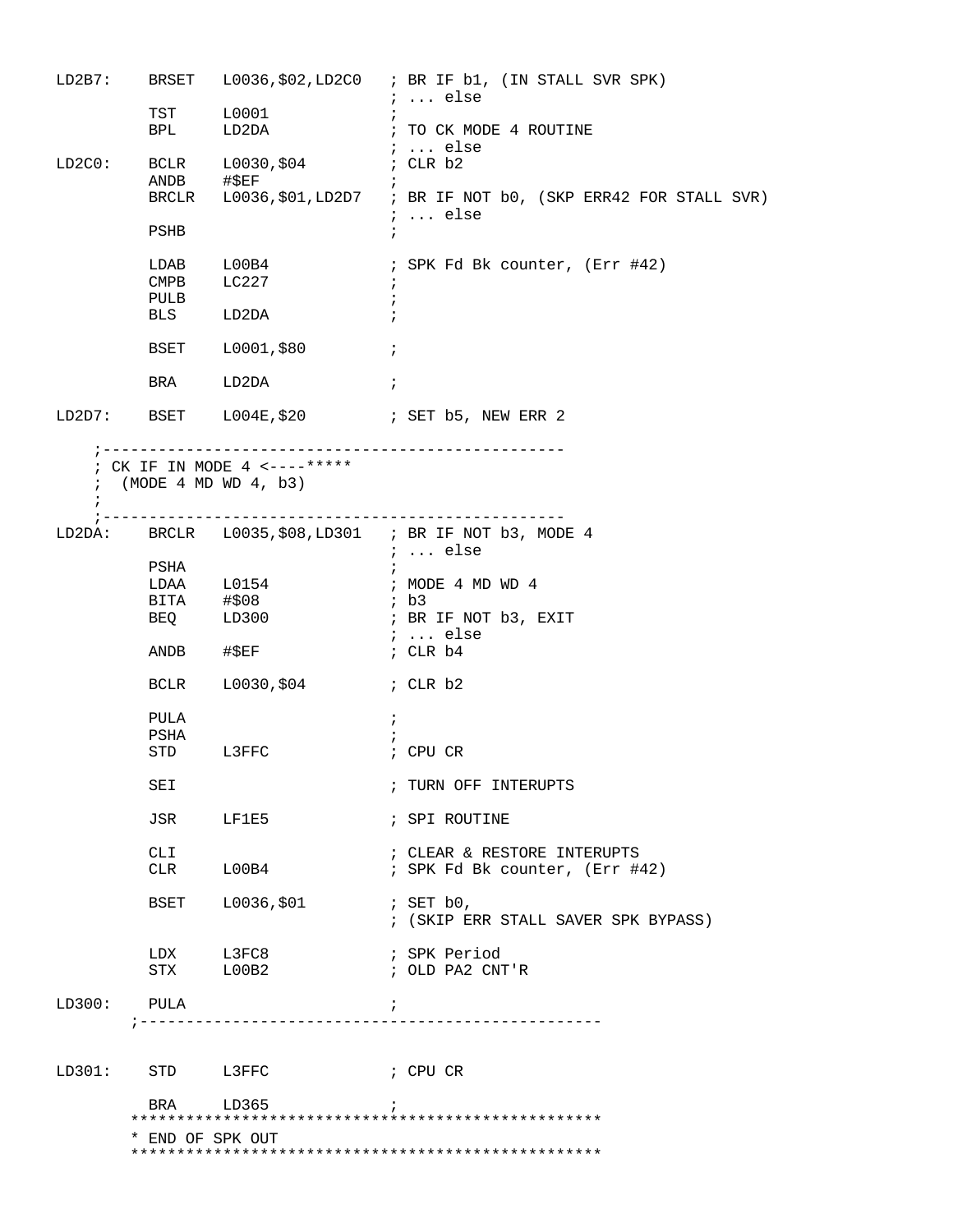|        | * LOW RPM SPARK            |                |            |                                            |
|--------|----------------------------|----------------|------------|--------------------------------------------|
|        | $\star$                    |                |            |                                            |
| LD306: | LDAA                       | #00            |            |                                            |
|        | STAA                       | L400C          | i.         | ; CPU COP                                  |
|        |                            |                |            |                                            |
|        |                            | LDX #\$FFFF    | $\ddot{i}$ |                                            |
|        | STX L0468                  |                | $\ddot{i}$ |                                            |
|        |                            |                |            |                                            |
|        | INX                        |                | $\ddot{i}$ |                                            |
|        | STX                        | L0056          |            | $i$ RPM/25                                 |
|        | STX                        | L0058          |            | $i$ RPM/12.5                               |
|        |                            |                |            |                                            |
|        | LDAA L0001                 |                | $\ddot{i}$ |                                            |
|        | BITA                       | #\$08<br>LD31E |            | ib3                                        |
|        | BNE                        |                |            | ; BR IF b, BAD SHUTDOWN<br>$i \ldots$ else |
|        | STX L001A                  |                |            | ; Eng Run Time (sec)                       |
|        |                            |                |            |                                            |
| LD31E: | LDAA LC33B                 |                |            | ; MINOR LOOP MD WD 1                       |
|        |                            |                |            |                                            |
|        | CLRB                       |                | $\ddot{i}$ |                                            |
|        | STD LOOE5                  |                |            | ; Trans flt'rd Ld Val                      |
|        |                            |                |            |                                            |
|        | STX L00D9                  |                |            | ; Accel Enrich, Acum Fuel                  |
|        | STAB                       | LOOE2          |            | ; Diff Ld Val Accel Enr Factor             |
|        |                            |                |            |                                            |
|        | STAB L0104                 |                | $\ddot{i}$ |                                            |
|        |                            |                |            |                                            |
|        | LDAA L00F3<br>BITA         | #\$04          | $\ddot{ }$ | ; IAC Md Wd #2                             |
|        | BNE                        | LD35D          | $\cdot$    |                                            |
|        |                            |                |            | $i \ldots$ else                            |
|        | BSR                        | LD335          | $\ddot{i}$ |                                            |
|        | BRA                        | LD35D          | $\ddot{i}$ |                                            |
|        |                            |                |            |                                            |
|        |                            |                |            |                                            |
| LD335: | LDAB L003D                 |                |            | ; AIR MODE WD                              |
|        | ASLB                       |                | ÷          |                                            |
|        | <b>BPL</b>                 | LD33F          |            |                                            |
|        |                            |                |            | else                                       |
|        | LDAB                       | LC665          |            | $;$ A/C LRN, $\ldots$ STEPS                |
|        | STAB                       | L002D          |            | ; Idle Spd A/C Antic                       |
|        |                            |                |            |                                            |
| LD33F: | LDAB                       | LC62F          | $\ddot{i}$ | ;  STP'S IDLE RPM START UP                 |
|        | JSR                        | LD3DE          |            |                                            |
|        | $LDAA$ #255                |                |            | ; LIMIT                                    |
|        | STAA L0109                 |                | $\ddot{ }$ |                                            |
|        | STAA                       | L0102          | $\ddot{i}$ |                                            |
|        |                            |                |            |                                            |
|        | LDAA                       | #\$80          |            | ; SET BIT 7, AC STATUS OFF                 |
|        | STAA                       | L00F2          |            | ; IAC Cnt'l Word                           |
|        | CLRA                       |                | $\ddot{ }$ |                                            |
|        |                            |                |            |                                            |
|        | LDAB                       | L0037          |            | ; MCU INPUT STATUS WD                      |
|        | BITB #\$01                 |                |            | ; b0, IN PK/NEUT                           |
|        | BEQ                        | LD35A          |            | ; BR IF NOT b0, IN PK/NEUT                 |
|        |                            |                |            | $i \ldots$ else                            |
|        | $LDAA$ #\$90<br>STAA LOOF3 |                | $\ddot{i}$ |                                            |
| LD35A: |                            |                |            | ; IAC Md Wd $#2$                           |
|        | RTS                        |                | $\ddot{i}$ |                                            |
|        |                            |                |            |                                            |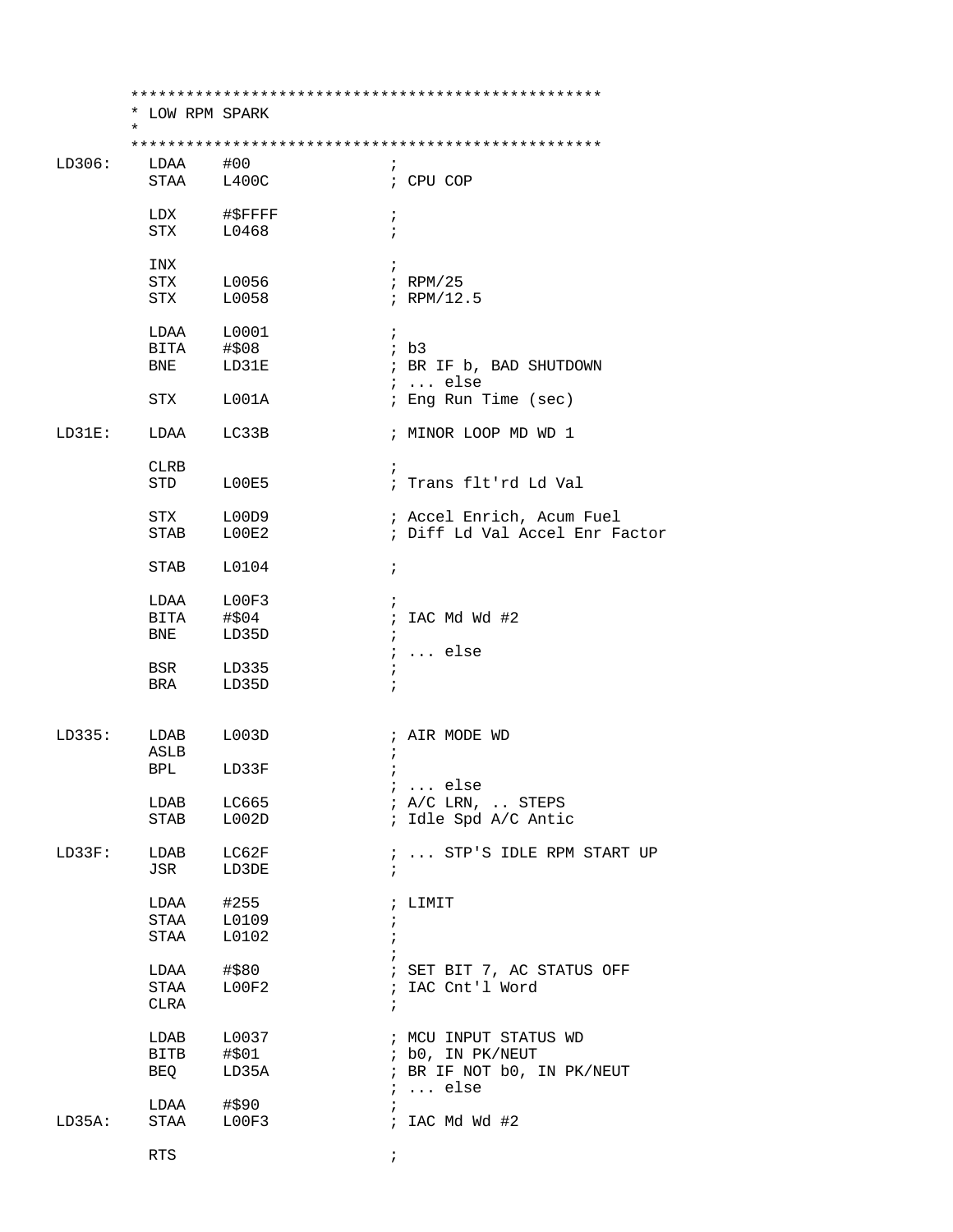| LD35D:              |                  | LDAA #\$EF             | ; TIME OUT AF CNT'R         |
|---------------------|------------------|------------------------|-----------------------------|
|                     |                  | JSR LF49A              | $\ddot{i}$                  |
|                     | BCLR             | L0030,\$04             | ; CLEAR EST ENABLE BIT      |
| LD365:              | SEI              |                        | ; TURN OFF INTERUPTS        |
|                     | JSR              | LF1E5                  | ; FMD serial byte read      |
|                     | CLI.             |                        | ; CLEAR & RESTORE INTERUPTS |
|                     |                  | JSR LF92A              | ; TO FUEL OUT               |
|                     | JSR              | LE436                  | ; TO ASYNC OUT              |
|                     |                  |                        |                             |
|                     |                  |                        |                             |
|                     |                  |                        |                             |
|                     |                  |                        |                             |
|                     |                  |                        |                             |
|                     | * PID MINOR LOOP |                        |                             |
| $^\star$            |                  |                        |                             |
|                     | * 12.5 MSEC CODE |                        |                             |
| $^\star$<br>$\star$ |                  |                        |                             |
|                     |                  |                        |                             |
|                     |                  |                        |                             |
|                     |                  | LDAB L00F3             | ; IAC Md Wd #2              |
|                     | BITB             | #\$04                  | ib2                         |
|                     | BNE              | LD393                  | ; BR IF b2                  |
|                     |                  |                        | $\ldots$ else               |
|                     |                  | LDAA L0035             | ; MNR LOOP MD WD2           |
|                     | BITA             | #\$20                  | ; b5, DIAG SW IN ALDL MODE  |
|                     | BEQ              | LD387                  | ; BR IF NOT b5              |
|                     |                  |                        | $i$ else                    |
|                     | LDAA<br>RORA     | L003C                  | i                           |
|                     | BCS              | LD387                  | Ť<br>$\ddot{i}$             |
|                     |                  |                        | $i$ else                    |
|                     | LDAA             | L0057                  | $;$ RPM/25                  |
|                     | CMPA             | #80                    | ; 2000 RPM                  |
|                     | <b>BCC</b>       | LD393                  | $\ddot{ }$                  |
|                     |                  |                        | $i \ldots$ else             |
| LD387:              | LDAA             | L0002                  | ; Mode Wd2                  |
|                     | BITA             | #\$10                  | ; b4, SKP IAC MOROR RESET   |
|                     | <b>BNE</b>       | LD3F0                  | ; BR IF B4                  |
|                     | LDAA             | L0033                  | $i \ldots$ else             |
|                     | BITA             | #\$10                  | $ib4, 1 = IGN OFF$          |
|                     | BEQ              | LD3F0                  | ; BR IF NOT b4              |
|                     |                  |                        | $i \ldots$ else             |
| LD393:              | LDAA             | L002C                  | ; IAC Present Posit         |
|                     | BITB             | #\$02                  | $\ddot{i}$                  |
|                     | BNE              | LD3AC                  | $\mathbf{i}$                |
|                     |                  |                        | $i \ldots$ else             |
|                     | BITB             | #\$04                  | ib2                         |
|                     | BNE              | LD3A7                  | ; BR IF NOT b2              |
|                     |                  |                        | $i \ldots$ else             |
|                     | ORAB<br>LDAA     | #\$04<br>$\sharp$ \$FF | ib2<br>$\ddot{i}$           |
|                     | STAA             | L002C                  | ; IAC Present Posit         |
|                     |                  |                        |                             |

 $LD3A3:$   $LDAA$   $\#SFF$  ;

;--------------------------------------------------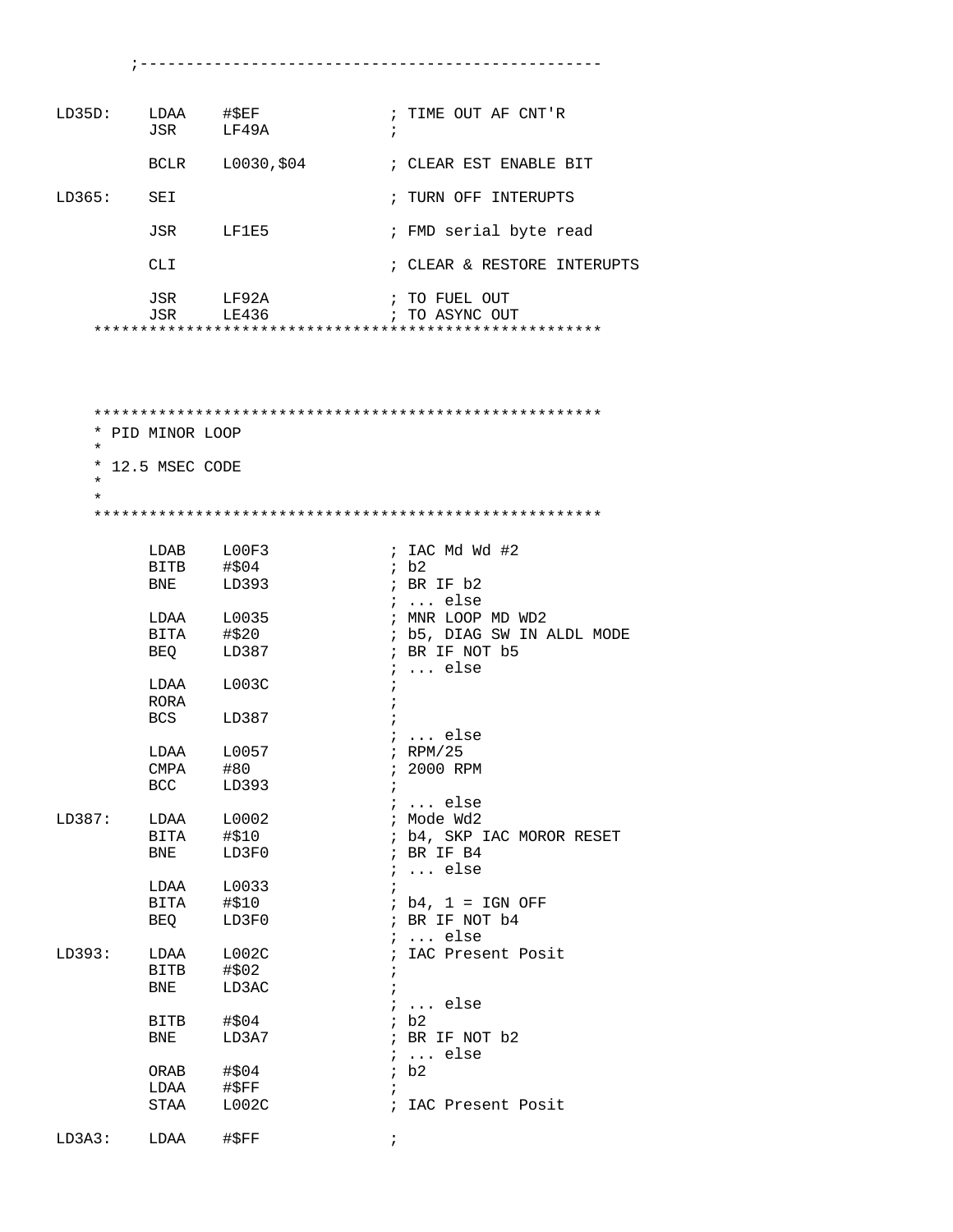|        | BRA LD3B4                |                  | $\ddot{i}$               |                                   |
|--------|--------------------------|------------------|--------------------------|-----------------------------------|
| LD3A7: | TSTA<br>BNE LD3A3        |                  | $\cdot$<br>$\cdot$       |                                   |
|        |                          |                  |                          | $i \ldots$ else                   |
|        | ORAB #\$02               |                  |                          | ; b1                              |
| LD3AC: | SUBA LC62F<br>NEGA       |                  | $\ddot{i}$<br>$\ddot{i}$ |                                   |
|        | BPL LD3B4                |                  | $\ddot{i}$               |                                   |
|        |                          |                  |                          | $i \ldots$ else                   |
| LD3B4: | $LDAA$ #127<br>STAA      | L0101            | $\ddot{i}$<br>$\ddot{i}$ |                                   |
|        | BNE                      | LD3D0            |                          | ; BR IF NZ                        |
|        |                          |                  |                          | $i \ldots$ else                   |
|        | LDAA L0035               |                  |                          | ; MNR LP MD WD 2                  |
|        | BSET                     | L0002,\$10       |                          | ; SET b4, SKIP IAC MOTOR RESET    |
|        | BITA #\$20               |                  |                          | $;$ b5,                           |
|        |                          | BEQ LD3C5        |                          | ; BR IF NOT b5<br>$i \ldots$ else |
|        |                          | BSET L003C, \$01 | $\ddot{i}$               |                                   |
| LD3C5: | LDAA L0033               |                  |                          | ; MINOR LOOP MD WD 1              |
|        |                          | BITA #\$10       |                          | ; b4, 1 = IGN OFF                 |
|        |                          | BNE LD3D0        |                          | ; BR IF b4<br>$i \ldots$ else     |
|        | JSR LD335                |                  | $\ddot{i}$               |                                   |
|        | BRA LD3F0                |                  | $\ddot{i}$               |                                   |
|        |                          |                  |                          |                                   |
| LD3D0: | STAB LOOF3               |                  |                          | ; IAC Md Wd #2                    |
| LD3D2: | CLR                      | L0105            | $\ddot{i}$               |                                   |
|        |                          |                  |                          | ; IAC Cnt'l Word                  |
|        | LDAB L00F2<br>ANDB #\$EF |                  |                          | ; CLR b4                          |
|        | STAB LOOF2               |                  | $\ddot{ }$<br>$\ddot{i}$ |                                   |
|        | JMP                      | LD6CA            |                          |                                   |
|        |                          |                  |                          |                                   |
| LD3DE: | LDAA L002C<br>SBA        |                  | $\ddot{ }$               | ; IAC Present Posit               |
|        | BCC LD3E4                |                  | $\ddot{i}$               |                                   |
|        |                          |                  |                          | $i \ldots$ else                   |
| LD3E4: | NEGA<br><b>BPL</b>       | LD3E8            | $\ddot{i}$               |                                   |
|        |                          |                  |                          | <i>;</i> else                     |
| LD3E8: | $LDAA$ #127<br>BCS       |                  | $\ddot{ }$               |                                   |
|        |                          | LD3EC            |                          | $i \ldots$ else                   |
|        | ORAA #\$80               |                  |                          | ; b7                              |
| LD3EC: | STAA L0101               |                  | $\ddot{i}$               |                                   |
|        | RTS                      |                  | $\ddot{i}$               |                                   |
|        | ; ----------             |                  |                          |                                   |
| LD3F0: | LDAA L0034               |                  |                          | ; MINOR LP MD WD                  |
|        | BPL LD3D2                |                  | $\ddot{i}$               |                                   |
|        | $LDAA$ $L0084$           |                  |                          | ; TPS T/F Ld Axies Var            |
|        | STAA L0085               |                  |                          | ; Old Val Fm TPS Tbl              |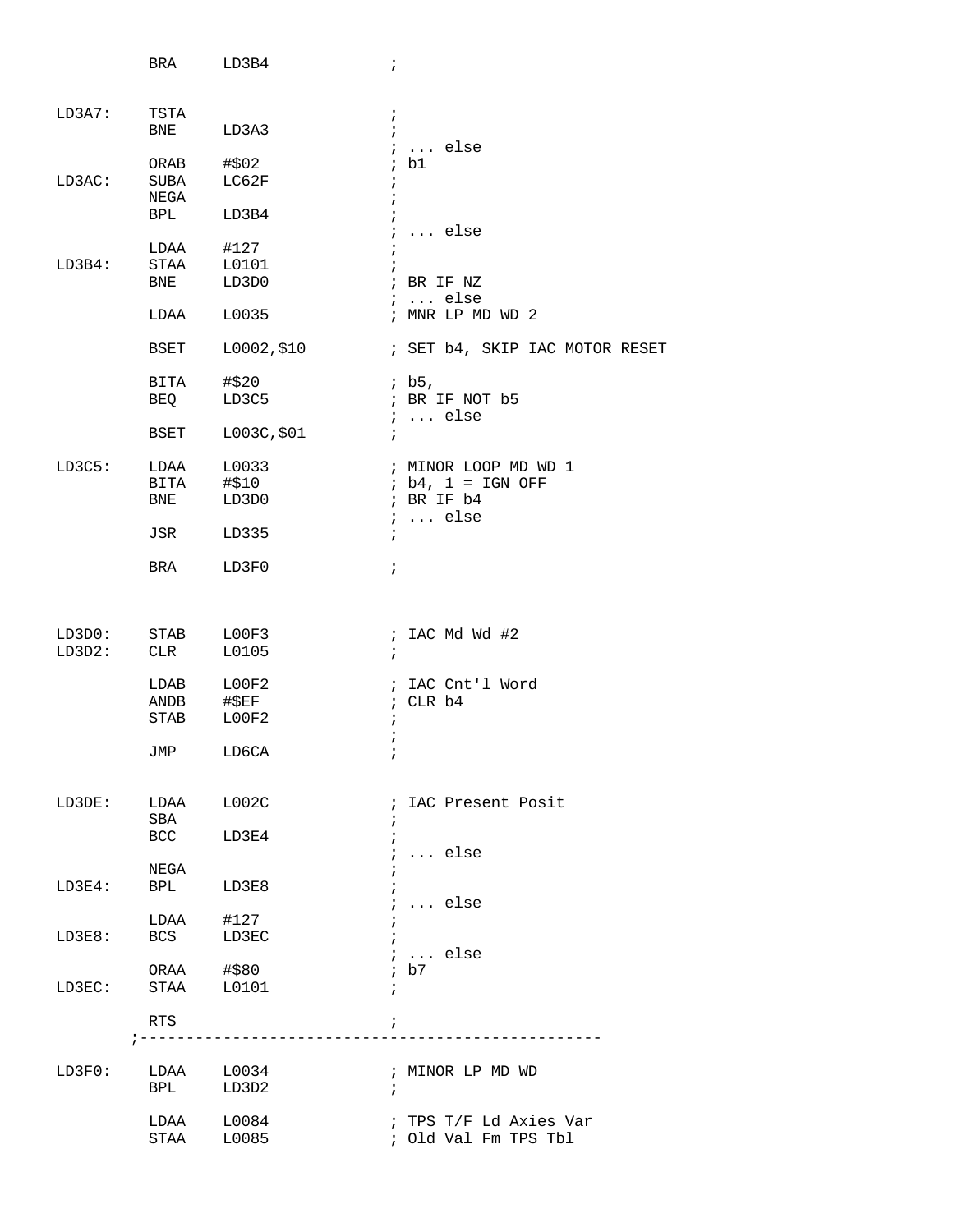|            | LDAA<br>TAB       | L0082                      | ; TPS Ld Axis Var<br>ï                  |
|------------|-------------------|----------------------------|-----------------------------------------|
|            | BCC               | SUBB L0084<br>LD400        | ; TPS T/F Ld Axies Var<br>i             |
|            |                   |                            |                                         |
|            | NEGB              |                            | $\ddot{i}$                              |
| LD400:     |                   | CMPB LC64C                 | CMD speed Param<br>$\ddot{i}$           |
|            | <b>BLS</b>        | LD407                      |                                         |
|            |                   |                            |                                         |
|            | STAA              | L0084                      | TPS T/F Ld Axies Var<br>$\ddot{i}$      |
| LD407:     | LDAB              | L003F                      | $\cdot$                                 |
|            | ANDB              | #\$24                      | $;$ b2 & b5                             |
|            | BEO               | LD413                      | $\cdot$                                 |
|            |                   | LDAA LC64B                 | ; CMD speed Param                       |
|            | ASLA              |                            |                                         |
|            | STAA              | L0084                      | ; TPS T/F Ld Axies Var                  |
|            |                   |                            |                                         |
|            | LD413: JSR        | LE87A                      | ; EXIT TF CODE                          |
|            |                   |                            |                                         |
|            |                   |                            |                                         |
|            |                   |                            |                                         |
|            |                   |                            |                                         |
|            |                   |                            |                                         |
| *          |                   | PID ENGINE SPEED REGULATOR |                                         |
| $\star$    |                   |                            |                                         |
| *          | 50 Msec PID LOGIC |                            |                                         |
| $\star$    |                   |                            |                                         |
| $\star$    |                   |                            |                                         |
| $\star$    |                   |                            |                                         |
|            |                   |                            |                                         |
|            |                   | LDAA L0000                 | $\ddot{i}$                              |
|            | ANDA #\$07        |                            | ; ALL EXCEPT b3                         |
|            | BEO               | LD41F                      | ; BR IF b3                              |
|            |                   |                            | $i$ else                                |
|            | JMP               | LD6CE                      | $\ddot{i}$                              |
|            |                   |                            |                                         |
|            |                   |                            |                                         |
|            |                   |                            | * ESTABLISH IDLE SPEED CMD SPEEDS       |
|            |                   |                            |                                         |
|            |                   |                            |                                         |
| $LD41F$ :  | PSHX              |                            | ï                                       |
|            | PSHX              |                            |                                         |
|            | PSHX<br>PSHX      |                            |                                         |
|            | TSY               |                            |                                         |
|            |                   |                            |                                         |
|            |                   |                            |                                         |
|            |                   |                            | ; LK UP IAC TARGET RPM vs coolant Temp. |
| $\ddot{i}$ |                   |                            |                                         |
| $\ddot{i}$ |                   |                            |                                         |
|            |                   |                            |                                         |
|            |                   | LDAA L005B                 | ; Deg c COOL                            |
|            |                   |                            | ; INDEX TGT RPM Tbl                     |
|            |                   |                            | $\ddot{i}$                              |
|            |                   | JSR LF2C6                  | ; 2d Lk Up, (No Offset)                 |
|            |                   |                            |                                         |
|            |                   |                            |                                         |
|            |                   | LDX #\$C62E                | ; INDEX IAC Tables & Params             |
|            |                   |                            | $\ddot{i}$                              |
| $\ddot{i}$ |                   |                            |                                         |
| $\ddot{i}$ |                   | CL P/N RPM CMD FLOOR       |                                         |
|            |                   |                            |                                         |
|            |                   | LDAB L00F3                 | ; IAC Md Wd #2                          |
|            | ANDB              | #\$DF                      | ; CLR b5                                |

STAB LOOF3 ; IAC Md Wd #2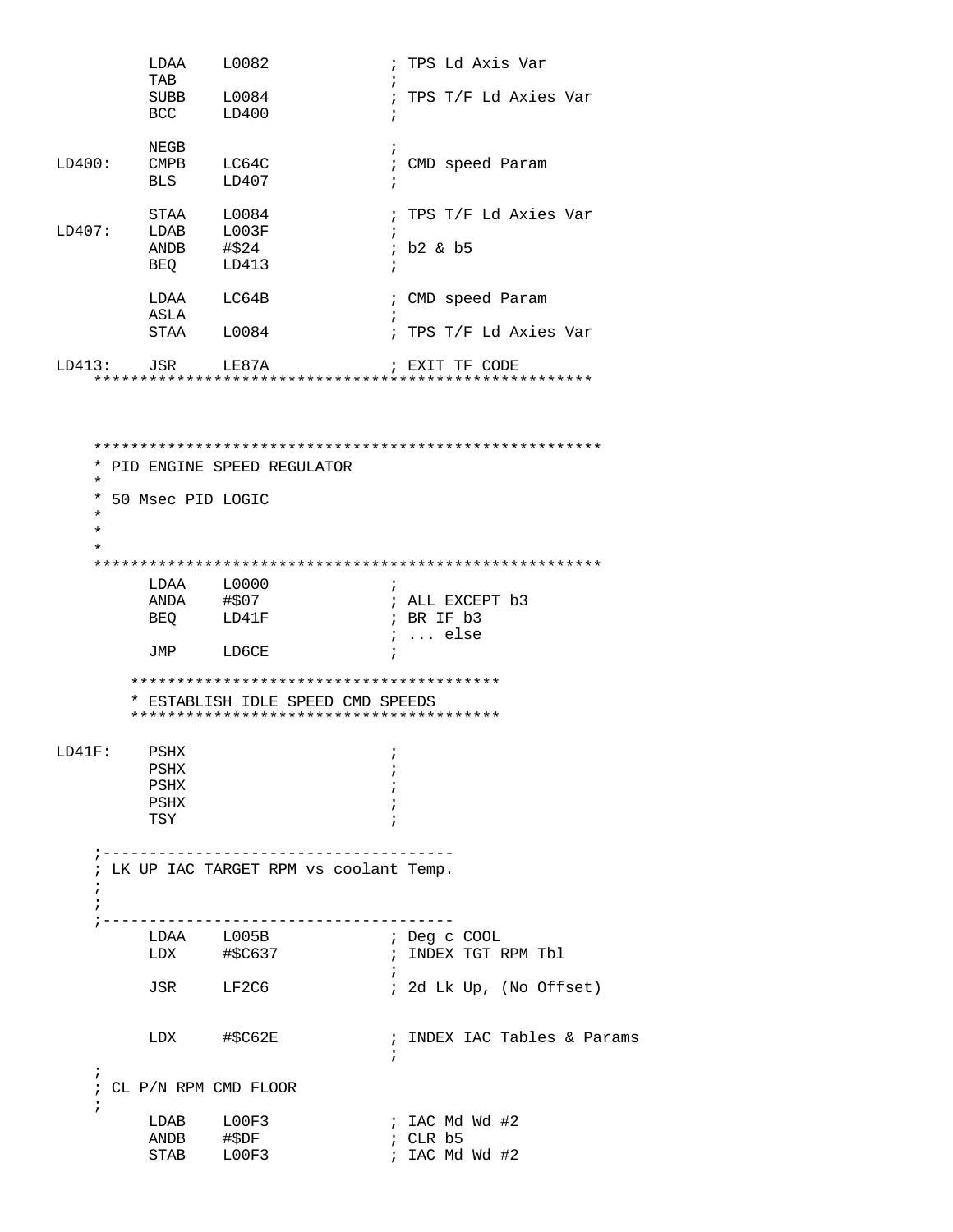BPL LD43A ; ; .... else ; ; ADD IN AN OFFSET FOR P/N ; ADDA 6,X ; IAC offset added for pk/neut, (50 RPM) LD43A: LDAB L00F2<br>BMI LD440  $LD440$  ; ; ... else ; IAC Offset Cmd Spd Added, (0 RPM) LD440: LDAB L003A ; HU DISPLAY MD WD<br>ANDB #\$20 ; b5, SET 1K RPM (1 ; b5, SET 1K RPM (1000 RPM) BEQ LD448 ; BR IF NOT b5 ; ... else ; Add 300 RPM speed offset if hot spark LD448: LDAB L0035 ; MNR LOOP MD WD 2 ; b5, ALDL SW IN DIAG MODE<br>; BR IF NOT b5 BEQ LD450 ; BR IF NOT b5 ; ... else<br>; 2000/25 LDAA #80 ; 2000/25 LD450: STAA L0102 ; MIN RPM IN P/N AS REQ RPM ;-------------------------------------------------- ; CK IF IN MODE 4 ; MODE 4 CNT'L WD 8, b0 & b1 ; MODE 4 CNT'L WD .. HAS NEW IAC CMD SPEED ;-------------------------------------------------- BRCLR L0035,\$08,LD468 ; BR IF NOT b3, MODE 4 ; ... else LDAA L0158 : ALDL FUNCT MOD ENABLE WD BITA #\$01 ; b0 BEQ LD468 ; BR IF NOT b0, MOD'ING, (EXIT) ; ... else BITA #\$02 ; BEQ LD468 ; BR IF NOT b1, ; ... else, MOD'ING, (EXIT) ; GET ALDL IAC CMD SPEED ; IAC CNT'L SPEED ;-------------------------------------------------- LD468: CMPA L0058 ; RPM/12.5 BCC LD472 ; ; ... else LDAA L00F2 ; IAC Cnt'l Word ORAA #\$02 **;** SET b1, SET MOTOR RESET STARTED BIT STAA L00F2 ; ;---------------------------------------- ; CALC 50 Msec RPM RATE  $\mathcal{L}^{\text{max}}$  $\mathcal{L}^{\text{max}}$  ;---------------------------------------- LD472: LDD L00FF ; 50 Mssec OLD FILT RPM RATE SUBD L0058 ; RPM/12.5 RORA ; SCALE RPM RATE

> RORB  $\qquad \qquad ;$  ASRA ; RORB  $\qquad \qquad ;$  ASRA ; RORB  $\qquad \qquad ;$  ASRA ; RORB  $\qquad \qquad ;$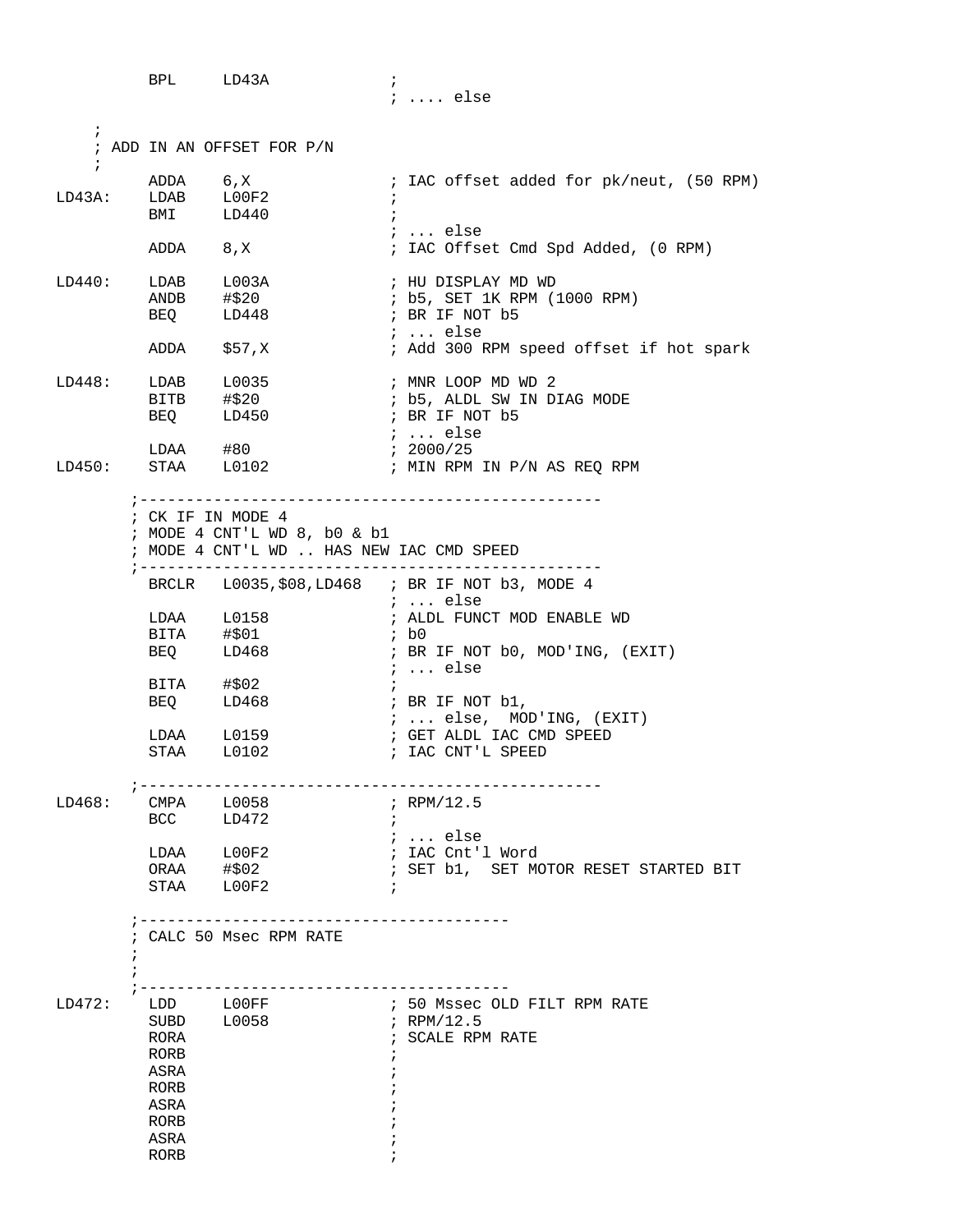|                   | BSR LD4CD<br>STAB LOOFF                       | ---------                | $\ddot{i}$                                           | ; SAVE 50 Mssec FILT RPM RATE                                       |
|-------------------|-----------------------------------------------|--------------------------|------------------------------------------------------|---------------------------------------------------------------------|
|                   | CLRA<br>CLRB<br>STD 0, Y                      |                          | $\ddot{i}$<br>$\cdot$<br>$\ddot{i}$                  |                                                                     |
|                   |                                               |                          |                                                      |                                                                     |
|                   | $LDAB$ $L0058$<br>STD 4, Y                    |                          | $\ddot{i}$                                           | ; $RPM/12.5$                                                        |
|                   | $LDAB$ $L0102$<br>SUBD<br>BSR LD4CD           | $4, \overline{Y}$        | $\cdot$<br>$\ddot{i}$                                | ; IAC CNT'L SPEED                                                   |
|                   | STAB 4, Y<br>TBA                              |                          | $\ddot{i}$<br>$\ddot{i}$                             |                                                                     |
|                   | BPL LD49B                                     |                          | $\ddot{ }$                                           | $i$ else                                                            |
| LD49B:            | NEGA<br>STAA 2, Y<br>CMPA \$1C,X<br>BLS LD4A5 |                          | $\ddot{ }$<br>$\ddot{i}$<br>$\ddot{i}$<br>$\ddot{i}$ |                                                                     |
|                   | CLRA<br>BRA LD4AB                             |                          | $\ddot{i}$                                           | $i$ else                                                            |
|                   |                                               |                          |                                                      |                                                                     |
| LD4A5: LDAA L0107 | INCA                                          |                          |                                                      | ; DEAD BAND TMR<br>; BUMP UP TMR<br>; BR IF Z                       |
| LD4AB: STAA L0107 | BEQ LD4AE                                     |                          |                                                      | $i \ldots$ else                                                     |
|                   |                                               |                          |                                                      | ; DEAD BAND TMR                                                     |
| LD4AE:            | LDAA L010B<br>BEQ LD4B7                       |                          |                                                      | ; SAVE NEW DISABLE CLSD LP PID TMR<br>; BR IF Z<br>$i \ldots$ else  |
|                   | DECA<br>STAA L010B                            |                          |                                                      | ; DECR TMR<br>; SAVE NEW DISABLE CLSD LP PID TMR                    |
| LD4B7:            | LDAA<br>CMPA<br><b>BCC</b>                    | L0084<br>\$1D,X<br>LD4C3 | $\ddot{ }$<br>$\ddot{i}$                             | ; TPS T/F Ld Axies Var                                              |
|                   | LDAA<br>CMPA<br>BLS                           | L0067<br>\$20,X<br>LD4DD | $\ddot{i}$<br>$\ddot{ }$                             | $i \ldots$ else<br>; VSS TABLE INPUT, MPH/ $(16/5)$                 |
| LD4C3:            | LDAA<br>ANDA<br>STAA                          | L00F2<br>#\$FE<br>L00F2  |                                                      | $i \ldots$ else<br>; IAC Cnt'l Word<br>; CLR b0<br>; IAC Cnt'l Word |
|                   | TBA<br>JMP                                    | LD550                    | $\ddot{i}$<br>$\ddot{i}$                             |                                                                     |
| $LD4CD$ :         | ASLD<br>BCC                                   | LD4D6                    |                                                      | ; MILT * 2<br>; IF NO OVERFLOW<br>$i \ldots$ else                   |
|                   | INCA<br>BEQ                                   | LD4DB                    | $\ddot{i}$                                           | ; BR IF Z<br>$i \ldots$ else                                        |
|                   | <b>CLRB</b>                                   |                          | $\ddot{i}$                                           |                                                                     |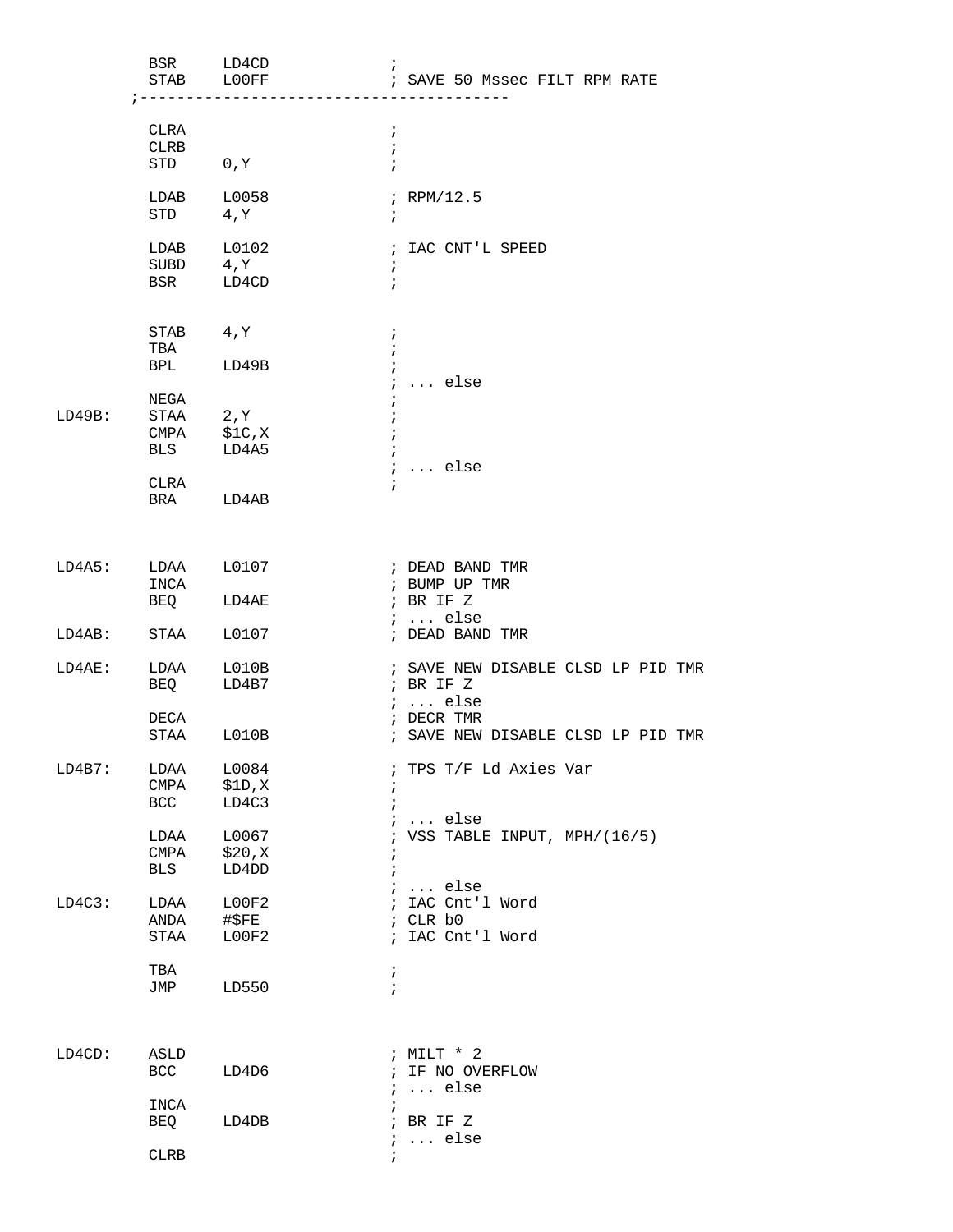|             |                            | BRA LD4DB                          |                             | $\ddot{ }$    |                                                                                 |
|-------------|----------------------------|------------------------------------|-----------------------------|---------------|---------------------------------------------------------------------------------|
| LD4D6: TSTA |                            | BEQ LD4DB                          |                             |               | $\ddot{i}$<br>; BR IF Z                                                         |
| LD4DB: RORB |                            | $LDAB$ $\#255$                     |                             |               | $: $ else<br>; MAX POS LMY                                                      |
|             |                            | RTS                                | ; ------------------------- | $\cdot$       |                                                                                 |
|             |                            |                                    |                             |               |                                                                                 |
|             |                            |                                    |                             |               |                                                                                 |
|             | $\ddot{i}$                 |                                    |                             |               |                                                                                 |
| LD4DD:      |                            | TST L0067<br>BNE LD53C             |                             |               | ; VSS TABLE INPUT, MPH/ $(16/5)$<br>; BR IF MOVING, SOME Vss<br>$i \ldots$ else |
|             |                            | $LDAA$ $L010B$<br>BNE LD54F        |                             | $\ddot{i}$    | ; DISABLE CLSD LP PID TMR                                                       |
|             |                            | PSHB<br>LDAA L00F3<br>BPL LD4F5    |                             | $\mathcal{L}$ | ;  else<br>; SAVE RPM ERR TO STX<br>; IAC Md Wd #2<br>$i \ldots$ else           |
|             | $\mathbf{r}$<br>$\ddot{ }$ | ; NOW IN NEUTRAL                   |                             |               |                                                                                 |
|             |                            | BITA #\$10<br>BNE LD503            |                             |               | ; TST OLD PK/NEUT STATUS<br>; BR IF IT WAS NEUT<br>$i \ldots$ else              |
|             |                            | CLRB<br>ORAA #\$10                 |                             | $\mathcal{L}$ | ; SET b4, DLY TMR, XISTION DELAY                                                |
|             |                            | BRA LD4FD                          |                             | $\ddot{i}$    |                                                                                 |
|             | $\ddot{i}$                 | ; NOW IN DRIVE                     |                             |               |                                                                                 |
|             |                            | $LD4F5:$ BITA #\$10<br>BEQ LD503   |                             |               | ; b4, WE WE IN DRIVE, (OLD VAL)<br>; BR IF NOT b4<br>$i \ldots$ else            |
|             | $\ddot{ }$                 |                                    | ; OLD STATE WAS NEUT        |               |                                                                                 |
|             |                            | LDAB $$47,X$                       |                             |               | ; LC675, DELAY TMR, 320 Msec                                                    |
|             |                            | ANDA #\$EF                         |                             |               | ; CLR b4, OVR SPEED ENABLE                                                      |
|             |                            | LD4FD: STAB L010B                  |                             |               | ; DISABLE CLSD LP PID TMR                                                       |
|             |                            | CLR                                | L0107                       | $\ddot{i}$    |                                                                                 |
|             |                            | $LD503:$ STAA $LOOF3$<br>BMI LD53B |                             |               | ; IAC Md Wd #2<br>; GOTO TO OPN LOOP TESTS<br>$i \ldots$ else                   |

 ; OLD STATE WAS IN DRIVE ; SINCE IN DRIVE, LEARN MIN POSIT FOR IDLE

;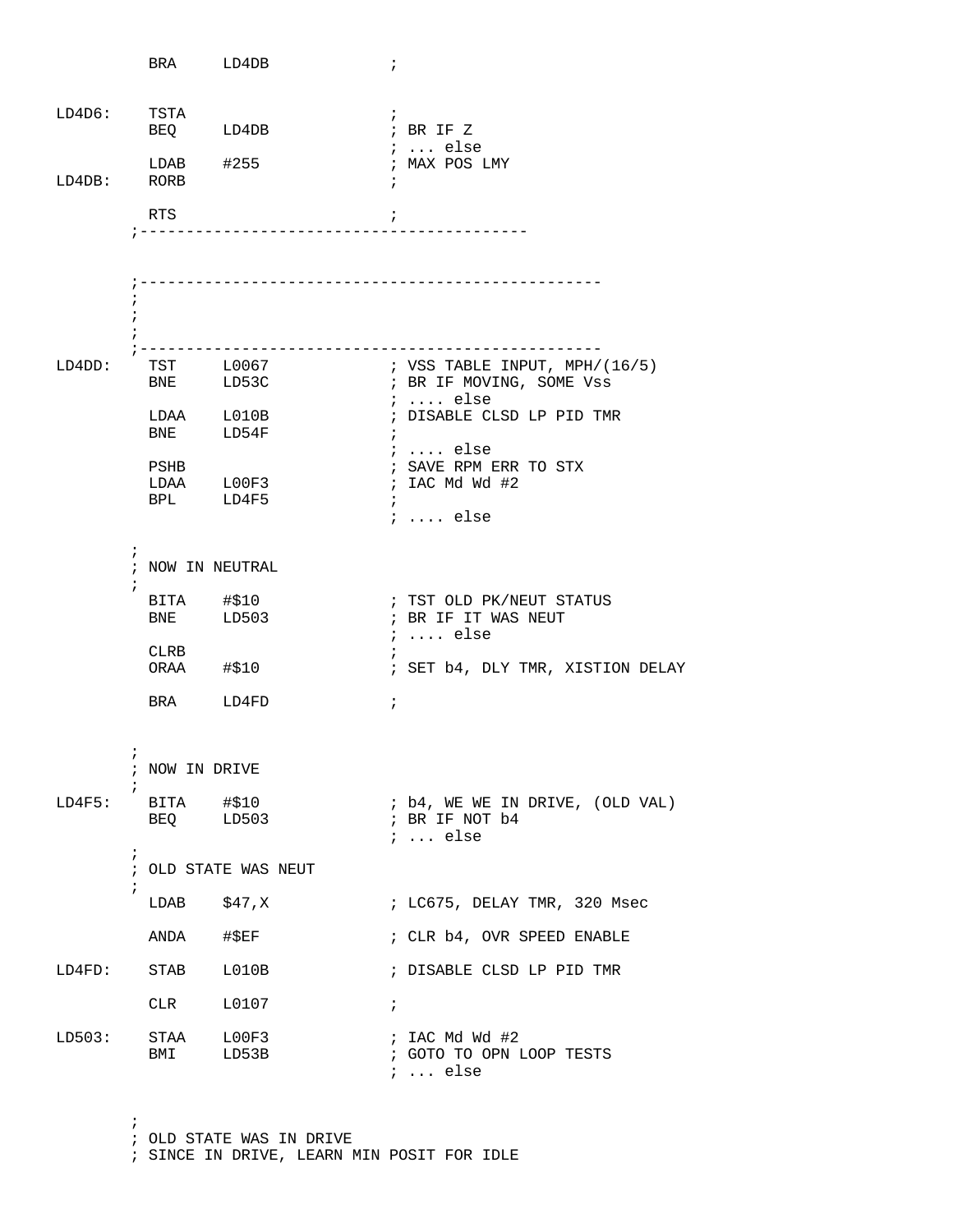```
\mathcal{L}^{\text{max}}_{\text{max}} ; 400 MSEC MIN RPM ERR DEAD BAND TIME BEFORE
          ; LEARN ENABLE/DISABLE
\mathcal{L}^{\text{max}}LDAA L0107 ; RPM ERR TMR<br>
CMPA $3B,X ; 400 Msec M:<br>
BLS LD53B ; GOTO TO OPN
                                      ; 400 Msec MIN RPM ERR TIME
                                       ; GOTO TO OPN LOOP TESTS
                                        ; ... else
\mathcal{L}^{\text{max}} ; LEARN NEW MIN POSIT FOR IDLE
          ; IF SLEWED ABS, DON'T LEARN
\mathcal{L}^{\text{max}}LDAA L00F3 ; IAC Md Wd #2
           ASRA ; 
          BCS LD53B
                                       ; ... else 
\mathcal{L}^{\text{max}} ; HOT RESTART ACTIVE ?
\mathcal{L}^{\text{max}}_{\text{max}}; HU DISPLAY MD WD<br>; b5
BITA \# $20 ; b5
BNE LD53B ;
                                       ; ... else
\mathcal{L}^{\text{max}} ; LEARN MIN MOTOR AT 100 MSEC LEARN RATE
\mathcal{L}^{\text{max}}\begin{tabular}{lllllllll} \texttt{LDAA} & \texttt{L0000} & & & & ; \texttt{NINOR LP CNTR} \\ \texttt{CMPA} & \texttt{\#\$30} & & & ; \end{tabular}CMPA #$30
          BNE LD53B ; BR IF NOT LP # $30
                                        ; ... else
\mathcal{L}^{\text{max}} ; COMPARE PRESSENT vs MIN MOTOR POSIT'S
\mathcal{L}^{\text{max}} LDAA L0109 ; 
          LDAB L010F ;
          BEQ LD53B ;
                                       ; ... else
          BMI LD534 ;
           \begin{array}{ccc} & \quad & \quad & \quad ; \quad \ldots \text{ else} \\ & \quad & \quad & \quad ; \end{array} INCA
INCA \qquad \qquad ;; INIT IAC WARM PARK POSIT
BLS LD538 ;
          \begin{tabular}{lllll} \tt{LDAA} & \tt{L010C} & & & & \tt{; ... else} \\ \tt{LDAA} & \tt{L010C} & & & \tt{; INT~IAC} \end{tabular}; INIT IAC WARM PARK POSIT
          BRA LD538 ;
LD534: DECA ;
         BNE LD538 ;
                                       ; .... else
         INCA \qquad \qquad ;LD538: STAA L0109 ; 
LD53B: PULB \overline{P} PULB \overline{P} FOLD \overline{P} FOLD \overline{P} FOLD \overline{P} PULB
LD53C: LDAA L00F2     ; IAC Cnt'l Word
           BITA #$04 ; B2, MOTOR RESET WORKING 
          BEQ LD553 ;
                                      ; ... else<br>; b3 & b4
BITA #$18 ; b3 & b4
BNE LD54F ;
                                        ; ... else
```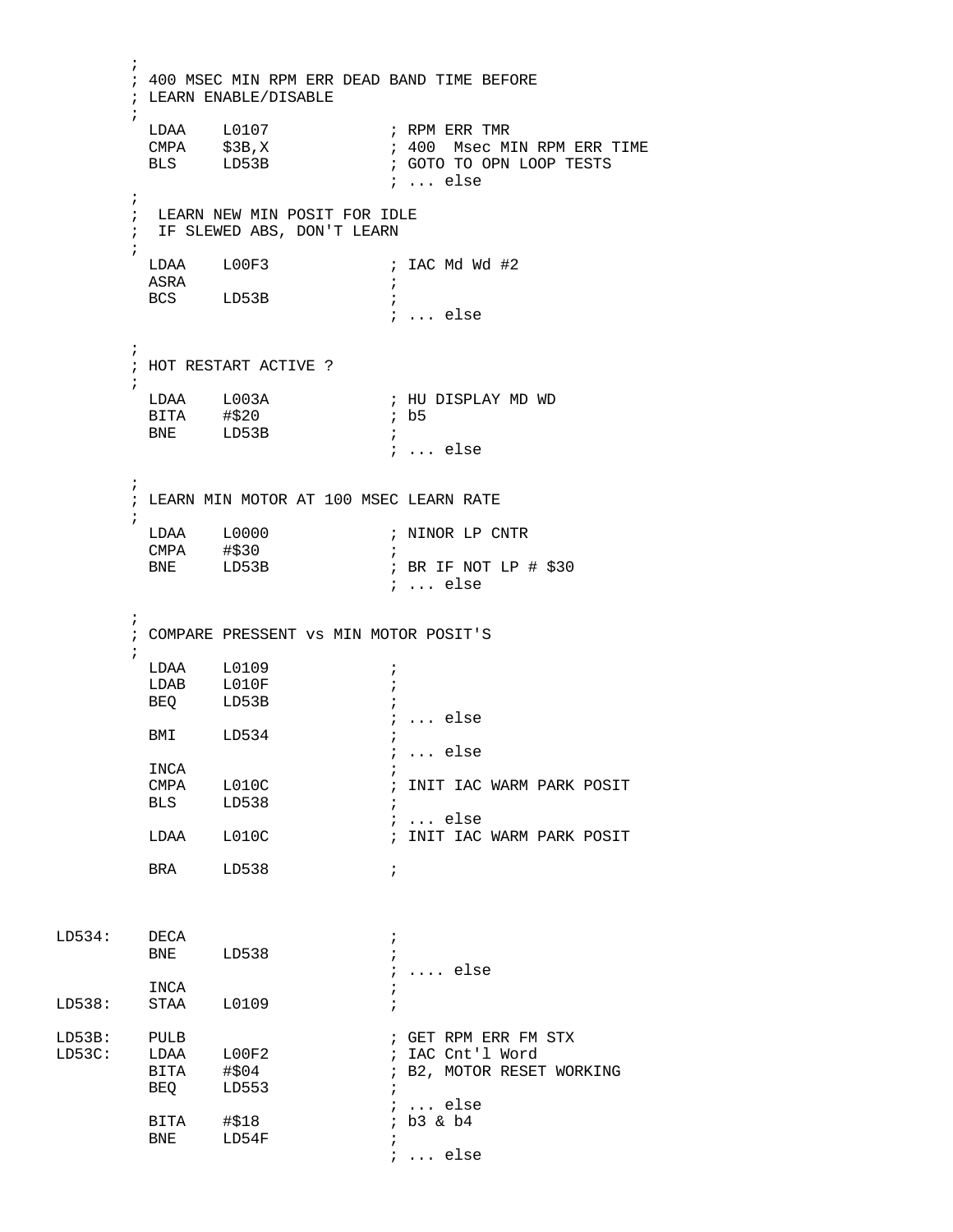BRSET L0037,\$08,LD54F ; BR IF b,3, MCU INPUT STATUS WD PW STEER SW ; ... else ; ; BYPASS PID IF A/C ANTICIPATE STEPS ; ARE BEING TAKEN ; LDAA L0106 ; PID A/C TIMER BEQ LD59A ; ; ... else ; ; DISABLE A/C LEARNING IF TPS OPEN or ; Vss GT 0  $\mathbf{i}$  ; UNDER SPEED ENABLE CHECK FOR A PID OVERIDE  $\mathcal{L}$ LD54F: TBA ; SAVE ABC VSL OF RPM ERR LD550: TSTA ; UNDER SPD ERR ? BPL LD588 ; BR IF SO, ; ... else LD553: CLR L0107 ; CLR DEAD BAND COUNTER LDAB L0084 : TPS T/F Ld Axies Var CMPB LC64D : CMD speed Param BCS LD585 ; ; ... else LDAB L0067 ; MPH/ (16/5)  $\texttt{CMPB}$   $\texttt{$20,X$}$  ; 1.8 MPH, LC64E, Enab C/L PID if MPH <= BLS LD585 ; BR IF ; ... else LDAB LO10F ; BLE LD585 ; ; ... else LDAA L0000 ; NINOR LP CNTR ANDA #\$18 ; MASK 0001 1000 CMPA #\$18 ; ; BR IF b3 & b4 ; ... else  $\mathcal{L}^{\text{max}}$  ; WAIT FOR COMP MODE TO BE DONE  $\mathcal{L}^{\text{max}}_{\text{max}}$ LDAA L00F2 ; IAC Cnt'l WorD<br>BITA #\$08 ; b3, COMP MODE BITA #\$08 ; b3, COMP MODE BNE LD585 ; BR IF b3 ANDA #\$EF <br>
STAA LOOF2 ; CLR b4, T<br>
sTAA LOOF2 ; IAC Cnt' ; CLR b4, TF ACTIVE ; IAC Cnt'l Word LDAB #129 ; 129 STEPS<br>
STAB L0101 ; REQUEST MO ; REQUEST MOTOR STEPS LDAA L00F3 ; IAC Md Wd #2  $ORAA$  #\$20 ; SET b5, STAA LOOF3 ; IAC Md Wd #2 LD585: JMP LD6C6 ; EXIT ;--------------------------------------------------  $\mathcal{L}^{\text{max}}$  ; CK IF MANUAL XMISH  $\mathcal{L}^{\text{max}}$ LD588: LDAB \$54,X ; FLAG, '1' if manual vech sel<br>BEO LD590 ; BE IF NOT MANUAL BEQ LD590 ; ... else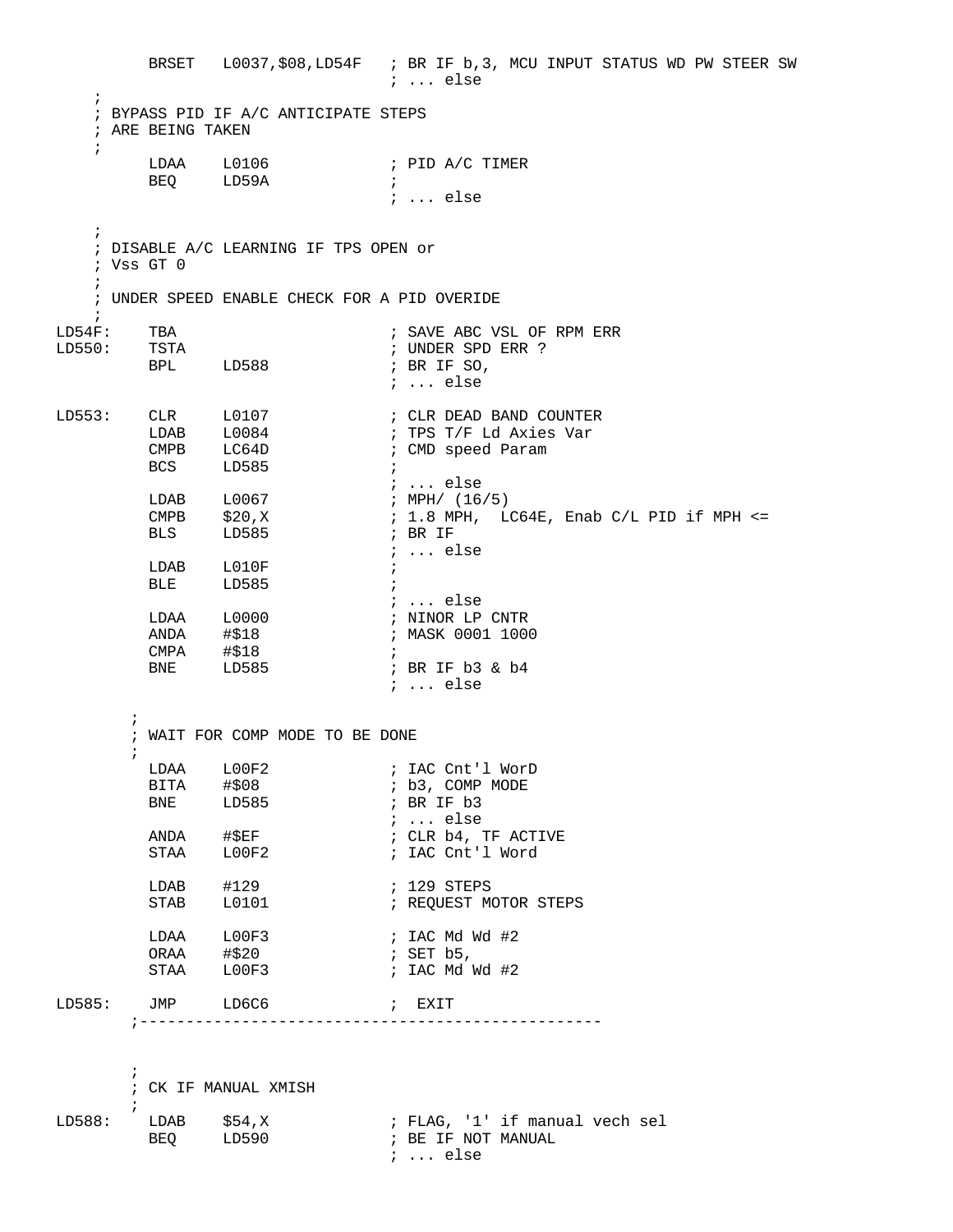|        | <b>BNE</b>                      | LDAB L0067<br>LD553                    | ; MPH/(16/5)<br>; BR IF MOVING, (BYPASS UNDER SPD CK)<br>$i \ldots$ else                       |
|--------|---------------------------------|----------------------------------------|------------------------------------------------------------------------------------------------|
|        | $\ddot{ }$<br>$\ddot{ }$        | ; CK FOR PID ENABLE                    |                                                                                                |
| LD590: | <b>BLS</b>                      | CMPA      \$21,X<br>BLS       LD553    | ; 50 RPM, Min under spd err to enab PID<br>; IF ERR LT 50, BP PID REQULATOR<br>$i \ldots$ else |
|        |                                 | LDAA L00F2<br>ANDA #\$E7<br>STAA LOOF2 | ; IAC Cnt'l Word<br>; CLR b3 & b4, TF & COMP MODE<br>; IAC Cnt'l Word                          |
|        | * PID ENABLED<br>$\star$        | **********************                 |                                                                                                |
|        |                                 | **********************                 |                                                                                                |
| LD59A: | LDAA L00F3                      | BMI LD59F                              | ; IAC Md Wd #2<br>; $CK$ $P/N$                                                                 |
|        | INX                             |                                        | $i \ldots$ else<br>; POINT TO 'IN DRIVE' SCALARS                                               |
| LD59F: | STAA                            | LDAA \$1A, X<br>\$05,Y                 | ; LC648, Max RPM Err for deadband in P/N<br>$\ddot{i}$                                         |
|        |                                 | LDAA \$2D, X                           | ; 187.5 RPM/SEC, LC65B,<br>; NEUT RATE DEAD BAND                                               |
|        | STD                             | LDAB $$2B, X$<br>\$06,Y                | ; LC659, PK/NEUT intigrator gain                                                               |
|        | LDAB                            | \$04,Y                                 | ; RESSTORE RPM ERR                                                                             |
|        |                                 |                                        |                                                                                                |
|        |                                 | LDX #\$C62E                            | ; RE-INDEX IAC Tables & Params<br>; TABLES FOR PID F.B.                                        |
|        |                                 | LDAA \$02, Y<br>CMPA \$05, Y           | ; ABS VAL OF RP ERR                                                                            |
|        | <b>BLS</b>                      | LD5F9                                  | $i$ else                                                                                       |
| LD5B9: | TSTB<br>BMI                     | LD5E1                                  |                                                                                                |
|        |                                 |                                        | $\ldots$ else                                                                                  |
|        | LDAA<br>TST                     | \$22,K<br>\$04,Y                       |                                                                                                |
|        | BMI                             | LD5EA                                  |                                                                                                |
|        |                                 |                                        | else                                                                                           |
|        | PSHA                            |                                        |                                                                                                |
|        | LDAA<br>CMPA                    | \$02,Y<br>LC658                        | ; 50 RPM Min UNDER SPD ERROR<br>; TO ENABLE HI PROP & DERIV<br>; GAIN ADDITIONS, (RPM/12.5)    |
|        | PULA                            |                                        |                                                                                                |
|        | BLS                             | LD5EA                                  |                                                                                                |
|        |                                 |                                        | else                                                                                           |
|        | $\mathop{\mathrm{CMPB}}$<br>BLS | \$24,K<br>LD5EA                        |                                                                                                |
|        | ADDA                            | \$25, X                                |                                                                                                |
|        | <b>BCC</b>                      | LD5EA                                  |                                                                                                |
|        | $_{\rm{PSHB}}$                  |                                        | $\ldots$ else                                                                                  |
|        | MUL                             |                                        |                                                                                                |
|        | ADCA<br>PULB                    | #\$00                                  |                                                                                                |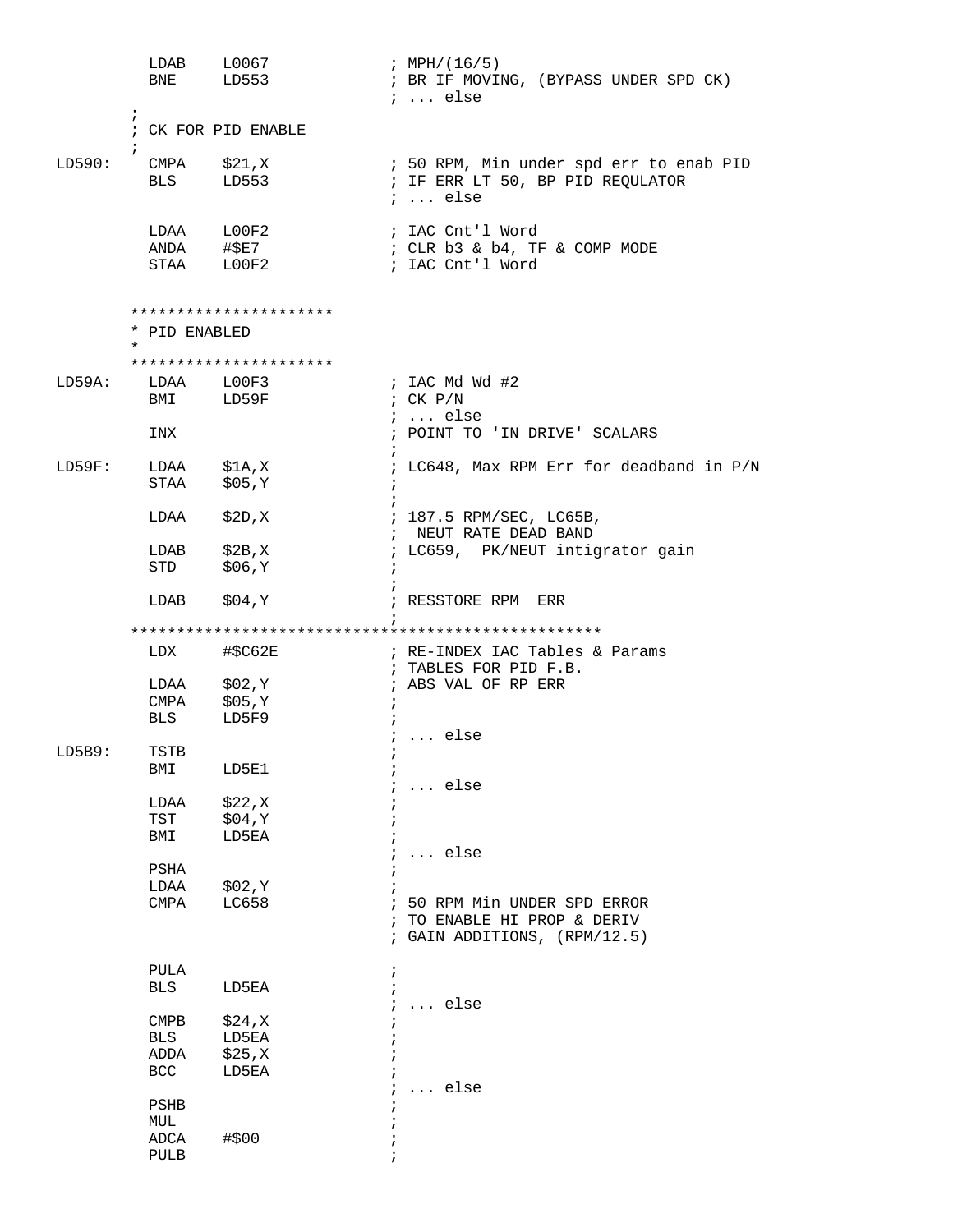|                  | ABA<br>BPL<br>LDAA<br>BRA                  | LD5ED<br>#\$7F<br>LD5ED             | $\ddot{i}$<br>$\ddot{ }$<br>$\mathbf{r}$<br>$\ddot{i}$                                                                                   |
|------------------|--------------------------------------------|-------------------------------------|------------------------------------------------------------------------------------------------------------------------------------------|
| $LD5E1$ :        | LDAA<br>NEGB<br>MUL<br>ADCA<br>NEGA<br>BRA | \$23,K<br>#0<br>LD5ED               | $\ddot{ }$<br>$\ddot{i}$<br>$\mathbf{\dot{i}}$<br>$\ddot{i}$<br>ROUND OFF<br>$\ddot{i}$<br>$\ddot{i}$                                    |
| LD5EA:           | MUL<br>ADCA                                | #0                                  | $\ddot{i}$<br>; ROUND OFF                                                                                                                |
| LD5ED:           | TAB<br>CLRA<br>TSTB<br>BPL                 | LD5F3                               | $\ddot{i}$<br>$\mathbf{\dot{i}}$<br>$\ddot{ }$<br>$\ddot{ }$<br>$\ddot{ }$<br>$\ldots$ else                                              |
| LD5F3:<br>LD5F9: | COMA<br>ADDD<br>STD<br>CPX                 | 0, Y<br>$0$ , $\Upsilon$<br>#\$C632 | $\ddot{i}$<br>$\ddot{i}$<br>i<br>STP'S ADDED FOR FAN 2<br>$\ddot{i}$                                                                     |
|                  | BEQ<br>LDX<br>LDAB<br>TBA<br><b>BPL</b>    | LD611<br>#\$C632<br>L00FF<br>LD607  | $\ddot{i}$<br>$\ldots$ else<br>$\ddot{ }$<br>STP'S ADDED FOR FAN 2<br>$\ddot{i}$<br><b>RPM</b><br>$\ddot{i}$<br>$\ddot{i}$<br>$\ddot{ }$ |
| LD607:           | NEGA<br>STAA<br>CMPA<br>BCC                | \$03, Y<br>\$4A, X<br>LD5B9         | $\ldots$ else<br>$\ddot{i}$<br>$\ddot{i}$<br>$\ddot{ }$<br>$\ddot{ }$<br>$\ddot{i}$                                                      |
| $\ddot{i}$       | LDD                                        | 0, Y                                | else<br>$\ddot{i}$<br>.<br>$\ddot{i}$                                                                                                    |
| LD611:           | JSR<br>STAB                                | LD4CD<br>0, Y                       | ÷<br>$\ddot{i}$                                                                                                                          |
| LD61A:           | BPL<br>NEGB<br>TBA                         | LD61A                               | $\mathbf{i}$<br>$\mathcal{L}$<br>$\ldots$ else<br>$\ddot{i}$<br>ï                                                                        |
|                  | LDAB<br>BPL<br>LDAB                        | LOOF3<br>LD624<br>$$002B$ , X       | IAC Md Wd #2<br>$\ddot{i}$<br>$\ddot{i}$<br>$\ldots$ else<br>$\ddot{i}$<br>÷,                                                            |
| LD624:           | MUL<br>ADCA<br>CMPA<br>BCS                 | #0<br>\$3A,X<br>LD633               | ÷<br>$;$ ROUND<br>$\ddot{i}$<br>$\ddot{ }$                                                                                               |
|                  | CLR<br>LDAB<br>STAB                        | L0103<br>0, Y<br>4, Y               | $\ddot{i}$<br>$\ldots$ else<br>$\ddot{ }$<br>$\ddot{i}$<br>$\mathbf{r}$                                                                  |
|                  | BRA                                        | LD675                               | $\ddot{ }$                                                                                                                               |
| LD633:           | LDAB<br>$\mathop{\rm CMBB}\nolimits$       | 3, Y<br>6, Y                        | $\ddot{ }$<br>$\ddot{i}$                                                                                                                 |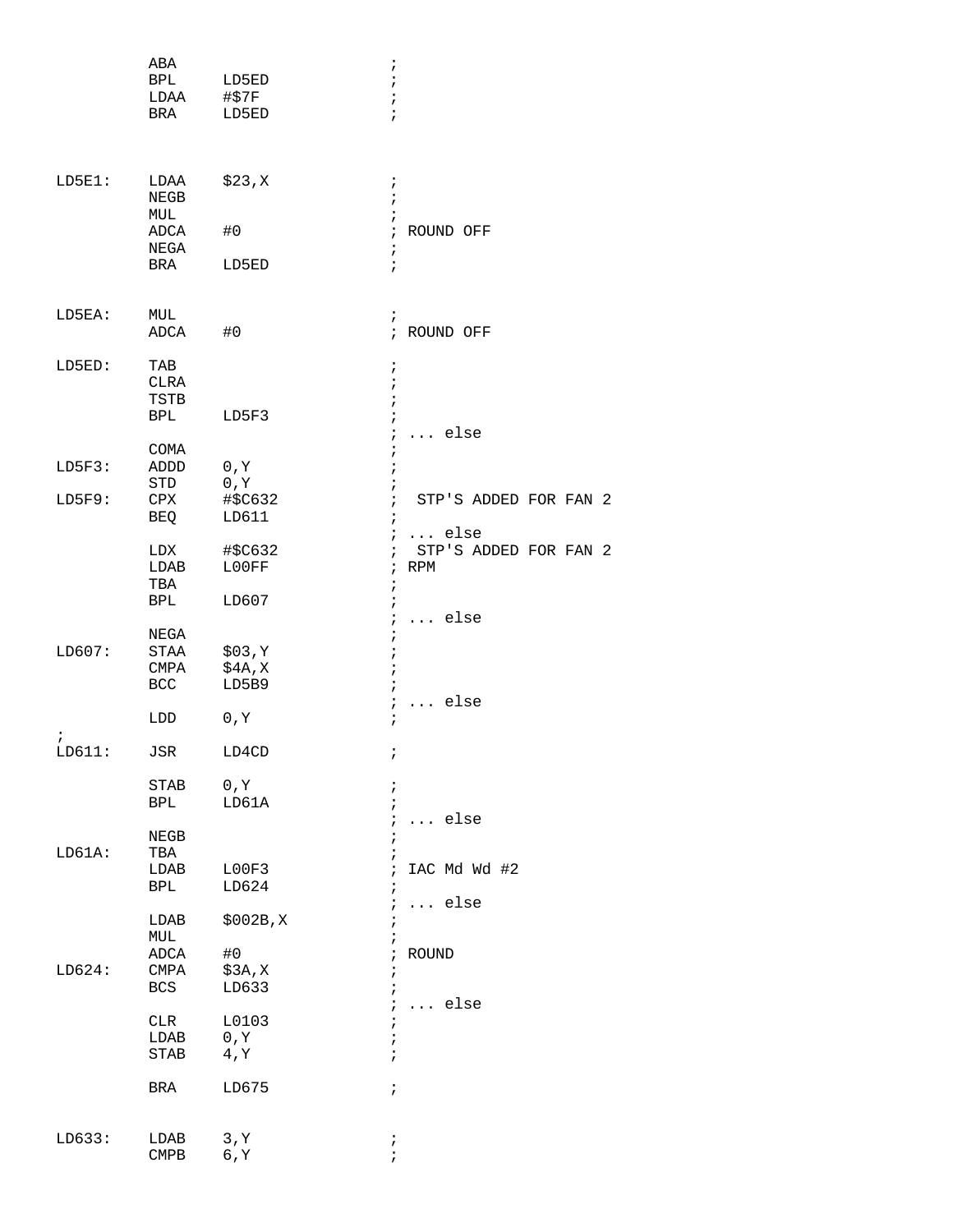|            | BLS                   | LD63E                                  | ï                        |                                   |
|------------|-----------------------|----------------------------------------|--------------------------|-----------------------------------|
|            | JMP                   | LD6C0                                  | i.<br>$\ddot{ }$         | $\ldots$ else                     |
|            |                       |                                        |                          |                                   |
| LD63E:     | LDAB                  | 7, Y                                   | i                        |                                   |
|            | LDAA                  | 2, Y                                   | $\mathbf{r}$             |                                   |
|            | CMPA                  | 5, Y                                   | $\ddot{i}$               |                                   |
|            | BHI                   | LD656                                  | $\ddot{i}$<br>i          | $\ldots$ else                     |
|            | CMPA                  | \$48,K                                 | $\ddot{ }$               |                                   |
|            | BLS                   | LD6C0                                  | $\ddot{i}$               |                                   |
|            |                       |                                        | $\ddot{ }$               | $\ldots$ else                     |
|            | LDAB                  | \$47, X                                | ÷                        |                                   |
|            | TST                   | LOOF3                                  | ï                        |                                   |
|            | BPL                   | LD656                                  | $\ddot{i}$               |                                   |
|            | LDAB                  | \$46, X                                | $\ddot{ }$<br>$\ddot{i}$ | $\ldots$ else                     |
| LD656:     | MUL                   |                                        | $\ddot{i}$               |                                   |
|            | ASLD                  |                                        |                          |                                   |
|            | LDAB                  | 4, Y                                   |                          |                                   |
|            | BPL                   | LD65E                                  | $\ddot{i}$               |                                   |
|            |                       |                                        | $\ddot{i}$               | $\ldots$ else                     |
|            | NEGA                  |                                        | $\ddot{ }$               |                                   |
| LD65E:     | ADDA                  | L0103                                  | ï                        |                                   |
|            | BVC                   | LD668                                  | $\ddot{i}$<br>i.         | $\ldots$ else                     |
|            | LDAA                  | #\$007F                                | $\ddot{ }$               |                                   |
|            | BCC                   | LD668                                  | $\ddot{ }$               |                                   |
|            |                       |                                        | $\ddot{ }$               | $\ldots$ else                     |
|            | NEGA                  |                                        | $\ddot{i}$               |                                   |
| LD668:     | STAA                  | \$0004, Y                              | $\ddot{i}$               |                                   |
|            | STAA                  | L0103                                  | $\ddot{ }$               |                                   |
|            | BPL                   | LD671                                  | $\ddot{i}$               |                                   |
|            | NEGA                  |                                        | $\ddot{i}$<br>$\ddot{i}$ | $\ldots$ else                     |
| LD671:     | CMPA                  | \$003A, X                              | $\mathfrak{z}$           |                                   |
|            | BCS                   | LD6C3                                  | $\ddot{i}$               |                                   |
|            |                       |                                        | i.                       | $\ldots$ else                     |
| LD675      | LDAB                  | \$39,X                                 | $\ddot{i}$               |                                   |
|            | MUL                   |                                        | ï                        |                                   |
|            | ADCA                  | #0                                     | $\ddot{i}$               |                                   |
|            | STD                   | 6, Y                                   | ï                        |                                   |
|            | LDAA                  | \$3A,X                                 | ï                        |                                   |
|            | MUL                   |                                        |                          |                                   |
|            | ADCA                  | #0                                     |                          |                                   |
|            | <b>BPL</b>            | LD686                                  |                          |                                   |
|            |                       |                                        | $\ddot{i}$               | $\ldots$ else                     |
|            | LDAA #\$7F            |                                        | ;                        |                                   |
| LD686:     | STAA 5, Y             |                                        | $\ddot{ }$               |                                   |
|            |                       | ; ------------------------------------ |                          |                                   |
|            |                       | ; LK UP IAC Mult vs Cool Temp          |                          |                                   |
| $\ddot{i}$ |                       |                                        |                          |                                   |
| i          |                       |                                        |                          |                                   |
|            |                       |                                        |                          |                                   |
|            |                       |                                        |                          | ; Tbl Addr,                       |
|            | $LDAA$ $L005B$<br>JSR | LF2BF                                  |                          | ; COOLANT<br>; 2d Lk Up W/ Interp |
|            |                       |                                        |                          |                                   |
|            | PSHY                  |                                        | ;                        |                                   |
|            | PULX                  |                                        | $\ddot{ }$               |                                   |
|            | LDAB                  | #6                                     | i                        |                                   |
|            | ABX                   |                                        |                          |                                   |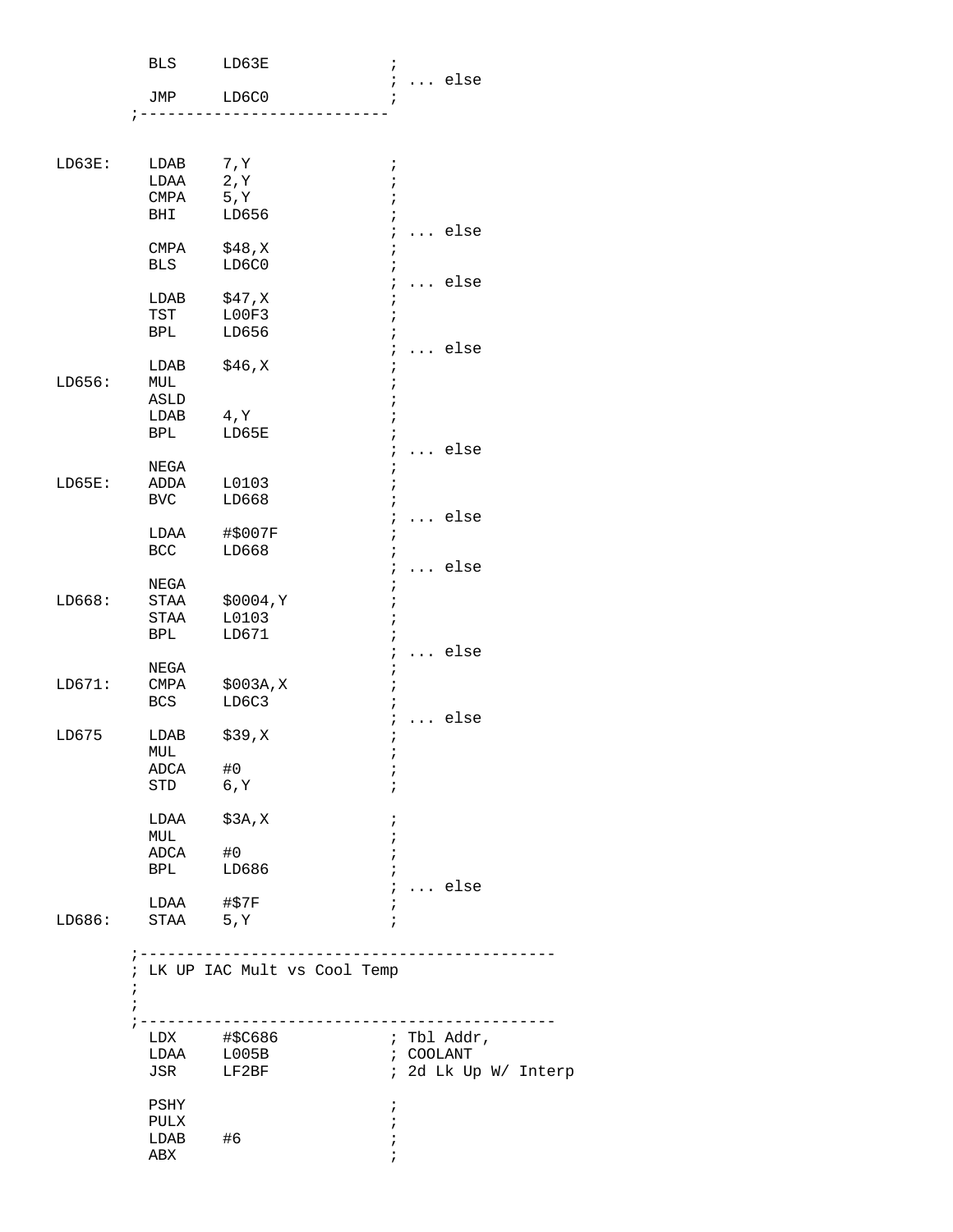|                                      | JSR                                                        | LF266                      | ; MUL 8 X 16 SUROUTINE                                                |
|--------------------------------------|------------------------------------------------------------|----------------------------|-----------------------------------------------------------------------|
|                                      | ASLB                                                       |                            | i.                                                                    |
|                                      | ADCA                                                       | #0                         | $\ddot{i}$                                                            |
|                                      | TAB                                                        |                            |                                                                       |
|                                      | LDAA 4, Y                                                  |                            |                                                                       |
|                                      | ROLA                                                       |                            |                                                                       |
|                                      | LDAA                                                       | 5, Y                       |                                                                       |
|                                      | BCC                                                        | LD6AA                      | $\ddot{i}$                                                            |
|                                      |                                                            |                            | $i \ldots$ else                                                       |
|                                      | NEGA<br>ORAB                                               | #\$80                      |                                                                       |
| LD6AA:                               | STAB L0101                                                 |                            | ; REQUEST MOTOR STEPS                                                 |
|                                      | ASLB                                                       |                            | $\ddot{i}$                                                            |
|                                      | <b>BEQ</b>                                                 | LD6B6                      | $\ddot{i}$                                                            |
|                                      |                                                            |                            | $i \ldots$ else                                                       |
|                                      | LDAB L00F3                                                 |                            | ; IAC Md Wd #2                                                        |
|                                      | ORAB                                                       | #\$20                      | ; SET BIT 5                                                           |
|                                      | STAB                                                       | LOOF3                      | ; IAC Md Wd #2                                                        |
|                                      |                                                            |                            |                                                                       |
| $LDSB6$ :                            | LDAB L0103                                                 |                            | $\ddot{i}$                                                            |
|                                      | BEQ LD6C6                                                  |                            | $\ddot{i}$                                                            |
|                                      | STAA L0103                                                 |                            | $i \ldots$ else<br>$\ddot{i}$                                         |
|                                      |                                                            |                            |                                                                       |
|                                      | <b>BRA</b>                                                 | LD6C6                      | $\ddot{i}$                                                            |
|                                      |                                                            |                            |                                                                       |
| LD6C0: CLR L0103<br>LD6C3:<br>LD6C6: | CLR L0101<br>PULX<br>$\operatorname{PULX}$<br>PULX<br>PULX | ____________________       | i.<br>; REQUEST MOTOR STEPS<br>$\ddot{ }$<br>$\ddot{i}$<br>$\ddot{ }$ |
|                                      |                                                            |                            |                                                                       |
|                                      |                                                            |                            |                                                                       |
|                                      |                                                            | ; -----------------------  |                                                                       |
| $\ddot{i}$                           |                                                            |                            |                                                                       |
|                                      |                                                            |                            |                                                                       |
|                                      |                                                            | -----------------          |                                                                       |
| LD6CA:                               | LDD L0058                                                  |                            | ; RPM/12.5                                                            |
|                                      | STD LOOFF                                                  |                            | $i$ rpm                                                               |
| LD6CE:                               | JMP LCCAC                                                  |                            | ; TO MJR LP EXEC                                                      |
|                                      |                                                            |                            |                                                                       |
|                                      |                                                            |                            |                                                                       |
|                                      |                                                            |                            |                                                                       |
|                                      |                                                            |                            |                                                                       |
|                                      |                                                            |                            |                                                                       |
| $\star$                              |                                                            | * Air Fuel 12.5 Msec LOOP, |                                                                       |
|                                      | * BUA, \$32 ECM                                            |                            |                                                                       |
| *                                    |                                                            |                            |                                                                       |
| $^\star$                             |                                                            |                            |                                                                       |
| $\star$                              |                                                            |                            |                                                                       |
|                                      |                                                            |                            |                                                                       |
| LD6D1:                               | LDX L008B                                                  |                            | ; Ign Off tmr                                                         |
|                                      |                                                            |                            | BRCLR $L0033, $10, LD721$ ; BR IF NOT b4, $(1 = IGN ON)$              |
|                                      |                                                            |                            |                                                                       |
|                                      | CPX #\$08<br>BCS                                           | LD724                      | i.                                                                    |
|                                      |                                                            |                            | $i \ldots$ else                                                       |
|                                      |                                                            | BCLR L0001, \$FF           | ; NON VOL RAM Mode word                                               |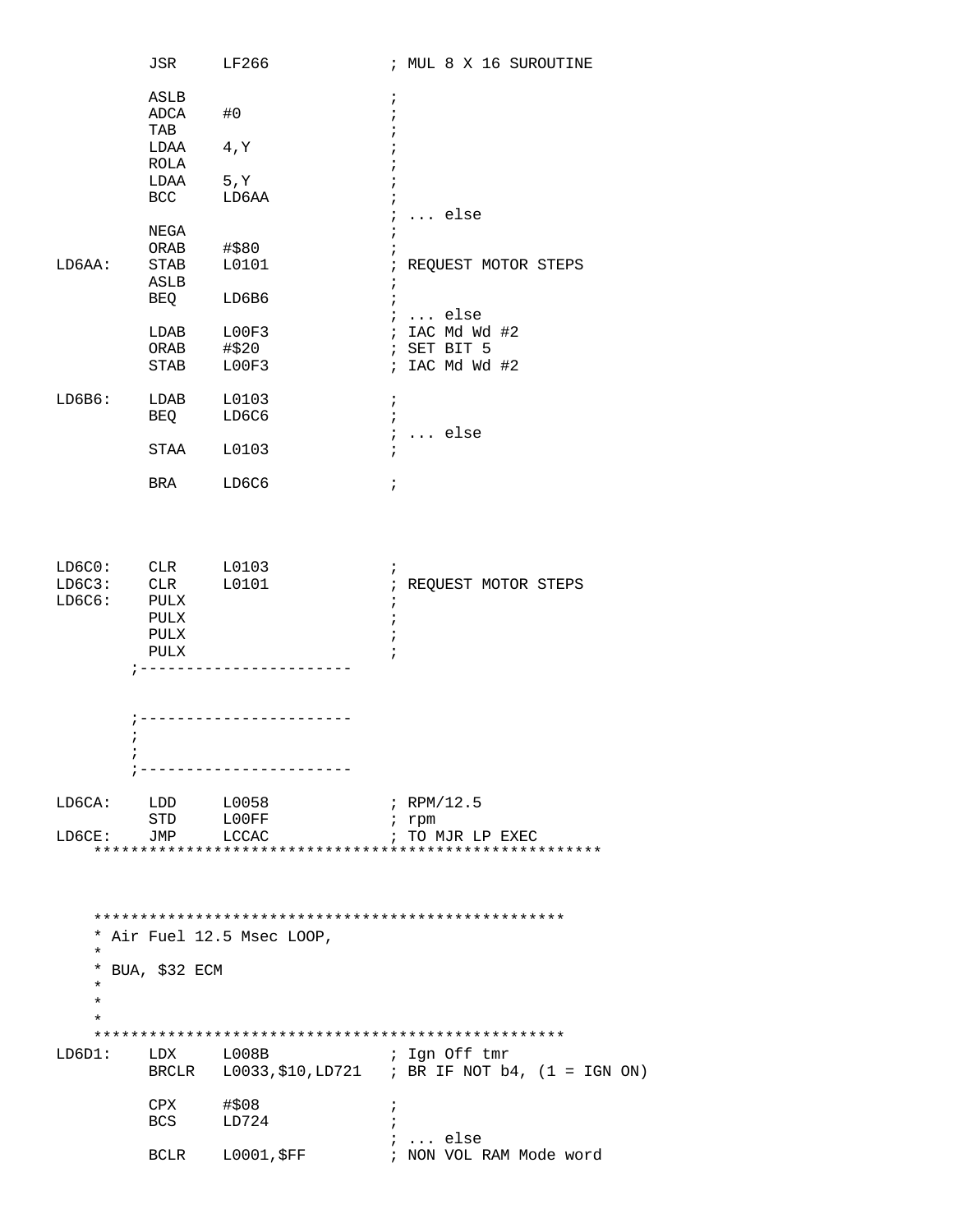|        |                     | BCLR L0002, \$EF                                                                                       | ; CLR ALL EST MD BITS<br>; EXCEPT FAILED THIS TEST BIT, (b4)<br>; b4, SKIP IAC MOTOR RESET |
|--------|---------------------|--------------------------------------------------------------------------------------------------------|--------------------------------------------------------------------------------------------|
|        |                     | BCLR L0003, \$BF                                                                                       | ÷<br>; Mode Wd3, CLR ALL EXCEPT b6                                                         |
|        | CPX LC012           |                                                                                                        | $\mathcal{L}$<br>SEC, IF IGN OFF THIS TIME TURN OFF ECM                                    |
|        | <b>BCS</b>          | LD6ED                                                                                                  | $\ddot{i}$                                                                                 |
|        |                     | -------------------------------                                                                        |                                                                                            |
|        |                     | ; WAIT HERE FOR SOFTWARE INTERUPT<br>$:$ SWI VECTOR TO \$????<br>;------------------------------------ |                                                                                            |
| LD6EA: | SWI                 |                                                                                                        | $\cdot$ ;                                                                                  |
|        |                     | BRA LD6EA<br>;------------------------------------                                                     | $\ddot{i}$                                                                                 |
| LD6ED: | INX                 | STX LOO8B                                                                                              | $\ddot{i}$<br>; Ign Off tmr                                                                |
|        | CLRA<br>CLRB        |                                                                                                        | ; CLR ENG RUNNING TIMER<br>$\ddot{i}$                                                      |
|        |                     | STD L001A                                                                                              | ; Eng Run Time (sec)                                                                       |
|        | LDAA                | L0034<br>BPL LD70F                                                                                     | $\ddot{i}$<br>$\ddot{i}$<br>$i \ldots$ else                                                |
|        | JSR                 | LF447                                                                                                  | ; Go init                                                                                  |
|        | LDAA                | L0034                                                                                                  | $\ddot{i}$                                                                                 |
|        | BRCLR               |                                                                                                        | $L0033, $20, LDT0F$ ; BR IF NOT b5, (1 = IGN OFF)<br>$i \ldots$ else                       |
|        | LDAB<br>BNE         | L0065<br>LD70F                                                                                         | $\ddot{i}$                                                                                 |
|        |                     | BRSET L003E, \$10, LD70F                                                                               | ;  else<br>$i$ else                                                                        |
|        | ORAB<br><b>STAB</b> | LDAB L003E<br>#\$40<br>LOO3E                                                                           | $\mathbf{r}$<br>; SET b6<br>÷                                                              |
| LD70F: | ANDA<br>STAA        | #\$7F<br>L0034                                                                                         | ; CLR b7, ENG RUNNING FLAG<br>$\ddot{i}$                                                   |
|        | CLR<br>CLR          | L018D<br>L0093                                                                                         | ; Cntr for Eng Strt Up                                                                     |
|        | <b>BCLR</b><br>BCLR | L003F, \$01<br>L0039,\$80                                                                              | i.<br>; CLE b7, (IN SINGLE FIRE)                                                           |
|        | BRA                 | LD727                                                                                                  | $\ddot{i}$                                                                                 |
|        |                     |                                                                                                        |                                                                                            |

| LD721: | LDX                 | #\$FFFF        |               |
|--------|---------------------|----------------|---------------|
| LD724: | INX                 |                |               |
|        | STX                 | L008B          | ; Ign Off tmr |
| LD727: | LDAB<br><b>ANDB</b> | L003F<br>#\$DF | ;1101 1111    |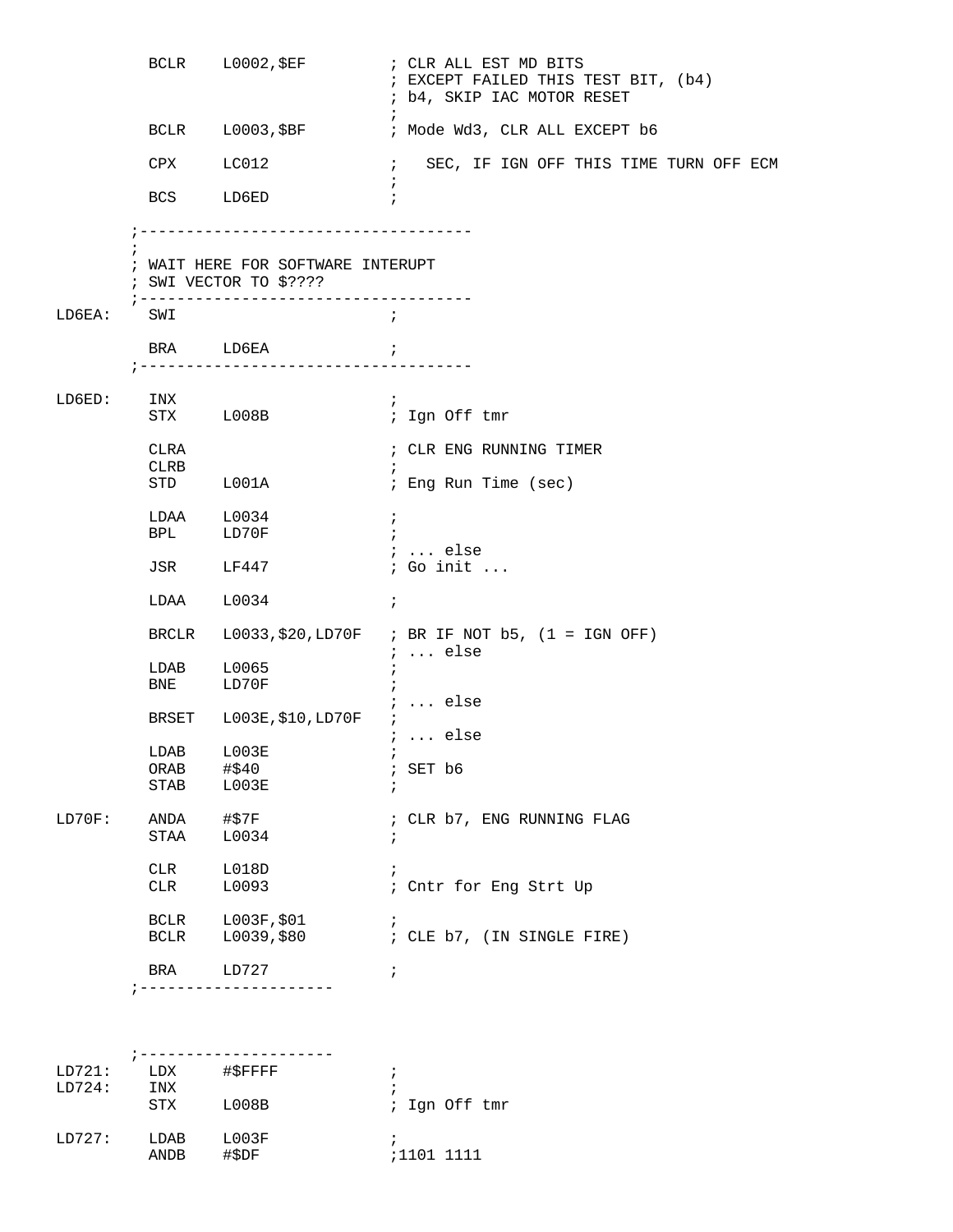|        |                                               | LDAA<br>BPL LD744                                                                                                                                                                                                                                                                                                                                                                                                                                                              | L0034                        | $\cdot$<br>$\ddot{i}$      | $i \ldots$ else                                                                               |
|--------|-----------------------------------------------|--------------------------------------------------------------------------------------------------------------------------------------------------------------------------------------------------------------------------------------------------------------------------------------------------------------------------------------------------------------------------------------------------------------------------------------------------------------------------------|------------------------------|----------------------------|-----------------------------------------------------------------------------------------------|
|        | $\ddot{i}$                                    |                                                                                                                                                                                                                                                                                                                                                                                                                                                                                | ; CK IF ERR 21 ENABLED       |                            |                                                                                               |
|        | $\ddot{i}$                                    | LDAA LC1D0<br>BITA #\$02<br>BEQ LD74C                                                                                                                                                                                                                                                                                                                                                                                                                                          |                              |                            | ; Mask For Mal Funct flg 1<br>; b1, ERR Code 22, TPS low<br>; BE IF NOT b1<br>$i \ldots$ else |
|        |                                               | $\begin{tabular}{ll} \multicolumn{2}{c}{\text{LDA}} & \multicolumn{2}{c}{\text{L0081}}\\ \multicolumn{2}{c}{\text{CMPA}} & \multicolumn{2}{c}{\text{L0081}}\\ \multicolumn{2}{c}{\text{CMPA}} & \multicolumn{2}{c}{\text{LCMP}}\\ \multicolumn{2}{c}{\text{LCMPA}} & \multicolumn{2}{c}{\text{LCMP}}\\ \multicolumn{2}{c}{\text{LCMP}} & \multicolumn{2}{c}{\text{LCMP}}\\ \multicolumn{2}{c}{\text{LCMP}} & \multicolumn{2}{c}{\text{LCMP}}\\ \multicolumn{2}{$<br><b>BCC</b> | LD74C                        | $\ddot{i}$                 | ; TPS, $(A/D)$<br>; If TPS $A/D$ >= 12 then disable ERR #22<br>$i \ldots$ else                |
|        |                                               | BSET<br>ORAB<br><b>BRA</b>                                                                                                                                                                                                                                                                                                                                                                                                                                                     | L004C,\$02<br>#\$20<br>LD74C | $\ddot{i}$                 | ; set B1, NEW ERR 1<br>ib5                                                                    |
| LD744: |                                               | LDAA<br>STAA                                                                                                                                                                                                                                                                                                                                                                                                                                                                   | LC39B<br>L0086               |                            | ; 14% Min TPS Throttle Posit (init val)<br>; Fltered low TPS, (A/D)                           |
| LD74C: |                                               | <b>CLR</b><br>STAB                                                                                                                                                                                                                                                                                                                                                                                                                                                             | L0087<br>L003F               | i.<br>$\ddot{i}$           |                                                                                               |
|        |                                               | LDD<br>SBA<br>BCS                                                                                                                                                                                                                                                                                                                                                                                                                                                              | L0082<br>LD769               | i.                         | ; TPS Ld Axis Var                                                                             |
|        |                                               | CMPA<br>BCS                                                                                                                                                                                                                                                                                                                                                                                                                                                                    | LC66E<br>LD769               |                            | $\ldots$ else<br>; A/C Clutch Value                                                           |
|        |                                               | LDAA<br>CMPA<br><b>BCS</b>                                                                                                                                                                                                                                                                                                                                                                                                                                                     | LC66F<br>L0106<br>LD769      | $\ddot{i}$                 | $i \ldots$ else<br>; A/C Clutch, 0d                                                           |
|        |                                               | STAA                                                                                                                                                                                                                                                                                                                                                                                                                                                                           | L0106                        |                            | $i \ldots$ else                                                                               |
|        |                                               | LDAA<br>ORAA<br>STAA                                                                                                                                                                                                                                                                                                                                                                                                                                                           | L0034<br>#\$20<br>L0034      | $\mathbf{r}$<br>$\ddot{ }$ | $;$ SET $b5$                                                                                  |
| LD769: |                                               | LDAA<br>STAA<br>LDX                                                                                                                                                                                                                                                                                                                                                                                                                                                            | L0082<br>L0083<br>L0095      |                            | ; TPS Ld Axis Var<br>$:$ Old $\_\_$<br>; Current Minor LP Ref Period                          |
|        |                                               | BRSET                                                                                                                                                                                                                                                                                                                                                                                                                                                                          |                              | $\ddot{i}$                 | L0034, \$80, LD77B ; BR IF b7, ENG RUNNING FLAG                                               |
|        |                                               | CPX<br><b>BCS</b>                                                                                                                                                                                                                                                                                                                                                                                                                                                              | LC357<br>LD77B               | $\ddot{ }$                 | ; Crank RPM 1mt<br>$i \ldots$ else                                                            |
|        | $\ddot{\phantom{0}}$<br>$\ddot{i}$<br>$\cdot$ |                                                                                                                                                                                                                                                                                                                                                                                                                                                                                | Go do 16 * 16 Mult           |                            |                                                                                               |
| LD77B: |                                               | LDX<br>LDD                                                                                                                                                                                                                                                                                                                                                                                                                                                                     | LC357<br>$\mathtt{LOOEA}$    |                            | ; Mult'end to X, (Crk RPM lmt<br>; Gms/Sec Disp Value, (Mult'plr)                             |
|        |                                               | JSR<br>PSHB                                                                                                                                                                                                                                                                                                                                                                                                                                                                    | LF2F0                        |                            | $: 16 * 16$ Mult routine<br>; Save Middle 2 Bytes of Product                                  |
|        |                                               | PSHA                                                                                                                                                                                                                                                                                                                                                                                                                                                                           |                              |                            | ; Save Middle 2 Bytes of Product                                                              |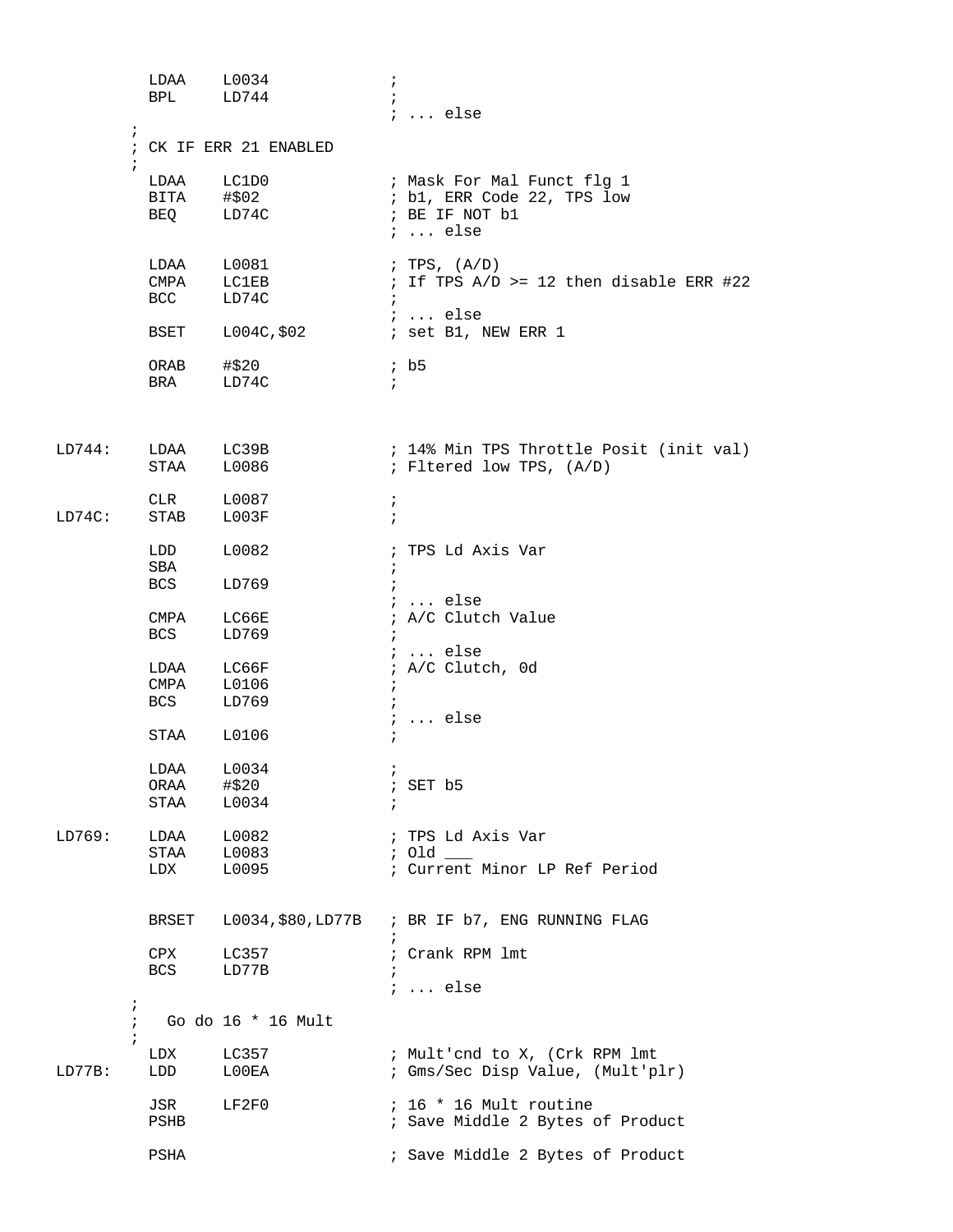|             | LDAA L0063                          |                                                                                                                          |              | ; FILTERED LD VALUE                                            |
|-------------|-------------------------------------|--------------------------------------------------------------------------------------------------------------------------|--------------|----------------------------------------------------------------|
|             | $LDAB$ $L0061$                      |                                                                                                                          |              |                                                                |
|             | STD                                 | L0061                                                                                                                    | $\cdot$      |                                                                |
|             | TSX                                 |                                                                                                                          |              |                                                                |
|             |                                     | LDAA LC69A                                                                                                               |              | ; Ld VAR FOR SCALING LV8 Scale factors                         |
|             |                                     |                                                                                                                          |              | $: 80d = 80/64 = 16$                                           |
|             |                                     | JSR LF472                                                                                                                |              | ; FACTOR IN 8x16 MULT                                          |
|             | LDD 0, X                            |                                                                                                                          | $\ddot{i}$   |                                                                |
|             | ROLB                                |                                                                                                                          |              |                                                                |
|             | ROLA                                |                                                                                                                          |              |                                                                |
|             | <b>BCC</b>                          | LD798                                                                                                                    | $\ddot{i}$   |                                                                |
|             |                                     |                                                                                                                          |              | $i \ldots$ else                                                |
|             |                                     | LDD #\$FFFF                                                                                                              | $\ddot{ }$   |                                                                |
| LD798:      | ASLB                                |                                                                                                                          |              |                                                                |
|             | ADCA                                | #0                                                                                                                       |              | ; ROUND                                                        |
| LD79B:      | PULX                                |                                                                                                                          | $\ddot{i}$   |                                                                |
|             | BCC LD7A0                           |                                                                                                                          | $\ddot{i}$   |                                                                |
|             |                                     |                                                                                                                          |              | ;  else                                                        |
|             |                                     | $LDAA$ #255                                                                                                              |              | ; USE MAX VAL                                                  |
|             |                                     |                                                                                                                          |              |                                                                |
| LD7A0:      | STAA                                | L0063                                                                                                                    |              | ; FILTERED LD VALUE                                            |
|             |                                     | LDAA L0129                                                                                                               |              | ; FF CNT'R                                                     |
|             |                                     | CMPA LC35A                                                                                                               |              | ; FF CNTR, Crank Param, Od                                     |
|             |                                     | BCS LD7B1                                                                                                                |              | ; BR F=IF FF CNT LT 0                                          |
|             |                                     |                                                                                                                          |              | $i \ldots$ else                                                |
|             |                                     |                                                                                                                          |              | BRCLR L0034, \$80, LD7B1 ; BR IF NOT b7, ENG RUNNING FLAG      |
|             |                                     | JMP LD86B                                                                                                                | $\cdot$ ;    |                                                                |
| i.          | $\ddot{i}$<br>$\mathcal{L}$<br>PSHA | ; LK UP Crank Fuel PW Mult vs TPS %<br>; 9 LINE TBL, 0 - 100% TPS<br>TYPE \$32 ECM<br>; Table = Mult $*$ 64<br>JSR LF2BF |              | ; Tbl Addr<br>; Call 2d Lk Up W/ Interp<br>; Save Lk Up Result |
|             |                                     | LDAA L005B<br>CMPA #208<br>BLS LD7C2                                                                                     | $\mathbf{r}$ | ; COOLANT<br>; 115c                                            |
| i<br>;<br>i | $\ddot{i}$                          | CRANK FUEL vs COOLANT Temp.<br>LC36 = 6554 Scale Factor for Max Crk P.W.<br>TYPE \$32 ECM                                |              |                                                                |
|             | $\ddot{ }$                          | Table = Msec * $(65.536 * 256) / LC36C$<br>; -------------------------                                                   |              |                                                                |
| LD7C2:      |                                     | LDAA #\$D0<br>LDX #\$C36E                                                                                                |              | ; Lk Up Var<br>; Tbl Addr                                      |
|             |                                     |                                                                                                                          |              |                                                                |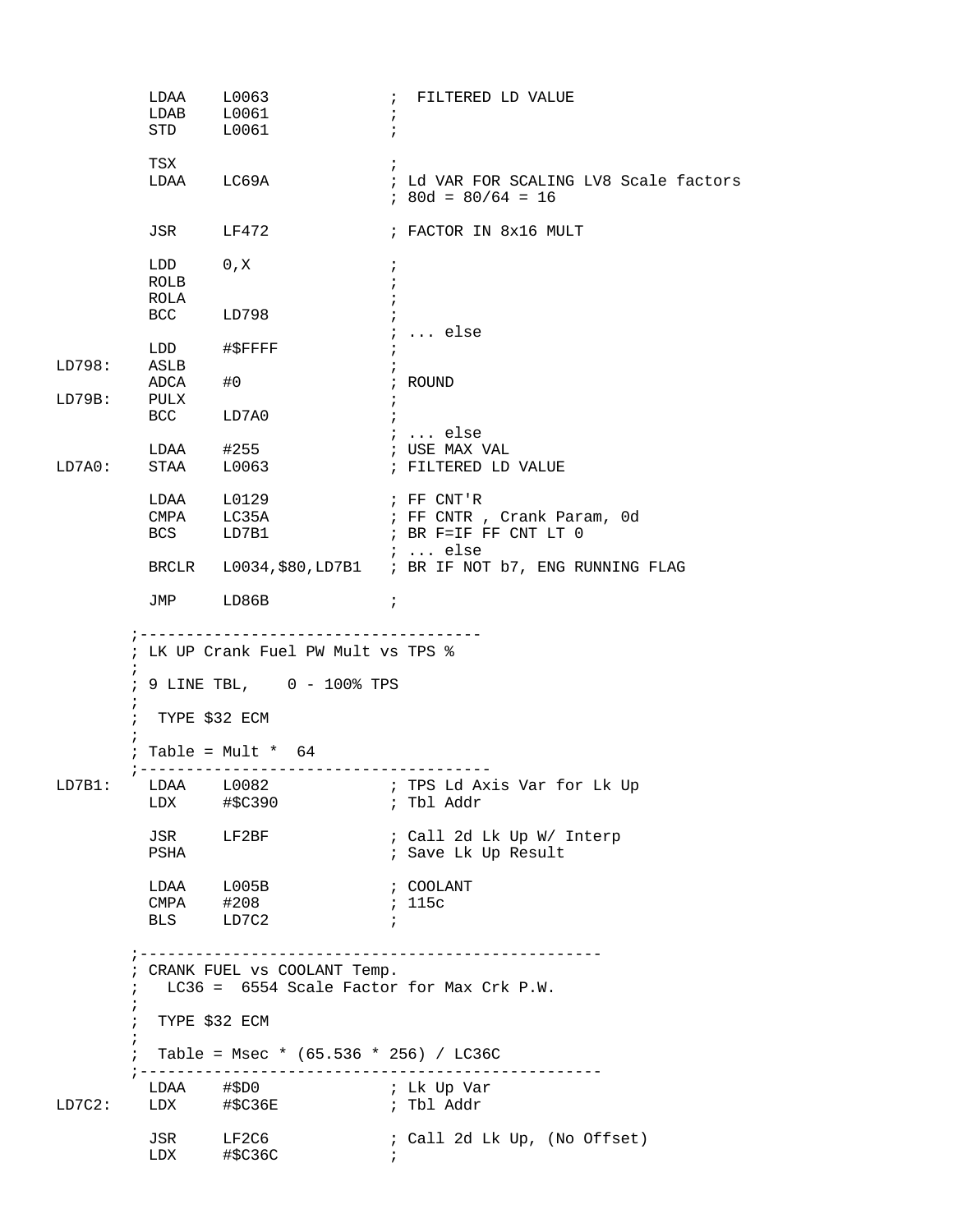STD L00C2 ; ;-------------------------------------------------- ;-------------------------------------------------- ; CRANK FUEL PW MULT vs DRP's  $\mathcal{L}^{\text{max}}_{\text{max}}$  $\mathcal{L}^{\text{max}}_{\text{max}}$  ; Tbl = Mult \* 256 ;-------------------------------------------------- ; Get Var for Lk Up<br>; ASLA ; LDX #\$C37F ; Tbl Addr JSR LF2C6 ; Call 2d Lk Up, (No Offset)  $LDX$   $\#$ \$00C2 ; JSR LF266 ; MUL8X16 STD L00C2 ; LDX #\$00C2 ; PULA <br>
JSR LF472 ; ; FACTOR IN 8x16 MULT ROLB ; ROLA ; BCC LD7F0 ; ; ... else  $\begin{tabular}{lllll} \multicolumn{2}{l}{{\bf LDD}} & \multicolumn{2}{l}{{\bf \#SPFFF}} & \multicolumn{2}{l}{\bf \#D} \\ & \multicolumn{2}{l}{\bf \#CPFF} & \multicolumn{2}{l}{\bf \#D} \\ & \multicolumn{2}{l}{\bf \#D} & \multicolumn{2}{l}{\bf \#C} & \multicolumn{2}{l}{\bf \#D} \\ & \multicolumn{2}{l}{\bf \#D} & \multicolumn{2}{l}{\bf \#C} & \multicolumn{2}{l}{\bf \#D} \\ & \multicolumn{2}{l}{\bf \#D} & \multicolumn{2}{l}{\bf$ LD7F0: LDX #0 ;  $\begin{array}{ccc}\n\text{LOOC2} & \hspace{1.5cm}\text{...} & \hspace{1.5cm}\text{...}\n\end{array}$ BEQ LD863 ; ; ... else JSR LCDE6 ;  $\begin{tabular}{lllllll} \bf{ASLD} & & & & & ; \\ \bf{BEQ} & & \bf{LD7FF} & & & & ; \\ \end{tabular}$ ; BR IF Z ; ... else ; BR IF NO OVERFLOW LD7FF: LDD #\$FFFF ; USE MAX LD802: PSHB ; PSHA ; PULX  $\qquad \qquad ;$  LDD #2457 ; ; TO F DIV SUBTOUTINE LDAB LC359 ; CRANK RPM Coef,  $(0.5)$ LDX L0127 ; OLD CRANK RPM  $\begin{array}{lllll} \text{LDX} & \text{L0127} & \text{I0LD} & \text{CRANK RPM} \\ \text{JSR} & \text{LF250} & \text{I0} & \text{FILTER ROUTINE} \\ \end{array}$  ;---------------------------------- ; LK UP CRANK FUEL MULT vs RPM  $\mathcal{L}^{\text{max}}$  ; TYPE \$32 ECM  $\mathcal{L}^{\text{max}}$  ; TBL = Mult \* 256 ;----------------------------------STD L0127 ; RRM

JSR LF266 ; MUL 8 X 16 SUROUTINE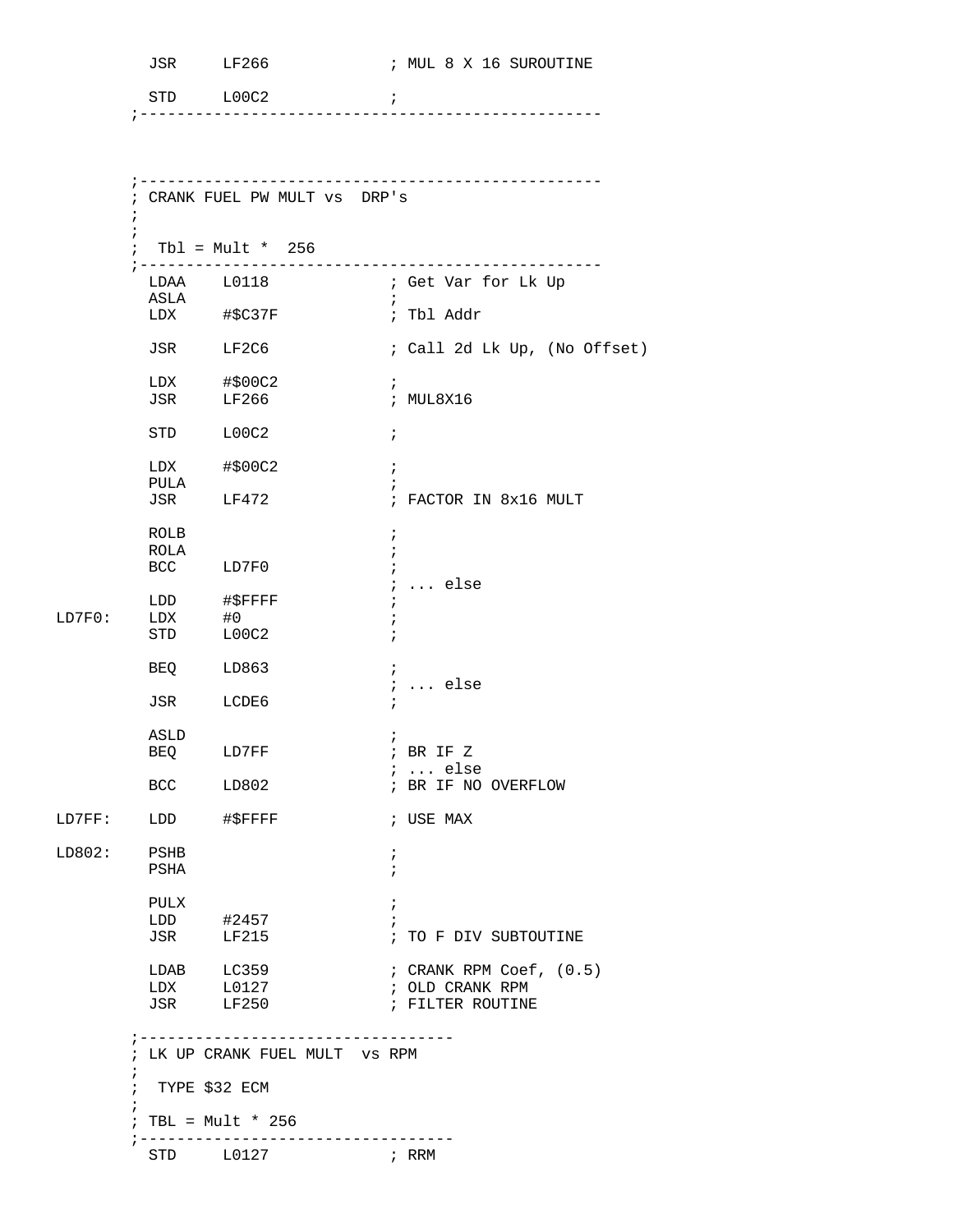|                  | LDX<br>JSR                                                                 | #\$C35B<br>LF2C6       | ; Tbl Addr,<br>; 2d Lk Up, (No Offset)                                                                                                  |
|------------------|----------------------------------------------------------------------------|------------------------|-----------------------------------------------------------------------------------------------------------------------------------------|
|                  | CMPA<br>BNE                                                                | #255<br>LD82B          | $\ddot{ }$<br>$\ddot{i}$                                                                                                                |
|                  | INC<br>BNE                                                                 | L0129<br>LD82E         | $: $ else<br>$;$ FF CNT'R<br>$\ddot{i}$                                                                                                 |
|                  | DEC<br>BRA                                                                 | L0129<br>LD82E         | $i \ldots$ else<br>$;$ FF CNT'R<br>$\ddot{i}$                                                                                           |
| LD82B:<br>LD82E: | CLR<br>TSTA                                                                | L0129                  | ; FF CNT'R<br>$\cdot$                                                                                                                   |
|                  | BEQ                                                                        | LD865                  | $\ddot{i}$<br>$: $ else                                                                                                                 |
|                  | PSHA<br>JSR                                                                | LDA2D                  | ; GO DO BPW'S, (LK UP or CALC)                                                                                                          |
|                  | JSR                                                                        | LDD2D                  | ; GO DO BPW'S, (LK UP or CALC)                                                                                                          |
|                  | PSHB<br>PSHA<br>TSX<br>LDAA<br>JSR                                         | L000A<br>LF472         | $\ddot{r}$<br>$\ddot{ }$<br>; Sty Alive Mem Cell A<br>; FACTOR IN 8x16 MULT                                                             |
|                  | PULX<br>PSHB<br>PSHA<br>TSX<br>LDD<br>SUBD<br>PULX<br>PSHB<br>PSHA<br>PULY | LOOC2<br>0, X          | $\ddot{ }$<br>$\mathbf{\dot{i}}$<br>$\ddot{i}$<br>$\ddot{ }$<br>$\ddot{ }$<br>$\ddot{ }$<br>$\ddot{ }$<br>$\ddot{ }$<br>ï<br>$\ddot{ }$ |
|                  | PULA<br><b>BCS</b>                                                         | LD863                  | ÷<br>$i \ldots$ else                                                                                                                    |
|                  | PSHY<br>TSX<br>JSR                                                         | LF266                  | ï<br>; MUL 8 X 16 SUROUTINE                                                                                                             |
|                  | PULX<br>PSHB<br>PSHA<br>TSX                                                |                        | $\mathbf{\dot{}}$<br>ï<br>÷<br>$\ddot{ }$                                                                                               |
|                  | LDD<br>SUBD<br>STD                                                         | LOOC2<br>0, X<br>LOOC2 | $\ddot{ }$<br>$\ddot{ }$                                                                                                                |
|                  | <b>PULX</b>                                                                |                        | $\ddot{ }$                                                                                                                              |
|                  | BRA                                                                        | LD865                  | $\ddot{ }$                                                                                                                              |
| LD863:<br>LD865: | STX<br>JSR                                                                 | L00C2<br>LF92A         | ÷<br>$\ddot{i}$                                                                                                                         |
|                  | JMP                                                                        | LDDC2                  |                                                                                                                                         |
|                  |                                                                            |                        |                                                                                                                                         |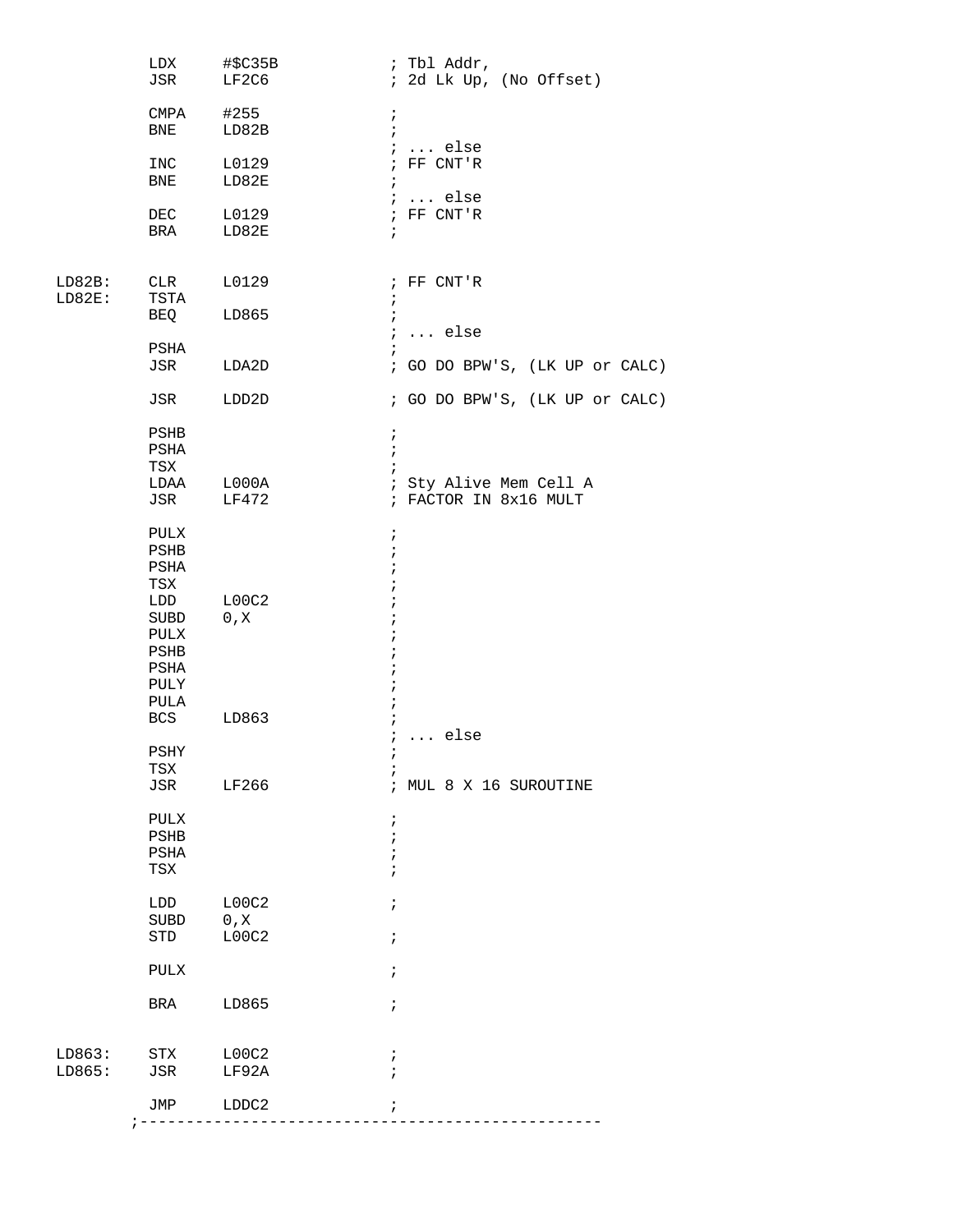| LD86B: | BRCLR        |                                   | $L0039$ , \$80, $LD872$ ; BR IF NOT b7, (IN SINGLE FIRE)        |
|--------|--------------|-----------------------------------|-----------------------------------------------------------------|
|        | BSET         | L0039,\$10                        | $: $ else<br>; SET $b4$ , (TOGGLE S/F F/F)                      |
| LD872: | LDAA         | L00E5                             | ; Trans flt'rd Ld Val                                           |
|        | SUBA         | L0063                             | ; filtered ld value                                             |
|        | BCS          | LD89E                             | $\ddot{i}$<br>$: $ else                                         |
|        | BRCLR        | L003E, \$80, LD886 ; BR IF NOT b7 |                                                                 |
|        | TST          | LOOE8                             | $i \ldots$ else<br>; Decel Active Time                          |
|        | BEQ          | LD886                             | $\ddot{i}$                                                      |
|        |              |                                   | $i \ldots$ else                                                 |
|        | <b>DEC</b>   | LOOE8                             | ; Decel Active Time                                             |
|        | BRA          | LD896                             | $\ddot{ }$                                                      |
| LD886: | CMPA         | LC5F5                             | ; Diff Ld Val Tresh For Decel enlean                            |
|        | BCS          | LD89E                             | $\ddot{i}$                                                      |
|        |              |                                   | $i \ldots$ else                                                 |
|        | LDAA         | L00E9                             | ; Trans Fltr'ed TPS for<br>; -> Decel Enlean                    |
|        | SUBA         | L0082                             | ; TPS Ld Axis Var                                               |
|        | BCS          | LD89E                             | $\ddot{i}$                                                      |
|        |              |                                   | $i \ldots$ else                                                 |
|        | CMPA         | LC5F4                             | ; Diff TPS Tresh For Decel enlean                               |
|        | BCS          | LD89E                             | $\ddot{ }$                                                      |
| LD896: | BSET         |                                   | $i \ldots$ else                                                 |
|        | BCLR         | L003E,\$A0<br>L0038,\$10          | $\ddot{i}$<br>$\ddot{i}$                                        |
|        |              |                                   |                                                                 |
|        | BRA          | LD8A6                             | $\ddot{ }$                                                      |
|        |              |                                   |                                                                 |
| LD89E: | LDAA<br>STAA | LC5F6<br>LOOE8                    | ; Dcel Enlean time period<br>; Decel Active Time                |
|        | BCLR         | L003E,\$80                        | ; CLR b7                                                        |
| LD8A6: | LDAA         | L005B                             | ; COOLANT                                                       |
|        | CMPA         | LC601                             | ; Min Cool for Cut Off                                          |
|        | <b>BCS</b>   | LD928                             |                                                                 |
|        | BRSET        | L0037,\$01,LD928                  | $i \ldots$ else<br>; BR IF b0, MCU INPUT STATUS WD (IN PK/NEUT) |
|        | LDAA         | L0044                             | $i \ldots$ else<br>; AF MODE WD #2                              |
|        | BITA         | #\$10                             | ; b4, Vss FAILURE                                               |
|        | BNE          | LD8BE                             | ; BR IF b4                                                      |
|        |              |                                   | $i \ldots$ else                                                 |
|        | LDAA         | L0065                             |                                                                 |
|        | CMPA<br>BLS  | LC602<br>LD928                    | ; Vss Lmt for Cut Off<br>$\ddot{ }$                             |
|        |              |                                   | $i \ldots$ else                                                 |
| LD8BE: | LDAB         | L003F                             |                                                                 |
|        | BITB         | #\$24                             |                                                                 |
|        | BNE          | LD8D1                             |                                                                 |
|        | LDAA         | L0082                             | $i \ldots$ else<br>; TPS Ld Axis Var                            |
|        | CMPA         | $L$ C $600$                       | ; Lo TPS Lmt for Cut Off                                        |
|        | BLS          | LD8D1                             | $\ddot{i}$                                                      |
|        |              |                                   | $i \ldots$ else                                                 |
|        | CLRA<br>CLRB |                                   | $\ddot{i}$                                                      |
|        | STD          | L0088                             | ; DECEL Fuel C/O Stall svr timer                                |
|        | BRA          | LD928                             |                                                                 |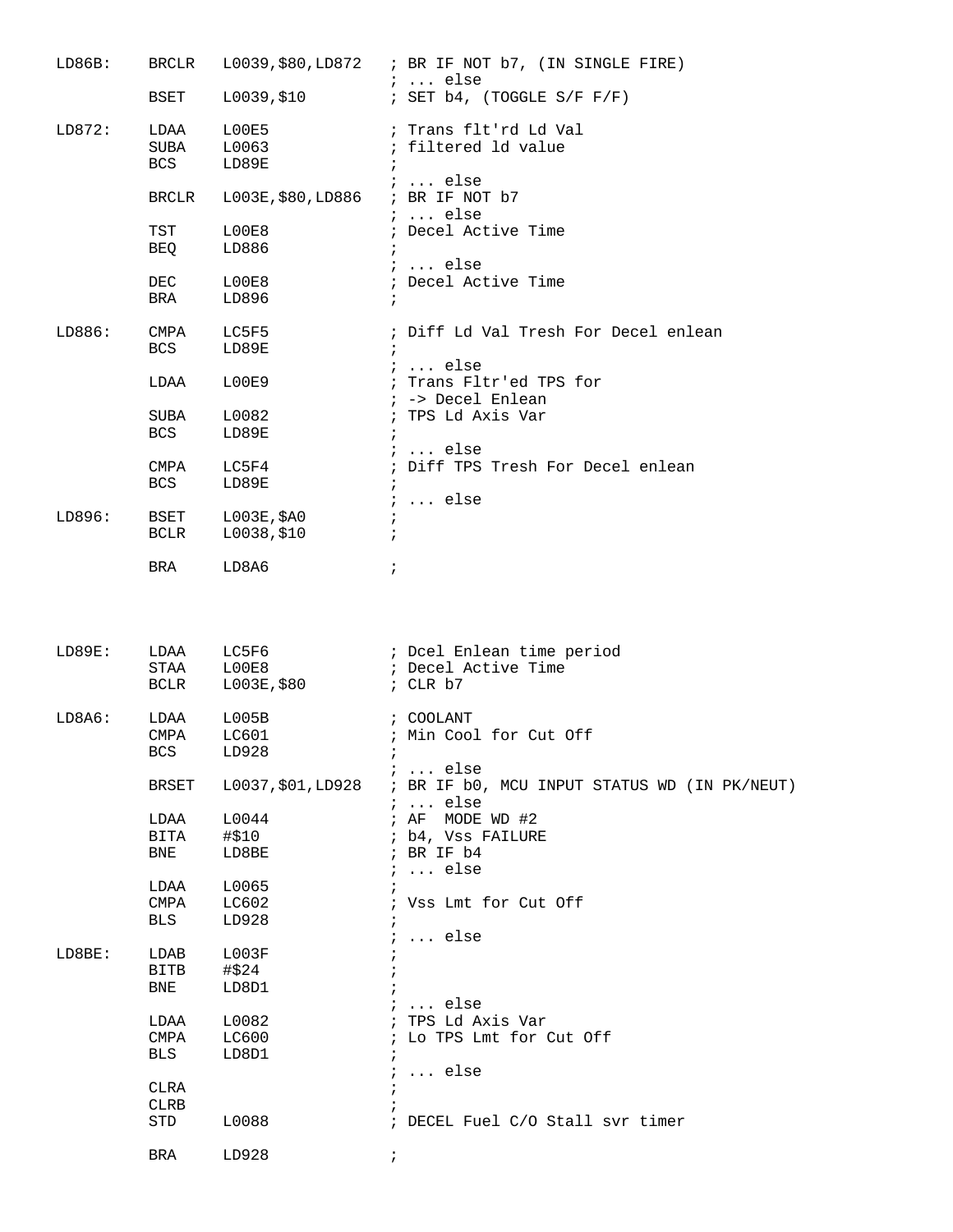| LDBDI: | LDAA<br>SUBA                                      | L005A<br>L0058<br>BCS LD8DC<br>CMPA LC5FE<br>BCC LD928 | $\ddot{i}$<br>; RPM/12.5<br>$\ddot{ }$<br>; Max RPM Time<br>$\ddot{i}$<br>$i \ldots$ else          |
|--------|---------------------------------------------------|--------------------------------------------------------|----------------------------------------------------------------------------------------------------|
|        | $\ddot{ }$<br>; CK IF<br>$\ddot{i}$<br>$\ddot{ }$ | b6 HIGH LIMIT FUEL CUTOFF ENABLED<br>b7 not used       |                                                                                                    |
| LD8DC: | BNE                                               | LDAA L0043<br>BITB #\$C0<br>LD8F0                      | ; AF MODE WD<br>; b6 & b7<br>; BR IF b6 & b7<br>$i \ldots$ else                                    |
|        | LDAB                                              | LC5FC                                                  | ; Max Ld val For Cut Off                                                                           |
|        | BITA<br>BEQ                                       | #\$02<br>LD8EC                                         | ; b1, DECELL FUEL CUT OFF ENABLED<br>ibr if not bl<br>$: $ else                                    |
| LD8EC: | <b>BCS</b>                                        | LDAB LC5FD<br>LD928                                    | ; Stay In Cut off Ld val<br>; BR IF LD VAL GT THRESH<br>$i$ else                                   |
|        | $\ddot{i}$<br>$\ddot{i}$                          | ; CK RPM WINDOW TO STAY IN DECELL FUEL C/O             |                                                                                                    |
| LD8F0: |                                                   | LDAB LC5FA                                             | ; 1200 RPM, Cut off Decel Lmt                                                                      |
|        | BEQ                                               | $BITA$ $\#$02$<br>LD8FA                                | ; b1, DECELL FUEL CUT OFF ENABLED<br>; BR IF NOT b1,<br>$i$ else                                   |
| LD8FA: | <b>BCC</b>                                        | LDAB LC5FB<br>CMPB L0057<br>LD928                      | ; Stay In Cut off RPM Lmt<br>; $RPM/25$<br>; BR IF RPM LT 900 RPM<br>$i \ldots$ else               |
|        | $\ddot{ }$                                        | ; CK TIME Req FOR DECEL Fuel C/O                       |                                                                                                    |
|        | LDAB<br>BNE                                       | L00D3<br>LD925                                         | ; TIME Req FOR DECEL Fuel C/O<br>; BR IF NZ<br>$i$ else                                            |
|        | BITA<br>BNE                                       | #\$02<br>LD90A                                         | ; b1, DECELL FUEL CUT OFF ENABLED<br>; BR IF b1                                                    |
|        | LDX                                               | L0088                                                  | $i \ldots$ else<br>; DECEL FUEL C/O STALL SVR TIMER                                                |
|        | BNE                                               | LD928                                                  | $\ddot{i}$                                                                                         |
| LD90A: | ORAA<br>STAA                                      | #\$02<br>L0043                                         | $i \ldots$ else<br>; SET DECELL FUEL CUT OFF ENABLED FLG<br>; AF MODE WD                           |
|        | $\ddot{i}$<br>$\ddot{i}$                          | ; CK SINGLE FIRE MODE SEL                              |                                                                                                    |
|        | LDAB<br><b>BITB</b>                               | LCO14<br>#\$02<br>BEQ LD918                            | ; AFR MD WD 1<br>; b1, SINGLE FIRE MODE SEL<br>; BR IF NOT SINGLE FIRE MODE SEL<br>$i \ldots$ else |
|        | BSET                                              | L0039,\$A0                                             | ; SET b7 & b5, (IN SF & CLR SF)                                                                    |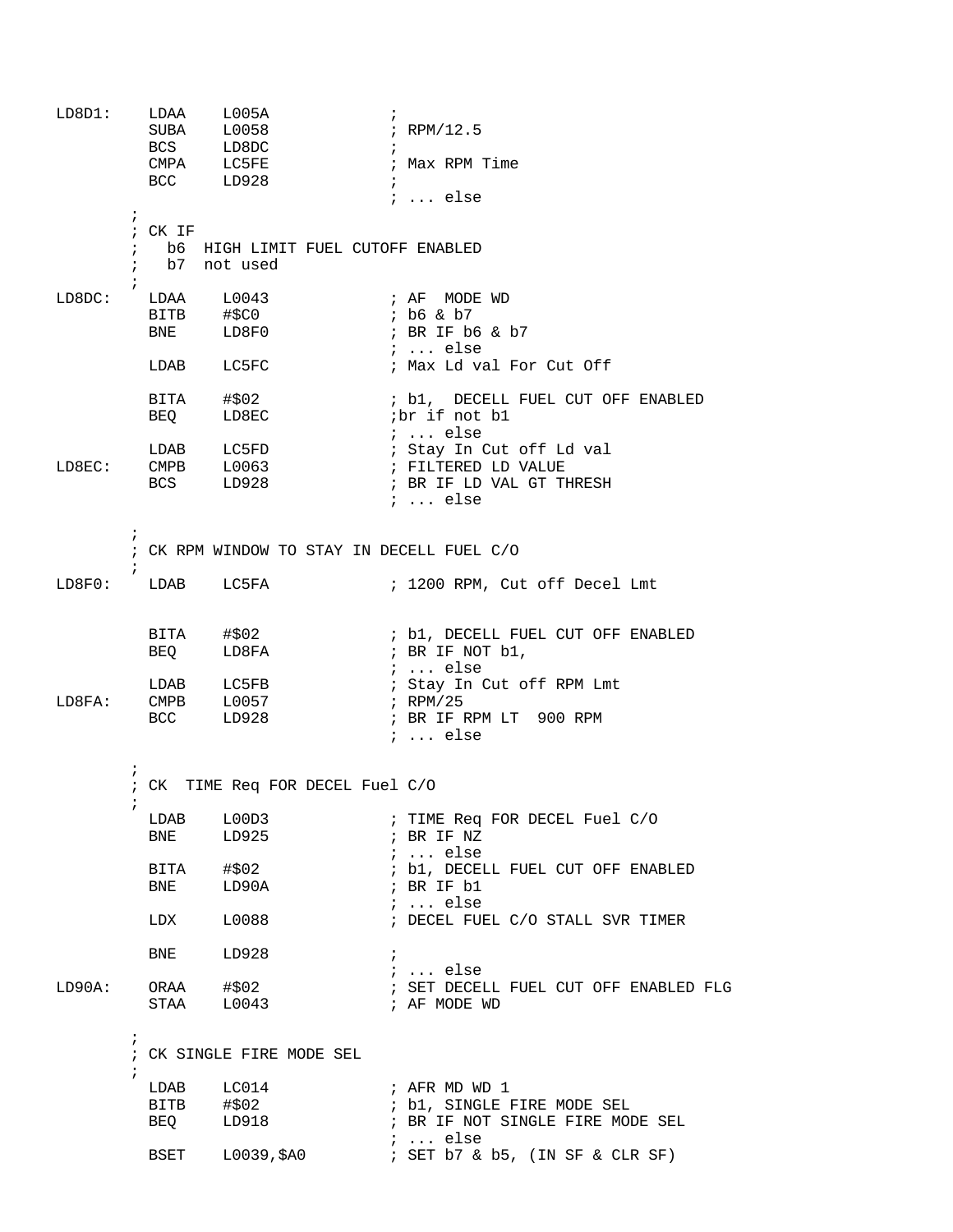| LD918: | LDAB<br>ANDB<br>STAB | L003D<br>$\#$ \$EF<br>L003D | $\ddot{i}$<br>; CLR b4<br>$\ddot{ }$                                                   |
|--------|----------------------|-----------------------------|----------------------------------------------------------------------------------------|
|        | LDX<br>STX           | LC608<br>L0088              | <i>i</i> 6.38 Sec, Min Time Between Consec DEFCO'S<br>; Decel Fuel C/O Stall svr timer |
|        | BRA                  | LD97C                       | $\ddot{i}$                                                                             |
| LD925: | DECB<br>BRA          | LD92D                       | $\ddot{ }$<br>$\ddot{i}$                                                               |
| LD928: | LDAA                 | L0043                       | $\ddot{ }$<br>; AF<br>MODE WD                                                          |
| LD92D: | LDAB<br>STAB         | LC5FF<br>L00D3              | ; Cut off Min Time<br>Time Req for Dcel Fuel C/O<br>$\ddot{i}$                         |
|        | ANDA<br>STAA         | #SFD<br>L0043               | ; CLR b1, DECELL FUEL CUT OFF ENABLED<br>; AF MODE WD                                  |
|        | <b>BRCLR</b>         | L0039, \$20, LD93A          | ; BR IF NOT b5, (CLR SF FF)                                                            |
|        | BCLR                 | L0039,\$60                  | $i \ldots$ else<br>; CLR b5 & b6, (CLR SF & 0 PW)<br>$\ddot{i}$                        |
| LD93A: | LDAA<br>LDX          | L003D<br>L0088              | ; Decel Fuel C/O Stall svr timer                                                       |
|        | BNE                  | LD946                       | $;$ BR IF                                                                              |
|        | ANDA<br>STAA         | #\$EF<br>L003D              | $i \ldots$ else<br>$\ddot{i}$<br>$\ddot{i}$                                            |
|        | BRA                  | LD96D                       | $\ddot{i}$                                                                             |
| LD946: | DEX<br>STX           | L0088                       | $\ddot{i}$<br>; Decel Fuel C/O Stall svr timer                                         |
|        | LDAB<br>CMPB<br>BCC  | LC5FB<br>L0057<br>LD95B     | ; Cut Off RPM<br>$i$ RPM/25<br>$\ddot{i}$                                              |
|        | LDAB<br>SUBB<br>BCS  | L005A<br>L0058<br>LD96D     | $i \ldots$ else<br>$\ddot{i}$<br>; RPM/12.5<br>$\ddot{i}$                              |
|        | <b>CMPB</b><br>BCS   | LC5FE<br>LD96D              | $i$ else<br>; Max RPM Decel val<br>$\ddot{i}$                                          |
| LD95B: | BITA<br><b>BNE</b>   | #\$10<br>LD96D              | $i \ldots$ else<br>: 0001 0000<br>$\ddot{i}$                                           |
|        | ORAA<br>STAA         | #\$10<br>L003D              | $i \ldots$ else<br>$\ddot{i}$<br>$\ddot{i}$                                            |
|        | LDAA<br>STAA         | LC607<br>L008A              | ; Num of Stall Svr Pulses<br>; Accel Enrich After Decel C/O                            |
|        | LDAA<br>STAA         | LC604<br>L00C5              | ; Stall Sve Val<br>; Stall Save IAC Stps, (Sec*80)                                     |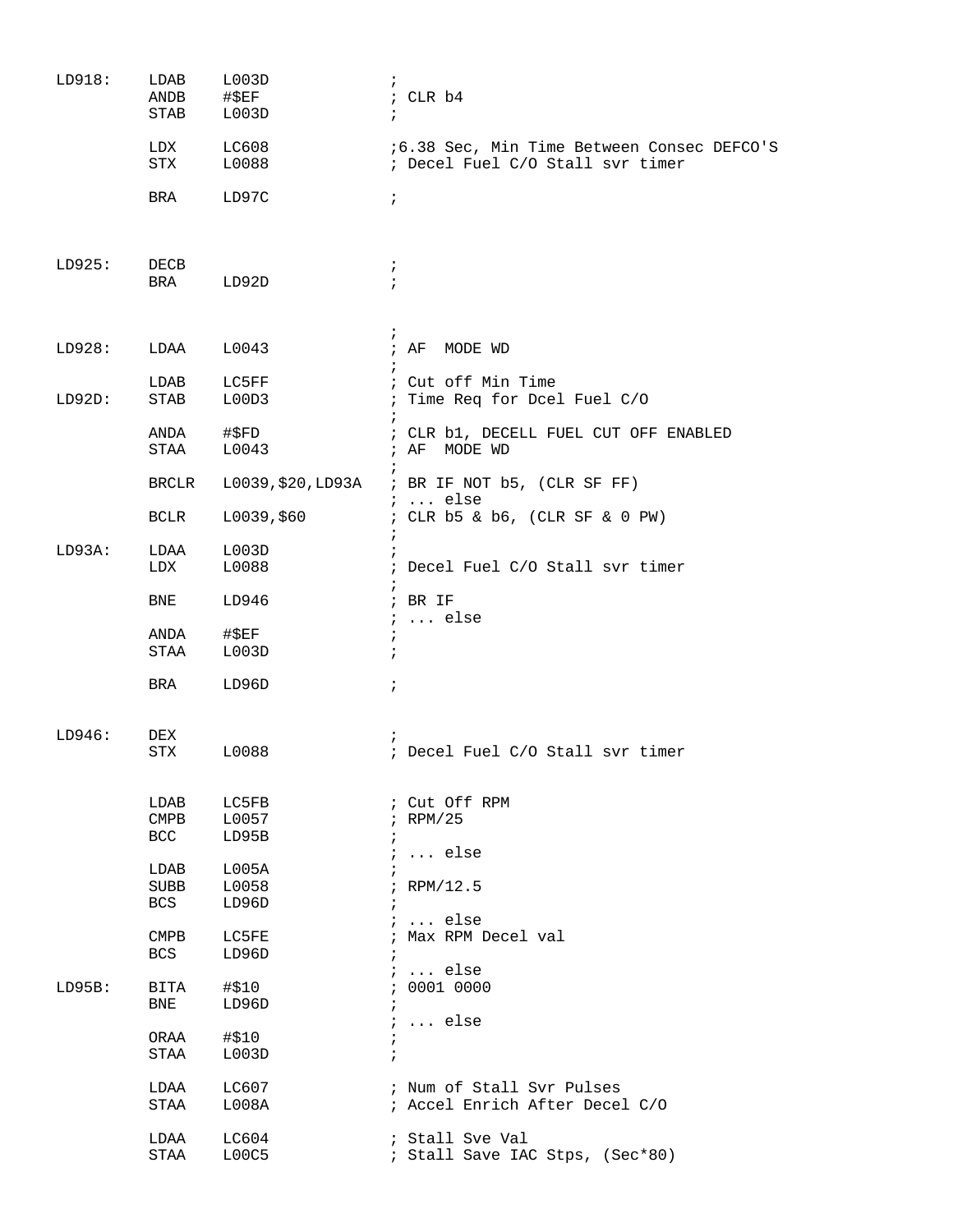| LD96D: JSR LFA1E  |                                               |                                                                                                                                 | ; TPS ACCEL ENR ??                                                          |
|-------------------|-----------------------------------------------|---------------------------------------------------------------------------------------------------------------------------------|-----------------------------------------------------------------------------|
|                   |                                               | LDAA L003F<br>BITA #\$C0<br>BNE LD97C                                                                                           | $\ddot{i}$<br>$i$ else                                                      |
|                   |                                               | LDAA L0063<br>SUBA L00E5<br>BCC LD97F                                                                                           | ; FILTERED LD VALUE<br>; TRANS FLT'RD Ld Val<br>$\ddot{i}$<br>$i$ else      |
| LD97C: CLRA       |                                               | BRA LD99E                                                                                                                       | $\ddot{i}$                                                                  |
| LD97F: SUBA LC33C | CLRA                                          | BCC LD987                                                                                                                       | ; Min Delta LV8 for Acel ENR<br>$\ddot{i}$<br>$i \ldots$ else<br>$\ddot{i}$ |
|                   |                                               | BRA LD998                                                                                                                       | $\cdot$                                                                     |
|                   | $\mathbf{r}$<br>i.<br>$:$ TYPE \$32 ECM<br>i. | ; LK UP LV8 AE FACTOR VS DELTA LV8<br>; DELTA LV8 ABOVE MINIMUM (LC33C)<br>TBL = $Mult * 128$<br>; ---------------------------- |                                                                             |
|                   |                                               |                                                                                                                                 |                                                                             |
|                   |                                               |                                                                                                                                 |                                                                             |
|                   |                                               | LDX #\$C33D<br>JSR LF2BF                                                                                                        | ; LV8 AE FACTOR Tbl<br>; 2d Lk Up W/ Interp                                 |
|                   | LDAB<br>MUL<br>ASLD                           | LOOE7                                                                                                                           | ; Accel Enr Cool Factor<br>i.                                               |
|                   | BCS                                           | LD99C                                                                                                                           | ; BR IF NO OVERFLOW<br>$\ldots$ else<br>$\ddot{i}$                          |
| LD998:            | ADDA<br>BCC                                   | L00E2<br>LD99E                                                                                                                  | ; Diff Ld Val Accel Enr Factor<br>; BR IF NO OVERFLOW<br>$i \ldots$ else    |
| LD99C:<br>LD99E:  | LDAA<br>STAA                                  | #255<br>LOOE2                                                                                                                   | ; USE MAX VAL<br>; Diff Ld Val Accel Enr Factor                             |

; Accel Enrich, Acum Fuel<br>; BR IF NZ

; ... else

; ... else

 $\mathcal{L}^{\text{max}}_{\text{max}}$ LD9A9: LDAA L006F ; FILT 02 VDC ; Filtered o2, (12.5Ms)

LDX L00D9<br>BNE LD9A9

; GET o2 VDC & FILTER

;

BNE LD9A9 ; BR IF NZ

BCLR L0038,\$0E ; CLR b0, b1 & b2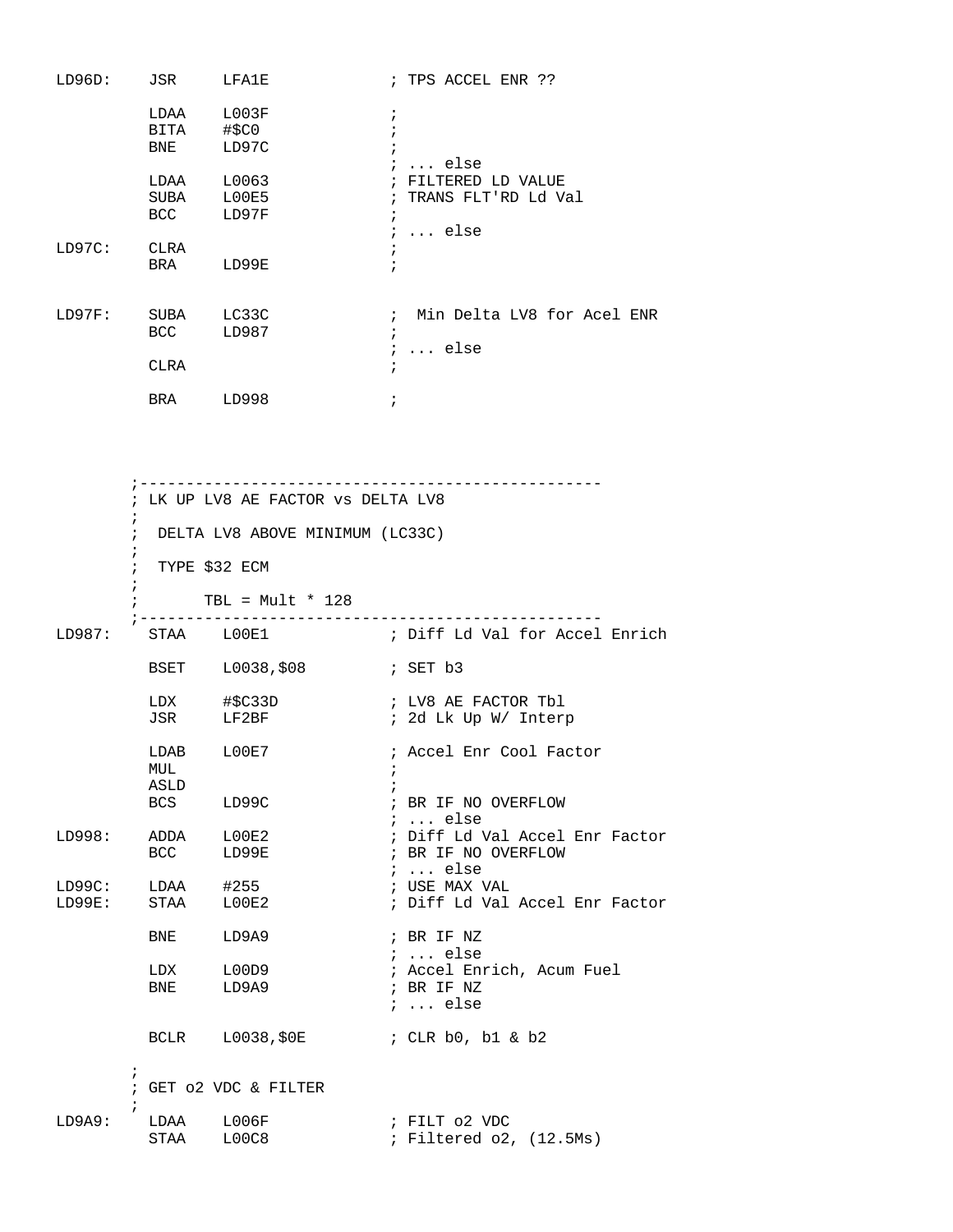```
LDAA #$20 ; A/D CH 2, (o2 Sense Voltage)
         JSR LF1BE : To A/D subroutine
         LDX L006F ; FILT 02 VDC
                              ; o2 Sens Coef, (time)<br>; FILTER ROUTINE
         LEM<br>LDAB LC39E<br>JSR LF250
         STD L006F ; FILT 02 VDC
        ;--------------------------------------------------
        ; CK IF IN MODE 4 <----*****
\mathcal{L}^{\text{max}} ; DO AFR MOD VIA ALDL MODE 4
\mathcal{L}^{\text{max}} ; MODE 4 MODE WD .. b2 HAS AFR STATUS
        ; MODE 4 MODE WD .. HAS NEW AFR VALUE
        ;--------------------------------------------------
         BRCLR L0035,$08,LD9D7 ; BR IF NOT b3, MODE 4
                                  ; ... else
                                ; MODE 4 MODE WD ..<br>; b2
BITA \# $04 ; b2
BEQ LD9D7 ; EXIT
         ; ... else
                                 ; GET ALDL AFR VAL FROM MODE WD ...
\mathcal{L}^{\text{max}} ; CALC NEW AFR 
\mathcal{L}^{\text{max}}CLRA \qquad \qquad ; PSHB ; 
         PSHA ; 
        PULX \qquad \qquad ;LDD #$FFFF ;
         IDIV ; 
                         ; Total AFR Value
         JMP LDA5A ; EXIT AND BYPASS FOLLOWING AFR 
                                 ; MOD ROUTINES 
        ;--------------------------------------------------
        ***************************************************
        * PWR ENRICHMENT TPS TRESHOLD vs RPM
        * TYPE $32 ECM
\star *
        * 400 - 4800 RPM, 5 LINES
\star * TBL = TPS% * 2.56
 ***************************************************
       LDX #$C60E ; Pwr Enrichment TPS Treshold vs RPM
         LDAA L0056 ; RPM/25 
          LSRA ; Div By 4 
         \begin{tabular}{lllll} \tt LSRA & & & & & & & \tt ; \\ \tt JSR & & & & \tt LF2C6 & & & & \tt ; \\ \end{tabular}; Call 2d Lk Up, (No Offset)
         LDAB L0043 ; AF MODE WD
         BITB #$20 ; b5, PWR ENR IS ACTIVE<br>BEQ LD9ED ; BR IF NOT b5
         BEQ LD9ED ; BR IF NOT b5
                                 ; ... else 
                                ; TPS Hyst. Disable P.E. if TPS < 10
         SUBA LC60D<br>BCC LD9ED
                                  ; ... else
```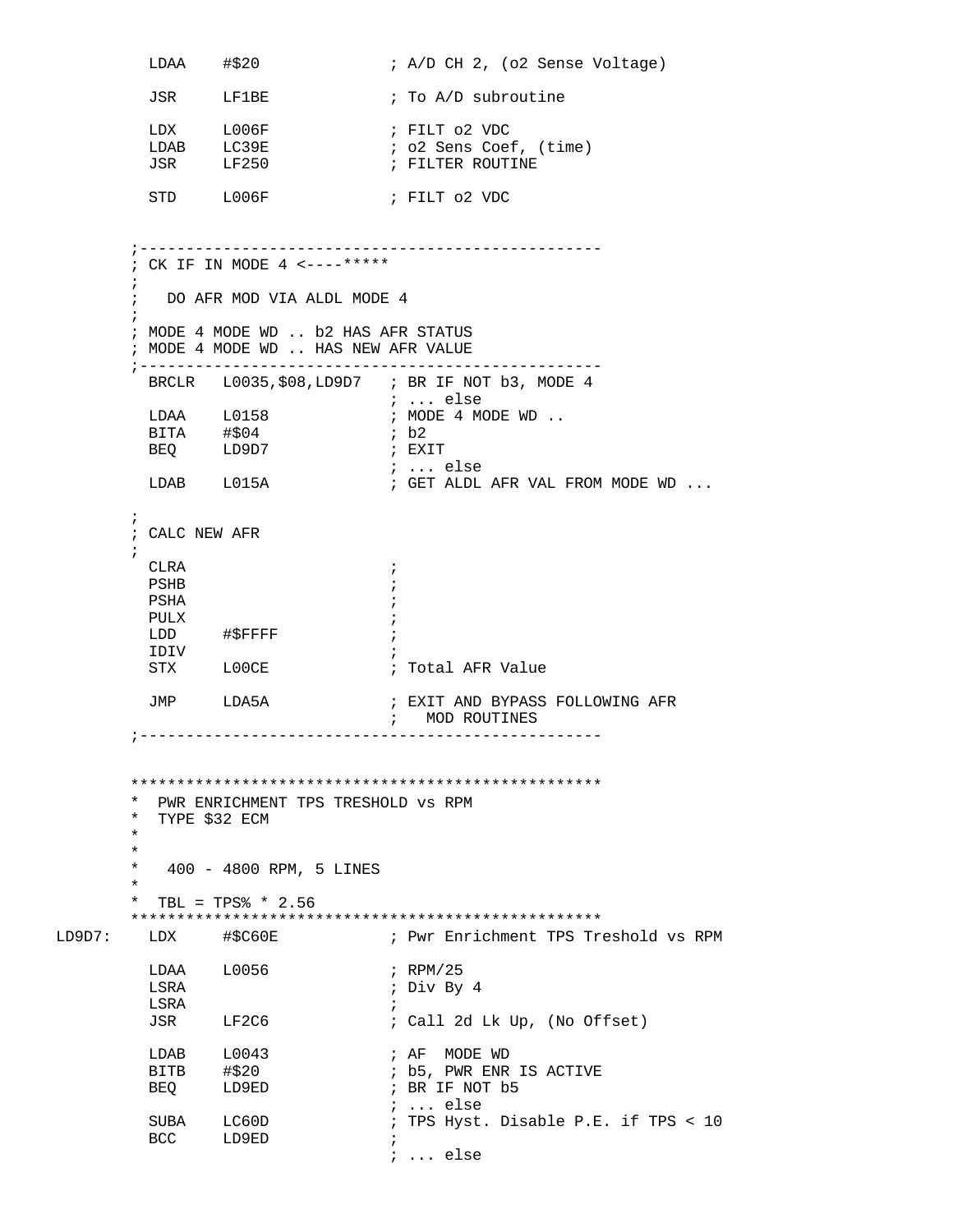```
CLRA \qquad \qquad ;LD9ED: PSHB<br>
ANDB #$DF ;<br>
STAB L0043 ;
        ANDB #$DF ; CLR b5, PWR ENR IS ACTIVE
        STAB L0043 ; AF MODE WD
         CMPA L82 ; TPS Ld Axis Var 
         PULB ; 
        BHI LDA28 ;
         ; ... else
                              ; If Ld Val > 50, Enab Pwr Enrich
         BITB #$20 ; b5
        BEQ LDA01 ; BR IF NOT b5
        SUBA LC60C ; 10d, Hyst for Pwr En.
LDA01: CMPA L0063 ; Filtered 1d value
         BHI LDA28 ; 
                            ; AF MODE WD
                              ; SET b5, PWR ENR IS ACTIVE<br>; AF  MODE WD
         STAB L0043 ; AF MODE WD
        BCLR    L0039, $80    ; CLR    b7, (IN SINGLE FIRE)
        ;--------------------------------------------------
        ; LK UP Pwr Enrichment Air/Fuel Pct Change vs RPM
        ; 0 -> 6400 RPM, 128 = NO CHG
\mathcal{L}^{\text{max}} ; TYPE $32 ECM
\mathcal{L}^{\text{max}} ; TBL = (Pct Change * 1.28) + 128
        ;--------------------------------------------------
         LDX #$C61D ; Tbl Addr 
        LDAA L0057 ; RPM/25
        JSR LF2C6 ; 2d Lk Up, (No Offset)<br>TAB ; RESULT TO B req
                              ; RESULT TO B req
        LDX #128 ; O% CHG VALUE<br>ABX ; ADD LK'ED UP
                               ; ADD LK'ED UP VALUE TO NEUTRAL VAL
         LDAB L00D0 ; CURRENT LK'ED UP AFR % Chg/Cool Temp 
         ABX ; ADD LK'ED UP VALUE 
\mathcal{L}^{\text{max}} ; MULT PCT CHNG BY CURRENT STOCH VAL
        ; (DIV RESULT /256
\mathcal{L}^{\text{max}}LDD LC3CB ; Get Stoch Ratio
         JSR LF2F0 ; Go To 16 * 16 Mult routine 
        STD LOOCE ; NEW AFR Value
        BRA LDA5A ;
        ***************************************************
        * END OF PWR ENRICH
\star ***************************************************
```
LDA28: JSR LDA2D ;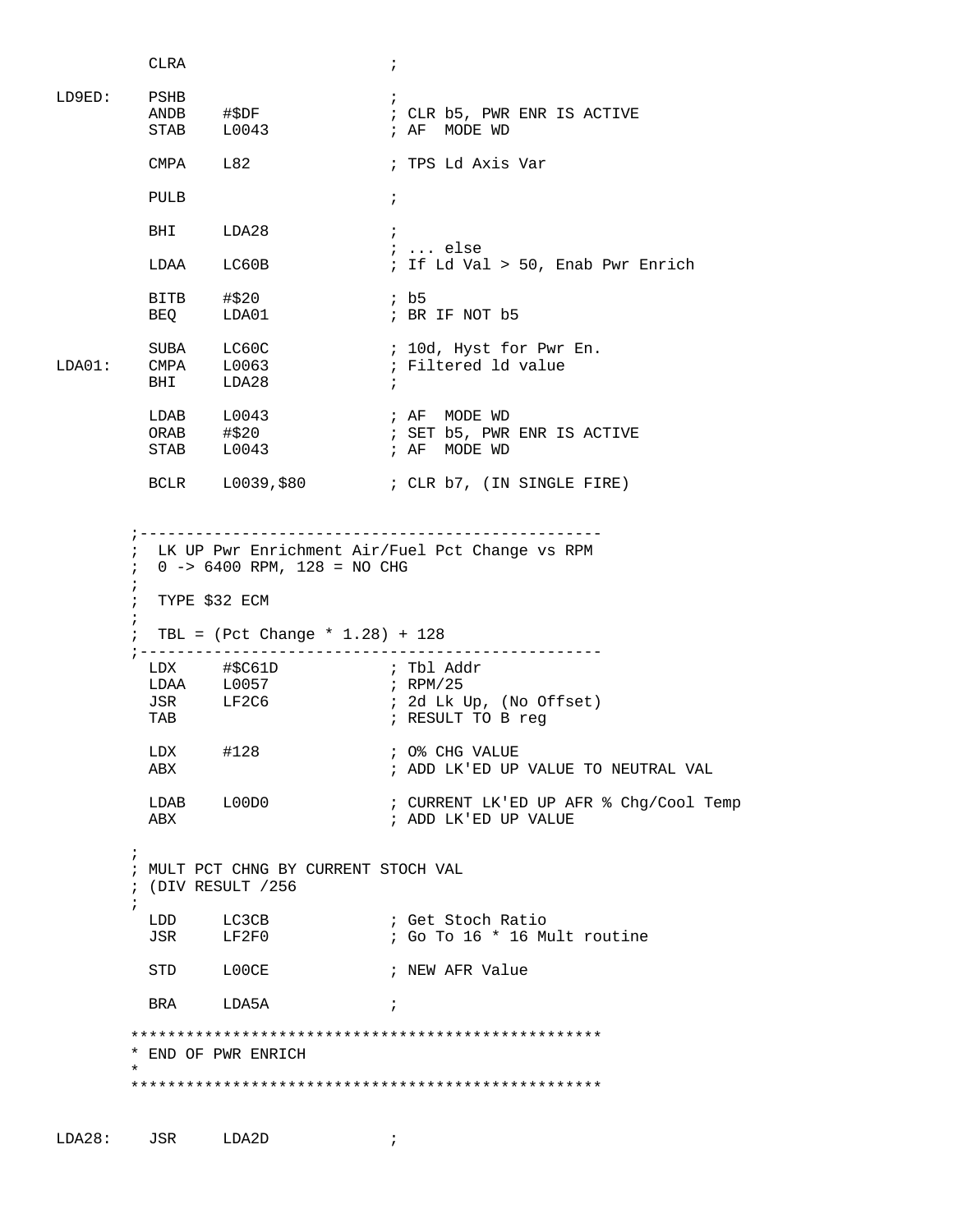BRA LDA5A ; ;--------------------------------------------------  $\mathcal{L}^{\text{max}}$  $\mathcal{L}^{\text{max}}$  $\mathcal{L}^{\text{max}}$  ;-------------------------------------------------- ; START UP A/F Ratio  $LDAA \qquad L0044 \qquad \qquad ; AF \quad MODE \quad WD \quad \sharp 2$  ASLA ; LDAA #\$01 ; BCS LDA51 ; ; ... else ; ; ADD IN Open Lp AFR Bias to Set up Lean Lmt ; 221, 20:1 AFR  $\mathcal{L}^{\text{max}}$  CLRA ; ; Open Lp AFR Bias to Set up Lean Lmt ADCA #0 ; ROUND L00CD ; AFR Time out Cntr<br>#0 ; ROUND ADCA #0 ; ROUND<br>STD LOOCE ; Total STD LOOCE ; Total AFR Value ;------------------------------------------- ; LK UP Opn Lp A/F Pct Chg vs Base Ld Value  $\mathcal{L}^{\text{max}}$  ;-------------------------------------------- LDAA L0063 ; Filtered ld value ; Tbl Addr, JSR LF2C6 ; Lk Up, (No Offset) TAB  $\qquad \qquad ;$ CLRA  $\qquad \qquad ;$ STAB L046A ; ADDD L00CE : Total AFR Value LDA51: LDX LC3CB ; Get Stoch ratio JSR LF2F0 ; Go to 16 \* 16 Mult routine STD LOOCE : Total AFR Value (middle 2 Of Prod) RTS  $\qquad \qquad ;$  ;------------------------------------------ ;------------------------------------------ ; JMP HERE IF ALDL IS CONTROLING AFR ; W/MODE 4, (BYPASS OTHER AFR MOD ROUTINES  $\mathcal{L}^{\text{max}}$  ;------------------------------------------ ; MAF Hi TMR, (100Ms) BNE LDA66 ; BR IF NZ  $\begin{tabular}{lllll} \multicolumn{2}{l}{{\small\textrm{LDA}}} & \multicolumn{2}{l}{\small\textrm{LODA}} & \multicolumn{2}{l}{\small\textrm{LODA}} & \multicolumn{2}{l}{\small\textrm{LODA}} & \multicolumn{2}{l}{\small\textrm{LODA}} & \multicolumn{2}{l}{\small\textrm{LODA}} & \multicolumn{2}{l}{\small\textrm{LODA}} & \multicolumn{2}{l}{\small\textrm{LODA}} & \multicolumn{2}{l}{\small\textrm{LODA}} & \multicolumn{2}{l}{\small\textrm{LODA}} & \multicolumn{2}{l}{\small$ ; FILTERED LD VALUE CMPA LC22D ; If LV < 170 then Disable #43<br>BCC LDA6C ; BR IF LD VAL GT 170 ; BR IF LD VAL GT 170 ; ... else  $\begin{tabular}{lllllll} \multicolumn{2}{l}{{\bf LDA66:} & $\bf{LDAA}$ & $\bf{L0002}$ & } & \multicolumn{2}{l}{\bf \end{tabular}}\; ;$ ; CLR b0, ERR 43B TEST IN WORK STAA L0002 ; ;--------------------------------------------- ; CK IF HEADS UP ON LINE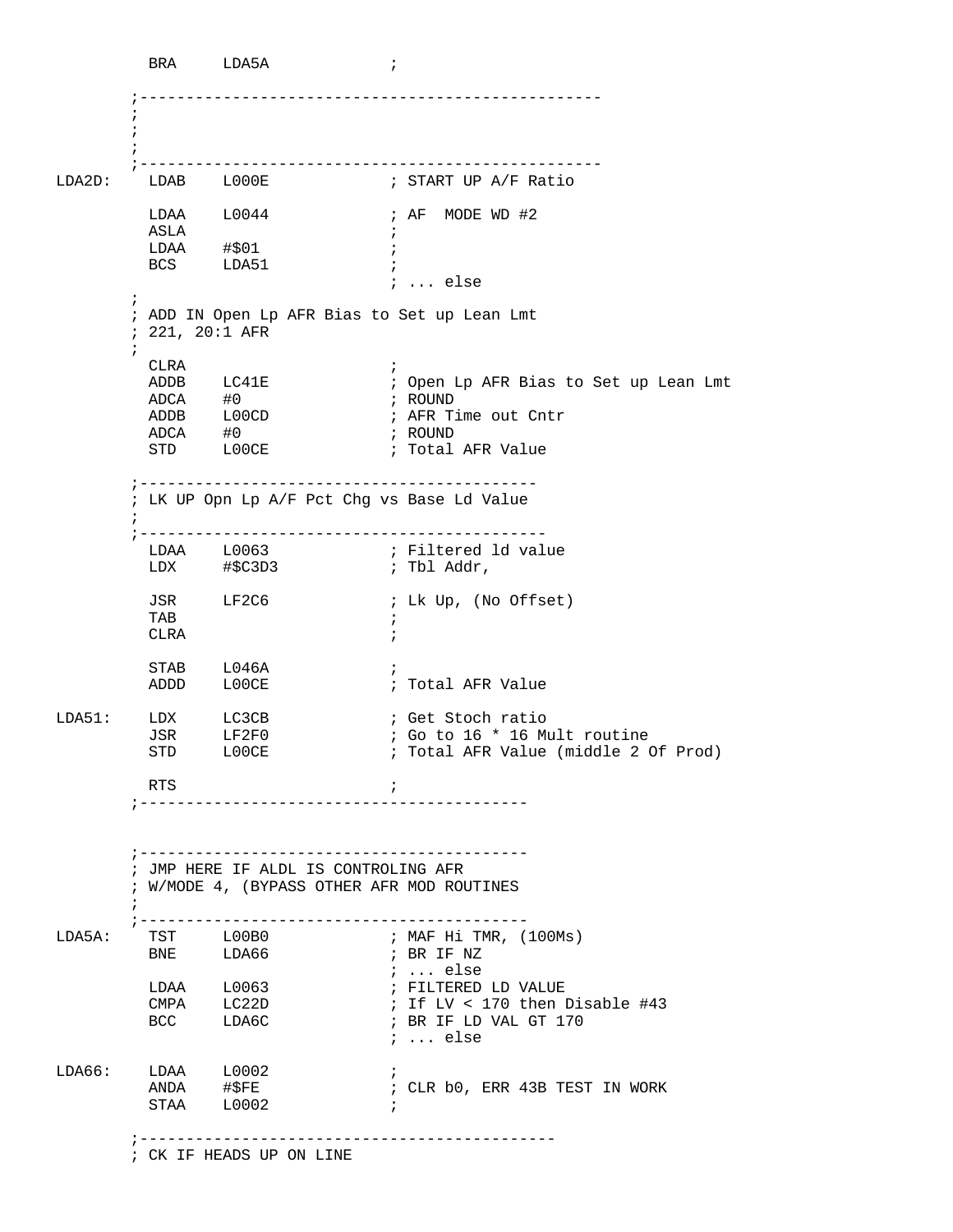; (MOD AFR) ;--------------------------------------------- ------------------<br>; MINOR LOOP MD WD 1<br>; LDAA L0033<br>BPL LDA73 ; ... else JSR L5800 ; H.U. ROM Addr ;--------------------------------------------- LDA73: LDY #\$00EA ; Gms/Sec Disp Value  $\mathcal{L}^{\text{max}}$  ; CL AFR MD WD FOR  $\mathcal{L}^{\text{max}}$ LDAA LC017 ; Get Fuel/Air Mode Wd 4 RORA  $\qquad \qquad ;$ BCC LDA81 ; ; ... else ;--------------------------------------------- ; BLM UPDATE ROUTINE  $\mathcal{L}^{\text{max}}$  ;--------------------------------------------- ; FILTERED LD VALUE LDA81: LDAA L0043 ; AF MODE WD ANDA #\$FB ; CLR b2, BL CELL CHANGE, ; .. (delay BLM update)<br>; AF MODE WD  $STAA$   $L0043$ LDAB L00BF ; BLM CELL NUM, (cells 0-7) ANDB #3 ; 0000 0011, LDX #\$C5D4 ; BLM BOUNDS ABX ; ADD CELL NUM TO ADDRESS POINTER  $\mathcal{L}^{\text{max}}$  ; CK IF IDLE CELL  $\mathcal{L}^{\text{max}}$ TSTB ; CK FOR CELL 0 BEQ LDAA1 ; BR IF CELL 0, (IDLE) ; ... else  $\mathcal{L}^{\text{max}}$  $\mathcal{L}^{\text{max}}$  ; CK RPM BOUNDS  $\mathcal{L}^{\text{max}}_{\text{max}}$ LDAA 0,X ; GET CURRENT RPM BOUND<br>
SUBA LC5DB ; BLM Hysteresis, (100 POC 1.049D ; BR IF RPM L.T. BOUND ; BLM Hysteresis, (100 RPM RPM) ; BR IF RPM L.T. BOUND VALUE ; ... else CMPA L0057 ; RPM/25<br>BHI LDAD9 ; BR IF ; BR IF RPM L.T. BOUND VALUE ; ... else<br>; CELL 3 ?  $LDA9D:$   $CMPB$   $#3$ BEQ LDAAC ; ; ... else LDAA1: LDAA 1, X ;<br>ADDA LC5DB ; ADDA LC5DB ; 100 RPM, BLM Hysterisis<br>BCS LDAAC ; LDAAC ; ; ... else<br>; RPM/25 CMPA L0057<br>BCS LDAD9 LDAD9  $\texttt{LDAAC:} \qquad \texttt{LDAB} \qquad \texttt{LO0BF} \qquad \qquad \begin{array}{ccc} \texttt{;} & \texttt{...} & \texttt{else} \\ \texttt{;} & \texttt{DLAC:} & \texttt{...} & \texttt{...} \end{array}$ LDAB L00BF ; BLM CEL NUM, (cells 0-7)<br>ANDB #\$0C ; MASK, 0000 1100 ANDB #\$0C ; MASK, 0000 1100<br>LSRB ; SHFT TO b0 & b1 ; SHFT TO b0 & b1 LSRB ;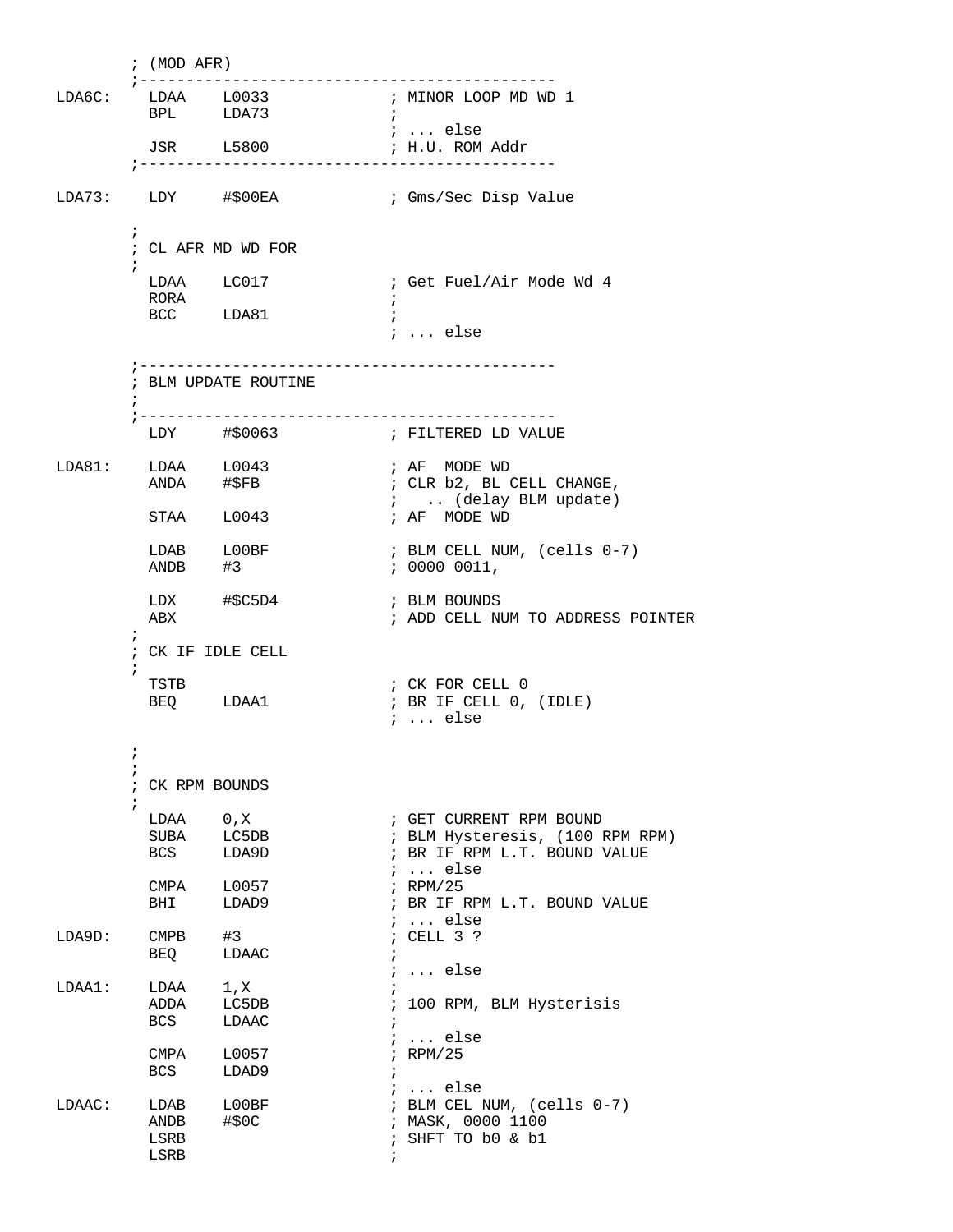|                                        | ABX<br>TSTB                | LDX #\$C5D7<br>BEQ LDAC9                                                                    | ; Pt to BLM Lmts In CALIB<br>; ADD CELL NUM TO ADDRESS POINTER<br>; CK FIR ZERO<br>; BR IF Z<br>$i$ else  |
|----------------------------------------|----------------------------|---------------------------------------------------------------------------------------------|-----------------------------------------------------------------------------------------------------------|
|                                        | LDAA 0, X                  | SUBA LC5DC<br>BCS LDAC5                                                                     | ; GET CELL CONTENTS<br>; 2, BLM Hysteresis<br>; BR IF CELL VAL LT 2<br><i>;</i> else                      |
|                                        | CMPA 0, Y<br><b>BHI</b>    | LDAD9                                                                                       | ; AIR FLW to CURRENT CELL BOUND<br>$\ddot{i}$                                                             |
| LDAC5: CMPB #3                         |                            | BEQ LDAD5                                                                                   | ;  else<br>; CK CELL NUM<br>$\ddot{i}$                                                                    |
| LDAC9:                                 | LDAA 1,X<br>ADDA LC5DC     | BCS LDAD5                                                                                   | ;  else<br>; GET BLM AIR FLOW BOUND<br>; BLM Hysteresis, (2 gms/sec)<br>$i \ldots$ else                   |
|                                        | CMPA $0, Y$<br><b>BCS</b>  | LDAD9                                                                                       |                                                                                                           |
|                                        | BRA LDB0C                  | LDAD5: LDAB L00BF                                                                           | $\ldots$ else<br>; BLM CELL ADDRESS (cells 0-7)<br>$\ddot{i}$                                             |
| LDAD9: CLRB                            |                            |                                                                                             | ; CLR BLM CELL NUMBER CNT'R                                                                               |
| $\ddot{i}$<br>$\ddot{ }$<br>$\ddot{i}$ | $\ddot{i}$                 | ; SET AF MODE WD<br>b2 BL CELL CHANGE, DELAY BLM UPDATE<br>b3 DELAY BLM UPDATE, CELL CHANGE |                                                                                                           |
|                                        |                            | $LDAA$ $L0043$<br>ORAA #0C<br>STAA L0043                                                    | ; AF MODE WD<br>; SET b2 & b3<br>; AF MODE WD                                                             |
|                                        | BCS LDAF4                  | LDAA L0057<br>CMPA LC5D5                                                                    | ; RPM/25<br>; Ck Lo BLM RPM LMT, 700 RPM<br>$\ddot{i}$<br>$i$ else                                        |
|                                        | INCB<br>CMPA<br><b>BCS</b> | LC5D6<br>LDAF4                                                                              | ; INCR CELL POINTER<br>; Ck Mid BLM RPM LMT, 1200 RPM<br>$\ddot{ }$<br>$i \ldots$ else                    |
|                                        | INCB<br>CMPA<br><b>BCS</b> | LC5D7<br>LDAF4                                                                              | ; INCR CELL POINTER<br>; Ck Hi BLM RPM LMT, 2000 RPM<br>$\ddot{i}$<br>$i \ldots$ else                     |
|                                        | INCB                       |                                                                                             | ; INCR CELL POINTER                                                                                       |
| LDAF4:                                 | LDAA<br>CMPA<br><b>BCS</b> | 0, Y<br>LC5D8<br>LDB0C                                                                      | ; GET FLOW VAL<br>; BLM Lo MAF Flow Lmt, 12 gms/S<br>; BR IF AIR FLOW LT 12 gms/S<br>$i \ldots$ else      |
|                                        | ADDB<br>CMPA<br>BCS        | #4<br>LC5D9<br>LDB0C                                                                        | ; BUMP CELL NUMBER<br>; BLM Mid MAF Flow Lmt, 22 gms/S<br>; BR IF AIR FLOW LT 22 gms/S<br>$i \ldots$ else |
|                                        | ADDB<br>CMPA               | #4<br>LC5DA                                                                                 | ; BUMP CELL NUMBER<br>; BLM Hi MAF FlowBOUND, 34 gms/S                                                    |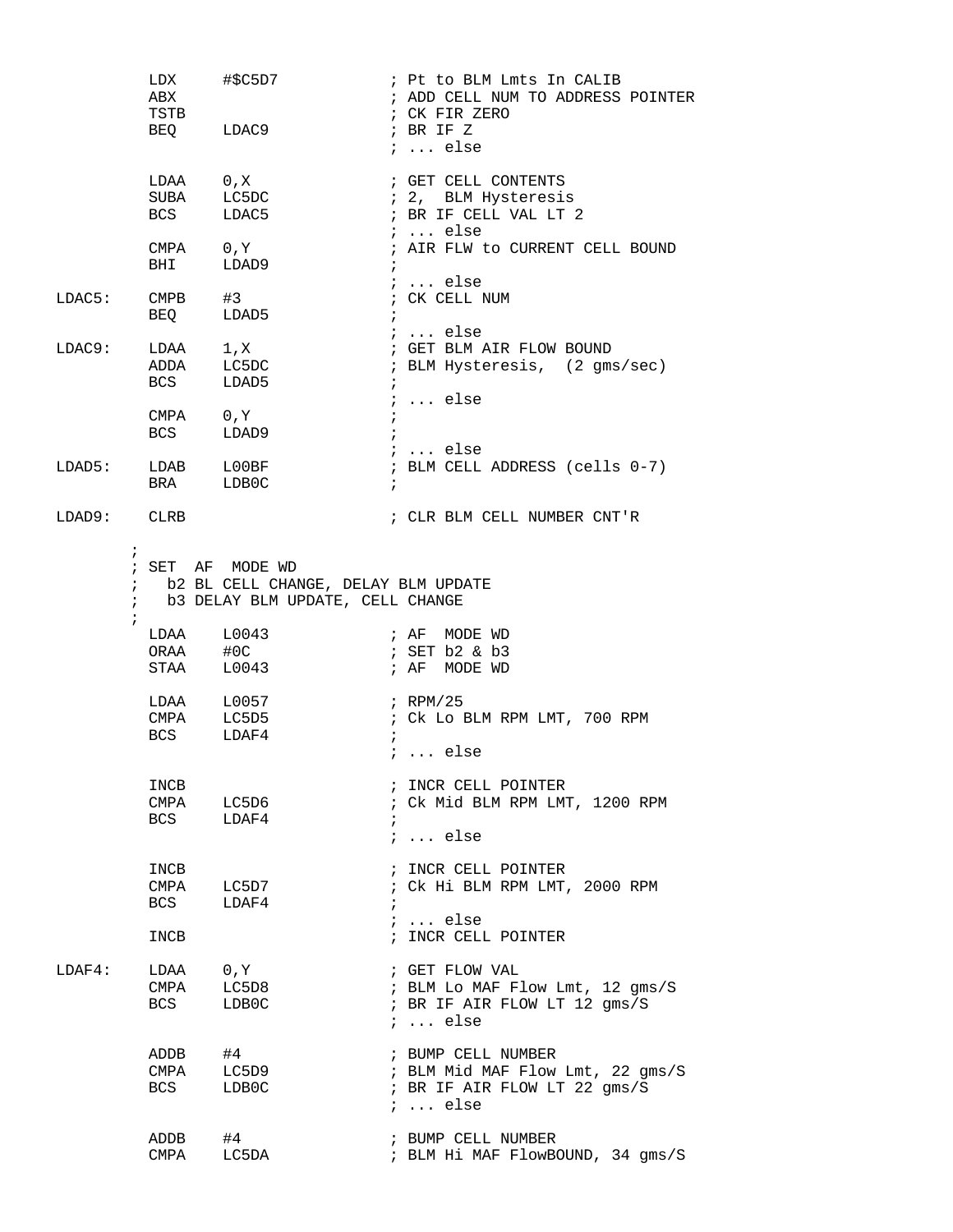|                   | BCS LDB0C                                     |                                          |                          | ; BR IF AIR FLOW LT 34 gms/S<br>$i \ldots$ else                                                                  |
|-------------------|-----------------------------------------------|------------------------------------------|--------------------------|------------------------------------------------------------------------------------------------------------------|
|                   | ADDB #4                                       |                                          |                          | ; BUMP CELL NUMBER                                                                                               |
| $\ddot{i}$        | $\ddot{i}$<br>; UP DATE CELLS                 |                                          |                          |                                                                                                                  |
| LDB0C:            | $LDX$ $\#$ \$001C<br>ABX                      |                                          |                          | ; POINT TO BLM CELL MATRIX IN MEMORY<br>; ADD CELL NUM TO POINTER                                                |
|                   | LDAA 0, X<br>CMPA LC5E3                       | CMPA LC5E2<br>BHI LDB1C                  |                          | ; GET CURRENT CELL BLM VLUE<br>; 160, Max BLM LMT<br>; BR IF BLM LT MAX BLM LMT<br>;  else<br>; 108, MIN BLM LMT |
| LDB1C:            | BCC LDB25<br>LDAA L003D<br>ORAA #\$40         |                                          | $\ddot{i}$               | ; BR IF BLM GT MIN LMT<br>$;$ SET $b6$                                                                           |
|                   | STAA L003D<br>JSR LF434                       |                                          | $\ddot{i}$<br>$\ddot{i}$ |                                                                                                                  |
| LDB25: STAB L00BF | STAA L00C0<br>BMI LDB2D                       |                                          |                          | ; BLM (cells 0-7)<br>; BLM<br>$\mathbf{i}$                                                                       |
|                   | $LDAA$ #128                                   |                                          | $\ddot{ }$               |                                                                                                                  |
| $LDB2D$ :         | LDAB L0043<br>BITB #\$20<br>BEQ LDB35         |                                          |                          | ; AF MODE WD<br>; b5, PWR ENR IS ACTIVE<br>; BR IF NOT b5<br>$i \ldots$ else                                     |
|                   | STAA L00C0                                    |                                          |                          | ; BLM                                                                                                            |
| LDB35:            | LDD<br>ASLD<br>CMPA #128<br>BLS LDB3E         | ${\tt LOOEA}$                            | $\ddot{i}$<br>$\ddot{i}$ | ; Gms/Sec Disp Value<br>; AIR FLOW * 2                                                                           |
|                   |                                               | ; LK UP Fast o2 R/L Treshold vs Air Flow |                          |                                                                                                                  |
| LDB3E:            | $\frac{1}{2}$ - - - - -<br>LDAA<br>STAA L00D2 | #128                                     |                          | ;Lk Up Var<br>; Ld Val Limited for Lk Up<br>; Tbl Addr,                                                          |
|                   |                                               | JSR LF2C6                                |                          | ; 2d Lk Up, (No Offset)                                                                                          |
| LDB4F:            | SUBA L00D1<br>SUBA<br>PSHA                    | BRSET L003E, \$02, LDB4F<br>LC562        | $\ddot{i}$<br>$\ddot{i}$ | ; Lean Offset, (if Cool)                                                                                         |
|                   | LDD<br>$CMPA$ $L006F$<br><b>BCS</b>           | LC559<br>LDB5B                           | $\ddot{i}$               | ; FILT 02 VDC<br>$i \ldots$ else                                                                                 |
| LDB5B:            | CMPB L006F<br>BLS<br>CLR                      | LDB64<br>${\tt LOOBE}$                   | $\ddot{i}$<br>$\ddot{i}$ | ; Cl/Lp o2 NR timer, (200Ms inc)                                                                                 |
|                   | LDAB<br>ORAB                                  | L0001<br>#\$0001                         |                          | ; NON VOL RAM Mode word                                                                                          |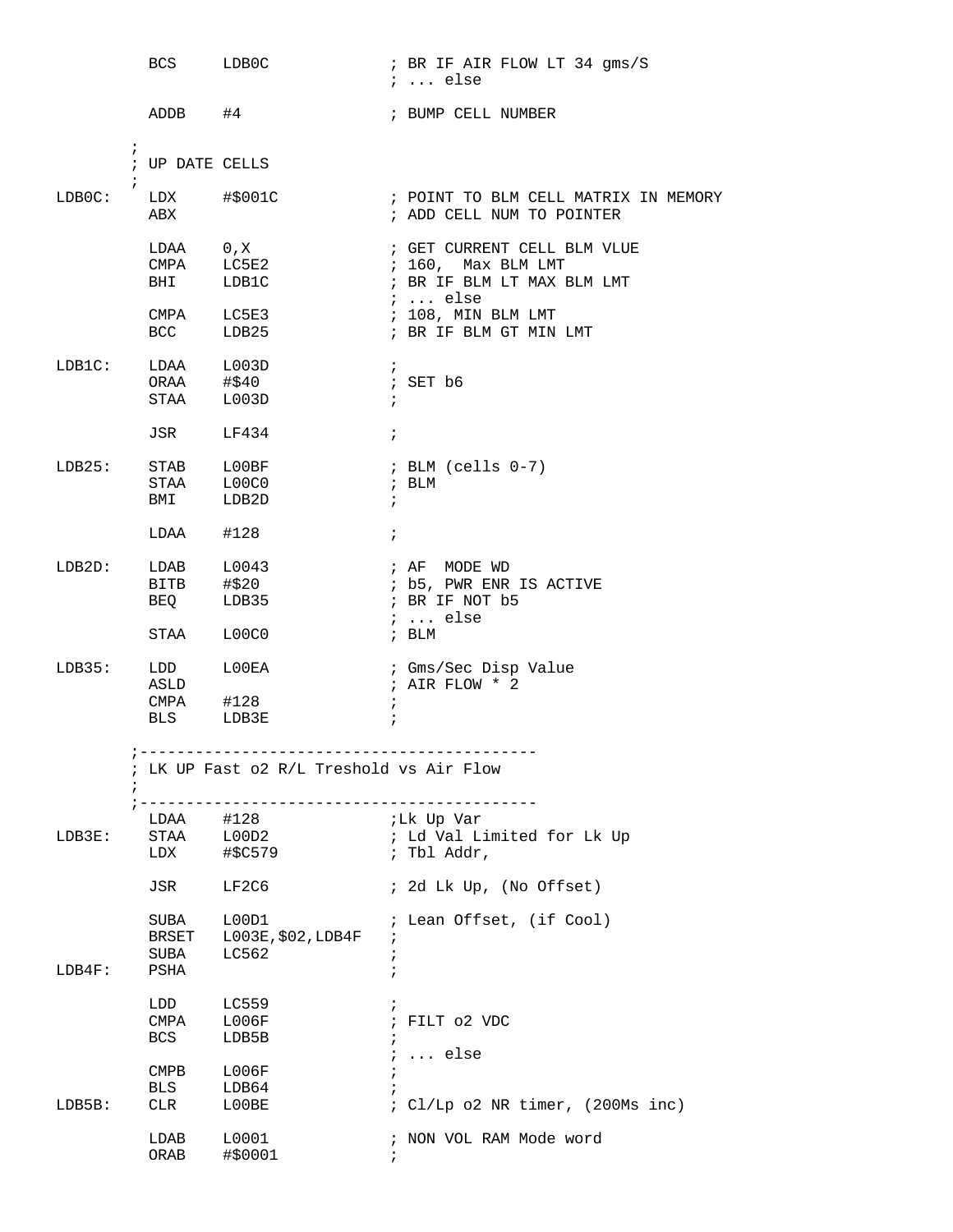|        | STAB                                      | L0001                  |                                  | ; NON VOL RAM Mode word                                   |
|--------|-------------------------------------------|------------------------|----------------------------------|-----------------------------------------------------------|
| LDB64: | PULA<br><b>PSHA</b>                       |                        | $\ddot{i}$<br>$\ddot{ }$         |                                                           |
|        | LDAB<br>ABA                               | LC561                  | $\ddot{ }$                       |                                                           |
|        | CMPA<br>PULA                              | L006F                  |                                  |                                                           |
|        | BCS                                       | LDB80                  |                                  | $i \ldots$ else                                           |
|        | SBA                                       |                        |                                  |                                                           |
|        | CMPA<br>BHI                               | L006F<br>LDB7A         |                                  | ; GO CLR RICH FLG<br>$i \ldots$ else                      |
|        | LDAA                                      | L006F                  | $\ddot{i}$                       |                                                           |
|        | CMPA<br>BHI                               | L00C8<br>LDB80         |                                  | ; Filtered o2, (12.5Ms)                                   |
|        |                                           |                        |                                  | $i$ else                                                  |
| LDB7A: | LDAB<br>ANDB                              | L0044<br>#\$BF         |                                  | ; $AF$<br>MODE WD #2<br>; CLR $b6$ , 1 = RICH, $0 = LEAN$ |
|        | BRA                                       | LDB84                  | $\ddot{i}$                       |                                                           |
| LDB80: | LDAB                                      | L0044                  |                                  | MODE WD #2<br>; $AF$                                      |
|        | ORAB                                      | #\$40                  |                                  | ; SET b6<br>$1 = RICH$                                    |
| LDB84: | CMPB                                      | L0044                  | ; AF                             | MODE WD #2                                                |
|        | BEQ                                       | LDB94                  |                                  | ; BR IF $Z$ , $0 = LEAN$<br>$i \ldots$ else               |
|        | INC                                       | LOOF1                  |                                  | ; INCR ALDL Rich/Lean Chg Cnt'r                           |
|        | LDAA                                      | LOO3C                  | $\ddot{i}$                       |                                                           |
|        | ORAA<br>STAA                              | #\$10<br>LOO3C         | $\ddot{i}$                       | $;$ SET $b4$                                              |
|        |                                           |                        |                                  |                                                           |
|        | CLRA                                      |                        | ï<br>$\ddot{i}$                  |                                                           |
|        | BRA                                       | LDB99                  |                                  |                                                           |
| LDB94: | LDAA<br>INCA                              | L00C7                  |                                  | : Cls Lp Duration Cntr, (Sec*80)                          |
|        | BEQ                                       | LDB9B                  |                                  | ; BR IF Z                                                 |
|        | LDB99: STAA                               | L00C7                  |                                  | $i \ldots$ else<br>: Cls Lp Duration Cntr, (Sec*80)       |
|        |                                           |                        |                                  |                                                           |
| LDB9B: |                                           | STAB L0044             |                                  | ; AF MODE WD #2<br>; AF MODE WD #2                        |
|        | <b>BPL</b>                                | LDAB L0044<br>LDBFA    | $\ddot{i}$                       |                                                           |
|        |                                           |                        |                                  | $i \ldots$ else                                           |
|        | $\ddot{ }$<br>; CK AF MODE WD             |                        |                                  |                                                           |
|        | $\ddot{i}$                                | ; b5 PWR ENR IS ACTIVE | ; b1 DECELL FUEL CUT OFF ENABLED |                                                           |
|        | LDAA                                      | L0043                  |                                  | ; AF MODE WD                                              |
|        |                                           | BITA #\$22             |                                  | ; b1 & b5                                                 |
|        | <b>BNE</b>                                | LDBF4                  |                                  | ; BR IF b5 & b1<br>$i \ldots$ else                        |
|        | $\ddot{i}$<br>; CK AFR WD 3<br>$\ddot{i}$ |                        |                                  |                                                           |
|        |                                           | LDAB LC016             |                                  | ; AFR MD WD 3                                             |
|        | BITB $\#20$                               |                        |                                  | ; b5, Int Reset ON BLM CELL CHG                           |
|        |                                           | BEQ LDBB2              |                                  | ; BR IF NOT b5<br>$i \ldots$ else                         |
|        |                                           |                        |                                  |                                                           |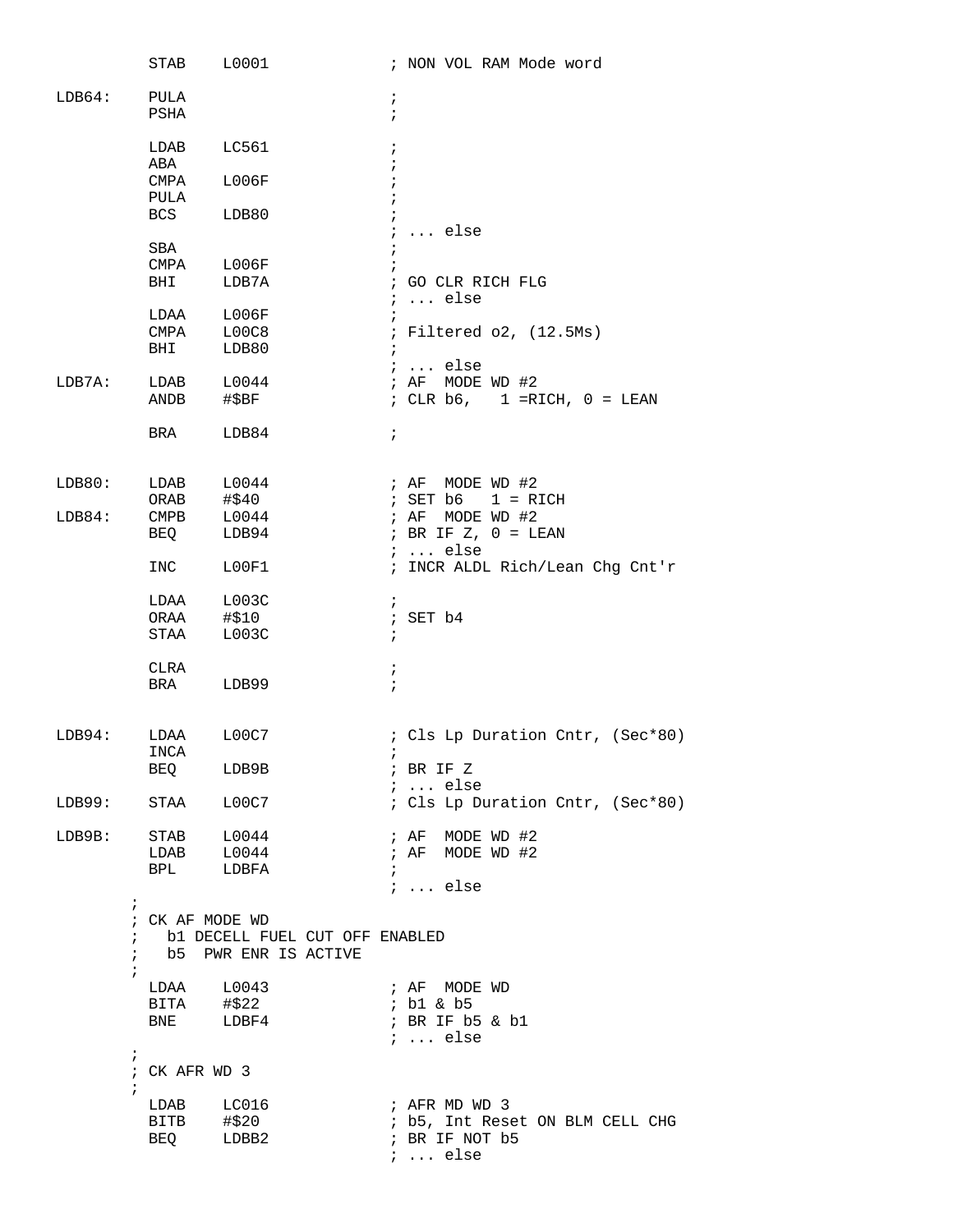|                          | BITA #\$04                       | BNE LDBFA                                | ib2<br>; BR IF b2                                                                                          |
|--------------------------|----------------------------------|------------------------------------------|------------------------------------------------------------------------------------------------------------|
| $LDBB2$ :                | BITA #2<br><b>BNE</b>            | LDAA L0033<br>LDBFA                      | $\cdots$ else<br>; MINOR LOOP MD 1<br>; b1, 1 = FORCE LOW PULSE, RESULT OPN LP<br>; BR IF NOT b1           |
|                          | LDAA L003E<br>BMI                | LDBE8                                    | $i \ldots$ else<br>$\ddot{ }$                                                                              |
|                          |                                  |                                          | $i \ldots$ else<br>; b1                                                                                    |
|                          |                                  | BITB #2<br>BEQ LDBC6                     | ; BR IF NOT b1                                                                                             |
|                          |                                  | BRCLR L0038, \$88, LDBC6 ; BR IF b7 & b3 | ;  else<br>$i$ else                                                                                        |
|                          |                                  | BRA LDBFA                                |                                                                                                            |
| $\ddot{i}$<br>$\ddot{ }$ |                                  | ; CK IF CCP Chg FORCE INT TO 128 ENABLED |                                                                                                            |
| LDBC6:                   |                                  | LDAA LC017<br>BITA #\$08<br>BEQ LDBD4    | ; AFR MD WD 4<br>; b3, ON CCP Chg FORCE INT TO 128<br>; BR IF NOT b3<br>$i \ldots$ else                    |
|                          | LDAA L003B<br>ADDA L003E<br>RORA |                                          | $\ddot{i}$                                                                                                 |
|                          | <b>BCS</b>                       | LDBFA                                    |                                                                                                            |
| $LDBD4$ :                |                                  | LDAB L0035<br>BITB #\$20<br>BNE LDC05    | ; MNR LOOP MD WD 2<br>; b5, DIAG SW IN ALDL MODE<br>; BR IF $b5$                                           |
|                          | $\texttt{CMPB}$<br>BHI           | LDAB L0063<br>LC5F1<br>LDC05             | ; Filtered 1d value<br>; Dcel lean Param<br>$\ddot{i}$                                                     |
|                          | CMPB                             | $LDAB$ $L0057$<br>LC5F2                  | ; $\ldots$ else<br>; RPM/25<br>; Dcel lean hi lmt param                                                    |
|                          | <b>BLS</b>                       | LDC05                                    | $\ddot{ }$                                                                                                 |
| LDEB:                    | LDAA                             | L0044                                    | $i \ldots$ else<br>MODE WD #2<br>; $AF$                                                                    |
|                          | BITA                             | #\$40                                    | $ib6, 1 = RICH, 0 = LERN$                                                                                  |
|                          | BNE                              | LDC05                                    | ; BR IF b1<br>$i \ldots$ else                                                                              |
|                          | LDAA                             | L00C9                                    | ; Cls/Lp Int, Add Fuel if > 128                                                                            |
|                          | CMPA<br>BCS                      | #1280<br>LDC05                           | $\ddot{i}$                                                                                                 |
| $L$ $DBF$ $4$ :          | LDAA<br>ORAA<br>STAA             | L0041<br>#\$04<br>L0041                  | $i \ldots$ else<br>; DIAGNOSTIC MODE WD 3<br>; SET b2, INT FORCED 128. ERR 44/45<br>; DIAGNOSTIC MODE WD 3 |
| LDBFA:                   | LDAA<br>STAA                     | #128<br>L00C9                            | $\ddot{ }$<br>; RESET Cls Lp Int to 128                                                                    |
|                          | CLRA<br>STAA<br>PSHA             | L00C4                                    | ; CLR CLSD LP TMR<br>; Cls Lp Int Tmr (Sec * 40)<br>$\ddot{ }$                                             |
|                          | JMP                              | LDD21                                    | $\ddot{i}$                                                                                                 |

;--------------------------------------------------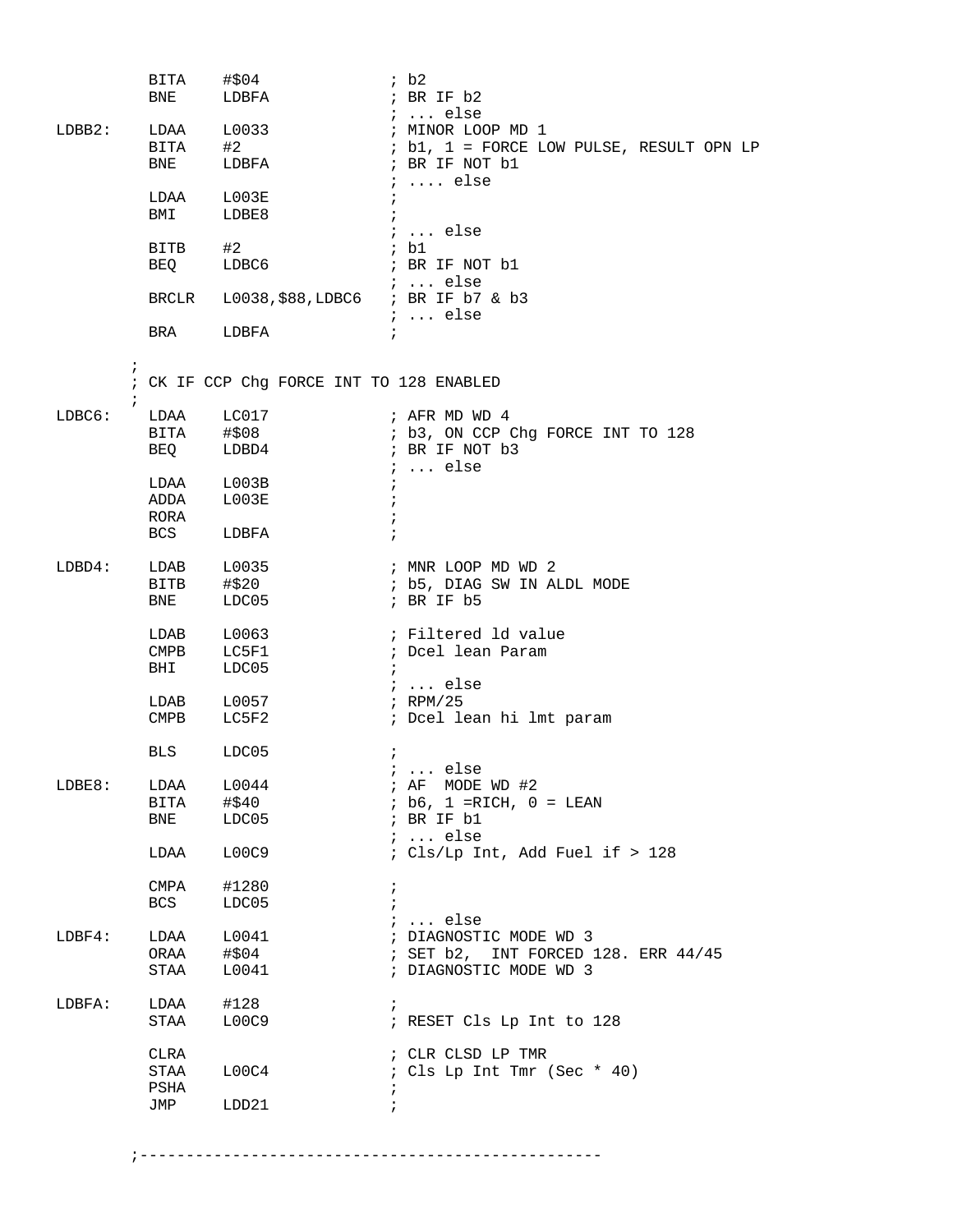; LK UP Upper 0 error for Slow 02 Vs Air flow  $\mathcal{L}^{\text{max}}_{\text{max}}$  ; Table value = Volts \* 226 ;--------------------------------------------------- LDC05: LDAA L00D2 ; Ld Val Limited for Clsd Lp L.U.'s LDX #\$C567 ; Tbl Addr JSR LF2C6 ; 2d Lk Up, (No Offset) SUBA L00D1 ; Lean Offset, (if Cool) BRSET L003E,\$02,LDC16 ; BR IF b1 ; ... else SUBA LC562 : Diff Value to Make up Rich/Lean Window ; When Air div LDC16: CMPA L0071 ; BCS LDC38 ; ; ... else ;-------------------------------------------------- ; LK UP Lower o2 error for Slow 02 Vs Air flow  $\mathcal{L}^{\text{max}}_{\text{max}}$  ; Table value = Volts \* 226 ;-------------------------------------------------- ; Ld Val Limited for Clsd Lp LK Up  $LDX$   $\#$ \$C570 ; Tbl Addr, JSR LF2C6 ; 2d Lk Up, (No Offset) SUBA L00D1 ; Lean Offset, (if Cool) BRSET L003E,\$02,LDC2B ; BR IF b1 ; ... else SUBA LC562 ; Diff Value to Make up Rich/Lean Window ; When Air div LDC2B: SUBA L0071 ; BHI LDC32 ; ; ... else CLRA  $\qquad \qquad ;$ BRA LDC69 ; LDC32: LDAB L0044 ; AF MODE WD #2<br>ANDB #\$DF ; CLR b5, (RICH I ANDB  $\# \xi DF$  ; CLR b5, (RICH FLG)<br>BRA LDC44 ;  $LDC44$  ; LDC38: TAB ; LDAA L0071 ; SBA ; LDAB LC564 : o2 Filter Constant when Coolant Tmp Low MUL  $\,$  $LDAB$   $L0044$  ; AF MODE WD #2 ORAB #\$20 ; SET b5, (RICH FLG)  $\texttt{LDC44}: \qquad \texttt{STAB} \qquad \texttt{LO044} \qquad \qquad \texttt{i AF} \quad \texttt{MODE WD} \; \texttt{\#2}$  PSHA ; STAA L046B ; ;-------------------------------------------------- ; LK UP o2 Error Reduction Vs Air flow  $\mathcal{L}^{\text{max}}_{\text{max}}$  $:$  Table value = Mult  $(0-1)$  \* 256 ;-------------------------------------------------- LDAA L00D2 ; Ld Val Limited for Lk Up  $LDX$   $\#$ \$C594 ; Tbl Addr,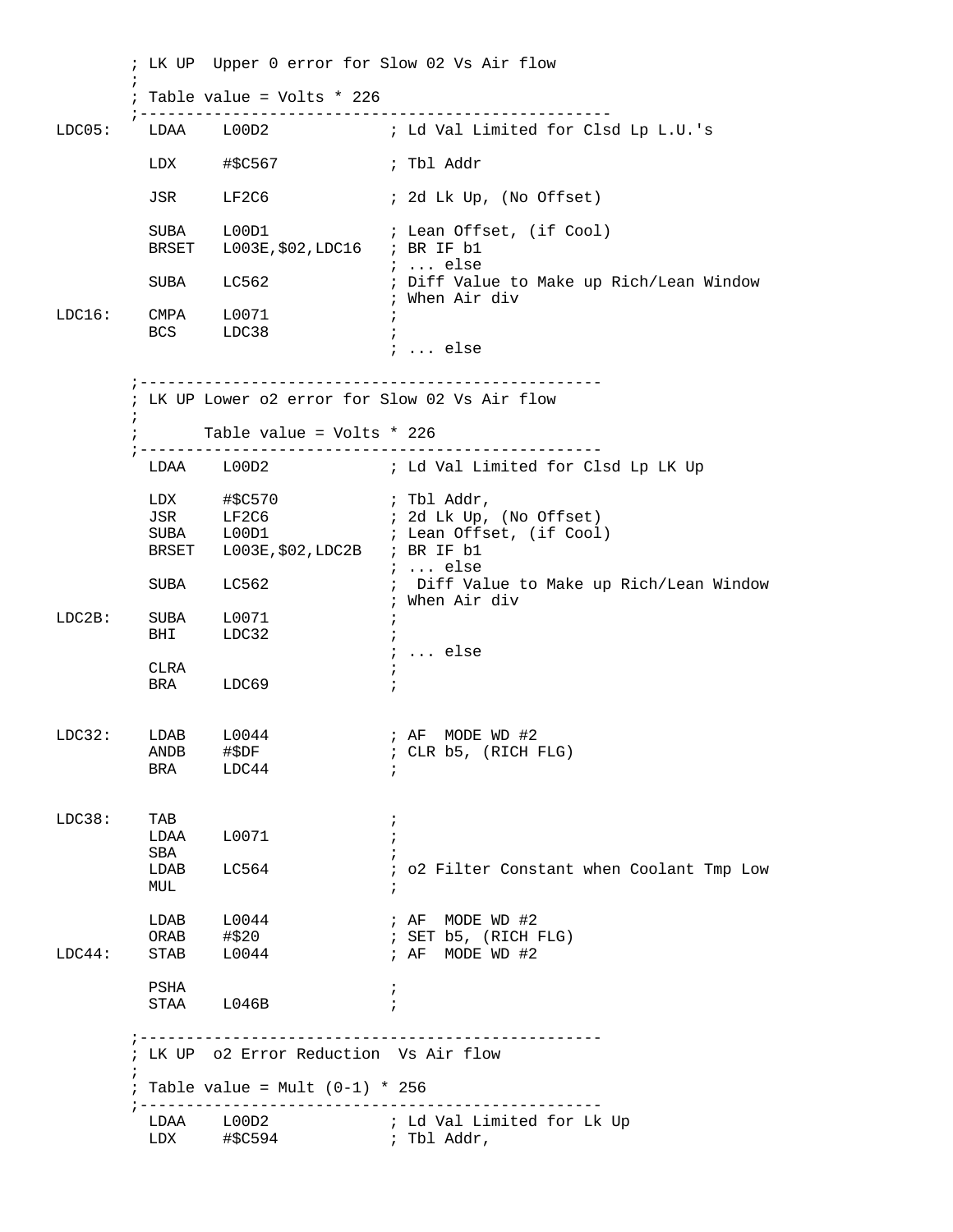|            | JSR LF2C6                 |                                                         | ; 2d Lk Up, (No Offset)                                                                                              |
|------------|---------------------------|---------------------------------------------------------|----------------------------------------------------------------------------------------------------------------------|
|            |                           | LDAB L0082<br>CMPB LC55E<br>BHI LDC61                   | ; TPS Ld Axis Var<br>; Clsed Lp Idle TPS 1.17% Gain Factor<br>; BR IF TPS L.T. 1.17%<br>;  else                      |
|            | BNE LDC61                 | $LDAB$ $L0067$                                          | ; MPH/(16/5)<br>$\ddot{i}$                                                                                           |
| LDC61:     | MUL<br>PULB<br>MUL        | LDAB LC560                                              | $i \ldots$ else<br>; EECC Clsd Lp Gain factor                                                                        |
|            | $CMPA$ #88                | BLS LDC69                                               | ;  else                                                                                                              |
|            | $LDAA$ #88<br>; --------- |                                                         | ; USE MAX VALUE                                                                                                      |
|            | $\ddot{i}$                | ; LK UP PROPORTIONAL STEP WIDTH Vs Error                |                                                                                                                      |
| LDCG9:     | PSHA<br>ASLA              | STAA L046B<br>LDX #\$C5AF                               | ; SAVE LIMITED 02 ERROR TO STX<br>; LIMITED 02 ERROR<br>; x 2 FOR LK UP<br>; Tbl Addr                                |
|            |                           |                                                         |                                                                                                                      |
|            | JSR LF2C6<br>PSHA         |                                                         | ; 2d Lk Up, (No Offset)<br>; Save PORP STEP WIDTH                                                                    |
|            |                           |                                                         |                                                                                                                      |
| $\ddot{i}$ |                           | ; LK UP Porp Step width offset vs RPM                   |                                                                                                                      |
|            |                           | LDAA L0056<br>CMPA #160<br>BLS LDC7D                    | $\mathcal{F}$ RPM/25<br>; 4000 RPM                                                                                   |
| LDC7D:     | LDAA #160<br>LSRA         | LDX #\$C59D                                             | <i>;</i> else<br>; 4000 RPM MAX FOR LK UP<br>$\mathbf{r}$<br>; Tbl Addr,                                             |
|            |                           | JSR LF2C6                                               | ; 2d Lk Up, (No Offset)                                                                                              |
|            | PULB<br>ABA               | BCC LDC8A                                               | $\ddot{i}$<br>; ADD IN OFFSET<br>; BR IF NO OVERFLOW                                                                 |
|            | $LDAA$ #255               |                                                         | ;  else<br>; USE MAX VALUE                                                                                           |
| $\ddot{i}$ | $\mathbf{i}$              | ; b5 EECC SLO o2 R/L FLAG<br>$ib6$ 1 = RICH, $0 = LEAN$ |                                                                                                                      |
| LDC8A:     | TAB<br>ANDA #\$60<br>BEQ  | LDAA L0044<br>LDC95                                     | $\ddot{i}$<br>; AF MODE WD #2<br>; CLR ALL EXCEPT b5 & b6<br>; BR IF NOT $b5 & b6$ (RICH $\& ?$ )<br>$i \ldots$ else |
|            | CMPA #\$60                | BNE LDC9C                                               | ; b5 & b6<br>; BR IF b5 & b6 (RICH & ?)                                                                              |
| LDC95:     | PULA<br>PSHA              |                                                         | $i \ldots$ else<br>$\ddot{i}$<br>$\ddot{i}$                                                                          |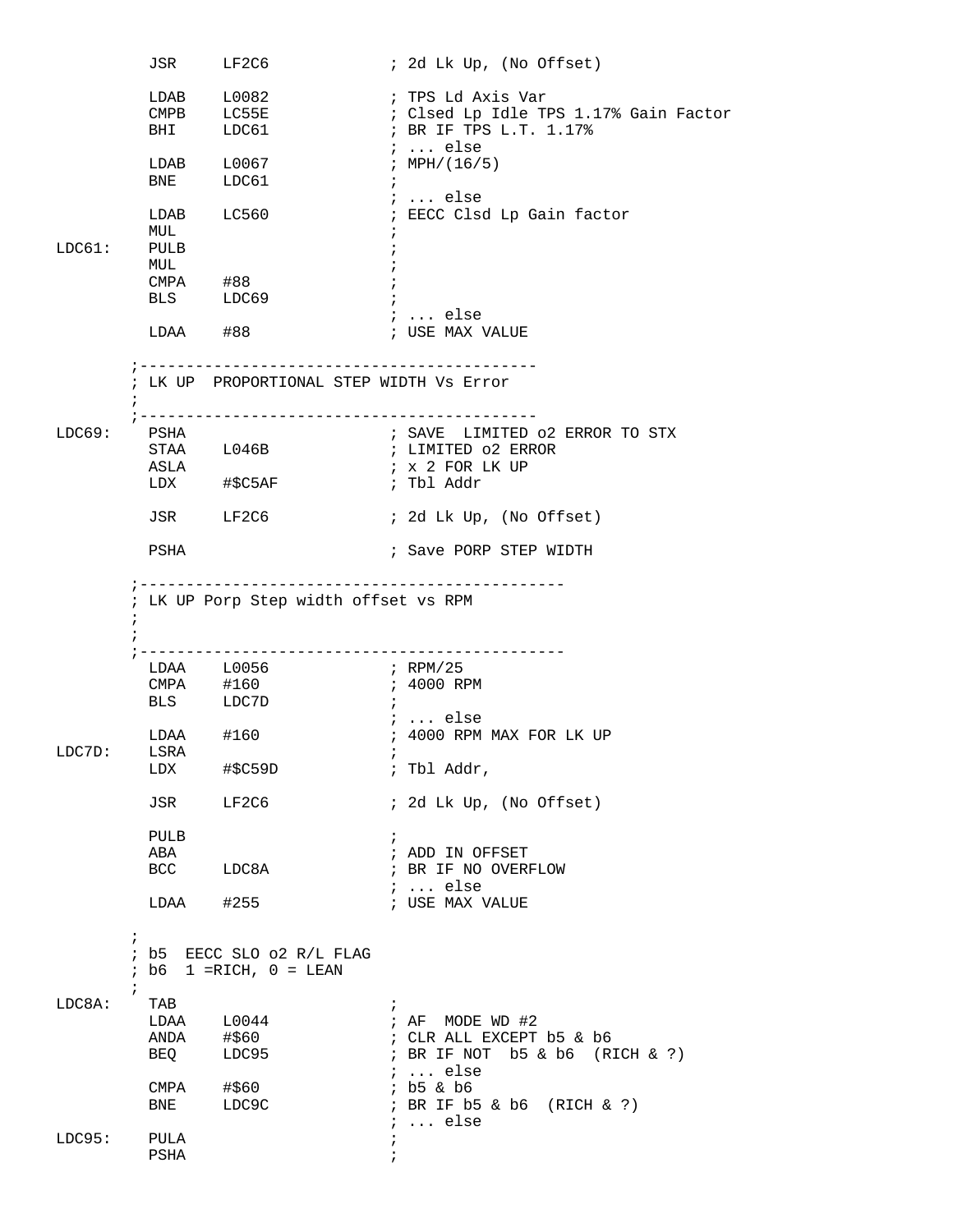|        | CMPA<br>BHI              | LC563<br>LDCA6          | ; Min Error To Implement Int                                                             |
|--------|--------------------------|-------------------------|------------------------------------------------------------------------------------------|
| LDC9C: |                          | CLR L00C4<br>LDAA L00C7 | $i \ldots$ else<br>: CLR Cls Lp Int Tmr (Sec * 40)<br>: Cls Lp Duration Cntr, (Sec * 80) |
|        | CBA                      | BHI LDD01               | $\ddot{i}$<br>$\ddot{i}$                                                                 |
|        |                          | BRA LDD06               | $\cdot$ ;                                                                                |
|        | $\ddot{ }$               |                         | ; LK UP Integrator Delay Vs Error                                                        |
| LDCAG: | PULA                     |                         | ; Get ERR VAL                                                                            |
|        | PSHA                     |                         | $\ddot{i}$                                                                               |
|        | ASLA                     |                         | ; VAL $*$ 2                                                                              |
|        |                          | LDX #\$C5C9             | ; Tlb Addr                                                                               |
|        | JSR                      | LF2C6                   | ; Call 2d Lk Up, (No Offset)                                                             |
|        | NEGB                     | LDAB L005B              | ; COOLANT<br>$\ddot{i}$                                                                  |
|        |                          | SUBB LC566              | ; Cool Int Offset Int Gain                                                               |
|        | <b>BCS</b>               | LDCBC                   | $\ddot{i}$                                                                               |
|        |                          |                         | $i \ldots$ else                                                                          |
|        | ABA                      |                         |                                                                                          |
|        |                          | BCC LDCBC               | ; BR IF NO OVERFLOW                                                                      |
|        |                          |                         | $i \ldots$ else                                                                          |
| LDCBC: | PSHA                     | $LDAA$ #255             | $\ddot{i}$<br>$\ddot{i}$                                                                 |
|        | $\ddot{i}$               |                         | ; LK UP INTEGRATOR DELAY Vs Air flow                                                     |
|        |                          |                         | LDAA L00D2 : Ld Val Limited for Cls Lp L.U.'s<br>; Tbl Addr,                             |
|        |                          | JSR LF2C6               | ; 2d Lk Up, (No Offset)                                                                  |
|        | PULB                     |                         | $\ddot{ }$                                                                               |
|        | MUL                      |                         | $:$ DELAY $x$ ____                                                                       |
|        | LDAB                     | L0082                   | ; TPS Ld Axis Var                                                                        |
|        | $\mathop{\mathrm{CMPB}}$ | LC55E                   | : Clsed Lp Idle TPS 1.17% Gain Factor                                                    |
|        | BHI                      | LDCD9                   | $\ddot{i}$                                                                               |
|        |                          |                         | $i \ldots$ else                                                                          |
|        | LDAB                     | L0067                   | ; $MPH/(16/5)$                                                                           |
|        | BNE                      | LDCD9                   | $\ddot{ }$                                                                               |
|        |                          |                         | $i \ldots$ else                                                                          |
|        | ADDA                     | LC55F                   | ; 0.2 sec Added Corr To Int Dly At Idle                                                  |
|        | <b>BCC</b>               | LDCD9                   | ; BR IF NO OVERFLOW                                                                      |
|        |                          | $LDAA$ #255             | $i \ldots$ else                                                                          |
| LDCD9: | <b>CMPA</b>              | L00C4                   | ; USE MAX VAL<br>; Cls Lp Int Tmr (Sec * 40)                                             |
|        | BHI                      | LDCE0                   | $\ddot{i}$                                                                               |
|        |                          |                         | $i \ldots$ else                                                                          |
|        | CLRA                     |                         | $\ddot{i}$                                                                               |
|        |                          | BRA LDCE3               | $\ddot{i}$                                                                               |
|        | $\ddot{i}$               |                         |                                                                                          |
|        |                          | ; CK CLSD LP TMR        |                                                                                          |
| LDCE0: |                          | LDAA L00C4              | ; Clsd Lp Int Tmr (Sec * 40)                                                             |
|        |                          |                         |                                                                                          |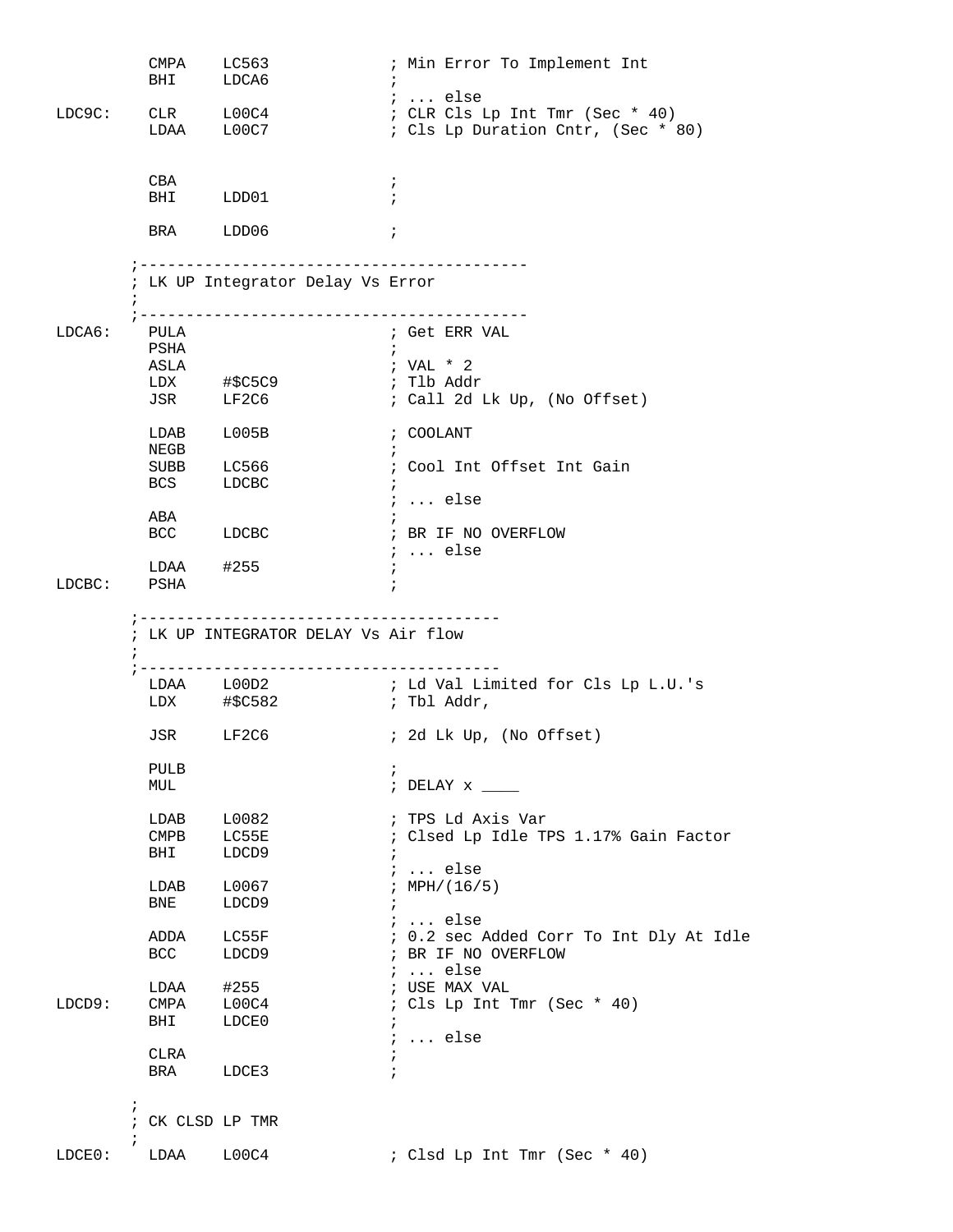| LDCE3:      | INCA                        | STAA L00C4<br>BNE LDD06                          | ; INCR TMR<br>: Cls Lp Int Tmr (Sec * 40)<br>; BR IF TMR NZ<br>$i \ldots$ else                              |
|-------------|-----------------------------|--------------------------------------------------|-------------------------------------------------------------------------------------------------------------|
|             | $\ddot{i}$                  |                                                  | ; CK MAX/MIN CLSD LP INTAGRATOR VAL'S                                                                       |
|             | $\ddot{i}$                  | LDAA L00C9                                       | ; Clsd Lp Intagrator                                                                                        |
|             | <b>BITB</b><br><b>BNE</b>   | $LDAB$ $L0044$<br>#\$20<br>LDCF7                 | ; AF MODE WD #2<br>; b5, EECC SLO o2 R/L FLAG<br>; BR IF b5, RICH<br>$i \ldots$ else                        |
|             |                             | CMPA LC55D<br>BEQ LDCFD                          | ; Clsd Lp, Max INT Value, 180<br>; BR IF INT VAL E.Q. 180, (EXIT)<br>$i \ldots$ else                        |
|             | INCA                        | BRA LDCFD                                        | ; INCR INTAGRATOR VAL, (LEAN 02)<br>; EXIT                                                                  |
|             |                             | LDCF7: CMPA LC55C<br>BEQ LDCFD                   | ; Clsd Lp, Min INT Value, 40<br>; BR IF INT VAL E.Q. 40, (EXIT)<br>$i \ldots$ else                          |
|             | DECA<br>LDCFD: STAA L00C9   |                                                  | ; DECR INTAGRATOR VAL, (RICH 02)<br>; SAVE NEW CLSD LOOP INTAGRATOR                                         |
|             |                             | BRA LDD06                                        | $\mathcal{L}_{\mathcal{L}}$                                                                                 |
| LDD01: PULA | CLRA<br>PSHA                | BRA LDD12                                        | $\ddot{ }$                                                                                                  |
|             |                             |                                                  | ; LK UP Proportional Step Size Vs Error                                                                     |
| LDD06:      | PULA<br>LDX                 | ; ---------------------------<br>$\sharp$ \$C5A3 | ; GET ERRV VALUE<br>ASLA $\qquad \qquad ; \text{VAL} \; * \; 2$<br>; POINT TO Proportional Step Size Vs Err |
|             | JSR<br>PSHA                 | LF2C6                                            | ; 2d Lk Up, (No Offset)<br>; Save Result on stack                                                           |
|             | STAA                        | L046C                                            | ; SAVE Proportional Step Size                                                                               |
| LDD12:      | LDAB<br>ASLB                | L0044                                            | ; AF MODE WD #2<br>i.                                                                                       |
|             | BPL                         | LDD21                                            | $\ldots$ else                                                                                               |
|             | LDAA<br>PULB<br>PSHB<br>SBA | L00C9                                            | ; GET Clsd Lp INTAGRATOR                                                                                    |
|             | <b>BCC</b>                  | LDD27                                            | $i \ldots$ else                                                                                             |
|             | <b>CLRA</b>                 |                                                  | $\ddot{i}$                                                                                                  |
|             | BRA                         | LDD27                                            | ; EXIT W/SAVE                                                                                               |
| LDD21:      | ADDA<br><b>BCC</b>          | L00C9<br>LDD27                                   | ; Clsd Lp INTAGRATOR<br>; BR IF NO OVERFLOW                                                                 |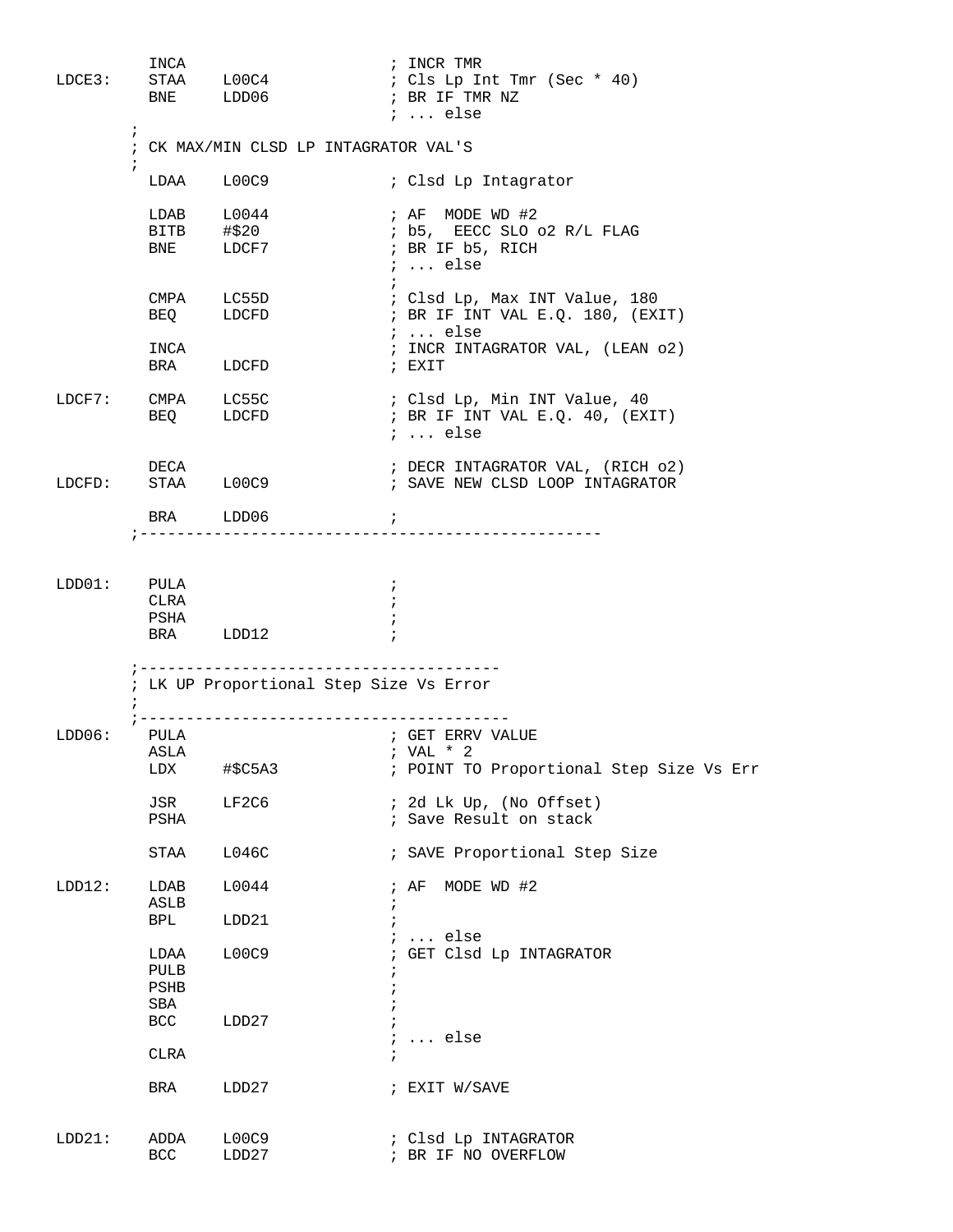; ... else<br>; USE MAX VAL LDAA #255<br>LDD27: STAA L00C6<br>BSR LDD2D LDD27: STAA L00C6 ; Base PW CLSD Lp Corr ; CALC BPW VAL'S OR LK THEM UP BRA LDD7A ; APPLY BLM CORR TO BPW CLS LP CORR VALUE ;-------------------------------------------------- ; CALC BPW VAL'S OR LK THEM UP ??  $\mathcal{L}^{\text{max}}$  ;--------------------------------------------------  $\mathcal{L}^{\text{max}}$  ; CK AFR MODE ; FOR Calc Base Inj PW, not Tbl  $\mathcal{L}^{\text{max}}_{\text{max}}$ LDD2D: LDAA LC016 ; Get Fuel/Air Mode Wd 3 0110 0010,  $;$  b7 = ; b6 = Calc Base Inj PW, not Tbl ; b5 = Int Reset when B.Lrn cell Chnge  $ib4 =$  $\mathcal{L}^{\text{max}}$  $;$  b3 = ; b2 = ; b1 = Reset Corr/init of Auto Enrich  $ib0 =$  ASLA ; SHIFT LEFT ; LK UP Base fuel injection PW's vs LOAD ; ... else ;-------------------------------------------------- ; CALC BPW VAL'S  $\mathcal{L}^{\text{max}}$  ;-------------------------------------------------- LDX L0095 ; Current Minor LP Ref Period ; -> fm MPU  $\mathbf{z}$ BRSET L0034, \$80, LDD41 ; BR IF b7, ENG RUNNING FLAG ; ... else  $\mathcal{L}^{\text{max}}$  CPX LC357 ; 0000 DRP VAL If Crank RPM < BCS LDD41  $\qquad$ ; then use this  $LDD41$  ; .... else LDX LC357 : 0000, Crank RPM < then use this<br>
LDD41: LDD LOOEA : Gms/Sec Disp Value, (Mult'er) ; Gms/Sec Disp Value, (Mult'er) JSR LF2F0 ; Go to 16 \* 16 Mult routine ; (Gms/Sec \* DRP) LSRD ; VAL/2 LDX LOOCE ; Total AFR Value JSR LF2F0 ; Go to 16 \* 16 Mult routine ;------------------------- ; INJ FLOW RATE, (23#/HR) ; (STOCH 14.7 = 445d) ;------------------------- LDX LC3CF : Double Fire Inj Flow rate, (441) BRCLR L0039,\$80,LDD56 ; BR IF NOT b7 (NOT SNGL FIRE) ; ... else  $\mathcal{L}^{\text{max}}$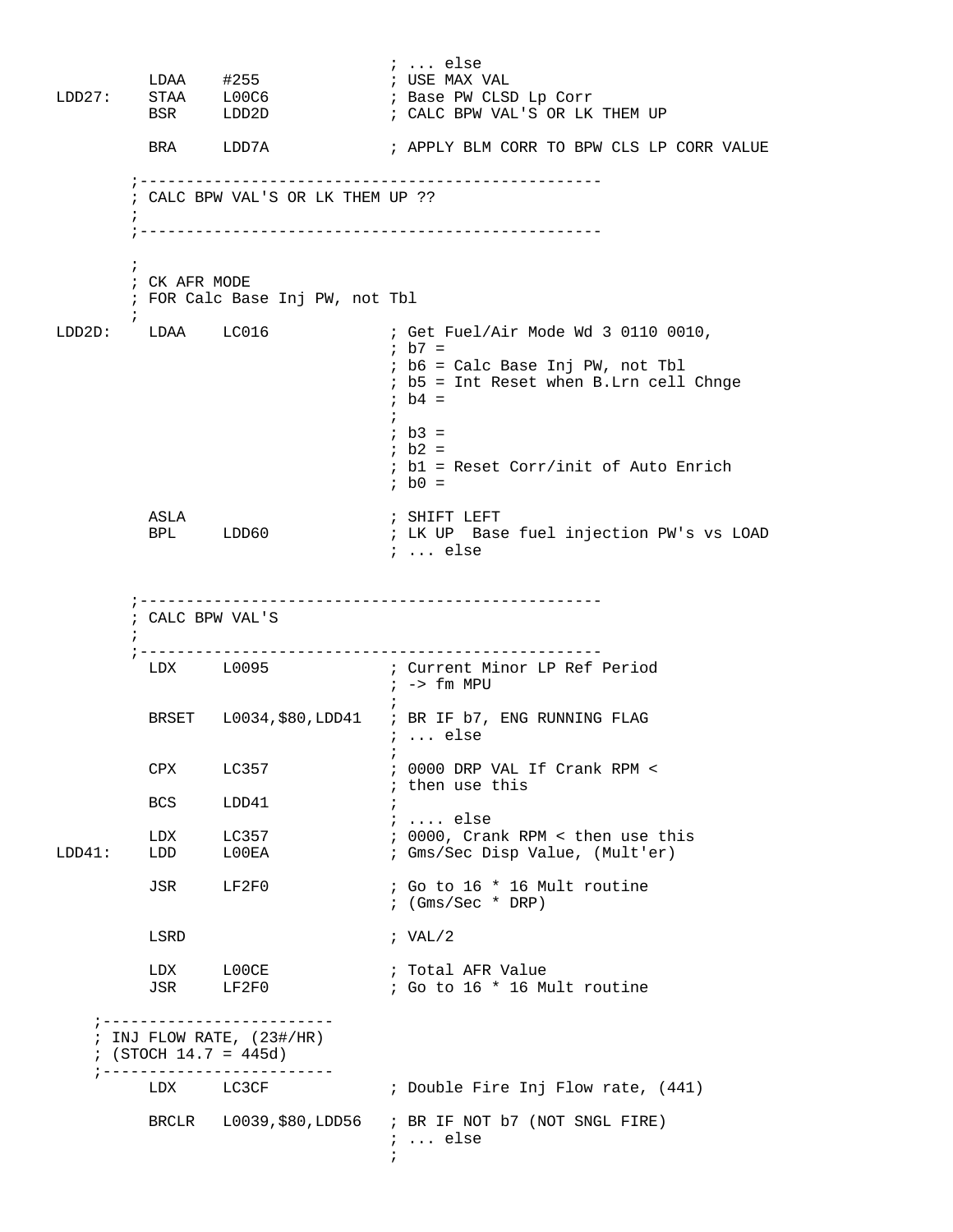; SINGLE FIRE Inj Flow rate, (882)<br>; Go to 16 \* 16 Mult routine LDD56: LDD55: LDD56: LDD56: LG3D1 ; (AFR \* INJ FLOW RATE)  $\mathbf{z}$  ROLB ; PSHX ; SAVE TO STX PULA ; PULB ; ROLB  $\qquad \qquad ;$  ROLA ; RTS  $\qquad \qquad ;$  ;-------------------------------------------------- ;-------------------------------------------------- ; LK UP Base fuel injection PW's vs LOAD  $\mathbf{i}$  ; BUA TYPE \$32 ECM MY(86) ;-------------------------------------------------- LDD60 LDX L00CE i Total AFR Value LDD LC3CD ; Table LU Multiplier, (735d) JSR LF2F0 ; 16 \* 16 Mult routine PSHB ; SAVE TO STX PSHA  $\qquad \qquad ;$ LDAA L0057 ; RPM/25 LDAB L0063 **;** Filtered LD VALUE LDAB L0063 <br>
LDX #\$C42D ; POINT TO TBL<br>
JSR LF27C ; 3d Lk Up ; 3d Lk Up TSX  $\qquad \qquad ;$  JSR LF266 ; MUL 8 X 16 SUROUTINE PULX ; RTS  $\qquad \qquad ;$  ;-------------------------------------------------- \*\*\*\*\*\*\*\*\*\*\*\*\*\*\*\*\*\*\*\*\*\*\*\*\*\*\*\*\*\*\*\*\*\*\*\*\*\*\*\*\*\*\*\*\*\*\*\*\*\*\* \* APPLY BLM CORR TO BPW CLS LP CORR VALUE \* \* \*\*\*\*\*\*\*\*\*\*\*\*\*\*\*\*\*\*\*\*\*\*\*\*\*\*\*\*\*\*\*\*\*\*\*\*\*\*\*\*\*\*\*\*\*\*\*\*\*\*\* LDD7A STD L00C2 ; LDX #\$00C2 ; Base PW Cls Lp Corr value LDAA L00C0 : Blk Lrn Mult, Scaled 1, rng 0-2 LDX #\$00C2 <br>
LDAA L00C0 ; Base PW Cls Lp Corr<br>
JSR LF472 ; FACTOR IN 8x16 MULT CLRA ;  $\mathcal{L}^{\text{max}}$  ; CK IF WE ARE TO LEAN or RICHEN FUEL  $\mathcal{L}^{\text{max}}$ LDAB L00C6 : Base PW Cls Lp Corr value SUBB #128 ; CK IF R or LRAN CORR BMI LDD8F ; BR IF BLM LT 128, (LEAN) ; ... else  $\mathcal{L}^{\text{max}}$  ; RICHEN  $\mathcal{L}^{\text{max}}$ ADDD L00C2 : SUM IN Base PW Cls Lp Corr Value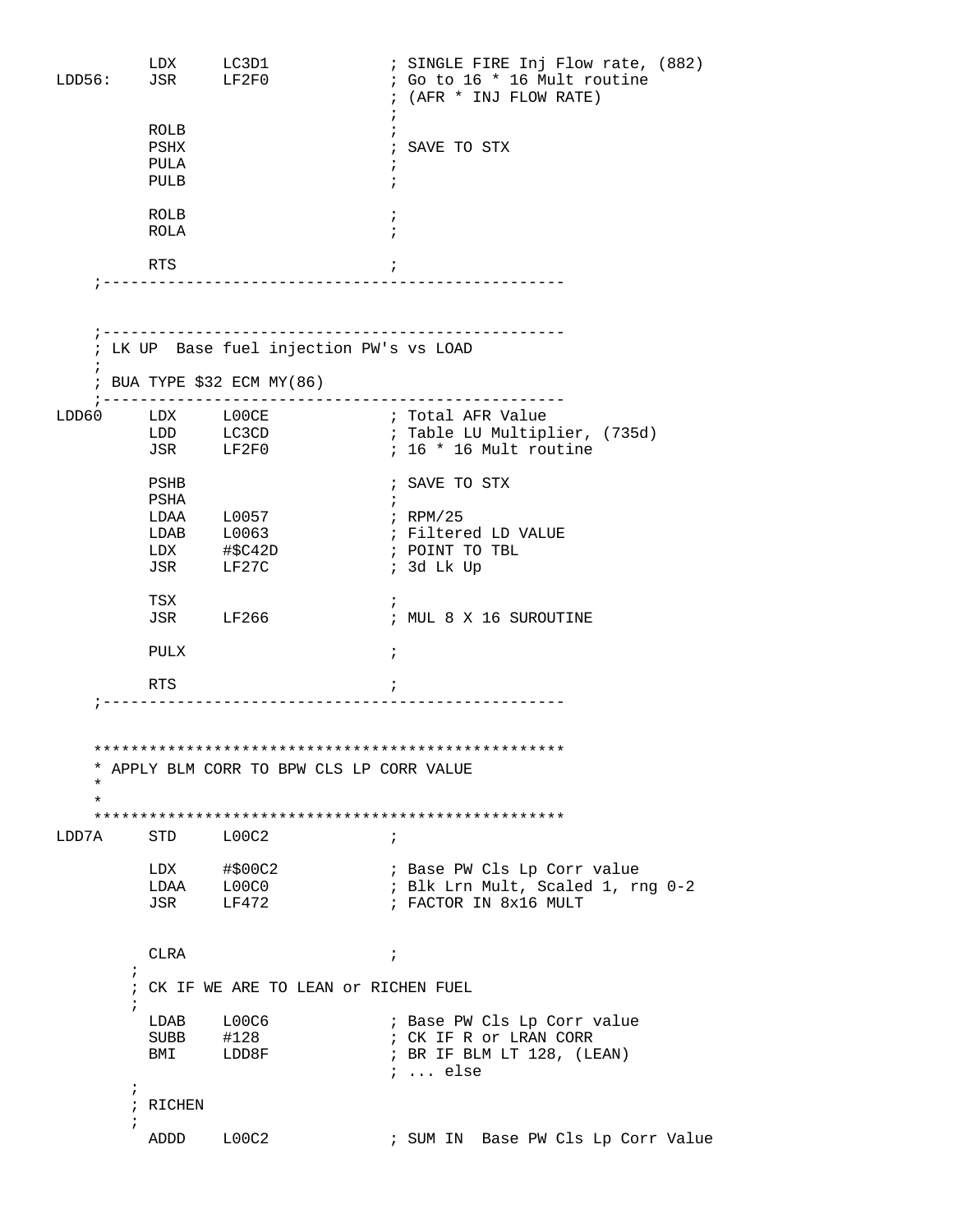|           | <b>BRA</b>          | LDD9C                 | ; EXIT W/NEW Base PW Cls Lp Corr Value       |
|-----------|---------------------|-----------------------|----------------------------------------------|
|           |                     |                       |                                              |
|           | $\ddot{i}$          |                       |                                              |
|           | $\ddot{i}$          |                       |                                              |
|           | ; LEAN OUT          |                       |                                              |
| LDD8F:    | $\ddot{i}$<br>NEGB  |                       | ; INVERT Base PW Cls Lp Corr Value           |
|           | PSHB                |                       | $\ddot{ }$                                   |
|           | $_{\rm{PSHA}}$      |                       | $\ddot{ }$                                   |
|           | TSX                 |                       | $\ddot{i}$                                   |
|           | LDD                 | LOOC2                 | ; SUB Base PW Cls Lp Corr value              |
|           | SUBD                | 0, X                  | $\ddot{i}$                                   |
|           |                     |                       |                                              |
|           | PULX                |                       | $\ddot{i}$                                   |
|           | BCC                 | LDD9C                 | ; BR IF NO UNDERFLOW<br>$i \ldots$ else      |
|           | CLRA                |                       | $\ddot{i}$                                   |
|           | CLRB                |                       | $\ddot{i}$                                   |
|           |                     |                       |                                              |
| LDD9C:    | STD                 | LOOC2                 | ; SAVE NEW Base PW Cls Lp Corr Value         |
|           | PULB                |                       | $\ddot{i}$                                   |
|           | LSRB                |                       | $\ddot{ }$                                   |
|           | BCC                 | LDDA7                 | $\ddot{i}$<br>$\ldots$ else                  |
|           | LDAA                | L003D                 | $\ddot{i}$<br>ï                              |
|           | RORA                |                       | $\ddot{i}$                                   |
|           | ADCB                | #0                    | ; ROUND                                      |
| LDDA7:    | CLRA                |                       | ÷                                            |
|           | PSHB<br>PSHA        |                       | $\ddot{ }$<br>$\ddot{ }$                     |
|           | TSX                 |                       | $\ddot{i}$                                   |
|           |                     |                       |                                              |
|           | LDAA<br>ASLA        | L0044                 | MODE WD #2<br>AF<br>$\ddot{i}$<br>$\ddot{i}$ |
|           | ASLA                |                       | $\ddot{ }$                                   |
|           |                     |                       |                                              |
|           | LDD                 | LOOC2                 | ÷                                            |
|           | <b>BCS</b>          | LDDB7                 | $\ddot{i}$<br>$i \ldots$ else                |
|           | SUBD                | 0, X                  | ï                                            |
|           | BRA                 | LDDB9                 | $\ddot{i}$                                   |
|           |                     |                       |                                              |
| $LDDB7$ : | ADDD                | 0, X                  | $\ddot{i}$                                   |
| LDDB9:    | STD                 | LOOC2                 | $\ddot{i}$                                   |
|           |                     |                       |                                              |
|           | PULX                |                       | $\ddot{i}$                                   |
|           | JSR<br>JSR          | LF901<br>LE436        | ÷                                            |
|           |                     |                       |                                              |
|           |                     |                       |                                              |
|           |                     |                       |                                              |
|           |                     | * AIR FUEL MINOR LOOP |                                              |
|           | * 50 Msec           |                       |                                              |
|           | $^\star$<br>$\star$ |                       |                                              |
|           |                     |                       |                                              |
| LDDC2:    |                     | LDAA L0000            | $\ddot{i}$                                   |
|           |                     | $ANDA$ #\$06          | $;$ b1 & b2                                  |
|           |                     | BEQ LDDCB             | ; BR IF NOT b1 & b2                          |
|           | JMP                 | LDE6A                 | $i \ldots$ else<br>$\ddot{i}$                |
|           |                     |                       |                                              |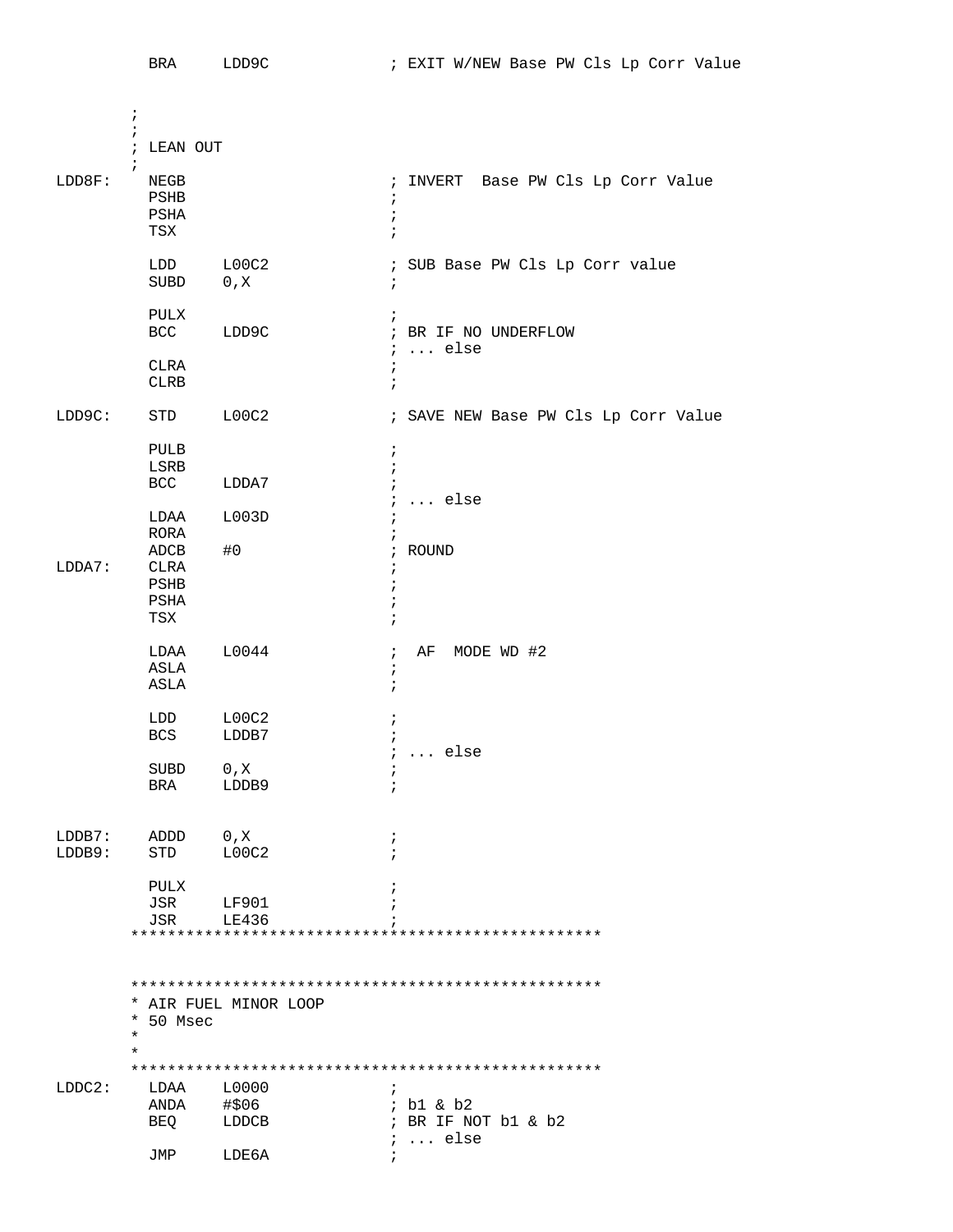```
LDDCB: LDD L0043 ; AF MODE WD
                                                  ; b1, DECELL FUEL CUT OFF ENABLED<br>; BR IF NOT b1
BEQ LDE30 ; BR IF NOT b1
              BITA #$08 <br>BITA #$08 <br>i b3
              BITA #$08<br>BNE LDE30
                         LDE30 ;
                                                   ; ... else_ 
\mathcal{L}^{\text{max}} ; CK CLSD LP INT FOR STOCH
\mathcal{L}^{\text{max}} LDAA L00C9 ; Clsd Lp Int
              CMPA #128 ;
               BEQ LDE30 ; BR IF INT = 128
                                                    ; ... else_ 
\mathcal{L}^{\text{max}} ; CK BLM UP DATE TIMER
\mathcal{L}^{\text{max}}_{\text{max}}LDAB L00CA : Blk Lrn Up Date TMR, (50Ms Inc)
               INCB ; INCR TMR 
              BNE LDDE1
                                                    ; ... else
               DECB ; DECR TMR 
LDDE1: STAB L00CA : SAVE NEW Blk Lrn Up Date TMR VAL
              CMPB LC5E0 ; BLM Update Rate, 450 Msec<br>
BCS LDE33 ; BR IF TMR L.T. 450 Msec
                                                   ; BR IF TMR L.T. 450 Msec
              \begin{tabular}{lllllllllll} \multicolumn{4}{c}{\textbf{SUBA}} & \multicolumn{4}{c}{\textbf{#128}} & & \multicolumn{4}{c}{\textbf{;}} & \multicolumn{4}{c}{\textbf{;}} & \multicolumn{4}{c}{\textbf{.} & \multicolumn{4}{c}{\textbf{.} & \multicolumn{4}{c}{\textbf{.} & \multicolumn{4}{c}{\textbf{.} & \multicolumn{4}{c}{\textbf{.} & \multicolumn{4}{c}{\textbf{.} & \multicolumn{4}{c}{\textbf{.} & \multicolumn{4}{c}{\textbf{.} & \multicolumn{4}{c}{\text SUBA #128 ; CK CLSD LP INT VAL 
                                                  ; BR IF INT L.T 128,
              CMPA LC5E4 <br>
\vdots ... else<br>
\vdots \vdots \vdots \vdots; CK If Clsd Lp INT > 5, Enab BLM Update
              BLS LDE33 ; BR IF INT VAL GT 5
               ; ... else
                                                  ; AF MODE WD #2
              ASLA<br>BMI
                       LDE33
              BRA LDE03 ; ... else
                       LDE03 ;
LDDF8: NEGA ; INVERT CLSD LP INT VALUE<br>
CMPA LC5E5 ; CK If Clsd Lp INT < 5,<br>
BLS LDE33 ; BR IF INT VAL GT 5
              CMPA LC5E5 ; CK If Clsd Lp INT < 5, Enab BLM Update<br>BLS LDE33 ; BR IF INT VAL GT 5
                                                   ; BR IF INT VAL GT 5
                                                    ; ... else 
              LDAA L0044 ; AF MODE WD #2
               ASLA ; 
              BPL LDE33
                                                    ; ... else
\mathcal{L}^{\text{max}}\mathcal{L}^{\text{max}}\mathcal{L}^{\text{max}}LDE03: LDX #$001C ; POINT TO BLM CELL MATRIX IN RAM 
               LDAB L00BF ; BLM CELL NUMBER 
                                                   ; ADJ CELL POINTER ADDRESS
              LDAA 0,X ; GET SELECTED BLM CELL VALUE
              LDAB L0044 ; AF MODE WD #2
               ASLB ; 
                       LDE1F\begin{tabular}{lllll} \multicolumn{2}{l}{{\text{SUBA}}} & $\multicolumn{2}{l}{\text{LCE1}} & & & & & \multicolumn{2}{l}{\text{N}} & $\multicolumn{2}{l}{\text{N}}$ & $\multicolumn{2}{l}{\text{SUB}}$ & $\multicolumn{2}{l}{\text{N}}$ & $\multicolumn{2}{l}{\text{N}}$ & $\multicolumn{2}{l}{\text{N}}$ & $\multicolumn{2}{l}{\text{N}}$ & $\multicolumn{2}{l}{\text{N}}$ & $\multicolumn{2}{l}{\text{N}}$ & $\multicolumn{2}{l}{\text{N}}$ & $\multicolumn{2}{l}{\text{NLC5E1                      ; SUB OFF 2, BLM Update Amt<br>
LDE1A                  ; BR IF UNDERFLOW
              BCS LDE1A ; BR IF UNDERFLOW
```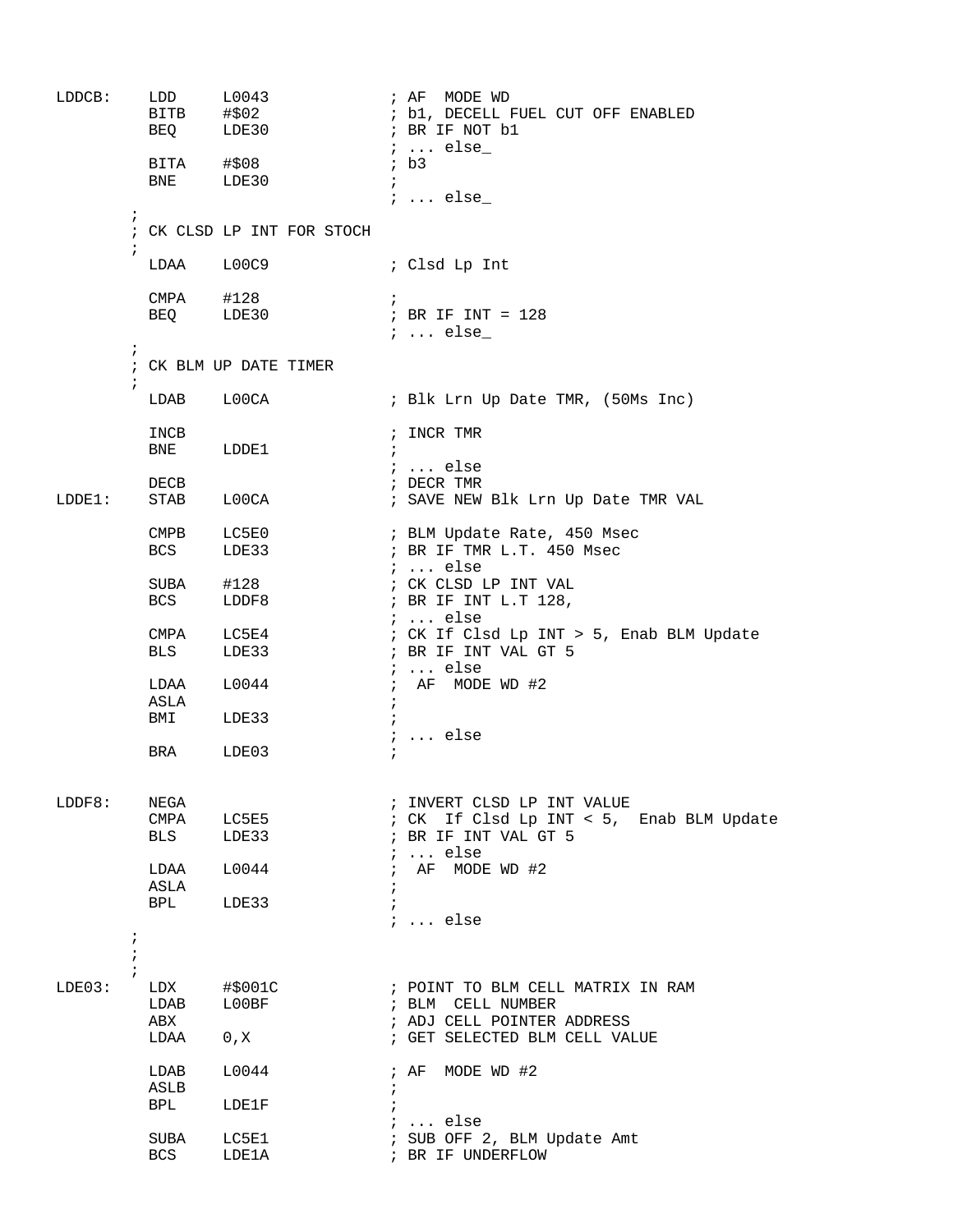|           |                   |                                         |            | $i$ else                                          |
|-----------|-------------------|-----------------------------------------|------------|---------------------------------------------------|
|           |                   | CMPA LC5E3                              |            | ; 108, Min Allowable BLM                          |
|           |                   | BCC LDE2C                               |            | ; BR IF BLM G.T. MIN BLM VALUE                    |
|           |                   |                                         |            | ;  else                                           |
|           | LDE1A: LDAA LC5E3 |                                         |            | ; 108, Min Allowable BLM                          |
|           |                   | BRA LDE2C                               | $\ddot{i}$ |                                                   |
|           |                   |                                         |            |                                                   |
|           |                   |                                         |            |                                                   |
|           |                   |                                         |            | LDE1F: ADDA LC5E1<br>: ADD 2, BLM Mult Update Amt |
|           | <b>BCS</b>        | LDE29                                   |            | ; BR IF BLM OVERFLOW                              |
|           |                   |                                         |            | $i \dots$ else                                    |
|           |                   | CMPA LC5E2                              |            | ; 160, Max Allowable BLM                          |
|           |                   | BLS LDE2C                               |            | ; BR IF BLM G.T. MAX VALUE                        |
|           |                   |                                         |            | ;  else                                           |
| LDE29:    |                   | LDAA LC5E2                              |            |                                                   |
|           |                   | STAA 0, X                               |            | ; USE 160, Max Allowable BLM                      |
| $LDE2C$ : |                   |                                         |            | ; SAVE NEW BLM VAL TO CELL ADDR                   |
|           |                   | STAA L00C0                              |            | ; SAVE NEW BLM                                    |
|           |                   |                                         |            |                                                   |
|           | LDE30: CLRB       |                                         |            | ; CLR BLM UP DATE TIMER                           |
|           |                   | STAB L00CA                              |            | ; Blk Lrn U/D Cntr, (50Ms Inc)                    |
|           |                   | *************************************   |            |                                                   |
|           | $\star$           |                                         |            |                                                   |
|           |                   | * UPDATE BLM CELLS                      |            |                                                   |
|           |                   |                                         |            |                                                   |
|           |                   | *************************************   |            |                                                   |
|           |                   |                                         |            | LDE33: LDAB LOOBF : Blk Lrn Mumt (cells 0-7)      |
|           |                   | CMPB LC5EA                              |            | ; SAM Cell A NUMBER, IDLE CELL NUM                |
|           |                   | BEQ LDE3D                               |            | ; BR IF IDLE CELL                                 |
|           |                   |                                         |            | $: $ else                                         |
|           |                   |                                         | $\ddot{i}$ |                                                   |
|           | CLRB              |                                         |            |                                                   |
|           |                   | STAB L00C1                              |            | ; Base PW                                         |
| LDE3D:    |                   |                                         |            | $; AF$ MODE WD;                                   |
|           |                   | LDAA L0043<br>ANDA #\$F7                |            |                                                   |
|           |                   | $STAA$ $L0043$                          |            | ; CLR b3, DELAY BLM UPDATE, CELL CHANGE           |
|           |                   |                                         |            | ; AF MODE WD                                      |
|           |                   | LDAA L0058                              |            | ; RPM/12.5                                        |
|           |                   | STAA L005A                              | $\ddot{ }$ |                                                   |
|           |                   |                                         |            |                                                   |
|           | $\ddot{ }$        |                                         |            |                                                   |
|           |                   | ; CK TRANS FLTR Lp TMR FOR LD VAL & TPS |            |                                                   |
|           | $\ddot{i}$        |                                         |            |                                                   |
|           | DEC               | LOOE4                                   |            | ; TRANS FLTR Lp TMR                               |
|           | BPL               | LDE6A                                   |            | ; BR IF TIMED OUT (EXIT)                          |
|           |                   |                                         |            | $i \ldots$ else                                   |
|           |                   | LDD LC339                               |            | ; Loops between Filtering                         |
|           |                   |                                         |            |                                                   |
|           |                   |                                         |            | ; of Ld Vals, (1 sec)                             |
|           |                   | STAA LOOE4                              |            | ; Trans Fltr Lp TMR                               |
|           | $\ddot{i}$        |                                         |            |                                                   |
|           |                   | ; FILTER TRANSIENT LD VAL               |            |                                                   |
|           |                   |                                         |            |                                                   |
|           | $\ddot{i}$        |                                         |            |                                                   |
|           |                   |                                         |            | ; TRANSIENT FLT'RD Ld Val                         |
|           |                   | JSR LF250                               |            | ; Filtered 1d value                               |
|           |                   |                                         |            | ; FILTER ROUTINE                                  |
|           |                   | STD LOOE5                               |            | ; NEW TRANSIENT FLT'RD Ld Val                     |
|           |                   |                                         |            |                                                   |
|           | $\ddot{i}$        | ; FILTER TRANSIENT TPS VAL              |            |                                                   |
|           | $\ddot{i}$        |                                         |            |                                                   |
|           |                   | LDAA L00E9                              |            | ; Trans Fltr'ed TPS for Decel Enlean              |
|           |                   |                                         |            |                                                   |
|           | CLRB              |                                         |            |                                                   |
|           | PSHB              |                                         |            |                                                   |
|           | PSHA              |                                         |            |                                                   |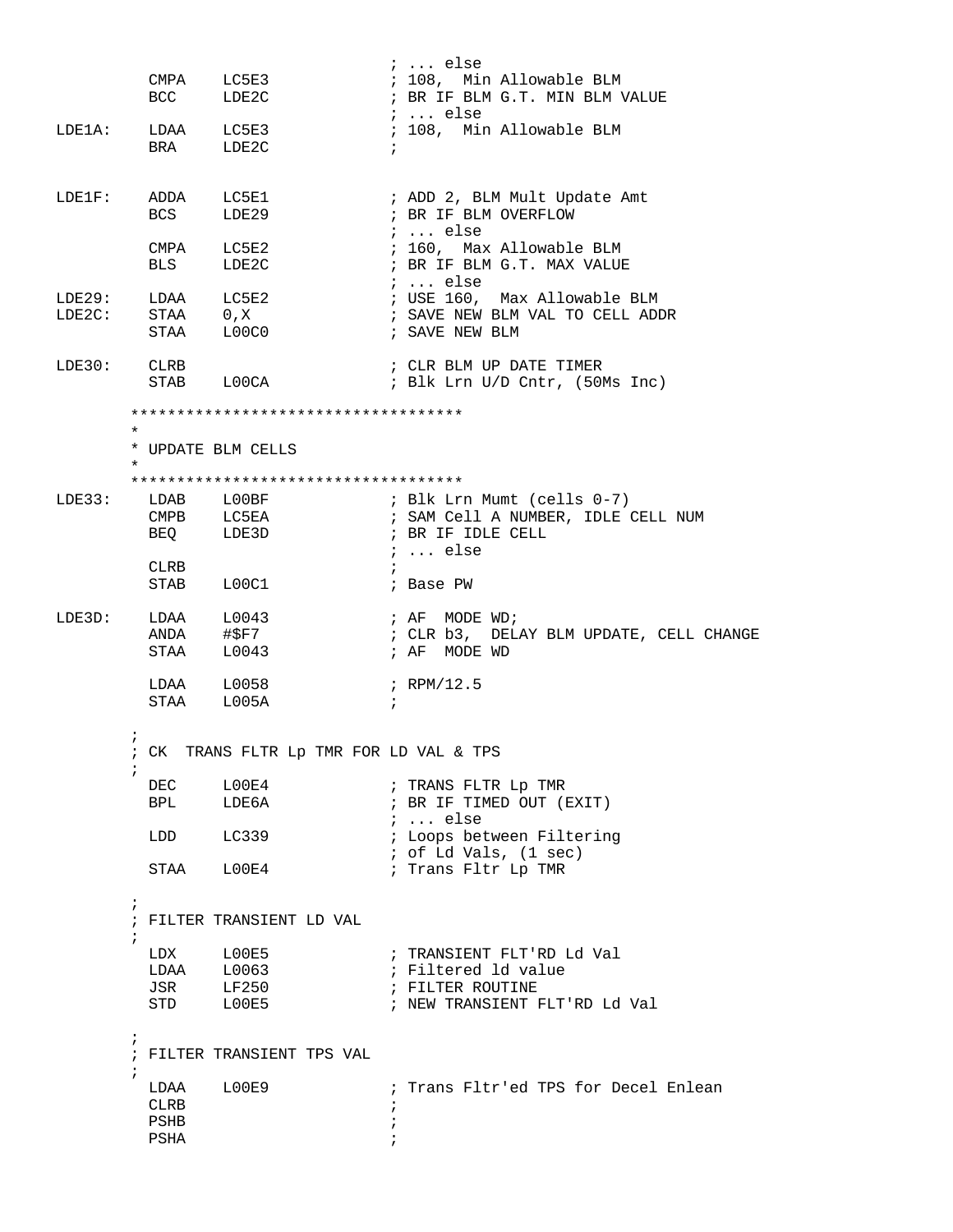|                      | PULX                                                 | LDAB LC5F3<br>LDAA L0082<br>JSR LF250                                           | ; GET OLD TPS Ld Axis Var<br>; TPS Flt Coef (Enlean)<br>; TPS Ld Axis Var<br>; FILTER ROUTINE                         |
|----------------------|------------------------------------------------------|---------------------------------------------------------------------------------|-----------------------------------------------------------------------------------------------------------------------|
|                      |                                                      | STAA LOOE9                                                                      | ; Trans Fltr'ed TPS for Decel Enlean                                                                                  |
| LDE6A:               | JMP LCCAC                                            |                                                                                 | ; TO MJR LP EXEC                                                                                                      |
|                      | $\star$<br>*<br>$^\star$<br>$\ddot{ }$<br>$\ddot{i}$ | * MAJOR LOOP SUBROUTINE SEG E<br>TCC (A/D voltage convert)<br>Test Batt Voltage |                                                                                                                       |
| LDE6D:               | LDAA #\$10                                           | JSR LF1BE                                                                       | ; A/D Ch 1, (Battery Voltage)<br>; To A/D subroutine                                                                  |
| LDE72:               | STAA L007E<br>CMPA #90                               | BCC LDE7E<br>CMPA #40<br>BCS LDEA0<br>BRA LDEA3                                 | ; Batt Volts Value, (A/D)<br>$, 9.0$ VDC<br>÷<br>$: 4$ VDC<br>$\ddot{i}$<br>$i \ldots$ else                           |
| LDE7E:               |                                                      | BCLR L003E, \$40 ; CLR b6                                                       |                                                                                                                       |
|                      |                                                      | LDX L3FC8<br>STX L00B2<br>CLR L00B4                                             | BRCLR $L0033, $10, LDE8D$ ; BR IF NOT b4, (1 = IGN OFF)<br>$i$ else<br>; SPK Period<br>; SPK Fd Bk counter, (Err #42) |
| LDE8D:               | LDD<br>STD<br>CLR<br>CLR<br>BCLR                     | LC69B<br>L00B7<br>L011F<br>L0120<br>L0033,\$10                                  | $\ddot{ }$<br>$\ddot{ }$<br>; CLR $b4$ , $(1 = IGN$ OFF)                                                              |
|                      | JSR<br>BRA                                           | LE0D7<br>LDEA3                                                                  | ; SHIFTER SWITCH READ SUBROUTINE<br>$\ddot{ }$                                                                        |
| LDEA0:               |                                                      | BSET L0033, \$10                                                                | ; SET b4, (1 = IGN OFF)                                                                                               |
| LDEA3:               | RTS                                                  | ---------------                                                                 | $\ddot{i}$                                                                                                            |
| LDEA4:<br>$\ddot{ }$ | LDD<br>BEQ<br>INC                                    | L3FC2<br>SUBD L006D<br>LDED3<br>L011E                                           | ; Timer #1<br>$\ddot{i}$                                                                                              |
|                      | LDAB<br>BITB                                         | L0034<br>#\$10                                                                  | ib4                                                                                                                   |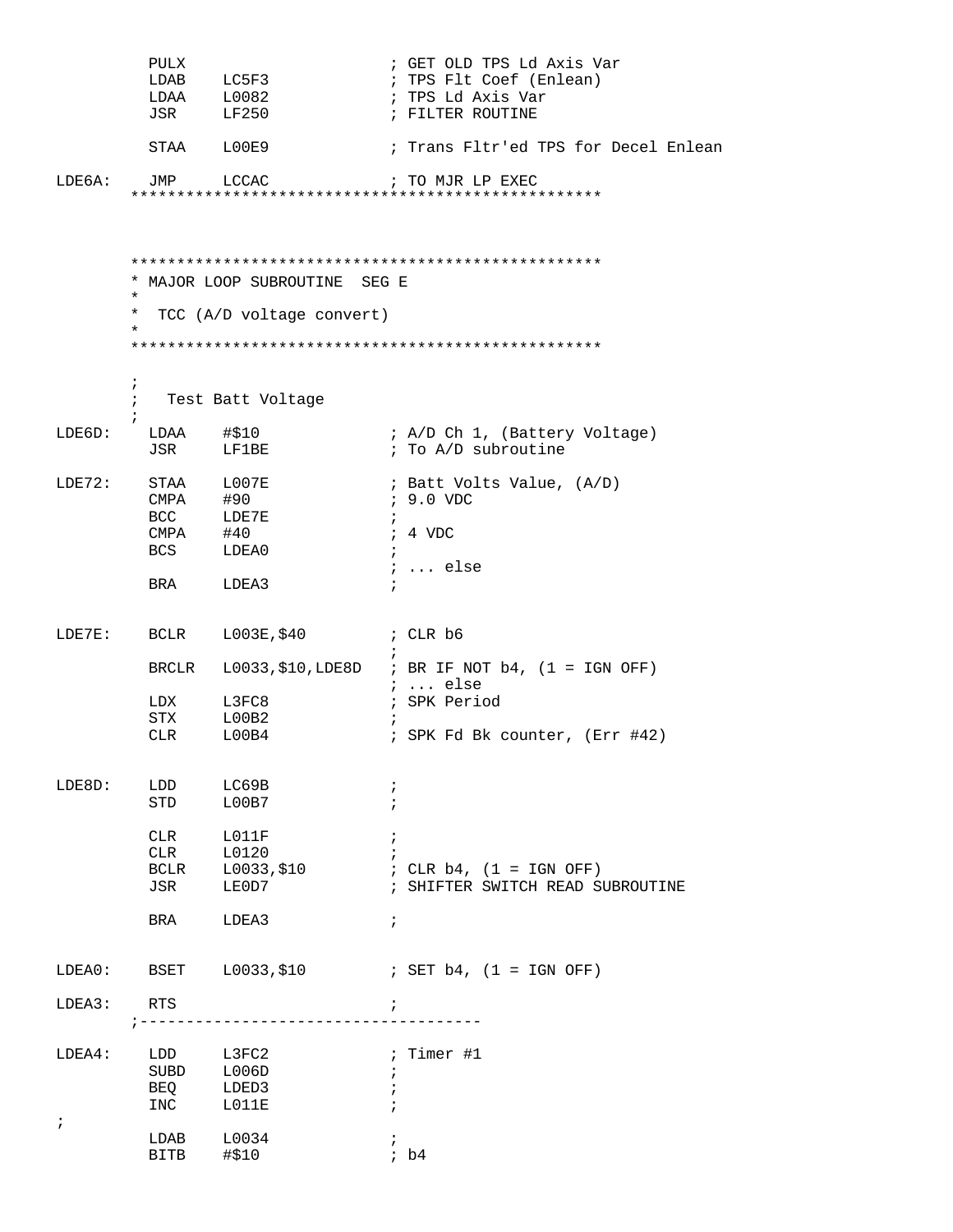|            | BNE                | LDEC1                         | ; BR IF b4                                    |
|------------|--------------------|-------------------------------|-----------------------------------------------|
|            |                    |                               | ;  else                                       |
|            | ORAB               | #\$10                         | $;$ SET $b4$                                  |
|            | <b>STAB</b>        | L0034                         | i                                             |
| $\ddot{ }$ |                    |                               |                                               |
|            | LDX<br>INX         | L3FC2                         | ; Timer #1                                    |
|            | STX                | L006D                         | i<br>$\cdot$                                  |
|            | INX                |                               |                                               |
|            | STX                | L006B                         |                                               |
| $\ddot{ }$ |                    |                               |                                               |
| LDEC1:     | CLR                | L0068                         | $\ddot{ }$                                    |
|            | LDX                | L006B                         |                                               |
|            | <b>STX</b>         | L0069                         | $\ddot{i}$                                    |
|            | LDX                | L006D                         | $\cdot$                                       |
|            | STX                | L006B                         |                                               |
| $\ddot{ }$ |                    |                               |                                               |
|            | LDX                | L3FC2                         | ; Timer #1                                    |
|            | <b>STX</b>         | L006D                         | ï                                             |
| $\ddot{i}$ | BRA                | LDEE4                         | $\ddot{i}$                                    |
| LDED3:     | LDAB               | L0068                         | i                                             |
|            | INCB               |                               |                                               |
|            | CMPB               | #\$9F                         | i                                             |
|            | <b>BLS</b>         | LDEE2                         | $\ddot{i}$                                    |
|            |                    |                               | ; $\ldots$ else                               |
|            | LDAB               | L0034                         | ; CLR b4                                      |
|            | ANDB               | #SEF                          | i                                             |
|            | STAB               | L0034                         | $\ddot{i}$                                    |
|            |                    |                               |                                               |
| LDEE2:     | LDAB<br>STAB       | $#$ \$A0<br>L0068             | $\ddot{ }$<br>$\ddot{i}$                      |
|            |                    |                               |                                               |
| LDEE4:     | <b>RTS</b>         |                               |                                               |
|            |                    |                               |                                               |
|            |                    |                               |                                               |
|            |                    |                               |                                               |
|            | $^\star$           | * MAJOR LOOP SUBROUTINE SEG B |                                               |
|            | *<br>EGR<br>$\ast$ |                               |                                               |
|            |                    |                               |                                               |
| LDEE5:     | LDAB               | L0037                         | ; MCU INPUT STATUS WD                         |
|            | RORB               |                               | $\ddot{ }$                                    |
|            | BCC                | LDEF0                         | $\ddot{i}$                                    |
|            |                    |                               | $i$ else                                      |
|            | LDAB               | L0035                         | ; MNR LOOP MD WD 2                            |
|            | BITB               | #\$20                         | ; b5, DIAG SW IN ALDL MODE                    |
|            | BEO                | LDF45                         | ; BR IF NOT b5,                               |
|            |                    |                               | $i \ldots$ else                               |
| LDEF0:     | LDAA               | L0060                         | $\ddot{i}$                                    |
|            | CMPA<br>BCS        | LC23A<br>LDF45                | ; If MAT < 30d then disable EGR<br>$\ddot{i}$ |
|            |                    |                               | $i \ldots$ else                               |
|            | LDD                | LC238                         | ; Enable EGR if TPS > 1.95%,                  |
|            | TST                | L0112                         | ; ERG PW                                      |
|            | BNE                | LDF00                         | ; BR IF NZ                                    |
|            |                    |                               | $i \ldots$ else                               |
|            | TBA                |                               | $\ddot{i}$                                    |
| LDF00:     | CMPA               | L0082                         | ; TPS Ld Axis Var                             |
|            | BHI                | LDF45                         | $\ddot{i}$                                    |
|            |                    |                               | $i \ldots$ else                               |
|            | LDAA<br>BITA       | L0043<br>#\$20                | ; AF MODE WD<br>; b5, PWR ENR IS ACTIVE       |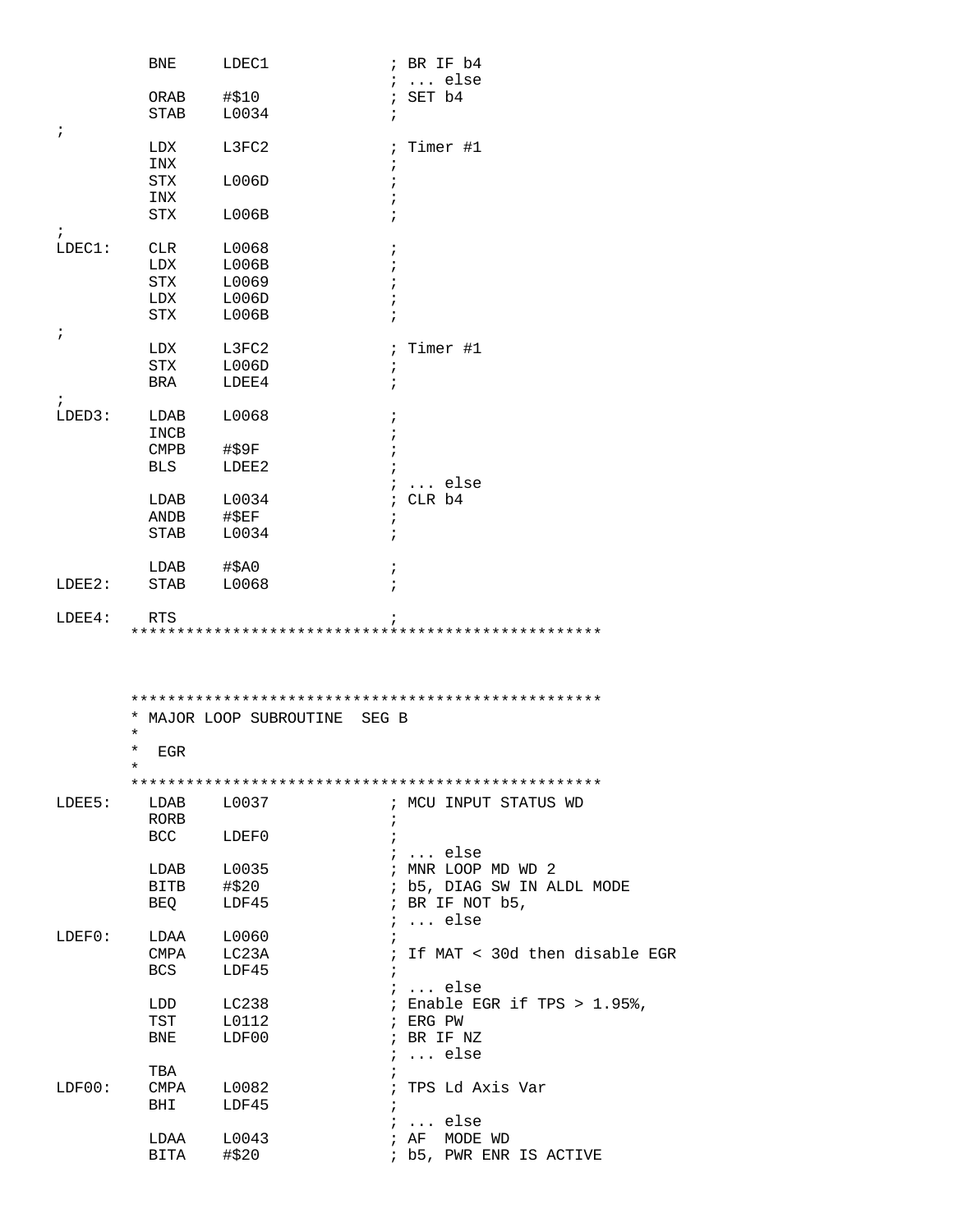BNE LDF45 ; BR IF NOT b5 ; ... else

 ;-------------------------------------------------- ; Lk up EGR Duty CYC vs LV8 vs RPM  $\mathcal{L}$  $:$  Tbl Val(DC) = CALIB \* (256/100) ; ; BUA TYPE \$32 ECM MY(86) ;-------------------------------------------------- LDX #\$C23B ; EGR Duty CYC vs LV8 & RPM LDAB L0063 : filt ld value CMPB #160 ; 160 Gms/Sec BCS LDF15 ; BR IF LD VAL LT 160 Gms/Sec ; ... else LDAB #160 ; USE 160 Gms/Sec MAX FOR LK UP LDF15: LDAA L0057 ; RPM/25 LDD60 LDX L00CE i Total AFR Value ; Total AFR Value<br>; Table LU Multiplier, (735d)<br>; 16 \* 16 Mult routine JSR LF2F0 ; 16 \* 16 Mult routine PSHB ; SAVE TO STX PSHA ;-------------------------------------------------- ; LK UP Base fuel injection PW's vs LOAD VAL vs RPM  $\mathbf{i}$  ; BUA TYPE \$32 ECM MY(86)  $\mathcal{L}$  $: TBL = Msec * (65536/5)$  ;-------------------------------------------------- LDAA L0057 ; RPM/25<br>
LDAB L0063 ; Filter ; Filtered LD VALUE ; Base fuel injection PW TBL LDX #\$C42D ; Base fue<br>JSR LF27C ; 3d Lk Up TSX ; ; MUL 8 X 16 SUROUTINE PULX  $\qquad \qquad ;$ RTS  $\qquad \qquad ;$ CMPA #80 ; BLS LDF1D ; TO 3d Lk UP ; ... else LDAA #\$50 ; LDF1D: JSR LF27C ; 3d Lk Up Routine STAA L0112 **;** EGR PW ;------------------------------------------- ;------------------------------------------- ; EGR DUTY CYCLE MULTIPLIER (0-2) vs COOLANT ; Gain vs Coolant Temp.  $\mathcal{L}^{\text{max}}$  ; TABLE VAL = Mult \* 128 ;-------------------------------------------- LDAA L005B ; COOLANT ; 80c MAX FOR LK UP ; BR IF COOL LT 80c ; ... else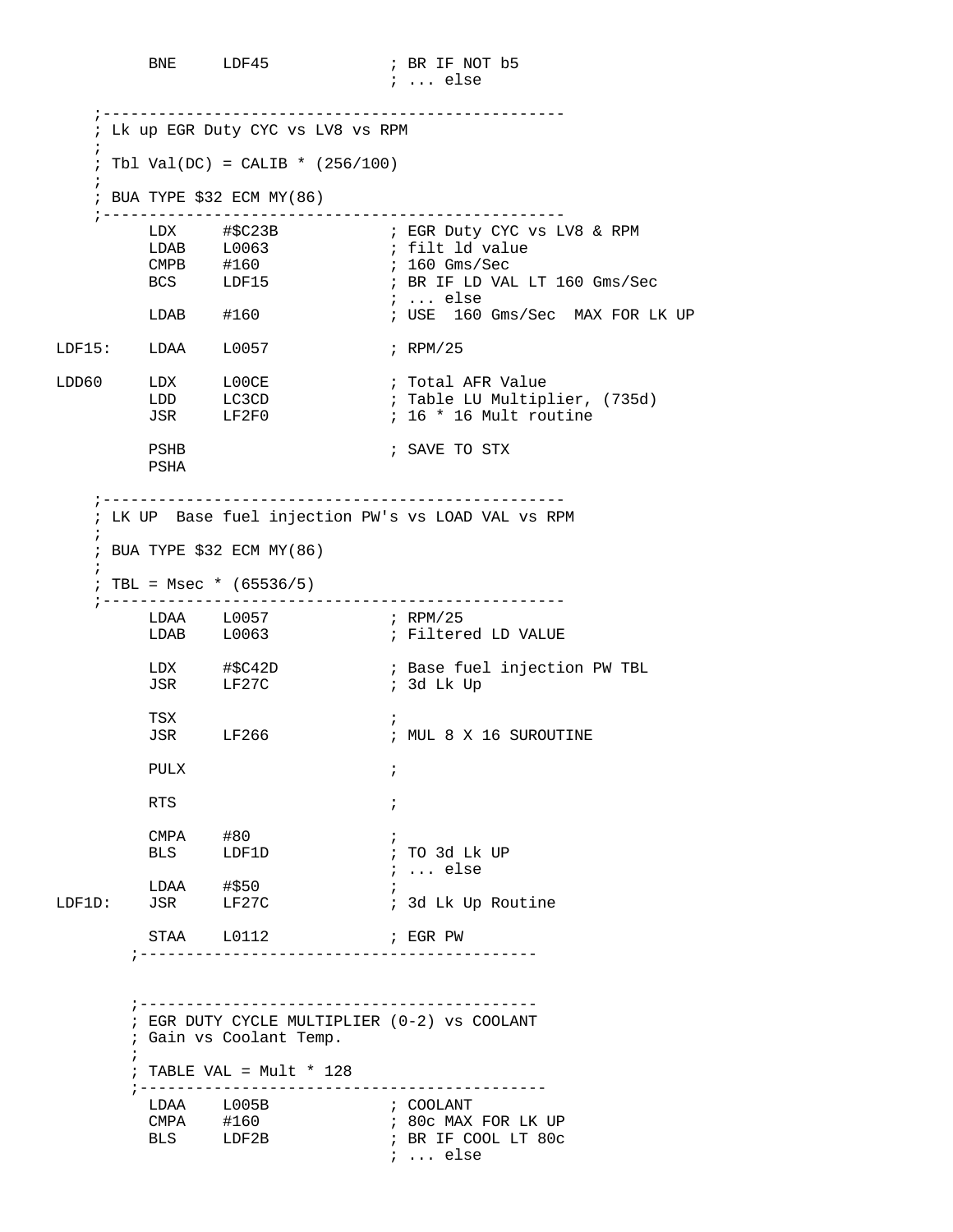| $LDF2B$ :   | $LDAA$ #160<br>$LDAB$ #64     | JSR LF2B9                           | ; USE 80c AS MAX VAL FOR LK UP<br>; MIN COOL VAL, 8c<br>; 2d Lk Up                                   |
|-------------|-------------------------------|-------------------------------------|------------------------------------------------------------------------------------------------------|
|             | $LDAB$ $L0112$<br>MUL<br>ASLD |                                     | ; ERG PW<br>; x LK UP RESULT<br>; x2                                                                 |
|             |                               | BCC LDF3C                           | ; BR IF NO OVERFLOW<br>;  else                                                                       |
|             |                               | $LDAA$ #255                         | ; USE MAX VAL                                                                                        |
| $\ddot{ }$  |                               | CK IF IN HEADS UP                   |                                                                                                      |
|             |                               | BPL LDF46                           | $\ddot{i}$                                                                                           |
|             |                               | JSR L581B                           | ;  else<br>; TO HEADS UO <---------                                                                  |
|             | BRA LDF46                     |                                     | ; EXIT                                                                                               |
| LDF45: CLRA |                               | ;---------------------------------- | ; DISABLE EGR                                                                                        |
|             |                               | LDF46: STAA L0112 ; ERG PW          |                                                                                                      |
|             | RTS                           |                                     | $\cdot$ ;                                                                                            |
|             |                               |                                     |                                                                                                      |
|             |                               |                                     | LDF4A: BRCLR L0035, \$02, LDF52 ; BR IF NOT b1, (ERR14/15 THIS START UP)<br>;  else                  |
|             | LDAA #\$00FF<br>BRA LDF89     |                                     |                                                                                                      |
| LDF52:      | LDAA<br>BRSET                 | L0065                               | ; Vss<br>L0037, \$40, LDF64 ; BR IF b6, MCU INPUT STATUS WD<br>; COOL FAN REQUEST<br>$i \ldots$ else |
|             | CMPA<br>BCC                   | LC2F0<br>LDF64                      | ; 35 MPH<br>; BR IF Vss G.T 35 MPH                                                                   |
|             | LDAA<br>BEQ                   | LC2F3<br>LDF90                      | $i \ldots$ else<br>; 99.6%, Fan Duty Cyc (FAN FULL ON)<br>$\ddot{i}$                                 |
|             | BRA                           | LDF89                               | $i \ldots$ else<br>$\ddot{ }$                                                                        |
| LDF64:      | LDX                           | #\$C2F6                             | ; POINT TO FAN 2                                                                                     |
|             | BRCLR                         |                                     | L0037, \$80, LDF70 ; BR IF NOT b7, MCU INPUT STATUS WD                                               |
|             |                               |                                     | ; A/C COMP NOT ON                                                                                    |
|             | CMPA<br>BHI                   | LC2F1<br>LDF73<br>$i$ else          | $i \ldots$ else<br>; 11 MPH<br>; BR IF GT 11 MPH                                                     |
| LDF70:      | LDX                           | #\$C2F4                             | ; FAN 1 HYST PARAM'S                                                                                 |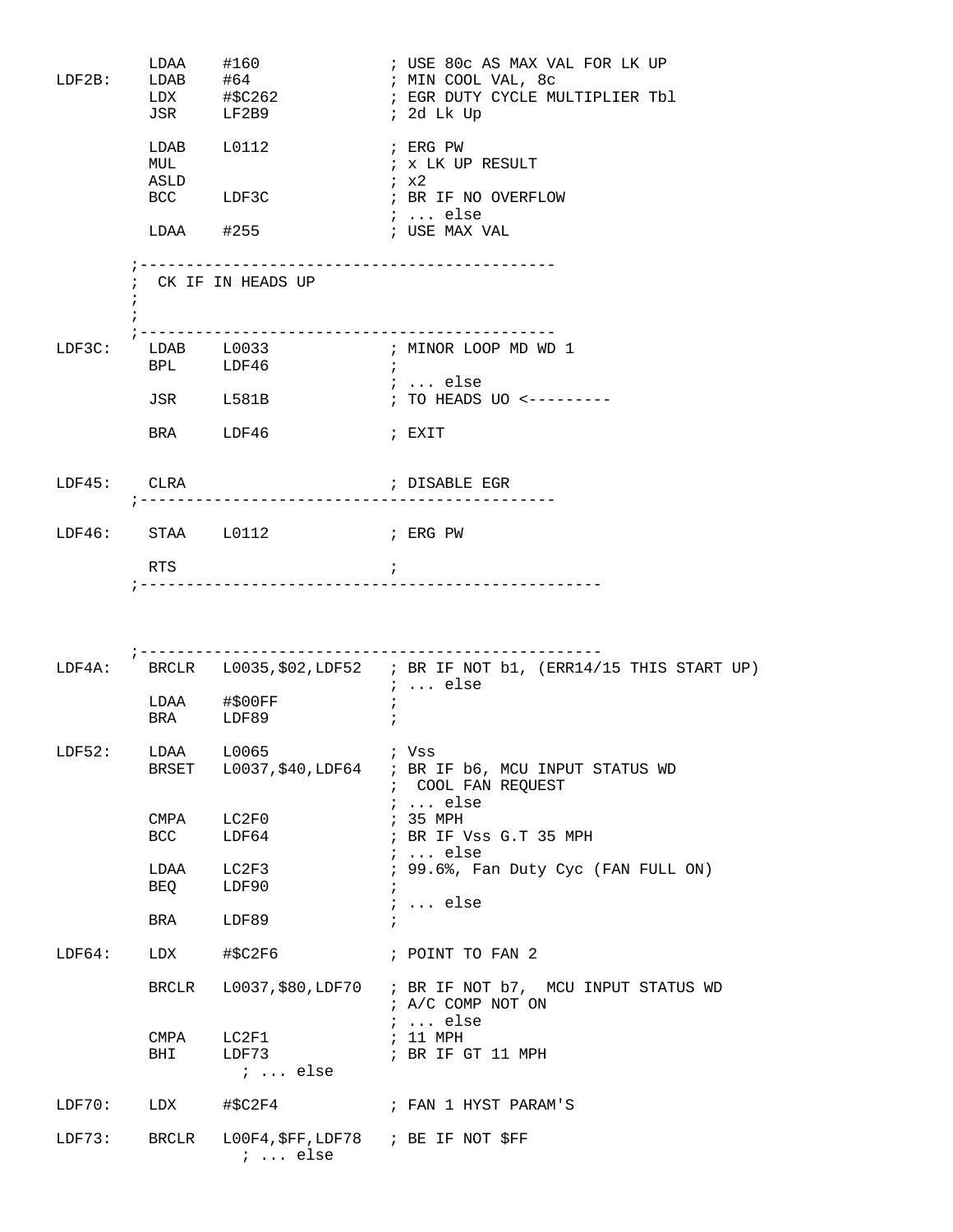| ; Call 2D Lk Up<br>$\begin{array}{cccc}\nLDF78: & &\text{LDAA} & &\text{L005B} \\  & & & & \text{CMDA} & & 0 & \text{Y}\n\end{array}$<br>; CURRENT COOLANT<br>CMPA<br>$0$ , $X$<br>; ON OT OFF THRESH<br>BCS LDF90<br>; BE IF COOL L.T. THRSH<br>$i$ else<br>$LDAB$ #160<br>; 80c MIN VAL FOR LK UP<br>LDX #\$C2F8<br>; Fan Duty Cycle Tabl Addr<br>JSR LF2B9<br>$: 2d$ Lk Up<br>TSTA<br>; CK FOR Z<br>BEQ LDF90<br>$\ddot{i}$ |
|--------------------------------------------------------------------------------------------------------------------------------------------------------------------------------------------------------------------------------------------------------------------------------------------------------------------------------------------------------------------------------------------------------------------------------|
|                                                                                                                                                                                                                                                                                                                                                                                                                                |
|                                                                                                                                                                                                                                                                                                                                                                                                                                |
|                                                                                                                                                                                                                                                                                                                                                                                                                                |
|                                                                                                                                                                                                                                                                                                                                                                                                                                |
|                                                                                                                                                                                                                                                                                                                                                                                                                                |
|                                                                                                                                                                                                                                                                                                                                                                                                                                |
|                                                                                                                                                                                                                                                                                                                                                                                                                                |
|                                                                                                                                                                                                                                                                                                                                                                                                                                |
|                                                                                                                                                                                                                                                                                                                                                                                                                                |
| ;  else<br>$LDAB$ $LC2F2$                                                                                                                                                                                                                                                                                                                                                                                                      |
| LDF89:<br>; 15 Sec, Min Fan On Time<br>; SAVE MIN FAN TIME<br>STAB LOOF5                                                                                                                                                                                                                                                                                                                                                       |
|                                                                                                                                                                                                                                                                                                                                                                                                                                |
| BRA LDF9A<br>$\ddot{i}$                                                                                                                                                                                                                                                                                                                                                                                                        |
| LDF90: BRCLR L00F5, \$FF, LDF99 ; Br IF MIN FAN TIME EXPIRED                                                                                                                                                                                                                                                                                                                                                                   |
| $: $ else                                                                                                                                                                                                                                                                                                                                                                                                                      |
| $DEC$ $L00F5$<br>; DEC MIN FAN TIME                                                                                                                                                                                                                                                                                                                                                                                            |
| ; EXIT via RTS<br>BRA LDF9C                                                                                                                                                                                                                                                                                                                                                                                                    |
| LDF99: CLRA<br>; CLR MIN FAN TIME                                                                                                                                                                                                                                                                                                                                                                                              |
| LDF9A: STAA L00F4<br>; NEW MIN FAN TIME                                                                                                                                                                                                                                                                                                                                                                                        |
| LDF9C: RTS<br>$\cdot$ ;                                                                                                                                                                                                                                                                                                                                                                                                        |
| ;------------------------------                                                                                                                                                                                                                                                                                                                                                                                                |
| LDF9D: LDX #\$C62E<br>; INDEX IAC Tables & Params                                                                                                                                                                                                                                                                                                                                                                              |
| LDAA #\$80<br>$\ddot{i}$                                                                                                                                                                                                                                                                                                                                                                                                       |
| PSHA<br>$\ddot{ }$                                                                                                                                                                                                                                                                                                                                                                                                             |
| $LDAB$ $L0034$<br>$\ddot{i}$                                                                                                                                                                                                                                                                                                                                                                                                   |
| LDAA L00F3<br>; IAC Md Wd $#2$                                                                                                                                                                                                                                                                                                                                                                                                 |
| BITA<br>#4                                                                                                                                                                                                                                                                                                                                                                                                                     |
| BNE LDFFF<br>$\ddot{i}$                                                                                                                                                                                                                                                                                                                                                                                                        |
| #8<br>BITA<br>;                                                                                                                                                                                                                                                                                                                                                                                                                |
| BEQ<br>LDFFF                                                                                                                                                                                                                                                                                                                                                                                                                   |
| DISABLE CLSD LP PID TMR                                                                                                                                                                                                                                                                                                                                                                                                        |
|                                                                                                                                                                                                                                                                                                                                                                                                                                |
|                                                                                                                                                                                                                                                                                                                                                                                                                                |
| LE07B                                                                                                                                                                                                                                                                                                                                                                                                                          |
| \$3F, X<br>LDFBB:<br>LDAA                                                                                                                                                                                                                                                                                                                                                                                                      |
| #\$0020<br>BITB                                                                                                                                                                                                                                                                                                                                                                                                                |
| BEQ<br>LDFC3                                                                                                                                                                                                                                                                                                                                                                                                                   |
|                                                                                                                                                                                                                                                                                                                                                                                                                                |
|                                                                                                                                                                                                                                                                                                                                                                                                                                |
| LDAA<br>#\$F9<br>$\ddot{ }$                                                                                                                                                                                                                                                                                                                                                                                                    |
| BITB<br>#\$20                                                                                                                                                                                                                                                                                                                                                                                                                  |
|                                                                                                                                                                                                                                                                                                                                                                                                                                |
| BNE<br>LDFCE<br>÷                                                                                                                                                                                                                                                                                                                                                                                                              |
| CLRA                                                                                                                                                                                                                                                                                                                                                                                                                           |
| \$44,X<br>LDFCE:<br>ADDA                                                                                                                                                                                                                                                                                                                                                                                                       |
| CMPA<br>L005B<br>${\tt COOLANT}$                                                                                                                                                                                                                                                                                                                                                                                               |
| BCS<br>LDFFF<br>i<br>$\ddot{i}$                                                                                                                                                                                                                                                                                                                                                                                                |
| $\ldots$ else<br>LDAA<br>L0037                                                                                                                                                                                                                                                                                                                                                                                                 |
| LDAA<br>L010B<br>BEO<br>LDFBB<br>$\ddot{i}$<br>L00F2<br>; IAC Cnt'l Word<br>LDAA<br>$\sharp$ \$FE<br>ANDA<br>JMP<br>i<br>#\$10<br>SUBA<br>; TPS T/F Ld Axies Var<br>LDFC3:<br>CMPA<br>L0084<br>BCS<br>LDFFF<br>÷                                                                                                                                                                                                               |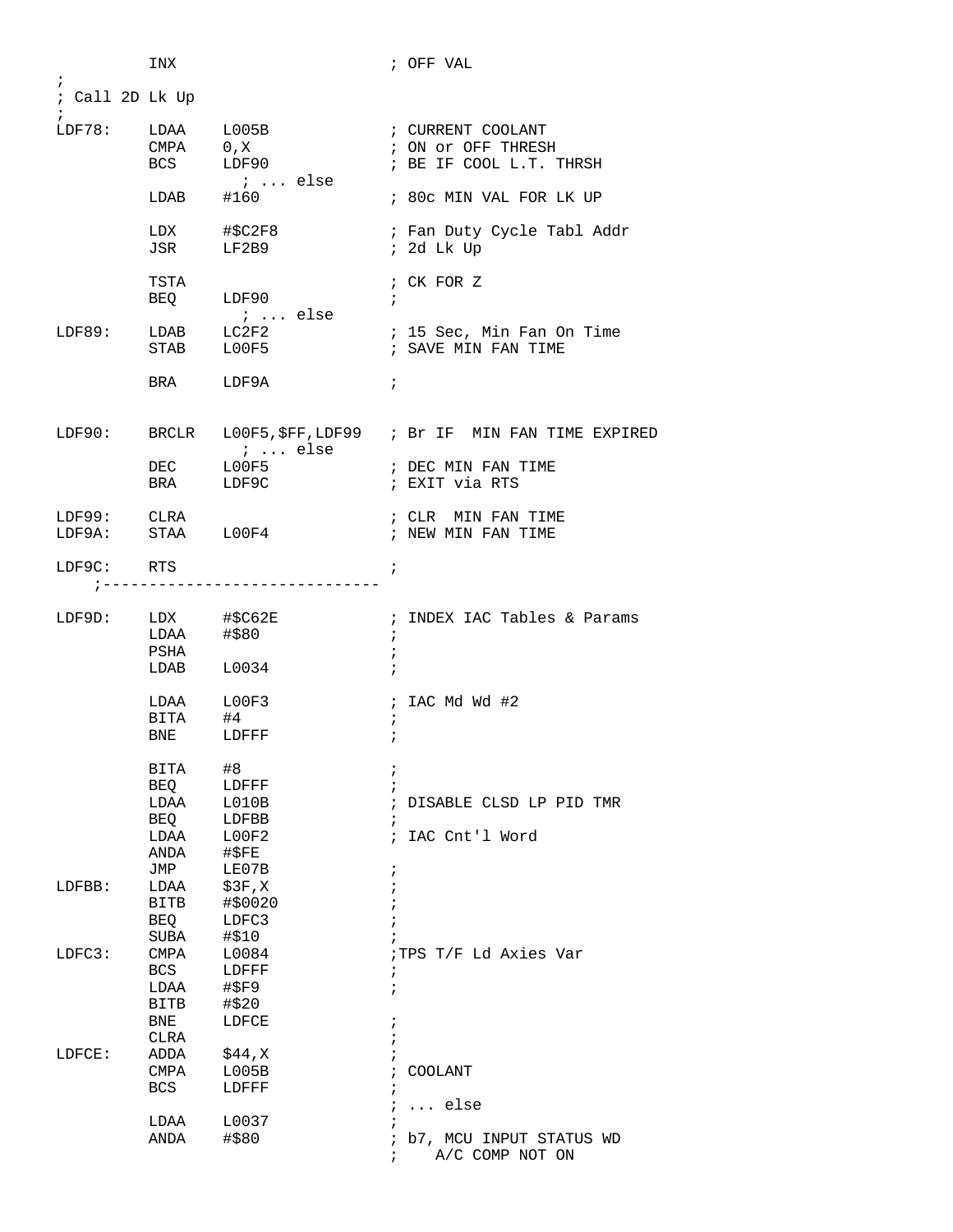|        | BNE                | LDFDC          |                 | ; BR IF NOT b7      |
|--------|--------------------|----------------|-----------------|---------------------|
|        |                    |                | i.              | else                |
|        | INS                |                | $\ddot{i}$      |                     |
| LDFDC: | PSHA<br>ADDA       | L00F2          | i<br>$\ddot{i}$ | IAC Cnt'l Word      |
|        | BPL                | LDFF0          | $\ddot{ }$      |                     |
|        |                    |                | $\ddot{ }$      | $\ldots$ else       |
|        | LDAA               | \$42, X        | $\ddot{i}$      |                     |
|        | TST                | L0037          | $\ddot{ }$      | STATUS WD           |
|        | BPL                | LDFE9          | $\ddot{i}$      |                     |
|        |                    |                | $\ddot{i}$      | $\ldots$ else       |
|        | LDAA               | \$43,X         | $\ddot{ }$      |                     |
| LDFE9: | CMPA               | L0106          | $\ddot{i}$      |                     |
|        | <b>BCS</b>         | <b>LE005</b>   | $\cdot$         |                     |
|        | BRA                | LE002          | $\ddot{i}$      |                     |
|        |                    |                |                 |                     |
| LDFF0: | LDAA               | L0106          | $\ddot{i}$      |                     |
|        | <b>BEQ</b>         | <b>LE005</b>   | $\ddot{ }$      |                     |
|        |                    |                | $\ddot{ }$      | $\ldots$ else       |
|        | $\mathtt{DECA}$    |                | $\ddot{i}$      |                     |
|        | BNE                | LE002          | $\ddot{ }$      |                     |
|        |                    |                |                 | $i \ldots$ else     |
|        | ANDB               | #\$DF          | $\ddot{i}$      | 1101 11111          |
|        | TST                | L0037          | $\ddot{i}$      | MCU INPUT STATUS WD |
|        | BPL                | LE002          | $\ddot{i}$      |                     |
|        |                    |                | ÷,              | $\ldots$ else       |
| LDFFF: | CLRA               |                | $\ddot{i}$      |                     |
|        | ORAB               | #\$20          | $\ddot{ }$      | SET b5              |
| LE002: | STAA               | L0106          | $\ddot{i}$      |                     |
| LE005: | STAB               | L0034          | $\ddot{ }$      |                     |
|        | LDAA               | L00F2          | $\ddot{i}$      | IAC Cnt'l Word      |
|        | <b>PULB</b>        |                | $\ddot{ }$      |                     |
|        | PSHB               |                | ï               |                     |
|        | TSTB               |                |                 |                     |
|        | BPL                | LE016          |                 |                     |
|        |                    |                | $\ddot{ }$      | $\ldots$ else       |
|        | ANDA               | #\$00FE        | $\ddot{i}$      |                     |
|        | BMI                | <b>LE076</b>   | $\ddot{i}$      |                     |
|        |                    |                |                 | $i \ldots$ else     |
|        | ORAA               | #\$0020        |                 |                     |
|        | BRA                | LE02E          | $\ddot{ }$      |                     |
| LE016: | ANDA               | #\$DF          |                 |                     |
|        | ORAA               | #\$40          |                 |                     |
|        | <b>BITA</b>        | #\$81          |                 |                     |
|        | BEQ                | LE07B          |                 |                     |
|        |                    |                | $\ddot{i}$      | else                |
|        | LDAB               | L0107          |                 |                     |
|        | CMPB               | \$3B,X         |                 |                     |
|        | <b>BCS</b>         | LE076          |                 |                     |
|        |                    | #\$01          |                 | $\ldots$ else       |
|        | EORA<br><b>BPL</b> | LE033          |                 |                     |
|        |                    |                |                 | $\ldots$ else       |
|        | LDAB               | L002C          | $\ddot{i}$      | IAC Present Posit   |
|        | STAB               | L0108          | ï               |                     |
| LE02E: | CLR                | L0107          | $\ddot{ }$      |                     |
|        | BRA                | LE076          | $\ddot{i}$      |                     |
|        |                    |                |                 |                     |
|        |                    |                |                 |                     |
| LE033: | PSHA               |                | $\ddot{ }$      |                     |
|        | LDAA               | L002C          | $\ddot{ }$      | IAC Present Posit   |
|        | SUBA<br>BCC        | L0108<br>LE03C | i               |                     |
|        | <b>CLRA</b>        |                |                 |                     |
|        |                    |                |                 |                     |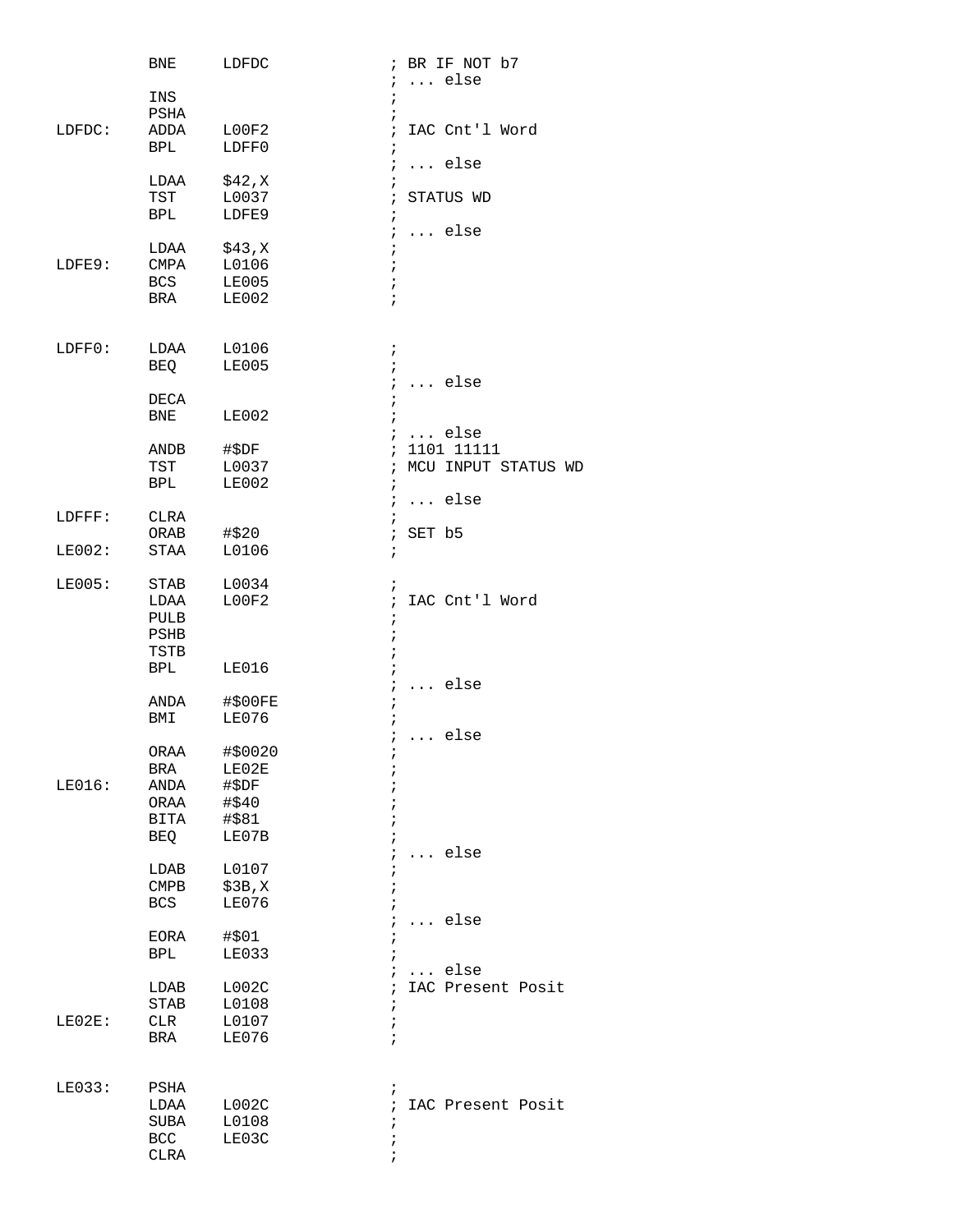| LE03C: | LDAB<br>BPL              | LOOF3<br>LE044                          | $\ddot{ }$<br>else            |
|--------|--------------------------|-----------------------------------------|-------------------------------|
|        | LDAB<br>MUL<br>ASLD      | \$3C,X                                  | $\ddot{i}$                    |
| LE044: | LDAB<br>CBA              | \$38,X                                  |                               |
|        | BLS                      | LE04A                                   | $\ldots$ else                 |
|        | TBA                      |                                         |                               |
| LE04A: | LDAB                     | \$39, X                                 |                               |
|        | CBA<br>BHI               | LE050                                   |                               |
|        |                          |                                         | $\ldots$ else                 |
|        | TBA                      |                                         |                               |
| LE050: | TAB<br>SUBA              | L002D                                   | Idle Spd A/C Antic<br>$\cdot$ |
|        | BCS                      | LE05E                                   |                               |
|        |                          |                                         | else<br>$\ddot{i}$            |
|        | CMPA                     | \$3A, X                                 |                               |
|        | BLS                      | LE05E                                   |                               |
|        | LDAB                     | \$3A,X                                  | $\ldots$ else                 |
|        | TBA                      |                                         |                               |
|        | ADDB                     | L002D                                   | ; Idle Spd A/C Antic          |
| LE05E: | STAB                     | L002D                                   | ; Idle Spd A/C Antic          |
|        | LDAB<br>BPL              | LOOF3<br>LE06F                          | $\cdot$                       |
|        |                          |                                         | $\ldots$ else<br>$\ddot{ }$   |
|        | LDAB                     | \$36,X                                  |                               |
|        | TSTA                     |                                         |                               |
|        | BPL<br>NEGA              | LE06E                                   |                               |
|        | MUL                      |                                         |                               |
|        | NEGA                     |                                         |                               |
|        | BRA                      | LE06F                                   | $\ddot{i}$                    |
| LE06E: | MUL                      |                                         | i.                            |
| LE06F: | ADDA L0105<br>STAA L0105 |                                         |                               |
|        |                          |                                         |                               |
|        | PULA                     |                                         |                               |
| LE076: | ANDA #\$7F               |                                         | ; CLEAR b7                    |
|        | TSX<br>ORAA 0, X         |                                         |                               |
| LE07B: | STAA LOOF2               |                                         | ; IAC Cnt'l Word              |
|        | PULA                     |                                         |                               |
|        | RTS                      |                                         |                               |
|        |                          |                                         |                               |
|        | $\ast$<br>$\ast$         | * MAJOR LOOP SUBROUTINE SEG 2, Vss Calc |                               |
|        |                          | * CALCULATE ROAD SPEED IN MPH           |                               |
| LE07F: | LDAA L0033               |                                         | ; MINOR LP MOD WD 1           |
|        | BITA #\$10               |                                         | $ib4$ , $(1 = IGN OFF)$       |
|        | BNE LEOD6                |                                         |                               |
|        |                          |                                         | $i \ldots$ else               |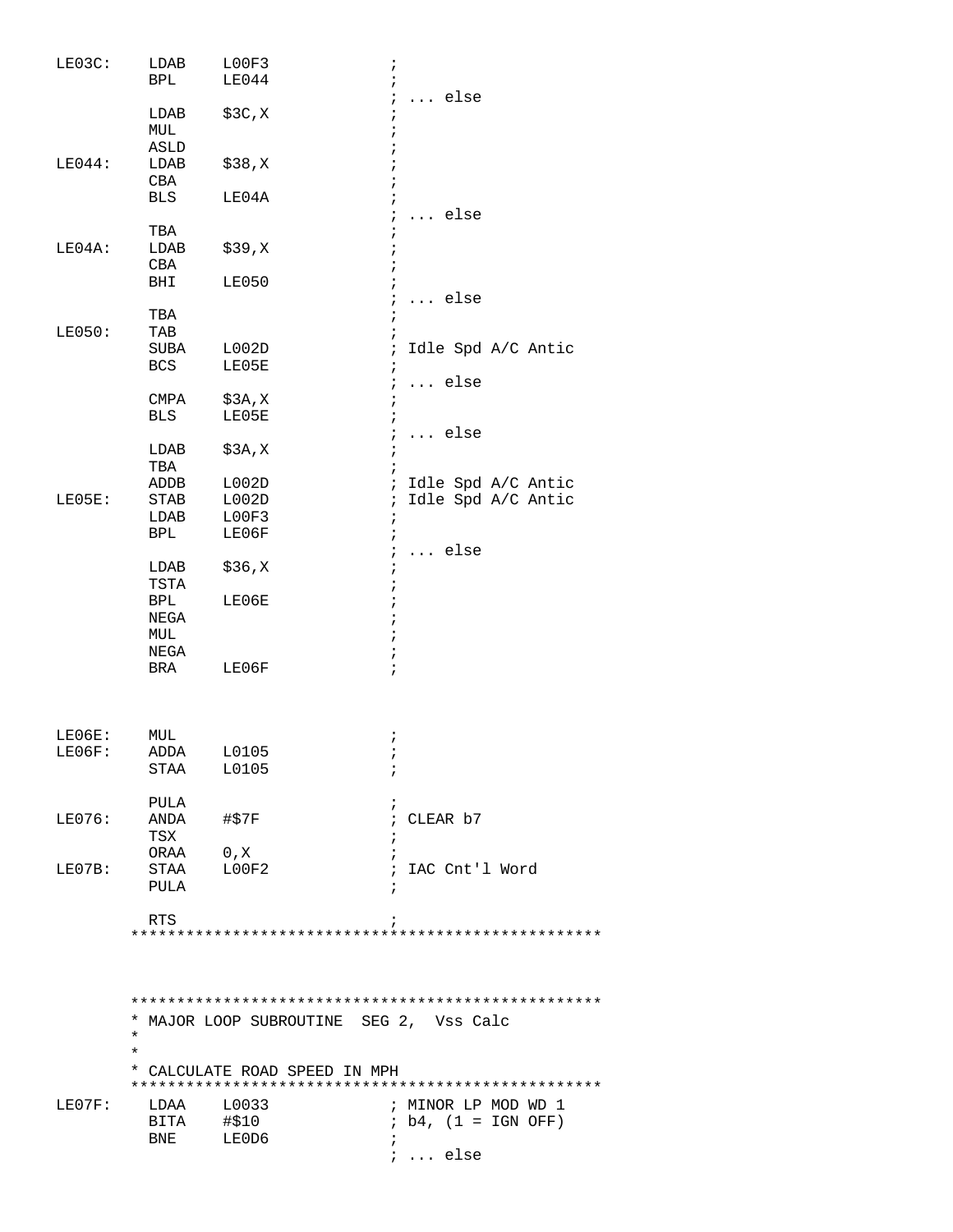|                                              | LDAA<br>CMPA<br>BHI<br><b>CLRA</b><br>CLRB<br><b>STD</b>            | #160<br>L0068<br><b>LE091</b><br>L0065      | $\ddot{ }$<br>$\cdot$<br>$\cdot$<br>$\cdot$<br>$\mathbf{r}$<br>$\dot{I}$ |
|----------------------------------------------|---------------------------------------------------------------------|---------------------------------------------|--------------------------------------------------------------------------|
|                                              | BRA                                                                 | LE0C9                                       | $\mathbf{\dot{i}}$                                                       |
| LE091:                                       | LDD<br>SUBD<br>PSHB<br>PSHA<br>TSX                                  | L006B<br>L0069                              | $\ddot{i}$<br>$\ddot{i}$<br>$\cdot$                                      |
|                                              | LDD<br>SUBD<br>ADDD<br>PULX<br>RORA<br>RORB<br>PSHB<br>PSHA<br>PULX | L006D<br>L006B<br>\$0000,K                  | $\cdot$                                                                  |
|                                              | LDD<br>JSR                                                          | #\$01CC<br><b>LF215</b>                     | i<br>$\ddot{ }$<br>TO F DIV SUBTOUTINE                                   |
| $\ddot{i}$                                   | LDX<br>LDAB<br>JSR                                                  | L0065<br>LC284<br>LF250                     | $\ddot{i}$<br>Vss Filter coef<br>$\ddot{i}$<br>; FILTER ROUTINE          |
|                                              | <b>STD</b><br>ADDD<br><b>BCC</b><br>DECA                            | L0065<br>#\$80<br>LE0BA                     | $\ddot{ }$<br>$\cdot$<br>$\ddot{i}$                                      |
| LE0BA:                                       | LDAB<br>MUL<br>ADDD<br>CMPA<br>BLS<br>LDD                           | #\$CD<br>#\$20<br>#\$2F<br>LE0C7<br>#\$3000 | ï                                                                        |
| LE0C7:                                       | ASLD<br>ASLD                                                        |                                             |                                                                          |
| LE0C9:                                       | LDAB<br>CMPB<br><b>BLS</b>                                          | L00AB<br>LC1F7<br>LE0D4                     | VSS Err cnt'r<br>$\cdot$<br>$i$ else                                     |
|                                              | LDAA                                                                | LC64E                                       | ; CMD speed Param                                                        |
| LEOD4:                                       | INCA<br>STAA                                                        | L0067                                       | ; $MPH/(16/5)$                                                           |
| LEOD6:                                       | RTS                                                                 |                                             |                                                                          |
| $^\star$<br>$^\star$<br>$^\star$<br>$^\star$ | PRNDL SWITCH READ                                                   | REQUEST VALID FOR 100 Msec                  |                                                                          |
| LEOD7:                                       | LDAA<br>LDAB<br>RORA                                                | L0037<br>L0045                              | ; MCU INPUT STATUS WD<br>; SHFT MW<br>$\ddot{i}$                         |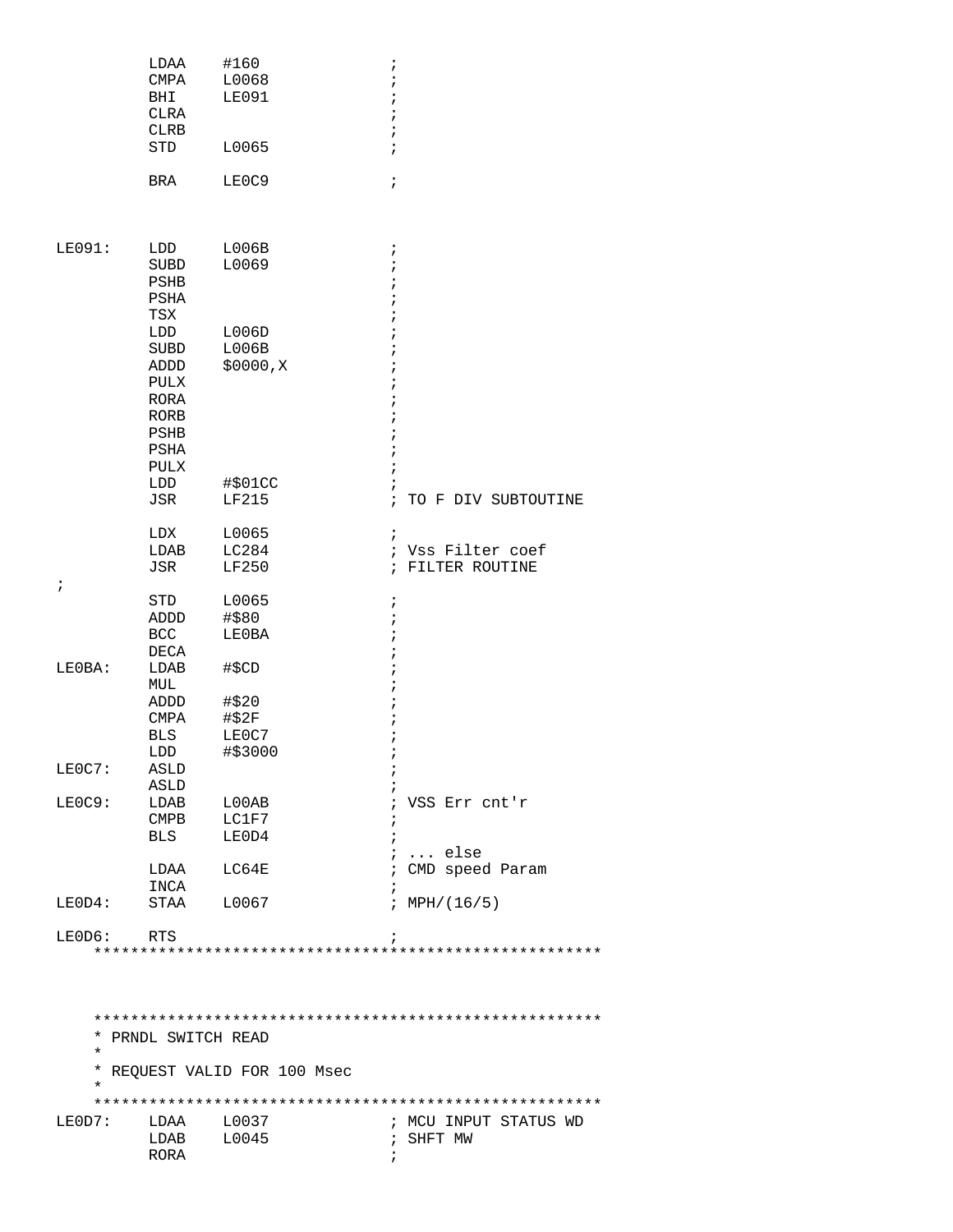|        | RORA<br>RORA<br>RORA<br>BMI | LE0E7                | ÷                                                                             |
|--------|-----------------------------|----------------------|-------------------------------------------------------------------------------|
|        |                             |                      | $i \ldots$ else                                                               |
|        | ANDB                        | #\$F7                | : 1111 0111                                                                   |
|        | <b>STAB</b>                 | L0045                | $\ddot{i}$                                                                    |
|        | BRA                         | <b>LE102</b>         | $\ddot{i}$                                                                    |
| LEOE7: | BITB                        | #\$08                | ib3                                                                           |
|        | BEQ                         | LE0ED                | ; BR IF NOT b3                                                                |
|        |                             |                      | $: $ else                                                                     |
|        | ANDA                        | #\$7F                | ; CLR b7                                                                      |
| LEOED: | ORAB                        | #\$08                | $;$ b3                                                                        |
|        | STAB                        | L0045                | $\ddot{i}$                                                                    |
|        | BITA                        | #\$02                | ib1                                                                           |
|        | BNE                         | <b>LE101</b>         | ; BR IF b1                                                                    |
|        |                             |                      | $i \ldots$ else                                                               |
|        | LDAB                        | L0004                | ; Xmission Mode word                                                          |
|        | ASRB                        |                      |                                                                               |
|        | BCC                         | <b>LE102</b>         |                                                                               |
|        |                             |                      | $i \ldots$ else                                                               |
|        | LDAB                        | L0065                | ; $Vss$ (MPH/1)                                                               |
|        | <b>CMPB</b>                 | LC2AD                | ; Unlock at 15 MPH 1st Man & Low grs Man                                      |
|        | BHI                         | LE102                | ; BR IF Vss LT 15 MPH<br>$i \ldots$ else                                      |
| LE101: | LSRA                        |                      |                                                                               |
| LE102: | LSRA                        |                      |                                                                               |
|        | ANDA                        | #\$60                | ; 0110 0000, b5 & b6                                                          |
|        | BITA                        | #\$40                | ib5                                                                           |
|        | BEQ                         | LE10A                | ; BR IF NOT b5<br>$i \ldots$ else                                             |
|        | INCA                        |                      |                                                                               |
| LE10A: | ORAA                        | L0004                | ; Xmission Mode word                                                          |
|        | STAA<br>NOP                 | L0004                | ; Xmission Mode word                                                          |
|        |                             |                      |                                                                               |
|        |                             |                      |                                                                               |
|        | $\star$                     | * RPM/Vss RATIO CODE |                                                                               |
|        | $\star$                     |                      |                                                                               |
|        | $\ast$                      |                      |                                                                               |
|        | $\star$                     |                      |                                                                               |
|        |                             |                      |                                                                               |
|        | LDX                         | L0065                | $\ddot{i}$                                                                    |
|        | LDAA                        | L0057                | $\cdot$                                                                       |
|        | LDAB                        | #25                  |                                                                               |
|        | MUL                         |                      |                                                                               |
|        | JSR                         | LF215                | ; TO F DIV SUBTOUTINE                                                         |
|        | STAA                        | ${\tt LOO8F}$        | ; N/V ratio                                                                   |
|        | BRCLR                       |                      | L0036, \$08, LE122 ; BR IF NOT b3, (TCC LOCKED FOR PASSBY)<br>$i \ldots$ else |
|        | JMP                         | LE2D1                |                                                                               |
| LE122: |                             |                      | ; Xmission Mode word                                                          |
|        | LDAB<br>ANDB                | L0004<br>#\$E5       | : 111000101                                                                   |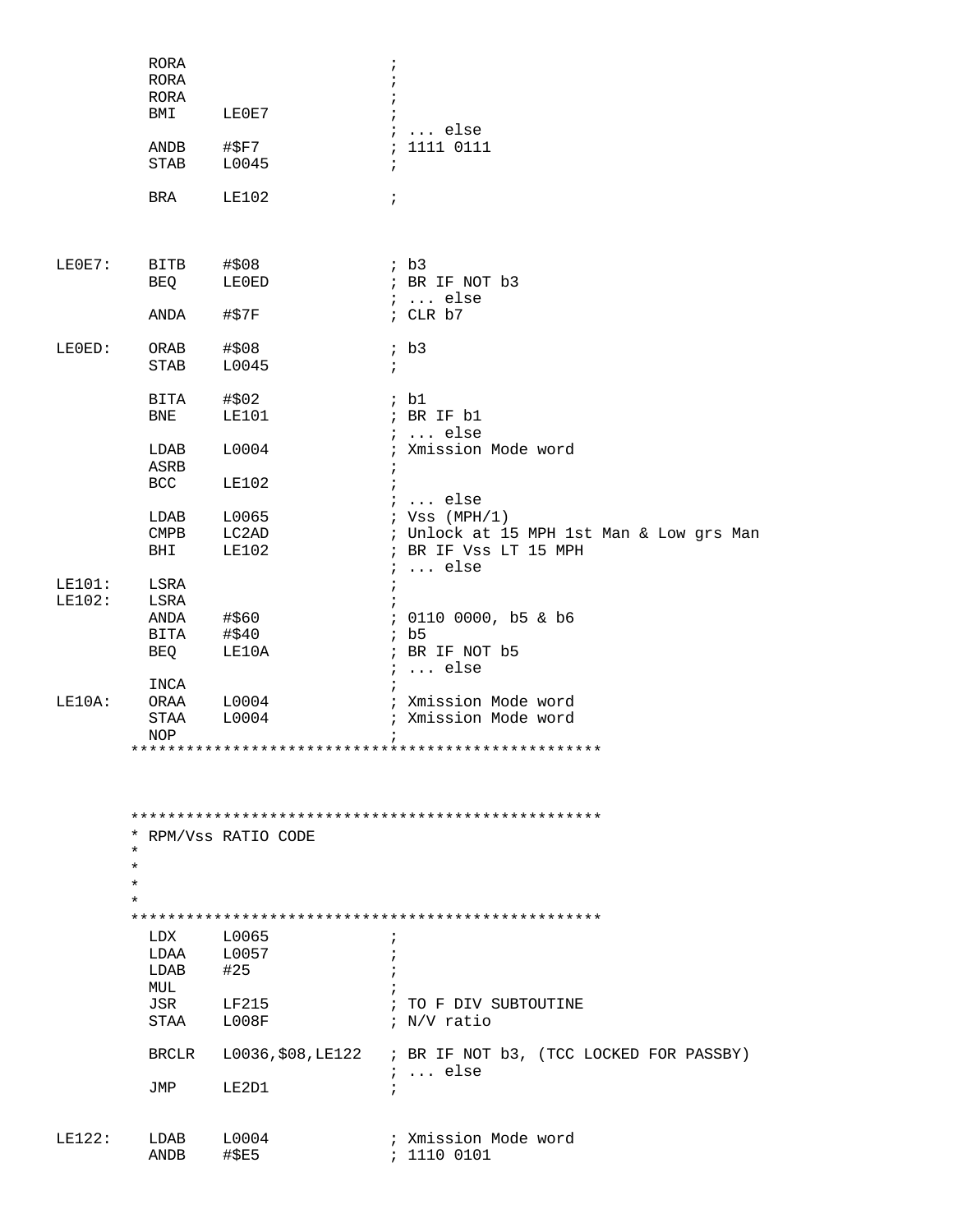|        | BITB<br>BEQ        | #\$80<br>LE151                           | ; b7, OD ACTIVE<br>; BR IF NOT b7                                                               |
|--------|--------------------|------------------------------------------|-------------------------------------------------------------------------------------------------|
|        | <b>BCS</b>         | CMPA LC287<br>LE143                      | $i \ldots$ else<br>; 35, 1st Gear val<br>$\ddot{i}$<br>$i \ldots$ else                          |
|        | LDAA<br><b>BNE</b> | L012C<br>LE14B                           | $\ddot{i}$<br>$\ddot{i}$                                                                        |
|        | ORAB               | #\$10                                    | $i \ldots$ else<br>; SET b4                                                                     |
|        | LDAA<br><b>BNE</b> | L0004<br>BITA #\$12<br>LE16A             | ; Xmission Mode word<br>; b1 & b4, 1st gr dir & 1st gr OD<br>; BR IF b4 & b1<br>$i \ldots$ else |
|        |                    | LDAA LC296<br>STAA L0090                 | ; 0 SEC'S, Hi to Lo Gear lock<br>; 4 -> 3 Dnw Shft Lk Interupt tmr                              |
|        | <b>BRA</b>         | LE16A                                    | $\ddot{i}$                                                                                      |
|        | <b>BRA</b>         | LE143: LDAA LC28D<br>STAA L012C<br>LE16A | ; 0 SEC'S, 1st gear dly<br>$\ddot{i}$<br>$\ddot{i}$                                             |
| LE14B: | DECA               | STAA L012C<br>BRA LE16A                  | $\ddot{i}$<br>$\ddot{i}$<br>$\ddot{i}$                                                          |
| LE151: | STAA               | LDAA LC28D<br>L012C                      | ; 0 SEC'S, 1st Gear dly<br>$\ddot{ }$                                                           |
|        | LDAA<br><b>BCS</b> | $_{\tt LOO8F}$<br>CMPA LC286<br>LE160    | $\ddot{i}$<br>; 41 1st gear direct RATIO<br>$\ddot{i}$<br>$i \ldots$ else                       |
|        | ORAB #\$02         |                                          | ; $b1$ ,                                                                                        |
| LE160: | CMPA<br><b>BCS</b> | LC288<br>LE16A                           | ; 30d, Min 4th grar<br>$i \ldots$ else                                                          |
|        | CMPA<br><b>BLS</b> | LC289<br>LE16F                           | ; 35d, Max 4th gear<br>$\ddot{i}$<br>$i \dots$ else                                             |
| LE16A: | LDAA               | LC28A                                    | ; 4th gear tmr                                                                                  |
|        | BRA                | LE178                                    | $\ddot{i}$                                                                                      |
| LE16F: | LDAA<br>BNE        | L008E<br>LE177                           | ; 4th Gr N/V tmr<br>$\ddot{i}$<br>$i \ldots$ else                                               |
|        | ORAB               | #\$08                                    | $;$ b3, 4TH GEAR                                                                                |
|        | BRA                | LE17A                                    | $\ddot{i}$                                                                                      |

LE177: DECA ;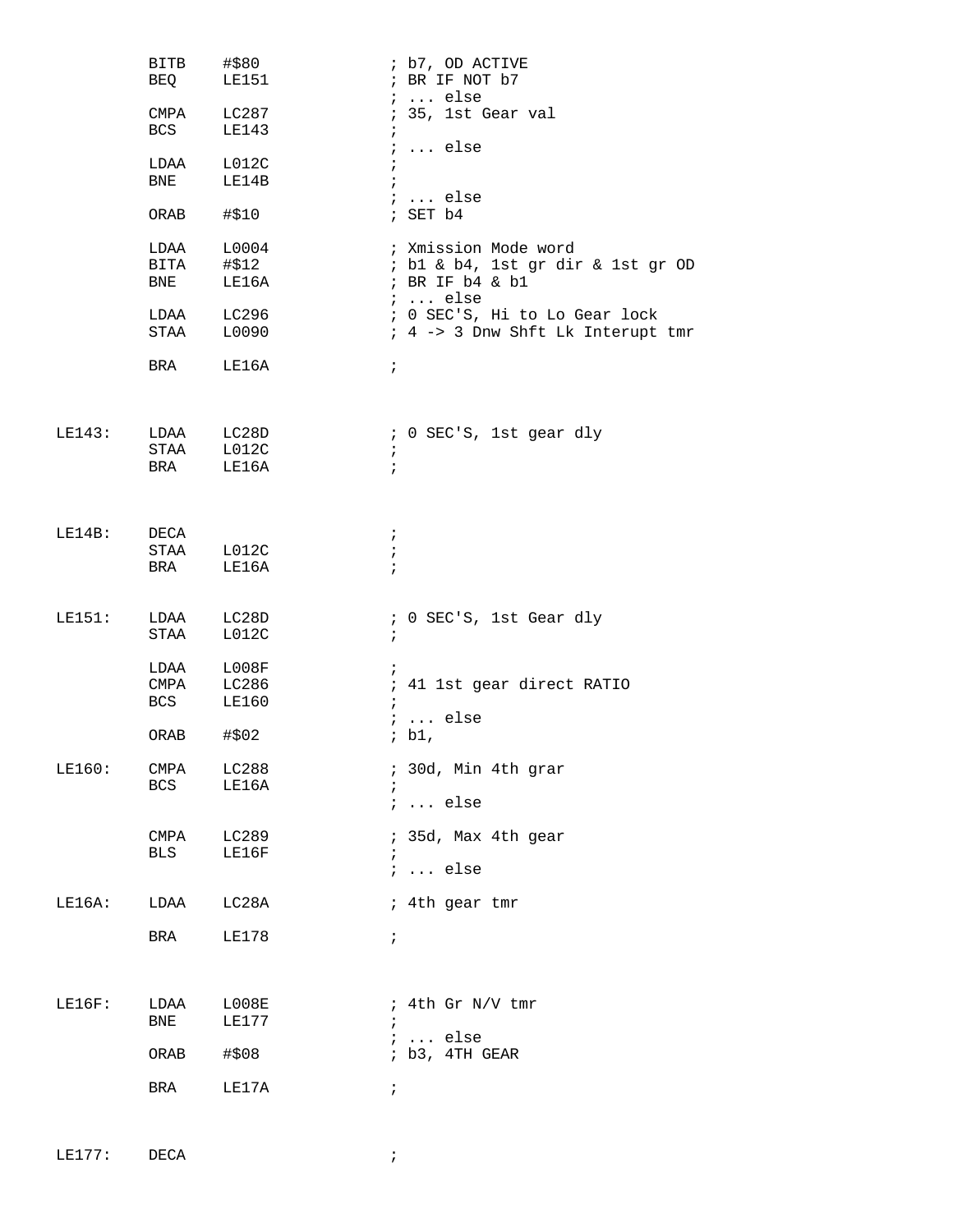LE178: STAA L008E : 4th Gr N/V tmr LE17A: STAB L0004 : Xmission Mode word NOP  $\qquad \qquad ;$  $\begin{tabular}{lllllll} \texttt{\texttt{LDAA}} & \texttt{\texttt{L005B}} & & \texttt{\texttt{; COOLANT}} \end{tabular}$ ; 50c, Cool thres for TCC BCC LE193 ; ; ... else  $\mathcal{L}^{\text{max}}$  ; CK AFR MD WD 1 FOR AUTO/MAN XMISH  $\mathcal{L}^{\text{max}}$ LDAA LC014 : Get Fuel/Air Mode Wd 1 BITA #01 ; b0, MAN XMISH BNE LE18D ; BR IF MAN XMISH ; ... else ANDB #\$DF ; CLR b5 LE18D: TSTB ; BPL LE1D4 ; ; ... else JMP LE262 ; ;------------------------------ LE193: LDAA L0065 ; PSHA ;  $\mathcal{L}^{\text{max}}$  ; CK AFR MD 1 FOR XMISH PARAMS  $\mathcal{L}^{\text{max}}$ LDAA LC014 : Get Fuel/Air Mode Wd 1 **ASRA** PULA  $\qquad \qquad ;$ BCS LE1A9 ; ; ... else  $BITB$   $\# $20$  ; b5 BEQ LE1A9 ; ; ... else ANDB #\$DF ; CLR b5 SUBA LC297 : Bias to Lock Enab Thresh, (26 MPH)<br>BCC LE1A9 :  $\begin{tabular}{lllll} \multicolumn{2}{l}{{\small\texttt{SUBA}}} & $\verb+LC297 & & & \multicolumn{2}{l}{\small\texttt{;}} \\ & $\verb+BCC} & $\verb+LE1A9 & & & \multicolumn{2}{l}{\small\texttt{;}} \\ \multicolumn{2}{l}{\small\texttt{BCC}} & $\verb+LE1A9 & & & \multicolumn{2}{l}{\small\texttt{;}} \\ \multicolumn{2}{l}{\small\texttt{BCC}} & $\verb+LE1A9 & & & \multicolumn{2}{l}{\small\texttt{;}} \\ \multicolumn{2}{l}{\small\texttt{BCC}} & $\verb+LE1A9 & & & \multicolumn$  ; ... else CLRA ;------------------------------------------------------ ; MANUAL  $-$  1ST GEAR DNSHFT ; AUTO TRANS - NON 4TH GEAR UNLOCK ; ; % OF FULL LOAD \* 2.56 ; 12 ENTRIES ;------------------------------------------------------ ; 14 MPH, Unlock 1st(man), Lo Gr (Auto) BITB  $\# $12$  ; b4 & b1 BNE LE1B3 ; BR IF b4 & b1<br>; ... else ; ... else LDX #\$C2BA ; Unlock 14 MPH Hi gr Auto & Non 1st Man LE1B3: BITB #\$C0 ; b7 & b6 BNE LE1C1 ; BR IF b7 & b6 ; ... else ;----------------------------------------------------- i Manual - 1st gear Up shift ; Auto Trans - Non 4th Gear lock ;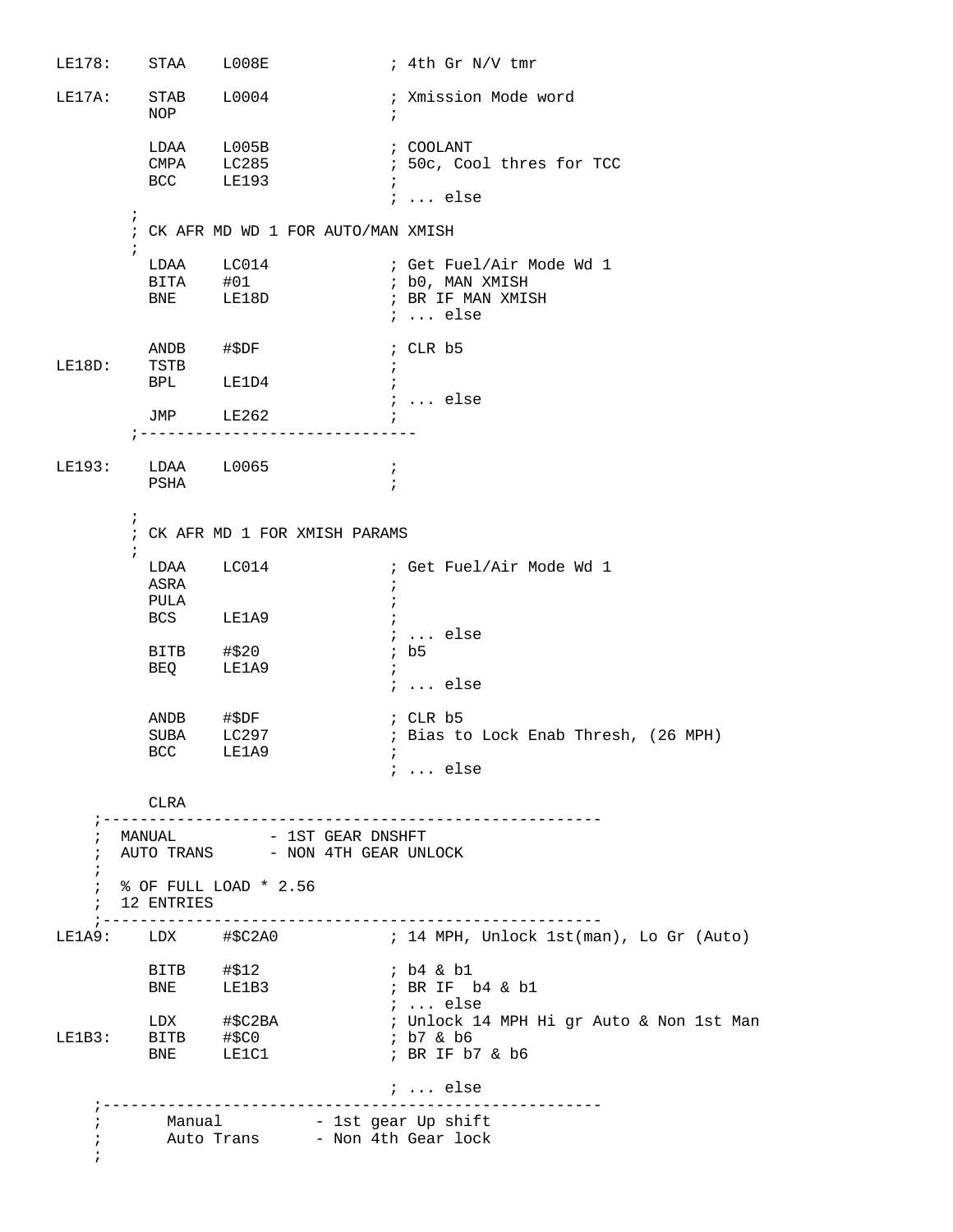; % Of Full Load \* 2.56 ;------------------------------------------------------  $\mathcal{L}^{\text{max}}$  ; Unlock at 15 MPH 1st Man & Low grs Man  $\mathcal{L}^{\text{max}}$  LDX #\$C2AD ; 15 MPH Unlock, 1st Man & Low grs Man  $BITB$   $\#$08$ BEQ LE1C1 ; BR IF NOT b3 ; ... else ;---------------------------------------------------- i Manual - 4TH gear Up shift ; The Caustic Trans that the Gear lock ; ; The Val = Pct full  $1d * (256/100)$  ;-----------------------------------------------------  $\mathbf{z}$  ;  $\mathbf{z}$  ; 15 MPH Min lk hi gear Auto & Non 1st Man  $\mathcal{L}^{\text{max}}$  LDX #\$C2C7 ; 15 MPH Min lk hi gear Auto & ; Non 1st Man LE1C1: TST L0090 : 4-3 Dnw Shft Lk Interupt tmr BEQ LE1C9 ; ; ... else JMP LE28F ; LE1C9: BITB #\$01 ; b0 BEQ LE1D4 ; BR IF NOT b0 ; ... else  $\begin{array}{lllll} \texttt{CMPA} & & 0\texttt{,X} & & \texttt{;} \\ \texttt{INX} & & & \texttt{; INCR INDEX} \end{array}$ INX  $\qquad \qquad ; \quad \text{INCR} \quad \text{INDEX}$ BCC LE1D7 ; BR IF ; ... else ORAB #\$06 ; LE1D4: JMP LE27E ; ;--------------------------------------------------- LE1D7: BITB  $\#§02$  ; b1, BEQ LE1F0 ; BR IF NOT b1 ; ... else<br>; b2,  $ORAB$   $#4$   $; b2,$ BITB #\$C0 ; b7 & b6 BNE LE1F0 ; BR IF b7 & b6 ; ... else  $BITB$   $\# $04$  ; BEQ LE1FB  $\qquad$  ; BR IF NOT b2 ; ... else LDAA LC28B ; 100% TPS, Lk Ahead 1st GR CMPA L0082 **;** TPS Ld Axis Var  $\begin{tabular}{lllllllll} \texttt{LDAA} & $\tt{LC28B}$ & & & & ; \\ \texttt{CMPA} & $\tt{L0082}$ & & & ; \\ \texttt{BCC} & $\tt{LE1FB}$ & & & ; \\ \end{tabular}$ ; ... else<br>; 1111 1011 ANDB #\$FB BRA LE241 ;

LE1F0: BITB #\$04 ; b2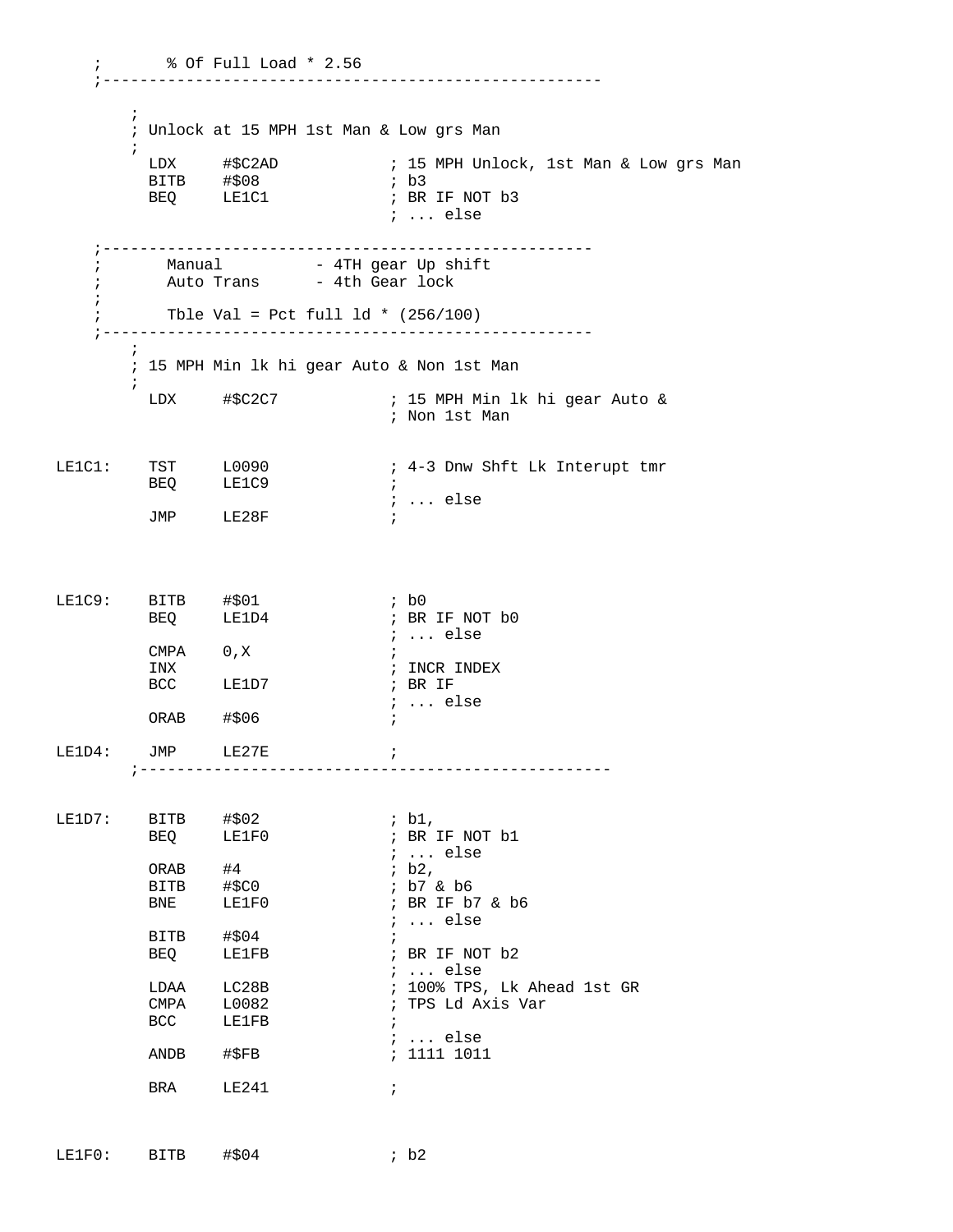|                   | BEO                | LE1FB            | ; BR IF NOT b2                     |
|-------------------|--------------------|------------------|------------------------------------|
|                   |                    |                  | $i \ldots$ else                    |
|                   | ORAB #\$80<br>ANDB | #\$FB            | ; b7, OD ACTIVE<br>; $CLR b2$      |
|                   |                    |                  |                                    |
| LE1FB:            | LDX<br><b>STAB</b> | #\$C2BB<br>L0004 | $\ddot{i}$<br>; Xmission Mode word |
|                   | LDAB               | LC28F            | ; Rd Spd Coast, 32 MPH             |
|                   | LDAA               | L0045            | $\mathcal{V}$                      |
|                   | BITA #\$10         |                  | ib4                                |
|                   | <b>BNE</b>         | LE20A            | ; BR IF b4                         |
|                   |                    |                  | $i \ldots$ else                    |
|                   | ADDB               | #5               | ; 5 MPH HYST                       |
|                   | <b>BCS</b>         | LE20E            | ; BR IF OVERFLOW                   |
|                   |                    |                  | $i$ else                           |
| LE20A:            | <b>CMPB</b>        | L0065            | ; CK Vss                           |
|                   | <b>BLS</b>         | LE215            | ; BR IF Vss LT 32+5 MPH (COAST)    |
|                   |                    |                  | $i \ldots$ else                    |
| $LE20E$ :         | ANDA #\$EF         |                  | ; CLR b4                           |
|                   | LDAB               | LC290            | $\ddot{i}$                         |
|                   |                    |                  |                                    |
|                   | <b>BRA</b>         | LE21A            | $\ddot{i}$                         |
|                   |                    |                  |                                    |
| LE215: ORAA #\$10 |                    |                  | $;$ b4                             |
|                   | LDAB               | LC291            | ; Hi MPH Coast TPS                 |
|                   |                    |                  |                                    |
| $LE21A$ :         | STAA               | L0045            | $\ddot{ }$                         |
|                   | LDAA               | L0004            | ; Xmission Mode word               |
|                   | PSHA               |                  | $\ddot{i}$                         |
|                   | <b>BPL</b>         | LE227            | $\ddot{i}$<br>$i \ldots$ else      |
|                   | SUBB               | LC28E            | ; Hyst for TCC                     |
|                   | <b>BCC</b>         | LE227            | $\ddot{i}$                         |
|                   |                    |                  | $i \ldots$ else                    |
|                   | CLRB               |                  |                                    |
| LE227:            | LDAA               | L0082            | ; TPS Ld Axis Var                  |
|                   | CBA                |                  |                                    |
|                   | PULB               |                  |                                    |
|                   | <b>BCS</b>         | LE25E            | $\ddot{i}$                         |
|                   |                    |                  | $i \ldots$ else                    |
|                   | <b>BITB</b>        | #\$C0            | ; b7 & b6                          |
|                   | BEQ                | LE245            | ; BR IF NOT b7 & b6                |
|                   |                    |                  | $i \ldots$ else                    |
|                   | JSR                | LE2BE            | $\ddot{i}$                         |
|                   | BCS                | LE25E            |                                    |
|                   |                    |                  | $i \ldots$ else                    |
|                   | <b>BITB</b>        | #\$20            | ib5                                |
|                   | BEQ                | LE25A            | ; BR IF NOT b5<br>$i \ldots$ else  |
|                   | LDAA               | L0057            |                                    |
|                   | CMPA               | LC292            | ; kick Dn Prevent (Shifter Sw)     |
|                   | BHI                | LE285            | $\ddot{i}$                         |
|                   |                    |                  | $i \ldots$ else                    |
| LE241:            | ANDB               | #\$FE            | ; CLR b0                           |
|                   | BRA                | LE272            | $\ddot{ }$                         |
|                   |                    |                  |                                    |
| ÷                 |                    |                  |                                    |
|                   |                    |                  |                                    |
|                   |                    |                  |                                    |
| LE245:            | LDAA               | LCO14            | ; Get Fuel/Air Mode Wd 1           |
|                   | ASRA               |                  | ; SHIFT RIGHT                      |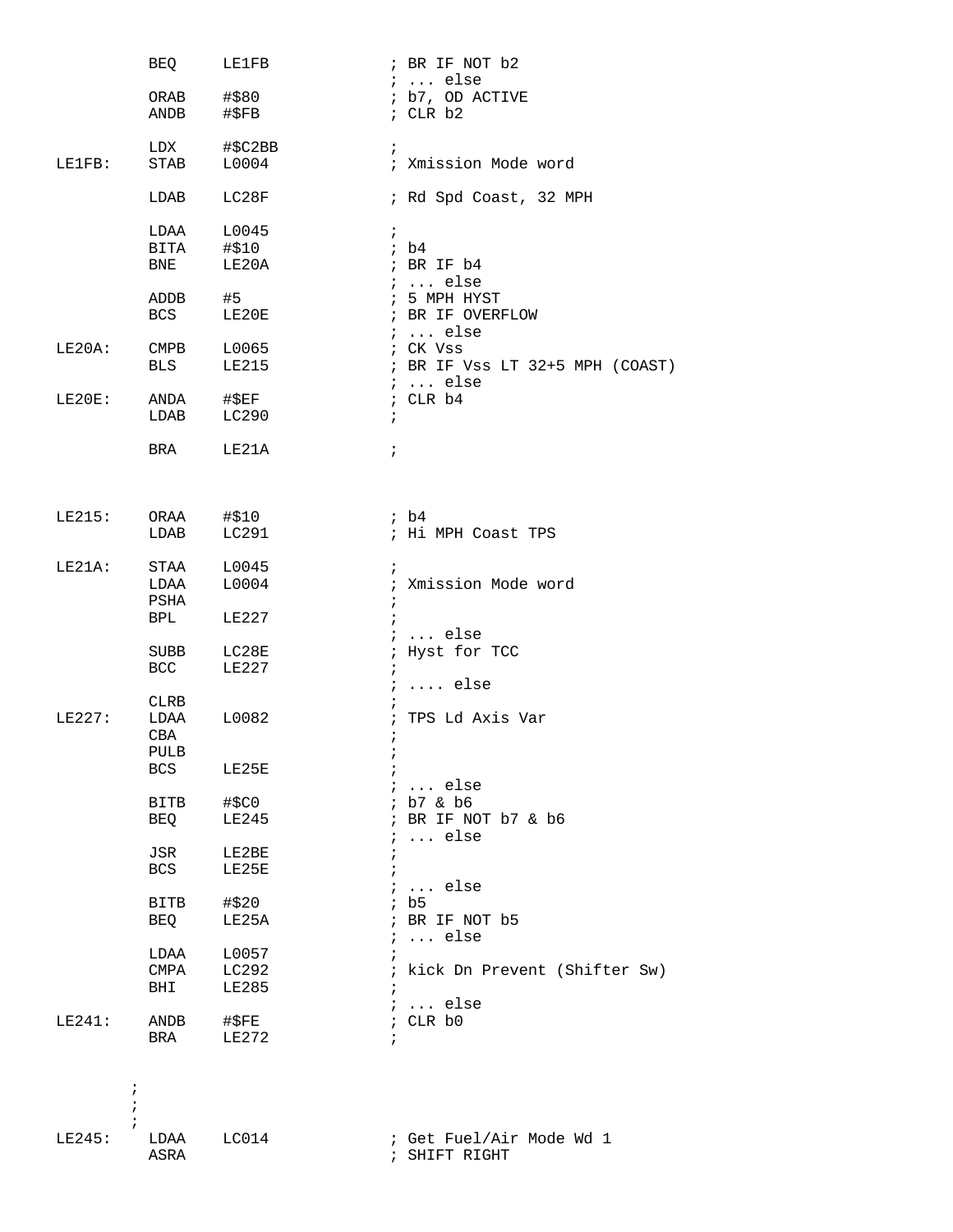|        | BCC               | LE256          | $\ddot{i}$                                           |
|--------|-------------------|----------------|------------------------------------------------------|
|        | TBA               |                | $i \ldots$ else<br>$\ddot{ }$                        |
|        | <b>BITB</b>       | #\$08          | ib3                                                  |
|        | BNE               | LE256          | $\ddot{i}$                                           |
|        |                   |                | $i \ldots$ else                                      |
|        | ANDA              | #\$06          | ; CLR ALL EXCEPT b1 & b2                             |
|        | CMPA              | #\$06          | $i \ldots$ else<br>$\ddot{i}$                        |
|        | BNE               | LE272          | $\ddot{i}$                                           |
|        |                   |                | $i \ldots$ else                                      |
| LE256: | BSR               | LE2BE          | $\ddot{i}$                                           |
|        |                   |                |                                                      |
|        | BLS               | LE272          | $\ddot{i}$<br>$i \ldots$ else                        |
| LE25A: | ORAB              | #\$81          | ; SET b7 & b0                                        |
|        |                   |                |                                                      |
|        | BRA               | LE285          | $\ddot{i}$                                           |
|        |                   |                |                                                      |
|        |                   |                |                                                      |
|        |                   |                | $;$ b7                                               |
| LE25E: | BITB #\$80<br>BEQ | LE272          | ; BR IF NOT b7                                       |
|        |                   |                | $i \ldots$ else                                      |
| LE262: |                   | LDAA L0057     | $\ddot{i}$                                           |
|        | BITB #\$12        |                | ; b4 & b1                                            |
|        |                   | BEQ LE26D      | ; BE IF                                              |
|        | CMPA              | LC294          | $i \ldots$ else<br>; Kick Dn/Unlock TPS Prev'nt RPM, |
|        |                   |                | $(3200$ RPM)                                         |
|        | BRA               | LE270          | $\ddot{i}$                                           |
|        |                   |                |                                                      |
|        |                   |                |                                                      |
| LE26D: | CMPA LC293        |                | ; Kick Dn/Unlock TPS RPM, (3200 RPM)                 |
| LE270: | BHI               | LE279          | ; BR IF RPM LT THRESH'S<br>$i \ldots$ else           |
| LE272: | LDAA              | L0065          | ; CURRENT Vss                                        |
|        | CMPA              | LC295          | ; Min VSS, (60 MPH) for Force Upshift                |
|        | <b>BLS</b>        | LE27E          | ; BR IF Vss GT 60 MPH                                |
|        |                   |                | $i \ldots$ else                                      |
| LE279: | CLR               | L008D          | ; CLR TCC LK Dly tmr                                 |
|        | BRA               | LE25A          | ; EXIT                                               |
|        |                   |                |                                                      |
|        |                   |                |                                                      |
|        |                   |                | $;$ CLR $b7$                                         |
| LE27E: | ANDB<br>LDAA      | #\$7F<br>LC28C | ; 0 sec's, Up Shft lk delay                          |
|        | STAA              | L008D          | ; TCC LK Dly tmr, (.1sec)                            |
|        |                   |                |                                                      |
| LE285: | BITB              | #\$20          | ib5                                                  |
|        | BEQ               | LE28F          | $\ddot{i}$                                           |
|        | BITB              | #\$80          | $i \ldots$ else<br>ib7                               |
|        | BNE               | LE28F          | ; BR IF NOT b7                                       |
|        |                   |                | $i \ldots$ else                                      |
|        | ANDB              | $\sharp$ \$FE  | ; CLR b0                                             |
| LE28F: | ANDB              | #\$9F          | $:$ CLR b5 & b6                                      |
|        | LDAA              | L0037          | ; MCU INPUT STATUS WD                                |
|        | ANDA              | #\$DF          | ; CLR $b5$ , $(TCC)$                                 |
|        | PSHA              |                | $\ddot{i}$                                           |
|        | LDAA              | L008D          | ; TCC LK Dly tmr, (.1sec)                            |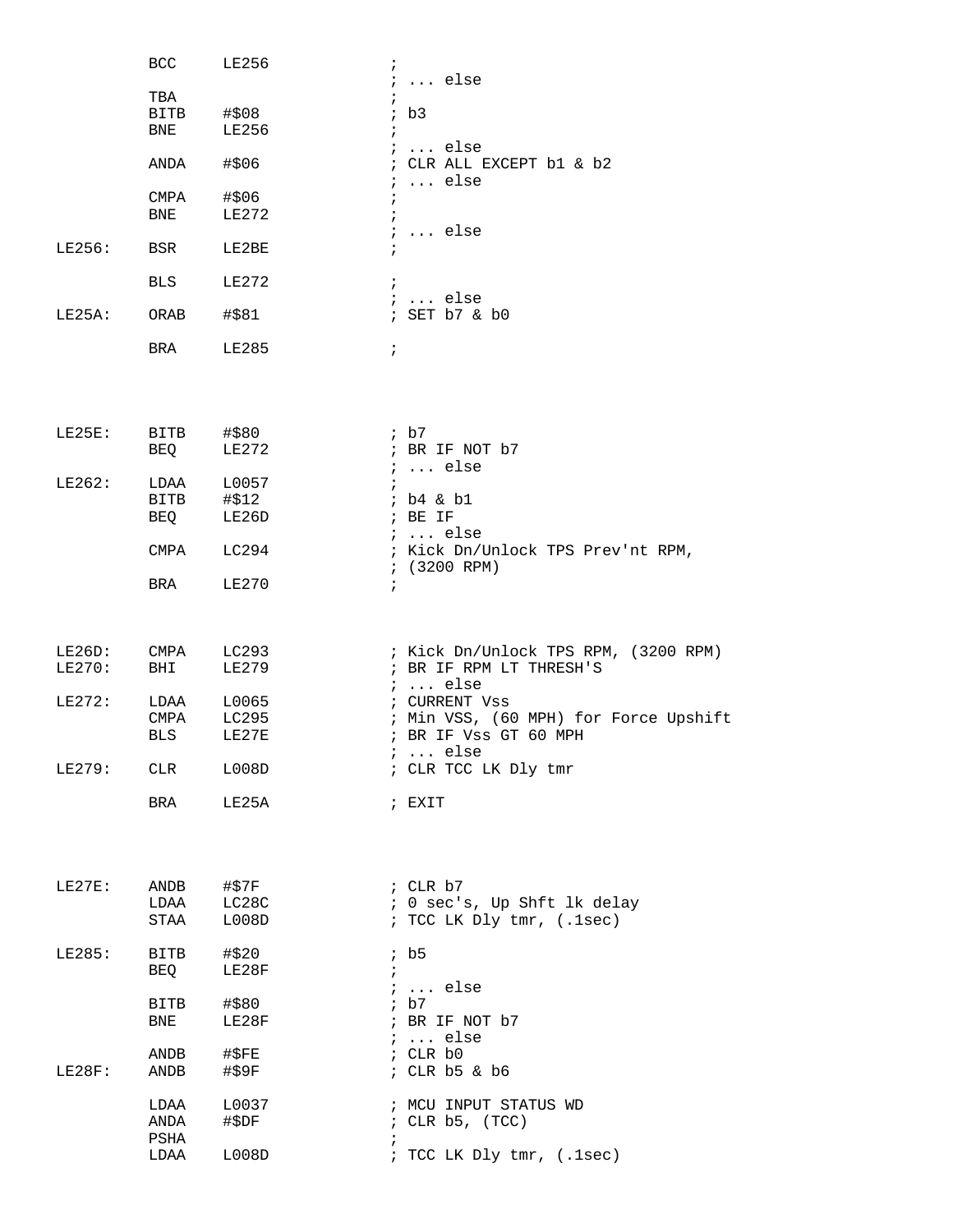|                     | BEQ                | LE29B                                            | $\ddot{ }$                        |
|---------------------|--------------------|--------------------------------------------------|-----------------------------------|
|                     |                    |                                                  | $i \ldots$ else                   |
|                     | DECA               |                                                  |                                   |
| LE29B:              | STAA               | L008D                                            | ; TCC LK Dly tmr, (.1sec)         |
|                     | LDAA<br><b>BEQ</b> | L0090                                            | ; 4-3 Dnw Shft Lk -> Interupt tmr |
|                     |                    | LE2A7                                            | $\ddot{i}$                        |
|                     | DECA               |                                                  | $: $ else                         |
|                     | STAA               | L0090                                            | ; 4-3 Dnw Shft Lk -> Interupt tmr |
|                     | PULA               |                                                  | $\ddot{i}$                        |
|                     |                    |                                                  |                                   |
|                     | BRA                | LE2B1                                            | $\ddot{i}$                        |
|                     |                    |                                                  |                                   |
|                     |                    |                                                  |                                   |
| LE2A7:              | LDAA               | L008D                                            | ; TCC LK Dly tmr, (.1sec)         |
|                     | PULA               |                                                  | $\ddot{i}$                        |
|                     | <b>BNE</b>         | LE2B1                                            | $\ddot{ }$                        |
|                     |                    |                                                  | $i \ldots$ else                   |
|                     | TSTB<br><b>BPL</b> | LE2B1                                            | $\ddot{i}$<br>$\ddot{i}$          |
|                     |                    |                                                  | $i \ldots$ else                   |
|                     | ORAA               | #\$20                                            | ; SET b5, TCC LOCKED              |
| LE2B1:              | STAA               | L0037                                            | ; MCU INPUT STATUS WD             |
|                     |                    |                                                  |                                   |
|                     | STAB               | L0004                                            | ; Xmission Mode word              |
|                     | ROR                | L0035                                            | ; MNR LOOP MD WD 2                |
|                     | RORB               |                                                  | $\ddot{ }$                        |
|                     | ROL                | L0035                                            | $\ddot{i}$                        |
|                     |                    |                                                  |                                   |
|                     | BRA                | LE2D1                                            | $\ddot{i}$                        |
|                     |                    |                                                  |                                   |
| LE2BE:              | PSHB               |                                                  | $\ddot{i}$                        |
|                     | LDAA               | L0065                                            | $\cdot$                           |
|                     | CMPA $\#$ \$64     |                                                  | : 0110 0100                       |
|                     | <b>BLS</b>         | LE2C7                                            | $\ddot{i}$                        |
|                     |                    |                                                  | $i \ldots$ else                   |
| $\ddot{i}$          |                    |                                                  |                                   |
|                     | ; Call 2D Lk Up    |                                                  |                                   |
| $\ddot{i}$          |                    |                                                  |                                   |
|                     | LDAA               | #\$64                                            | ; Get Var for Lk Up               |
| LE2C7:              | ASLA               |                                                  |                                   |
|                     | LDAB               | #\$18                                            | ; Off set for Lk Up               |
|                     | JSR                | LF2B9                                            | ; Call 2D Lk Up                   |
|                     |                    |                                                  |                                   |
|                     | PULB               |                                                  | $\ddot{ }$                        |
|                     | CMPA               | L0082                                            | ; TPS Ld Axis Var                 |
|                     | <b>RTS</b>         |                                                  | $\ddot{i}$                        |
|                     |                    |                                                  |                                   |
|                     |                    |                                                  |                                   |
|                     |                    |                                                  |                                   |
|                     |                    |                                                  |                                   |
|                     |                    |                                                  |                                   |
| $^\star$<br>$\star$ |                    | CARS SHIFT LIGHT CODE                            |                                   |
|                     |                    |                                                  |                                   |
|                     | * fuel economy.    | * This code to provide a shift schedule for best |                                   |
| $\star$             |                    |                                                  |                                   |
|                     |                    |                                                  |                                   |
|                     |                    |                                                  |                                   |
| $\ddot{i}$          |                    |                                                  |                                   |
|                     |                    | ; QUALS FOR CHECK ENG LIGHT                      |                                   |
| $\ddot{i}$          |                    |                                                  |                                   |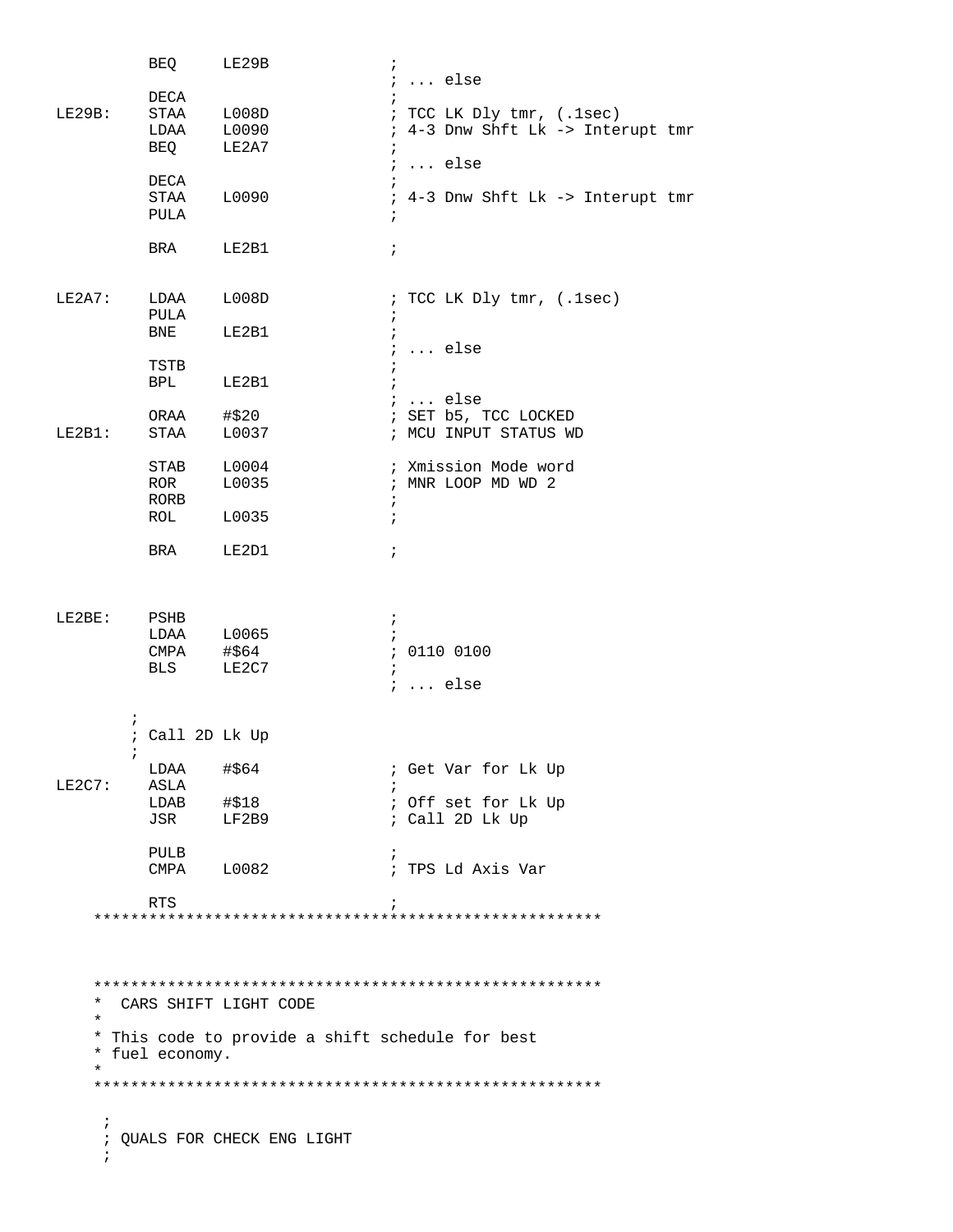| LE2D1: | LDAA           | $_{\rm L005B}$                            | ; COOLANT                                                    |
|--------|----------------|-------------------------------------------|--------------------------------------------------------------|
|        | CMPA           | LC2D4                                     | ; 50c, Cool Temp for shift lite                              |
|        | <b>BLS</b>     | LE347                                     | $\ddot{i}$                                                   |
|        |                |                                           | $i \ldots$ else                                              |
|        |                | LDAA L0065                                |                                                              |
|        |                | CMPA LC2D5                                | $\ddot{i}$                                                   |
|        |                |                                           | ; 40 MPH, Lmt for Ck Shift lamp                              |
|        |                | BLS LE347                                 |                                                              |
|        |                |                                           | $i \ldots$ else                                              |
|        |                |                                           | ; 0%, TPS Ld Axis Var                                        |
|        |                | LDAA L0082<br>CMPA LC2D6                  | ; TPS min Val for lite                                       |
|        | <b>BCS</b>     | LE347                                     | $\ddot{i}$                                                   |
|        |                |                                           | ;  else                                                      |
|        |                | LDAA L0063                                | ; Filtered ld value                                          |
|        |                |                                           | ; 0, Ld Val for Shift lite on                                |
|        |                | CMPA LC2D7<br>BLS LE347                   |                                                              |
|        |                |                                           | $\ddot{i}$                                                   |
|        |                |                                           | $i \ldots$ else                                              |
|        |                | LDAA L008F                                |                                                              |
|        |                | CMPA LC288                                | ; 30d, Min 4th gr param                                      |
|        |                | BLS LE347                                 | $\ddot{i}$                                                   |
|        |                |                                           | $i \ldots$ else                                              |
|        |                |                                           |                                                              |
|        | $\ddot{ }$     |                                           |                                                              |
|        |                | ; CK SHIFT LIGHT hi/lo RPM QUALS          |                                                              |
|        | $\ddot{i}$     |                                           |                                                              |
|        |                | LDAA L0057                                | $\ddot{i}$                                                   |
|        |                | LDX #\$C2D8                               | ; INDEX 2 line HIGH RPM HYST TBL                             |
|        |                |                                           |                                                              |
|        |                |                                           | $\ddot{i}$                                                   |
|        |                |                                           | BRCLR L0035, \$80, LE300 ; BR IF NOT b7, (OVERDRIVE ON)      |
|        |                |                                           | ; $\ldots$ else                                              |
|        | LDX            | #\$C2E1                                   | ; INDEX 2 LINE LOW RPM HYST TBL                              |
| LE300: | $CMPA$ 0, $X$  |                                           | ; Lite off, 625 RPM                                          |
|        | <b>BLS</b>     | LE347                                     | $\ddot{i}$                                                   |
|        |                |                                           | ;  else                                                      |
|        |                |                                           | ; lite Off, 5100 RPM                                         |
|        | <b>BLS</b>     | $CMPA$ 1, $X$<br>LE315                    | $\ddot{i}$                                                   |
|        |                |                                           |                                                              |
|        |                |                                           | $i \ldots$ else                                              |
|        | LDX            | #0                                        | $\ddot{i}$                                                   |
|        | <b>STX</b>     | L0091                                     | ; Err Lmp On Dly                                             |
|        |                |                                           |                                                              |
|        | <b>BSET</b>    |                                           | $L0035, $80$ ; SET b7, (OVERDRIVE ON)                        |
|        | <b>BSET</b>    |                                           | $L0036, $10$ : SET b4, (SHIFT LIGHT DELAY STARTED)           |
|        |                |                                           |                                                              |
|        |                | BRA LE34D                                 | $\cdot$                                                      |
|        |                |                                           |                                                              |
|        | $\ddot{i}$     |                                           |                                                              |
|        | ;Call 2D Lk Up |                                           |                                                              |
|        |                |                                           |                                                              |
|        | $\ddot{i}$     |                                           |                                                              |
| LE315: | $LDAB$ #\$10   |                                           | ; Offset Value for Lk Up                                     |
|        | LSRA           |                                           | $\ln/2$                                                      |
|        | INX            |                                           | ; INDEX L__/L__ Table Addr                                   |
|        | INX            |                                           | $\mathcal{L}$                                                |
|        |                | JSR LF2B9                                 | ; Call 2D Lk Up                                              |
|        |                | CMPA L0082                                | ; TPS Ld Axis Var w/table value                              |
|        |                | BCS LE347                                 | $\ddot{i}$                                                   |
|        |                |                                           | $i \ldots$ else                                              |
|        |                |                                           |                                                              |
|        |                |                                           | BRSET L0036, \$10, LE33B ; BR IF b4, (SHFT LITE DLY STARTED) |
|        |                |                                           | $i \ldots$ else                                              |
|        |                |                                           |                                                              |
|        |                |                                           |                                                              |
|        |                |                                           |                                                              |
|        |                | ; LK UP Eng Lite on Modifier Dly vs % TPS |                                                              |
|        | $\ddot{i}$     |                                           |                                                              |
|        | $\ddot{ }$     | Tbl Val = Sec $*$ 10/delay mult           |                                                              |
|        | ; ---------    |                                           |                                                              |
|        |                | $LDAA$ $L0082$                            | ; TPS Ld Axis Var For Lk Up                                  |
|        |                | BPL LE32E                                 | $\ddot{i}$                                                   |
|        |                |                                           |                                                              |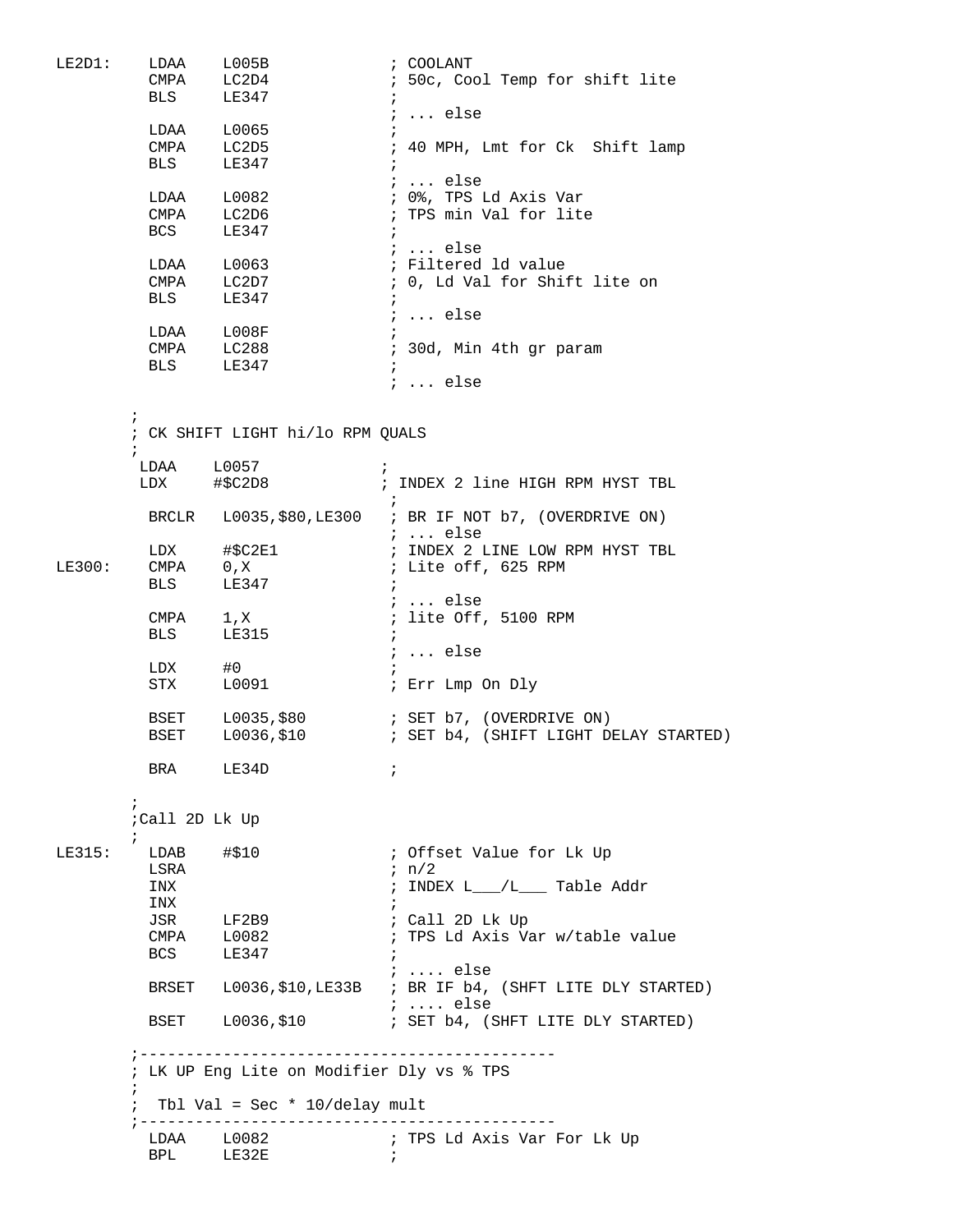|                    |                              |                                  | $i \ldots$ else                                                                                                                                                        |
|--------------------|------------------------------|----------------------------------|------------------------------------------------------------------------------------------------------------------------------------------------------------------------|
|                    | LDAA                         | #\$80                            |                                                                                                                                                                        |
| LE32E:             | LSRA<br>LDX                  | #\$C2EB                          | ; Tbl Addr                                                                                                                                                             |
|                    | JSR                          | LF2C6                            | ; 2d Lk Up, (No Offset)                                                                                                                                                |
|                    | LDAB                         | LC2EA                            | $\ddot{i}$                                                                                                                                                             |
|                    | MUL<br>STD                   | L0091                            | $\ddot{i}$<br>; Err Lmp On Dly                                                                                                                                         |
| LE33B:             | <b>BSET</b><br>LDX           | L0091<br>BEQ LE34D               | $L0035, $80$ ; SET b7, (OVERDRIVE ON)<br>; Err Lmp On Dly<br>; BR IF Z<br>$i$ else                                                                                     |
|                    | DEX                          | STX L0091                        | ; DECR ERR Lmp On Dly<br>; ERR Lmp On Dly                                                                                                                              |
|                    | <b>BRA</b>                   | LE34A                            | $\ddot{i}$                                                                                                                                                             |
|                    |                              |                                  | LE347: BCLR L0036, \$10<br>LE34A: BCLR L0035, \$80<br>$E34A$ : BCLR L0035, \$80<br>$E34A$ : BCLR L0035, \$80<br>$E34A$ : BCLR L0035, \$80<br>$E34A$ : BCLR L0035, \$80 |
| LE34D:             | RTS                          |                                  | $\ddot{ }$                                                                                                                                                             |
| $\star$<br>$\star$ | * Inj Air Managment          | * MAJOR LOOP SUNBROUTINE SEG 9   |                                                                                                                                                                        |
| LE34E:             | LDX                          | #\$C2FF                          | ; POINT TO AIR INJ PARAM'S                                                                                                                                             |
|                    | LDAB<br>ANDB<br>ORAB<br>STAB | L0044<br>#\$80<br>L003D<br>L003D | ; AF MODE WD #2<br>$: b7$ , MASK FOR $b7$ , $1 = CLS$ LOOP<br>$\ddot{ }$                                                                                               |
|                    | LDAA<br>CMPA<br>BCS          | L005B<br>\$0C,X<br>LE365         | ; COOLANT<br>; L820B, If Cool < 14c, divert                                                                                                                            |
|                    | LDAA<br>BITA<br>BEQ          | L003B<br>#\$04<br>LE368          | $i \ldots$ else<br>$\ddot{i}$<br>ib2<br>; BR IF NOT b2<br>$i \ldots$ else                                                                                              |
| LE365:             | JMP                          | LE42B                            | $\ddot{i}$                                                                                                                                                             |
| LE368:             | LDAA<br>BPL                  | L0044<br>LE375                   | MODE WD #2<br>; AF<br>$i \ldots$ else                                                                                                                                  |
|                    | CLR<br>LDAA                  | L00FC<br>\$0D, X                 | ; LC3C, If in Open Lp => 25.4 Sec after                                                                                                                                |
|                    | STAA                         | LOOFD                            | ; closed loop, Divert                                                                                                                                                  |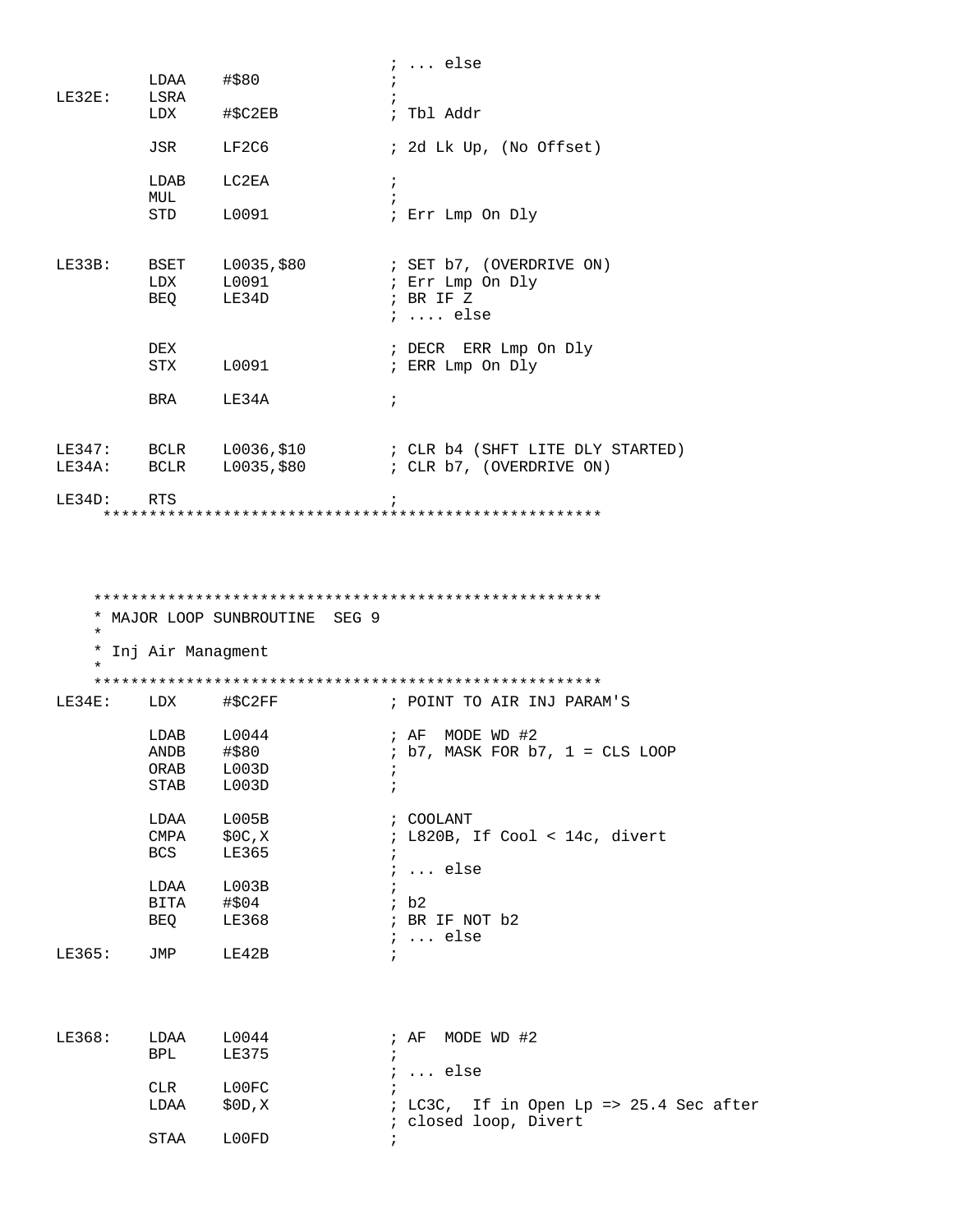|              | BRA                      | LE39A                 | $\ddot{i}$                                                                            |
|--------------|--------------------------|-----------------------|---------------------------------------------------------------------------------------|
|              |                          |                       |                                                                                       |
| LE375:       | TSTB<br>BPL              | $\ddot{i}$<br>LE37F   | $\ddot{i}$                                                                            |
|              | LDAA                     | L00FD<br>$\ddot{i}$   | $i \ldots$ else                                                                       |
|              | BEQ                      | LE365<br>$\ddot{i}$   |                                                                                       |
|              | DECA                     |                       | $i \ldots$ else                                                                       |
|              | STAA                     | L00FD<br>$\ddot{i}$   |                                                                                       |
| LE37F        | BRCLR                    |                       | L0034, \$80, LE39A ; BR IF NOT b7, ENG RUNNING FLAG<br>$: $ else                      |
|              | LDAB                     | L00FC<br>$\ddot{i}$   |                                                                                       |
|              | LDAA                     | LOOFB                 | $\ddot{i}$                                                                            |
|              | SUBA<br>BLS              | L0063<br><b>LE391</b> | ; FILTERED LD VALUE<br>$\ddot{i}$                                                     |
|              |                          |                       | $i \ldots$ else                                                                       |
|              | CMPA                     | \$0B,X                | ; LC30A, Enable air to conv if in open lp<br>; & 100 Msec Drop in D VAL L.T. 64 gms/S |
|              | BLS<br>LDAB              | LE391<br>7, x         | $\ddot{i}$<br>; LC306, Enable air to conv If > 1 SEC                                  |
|              |                          |                       | ; since last neg delta LV8 > is <                                                     |
| <b>LE391</b> | TSTB<br>BEQ              | $\ddot{i}$<br>LE39A   | $\ddot{i}$                                                                            |
|              |                          |                       | $i \ldots$ else                                                                       |
|              | DECB<br>STAB             | LOOFC<br>$\ddot{i}$   | $\ddot{ }$                                                                            |
|              | JMP                      | LE41E                 |                                                                                       |
|              |                          |                       |                                                                                       |
| LE39A:       | LDAB                     | L0056                 | ; RPM/25                                                                              |
|              | <b>CMPB</b>              | 6, X                  | ; Divert if cont > 4000 RPM & time >                                                  |
|              | BLS                      | LE3AB                 | $\ddot{i}$                                                                            |
|              |                          |                       | $i \ldots$ else                                                                       |
|              | LDAB<br><b>CMPB</b>      | L00F6<br>1, x         | $\ddot{i}$                                                                            |
|              | BHI                      | LE3E0                 |                                                                                       |
|              |                          |                       | $\ldots$ else<br>ĭ.                                                                   |
|              | INCB                     |                       |                                                                                       |
|              | BNE                      | LE3AC                 | $i \ldots$ else                                                                       |
|              | BRA                      | LE3AE                 |                                                                                       |
|              |                          |                       |                                                                                       |
| LE3AB:       | CLRB                     |                       | $\ddot{i}$                                                                            |
| LE3AC:       | STAB                     | LOOF6                 | $\mathbf{r}$                                                                          |
| LE3AE:       | LDAA                     | L0043                 | ; AF MODE WD                                                                          |
|              | BITA                     | #\$20                 | ; b5, PWR ENR IS ACTIVE                                                               |
|              | BEQ                      | LE3BF                 | ; BR IF NOT b5                                                                        |
|              | LDAB                     | L00FE                 | $i \ldots$ else                                                                       |
|              | $\mathop{\mathrm{CMPB}}$ | 0, X                  | $\ddot{i}$                                                                            |
|              | BEQ                      | LE3E0                 |                                                                                       |
|              |                          |                       | $\ldots$ else<br>$\ddot{i}$                                                           |
|              | INCB                     |                       |                                                                                       |
|              | STAB                     | L00FE                 |                                                                                       |
|              | BRA                      | <b>LE418</b>          |                                                                                       |
|              |                          |                       |                                                                                       |

LE3BF: CLR L00FE ;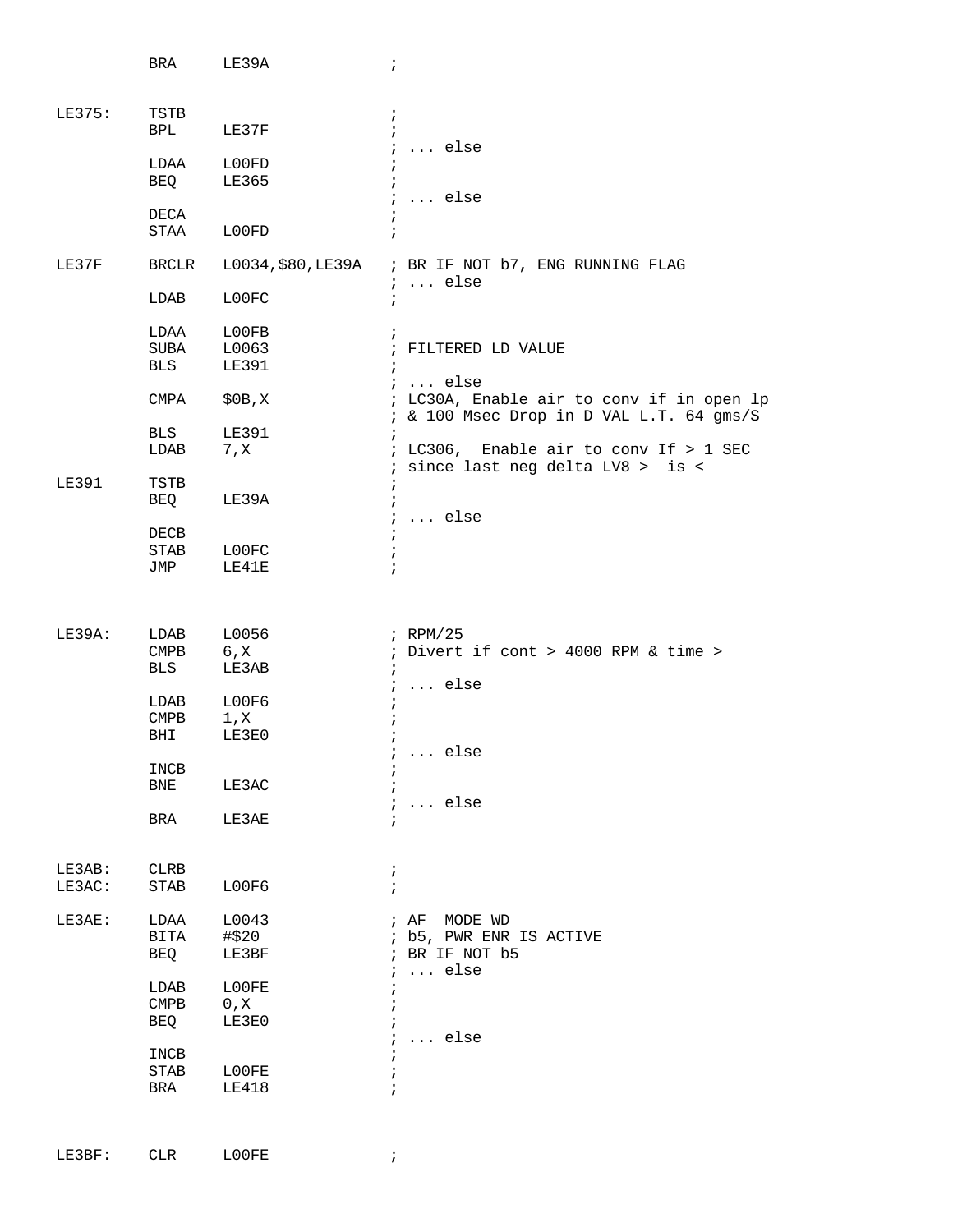|           | LDX<br>LDAB<br>$\mathop{\mathrm{CMPB}}$ | L00F7<br>L0073<br>LC301 | $\ddot{i}$<br>; If Filtered $o2$ > 752 MVDC for $\_\_$                                                              |
|-----------|-----------------------------------------|-------------------------|---------------------------------------------------------------------------------------------------------------------|
|           | <b>BLS</b>                              | LE3D3                   | ; Then divert<br>$\ddot{i}$                                                                                         |
|           | CPX<br><b>BCC</b>                       | LC303<br>LE3DC          | $i \ldots$ else<br>$\ddot{i}$<br>$\ddot{i}$                                                                         |
|           | INX                                     |                         | $i$ else                                                                                                            |
|           | BRA                                     | LE3D8                   | $\ddot{ }$                                                                                                          |
| LE3D3:    | LDX<br>BEQ                              | LOOF7<br>LE3E2          | $\ddot{i}$<br>$\ddot{i}$                                                                                            |
| LE3D8:    | DEX<br>STX                              | LOOF7                   | $\ddot{i}$                                                                                                          |
|           | BRA                                     | LE3E6                   | $\ddot{i}$                                                                                                          |
| LE3DC:    | ORAA<br>STAA                            | #\$01<br>L0043          | ; SET b0, AIR INJ DIVERT<br>; AF<br>MODE WD                                                                         |
| LE3E0:    | <b>BRA</b>                              | LE42B                   | $\ddot{i}$                                                                                                          |
| LE3E2:    | ANDA<br><b>STAA</b>                     | #\$FE<br>L0043          | ; CLR b0, AIR INJ DIVERT<br>; AF MODE WD                                                                            |
| LE3E6:    | RORA<br>BCS                             | LE42B                   | $\ddot{i}$<br>$\ddot{i}$                                                                                            |
|           | <b>CMPB</b>                             | LC302                   | $i \ldots$ else<br>; If Filtered o2 > 247 MVDC & IN CLS LP<br>$\ddot{i}$<br>Then divert                             |
|           | BCC                                     | LE3F2                   | $i \ldots$ else                                                                                                     |
|           | LDAA<br>BMI                             | L0044<br>LE3F7          | AF MODE WD #2<br>$\ddot{ }$<br>$\ddot{i}$<br>;  else                                                                |
| $LE3F2$ : | LDX<br><b>BRA</b>                       | #\$0000<br>LE3FF        | $\ddot{ }$<br>$\ddot{i}$                                                                                            |
| LE3F7:    | LDX<br>CPX<br>BHI                       | L00F9<br>LC303<br>LE42B | ; RICH OR LEAN 02 DIV TIMER<br>; 200, 20 sec Rich or Lean o2 Div timer<br>; BR IF TIME LT 20 Sec<br>$i \ldots$ else |
| LE3FF:    | INX<br>STX                              | L00F9                   | ; INCR TMR<br>; RICH OR LEAN 02 DIV TIMER                                                                           |
|           | LDAA<br>CMPA<br><b>BCS</b>              | L0063<br>LC307<br>LE42B | ; Filtered 1d value<br>; If LV8 < 25 then Divert<br>$\ddot{i}$                                                      |
|           | CMPA<br>BLS                             | LC308<br>LE414          | $i \ldots$ else<br>; If LV8 > 100 & MPH > Divert Air<br>$\ddot{i}$<br>$i \ldots$ else                               |
|           | LDAA<br>CMPA<br>BHI                     | L0065<br>LC309<br>LE42B | ; CURRENT Vss<br>; If > 60 MPH & LV8 > then divert AIR<br>$\ddot{i}$<br>$: $ else                                   |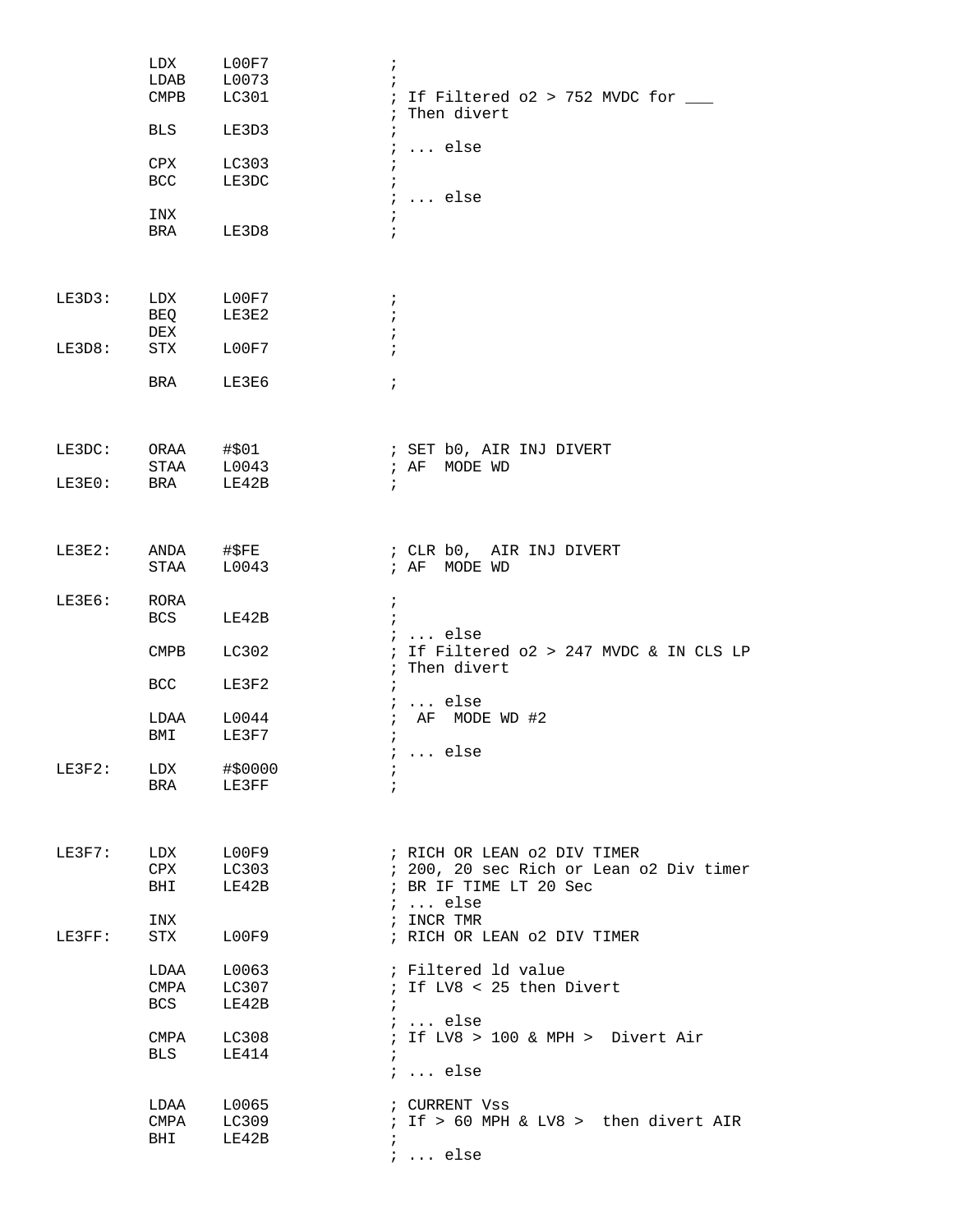$\begin{tabular}{lllll} \multicolumn{2}{l}{{\bf LE414:}} & & {\bf LDAB} & & {\bf L003D} \\ & & {\bf BMI} & & {\bf LE41E} \\ \end{tabular}$  $\cdot$  ;  $\ddot{i}$ ; ... else LDAB L003E<br>ORAB #\$06<br>BRA LE42F  $LE418:$  $\cdot$  ; ; b1 & b2  $\cdot$  ;  $LE41E:$   $LDAB$   $L003E$  $\mathcal{L} = \mathcal{L} \mathcal{L}$  $\ddot{i}$ ; CK AFR MD WD FOR NUM OF AIR VALVES  $\ddot{ }$ LDAA LC015 ; \$04, AFR Mode Wd 2 BEQ LE42B ; BR If zero, 1 AIR VALVE  $\cdots$  else ANDB #\$FB<br>ORAB #\$02 ; CLR b2, ; SET b1,  $1 = 2$  AIR VALVES IN USE BRA LE42F ;<br>; CLR b1 & b2<br>. LE42B: LDAB L003E<br>ANDB #\$F9<br>LE42F: STAB L003E  $\cdot$  : RTS  $\cdot$  ; LE436: BRCLR L0034, \$80, LE44E ; BR IF NOT b7 ; ... else BRCLR L0038, \$80, LE44E ; BR IF NOT b7 ; ... else LDAB L00DF ; Num of Async Pulses since Accel Enr CMPB L00D7 ; Num of Async Pulses to do **LE451 BCS** ; BR IF TO DO G.T. DONE VAL (AS FUEL)  $i$  ... else BRSET L0038, \$40, LE44E ; BR IF b6,  $L00DF$ ; Num of Async Pulses since Accel Enr  $CLR$ BCLR L0038,\$80 ; CLR b7 **JMP**  $LE44E:$ LE4AD  $\cdot$  ; \* Accel Enrichment Factor % BPW INJ (0-4) \* (ASYNC FUEL CODE FOR DISFF TPS & STALL SVR) \* INDEXED LK UP, 8 LINES \* TBL = FACTOR \*  $64$ LE451: INC LOODF ; Num of Async Pulses since Accel Enr  $CMPB$  #7 ; MAX OF 8 PULSES BLS LE45A ; BR IF COUNT GT 7 ; ... else  $\begin{tabular}{lllllll} \multicolumn{2}{c}{\text{LDAB}} & \multicolumn{2}{c}{\text{H7}} & \multicolumn{2}{c}{\text{I.} & \multicolumn{2}{c}{\text{I.} & \multicolumn{2}{c}{\text{LDAB}}}\\ & \multicolumn{2}{c}{\text{LDAB}} & \multicolumn{2}{c}{\text{H7}} & \multicolumn{2}{c}{\text{I.} & \multicolumn{2}{c}{\text{I.} & \multicolumn{2}{c}{\text{I.} & \multicolumn{2}{c}{\text{I.} & \multicolumn{2}{c}{\text{I.} & \multicolumn{2}{c}{\text{I$ ; USE MAX FOR LK UP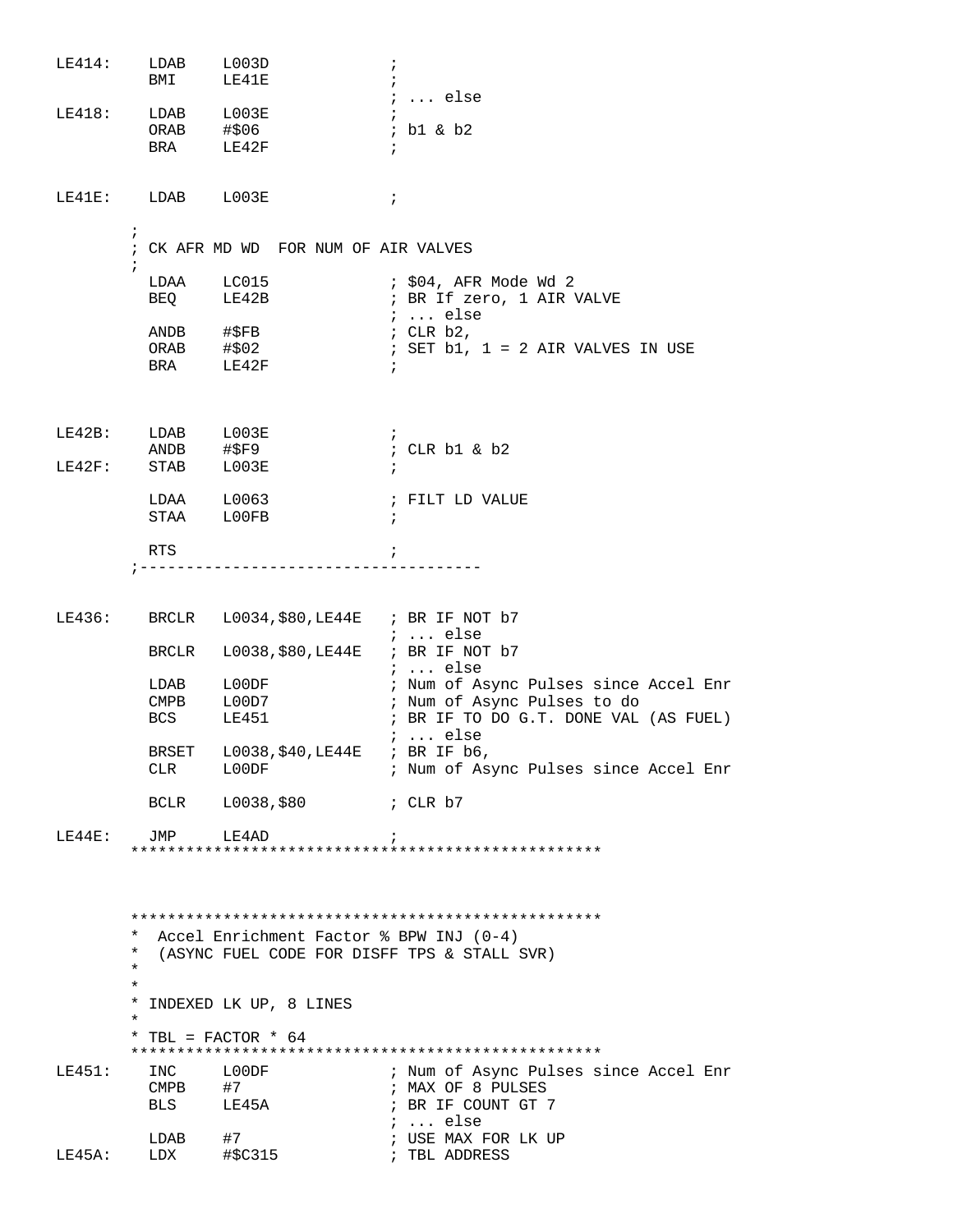|               | ABX            |                                      | ; ADJ TBL POINTER                                                            |
|---------------|----------------|--------------------------------------|------------------------------------------------------------------------------|
|               | LDAA 0, X      |                                      | ; GET VAL FM TBL                                                             |
|               | PSHA           |                                      | ; SAVE TO STX                                                                |
|               | LDD            | L00C2                                | $\ddot{i}$                                                                   |
|               |                |                                      |                                                                              |
|               |                |                                      | BRCLR L0039, \$80, LE468 ; BR IF NOT b7, (IN SINGLE FIRE)<br>$i \ldots$ else |
|               | LSRD           |                                      |                                                                              |
| LE468:        | PSHB           |                                      |                                                                              |
|               | PSHA           |                                      |                                                                              |
|               | TSX            |                                      |                                                                              |
|               | LDAA 2, X      |                                      |                                                                              |
|               | JSR            | LF266                                | ; MUL 8 X 16 SUROUTINE                                                       |
|               | PULX           |                                      | $\ddot{i}$                                                                   |
|               | INS            |                                      |                                                                              |
|               | ASLD           |                                      |                                                                              |
|               | <b>BCS</b>     | LE478                                |                                                                              |
|               | ASLD           |                                      |                                                                              |
|               | <b>BCC</b>     | LE47B                                | ; BR IF NO OVER FLOW<br><i>i</i> else                                        |
| <b>LE478:</b> |                | LDD #\$FFFF                          | ; USE MAX VAL                                                                |
| $LE47B$ :     | <b>STD</b>     | $\text{LOODB}$                       | ; New Accel Enrich PW                                                        |
|               | LDAA           | L00D8                                | ; Cool Fact for Async Pulses                                                 |
|               |                |                                      |                                                                              |
|               | LDX            | #L00DB                               | $\ddot{i}$                                                                   |
|               | JSR            | LF472                                | ; FACTOR IN 8x16 MULT                                                        |
|               |                |                                      |                                                                              |
|               | LDX            | LC312                                | ; 0364d, 5.5 msec Max Async Pulse Width                                      |
|               | CPX            | L00DB                                | ; New Accel Enrich PW                                                        |
|               | BHI            | LE48E                                | ; BR IF GT 5.5 Msec THRESH                                                   |
|               |                |                                      | $: $ else                                                                    |
|               | STX            | L00DB                                | ; New Accel Enrich PW                                                        |
|               |                |                                      |                                                                              |
| LE48E:        | BRCLR          | L0038, \$40, LE4A1 ; BR IF NOT b6    | $i$ else                                                                     |
|               | JSR            | LF9E5                                | $\ddot{ }$                                                                   |
|               |                |                                      |                                                                              |
|               |                |                                      |                                                                              |
|               | $_{\rm{PSHX}}$ |                                      |                                                                              |
|               | TSX<br>SUBD    | 0, X                                 |                                                                              |
|               | PULX           |                                      |                                                                              |
|               | BLS            | LE4AD                                |                                                                              |
|               |                |                                      | $i$ else                                                                     |
|               | CPD            | L00DB                                | ; New Accel Enrich PW                                                        |
|               | BCS            | LE4A3                                |                                                                              |
|               |                |                                      | $i \ldots$ else                                                              |
| LE4A1:        | LDD            | L00DB                                | ; New Accel Enrich PW                                                        |
| LE4A3:        | $\texttt{CPD}$ | LC310                                | ; 1.69 msec Min Async Pulse Width                                            |
|               | BCS            | LE4AD                                |                                                                              |
|               | STD            | L00DB                                | $i \ldots$ else<br>; New Accel Enrich PW                                     |
|               |                |                                      |                                                                              |
|               | BRA            | LE4B1                                | $\ddot{i}$                                                                   |
|               |                |                                      |                                                                              |
|               |                |                                      |                                                                              |
| LE4AD:        | CLRB           |                                      | $\ddot{ }$                                                                   |
|               | CLRA           |                                      |                                                                              |
|               | STD            | L00DB                                | ; New Accel Enrich PW                                                        |
|               |                |                                      |                                                                              |
| $LE4B1$ :     | BRCLR          | $L003D$ , \$10, LE4CA ; BR IF NOT b4 |                                                                              |
|               |                |                                      | $i \ldots$ else                                                              |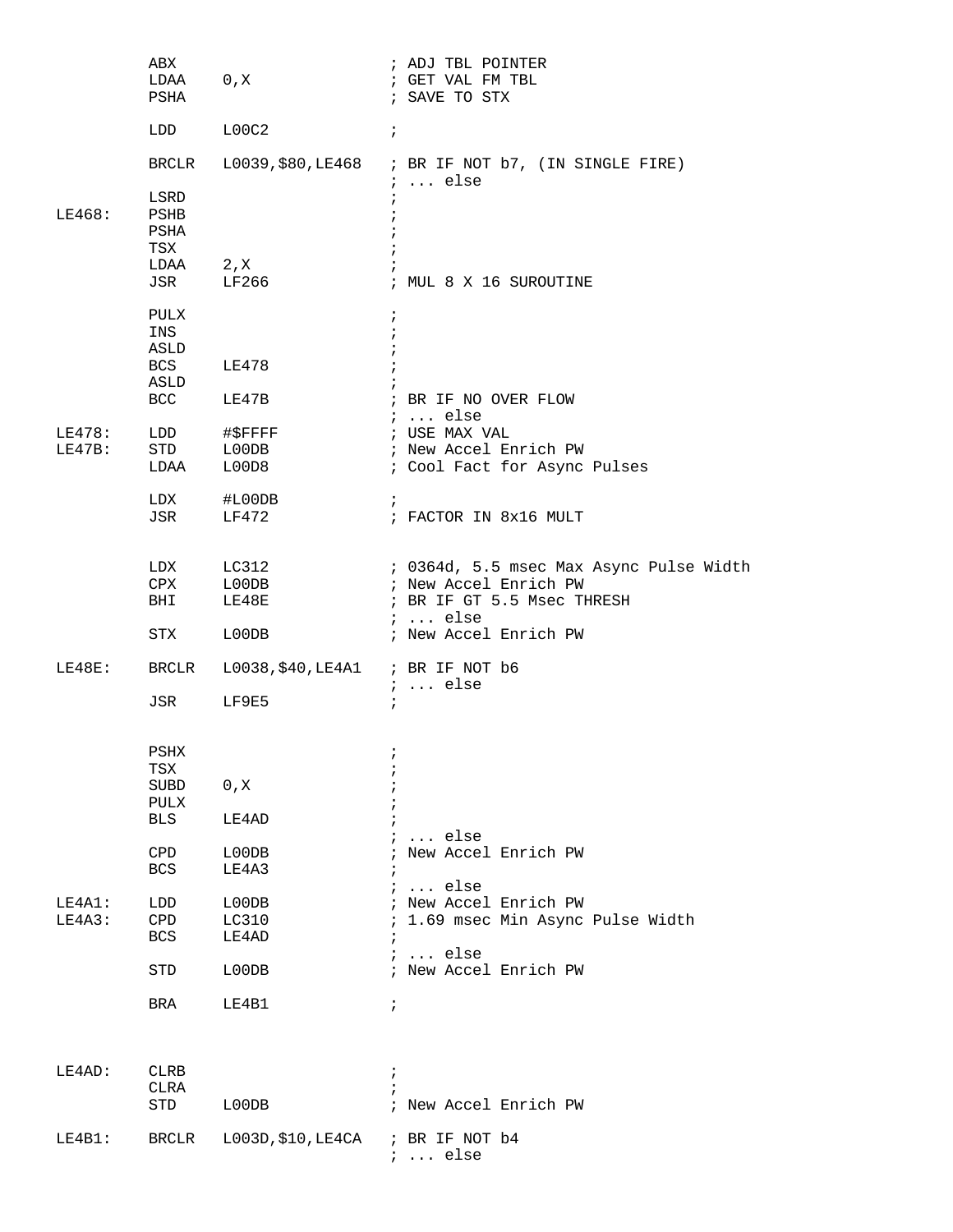|                  |                | BRCLR L008A, \$FF, LE4CA ; BR IF NOT \$FF |                                                                    |
|------------------|----------------|-------------------------------------------|--------------------------------------------------------------------|
|                  |                |                                           | ;  else                                                            |
|                  |                | DEC L008A                                 | ; Accel Enrich After Decel C/O                                     |
|                  |                |                                           | ; Cut off Stall Save PW                                            |
|                  |                |                                           | ; New Accel Enrich PW                                              |
|                  |                | LDD LC605<br>ADDD L00DB<br>STD L00DB      | ; New Accel Enrich PW                                              |
|                  |                |                                           |                                                                    |
|                  |                | ADDD L00D9                                | ; Accel Enrich, Acum Fuel                                          |
|                  |                | $BCC$ $LE4CA$                             | $\ddot{i}$                                                         |
|                  |                |                                           | ;  else                                                            |
|                  |                | LDD #\$FFFF<br>STD L00D9                  | ; Accel Enrich, Acum Fuel                                          |
| LE4CA:           |                |                                           |                                                                    |
|                  |                | $LDX$ $L00DB$                             | ; New Accel Enrich PW                                              |
|                  | BEQ            | LE4E7                                     | $\ddot{i}$                                                         |
|                  |                | $LDAB$ $L00CB$                            | ; Inj Offset Corr, Ms*65.636                                       |
|                  |                |                                           |                                                                    |
|                  | ABX            |                                           | $\ddot{i}$                                                         |
|                  | ABX            |                                           | $\mathbf{r}$                                                       |
|                  |                | STX L3FF2<br>JSR LF3B5                    | ; Async PW Cnt'r                                                   |
|                  |                |                                           | ; 11 Usec Delay                                                    |
|                  | LDAA #\$04     |                                           | $\ddot{ }$                                                         |
|                  | JSR            | LF4C3                                     | $\ddot{i}$                                                         |
|                  |                |                                           |                                                                    |
|                  |                | LDAA #\$FB                                | $\ddot{i}$                                                         |
|                  |                | JSR LF3B5                                 | ; 11 Usec Delay                                                    |
|                  |                |                                           |                                                                    |
|                  |                | JSR LF4CE                                 | $\cdot$ ;                                                          |
|                  |                |                                           |                                                                    |
|                  |                | ; CK IF HEADS UP CONNECTED                |                                                                    |
|                  | ; Accel Enrich |                                           |                                                                    |
|                  |                |                                           |                                                                    |
|                  |                |                                           |                                                                    |
|                  |                |                                           | LE4E7: BRCLR L0033, \$80, LE4EE ; BR IF NOT b7, (HEADS UP ON LINE) |
|                  |                |                                           | ;  else                                                            |
|                  |                | JSR L5818                                 | ; <---- TO HEADS UP                                                |
|                  |                |                                           |                                                                    |
| LE4EE: LDD L011A |                |                                           | ; ACCEL ENR PW                                                     |
|                  | ADDD L00DB     |                                           | ; New Accel Enrich PW                                              |
|                  |                | STD L011A                                 | ; ACCEL ENR PW                                                     |
|                  |                |                                           |                                                                    |
|                  | RTS            |                                           | $\ddot{i}$                                                         |
|                  |                |                                           |                                                                    |
|                  |                |                                           |                                                                    |
|                  |                |                                           |                                                                    |
|                  |                |                                           |                                                                    |
|                  |                |                                           |                                                                    |
| *                |                | DIAGNOSTIC OUALIFICATION CODE             |                                                                    |
| *                |                |                                           |                                                                    |
| $\star$          |                |                                           |                                                                    |
| *                |                |                                           |                                                                    |
|                  |                |                                           |                                                                    |
| $\ddot{ }$       |                |                                           |                                                                    |
|                  |                | ; ERR 13 o2 SENSOR                        |                                                                    |
| $\ddot{i}$       |                |                                           |                                                                    |
| LE4F7:           | LDAB L003F     |                                           | i.                                                                 |
|                  | BITB #\$24     |                                           |                                                                    |
|                  | <b>BNE</b>     | LE546                                     |                                                                    |
|                  |                |                                           | $i \ldots$ else                                                    |
|                  | LDAA           | L0041                                     | ; DIAGNOSTIC MODE WD 3                                             |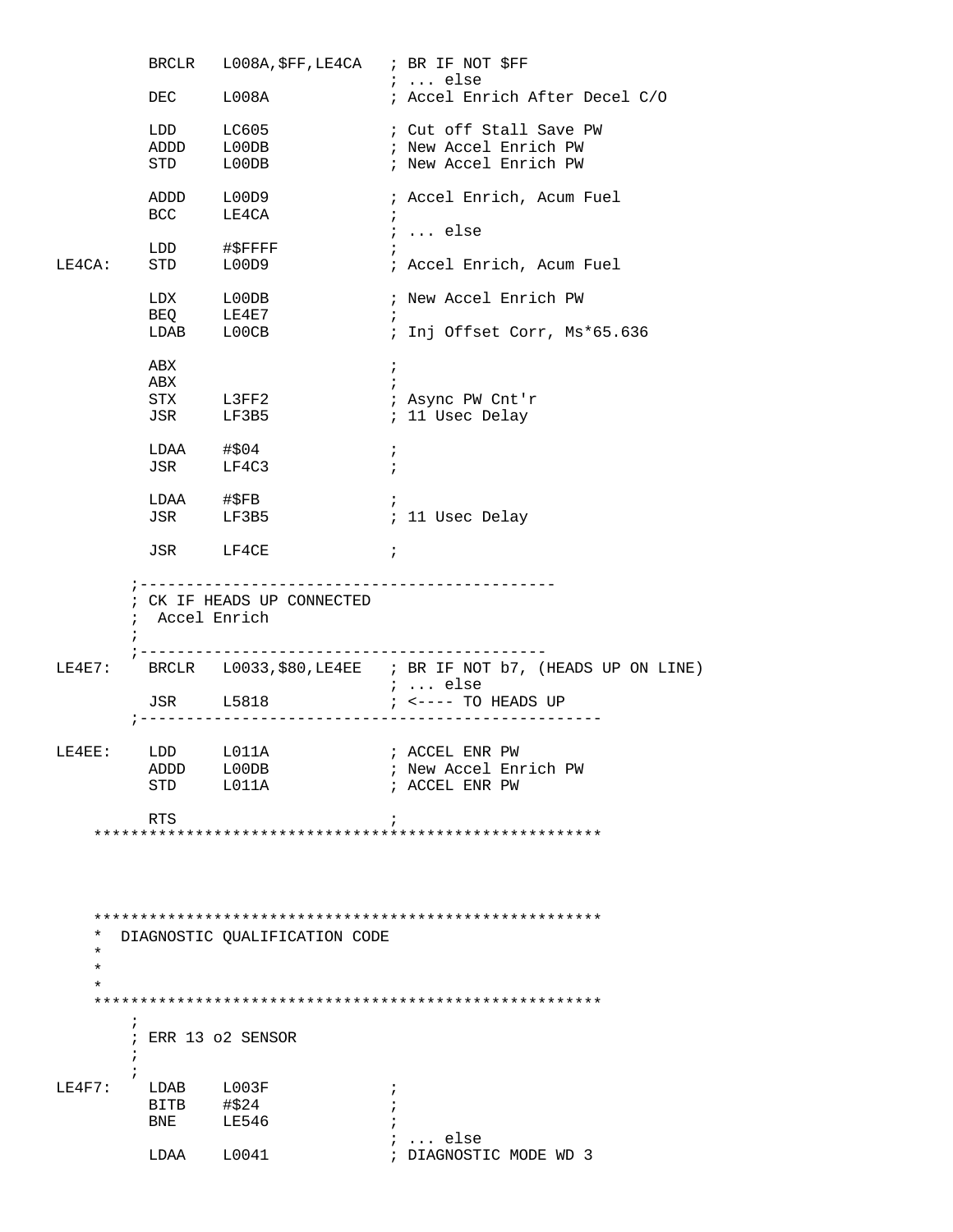|                  | ASLA        |                                | $\ddot{i}$                            |
|------------------|-------------|--------------------------------|---------------------------------------|
|                  | BMI LE510   |                                |                                       |
|                  |             |                                | ;  else                               |
|                  | LDD         | L001A                          | ; Eng Run Time (sec)                  |
|                  | LSRD        |                                | ; DIV BY 2                            |
|                  | <b>CMPB</b> | LC1DC                          | ; ERR 13, If eng run time < 30 Sec,   |
|                  |             |                                | ; disable ERR                         |
|                  | <b>BCS</b>  | LE546                          | $\ddot{i}$                            |
|                  |             |                                | ;  else                               |
|                  | LDAA        | L0041                          | ; DIAGNOSTIC MODE WD 3                |
|                  | ORAA        | #\$40                          | ; SET b6                              |
|                  |             | STAA L0041                     | ; DIAGNOSTIC MODE WD 3                |
|                  |             |                                |                                       |
| $\ddot{i}$       |             |                                |                                       |
|                  |             | ; CK ERR 13 o2 LIMITS          |                                       |
| $\ddot{i}$       |             |                                |                                       |
| LE510:           | LDAB L006F  |                                | ; o2 A/D VALUE                        |
|                  |             | CMPB LC1DE                     | ; ERR 13, 548 Mvdc                    |
|                  | <b>BHI</b>  | LE546                          | ; BR IF 02 VDC LT 548 Mvdc            |
|                  |             |                                | $i \ldots$ else                       |
|                  | CMPB        | <b>LC1DD</b>                   | ; ERR 13, 350 Mvdc                    |
|                  | <b>BLS</b>  | LE546                          | ; BR IF 02 VDC GT 350 Mvdc            |
|                  |             |                                | $i \ldots$ else                       |
|                  |             | LDAB LOOAA                     | $:$ 02 Sensor Hvy Ld Cnt'r -> (2 Sec) |
|                  | CMPB LC1E0  |                                | $\ddot{i}$                            |
|                  | BHI         | LE54B                          | ; ERR 13, 15 Sec TPS Min time limit   |
|                  |             |                                | $i$ else                              |
|                  |             | LDAA L003F                     | $\ddot{i}$                            |
|                  | BITA #\$10  |                                | ; b4                                  |
|                  | BEQ         | LE551                          | ; BR IF NOT b4                        |
|                  |             |                                | ;  else                               |
|                  | LDAB        | L005B                          | ; COOLANT                             |
|                  | <b>CMPB</b> | LC1DB                          | ; ERR 13, COOL LOW LMT 70c            |
|                  | <b>BLS</b>  | LE551                          | ; BR IF COOL GT 70c                   |
|                  |             |                                | $i \ldots$ else                       |
|                  | LDAA        | L0082                          | ; TPS Ld Axis Var                     |
|                  | CMPA        | LC1DF                          | ; ERR 13, 5% TPS Min                  |
|                  | <b>BHI</b>  | LE541                          | ; BR IF TPS LT 5%                     |
|                  |             |                                | $i$ else                              |
|                  | TST         | L00AA                          | ; o2 Sensor Hvy Ld Cnt'r, (2 Sec)     |
|                  | BEQ         | LE551                          | ; BR IF                               |
|                  | DEC         | $_{\tt LOOAA}$                 | ; o2 Sensor Hvy Ld Cnt'r, (2 Sec)     |
|                  |             |                                |                                       |
|                  | BRA LE551   |                                | $\ddot{i}$                            |
|                  |             |                                |                                       |
|                  |             |                                |                                       |
|                  |             |                                |                                       |
| LE541: INC LOOAA |             |                                | ; o2 Sensor Hvy Ld Cnt'r, (2 Sec)     |
|                  |             |                                |                                       |
|                  | BRA LE551   |                                | $\ddot{ }$                            |
|                  |             |                                |                                       |
|                  |             |                                |                                       |
|                  |             |                                |                                       |
|                  |             | LE546: CLR LOOAA               | ; o2 Sensor Hvy Ld Cnt'r, (2 Sec)     |
|                  |             |                                |                                       |
|                  | BRA LE551   | $\mathbf{r}$                   |                                       |
|                  |             |                                |                                       |
|                  |             |                                |                                       |
|                  |             |                                |                                       |
|                  |             |                                |                                       |
|                  |             |                                |                                       |
|                  |             | ; ERR 21 HIGH TPS SENSOR ERROR |                                       |
|                  |             |                                |                                       |
|                  |             |                                |                                       |
| LE54B:           |             |                                |                                       |
|                  |             |                                |                                       |
|                  |             |                                |                                       |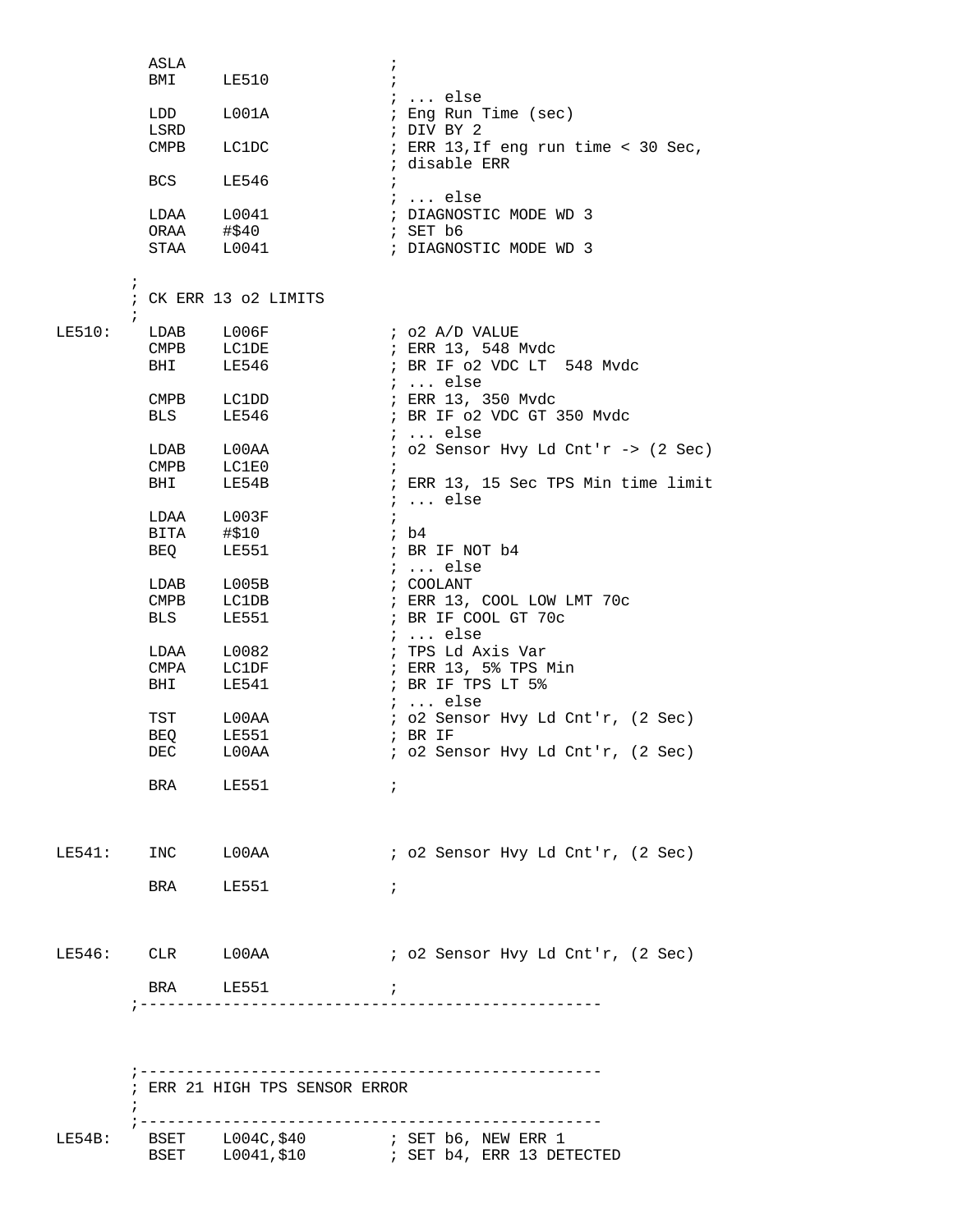| LE551:              |                 | LDAB L003F                                        | $\ddot{i}$                              |
|---------------------|-----------------|---------------------------------------------------|-----------------------------------------|
|                     |                 | BITB #\$C0                                        | ; b6 & b7                               |
|                     |                 | BNE LE57D                                         | ; BR IF b6 & b7<br>$\ldots$ else        |
|                     |                 | $LDAA$ $L0081$                                    | ; TPS, (A/D)                            |
|                     |                 | CMPA LC1E7                                        | ; If TPS <= disable ERR 21              |
|                     |                 | BLS LE571                                         | ; BR IF TPS GT 50%<br>;  else           |
|                     |                 | LDAA L00A7                                        | ; TPS Err $cnt'r$ , $(100Ms)$           |
|                     | $\texttt{CMPA}$ | LC1E8                                             | ; 20 Sec's Time req for ERR 21          |
|                     | BHI             | LE578                                             | ; BR IF TIME LT 20 SEC                  |
|                     |                 |                                                   | $i$ else                                |
|                     |                 | LDAA L00B6                                        | $\ddot{i}$                              |
|                     |                 | CMPA LC1E9                                        | ; If Air Flow >= 12 gm?sec,             |
|                     |                 |                                                   | ; disable ERR 21                        |
|                     |                 | BCC LE573                                         | $\ddot{i}$                              |
|                     |                 |                                                   |                                         |
|                     |                 |                                                   | ;  else                                 |
|                     |                 | INC L00A7                                         | ; TPS Err $cnt'r$ , $(100Ms)$           |
|                     |                 | BRA LE57D                                         | $\ddot{\phantom{1}}$                    |
| $LE571:$ ANDB #\$FB |                 |                                                   | ; 1111 1011                             |
|                     |                 | LE573: CLR L00A7                                  | ; TPS Err cnt'r, (100Ms)                |
|                     |                 | BRA LE57D                                         | $\ddot{i}$                              |
|                     |                 | LE578: BSET L004C, \$04 ; NEW ERR 1<br>ORAB #\$04 | $;$ SET $b2$                            |
|                     |                 | LE57D: STAB L003F ;                               |                                         |
|                     | $\ddot{i}$      | ; ERR 24 VSS SENSOR ERROR                         |                                         |
|                     |                 |                                                   |                                         |
|                     | BITB            | #\$E4                                             | ; 1110 0100                             |
|                     | BNE             | LE5B0                                             | $\ddot{i}$<br>$: $ else                 |
|                     |                 | LDAA L0065                                        | $\ddot{i}$                              |
|                     | CMPA            | LC1F2                                             | ; If > 3 MPH then disable ERR 24        |
|                     | BHI             | LE5B0                                             | $\ddot{i}$<br>$i$ else                  |
|                     | LDAA            | ${\tt LOOAB}$                                     | ; VSS Err TIMER                         |
|                     | CMPA            | LC1F7                                             | ; 2 Sec's for ERR 24                    |
|                     | BHI             | LE5BE                                             | ; BR IF TIME LT 2 Sec<br>$i$ else       |
|                     | LDAA            | L0063                                             | ; Filtered LD VALUE                     |
|                     | CMPA            | LC1F6                                             | ; If LV8 >= 26 LV8, Disable ERR 24      |
|                     | <b>BCC</b>      | LE5B0                                             | ; BR IF LD VAL GT 26<br>$i \ldots$ else |
|                     | LDAA            | L0082                                             | ; TPS Ld Axis Var                       |
|                     | CMPA            | LC1F5                                             | ; If => 2% TPS then Disable ERR 24      |
|                     | BCC             | LE5B0                                             | ; BR IF TPS GT 2%<br>$i \ldots$ else    |
|                     | LDAA<br>RORA    | L0037                                             | ; MCU INPUT STATUS WD<br>$\ddot{ }$     |
|                     | BCS             | LE5B0                                             | $\ddot{i}$                              |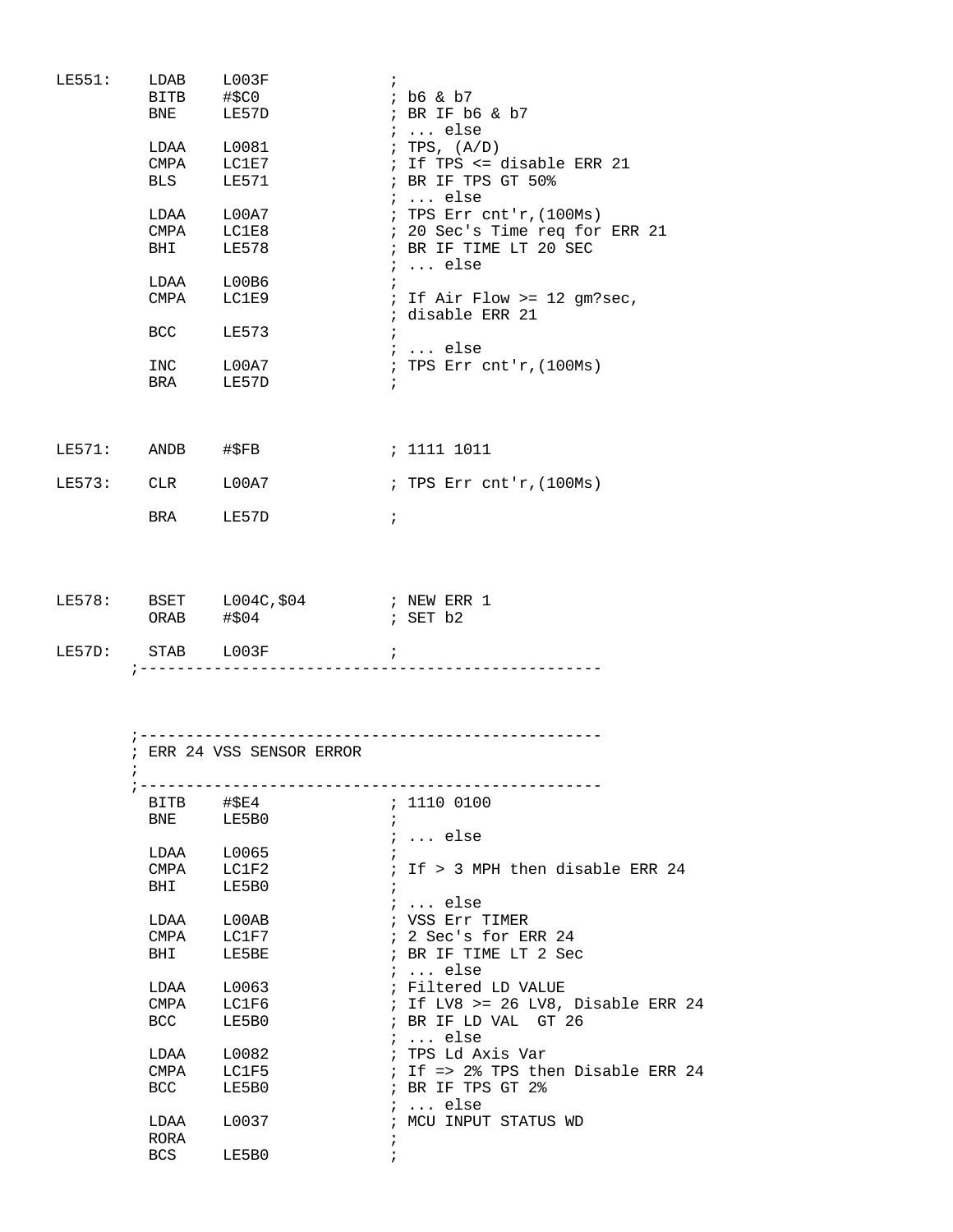|        |                        | LDAA L0056<br>CMPA LC1F3<br>BLS LE5B0                                          | $i \ldots$ else<br>$i$ RPM/25<br>$:$ If $\leq$ 1000 RPM, Disable ERR 24<br>; BR IF RPM GT 1000 RPM<br>$i$ else |
|--------|------------------------|--------------------------------------------------------------------------------|----------------------------------------------------------------------------------------------------------------|
|        |                        | CMPA LC1F4<br>BLS LE5B5                                                        | ; If RPM $> 6000$ then disable ERR 24<br>; BR IF RPM GT<br>$i \ldots$ else                                     |
|        |                        | LE5B0: CLR L00AB                                                               | ; VSS Err cnt'r                                                                                                |
|        |                        | BRA LE5C7                                                                      | $\ddot{i}$                                                                                                     |
|        | $LE5B5:$ BITB $\# $08$ | BEQ LE5C7                                                                      | ; b3<br>; BR IF NOT b3<br>;  else                                                                              |
|        |                        | $\begin{minipage}{0.9\linewidth} \texttt{INC} & \texttt{L00AB} \end{minipage}$ | ; VSS Err cnt'r                                                                                                |
|        |                        | BRA LE5C7                                                                      | $\ddot{i}$                                                                                                     |
|        |                        | LE5BE: BSET L004D, \$80 ; SET b7                                               |                                                                                                                |
|        |                        | $LDAA$ $L0044$                                                                 | ; AF MODE WD #2                                                                                                |
|        |                        | ORAA #\$10<br>$STAA$ $L0044$ $\qquad \qquad ; AF$ $MODE WD #2$                 | ; b4, Vss FAILURE                                                                                              |
|        |                        |                                                                                |                                                                                                                |
|        | $\ddot{i}$             | ; ERR 32 EGR DIAGNOSTIC ERROR                                                  |                                                                                                                |
|        |                        |                                                                                | LE5C7: LDAB L0041 : DIAGNOSTIC MODE WD 3                                                                       |
|        |                        | BRSET L002E, \$20, LE5D3 ; BR IF b5                                            |                                                                                                                |
|        | ANDB #\$20             |                                                                                | ; CLR<br>BNE LE5E6 ; ALL EXCEPT b5, EGR DIAG SW                                                                |
|        |                        |                                                                                | ; BAD AT START UP, ERR 32                                                                                      |
|        | BRA                    | LE612                                                                          | $i \ldots$ else                                                                                                |
| LE5D3: | ANDB<br>STAB           | #\$DF<br>L0041                                                                 | $;$ CLR $b5$<br>; DIAGNOSTIC MODE WD 3                                                                         |
|        | LDX<br>BITA<br>BNE     | #\$C1FB<br>LDAA L003F<br>#\$00E4<br>LE612                                      | $\ddot{ }$<br>$\ddot{i}$                                                                                       |
|        | LDD<br>BLS             | $_{\rm LOOAE}$<br>SUBD \$0005, X<br>LE5EB                                      | $i \ldots$ else<br>; EGR Diag Cnt'tr<br>$\ddot{ }$                                                             |
| LE5E6: | BSET<br>BRA            | L004D, \$08<br>LE61F                                                           | $i \ldots$ else<br>$\ddot{i}$                                                                                  |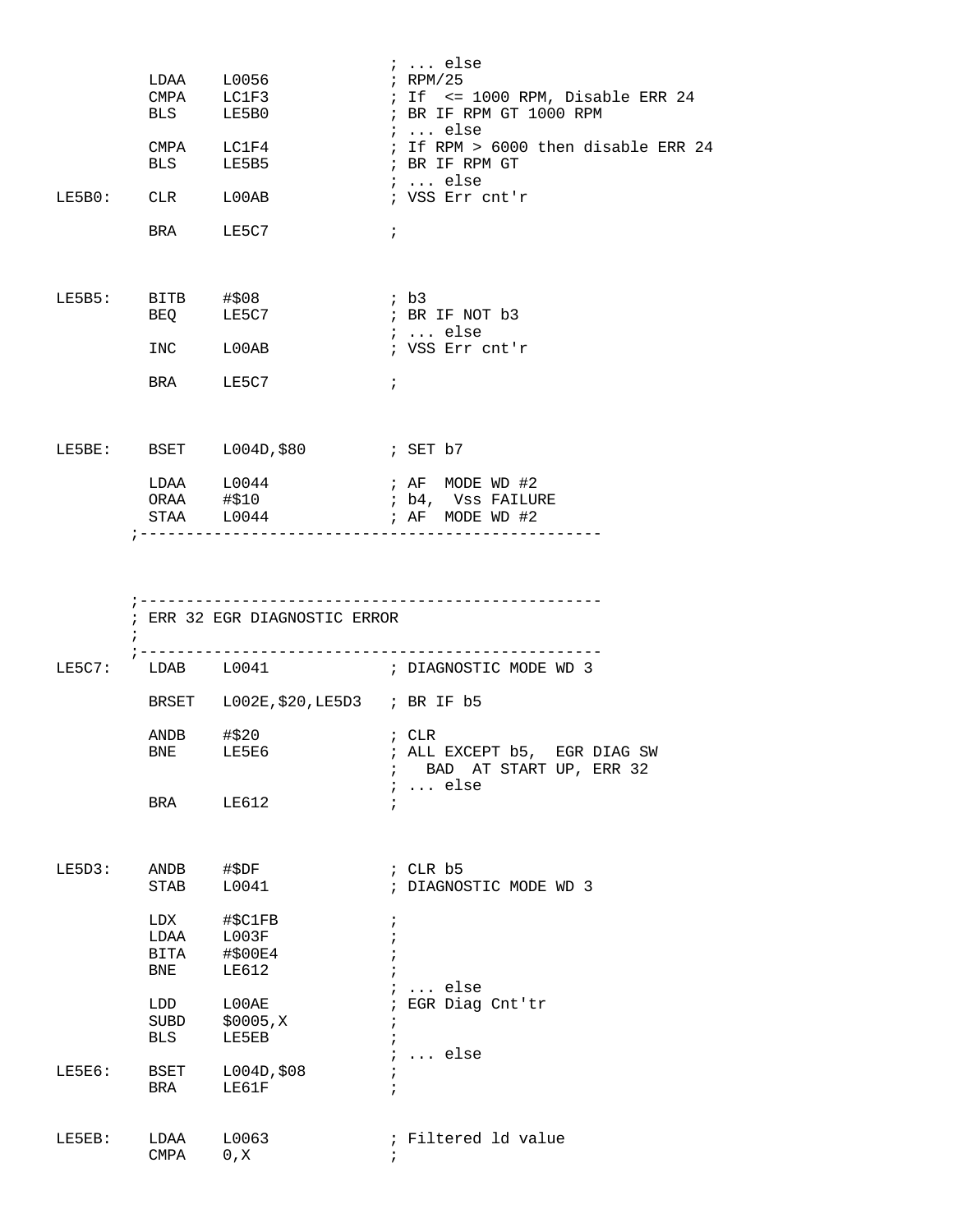|           |                  | BCC LE608                     | $\ddot{i}$                                  |
|-----------|------------------|-------------------------------|---------------------------------------------|
|           |                  |                               | $i \ldots$ else                             |
|           |                  | LDAA L005B                    | ; COOLANT                                   |
|           | $CMPA$ 1, X      |                               | $\ddot{i}$                                  |
|           | <b>BCS</b>       | LE612                         | $i \ldots$ else                             |
|           |                  | LDAA L0112                    |                                             |
|           | $CMPA$ 2, X      |                               |                                             |
|           | <b>BLS</b>       | LE608                         |                                             |
|           |                  |                               | $i \ldots$ else                             |
|           |                  | LDAA L0082                    | ; TPS Ld Axis Var                           |
|           | CMPA             | $0$ , $\rm X$                 |                                             |
|           | <b>BHI</b>       | LE608                         | $\ddot{i}$                                  |
|           |                  |                               | $i \ldots$ else                             |
|           | $CMPA$ 4, X      |                               | $\ddot{ }$                                  |
|           | BHI              | LE617                         |                                             |
| LE608:    | LDX              | ${\tt LOOAE}$                 | ; EGR Diag Cnt'tr                           |
|           | <b>BEQ</b>       | LE61D                         | $\ddot{i}$                                  |
|           |                  |                               | $i \ldots$ else                             |
|           | DEX              |                               | $\ddot{i}$<br>$\ddot{i}$                    |
|           |                  | BEQ LE61D                     | $i \ldots$ else                             |
|           | DEX              |                               | $\ddot{i}$                                  |
|           |                  | BRA LE61D                     |                                             |
|           |                  |                               |                                             |
|           |                  |                               |                                             |
|           | LE612: LDX #0    |                               | $\ddot{ }$                                  |
|           | <b>BRA</b>       | LE61D                         |                                             |
|           |                  |                               |                                             |
|           |                  |                               |                                             |
|           | LE617: LDX LOOAE |                               | ; EGR Diag Cnt'tr                           |
|           | ${\tt LDAB}$     | LC202                         | $\ddot{i}$                                  |
|           | ABX              |                               |                                             |
| LE61D:    | STX              | $_{\rm LOOAE}$                | ; EGR Diag Cnt'tr                           |
|           |                  | ----------------------        |                                             |
|           |                  |                               |                                             |
|           |                  |                               |                                             |
|           |                  |                               |                                             |
|           |                  | ; ERR 33 MASS FLOW HIGH ERROR |                                             |
|           | i                |                               |                                             |
|           |                  |                               |                                             |
| $LE61F$ : | LDAB             | L003F                         | $\ddot{i}$                                  |
|           | BMI              | LE658                         |                                             |
|           |                  |                               | $: $ else                                   |
|           | <b>BITB</b>      | #\$24                         | ; ERR 33                                    |
|           | BNE              | LE653                         | ; BR IF ERR 33                              |
|           |                  |                               | $i$ else                                    |
|           | LDAA             | L007F                         | ; Pump Volts, (A/D)                         |
|           | CMPA             | LC208                         | ; 10.0 VDC MIN PUMP V FOR ERR 33 ENABLE     |
|           | BLS              | LE653                         | ; BR IF PUMP V GT 10 VDC<br>$i \ldots$ else |
|           | BRSET            | L0040, \$20, LE65F            | ; BR IF b5, ERR 54A                         |
|           |                  |                               | $i \ldots$ else                             |
|           | LDAA             | L00B6                         | ; AIR FLOW                                  |
|           | CMPA             | LC204                         | ; 45 gms/sec AIR MIN FOR ERR 33 ENABLE      |
|           | BLS              | LE653                         | ; BR IF AIR FLOW GT 45 gms/sec              |
|           |                  |                               | $i$ else                                    |
|           | LDAA             | L00B0                         | ; MAF Hi Cnt'r, (100Ms)                     |
|           | CMPA             | LC206                         | ; 800 Msec MIN TIME QUAL FOR ERR 33         |
|           | BHI              | LE658                         | ; BR IF TIME LT 800 Msec                    |
|           |                  |                               | $i \ldots$ else                             |
|           | LDAA             | L0082                         | ; TPS Ld Axis Var                           |
|           | SUBA             | LC203                         | ; 15% TPS MIN FOR ENABLE ERR 34             |
|           | BCC              | LE653                         | ; BR IF TPS GT 15%                          |
|           |                  |                               | $i \ldots$ else                             |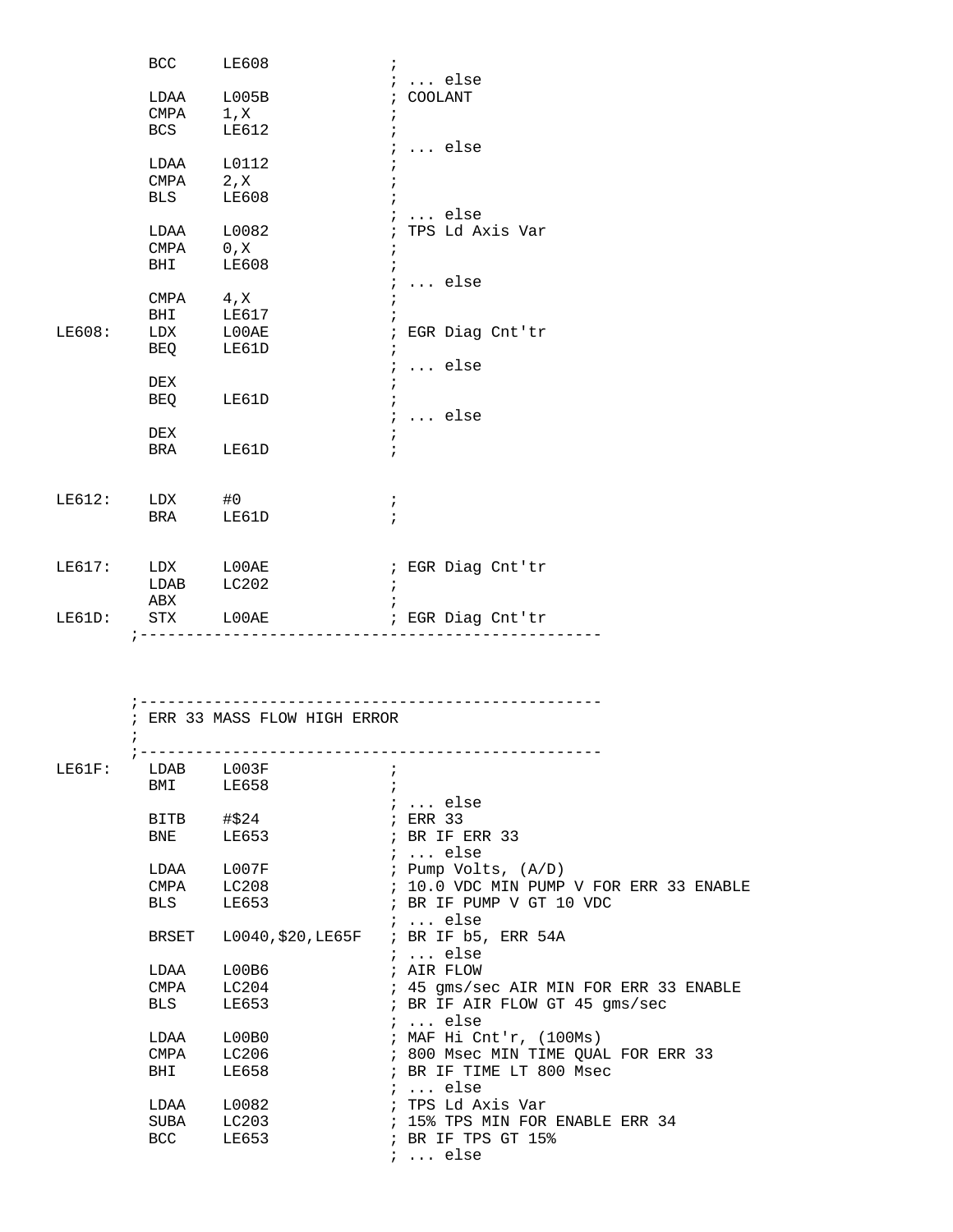|                  |                          | LDAA L0056<br>CMPA LC207                           | ; RPM/25                                              |
|------------------|--------------------------|----------------------------------------------------|-------------------------------------------------------|
|                  | BHI LE653                |                                                    | ; 3200 RPM<br>; BR IF RPM LT 3200 RPM                 |
|                  |                          |                                                    | $i$ else                                              |
|                  | INC LOOBO                |                                                    | ; MAF Hi Cnt'r, (100Ms)                               |
|                  | BRA LE65D                |                                                    | $\ddot{i}$                                            |
| LE653: CLR L00B0 | BRA LE65D                |                                                    | ; CLR MAF Hi Cnt'r, (100Ms)                           |
|                  |                          | LE658: BSET L004D, \$04 : SET ERR 33<br>ORAB #\$80 | ; b7                                                  |
|                  |                          | LE65D: STAB L003F                                  | $\cdot$ ;                                             |
|                  |                          | ; ERR 34B MAF SENSOR                               |                                                       |
| LE65F:           |                          | BRSET $L003F$ ,\$40,LE696 ; BR IF $b6$ ,           |                                                       |
|                  |                          |                                                    | $i \ldots$ else<br>; Diff Val to calc Air Flow        |
|                  | CPX                      | LDX LOOEF<br>LC20A                                 | ; IF Analog CTS * 7 or PP2DLT < 55                    |
|                  | BHI LE69E                |                                                    | ; BR IF $\ldots$ , (EXIT & CLR TMR)                   |
|                  |                          | LDAA L00B5                                         | ;  else<br>; ERR 34 TMR                               |
|                  |                          | CMPA LC20C                                         | ; ERR #34, 200 MSEC Min time req.                     |
|                  | BCC LE696                |                                                    | ; BR IF TMR GT 200 MSEC                               |
|                  |                          | BRCLR L003F, \$A4, LE677 ;                         | $i \ldots$ else                                       |
|                  |                          | BRA LE6A1                                          | $\ddot{i}$                                            |
| $\ddot{i}$       |                          | ; ERR 34 CRITERIA                                  |                                                       |
| LE677:           | LDAB L0056               |                                                    | ; RPM/25                                              |
|                  | CMPB LC20D               |                                                    | ; If RPM > 600, Ck ERR #34                            |
|                  | BCS                      | LE6A1                                              | ; BR IF RPM LT 600 RPM, (EXIT)<br>$i \ldots$ else     |
|                  | LDAB                     | L0082                                              | ; TPS Ld Axis Var                                     |
|                  | CMPB                     | LC20E                                              | ; If TPS > 6.25%, Ck ERR #34                          |
|                  | BCS                      | LE6A1                                              | ; BR IF TPS LT 6.25%, (EXIT)                          |
|                  |                          | LDAB L0063                                         | $i \ldots$ else<br>; Filtered 1d value                |
|                  | $\mathop{\mathrm{CMPB}}$ | LC20F                                              | ; If LV8 >= $0$ , Ck ERR #34                          |
|                  | BCS                      | LE6A1                                              | ; BR IF LV8 LT 0 gms/sec, (EXIT)                      |
|                  |                          | CMPB LC210                                         | $i \ldots$ else<br>; If LV8 <= 130, Ck ERR #34        |
|                  | <b>BHI</b>               | LE6A1                                              | ; BR IF LV8 LT 130 gms/sec, (EXIT)<br>$i \ldots$ else |
|                  | INCA                     |                                                    | ; INCR ERR 34 TIMER                                   |
|                  |                          | STAA L00B5                                         | ; ERR 34 TMR                                          |
|                  | BRA                      | LE6A1<br>_____________________                     | ; EXIT                                                |
|                  |                          |                                                    |                                                       |
| LE696:           |                          |                                                    |                                                       |
|                  |                          | BSET L003F, \$40                                   | ; SET ERR 34                                          |
|                  | BRA                      | LE6A1                                              | 7.69E                                                 |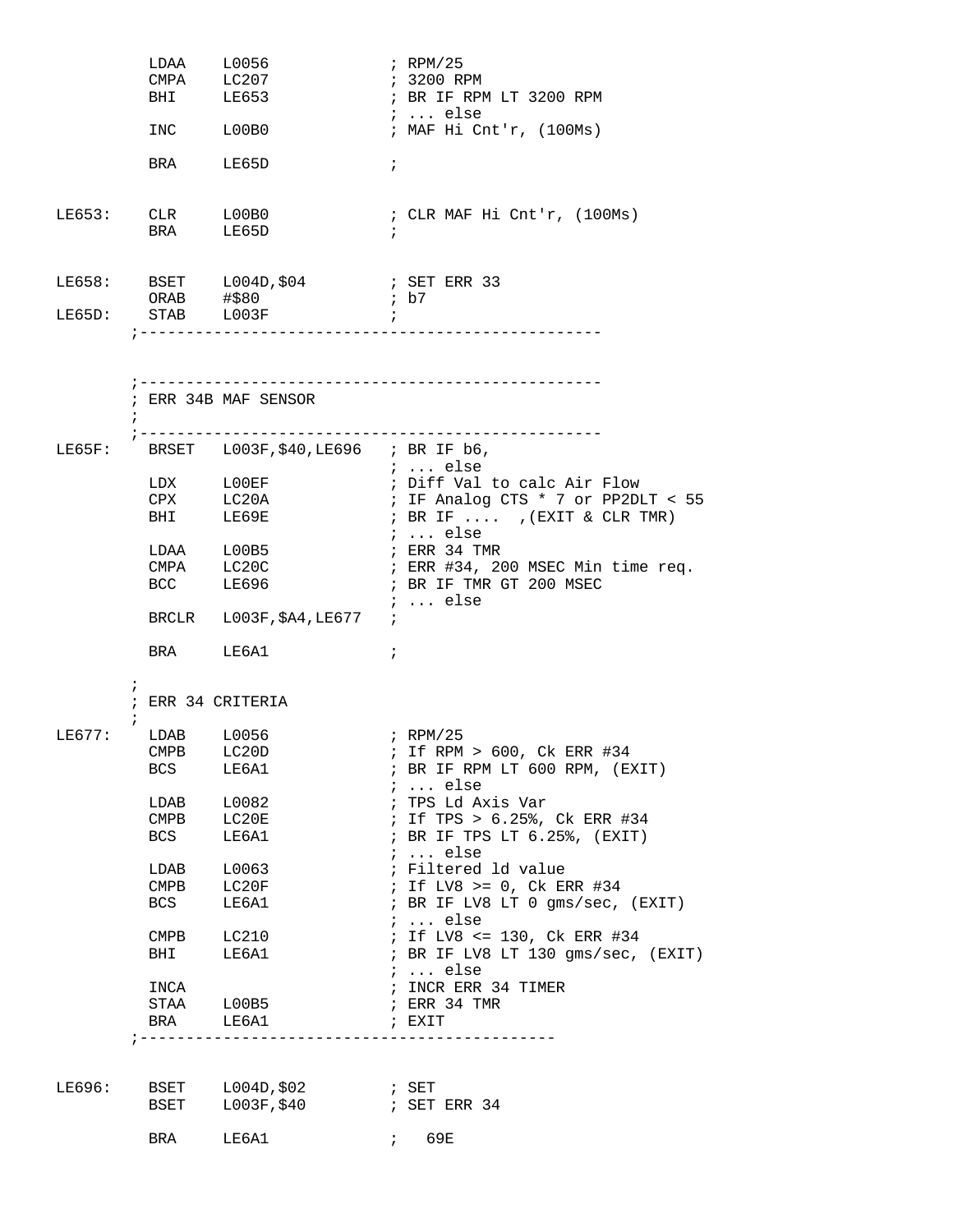| i.<br>; CLER ERROR TMR<br>$\mathbf{r}$<br>; ERR 34 TMR<br>LE69E:<br>CLR L00B5     |  |
|-----------------------------------------------------------------------------------|--|
| * ERR 41 CYL SELECT                                                               |  |
| $\star$                                                                           |  |
| LE6A1:<br>LDAA L0040<br>; DIAGNOSTIC MODE WD 2                                    |  |
| LSRA<br>$\ddot{i}$                                                                |  |
| BCC LE6A9<br>; BR IF                                                              |  |
| <i>i</i> else<br>BSET L004E, \$40<br>; b6, ERR 41                                 |  |
| LE6A9:<br>ASLA                                                                    |  |
| STAA L0040<br>; CLR ERR LAST 100 Msec FLAG                                        |  |
|                                                                                   |  |
| * ERR 42B SPK MONITORING                                                          |  |
| $\star$                                                                           |  |
| * 2 SPK MPN NOT TOGGLING WHEN SPK ENABLED                                         |  |
| LDAB L003F                                                                        |  |
| BRSET L0036, \$01, LE6DF ; BR IF b0, (SKP ERR42 FOR STALL SVR)<br>$i \ldots$ else |  |
| $LDAA \qquad L0000$<br>$\ddot{i}$                                                 |  |
| BITA #\$10<br>BNE LE6DF<br>; b4                                                   |  |
| ; BR IF b4<br>$i$ else                                                            |  |
| LDAA L0034                                                                        |  |
| ASLA                                                                              |  |
| BPL LE6DF                                                                         |  |
| $i$ else                                                                          |  |
| LDAA L0056<br>; RPM/25                                                            |  |
| CMPA LC226<br>; RPM, tbl1,ntrpm<br>; BR IF RPM GT THRESH                          |  |
| BLS<br>LE6D8<br>$: $ else                                                         |  |
| LDAA<br>L00B4<br>; SPK Fd Bk counter, (Err #42)                                   |  |
| LE6D8<br>; BR IF NZ<br>BNE                                                        |  |
| $\ldots$ else<br>$\ddot{ }$                                                       |  |
| #\$01<br><b>BITB</b>                                                              |  |
| BNE<br>LE6D0<br>; NR IF b0<br>$i \ldots$ else                                     |  |
| ; SET b0<br>ORAB<br>#\$01                                                         |  |
| BRA<br>LE6DA<br>$\ddot{i}$                                                        |  |
| LE6D0:<br>L0001<br>LDAA<br>÷                                                      |  |
| #\$80<br>; SET b7<br>ORAA                                                         |  |
| L0001<br>STAA<br>$\ddot{i}$                                                       |  |
| LE6DC<br>BRA<br>$\ddot{ }$                                                        |  |
| LE6D8:<br>ANDB<br>#\$FE<br>$\ddot{i}$                                             |  |
| LE6DA:<br>STAB<br>L003F                                                           |  |
| LE6DC:<br>CLR<br>L00B4<br>; SPK Fd Bk counter, (Err #42)                          |  |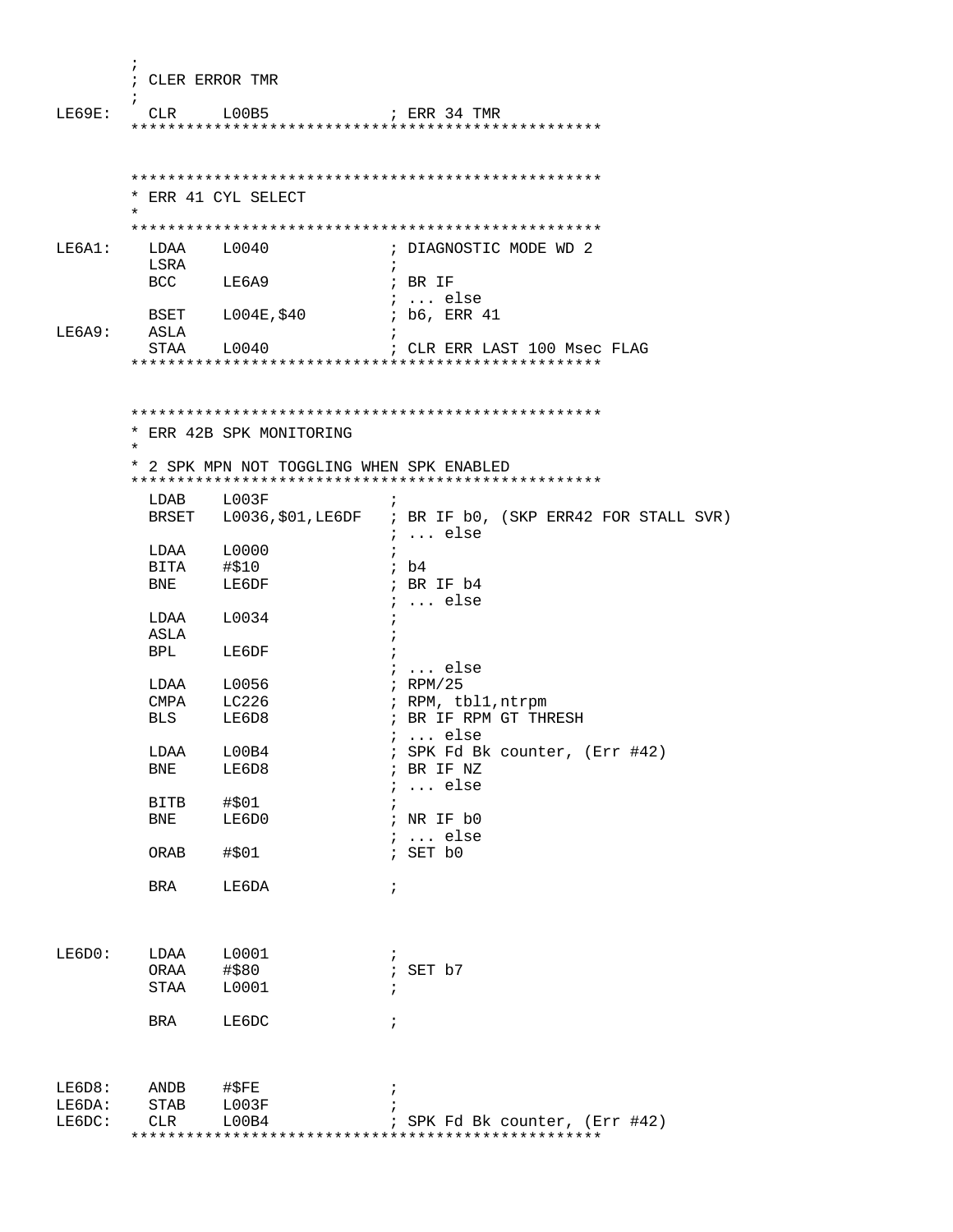|        |                  | * ERR 43 KNOCK FAIL      |                            |
|--------|------------------|--------------------------|----------------------------|
|        | $\ast$           |                          |                            |
|        | $\star$          |                          |                            |
|        |                  |                          |                            |
| LE6DF: | LDAA             | L003B                    | ÷                          |
|        | BITA #\$20       |                          | ; b5, ERR 43A              |
|        | BNE              | LE6E9                    | ; BR IF ERR 43A            |
|        |                  |                          | $i \ldots$ else            |
|        |                  |                          | ; $MDWD2$                  |
|        | LDAA L0002       | LE6EC                    |                            |
|        | BPL              |                          |                            |
|        |                  |                          | $i$ else                   |
|        |                  | LE6E9: BSET $L004E, $10$ | ; SET b4, ERR43            |
|        |                  |                          |                            |
| LE6EC: | LDAB L0041       |                          | ; DIAGNOSTIC MODE WD 3     |
|        | ANDB             | #\$FD                    | ; CLR b1, ERR 44/45 FLG    |
|        |                  |                          |                            |
|        |                  |                          |                            |
|        |                  |                          |                            |
|        |                  |                          |                            |
|        |                  | * ERR 44 LEAN 02 SENSOR  |                            |
|        | ¥                |                          |                            |
|        | $\star$          |                          |                            |
|        |                  |                          |                            |
|        |                  |                          |                            |
|        | LDAA L003F       |                          | $\ddot{i}$                 |
|        | BITA             | #\$00C0                  |                            |
|        | BNE              | LE758                    |                            |
|        |                  |                          | else                       |
|        | LDAA LC22E       |                          |                            |
|        | CMPA             | L0073                    |                            |
|        | BLS              | LE717                    |                            |
|        |                  |                          | $i$ else                   |
|        | LDAA L00A8       |                          | $:$ 02 Lan Cnt'r (2 Sec)   |
|        | CMPA LC22F       |                          | $\ddot{ }$                 |
|        | BHI              | LE71C                    | $\ddot{i}$                 |
|        |                  |                          | else<br>$\ddot{ }$         |
|        | LDAA L0044       |                          | ; AF MODE WD #2            |
|        |                  |                          |                            |
|        | BPL LE717        |                          |                            |
|        |                  |                          | $\ldots$ else              |
|        | BITB             | #\$0004                  |                            |
|        | <b>BNE</b>       | LE717                    |                            |
|        |                  |                          | else                       |
|        | LDAA L003F       |                          | i                          |
|        | BITA #\$08       |                          |                            |
|        | BEQ LE721        |                          |                            |
|        |                  |                          | $i$ else                   |
|        | INC LOOA8        |                          | $: o2$ Lan Cnt'r $(2$ Sec) |
|        | BRA LE721        |                          |                            |
|        |                  |                          |                            |
|        |                  |                          |                            |
|        | LE717: CLR L00A8 |                          | $io2$ Lan Cnt'r $(2$ Sec)  |
|        |                  |                          |                            |
|        | BRA LE721        |                          | $\ddot{ }$                 |
|        |                  |                          |                            |
|        |                  |                          |                            |
|        |                  |                          |                            |
|        |                  |                          |                            |
|        |                  |                          |                            |
|        |                  |                          |                            |
|        |                  |                          |                            |
|        | $ORAB$ $#502$    |                          |                            |
|        |                  |                          |                            |
|        |                  |                          |                            |
|        |                  |                          |                            |
|        |                  |                          |                            |
|        |                  | * ERR 45 RICH o2 SENSOR  |                            |
|        |                  |                          |                            |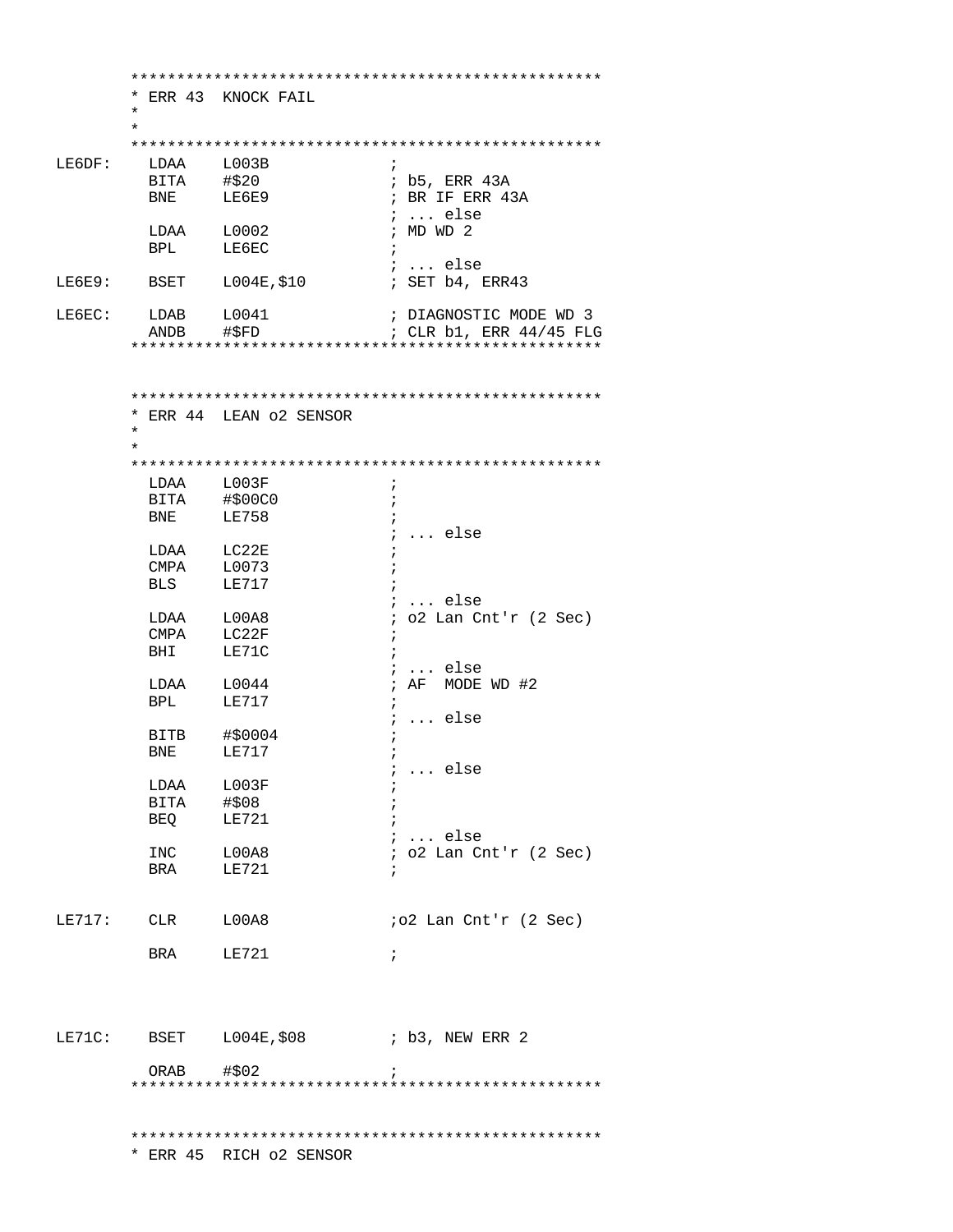| $^\star$ |                      |                                       |            |                                    |
|----------|----------------------|---------------------------------------|------------|------------------------------------|
| $\ast$   |                      |                                       |            |                                    |
|          |                      |                                       |            |                                    |
| LE721:   |                      | LDAA L0073                            |            | $:$ 02 VDC                         |
|          | CMPA LC230           |                                       | $\ddot{ }$ |                                    |
|          | <b>BLS</b>           | LE74E                                 |            |                                    |
|          |                      |                                       |            |                                    |
|          |                      |                                       |            | $i \ldots$ else                    |
|          | LDAA L00A9           |                                       |            | ; o2 Sensor Rich tmr,              |
|          |                      |                                       |            | $: -> (2 Sec)$                     |
|          | CMPA                 | LC231                                 | $\ddot{i}$ |                                    |
|          | BHI                  | LE753                                 |            |                                    |
|          |                      |                                       |            | $i \ldots$ else                    |
|          | LDAA                 | L0044                                 |            | ; AF MODE WD #2                    |
|          | <b>BPL</b>           | LE74E                                 | $\ddot{i}$ |                                    |
|          |                      |                                       |            |                                    |
|          | BITB<br>BNE          | #4                                    |            | ; 0000 0100                        |
|          |                      | LE74E                                 | $\ddot{i}$ |                                    |
|          |                      |                                       |            | ;  else                            |
|          | LDAA                 | L0082                                 |            | ; TPS Ld Axis Var                  |
|          | CMPA LC232           |                                       | $\ddot{ }$ |                                    |
|          | BHI                  | LE743                                 |            |                                    |
|          |                      |                                       |            | $: $ else                          |
|          | CMPA                 | LC233                                 |            |                                    |
|          | <b>BCC</b>           | LE74E                                 |            |                                    |
| LE743:   |                      |                                       |            |                                    |
|          | LDAA L003F           |                                       |            |                                    |
|          | BITA #8<br>BEQ LE758 |                                       |            | : 0000 1000                        |
|          |                      |                                       | $\ddot{i}$ |                                    |
|          | INC L00A9            |                                       |            | ; o2 Sensor Rich tmr,              |
|          |                      |                                       |            | $: -> (2 Sec)$                     |
|          | BRA                  | <b>LE758</b>                          |            |                                    |
|          |                      |                                       |            |                                    |
| LE74E:   | CLR                  | L00A9                                 |            | ; o2 Sensor Rich tmr,              |
|          |                      |                                       |            | $: -$ (2 Sec)                      |
|          | BRA                  | LE758                                 | $\ddot{i}$ |                                    |
|          |                      |                                       |            |                                    |
| LE753:   | BSET                 | L004E,\$04                            |            | ; b2, NEW ERR 2                    |
|          |                      |                                       |            |                                    |
|          | ORAB                 | #\$02                                 |            | ; SET b1 ERR 44/55 HAS BEEN CAUGHT |
| LE758:   | ANDB #\$FB           |                                       |            | ; CLR b2 INT FORCED 128. ERR 44/45 |
|          |                      |                                       |            |                                    |
|          | STAB                 | L0041                                 |            | ; DIAGNOSTIC MODE WD 3             |
|          |                      |                                       |            |                                    |
|          | <b>RTS</b>           |                                       |            |                                    |
|          |                      |                                       |            |                                    |
|          |                      |                                       |            |                                    |
|          |                      |                                       |            |                                    |
|          |                      |                                       |            |                                    |
|          |                      |                                       |            |                                    |
|          |                      | * MAJOR LOOP SUBROUTINE, SEG C        |            |                                    |
| $^\star$ |                      |                                       |            |                                    |
| $^\star$ | Can Purge            |                                       |            |                                    |
| $^\star$ |                      |                                       |            |                                    |
|          |                      |                                       |            |                                    |
|          |                      |                                       |            |                                    |
| LE75D:   | LDAA                 | L003B                                 | $\ddot{i}$ | OLD CCP STATUS BYTE                |
|          | LSRD                 |                                       |            |                                    |
|          | LDAA                 | L003E                                 |            |                                    |
|          | RORA                 |                                       |            |                                    |
|          | ASLD                 |                                       |            |                                    |
|          | STAA                 | L003E                                 |            |                                    |
|          |                      |                                       |            |                                    |
|          | $\ddot{ }$           |                                       |            |                                    |
|          |                      | ; CCP SOLENOID SHALL NOT BE ON UNLESS |            |                                    |
|          | $\ddot{i}$           | RUNTIME GT CAL PARAM                  |            |                                    |
|          | i.                   |                                       |            |                                    |
|          |                      |                                       |            |                                    |
|          | <b>BRSET</b>         | L0001,\$10,LE774                      | $\ddot{i}$ |                                    |
|          | LDAA                 | L001B                                 |            |                                    |
|          |                      |                                       |            |                                    |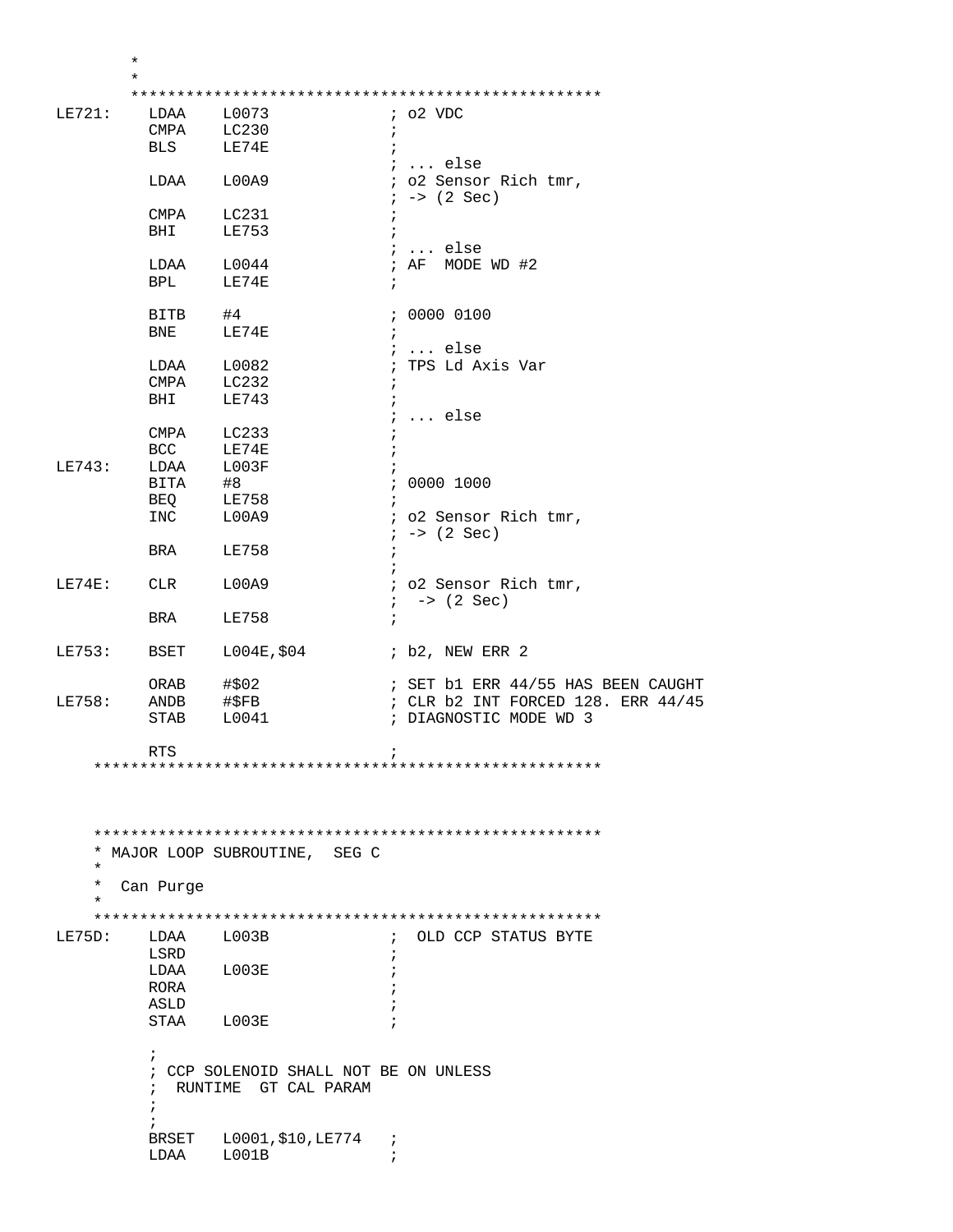CMPA LC269 ; BLS LE787 ; ; .... else BSET L0001, \$10  $\mathcal{L}^{\text{max}}$  ; CK IF IN ALDL ; LE774: LDAA L0035 ;<br>BITA #\$20 ;  $BITA$   $\#20$  ; b5, DIAG SW IN ALDL MODE<br>BNE LE787 ; ET =  $\begin{array}{ccc} \n\text{LE} & \text{787} \\
\text{I} & \text{I} & \text{I} \\
\text{I} & \text{I} & \text{I} \\
\text{I} & \text{I} & \text{I} \\
\text{II} & \text{II} & \text{II}\n\end{array}$  ; .... else LDAA L005B ; COOLANT CMPA LC26A ; BCS LE787 ; ; .... else<br>; AF MODE WD LDD L0043 ; AF MODE WD ; b1, DECELL FUEL CUT OFF ENABLED<br>; BE IF NOT b1  $BEQ$   $LE789$  ; ... else LE787: BRA LE808 ;  $\mathcal{L}^{\text{max}}$  ; CK AFR MD WD 1 FOR CCP CLSD LOOP OPTION ....  $\mathcal{L}^{\text{max}}$ LE789: LDAA LC014 : Get Fuel/Air Mode Wd 1 BITA #\$20 ; Bit Cl'sed Lp for CCP ? BEQ LE797 **; BR IF NOT b5**  $\begin{tabular}{llllllll} \texttt{LDAA} & $\;\texttt{LC014}$ & & & &;\tt{Get} \texttt{Fuel}\texttt{/} \\ \texttt{BITA} & $\;\sharp$20 & & &;\tt{Bit} \texttt{Cl} ' see \\ \texttt{BEQ} & $\;\texttt{LE797}$ & & &;\tt{BR} \texttt{ IF} \texttt{NOT} \\ & & & &;\tt{...} \texttt{else} \end{tabular}$ TSTB  $\qquad \qquad ;$ BMI LE797 **; BR IF**  ;.... else  $\mathcal{L}^{\text{max}}$  ; b1 ERR 44/55 HAS BEEN CAUGHT ; b4 ERR 13 DETECTED  $\mathcal{L}^{\text{max}}_{\text{max}}$  BRCLR L0041,\$12,LE808 ; BR IF NOT b1 & b4 ; ... else<br>; INDEX Enable CCP  $LE797: LDX$  #\$C26B  $LDAB$   $L003B$  RORB ;  $LE7A2$  ; ; ... else ;---------------------- ; CCP on to off params  $\mathcal{L}^{\text{max}}$  ;---------------------- LDX #\$C26E : INDEX CCP on to off params LE7A2: LDAA L0067 ; Vss, (MPH/(16/5)) CMPA 0,X ; If Vss < 3.12 MPH Disable CCP BLS LE808 ; BR 1. LDAA 1,0082 <br>
CMPA 1, X ; TPS 1. A:<br>
CMPA 1, X ; IF TPS < ; TPS Ld Axis Var CMPA 1,X ; IF TPS < 1.95% then Disable purge<br>BLS LE808 ; BR IF  $LE808$ ; ... else<br>; Gms/Sec Disp Value LDD  $L00EA$ <br>CMPA  $2, X$ <br>PLG  $5-2.5$ ; If Flow  $> 0$  qms/sec don't disable CCP BLS LE808 ; BR ; ... else  $CMPA$   $\# $20$  ; BCS LE7BB ; BR IF ; ... else LDD #\$FFFFF ; LE7BB: ASLD ;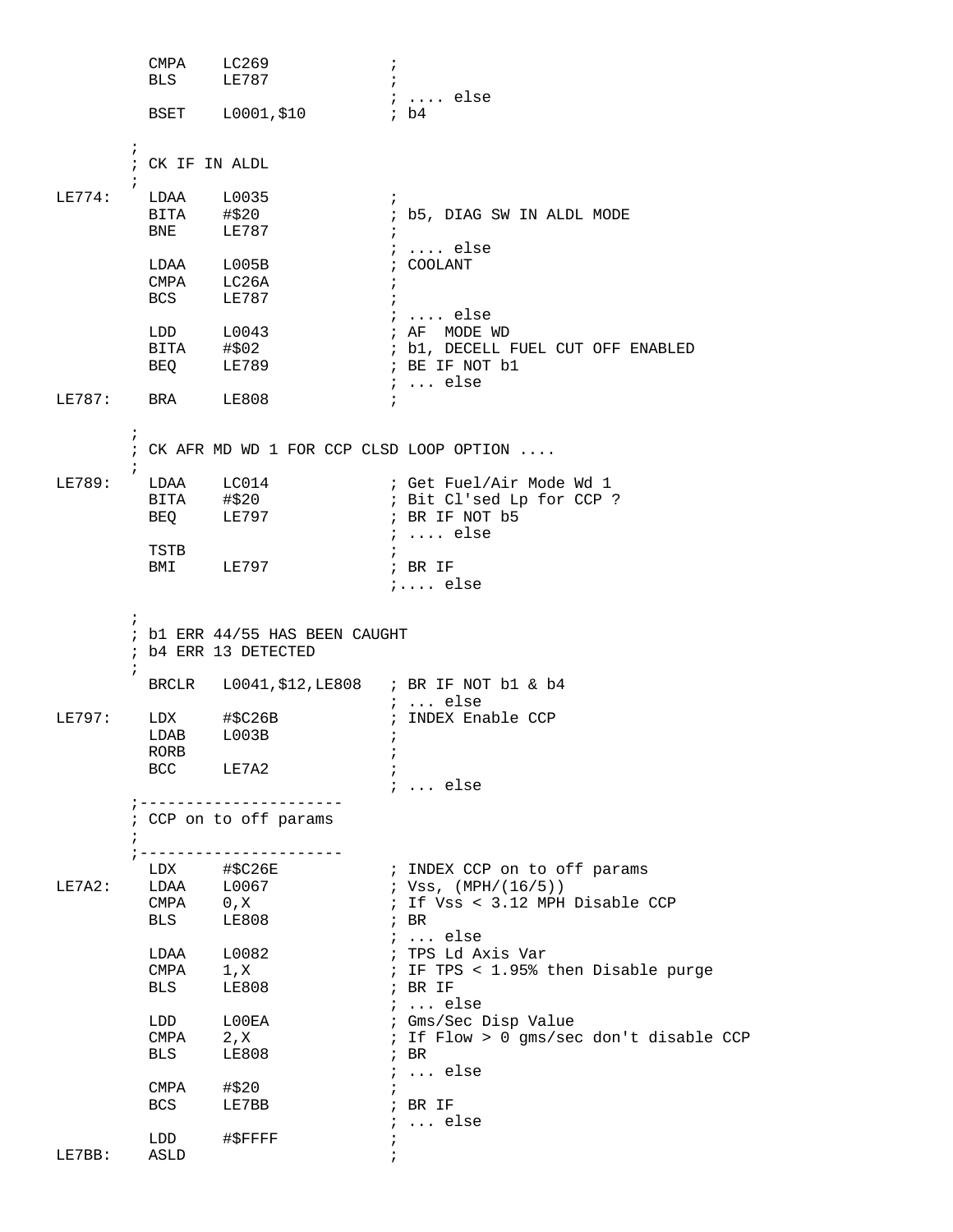```
 ASLD ; 
          ASLD ; 
         ;--------------------------------------------------
         ; CCP Duty Cycle vs MAF, Gms/Sec
\mathcal{L}^{\text{max}} ; Table Value = %DC * 2.56
         ;--------------------------------------------------
 LDX #$C272 ; Tbl Addr 
; - CCP vs MAF, (\$DC)JSR LF2BF ; Call 2d Lk Up W/ Interp
PSHA \qquad \qquad ; ;-----------------------------------------------------
         ; CCP Duty Cycle Gain VS Load Value
\mathcal{L}^{\text{max}} ; Tle Value = Factor * 128
         ;-----------------------------------------------------
LDX #$C27C                ; CCP Duty Cycle Gain Table
LDAB #16 ; Offset Val for Lk Up
LDAA L0063    i Filtered ld value
          LSRA ; SAVE, DIV by 2
                                  ; Call 2D Lk Up
 PULB ; 
MUL \qquad \qquad ;ROLB \qquad \qquad ;\begin{tabular}{lllllll} \multicolumn{2}{l} \multicolumn{2}{l}{{\text{ROLA}}} & & & & & \\ \multicolumn{2}{l}{\text{ROLA}} & & & & \\ \multicolumn{2}{l}{\text{BCC}} & & & \text{LE7D8} & & & \\ & & & & & \\ \multicolumn{2}{l}{\text{BCC}} & & & \text{LE7D8} & & \\ \multicolumn{2}{l}{\text{CCT}} & & & \text{LE7D8} & & \\ \multicolumn{2}{l}{\text{CCT}} & & & \text{LE7D8} & & \\ \multicolumn{2}{l}{\text{CCT}} & & & \text{LE7D8} & & \\ \multicolumn{; BR IF NO OVERFLOW
         ة : ... else<br>LDAA #255 #255 ; USE MAX
                                  ; USE MAX VALUE
LE7D8: LDAB L0113 ; CCP PW
         BEQ LE7E5 ;
                                   ; ... else 
          LDAB L0114 ; 
         BEQ LE7FF ;
                                   ; ... else
         CBABCC LE7E8
                                   ; ... else 
LE7E5: STAA L0114 ;
LE7E8: PSHA ;
          LDAA L0113 ; CCP PW 
         CLRB \qquad \qquad ; PSHB ; 
PSHA \qquad \qquad ;PULX \qquad \qquad ;LDAB LC271 ;
          PULA ; 
          JSR LF250 ; 
         CMPA L0114 ;<br>BCS LE7FF ;
                LE7FF \qquad \qquad ; ; ... else 
         CLR L0114 ;
         ;---------------------------------------------
         ; CK IF HEADS UP CONNECTED
```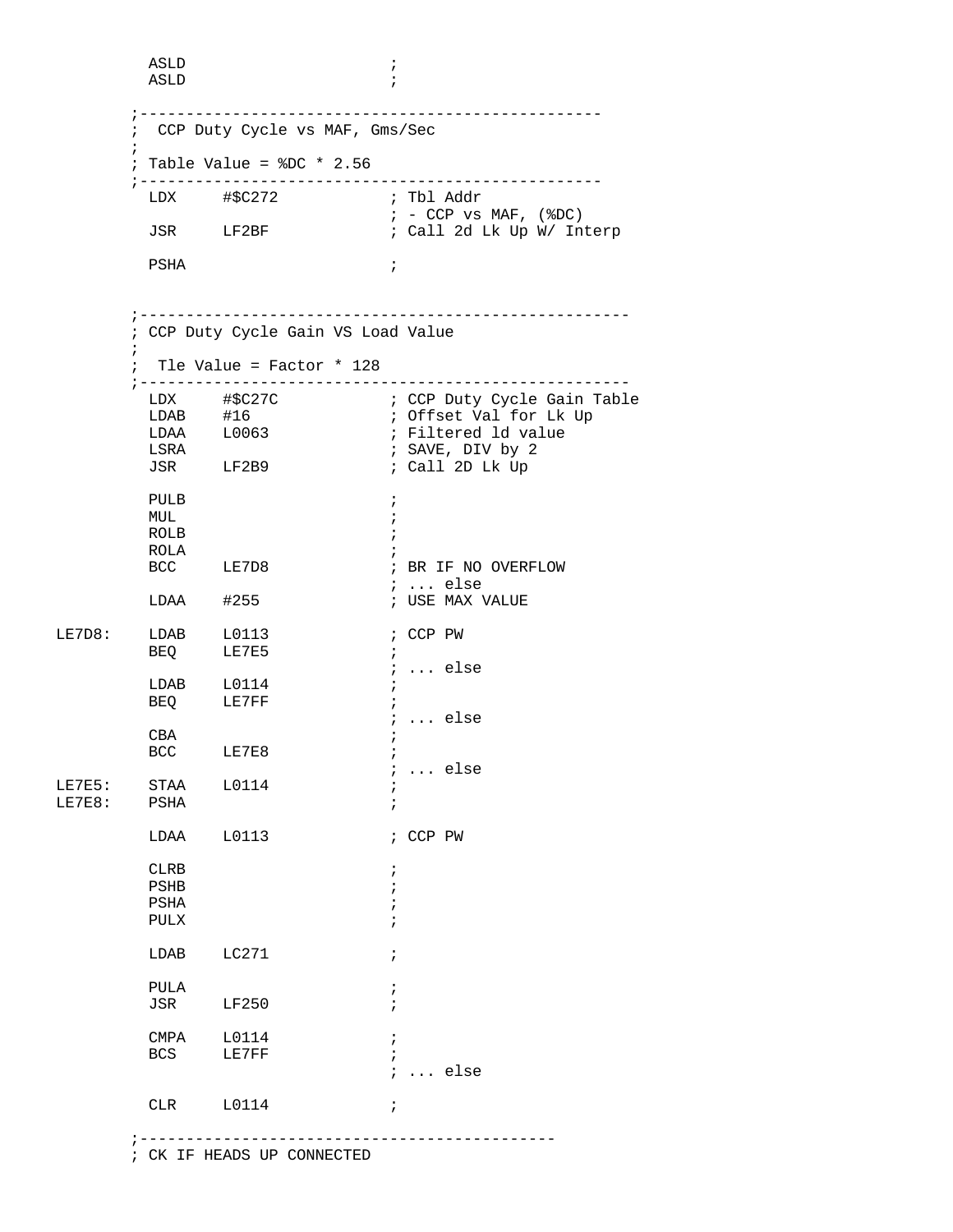|        | $;$ CCP                              |                                                                                          |                                                                                                                              |
|--------|--------------------------------------|------------------------------------------------------------------------------------------|------------------------------------------------------------------------------------------------------------------------------|
| LE7FF: | <b>BPL</b>                           | $LDX$ $L0033$<br>LE809                                                                   | ; MINOR LOOP MD WD 1<br>$\mathbf{r}$                                                                                         |
|        |                                      | JSR L581E                                                                                | ;  else<br>; H.U. ROM Addr                                                                                                   |
|        |                                      | BRA LE809                                                                                |                                                                                                                              |
| LE808: | CLRA                                 |                                                                                          | ; CLEAR CCP PW                                                                                                               |
|        |                                      | ; --------------------------------                                                       |                                                                                                                              |
|        |                                      | $:$ ERR $#$ 54 Params<br>; >> Fuel Pump voltage <<<br>; -------------------------------- |                                                                                                                              |
| LE809: |                                      | $LDAB$ $L003B$<br>ANDB #\$FE                                                             | $\mathcal{L}$<br>: 1111 1110                                                                                                 |
|        | <b>BEQ</b>                           | STAA L0113<br>LE814                                                                      | ; CCP PW<br>; BR IF ZERO PW<br>$i \ldots$ else                                                                               |
| LE814: | STAB                                 | ORAB #\$01<br>L003B                                                                      | ; SET b0<br>$\ddot{i}$                                                                                                       |
| LE816: |                                      | LDAA #\$60<br>JSR LF1BE<br>STAA L007F                                                    | ; A/D Ch 6, (Pump Voltage)<br>; To A/D subroutine<br>; PUMP VOLTS, $(A/D)$                                                   |
|        | <b>BNE</b>                           | $LDAA$ $L0040$<br>$BITA$ $\#$10$<br>LE85A                                                | ; DIAGNOSTIC MODE WD 2<br>; b4, SET ERR 54 (SET NOT RUNNING)<br>; BR IF b4                                                   |
|        | <b>BEQ</b>                           | BITA #\$08<br>LE85F                                                                      | $i \ldots$ else<br>; b3<br>; BR IF NOT b3, (BYPASS ERR 54)<br>$i \ldots$ else                                                |
|        | CMPB<br><b>BCS</b>                   | LDAB L007E<br>LC237<br>LE85F                                                             | ; 2.0 VDC Batt Volts Value<br>; 2.0 VDC MIN IGN VOLTAGE FOR ERR 54<br>; BR IF IGN VDC LT 2 VDC, (bypass ERR #54)<br>$i$ else |
|        | BITA<br>BEQ                          | #\$40<br>LE83F                                                                           | $;$ b6<br>; BR IF NOT b6,<br>$i \ldots$ else                                                                                 |
|        | LDX<br>BPL                           | L0034<br>LE85F                                                                           | $\ddot{i}$<br><i>;</i> (bypass ERR #54)<br>$i$ else                                                                          |
|        | LDAB<br>CMPB<br>BCC                  | L007F<br>LC236<br>LE854                                                                  | ; PUMP VOLTS, $(a/d)$<br>; 2.0 VDC MIN PUMP VOLTS FOR ERR 54<br>; IF PUMP VOLTS < 2V, (bypass ERR #54)                       |
|        | <b>BRA</b>                           | LE85A                                                                                    | $i \ldots$ else                                                                                                              |
|        |                                      | ---------------------------<br>$:$ ERR $#$ 54 Params<br>; >> Fuel Pump voltage <<        |                                                                                                                              |
| LE83F: | LDAB<br>INCB<br><b>BEQ</b>           | ; ------------------------------<br>L0080<br>LE846                                       | ; ERR 54 TIMER<br>; INCR ERR 54 TME<br>; BR IF TMR = $0$                                                                     |
| LE846: | STAB<br>$\mathop{\rm CMBB}\nolimits$ | L0080<br>LC234                                                                           | $i$ else<br>; ERR 54 TIMER<br>; 1.5 SEC'S MIN FOR ERR 54                                                                     |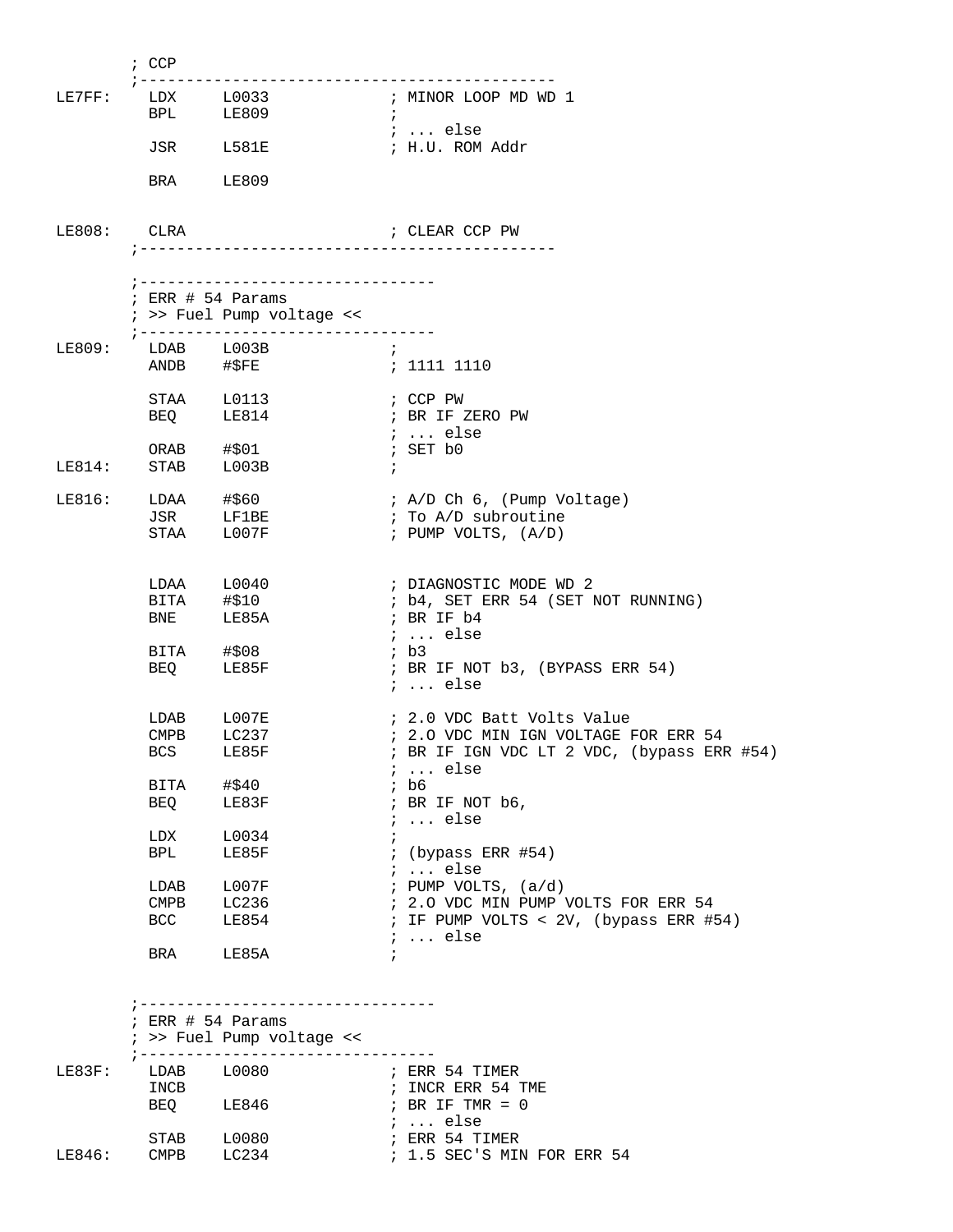|                                 | <b>BCC</b>                 | LE858                                                       | ; BR IF TMR GT 1.5 SEC                                                                                               |
|---------------------------------|----------------------------|-------------------------------------------------------------|----------------------------------------------------------------------------------------------------------------------|
|                                 | LDAB<br>CMPB<br><b>BCS</b> | L007F<br>LC235<br>LE85F                                     | $i \ldots$ else<br>; PUMP VOLTS, (A/D)<br>; 2 VDC, MIN Pump Volts<br>; BR IF PUMP VDC LT 2 VDC, (SET ERR #54)        |
|                                 | ORAA                       | #\$40                                                       | $i \ldots$ else<br>$;$ b6                                                                                            |
| LE854:                          | ANDA                       | #\$DF                                                       | ; 1101 1111                                                                                                          |
|                                 | <b>BRA</b>                 | LE85F                                                       | $\ddot{i}$                                                                                                           |
| LE858: ORAA #\$10               |                            |                                                             | ib4                                                                                                                  |
| LE85A:                          |                            | BSET L004F, \$20                                            | ; SET b5                                                                                                             |
|                                 |                            | ORAA #\$20                                                  | ib5                                                                                                                  |
|                                 | $\ddot{ }$<br>$\ddot{ }$   | ; BYPASS ERR 54 TESTS                                       |                                                                                                                      |
| LE85F:                          | TAB                        | ANDB #04                                                    | $\ddot{ }$<br>: 0000 0100                                                                                            |
|                                 | ANDA<br>ASLB               | #\$F3                                                       | : 1111 0011<br>$\ddot{ }$                                                                                            |
|                                 | ABA                        | STAA L0040                                                  | $\ddot{i}$<br>$\ddot{i}$                                                                                             |
|                                 | TAB                        | LDAA L007F<br>BITB #\$20<br>BEQ LE871<br>LE871              | ; Pump Volts, (A/D)<br>$;$ b5<br>$\ddot{i}$                                                                          |
|                                 |                            | ; -----------------------------<br>; Get Batt V & CALL L.U. | $\ldots$ else                                                                                                        |
| LE871:                          | JSR<br>STAA                | ; -----------------------------<br>LF2C6<br>LOOCB           | LDAA L007E : Batt Volts Value, (A/D), For Lk Up<br>;Call 2d Lk Up, (No Offset)<br>;Inj Offset Corr, Ms*65.636 fm tbl |
|                                 | RTS                        |                                                             | $\ddot{i}$                                                                                                           |
|                                 |                            |                                                             |                                                                                                                      |
| $^\star$<br>$^\star$<br>$\star$ |                            | >>> IAC Tables & Params <<<                                 |                                                                                                                      |
|                                 |                            |                                                             |                                                                                                                      |
| LE87A: LDX                      |                            | #\$C62E                                                     | ; INDEX IAC Tables & Params                                                                                          |
|                                 | LDAA                       | LOOF3                                                       | $\ddot{ }$                                                                                                           |
|                                 | BITA<br>BEQ                | #\$08<br>LE8E2                                              | ; b3<br>; BR IF NOT b3                                                                                               |
|                                 | LDAB                       | L00F2                                                       | $i \ldots$ else<br>; IAC Cnt'l Word                                                                                  |
|                                 | LDAA                       | L0034                                                       | $\ddot{ }$                                                                                                           |
|                                 | BITA                       | #\$08                                                       | ib3                                                                                                                  |
|                                 | <b>BNE</b>                 | LE88F                                                       | ; BR IF b3                                                                                                           |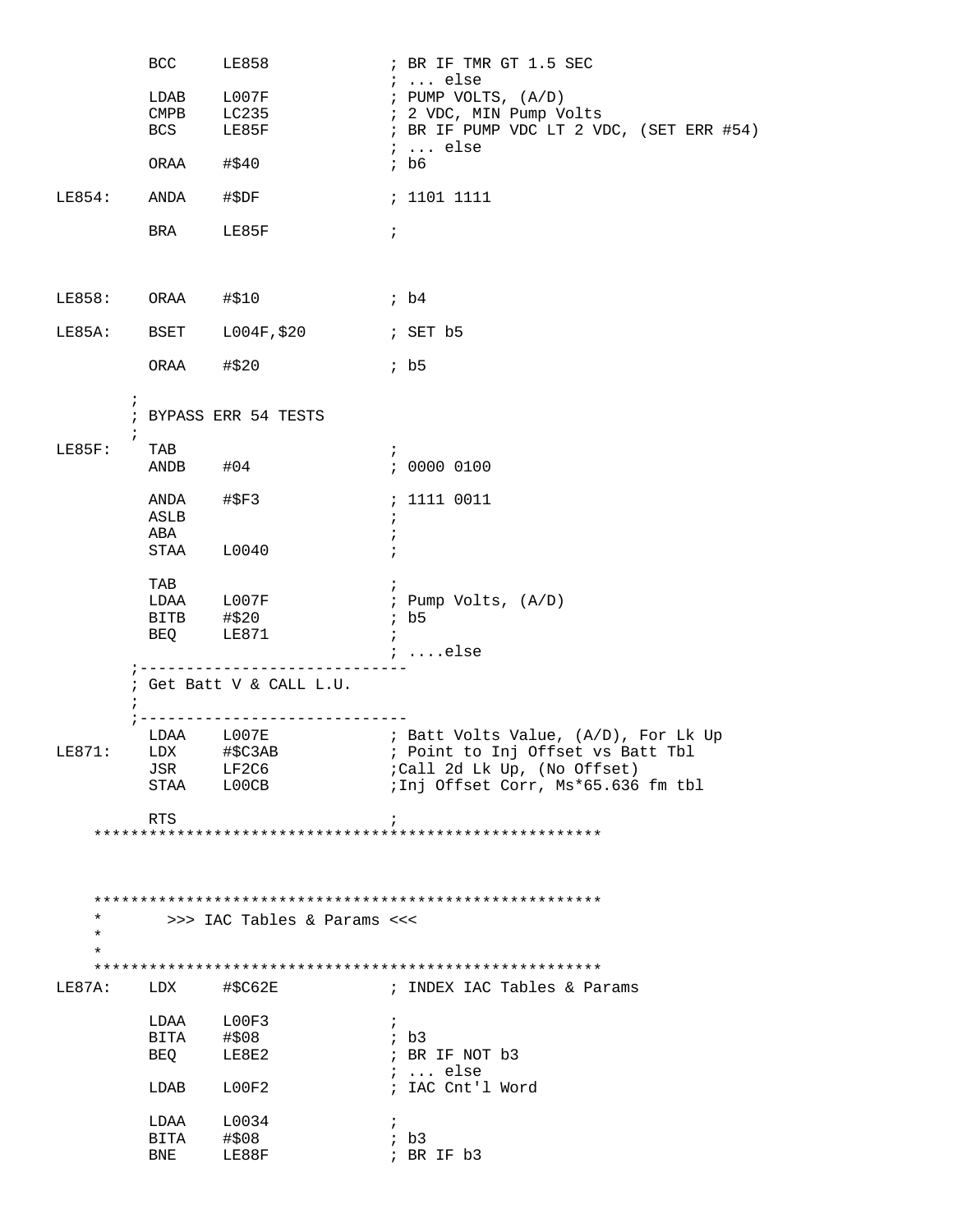|        |                    |                | $i \ldots$ else                           |
|--------|--------------------|----------------|-------------------------------------------|
|        | LDAA<br><b>BNE</b> | L00F4<br>LE8B7 | ; BR IF NZ<br>$\ldots$ else<br>$\ddot{i}$ |
| LE88F: | LDAA<br>ASLA       | L0001          | $\ddot{i}$<br>$\ddot{ }$                  |
|        | BMI                | LE8D7          | $\ldots$ else<br>$\mathcal{L}$            |
|        | LDAA<br>ASLA       | L003B          | $\ddot{i}$<br>$\ddot{ }$                  |
|        | <b>BPL</b>         | LE8D7          | $\ddot{i}$<br>else<br>$\ddot{i}$          |
|        | LDAA<br>ASLA       | LC633          | $\ddot{i}$                                |
|        | SUBA<br>BHI        | L010E<br>LE8B3 | $\cdot$<br>$\ddot{i}$                     |
|        | LDAA               | L0001          | $\ldots$ else<br>$\ddot{i}$               |
|        | ORAA               | #\$40          | SET b6<br>$\ddot{i}$                      |
|        | STAA               | L0001          | $\ddot{i}$                                |
|        | LDAA               | L003B          | $\ddot{i}$                                |
|        | ANDA               | #\$00BF        | $\ddot{i}$                                |
|        | STAA               | L003B          | $\ddot{i}$                                |
|        | LDAA               | LC677          | $\ddot{i}$                                |
|        | BRA                | LE8D4          | $\ddot{i}$                                |
|        |                    |                |                                           |
| LE8B3: | LDAA               | #\$0082        | $\ddot{i}$                                |
|        | BRA                | LE8C2          | $\ddot{i}$                                |
|        |                    |                |                                           |
| LE8B7: | LDAA               | LC632          | $\ddot{ }$                                |
|        | ASLA<br>SUBA       | LO10E          | $\ddot{ }$<br>$\ddot{i}$                  |
|        | BLS                | LE8CB          | $\mathbf{r}$                              |
|        | LDAA               | #\$02          | $i \ldots$ else                           |
| LE8C2: | STAA               | L0101          | $\ddot{i}$                                |
|        | ORAB               | #\$08          | ; b3                                      |
|        | ANDB               | $#$ $SEF$      | : 1110 1111                               |
|        | BRA                | LE8E0          | $\ddot{i}$                                |
|        |                    |                |                                           |
| LE8CB: | LDAA               | L0034          | $\ddot{i}$                                |
|        | ORAA               | #\$08          | ; SET b3                                  |
|        | STAA               | L0034          | $\ddot{i}$                                |
|        | LDAA               | LC676          | $\mathbf{r}$                              |
| LE8D4: | STAA               | L010B          | ; DISABLE PID CLD LP TIMER                |
| LE8D7: | ANDB               | #\$F7          | : 1111 0111                               |
|        | STAB               | LOOF2          | ; IAC Cnt'l Word                          |
|        | CLR                | L010E          | $\ddot{i}$                                |
|        | BRA                | LE8E3          | $\ddot{i}$                                |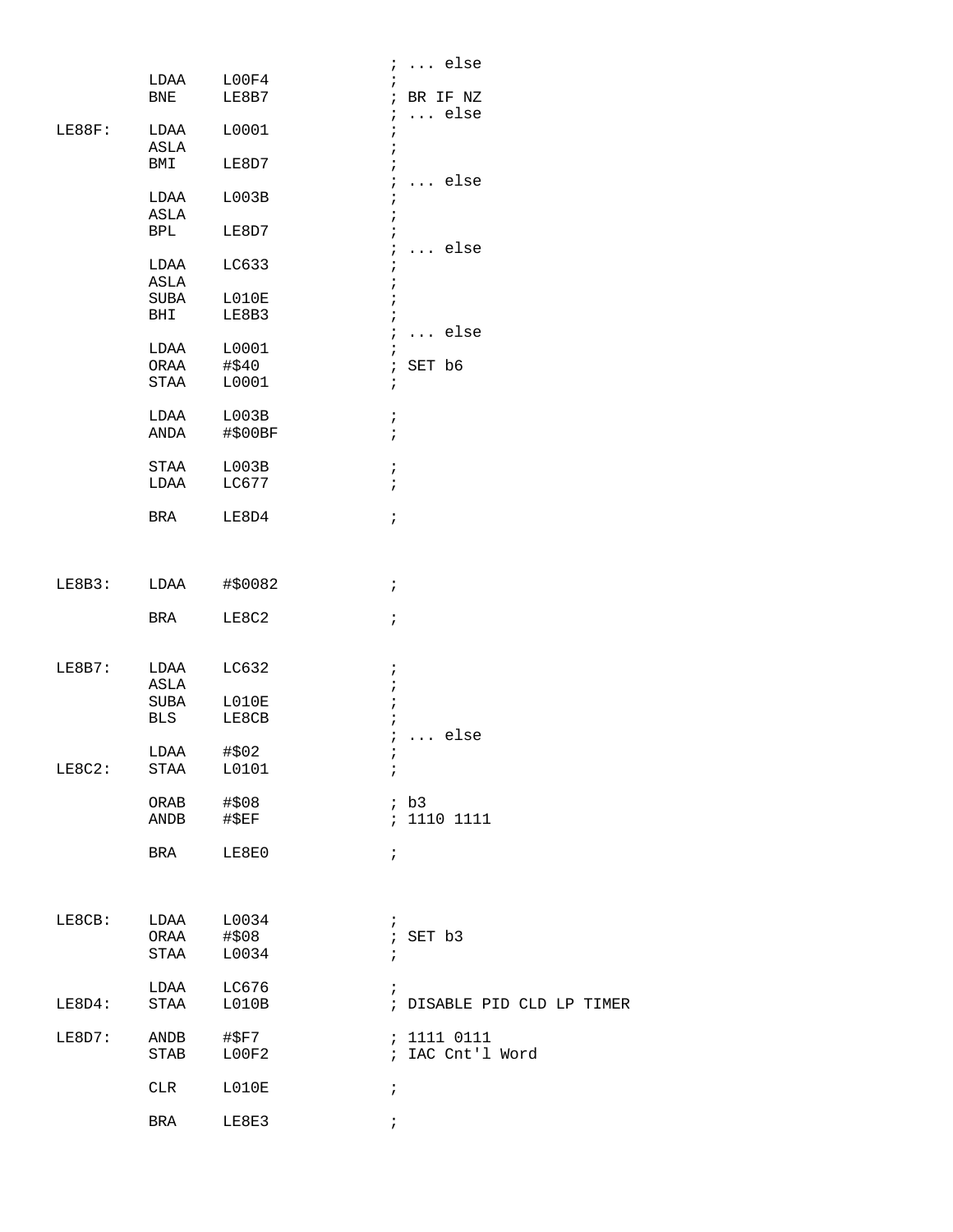| LE8E0: STAB L00F2 |                           |               | ; IAC Cnt'l Word                                  |
|-------------------|---------------------------|---------------|---------------------------------------------------|
| LE8E2: RTS        |                           |               | $\ddot{i}$                                        |
|                   |                           |               |                                                   |
|                   |                           |               |                                                   |
|                   | ÷<br>$\ddot{ }$           |               |                                                   |
|                   | $7 - - - - - - - - - - -$ |               |                                                   |
| LE8E3:            | LDAA L00F3                |               | $\ddot{i}$                                        |
|                   | BITA #\$20                |               |                                                   |
|                   |                           | BNE LE8E2     | ;  else                                           |
|                   | $LDAA$ $L0084$            |               | ; TPS T/F Ld Axies Var                            |
|                   | $LDAB$ $L003D$            |               | $\ddot{i}$                                        |
|                   | BITB #\$10                |               | ; b4                                              |
|                   | BEQ                       | LE8FD         | ; BR IF NOT b4,<br>$i \ldots$ else                |
|                   | LDAB L00C5                |               | ; Stall Save IAC Stps, (Sec*80)                   |
|                   | BEQ LE8FD                 |               |                                                   |
|                   |                           |               | $i \ldots$ else                                   |
|                   | DECB                      |               |                                                   |
|                   | STAB L00C5                |               | ; Stall Save IAC Stps, (Sec*80)                   |
|                   | ADDA LC603                |               | ; 3.125% TPS Cut off STALL SAVER<br>; TPS DEFAULT |
|                   | <b>BCS</b>                | LE911         | $\ddot{i}$<br>$i \ldots$ else                     |
| LE8FD:            | LDAB L0043                |               |                                                   |
|                   | BITB #\$02                |               | ; b1                                              |
|                   | BEQ LE908                 |               | ; BR IF NOT b1                                    |
|                   |                           |               | <i>i</i> else                                     |
|                   | ADDA LC60A                |               | ; 4% TPS, DFCO T/F TPS Default                    |
|                   | BRA LE90F                 |               | $\ddot{ }$                                        |
|                   |                           |               |                                                   |
| LE908:            | LDAB                      | L003E         | $\ddot{i}$                                        |
|                   | BPL                       | <b>LE913</b>  | $i$ else                                          |
|                   | ADDA                      | LC5F7         | ; Od, Decel Enlean T/F Default                    |
| LE90F:            | BCC                       | <b>LE913</b>  |                                                   |
|                   |                           |               | $\ldots$ else<br>$\ddot{i}$                       |
| LE911:            | LDAA                      | $\sharp$ \$FF |                                                   |
| LE913:            | LDAB                      | L00F2         | IAC Cnt'l Word                                    |
|                   | CMPA                      | \$1D,X        |                                                   |
|                   | BHI                       | LE936         |                                                   |
|                   |                           |               | <i>;</i> else                                     |
|                   | LDAA                      | L0085         | ; Old Val Fm TPS Tbl                              |
|                   | CMPA                      | \$1D,X        | $\ddot{i}$                                        |
|                   | <b>BLS</b>                | <b>LE924</b>  | $\ddot{i}$<br>$i \ldots$ else                     |
|                   | LDAA                      | \$46,X        |                                                   |
|                   | STAA                      | L010B         | ; DISABLE PID CLD LP TIMER                        |
| LE924:            | CLRA                      |               | $\ddot{ }$                                        |
|                   | BITB                      | #\$50         | $;$ b4 & b6                                       |
|                   | BNE                       | LE944         | ; BR IF NOT b4 & b6                               |
|                   |                           |               | $i \ldots$ else                                   |

;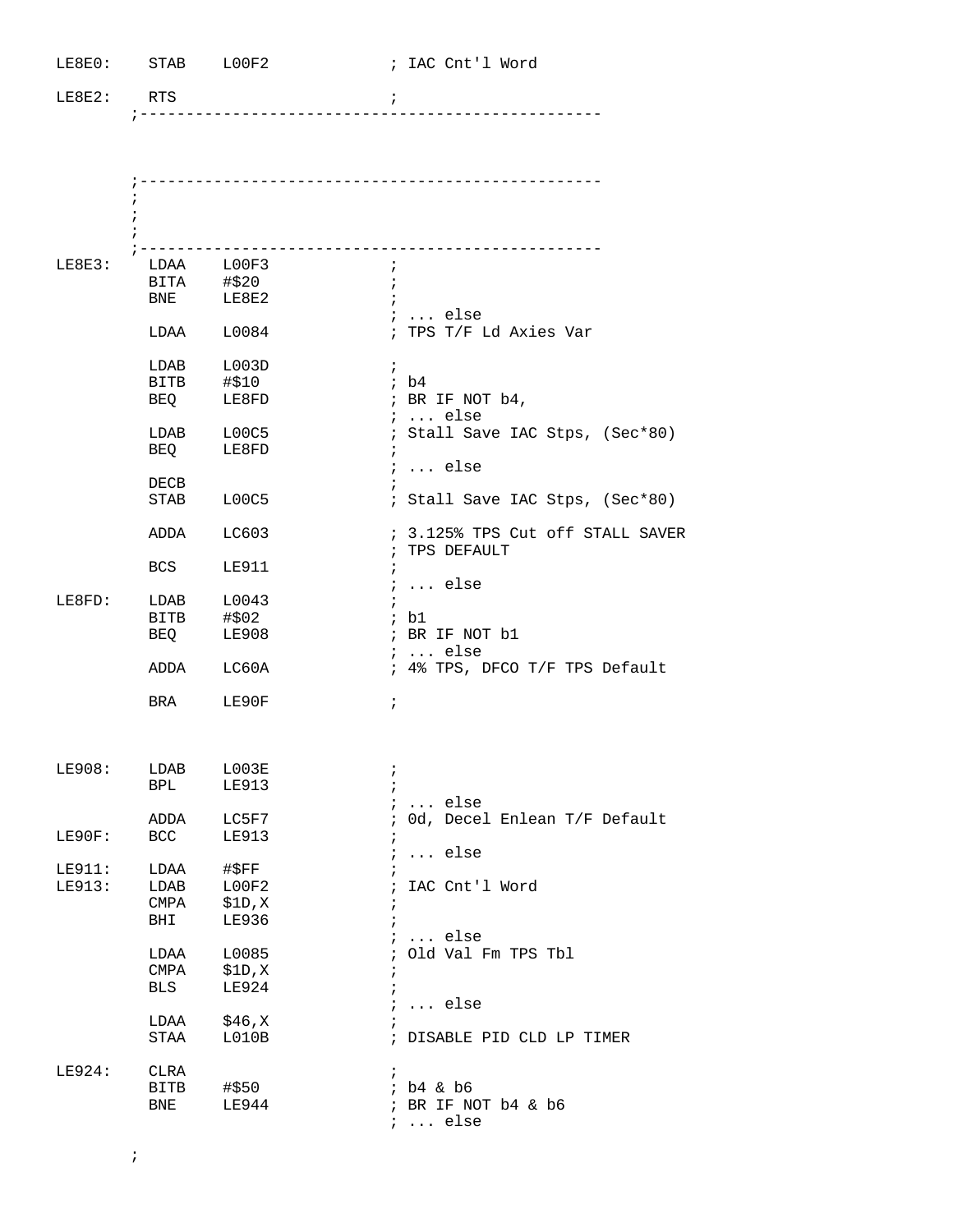```
; CK PWR STEERING
       \ddot{i}PSHB
                                  \mathcal{I}L0037
                                 ; MCU INPUT STATUS WD
         LDAB
               #$08
         BITB
                                  ; b3, PWR STEER SW BY HI PRESSURE
         PULB
                                  \cdot:
               LE944
         BNE
                                  ; BR IF b3, PWR STEER SW
       \cdot; TPS NOISE ELEM, (DON'T MOD A/C COMPENSATION
       \ddot{i}; ... else
         TST L0105
                                  ; CK IF TF IS DONE
         BEQ
               LE995
                                 ; BR IF NOT DONE
                                 ; ... else
LE936:
       LDAB $34,X; TF GAIN TO B Req
                                  ; STEP CMD = TPS * TF GAIN
        MUL
        ASLD
                                  i \times 2BCC LE93E
                                 ; BR IF NO OVERFLOW
                                 ; ... else
                          ; USE MAX VAL
        LDAA #255\mathcal{I}; CK IF STEP CMG GT TF MAX
LE93E:
         LDAB $35,X
                                  \cdot:
         CBA
                                  \cdot ;
         BLS LE944
                                 ; BR IF SEEP CMD IS OK
                                  i \ldots else
         TBA
                                  . .
       \cdot; CK IF PWR STEER PRESS HI
       \ddot{i}; MCU INPUT STATUS WD
LE944:
       LDAB
              L0037
        BITB #$08
                                 ; b3, PWR STEER SW
         BEO LE961
                                 ; BR IF NOT b3,
                                 ; ... else
         ADDA $52, X
                                 ; ADD PWR STEER ANTICIPATE
               LE950
                                 ; BR IF NO OVERFLOW
         BCC
                                 ; ... else
        LDAA #255
                                 ; USE MAX VAL
LE950:LDAB L00F2
                                 ; IAC Cnt'l Word
               LE95B
                                  ; BR IF
         BMI
                                  : ... else
         ADDA LC681<br>BCC LE95B
                                 ; 0 IAC STPS, Pwr Steer Anticipate STEPS
                                  ; BR IF NO OVERFLOW
                                  i \ldots else
         LDAA #255; USE MAX VALUE
                              ; SET b6, LD IS BEING CONTROLED
LE95B:
        ORAB #$40
                                 : 1111 1110ANDB #$FE
         BRA
               LE98A
                                 \mathbf{r}LE961:LDAB L00F2
                               ; IAC Cnt'l Word, A/C REQUEST
         BMI LE984
                                 \mathbf{r}; ... else
                                ; Idle Spd A/C Antic
         LDAB L002D
         CMPB $38,X\cdot ;
         BHI
               LE96F
                                 \overrightarrow{i}
```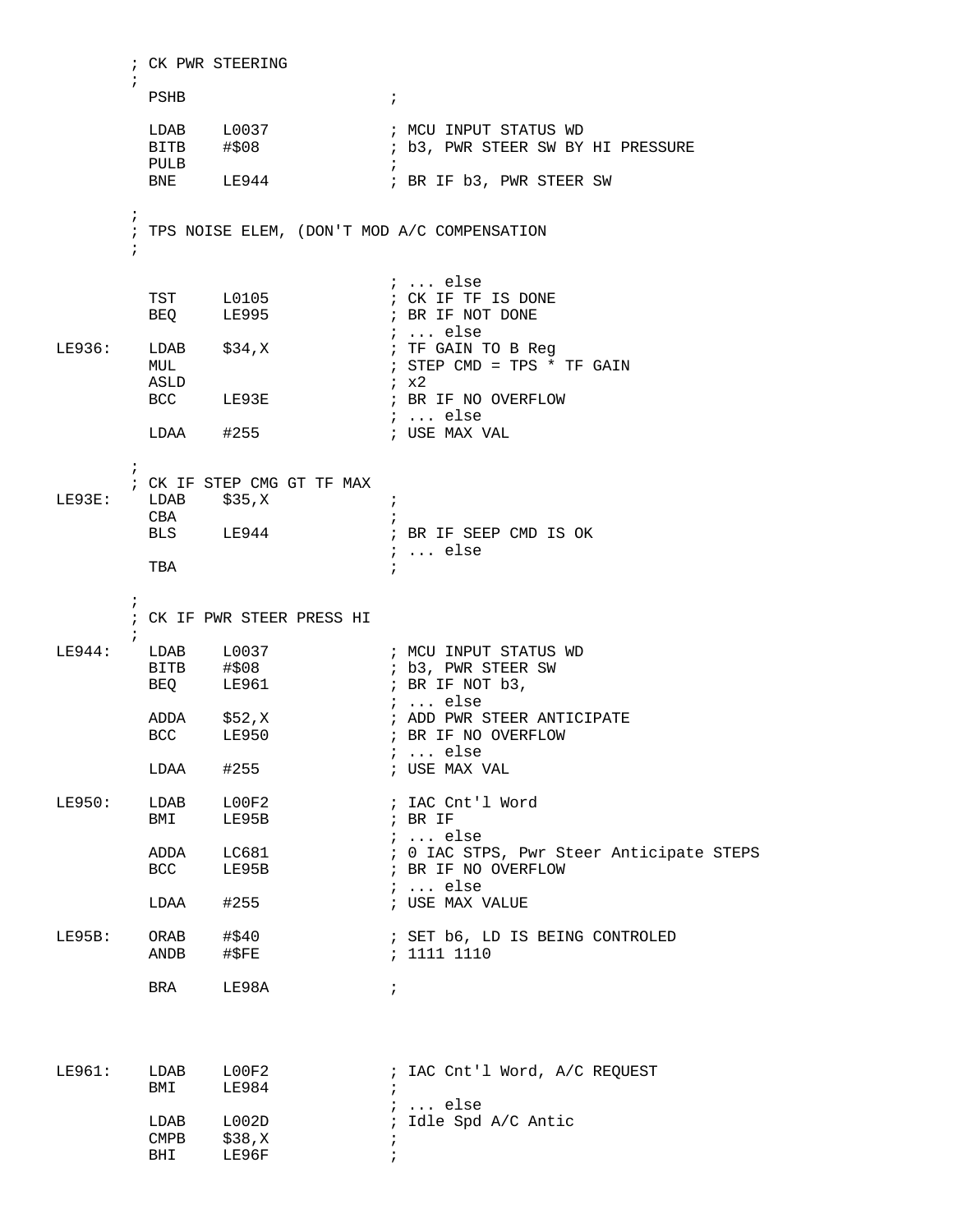|        |                          |                | $i \ldots$ else                                       |
|--------|--------------------------|----------------|-------------------------------------------------------|
|        | $\texttt{CMPB}$          | \$39,X         | $\ddot{ }$                                            |
|        | <b>BCC</b>               | LE97A          | $\ddot{i}$                                            |
|        |                          |                | $i \ldots$ else                                       |
| LE96F: | LDAB                     | LC665          | $\ddot{i}$                                            |
|        | STAB                     | L002D          | ; Idle Spd A/C Antic                                  |
|        |                          |                |                                                       |
|        | LDAB                     | L003D          | $\mathcal{L}$                                         |
|        | ORAB #\$40               |                | ; SET b6                                              |
|        | STAB                     | L003D          | $\ddot{i}$                                            |
| LE97A: |                          |                |                                                       |
|        | LDAB<br>ADDA L002D       | L00F2          | ; IAC Cnt'l Word                                      |
|        | <b>BCC</b>               | LE98A          | ; BR IF NO OVERFLOW                                   |
|        |                          |                | $i \ldots$ else                                       |
|        | LDAA                     | #\$255         | ; USE MAX VAL                                         |
|        |                          |                |                                                       |
|        | <b>BRA</b>               | LE98A          | $\ddot{i}$                                            |
|        |                          |                |                                                       |
|        |                          |                |                                                       |
|        |                          |                |                                                       |
| LE984: | BITB                     | #\$40          | ; b6, LOAD IS BEING CNT'ED                            |
|        | BEQ                      | LE98A          | ; BR IF NOT b6                                        |
|        |                          |                | $i \ldots$ else                                       |
| LE98A: | ORAB<br>STAB             | #\$20<br>LOOF2 | ; SET b5, LOAD IS BEING REMOVED<br>; IAC Cnt'l Word 1 |
|        |                          |                |                                                       |
|        | LDAB L00F3               |                | ; IAC Cnt'l Word 2, PK/NEUT                           |
|        | BPL                      | LE997          | ; BR IF IN DRIVE                                      |
|        |                          |                | $i \ldots$ else                                       |
|        | LDAB                     | \$36,X         | ; PK/NEUT MULT                                        |
|        | MUL                      |                | $\ddot{i}$                                            |
|        |                          |                |                                                       |
|        | BRA                      | LE9A4          | $\ddot{i}$                                            |
|        |                          |                |                                                       |
| LE995: | BRA                      | LE9E3          | $\ddot{i}$                                            |
|        |                          |                |                                                       |
| LE997: | LDAB                     | L0067          | ; $MPH/(16/5)$                                        |
|        | $\mathop{\mathrm{CMPB}}$ | \$20, X        | $\ddot{ }$                                            |
|        | BLS                      | LE9A4          | $\ddot{i}$                                            |
|        |                          |                | $i \ldots$ else                                       |
|        | ADDA                     | LC683          | ; 5 Steps added to T.F. in drive & MOVING             |
|        | BCC                      | LE9A4          | ; BR IF NO OVERFLOW                                   |
|        |                          |                | $i \ldots$ else                                       |
|        |                          |                |                                                       |
|        | LDAA                     | #255           | ; USE MAX VALUE                                       |
|        |                          |                |                                                       |
| LE9A4: | LDAB                     | LOOF2          | ; AC Cnt'l Word<br>ib4                                |
|        | ${\sf ORAB}$             | #\$10          |                                                       |
|        | SUBA                     | L0105          | $\ddot{i}$                                            |
|        | <b>BCS</b>               | LE9B3          | $\ddot{i}$                                            |
|        |                          |                | $\ldots$ else<br>$\ddot{i}$                           |
|        | <b>BPL</b>               | LE9C5          |                                                       |
|        |                          |                | $\ldots$ else<br>$\ddot{i}$                           |
|        |                          |                |                                                       |
|        | LDAA                     | #127           | $\ddot{ }$                                            |
|        | BRA                      | LE9C5          | $\ddot{i}$                                            |
|        |                          |                |                                                       |
| LE9B3: | BMI                      | LE9B7          | $\ddot{i}$                                            |
|        |                          | #\$0081        | else<br>$\ddot{i}$<br>$\cdots$                        |
| LE9B7: | LDAA<br>NEGA             |                |                                                       |
|        | PSHB                     |                |                                                       |
|        | CMPA                     | #\$03          |                                                       |
|        |                          |                |                                                       |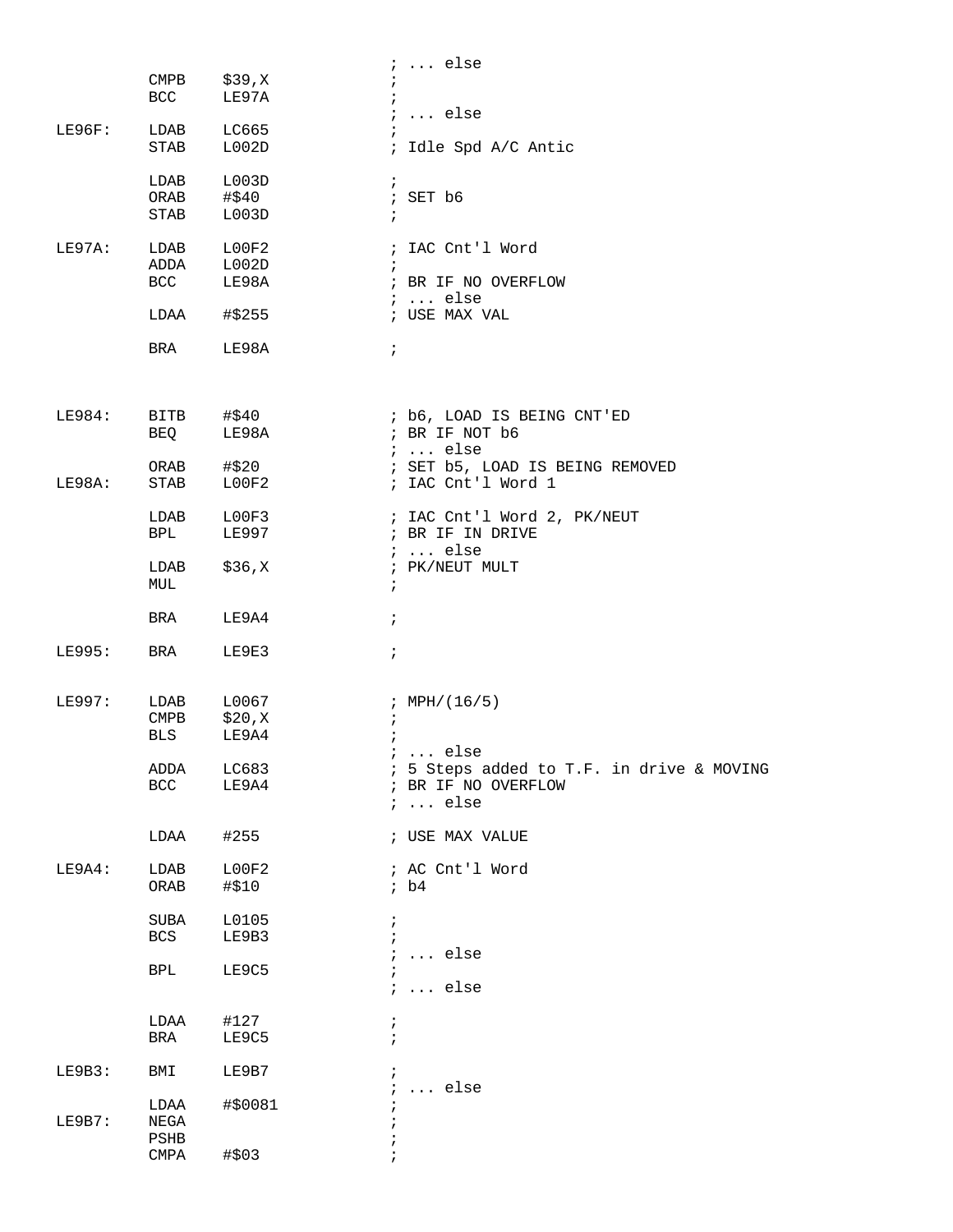|                     | BCC LE9C2                         |                                                               | $\ddot{i}$                                      |
|---------------------|-----------------------------------|---------------------------------------------------------------|-------------------------------------------------|
|                     | LDAB $$46,X$                      |                                                               | $i \ldots$ else<br>$\ddot{i}$                   |
|                     | STAB L010B                        |                                                               | ; DISABLE PID CLD LP TIMER                      |
| $LE9C2: ORAA$ #\$80 |                                   |                                                               | $;$ b6                                          |
|                     | PULB                              |                                                               | $\ddot{ }$                                      |
| LE9C5:              | STAA L0101<br>ASLA                |                                                               | $\ddot{i}$<br>$\ddot{i}$                        |
|                     | BEQ LE9D7                         |                                                               | $\ddot{i}$<br>$i \ldots$ else                   |
|                     | BCS LEA25                         |                                                               | ; EXIT<br>$i \ldots$ else                       |
|                     | LDAA L002C<br>CMPA \$4D,X         |                                                               | ; IAC Present Posit                             |
|                     |                                   |                                                               | $\ddot{ }$                                      |
|                     | BCS LEA25                         |                                                               | $\ddot{i}$                                      |
|                     | $ANDB$ #\$EF                      |                                                               | $i \ldots$ else<br>: 1110 1111                  |
|                     | BRA LE9E3                         |                                                               |                                                 |
|                     |                                   |                                                               |                                                 |
| LE9D7: ANDB #\$CF   |                                   |                                                               | ; 1100 1111                                     |
|                     |                                   |                                                               | $i \ldots$ else                                 |
|                     | BPL LE9E3                         |                                                               | $\ddot{i}$                                      |
|                     | LDAA L0037                        |                                                               | $: $ else                                       |
|                     | BITA #\$08                        |                                                               | $\ddot{i}$<br>$\ddot{i}$                        |
|                     | BNE LE9E3                         |                                                               | $\ddot{i}$                                      |
|                     |                                   |                                                               | $i \ldots$ else                                 |
|                     | ANDB #\$BE                        |                                                               | $\ddot{ }$                                      |
| $\ddot{i}$          | ; SET IAC MODE<br>; ECM TYPE \$E6 | ; CK IF IN MODE 4 <---- *****<br>; MODE 4 CNT'L WD  HAS FLAGS |                                                 |
| LE9E3:              |                                   |                                                               | BRCLR L0035, \$08, LE9F9 ; BR IF NOT b3, MODE 4 |
|                     | LDAA L0154                        |                                                               | $i \ldots$ else<br>$\ddot{i}$                   |
|                     | BITA                              | #\$02                                                         | ; bl                                            |
|                     | BEQ                               | LE9F9                                                         | ; BR IF NOT b1                                  |
|                     |                                   |                                                               | $i \ldots$ else                                 |
|                     | LDAA L0155                        |                                                               | ; GET ALDL                                      |
|                     | $ANDB$ # $$FB$                    |                                                               | ; CLR b2                                        |
|                     |                                   |                                                               | ; bl                                            |
|                     | BITA #\$02<br>BNE LEA25           |                                                               | ; BR IF b1 GO SAVE IAC CNT'L WD                 |
|                     |                                   |                                                               | ; AND EXIT via RTS                              |
|                     |                                   |                                                               | $i \ldots$ else                                 |
|                     | ORAB #\$04                        |                                                               | $;$ SET $b2$                                    |
|                     |                                   |                                                               |                                                 |
|                     |                                   |                                                               |                                                 |
| LE9F9:              | BITB #\$04<br>BNE LEA25           |                                                               | ; b2<br>; B IF NOT b2                           |
|                     |                                   |                                                               | $: $ else                                       |
|                     | LDAA L0067                        |                                                               | ; MPH/ $(16/5)$                                 |
|                     | BNE LEA21                         |                                                               | ; BR IF NZ, MOVING                              |
|                     |                                   |                                                               | $i$ else                                        |
|                     |                                   |                                                               |                                                 |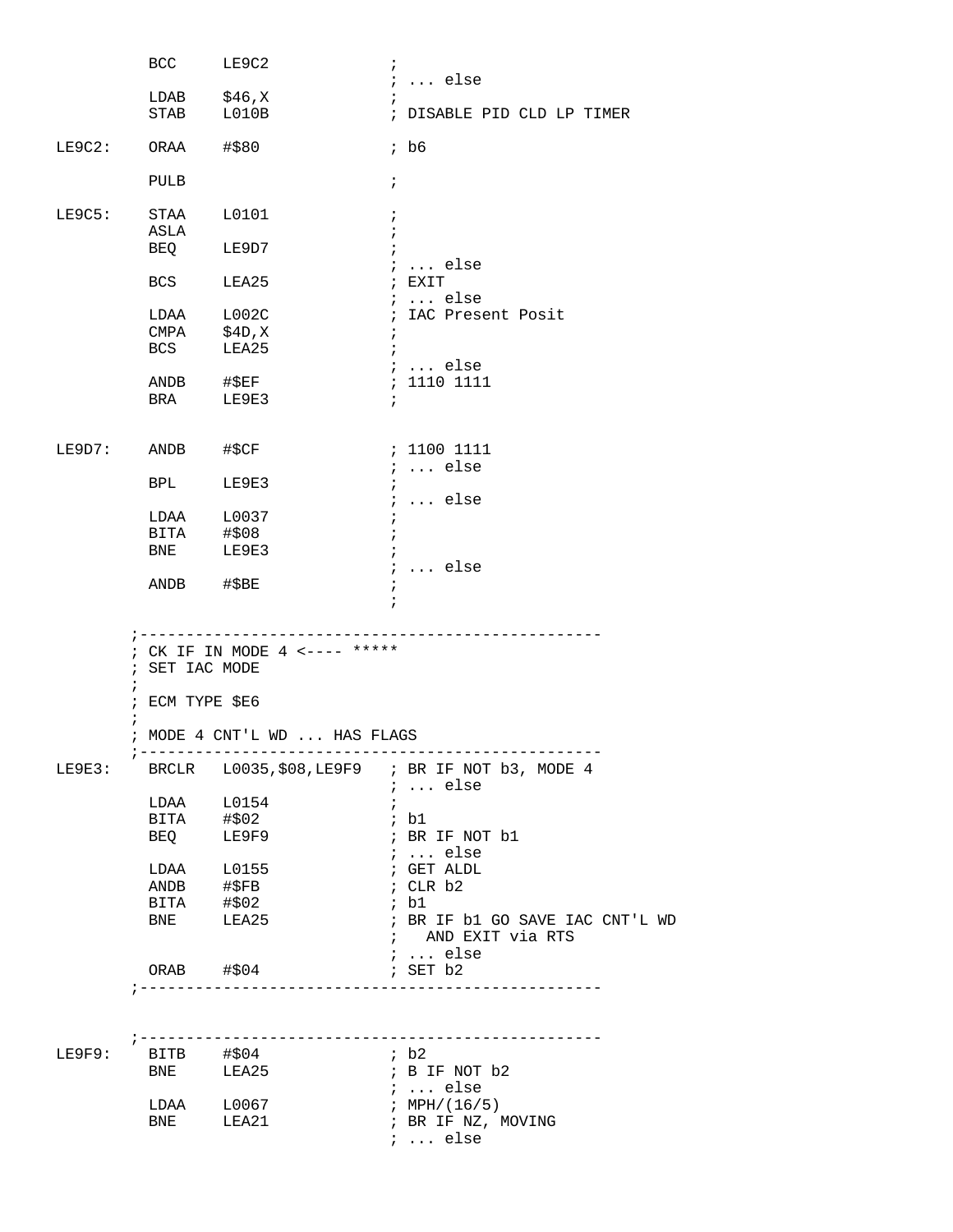|                    |            |                                              | ; TPS T/F Ld Axies Var                               |
|--------------------|------------|----------------------------------------------|------------------------------------------------------|
|                    | CMPA       | \$1D,X                                       | $\ddot{i}$                                           |
|                    | BCC        | LEA21                                        |                                                      |
|                    |            |                                              | $i \ldots$ else                                      |
|                    | LDAA       | L0058                                        | ; RPM/12.5                                           |
|                    | CMPA       | L0102                                        | $\ddot{i}$                                           |
|                    | BLS        | LEA14                                        | $\ddot{i}$                                           |
|                    |            |                                              | $i \ldots$ else                                      |
|                    | LDAA       | #\$0082                                      |                                                      |
|                    | ORAB       | #\$0002                                      |                                                      |
|                    | BRA        | LEA22                                        | $\ddot{ }$                                           |
| LEA14:             | LDAA       | #\$02                                        | $\ddot{i}$                                           |
|                    | BITB       | #\$02                                        | $\ddot{i}$                                           |
|                    | BEQ        | LEA22                                        | $\ddot{i}$                                           |
|                    |            |                                              | $i \ldots$ else                                      |
|                    | ORAB       | #\$04                                        |                                                      |
|                    | LDAA       | \$45,X                                       |                                                      |
|                    | STAA       | L010B                                        | ; DISABLE PID CLD LP TIMER                           |
|                    |            |                                              |                                                      |
| LEA21:             | CLRA       |                                              | $\ddot{ }$                                           |
| LEA22:             | STAA L0101 |                                              |                                                      |
| LEA25:             |            | STAB LOOF2                                   | ; IAC Cnt'l Word                                     |
|                    |            |                                              |                                                      |
|                    | <b>RTS</b> |                                              |                                                      |
|                    |            | * MAJOR LOOP SUBROUTINE SEG 3, Misc 100 Msec |                                                      |
| $\star$<br>$\star$ |            |                                              |                                                      |
|                    |            |                                              |                                                      |
|                    | LDAB       | L0035                                        |                                                      |
|                    | ANDB       | #\$CF                                        | ; Clr b4 & b5 (DAIG MD & ALDL MODE)                  |
|                    | ÷,         |                                              |                                                      |
|                    | $\ddot{i}$ |                                              | ; READ A/D AND CK DIAGNOSTIC PIN B VOLTAGE           |
|                    | LDAA       | #\$70                                        | ; A/D Ch 7, (Start/Run Pwr)                          |
|                    | JSR        | LF1BE                                        | ; To A/D subroutine                                  |
|                    |            |                                              |                                                      |
|                    | CMPA       | #40                                          | ; 800 Mv                                             |
|                    | BCS        | LEA45                                        | ; BR IF A/D LT 800 Mv, (GROUND'ED TST)               |
|                    | CMPA       |                                              | $i \ldots$ else                                      |
|                    | <b>BCS</b> | #100                                         | $: 2.00$ VDV                                         |
|                    |            | LEA47                                        | ; BR IF A/D LT 2.00 VDC<br>$i \ldots$ else           |
|                    | CMPA       | #152                                         | ; 3.04 VDV                                           |
|                    | <b>BCC</b> | LEA47                                        |                                                      |
|                    |            |                                              | $i$ else                                             |
|                    | BRSET      |                                              | L0046, \$08, LEA47 ; BR If 8192 Mode in locked Mode  |
|                    |            |                                              | $\ldots$ else                                        |
|                    | ORAB       | #\$20                                        | ; BR IF A/D GT 3.05 VDC, (ROAD TST MODE)<br>; SET b5 |
|                    | BRA        | LEA47                                        | $\ddot{i}$                                           |
| LEA28:<br>LEA45:   | ORAB       | #\$10                                        | ; SET b4, (DIAG SW IN DIAG MODE)                     |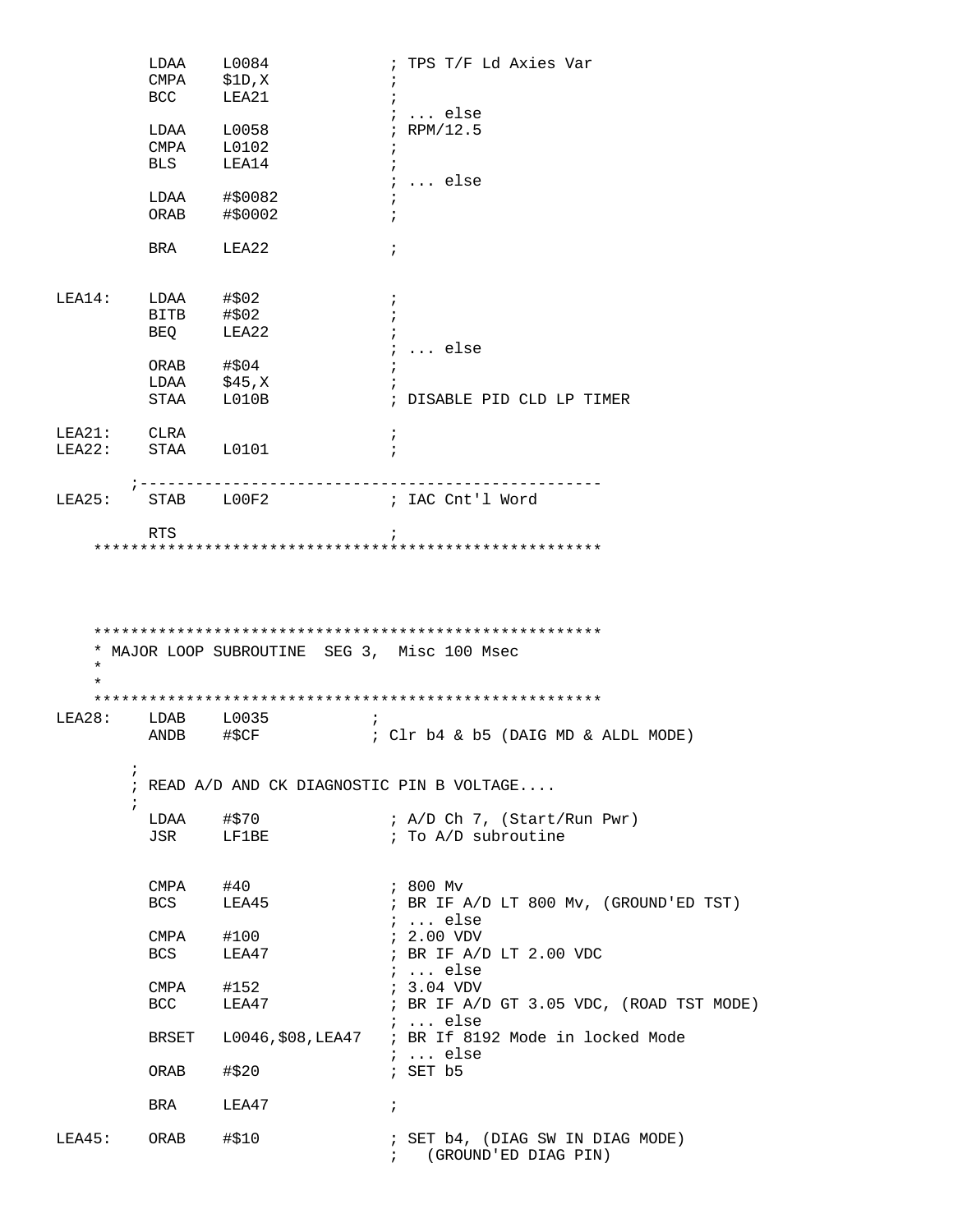|             |                    | LDAA L01B2                          | $\mathbf{r}$                                                        |
|-------------|--------------------|-------------------------------------|---------------------------------------------------------------------|
|             |                    | BEQ LEA54                           | $\ddot{i}$<br><i>i</i> else                                         |
|             |                    | LDAA L0033                          | ; MINOR LOOP MD WD 1                                                |
|             | ORAA $\sharp$ \$04 |                                     | ; SET b2, STACK OVER WRITE                                          |
|             |                    | STAA L0033                          | ÷                                                                   |
| LEA54: CLRA |                    |                                     | $\ddot{i}$                                                          |
|             | CLRB               | STD L3FCE                           | ; ??? DELAY                                                         |
|             |                    |                                     |                                                                     |
|             |                    | LDAA L0034                          | $\ddot{i}$                                                          |
|             | BMI LEA80          |                                     |                                                                     |
|             |                    | LDAA L0043                          | $i \ldots$ else                                                     |
|             |                    | ANDA #\$D5                          | ; CLEAR b1 b3 & b5                                                  |
|             | STAA L0043         |                                     |                                                                     |
|             |                    | ; ------------------                | --------------                                                      |
|             |                    | LDAA L005B                          | ; COOLANT                                                           |
|             |                    | STAA L005F                          | ; STARTUP COOLANT                                                   |
|             |                    | BRSET L0001, \$40, LEA76 ; BR IF b6 | ;  else                                                             |
|             | CMPA LC02C         |                                     | ; Hot Restart Limit, (129F)                                         |
|             | <b>BCS</b>         | LEA76                               | $\ddot{i}$                                                          |
|             |                    | $LDAA$ $L0001$                      | $i \ldots$ else<br>$\mathcal{F}$ .                                  |
|             | ORAA #\$40         |                                     | ; SET b6                                                            |
|             | STAA L0001         |                                     |                                                                     |
|             |                    | ----------------------------        |                                                                     |
| LEA76:      | CLRB               |                                     | $\ddot{i}$                                                          |
|             |                    | LDAA LC3A0                          | ; o2 filter init val fm ROM                                         |
|             | STD                | L006F                               | $\ddot{i}$                                                          |
|             | STAA L0073         |                                     | $\ddot{ }$                                                          |
|             | BRA LEA8F          |                                     | ÷,                                                                  |
|             |                    |                                     |                                                                     |
| LEA80:      |                    |                                     | ----------------<br>BCLR L0002, \$10 : CLR b4, SKIP IAC MOTOR RESET |
|             |                    |                                     |                                                                     |
|             |                    | LDX L0073                           | $\cdot$ i                                                           |
|             |                    | LDAA L006F                          |                                                                     |
|             |                    | LDAB LC39F                          | ; 100 Msec o2 Coef                                                  |
|             | JSR LF250          |                                     |                                                                     |
|             | STD                | L0073                               | $\ddot{i}$                                                          |
| LEA8F:      | LDAA #\$8F         |                                     | ; 1000 11111                                                        |
|             | STAA               | L4003                               |                                                                     |

LEA47: STAB L0035 ;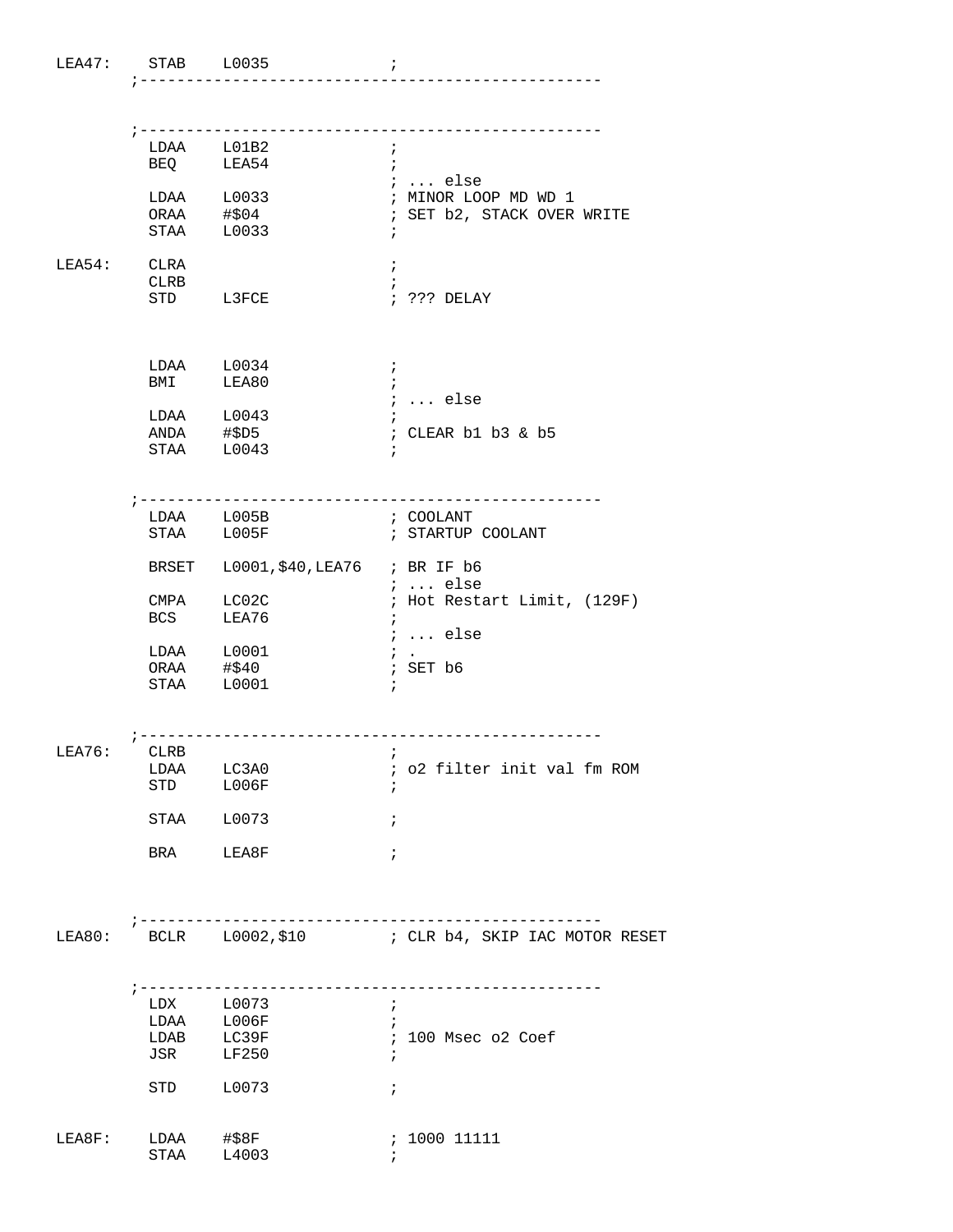\*\*\*\*\*\*\*\*\*\*\*\*\*\*\*\*\*\*\*\*\*\*\*\*\*\*\*\*\*\*\*\*\*\*\*\*\*\*\*\*\*\*\*\*\*\*\*\*\*\*\*\*\*\*\* \*\*\*\*\*\*\*\*\*\*\*\*\*\*\*\*\*\*\*\*\*\*\*\*\*\*\*\*\*\*\*\*\*\*\*\*\*\*\*\*\*\*\*\*\*\*\*\*\*\*\*\*\*\*\* \* MAJOR LOOP SUBROUTINE, SEG 7 \* \* LK UP Coolant var's \* \* BUA TYPE 32 ECM \*\*\*\*\*\*\*\*\*\*\*\*\*\*\*\*\*\*\*\*\*\*\*\*\*\*\*\*\*\*\*\*\*\*\*\*\*\*\*\*\*\*\*\*\*\*\*\*\*\*\*\*\*\*\*  $\mathcal{L}^{\text{max}}$  ; LK UP Rich/Lean Offset Vs Coolant Temp  $\mathcal{L}^{\text{max}}_{\text{max}}$  ; TBL = BIN VAL  $\mathcal{L}^{\text{max}}$ LEA95: LDAA L005B ; COOLANT<br>
CMPA #208 ; 115c CMPA #208 ; 115c BLS LEA9D ; BR IF LT 115c ; ... else<br>; USE 115c MAX FOR LK UP LDAA #\$208 ; USE 115c MAX FOR LK UP LEA9D: STAA L005E ; LMT'ED COOLANT LDX #\$C5BB ; Rich/Lean Offset Tbl JSR LF2C6 ; 2d Lk Up, (No Offset) ; Lean Offset, (if Cool) fm Tbl ;--------------------------------------- ;----------------------------------------- ; LK UP Number of ASYNC Pulses vs Coolant  $\mathcal{L}^{\text{max}}$  $\mathcal{L}^{\text{max}}$  ;----------------------------------------- LDAA L005B ; COOLANT LDX #\$C31D ; Number of ASYNC Pulses Tbl JSR LF2BF ; 2d Lk Up W/ Interp ; Num of Async Pulses to do ;-------------------------------------------------- ;-------------------------------------------------- ; Async Factor vs COOLANT  $\mathcal{L}^{\text{max}}$  ; TBL = Factor \* 128 ;-------------------------------------------------- LDAA L005B<br>LDX #\$C327 ; COOLANT<br>; Async Factor Tbl JSR LF2BF ; 2d Lk Up W/ Interp STAA L00D8 ; Cool Fact for Async Pulses ;--------------------------------------------------  $\mathcal{L}^{\text{max}}$  ; ANALOG MAF BURN OFF ROUTINE  $\mathcal{L}^{\text{max}}$ LDAA L005B ; COOLANT

LDX #\$C613 ; Pwr Enrichment Air/Fuel Tbl

RTS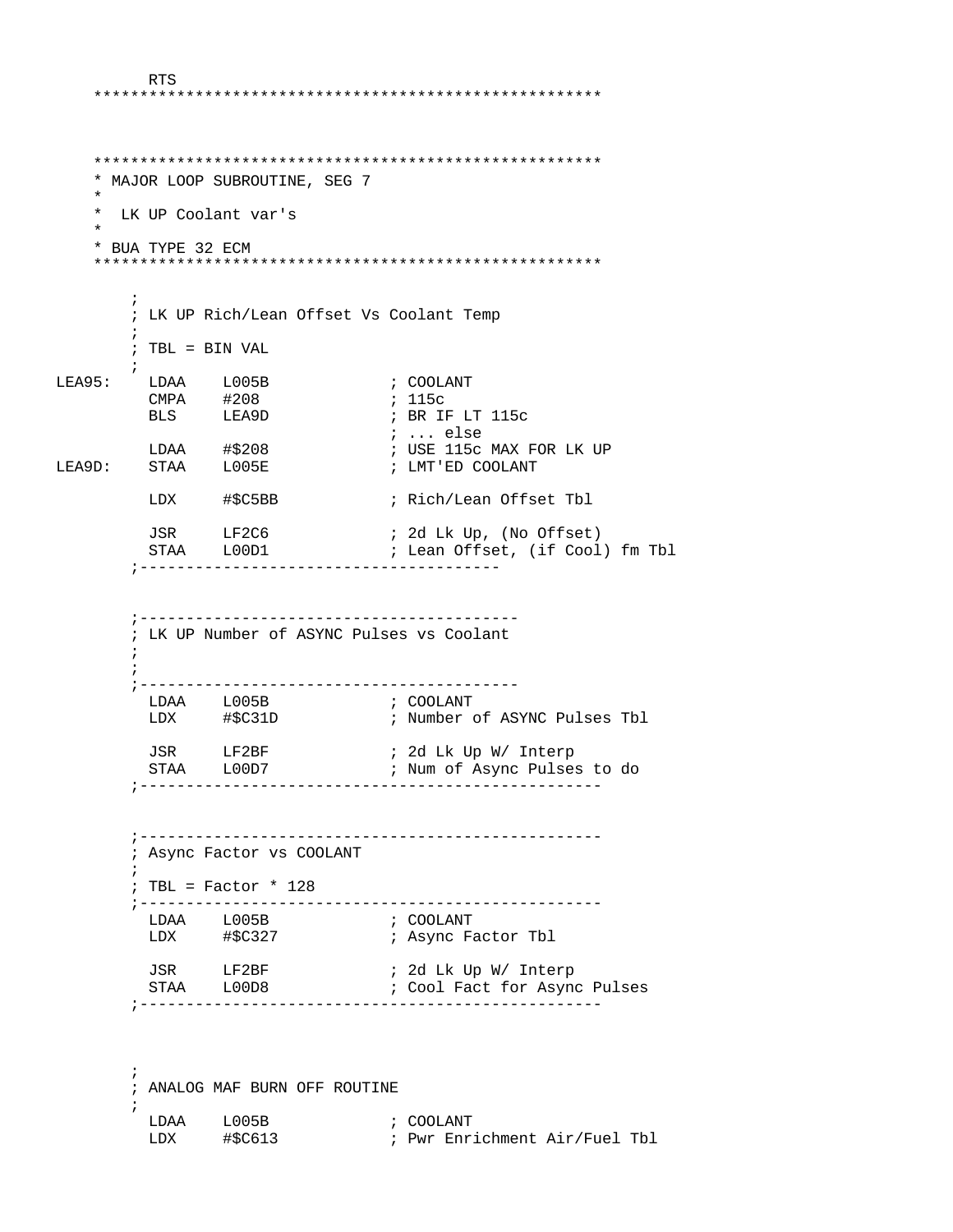|        | JSR                      | LF2BF<br>STAA LOODO                                                  | ; 2d Lk Up W/ Interp<br>; LU AFR % Chg vs Cool Temp                                                  |
|--------|--------------------------|----------------------------------------------------------------------|------------------------------------------------------------------------------------------------------|
|        | $\ddot{i}$<br>$\ddot{ }$ | ; ANALOG MAF BURN OFF ROUTINE                                        |                                                                                                      |
|        |                          |                                                                      | BRCLR L003B, \$02, LEAD5 ; BR IF NOT b1, BR IF START NOT ENAB'LED<br>$i \ldots$ else                 |
|        |                          |                                                                      | BRSET L0033, \$32, LEAD5 ; BR IF b1 & b4 & b5, (1 = IGN OFF, ENAB<br>$;$ MAF $B/O$ )                 |
|        | INC<br>BNE               | L0472<br>LEAD5                                                       | $i \ldots$ else,<br>; START TIME<br>; BR IF NZ,<br>;  else                                           |
|        |                          | DEC L0472                                                            | $\ddot{i}$                                                                                           |
| LEAD5: | BRCLR                    |                                                                      | L0033, \$10, LEB2C $\;$ ; BR IF NOT b4, (1 = IGN NOT ON)                                             |
|        | BRCLR                    |                                                                      | $: $ else<br>L003E, \$40, LEB2C : BR IF NOT b6, IF NO ENABLED                                        |
|        | BRCLR                    |                                                                      | $: $ else<br>LOOB8, \$FF, LEAE6 : BR IF NOT \$FF, BR IG DELAY = 0                                    |
|        | DEC                      | L00B8                                                                | ; $\ldots$ else<br>; DECR CNT'R                                                                      |
|        | <b>BRA</b>               | LEB2C                                                                | ; EXIT B/O                                                                                           |
| LEAE6: |                          |                                                                      | BRCLR L00B7, \$FF, LEB2C ; BR IF NOT \$FF, BR IF B/O TOME = 0<br><i>i</i> else                       |
|        | DEC                      | L00B7                                                                | ; DECR CNT'R                                                                                         |
|        | LDX                      | STX L3FDA                                                            | ; Mass Air B.U. PW TMR                                                                               |
|        | i.<br>$\ddot{i}$         | ; ANALOG MAF BURN OFF ERR 36                                         |                                                                                                      |
|        |                          | BRSET L003F, \$40, LEB39 ; BR IF b6                                  | $i \ldots$ else                                                                                      |
|        | LDAA<br><b>BCC</b>       | L011F<br>CMPA LC221<br>LEB05                                         | ; MAF Burn off delay tmr<br>; 300 msec Dly prior to Burn off<br>; BR IF TIME LT 300 msec<br>$i$ else |
|        | INCA                     | STAA L011F                                                           | ; INCR MAF Burn off delay tmr<br>; SAVE NEW MAF Burn off delay tmr                                   |
|        | <b>BRA</b>               | LEB39                                                                | $\ddot{i}$                                                                                           |
|        |                          | -----------------------<br>; CK ERR 36 Params<br>; MAF Burn off Diag |                                                                                                      |
| LEB05: |                          | ; --------------------------<br>LDAA #\$A0<br>JSR LF1BE              | ; A/D Ch A, (Mass Air Sensor Ch)<br>; To A/D subroutine                                              |
|        | CMPA                     | LC223<br>BHI LEB19                                                   | $:$ Fail B/O test if HLM A/D > 1.90 VDC<br>; BR IF MAF A/D VAL LT 1.90 VDC<br>$i$ else               |

CMPA LC224 ; Fail B/O test if A/D LT 400 mvdc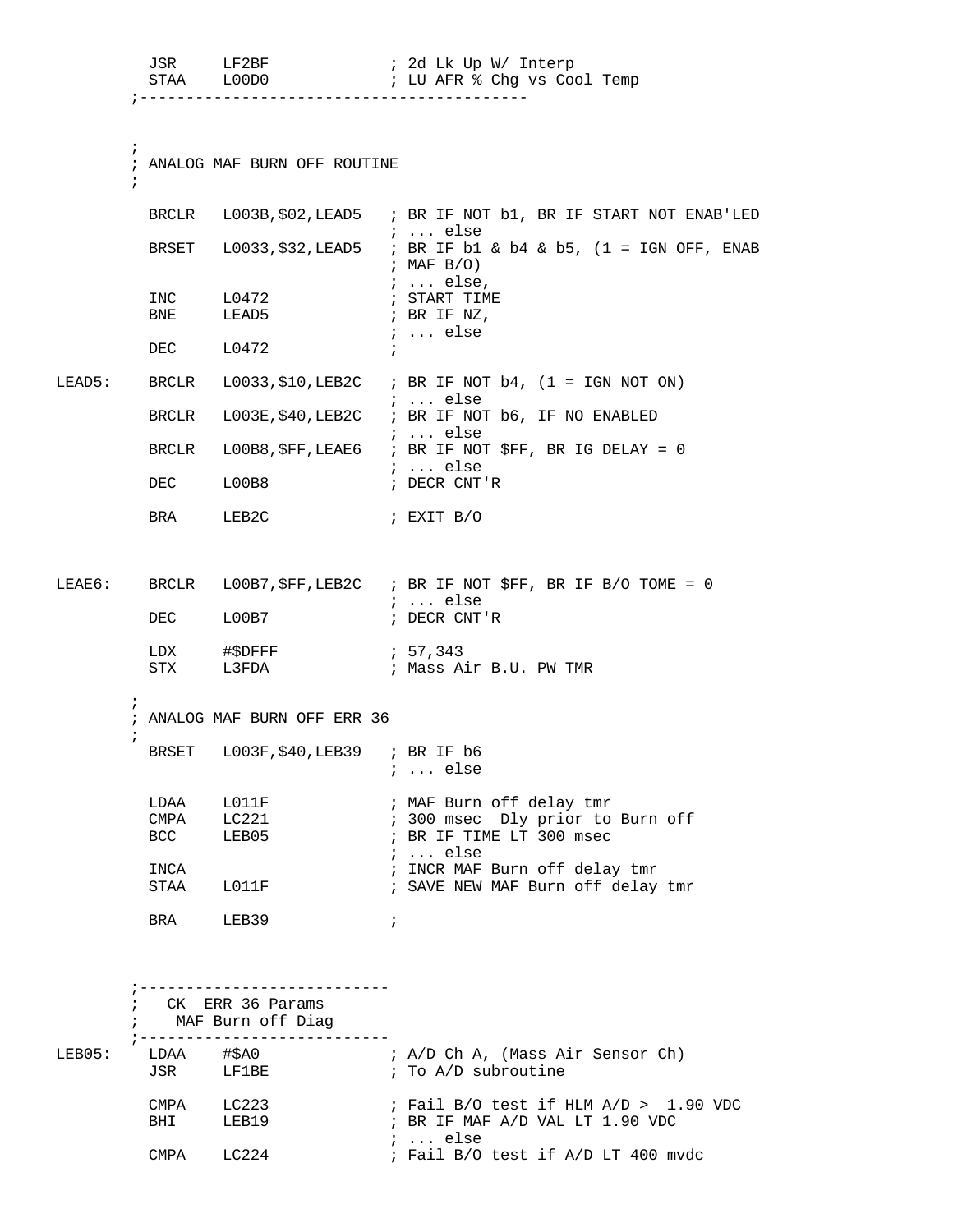BCS LEB19 ; BR IF MAF VAL L.T. 20 ; ... else ; CLR b6, ERR 36, BO FAILED BRA LEB39 ; EXIT via RTS LEB19: LDAA L0120 ; ERR 36 COUNTER CMPA LC222 : 6 fails req for ERR 36<br>BCC LEB27 : BR IF ERR EVENTS L.T. 6 ; BR IF ERR EVENTS L.T. 6  $\begin{tabular}{lllllllllll} \bf 1NCA & \bf 3DCR & \bf 1NCR & \bf 2DCR & \bf 3DCR & \bf 4DCR & \bf 5DCR & \bf 6DCR & \bf 7DCR & \bf 8DCR & \bf 1DCR & \bf 1DCR & \bf 1DCR & \bf 1DCR & \bf 1DCR & \bf 1DCR & \bf 1DCR & \bf 1DCR & \bf 1DCR & \bf 1DCR & \bf 1DCR & \bf 1DCR & \bf 1DCR & \bf 1DCR & \bf 1DCR & \bf 1DCR & \bf 1DCR & \bf 1DCR & \bf 1DCR & \bf 1DC$  INCA ; INCR ERR 36 COUNT ; SAVE NEW ERR 36 COUNTER BRA LEB39 ; LEB27: BSET L0003, \$40 ; SET b6, ERR 36, MAF BURN OFF FAIL BRA LEB39 **;** EXIT via RTS LEB2C: LDX #\$D000 ; 53,248 STX L3FDA : Mass Air B.U. PW TMR BRCLR  $L0003$ , \$40, LEB39 ; BR IF b6, ERR 36, MAF BURN OFF FAIL  $\cdot \cdot \cdot$  else ; ... else BSET L004E, \$80 **;** SET b7, NEW ERR 2 LEB39: RTS ; \*\*\*\*\*\*\*\*\*\*\*\*\*\*\*\*\*\*\*\*\*\*\*\*\*\*\*\*\*\*\*\*\*\*\*\*\*\*\*\*\*\*\*\*\*\*\*\*\*\*\*\*\*\*\* \*\*\*\*\*\*\*\*\*\*\*\*\*\*\*\*\*\*\*\*\*\*\*\*\*\*\*\*\*\*\*\*\*\*\*\*\*\*\*\*\*\*\*\*\*\*\*\*\*\*\*\*\*\*\* \* MAJOR LOOP SUBROUTINE \* \* SEG A, Lk UP Man Air temp Var's \* \*\*\*\*\*\*\*\*\*\*\*\*\*\*\*\*\*\*\*\*\*\*\*\*\*\*\*\*\*\*\*\*\*\*\*\*\*\*\*\*\*\*\*\*\*\*\*\*\*\*\*\*\*\*\* LEB3A: LDAB L0000 ; MJR LOOP CNTR<br>BITB #\$10 ; b4 BITB #\$10 ; b4 ; BR IF b4 ; ... else ;---------------------------------------- ; LK UP KNOCK % Recovery rate vs RPM  $\mathcal{L}^{\text{max}}_{\text{max}}$  ; RECOVERY/SEC \* 256/500 ;----------------------------------------  $LDAA$   $L0056$  LSRA ; DIV BY 4 LSRA ; #\$C1C3 **;** KNOCK PCT. RECOVERY RATE Tbl JSR LF2C6 ; 2d Lk Up, (No Offset)  $\mathcal{L}^{\text{max}}$  ; CALC KNOCK RETARD AS PROD OF ; RATE AND KNOCK RETARD WITH MIN ; VAL HELD TO ONE  $\mathcal{L}^{\text{max}}$ LDAB L00A5 ; Retard for knock MUL  $\begin{array}{ccc} H\cup L & H\cup R\end{array}$  ; RETARD \* LK UP RESULT  $ADCA$   $\#0$ NEGA $\qquad \qquad ;$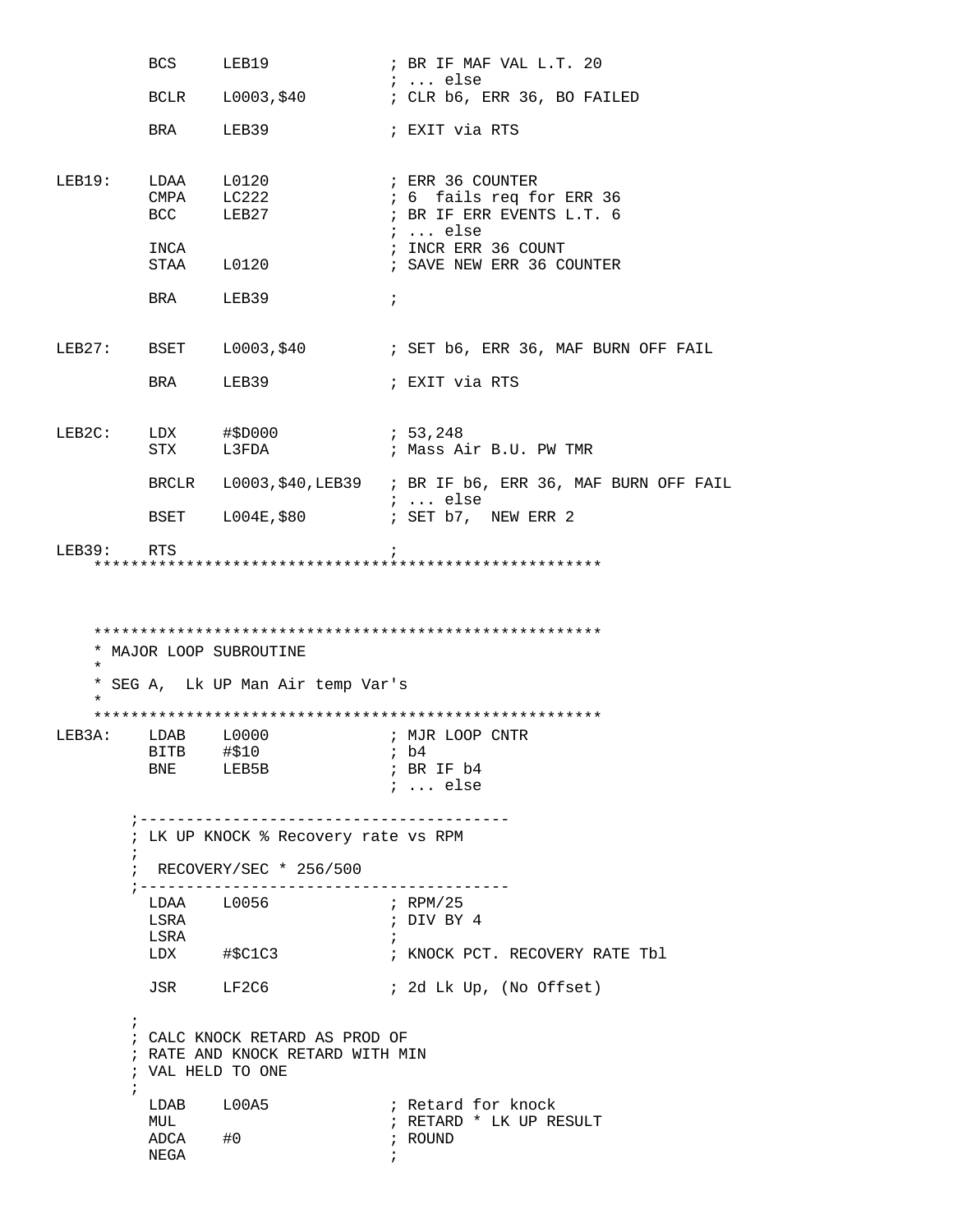|            | BNE                          | LEB54                   | ; BR IF NZ                                |
|------------|------------------------------|-------------------------|-------------------------------------------|
|            |                              |                         | $i$ else                                  |
|            |                              | $LDAA$ #255             | ; USE MAX VAL                             |
| LEB54:     | <b>BCS</b>                   | ADDA L00A5<br>LEB59     | ; Retard for knock<br>$\ddot{i}$          |
|            |                              |                         | $i \ldots$ else                           |
|            | CLRA                         |                         | ; CLR RETARD VALUE                        |
| LEB59:     |                              | STAA L00A5              | ; Retard for knock                        |
|            |                              |                         |                                           |
| $\ddot{i}$ |                              |                         |                                           |
|            |                              | ; CK IF ERR #43 ENABLED |                                           |
|            | ; (KNOCK FAIL)               |                         |                                           |
| $\ddot{ }$ |                              |                         |                                           |
| LEB5B:     |                              | LDAA LC1D2              | ; Mask For ERR flag 3                     |
|            |                              | BITA #\$10<br>BEQ LEBB3 | ; b4 ERR #42 KNOCK FAIL<br>; BE IF NOT b4 |
|            |                              |                         | $i \ldots$ else                           |
|            |                              |                         |                                           |
|            |                              | LDAB L0000              | ; MJR LOOP COUNTER                        |
|            | $\mathop{\mathrm{CMPB}}$     | #26                     | ; CK IF TIME FOR 1 SEC LOGIC              |
|            | <b>BNE</b>                   | LEB8F                   | $\ddot{i}$                                |
|            |                              |                         | $\cdots$ else                             |
|            |                              | LDAA L0002              | ; MDWD1                                   |
|            |                              | BITA #\$40              | ; b6, ERR 43 TEST OVER THIS STARTUP       |
|            | BNE                          | LEB8F                   | ; BR IF b6                                |
|            |                              |                         | $i \ldots$ else                           |
|            | BNE                          | BITA #\$01<br>LEB82     | ; b0, ERR 43 TEST IN WORK<br>; BR IF b0   |
|            |                              |                         | $i \ldots$ else                           |
|            | TST                          | L00B0                   | ; MAP Hi Cnt'r, (100Ms)                   |
|            | BNE                          | LEB8F                   | $\ddot{i}$                                |
|            |                              |                         | ;  else                                   |
|            | LDAB                         | L0063                   | ; Filtered ld value                       |
|            | $\texttt{CMPB}$              | LC22D                   | ; LV 170                                  |
|            | BCS                          | LEB8F                   | ; BR IF LD VAL LT 170, (DISABLE ERR 43)   |
|            |                              |                         | $i \ldots$ else                           |
|            | ORAA #\$01                   |                         | ib0                                       |
|            | <b>BRA</b>                   | LEB8D                   | $\ddot{i}$                                |
|            |                              |                         |                                           |
|            |                              |                         |                                           |
|            |                              |                         |                                           |
| LEB82:     | ANDA                         | $\#$ \$FE               | ; 1111 1110                               |
|            | LDAB                         | L005B                   | ; COOLANT                                 |
|            | $\mathop{\rm CMBB}\nolimits$ | LC22C                   | ; 90c MIN FOR ERR 43 ENABLE               |
|            | BLS                          | LEB8D                   | ; BR IF COOL LT 90c, (DISABLE ERR 43)     |
|            |                              |                         | $i \ldots$ else                           |
|            | ORAA                         | #\$C0                   | ; SET b6 & b7, ERR 34 OVER & FAILED       |
| LEB8D:     | STAA                         | L0002                   | $\ddot{i}$                                |
|            |                              |                         |                                           |
| LEB8F:     | LDAA                         | L00A4                   | $\ddot{i}$                                |
|            | INCA                         |                         | ; INCR                                    |
|            | CMPA<br>BEQ                  | #39<br>LEB9A            | $;$ BR IF                                 |
|            |                              |                         | $i \ldots$ else                           |
|            | STAA                         | L00A4                   | ; SAVE NEW                                |
|            |                              |                         |                                           |
|            | BRA                          | LEBB3                   | $\ddot{i}$                                |
|            |                              |                         |                                           |
|            |                              |                         |                                           |
| LEB9A:     | CLR                          | L00A4                   |                                           |
|            | LDD                          | L3FCA                   | ; Counter #3, 16.5Khz                     |
|            | PSHA                         |                         |                                           |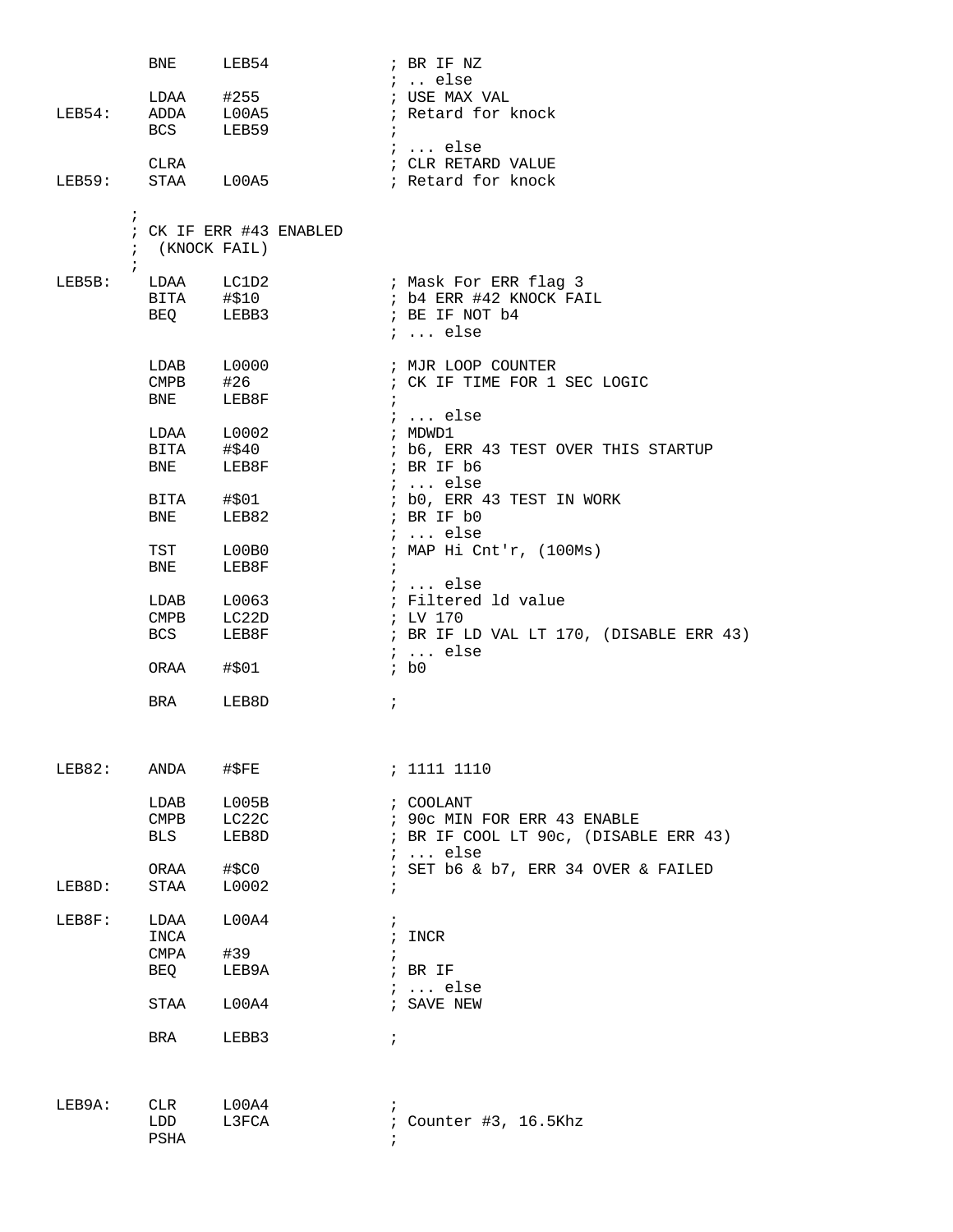|        |                          | LDAB L003B<br>ANDB #\$DF | $\ddot{i}$<br>: 1101 1111                                                                         |
|--------|--------------------------|--------------------------|---------------------------------------------------------------------------------------------------|
|        | CMPA                     | SUBA L00A3<br>LC229      | $\ddot{i}$<br>; If KNOCK low time > 3.67 Sec, Enab                                                |
|        | <b>BCS</b>               | LEBAE                    | $;$ ERR #43<br>; BR IF<br>$i$ else                                                                |
| LEBAE: |                          |                          | ib5<br>$\ddot{i}$                                                                                 |
|        | PULA                     | STAA L00A3               |                                                                                                   |
|        |                          |                          |                                                                                                   |
|        |                          |                          | ; READ MAN AIR TEMP AND CK ERROR 23/25                                                            |
|        |                          |                          |                                                                                                   |
|        |                          |                          | LEBB3: LDAA $\#$ \$80<br>; A/D Ch 8, MAT<br>JSR LF1BE $\qquad$ ; To A/D subroutine                |
|        |                          |                          |                                                                                                   |
|        | COMA                     | STAA L012B               | ; INVERT TEMPERATURE                                                                              |
|        |                          | STAA L0060               | ; A/D MAT VALUE<br>; MAT                                                                          |
|        |                          |                          |                                                                                                   |
|        | $\ddot{i}$<br>$\ddot{ }$ | ; ERR 23 MAT LOW         |                                                                                                   |
|        |                          | LDX L001A                | ; ENG RUN TIME (Sec)                                                                              |
|        | BLS                      | CPX LC1EE<br>LEC22       | ; 120 SEC'S MIN RUN TIME FOR ERR 23/25<br>; BR IF RUN TIME GT 120 SEC'S (EXIT)<br>$i \ldots$ else |
|        | LDAB                     | L0065                    | ; $MPH/1$                                                                                         |
|        | LDAA                     | L0060                    | ; MAT                                                                                             |
|        | CMPA                     | LC1EC                    | ; 4d MAX MAT TO ENABLE ERR 23                                                                     |
|        | <b>BCC</b>               | LEBDF                    | ; BR IF MAT GT 4d (CLR ERR 23 THIS PASS)<br>$\mathfrak{i}$ else                                   |
|        | LDAA                     | LOOAC                    | ; Lo MAT Err #23 TIMER                                                                            |
|        | CMPA                     | LC1ED                    | ; 12 Sec req for ERR 23                                                                           |
|        | BHI                      | LEBE7                    | ; BR IF TIMER LT 12 Sec<br>$i \ldots$ else                                                        |
|        | <b>CMPB</b>              | LCIF0                    | $: 1$ MPH MIN TO ENABLE ERR 23/25                                                                 |
|        | BHI                      | LEBE2                    | ; BR IF Vss LT 1 MPH, (CLR ERR 23)                                                                |
|        | INC                      | LOOAC                    | $\ldots$ else<br>; INCR Lo MAT Err 23 TMR                                                         |
|        | BRA                      | LEBEA                    | ; TO HI MAT ROUTINE                                                                               |
|        |                          |                          |                                                                                                   |
|        |                          |                          |                                                                                                   |
| LEBE2: | <b>CLR</b>               | L00AC                    | ; CLR Lo MAT Err 23                                                                               |
|        | <b>BRA</b>               | LEBEA                    | ; TO HI MAT ROUTINE                                                                               |
|        |                          |                          | LEBE7: BSET L0043, \$10 : SET ERR 23 THIS PASS FLAG                                               |
|        |                          |                          |                                                                                                   |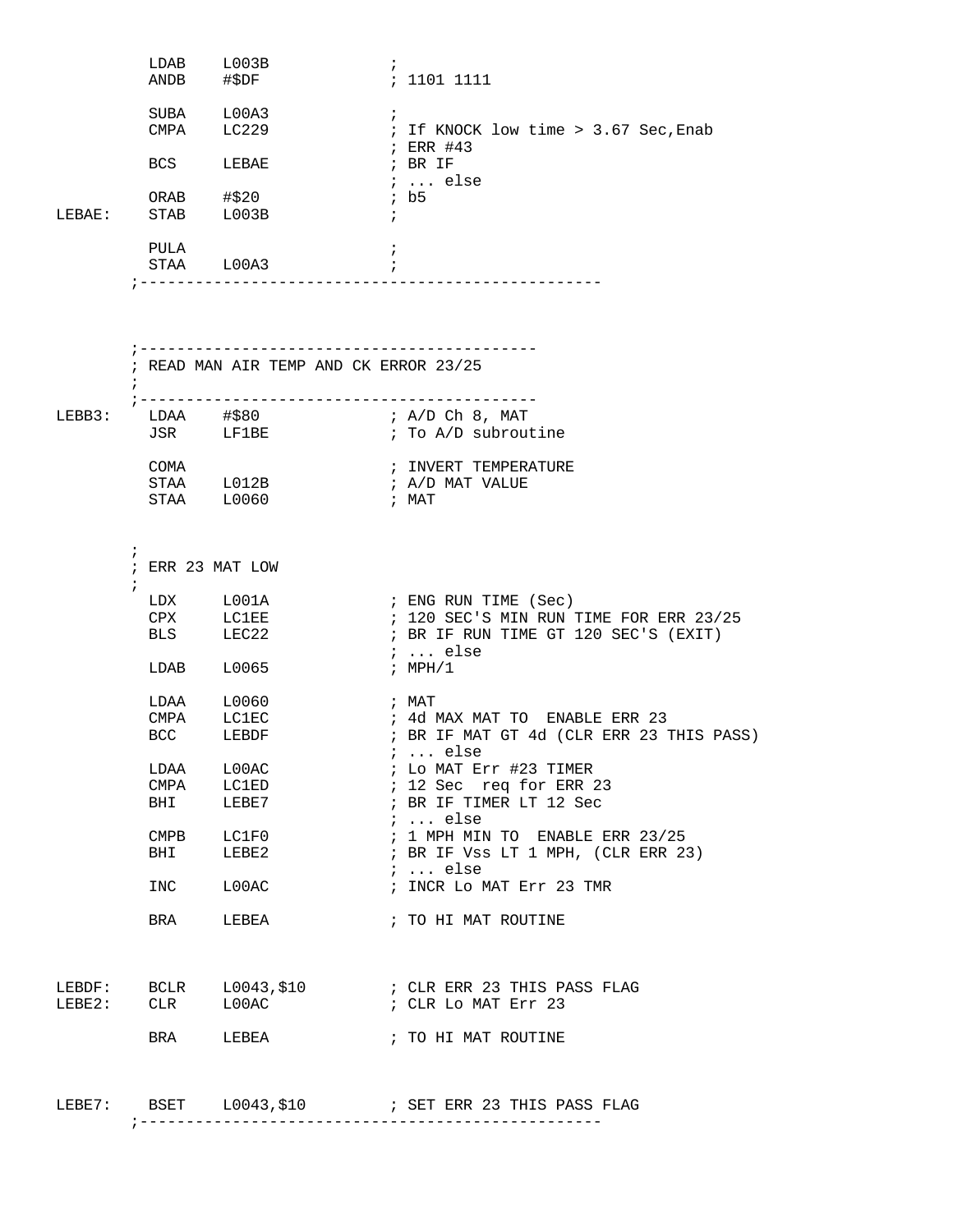|                  |                                                                                                       | ; ERR 25, HIGH MAT                                                                                                                                                                                          |            |                                                                                                                                                                                                                                                                                                 |
|------------------|-------------------------------------------------------------------------------------------------------|-------------------------------------------------------------------------------------------------------------------------------------------------------------------------------------------------------------|------------|-------------------------------------------------------------------------------------------------------------------------------------------------------------------------------------------------------------------------------------------------------------------------------------------------|
| LEBEA:           | $\ddot{i}$<br>LDAA<br><b>BCS</b><br>LDAA<br>BHI<br>$\texttt{CMPB}$<br><b>BLS</b><br>INC<br><b>BRA</b> | L0060<br>CMPA LC1F8<br>LEC02 and the state of the state of the state of the state of the state of the state of the state of the state o<br>L00AD<br>CMPA LC1F9<br>LECOA<br>LCIF0<br>LEC05<br>L00AD<br>LECOD | $\ddot{i}$ | ; MAT<br>; If MAT > 243 then Enable ERR 25<br>; BR IF MAT LT 243d<br>$\ldots$ else<br>; Hi MAT TIMER, Err 25<br>; 12 Sec's req for ERR 25<br>;  else<br>$: 1$ MPH MIN TO ENABLE ERR 23/25<br>; BR IF Vss GT 1 MPH<br>$i \ldots$ else<br>; BUMP UP Hi MAT TIMER, Err 25<br>; EXIT ERR 25 ROUTINE |
|                  |                                                                                                       | LEC02: BCLR $L0040, $02$ ; CLR b1,                                                                                                                                                                          |            |                                                                                                                                                                                                                                                                                                 |
| LECO5:           | CLR<br><b>BRA</b>                                                                                     | $\mathtt{L00AD}$<br>LEC0D                                                                                                                                                                                   |            | ; CLEAR Hi MAT TIMER, Err 25<br>; EXIT ERR 25 ROUTINE                                                                                                                                                                                                                                           |
|                  |                                                                                                       |                                                                                                                                                                                                             |            | LECOA: BSET L0040, \$02 : SET ERR 25 THIS PASS                                                                                                                                                                                                                                                  |
| LECOD:           | BRSET                                                                                                 |                                                                                                                                                                                                             |            | L0043, \$10, LEC1A : BR IF B4, ERR 23 THIS PASS<br>$i \ldots$ else                                                                                                                                                                                                                              |
|                  | BRCLR                                                                                                 |                                                                                                                                                                                                             |            | L0040, \$02, LEC22 ; BR IF NOT b1, NO ERR 24, EXIT via RTS                                                                                                                                                                                                                                      |
|                  | BSET                                                                                                  |                                                                                                                                                                                                             |            | $i$ else                                                                                                                                                                                                                                                                                        |
|                  | BRA                                                                                                   | LEC1D                                                                                                                                                                                                       |            | ; BR TO SET DEFULT MAT VALUE                                                                                                                                                                                                                                                                    |
| LEC1A:<br>LEC1D: | LDAA<br>STAA L0060                                                                                    | LC1F1                                                                                                                                                                                                       |            | ; 29d, If ERR Use as Default MAT<br>; MAT                                                                                                                                                                                                                                                       |
| LEC22:           | RTS                                                                                                   |                                                                                                                                                                                                             |            |                                                                                                                                                                                                                                                                                                 |
| $\star$          |                                                                                                       | * MAJOR LOOP SUBROUTINE SEG F                                                                                                                                                                               |            |                                                                                                                                                                                                                                                                                                 |
| $^\star$         | Fuel/Air Major Lp                                                                                     |                                                                                                                                                                                                             |            |                                                                                                                                                                                                                                                                                                 |
| LEC23:           | LDAA L0000<br>BITA #\$10<br>BNE                                                                       | LEC72                                                                                                                                                                                                       | $\cdot$    | ; MJR LOOP CNTR<br>$:$ BYPASS 200 MSEC STUFF $\ldots$                                                                                                                                                                                                                                           |
| ÷                |                                                                                                       | 200 MESC ROUTINE                                                                                                                                                                                            |            |                                                                                                                                                                                                                                                                                                 |
|                  | LDX<br>LDAA L00C1<br>INCA                                                                             | #\$001C                                                                                                                                                                                                     |            | ; POINT TO BLM CELLS<br>; CELL ZERO TMER<br>; INCR TMR                                                                                                                                                                                                                                          |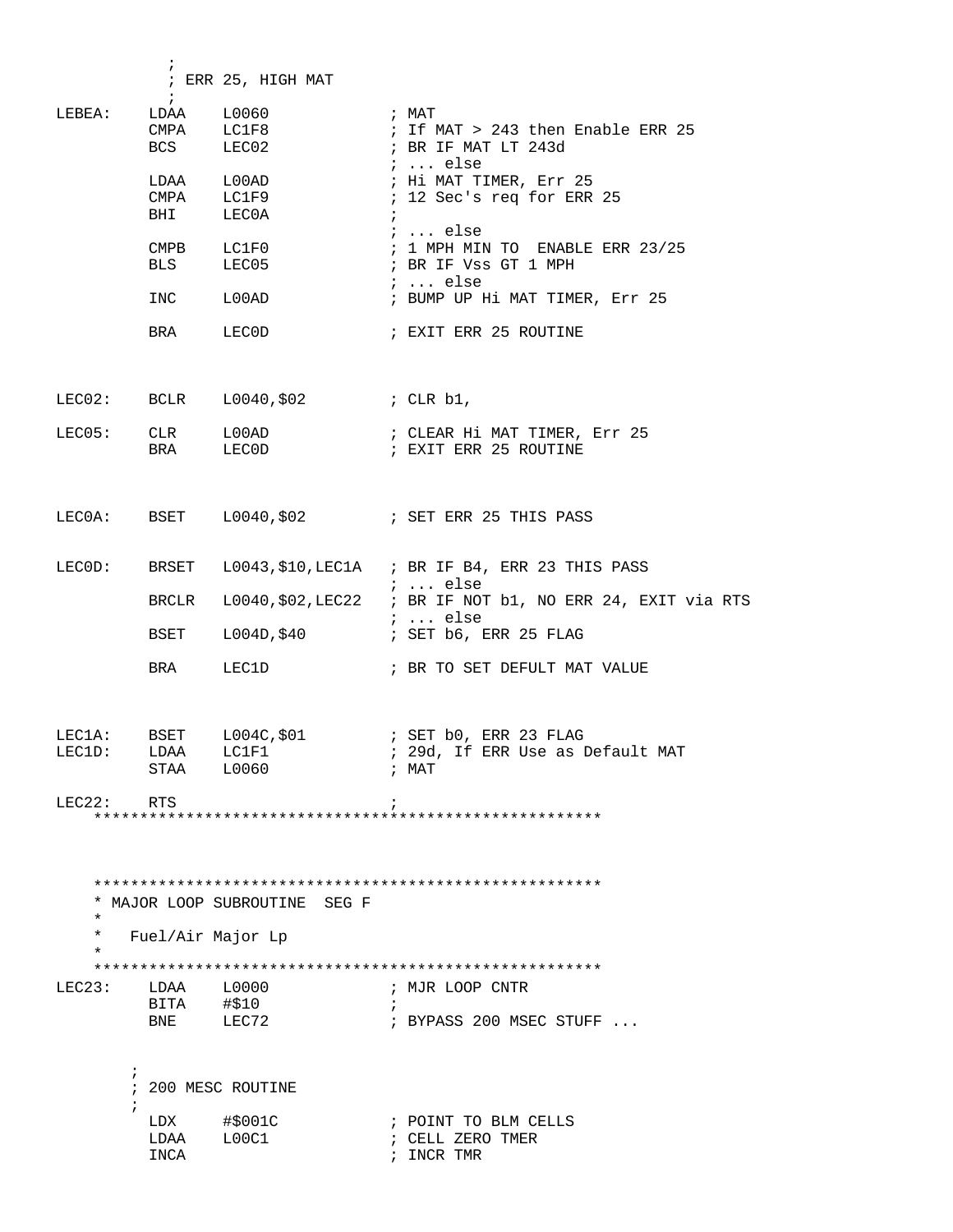```
BEQ LEC33 ; BR IF Z
          \begin{tabular}{lllll} \multicolumn{2}{l}{{\text{STAA}}} & $\hspace{1.5mm} \text{LOOC1} & & & \multicolumn{2}{l}{\text{}} & & \multicolumn{2}{l}{\text{NEW CELL}}\\ \end{tabular}; NEW CELL ZERO TMER VALUE
\mathcal{L}^{\text{max}} ; CK IF BL ENABLED ??
         ; (L0044 b1)
\mathcal{L}^{\text{max}}LEC33: LDAB L0044 ;
 BITB #$02 ; b1 
                                 ;<br>; b1<br>; BR IF BL NOT ENABLED
                                    ; ... else 
         ;
         ; CK COOLANT FOR SAM ENABLE
        ; (88 - 100 C)
\mathcal{L}^{\text{max}} LDAB L005B ; COOLANT 
          CMPB LC5ED : If Temp < 88c Then Skip SAM Update<br>BCS LEC71 : BR IF COOL LT 88c
                                    ; BR IF COOL LT 88c
          ; ... else
                                    ; If Temp > 100c Then Skip SAM Update
                                    ; BR IF COOL LT 100c
                                     ; ... else
\mathcal{L}^{\text{max}} ; CK FOR IDLE/NON IDLE CELLS
\mathcal{L}^{\text{max}}\begin{tabular}{lllllll} \texttt{LDAB} & \texttt{L00BF} & & \texttt{7} & \texttt{5} & \texttt{5} & \texttt{6} & \texttt{6} & \texttt{7} \end{tabular} ABX ; ADD CELL NUMBER TO ADDRESS POINTER 
LDAA 0,X ; GET CELL VALUE
                                   ; 0, Sam Cell A Number, Idle<br>; BR IF CELL 0
BEQ LEC60 ; BR IF CELL 0
                                     ; ... else 
                                   ; 9, SAM Cell B Number, Non Idle<br>; BR IF NOT CELL 9
          CMPB LC5EB<br>BNE LEC71
                                   ; ... else<br>; SAM Cell B
LDX LOOOC ; SAM Cell B
LDAB LC5F0 : 24d, SAM B Filter Coef.
           JSR LF250 ; DO LAG FILTER 
STD LOOOC ; SAM Cell B
BRA LEC71 ; EXIT VIA RTS
LEC60: LDAB L00C1 ; CELL ZERO TMR<br>CMPB LC5EC ; Stop Cell 0 up
                                    ; Stop Cell O update when time up
          \begin{tabular}{lllll} BCC & & LEC71 & & & & ; & 15 & SEC'S \\ & & & & & & ; & BR IF TI \\ \end{tabular}; BR IF TIME LT 15 SEC'S
           ; ... else
LDX L000A ; Err #5 Flg Word
LDAB LC5EF : SAM A Filter Coef.
           JSR LF250 ; DO LAG FILTER
          STD L000A ;Err #5 Flg Word
LEC71: RTS ;
         ;------------------------------------------------
         ;-------------------------------------------------
         ; VOLTAGE COMP, COOL or MAT 
         ; LK UP DECELL & ACCEL Enr Cool Factor vs COOL
\mathcal{L}^{\text{max}} ;-------------------------------------------------- 
LEC72: LDAA L005B     ; COOLANT
 LDX #$C343 ; COOL MULT Tbl,
```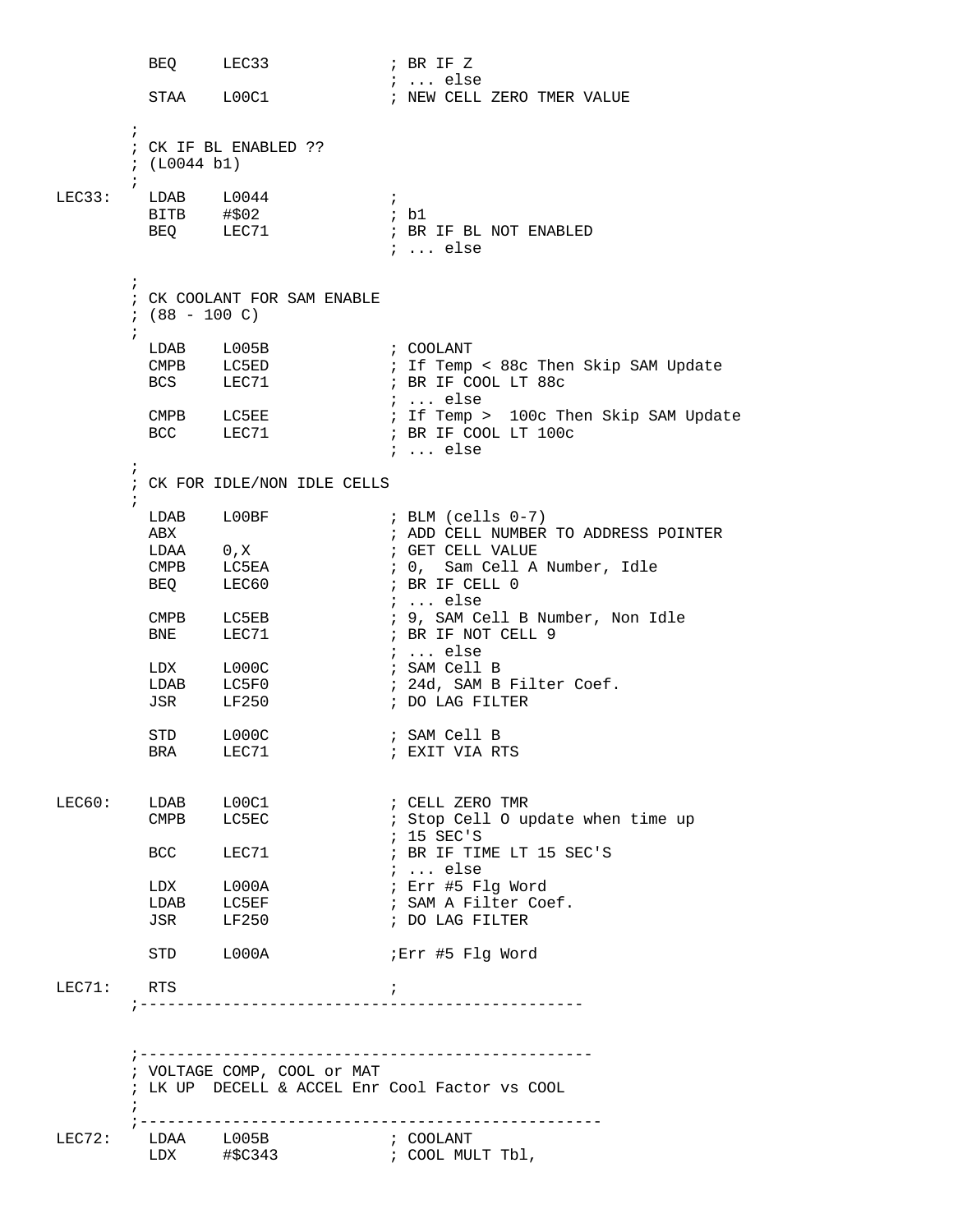```
 JSR LF2BF ; 2d Lk Up W/ Interp 
                                       ; Accel Enr Cool Factor
          \begin{tabular}{lllllll} \texttt{LDAB} & \texttt{L0034} & & \texttt{;} \\ \texttt{BMI} & \texttt{LECC2} & & \texttt{;} \end{tabular}LECC2 ;
          \begin{tabular}{lllll} \tt LDAB & I0001 & & & & & ; & ... & else \\ \tt LDAB & I0001 & & & & ; & \tt{NON} & \tt{VOL} \end{tabular}; NON VOL RAM Mode word<br>; b3
          BITB #$08<br>BNE LECC2
                  LECC2
         ******************************************
         * AFR MAJOR LOOP ROUTINE 
 *
         ******************************************* 
         ;--------------------------------------------------
         ; LK UP START UP ENRICH vs COOL
\mathcal{L}^{\text{max}}\mathcal{L}^{\text{max}} ; TBL = 2.56 * PCT CHG
         ;--------------------------------------------------
LDAA L005E    ; FILT COOL TEMP
 LDX #$C3E4 ; START UP ENRICH 
           JSR LF2C6 ; 2d Lk Up, (No Offset) 
           CLRB ; 
                                       ; A/F Ratio time out
          ;--------------------------------------------------
         ;--------------------------------------------------
         ; START UP SPARK ADVANCE vs START UP COOLANT TEMP 
\mathcal{L}^{\text{max}}_{\text{max}} ; TBL = SA deg * (256/90) 
         ;--------------------------------------------------
           LDX #$C17A ; START UP SPARK TBL
          LDAA L005F ; START UP COOL
          CMPA #208 ; CK MAX LK UP VAL, 115c<br>BCS LEC9C ;
          \begin{array}{lll}\n\text{CMPA} & \#208 & \text{ } & \text{ } \\
\text{BCS} & \text{LEC9C} & & \text{ } & \text{ } \\
\end{array}LDAA #208 ; USE 115c MAX FOR LK UP
LEC9C: PSHA ;
                                       ; Call 2d Lk Up, (No Offset)
          CLRB ; 
          STD L0013 ; Spark Adv Time out
         ;--------------------------------------------------
         ;-----------------------------------------
         ; LK UP START UP SPK ADV DECAY vs COOLANT 
         ; Table value = INJECTS 
\mathcal{L}^{\text{max}}_{\text{max}}\div TBL = 2.844 \star DEG SPK
         ;----------------------------------------- 
           PULA ; Lk Up Var 
          LDX #$C18A ; Tbl Addr,<br>JSR LF2C6 ; 2d Lk Up,
                                       ; 2d Lk Up, (No Offset)
          LDX #$C188 ; Mult for Start Up Spark adv
          JSR LF266 : MUL 8 X 16 SUROUTINE<br>STD L0015 : Spark Decay Delay
                                       ; Spark Decay Delay
```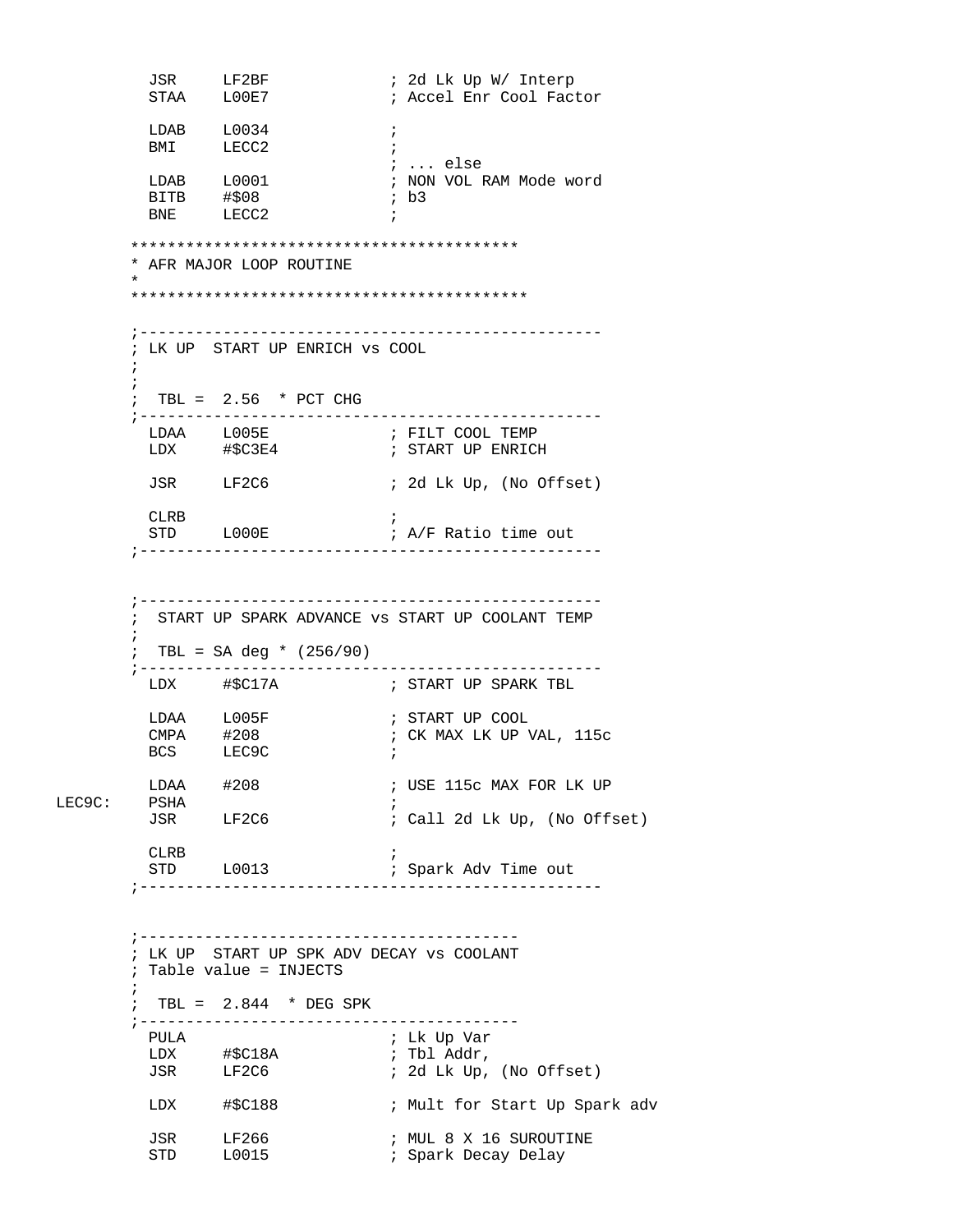;----------------------------------------- ; LK UP START UP ENR DELAY DECAY vs COOLANT ; Tbl Val = Num of Injects ;----------------------------------------- LDX #\$C3F4 ; START UP ENR DELAY DECAY TBL  $\begin{tabular}{ll} \tt LDAA & \tt L005E \\ \tt JSR & \tt LF2C6 \end{tabular}$ ; 2d Lk Up, (No Offset) LDX #\$C3F2 : Scale factor for Table, (2)<br>JSR LF266 : MUL 8 X 16 SUROUTINE ; MUL 8 X 16 SUROUTINE STD L0010 ; ;-------------------------------------------------- ;----------------------------------------------- ; LK UP, Open Loop A/F % Change vs Cool Temp ; TBL = 2.56 \* %CHG TO AFR ;----------------------------------------------- ; Opn Lp A/F TBL LDAA L005E ; COOL 116<br>JSR LF2C6 ; 2d Lk Up ; 2d Lk Up, (No Offset) STAA LOOCD ;<br>STAA LOOCD ; ;-------------------------------------------------- ;-------------------------------------------------- ; LK UP Accel Enrich Decay Factor vs Coolant Temp.  $\mathcal{L}^{\text{max}}$  ; Table Value + Diff Ld Val Pct'age Per Inject  $\mathcal{L}^{\text{max}}$ ; Tbl Val =  $8Chg * (256/100)$  ;-------------------------------------------------- LDX #\$C34D ; Accel Enrich Decay Factor TBL LDAA L005B ; COOLANT<br>JSR LF2BF ; 2d Lk U JSR LF2BF ; 2d Lk Up W/ Interp STAA LOOE3 ; ;-------------------------------------------------- ;----------------------------------------------- ; LK UP WARM PARK IAC POSIT vs COOLANT  $\mathcal{L}^{\text{max}}$  ;----------------------------------------------- LDX #\$C690 ; Tbl Addr, LDAA L005B ; COOLANT<br>JSR LF2BF ; Call 2d<br>STAA L010C ; SAVE\_PAI ; Call 2d Lk Up W/ Interp ; SAVE PARK POSIT CMPA L0109 ; BCC LECE9 : BR IF TBL VAL LT CURRENT POSIT ; ... else STAA L0109 ; LECE9: RTS ; \*\*\*\*\*\*\*\*\*\*\*\*\*\*\*\*\*\*\*\*\*\*\*\*\*\*\*\*\*\*\*\*\*\*\*\*\*\*\*\*\*\*\*\*\*\*\*\*\*\*\*\*\*\*\* \*\*\*\*\*\*\*\*\*\*\*\*\*\*\*\*\*\*\*\*\*\*\*\*\*\*\*\*\*\*\*\*\*\*\*\*\*\*\*\*\*\*\*\*\*\*\*\*\*\*\*\*\*\*\*

;--------------------------------------------------

\* MJR LOOP SUBROUTINE SEG 5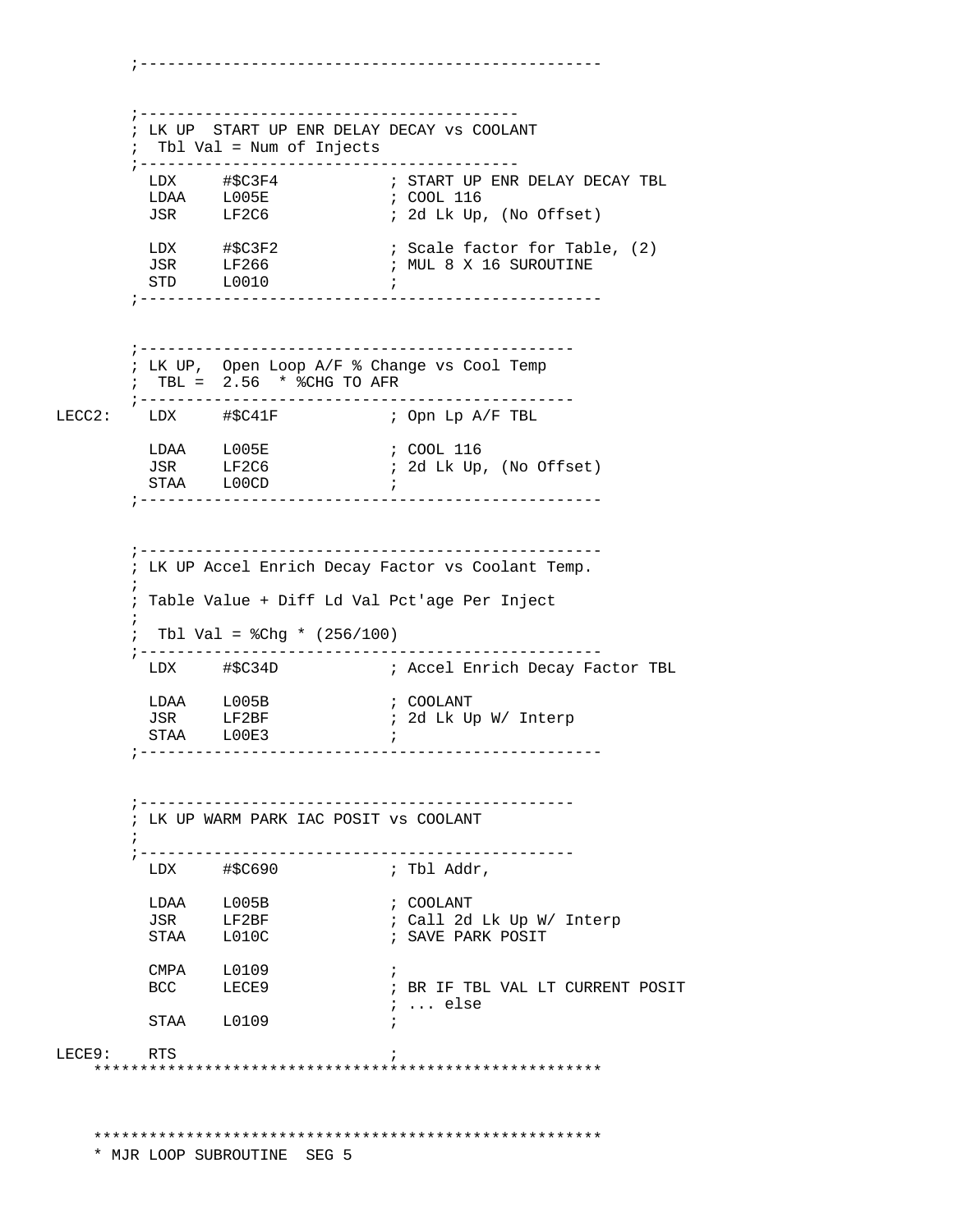\* Clsd Lp QUAL'S, JP TO A/C & Cool FAN  $\cdot$ ; CK CLOSED LOOP QUAL'S  $\cdot$  : ; MJR LP CNTR LECEA: LDAA L0000  $; b4$ BITA #\$10 ; BR IF b4 **BNE** LECF6  $: ...$  else  $\frac{1}{2}$  GO DO FAN & A/C JSR LDF4A<br>JMP LDF9D ; A/C CLUTCH  $\ddot{i}$ ; CK IF ENG RUNNING  $\begin{tabular}{llll} \texttt{LECF6}: & \texttt{LDAA} & \texttt{L0034} \end{tabular}$  $\mathbf{r}$ BMI LECFE ; BR IF RUNNING  $i$  ... else BRCLR L0001, \$08, LED77 ; BR IF NOT b3, NOT RUNNING, ; PROPER SHUT DN  $: ...$  else  $\ddot{i}$ ; CK IF ERR 44/45  $L0041$ LECFE: LDAA  $\cdot$  ; ; b1, ERR 44/45 BITA #\$02<br>BEQ LED09 ; BR IF NOT b1  $i \ldots$  else CLR LOOBE ; CLR Clsd Lp o2 Not Rdy timer, ; (200Ms inc) & FORCE OPEN LOOP BRA LED77  $\cdot$  ; ; CK IF ALDL or DIAG MODE  $LED09:$ LDAA L0035  $\rightarrow$ ; MASK FOR b4 & b5, (ALDL/DIAG MODE) ANDA #\$30  $LED48$ **BNE** ; BR IF b4 & b5  $i \dots$ else ; CK IF IN ALDL MODE 4 <----\*\*\*\*\* ; MODE WD ... and MD WD ... BRCLR  $L0035$ , \$08, LED24 ; BR IF NOT b3, (NOT IN 8192 MODE 4)  $\cdots$  else #\$0154 ; INDEX ALDL MD WD .. LDX BRCLR  $0, x, \xi 01, \text{LED20}$ ; BR IF NOT b0, IF COMMANDING FUEL <\*\*\*  $\cdots$  else BRCLR 1, X, \$01, LED77 ; BR IF NOT b0, IF COMMANDING OPEN LOOP <\*  $: ...$  else **BRA**  $LED48$ ; BR TO CLOSED LOOP LED20: BRSET 4, X, \$04, LED77 ; BR IF b2, IF CONTROLLING AFR <\*\*\*\*\* ; .... else ; CK IF CLSD LOOP TIMER IS TIMED OUT ??  $\verb|LED24: LDAB L0001|;$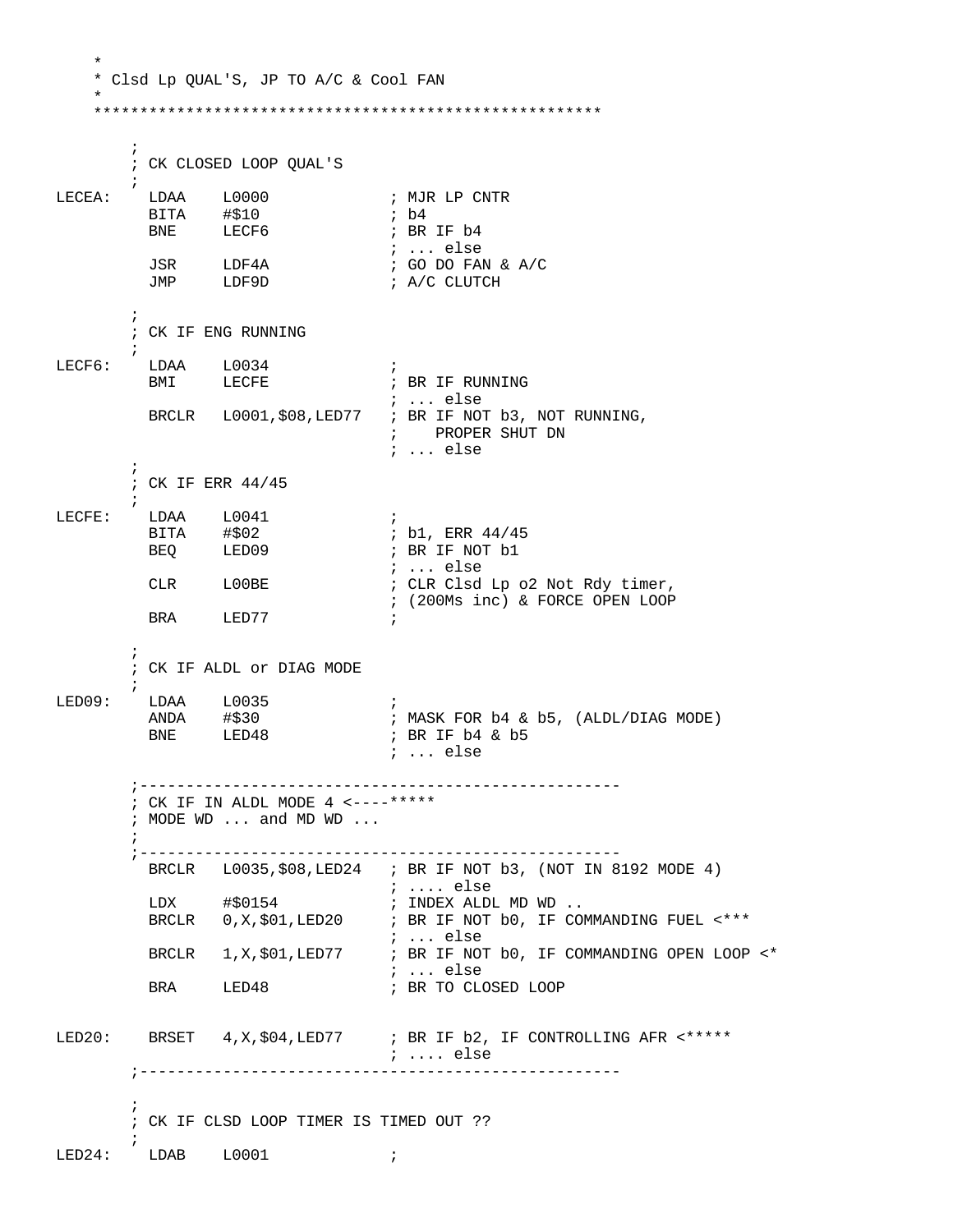|        | BITB                            | #\$02                         | $\ddot{i}$                                       |
|--------|---------------------------------|-------------------------------|--------------------------------------------------|
|        | BNE                             | LED48                         | $\ddot{i}$                                       |
|        |                                 |                               | $i \ldots$ else                                  |
|        | LDD                             | L001A                         | ; Eng Run Time (sec)                             |
|        | LSRD                            |                               | ; SACE BY 2 FOR TMR CK                           |
|        | LDX                             | #\$C556                       | ; 75 SEC, Cold Closed Lp Timer<br>; COOL         |
|        |                                 | LDAA L005F                    | ; Use Cold C Loop timer if Cool <= 15c           |
|        | <b>BLS</b>                      | $CMPA$ $LC553$<br>LED3E       | ; BR IF COOL GT 16c                              |
|        | INX                             |                               | $i \ldots$ else<br>; LC557, Warm Closed Lp Timer |
|        |                                 | CMPA LC552                    | : Use Hot C Loop timer If Cool T >= 70c          |
|        | <b>BLS</b>                      | LED3E                         | ; BR IF COOL GT 70c<br>$i \ldots$ else           |
|        | INX                             |                               | ; LC558, Hot Closed Lp Timer                     |
| LED3E: | $\texttt{CMPB}$ 0, $\texttt{X}$ |                               | $\ddot{ }$                                       |
|        | <b>BCS</b>                      | LED77                         | $\ddot{i}$                                       |
|        |                                 |                               | $i$ else                                         |
|        |                                 | $LDAA$ $L0001$                |                                                  |
|        | ORAA #\$02                      |                               | ; SET b1,                                        |
|        | STAA                            | L0001                         | $\ddot{i}$                                       |
|        |                                 |                               |                                                  |
| LED48: |                                 | LDAA L005B                    | ; COOLANT                                        |
|        | CMPA                            | LC551                         | ; 41c, Min Temp for Closed Loop                  |
|        | <b>BLS</b>                      | LED77                         | ; BR IF COOL GT 41c<br>$i \ldots$ else           |
|        | LDAA                            | L0033                         | ; MINOR LOOP MD WD 1                             |
|        | <b>BPL</b>                      | LED59                         | $\ddot{i}$                                       |
|        |                                 |                               | ;  else                                          |
|        |                                 | LDAA L004B                    | ; HU SPK FLAGS                                   |
|        | ANDA                            | #\$30                         | : 0011 0000                                      |
|        | BNE                             | LED77                         | $\ddot{i}$                                       |
|        |                                 |                               | $\ldots$ else                                    |
| LED59: | BSET                            | L0033,\$20                    | ; SET b5, (ENABLE MAF B/O)                       |
|        | LDAB                            | L0001                         | $\ddot{i}$                                       |
|        | $\ddot{i}$<br>$\ddot{i}$        | : CK Cl/Lp o2 Not Ready timer |                                                  |
|        | LDAA L00BE                      |                               | ; $Cl/Lp$ o2 NR timer, $(200Ms$ inc)             |
|        | CMPA                            | LC55B                         | ; 10 Sec for o2 Max/Min                          |
|        | BCC                             | LED6A                         | ; BR IF TIME GT 10 SEC'S                         |
|        |                                 |                               | $i \ldots$ else                                  |
|        | INCA                            |                               | ; INCR TMR                                       |
|        | STAA                            | L00BE                         | ; Cl/Lp o2 NR timer, (200Ms inc)                 |
|        |                                 |                               |                                                  |
|        | BRA                             | LED6E                         | $\ddot{i}$                                       |
|        |                                 |                               |                                                  |
| LED6A: | ANDB                            | #\$FE                         | ; CLR b0                                         |
|        | STAB                            | L0001                         |                                                  |
| LED6E: | RORB                            |                               |                                                  |
|        | BCC                             | LED77                         |                                                  |
|        |                                 |                               | $i \ldots$ else                                  |
|        | LDAB                            | L0044                         |                                                  |
|        | ORAB                            | #\$80                         | ; SET b7                                         |
|        | BRA                             | LED7B                         | $\ddot{i}$                                       |
|        |                                 |                               |                                                  |
| LED77: | LDAB                            | L0044                         |                                                  |
|        | ANDB                            | #\$7F                         | ; CLR b7                                         |
| LED7B: | STAB                            | L0044                         |                                                  |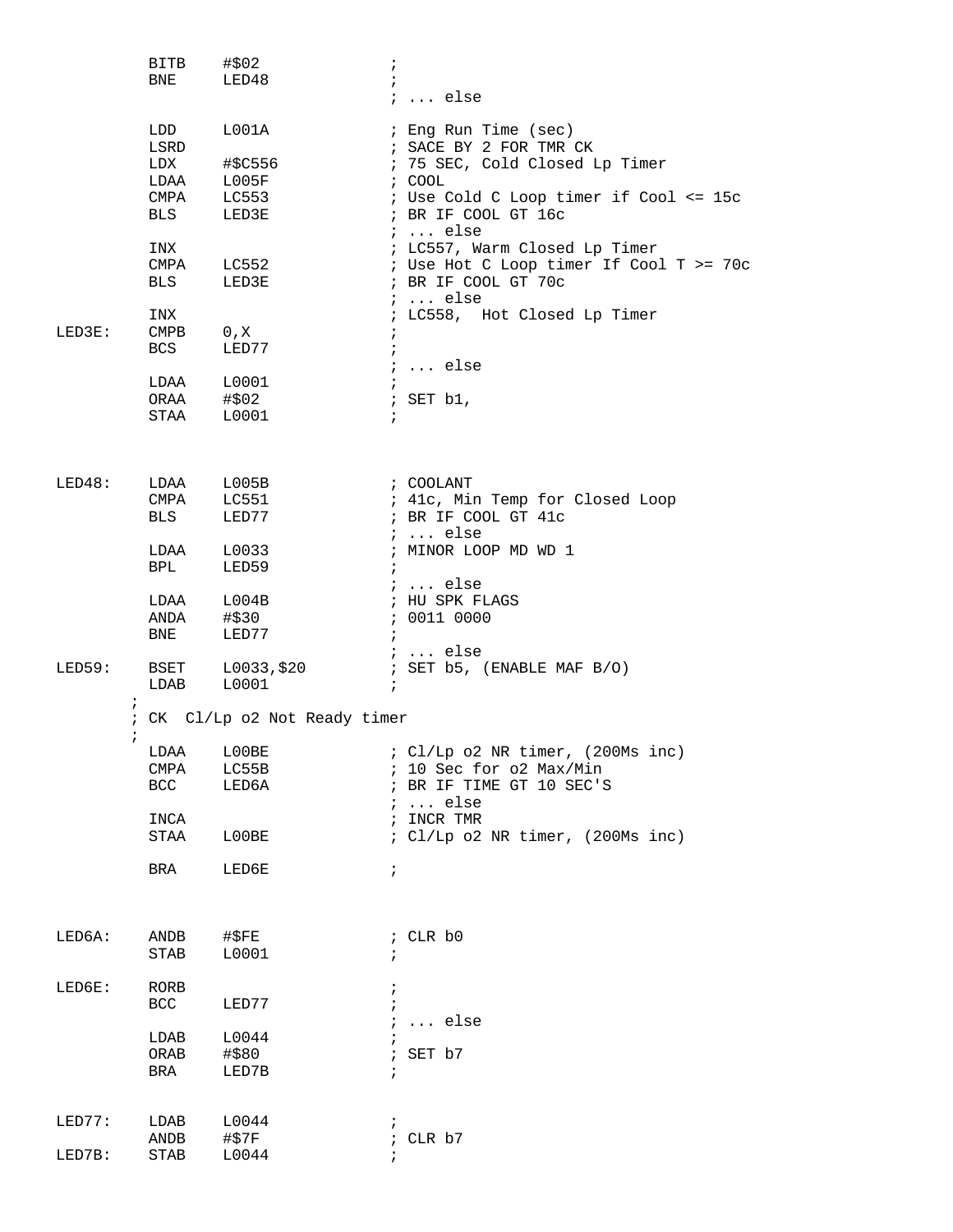**BPL** LED9B  $\cdot$ ; ... else \*\*\*\*\*\*\*\*\*\*\*\*\*\*\*\*\*\*\*\*\*\*\*\*\*\*\*\*\*\*\*\*\*\*\*\*\* \* BL STORE QUAL'S \*\*\*\*\*\*\*\*\*\*\*\*\*\*\*\*\*\*\*\*\*\*\*\*\*\*\*\*\*\*\*\*\*\*\*\* LDAA L005B ; GET CURRENT COOLANT CMPA LC5DD ; If Coolant 50c <= Disable BLM update **BLS** LED9B ; BR IF COOL GT 50c ; ... else CMPA LC5DE ; If Coolant >= 140c Disable BLM update BHI LED9B ; BR IF COOL LT 140c ; ... else LDX L00CE<br>CPX LC3CB ; Total AFR Value ; STOCH RATIO **BNE** LED9B ; BR IF AFR IS NOT AT STOCH ; ... else  $\mathcal{L}$ ; QUAL'S MET, ENABLE BL STORE ORAB #\$02 ; SET b1 LDAA L0063  $\cdot$  ; CMPA LC5DF<br>BCC LED9D ; 0, Min ld val for BLM *i* ... else  $\ddot{ }$ ; QUAL'S NOT MET, DISABLE BL STORE  $\cdot$ LED9B: ANDB #\$FD<br>LED9D: STAB L0044 ; CLR b1  $\mathcal{L}$ JSR LDF9D ; TO A/C ROUTINE RTS \* MJR LOOP SEG 1, Output Bit Sig', (TCC, CCP etc)  $\star$  $LOO7E$ ; Batt Volts Value, (A/D) LDAA  $LEDA3:$ ; 17.1 VDC CMPA #171<br>BCS LEDBA ; BR IF BATT V LT 17.1 VDC  $\cdots$  else BSET L003E, \$10 ; Set Flg to Disable Burn off BRCLR L0035, \$40, LEDB5 ; BR IF NOT b6, (HI V BATTERY) ; ... else BSET L004F, \$40 ; if yes set flg (b6) **BRA** LEDC5  $\ddot{i}$ ; SET b6, (HI V BATTERY) LEDB5: BSET  $L0035, $40$ BRA LEDBD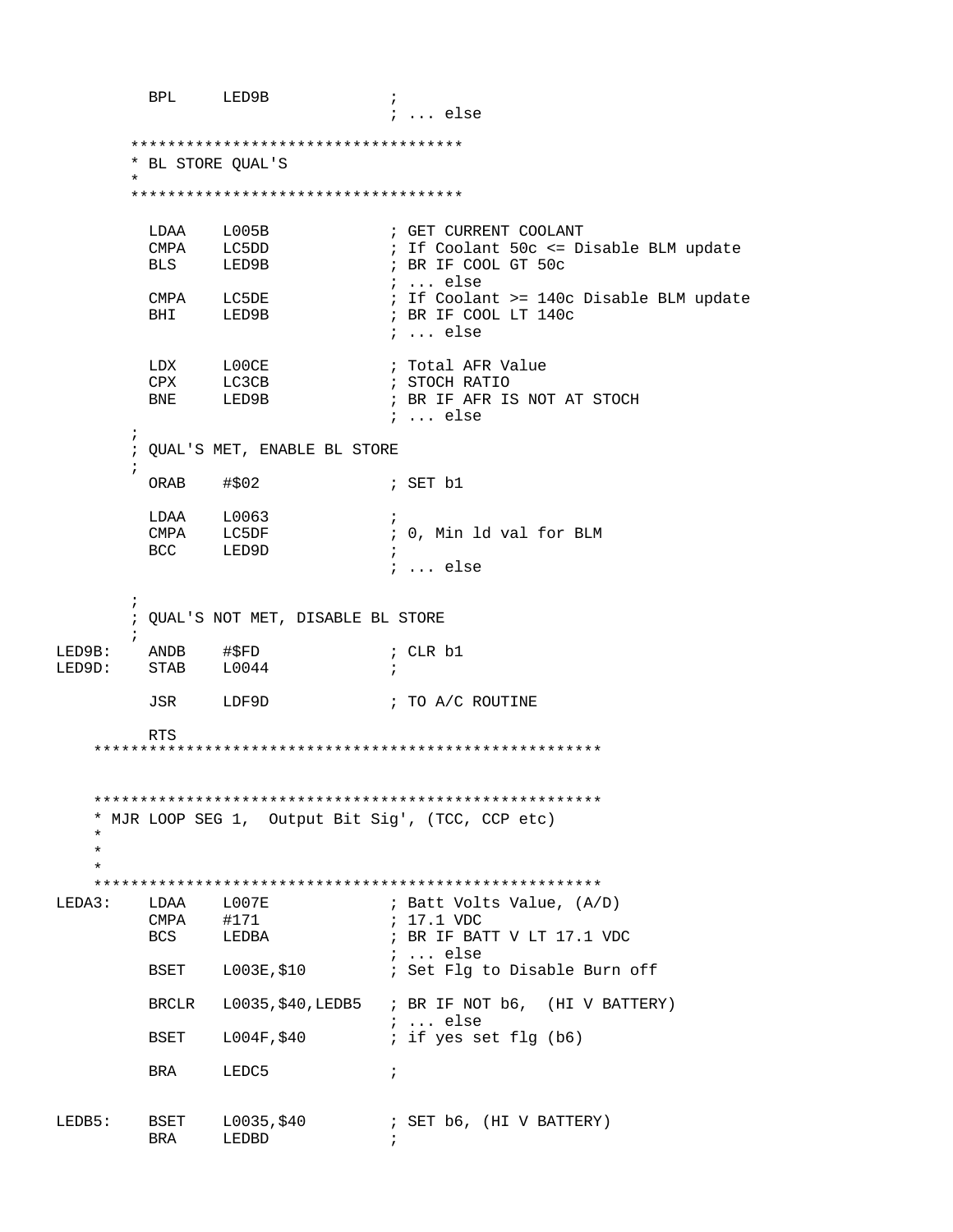|        |                                                                                 | LEDBA: BCLR $L0035, $40$                                             | ; CLR b6, (HI V BATTERY)                        |  |  |  |
|--------|---------------------------------------------------------------------------------|----------------------------------------------------------------------|-------------------------------------------------|--|--|--|
|        |                                                                                 | LEDBD: LDX L0034                                                     | ; Ck Eng Run & Diag Modes                       |  |  |  |
|        |                                                                                 | BMI LEDFD                                                            | ; Go if Eng Running<br>$i \ldots$ else          |  |  |  |
|        |                                                                                 | $LDX$ $L0041$                                                        | ; Get #rd Diag word                             |  |  |  |
|        |                                                                                 | BMI LEDCA                                                            | ; Go if In diag<br><i>i</i> else                |  |  |  |
|        |                                                                                 | -----------------------------------                                  |                                                 |  |  |  |
|        |                                                                                 | ; Not in Diag & Eng not running                                      |                                                 |  |  |  |
|        |                                                                                 | LEDC5: LDX #\$D000                                                   | $\cdot$ ;                                       |  |  |  |
|        |                                                                                 | BRA LEDCD                                                            | $\cdot$ ;                                       |  |  |  |
|        |                                                                                 | ;------------------------------------<br>; In Diag & Eng not running |                                                 |  |  |  |
|        |                                                                                 | ; ------------------------                                           | $\cdot$ ;                                       |  |  |  |
|        |                                                                                 | LEDCA: LDX #\$DFFF<br>LEDC5: LDX #\$D000<br>BRA LEDCD                | $\ddot{i}$<br>$\cdot$                           |  |  |  |
|        |                                                                                 |                                                                      |                                                 |  |  |  |
|        | LEDCD: STX L3FD2<br>JSR LF3B5                                                   |                                                                      | ; EGR PW Out Cnt'r<br>; 11 Usec Delay           |  |  |  |
|        | STX L3FD6                                                                       |                                                                      | ; TCC PW Out Cnt'r                              |  |  |  |
|        | JSR LF3B5                                                                       |                                                                      | ; 11 Usec Delay                                 |  |  |  |
|        | STX L3FD8                                                                       |                                                                      | ; CCP PW Out Cnt'r<br>; 11 Usec Delay           |  |  |  |
|        | JSR LF3B5                                                                       |                                                                      |                                                 |  |  |  |
|        | STX L3FCC<br>JSR LF3B5                                                          |                                                                      | ; PW Mod cnt'r, (P8) ARC<br>; 11 Usec Delay     |  |  |  |
|        | STX L3FD4                                                                       |                                                                      | ; PW Mod Cnt'r, Acell Enrich                    |  |  |  |
|        | BNE LEDF4                                                                       | CPX #\$D000                                                          | $\ddot{i}$<br>$\ddot{i}$                        |  |  |  |
|        |                                                                                 |                                                                      | $i \ldots$ else<br>;Par I/O CSR                 |  |  |  |
|        | LDAA L4004<br>ANDA #\$FD<br>BRA LEDF9                                           |                                                                      |                                                 |  |  |  |
|        |                                                                                 |                                                                      | $\ddot{i}$                                      |  |  |  |
| LEDF4: | LDAA L4004                                                                      |                                                                      | ;Par I/O CSR                                    |  |  |  |
| LEDF9: | ORAA #2<br>STAA L4004                                                           |                                                                      | ;0000 0010<br>;Par I/O CSR                      |  |  |  |
|        |                                                                                 |                                                                      |                                                 |  |  |  |
|        | RTS                                                                             |                                                                      |                                                 |  |  |  |
|        | ; Air Inj Cnt'l                                                                 | ; --------------------                                               |                                                 |  |  |  |
|        | ; ----------                                                                    |                                                                      |                                                 |  |  |  |
| LEDFD: | LDX #\$DFFF                                                                     |                                                                      | $\cdot$                                         |  |  |  |
|        |                                                                                 | ; ------------------------------------                               |                                                 |  |  |  |
|        | ; CK IF IN ALDL MODE 4 <----**** LEE2A<br>; Air Inj Cnt'l                       |                                                                      |                                                 |  |  |  |
|        | $\ddot{i}$<br>; CNT'L WD 5, b5, ENABLE AIR MOD<br>; CNT'L WD 6, AIR INJ PWM VAL |                                                                      |                                                 |  |  |  |
|        | ; ----------------                                                              |                                                                      | BRCLR L0035, \$08, LEE1B : BR IF NOT b3, MODE 4 |  |  |  |
|        | $LDAB$ $L0156$<br>BITB                                                          | #\$20                                                                | ; CNT'L WD, b5<br>; b5, ENABLE AIR MOD          |  |  |  |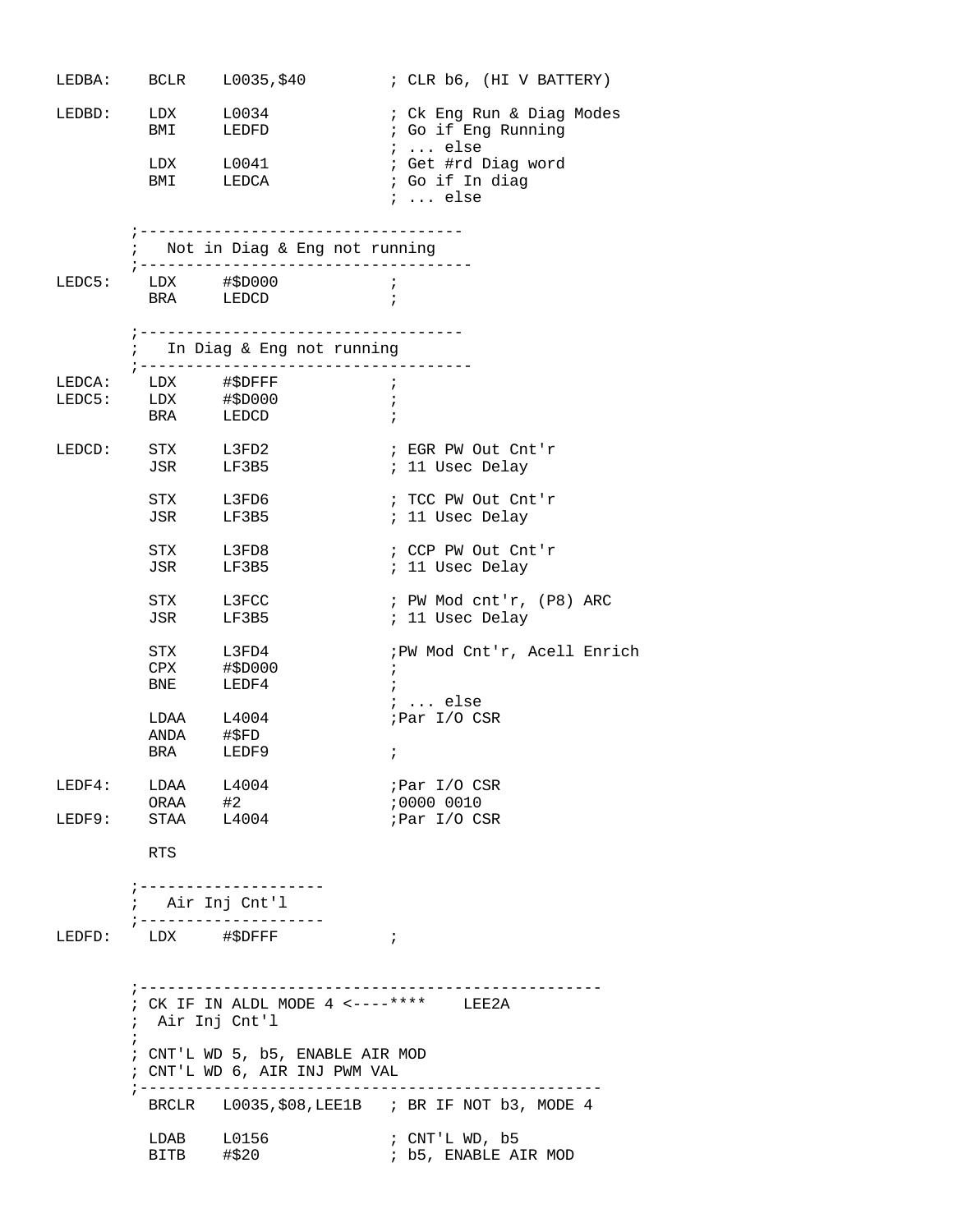|        | BEQ LEE1B               |                                        | $:$ BR IF NOT 1, $(ENABLED)$                     |
|--------|-------------------------|----------------------------------------|--------------------------------------------------|
|        |                         | LDAB L0157                             | $i \ldots$ else<br>; CNT'L WD 6, AIR INJ PWM VAL |
|        | $LDAA$ #\$34            |                                        | $\ddot{ }$                                       |
|        | ASLD                    |                                        | $\ddot{i}$                                       |
|        | ASLD                    |                                        |                                                  |
|        | ORAB #03                |                                        | ; b0 & b1                                        |
|        |                         |                                        |                                                  |
|        | PSHB                    |                                        | $\ddot{ }$                                       |
|        | PSHA                    |                                        | $\ddot{i}$                                       |
|        | PULX                    |                                        |                                                  |
|        | LDAA L003E              |                                        | ; Get Air Mode Wd.                               |
|        |                         |                                        |                                                  |
|        | BRA LEE24               | ;---------------------------           | $\mathbf{i}$                                     |
|        |                         |                                        |                                                  |
|        |                         |                                        |                                                  |
|        |                         |                                        |                                                  |
|        | LEE1B: LDAA L003E       |                                        | ; GET AIR MODE Wd.                               |
|        | BITA #2                 |                                        | ; AIR INJ REQUESTED                              |
|        | BNE LEE24               |                                        | ; iF YES Go TURN ON                              |
|        |                         |                                        | $i \ldots$ else                                  |
|        |                         | LDX #\$D000                            | $;$ IF $NO$                                      |
| LEE24: | STX L3FCC               |                                        | ; (MPU CSR), TURN OFF                            |
|        |                         | LDX #\$DFFF                            | ; Load 100% D.C.                                 |
|        |                         |                                        |                                                  |
|        |                         |                                        |                                                  |
|        |                         | ; CK IF IN ALDL MODE 4 <----**** EE2A: |                                                  |
|        | $\ddot{i}$              |                                        |                                                  |
|        | ; CNT'L WD 5, b6,       |                                        |                                                  |
|        |                         | ; CNT'L WD 6, PWM VAL                  |                                                  |
|        | ; -----------------     |                                        | . _ _ _ _ _ _ _ _ _ _ _ _ _ _ _                  |
|        |                         |                                        | BRCLR L0035, \$08, LEE43 ; BR IF NOT b3, MODE 4  |
|        |                         |                                        | ;  else                                          |
|        | $LDAB$ $L0156$          |                                        | ; CNT'L WD 5, b6                                 |
|        | BITB #\$40<br>BEQ LEE43 |                                        | ; b6                                             |
|        |                         |                                        | ; BR IF NOT b6                                   |
|        |                         |                                        | $i \ldots$ esle                                  |
|        | LDAB L0157              |                                        | ; CNT'L WD 6, PWM D.C.                           |
|        | LDAA                    | #\$34                                  |                                                  |
|        | ASLD                    |                                        | $\ddot{i}$                                       |
|        |                         |                                        | $\ddot{ }$                                       |
|        | ASLD                    |                                        |                                                  |
|        | ORAB $\#$ \$03          |                                        |                                                  |
|        | PSHB                    |                                        |                                                  |
|        | PSHA<br>PULX            |                                        |                                                  |
|        |                         |                                        |                                                  |
|        | BRA LEE4F               |                                        | $\ddot{ }$                                       |
|        |                         |                                        |                                                  |
|        |                         |                                        |                                                  |
|        |                         |                                        |                                                  |
|        |                         |                                        |                                                  |
| LEE43: | LDAB LC015              |                                        | ; Get Fuel/Air Mode Wd 2                         |
|        | BEQ                     | LEE4C                                  | ; BR IF Z                                        |
|        |                         |                                        | $i \ldots$ else                                  |
|        |                         |                                        | ; b2 = NUM OF AIR VALVES<br>; Go If Yes          |
|        | BITA #\$04<br>BNE LEE4F |                                        | $i$ else                                         |
|        | LEE4C: LDX #\$D000      |                                        | ; CLR ENAB Bit                                   |
|        | LEE4F: STX L3FD4        |                                        | ; ENRICH PW CNT'R                                |
|        |                         |                                        | $: -$ > Cont with A/C En/Dis                     |
|        |                         |                                        |                                                  |
|        |                         |                                        |                                                  |
|        |                         | ; TCC and or A/C Clutch                |                                                  |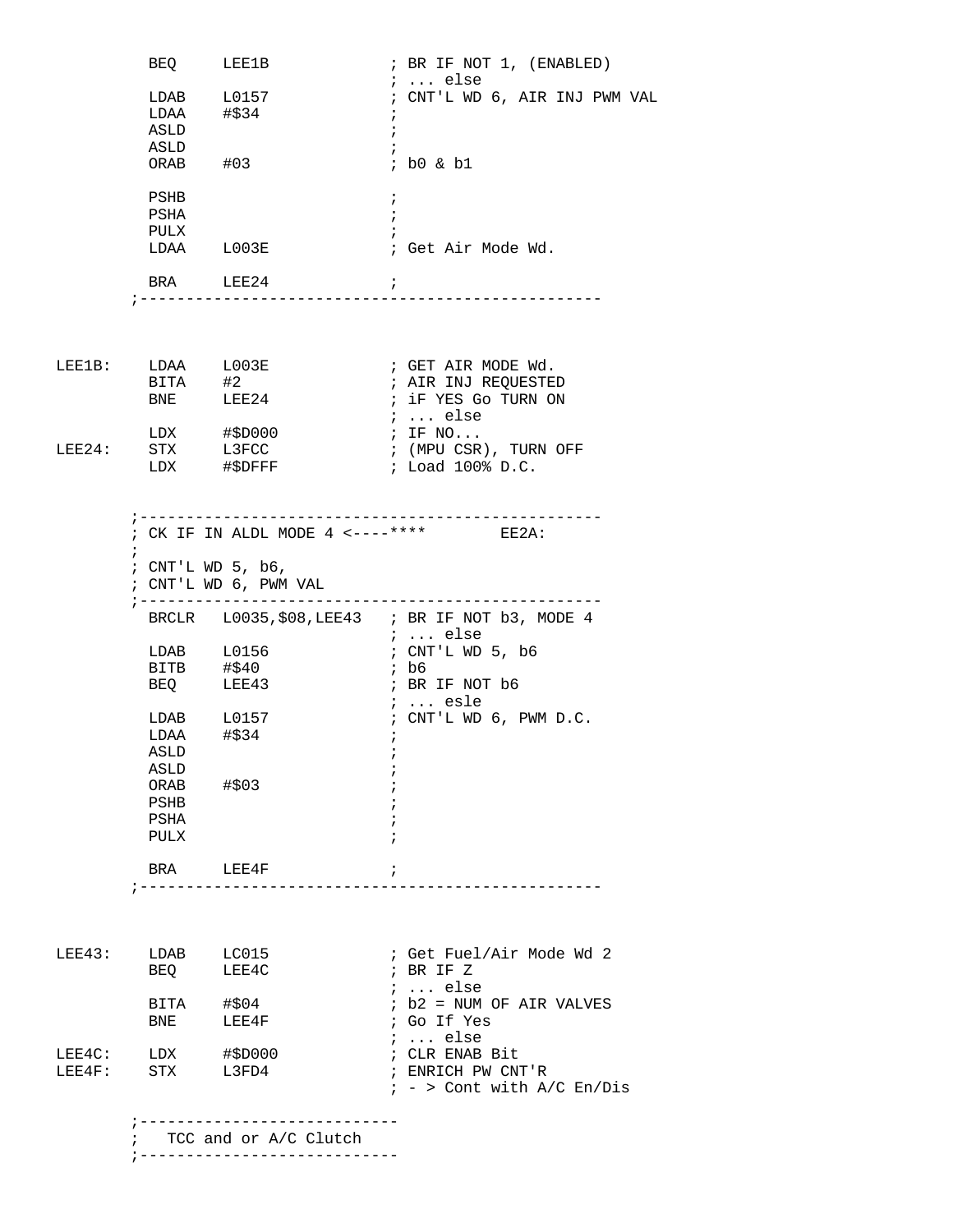LDX #\$DFFF ;  $\mathcal{L}^{\text{max}}$  ; CK IF Ck IF A/C if not do TCC  $\mathcal{L}^{\text{max}}$  $\begin{tabular}{lllllllll} \texttt{\texttt{LDAB}} & $\color{red}$ & $\color{red}$ & $\color{blue}$ & $\color{blue}$ & $\color{blue}$ & $\color{blue}$ & $\color{blue}$ & $\color{blue}$ & $\color{blue}$ & $\color{blue}$ & $\color{blue}$ & $\color{blue}$ & $\color{blue}$ & $\color{blue}$ & $\color{blue}$ & $\color{blue}$ & $\color{blue}$ & $\color{blue}$ & $\color{blue}$ & $\color{blue}$ & $\color{blue}$ & $\color{blue}$ & $\color{blue}$ & $\color{blue}$ & $\color{blue}$ & $\color{blue}$ & $\color{blue}$ & $\color{blue}$ & $\color{blue}$ & $\color{blue}$ & $\color{blue}$ & $\color{blue}$ & $\color{blue$  ; b7 = Use TCC out to Cnt'l A/C Clutch BPL LEE6D ; ; ... else ;-------------------------------------------------- ; CK IF IN ALDL MODE 4 <----\*\*\*\* ; MODE 4 MD WD .., b1 ; A/C ?? ;-------------------------------------------------- BRCLR L0035, \$08, LEE65 ; BR IF NOT b3, MODE 4 ; ... else ; MODE 4 MD WD ..<br>; b1 LDAA L0156<br>BITA #\$02<br>BNE LEE84 ; BR IF b1 ; ... else ;-------------------------------------------------- ;-------------------------------------------------- If A/C Then Set Up A/C Bit Invert  $\mathcal{L}^{\text{max}}$  ;-------------------------------------------------- ; Get Mode Wd #1<br>; 0010 0000 ANDB #\$20 ; 0010 0000 EORB #\$20 ; Invert BRA LEE96 **;** To output Tst LEE6D: LDAB LC014 : Get Fuel/Air Mode Wd 1 ASLB ; Is TCC sig used as Shft Lamp BPL LEE79 ; Go If not BRCLR L0035, \$80, LEE 98 ; BR IF NOT b7, OVERDRIVE ON ; Turn off If Lamp out BRA LEE9B ; ;-------------------------------------------------- ;-------------------------------------------------- ; CK IF IN ALDL MODE 4  $\leftarrow--****$  ; MODE 4 MD WD .., b2  $\mathcal{L}^{\text{max}}$  ; TCC ?? ;------------------------------------------------- LEE79: BRCLR L0035, \$08, LEE92 ; BR IG NOT b3, MODE 4 ; ... else  $\vdots$  MODE 4 MD WD  $\ldots$ BITA #\$04 ; b2<br>BEQ LEE92 ; BR LEE92 **; BR IF NOT b2**  ; ... else ;-------------------------------------------------- ;-------------------------------------------------- ; BR HERE FROM ALDL MODE 4 ROUTINE  $\mathcal{L}^{\text{max}}$ ;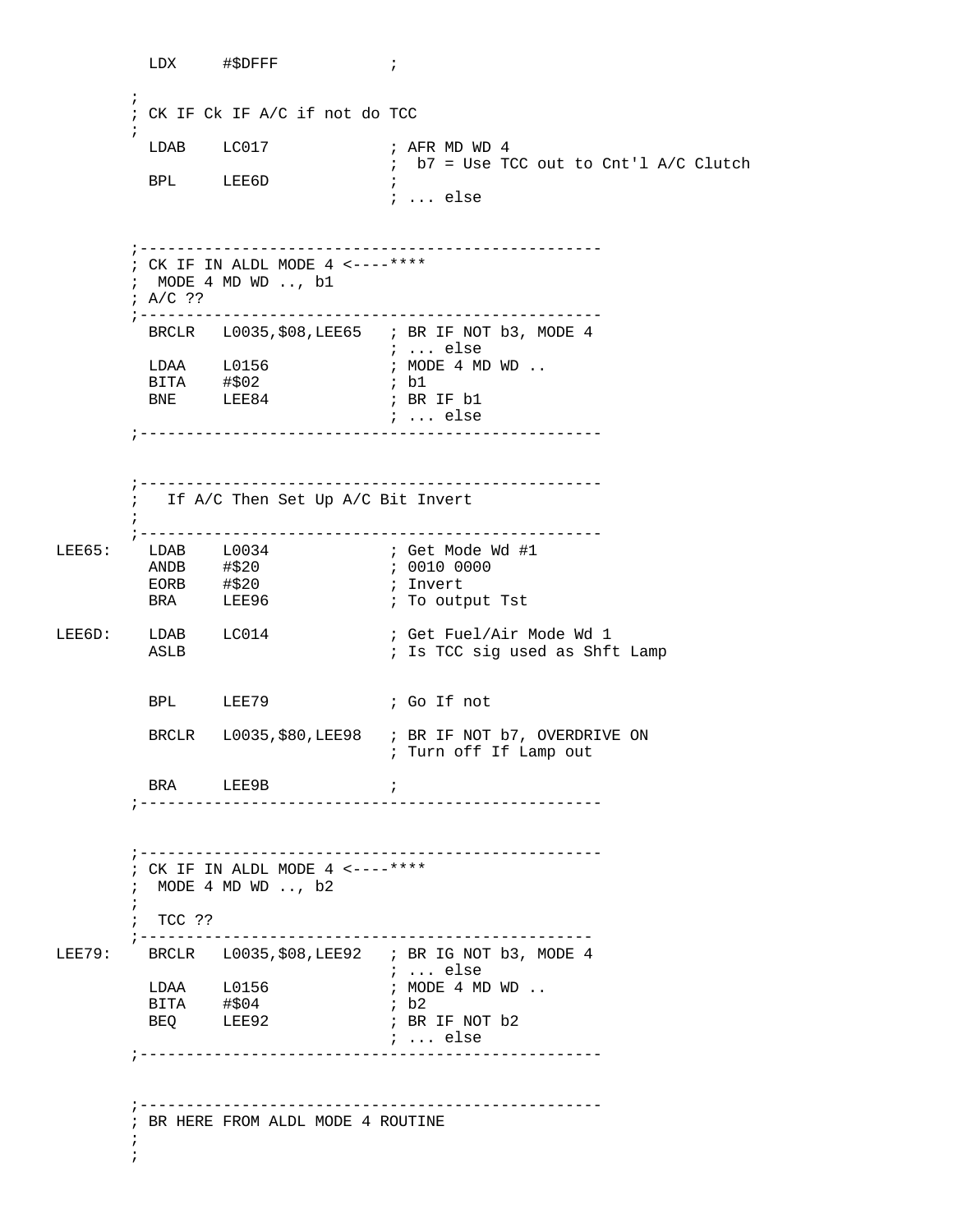| LEE84: | LDAA #\$34         | $\overline{\phantom{a}}$           |            |                                                 |
|--------|--------------------|------------------------------------|------------|-------------------------------------------------|
|        |                    |                                    |            |                                                 |
|        |                    | LDAB L0157                         |            | $\vdots$ ALDL MD WD $\ldots$                    |
|        | ASLD               |                                    |            |                                                 |
|        | ASLD               |                                    |            |                                                 |
|        | ORAB #3            |                                    |            |                                                 |
|        | PSHB               |                                    |            |                                                 |
|        | PSHA               |                                    |            |                                                 |
|        |                    |                                    |            |                                                 |
|        | PULX               |                                    |            |                                                 |
|        |                    |                                    |            |                                                 |
|        | BRA LEE9B          | $\overline{\phantom{a}}$           |            |                                                 |
|        |                    |                                    |            |                                                 |
|        |                    |                                    |            |                                                 |
|        |                    |                                    |            |                                                 |
|        |                    |                                    |            |                                                 |
|        |                    |                                    |            |                                                 |
|        |                    | ; BR HERE FROM ALDL MODE 4 ROUTINE |            |                                                 |
|        | ; TCC CNT'L        |                                    |            |                                                 |
|        |                    |                                    |            |                                                 |
|        |                    |                                    |            |                                                 |
|        |                    |                                    |            |                                                 |
| LEE92: | LDAB L0037         |                                    |            | ; Tst If TCC S/B locked                         |
|        | BITB #\$20         |                                    |            | ; b5                                            |
|        | LEE96: BNE LEE9B   |                                    |            | ; BR IF b5, TCC LOCKEDs                         |
|        |                    |                                    |            | $\cdot$ $\cdot$ else                            |
|        |                    |                                    |            |                                                 |
|        | LEE98: LDX #\$D000 |                                    |            | ; If Not, Clr Lock Bit                          |
| LEE9B: | STX L3FD6          |                                    |            | ; TCC PW Cnt'r                                  |
|        |                    |                                    |            |                                                 |
|        |                    |                                    |            |                                                 |
|        |                    |                                    |            |                                                 |
|        |                    |                                    |            |                                                 |
|        |                    |                                    |            |                                                 |
|        |                    |                                    |            |                                                 |
|        | ; CCP Cnt'l        |                                    |            |                                                 |
|        | i.                 |                                    |            |                                                 |
|        |                    |                                    |            |                                                 |
|        |                    |                                    |            |                                                 |
|        |                    |                                    |            |                                                 |
|        |                    |                                    |            |                                                 |
|        |                    |                                    |            |                                                 |
|        |                    |                                    |            |                                                 |
|        |                    |                                    |            |                                                 |
|        |                    |                                    |            |                                                 |
|        |                    |                                    |            |                                                 |
|        |                    |                                    |            |                                                 |
|        |                    | ; CK IF IN ALDL MODE 4 <----****   |            |                                                 |
|        |                    | MODE $4$ MD WD , $b3$              |            |                                                 |
|        | i                  |                                    |            |                                                 |
|        | $;$ CCP DC         |                                    |            |                                                 |
|        | ; ----------       | _________________________________  |            |                                                 |
|        |                    |                                    |            |                                                 |
|        |                    |                                    |            | BRCLR L0035, \$08, LEEAE ; BR IF NOT b3, MODE 4 |
|        |                    |                                    |            | ;  else                                         |
|        | LDAA L0156         |                                    |            | ; MODE 4 MD WD , b3                             |
|        |                    |                                    |            | ; b3                                            |
|        | BITA #8            |                                    |            |                                                 |
|        | BEQ LEEAE          |                                    | $\ddot{i}$ |                                                 |
|        |                    |                                    |            | $i \ldots$ else                                 |
|        |                    | LDAB L0157                         |            |                                                 |
|        |                    |                                    |            | ; Get Purge Dty Cyc                             |
|        |                    |                                    |            |                                                 |
|        |                    | BRA LEEB1                          | $\ddot{i}$ |                                                 |
|        |                    | ;---------------------------       |            | ____________________                            |
|        |                    |                                    |            |                                                 |
|        |                    |                                    |            |                                                 |
|        |                    |                                    |            |                                                 |
|        |                    |                                    |            |                                                 |
| LEEAE: | LDAB L0113         |                                    |            | ; CCP PW                                        |
|        |                    |                                    |            |                                                 |
|        |                    |                                    |            |                                                 |
| LEEB1: | LDAA               | #\$34                              |            | ; \$D0 when shfted 2 times                      |
|        | COMB               |                                    | $\ddot{i}$ |                                                 |
|        | ASLD               |                                    |            | ; Mult Dty Cycl By 4 (32Hz)                     |
|        |                    |                                    |            |                                                 |
|        | ASLD               |                                    |            |                                                 |
|        | ORAB #3            |                                    |            | : 0000 0011                                     |
|        | STD L3FD8          |                                    |            | ; CCP PW Cnt'r                                  |

;----------------------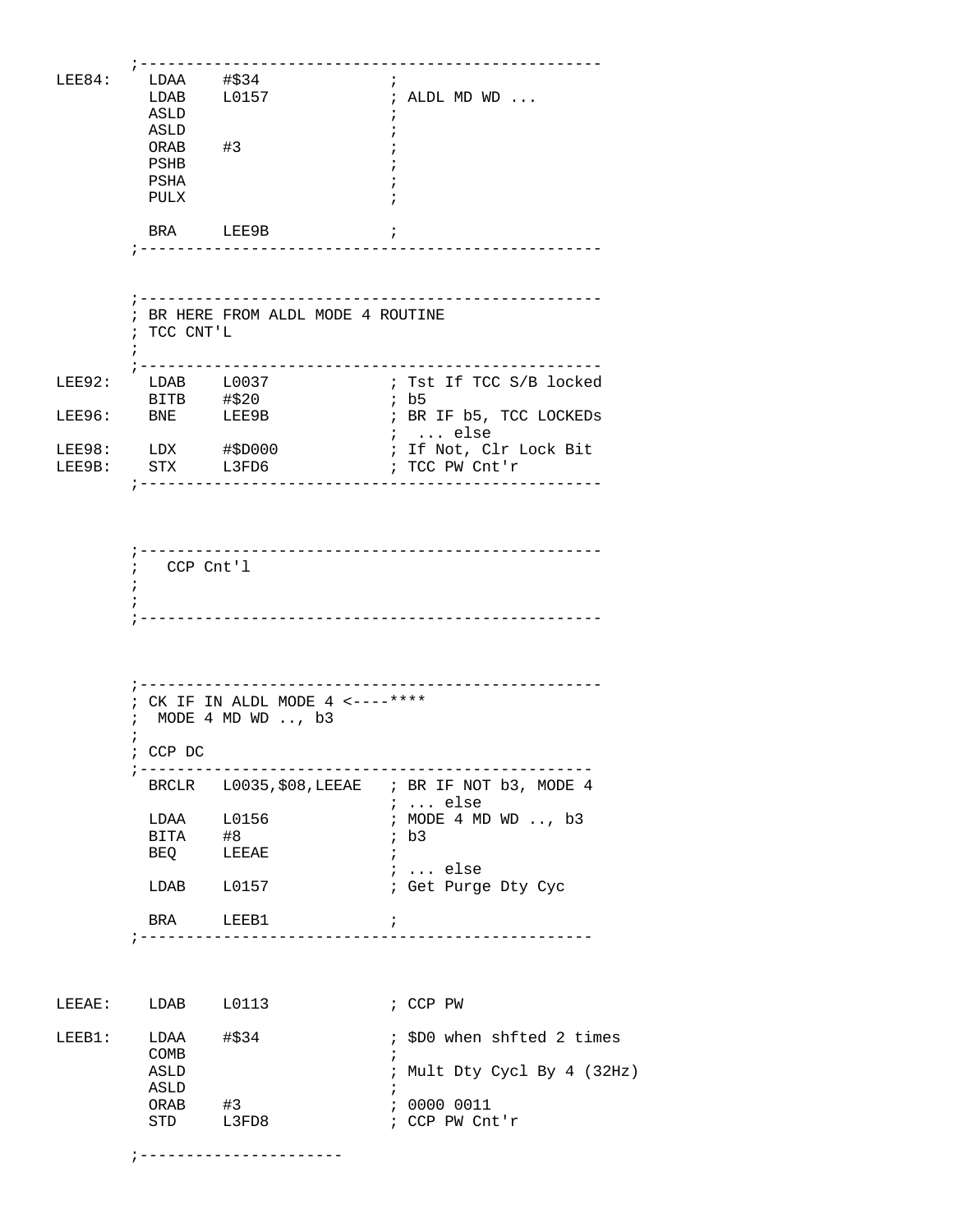; CK IF IN ALDL MODE 4  $\leftarrow$ ----\*\*\*\* ; MODE 4 MD WD .., b3  $:$  COOL FAN BRCLR L0035, \$08, LEED3 ; BR IF NOT b3, MODE 4 ; ... else  $LDAA$   $L0152$ ; MODE 4 MD WD .., b3  $BITA$  #2 ; 0000 0010, Bit 1 ; If Set **BEQ** LEED3 ; ... else  $LDAA$   $L4004$ ; Par I/O CSR  $LDAB$   $L0153$  $\overline{\phantom{a}}$ ; 0000 0010, Bit 1  $ANDB$   $\#502$ ANDA #\$FD ; 1111 1101, Mask off bit 2 ABA  $\mathcal{L}$ BRA LEEE3 LDAA L4004<br>ANDA #FD<br>TST L00F4<br>BEQ LEEE3 ; Par I/O CSR<br>; 1111 1101<br>; Ck Fan Dty Cyc LEED3: LDAA  $\ldots$  else BRCLR L0034,8, LEEE3 ; Go if Fan Disable not set ; ... else ; SET b1 ORAA #\$02  $LEEE3:$ STAA L4004 ; Par I/O CSR ; ------------------------; EGR & Air Switch : \_\_\_\_\_\_\_\_\_\_\_\_\_\_\_\_\_\_\_\_\_\_\_\_\_\_ ; CK IF IN ALDL MODE 4 ; EGR PW ; ALDL MODE 4, MD WD ... b0 BRCLR L0035, \$08, LEEF6 ; BR IF NOT b3, MODE 4  $i$  ... else LDAA L0156 ; MD WD ... b0 BITA #\$01  $;$  b<sub>0</sub> LEEF6 BEQ ; BR IF NOT b0  $i \ldots$  else LDAB L0157 ; GET MODE 4 MD WD .. **BRA**  $\mathcal{L}$ LEEFA LEEF6: LDAB L0112 ; Out Fm EGR PW Mod COMB  $\cdot$   $\cdot$ LEEFA:  $LDAA$   $#34$  $\ddot{i}$ ; Mult x 4 for 32 Hz op's ASLD ASLD  $\overline{\phantom{a}}$ : ORAB #\$03<br>STD L3FD2 ; SET b0 & b1 ; Wr to EGR PW Cnt'r

; Cool Fan Cnt'l ; \_\_\_\_\_\_\_\_\_\_\_\_\_\_\_\_\_\_\_\_\_\_\_\_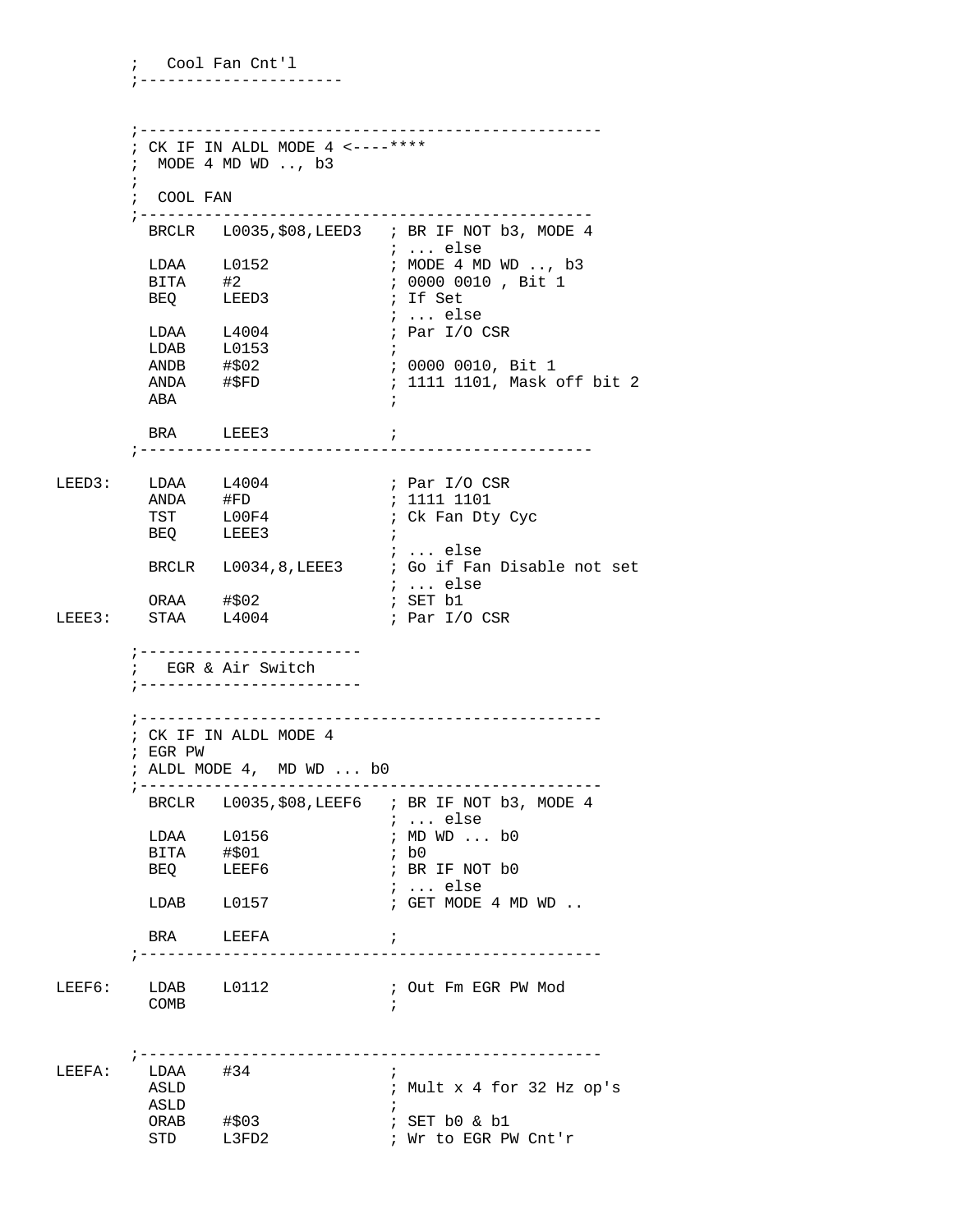## 

| $^\star$<br>$\ast$ | Diagnostics                | * MAJOR LOOP SUBROUTINE SEG D, |                                     |
|--------------------|----------------------------|--------------------------------|-------------------------------------|
| $\star$            |                            |                                |                                     |
|                    |                            |                                |                                     |
|                    | $\ddot{i}$                 |                                |                                     |
|                    | ; DIAGNOSTICS              |                                |                                     |
|                    | i.                         | ; Eexcuted on 100 Ms Clk       |                                     |
|                    | $\mathbf{i}$<br>$\ddot{i}$ |                                | Do Loging, and blinking of Err lamp |
| LEF04:             | LDAB                       | L0000                          | ; Get Minor Lp counter              |
|                    |                            | LDAA L003F                     | ; Get Diag mode wd #1               |
|                    |                            | $ANDB$ # $$F0$                 | ; 1111 0000, Mask ?                 |
|                    | <b>BNE</b>                 | LEF15                          | $\ddot{i}$                          |
|                    |                            |                                | $\ldots$ else                       |
|                    | ORAA                       | #8                             | ; 0000 1000, Bit 3                  |
|                    |                            | LDAB L001B                     | ÷                                   |
|                    | RORB                       |                                | $\ddot{i}$                          |
|                    |                            | BCC LEF15                      | $\ddot{i}$                          |
|                    |                            |                                | $i \ldots$ else                     |
|                    | ORAA                       | #\$10                          | ; 0001 0000, Bit 4                  |
| LEF15:             | STAA                       | L003F                          | ; Save Diag wd #1                   |
|                    | LDAB                       | L0041                          | $\ddot{ }$                          |
|                    | LDAA                       | L0035                          | ; MNR LOOP MD WD 2                  |
|                    | <b>BITA</b>                | #\$10                          | ; b4, DIAG SW IN DIAG MODE          |
|                    | <b>BNE</b>                 | LEF2C                          | ; BR IF $b4$ ,<br>$i \ldots$ else   |
|                    | ANDB                       | #\$7F                          | $\ddot{ }$                          |
|                    | STAB                       | L0041                          |                                     |
|                    | LDAA                       | L003C                          | i                                   |
|                    |                            | ANDA #\$E3                     | ï                                   |
|                    | STAA                       | L003C                          |                                     |
|                    | JMP                        | LEF92                          |                                     |
| LEF2C:             | ORAB                       | #\$80                          | $\ddot{ }$                          |
|                    | STAB                       | L0041                          | $\ddot{i}$                          |
|                    | CLR                        | L00B1                          | Err Lamp Tmr, (100Ms)<br>i          |
|                    | LDAA                       | L0034                          | i                                   |
|                    | BMI                        | LEF40                          | $\ddot{i}$                          |
|                    |                            |                                | else                                |
|                    | LDAA                       | L003C                          |                                     |
|                    | ANDA                       | #\$E3                          |                                     |
|                    | STAA                       | L003C                          |                                     |
|                    | JMP                        | LEFFE                          |                                     |
|                    |                            |                                |                                     |
| LEF40:             | LDAB                       | L0044                          | ÷                                   |
|                    | BMI                        | LEF51                          | $\ddot{i}$                          |
|                    |                            |                                | else                                |
| LEF44:             | LDAA                       | L003C                          |                                     |
|                    | ANDA                       | #\$F7                          |                                     |
|                    | EORA                       | #\$40                          |                                     |
|                    | STAA                       | L003C                          | ï                                   |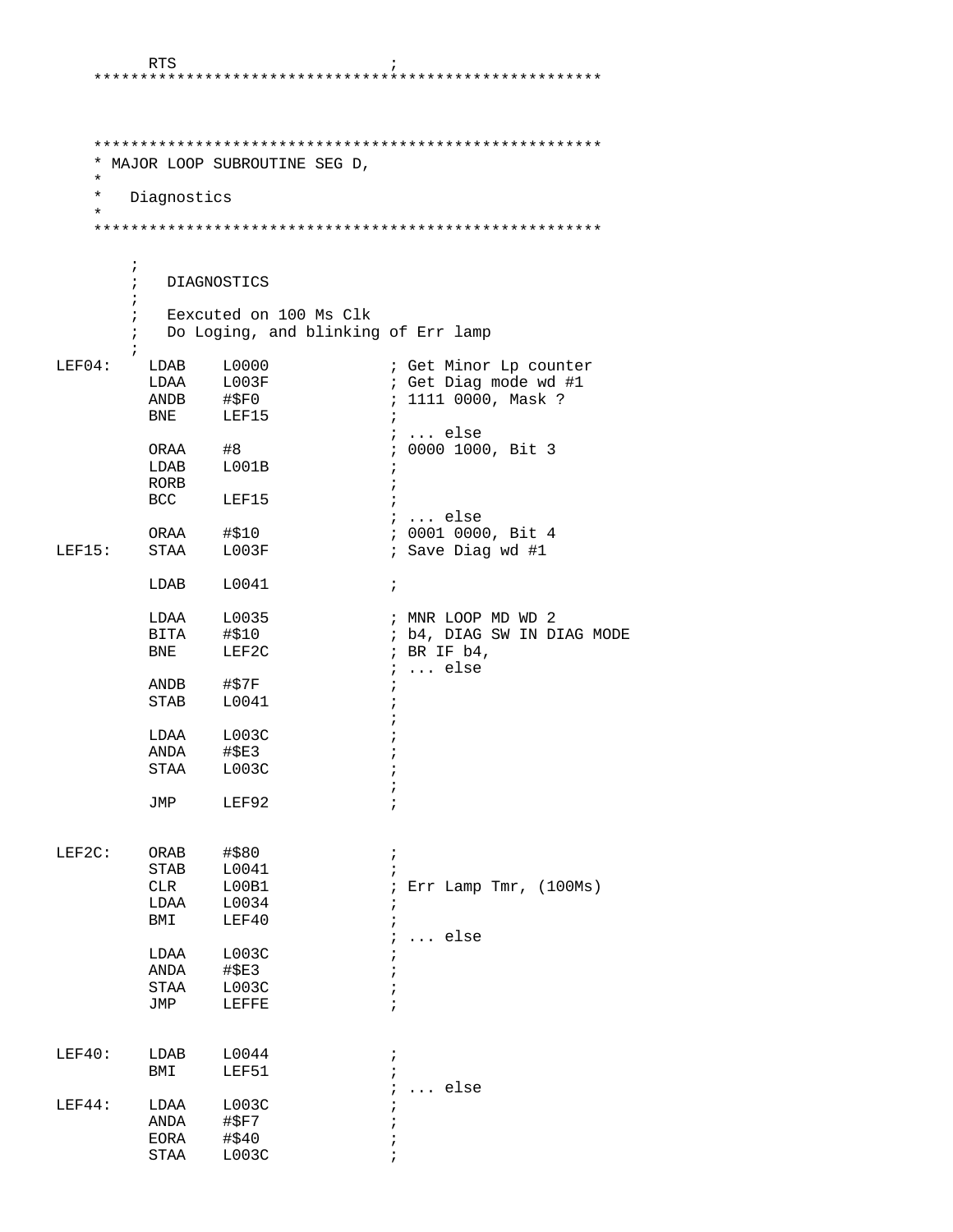|               | ASLA<br>BMI                         | LEF87                                                                                  | $\ddot{ }$<br>$\ddot{i}$                                                                 |
|---------------|-------------------------------------|----------------------------------------------------------------------------------------|------------------------------------------------------------------------------------------|
|               | BRA                                 | LEF78                                                                                  | $i \ldots$ else<br>$\ddot{i}$                                                            |
| LEF51:        | LDAA<br>BITA<br>BNE                 | LOO3C<br>#\$0008<br>LEF68                                                              | $\ddot{ }$<br>$\ddot{ }$<br>$\ddot{i}$                                                   |
|               | LDAB<br><b>BITB</b><br>BEQ          | L003F<br>#8<br>LEF44                                                                   | $\ddot{i}$<br>else<br>$\ddot{i}$<br>$\ddot{ }$<br>$\ddot{ }$                             |
| LEF61:        | ORAA<br>STAA<br>LDAB<br>ASLB<br>BMI | #8<br>L003C<br>L0044<br>LEF7F                                                          | $\ddot{i}$<br>else<br>$\ddot{i}$<br>$\ddot{i}$<br>$\ddot{ }$<br>$\ddot{ }$<br>$\ddot{i}$ |
|               | BRA                                 | LEF84                                                                                  | else<br>$\ddot{i}$<br>$\ddot{ }$                                                         |
| <b>LEF68:</b> | LDAA                                | L003F                                                                                  | $\ddot{r}$                                                                               |
|               | BITA<br>BEQ                         | #8<br>LEF87                                                                            | $\ddot{ }$<br>$\ddot{ }$<br>$i \ldots$ else                                              |
|               | LDAA<br>BITA<br>BEQ                 | L003C<br>#\$10<br>LEF61                                                                | $\ddot{i}$<br>ib4<br>; BR IF NOT b4                                                      |
|               | ANDA<br>STAA                        | $#$ \$EF<br>L003C                                                                      | $i \ldots$ else<br>1110 1111<br>$\ddot{i}$<br>$\ddot{i}$                                 |
| <b>LEF78:</b> | LDD<br><b>BITB</b><br>BEQ           | L3FFC<br># \$08<br>LEF84                                                               | ; MCU CSR<br>ib3<br>; BR IF NOT b3                                                       |
| LEF7F:        | JSR                                 | LF498                                                                                  | $i \ldots$ else<br>$\ddot{ }$                                                            |
| LEF84:        | <b>BRA</b><br>JSR                   | LEF87<br>LF4A6                                                                         | Ť<br>$\ddot{i}$                                                                          |
| LEF87:        | CLRB<br>STAB                        | L0042                                                                                  | $\ddot{ }$<br>; DIAG CNT'L WD                                                            |
|               | LDAA L003C                          |                                                                                        | $\ddot{ }$                                                                               |
|               | ORAA #\$04<br>STAA                  | L003C                                                                                  | $\ddot{i}$<br>$\ddot{i}$                                                                 |
|               | <b>BRA</b>                          | LEFCC                                                                                  | $\ddot{i}$                                                                               |
|               |                                     | ; _______________________________<br>End of Field Sev Mode<br>; ---------------------- |                                                                                          |
| LEF92:        | CLRB                                |                                                                                        | ; Reset Flash Cnt'l Wd                                                                   |
|               | STAB                                | L0042                                                                                  | ; DIAG CNT'L WD                                                                          |
|               | LDAA L004E<br>ANDA                  | L0053                                                                                  | ; NEW ERR 2<br>$\ddot{i}$                                                                |
|               | ANDA                                | #\$01<br>LEFA9                                                                         | ÷                                                                                        |
|               | BEQ                                 |                                                                                        | $\ldots$ else                                                                            |
|               | ORAA                                | L0007                                                                                  | ; Err #3 Flg word                                                                        |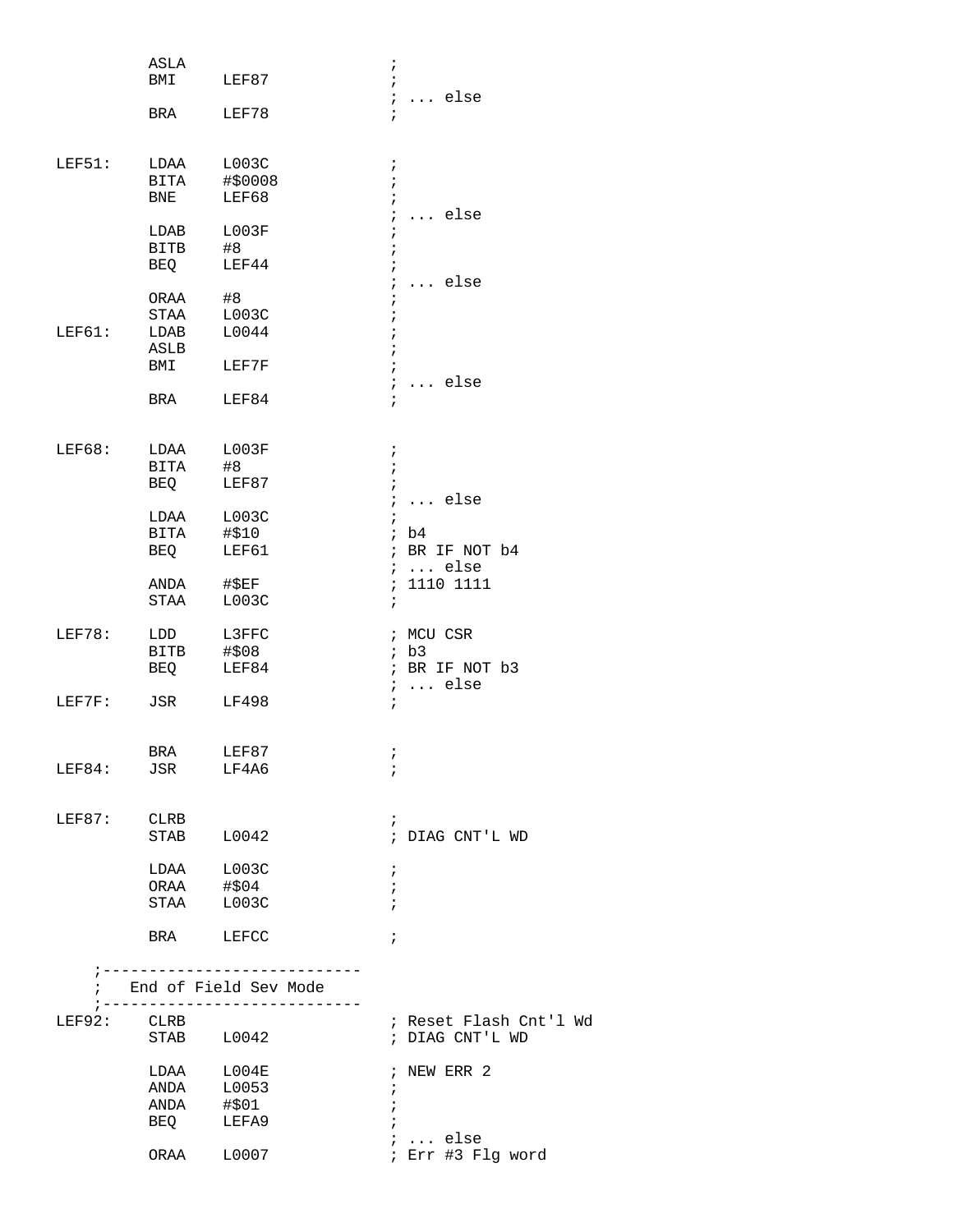|          |                          | STAA L0007                               | ; Err #3 Flg word                                         |
|----------|--------------------------|------------------------------------------|-----------------------------------------------------------|
|          |                          | JSR LF3A7                                | ; NV MEM Wd's Ck Sum                                      |
|          |                          | STD L0018                                | ; Save Ck Sum OF Err Words                                |
|          |                          | JMP LF0FC                                | $\ddot{i}$                                                |
| LEFA9:   |                          | $LDAA$ $L0034$                           | ; Ck If ENG Running                                       |
|          | BMI                      | LEFCC                                    | ; BR IF YES, GOT DO DIAG<br>$i \ldots$ else               |
|          |                          | STAB L00A7                               | ; TPS Err cnt'r, $(100Ms)$                                |
|          |                          | STAB L00AB<br>STAB L00A8                 | ; VSS Err cnt'r                                           |
|          |                          | STAB L00A9                               | $i$ o2 Lan Cnt'r (2 Sec)<br>; o2 Sensor Rich tmr, (2 Sec) |
|          |                          | STAB LOOAA                               | ; o2 Sensor Hvy Ld Cnt'r, (2 Sec)                         |
|          | STAB                     | L00B5                                    | ; ERR 34 TMR                                              |
|          | <b>STAB</b>              | LOOAC                                    | ; Lo MAT Err #23                                          |
|          |                          | STAB L00AD                               | ; Hi MAT cnt'r, Err#25                                    |
|          |                          | STAB LOOAE<br>STAB LOOAF                 | ; EGR Diag Cnt'tr<br>$\ddot{i}$                           |
|          |                          | LDAA L0033                               | ; MINOR LOOP MD WD 1                                      |
|          |                          | BITA #\$10                               | ; $B4$ , $(1 = IGN ON)$                                   |
|          |                          | BEQ LEFC9                                | ; GO if Yes                                               |
|          |                          | STAB L00B0                               | $i \ldots$ else<br>; Clr Err #3 Timer                     |
|          |                          | LEFC9: JMP LEFFE                         | ; Goto to Err log filter                                  |
| $^\star$ |                          | * MAIN BACKGROUND DIAGNOSTICS            |                                                           |
| $\star$  |                          |                                          |                                                           |
|          |                          |                                          | LEFCC: LDAA L003F     ; Get Diag Mode Wd #1               |
|          |                          | BITA #\$02                               | ; b1                                                      |
|          |                          | BNE LEFFB                                | ; Go do Err Checks<br>$i \ldots$ else                     |
|          | $\ddot{i}$               | Clr bulb Tst After Dly time              |                                                           |
|          | $\ddot{i}$<br>;          | & eng Running                            |                                                           |
|          | $\ddot{i}$               |                                          |                                                           |
|          |                          | LDAB L001B                               | $\ddot{i}$                                                |
|          | $\mathop{\mathrm{CMPB}}$ | <b>LC1DA</b>                             | ; 0, Ck Eng Lmp Bulb tst time                             |
|          |                          | BCS LEFFB                                | $i$ else                                                  |
|          |                          | ORAA #\$02<br>STAA L003F<br>INC L0017    | ; b1                                                      |
|          |                          |                                          |                                                           |
|          |                          |                                          | ; Inc No Err Counter                                      |
|          |                          | $LDAA \qquad L0017$                      | ; No Err Counter                                          |
|          |                          | CMPA LC1D5                               | $\ddot{i}$                                                |
|          |                          | BLS LEFFB                                | ; Begin Err Chk's<br>$i \ldots$ else                      |
|          |                          |                                          |                                                           |
|          |                          | ; --------------------                   |                                                           |
|          | CLRA                     | ; CLR ALL ERRORS<br>; ------------------ | ; If Yes, Clr All Errs & ck sum                           |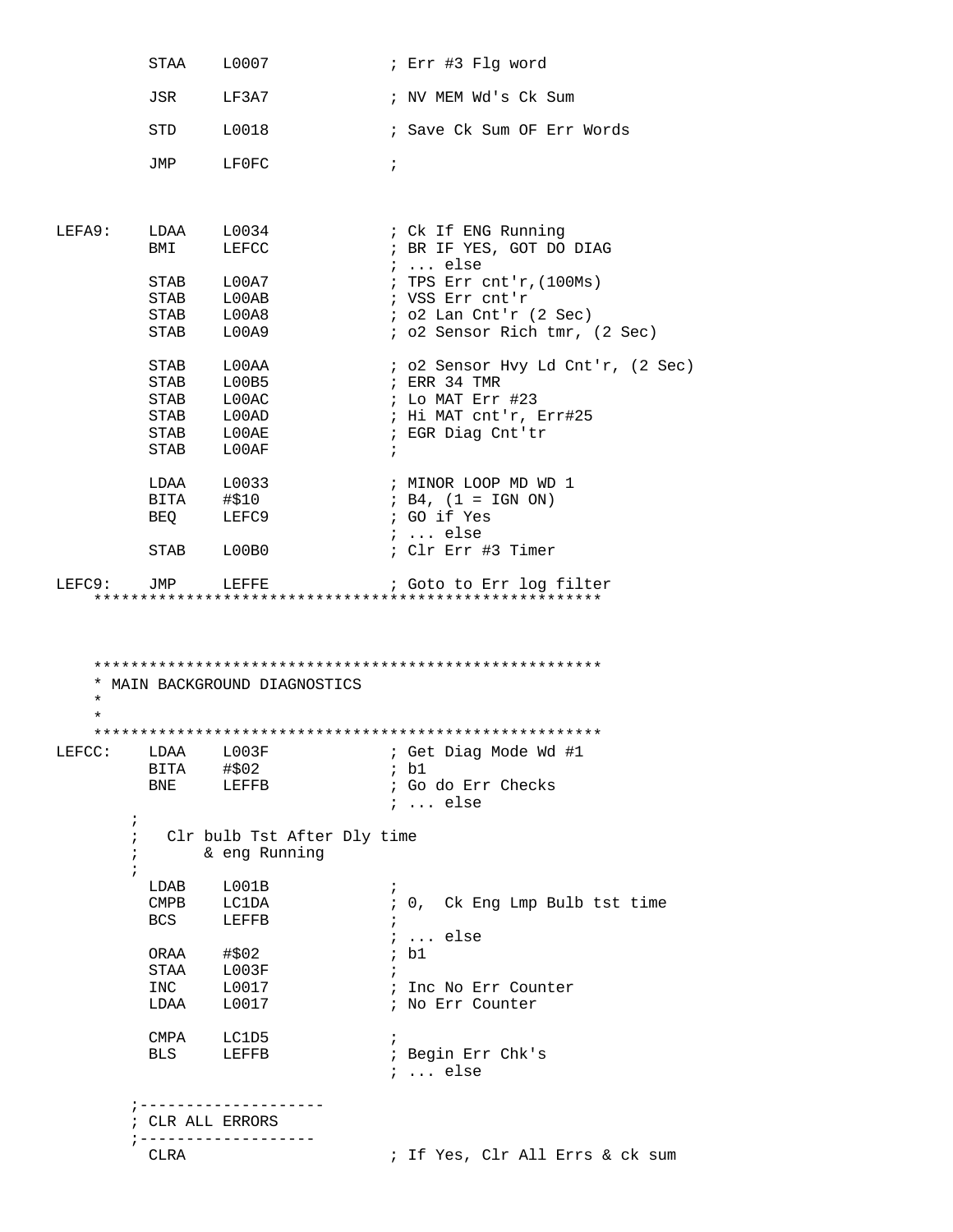|        | STAA | L0005         | ; Err #1 Flag word            |
|--------|------|---------------|-------------------------------|
|        | STAA | L0006         | ; Err #2 Flq word             |
|        | STAA | L0007         | ; Err #3 Flq word             |
|        | STAA | L0008         | ; Err #4 Flaf word            |
|        | STAA | L0009         | ; Err #5 Flq Word             |
|        | STAA | L0017         | ; No Err Counter              |
|        | STAA | L0042         | ; DIAG CNT'L WD               |
|        |      |               |                               |
|        | JSR  | LF3A7         | ; Call EEPROM ERR Wd's Ck Sum |
|        |      |               |                               |
|        | STD  | <b>T.0018</b> | ; Ck Sum OF Err Words         |
|        |      |               |                               |
| LEFFR: | JSR  | T.F.4F7       |                               |
|        |      |               |                               |

|        | $\ddot{i}$<br>i.<br>$\ddot{i}$<br>$\ddot{i}$<br>$\ddot{i}$ | Err Loggong Filter<br>Turn Sys Err If Time constraints meet                                                          |                                                                    |                                                                                                                                   |
|--------|------------------------------------------------------------|----------------------------------------------------------------------------------------------------------------------|--------------------------------------------------------------------|-----------------------------------------------------------------------------------------------------------------------------------|
| LEFFE: |                                                            | LDAA L003C<br>BITA #\$04<br>BEQ LF007                                                                                |                                                                    | ; ALCL MOD WD<br>; b2, FIEL SERVICE MODE<br>; BR IF NOT b2<br>;  else                                                             |
|        |                                                            | JMP LFOFF                                                                                                            |                                                                    | ; EXIT THIS ROUTINE                                                                                                               |
| LF007: | LDAA L0041                                                 | BPL LFOOE                                                                                                            |                                                                    | ; DIAG MODE WD<br>; BR IF IN<br>$i \ldots$ else                                                                                   |
|        |                                                            | JMP LF10E                                                                                                            | $\ddot{i}$                                                         |                                                                                                                                   |
| LF00E: |                                                            | LDAA L0033<br>BITA #\$10<br>BEQ LF017                                                                                |                                                                    | ; MINOR LOOP MD WD 1<br>$; b4, (1 = IGN ON)$<br>; BR IF NOT b4<br>$i \ldots$ else                                                 |
|        |                                                            | JMP LFOFF                                                                                                            | $\ddot{i}$                                                         |                                                                                                                                   |
| LF017: | <b>BNE</b><br>LDD<br>ANDA<br>STD                           | LDAA L0051<br>ORAA L0052<br>ORAA L0053<br>ORAA L0054<br>ORAA L0055<br>LF058<br>1004C<br>LC1D0<br>ANDB LC1D1<br>L0051 | $\ddot{ }$<br>$\ddot{i}$<br>$\ddot{i}$<br>$\ddot{i}$<br>$\ddot{i}$ | ; BR IF NZ<br>;  else<br>; NEW ERR 1<br>$\cdot$<br>; 1111 0111, Mask For Mal Funct flg 1<br>; 1100 1110, Mask For Mal Funct flg 2 |
|        | ORAA<br>ANDB<br>STD                                        | LDD LC1D2<br>#\$01<br>ANDA L004E<br>L004F<br>L0053                                                                   | ÷<br>$\ddot{ }$                                                    | ; Mask For ERR flag 3<br>; ERR Code 51 Prom Error<br>$\mathfrak{z}$ NEW ERR 2                                                     |
|        | LDAA<br>ANDA<br>STAA                                       | L0050<br>LC1D4<br>L0055                                                                                              | $\ddot{i}$                                                         | ; NEW ERR 3<br>; Mask For ERR flag 5                                                                                              |
|        | LDAA                                                       | L00B1                                                                                                                |                                                                    | ; Err Lamp Tmr, (100Ms)                                                                                                           |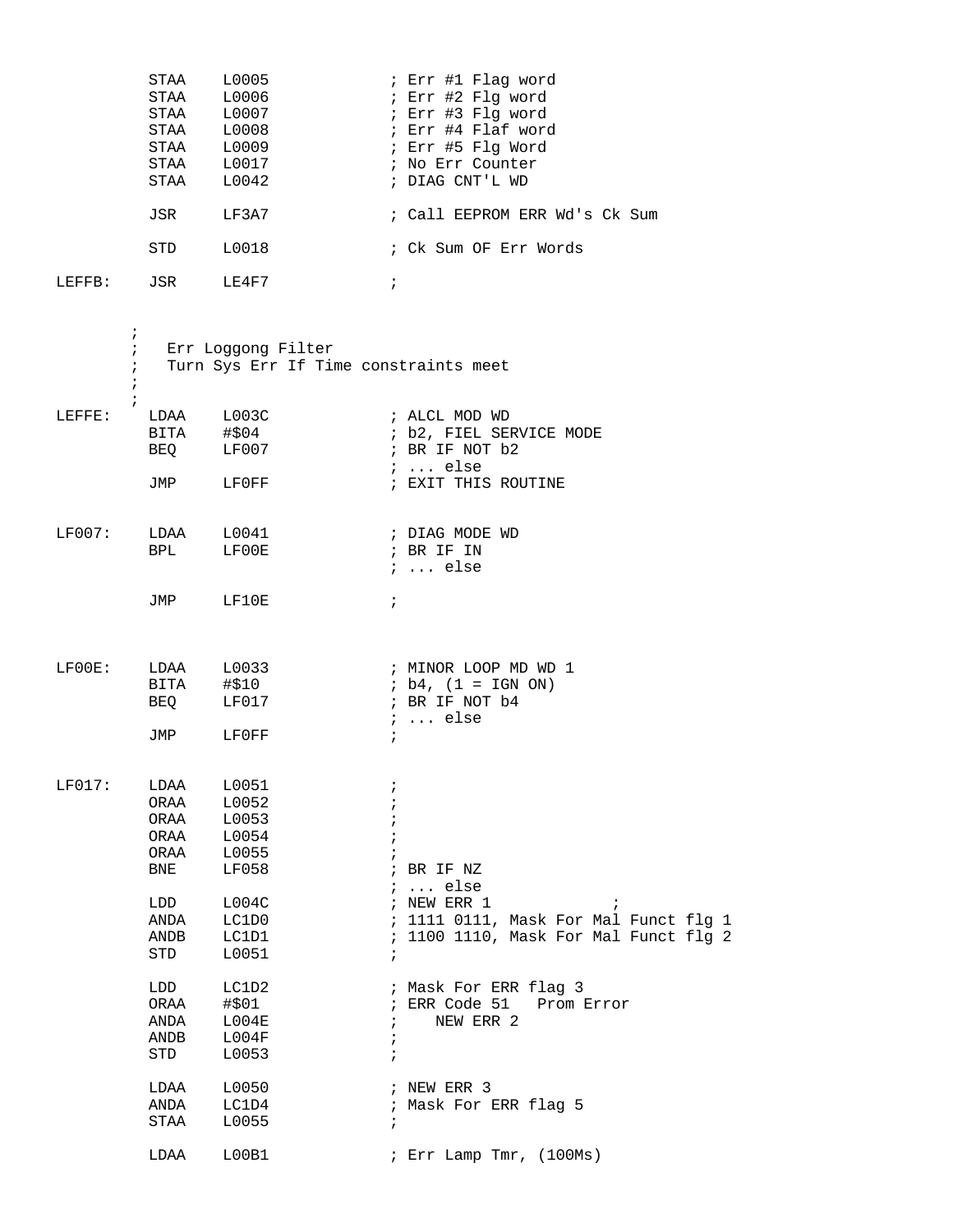|           | BEQ          | LF049   | $\ddot{i}$                          |
|-----------|--------------|---------|-------------------------------------|
|           |              |         | $i \ldots$ else                     |
|           | DEC          | L00B1   | ; Err Lamp Tmr, (100Ms)             |
|           | JMP          | LF0C8   | $\ddot{ }$                          |
| LF049:    | LDAA         | L0041   | $\ddot{i}$                          |
|           | ANDA #\$00FE |         | $\ddot{ }$                          |
|           | STAA         | L0041   | $\ddot{i}$                          |
|           | LDAA         | L003B   | $\ddot{i}$                          |
|           | ANDA #\$00FB |         | $\ddot{ }$                          |
|           | STAA         | L003B   | $\ddot{i}$                          |
|           | JMP          | LF0C8   | $\ddot{i}$                          |
| LF058:    | CLRA         |         | $\ddot{ }$                          |
|           | LDY          | #\$C1D4 | $\ddot{ }$                          |
|           | LDX          | #\$0050 | $\ddot{i}$                          |
| LF060:    | LDAB         | 0, Y    | $\ddot{i}$                          |
|           | ANDB         | 0, X    | $\ddot{i}$                          |
|           | ANDB         | 5, x    | $\cdot$                             |
|           | STAB 5, X    |         | $\ddot{ }$                          |
|           | BEQ          | LF06C   | $\ddot{i}$                          |
|           |              |         | $\ldots$ else<br>$\ddot{i}$         |
| $LF06C$ : | INCA<br>DEY  |         | $\ddot{ }$                          |
|           | DEX          |         | $\cdot$<br>$\dot{.}$                |
|           | CPX          | #\$004B | $\mathbf{\dot{i}}$                  |
|           | <b>BNE</b>   | LF060   | $\ddot{i}$                          |
|           |              |         | $i \ldots$ else                     |
|           | <b>INC</b>   | L00B1   | Err Lamp Tmr, (100Ms)<br>$\ddot{i}$ |
|           | LDAB         | L0041   | $\ddot{ }$                          |
|           | TSTA         |         | $\ddot{i}$                          |
|           | BNE          | LF090   | $\ddot{i}$                          |
|           |              |         | $\ldots$ else<br>$\mathcal{L}$      |
|           | LDAA<br>RORB | L00B1   | Err Lamp Tmr, (100Ms)<br>$\ddot{i}$ |
|           | BCS          | LF086   | i<br>$\ddot{ }$                     |
|           |              |         | $\mathcal{L}$<br>else               |
|           | LDAB         | LC1D6   | $\ddot{i}$                          |
|           |              |         |                                     |
|           | BRA          | LF089   | $\ddot{ }$                          |
| LF086:    | LDAB         | LC1D8   | $\ddot{i}$                          |
| LF089:    | CBA          |         | $\ddot{ }$                          |
|           | BCS          | LF0C8   | $\ddot{i}$                          |
|           |              |         | $i \ldots$ else                     |
|           | STAB         | L00B1   | ; Err Lamp Tmr, (100Ms)             |
|           | BRA          | LF0C8   | $\ddot{ }$                          |
| LF090:    | LDAA         | L00B1   | ; Err Lamp Tmr, (100Ms)             |
|           | RORB         |         | $\ddot{i}$                          |
|           | BCS          | LF09A   | $\ddot{i}$                          |
|           |              |         | $\ldots$ else<br>$\ddot{i}$         |
|           | LDAB         | LC1D7   | ï                                   |
|           | BRA          | LF09D   | $\ddot{i}$                          |
|           |              |         |                                     |
| $LFO9A$ : | LDAB         | LC1D9   | $\ddot{ }$                          |
| LFO9D:    | CBA          |         | ï                                   |
|           | BCS          | LF0C8   | $\ddot{i}$                          |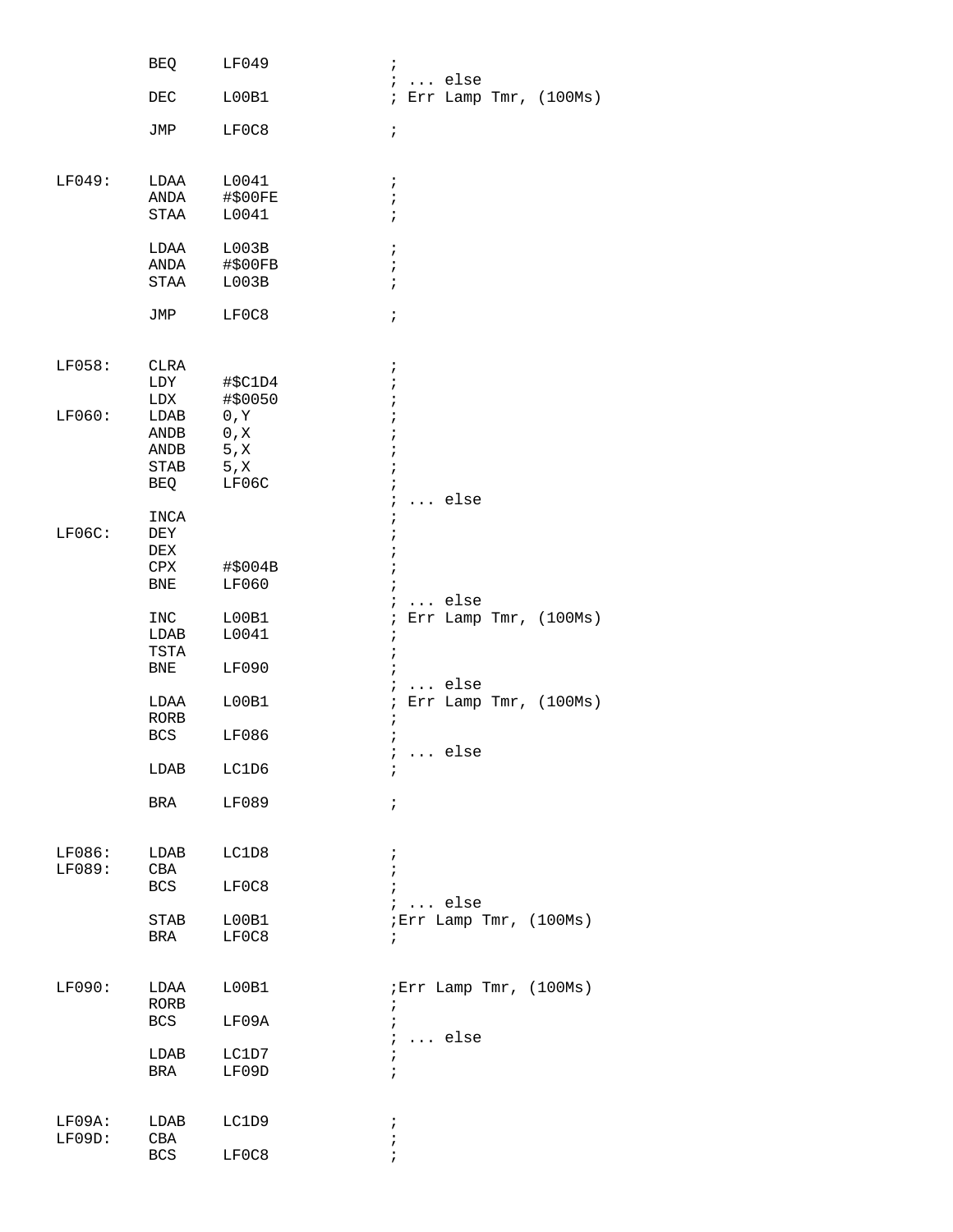|        |                          |                                               |                            | $i \ldots$ else               |
|--------|--------------------------|-----------------------------------------------|----------------------------|-------------------------------|
|        | LDAA                     | LC1D8                                         | $\ddot{i}$                 |                               |
|        | STAA                     | L00B1                                         |                            | ; Err Lamp Tmr, $(100Ms)$     |
|        |                          |                                               | $\ddot{i}$                 |                               |
|        | ORAA                     | $LDAA$ $L0041$<br>#\$0001                     | $\ddot{ }$                 |                               |
|        | STAA                     | L0041                                         | $\ddot{i}$                 |                               |
|        |                          |                                               |                            |                               |
|        | <b>CLRB</b>              |                                               | $\ddot{ }$                 |                               |
|        |                          |                                               |                            |                               |
|        | LDX                      | #\$0005                                       | $\ddot{ }$                 |                               |
| LF0AF: | LDAA 4, X                |                                               | $\ddot{i}$                 |                               |
|        | ORAA                     | \$50,X                                        |                            |                               |
|        | STAA                     | 4, x                                          | i                          |                               |
|        | STAB                     | \$50,X                                        | $\cdot$                    |                               |
|        | DEX                      |                                               | $\cdot$                    |                               |
|        | BNE                      | LF0AF                                         | $\ddot{i}$                 |                               |
|        |                          |                                               |                            | $i \ldots$ else               |
|        | CLR                      | L0017                                         |                            | ; No Err Counter              |
|        | JSR                      | LF3A7                                         | $\ddot{i}$                 | ; Call EEPROM ERR Wd's Ck Sum |
|        |                          |                                               |                            |                               |
|        | STD                      | L0018                                         |                            | ; Ck Sum OF Err Words         |
|        |                          |                                               |                            |                               |
|        |                          | $LDAA$ $L003B$                                | $\ddot{i}$                 |                               |
|        | ORAA                     | $\overline{4}$                                | $\ddot{ }$                 |                               |
|        |                          | STAA L003B                                    | $\ddot{i}$                 |                               |
| LF0C8: |                          | LDAA L0034                                    |                            |                               |
|        | BMI                      | LF0D4                                         | $\ddot{i}$                 |                               |
|        |                          |                                               | $\ddot{ }$                 | $\ldots$ else                 |
|        | BITA                     | #2                                            | $\ddot{i}$                 |                               |
|        | BNE                      | LF0FC                                         | $\ddot{i}$                 |                               |
|        |                          |                                               |                            | $i \ldots$ else               |
|        | ORAA                     | #2                                            | $\ddot{i}$                 |                               |
|        | BRA                      | LF0D6                                         | $\ddot{i}$                 |                               |
|        |                          |                                               |                            |                               |
| LFOD4: | ANDA                     | #\$FD                                         |                            |                               |
| LFOD6: | STAA                     | L0034                                         | $\ddot{i}$<br>$\mathbf{r}$ |                               |
|        |                          |                                               |                            |                               |
|        |                          |                                               |                            |                               |
|        |                          |                                               |                            |                               |
|        |                          | ; CK IF IN ALDL MODE 4                        |                            |                               |
|        | $\ddot{i}$<br>$\ddot{i}$ |                                               |                            |                               |
|        |                          | ; ALDL MODE 4, MD WD  b0                      |                            |                               |
|        | $\ddot{ }$               |                                               |                            |                               |
|        |                          |                                               |                            |                               |
|        |                          | BRCLR L0035, \$08, LF0EC ;                    |                            |                               |
|        |                          |                                               |                            | ;  else                       |
|        |                          | LDAA L0152                                    |                            | ; MD WD  b0                   |
|        | BITA #\$01               |                                               | $\ddot{i}$                 |                               |
|        |                          | BEQ LFOEC                                     |                            |                               |
|        |                          |                                               |                            | $i \ldots$ else               |
|        |                          | LDAA L0153<br>BITA #\$01                      |                            | ; MD WD  b0                   |
|        |                          |                                               | $\ddot{i}$                 |                               |
|        |                          | BEQ LFOF7                                     | $\ddot{i}$                 |                               |
|        |                          |                                               |                            | $i \ldots$ else               |
|        |                          | BRA LF0FC<br>; ------------------------------ | $\ddot{i}$                 | _______________               |
|        |                          |                                               |                            |                               |
|        |                          |                                               |                            |                               |
|        | LFOEC: LDAA L0041        |                                               | $\ddot{i}$                 |                               |
|        | RORA                     |                                               | $\ddot{i}$                 |                               |
|        |                          | BCS LF0FC                                     | $\ddot{i}$                 |                               |
|        |                          |                                               |                            | $i \ldots$ else               |
|        |                          |                                               |                            |                               |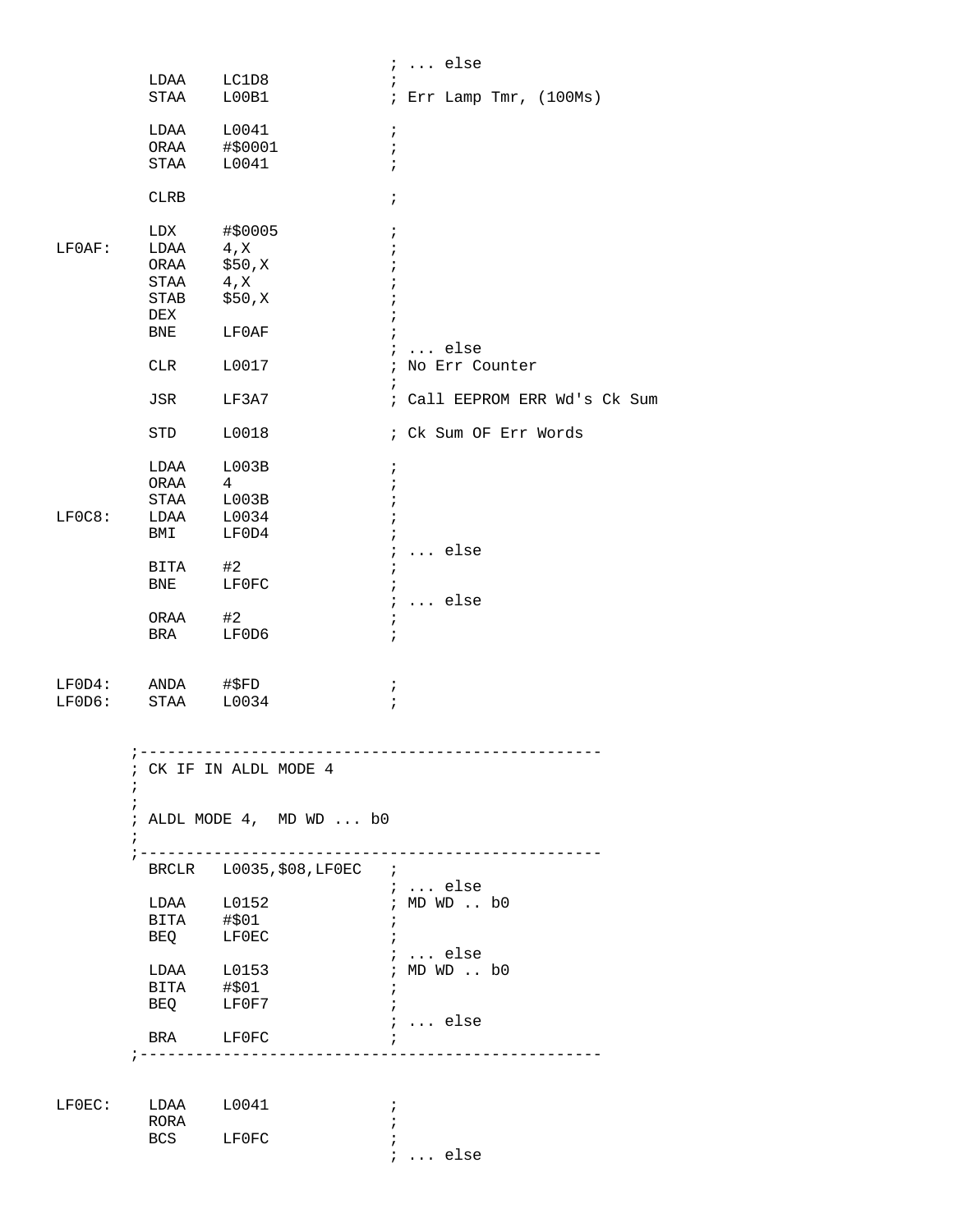|                  | LDAA                     | L003F                  | ÷                                       |
|------------------|--------------------------|------------------------|-----------------------------------------|
|                  | BITA #2                  |                        |                                         |
|                  |                          | BEQ LFOFC              | $\ddot{i}$                              |
| LF0F7: JSR LF4A6 |                          |                        | $i \ldots$ else                         |
|                  |                          |                        |                                         |
|                  |                          | BRA LFOFF              | $\ddot{i}$                              |
|                  |                          |                        |                                         |
|                  |                          |                        |                                         |
|                  |                          |                        |                                         |
| LFOFC: JSR LF498 |                          |                        | $\ddot{i}$                              |
|                  |                          |                        |                                         |
|                  | $\ddot{i}$               |                        |                                         |
|                  | $:$ EXIT HERE $\ldots$   |                        |                                         |
|                  | $\ddot{i}$<br>LDAA L003F |                        |                                         |
| $LFOFF$ :        |                          | ANDA #\$E7             | ; ERR MD WD<br>: CLE 1 & 2 SEC FLAGS    |
|                  |                          | STAA L003F             |                                         |
|                  |                          |                        |                                         |
|                  | $\ddot{i}$               |                        |                                         |
|                  |                          | ; CLEAR ALL NEW ERR'S  |                                         |
|                  | $\ddot{ }$               |                        |                                         |
|                  | CLRA                     |                        | $\ddot{i}$                              |
|                  | CLRB                     |                        |                                         |
|                  |                          | STD L004C              | ; NEW ERR 1                             |
|                  |                          | STD L004E              | ; NEW ERR 2                             |
|                  |                          | STAA L0050             | ; NEW ERR 3                             |
|                  | <b>RTS</b>               |                        | $\ddot{i}$                              |
|                  |                          |                        |                                         |
|                  |                          |                        |                                         |
|                  |                          |                        |                                         |
|                  |                          |                        |                                         |
|                  |                          |                        |                                         |
|                  |                          |                        |                                         |
|                  |                          |                        | * FLASH ERROR CODES FOR EACH ERR IN MEM |
| $\star$          |                          |                        |                                         |
|                  |                          |                        |                                         |
| $LF10E$ :        | LDAA                     | L0042                  |                                         |
|                  | BITA                     | #\$40                  | ib6,                                    |
|                  |                          | BEQ LF166              | ÷.                                      |
|                  |                          |                        | $\ldots$ else                           |
|                  | DEC                      | L00BD                  | $\ddot{ }$                              |
|                  | LDAB                     | L00BD                  | $\ddot{i}$                              |
|                  | BEQ                      | LF11D                  | $\ddot{ }$                              |
|                  | <b>BRA</b>               |                        | $i \ldots$ else                         |
|                  |                          | LF0FF                  | $\ddot{ }$                              |
|                  |                          |                        |                                         |
| LF11D:           |                          | BITA #\$10             | ; b4, LIGHT ON                          |
|                  | <b>BEQ</b>               | LF12B                  | ; BR IF NOT                             |
|                  |                          |                        | $i \ldots$ else                         |
|                  |                          | ANDA #\$EF             | ; CLR b4, TURN OFF LIGHT                |
|                  | LDAB                     | #\$04                  | ib2,                                    |
| LF125:           | STAA                     | L0042                  | $\ddot{i}$                              |
| LF127:           | STAB                     | L00BD                  | $\ddot{ }$                              |
|                  |                          |                        |                                         |
|                  | <b>BRA</b>               | LF0F7                  | $\ddot{i}$                              |
|                  |                          |                        |                                         |
|                  | $\ddot{i}$               |                        |                                         |
|                  |                          | ; READY FOR 2ND BYTE ? |                                         |
|                  | $\ddot{ }$               |                        |                                         |
| $LF12B$ :        | BITA<br>BNE              | #\$20<br>LF139         | ib5,                                    |
|                  |                          |                        | $: $ else                               |
|                  | LDAB                     | L00B9                  | : CNTR for blk 1st ERR Code DIgit       |
|                  |                          |                        |                                         |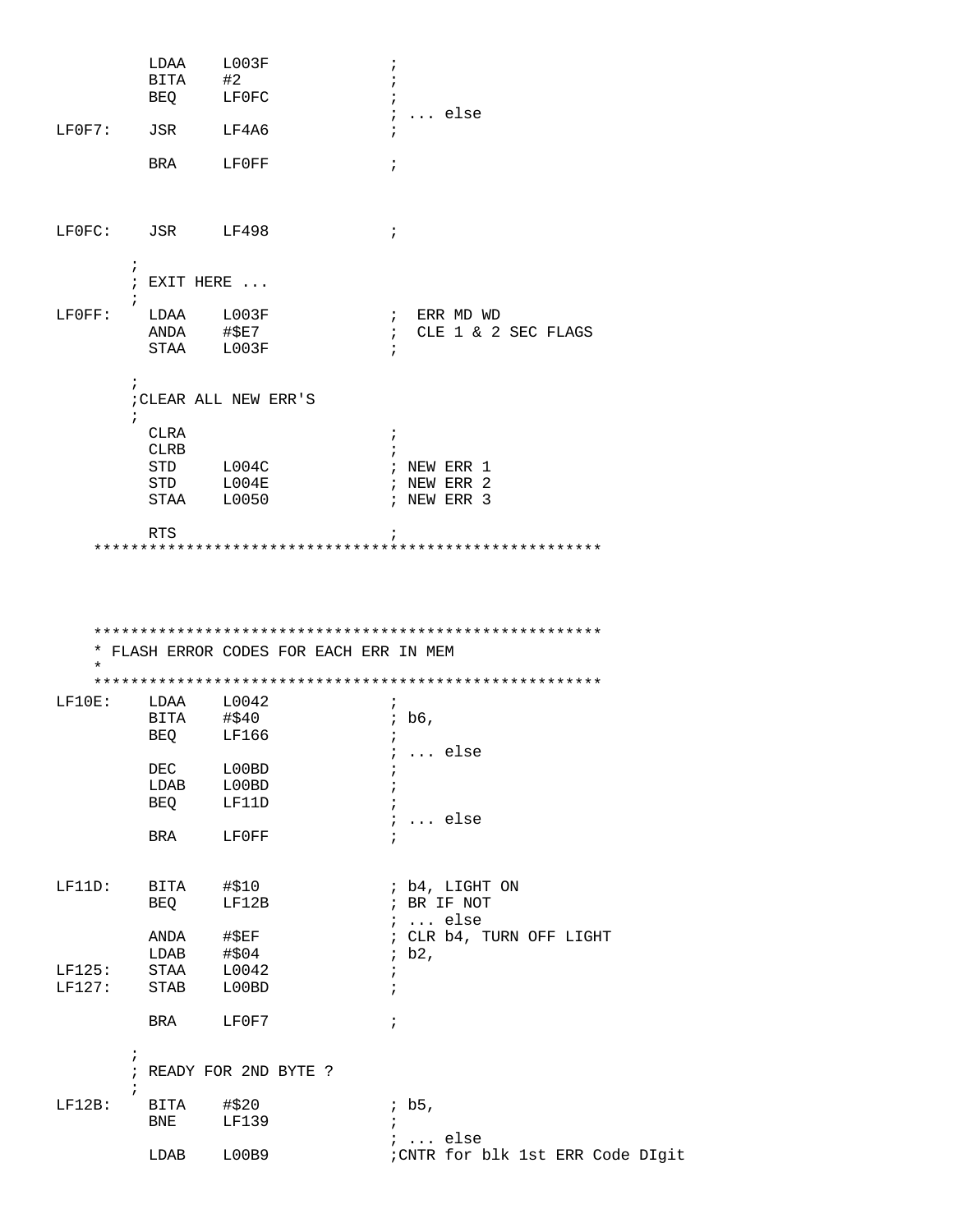|           |                                     | <b>BNE</b><br>LDAB           | LF142<br>#8      | $\ddot{i}$<br>$\ddot{i}$                        |
|-----------|-------------------------------------|------------------------------|------------------|-------------------------------------------------|
|           |                                     | ORAA                         | #\$20            | $\ddot{ }$                                      |
|           |                                     | BRA                          | LF125            | $\ddot{i}$                                      |
|           |                                     |                              |                  |                                                 |
|           | $\cdot$<br>$\ddot{i}$<br>$\ddot{i}$ | 2ND BYTE DONE ?              |                  |                                                 |
| LF139:    |                                     | LDAB<br>BEQ                  | L00BA<br>LF14F   | ; CNTR for blk 2nd ERR Code digit<br>$\ddot{i}$ |
|           |                                     | DECB                         |                  | $\ldots$ else<br>$\ddot{i}$<br>$\cdot$          |
|           |                                     | STAB<br>BRA                  | L00BA<br>LF145   | ; CNTR for blk 2nd ERR Code digit<br>$\ddot{i}$ |
| LF142:    |                                     |                              |                  |                                                 |
|           |                                     | DECB<br>STAB                 | L00B9            | $\ddot{i}$<br>; CNTR for blk 1st ERR Code digit |
| LF145:    |                                     | ORAA<br>STAA                 | #\$0010<br>L0042 | ; TURN LIGHT ON<br>$\ddot{i}$                   |
|           |                                     | LDAA                         | #\$04            | $\ddot{ }$                                      |
|           |                                     | STAA                         | L00BD            | $\ddot{i}$                                      |
|           |                                     | BRA                          | LF0FC            | $\ddot{i}$                                      |
|           | $\cdot$                             |                              |                  |                                                 |
|           | $\ddot{ }$                          |                              |                  |                                                 |
| $LF14F$ : |                                     | LDAB                         | L00BB            | ; Cnt for Current Err in Blink out              |
|           |                                     | ANDA<br>BEQ                  | #\$03<br>LF15C   | $\ddot{i}$<br>$\ddot{i}$                        |
|           |                                     |                              |                  | $\ldots$ else<br>$\ddot{ }$                     |
|           |                                     | LDAA<br>DECA                 | L0042            | $\ddot{ }$                                      |
|           |                                     | ANDA                         | #\$00DF          | ÷                                               |
|           |                                     | BRA                          | LF1AB            |                                                 |
| $LF15C$ : |                                     | LDAA                         | LOOBC            | ; Cntr for Rotaint Err In Blnk Disp             |
| $LF15E$ : |                                     | INCB<br>$\texttt{CMPB}$      | #\$25            | $\mathbf{r}$                                    |
|           |                                     | BCS                          | LF168            |                                                 |
|           |                                     | <b>CLRA</b>                  |                  | $\ldots$ else                                   |
|           |                                     | BRA                          | <b>LF125</b>     | $\ddot{ }$                                      |
| LF166:    |                                     | LDAB                         | #2               | $\ddot{ }$                                      |
| LF168:    |                                     | CMPB                         | #2               |                                                 |
|           |                                     | BNE                          | LF174            | $\ldots$ else                                   |
|           |                                     | LDAA                         | L0005            | Err #1 Flag word                                |
|           |                                     | ANDA                         | LC1D0            |                                                 |
|           |                                     | ROLA<br>BRA                  | LF1A5            | ÷,<br>$\ddot{i}$                                |
|           |                                     |                              |                  |                                                 |
| LF174:    |                                     | $\mathop{\rm CMBB}\nolimits$ | #10              | $\ddot{ }$                                      |
|           |                                     | BNE                          | LF17F            | $\dot{.}$                                       |
|           |                                     |                              |                  | $\ldots$ else<br>$\ddot{ }$                     |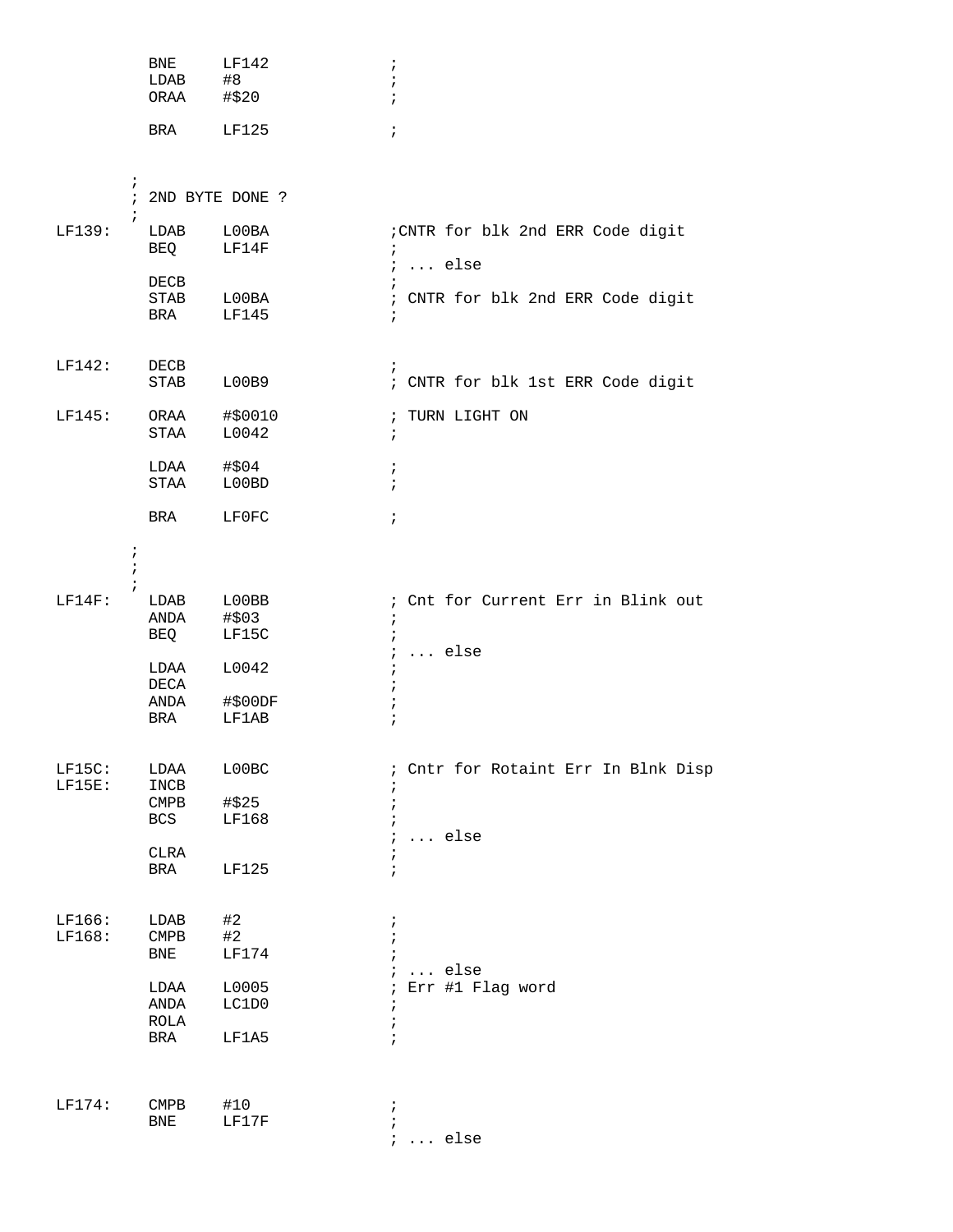|                      | LDAA<br>ANDA                          | L0006<br>LC1D1              | ; Err #2 Flg word<br>; Mask for ERR flag 2                                 |
|----------------------|---------------------------------------|-----------------------------|----------------------------------------------------------------------------|
|                      | BRA                                   | LF1A2                       | $\ddot{i}$                                                                 |
| $LF17F$ :            | $\mathop{\mathrm{CMPB}}$<br>BNE       | #\$12<br>LF18C              | $\ddot{i}$<br>$\ddot{i}$                                                   |
|                      |                                       |                             | $i \ldots$ else                                                            |
|                      | LDAA<br>ORAA<br>ANDA                  | LC1D2<br>#1<br>L0007        | ; Mask For ERR flag 3<br>; SET b0<br>; Err #3 Flg word                     |
|                      | BRA                                   | LF1A2                       | $\ddot{i}$                                                                 |
| $LF18C$ :            | $\mathop{\rm CMBB}\nolimits$<br>BNE   | #\$1A<br>LF197              | $\ddot{ }$<br>$i \ldots$ else                                              |
|                      | LDAA<br>ANDA                          | LC1D3<br>L0008              | ; Mask for ERR flg 4<br>; Err #4 Flag word                                 |
|                      | BRA                                   | LF1A2                       | $\ddot{i}$                                                                 |
| LF197:               | $\footnotesize{\mathsf{CMPB}}$<br>BNE | #\$22<br>LF1A2              | $\ddot{i}$<br>$i \ldots$ else                                              |
|                      | LDAA<br>ANDA<br>ANDA                  | L0009<br>$\#$ \$E0<br>LC1D4 | ; Err #5 Flg Word<br>; Mask for ERR flg 5                                  |
| $LF1A2$ :            | ROLA<br>BCC                           | LF15E                       | $\ddot{i}$<br>$i \ldots$ else                                              |
| $LF1A5$ :            | STAA<br><b>STAB</b>                   | LOOBC<br>L00BB              | ; Cntr for Rotatate Err In Blnk Disp<br>; Cnt for Current Err in Blink out |
| $LF1AB$ :            | LDAA<br>STAA                          | #\$42<br>L0042              | ï<br>$\cdot$                                                               |
| LF1AE:               | <b>CLRA</b><br>INCA<br>SUBB<br>BHI    | #6<br>LF1AE                 |                                                                            |
|                      | ADDB                                  | #\$0006                     | $i \ldots$ else                                                            |
|                      | STAA<br>STAB                          | L00B9<br>L00BA              | ; CNTR for blk 1st ERR Code digit<br>; CNTR for blk 2nd ERR Code digit     |
|                      | LDAB                                  | #\$1C                       | $\ddot{i}$                                                                 |
|                      | JMP                                   | LF127                       |                                                                            |
|                      |                                       |                             |                                                                            |
| $^\star$<br>$^\star$ |                                       | SUBROUTINES                 |                                                                            |
| *<br>*               |                                       | PUBLIC Enties for:<br>LF1BE | A/D Read                                                                   |
| *                    |                                       |                             | LF1C3 READ A/D PORT & MONITOR BUSS FOR FAIL                                |
| $^\star$<br>$^\star$ |                                       |                             | LF1E0 ACCESS FMD LINE STATUS<br>LF1F9 XMIT DATA ON S3 SERIAL BUSS          |
| *                    |                                       |                             | LF215 FRACTIONAL DIVIDE                                                    |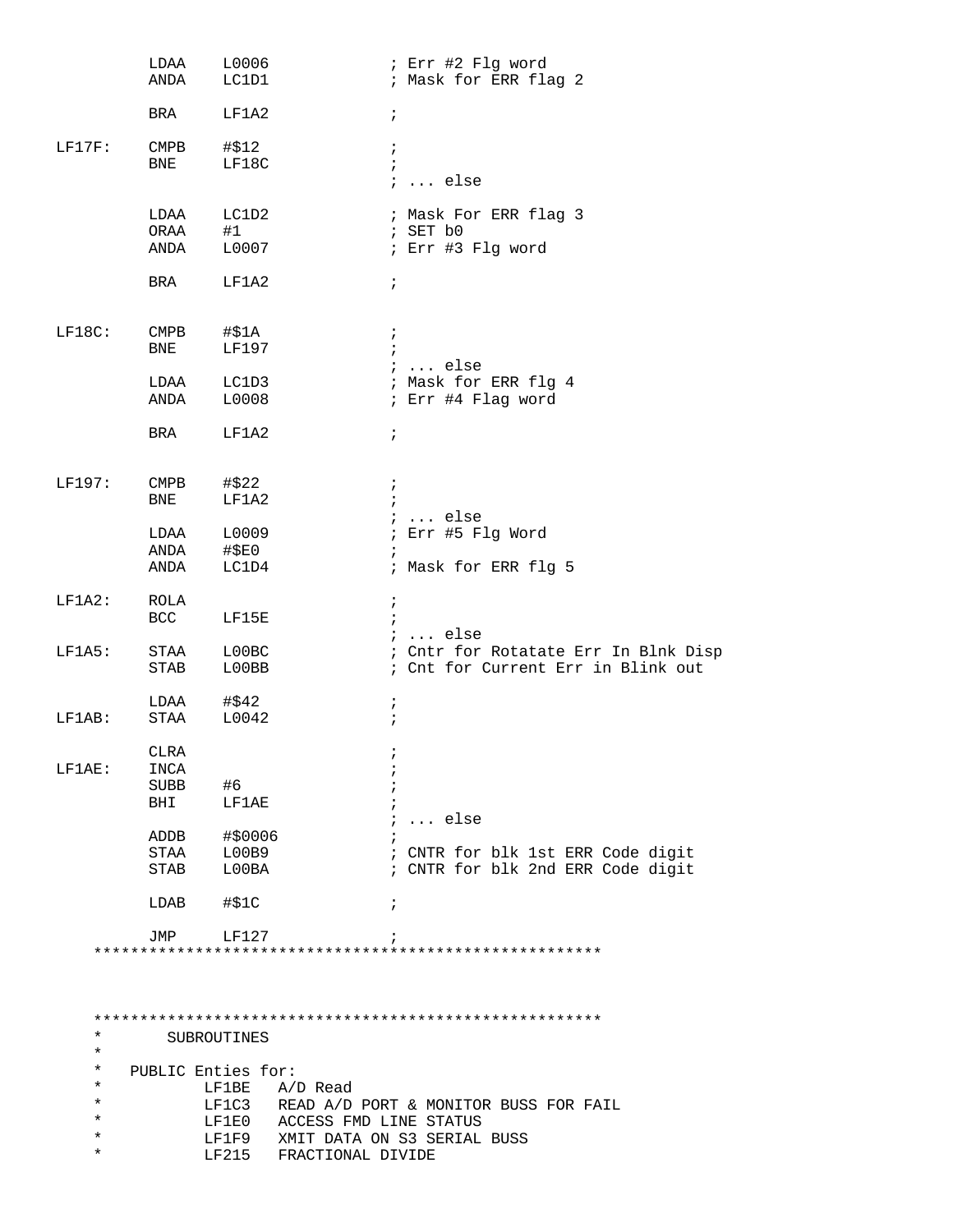|                                                         |                  | LF21A           | TOGGLE FMD COP                                                       |  |  |
|---------------------------------------------------------|------------------|-----------------|----------------------------------------------------------------------|--|--|
| *                                                       |                  | LF231           | GET IDLE AIR CONDITION                                               |  |  |
| $^\star$                                                |                  |                 | LF242 TURN ON/OFF IAC COILS                                          |  |  |
| $^\star$                                                |                  |                 | LF250 LAG FILTER242                                                  |  |  |
| $^\star$                                                |                  |                 | LF266 $8 \times 16$ MULT (RE-ENTRANT)                                |  |  |
| $^\star$                                                |                  | LF27C           | 3d TABLE LK UP                                                       |  |  |
| $^\star$                                                |                  |                 | LF2B9 2d TABLE LK UP                                                 |  |  |
| $^\star$                                                |                  |                 | LF2F0 16 x 16 MULTIPLY                                               |  |  |
| *                                                       |                  |                 |                                                                      |  |  |
| $^\star$                                                |                  |                 | LF32E CALCULATE A STD GM CHECKSUM                                    |  |  |
|                                                         |                  |                 | LF3A7 CALCULATE A ERR WD CHECKSUM                                    |  |  |
| $^\star$                                                |                  | LF 1            | NORMALAZED TPS                                                       |  |  |
| $^\star$                                                |                  |                 | LF3B5 11 usec DELAY                                                  |  |  |
| $^\star$                                                |                  |                 | LF465 LIMIT A REG VAL'S                                              |  |  |
| $^\star$                                                |                  |                 | LF472 Factor in a 8 x 16 Multiply                                    |  |  |
| $^\star$                                                |                  |                 | LF498 Set Up MCU CSR                                                 |  |  |
| $^\star$                                                |                  | LF49A           | Turn off a CSR bit                                                   |  |  |
| $\ast$                                                  |                  |                 | LF4A6 TURN OFF ERR LAMP                                              |  |  |
| $\star$                                                 |                  | LF4A8           | Turn On a CSR bit                                                    |  |  |
|                                                         |                  |                 |                                                                      |  |  |
| $^\star$<br>$^\star$<br>$^\star$<br>$^\star$<br>$\star$ | A/D sub Routine  |                 | Enter With $A/D$ Ch $0 - B$ in A Reg.<br>Return w/Resultds in A Reg. |  |  |
| $\star$                                                 |                  |                 |                                                                      |  |  |
|                                                         |                  |                 |                                                                      |  |  |
| LF1BE:                                                  | SEI              |                 | ; Set Int Mask                                                       |  |  |
|                                                         |                  | BSR LF1C3       | ; To A/D routine                                                     |  |  |
|                                                         | <b>CLI</b>       |                 | ; Clr int mask, Int's Enabled                                        |  |  |
|                                                         |                  |                 |                                                                      |  |  |
|                                                         | <b>RTS</b>       |                 | $\cdot$                                                              |  |  |
|                                                         | ; A/D Subroutine |                 |                                                                      |  |  |
|                                                         | $7 - - - -$      |                 |                                                                      |  |  |
| $LF1C3$ :                                               | PSHB             |                 | ; Save Req,s                                                         |  |  |
|                                                         | PSHX             |                 | $\ddot{i}$                                                           |  |  |
|                                                         |                  | LDX #\$4002     | ; Point to Serial Data Latch                                         |  |  |
|                                                         |                  | BCLR $0, X, 8$  | ; Clr Bit 8                                                          |  |  |
|                                                         |                  | JSR LF1F9       | ; Xmit to Serial Data                                                |  |  |
|                                                         |                  |                 |                                                                      |  |  |
|                                                         |                  | STAA L0064      | ; Save to RAM Buffer                                                 |  |  |
|                                                         |                  |                 |                                                                      |  |  |
|                                                         | LDAA             | #7              | ; DELAY VALUE                                                        |  |  |
| LF1D2:                                                  | DECA             |                 |                                                                      |  |  |
|                                                         | BNE              | LF1D2           | ; Loop till 0                                                        |  |  |
|                                                         |                  |                 | $i \ldots$ else                                                      |  |  |
|                                                         |                  | LDAA #\$B0      | ; 176d                                                               |  |  |
|                                                         |                  | JSR LF1F9       | ; Xmit to Serial Data                                                |  |  |
|                                                         |                  |                 |                                                                      |  |  |
|                                                         |                  | BSET 0, X, \$08 | ; Set b3, DISABLE SAD                                                |  |  |
|                                                         |                  |                 |                                                                      |  |  |
|                                                         | PULX             |                 | ; Restore Reg's                                                      |  |  |
|                                                         | PULB             |                 | $\ddot{i}$                                                           |  |  |
|                                                         |                  |                 |                                                                      |  |  |
|                                                         |                  | <b>RTS</b>      |                                                                      |  |  |
|                                                         |                  |                 |                                                                      |  |  |
|                                                         |                  |                 |                                                                      |  |  |
|                                                         |                  |                 |                                                                      |  |  |
|                                                         |                  |                 | * P4 MODE'ING DEVICE, SPI READ                                       |  |  |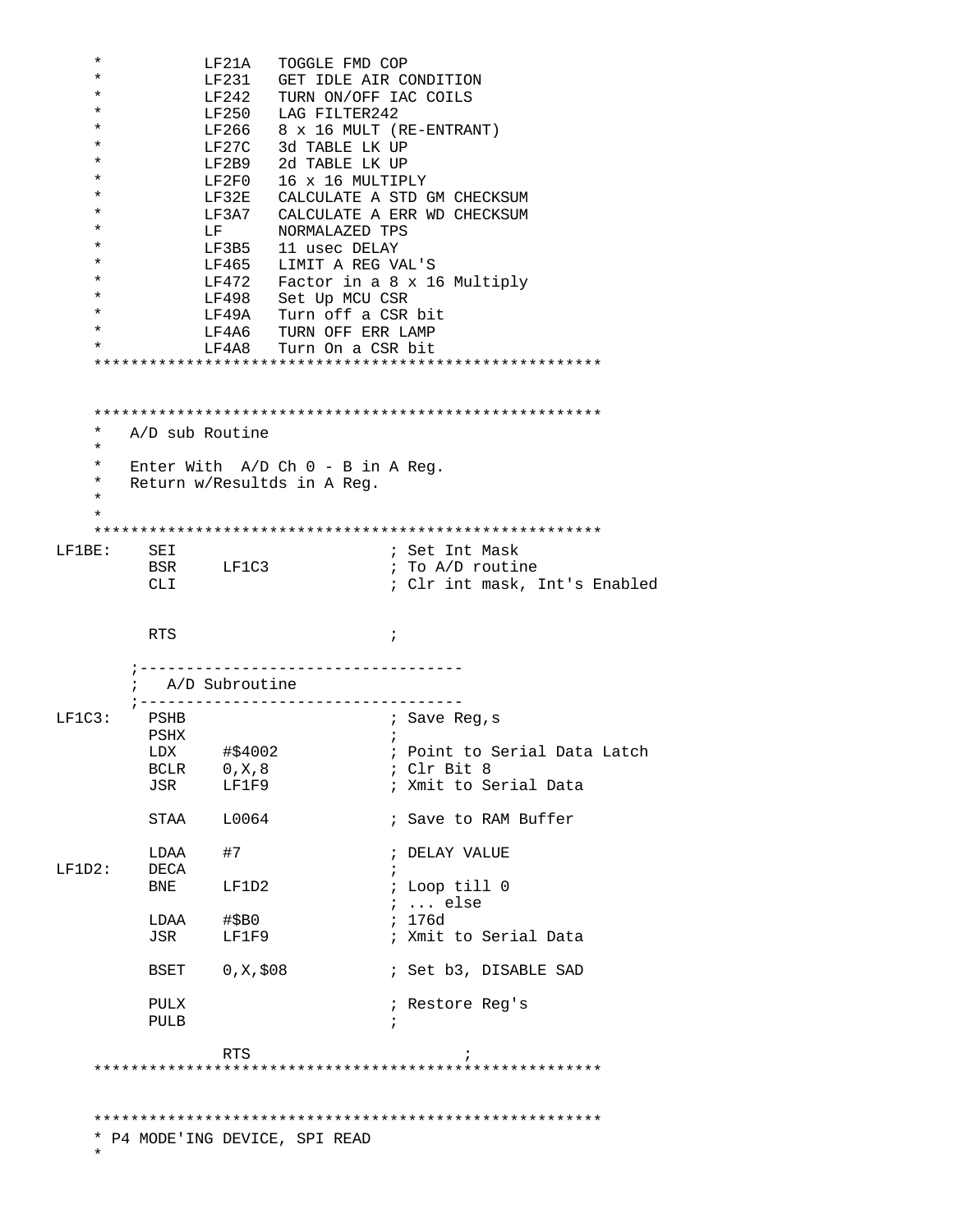```
* 1. LF1E0, SEL FMD ON SPI & READ BYTE 1, WHICH HAS FMD
      DESCRETES
   * 2. LF1E5, SEL FMD ON SPI & READ BYTE 2
   * RETURNS WITH:
   \ddot{\textbf{r}}BYTE IN A Req
   \starCY CLR IF NO FAILURE
   \cdot; READ BYTE 1
LF1E0: BCLR L0030, $80 ; CLR b7, SEL FMD b1 READ
      BRA LF1E8
      \cdot; READ BYTE 2
LF1E5: BSET L0030,$80
                        ; SET b7, SEL FMD b2 READ
LF1E8: PSHX
                            \rightarrow; ENABLE CS FOR FMD
       LDX
                            ; Set b2
                         ; SET UP FMD SPI INPUT
       LDAA L0030<br>JSR LF1F9
                            ; READ SEL FMD BYTES
        BCLR 0, X, $04 ; CLR b2, DISABLE FMD
        PULX
                             \ddot{i}RTS
                             \cdot* Xmit to SPI Data
      * DATA FROM A Reg LOAD SPI SR AND TRANSMITS
      * TO SELECED DEVICE VIA SPI
      \star* CALL:
      \starA = DATA TO BE XMITED VIA SPI
      \starRETURNING:
      \starA = RX'ED SPI DATA (O IF SPI FAIL)
      PSHX
LF1F9:
                            ; Save X reg
        STAA L4000
                            ; To SPI S/Req.
       LDX
             #$4001
                            \mathcal{L}BCLR 0, X,$80
                        ; Clr b7, TO START SPI XMIT
      \cdot; WAIT FOR SPI TO FINISH, 256 CYC MIN
       LDAA #22
                            ; TIME DELAY VAL
       CLC; CLR CY, SPI I/O ERR FLG
LF206: BRSET 0, X, $80, LF210 : BR IF b7, SPI DONE
                            : ... else
       DECA
                             ; DEC DELAY VALUE
```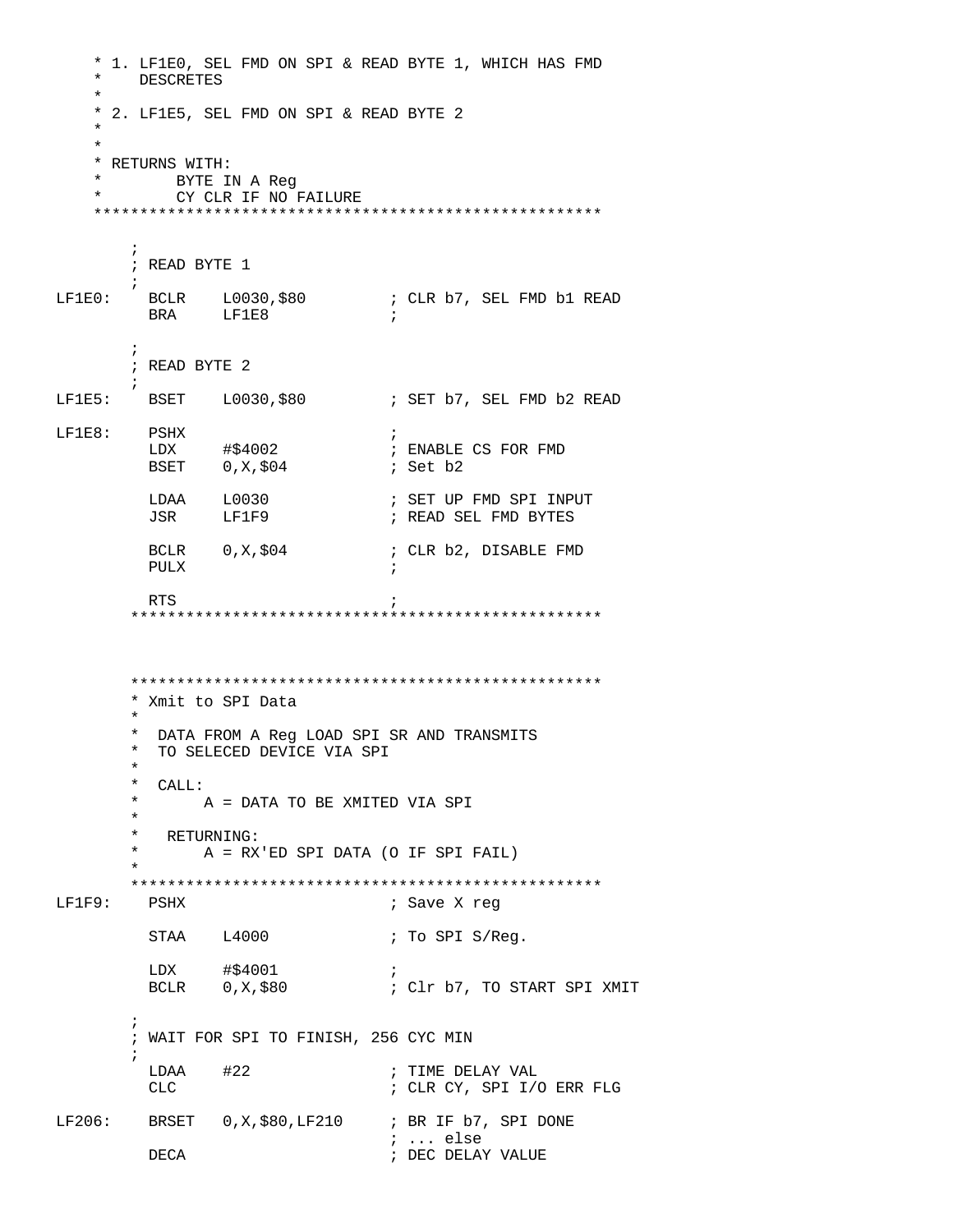**BNE** LF206 ; BR IF DELAY NOT DONE  $i \ldots$  else SEC  $\cdot$ : BRA LF213  $\cdot$  $\ddot{i}$ ; GET RETURNED DATA FROM SPI  $LF210:$ LDAA L4000 ; Fm SPI S/Req  $LF213:$ **PULX**  $\cdot$  ; **RTC**  $\cdot$  ; \* FRACTIONAL DIVIDE ; DIVIDE LF215: FDIV ; SAVE QOUTIENT PSHX PULA  $\cdot$ : PULB  $\mathbf{r}$ RTS  $\cdot$ \* TOGGLE FMD COP  $\star$ LD FMD SPI IMAGE  $\star$ TOGGLE COP2 in BYTE  $\star$ OUTPUT via SPI  $LF21A$ : PSHX  $\ddot{i}$  $LDAA$   $L0030$ ; ACCESS SPI BYTE EORA #\$02  $; COP2$ STAA L0030  $\cdot$ : SEI  $\mathbf{i}$ #\$4002 LDX ; Pt to SPI Data Latch BSET  $0, X, 4$ ; SEL FMD CHIP LF1F9 JSR ; Xmit via SPI BCLR 0, X, 4 ; UN-SEL FMD CHIP CLI  $\cdot$ : PULX  $\cdot$ RTS \* GET IDLE AIR CONDITIONS  $\star$ \* RETURNS WITH:  $\star$ STATUS OF IAC A, B & C  $LF231:$ PSHX  $\mathbf{r}$ ; Get SPI Data Latch<br>; MASK OFF IAC BITS LDAA L4002<br>ANDA #\$03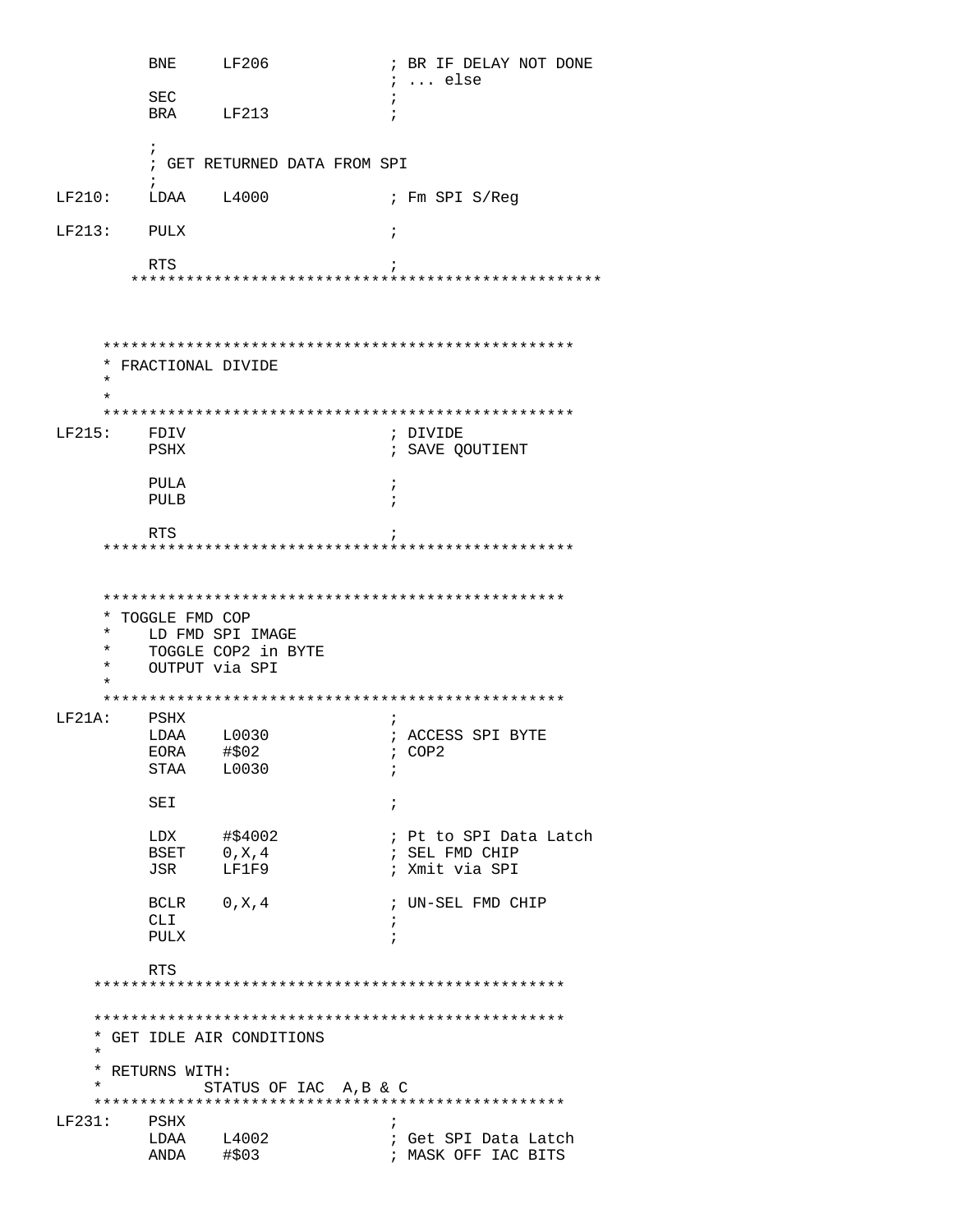|                                                                                              | LDX                    | #\$4004<br>BRCLR 0, X, 4, LF240                                                                                         | ; IO CNT'L REG PORT ADDRESS<br>; IAC C ON |
|----------------------------------------------------------------------------------------------|------------------------|-------------------------------------------------------------------------------------------------------------------------|-------------------------------------------|
| LF240:                                                                                       | ORAA<br>PULX           | #\$04                                                                                                                   | $i \ldots$ else<br>; TURN ON BIT          |
|                                                                                              | <b>RTS</b>             |                                                                                                                         |                                           |
|                                                                                              |                        |                                                                                                                         |                                           |
|                                                                                              |                        |                                                                                                                         |                                           |
|                                                                                              |                        |                                                                                                                         |                                           |
| *<br>$^\star$                                                                                |                        | OUTPUT THE IAC SOLENOIDS<br>TOGGLES OF IAC SOLENOIDS                                                                    |                                           |
| $^\star$                                                                                     |                        |                                                                                                                         |                                           |
| $\star$                                                                                      |                        |                                                                                                                         |                                           |
| LF242:                                                                                       | PSHB                   |                                                                                                                         | $\ddot{i}$                                |
|                                                                                              | ANDA                   | #\$03                                                                                                                   | ; MASK b0 & b1                            |
|                                                                                              | $LDAB$ $L4002$         |                                                                                                                         | ; Get SPI Data Latch                      |
|                                                                                              | ANDB                   | #\$FC                                                                                                                   | ; MASK OFF LOW ORDER                      |
|                                                                                              | ABA                    |                                                                                                                         | ; NEW STATE                               |
|                                                                                              |                        | STAA L4002                                                                                                              | ; To SPI Data Latch                       |
|                                                                                              | PULB                   |                                                                                                                         | ÷                                         |
|                                                                                              | <b>RTS</b>             |                                                                                                                         |                                           |
|                                                                                              |                        |                                                                                                                         |                                           |
| *<br>$\star$<br>*<br>$^\star$<br>$^\star$<br>$^\star$<br>$\star$<br>*<br>$^\star$<br>$\star$ | CALLING:<br>RETURNING: | FIRST ORDER LAG FILTER<br>X = OLD FILT VALUE<br>A = NEW VALUE TO BE FILTERED<br>B = FILT CONSTANT<br>D = NEW FILT VALUE |                                           |
| F250:                                                                                        | PSHX                   |                                                                                                                         | i                                         |
|                                                                                              | PSHB                   |                                                                                                                         | $\ddot{ }$                                |
|                                                                                              | MUL                    |                                                                                                                         | i                                         |
|                                                                                              | <b>PSHB</b>            |                                                                                                                         | $\cdot$                                   |
|                                                                                              | PSHA                   |                                                                                                                         | $\ddot{i}$                                |
|                                                                                              |                        |                                                                                                                         |                                           |
|                                                                                              | TSX                    |                                                                                                                         | i                                         |
|                                                                                              | LDAA                   | \$2,X                                                                                                                   |                                           |
|                                                                                              | INX                    |                                                                                                                         |                                           |
|                                                                                              | INX<br>INX             |                                                                                                                         |                                           |
|                                                                                              | NEGA                   |                                                                                                                         | i                                         |
|                                                                                              |                        |                                                                                                                         |                                           |
|                                                                                              | JSR                    | LF266                                                                                                                   | ; MUL8X16                                 |
|                                                                                              | TSX                    |                                                                                                                         | $\ddot{ }$                                |
|                                                                                              | ADDD                   | 0, X                                                                                                                    |                                           |
|                                                                                              | PULX                   |                                                                                                                         |                                           |
|                                                                                              | INS<br>PULX            |                                                                                                                         |                                           |
|                                                                                              |                        |                                                                                                                         |                                           |
|                                                                                              | <b>RTS</b>             |                                                                                                                         |                                           |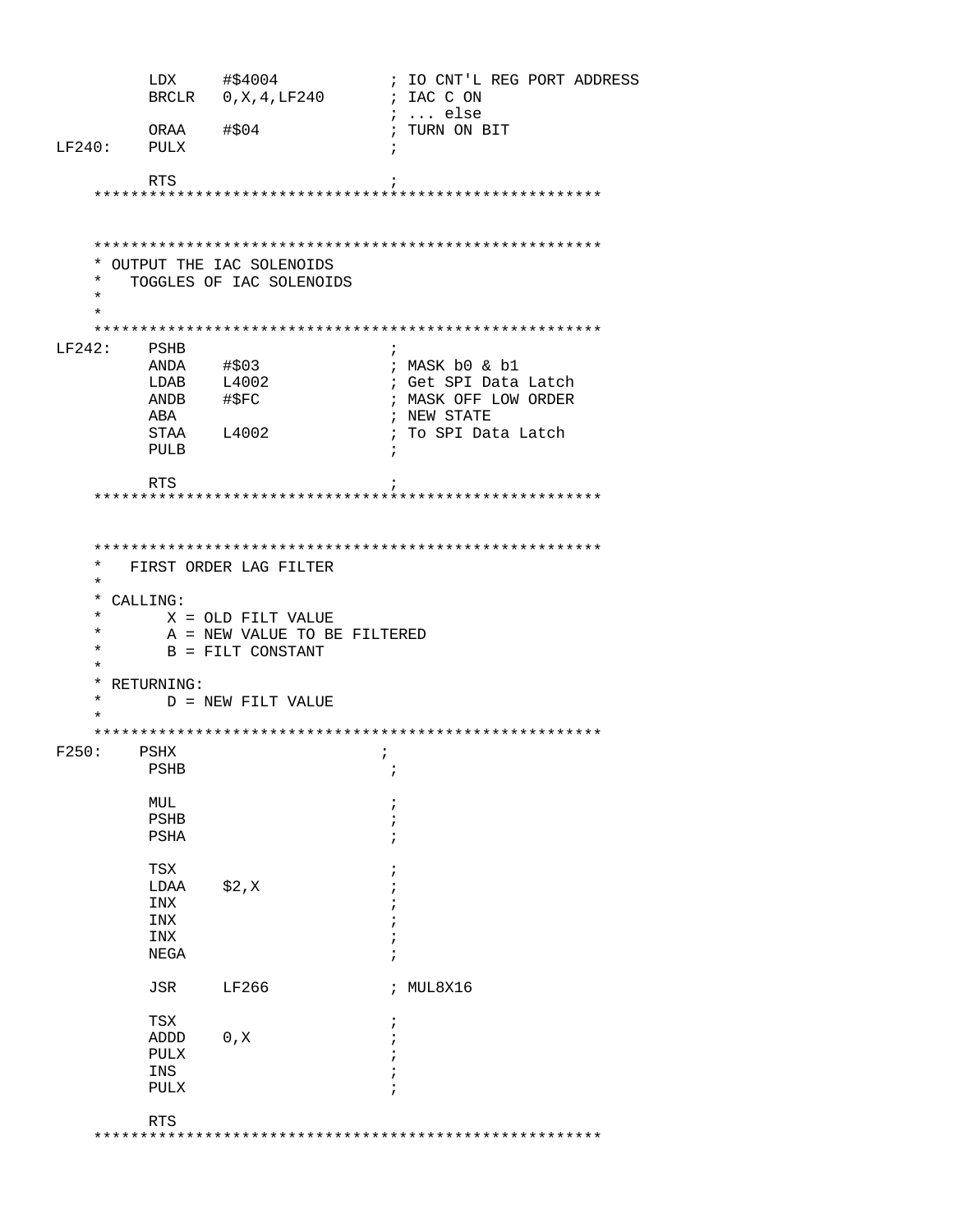```
* MUL8X16
   * 8 X 16 Multiply with 16 bit result.
   * output is rounded for 16 bit result.
   \star\starCalling Arg:
   \starA ACC = 8 BIT Multiplier
   \starX REG = Address of 16 Bit Multiplicand
   \star\starReturns with:
   \starA ACC = MSB of result
   \starB ACC = LSB 0f result
   \starRegesters affected:
   \starA, B & Conditions Regester
   \starExecution time:
   \star68 CPU Cycles
   \starStack Used:
   \star4 bytes
   \starSubs Called:
   \starNone
   ORG $F266
LF266:PSHX
               ; Save mutiplcand on stx
   PSHA
                ; save Mult'er on stx
   LDAB 1, X
   MUL
               ; Get 1st partial prod
   ADCA #0
   PSHA
               ; Save partial prod.
   LDAA 0, X
   TSX
   LDAB 1, X
               ; Get 2nd Partial prod.
   MUL
   ADDB 0, X
               ; Add 1st part prod to 2nd.
   ADCA #0
   PULX
                ; Restore STX
   PULX
                ; Get Mutl'cnd to X Reg.
   RTS
               ; & Return
   Throw out Extranious Interupts
   \mathcal{L}LXXX:
       RTI
   ; LKUP3D. Src FROM BUA. BIN, 86 VETTE
     Main Look Up Subroutine, (3 Dem)
   \ddot{i}\ddot{i}Enter with:
   \ddot{i}R = number of rows in table
   \cdot0 = minimum value of columns
   \cdotRNUM = Number of Q values, (NUM OF BK POINTS)
   \ddot{i}\cdotMax Value Diff between talbe entries = 255
   \mathcal{L}Call With:
   \mathcal{L}A = Row Arg
   \ddot{i}
```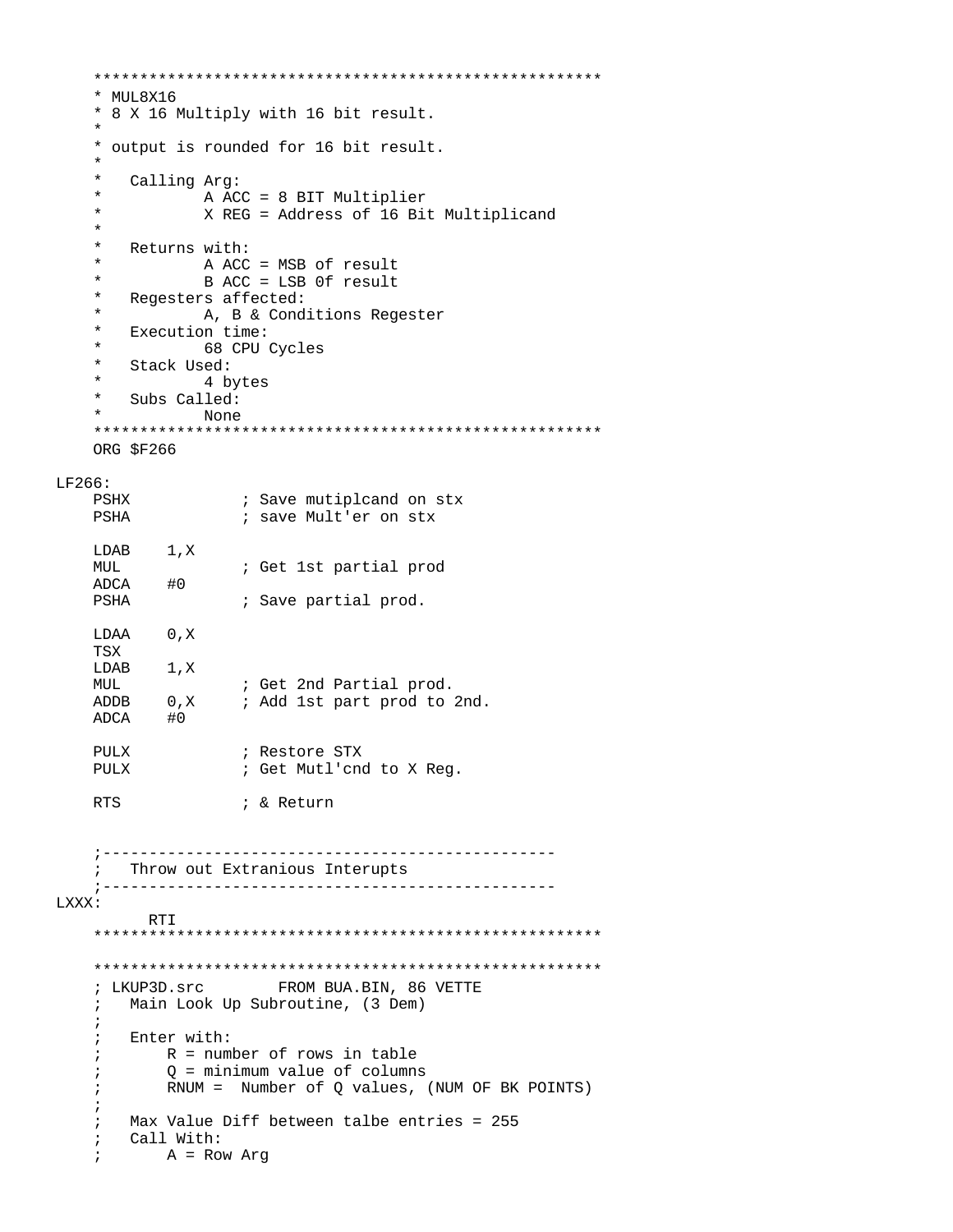```
 ; B = Col Arg 
    ; X = Tbl Addr 
    ; 
    ; Returns with:
   ; \text{ACCA} = \text{Result}, \quad (Y = F(Q,R)) ;
    ; Regesters affected:
    ; A ACC & Conditions Regester
    ;
    ; Execution time:
    ; 155 CPU Cycles + (2 * p4lkupq+p4lkupr)
    ;
    ; Stack Used:
    ; 11 bytes
    ;
    ; Subs Called:
    ; p4lkupq
    ; p4lkupr
    ;
     ;
     ; $F27C - $F2EF, ($79, 121d BYTES)
\mathcal{L} *******************************************************
    ORG $F27C 
LF27C: SUBA 0,X ; Calc Row Arg offset, (Lmt to 0)
         PSHB \qquad \qquad ; Save Col Arg to stack
          PSHX ; Save Tbl offset to stack 
BCC LF283 ; BR IF NO UNDERFLOW
 ; ... else
         CLRA ;
LF283: SUBB 1,X ; Calc Col Arg offset, (Lmt to 0)
         BCC LF288 ; BR IF NO UNDERFLOW
                              ; ... else
        CLRB \qquad \qquad ;LF288: PSHB ; Save Col Arg to stack
         LDAB #16 ; Make In Arg Into Interp Inc's
          MUL ; Calc Col Arg offset, (Lmt to 0) 
                             ; Save Interp Inc's tp stack
         LDAB 2, X ; Set Addr of tbl
          PSHB ; 
         MUL and the set of the set of the set of the set of the set of the set of the set of the set of the set of the set of the set of the set of the set of the set of the set of the set of the set of the set of the set of the s
ABX \qquad \qquad ;INX \qquad \qquad ;INX \qquad \qquad ;INX \qquad \qquad ;PSHX \qquad \qquad ; Save Tbl Addr on stack
TSX \qquad \qquad ;\mathbf{i} ;Call 2d Lk Up, (No Offset) 
    ; 
         LDAA 4,X ;Get Col Arg for Lk Up<br>
LDX 0,X ;Tbl Addr
         LDX 0, X JSR LF2C6 ;Call 2d Lk Up, (No Offset) 
         PSHA ;Save result Of Lk Up to stack
TSX \qquad \qquad ;LDAA 5, X ; Get Col Arg<br>
LDAB 4, X ;
         LDAB 4, X<br>STAB 5, X
                                ; Put R(low) in highest STX
```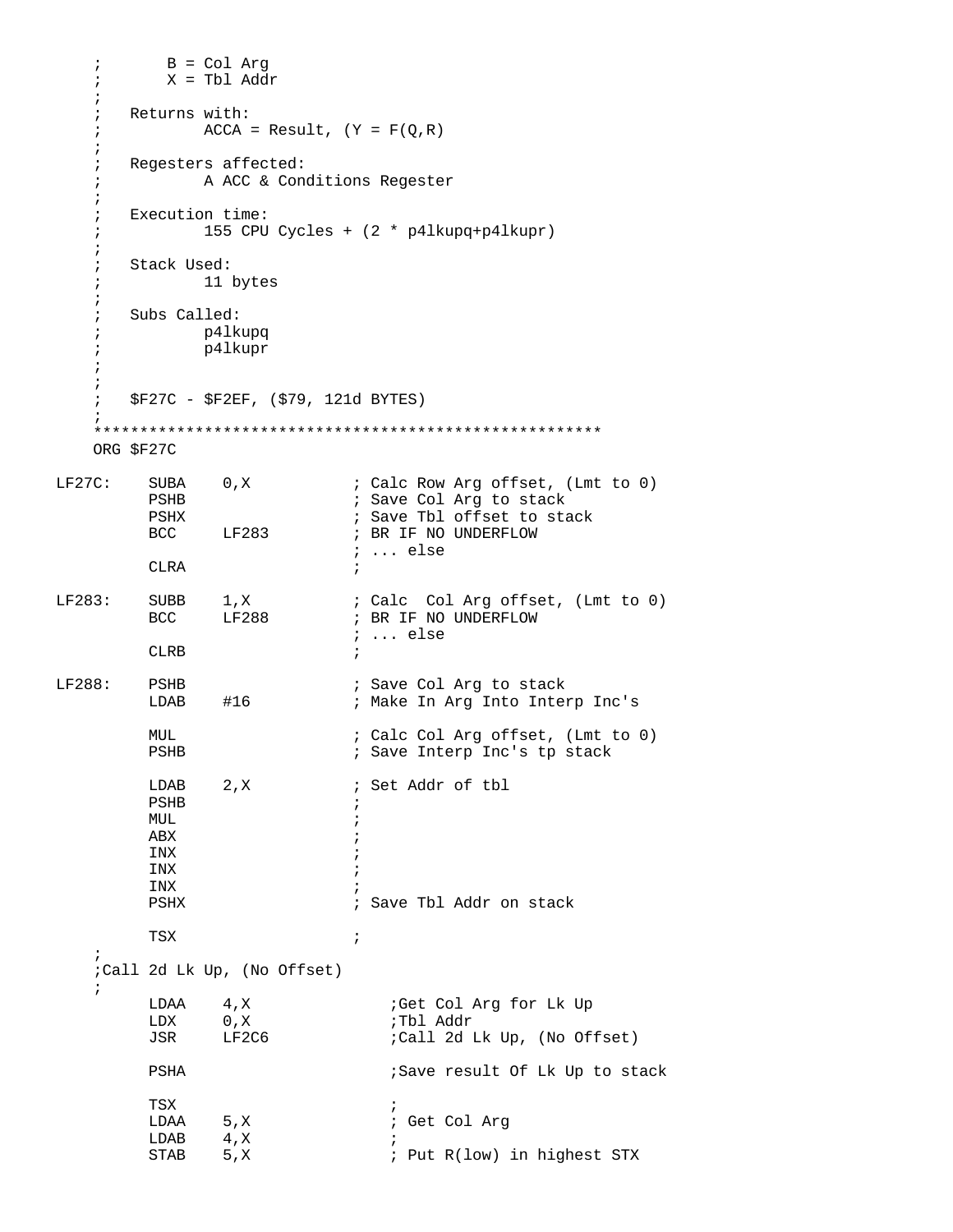```
LDAB 3, X ; RNUM
        LDX 1, X ; Addr of Table
         ABX ; R1 + RNUM 
                             ; Call 2d Lk Up, (No Offset)
TAB \qquad \qquad ; PULA ; 
PULX \qquad \qquad ;PULX \qquad \qquad ;JSR LF2D6 ; Call Interpolate routine
        INS \qquad \qquad ; Restore Stack
        PULX \qquad \qquad ; Restore X
        PULB \qquad \qquad ; Restore B
         RTS 
    *******************************************************
    ;-------------------------------------------------- 
    *******************************************************
    ; Look Up Routine 2 dimentional 
    ; 
    ; Use for tables with 1 byte Unsigned values and 
    ; fixed spacing and a 1 byte unsigned Variable 
\mathcal{L}^{\mathcal{L}} ; Four entries are provides, see each for enty & exit 
    ; conditions. 
    ; Enter with:
    ; FOUR ENTRY POINTS:
    ;
    ; 1. LKUP2D: A ACC = Independent Var Value
    ; B ACC = Offset to be subtracted fm A ACC
    ; prior to table look up
    ;
    ; 2. LKUPQ: A ACC = Independent Var Value, offset=0)
    ; X REG = Address of table
    ;
    ; 3. LKUPR: A ACC = 1st value for interpelation
    ; B ACC = 2nd value for interpelation 
    ;
    ; 4. LKUP2C: A ACC = Independent Var Value, offset=0)
    ; X REG = Address of table 
    ;
    ; Returns with:
    ; ACC A = Result, (Single byte Un-signed table value)
    ;
    ; Regesters affected:
    ; A ACC & Conditions Regester
    ;
    ; Execution time:
    ; LKUP2D: 128 CPU cycles
    ; LKUPQ: 118 
    ; LKUPR: 62 
    ; LKUP2C: 126 
    ;
    ; Stack Used:
    ; LKUP2D: 10 bytes
    ; LKUPQ: 10 bytes
    ; LKUPR: 4 bytes
    ; LKUP2C 10 bytes
    ;
    ; Subs Called:
    ; None
    *******************************************************
```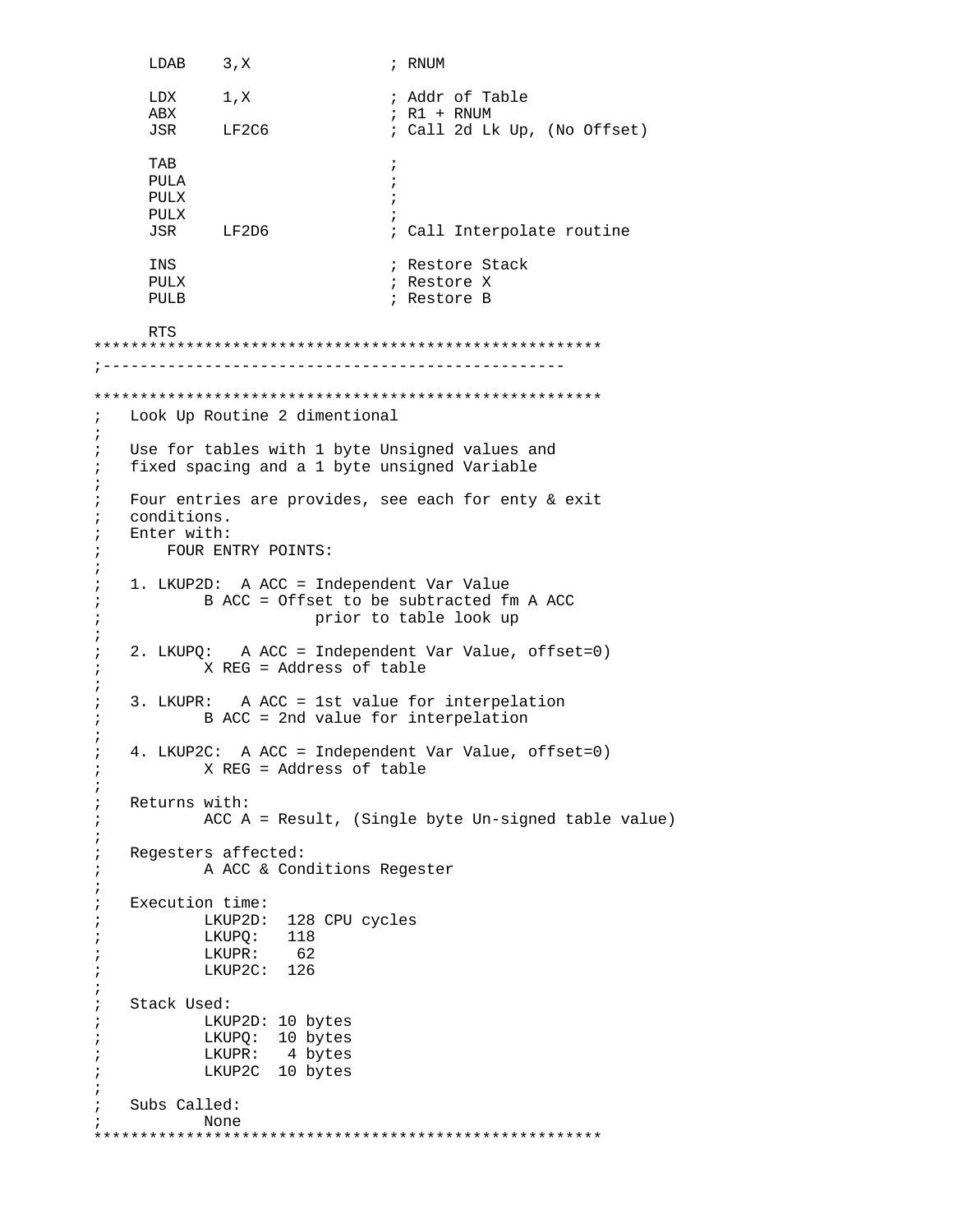```
 *******************************************************
    ;p4lkup2d Entry Point 
\mathbf{i} ; Use When an Offset of the Independent Var is in B 
    ; 
    ; Enter with: 
    ; X = Addr of table 
    ; A = Independent Var 
    ; B = Offset to be sub'ed fm A 
\mathcal{L}^{\mathcal{L}} ; Return with: 
     ; A = Results 
\mathbf{i} ; 128 Cycles 
    *******************************************************
LF2B9: SBA ;Sub Off set 
       BCC LF2C6
                                 ; - Call 2d Lk Up, (No Offset) 
          ; ... else
                                ;Set To Zero if L.T.
         BRA LF2C6 ;& go to Lk Up
                                 ; - Call 2d Lk Up, (No Offset) 
    ;--------------------------------------------------
    ; 
    ; Use to interpolate fn table with fixed spacing which 
    ; is specified in 1st byte of table, No B offset is 
    ; allowed. 
    ; 
    ; Enter with: 
    ; X = Addr of table 
    ; A = Independent Variable 
    ; 
    ; Return with: 
    ; A = Results 
    ; 
    ; 126 Cycles 
    ;--------------------------------------------------- 
LF2BF: PSHB ; Save B 
         PSHX ; Save Table Addr 
         LDAB 0,X ; Get Spacing value<br>INX ;
INX \qquad \qquad ;BRA LF2CA ; Goto to Lk Up
    ;---------------------------------------------------------- 
    ; 2d LK UP, Use When no Offset of the Independent Var. 
    ; 
    ; Enter with: 
    ; X = Addr of table 
    ; A = Independent Var, (offset = 0) 
    ; 
    ; Return with: 
    ; A = Results 
    ; 
    ; 118 Cycles 
 ;--------------------------------------------------- 
                               ; Save Col Input Arg
        PSHX ; Save Tabl Addr 
 LDAB #16 ; Set Spacing 
        LF2CA: MUL ; Calc Increment 
                               ; Save Increment on Stack
TAB \qquad \qquad ;ABX \qquad \qquad ;\begin{array}{lll} \text{LDD} & \qquad 0 \text{ , } \text{X} & \qquad \qquad \text{ ; } \end{array}
```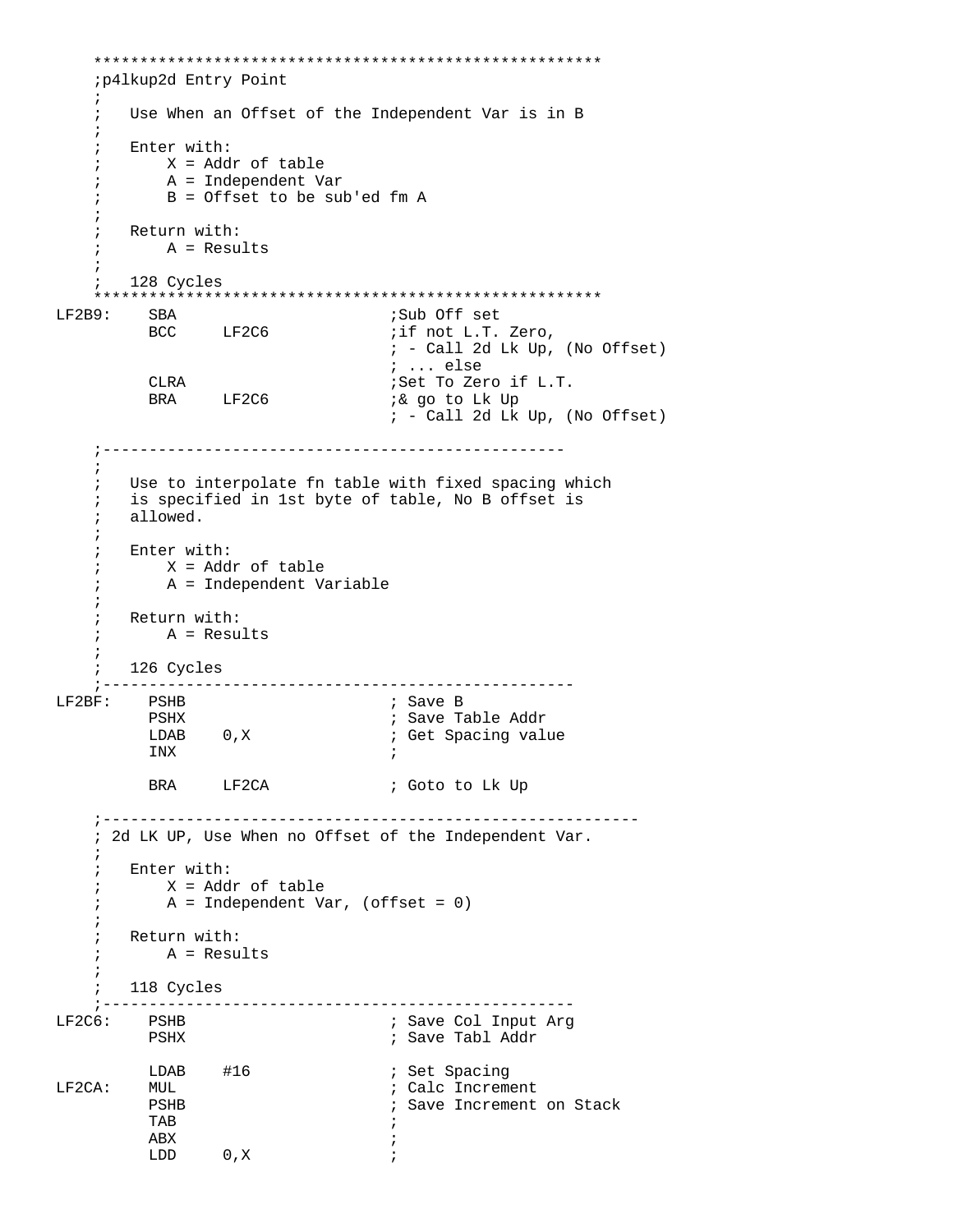```
BSR LF2D6 ; Call Interpolate routine
            PULB ; Restore Stack
PULX \qquad \qquad ; PULB ; 
           RTS 7 7 7 7 7 7 7 8 8 8 7 7 7 7 8 7 7 8 7 8 7 7 8 7 7 8 7 8 7 8 7 7 8 7 7 8 7 8 7 8 7 8 7 8 7 8 7 8 7 8 7 8 7 8 7 8 7 8 7 8 7 8 7 8 7 8 7 8 7 8 7 8 7 8 7 8 7 8 7 8 7 8 7 8 7 8 7 8 7 8 7 8 7 8 7 8 7 8 7 8 7 8 7 8 7 8 7 8 7 
      *******************************************************
      *******************************************************
      ; Interpolation Subroutine 
      ;
      ; Use to interplate two 8 bit Values 
      ; 
      ; Enter with: 
      ; A = 1st Vaulue for interpolation 
      ; B = 2nd Value for interpolation 
     \frac{i}{i} ; Return with: 
      ; Stack = Results 
      ; 
      ; 62 Cycles 
      *******************************************************
LF2D6: PSHX PSHB ;Save B 
           PSHA ;Vave A
             SBA ;Less than 0 ? 
TSX \qquad \qquad ;LDAB 6, X ;Get Increment Multiplier<br>BCS LF2E8 ;If Cy Set go
            BCS LF2E8
                                            ; ... else
      ;-----------------------------
      ; Interp & rnd Dwn if required 
      ;----------------------------- 
           MUL in the set of the set of the set of the set of the set of the set of the set of the set of the set of the set of the set of the set of the set of the set of the set of the set of the set of the set of the set of the s
           NEGA\qquad \qquad ; ADDA 0,X 
            ASLB ; 
            \begin{array}{ccc}\n\text{SBCA} & \text{#0} & \text{;} \\
\text{BRA} & \text{LF2EC} & \text{;} \\
\end{array}LF2EC ;--------------------
      ; Interp & round UP
      ;--------------------
LF2E8:\begin{array}{lll} \texttt{MUL} & & \texttt{;} \\ \texttt{ADCA} & & \texttt{0,X} & & \texttt{;} \end{array}ADCA 0,X<br>LF2EC: INS
           INS ; restore Stack<br>PULB ; in the stack of the stack of the stack \overline{z} PULB ; 
PULX \qquad \qquad ;RTS \qquad \qquad ; *******************************************************
     *******************************************************
      ; MUL16X16
      ; 16 * 16 Mult Fixed Point Routine 
      ; 
      ; Call with: 
      ; X = Multiplicand
```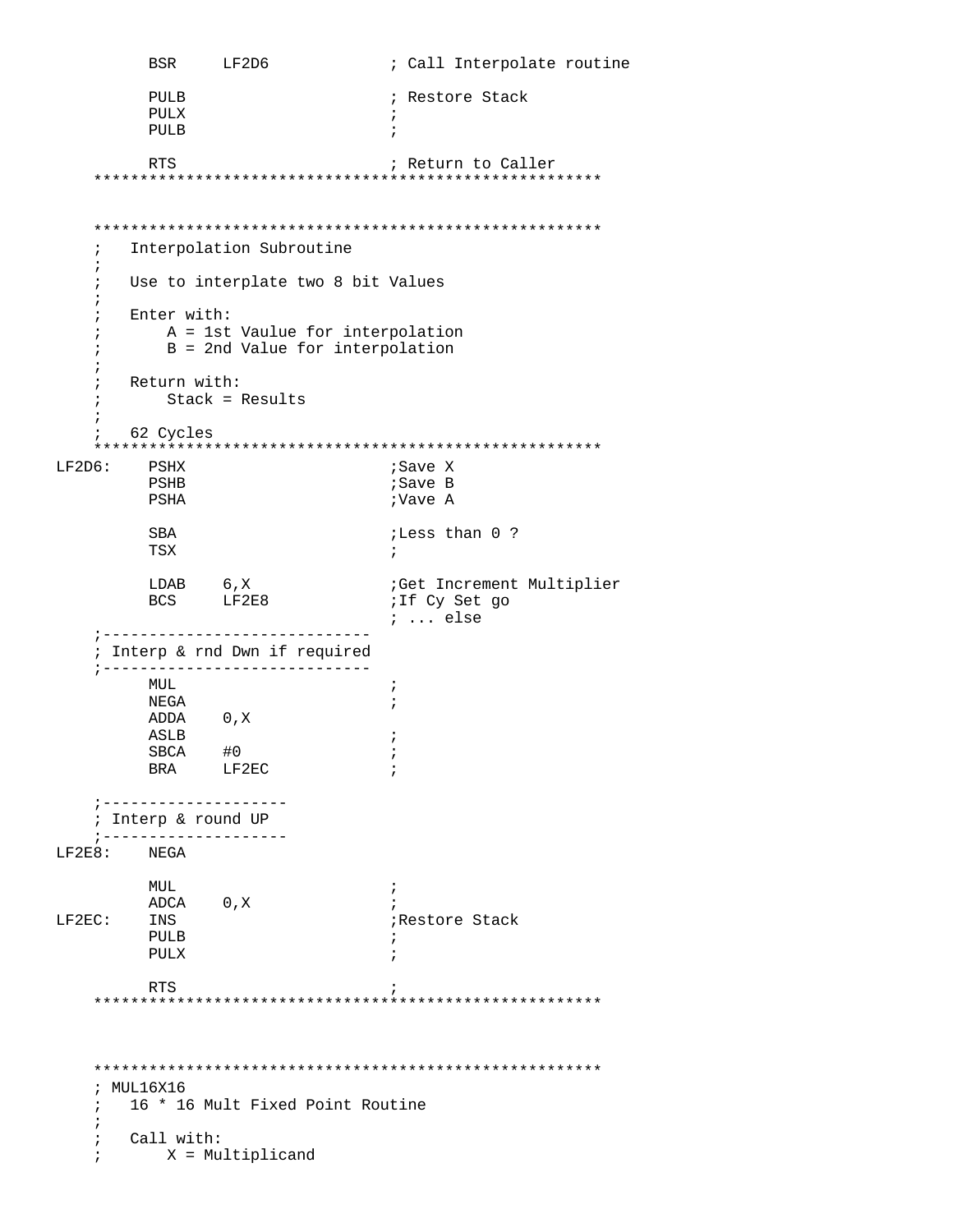```
A = MSB of Multiplier
    \ddot{i}B = LSB of Multiplier
    \ddot{i}\ddot{i}Returns with:
    \ddot{i}A ACC = Middle 2 bytes of 32 bit product
    \ddot{i}B ACC = Middle 2 bytes of 32 bit product
    \ddot{i}X REG = upper 2 bytes of 32 bit result.
    \ddot{i}\ddot{i}Regesters affected:
    \mathcal{L}\mathcal{L}A, B, X & Conditions Regester
      Execution time = 182 CVycles max
    \ddot{r}\ddot{i}Middle (A & B) will be set to $FFFF if MSB oof the
    \ddot{i}; result is N.Z.
    ORG $F2F0
LF2F0:
                                     ; Reserve for MSB of Result
          PSHA
          PSHX
                                     ; Reserve for Part Result
          PSHX
                                     ; Save Mutlpcand to Stack
                                     ; Save LSB of Mult to Stack
          PSHB
          PSHA
                                     ; Save MSB of Mult to Stack
          TSX
                                     \ddot{i}LDAA 3, X
                                      \cdotMUL
                                     ; LSB of Mult'end * LSM of Mult
          ADCA #0<br>STAA 5,X
                                     \cdot ;
                                     \cdot ;
          LDD 1,X\cdotMUL
                                     ; LSB of Mult * MSB of Mult'end
          ADDB 5, X
                                    \ddot{i}ADCA #0
                                    \ddot{i}STD
                 4, x\ddot{i}LDAA 0, X
                                     ; MSB mult'plr X LSB -
                                     ; Mult'cand
          LDAB 3, X<br>CLR 6, X
                                     ; Clr MSB Of Result
          MUL
                                    ; MSB Mult * LSB of Mult'cnd
          ADDD 4, X
                                     \cdot ;
                 6, XROL
                                     \cdot ;
          STD
                 4 , \rm X\cdot ;
                 0, XLDAA
          LDAB 2, X
                                     \cdot :
                                     ; MSB Mult * MSB Mult'cnd
          MUL
                4 , \rm XADDB
                                    ; MSB Result In A&B
          ADCA
                6, X\ddot{i}STAB 4, X
                                     \cdot:
          STD
                                    ; 2 High Bytes to X
                 2, X
          TSTA
                                    ; Hi Byte N.Z. ?
          BEQ LF328
                                     ; If No go
                                    ; ... else
                 #$FFFF
          LDD
                                    ; Else Set To $FFFF
          STD
                 4, X
                                     \cdot ;
LF328:
        PULX
                                     ; Higher Bytes to X
          PULX
                                     \cdot:
          PULA
                                     ; Middle bytes Results to A & B
          PULB
          INS
                                     ; Restore Stack
```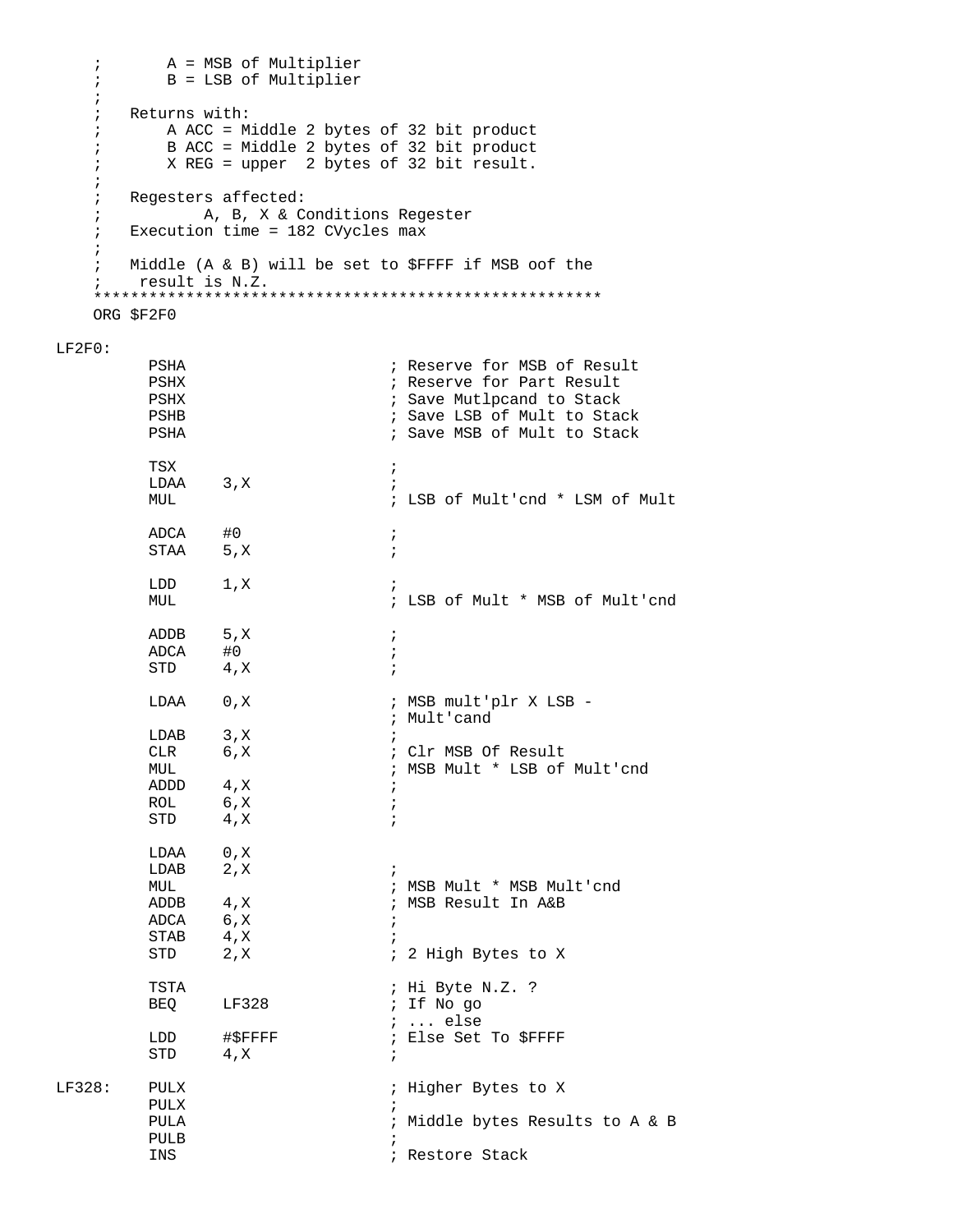RTS \*\*\*\*\*\*\*\*\*\*\*\*\*\*\*\*\*\*\*\*\*\*\*\*\*\*\*\*\*\*\*\*\*\*\*\*\*\*\*\*\*\*\*\*\*\*\*\*\*\*\*\*\*\*

```
 ****************************************************** 
     ;CKSUM: 
     ; CALCULATE A STD GM CHECKSUM 
     ; 
     ; Output is A 16 bit result. 
     : 
     ; Calling Arg: 
     ; B = Number of bytes to cksum 
     ; X = Starting address 
     ; Returns with: 
     ; Y = Checksum 
     ; 
     ; Execution time: 
     ; 855,726 CPU Cycles, (FFFF bytes) 
     ****************************************************** 
        ORG $F32E 
    EQU COP $400B \qquad \qquad ; Watch dog timer
LF32E: 
       PSHX \qquad \qquad ; Save start addr of SUM
        PSHB 
        PSHA ; Save num of bytes to sum 
        LSRD ; count in 2's 
                                   ; save hi byte (2) on stx
       LDY #0 \qquad ; clear Y Reg.<br>TBA \qquad ; Ck for ACCB =
                                  ; Ck for ACCB = 0 after shift
        BEQ LF348 
                                    ;...else 
LF33A: LDAB 0, X ;Get byte
        ABY ;Add to CHECKSUM 
       LDAB 1,X ABY ;Add to CHECKSUM 
       LDAB<br>ABX
                                   ; Point to next pair of bytes
       DECA iDec counter
        BNE LF33A 
                                    ; ... else
LF348: 
       PSHX \qquad \qquad ; Save current Address
        LDX #$FF00 ; COP Time Value 
                                   ; Toggle COP (every 512 bytes)
        TSX 
        DEC 2,X ; Dec hi order byte of count 
                                   ; Continue till all bytes done
        BPL LF33A 
                                    ;...else 
        INS ; Dump hi order counter 
       PULA \qquad \qquad ; Restore regesters
        PULB 
        PULX 
RTS 76 and 76 and 76 and 76 and 76 and 76 and 76 and 76 and 76 and 76 and 76 and 76 and 76 and 76 and 76 and 76 and 76 and 76 and 76 and 76 and 76 and 76 and 76 and 76 and 76 and 76 and 76 and 76 and 76 and 76 and 76 and 7
 *******************************************************
```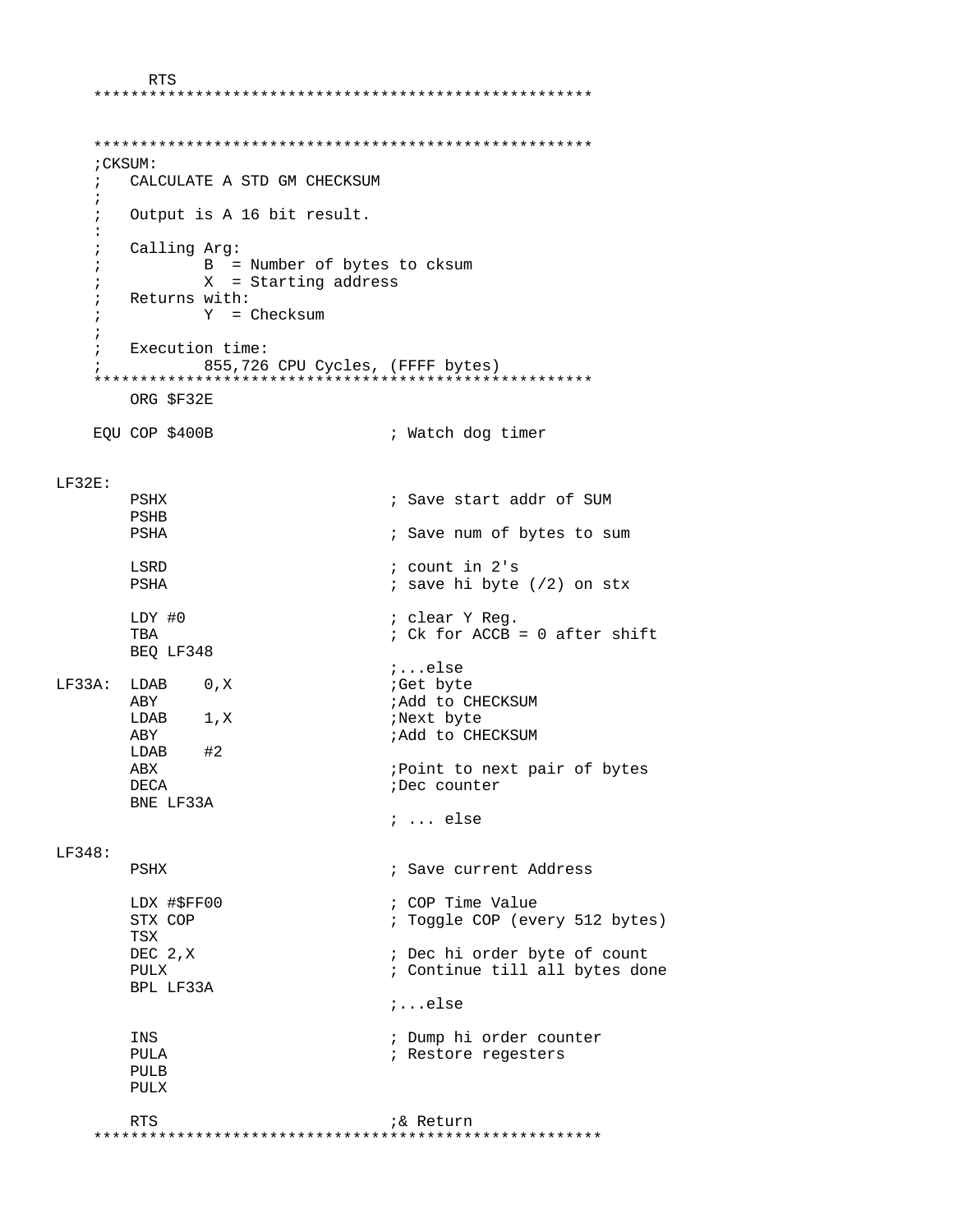| $\ddot{i}$        |                    |                        |                                      |
|-------------------|--------------------|------------------------|--------------------------------------|
|                   |                    |                        |                                      |
| LF35A: LDAB L003F |                    |                        | $\ddot{i}$                           |
|                   |                    |                        |                                      |
|                   | $\ddot{i}$         |                        |                                      |
|                   |                    | ; CK ID ERR 21 ENABLED |                                      |
|                   | $\ddot{ }$         |                        |                                      |
|                   | LDAA LC1D0         |                        | ; Mask For Mal Funct flg 1           |
|                   | BITA #\$04         |                        | ; b2, ERR Code 21 TPS High           |
|                   | BEQ LF36F          |                        | ; BR IF NOT b2                       |
|                   |                    |                        | $i$ else                             |
|                   | LDAA L0081         |                        | ; TPS, (A/D)                         |
|                   | CMPA LC1E6         |                        | ; IF TPS $A/D > set ERR #21$         |
|                   | <b>BLS</b>         | LF36F                  | $\ddot{i}$                           |
|                   |                    |                        | $i$ else                             |
|                   | ORAB $\#$ \$04     |                        | ; SET b2                             |
|                   |                    | BSET L004C, \$04       | ; SET b2                             |
|                   |                    |                        |                                      |
| LF36F:            | STAB               | L003F                  | $\ddot{i}$                           |
|                   | LDAA L0081         |                        | ; TPS, $(A/D)$                       |
|                   | $BITB$ $\# $24$    |                        | $ib5 \& b2$                          |
|                   | BEQ                | LF37A                  | ; BR IF NOT b5 & b2                  |
|                   |                    |                        | $i$ else                             |
|                   | LDAA LC1EA         |                        | $\ddot{i}$                           |
| LF37A:            | PSHA               |                        |                                      |
|                   | LDAB L0086         |                        | <i>iF</i> ltered low TPS, (A/D)      |
|                   | CBA                |                        | $\ddot{i}$                           |
|                   | <b>BHI</b>         | LF38A                  | $\ddot{i}$                           |
|                   | LDX L0086          |                        | $i$ else<br>; Fltered low TPS, (A/D) |
|                   | LDAB LC39C         |                        | ; Lo TPS filter coef                 |
|                   | JSR                | LF250                  | $\ddot{i}$                           |
|                   |                    |                        |                                      |
|                   | STD                | L0086                  | ; Fltered low TPS, (A/D)             |
| LF38A:            | $LDD$ $L0086$      |                        | ; Fltered low TPS, (A/D)             |
|                   | ADDD               | #\$0080                | $\ddot{i}$                           |
|                   | TAB                |                        |                                      |
|                   | PULA<br><b>SBA</b> |                        |                                      |
|                   | BCC                | LF395                  |                                      |
|                   |                    |                        | else                                 |
|                   | CLRA               |                        |                                      |
| LF395:            | LDAB               | LC39A                  | Hi/Lo TPS%                           |
|                   | MUL                |                        |                                      |
|                   | ADDD               | #32                    |                                      |
|                   | ASLD               |                        |                                      |
|                   | BCS                |                        | else                                 |
|                   |                    | LF3A2                  | else                                 |
|                   | ASLD               |                        |                                      |
|                   | <b>BCC</b>         | LF3A4                  |                                      |
|                   |                    |                        | ; else                               |
| LF3A2:            | LDAA               | #255                   | ; MAX VALUE                          |
| LF3A4:            | STAA               | L0082                  | ; TPS Ld Axis Var                    |
|                   |                    |                        |                                      |
|                   | <b>RTS</b>         |                        |                                      |
|                   |                    |                        |                                      |
|                   |                    |                        |                                      |
|                   |                    |                        |                                      |
|                   |                    |                        |                                      |
|                   |                    |                        |                                      |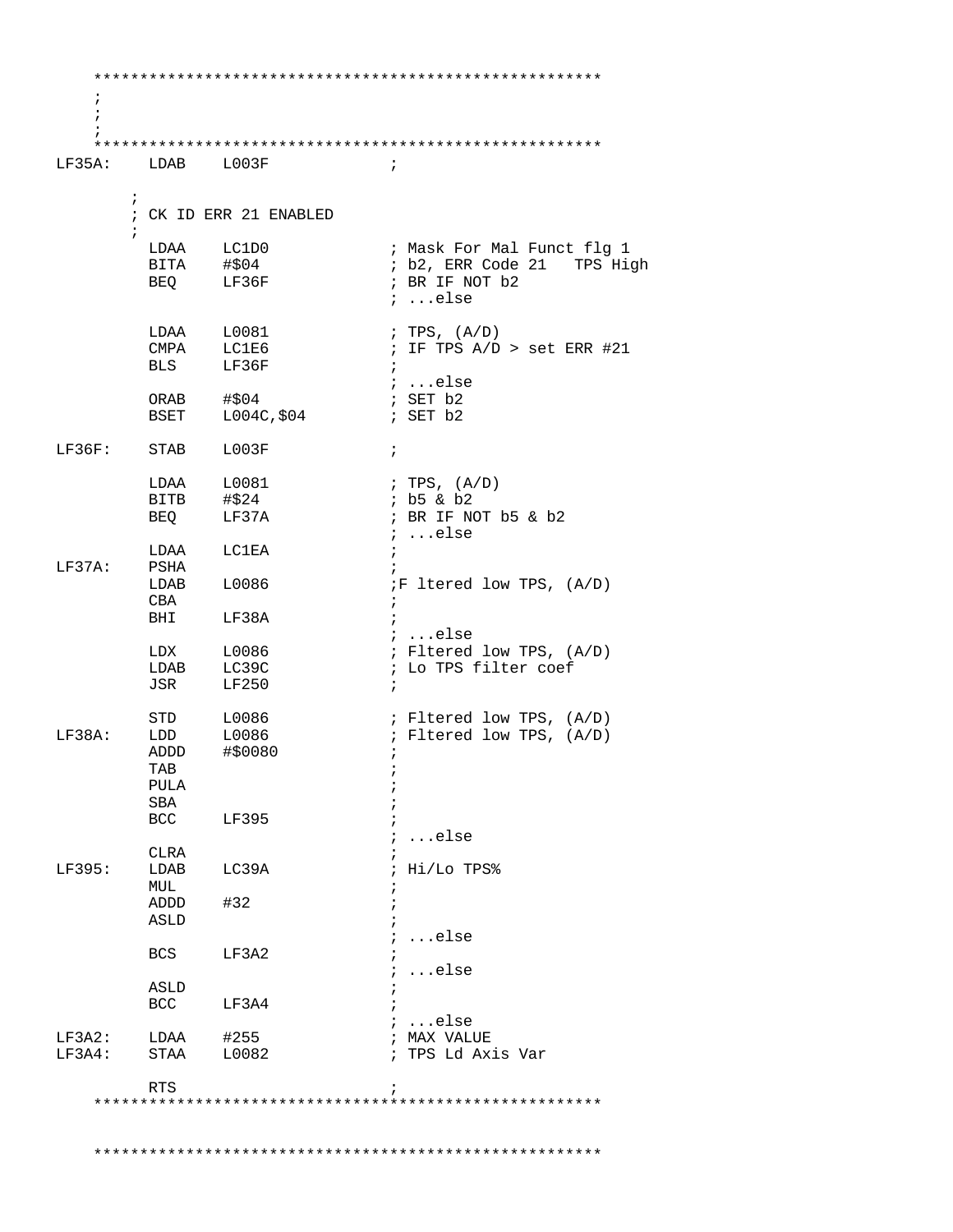$\star$ Do Check sum of NON VOL MEMORY Err Flg Word's  $\star$ Return with:  $\star$ A = MSB of Ck Sum B = LSB of Ck Sum  $\star$ ORG \$F3A7 LF3A7: LDX  $#5$  ; Set For 5 EEPROM Flg,s<br>
LDD  $#1$  ; Inc for non zero sum<br>
LF3AD: ADDB  $4 \times$  ; Sum Flg Words ADCA #0  $\cdot$  ; ; Dec till done **DEX** BNE LF3AD : Loop Till done  $i \ldots$ else  $\cdot$ : ; ECU DELAY HERE  $: 11$  uswc  $LF3B5:$  RTS \* MAJOR LOOP SUBROUTINE SEG 6, \* Log RAM to MCU, Cool A/D  $\ddot{i}$ ; Read coolant temp & correct ; reading if failure occurs LF3B6: JSR LF8F9 ; TO SEG 4, Log RAM to H.U.  $LDAA$   $\# $40$ ; A/D Ch 4, (Coolant Temp) **LF1BE** JSR ; Go to to A/D PSHA ; Save A/D Coolant Value ; LK UP COOL VALUE FM 2D TBL 3840 Ohm COOL Table  $\ddot{i}$ LDX #\$FEA7 ; INDEX 3840 ohm COLLANT Table BRSET L003C, \$80, LF3CF ; BR IF b7, COP 2 not toggled  $\cdots$  else BRCLR L0030, \$01, LF3CF ; BR IF NOT b0, If 4K Res value in use *i* ... else ; LK UP COOL VALUE FM 2D TBL ; 348 Ohm Table  $\begin{tabular}{llll} \tt LF3CF: & ADDA & \tt \#10 \\ & \tt BCC & \tt LF3D5 \\ \end{tabular}$ ; Wrap ? ; BR IF NO OVER FLOW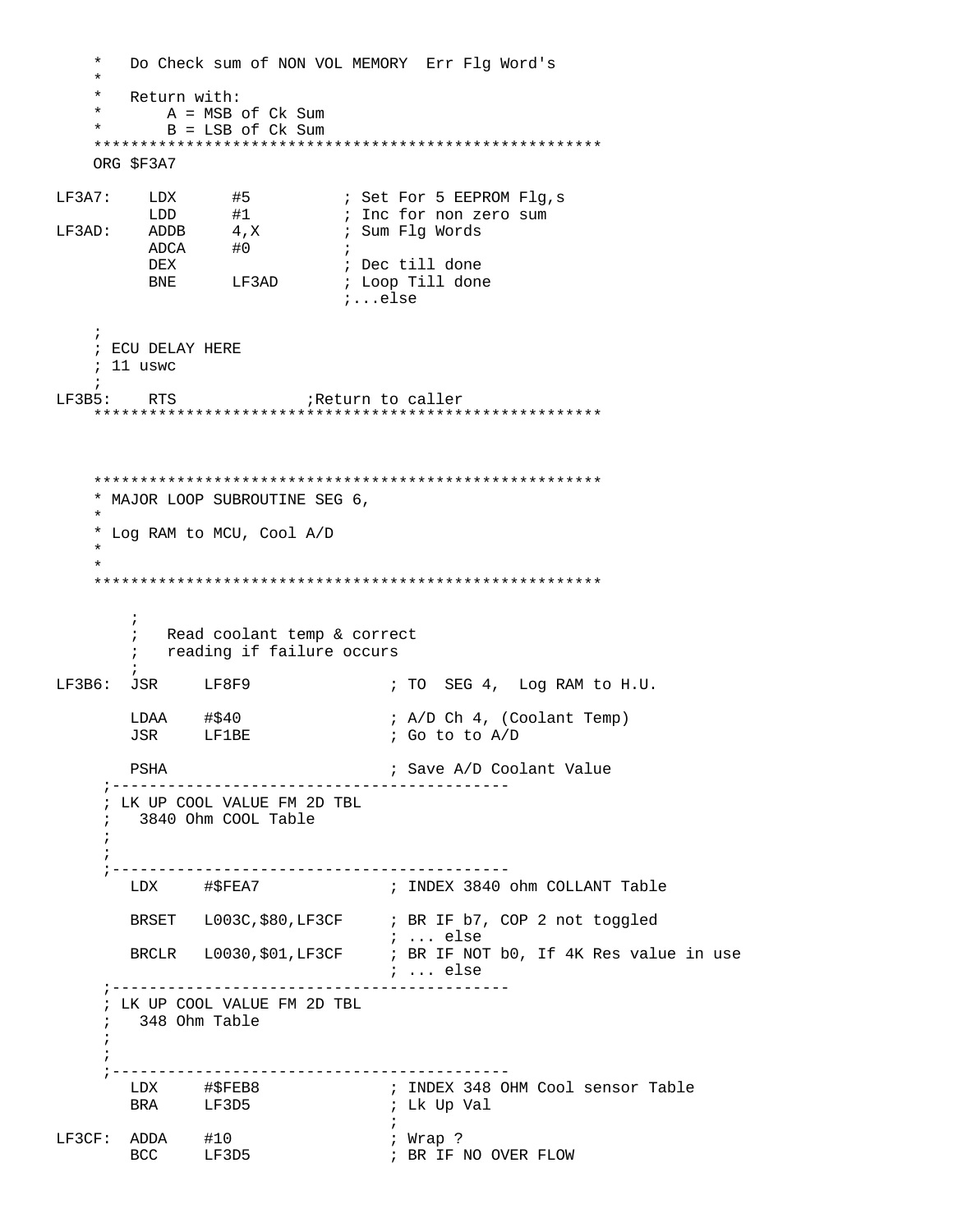|                                        | LDAA                         | #255                                             | $i \ldots$ else<br>; limit A/D VAL, (lk Up Var)           |
|----------------------------------------|------------------------------|--------------------------------------------------|-----------------------------------------------------------|
|                                        | $LF3D5: JSR$ $LF2C6$<br>STAA | L005D                                            | ; Call 2d Lk Up, (No Offset)<br>; Save For ALDL           |
|                                        | CMPA<br>BHI                  | #120<br>LF3E7                                    | $: 50$ Deg C<br>$\frac{1}{2}$ i If > 50 C Assume 348 Ohms |
|                                        | $CMPA$ #106<br>BHI           | LF3EA                                            | ;  else<br>: 39.5 C<br>; If 39.5 to 50 C assume No Change |
|                                        | <b>BRA</b>                   | BCLR L0030, \$01<br>LF3EA                        | ;  else<br>; Use 4 K Ohms<br>$\ddot{i}$                   |
|                                        |                              | LF3E7: BSET L0030,\$01<br>LF3EA: BCLR L003C,\$80 | ; Use 348 Ohms<br>; Reset COP2 Cool Flag                  |
| $\ddot{ }$<br>$\ddot{i}$<br>$\ddot{i}$ |                              | Error #14 Hi Temp Failure                        |                                                           |
| PULA                                   |                              |                                                  |                                                           |
|                                        | BRSET<br>PSHA                | L003B, \$08, LF42A                               |                                                           |
|                                        | LDAB                         | LDAA L005D<br>#\$20                              | $\ddot{i}$<br>;Do Error #14                               |
|                                        | CMPA                         | LC1E1                                            | ; If Cool < Calib ck Timmer 1st.                          |
|                                        | PULA                         |                                                  |                                                           |
|                                        | BCC LF404                    |                                                  |                                                           |
| $\ddot{i}$<br>$\ddot{i}$<br>$\ddot{i}$ |                              | Error #15 Low Temp Failure                       |                                                           |
|                                        | LDAB                         | #\$10                                            | ; Do Err #15                                              |
|                                        | CMPA                         | LC1E5                                            |                                                           |
|                                        | BLS                          | LF41A                                            | ; If Cool > Calib, Filter<br>$i \ldots$ else              |
| LF404:                                 |                              | LDX L001A                                        | $\ddot{i}$                                                |
|                                        | CPX LC1E3                    |                                                  | ; Ck Eng Run time                                         |
|                                        | <b>BLS</b>                   | LF412                                            | $i \ldots$ else                                           |
|                                        | BSET<br>ORAB                 | L0035,\$02<br>LO04C                              | $:$ SET b1, ERR $14/15$ THIS START UP                     |
|                                        | STAB                         | LO04C                                            |                                                           |
| LF412:                                 | LDAA<br>CLRB                 | LC1E2                                            | ; Use Default Cool Fm Equate                              |
|                                        | STD                          | L005B                                            | $:$ COOLANT                                               |
|                                        | BRA                          | COOLS8                                           |                                                           |
| $LF41A$ :                              | LDAA<br>BRCLR                | L005D<br>L003B, \$10, LF42B                      | $i \ldots$ else                                           |
|                                        | LDAB                         | LC39D                                            | ;Cool Temp Coef fm ROM                                    |
|                                        | LDX                          | L005B                                            | ; COOLANT                                                 |
|                                        | JSR                          | LF250                                            |                                                           |
|                                        | STD                          | L005B                                            | ; COOLANT                                                 |
| $LF42B$ :                              | CLRB<br>STD                  | L005B                                            | ; COOLANT                                                 |
|                                        | STAA                         | L005F                                            |                                                           |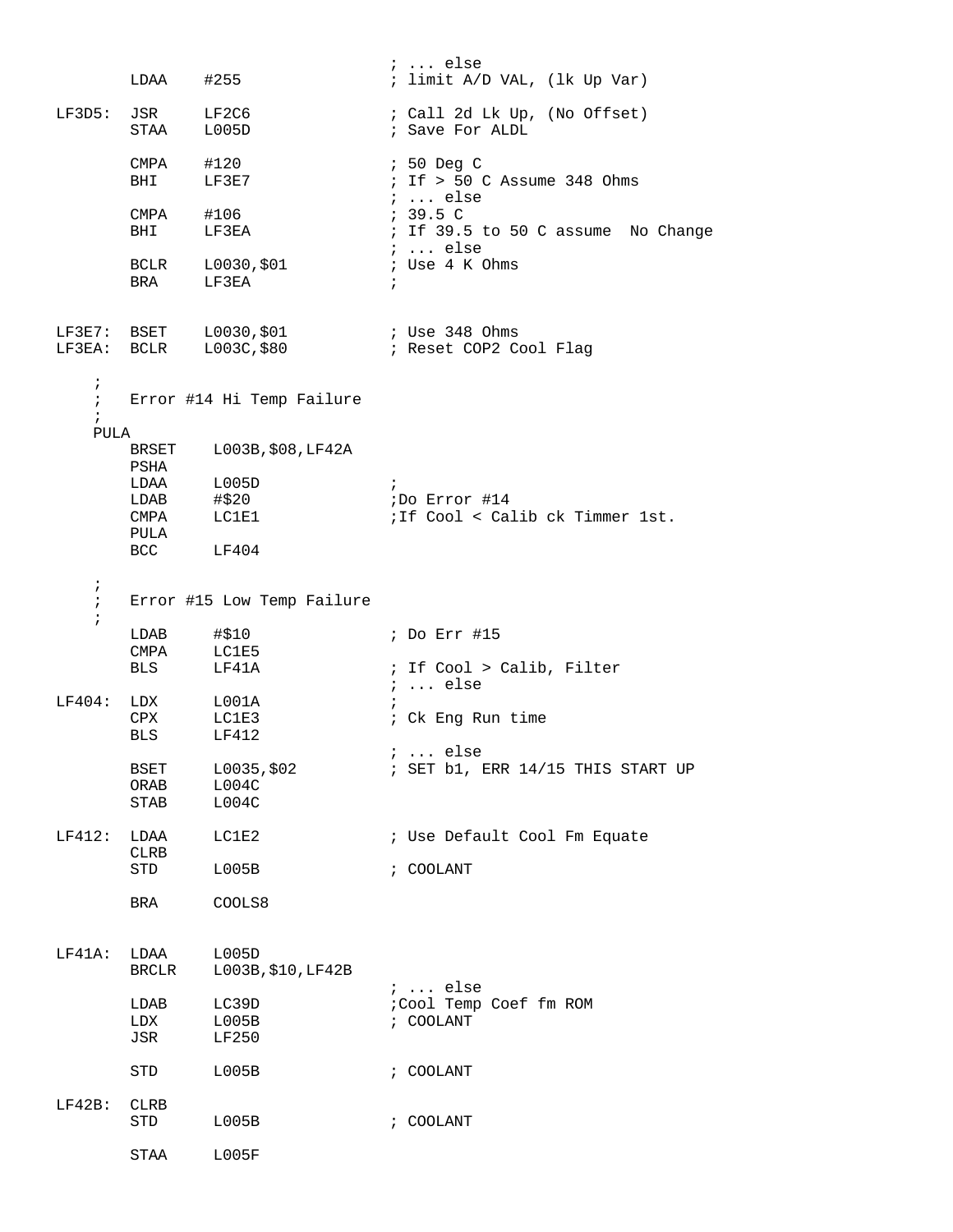BSET L003B, \$10 :Set Cool Flg **RTS**  $\ddot{i}$ Intilize BLM Table  $\ddot{i}$  $\cdot$ ;<br>; Get Default Val<br>; Err #5 Flg Word<br>. ctt: \*\*\*  $LF434:$  CLRB LDAA #120<br>STD L000A<br>STD L000C ; Sty Alive Mem Cell B ; Init BLM Cells LF43B: LDX #16<br>LF43E: DEX  $\mathcal{L}$  $STAA$   $$1C,X$  $\begin{tabular}{ll} CPX & \#0 \\ BNE & \quad LF43E \end{tabular}$  $\mathbf{r}$ ; ... else RTS  $\cdot$ : CK LOW LMT FOR SAM CELL'S 0 & B LF447: LDAA L000C <br>
LDX #\$C5E8 <br>
BSR LF465 <br>
; 118, Low Lmt for other SAM Cell's<br>
BSR LF465 ; STAA L000C<br>BSR LF43B ; Sty Alive Mem Cell B  $\cdot$  ; LDAA L000A<br>LDX #\$C5E6<br>BSR LF465  $\mathcal{L}$ ; 118, Low Lmt for SAM Cell 0  $\cdot$  ; STAA L000A  $\mathcal{L}$  $\begin{array}{lll}\n\text{LDX} & \# \text{$001C} \\
\text{TPX} & \text{FQEM} \\
\end{array}$ ; POINT TO BLM CELLS LDAB LC5EA ; 0, SAM Cell A Number, Idle ABX ; ADD TO BLM POINTER STAA 0, X  $\cdot$ : RTS  $\ddot{i}$ \*\*\*\*\*\*\*\*\*\*\*\*\*\*\*\*\*\*\*\*\*\*\*\*\*\*\*\*\*\*\*\* \*\*\*\*\*\*\*\*\*\*\*\*\*\*\*\*\*\*  $\star$  LIMIT  $\star$ Limit Bounds on 8 Bit Interger  $\star$  $\star$ (Upper & Lower)  $\star$  $\star$ Call with:  $\star$ A = Input Arg  $\star$ X = Bound  $\star$ Return:  $\star$ A  $LF465:$ ; Is A req > Low limit ? ; If yes ;  $\ldots$  else ; If no Ld Low Limit ; Hi Limit ?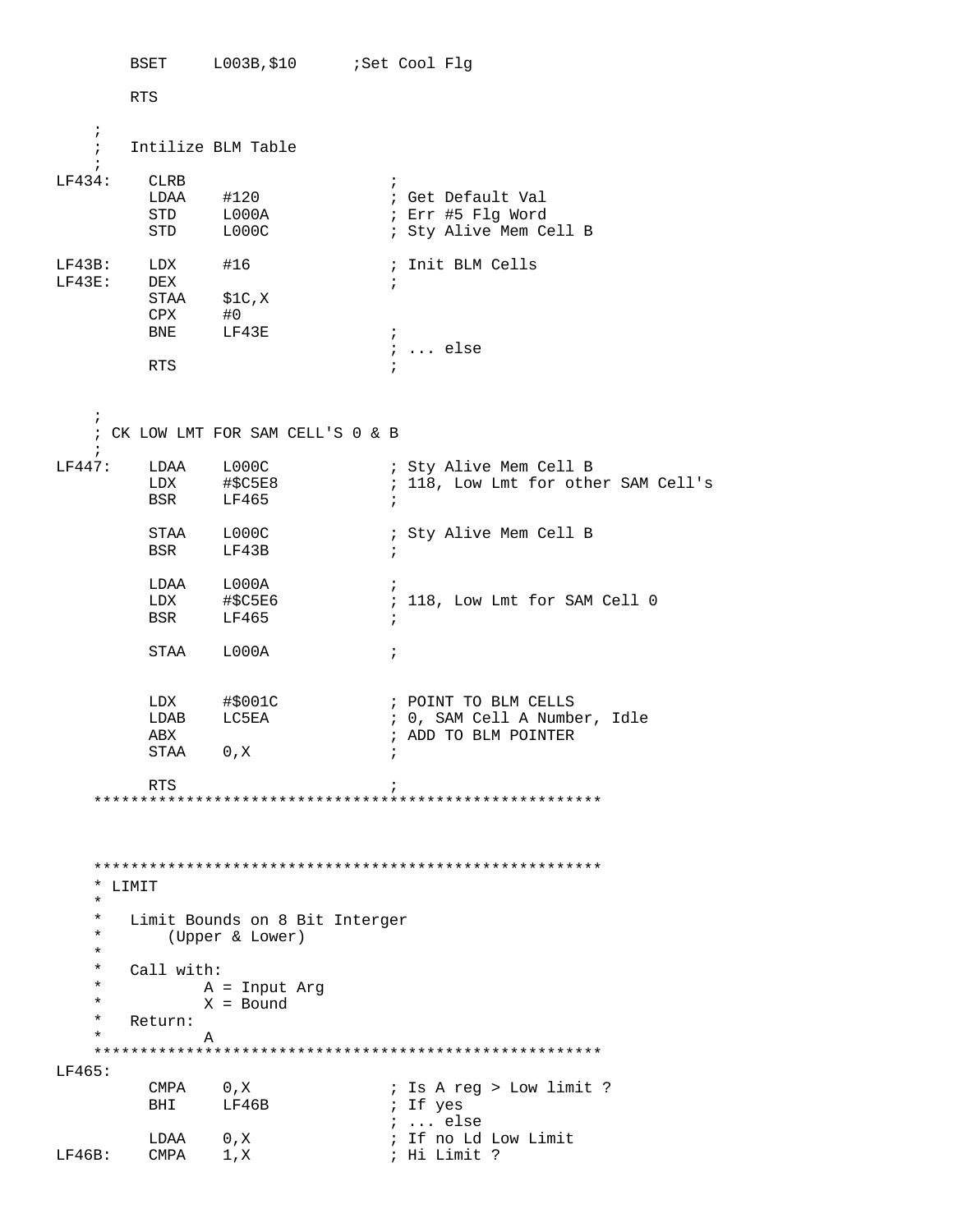**BLS** LF471 ; If Yes, then return LDAA  $1, x$ ; If no Ld High Limit RTS  $LF471:$  $\cdot$  ; \* FACTIN  $\star$ Factor in a 8 x 16 Multiply  $\star$  $LF472:$ PSHA ;Save Input Arg. LDAB 1, X MUL ;Mult LSB of 16 Bit Num PSHB PSHA  $\rightarrow$ TSY  $\cdot$ : LDAA  $2, Y$ ; Set For 2nd Byte LDAB 0, X MTTT. ; Mult MSB of 16 bit Num ADDB 0, Y ; Add LSB result to MSB result ADCA 0<br>ROL 1,Y  $\cdot$ : ; Shft MSB for X 2 Mult ; Prior result LSB ROLB ROLA BCC LF48F  $: ...$  else LDD #\$FFFF ; Max Limmit of Exit Val  $LF48F$ :  $\begin{tabular}{ll} \texttt{STD} & \tt{0,X} \\ \texttt{ROL} & \tt{1,Y} \end{tabular}$  $\ddot{i}$ ;Clr Cy PULY  $\ddot{i}$ INS  $\cdot$ RTS \* Set Up MCU CSR \* Enter as required to operate LSB of CSR  $\star$ Entry:  $\star$ LF4A8 To turn ON a bit LF49A To turn OFF a bit  $\star$  $\cdot$ ; To turn ON a BIT  $\cdot$  ; ; 1111 1000, Sw on Err Lamp  $LF498:$   $LDAA$  #F7  $\cdot$ ; To turn OFF a BIT  $\cdot$  ; LF49A: PSHX  $\cdot$  : LDX L3FFC : MCU CSR, (Turn off a CSR bit) PSHX  $\overrightarrow{i}$ TSY  $\cdot$ ANDA 1, Y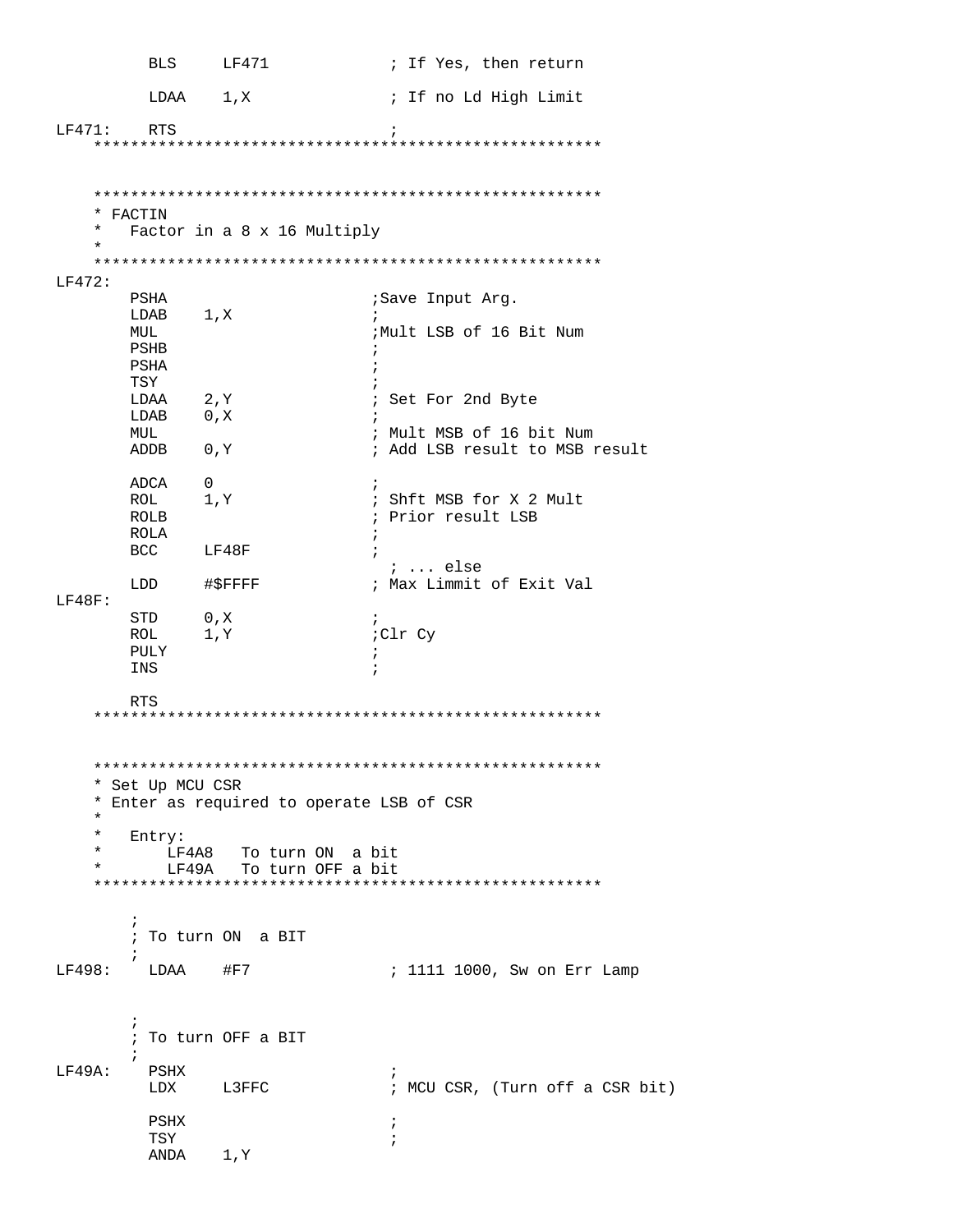|            | BRA          | LF4B2                 | $\ddot{i}$                                            |
|------------|--------------|-----------------------|-------------------------------------------------------|
|            | $\ddot{ }$   |                       |                                                       |
|            |              | ; TURN OFF ERR LAMP   |                                                       |
|            | $\ddot{ }$   |                       |                                                       |
| LF4A6:     |              | $LDAA$ $$08$          | ; b3, Turn off err lamp                               |
|            |              |                       |                                                       |
|            | $\ddot{ }$   |                       |                                                       |
|            |              | ; Turn On a CSR bit   |                                                       |
|            |              |                       |                                                       |
| LF4A8:     | PSHX         | LDX L3FFC             | i.<br>; MCU CSR (Turn On a CSR bit)                   |
|            |              |                       |                                                       |
|            | PSHX         |                       | $\ddot{i}$                                            |
|            | TSY          |                       | $\ddot{i}$                                            |
|            |              | ORAA 1, Y             |                                                       |
| LF4B2:     | ANDA         | #\$FE                 | ; MCU test normal                                     |
|            | ORAA<br>STAA | #2<br>$1, \mathtt{Y}$ |                                                       |
|            | PULA         |                       |                                                       |
|            |              | ORAA #\$FB            | ; All Bits, (0-7) Enable                              |
|            | PSHA         |                       | $\ddot{ }$                                            |
|            | PULX         |                       | $\ddot{i}$                                            |
|            |              | STX L3FFC             | ; MCU CSR                                             |
|            | PULX         |                       | ; Restore X                                           |
|            | RTS          |                       |                                                       |
|            |              |                       |                                                       |
| $\ddot{i}$ |              |                       |                                                       |
| $\ddot{i}$ |              | Toggle ECU byte 1     |                                                       |
|            |              |                       |                                                       |
| $LF4C3$ :  |              |                       |                                                       |
|            | PSHX         | LDX L3FFC             | ; MCU CSR                                             |
|            | TSY          |                       | $\ddot{ }$<br>$\ddot{i}$                              |
|            |              | ORAA 0, Y             |                                                       |
|            | BRA          | LF4D7                 | $\ddot{i}$                                            |
|            |              |                       |                                                       |
| LF4CE:     |              |                       |                                                       |
|            |              | LDX L3FFC             | ; MCU CSR                                             |
|            | PSHX<br>TSY  |                       | i.<br>$\ddot{ }$                                      |
|            | ANDA         | 0,Y                   | ; Reset bit                                           |
| LF4D7:     |              |                       |                                                       |
|            | STAA         | 0, Y                  | $\ddot{i}$                                            |
|            | PULX         |                       |                                                       |
|            | STX          | L3FFC                 | ; MCU CSR                                             |
|            | <b>RTS</b>   |                       | $\ddot{i}$                                            |
|            |              |                       |                                                       |
|            |              |                       |                                                       |
|            |              |                       |                                                       |
| $*$ IAC    |              |                       |                                                       |
| $\star$    |              |                       |                                                       |
| $^\star$   |              | PID IDLE CONTROL      |                                                       |
| $^\star$   |              |                       |                                                       |
|            |              |                       |                                                       |
| LF4DF:     | LDX          | #\$C62E               | ; INDEX IAC Tables & Params                           |
|            | LDY<br>JSR   | #\$4004<br>LF231      | ; Use Y as Port Addr for IAC<br>; Get IAC motor State |
|            |              |                       |                                                       |
|            | ASL          | LOOF3                 |                                                       |
|            | LDAB         | L0037                 | ; P/N status in Bit 0                                 |
|            | RORB         |                       | ; Xfer P/N status to Bit 7                            |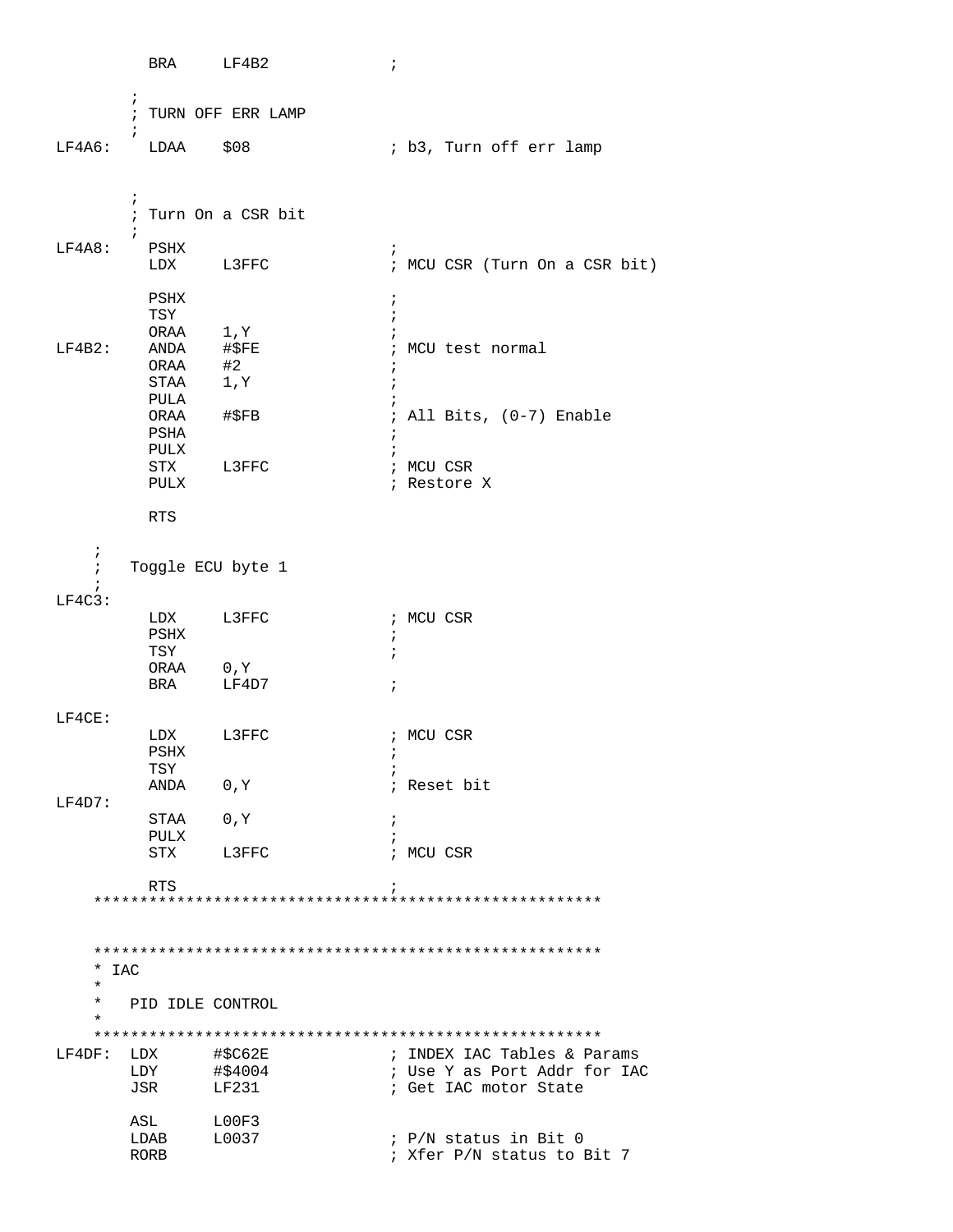|                                        | ROR<br>LDAB L0033<br>BITB<br>BNE                                     | LOOF3<br>BRSET L004E, \$01, LF502 ; Br if M51<br>#\$10<br>LF511 | ; MINOR LOOP MD WD 1<br>$; b4, (1 = IGN ON)$<br>; If not B/P open loop & T/F<br>$i \ldots$ else                               |
|----------------------------------------|----------------------------------------------------------------------|-----------------------------------------------------------------|-------------------------------------------------------------------------------------------------------------------------------|
|                                        | LDAB<br>BITB #4<br><b>BNE</b>                                        | L00F3<br>LF511                                                  | ; Is motor reset done ?<br>; If not B/P open loop & T/F<br>$i \ldots$ else                                                    |
| LF502:                                 | LDAB<br>BMI                                                          | L0034<br>LF514                                                  | ; Get Eng Status fn minor LP MW<br>; If running, GT open loop & T/F<br>$i \ldots$ else                                        |
|                                        | LDAB L0035<br>BITB #\$10<br><b>BEO</b>                               | LF511                                                           | ; MNR LOOP MD WD 2<br>; b4, DIAG SW IN DIAG MODE<br>; BR IF NOT b4<br>$i \ldots$ else                                         |
|                                        | LDAB<br>STAB                                                         | #\$81<br>L0101                                                  | ; If in Diag, Extend motor<br>; Save Val as cmd'ed steps                                                                      |
| $LF511:$ JMP                           |                                                                      | LF5B0                                                           | ; & Step the motor                                                                                                            |
| $\ddot{ }$<br>$\ddot{i}$<br>$\ddot{i}$ |                                                                      | IDLE SPEED OPEN LOOP                                            |                                                                                                                               |
| LF514:                                 | LDAB<br>$\mathop{\mathrm{CMPB}}$<br>BHI LF51E<br>$CMPB$ #\$5A<br>BHI | $_{\rm L007E}$<br>#\$AB<br>LF521                                | ; Get Present battery volts<br>; Is it >17.5 V ?<br>; If so shut off Motor<br>; Is battery low ?<br>; If not, go check engine |
| $\ddot{ }$<br>$\ddot{i}$               |                                                                      | DO START UP ROUTINE                                             |                                                                                                                               |
| $\ddot{i}$                             | LF51E: JMP                                                           | LF640                                                           | $\ddot{i}$                                                                                                                    |
| LF521:                                 | LDAB<br>BNE                                                          | LOOF3<br>BITB #\$0008<br>LF550                                  | ; Is startup delay over ?<br>; If so then B/P Delay<br>$\ddot{i}$                                                             |
|                                        | LDAB<br>ADDB<br>BCS                                                  | LC630<br>L010C<br>LF538                                         | $\ddot{i}$<br>$\ddot{i}$<br>; Ck for overflow                                                                                 |
|                                        | BRSET<br>ADDB<br>BCC                                                 | LC631<br>LF53A                                                  | L0037,#\$80, LF53A ; If A/C requested<br>; Startup offset<br>; BR if no overflow on add                                       |
| LF538:<br>LF53A:                       | LDAB<br>JSR                                                          | #\$00FF<br>LD3DE                                                | ; Limit to 255<br>; Jmp to Cmd down Steps                                                                                     |
|                                        | LDAA<br>INCA<br>CMPA<br>BLS                                          | L0104<br>7, X<br>LF5AD                                          | ; Get the delay counter<br>; Update the delay<br>; Comp dlt to max desired<br>; If dly to short, B/P open loop                |
|                                        | LDAB<br>ORAB<br>STAB                                                 | LOOF3<br>#8<br>LOOF3                                            | $\ddot{i}$<br>; Set dly over<br>; save mode word                                                                              |
|                                        | CLR<br>BRA                                                           | L0104<br>LF573                                                  | ; R/S dly counter after startup                                                                                               |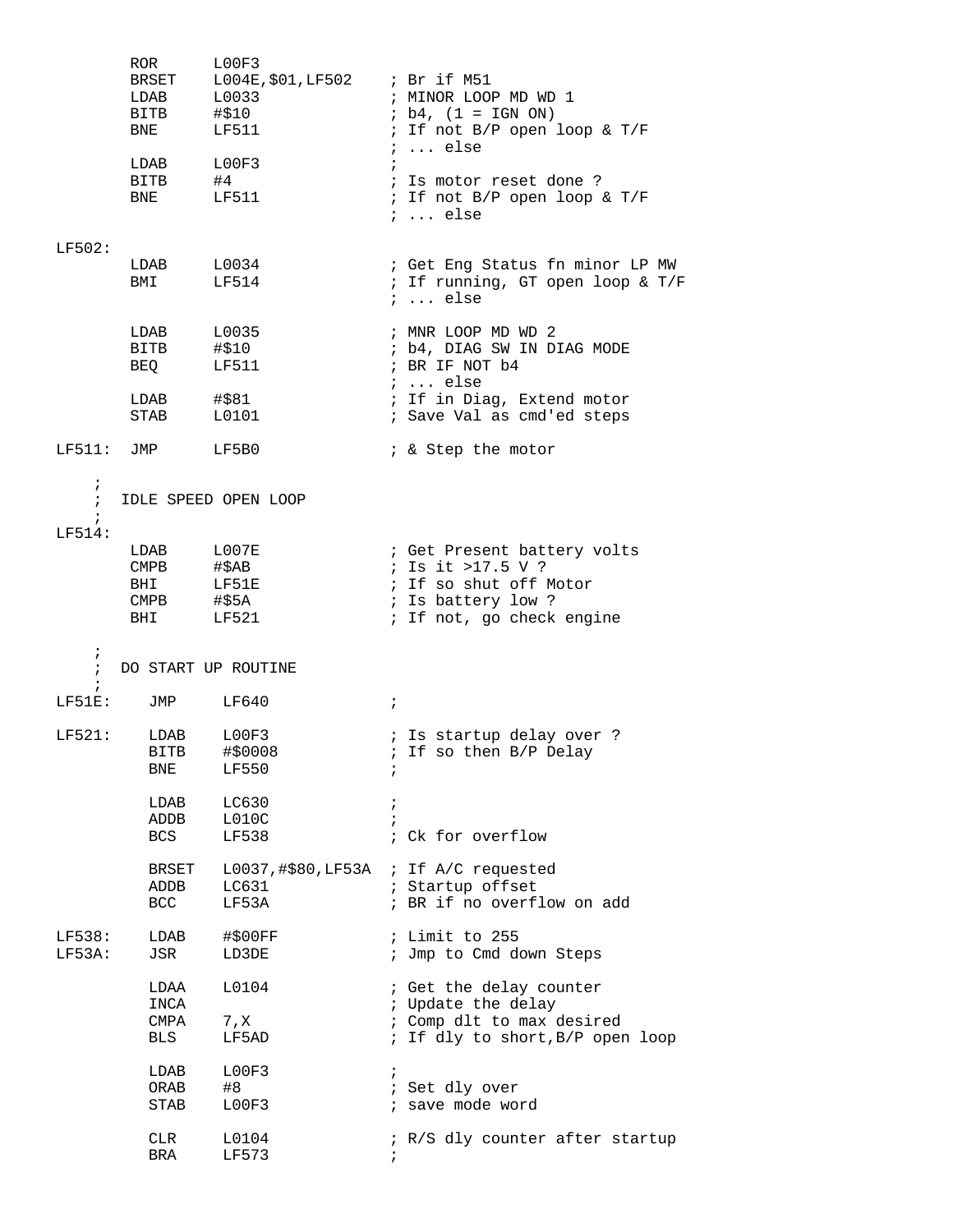| LF550:     | BITB #\$0020         |                                    | ; PID commanding                                                |
|------------|----------------------|------------------------------------|-----------------------------------------------------------------|
|            | BNE LF5B0            |                                    | $\ddot{i}$                                                      |
|            | LDAB L00F2           |                                    | ; IAC Cnt'l Word                                                |
|            |                      |                                    | ; In the T/F mode ?                                             |
|            | BITB #\$10           |                                    |                                                                 |
|            | <b>BNE</b>           | LF562                              | ; If so issue a step                                            |
|            | BITB #08             |                                    | $\ddot{r}$                                                      |
|            | <b>BNE</b>           | LF5B0                              | $\ddot{i}$                                                      |
|            |                      |                                    |                                                                 |
|            | BITB #\$4            |                                    | ; Open loop step needed ?                                       |
|            | BNE LF573            |                                    | ; If not, B/P step issue                                        |
|            |                      |                                    |                                                                 |
| LF562:     | LDAA L0101           |                                    | ; Steps being requested ?                                       |
|            | BPL LF573            |                                    | ; If so, goto Trajectory Decay                                  |
|            |                      |                                    |                                                                 |
| $\ddot{i}$ |                      |                                    |                                                                 |
| $\ddot{i}$ |                      | TRAJECTORY DECAY ROUTINE           |                                                                 |
| $\ddot{i}$ |                      |                                    |                                                                 |
|            | BITB #\$20           |                                    | ; A/C Steps being removed ?                                     |
|            | BNE LF573            |                                    | ; If so, B/P decay                                              |
|            |                      |                                    |                                                                 |
|            | DEC L0104            |                                    | ; Dec decay step timer                                          |
|            | BEQ LF573            |                                    | ; & if ready step motor                                         |
|            |                      |                                    |                                                                 |
|            | JMP LF67B            | ;--------------------------------- | ; Else return with no step<br>. _ _ _ _ _ _ _ _ _ _ _ _ _ _ _ _ |
|            |                      |                                    |                                                                 |
|            | $LF573: LDAA$ \$30,X |                                    | ; Get neutral delay                                             |
|            |                      | LDAB L00F3                         | ; R/S decay timer                                               |
|            |                      |                                    |                                                                 |
|            | <b>BMI</b>           | LF58B                              | ; BR if not in drive                                            |
|            | LDAA L0065           |                                    | ; Mul MPH * 8, limit to 32                                      |
|            | CMPA #\$20           |                                    | $\ddot{i}$                                                      |
|            | BCS LF581            |                                    | $\ddot{i}$                                                      |
|            |                      |                                    |                                                                 |
|            | LDAA                 | #SFF                               | $\ddot{ }$                                                      |
| LF581:     | ASLA                 |                                    |                                                                 |
|            | ASLA                 |                                    |                                                                 |
|            | ASLA                 |                                    |                                                                 |
|            | LDAB                 | \$32,K                             | ; Mul by drive delay Mult.                                      |
|            | MUL                  |                                    |                                                                 |
|            | ADDA                 | \$31, X                            | ; Add to the drive delay                                        |
|            | BCS                  | LF5A8                              | $\ddot{i}$                                                      |
|            |                      |                                    |                                                                 |
| LF58B:     | LDAB                 | LOOF2                              | ; IAC Cnt'l Word                                                |
|            | BITB                 | #4                                 | : Ck if sys in open loop ?                                      |
|            | BNE                  | LF5AD                              | ; If no, BR arround O/L Calc's                                  |
|            |                      |                                    |                                                                 |
|            | ASLA                 |                                    | ï                                                               |
|            | <b>BCS</b>           | LF5A8                              | $\ddot{i}$                                                      |
|            |                      |                                    |                                                                 |
|            | PSHA                 |                                    | $\ddot{i}$                                                      |
|            |                      |                                    |                                                                 |
|            | --------------       |                                    |                                                                 |
|            | ; Form RPM Error     |                                    |                                                                 |
|            | ; ---------------    |                                    |                                                                 |
|            | LDAB<br>SUBB         | L0058                              | $i$ RPM/12.5                                                    |
|            |                      | L0102                              | & sub desired speed<br>$\mathcal{L}$                            |
|            | CLRA                 |                                    |                                                                 |
|            | ASLD                 |                                    |                                                                 |
|            | ASLD                 |                                    | ; Divide by Max Error of 800 RPM                                |
|            | TSTA                 |                                    |                                                                 |
|            | BNE                  | LF5AC                              | ; B/P > of decay Count for -                                    |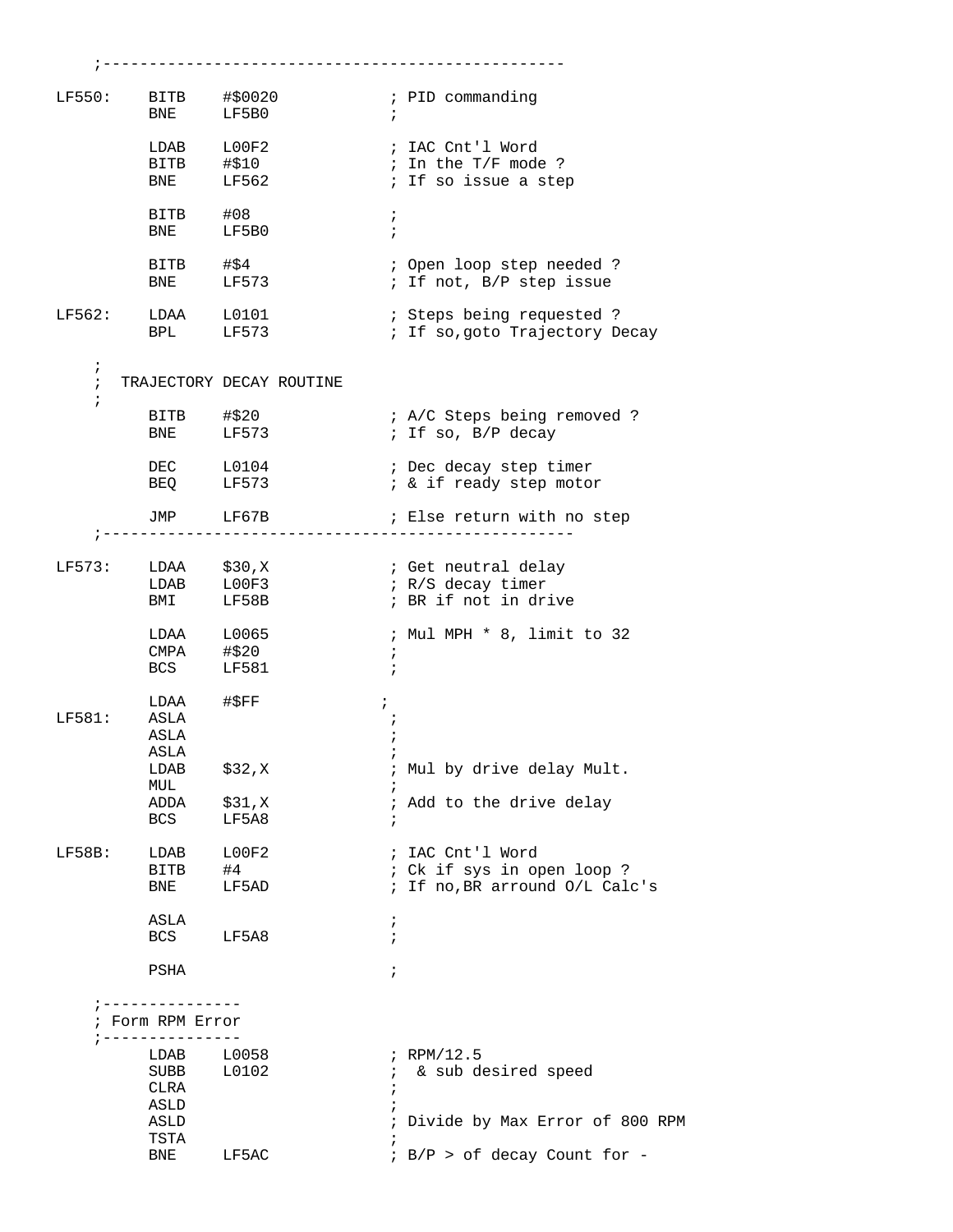```
; ________________________
   ; Increase Decay Counter
   ;---------------------
                               B = 1 - pct RPM error
        COMB
        LDAA $33,K; Max delta count's
        MUL
         PULB
                               ; Get base count
        ABA
                               ; Add delta to base
        BCC LF5AD
                               ; Limit to max Num of minor loops
                ;-- per step
LF5A8: LDAA #$00FF
                               \cdot \cdotBRA LF5AD
                               ; Store Delta
LF5AC: PULA<br>LF5AD: STAA L0104
                               ; Resore base decay
                               ; Save base decay
   * MOVE IAC MOTOR
   \star\starAccumulator A will contain MCUlio, and must not
    \starbe changed.
    \starAccumulator B is used as GP scratch Pad.
   \ddot{i}; NORMAL MOVE IAC MOTOR
LF5B0:BCLR L00F3,#$01 ;
       ; CK IF HEADS UP CONNECTED
       ; U/D Motor posit fm HUD
        LDAA L0033
                               ; MINOR LOOP MD WD 1
        BPL
              LF5BA
                               ; If no, B/P 12U update
                               ; ... else
        JSR
              L5803
                               ; TO HEADS UP <---------
       \mathcal{L}; CK IF IN ALDL MODE 4 \leftarrow---*****: MODE WD ... and MD WD ...
       ; ECM TYPE $32
       ; IAC
      \ddot{i}BRCLR L0035,#$08,LF5DF ; BR IF NOT IN ALDL MODE 4
LF5BA:
                               ; ... else
        LDAA L0158
                               \cdot:
                               ib0.BITA #$01
                               ; BR IF NOT b0
        BEQ
              LF5DF
                               : ... else
        BITA #$02<br>BNE LF5DF
                               ; b1,
                               ; BR IF NOT b1
                               ; ... else
        LDAA L002C; IAC Present Posit
         SUBA L0159
                               \cdot \cdotBCC LF5D1
                               \cdot ;
                               ; ... else
        NEGA
LF5D1: BPL LF5D5; ... else
        LDAA #$7F
                               : 0111 1111
```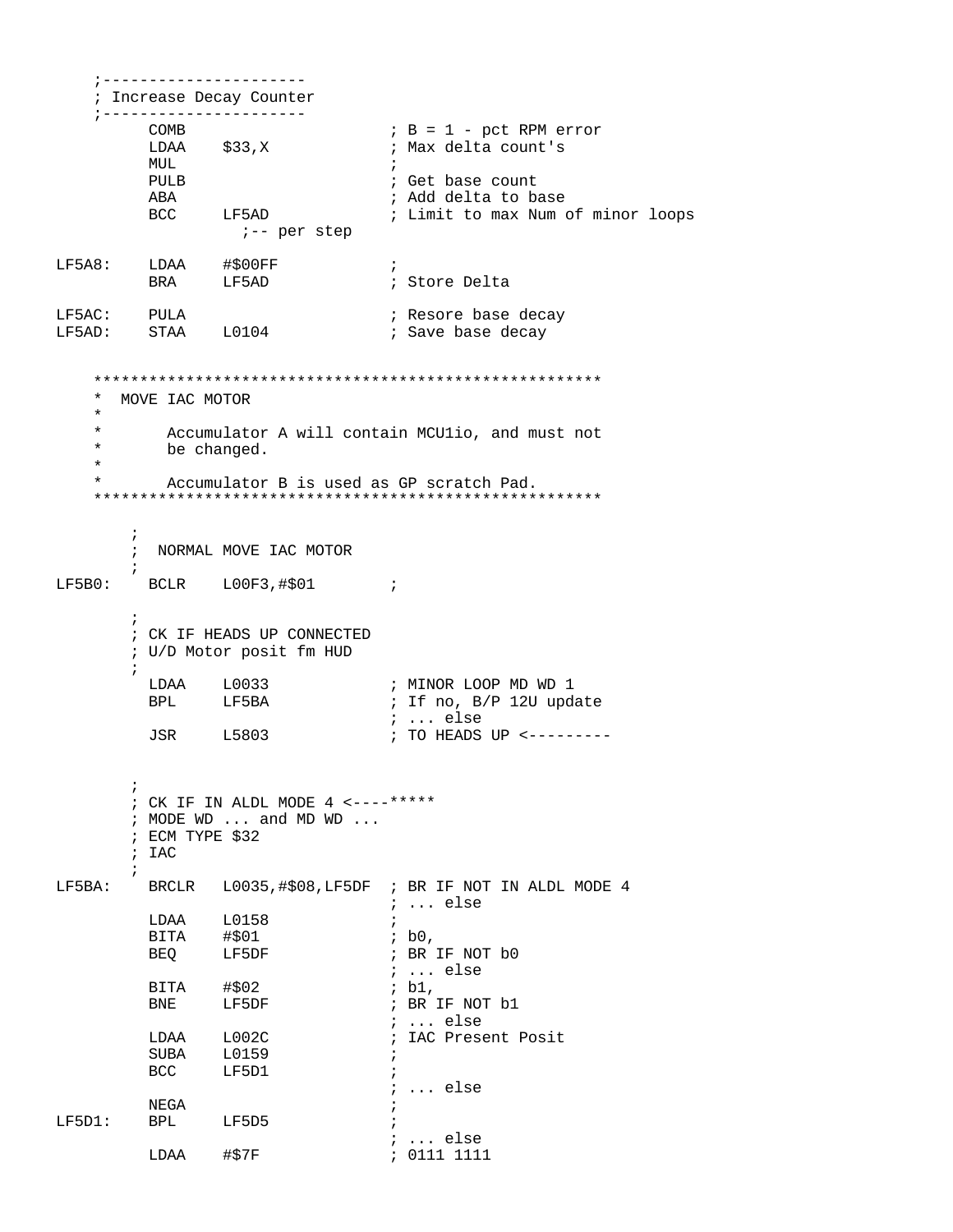| LF5D5:                   | BCS                      | LF5D9                                          | $\ddot{i}$                                                                |
|--------------------------|--------------------------|------------------------------------------------|---------------------------------------------------------------------------|
|                          |                          |                                                | $i \ldots$ else                                                           |
| LF5D9:                   | ORAA<br>STAA             | #\$80<br>L0101                                 | ; SET b7<br>$\ddot{i}$                                                    |
|                          | BSET                     | L00F3,\$01                                     | ; SET b0                                                                  |
| LF5DF:                   | JSR                      | LF231                                          | ; Get Motor status                                                        |
|                          | LDAB<br>ASLB             | L0101                                          | ; Get num of CMD steps<br>; Any to do ?, --><br>; - put sel bits in Carry |
|                          | BEQ                      | LF619                                          | ; If no, put PWM the motor coils<br>$(120 \mod \text{FAN} ?)$             |
|                          | BITA<br>BEQ              | #\$0004<br>LF63A                               | ; Is step motor on ?<br>; If no, toggle on & -->                          |
|                          |                          |                                                | $: -$ wait 6.25 MS                                                        |
|                          | DEC                      | L0101                                          | ; If yes, cnt this CMD step                                               |
|                          | LDAB                     | L002C                                          | ; IAC Present Posit                                                       |
|                          | <b>BCC</b>               | LF5FB                                          | ; If C=0, then Retract Pintel                                             |
| $\ddot{i}$               | ; EXTEND PINTEL CODE     |                                                |                                                                           |
| $\ddot{i}$               |                          |                                                |                                                                           |
|                          | BEQ                      | LF5F6                                          | ; If Zero, stay in loop                                                   |
|                          | DECB                     |                                                | ; Adj pressent motor posit.                                               |
| LF5F6:                   | DEC                      | L010A                                          | ; Dec running counter                                                     |
|                          | BRA                      | LF604                                          | ; Update A/C & T/F flags                                                  |
|                          |                          |                                                |                                                                           |
| $\ddot{i}$               | ; RETRACT PINTEL CODE    |                                                |                                                                           |
| $\ddot{i}$               |                          |                                                |                                                                           |
| LF5FB:                   | $\mathop{\mathrm{CMPB}}$ | \$4D,X                                         | ; Limit motor posit.                                                      |
|                          | <b>BCC</b>               | LF619                                          | ; Inc running counter                                                     |
|                          | INCB                     |                                                | ; If < max Update posit.                                                  |
|                          | INC                      | L010A                                          | $\ddot{i}$                                                                |
|                          | CLC                      |                                                |                                                                           |
| $\ddot{ }$               |                          |                                                |                                                                           |
|                          |                          | ; UPDATE A/C LEARING & THROTTLE FOLLOWER REG'S |                                                                           |
| $\ddot{i}$<br>$\ddot{i}$ |                          |                                                |                                                                           |
| LF604:                   | STAB                     | L002C                                          | ; IAC Present Posit                                                       |
|                          | LDAB                     | L00F2                                          | ; IAC Cnt'l Word                                                          |
|                          | BITB                     | #\$0010                                        | ; Is Throt follower active                                                |
|                          | BEQ                      | LF619                                          | ; If no T/F, Ck Kwarm or Fan                                              |
|                          | LDAB<br>INCB             | L0105                                          | ; Get the T/F Learn ARG.<br>; Assume step taken is retract                |
|                          | BCC                      | LF616                                          | ; If step is retract, B/P DEC                                             |
|                          |                          |                                                |                                                                           |
|                          | DECB                     |                                                | ; Get bk orig Val of T/F Delta                                            |
|                          | BEQ                      | LF616                                          | ; if orig = $0$ , then $B/P$ DEC.                                         |
|                          | DECB                     |                                                | ; DEC, actual value of delta                                              |
| LF616:                   | STAB                     | L0105                                          | $\ddot{i}$                                                                |
| LF619:                   | LDAB                     | L00F2                                          | ; IAC Cnt'l Word                                                          |
|                          | BITB                     | #\$08                                          | $;$ b3                                                                    |
|                          | BEQ                      | LF622                                          | ; BR IF NOT b3,                                                           |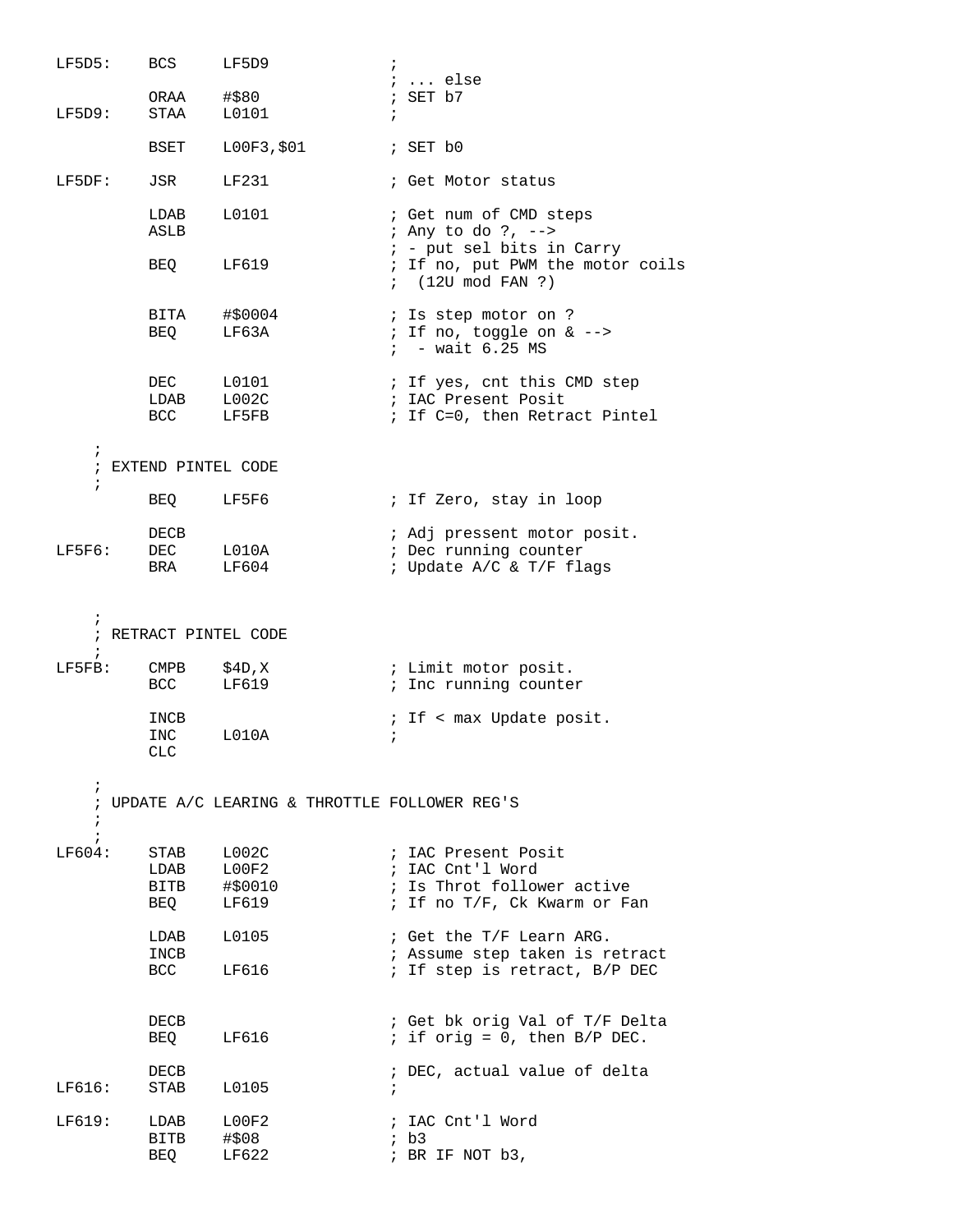| $LF622:$ $LDAB$ $L002C$                       | INC LO10E<br>CMPB      \$4D,X<br>BLS       LF62D           | LF62D                                                  | $\ddot{ }$<br>; IAC Present Posit<br>$\ddot{ }$<br>$\ddot{i}$                             |
|-----------------------------------------------|------------------------------------------------------------|--------------------------------------------------------|-------------------------------------------------------------------------------------------|
|                                               | LDAB L0101<br>BPL LF63A                                    |                                                        | $\ddot{i}$<br>$\ddot{ }$                                                                  |
| $\ddot{ }$<br>$\ddot{i}$                      | <b>NOVE MOTOR 1 STEP</b>                                   |                                                        |                                                                                           |
| LF62D: LDAB L010A                             |                                                            |                                                        | ; RUNING COUNTER                                                                          |
|                                               | LDX #\$FEC9<br>ANDB #\$03<br>ANDA #\$FC<br>ABX             |                                                        | ; STEP TABLE<br>; MASK FOR 2 LOWEST BITS<br>; MASK OUT A & B BITS<br>; ADD TO BASE ADDRES |
|                                               | ORAA 0, X                                                  |                                                        | ; INSET NEW BITS                                                                          |
| i.<br>$\ddot{i}$                              |                                                            | ; PW MODULATE MOTOR (100pct. D.C.)                     |                                                                                           |
| $\ddot{i}$<br>$\ddot{i}$                      |                                                            | ; IF YES TURN STEPPER ON                               |                                                                                           |
| $LF63A:$ BSET $0, Y, 4$                       | BRA LF644                                                  |                                                        | $\ddot{i}$<br>$\ddot{i}$                                                                  |
| i.<br>$\ddot{i}$                              |                                                            | : IF NO TURN STEPPER OFF                               |                                                                                           |
| LF640: BCLR $0, Y, 4$<br>$LF644:$ JSR $LF242$ |                                                            |                                                        | $\ddot{i}$<br>; UP DATE THE PORTS                                                         |
|                                               |                                                            | ; BASE BIAS DETERMINATION<br>; ----------------------- |                                                                                           |
|                                               | LDAB L0109<br>ADDB<br><b>BCC</b>                           | L0105<br>LF651                                         | $\ddot{i}$<br>i.<br>$\ddot{i}$                                                            |
| LF651:                                        | LDAB<br>PSHB<br>LDAB<br>LDAA<br>ASLA<br>PULA<br><b>BPL</b> | #\$00FF<br>L010E<br>L003B<br>LF65C                     | i<br>$\dot{.}$                                                                            |
| $LF65C$ :                                     | ${\tt NEGB}$<br>ABA<br>TAB<br>LDAA<br>SBA                  | L002C                                                  | $\ddot{i}$<br>$\ddot{i}$<br>; IAC Present Posit<br>÷                                      |
|                                               | STAA<br>LDAB<br>SUBB<br>LDAB<br><b>BCC</b>                 | L010F<br>L002C<br>L010F<br>#\$0080<br>LF673            | $\ddot{i}$<br>; IAC Present Posit<br>$\ddot{ }$<br>$\cdot$                                |
|                                               | CBA<br>BHI                                                 | LF678                                                  | else<br>÷                                                                                 |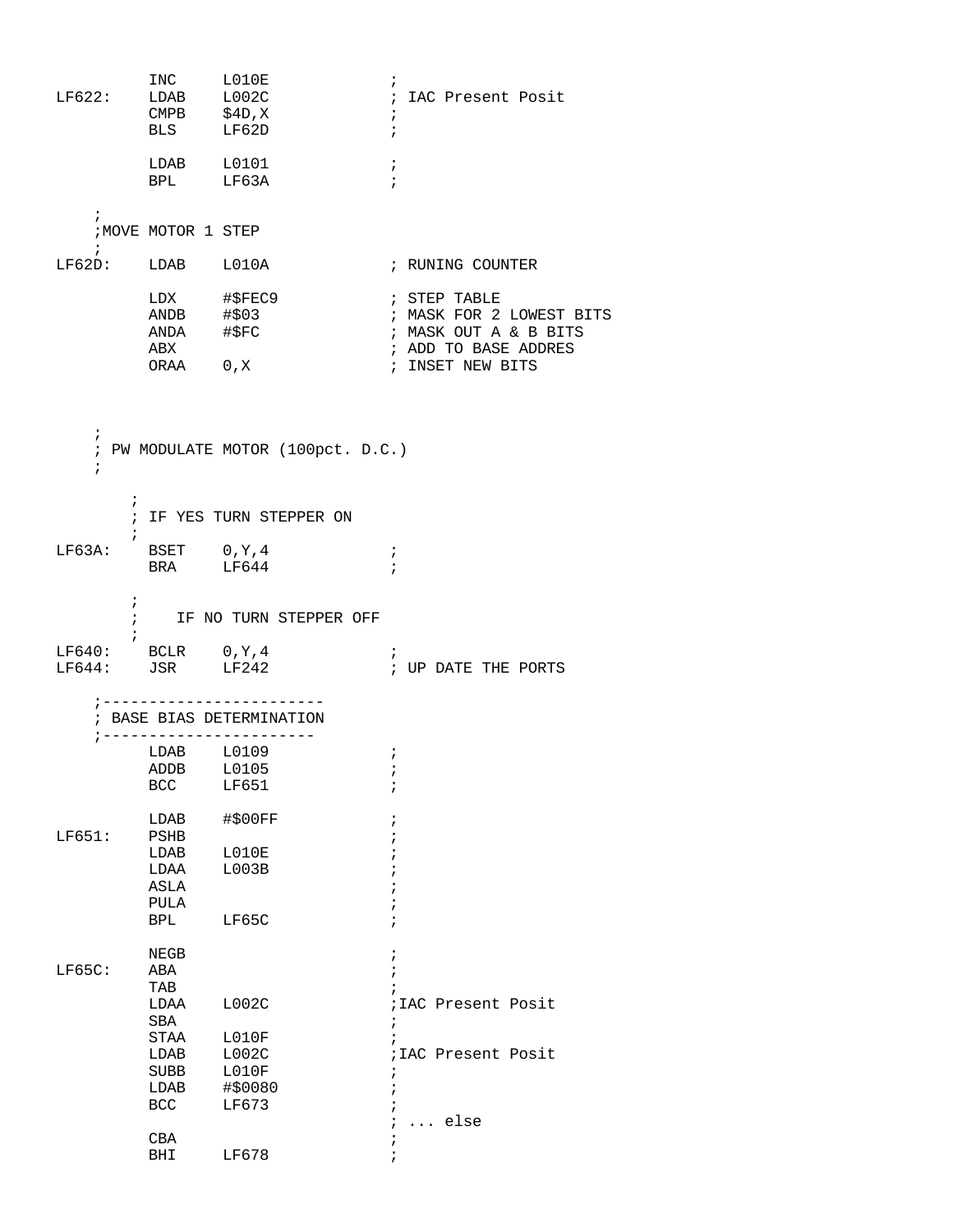|                                                                                                  | INCB<br>BRA LF677                         |                                                                 | $i \ldots$ else                                                                                                                                       |
|--------------------------------------------------------------------------------------------------|-------------------------------------------|-----------------------------------------------------------------|-------------------------------------------------------------------------------------------------------------------------------------------------------|
| $LF673:$ CBA                                                                                     | BCS LF678                                 |                                                                 | ÷<br>$\ddot{i}$                                                                                                                                       |
| LF677: TBA                                                                                       | DECB<br>LF678: STAA L010F                 |                                                                 | $i \ldots$ else                                                                                                                                       |
| $\ddot{i}$<br>$\ddot{ }$<br>$\ddot{i}$<br>$\ddot{i}$<br>$\ddot{i}$<br>$\ddot{i}$<br>$\mathbf{r}$ | 2.<br>3.<br>4.<br>5.<br>$\mathfrak{c}$ 6. | MAIN INJECTION ROUTINE<br>1. Cks cyl Select, Set Err If mismach |                                                                                                                                                       |
|                                                                                                  |                                           | LF67B: BRSET L00A0, \$40, LF682 ;<br>JMP LF76A                  | ; Exit if no inject                                                                                                                                   |
| LF682:                                                                                           | ANDB #\$18<br>BEQ LF68E                   | LDAB L002F<br>CMPB LC225<br>BSET L0040, \$01                    | $\mathcal{L}$<br>; 0001 1000<br>; Od, Fuel mode FLAG, 0 = 8 Cyl PFI<br>; BR IF Z, (0 = 8 Cyl PFI)<br>$i \ldots$ else<br>; SET b0                      |
|                                                                                                  |                                           | JMP LF71C                                                       | LF68E: BRSET L0034, \$80, LF695 ; BR IF b7 (ENG RUNNING)<br>$: $ else<br>; If Eng Not running                                                         |
|                                                                                                  | LDD<br>BEQ<br>SUBD<br>STD<br>BRA          | L0010<br>LF6A4<br>#\$01<br>L0010<br>LF6D5                       | LF695: BRCLR L000E, \$FF, LF6D5 ; A/F Ratio time out<br>;  else<br>; Blk Lrn Mult Values<br>$\ldots$ else<br>$\ddot{i}$<br>; BLM Values<br>$\ddot{ }$ |
| LF6A4:                                                                                           | LDAA<br>BEQ<br>DECA<br>STAA               | LOOCC<br>LF6AD<br>L00CC                                         | ; AFR Time out Cntr<br>; Skip if $\langle \rangle$ 0<br>$i \ldots$ else<br>; AFR Time out Cntr                                                        |
|                                                                                                  | BRA                                       | LF6D5                                                           | $\ddot{i}$                                                                                                                                            |

: LK UP Start up Enrichment Decay Rep Rate Vs Start<br>: up Coolant Temp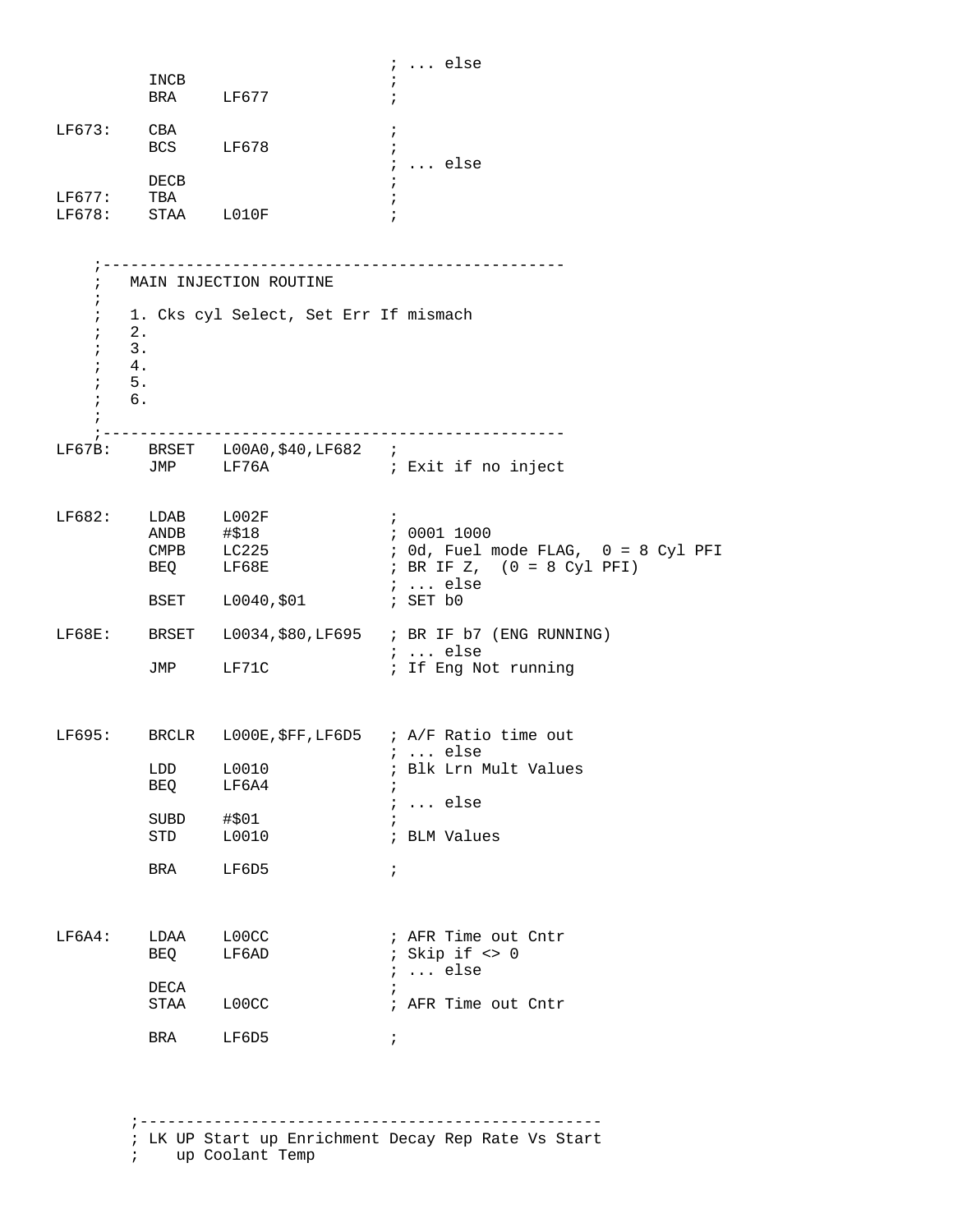$\mathcal{L}^{\text{max}}_{\text{max}}$  ; Tbl Val = Num of Injects ;--------------------------------------------------- LF6AD: LDAA L005F<br>CMPA #208<br>BLS LF6B5 ;<br>; CK FOR UPPER TEMP LK UP ; BR IF COOL LT  $116c$  ; ... else ; LMT TO 116c FOR LK UP LF6B5: PSHA ; LDX #\$C402 : Start up Enrichment Decay tbl<br>
JSR LF2C6 ; 2d Lk Up JSR LF2C6 ; 2d Lk Up<br>STAA L00CC ; AFR Time ; AFR Time out Cntr, Fm Tbl ;-------------------------------------------------- ; Start up Enrich Decay amt Vs Start up Cool Temp  $\mathcal{L}^{\text{max}}_{\text{max}}$  ; Tbl Val = Pct Chg \* 655.36 ;-------------------------------------------------- PULA ; Get Lk Up Var ; Start up Enrich Decay amt Tbl JSR LF2C6 : 2d Lk Up, (No Offset)<br>PSHA : Save result to stk ; Save result to stk LDD L000E : A/F Ratio time out TIMER TSX  $\qquad \qquad ;$ SUBB 0, X ;  $SBCA$   $\#0$  ; BCC LF6D2 ; SAVE TIMER ; ... else<br>; ZERO OUT AFR TIMER LDD #0  $\qquad$  ; ZERO OUT AFR TIMER LF6D2: STD L000E : A/F Ratio time out PULA ; LF6D5: BRSET L0036,\$20,LF71C ; BR IF b5, (BLEND SPK) ; ... else ; Spark Decay Delay LDD L0015<br>BEQ LF6E4 ; ... else  $\begin{tabular}{lllllll} \multicolumn{2}{c}{\text{SUBD}} & $\# \hat{\diamond} \, 01$ & $\quad \colon$ \\ \multicolumn{2}{c}{\text{STD}} & $\quad \text{L0015} & $\quad \colon$ \\ \multicolumn{2}{c}{\text{STD}} & $\quad \text{L0015} & $\quad \colon$ \\ \multicolumn{2}{c}{\text{STD}} & $\quad \text{L0015} & $\quad \colon$ \\ \multicolumn{2}{c}{\text{STD}} & $\quad \text{L0015} & $\quad \colon$ \\ \multicolumn{2}{c}{\text{STD}} & $\quad \text{L0015} & $\quad \colon$ \\ \multicolumn{2}{$ ; Spark Decay Delay BRA LF71C LF6E4: BRCLR L003B,\$80,LF6F1 ; LDAA L0012 ; Sprk Adv Fm Blend Finished BEQ LF6F1 ; ... else DECA ;<br>STAA L0012 ; ; Sprk Adv Fm Blend Finished BRA LF71C ; ;-------------------------------------------------- ;------------------------------------------- ; LK UP START UP SPARK ADVANCE DECAY TIME  $\mathcal{L}^{\text{max}}$  ; TBL = INJECTS ;--------------------------------------------  $LF6F1:$  BSET  $L003B, $80$ ; GET CURRENT COOLANT<br>; 115c COOL LDAA L005F<br>CMPA #208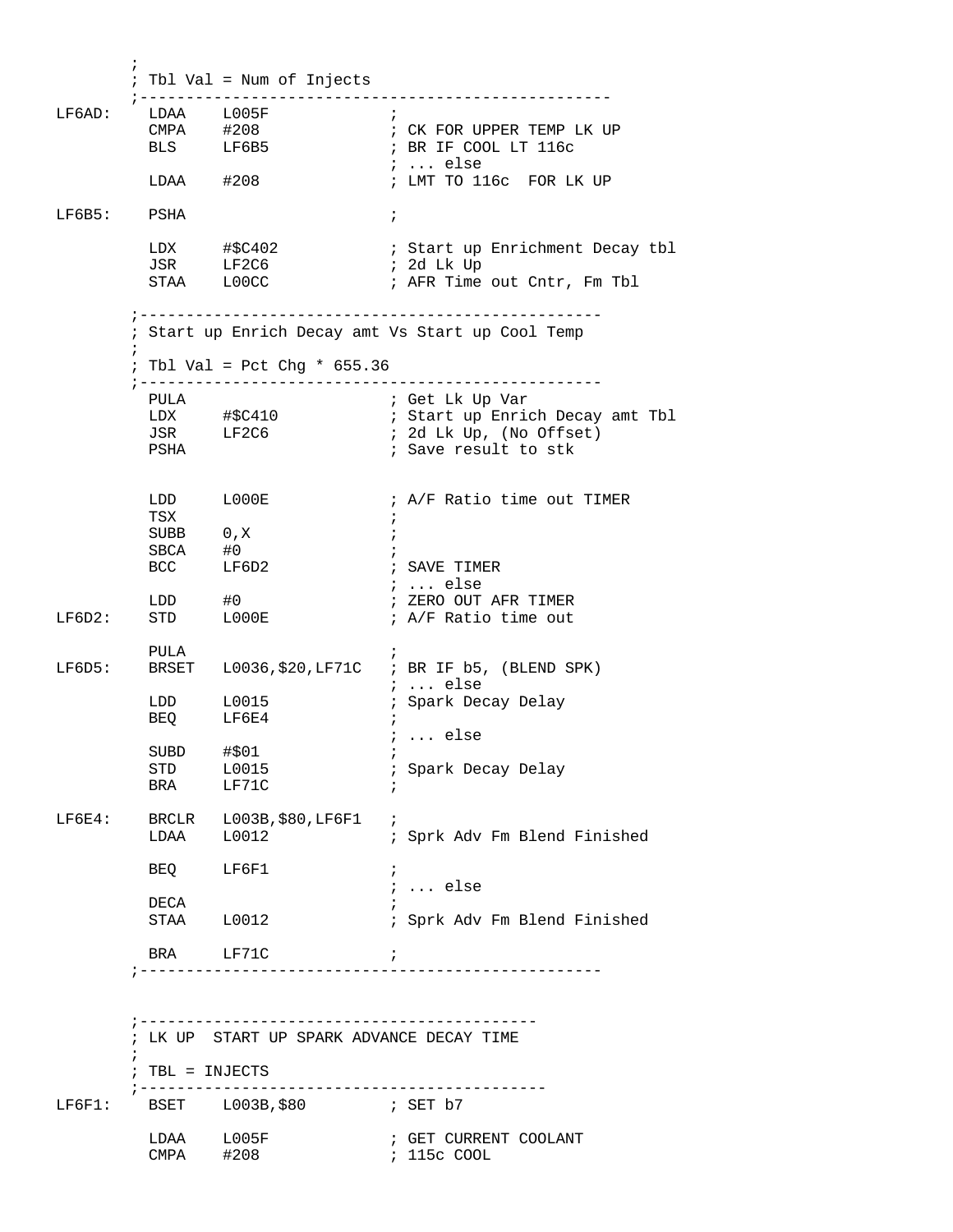|        |              | BCS LF6FC                         | ; BR IF COOL LT 115c<br>$: $ else                                           |
|--------|--------------|-----------------------------------|-----------------------------------------------------------------------------|
| LF6FC: |              | $LDAA$ $#208$                     | ; USE MAA COOL, 115c                                                        |
|        | PSHA         |                                   | ; Save LMT'ED COOL TO STX                                                   |
|        |              |                                   | ; START UP SPARK ADVANCE DECAY Tbl                                          |
|        |              | JSR LF2C6                         | ; 2d Lk Up, (No Offset)                                                     |
|        |              | STAA L0012                        | ; START UP Sprk Adv DECAY TIME                                              |
|        |              |                                   |                                                                             |
|        |              |                                   |                                                                             |
|        |              |                                   | _______________________<br>; LK UP Startup Spk Adv Decay vs Startup Coolant |
|        | $\ddot{i}$   | ; TBL = Deg * 256 * 256 / 90      |                                                                             |
|        | PULA         |                                   | ; GET LMT'ED COOLANT FM STX                                                 |
|        |              | LDX #\$C1AB<br>JSR LF2C6          | ; Startup Spk Adv Decay Tbl                                                 |
|        |              |                                   | ; 2d Lk Up, (No Offset)                                                     |
|        | PSHA         |                                   | ; Save result TO STX                                                        |
|        | TSX          |                                   | ; STX TO X                                                                  |
|        |              | LDD L0013<br>SUBB 0,X             | ; Spark Adv, (STARTUP)                                                      |
|        | SBCA #0      |                                   | $\ddot{ }$<br>$\ddot{i}$                                                    |
|        |              | BCC LF719                         |                                                                             |
|        |              |                                   | $\ldots$ else                                                               |
|        |              | LDD $\#0$                         | ; ZERO SPK                                                                  |
| LF719: |              | STD L0013                         | ; SPARK Adv, (STARTUP)                                                      |
|        | PULA         |                                   | $\ddot{i}$                                                                  |
|        |              |                                   | LF71C: BRCLR $L0039, $10, LF726$ ; BR IF NOT b4, (TOGGLE SF F/F)            |
|        |              | LDAA L0039                        | $i \dots$ else<br>; SINGLE FIRE MD WD                                       |
|        |              | $EORA$ $\#540$                    | ; TOGGLE b6, (O PW)                                                         |
|        |              | STAA L0039                        | $\ddot{i}$                                                                  |
| LF726: |              | LDAA L003D                        | $\ddot{i}$                                                                  |
|        |              | EORA #\$01                        | ; TOGGLE b0                                                                 |
|        |              | STAA L003D                        |                                                                             |
|        | BSET         | L0038,\$14                        | $:$ SET $b4$ & $b2$                                                         |
|        | LDX          | L00C2                             | $\ddot{i}$                                                                  |
|        | STX          | L00D5                             | ; Base PW, Last Inj                                                         |
|        | LDD          | L011A                             | ; ACCEL ENR PW                                                              |
|        | ADDD         | L011C                             | $\ddot{i}$                                                                  |
|        | STD          | L011A                             | ; ACCEL ENR PW                                                              |
|        | BRCLR        | L0034, \$80, LF748 ; BR IF NOT b7 |                                                                             |
|        | INC          | L018D                             | $\ldots$ else<br>$\ddot{i}$                                                 |
|        | BNE          | LF748                             | $\ddot{i}$                                                                  |
|        | DEC          | L018D                             | $\ddot{ }$                                                                  |
|        |              |                                   |                                                                             |
| LF748: | BRSET        | L003E, \$20, LF750                | ; BR IF b5<br>$i \ldots$ else                                               |
|        | BRCLR        | L0038, \$40, LF758                | ; BR IF NOT b6                                                              |
| LF750: |              | L00E0                             | $i \ldots$ else<br>; Num of Inj,s simce Start Of Acel Enr                   |
|        | LDAB<br>INCB |                                   | ; INC NUM INJ'S                                                             |
|        | CMPB         | LC314                             | ; Injects in fuel limiting                                                  |
|        | BCS          | LF768                             | ; BR IF NUM INJ'S LT LMT THRESH (2)                                         |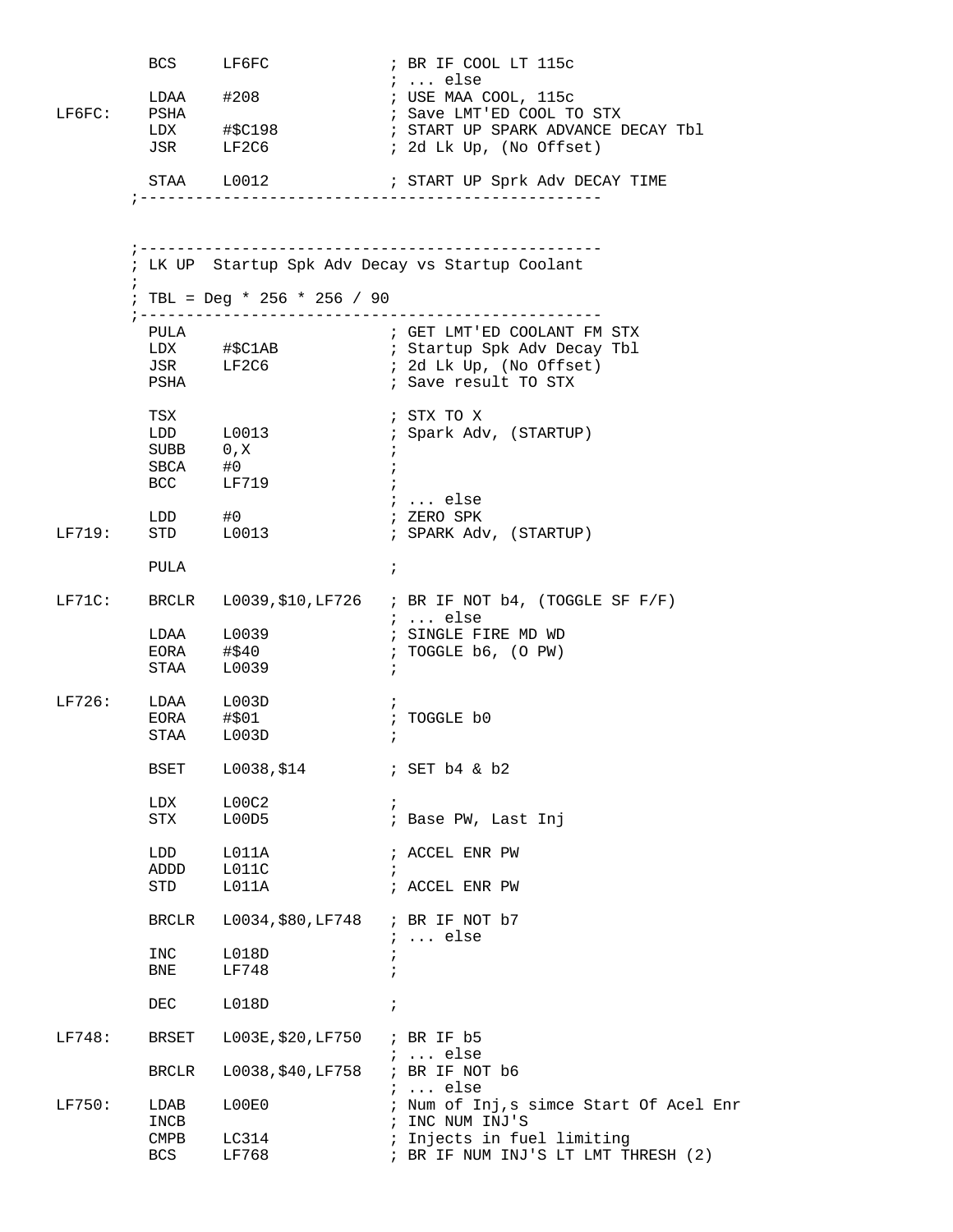$i \ldots$  else BRSET L003E, \$80, LF76A ; BR IF b7 LF758: ; ... else  $BCLR$   $L003E$ , \$20 <br>BCLR  $L003E$ , \$20 ; CLR  $hE$ ; ZERO OUT NUM ASYN PULSES CLRB CLRB<br>STAB L00DF ; NUM OF ASYNC PULSES SINCE ACEL ENR CLRA  $\overrightarrow{i}$ .<br>; ACCEL ENRICH, ACUM FUEL :<br>: NUM OF INJ S SINCE STAP STD L00D9  $LF768:$  STAB  $L00E0$ ; NUM OF INJ, S SINCE START of ACCEL ENR \* Calc Air flow Fm MAF Air meter  $\star$ \* ESTABLISH 1 of 2 TYPES OF MAF, ANALOG (0 5 VDC) \* OR DIFITAL ) 32 Hz to \_\_\_\_ Hz)  $\mathcal{L}$ ; CK AFR MD WD1 FOR ANALOG MAF  $\ddot{i}$ LF76A: LDAA LC014<br>BITA #\$04<br>BNE LF7AC ; Fuel/Air Mode Wd 1 ; b2, ANALOG MAF ; BR IF b2, (ANALOG MAF)  $i$  ... else  $\ddot{i}$ ; DIGITAL (FM) MAF ; (OLD BOSCH TYPE)  $\ddot{i}$ LDD  $LOOED$ ; 8 cntr Lps MAS  $: CNT' r$ SUBD L3FF8 BNE LF790 ; BR IF NZ ; ... else  $LDAB$   $L0033$ ; MINOR LOOP MD WD 1 BITB #\$10<br>BNE LF790 ; b4, (1 = IGN OFF) Skip Err 34 Ck  $\cdot$ : ; ... else LDAA LOOEC<br>CMPA LC209<br>BHI LF788 ; Num Lps w/o MAF input ; 6.4 SEC'S, MIN TIME W/O SIGNAL ; Set ERR Flg  $: ...$  else ; BUMP UP TIMER INCA BRA LF7B9  $\cdot$  ;  $LF788:$  LDAB  $L003F$ ;<br>; Set b6, Err Flg #34, LO MAF VALUE ORAB #\$40 STAB L003F **BRA** LF7C1  $\cdot$   $\cdot$ ; UPDATE COUNTER VALUES AFTER MAF PULSE OCOURRANCE  $LF790:$ LDD LOOED : 8 cntr Lps MAS PSHB  $\cdot$ : PSHA  $\ddot{i}$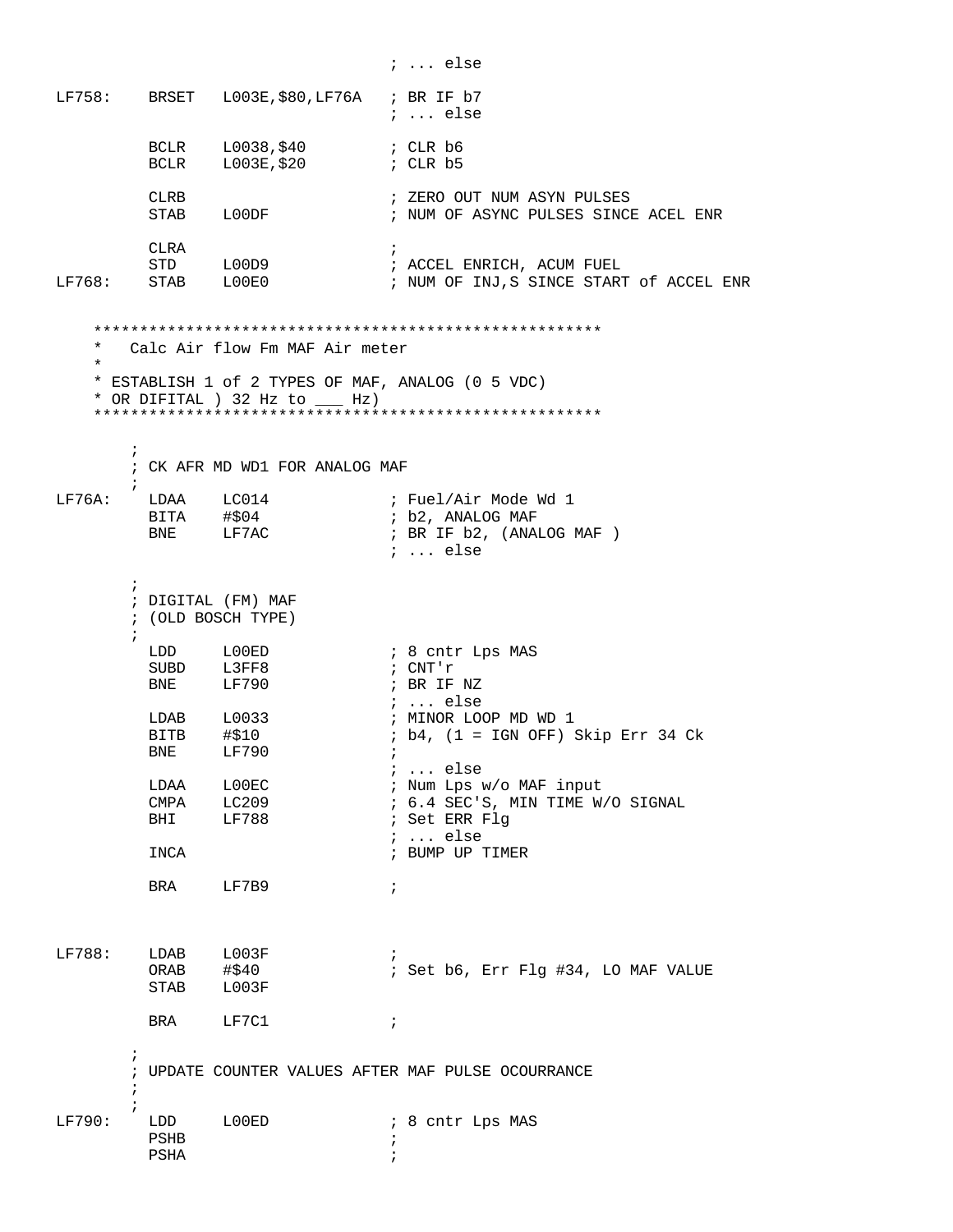|                  | TSX                                                                                            |                                                                  | $\ddot{ }$                                                      |  |  |  |
|------------------|------------------------------------------------------------------------------------------------|------------------------------------------------------------------|-----------------------------------------------------------------|--|--|--|
|                  | LDD<br>STD                                                                                     | L3FF8<br>L00ED                                                   | ; CNT'R<br>; 8 cntr Lps MAF                                     |  |  |  |
|                  | SUBD                                                                                           | 0, X                                                             | ; Calc Diff in period                                           |  |  |  |
|                  | PULX                                                                                           | STD LOOEF                                                        | $\ddot{ }$<br>; Diff Val to calc Air Flow                       |  |  |  |
|                  |                                                                                                | LDD LC6E8                                                        | ; 2048d, Min Out Val for MAF, (32 Hz)<br>; CALIB = $65536/hZ$   |  |  |  |
|                  |                                                                                                | SUBD LOOEF                                                       | ; Diff Val to calc Air Flow                                     |  |  |  |
|                  |                                                                                                | BCC LF7A8                                                        | ; BR IF NO UNDEFLOW<br>$i \ldots$ else                          |  |  |  |
|                  | CLRA<br>CLRB                                                                                   |                                                                  | ; ZERO CNT'R VALUE                                              |  |  |  |
| LF7A8:           |                                                                                                | STD LOOEF                                                        | ; USE DIFF CNT'R VAL TO CALC air FLOW                           |  |  |  |
|                  |                                                                                                | BRA LF7B8                                                        | ; CLR NO PULSE CNTR & CALC AIR FLOW                             |  |  |  |
|                  | * ANALOG MAF<br>$\star$                                                                        | * MULT ANALOG VAL x 7 TO LOOK<br>* LIKE FM MAF AND USE FM TABLES |                                                                 |  |  |  |
| LF7AC:           |                                                                                                | LDAA #\$A0<br>JSR LF1BE                                          | ; A/D Ch A, Mass Air Sensor<br>; To A/D subroutine              |  |  |  |
|                  | $LDAB$ #7                                                                                      | STAA LOOED                                                       | ; MAF A/F VALUE<br>$\ddot{i}$                                   |  |  |  |
|                  | MUL                                                                                            | STD LOOEF                                                        | $: 7 * MAF A/D VALUE$<br>; Val to calc Air Flow                 |  |  |  |
| LF7B8:<br>LF7B9: | CLRA                                                                                           | STAA LOOEC                                                       | $\ddot{ }$<br>; Num Loops w/o MAF input                         |  |  |  |
|                  | $\ddot{i}$                                                                                     | ; Calulate Air Flow                                              |                                                                 |  |  |  |
|                  | $\ddot{i}$                                                                                     | LDAB L003F<br>ANDB #\$C0<br>BEQ LF7EE                            | $\ddot{i}$<br>; b7 & b6<br>; BR IF NOT b7 & b6<br>$i$ else      |  |  |  |
|                  | $\ddot{i}$<br>; Make Default Airflow<br>$\ddot{i}$                                             |                                                                  |                                                                 |  |  |  |
|                  | _____________________<br>; LK UP Default air flow offset per pct TPS vs RPM<br>; P/O ERR 33/34 |                                                                  |                                                                 |  |  |  |
|                  | $\ddot{i}$<br>$:$ Value = Gms/Sec * 100 pct, (Offset)<br>$\ddot{i}$                            |                                                                  |                                                                 |  |  |  |
|                  | ; --------------                                                                               | ; TBL = $Arg * 100$                                              |                                                                 |  |  |  |
| LF7C1:           |                                                                                                | LDAA L0056<br>LDX #\$C217<br>JSR LF2BF                           | ; RPM/25<br>; Default air flow offset TBL<br>; 2d Lk Up Routine |  |  |  |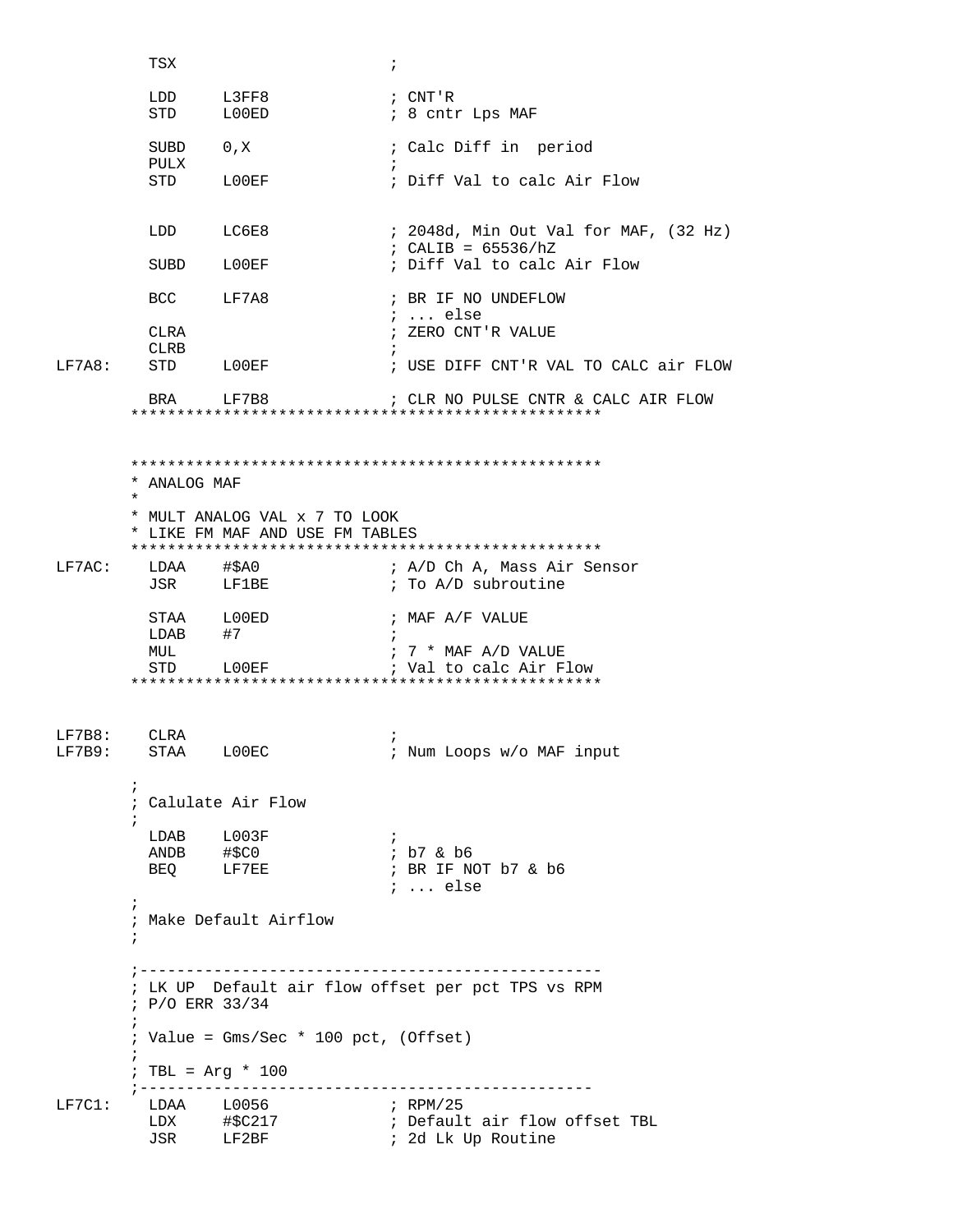|        | LDAB L0082                                                                                             | LDAB LC213<br>CMPB L0082<br>BCS LF7D2                                                                          | ; If TPS > 65.2%, use for MAF Default<br>; TPS Ld Axis Var<br>; BR IF TPS LT THRESH<br>$i \ldots$ else<br>$\ddot{i}$                                                      |
|--------|--------------------------------------------------------------------------------------------------------|----------------------------------------------------------------------------------------------------------------|---------------------------------------------------------------------------------------------------------------------------------------------------------------------------|
| LF7D2: | MUL                                                                                                    |                                                                                                                | STD LOOEA : Gms/Sec Disp Value                                                                                                                                            |
|        | MUL<br>BCS LF7E4                                                                                       | LDAA L002C<br>LDAB LC214<br>ADDD LOOEA<br>ADDD LC215<br>BCC LF7E7                                              | ; IAC Present Posit<br>; Gms/sec Scale factor<br>$\ddot{i}$<br>; Gms/Sec Disp Value<br>$\ddot{i}$<br>$i \ldots$ else<br>; 4 Gms/Sec default air flow offset<br>$\ddot{i}$ |
|        | LF7E4: LDD #\$FFFF                                                                                     |                                                                                                                | ; Max Val if Overflow                                                                                                                                                     |
|        | LF7E7: JMP LF86E                                                                                       | $\ddot{i}$                                                                                                     |                                                                                                                                                                           |
|        | $\ddot{ }$<br>$\ddot{i}$<br>$\ddot{i}$<br>LF7EA: FCB \$00<br>$FCB$ \$40<br><b>FCB \$80</b><br>FCB \$C0 | ; Table For ADD overflows                                                                                      |                                                                                                                                                                           |
| LF7EE: | TSTA                                                                                                   | ; --------------------------<br>; Scale Raw MAF VAL'S<br>; -------------------------<br>BEQ LF7F4<br>JMP LF87F | $\cdot$<br>$\ddot{i}$<br>$i \ldots$ else                                                                                                                                  |
| LF7F4: | LDD LOOEF<br>CMPA #6<br>BLS LF7FD                                                                      |                                                                                                                | ; Diff Val to calc Air Flow<br>$\ddot{i}$<br>$\ddot{i}$<br>$i \ldots$ else                                                                                                |
|        | $\ddot{ }$<br>$\ddot{i}$                                                                               | ; Mass Air Flow TABLE 1<br>; TBL = $gms/Sec * 11.1$                                                            |                                                                                                                                                                           |
|        |                                                                                                        | LDD #\$06FF<br>$\mathcal{L}$ , and the state $\mathcal{L}$                                                     |                                                                                                                                                                           |
|        | LF7FD: LDX #\$C69D                                                                                     |                                                                                                                | ; TABLE SCALAR Mass Air Flow TABLE 1                                                                                                                                      |
|        | $CMPA$ #\$02<br><b>BCC</b>                                                                             | LF807                                                                                                          | ; Table SCALER Multiplier<br>$\ddot{i}$                                                                                                                                   |
| LF807: | LSRD<br>LDAA #1<br>PSHB                                                                                |                                                                                                                | $i \ldots$ else<br>; Div by 2<br>$\ddot{i}$<br>$\ddot{i}$                                                                                                                 |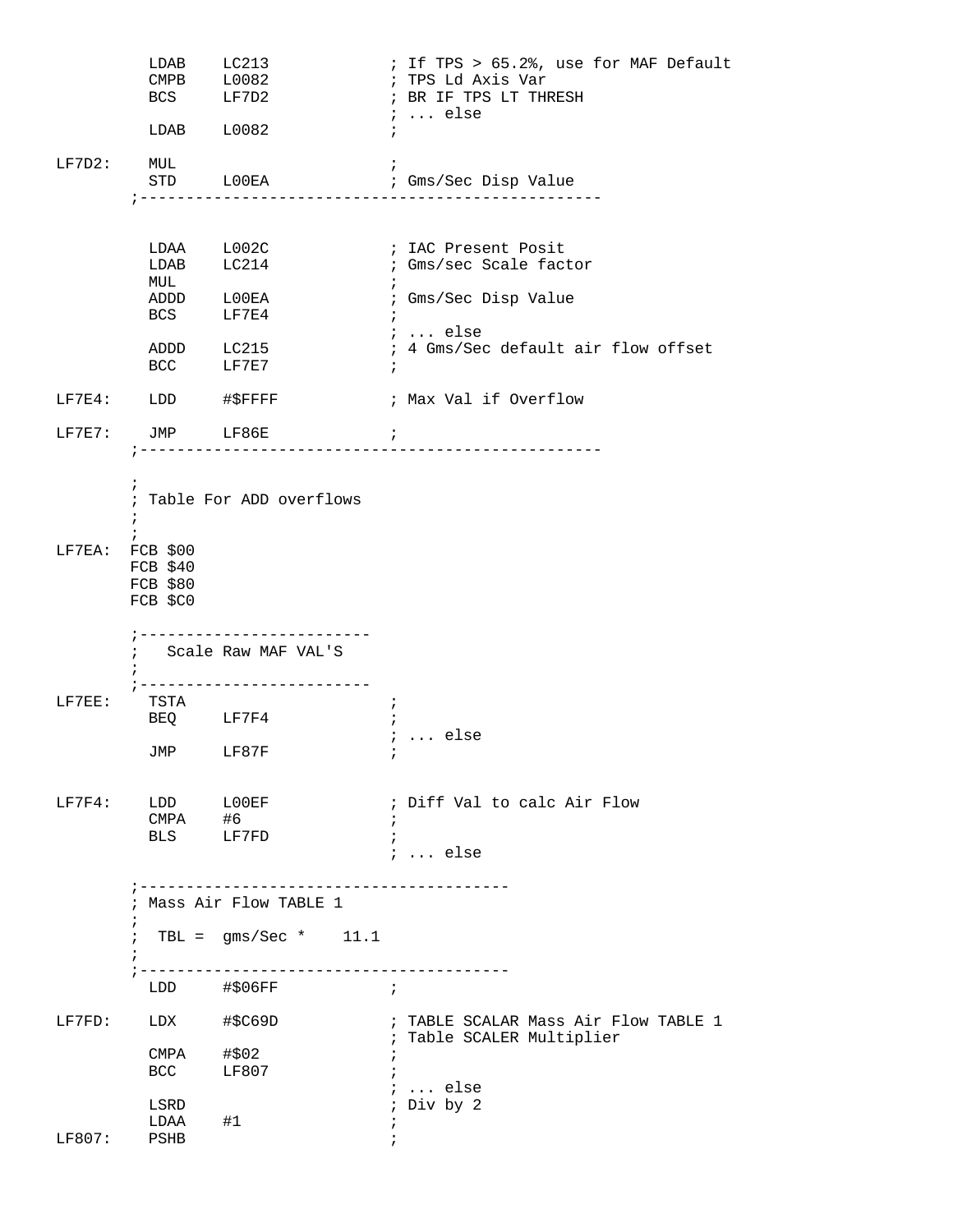```
 LDAB #11 ; 
      DECA ;<br>MUL ;
MUL \qquad \qquad ;ABX \qquad \qquad ; PULA ; Val for Lk Up 
          \begin{array}{ccc} 0 \text{ , } \text{X} & & \text{ } & \text{ } & \text{ } \\ \end{array} PSHB ; 
       INX ; ADJ Tbl Addr 
                        ; Call 2d Lk Up W/ Interp
       PULB ; 
   ;
   ; Mass Air FLow Limit Ck's 
   ;
      MUL MUL in the Make Gms/Sec Disp value
       PSHB ; 
       PSHA ; 
      STAA L00B6
      LDX LC014 ; AFR MD WD 1
       PULX ; 
      BPL LF862 ;
      PSHX \qquad \qquad ; ;
   ; Up Date Air Filter tbl 
   ;
       LDX #$0075 ; OLD AIR FLOW
      LDAB L007D ; Current Air flow
       INCB ; 
      STAB L007D
       ASLB ; Mult by 2 
                        ; Lmt to 7 bytes
      ABX \qquad \qquad ; Point X to Value to Replace
      PULA \qquad \qquad ; Get NewSPK Unlimited Value
      PULB \begin{array}{ccc} 0 & X \\ \end{array} ;
      STD 0, X \qquad \qquad ; Save In Avg Buffer
  ;-------------------------------
   ; CALC MASS AIR FLOW TERM 
   ;
  ;--------------------------------
LDX #$00EA ; Gms/Sec Disp Value
LDAA LC6E7 : Mult for sliding filter
 NEGA ; 
 JSR LF266 ; 
      STD LOOEA ; Gms/Sec Disp Value
      ; 
      ; SUM UNLIMITED READS FOR NEW VALUE 
\mathcal{L}^{\text{max}} LDX #$F7EA ; 
       LDD L0075 ; OLD AIR FLOW
       ADDD L0077 ; 
      BCC LF848 ;
       ; ... else
INX \qquad \qquad ;
```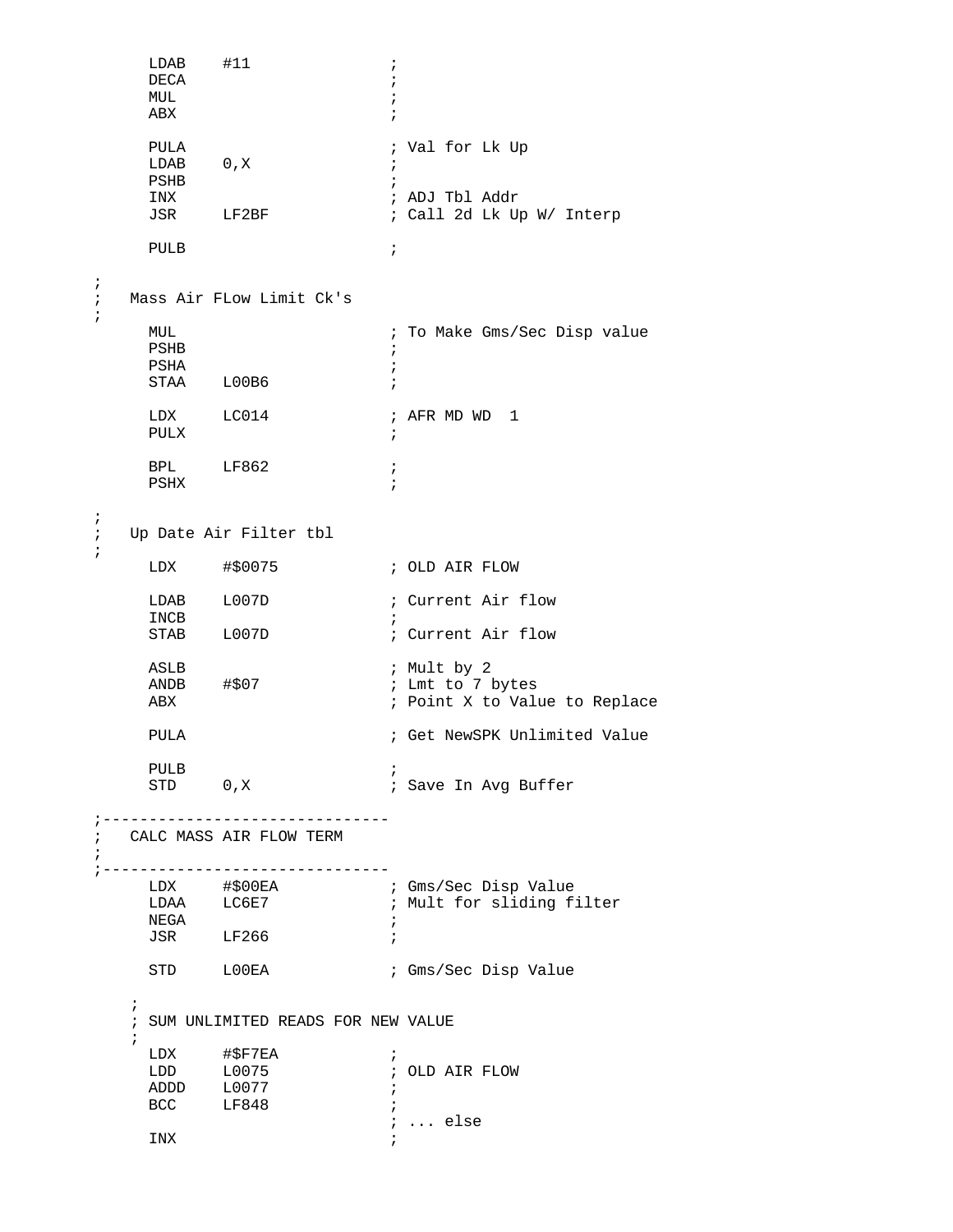| LF848: | ADDD<br><b>BCC</b>                    | L0079<br>LF84D              | $\ddot{ }$<br>$\ddot{i}$ |                                                                     |  |  |
|--------|---------------------------------------|-----------------------------|--------------------------|---------------------------------------------------------------------|--|--|
|        |                                       |                             |                          | $i \ldots$ else                                                     |  |  |
|        | INX                                   |                             | $\ddot{i}$               |                                                                     |  |  |
| LF84D: |                                       | ADDD L007B                  | $\ddot{ }$               |                                                                     |  |  |
|        | <b>BCC</b>                            | LF852                       | $\ddot{i}$               | $i \ldots$ else                                                     |  |  |
|        | INX                                   |                             |                          |                                                                     |  |  |
| LF852: | LSRD                                  |                             |                          | ; Avg By dividing by 4                                              |  |  |
|        | LSRD<br>ORAA                          | 0, X                        | $\ddot{i}$               | ; Add in Overflow                                                   |  |  |
|        | PSHB                                  |                             | $\ddot{ }$               |                                                                     |  |  |
|        | PSHA<br>TSX                           |                             | $\ddot{i}$<br>$\ddot{i}$ |                                                                     |  |  |
|        |                                       |                             |                          |                                                                     |  |  |
|        | LDAA<br>JSR                           | LC6E7<br>LF266              |                          | ; Mult for sliding filter<br>; To 8 x 16 Mult routine               |  |  |
|        |                                       |                             |                          |                                                                     |  |  |
|        | PULX                                  | ADDD LOOEA                  | $\ddot{i}$               | ; Gms/Sec Disp Value                                                |  |  |
| LF862: |                                       | STD LOOEA                   |                          | ; Gms/Sec Disp Value                                                |  |  |
|        | $\ddot{i}$                            |                             |                          |                                                                     |  |  |
|        | $\ddot{i}$                            | ; Max Flow Vs RPM           |                          |                                                                     |  |  |
|        |                                       | LDX LOOEA                   |                          | ; Gms/Sec Disp Value                                                |  |  |
|        | BCC                                   | CPX LC6EA<br>LF870          |                          | ; Min Allowable Flow, (3 gms/Sec)<br>; GO CK AGANST MAX FLOW VS RPM |  |  |
|        |                                       |                             |                          | $i \ldots$ else                                                     |  |  |
|        |                                       | LDD LC6EA                   |                          | ; USE Min Allowable Flow, (3 gms/Sec)                               |  |  |
| LF86E: |                                       | STD LOOEA                   |                          | ; gms/Sec Disp Value                                                |  |  |
|        |                                       |                             |                          |                                                                     |  |  |
|        |                                       | ; LK UP Max Air Flow vs RPM |                          |                                                                     |  |  |
|        | 17 LINE, 0 -> 6400 RPM<br>$\ddot{i}$  |                             |                          |                                                                     |  |  |
|        |                                       | $TBL = Grass/Sec$           |                          |                                                                     |  |  |
| LF870: | $7 - - - - - - - - -$                 | LDX #\$C6EC                 |                          | ; Max Air Flow Tbl                                                  |  |  |
|        | LDAA<br>JSR                           | L0057<br>LF2C6              |                          | ; $RPM/25$<br>; 2d Lk Up, (No Offset)                               |  |  |
|        |                                       |                             | $\ddot{i}$               |                                                                     |  |  |
|        | BHI                                   | CMPA LOOEA<br>LF87F         |                          | ; Gms/Sec Disp Value<br>; BR IF MAX fm tbl LT ACTUAL Gms/Sec        |  |  |
|        |                                       |                             |                          | $i \ldots$ else                                                     |  |  |
|        | CLRB                                  | STD LOOEA                   |                          | ; Gms/Sec AIR FLOW                                                  |  |  |
| LF87F: | RTS                                   |                             |                          |                                                                     |  |  |
|        |                                       |                             |                          |                                                                     |  |  |
|        |                                       |                             |                          |                                                                     |  |  |
|        |                                       |                             |                          |                                                                     |  |  |
|        | * (SCI) Serial Data Status<br>$\star$ |                             |                          |                                                                     |  |  |
|        | * 160 BAUD ???                        |                             |                          |                                                                     |  |  |
|        | *                                     |                             |                          |                                                                     |  |  |
| LF880: | LDAA                                  | L0189                       |                          | ; ALCL NUM BITS TO TX                                               |  |  |
|        | BNE                                   | LF8D9                       |                          | ; BR IF NON Z                                                       |  |  |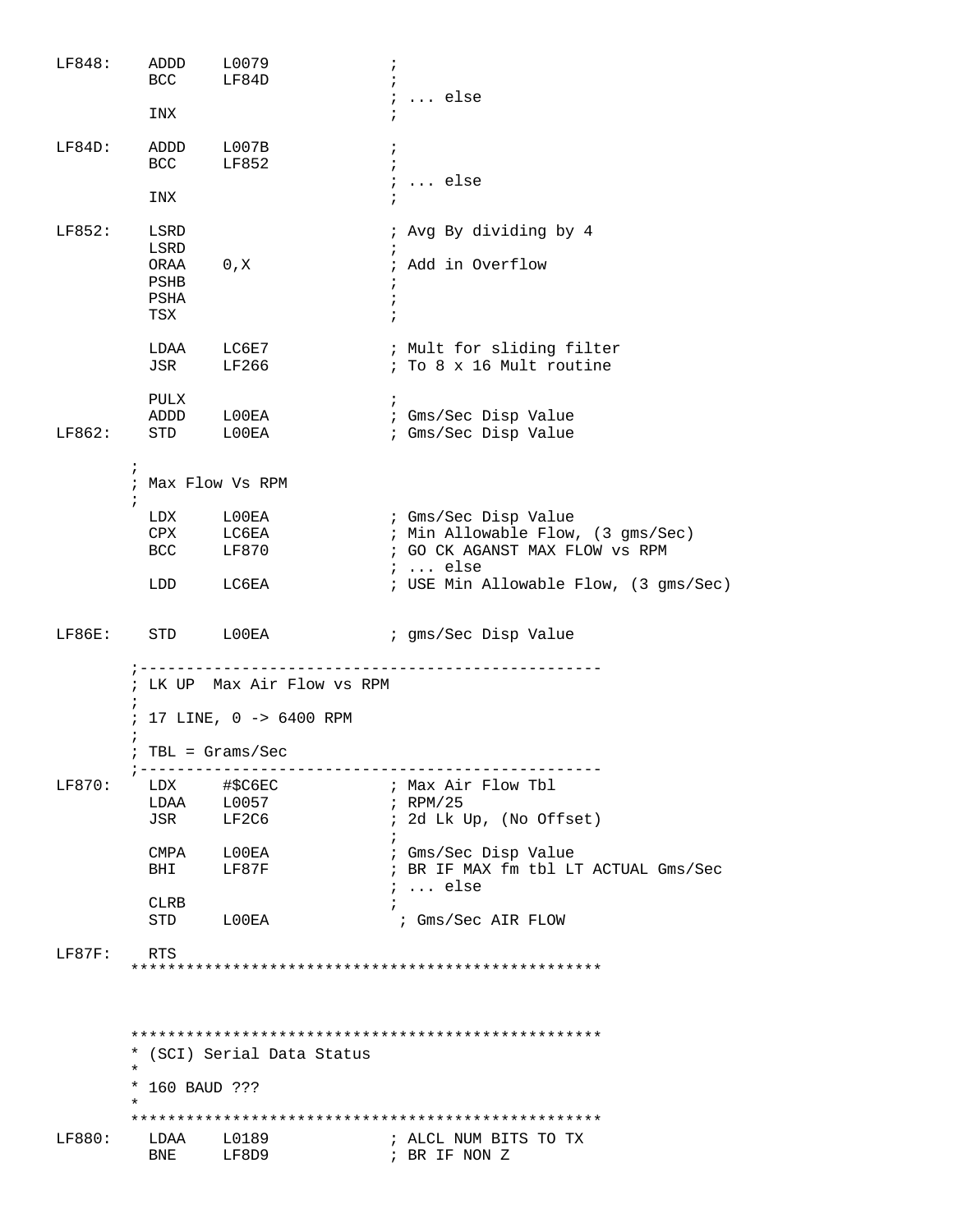|            | $LDAA$ #\$08                     |                                                            | $i \ldots$ else                                                                     |
|------------|----------------------------------|------------------------------------------------------------|-------------------------------------------------------------------------------------|
|            |                                  | STAA L0189                                                 | ; ALCL NUM BITS TO TX<br>$\ddot{i}$                                                 |
|            |                                  | $LDAA$ $L0047$<br>BPL LF8B6                                | $\ddot{i}$<br>; TO 160 BAUD TBL MANAGER<br>$i \ldots$ else                          |
|            |                                  | LDAA L0048<br>BNE LF895                                    | ; NR IF NZ                                                                          |
|            |                                  | JMP LF8F8                                                  | $i \ldots$ else<br>; EXIT via RTS                                                   |
| LF895:     |                                  |                                                            | $\overline{\phantom{a}}$<br>$\cdot$                                                 |
|            | MUL<br>ABX                       | LDAB L018A<br>CMPB #16<br>BCC LF8CF                        | $\ddot{i}$<br>; LOCATION OF NEXT ENTRY IN EPROM TBL<br>$\ddot{i}$<br>$\ddot{i}$     |
|            | LSRB                             | BCC LF8AB                                                  | $: $ else<br>$: $ else                                                              |
|            |                                  | LDAA L017A                                                 |                                                                                     |
|            |                                  | BRA LF8ED                                                  | $\ddot{i}$                                                                          |
|            | $LF8AB:$ ASLB<br>ABX<br>LDX 0, X | LDD 0, X<br>STAB L017A                                     | $\cdot$<br>$\ddot{i}$                                                               |
|            |                                  | BRA LF8ED<br>---------------------------------             | $\ddot{i}$                                                                          |
|            | ----------------                 |                                                            |                                                                                     |
| $\ddot{ }$ | 160 BAUD DIAGNOSTICS             |                                                            |                                                                                     |
|            | ; MINOR LP MD WD 2               | $b4 = DIAG$ SW IN DIAG MODE<br>; b5 = DIAG SW IN ALDL MODE |                                                                                     |
|            | $LF8B6:$ $LDAA$ $L0035$          |                                                            | ; MINOR LP MD WD 2                                                                  |
|            |                                  | LDAB L018A<br>BEQ LF8ED                                    | ; LOCATION OF NEXT ENTRY IN EPROM TBL<br>$\mathfrak{g}$ is BR IF Z<br>$\cdots$ else |
|            |                                  | ANDA #\$30<br>BNE LF8CB                                    | ; MASK FOR b4 & b5<br>; BR IF b4 & b5<br>$i \ldots$ else                            |
| $\ddot{i}$ | $(7$ ADDRESS'S)                  | ; DIS ADDRESSES TABLE, Xmit                                |                                                                                     |
|            |                                  | CMPB LC6FD<br>BHI LF8CF                                    | ; 4d, DISP STRG LENGTH<br>$\ddot{i}$<br>$i \ldots$ else                             |
|            |                                  | LDX #\$C6FE                                                | ; DIS ADDRESSES TABLE                                                               |
|            |                                  | BRA LF8E6                                                  | $\mathcal{L}$                                                                       |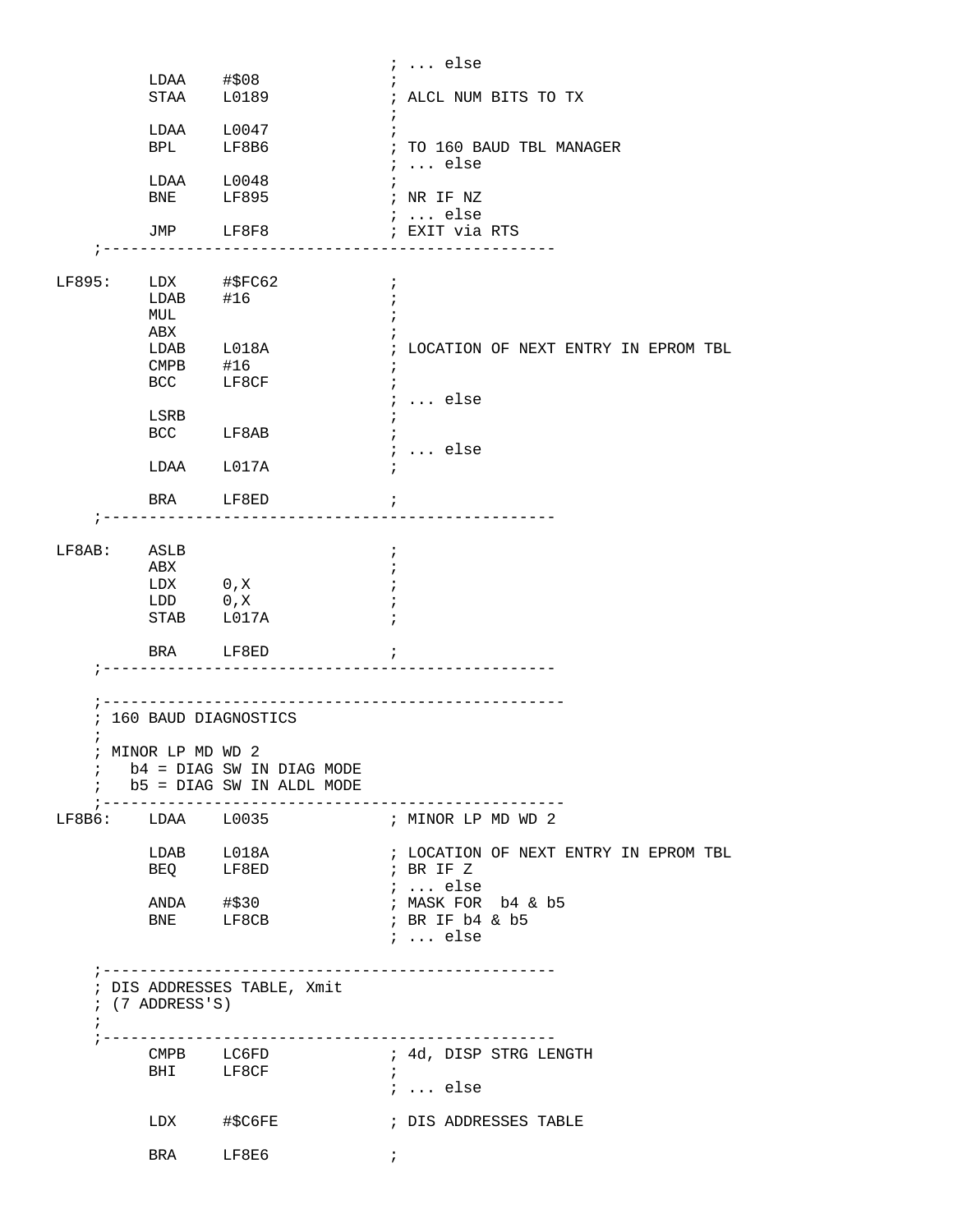;------------------------------------------------- ;------------------------------------------------- ; 160 BAUD DIAGNOSTICS  $\mathcal{L}$  ; ;------------------------------------------------- LF8CB: CMPB #25 ;<br>BNE LF8E3 ; LF8E3  $\qquad$  ; TO 160 BAUD DIAGNOSTICS ; ... else LF8CF: CLRA<br>STAA L018A ; LOCATION OF NEXT ENTRY IN EPROM TBL DECA ; STAA L018B ; ALCL XMIT BYTE BRA LF8F8 ; EXIT via RTS LF8D9: DEC L0189 ; ALCL NUM BITS TO TX ASL L018B ; ALCL XMIT BYTE BCC LF8F3 ; Output Nxt byte ; ... else<br>; EXIT via RTS BRA LF8F8 ;------------------------------------------------- \*\*\*\*\*\*\*\*\*\*\*\*\*\*\*\*\*\*\*\*\*\*\*\*\*\*\*\*\*\*\*\*\*\*\*\*\*\*\*\*\*\*\*\*\*\*\*\*\* \* ALCL Xmit Table \* (160 BAUD DIAGNOSTICS) \* Table Of Addr's vs DATA \* (23 ADDRESS'S) \* \* TYPE \$32 ECM P/N 1227165 \*\*\*\*\*\*\*\*\*\*\*\*\*\*\*\*\*\*\*\*\*\*\*\*\*\*\*\*\*\*\*\*\*\*\*\*\*\*\*\*\*\*\*\*\*\*\*\*\* ; INDEX ADDRESS TABLE LF8E6: DECB ; ASLB ; ABX ; ADJ INDEX ; GET DATA RAM ADDRESS<br>; GET DATA LDAA 0,X LF8ED: STAA L018B ; SAVE DATA TO ALCL XMIT BYTE INC L018A ; LOCATION OF NEXT ENTRY IN EPROM TBL LF8F3: LDAA  $#04$  ; Ld Ser Data w/0, 350 usec JSR LF4A8 ; To turn ON a bit LF8F8: RTS \*\*\*\*\*\*\*\*\*\*\*\*\*\*\*\*\*\*\*\*\*\*\*\*\*\*\*\*\*\*\*\*\*\*\*\*\*\*\*\*\*\*\*\*\*\*\*\*\* \*\*\*\*\*\*\*\*\*\*\*\*\*\*\*\*\*\*\*\*\*\*\*\*\*\*\*\*\*\*\*\*\*\*\*\*\*\*\*\*\*\*\*\*\*\*\*\*\*\*\* \* MJR LOOP SUBROUTINE SEG 4, \* \* LOG RAM ASSIGNMENT \* \*\*\*\*\*\*\*\*\*\*\*\*\*\*\*\*\*\*\*\*\*\*\*\*\*\*\*\*\*\*\*\*\*\*\*\*\*\*\*\*\*\*\*\*\*\*\*\*\*\*\*  $\mathcal{L}$  ; CK IF HEADS UP CONNECTED  $\cdot$  ; LF8F9: LDAA L0033 ; MINOR LOOP MD WD 1 BPL LF900 ; Exit if not H.U. ; ... else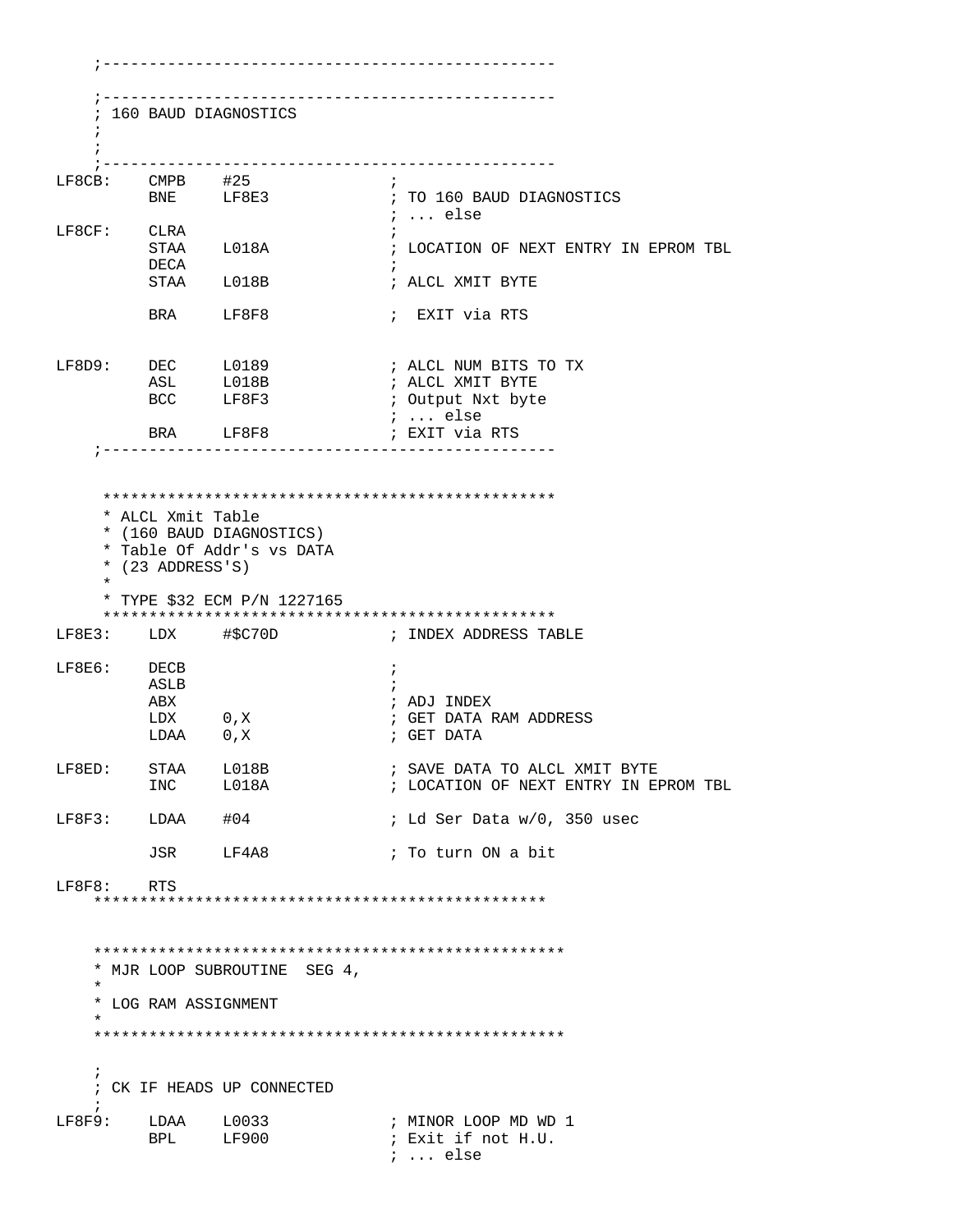| $\cdot$ $\overline{N}$<br>υ |  |
|-----------------------------|--|
|                             |  |

LF900: RTS ;

;-------------------------------------------------

|        |                              | ; Fuel Out Subroutine                               |                                                                                                                                                                                 |
|--------|------------------------------|-----------------------------------------------------|---------------------------------------------------------------------------------------------------------------------------------------------------------------------------------|
|        |                              | BCC LF913                                           | BRCLR L0038, \$02, LF915 ; If ACCEL ENR FLG CLR<br>BRCLR L0038, \$04, LF915 ; IF NO KiNJ SINCE LAST PULSE<br>SUBA $L00E3$ ; DIFF L1D VvAL FOR ACCCEL ENRICH<br>$i$ if $> = 0$   |
|        | CLRA                         |                                                     | ; LIMIT TO ZERO<br>BCLR L0038, \$08 ; CLR ACEL ENR FLAG                                                                                                                         |
|        |                              | LDX #\$C2<br>JSR LF266                              | LF913: STAA LOOE2 ; Diff Ld Val Acel Enr Factor<br>LF915: BCLR LOO38,\$04 ; Reset Inj Flg<br>BSET LOO38,\$02 ; Set 1st time Acel enr flg<br>; Get data<br>; Scale w/8 X 16 Mult |
|        |                              | ADDD L00C2<br>BCC LF928                             | ; Add to data<br>$\cdot$ :                                                                                                                                                      |
|        | $LF928:$ STD $L00C2$         |                                                     | $\ddot{i}$                                                                                                                                                                      |
|        |                              | ;---------------------------<br>; Fuel Output Cnt'l |                                                                                                                                                                                 |
|        | ;--------------------        |                                                     | LF92A: BRCLR L0003, \$20, LF957 ; Mode Wd3, VATS OK<br>$i \ldots$ else                                                                                                          |
|        |                              |                                                     | BRSET L0033, \$10, LF957 ; BR IF b4, (1= IGN OFF)<br>;  else                                                                                                                    |
|        |                              |                                                     | BRSET L0043, \$02, LF957 ; 0 if in Decel C/O<br><i>i</i> else                                                                                                                   |
|        |                              |                                                     | BRCLR L0034, \$80, LF95E ; B/P hi RPM & MPH C/O tst if<br>$i \rightarrow$ not running<br>$i \ldots$ else                                                                        |
|        |                              |                                                     | ; Hi fuel C/O limit                                                                                                                                                             |
|        |                              |                                                     | BRCLR L0043, \$40, LF946 ; If fuel not C/O<br>LDX #\$C3A8 ; Hi fuel C/O limit                                                                                                   |
| LF946: | BCLR<br>CMPA<br>BHI          | L0043,\$40<br>0, X<br>LF954                         | ; Is MPH > than lmt<br>; If Yes                                                                                                                                                 |
|        | LDD<br>$\mathrm{CPD}$<br>BCC | L0095<br>1, X<br>LF95E                              | ; Current Minor LP Ref Period fm MPU<br>; Is RPM > than limit<br>; If not                                                                                                       |
| LF954: | BSET                         | L0043,\$40                                          | ; Set Fuel cutoff flg                                                                                                                                                           |
| LF957: | LDX<br>STX<br>STX            | #0<br>L00D9<br>L00C2                                | ; Set Acel Enr to 0<br>; Acel Enrich, Acum Fuel<br>$\ddot{i}$                                                                                                                   |
| LF95E: | BRA                          | BRCLR L003E, \$A0, LF964<br>LF96D                   | $\ddot{ }$<br>$\ddot{i}$                                                                                                                                                        |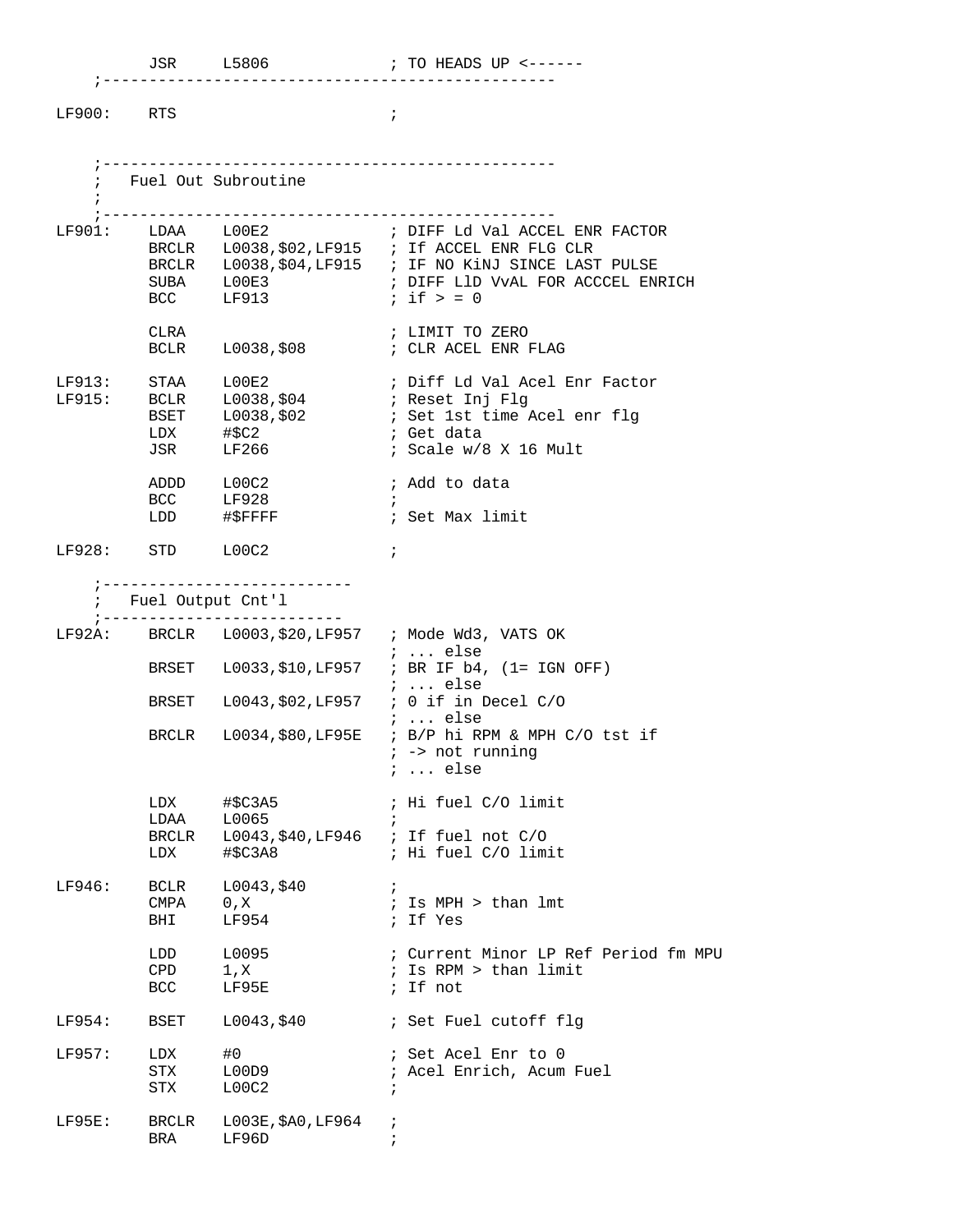| LF964:           | BRCLR<br>LDX<br>BRA                                                 | L0038, \$C0, LF999<br>#\$F9E5<br>LF973 | $\cdot$<br>ï<br>$\mathbf{\dot{i}}$                                                                                                                      |  |  |
|------------------|---------------------------------------------------------------------|----------------------------------------|---------------------------------------------------------------------------------------------------------------------------------------------------------|--|--|
|                  |                                                                     |                                        |                                                                                                                                                         |  |  |
| LF96D:           | LDD<br>LDX                                                          | LC5F8<br>#\$F9FC                       | ; Lmt Fuel Factor fm ROM<br>$\ddot{ }$                                                                                                                  |  |  |
| LF973:           | JSR                                                                 | 0, X                                   | $\ddot{i}$                                                                                                                                              |  |  |
|                  | PSHX<br>PSHB<br>PSHA<br>PULX<br>PULA<br>PULB<br>PSHX<br>TSX<br>SUBD | 0, X                                   | $\ddot{i}$<br>$\ddot{ }$<br>$\cdot$<br>$\ddot{i}$<br>; Fuel Supplied - lmt < 0 ?                                                                        |  |  |
|                  | PULX<br>BCS                                                         | LF999                                  | $\ddot{ }$<br>;If so                                                                                                                                    |  |  |
|                  | PSHB<br>PSHA<br>TSX<br>LDD<br>SUBD<br>PULX<br>BCS                   | L00C2<br>0, X<br>LF992                 | $\ddot{ }$<br>÷                                                                                                                                         |  |  |
|                  | CPD<br>BCC                                                          | LC3A1<br>LF994                         | ; Min Base PW fm ROM<br>;if so do 0 fuel                                                                                                                |  |  |
| LF992:<br>LF994: | CLRA<br><b>CLRB</b><br>PSHB<br>PSHA<br>PULX                         |                                        | $\ddot{i}$<br>$\ddot{i}$<br>$\ddot{i}$<br>$\ddot{i}$                                                                                                    |  |  |
|                  | BRA                                                                 | LF99B                                  | ï                                                                                                                                                       |  |  |
|                  |                                                                     |                                        |                                                                                                                                                         |  |  |
| LF999:           | LDX L00C2                                                           |                                        | $\ddot{i}$<br>LF99B: BRCLR L0039, \$80, LF9A6 ; BR IF NOT b7, (IN SNGL FIRE MODE)<br>$i \ldots$ else<br>BRCLR L0039, \$40, LF9A6 ; BR IF NOT b6, (0 PW) |  |  |
| LF9A6:           | $LDX$ #0<br>STX L011C                                               |                                        | $\ddot{i}$<br>; Save Pending fuel for                                                                                                                   |  |  |
|                  |                                                                     | BEQ LF9D2                              | $i \rightarrow \text{acum fuel}$<br>; If 0 JMP AROUND OFFSET<br>$i \ldots$ else                                                                         |  |  |
|                  |                                                                     | CPX #0256<br>BCC LF9C0                 | <i>i</i> 3900 usec<br>; BR IF PW'S GT 3900 usec                                                                                                         |  |  |
|                  | PSHX                                                                |                                        | $i$ else<br>; TEMP SAVE PW TO STX                                                                                                                       |  |  |
|                  |                                                                     |                                        |                                                                                                                                                         |  |  |
|                  | ; Inj Offset for Small PW's vs Base PW                              |                                        |                                                                                                                                                         |  |  |
|                  | $\ddot{i}$                                                          | ; FOR PW'S LT 3.9 Msec                 |                                                                                                                                                         |  |  |
|                  | $\ddot{i}$<br>$\ddot{i}$<br>$\frac{1}{2}$ - - - - -                 | TBL = $Msec * 65.536 Msec$             | . <u>.</u>                                                                                                                                              |  |  |
|                  | PULA                                                                |                                        | $\cdot$                                                                                                                                                 |  |  |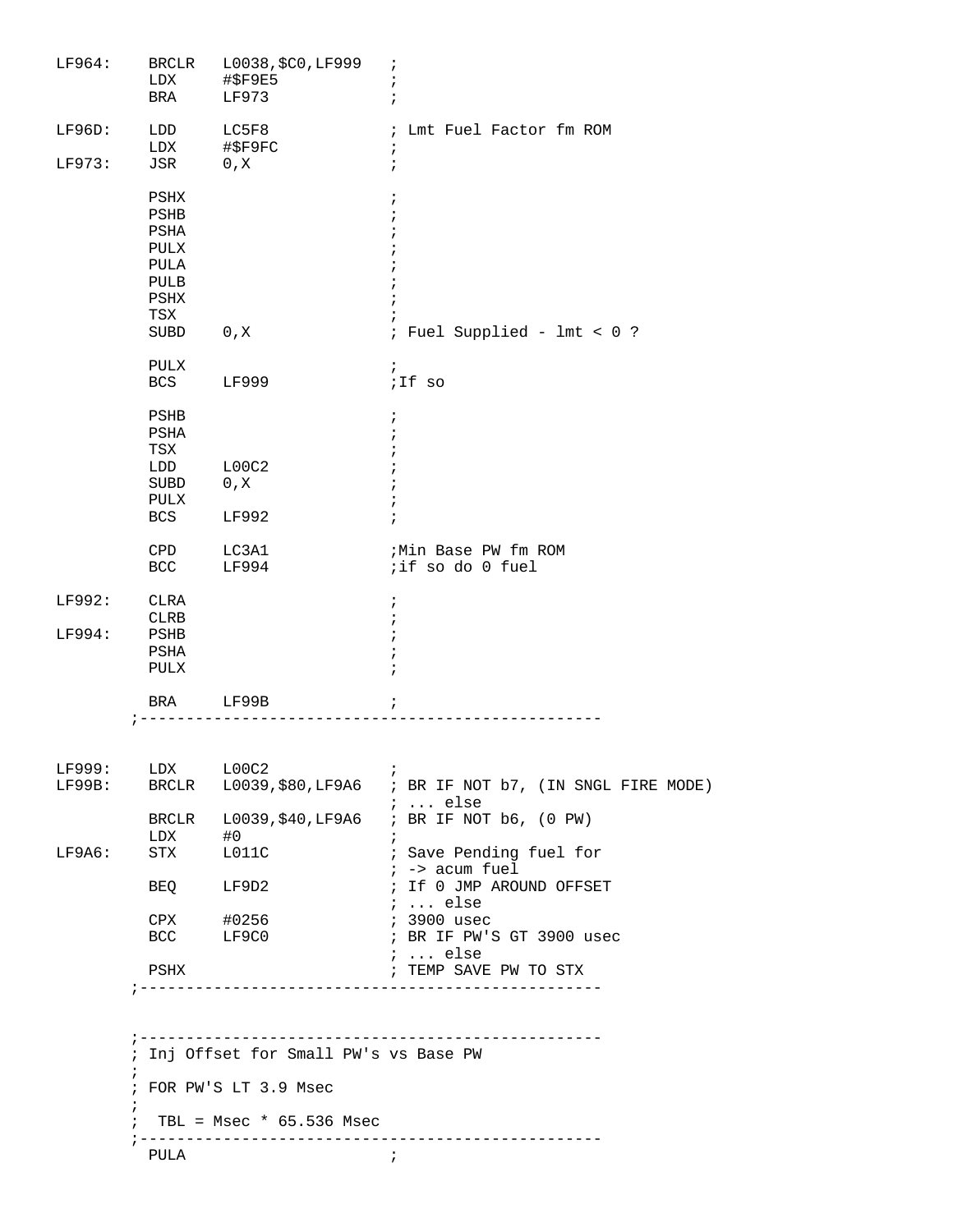|              | PULA                                                              | $LDAB$ #32<br>LDX #\$C3BC<br>JSR LF2B9                                                                                   | ; GET LSB OF PW FM STX<br>; Offset for Lk Up, (Min Lk up val)<br>; Table Addr<br>; Call 2D Lk Up, (Low PW)                                  |
|--------------|-------------------------------------------------------------------|--------------------------------------------------------------------------------------------------------------------------|---------------------------------------------------------------------------------------------------------------------------------------------|
| LF9C0:       | TAB<br>ABX<br>ABX<br>ABX                                          | LDX L011C<br>LDAB L00CB                                                                                                  | ; COPY RESULTS TO B Reg<br>; GET BPW<br>; ADD IN PW OFFSET<br>; INJ OFFSET CORR, Msec * 65.636<br>; ADD IN PW OFFSET, (twice)<br>$\ddot{i}$ |
|              |                                                                   | ; ------------------------<br>; Min Base PW check                                                                        |                                                                                                                                             |
|              |                                                                   | ; ------------------------                                                                                               | BCLR L0033,\$02 ; b1, FORCE LOP PW, RESULT OPN LP                                                                                           |
|              |                                                                   | CPX LC3A1<br>BHI LF9D2                                                                                                   | ; base PW<br>$\ddot{ }$                                                                                                                     |
|              |                                                                   |                                                                                                                          | BSET L0033, \$02 : Set LOW PW RESULT OPN LP                                                                                                 |
|              |                                                                   | LDX LC3A3                                                                                                                | ; Default Base PW fm ROM                                                                                                                    |
|              | $\mathbf{i}$<br>$\mathcal{V}$<br>Simu Fuel                        |                                                                                                                          |                                                                                                                                             |
|              | $LF9D2:$ CPX #\$7FFF                                              | BCS LF9DA                                                                                                                | $\ddot{i}$<br>$\ddot{i}$                                                                                                                    |
| LF9DA:       |                                                                   | LDX #\$7FFF<br>STX L3FD0                                                                                                 | $\ddot{i}$<br>; To MCU                                                                                                                      |
|              |                                                                   |                                                                                                                          | BRSET L0039, \$C0, LF9E4 ; BR IF b7 & b6, (IN SF & 0 PW)<br>$i \ldots$ else                                                                 |
|              |                                                                   | STX L0466                                                                                                                | ; To Base PW                                                                                                                                |
| $LF9E4:$ RTS |                                                                   |                                                                                                                          | $\ddot{ }$                                                                                                                                  |
|              | i                                                                 | ; Accel enrich Fuel Subroutine<br>INDEXED LK UP<br>Bits 0 - 3 Are after Next Inject<br>Bits 4 - 7 Trigger To Next inject |                                                                                                                                             |
| $LF9E5$ :    |                                                                   | LDX #\$C331                                                                                                              | ; Fuel Lmt vs COOL                                                                                                                          |
|              |                                                                   | LDAB L005B                                                                                                               | ; COOLANT                                                                                                                                   |
| LF9EC:       | LSRB<br>LSRB<br>LSRB<br>LSRB<br>LSRB                              |                                                                                                                          | ; Scale Coolant<br>: COOL/32                                                                                                                |
|              | $\ddot{i}$                                                        | ; AFTER NEXT INJECT                                                                                                      |                                                                                                                                             |
|              | $\mathcal{L}$<br>ABX<br>LDAB 0, X<br>ASLD<br>ASLD<br>ASLD<br>ASLD |                                                                                                                          | ; ADJ TBL POINTER $(0 - 9)$<br>; Get fuel lmt factor<br>; Get 4 bits TO MSB                                                                 |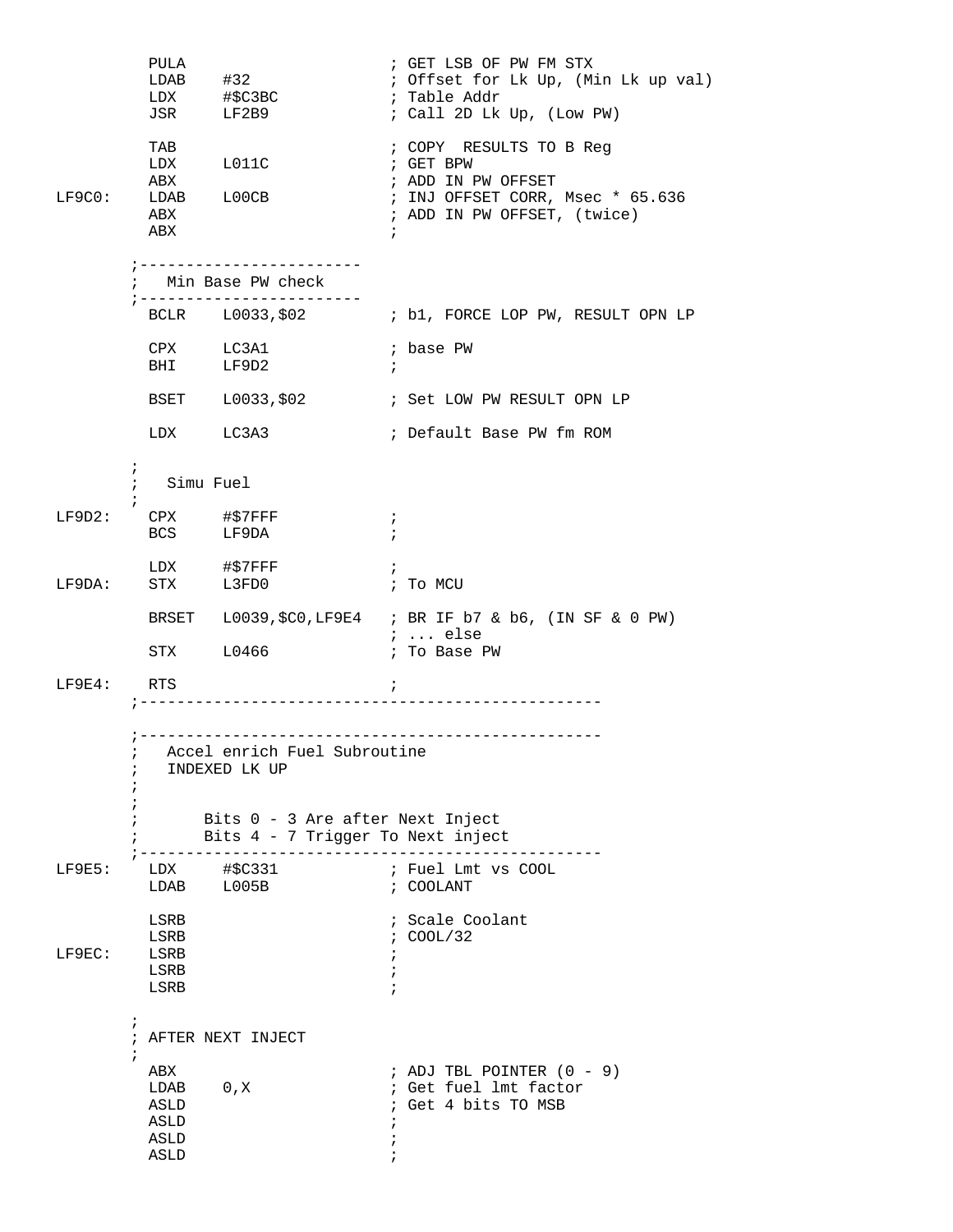|           |                          | ANDB #\$F0                                                                 |                                                  |                                             | ; 1111 0000, Mask, after Next Inject                                                                                  |
|-----------|--------------------------|----------------------------------------------------------------------------|--------------------------------------------------|---------------------------------------------|-----------------------------------------------------------------------------------------------------------------------|
|           | $\ddot{i}$<br>$\ddot{i}$ | LDAA 0, X                                                                  | ; TRIGGER TO NEXT INJECT<br>ANDA #\$F0           |                                             | ; Get fuel lmt factor FM TBL<br>; 1111 0000, Mask, Trig To Next inject                                                |
| $LFA01$ : |                          | TBA<br>$LDX$ #\$00C2<br>JSR                                                | BRCLR L0038, \$10, LFA01 ; BR IF NOT b4<br>LF266 | $\ddot{i}$                                  | $i \ldots$ else<br>; Fuel Lmt x ?? (8 x 16 mult)                                                                      |
| LFA0D:    |                          | ASLD<br>PSHB<br>PSHA                                                       | BCC LFA0D<br>LDD #\$FFFF                         | $\ddot{i}$<br>$\ddot{ }$                    | ; BR IF NO OVERFLOW<br>;  else<br>; USE MAX LMT<br>; SAVE TO STX                                                      |
|           |                          | ADDD L00D9<br>BCC<br>LDD #\$FFFF                                           | LDD L00D5<br>LFA18                               |                                             | ; Base PW, Last Inj<br>; Acel Enrich, Acum Fuel<br>; BR IF NO OVERFLOW<br>$i \ldots$ else<br>; USE MAX LMT            |
| LFA18:    |                          | PSHB<br>PSHA<br>PULX<br>PULA<br>PULB                                       |                                                  | $\ddot{i}$<br>$\ddot{i}$<br>÷<br>$\ddot{i}$ | ; SAVE TO STX                                                                                                         |
|           | $\ddot{i}$               | RTS                                                                        | ; TPS ACCEL ENR ROUTINE                          | $\ddot{i}$                                  | ----------------------                                                                                                |
| LFA1E:    |                          | LDAA<br>ANDA $\# $24$<br>BNE<br>$LDAA$ $L0082$<br>SUBA L00DD<br><b>BCC</b> | L003F<br>LFA51<br>LFA32                          | $\ddot{i}$                                  | ; b5 & b 2<br>$;$ BR IF NZ<br>; TPS Ld Axis Var<br>; Transient TPS<br>; BR IF TPS GT TRANSIENT TPS<br>$i \ldots$ else |
|           | $\ddot{i}$<br>$\ddot{ }$ | ; NEG TPS DIFF<br>COMA<br>CMPA LC30F<br>BHI<br>BRA                         | LFA51<br>LFA57                                   | $\ddot{i}$<br>$\ddot{i}$<br>$\ddot{i}$      | : 0 Async Accel Enrich if Neg<br>; Diff TPS > 3.9%<br>$i \ldots$ else                                                 |
| LFA32:    | i.                       | ; POS TPS DIFF<br>CMPA LC30E                                               |                                                  |                                             | ; 3.9% Min Diff TPS for Pwr Enrichment                                                                                |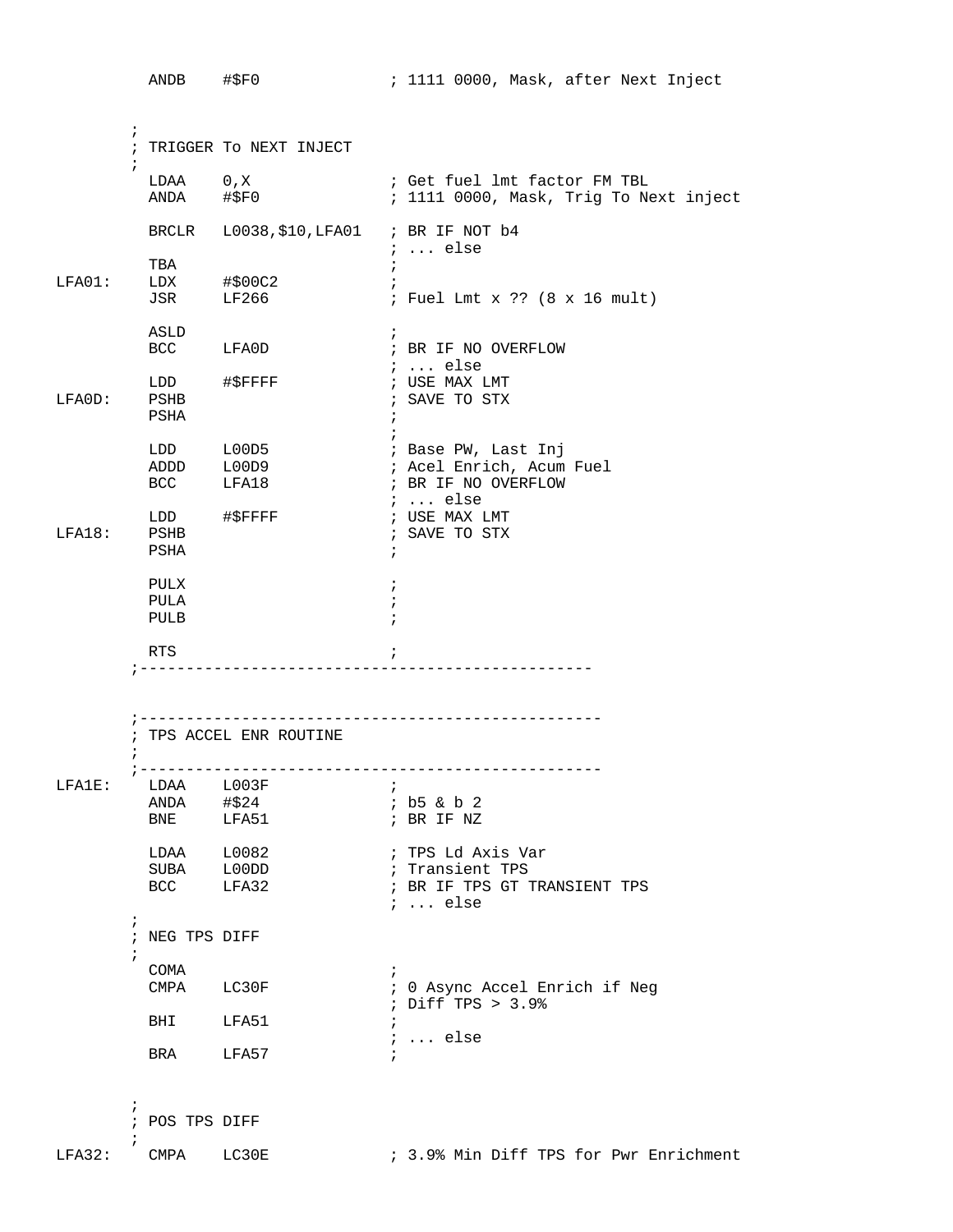|        | BCS                      | LFA51                                  | ; BR IF TPS L.T. 3.9% Min Diff                                         |
|--------|--------------------------|----------------------------------------|------------------------------------------------------------------------|
|        |                          | BRSET L0038, \$80, LFA4C ; BR IF b7    |                                                                        |
|        | BCLR                     | $10038,$ \$10 $\qquad \qquad i$ CLR b4 |                                                                        |
| LFA41: | LDX<br>CLR<br>INX<br>INX | #\$018E<br>0, X                        | $\ddot{i}$                                                             |
|        |                          | $CPX$ #\$01AE<br>BNE LFA41             | <i>;</i> else                                                          |
|        |                          | STAA L00D4                             | ; DIFF TPS for ACEL ENRICH                                             |
|        |                          |                                        |                                                                        |
|        |                          | BRA LFA57                              | $\overline{\phantom{a}}$                                               |
|        |                          |                                        |                                                                        |
|        |                          | LFA51: CLR LOODF                       | ; CLR Num of Async Pulses Since Accel Enr                              |
|        |                          |                                        | BCLR L0038, \$80 ; CLR b7, (IN TPS ACELL ENRICH)                       |
| LFA57: | RTS                      |                                        |                                                                        |
|        | $\ast$                   | * SERIAL DATA INIT SUBROUTINE (SCI)    |                                                                        |
| LFA58: | CLRA<br>CLRB             |                                        | ; CLEAR SCI RAM STUFF<br>$\cdot$                                       |
|        |                          | STAA L012D<br>STD L0131                | ; CLEAR STATUS FLAGS<br>; CLEAR DEVICE TBL POINTER (2 BYTES)           |
|        |                          | STAA L012F<br>STAA L0130               | ; CLRAR GET BYTE COUNTER<br>; CLEAR CK SUM                             |
|        |                          | LDX #\$C73D                            | ; Get 1st ROM Tbl device                                               |
|        | LFA69: PSHX              |                                        | ; TEMP SAVE TBL DEV ADDRESS                                            |
|        | LDX 8, X<br>STAA 0, X    |                                        | ; INDEX INPUT CNT'L BLOCK, (ICB)<br>$\mathcal{C}$ . CLEAR DCB $\ldots$ |
|        | PULX<br>PSHX             |                                        | ; RESTORE ROM Tbl device<br>; TEMP SAVE ROM Tbl device                 |
|        | LDX 6, X                 |                                        |                                                                        |
|        |                          | STAA 0, X                              | ; INDEX OUTPUT CNT'L BLOCK, (OCB)<br>; CLEAR DCB FLAGS                 |
|        | PULX                     |                                        | ; RETREIVE TBL DEV ADDRESS                                             |
|        | BNE                      | $LDX \qquad 0,X$<br>LFA69              | : INDEX NXT MSG ENTRY ADDRESS<br>; IF NOT LAST LINE                    |
|        | RTS                      |                                        | $i \ldots$ else<br>$\ddot{i}$                                          |
|        | LFA7A: LDAA L4008        |                                        | ; CLR TX/RX STATUS REG                                                 |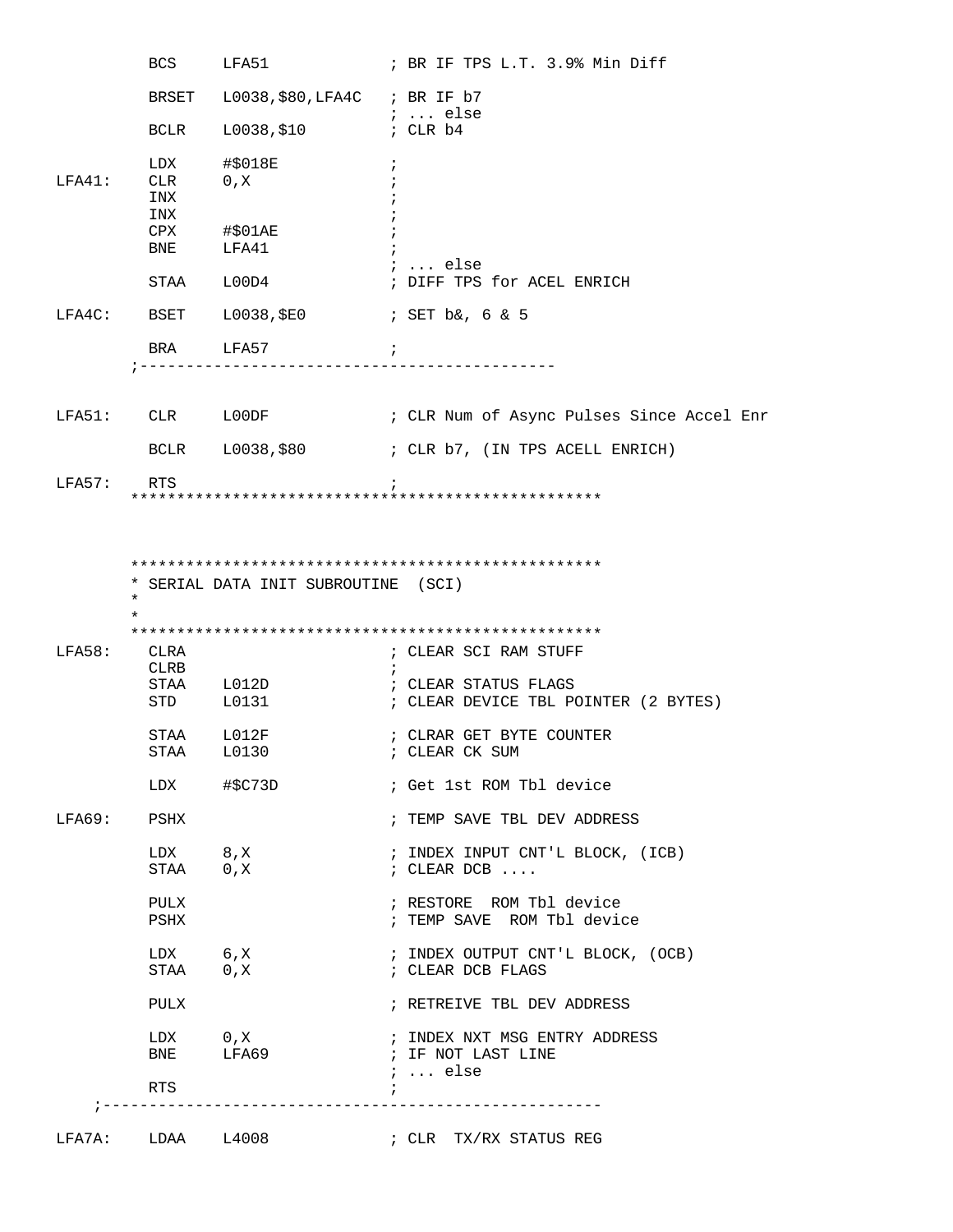```
LDAA #$27 ; 0010 0111
          ; Tx off, Rx on, RX Int on Wake up enable<br>
\begin{array}{ccc} 5\text{TA} & \text{L4007} \\ \text{L4007} & \text{SET SCI Cntl} \\ \text{SET SCI Cntl} & \text{CSR} \end{array}STAA L4007 : SET SCI Cntl, (CSR)<br>LDAA L4009 : SERIAL DATA REG
                                    ; SERIAL DATA REG
\mathcal{L}^{\text{max}} ; SET MPU CSR ....
\mathcal{L}^{\text{max}}LDD L3FFC ; MPU CSR
ORAB #04 ; SET b2
          JSR LF3B5 ; 11 usec DELAY<br>
STD L3FFC ; MPU CSR
                                   ; MPU CSR
          RTS 
         ***************************************************
         ***************************************************
           SERIAL DATA RECIEVE SUBROUTINE
\star * CALLED BY SCI INTERUPT
\star * CK'S FOR ERR'S, FRAME, OVER RUN ETC, IF ERR THEN
         * FLAG ERR, SET SCI WAKE UP AND EXIT. 
\star * IF NO SCI ERR, UP DATE RX CK SUM, CK RX BYTE CNT'R,
 *
         * IF 1st BYTE:
           CK vs ROM TBLS FOR A MATCH TO OUAL.
\star * SAVE INDEX ADDRESS IF A MATCH & INCR RX BNYTE CNT'R
           ELSE .... PUT SCI BACK TO SLEEP IF NO MATCH.
 *
         * IF 2nd BYTE:
         * SUB OFF $55 TO GET BYTE COUNT. 
\star * IF LAST BYTE:
         * CK THE RX CK SUM, SW SCI TO TX AND RDY TO TX DATA
           IF BAD CK SUM (NZ), FLAG ERR & PUT SCI BACK TO SLEEP
 ***************************************************
        LFA91: LDAB L4008 ; TX/RX STATUS REG 
                                   ; SERIAL DATA REG
         LDX L0131 : INDEX CURRENT I/O BUFFER
\mathcal{L}^{\text{max}} ; CK FRAMING & OVERRUN ERRORS 
\mathcal{L}^{\text{max}}BITB #$0E ; Ck for OR or FRAME ERROR<br>BNE LFB0E ; BR IF ERROR
                 LFB0E ; BR IF ERROR
                                     ; ... else
\mathcal{L}^{\text{max}} ; UPDATE CKSUM
\mathcal{L}^{\text{max}} TAB ; DATA TO B reg
           ADDB L0130 ; ADD DATA TO CK SUM 
                                   ; SAVE NEW CK SUM
\mathcal{L}^{\text{max}} ; CK SCI BYTE CNT'R TO SEE WHICH BYTE IS EXPECTED
\mathcal{L}^{\text{max}}LDAB L012F ; GET BYTE COUNTER
          BNE LFADD ; BR IF NZ
                                      ; ... else
```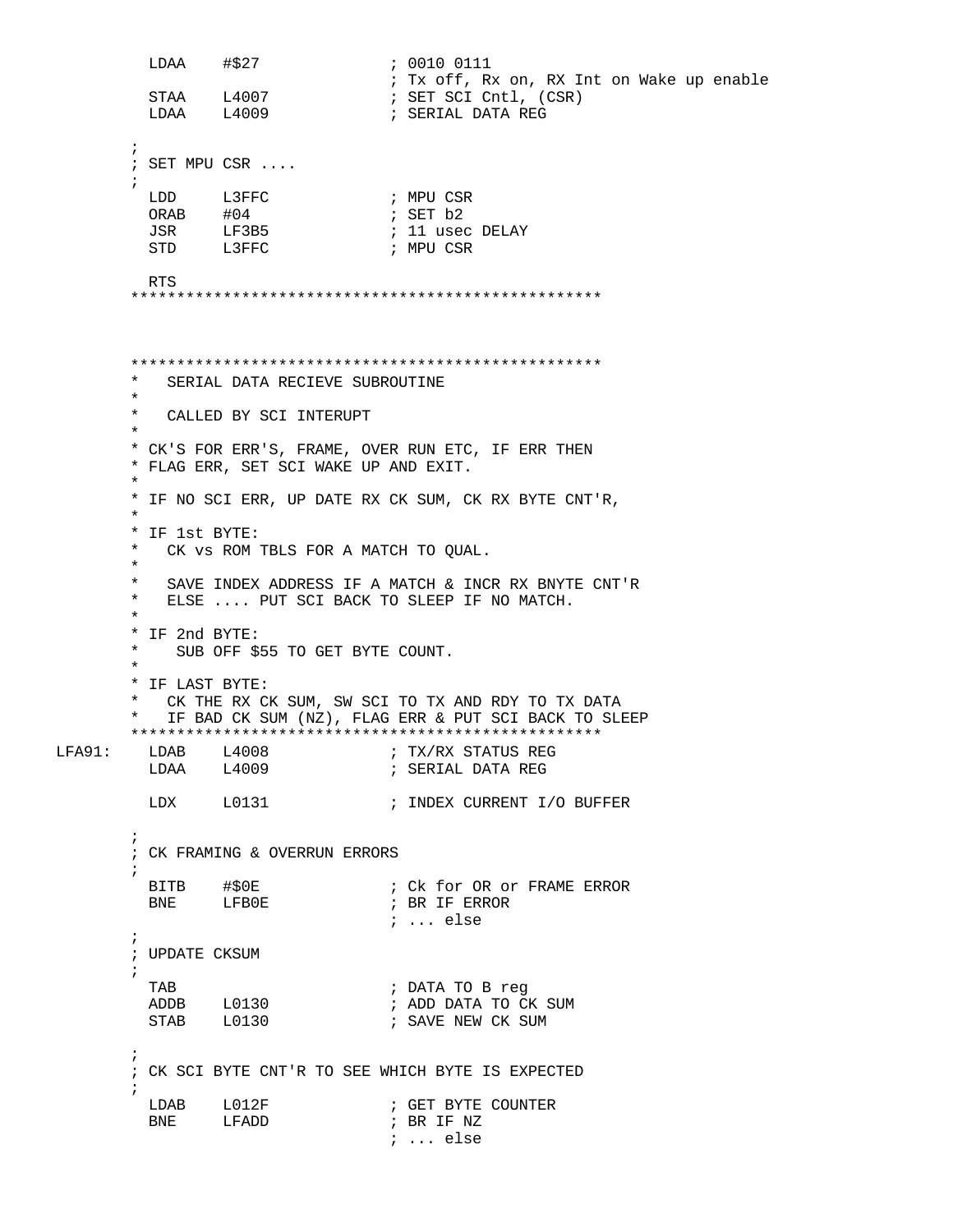$\mathcal{L}^{\text{max}}$  ; IF BYTE CNT = 0, THE INCOMMING BYTE S/B A DEVICE CODE  $\mathcal{L}^{\text{max}}$  LDX #\$C73D ; INDEX EPROM TBL LFAAD: CMPA 2,X ; DEVICE CODE BEQ LFABE  $\qquad$  ; IF CODE (Z) ; ... else LDX 0,X ; NXT ROM ADDR  $\begin{tabular}{ll} \tt LDX & 0\,, X \\ \tt BNE & LFAAD \end{tabular}$  $\mathcal{L}^{\text{max}}$  ; DEVICE CODE NOT FOUND  $\mathcal{L}^{\text{max}}$ LDAA #\$27 ; 0010 0111, STAA  $\frac{1}{2}$  L4007 ; SLEEP CMD, TX/Rx CSR  $CLRB$  JMP LFBA2 ; EXIT  $\mathcal{L}^{\text{max}}$  ; DEVICE CODE FOUND  $\mathcal{L}^{\text{max}}$ LFABE: STAA L016D ; SAVE DEVICE CODE STX L0131 **;** SAVE TBL POINTER LDAA L012D ; GET STATUS FLGS ORAA #\$40 ; SET b6, (Input in work) STAA L012D ; RESTORE FLGS LDX 8, X  $\qquad$  ; POINT TO INPUT CNT'L BLOCK (ICB) LDAA 0, X ; GET ICB STATUS FLGS ANDA #\$BF  $\qquad$  ; INPUT NOT COMPLTETE ORAA #\$80 ; b7, INPUT IN WORK STAA 0,X ; RESTORE ICB FLAGS LDAA #\$25 ; 0010 0101, STAA L4007 ; SET SCI CNTL, (CSR) BRA LFB08 ; GO INCR BYTE CNT & EXIT via RTS LFADD: CMPB #01 ; IS SERIAL DATA 2nd DATA BYTE ?<br>BNE LFAE8 ; BR IF NOT ; BR IF NOT ; ... else  $\mathcal{L}^{\text{max}}$  ; IF BYTE CNT = 1, INCOMING BYTE S/B ; MSG LENGTH + \$55  $\mathcal{L}^{\text{max}}$ SUBA #\$55 ; SUB DATA BIAS, (85d)<br>STAA L0170 ; SAVE MSG LENGTH  $STAA$   $10170$ BRA LFB08 ; GO INCR BYTE CNT & EXIT via RTS LFAE8: SUBB #02 ; SER BYTE CNT => DATA BYTE CNT CMPB L0170  $\qquad$  ; IS SERIAL BYTE DATA (MSG LEN) CMPB LOTTO : SER BYTE CNT => DATA I<br>BCC LFB10 : BR IF NOT A DATA BYTE  $\mathcal{L}^{\text{max}}$  ; IF ( 0 <= L012F - BYTE CNT < NIN) THEN THE SERIAL BYTE ; IS A SCI DATA BYTE, IS DROPED IN TO DATA BUFFER, BYTE CNT, ; IN THIS CASE A 2: INI & DEVICE CODE.  $\mathcal{L}^{\text{max}}$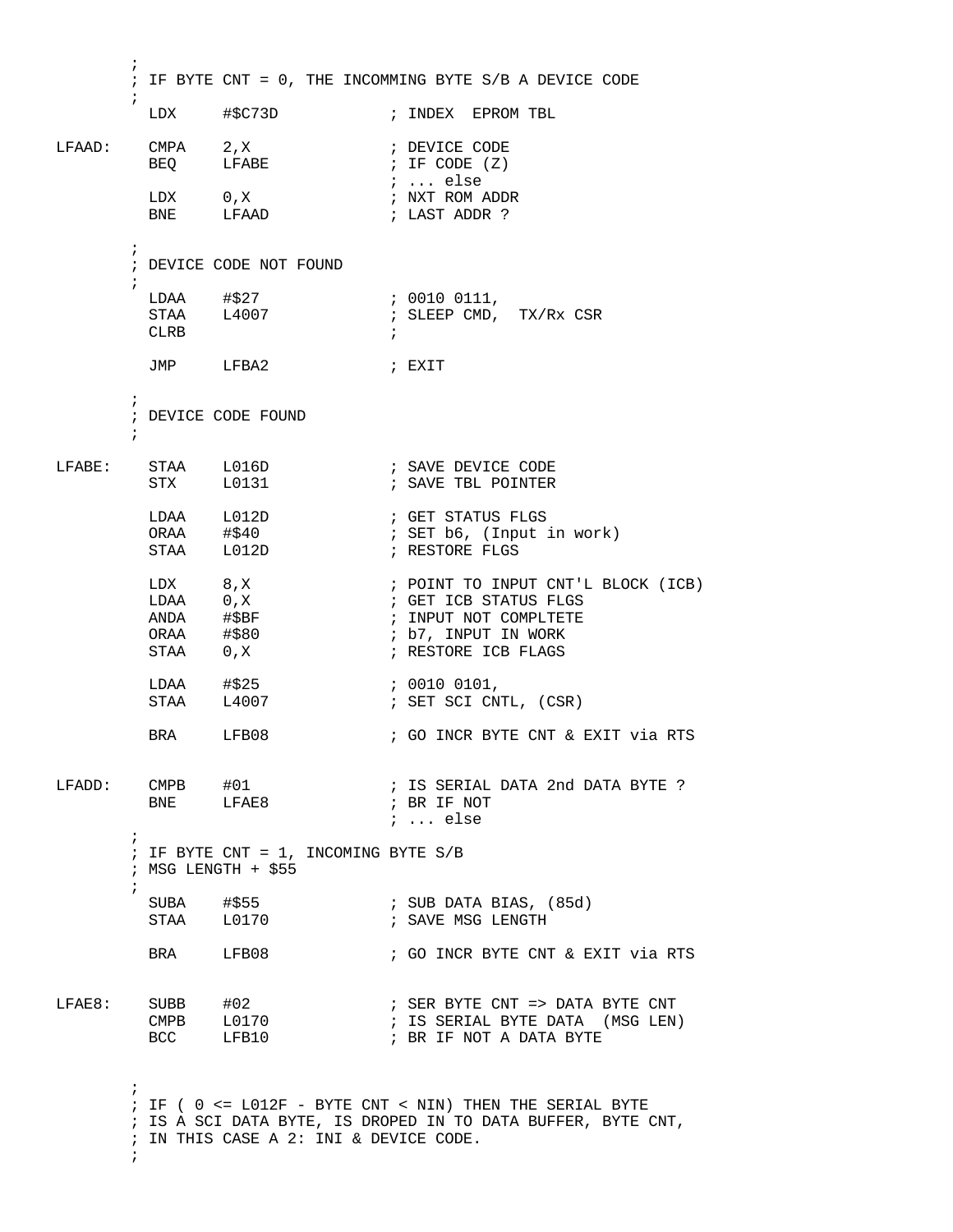|                 |            |             |  | ; LO12F IS THE SERIAL BYTE CNTR |            |                      |
|-----------------|------------|-------------|--|---------------------------------|------------|----------------------|
|                 | $\ddot{i}$ | TSTB        |  |                                 | $\ddot{ }$ |                      |
|                 |            | BNE LFB03   |  |                                 |            |                      |
|                 |            |             |  |                                 |            | else                 |
|                 |            | PSHB        |  |                                 |            |                      |
|                 |            | TAB         |  |                                 |            |                      |
|                 |            | $CMPB$ #04  |  |                                 |            |                      |
|                 |            | BHI LFAFA   |  |                                 |            |                      |
|                 |            | ASLB        |  |                                 |            | else                 |
|                 |            | ABX         |  |                                 |            |                      |
| LFAFA: LDAB #10 |            |             |  |                                 |            |                      |
|                 |            | ABX         |  |                                 |            |                      |
|                 |            | LDX 0, X    |  |                                 |            |                      |
|                 |            | STX L0131   |  |                                 |            | ; SCI TBL POINTER    |
|                 |            | <b>PULB</b> |  |                                 | $\ddot{i}$ |                      |
| LFB03 LDX 8,X   |            |             |  |                                 |            | ; INDEX ICB          |
|                 |            | ABX         |  |                                 |            | ; ADJ POINTER        |
|                 |            | STAA 1, X   |  |                                 |            | ; SAVE SCI DATA BYTE |
| LFB08           |            | INC LO12F   |  |                                 |            | ; INCR BYTE COUNTER  |
|                 |            | JMP LFBA5   |  |                                 |            | ; EXIT VIA RTS       |

LFB0E BRA LFB6D ; TO BRIDGE  $\mathcal{L}^{\text{max}}$  ; IF ( L012F - BYTE CNT >= NIN) THEN THE SERIAL BYTE ; IS ASSUMED TO BE THE LAST BYTE, (CHKSUM). ; CKSUM S/B ZERO, IF NO A CKSUM ERROR EXISTS ; LFB10: LDAB L0130 ; CKSUM<br>BEQ LFB19 ; BR IF ; BR IF Z (OK CKCUM)  $\mathcal{L}^{\text{max}}$  ; BAD CKSUM, SET CK SUM ERROR ; LDAA #03 ; CK SUM ERR FLAGS BRA LFB7A ; LFB19: LDAA L012D ; SCI STATUS FLAGS ORAA #\$10 ; DEV HAD ERR FREE XMISSION ANDA #\$BF ; INPUT NO LONGER IN WORK ; SCI STATUS FLAGS PSHX ; TEMP INDEX SAVE LDX 8, X ; INDEX ICB<br>
LDAA 0, X ; GET ICB S' LDAA 0,X ; GET ICB STATUS FLAGS<br>ANDA #\$7F ; INPUT NO LONGER IN W ; INPUT NO LONGER IN WORK ORAA #\$40 ; SET b5, INPUT COMPLETE STAA 0, X ; RESTOR ICB STATUS FLAGS PULX ;  $\mathcal{L}^{\text{max}}$  ; IF REPLY EXPECETED (NOUT >= 0) THEN XMIT INTERUPT ; IS ENABLED AND FUTUTRE SCI INTERUPTS WILL CALL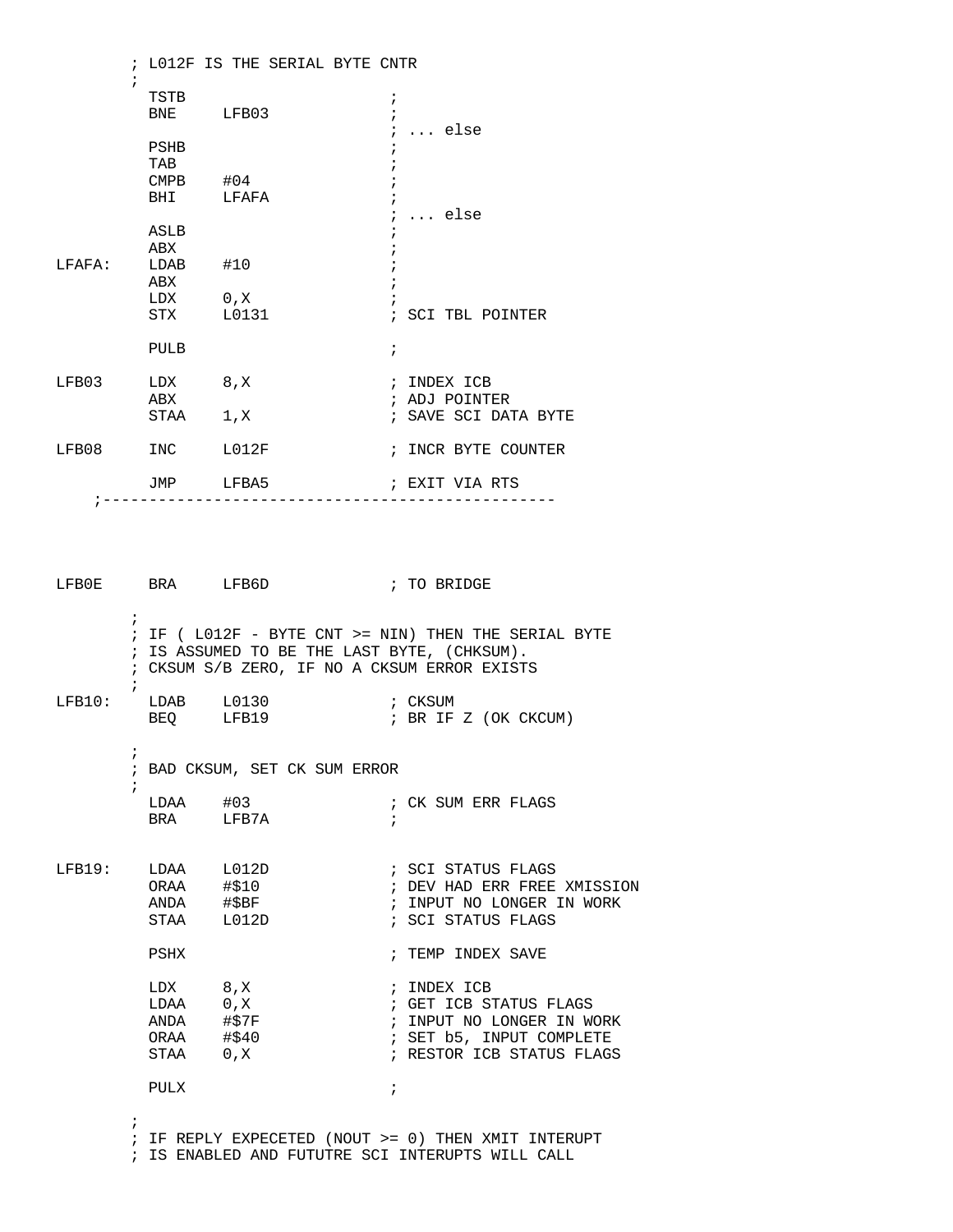```
 ; SDI INTL, XMIT MODE ROUTINE. IF NOUT < 0 GOTO TO
        ; SLEEP
\mathcal{L}^{\text{max}}CLRA \qquad \qquad ;LDAB 4, X ; GOING TO REPLY
BMI LFB7A ; BR IF NOT
                                ; .. else
\mathcal{L}^{\text{max}} ; GOING TO RESPOND
\mathcal{L}^{\text{max}}LDAA L012D    i SCI STATUS FLAGS
ORAA #$80 ; SET b7, OUTPUT IN WORK
        STAA L012D ; SCI STATUS FLAGS
        LDX 6,X ; INDEX OUTPUT CNT'L BLOCK (OCB)
                              ; GET OCB STATUS FLAGS
                              ; SET OUTPUT IN WORK
        \begin{array}{lllllll} \text{LDAA} & & 0\,,\text{X} & & & \text{;} \\ \text{ORAA} & & \text{#$$80} & & & \text{;} \\ \text{STAA} & & 0\,,\text{X} & & & \text{;} \\ \end{array}LDX L0131 : TBL POINTER FOR OCB
LDAA 2, X ; GET MSG ID
        LDAB L4008 ; SCI TX/RC STATUS REG
\mathcal{L}^{\text{max}} ; TX MSG ID
\mathcal{L}^{\text{max}}STAA L400A ; TX Data Reg, (SCI)
STAA L0130 ; SCI CKSUM
LDAB #01 ; INIT BYTE CNT
STAB L012F ; SAVE BYTE COUNTER
         LDAA L4004 ; Par I/O CSR 
ORAA #08 ; ENABLE TX VIA SXR IC
STAA L4004 ; Par I/O CSR
        LDAA #$81 ; 1000 0001, CLT TE TO FORCE IDLE<br>
STAA L4007 ; SET SCI Cntl, (CSR)
                              ; SET SCI Cntl, (CSR)
        LDAA #$89 <br>
STAA L4007                     ; SET SCI Cntl, (CSR)
                               ; SET SCI Cntl, (CSR)
         JSR LFBA6 ; XFER ICB --> ICB 
RTS \qquad \qquad ;\mathcal{L}^{\text{max}} ; HANDLE OVER RUN/FRAMING ERROR 
\mathcal{L}^{\text{max}}LFB6D: LDAA #04 ; SET FRAME ERR
        BITB #$02 <br>BNE LFB75 <br>BR IF FRAME E
                               ; BR IF FRAME ERROR
         ; ... else
                               ; SET OVER RUN ERR
                            ; TBL POINTER, DEV CODE DEFINED ?<br>; BR IF NOT
LFB75: LDAB L0131<br>BEQ LFB87
LFB7A: LDX 8,X ; ... else
        LFB7A: LDX 8,X ; INDEX ICB 
        LDAB 0,X ; GET ICB STATUS FLAGS<br>ANDB #$70 ; CLR ERR'S & NO INPUT
ANDB #$70 ; CLR ERR'S & NO INPUT IN WK
STAB 0, X \sim ; RESTORE ICB STATUS FLAGS
```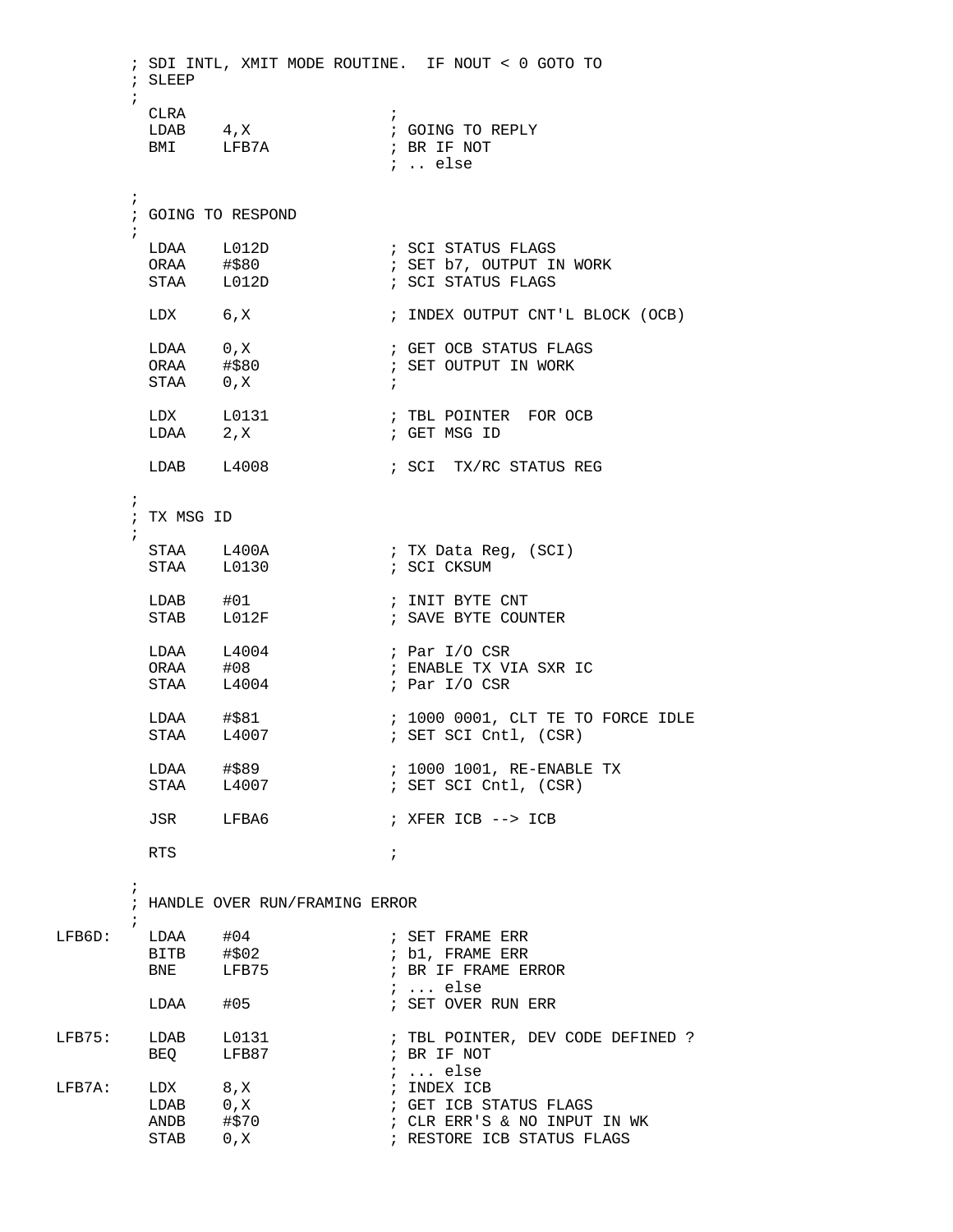|                                            | TAB<br>STAB                         | ORAB 0, X<br>0, X                                                               | ; ERR FLAGS TO B Reg<br>; SET NEW ERROR<br>; SAVE ERR IN STATUS Reg                            |
|--------------------------------------------|-------------------------------------|---------------------------------------------------------------------------------|------------------------------------------------------------------------------------------------|
| $LFB87:$ $LDAB$                            | ANDB                                | L012D<br>#\$B0                                                                  | ; SCI STATUS FLAGS<br>; SET INPUT NO LONGER IN WORK<br>; & CLR PRIOR ERORS                     |
|                                            |                                     | STAB L012D<br>ORAA L012D<br>STAA L012D                                          | ; SCI STATUS FLAGS<br>; SCI STATUS FLAGS<br>; SCI STATUS FLAGS                                 |
|                                            | $\ddot{i}$<br>$\mathcal{L}$<br>CLRA | ; CLR CURRENT TBL POINTER                                                       |                                                                                                |
|                                            | CLRB                                | STD L0131                                                                       | ; CURRENT TBL POINTER                                                                          |
|                                            | $\ddot{i}$<br>$\mathcal{L}$         | ; SET SLEEP MODE                                                                |                                                                                                |
|                                            |                                     | LDAA #\$27<br>STAA L4007                                                        | ; 0010 0111,<br>; SET SCI Cntl, (CSR)                                                          |
|                                            |                                     | STAB L012F<br>$LFBA2:$ STAB $L0130$                                             | ; CLR BYTE COUNTER<br>; CLR CKSUM                                                              |
| LFBA5: RTS                                 |                                     |                                                                                 | $\ddot{i}$                                                                                     |
|                                            | i.<br>$\ddot{i}$                    | $;$ [BUA TYPE \$32]                                                             | ; XFER DATA FROM ICB TO MODE 2,3 & 4 OCB                                                       |
| LFBA6:                                     | PSHA<br>PSHB                        |                                                                                 | $\ddot{ }$<br>$\ddot{i}$                                                                       |
|                                            | LDAA 5, X                           |                                                                                 | ; GET INPUT MSG LENGTH, $\{ $0131+5 \}$<br>; INPUT BUFFER (ICB) ADDRESS+1                      |
| LFBAD:                                     | LDAB 0, X<br><b>STAB</b>            | \$1D,X                                                                          | $;$ GET<br>; XFER BYTE ICB TO ICB ?? $(\$0151)$<br>; START AT \$0151, MODE 2,3 & 4 OCB         |
|                                            | INX<br>DECA                         | BNE LFBAD                                                                       | ; NEXT ADDRESS<br>; DEC BYTE CNT<br>; TILL DONE<br>$i \ldots$ else                             |
|                                            | PULB<br>PULA                        | CLR L0171                                                                       | ; SERIAL TIMER<br>$\ddot{i}$                                                                   |
|                                            | RTS                                 |                                                                                 | $\ddot{i}$                                                                                     |
| $^\star$<br>$^\star$<br>$^\star$<br>$\ast$ |                                     | * SERIAL MODE XMIT SUBROUTINE<br>READ BYTE COUNTER, L012F.<br>DETERMINED TO BE: | * PROCESS SERIAL DATA via SCI PORT OF HC6801<br>FROM THE BYTE COUNT THE BYTE TO BE OUTPUTED IS |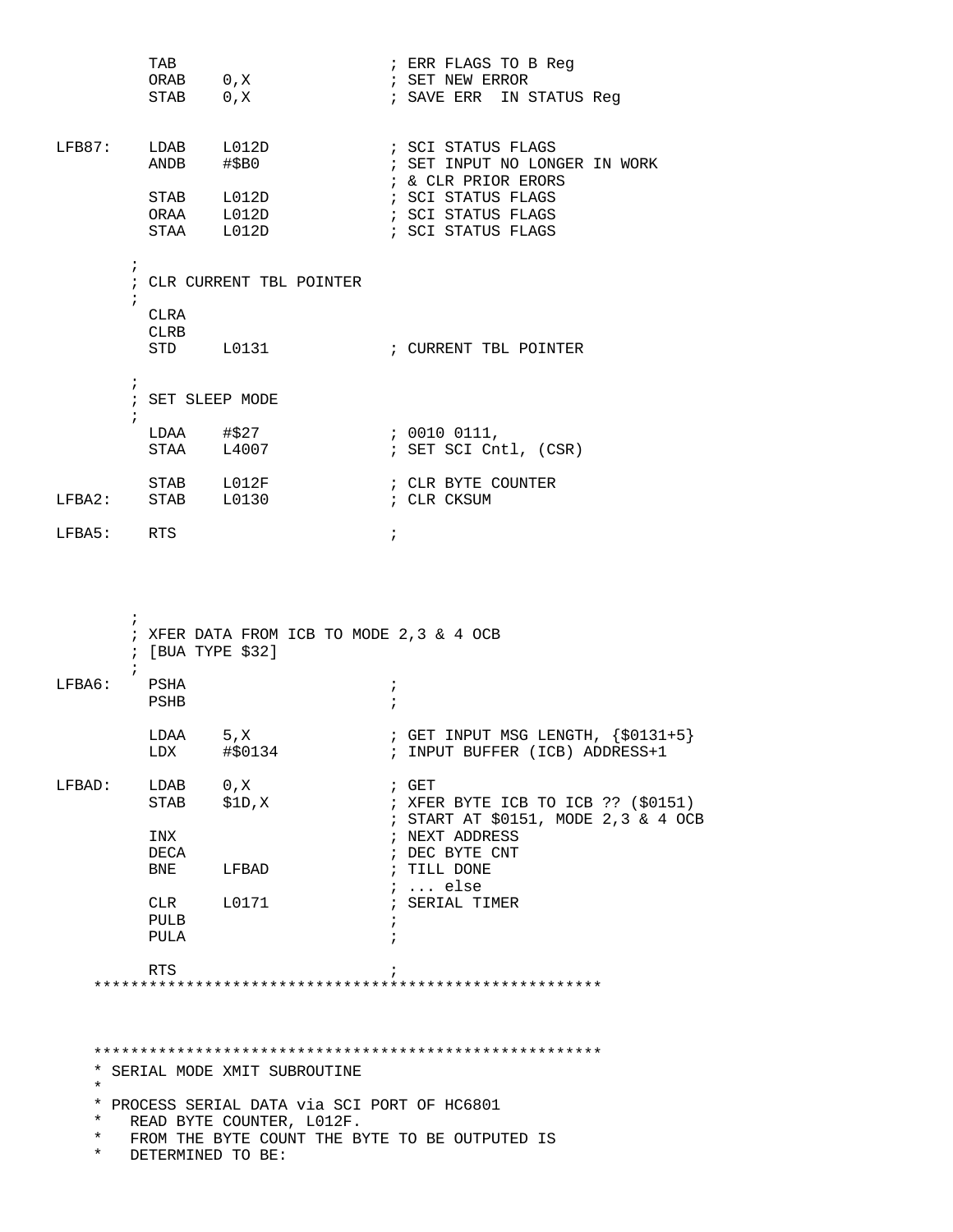\* 1. A DEVICE CODE<br>\* 2 NUMBER OF DATI \* 2. NUMBER OF DATA BYTES \* 3. DATA, FROM ROM DATA TBL OF RAM DATA TBL<br>\* 4. 2. COMP CHECKSIM \* 4. 2 COMP CHECKSUM<br>\* NOTE: (If last NOTE: (If last byte sent was cksum, \* the SCI is switched to wakeup mode)<br>\* \* \* \* SEND DATA TO SCI PORT \*\*\*\*\*\*\*\*\*\*\*\*\*\*\*\*\*\*\*\*\*\*\*\*\*\*\*\*\*\*\*\*\*\*\*\*\*\*\*\*\*\*\*\*\*\*\*\*\*\*\*\*\*\*\*  $\mathcal{L}^{\text{max}}$  ; THE 1st BYTE WAS SENT IN RX ROUTINE WHEN ; XMIT WAS STARTED  $\mathcal{L}^{\text{max}}$ LFBBB: LDX L0131 ; INDEX CURRENT DEVICE TBL  $L$ DAB  $L$ 012F CMPB #01  $\qquad$  ; 2nd BYTE TO BE SENT BNE LFBE2 ; ... else  $\mathcal{L}^{\text{max}}$ ; IF  $L012F = 1$  THEN DATA = NOUT + NUM OF DATA BYTES  $\mathcal{L}^{\text{max}}$ LDAA 4, X ; DATA = NOUT + NUM OF DATA BYTES ; INPUT CONTROL BLOCK (ICB+1)  $\text{CMPB}$   $\#02$  ; BLS LFBDB ; ; ... else<br>; TX MSG LEN  $LDAA$   $L0170$  $\begin{tabular}{lllllll} \multicolumn{2}{c}{\text{SUBA}} & \multicolumn{2}{c}{\text{#01}} & \multicolumn{2}{c}{\text{;}} \\ \multicolumn{2}{c}{\text{SUBA}} & \multicolumn{2}{c}{\text{#01}} & \multicolumn{2}{c}{\text{;}} \\ \multicolumn{2}{c}{\text{SUBA}} & \multicolumn{2}{c}{\text{#01}} & \multicolumn{2}{c}{\text{;}} \\ \multicolumn{2}{c}{\text{SUBA}} & \multicolumn{2}{c}{\text{#01}} & \multicolumn{2}{c}{\text{;}} \\ \multicolumn{2}{c}{\text{SUBA}}$  CMPB #03 ; LFBD9 ; ; ... else  $SUBA$   $#10$ LFBD9: ASRA ; INCA  $\qquad \qquad ;\quad \text{INR MSG LENGTH}$ LFBDB: STAA L0170 ; TX MSG LEN ADDA #\$55 ; ADD ON TO MSG LENGTH, (85d) BRA LFC33 ; GO TX SCI DATA  $LFE2:$  CMPB  $#2$  ; BNE LFBEB ;  $\mathcal{L}^{\text{max}}$  ; IF ... = 2 THEN DATA IS MODE (SAME AS MODE IN RX'ED MSG) ; ; ... else LDAA L0151 ; INPUT CONTROL BLOCK (ICB+1)<br>BRA LFC33 ; GO TX SCI DATA BRA LFC33 ; GO TX SCI DATA LFBEB: SUBB #02 ; SER BYTE CNT TO DATA BYTE CNT ; DATA BYTE TO BE SENT, (TX MSG LEN)<br>; BR IF NOT BCC LFC2D ; BR IF NOT ; ... else  $\mathcal{L}^{\text{max}}$  ; IF (0 <= L012F- .... < NOUT) THEN SER DATA ; IS REGULAR DATA BYTE. .... IS NUM OF SERIAL ; SENT PRIOR TO SENDING REGULAR DATA, IN THIS ; CASE IT IS 2: THE DEVICE CODE & NUMBER OF DATA BYTES  $\mathcal{L}^{\text{max}}$ DECB<br>LDAA 3, X ; GET EPROM TBL OPT fLG'S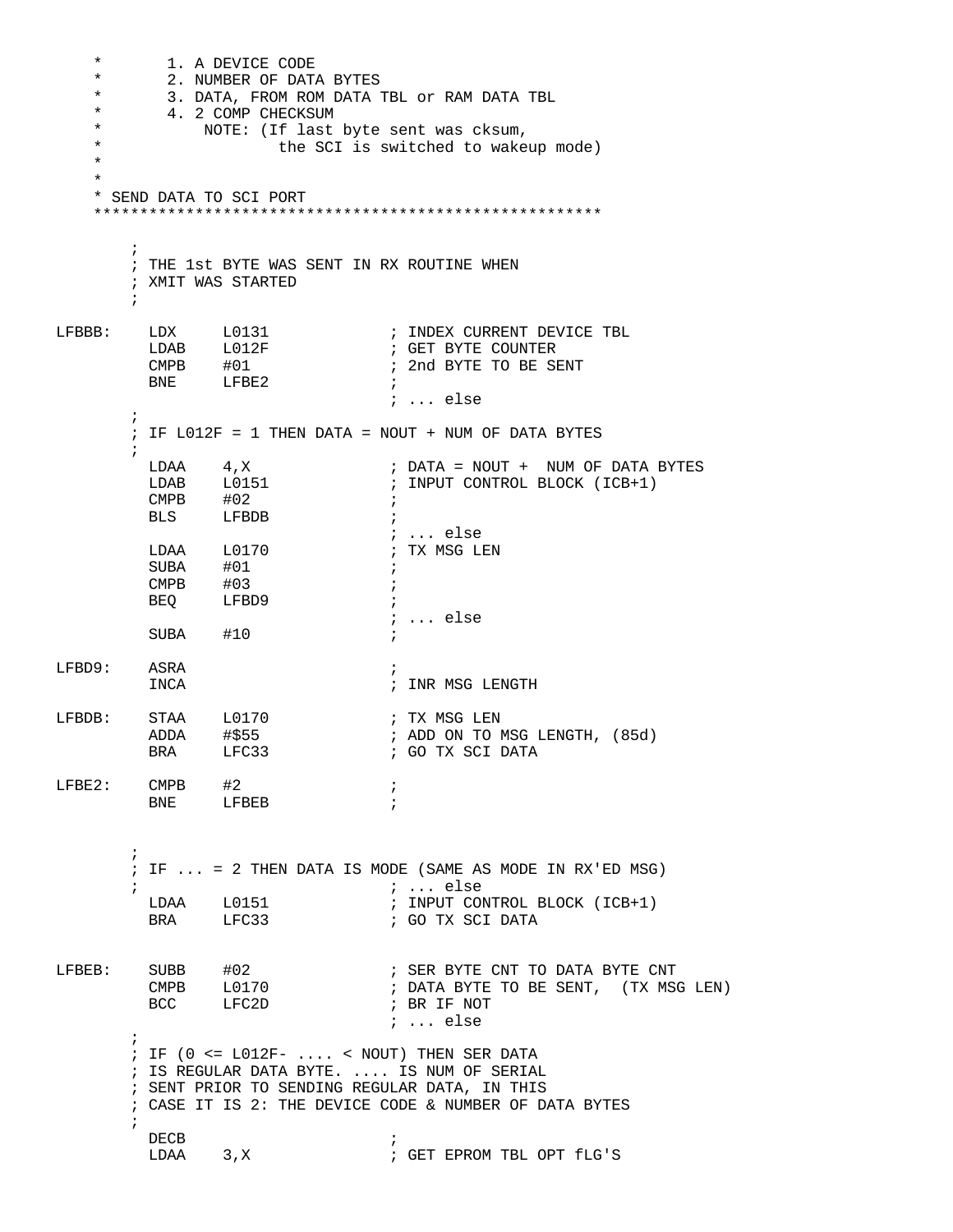; b7, EPROM TBL INPUT<br>; BR IF EPROM TBL BITA #\$80<br>BNE LFC04 ; ... else  $BITA$   $\#$ \$40 ; b6, RAM TBL BNE LFCOC **;** BR IF RAM TBL ; ... else ; ; DATA IS FM OUTPUT BUFFER  $\mathcal{L}^{\text{max}}$ LDX 6,X ; Point to Output DCB<br>ABX ; ADD BYTE CNT TO INDI ; ADD BYTE CNT TO INDEX LDAA 1, X ; Get Data fm Output buff BRA LFC33 ; GO TX DATA ...  $\mathcal{L}^{\text{max}}$  ; DATA IS EPROM TABLE DRIVEN  $\mathcal{L}^{\text{max}}$ LFC04: ASLB ; GET DATA FROM EPROM TBL ABX ; ADJUST INDEX ; POINT to ERPOM Tbl ; GET DATA FROM TBL BRA LFC33 ; GO TX DATA ... ; ; DATA IS FM RAM TBL  $\mathcal{L}^{\text{max}}$ LFCOC: LDX 6,X ; RAM Tbl Addr<br>LDAA L0151 ; INPUT CONTROL ; INPUT CONTROL BLOCK (ICB+1)<br>; Mode 2 ? CMPA 02<br>BEQ LFC25 ; BR IF MODE 2 ; ... else<br>; Mode 4 ? CMPA #04 ; Mode 4 ? BNE LFC1E : BR IF MODE 4 ; ... else PSHB ; LDAB #10 ; ABX ;<br>PULB ; PULB ;  $\mathcal{L}^{\text{max}}$  ; MODE 4 <-----\*\*\*\*\*  $\begin{minipage}{0.9\linewidth} \vspace{0.2cm} \begin{minipage}{0.9cm} \vspace{0.2cm} \vspace{0.2cm} \vspace{0.2cm} \vspace{0.2cm} \vspace{0.2cm} \vspace{0.2cm} \vspace{0.2cm} \vspace{0.2cm} \vspace{0.2cm} \vspace{0.2cm} \vspace{0.2cm} \vspace{0.2cm} \vspace{0.2cm} \vspace{0.2cm} \vspace{0.2cm} \vspace{0.2cm} \vspace{0.2cm} \vspace{0.2cm} \vspace{0.2cm} \vspace{0.2cm} \vspace{0.$ ; NEXT ADDRESS FROM RAM ASLB ; ABX ; ADJ POINTER ; GET NEW ADDRESS BRA LFC29 ; GET DATA & XMIT  $\mathcal{L}^{\text{max}}$  ; MODE 2 <-----\*\*\*\*\*  $LFC25:$  INX  $\begin{array}{lll}\n\text{INX} & & \text{if } i \text{ is } 2 \text{ CALC } \text{NEXT } \text{ADDRESS} \\
\text{LDX} & & 1 \text{ and } i \text{ is } 2 \text{ CALC } \text{NEXT } \text{ADDRESS}\n\end{array}$  $1, X$  ; ABX ;  $\mathcal{L}^{\text{max}}$ ; GET 8 DATA FROM INDEXED VAL & GO TX DATA

 $\begin{array}{ccc} \texttt{LFC29}: & \texttt{LDAA} & \texttt{0,X} & \texttt{3} & \texttt{GET DATA} \end{array}$ 

 $\mathcal{L}^{\text{max}}$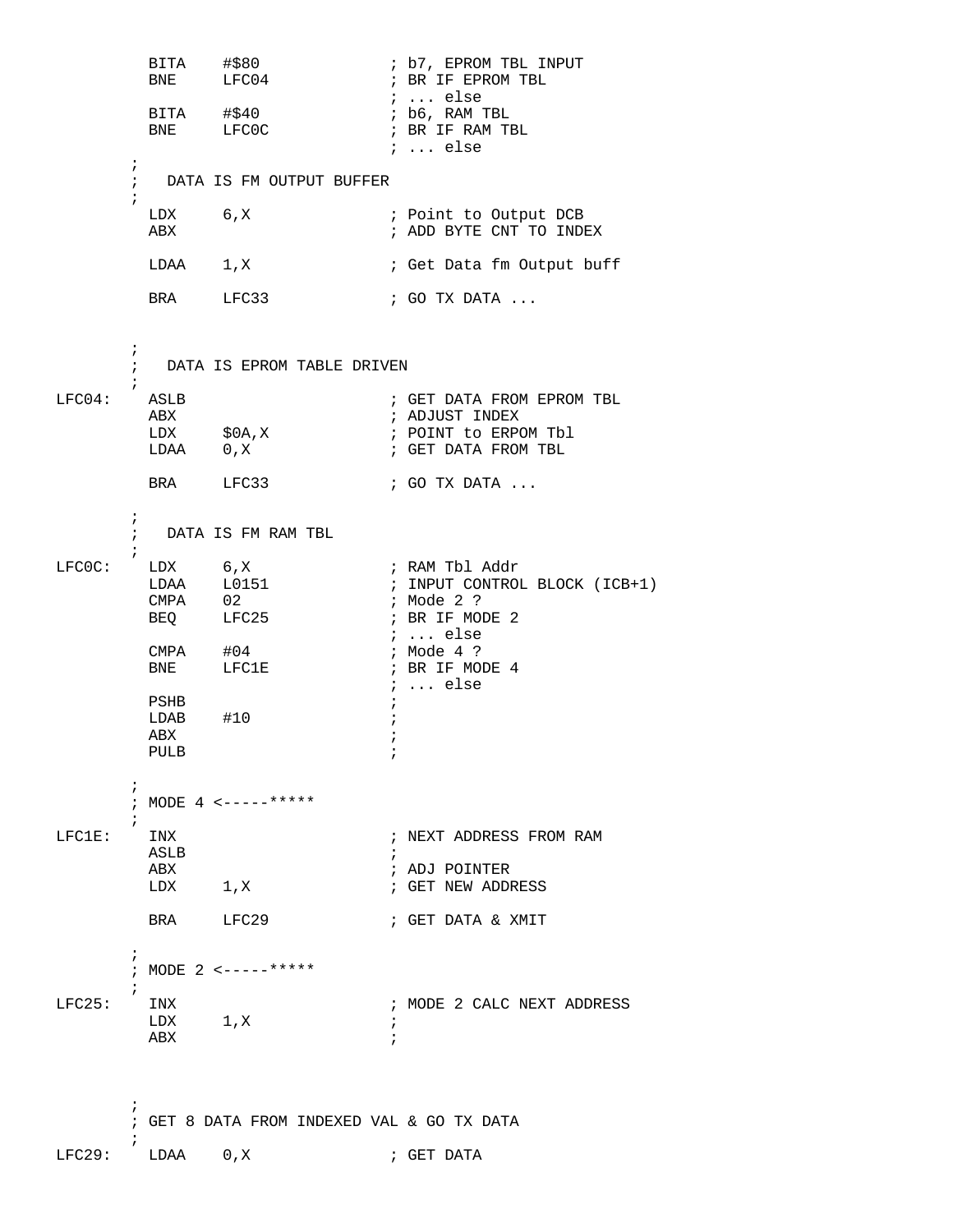BRA LFC33 ; GO XMIT DATA LFC2D: BNE LFC41 ; BR IF NZ ; ... else  $\mathcal{L}^{\text{max}}$  ; IF ( ) THEN THE DATA TO BE SENT ; IS THE CK SUM (2'S COMPLEMENT)  $\mathcal{L}^{\text{max}}_{\text{max}}$ LDAA L0130 ; CKSUM<br>NEGA 10130 ; NEGATE ; NEGATE CKSUM FOR 2'S COMP  $\mathcal{L}^{\text{max}}_{\text{max}}$  ; XMIT DATA, UP DATE CKSUM & INCREMENT BYTE CNTR  $\mathcal{L}^{\text{max}}$ LFC33: STAA L400A ; SCI TX Data <-----\*\*\* ADDA L0130 ; UPDATE CKSUM STAA L0130<br>INC L012F ; INCR BYTE COUNTER BRA LFC71 ; EXIT via RTS ;--------------------------------------------- ; ALL BYTES HAVE BEEN SENT, SCI CLEARED & ; SWITCHED TO WAKE MODE ;--------------------------------------------- LFC41: CLRA ; CLRB  $\qquad \qquad ;$ STAA L0130 ; CLR CKSUM ; CLEAR DEVICE TBL POINTER STAA L012F ; CLR BYTE COUNTER  $\begin{array}{lllllll} \text{LDAA} & \text{L012D} & \text{ } & \text{;} & \text{STATUS FLAGS} \\ \text{ANDA} & \text{\#$70} & \text{;} & \text{b4,5 & & 6,} & \text{OU} \end{array}$ ; b4,5 & 6, OUTPUT NOT IN WORK/CLR ERROR STAA L012D ; RESTORE STATUS FLAGS PSHX ; TEMP SAVE INDEX LDX 8, X ; INDEX INPUT CNT'L BLOCK (ICB)  $\begin{array}{lll}\n\text{LDAA} & & 0 \,, \text{X} & & \text{ } i \\
\text{ANDA} & & \text{\#SP0} & & \text{ } i\n\end{array}$ ANDA #\$F0 ; ERR CODE, NO ERRORS<br>STAA 0,X ; RESTORE ICB STATUS ! STAA 0,X ; RESTORE ICB STATUS FLAGS PULX ; RESTORE INDEX ; RESTORE INDEX LDX 6,X ; INDEX OUTPUT CNT'L BLOCK LDAA 0,X ; GET OCB STATUS FLAGS REG ANDA #\$7F : OUTPUT NO LONGER IN WORK STAA 0, X ; RESTORE OCB STATUS FLAGS  $\mathcal{L}^{\text{max}}$  ; CLR REG'S  $\mathcal{L}^{\text{max}}$  LDAA L4008 ; tx/rx status reg ; SERIAL DATA REG, (CLR FRAME ERR)  $\mathcal{L}^{\text{max}}$  ; SWITCH FROM XMIT TO WAKE UP MODE  $\mathcal{L}^{\text{max}}$ LDAA #\$41 ; b6 & b0<br>STAA L4007 ; SET SCI ; SET SCI Cntl, (CSR) LFC71: RTS \*\*\*\*\*\*\*\*\*\*\*\*\*\*\*\*\*\*\*\*\*\*\*\*\*\*\*\*\*\*\*\*\*\*\*\*\*\*\*\*\*\*\*\*\*\*\*\*\*\*\*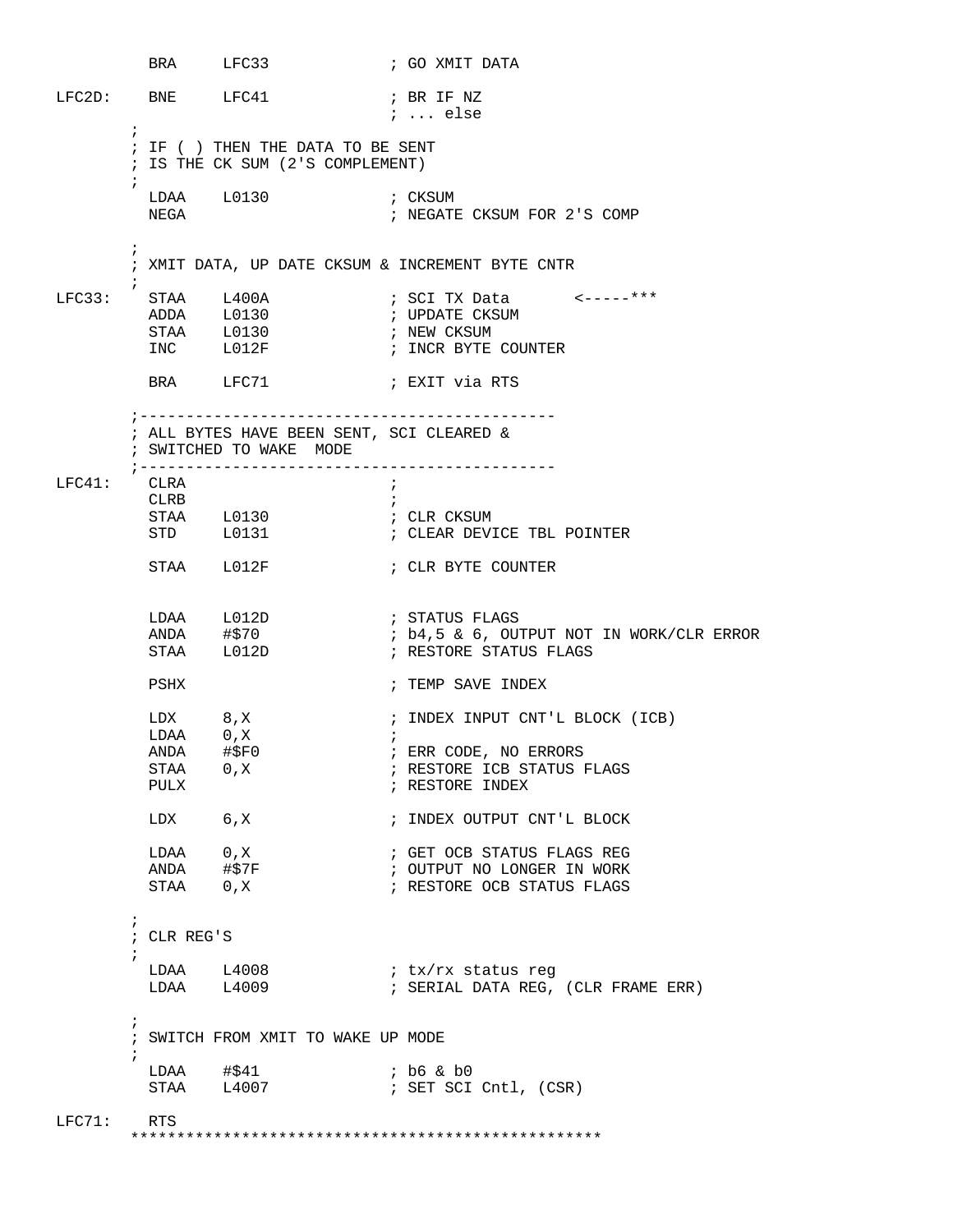```
 *************************************************** 
\star * TEST TABLE 
        ***************************************************
        ****************************************************
        * FACTST.SRC, BUA CHIP, 86 Y CAR
\star * Factory System test (ECM test)
\star\star* CALLS: P4 XMIT S3
       * A/D READ BATTTERY<br>* DA CHECK SIM
       * P4 CHECK SUM<br>* P4 7/D PEAD
       * P4 A/D READ
 *
 *
        * TABLE: HARDWARE I/F: BOFFECU
 * PRP
\star *
       * $FC72 - $FEA6 ***************************************************
        ORG $FC72
LFC72: FDB L017B ; A/D, Ch 0/1, PRESSUREFDB L017C ; A/D, Ch 1/2,
       FDB L017D ; A/D, Ch 2/3, o2<br>FDB L017E ; A/D, Ch 3/4,
       FDB L017E : A/D, Ch 3/4,<br>FDB L017F : A/D, Ch 4/5,
       FDB L017F : A/D, Ch 4/5, Coolant, 4K<br>FDB L0180 : A/D, Ch 5/6
        FDB L0180 ; A/D, Ch 5/6
                     ; A/D, Ch 6/7, PUMP VFDB L0182 ; A.D, CH 7/8
       FDB L0183 : A/D, Ch 8/9, MAT Temp
        FDB L0184 ; A/D, Ch 9/10
       FDB L0185 ; A/D, Ch 10/11, MAN A<br>FDB L0186 ; A/D, Ch 11/12
                      ; A/D, Ch 11/12FDB L0187 \qquad ; 384 OHM Coolant temp<br>FDB L0188 \qquad ; 4K Coolant temp
                     ; 4K Coolant temp
        FDB L0049 ; FMD BYTE 1 & 2
LFC82: FDB LC000 ; EPROM ID<br>FDB LC002 ; Date Cod
                      ; Date Code
       FDB LC004 ; Seq Num
       FDB L0173 ; IEEE EPROM Ck Sum
       FDB L0175 ; EEPROM Ck Sum
FDB L4002 : Serial Data Latch
FDB L0047 ; MODE WD
       FDB L0000 ; MINOR LOOP COUNTER
LFC92: FDB L3FC0 ; Ref Period Timer
       FDB L3FC2 \qquad ; Timer #1 (Input 5)
       FDB L3FC4 ; Timer #2 (Input 6)
       FDB L3FC6 : Cntr #1 (Cum Pulses)
        FDB L3FC8 ; Cntr #2 SPK PERIOD, (SPK Feed Bk, in 3) 
       FDB L3FCA : Cntr #3 (16.5 Khz cntr if In 4 is hi)
FDB L3FE0 \qquad ; Cntr #4 (Cum pulses on in 5)
 FDB L3FF8 ; Timer #1A (B Cnt'r Last H.U Pulse) 
     ***************************************************
```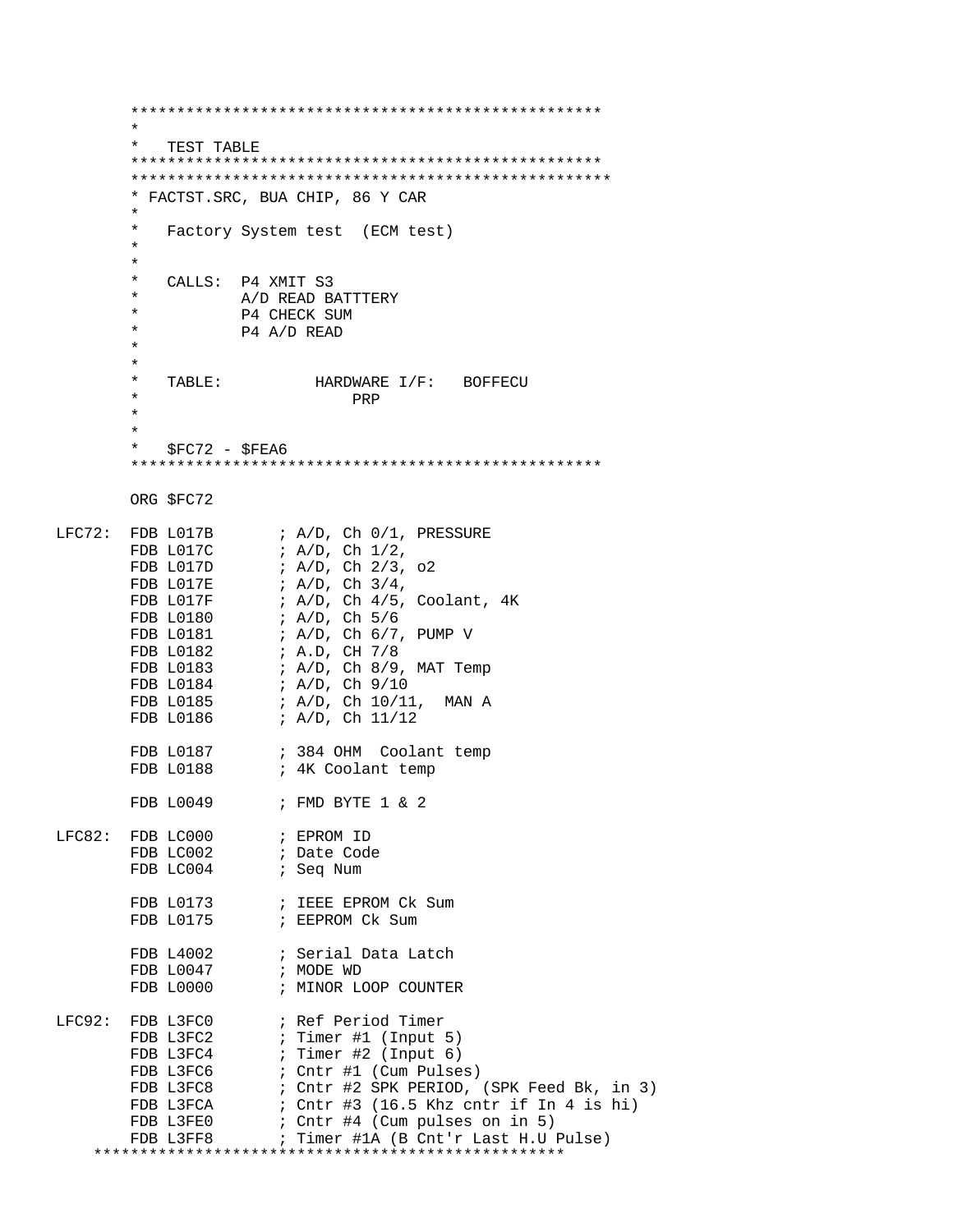;-------------------------------------------------- ; FACTORY TEST ROUTINE ; ; ; Read FDM byte 1 & 2 ; (Fuel Modeling Device) ;--------------------------------------------------  $\mathcal{L}^{\text{max}}$  ; READ FMD BYTE 1 & 2 ;<br>TAP LFCA2: TAP ; LDS #\$01FF  $\qquad$  ; Set up STX STAA L018C : UP CNTS VAL WHEN 6.25 Msec Ins. BRCLR L0048,#3, LFCBE ; set b0 & b1 ; Mode = 4, (OD on, & in Drive) ADDA #11 ;<br>STAA L4006 ; ; Match register BSET L0046,#3 ; 0000 0011, Ser data out Wd ; set b0 & b1. 8192 mode LDAA #\$FB ; CLR b2<br>JSR LF49A ; Set Bi ; Set Bit's, (CPU) BRA LFCC6 ; LFCBE: ADDA #205 ;<br>STAA L4006 ; ; Match register BCLR L0046,3 ; clr b0 & b1, Ser data mode wd ; 11 = 1 & 2nd 160 baud interupt LFCC6: JSR LFDA7 ; Tst for Factory mode  $\mathcal{L}^{\text{max}}$  ; SEL FMD CHIP  $\mathcal{L}^{\text{max}}$  LDX #\$4002 ; FMD Data Latch BSET  $0, X, #4$  LDAA L0031 ; FACT TST, FMD SERIAL INPUT ; Set b7 PSHA ; Save on STX JSR LF1F9 ; Call Xmit to Serial Data TAB  $\qquad \qquad ; \text{Byte 2 to B reg}$  PULA ; ANDA #\$7F ; CLR b7  $\mathcal{L}^{\text{max}}$  ; Toggle FMD CS To do Read ; (\$4002 FMD Data Latch)  $\mathcal{L}^{\text{max}}$ BCLR 0, X, #4 ; CLR b2 BSET  $0, X, #4$  ; SET b2 JSR LF1F9 ; Call Xmit to Serial Data STD L0049 ; FACTORY TST FMD BYTE 1 M& 2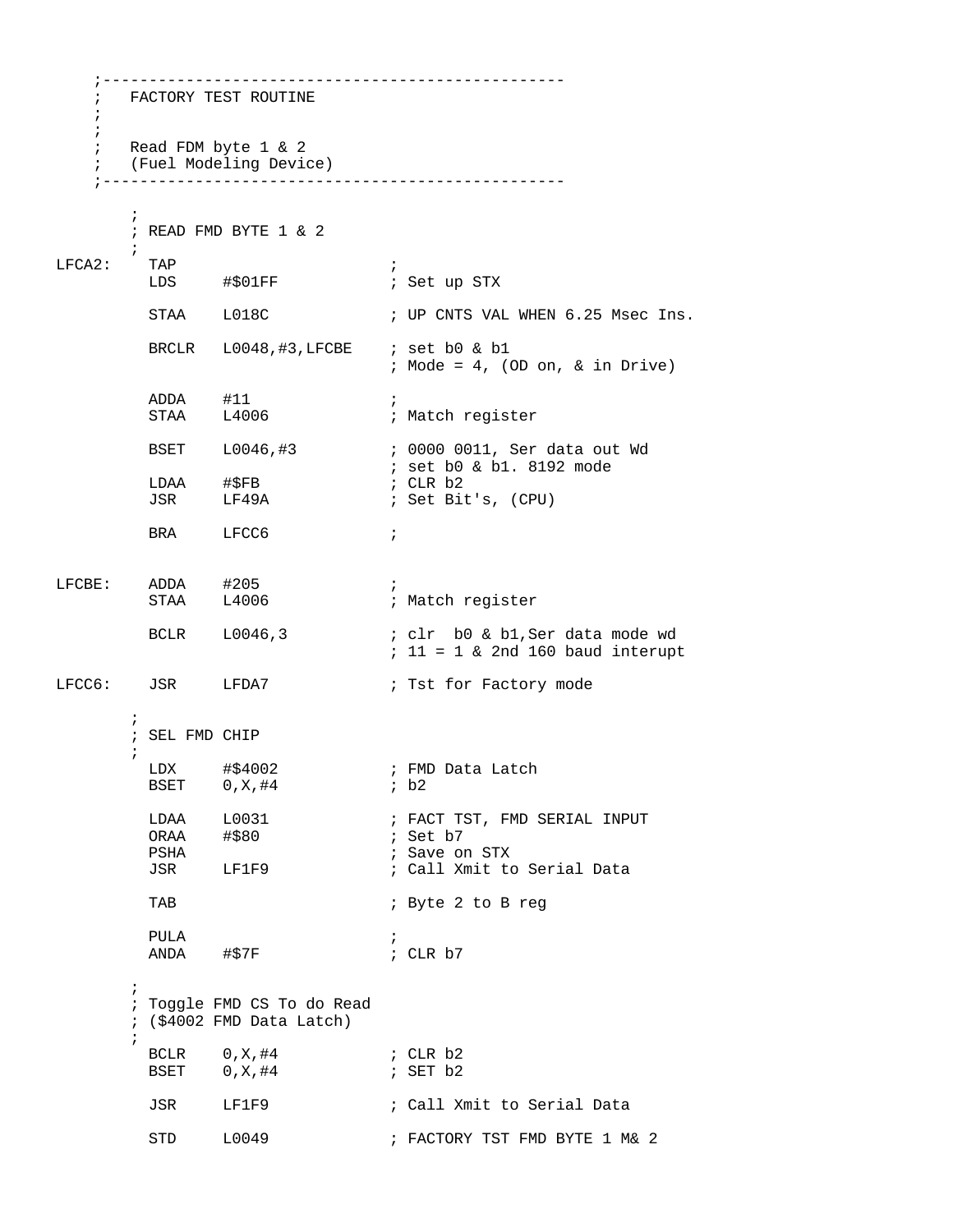BCLR  $0, X, 4$  ; De-select FMD Chip CLI ; CLR & RESTIORE INTERUPTS  $\mathcal{L}^{\text{max}}$  ; FACT TST MINOR LP Cnt'r ; Roll over at 96 counts  $\mathcal{L}^{\text{max}}$ LDAA L0172 ; FACT TST MINOR LP Cnt'r<br>INCA ; INCR LP CNT'R INCA<br>
CMPA #96 ; INCR LP CNT'R<br>
BCS LFCF3 ; BR IF LP CNT'! ; Roll over at 96 counts ; BR IF LP CNT'R GT 96 ; ... else CLRA  $\qquad \qquad ;$ LFCF3: STAA L0172 ; FACT TST MINOR LP Cnt'r  $\mathcal{L}^{\text{max}}_{\text{max}}$  ; BATTERY/IGNITION ROUTINE  $\mathcal{L}^{\text{max}}$  $\mathcal{L}^{\text{max}}$  JSR LFDA1 ; Get Battery voltage LDAB L0032 ; Ign Tmr CMPA #40 ; Tst for Batt < 4 VDV<br>BHI LFD04 ; BR IF BATT LT 4.0 VDC ; BR IF BATT LT 4.0 VDC ; Has Ign Been off for 1 sec ? CMPB #160 ;<br>BCS LFD20 ; SWI **Fig. 2018** : Reset MPU for Pwr Down LFD04: TSTB ; BEQ LFD21 ; CMPA #90 <br>
; Tst for :  $:$  Tst for Ign on, (Batt V > 9 VDC) BCS LFD21 ; CLRB  $\qquad \qquad ;$ LDAA L0049 ; FACTORY TST FMD BYTE 1<br>ANDA #\$03 ; b0 & b1 ANDA #\$03 ; b0 & b1<br>
CMPA L0048 ; Ck For M<br>
BEQ LFD21 ; Yes It I ; Ck For Mode Changed ? ; Yes It Has Changed ; ... else  $\begin{tabular}{lllllll} \texttt{STAA} & $\color{red}\texttt{L0048}$ & & \texttt{;} \\ \texttt{STAB} & $\color{red}\texttt{L0189}$ & & \texttt{;} \\ \texttt{STAB} & $\color{red}\texttt{L0172}$ & & \texttt{;} \\ \end{tabular}$ STAB L0189 ; ALCL NUM BITS TO TX STAB L0172 ; FACT TST MINOR LP Cnt'r  $\begin{tabular}{lllllll} \bf DECB & & & & & & & \it i\\ \bf STAB & & \tt LO18A & & & & \it i\\ \end{tabular}$ ; LOCATION OF NEXT ENTRY IN EPROM TBL LFD20: INCB ; Bump up ign timer ; IGN OFF TIMER LDD #\$FF00 ; Restart COP STD L400B ; COP ARM/CLR ; ; Using FTMW 1 ; LDD L3FFC ; MCU CSR PSHA  $\qquad \qquad ;$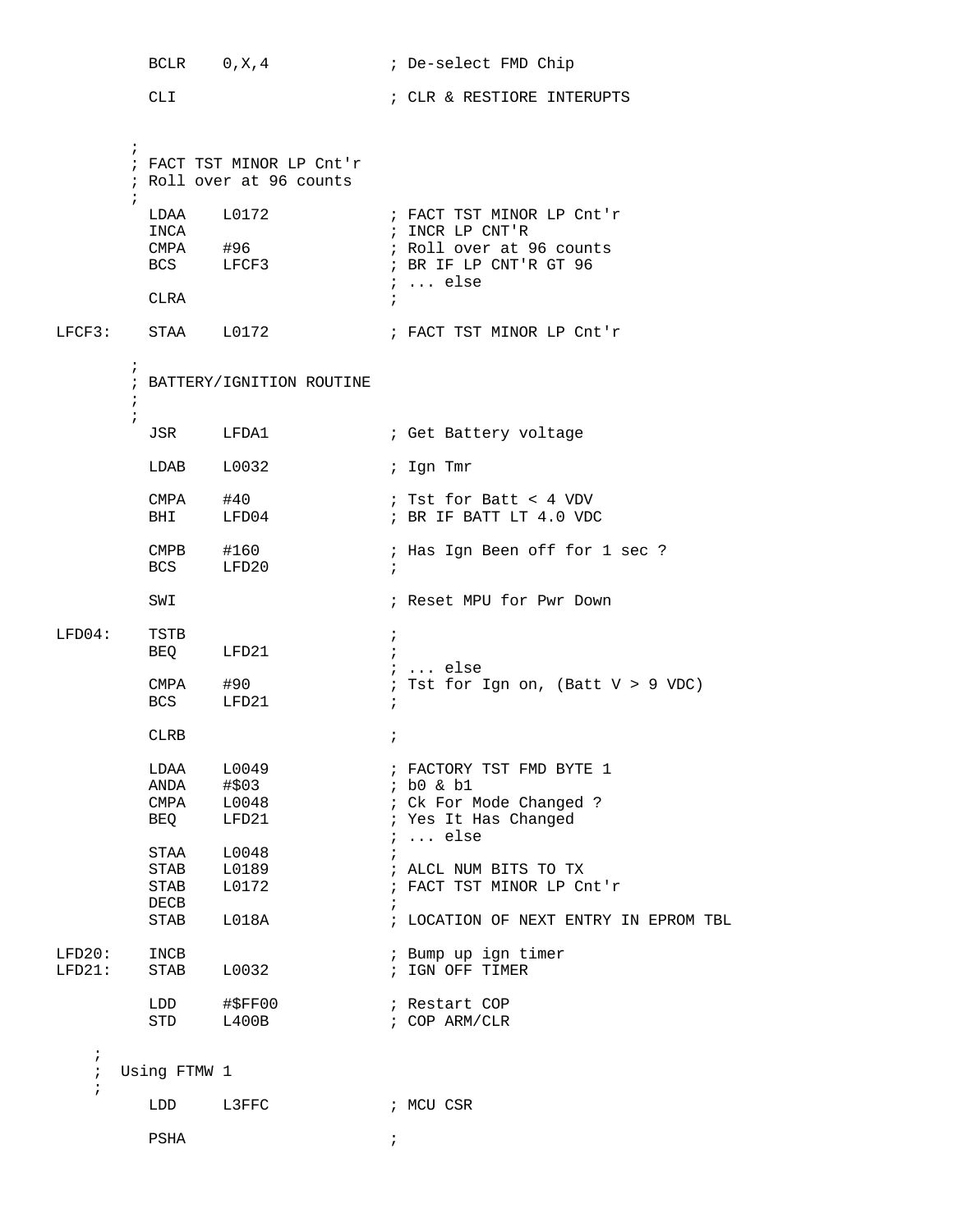|                          | LDAA L0031                 | EORA #\$02<br>TST L0048<br>BNE LFD51 | ; FACT TST, FMD SERIAL INPUT<br>; Toggle bit 1<br>; Mode 1 ?<br>$\ddot{i}$                         |  |  |  |
|--------------------------|----------------------------|--------------------------------------|----------------------------------------------------------------------------------------------------|--|--|--|
|                          | ORAB #4                    |                                      | ; SET b2, Rase ALDL Line<br>BRSET $L0049, $04, LFD3E$ ; BR IF b2, Fact tst wd #1.<br>$i$ else      |  |  |  |
| LFD3E:                   | ANDB #\$FB                 | TST L0032<br>BNE LFD47               | ; CLR b2<br>; IGN OFF TIMER, Is Ign off ?<br>; BR IF TMR NZ                                        |  |  |  |
|                          |                            |                                      | $i \ldots$ else<br>BRCLR L0049, \$03, LFD49 ; BR IF NOT b0 & b1, Fact tst wd #1<br>$i \ldots$ else |  |  |  |
| $\ddot{ }$<br>$\ddot{ }$ |                            | ; Start toggeling COP 2              |                                                                                                    |  |  |  |
| LFD47: STAA L0031        |                            |                                      | ; FACT TST, FMD SERIAL INPUT                                                                       |  |  |  |
| LFD49: PULA              |                            | STD L3FFC                            | $\ddot{ }$<br>; MCU CSR                                                                            |  |  |  |
|                          |                            | BSR LFDA6<br>BRA LFD7B               | ; Exit w/RTS<br>; Toggel COP 2                                                                     |  |  |  |
| $\ddot{ }$<br>$\ddot{ }$ | ; Toggle COP 2             |                                      |                                                                                                    |  |  |  |
| LFD51:                   | STAA L0031                 |                                      | ; FACT TST, FMD SERIAL INPUT                                                                       |  |  |  |
|                          | PULA<br>LSRA<br>BCS LFDB5  | STD L3FFC<br>STD L3FFC<br>LDAA L0048 | $\mathcal{V}$<br>; MCU CSR<br>; MCU CSR<br>; Test mode<br>$\ddot{i}$<br>$\mathbf{r}$               |  |  |  |
| $\ddot{ }$<br>ï          | ; MISC TEST MODE (3)       |                                      |                                                                                                    |  |  |  |
|                          | CLRA<br>LDAB<br>STD<br>BSR | #\$C5<br>L3FF2<br>LFDA6              | ; Set 3 msec Async PW<br>; Async PW Cnt'r<br>; Exit w/rts                                          |  |  |  |
|                          | LDD<br>ORAA<br>BSR         | L3FFC<br>#4<br>LFDA6                 | ; MCU CSR<br>; SET b2<br>; Exit w/RTS                                                              |  |  |  |
|                          | STD                        | L3FFC                                | ; MCU CSR                                                                                          |  |  |  |
|                          | LDX<br>LDD<br>JSR          | #0<br>#\$002E<br>LF32E               | ; Zero NV Mem Ck sum<br>$\ddot{i}$<br>: Ck Sum Subroutine                                          |  |  |  |
|                          | STY                        | L0175                                | ; Save NV RAM Ck sum                                                                               |  |  |  |
| $\ddot{i}$<br>$\ddot{i}$ | All Off Mode               |                                      |                                                                                                    |  |  |  |
| ï<br>$LFD7B$ :           | LDD                        | L3FFC                                | ; MCU CSR, Get Flags                                                                               |  |  |  |
|                          | ANDA<br>ANDB<br>ORAB       | $\sharp$ \$FB<br>$\#$ \$EF<br>#8     | ; CLR b2, Reset Async<br>; CLR b0, Disable SPK<br>; SET b3, Turn Off Err lamp                      |  |  |  |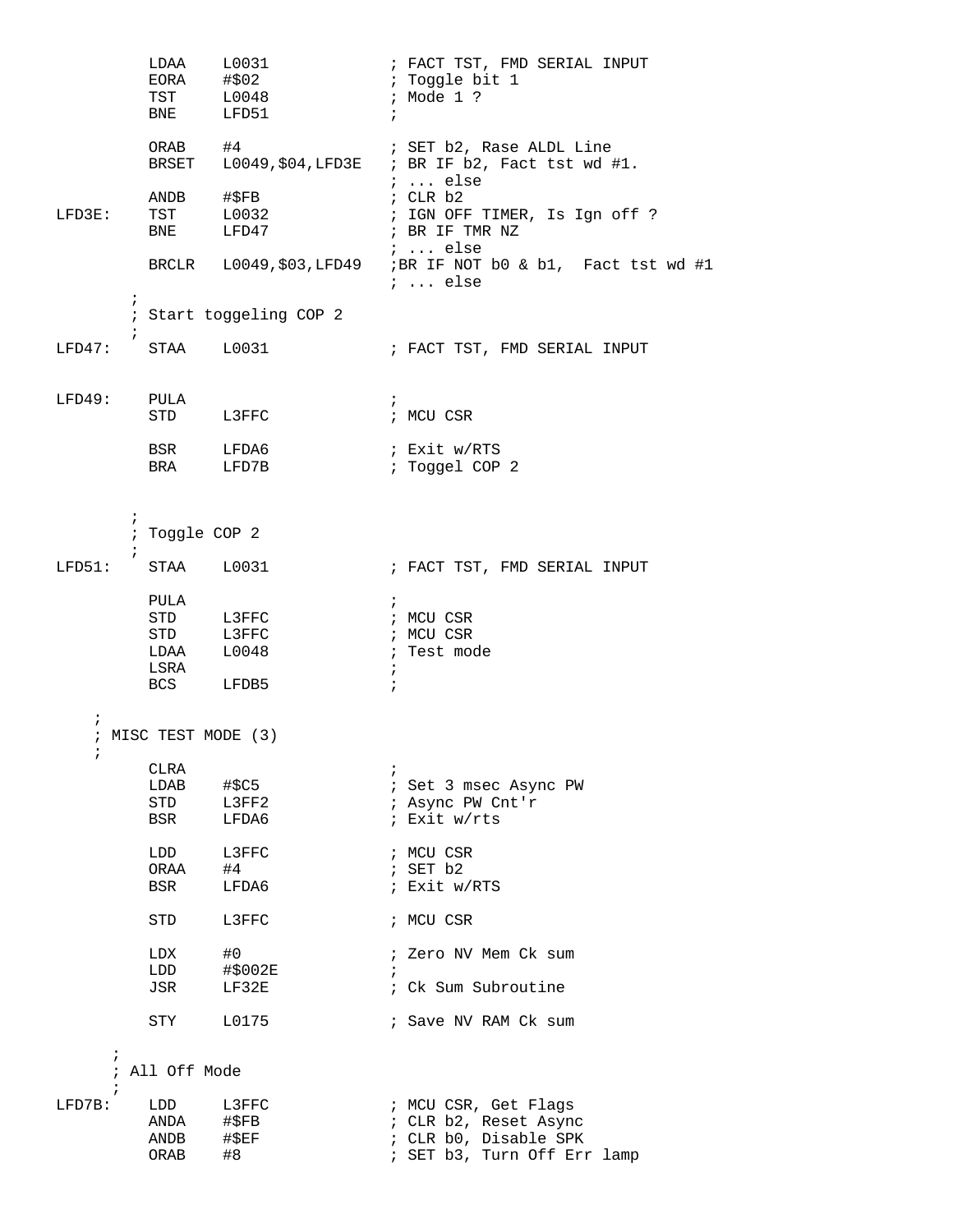BSR LFDA6 ; Exit w/RTS, (Wait) STD L3FFC : NCU CSR, Save new Arg<br>CLRA : Clr D reg. CLRA  $\qquad \qquad ;$  Clr D reg. CLRB  $\qquad \qquad ;$ BSR LFDA6 ; Exit W/RTS STD L3FD0 ; Sync Fuel = 0 LDAA L4004 ; Par I/O CSR, EFI PW STD L3FD0 : Sync Fuel = 0<br>
LDAA L4004 : Par I/O CSR, EFI PW<br>
ANDA #\$F9 : 1111 1001, Trn off FAN & IAC STAA L4004 ; Par I/O CSR LDY #\$7000 ; BSR LFDED ; JMP LFEA3 ; Exit FDM  $\mathcal{L}^{\text{max}}_{\text{max}}$  ; Get Battery voltage  $\mathcal{I}$ LFDA1 LDAA #\$10 ; A/D CH 1, (Battery Volts) LFDA3 JSR LF1C3  $\cdot$  ; To A/D routine LFDA6 RTS ;----------------------------------------- ; Test ALDL Mode for an A/D Value ; between 40 to 100 ; ; Branch to Appropriate mode on exit ;----------------------------------------- LFDA7: LDAA #\$70 ;A/D Ch 7, (Start/Run Pwr) BSR LFDA3  $\qquad$  ; If not Reset & return CMPA #40 ; 40 ? ; If not Reset & return CMPA #\$64 ; 100 ; if  $>= 40$  or  $<= 100$ , RTS ; ... else ; SOFTWARE INTERUPT LFDB4: RTS ;------------------------------------------------- ;------------------------------- ; I/O Check modes (2 & 4) ; Modes 2 & 4 xmit different ; serial data ;------------------------------- ;------------------------------- ; Read all (12), A/D's ; & save results to table FDMPRES ;------------------------------- LFDB5: LDX #\$017B ; Set up A/D storage in RAM CLRA ; Set A/D Ch 0, (Rd Cal Pack) CLRB  $\qquad \qquad ;$ LFDBA: JSR LF1BE ; Call To A/D READ subroutine<br>STAA 0,X ; Save Results ; Save Results INX ; Bump up A/D storage pointer ADDB #\$10 ; Next A/D chan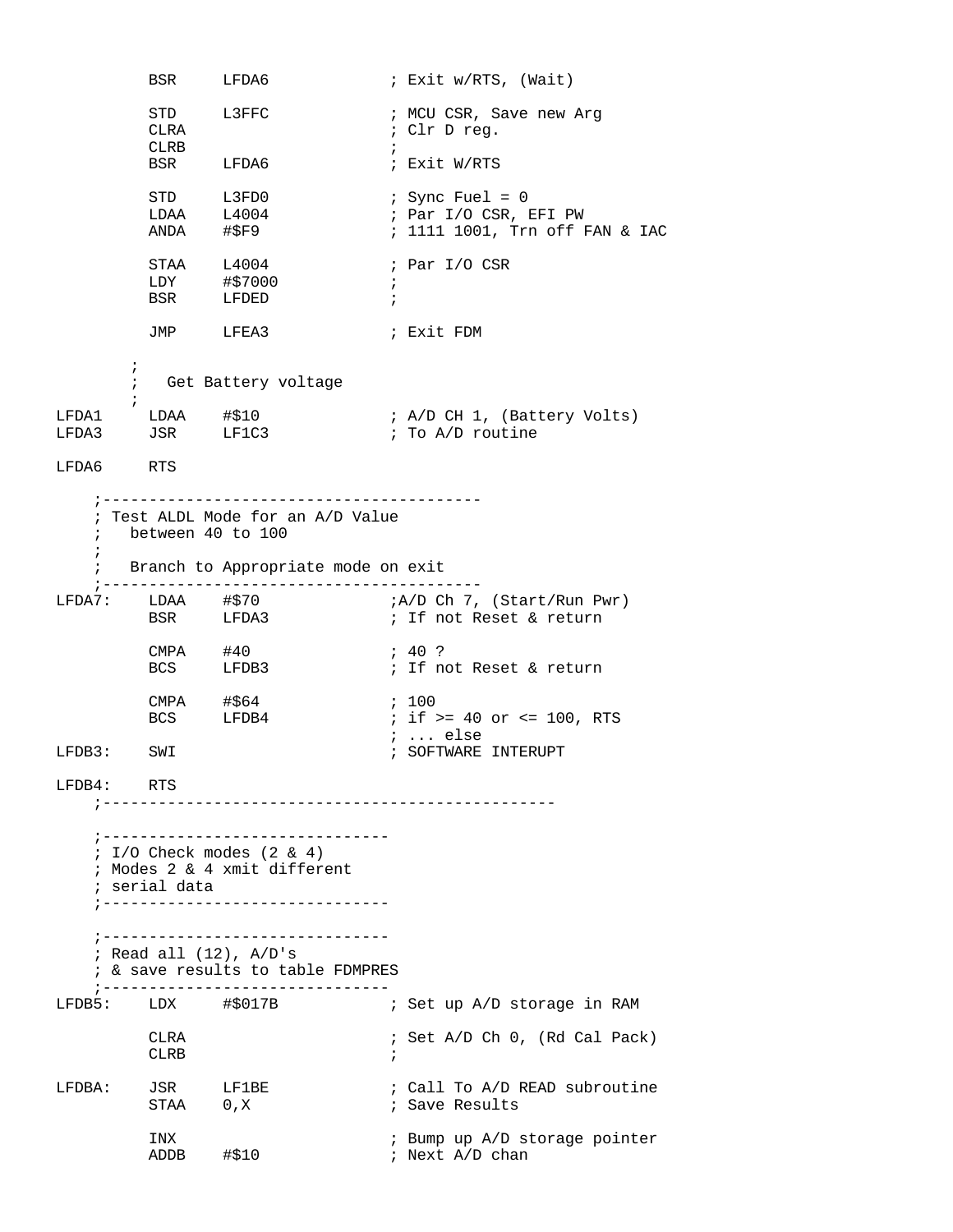```
 TBA ; COPY B to A reg
                             ; Stop if CH C, ($C0)
                             ; Loop if \lt ch C, (#12)
                              ; ... else
\mathcal{L}^{\text{max}} ; Sw coolant P.U's every
       ; 25 MSEC, (bits 0 & 1)
\mathcal{L}^{\text{max}}; FACT TST MINOR LP Cnt'r<br>; b0 & b1
 BITB #03 ; b0 & b1 
BNE LFDE3 ; BR IF b0 & b1
                             ; ... else
       LDAA L017F ; Get coolant results
\mathcal{L}^{\text{max}} ; Br if 4K PU
\mathcal{L}^{\text{max}}_{\text{max}} BRCLR L0031,01,LFDDA ; BR IF NOT b0, (FACT TST, FMD SERIAL IN)
STAA L0187 6 Gase 348 Coolant results
BRA LFDDD ; EXIT COOL FOR NEXT ROUTINE
LFDDA: STAA L0188 : Save 4K Coolant temp
       ;
       ; Toggle COP 2 
\mathcal{L}^{\text{max}}LFDDD: LDAB L0031
EORB #$01 ; TOGGLE b0
       STAB L0031 : FACT TST, FMD SERIAL INPUT
LFDE3: LDAB L0172 : FACT TST MINOR LP Cnt'r
        BITB #$0F ; 
                            ; BR IF NOT $0F
                             ; ... else
        JMP LFE4F ; 
    ;--------------------------------------------------
    ; >>> 100 MSEC logic <<<
    ;
    ; Subroutine for writing s DC to all 6
    ; PWM's, required DC must be in Y reg
    ;--------------------------------------------------
LFDED: LDX #$3FD2 ; EGR PW Cnt'r 
\text{LFDF0}: \quad \text{STY} \quad 0, \text{X} \quad ;INX \qquad \qquad ;INX \qquad \qquad ; CPX #$3FDC ; SPK Dwell period cnt'r 
        BNE LFDF0 ;
        STY L3FCC ;
RTS \qquad \qquad ; ;-------------------------------
    ; Exrcise PWM outputs
   \mathcal{L} ;-------------------------------
                          ;0010 0000, (seg xo in B reg)
 BLS LFE05 ; 
SUBB  \#$30 ;
LFE05: LDY #$D39A ;
\text{CMPB} \#$10 ;
```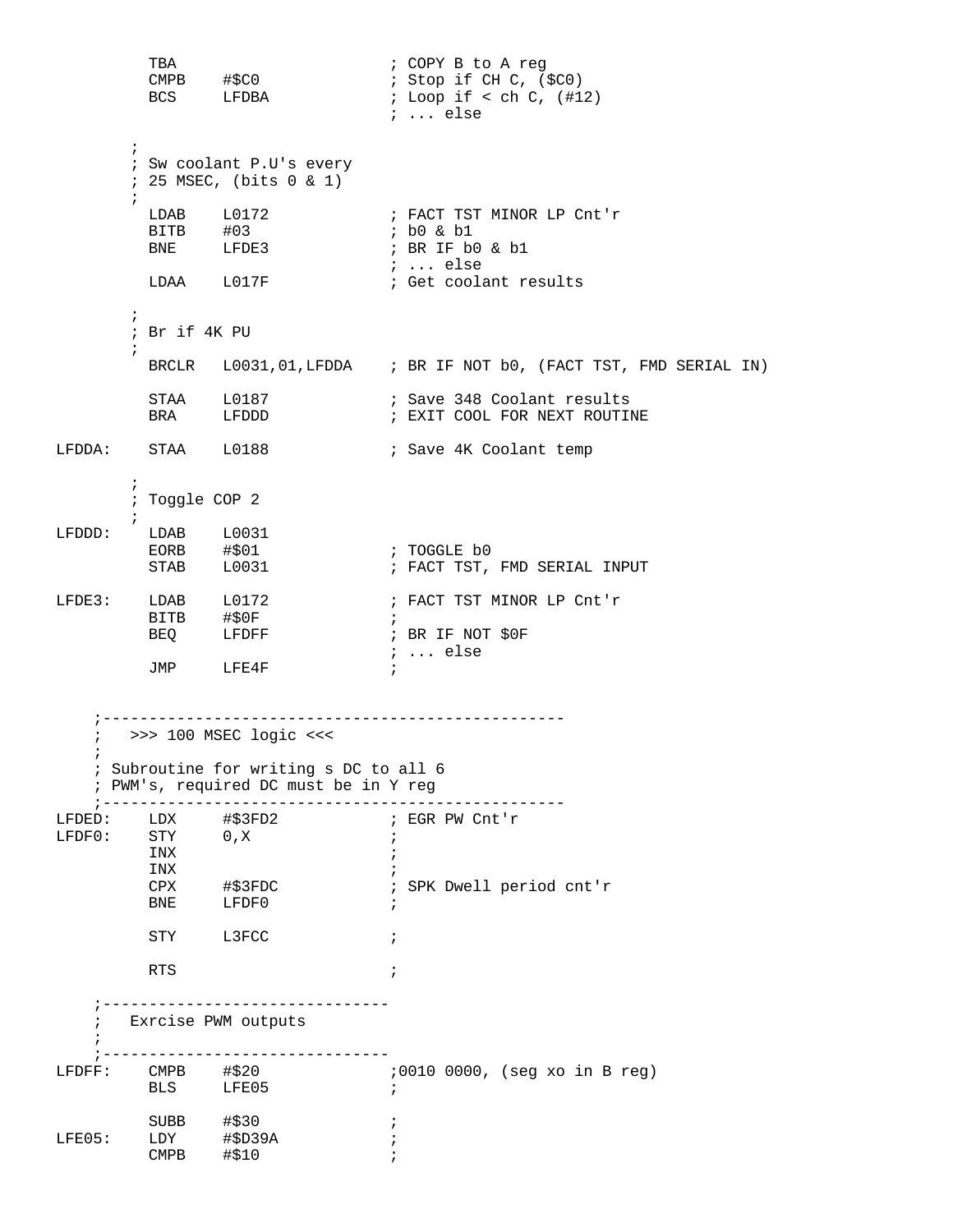|        | BHI                | LFE17                                                    | $\ddot{i}$                            |
|--------|--------------------|----------------------------------------------------------|---------------------------------------|
|        |                    |                                                          |                                       |
|        | LDY                | #\$D200                                                  | ï                                     |
|        | BCS                | LFE17                                                    |                                       |
|        | LDY                | #\$D066                                                  | $\ddot{i}$                            |
|        |                    |                                                          |                                       |
|        |                    |                                                          |                                       |
|        |                    | Tgggle MALF & Fan                                        |                                       |
| LFE17: | BSR                | LFDED                                                    | $\ddot{ }$                            |
|        | BSR                | LFDA6                                                    | $\ddot{i}$                            |
|        | LDD                | L3FFC                                                    | ; MCU CSR                             |
|        | LDX                | #\$4004                                                  | $\ddot{ }$                            |
|        | PSHA               |                                                          | $\ddot{i}$                            |
|        |                    |                                                          |                                       |
|        | ORAB               | #\$10                                                    | ; b4                                  |
|        | LDAA               | L0172                                                    | ; FACT TST MINOR LP Cnt'r             |
|        | BITA               | #\$10                                                    | ; Test Bit 4                          |
|        | BEQ                | LFE32                                                    | $\ddot{i}$                            |
|        |                    |                                                          | $i \ldots$ else                       |
|        | ORAB               | #\$08                                                    | ; Make sure SPK is enabled (Bit 3)    |
|        | BSET               | 0, X, 6                                                  |                                       |
|        |                    |                                                          |                                       |
|        | BRA                | LFE37                                                    | $\ddot{i}$                            |
| LFE32: | ANDB               | #\$F7                                                    | ; CLR $b3$ ,                          |
|        |                    |                                                          | ; MALF lite on, Fan off               |
|        | BCLR               | 0, X, 2                                                  |                                       |
| LFE37: | PULA               |                                                          | ÷,                                    |
|        | STD                | L3FFC                                                    | ; MCU CSR                             |
|        |                    |                                                          |                                       |
|        | Exercise IAC Motor |                                                          |                                       |
|        | LDAA               | L0179                                                    | ; IAC motor                           |
|        | ASLA               |                                                          | $\ddot{i}$                            |
|        | ADCA #0            |                                                          | $\ddot{i}$                            |
|        |                    | STAA L0179                                               | ; Out 1 step to IAC motor             |
|        | ANDA               | #3                                                       | ; 0000 0011, save IAC A&B states      |
|        |                    |                                                          |                                       |
|        |                    | $LDAB$ $L4002$                                           | ; Get Serial Data Latch               |
|        |                    | ANDB #\$FC                                               | ; 1111 1100, Mask for old IAC A & B & |
|        | ABA                |                                                          | ; Add in new IAC a & B                |
|        |                    | STAA L4002                                               | ; Get Serial Data Latch               |
|        |                    | -------------------------------<br>End of 100 Ms Routine |                                       |
|        |                    |                                                          |                                       |
| ÷      | DO SPARK & FUEL    |                                                          |                                       |
|        |                    |                                                          |                                       |
| ;      | based on RPM       | -------------------------------                          |                                       |
|        | LFE4F: LDX L3FC0   |                                                          | ; Ld Last 2 Ref Periods               |
|        | PSHX               |                                                          | ; Save ref (RPM)                      |
|        | PULA               |                                                          | $\ddot{i}$                            |
|        | PULB               |                                                          |                                       |
|        |                    |                                                          |                                       |
|        | LSRD               |                                                          | ; Divide Ref Per/4                    |
|        | LSRD               |                                                          |                                       |
|        | LDY                | #0                                                       |                                       |
|        | STD                | L0177                                                    | ; Save Ref Period for later           |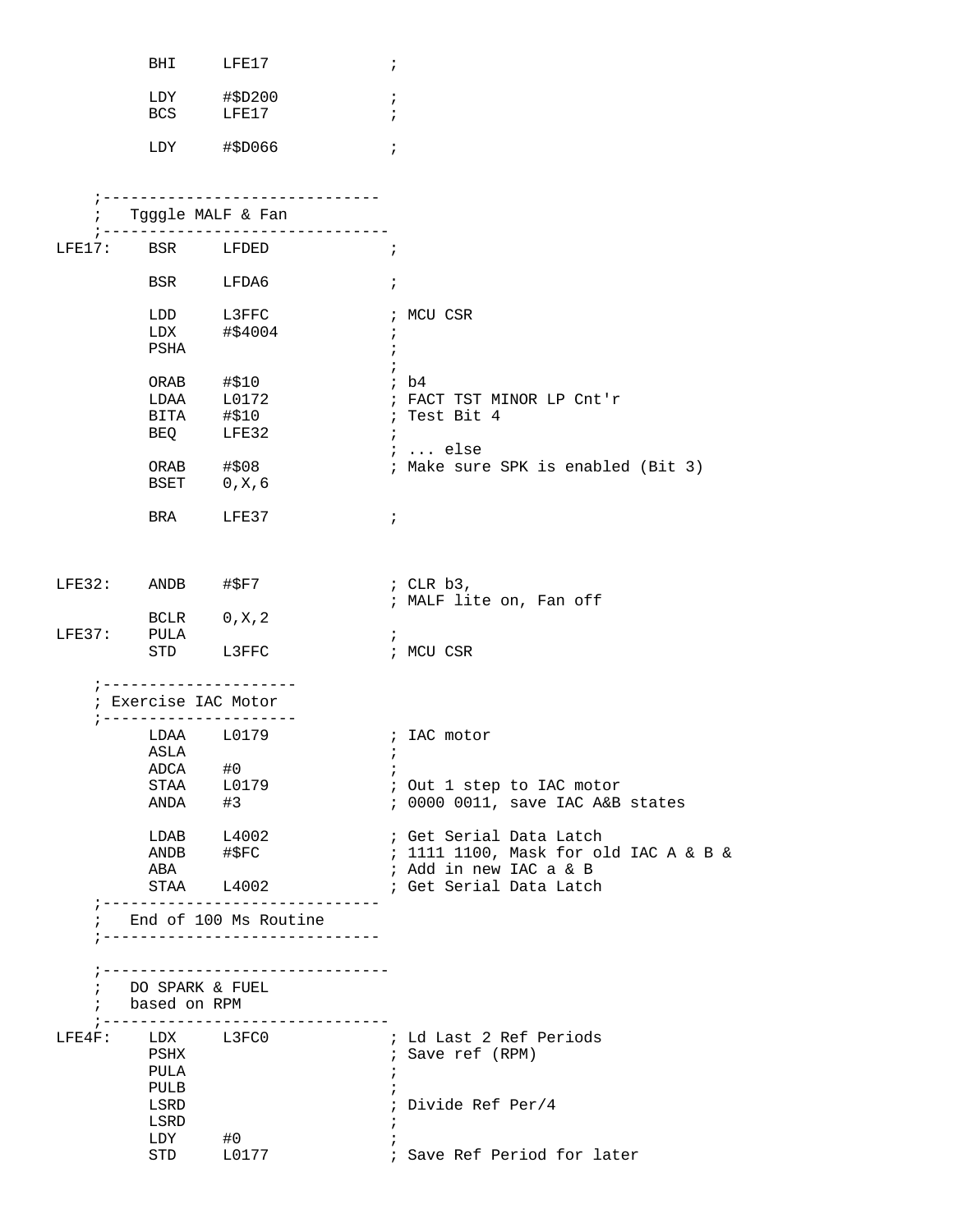|        |                                                                  | LDD #655<br>CPX #655    | ; 10 Ms Period                                    |
|--------|------------------------------------------------------------------|-------------------------|---------------------------------------------------|
|        |                                                                  | BHI LFE77               | $: < 100 \text{ hZ}$ ?<br>; If Yes                |
|        |                                                                  |                         | <i>;</i> else                                     |
|        |                                                                  | $CPX$ #328<br>BCS LFE82 | $: > 200$ Hz ?<br>; If yes                        |
|        | ;-----------------                                               |                         |                                                   |
|        | $:$ Base P.W. = $5Ms$<br>; Dwell = $4$ Ms<br>; ----------------- |                         |                                                   |
|        | LSRD                                                             |                         | $\ddot{i}$                                        |
|        |                                                                  | STD L3FD0<br>$LDAB$ #6  | $;$ BPW = 5 msec<br>; Set dwell = 4 msec          |
|        | PSHB                                                             |                         | $\ddot{ }$                                        |
|        | PSHA<br>CLRA                                                     |                         | $\ddot{i}$<br>$\ddot{ }$                          |
|        | CLRB                                                             |                         | $\ddot{i}$                                        |
|        |                                                                  | BRA LFE94               | $\ddot{i}$                                        |
|        | ; -----------------<br>; Base $P.W. = 10$ Ms<br>$: Dwell = 5 Ms$ |                         |                                                   |
|        | ; -----------------                                              |                         |                                                   |
|        | LFE77: STD L3FD0<br>LSRD                                         |                         | ; Sync fuel cnt'r<br>; Div by 2                   |
|        | PSHB                                                             |                         | ; 5 msec Dwell                                    |
|        | PSHA                                                             | $LDD$ $L0177$           | $\ddot{ }$<br>; SPK Fall= REFPER/4(45 Deg retard) |
|        |                                                                  |                         |                                                   |
|        |                                                                  | BRA LFE94               | ; Ref period                                      |
|        | ; -----------------                                              |                         |                                                   |
|        | ; Base $P.W. = 1$ Ms<br>$: Dwell = 3 Ms$<br>; -----------------  |                         |                                                   |
|        | LFE82: LDY #0066                                                 |                         | ; 1 Ms Fuel dly                                   |
|        |                                                                  | LDD #0066               | $: Set BPW = 1 msec$                              |
|        |                                                                  | STD L3FD0               | ; Sync fuel cnt'r                                 |
|        | $LDAB$ #197                                                      |                         | ; Set 3 msec Dwell                                |
|        | PSHB<br>PSHA                                                     |                         |                                                   |
|        | <b>CLRB</b>                                                      |                         |                                                   |
|        |                                                                  | SUBD L0177              |                                                   |
| LFE94: | PULX                                                             |                         | $\ddot{ }$                                        |
|        | STX                                                              | L3FDC                   | ; SPK Dwell period cnt'r                          |
|        | BSR                                                              | LFEA6                   | $\ddot{i}$                                        |
|        |                                                                  | STD L3FF6               | ; Tm Fm Ref to Fire IGN Cnt'r                     |
|        | <b>BSR</b>                                                       | LFEA6                   | ; Short delay                                     |
|        | STY                                                              | L3FCE                   | ; EFI DLY                                         |
| LFEA3: | JMP                                                              | LCCC6                   | ; WAITLOOP                                        |
| LFEA6: | RTS                                                              |                         | $\ddot{i}$                                        |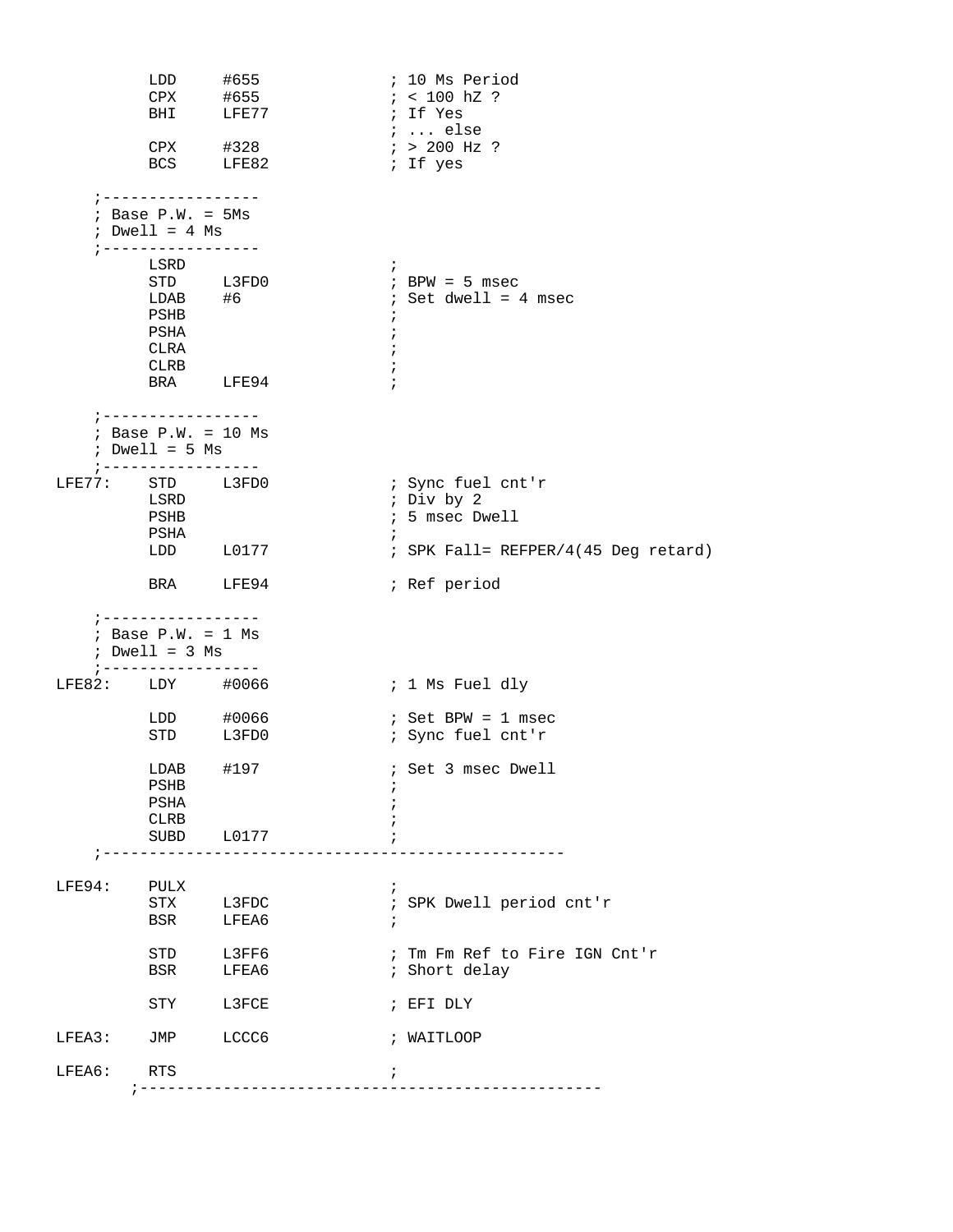|        | Cool Temp L.U. Table;<br>$\ddot{i}$                |  |  |  |  |  |  |
|--------|----------------------------------------------------|--|--|--|--|--|--|
|        | System uses 2 different Series resistors with      |  |  |  |  |  |  |
|        | ; the Coolant thermistor to make the range greater |  |  |  |  |  |  |
|        | i                                                  |  |  |  |  |  |  |
|        | Table Arg = $(Deg C + 40) * (256/192)$<br>÷,       |  |  |  |  |  |  |
|        | i                                                  |  |  |  |  |  |  |
|        | 4k Ohm Table is LFEA7                              |  |  |  |  |  |  |
|        | 348 Ohm Table is LFEB8<br>$\ddot{i}$               |  |  |  |  |  |  |
|        |                                                    |  |  |  |  |  |  |
|        |                                                    |  |  |  |  |  |  |
|        | ; 3840 ohm Table                                   |  |  |  |  |  |  |
|        |                                                    |  |  |  |  |  |  |
| LFEA7: | FCB 255 ; Hot 0 A/D                                |  |  |  |  |  |  |
|        |                                                    |  |  |  |  |  |  |
|        |                                                    |  |  |  |  |  |  |
|        |                                                    |  |  |  |  |  |  |
|        |                                                    |  |  |  |  |  |  |
|        |                                                    |  |  |  |  |  |  |
|        |                                                    |  |  |  |  |  |  |
|        |                                                    |  |  |  |  |  |  |
|        |                                                    |  |  |  |  |  |  |
|        |                                                    |  |  |  |  |  |  |
|        |                                                    |  |  |  |  |  |  |
|        |                                                    |  |  |  |  |  |  |
|        |                                                    |  |  |  |  |  |  |
|        | $-40$ 246<br>FCB 00                                |  |  |  |  |  |  |
|        |                                                    |  |  |  |  |  |  |
|        |                                                    |  |  |  |  |  |  |
|        |                                                    |  |  |  |  |  |  |
|        |                                                    |  |  |  |  |  |  |
|        | ; 348 Ohm Table                                    |  |  |  |  |  |  |
| LFEB8: | FCB $255$ ; Hot 0 A/D                              |  |  |  |  |  |  |
|        | FCB 255 $; Hot$ 16                                 |  |  |  |  |  |  |
|        | FCB 250<br>;147 C 32                               |  |  |  |  |  |  |
|        | $:128$ 48<br>FCB 223                               |  |  |  |  |  |  |
|        | FCB 205 ; 114 64                                   |  |  |  |  |  |  |
|        | FCB 191<br>;103<br>80<br>FCB 179<br>;94<br>96      |  |  |  |  |  |  |
|        | FCB 168<br>;86<br>112                              |  |  |  |  |  |  |
|        | FCB 157<br>;78<br>128                              |  |  |  |  |  |  |
|        | FCB 147<br>,71<br>144                              |  |  |  |  |  |  |
|        | ; 63<br>FCB 138<br>160                             |  |  |  |  |  |  |
|        | FCB 128<br>;56<br>176                              |  |  |  |  |  |  |
|        | FCB 117<br>; 48<br>192                             |  |  |  |  |  |  |
|        | 738<br>FCB 105<br>208<br>727<br>FCB 90<br>224      |  |  |  |  |  |  |
|        | FCB 67<br>;10<br>240                               |  |  |  |  |  |  |
|        | FCB 00<br>cold 256;                                |  |  |  |  |  |  |
|        |                                                    |  |  |  |  |  |  |
|        |                                                    |  |  |  |  |  |  |
|        |                                                    |  |  |  |  |  |  |
|        | Stepper Motor State Table                          |  |  |  |  |  |  |
|        |                                                    |  |  |  |  |  |  |
| LFEC9: | FCB 0                                              |  |  |  |  |  |  |
|        | FCB 1                                              |  |  |  |  |  |  |
|        | FCB 3                                              |  |  |  |  |  |  |
| LFECC: | FCB <sub>2</sub>                                   |  |  |  |  |  |  |
|        |                                                    |  |  |  |  |  |  |

;--------------------------------------------------